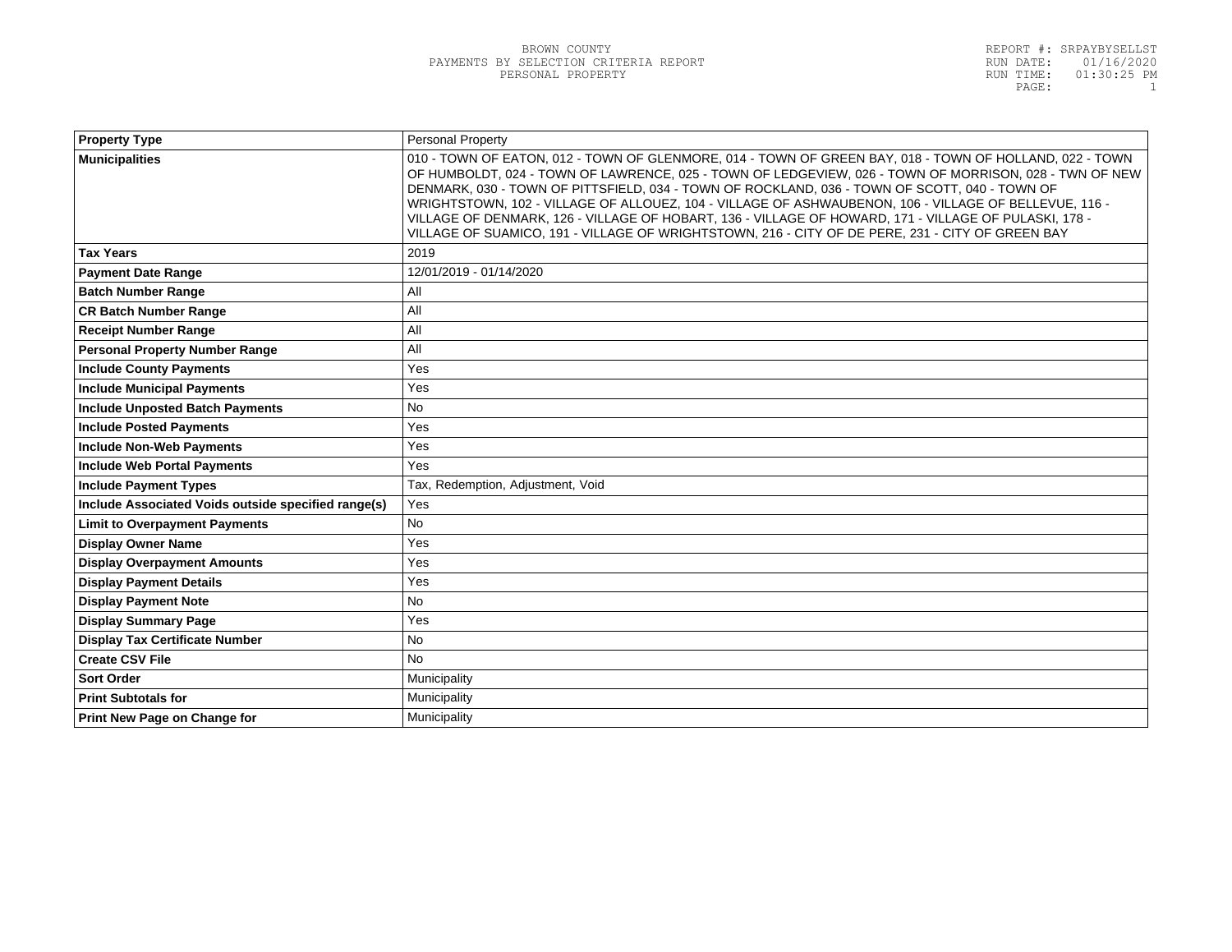| REPORT #: SRPAYBYSELLST |
|-------------------------|
| RUN DATE: 01/16/2020    |
| $01:30:26$ PM           |
|                         |
| RUN TIME:               |

| PROPERTY NUMBER                      | YEAR BATCH | RECEIPT | DATE SY                        | Т | GENERAL | SPEC ASMT            | OCCUP | INT GEN      | PEN GEN      | OTHER CHRG             |  |
|--------------------------------------|------------|---------|--------------------------------|---|---------|----------------------|-------|--------------|--------------|------------------------|--|
| OWNER NAME                           |            |         | CR BATCH R P<br>TRANS# C E     |   |         | SP CHRG<br>DEL CHG   |       | INT SPEC     | PEN SPEC     | TOTAL<br>OVERPAYMENT   |  |
| 12796<br>NORTHERN PIPE               | 2019       | 23143   | 12/16/2019 C T<br>381<br>12836 |   | 288.84  | 0.00<br>0.00<br>0.00 | 0.00  | 0.00<br>0.00 | 0.00<br>0.00 | 0.00<br>288.84<br>0.00 |  |
| 17680<br>EATON LAWN & PAVER          | 2019       | 25953   | 12/17/2019 C T<br>389<br>14308 |   | 1.61    | 0.00<br>0.00<br>0.00 | 0.00  | 0.00<br>0.00 | 0.00<br>0.00 | 0.00<br>1.61<br>0.00   |  |
| 23194<br>LAKELAND DOOR & SERVICE INC | 2019       | 25966   | 12/17/2019 C T<br>389<br>14321 |   | 975.99  | 0.00<br>0.00<br>0.00 | 0.00  | 0.00<br>0.00 | 0.00<br>0.00 | 0.00<br>975.99<br>0.00 |  |
| 15322<br>GLEN VANDENBERG             | 2019       | 27634   | 12/18/2019 C T<br>400<br>15288 |   | 1.61    | 0.00<br>0.00<br>0.00 | 0.00  | 0.00<br>0.00 | 0.00<br>0.00 | 0.00<br>1.61<br>0.00   |  |
| 21156<br>REINS SEAMLESS GUTTERS      | 2019       | 27910   | 12/18/2019 C T<br>398<br>15498 |   | 1.61    | 0.00<br>0.00<br>0.00 | 0.00  | 0.00<br>0.00 | 0.00<br>0.00 | 0.00<br>1.61<br>0.00   |  |
| 6500<br>OSTRENGA EXCAVATING          | 2019       | 28114   | 12/18/2019 C T<br>395<br>15629 |   | 323.73  | 0.00<br>0.00<br>0.00 | 0.00  | 0.00<br>0.00 | 0.00<br>0.00 | 0.00<br>323.73<br>0.00 |  |
| 6489<br>T BUCKET                     | 2019       | 28911   | 12/19/2019 C T<br>401<br>15950 |   | 80.53   | 0.00<br>0.00<br>0.00 | 0.00  | 0.00<br>0.00 | 0.00<br>0.00 | 0.00<br>80.53<br>0.00  |  |
| 12066<br>C-MART LLC                  | 2019       | 29584   | 12/19/2019 C T<br>401<br>16406 |   | 177.17  | 0.00<br>0.00<br>0.00 | 0.00  | 0.00<br>0.00 | 0.00<br>0.00 | 0.00<br>177.17<br>0.00 |  |
| 24960<br>US BANK NATIONAL ASSO       | 2019       | 35857   | 12/23/2019 C T<br>416<br>18351 |   | 19.34   | 0.00<br>0.00<br>0.00 | 0.00  | 0.00<br>0.00 | 0.00<br>0.00 | 0.00<br>19.34<br>0.00  |  |
| 15321<br>VAN RITE, LARRY             | 2019       | 36214   | 12/23/2019 C T<br>417<br>18416 |   | 8.50    | 0.00<br>0.00<br>0.00 | 0.00  | 0.00<br>0.00 | 0.00<br>0.00 | 0.00<br>8.50<br>0.00   |  |
| 6499<br>PTS CONTRACTORS INC          | 2019       | 37371   | 12/26/2019 C T<br>427<br>18652 |   | 395.89  | 0.00<br>0.00<br>0.00 | 0.00  | 0.00<br>0.00 | 0.00<br>0.00 | 0.00<br>395.89<br>0.00 |  |
| 18431<br>RIESTERER & SCHNELL INC     | 2019       | 37383   | 12/26/2019 C T<br>423<br>18663 |   | 82.14   | 0.00<br>0.00<br>0.00 | 0.00  | 0.00<br>0.00 | 0.00<br>0.00 | 0.00<br>82.14<br>0.00  |  |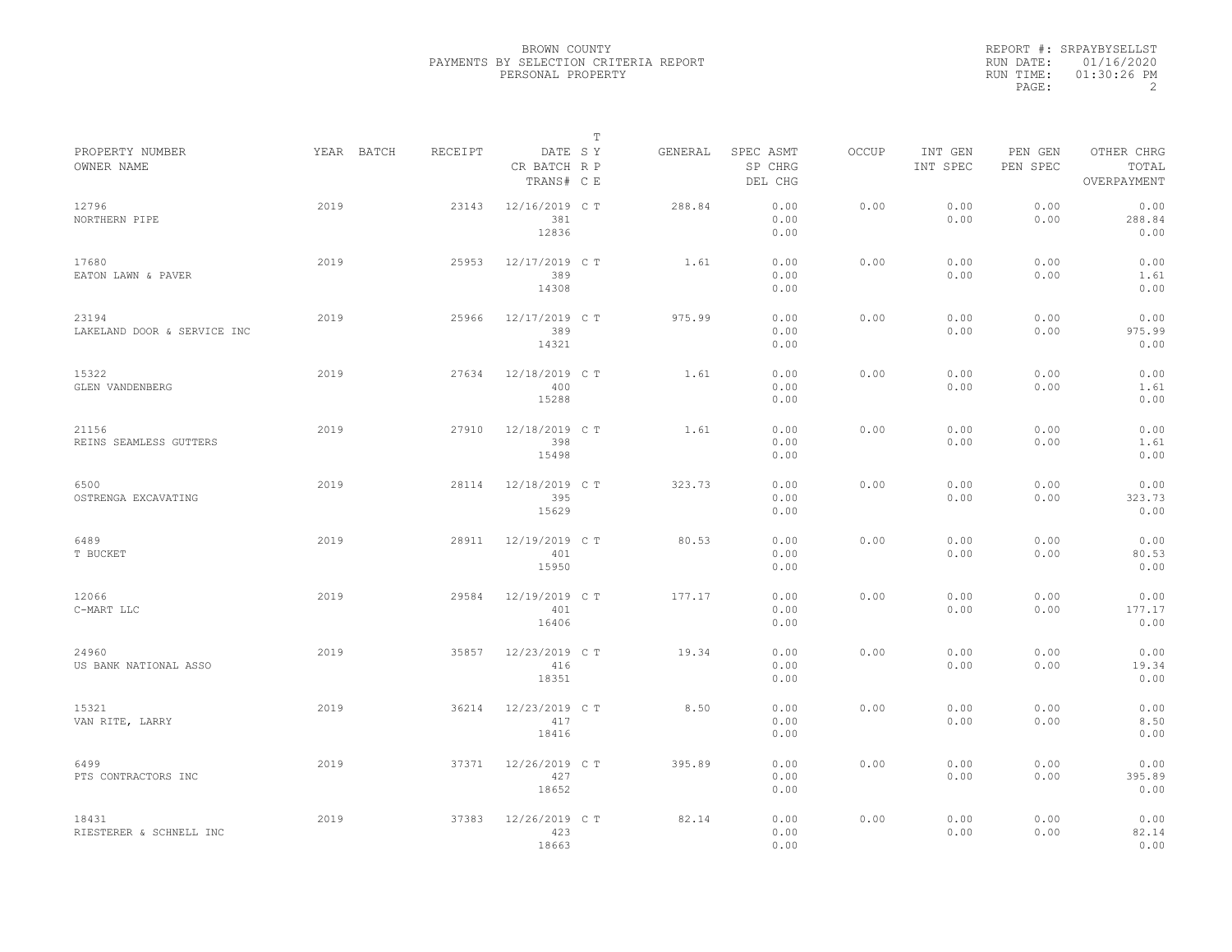|                                            |      |             |         |                                       | $\mathbb T$ |          |                                 |              |                     |                     |                                    |  |
|--------------------------------------------|------|-------------|---------|---------------------------------------|-------------|----------|---------------------------------|--------------|---------------------|---------------------|------------------------------------|--|
| PROPERTY NUMBER<br>OWNER NAME              |      | YEAR BATCH  | RECEIPT | DATE SY<br>CR BATCH R P<br>TRANS# C E |             | GENERAL  | SPEC ASMT<br>SP CHRG<br>DEL CHG | <b>OCCUP</b> | INT GEN<br>INT SPEC | PEN GEN<br>PEN SPEC | OTHER CHRG<br>TOTAL<br>OVERPAYMENT |  |
| 12831<br>POTTS TRANSPORT CO INC (PALLET)   |      | 2019 191226 | 2101    | 12/26/2019 C T                        |             | 57.99    | 0.00<br>0.00<br>0.00            | 0.00         | 0.00<br>0.00        | 0.00<br>0.00        | 0.00<br>57.99<br>0.00              |  |
| 15323<br>LEE KIELPIKOWSKI                  | 2019 |             | 43888   | 12/28/2019 C T<br>440<br>20884        |             | 96.63    | 0.00<br>0.00<br>0.00            | 0.00         | 0.00<br>0.00        | 0.00<br>0.00        | 0.00<br>96.63<br>0.00              |  |
| 8676<br>SCOTTS INDUSTRIAL COATINGS LLC     | 2019 |             | 47009   | 12/30/2019 C T<br>447<br>22968        |             | 718.72   | 0.00<br>0.00<br>0.00            | 0.00         | 0.00<br>0.00        | 0.00<br>0.00        | 0.00<br>718.72<br>0.00             |  |
| 6495<br>WHIPP'S BAR                        | 2019 |             | 48876   | 12/31/2019 C T<br>455<br>23628        |             | 16.11    | 0.00<br>0.00<br>0.00            | 0.00         | 0.00<br>0.00        | 0.00<br>0.00        | 0.00<br>16.11<br>0.00              |  |
| 6496<br>JAUQUET BEAUTY SALON,              | 2019 |             | 51194   | 01/02/2020 C T<br>464<br>24823        |             | 16.11    | 0.00<br>0.00<br>0.00            | 0.00         | 0.00<br>0.00        | 0.00<br>0.00        | 0.00<br>16.11<br>0.00              |  |
| 25581<br>LA CAPTIAN LAWN CARE              | 2019 |             | 51818   | 01/02/2020 C T<br>462<br>25264        |             | 6.81     | 0.00<br>0.00<br>0.00            | 0.00         | 0.00<br>0.00        | 0.00<br>0.00        | 0.00<br>6.81<br>0.00               |  |
| 15331<br>DEGRAVE SANDBLASTING AND PAINTING | 2019 |             | 51879   | 01/02/2020 C T<br>462<br>25311        |             | 120.63   | 0.00<br>0.00<br>0.00            | 0.00         | 0.00<br>0.00        | 0.00<br>0.00        | 0.00<br>120.63<br>0.00             |  |
| 15318<br>LEDDENS REFRIGERATION             | 2019 |             | 53574   | 01/06/2020 C T<br>475<br>26327        |             | 16.11    | 0.00<br>0.00<br>0.00            | 0.00         | 0.00<br>0.00        | 0.00<br>0.00        | 0.00<br>16.11<br>0.00              |  |
| 8046<br>DETERVILLE LUMBER & SUPPLY LLC     | 2019 |             | 53577   | 01/06/2020 C T<br>475<br>26329        |             | 40.27    | 0.00<br>0.00<br>0.00            | 0.00         | 0.00<br>0.00        | 0.00<br>0.00        | 0.00<br>40.27<br>0.00              |  |
| 21153<br>DISH NETWORK LLC                  | 2019 |             | 53781   | 01/06/2020 C T<br>475<br>26429        |             | 157.83   | 0.00<br>0.00<br>0.00            | 0.00         | 0.00<br>0.00        | 0.00<br>0.00        | 0.00<br>157.83<br>0.00             |  |
| 18435<br>J & R EXCAVATING                  | 2019 |             | 56300   | 01/09/2020 C T<br>486<br>27789        |             | 4.82     | 0.00<br>0.00<br>0.00            | 0.00         | 0.00<br>0.00        | 0.00<br>0.00        | 0.00<br>4.82<br>0.00               |  |
| 18148<br>INDUSTRIAL STAINLESS INC          | 2019 |             | 56719   | 01/10/2020 C T<br>490<br>28052        |             | 2,806.93 | 0.00<br>0.00<br>0.00            | 0.00         | 0.00<br>0.00        | 0.00<br>0.00        | 0.00<br>2,806.93<br>0.00           |  |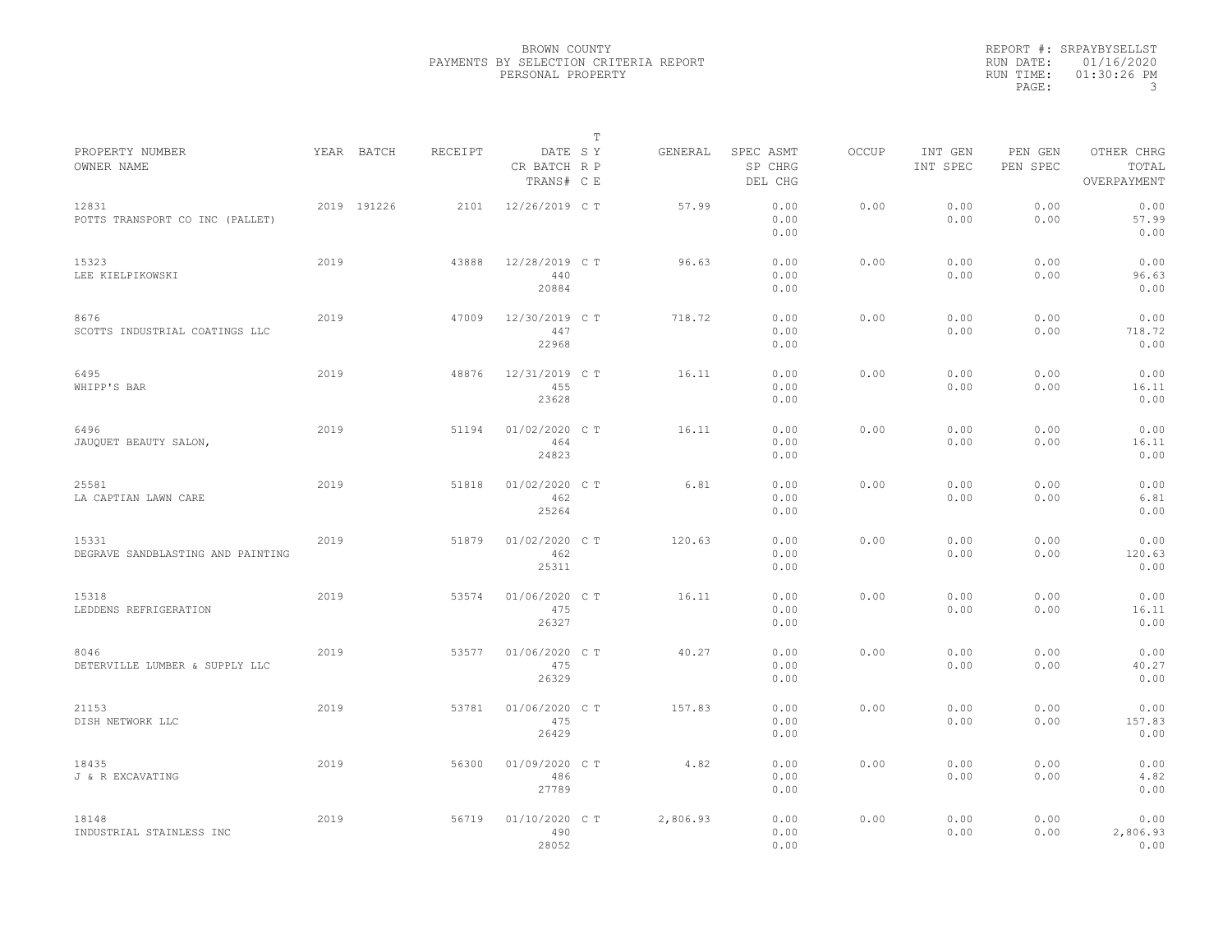REPORT #: SRPAYBYSELLST RUN DATE: 01/16/2020 RUN TIME: 01:30:26 PM PAGE: 4

| PROPERTY NUMBER                  | YEAR | BATCH | RECEIPT | DATE SY             | GENERAL  | SPEC ASMT | OCCUP | INT GEN  | PEN<br>GEN | OTHER CHRG  |  |
|----------------------------------|------|-------|---------|---------------------|----------|-----------|-------|----------|------------|-------------|--|
| OWNER NAME                       |      |       |         | CR BATCH R P        |          | SP CHRG   |       | INT SPEC | PEN SPEC   | TOTAL       |  |
|                                  |      |       |         | TRANS# C E          |          | DEL CHG   |       |          |            | OVERPAYMENT |  |
| 21152                            | 2019 |       | 57691   | 01/13/2020 C T      | 81.56    | 0.00      | 0.00  | 0.00     | 0.00       | 0.00        |  |
| JONES SIGN                       |      |       |         | 493                 |          | 0.00      |       | 0.00     | 0.00       | 81.56       |  |
|                                  |      |       |         | 28599               |          | 0.00      |       |          |            | 0.00        |  |
| 26153                            | 2019 |       | 57864   | 01/13/2020 C T      | 108.73   | 0.00      | 0.00  | 0.00     | 0.00       | 0.00        |  |
| WELLS FARGO VENDOR FINANCIAL SER |      |       |         | 495                 |          | 0.00      |       | 0.00     | 0.00       | 108.73      |  |
|                                  |      |       |         | 28726               |          | 0.00      |       |          |            | 0.00        |  |
|                                  |      |       |         | TOWN OF EATON TOTAL | 6,606.21 | 0.00      | 0.00  | 0.00     | 0.00       | 0.00        |  |
|                                  |      |       |         |                     |          | 0.00      |       | 0.00     | 0.00       | 6,606.21    |  |
|                                  |      |       |         |                     |          | 0.00      |       |          |            | 0.00        |  |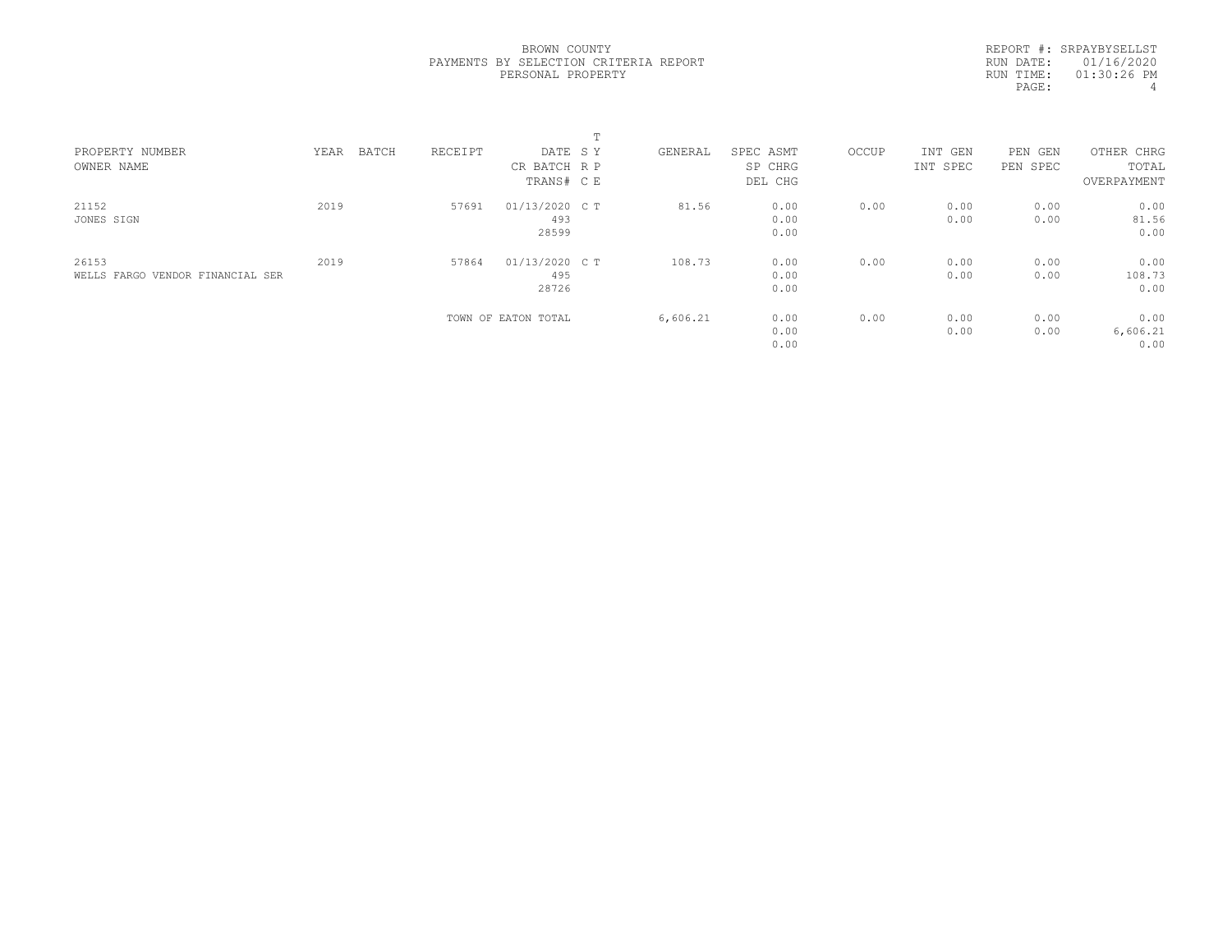|           | REPORT #: SRPAYBYSELLST |
|-----------|-------------------------|
|           | RUN DATE: 01/16/2020    |
| RUN TIME: | $01:30:27$ PM           |
| PAGE:     | .5                      |

|                                        |      |            |         |                                       | $\mathbb T$ |          |                                 |       |                     |                     |                                    |
|----------------------------------------|------|------------|---------|---------------------------------------|-------------|----------|---------------------------------|-------|---------------------|---------------------|------------------------------------|
| PROPERTY NUMBER<br>OWNER NAME          |      | YEAR BATCH | RECEIPT | DATE SY<br>CR BATCH R P<br>TRANS# C E |             | GENERAL  | SPEC ASMT<br>SP CHRG<br>DEL CHG | OCCUP | INT GEN<br>INT SPEC | PEN GEN<br>PEN SPEC | OTHER CHRG<br>TOTAL<br>OVERPAYMENT |
| 22339<br>TRUTTMANN HEARTHWARE LLC      | 2019 |            | 28181   | 12/18/2019 C T<br>395<br>15675        |             | 15.90    | 0.00<br>0.00<br>0.00            | 0.00  | 0.00<br>0.00        | 0.00<br>0.00        | 0.00<br>15.90<br>0.00              |
| 26495<br>ONE DOT SIX LLC               | 2019 |            | 36132   | 12/23/2019 C T<br>418<br>18385        |             | 350.92   | 0.00<br>0.00<br>0.00            | 0.00  | 0.00<br>0.00        | 0.00<br>0.00        | 0.00<br>350.92<br>0.00             |
| 27108<br>SUBCARRIER COMMUNICATIONS INC | 2019 |            | 37261   | 12/26/2019 C T<br>427<br>18559        |             | 1,254.68 | 0.00<br>0.00<br>0.00            | 0.00  | 0.00<br>0.00        | 0.00<br>0.00        | 0.00<br>1,254.68<br>0.00           |
| 4876<br>CICHOCKI, DAVE                 | 2019 |            | 38041   | 12/26/2019 C T<br>428<br>19121        |             | 29.11    | 0.00<br>0.00<br>0.00            | 0.00  | 0.00<br>0.00        | 0.00<br>0.00        | 0.00<br>29.11<br>0.00              |
| 26028<br>PERRY J FIRGENS               | 2019 |            | 47567   | 12/30/2019 C T<br>445<br>23216        |             | 408.29   | 0.00<br>0.00<br>0.00            | 0.00  | 0.00<br>0.00        | 0.00<br>0.00        | 0.00<br>408.29<br>0.00             |
| 23575<br>DPR REPAIR LLC                | 2019 |            | 48858   | 12/31/2019 C T<br>454<br>23613        |             | 13.67    | 0.00<br>0.00<br>0.00            | 0.00  | 0.00<br>0.00        | 0.00<br>0.00        | 0.00<br>13.67<br>0.00              |
| 26026<br>TIMOTHY J RUETH               | 2019 |            | 51965   | 01/02/2020 C T<br>460<br>25383        |             | 1.87     | 0.00<br>0.00<br>0.00            | 0.00  | 0.00<br>0.00        | 0.00<br>0.00        | 0.00<br>1.87<br>0.00               |
| 21844<br>DISH NETWORK LLC              | 2019 |            | 53676   | 01/06/2020 C T<br>475<br>26400        |             | 116.07   | 0.00<br>0.00<br>0.00            | 0.00  | 0.00<br>0.00        | 0.00<br>0.00        | 0.00<br>116.07<br>0.00             |
|                                        |      |            |         | TOWN OF GLENMORE TOTAL                |             | 2,190.51 | 0.00<br>0.00<br>0.00            | 0.00  | 0.00<br>0.00        | 0.00<br>0.00        | 0.00<br>2,190.51<br>0.00           |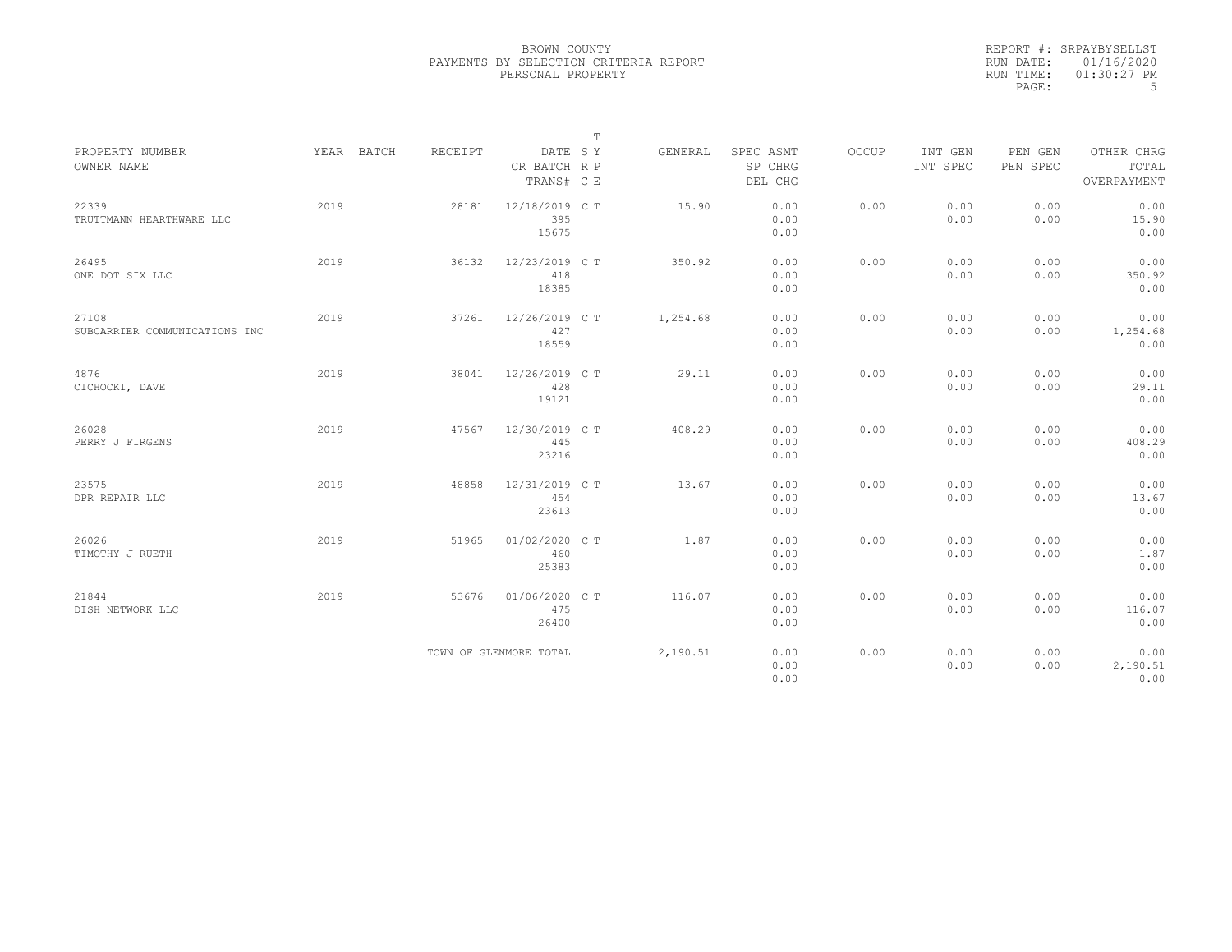|           | REPORT #: SRPAYBYSELLST |
|-----------|-------------------------|
|           | RUN DATE: 01/16/2020    |
| RUN TIME: | $01:30:27$ PM           |
| PAGE:     | 6                       |

|                                            |      |            |         |                                       | T |         |                                 |              |                     |                     |                                    |
|--------------------------------------------|------|------------|---------|---------------------------------------|---|---------|---------------------------------|--------------|---------------------|---------------------|------------------------------------|
| PROPERTY NUMBER<br>OWNER NAME              |      | YEAR BATCH | RECEIPT | DATE SY<br>CR BATCH R P<br>TRANS# C E |   | GENERAL | SPEC ASMT<br>SP CHRG<br>DEL CHG | <b>OCCUP</b> | INT GEN<br>INT SPEC | PEN GEN<br>PEN SPEC | OTHER CHRG<br>TOTAL<br>OVERPAYMENT |
| 12556<br>DAY BY DAY DISCOVERIES            | 2019 |            | 23672   | 12/16/2019 C T<br>385<br>13164        |   | 47.71   | 0.00<br>0.00<br>0.00            | 0.00         | 0.00<br>0.00        | 0.00<br>0.00        | 0.00<br>47.71<br>0.00              |
| 7244<br>LIPSKY'S ON THE BAY INC            | 2019 |            | 26877   | 12/18/2019 C T<br>399<br>14721        |   | 77.61   | 0.00<br>0.00<br>0.00            | 0.00         | 0.00<br>0.00        | 0.00<br>0.00        | 0.00<br>77.61<br>0.00              |
| 7239<br>CHUCKS DYCKESVILLE BOWL            | 2019 |            | 28634   | 12/19/2019 C T<br>404<br>15743        |   | 143.11  | 0.00<br>0.00<br>0.00            | 0.00         | 0.00<br>0.00        | 0.00<br>0.00        | 0.00<br>143.11<br>0.00             |
| 14503<br>JERRY'S AUTO BODY                 | 2019 |            | 28972   | 12/19/2019 C T<br>401<br>15986        |   | 110.49  | 0.00<br>0.00<br>0.00            | 0.00         | 0.00<br>0.00        | 0.00<br>0.00        | 0.00<br>110.49<br>0.00             |
| 13354<br>TRI-COUNTY HEATING                | 2019 |            | 30639   | 12/20/2019 C T<br>413<br>16895        |   | 88.70   | 0.00<br>0.00<br>0.00            | 0.00         | 0.00<br>0.00        | 0.00<br>0.00        | 0.00<br>88.70<br>0.00              |
| 7248<br>MERTENS & SONS CONST INC           | 2019 |            | 30645   | 12/20/2019 C T<br>412<br>16901        |   | 3.01    | 0.00<br>0.00<br>0.00            | 0.00         | 0.00<br>0.00        | 0.00<br>0.00        | 0.00<br>3.01<br>0.00               |
| 16772<br>EXPRESS EXCAVATING INC            | 2019 |            | 31079   | 12/20/2019 C T<br>410<br>17173        |   | 21.10   | 0.00<br>0.00<br>0.00            | 0.00         | 0.00<br>0.00        | 0.00<br>0.00        | 0.00<br>21.10<br>0.00              |
| 11998<br>NEW FRANKEN SALES AND SERVICE LLC | 2019 |            | 31467   | 12/20/2019 C T<br>409<br>17438        |   | 103.95  | 0.00<br>0.00<br>0.00            | 0.00         | 0.00<br>0.00        | 0.00<br>0.00        | 0.00<br>103.95<br>0.00             |
| 9766<br>HAIR DEPOT                         | 2019 |            | 34402   | 12/23/2019 C T<br>417<br>18085        |   | 71.14   | 0.00<br>0.00<br>0.00            | 0.00         | 0.00<br>0.00        | 0.00<br>0.00        | 0.00<br>71.14<br>0.00              |
| 23564<br>US BANK NATIONAL ASSOCIATION      | 2019 |            | 34942   | 12/23/2019 C T<br>416<br>18164        |   | 41.58   | 0.00<br>0.00<br>0.00            | 0.00         | 0.00<br>0.00        | 0.00<br>0.00        | 0.00<br>41.58<br>0.00              |
| 24527<br>DAIRY DEPARTMENT INC              | 2019 |            | 37958   | 12/26/2019 C T<br>428<br>19050        |   | 22.59   | 0.00<br>0.00<br>0.00            | 0.00         | 0.00<br>0.00        | 0.00<br>0.00        | 0.00<br>22.59<br>0.00              |
| 13353<br>CARE-FREE TRAVEL                  | 2019 |            | 40431   | 12/27/2019 C T<br>432<br>19923        |   | 4.94    | 0.00<br>0.00<br>0.00            | 0.00         | 0.00<br>0.00        | 0.00<br>0.00        | 0.00<br>4.94<br>0.00               |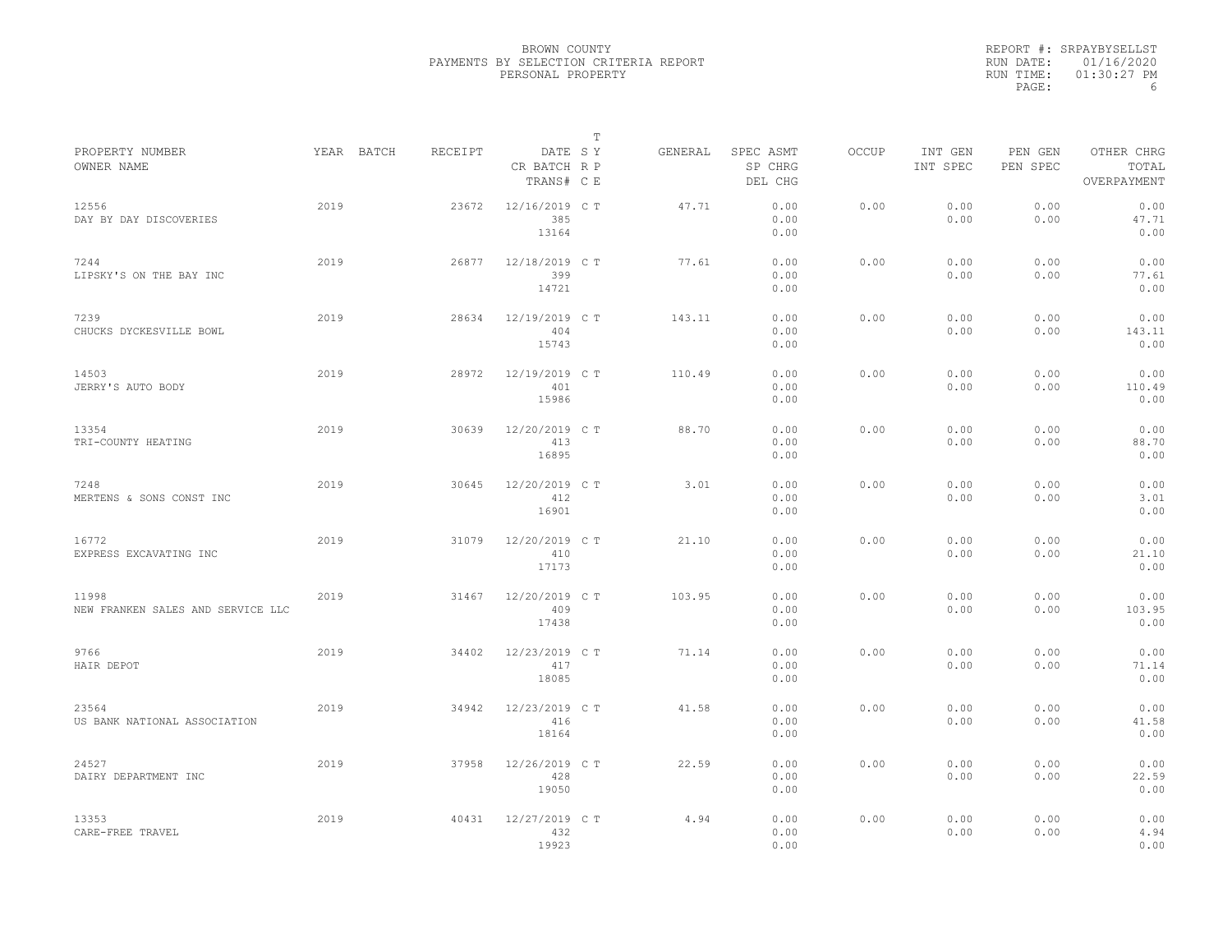|           | REPORT #: SRPAYBYSELLST |
|-----------|-------------------------|
|           | RUN DATE: 01/16/2020    |
| RUN TIME: | $01:30:27$ PM           |
| PAGE:     |                         |

| PROPERTY NUMBER                        |      | YEAR BATCH<br>RECEIPT |                                | т<br>DATE SY | GENERAL | SPEC ASMT            | OCCUP | INT GEN      | PEN GEN      | OTHER CHRG             |  |
|----------------------------------------|------|-----------------------|--------------------------------|--------------|---------|----------------------|-------|--------------|--------------|------------------------|--|
| OWNER NAME                             |      |                       | CR BATCH R P<br>TRANS# C E     |              |         | SP CHRG<br>DEL CHG   |       | INT SPEC     | PEN SPEC     | TOTAL<br>OVERPAYMENT   |  |
| 25720<br>VIRLEE GUNWORKS               | 2019 | 41097                 | 12/27/2019 C T<br>433<br>20184 |              | 74.84   | 0.00<br>0.00<br>0.00 | 0.00  | 0.00<br>0.00 | 0.00<br>0.00 | 0.00<br>74.84<br>0.00  |  |
| 15870<br>DORNER EQUIPMENT              | 2019 | 42068                 | 12/27/2019 C T<br>433<br>20416 |              | 22.17   | 0.00<br>0.00<br>0.00 | 0.00  | 0.00<br>0.00 | 0.00<br>0.00 | 0.00<br>22.17<br>0.00  |  |
| 16774<br>PAYE WINDOW & DOOR LLC        | 2019 | 42075                 | 12/27/2019 C T<br>433<br>20423 |              | 21.10   | 0.00<br>0.00<br>0.00 | 0.00  | 0.00<br>0.00 | 0.00<br>0.00 | 0.00<br>21.10<br>0.00  |  |
| 7258<br>PJW INVESTMENTS LLC            | 2019 | 46375                 | 12/30/2019 C T<br>447<br>22619 |              | 102.93  | 0.00<br>0.00<br>0.00 | 0.00  | 0.00<br>0.00 | 0.00<br>0.00 | 0.00<br>102.93<br>0.00 |  |
| 7238<br>PALM GARDENS                   | 2019 | 46869                 | 12/30/2019 C T<br>447<br>22881 |              | 386.38  | 0.00<br>0.00<br>0.00 | 0.00  | 0.00<br>0.00 | 0.00<br>0.00 | 0.00<br>386.38<br>0.00 |  |
| 15879<br>PRO-TEC BODY & PAINT INC      | 2019 | 47623                 | 12/30/2019 C T<br>444<br>23259 |              | 198.18  | 0.00<br>0.00<br>0.00 | 0.00  | 0.00<br>0.00 | 0.00<br>0.00 | 0.00<br>198.18<br>0.00 |  |
| 22328<br>CHAMPION PUMP & WATER SERVICE | 2019 | 47816                 | 12/30/2019 C T<br>448<br>23304 |              | 7.52    | 0.00<br>0.00<br>0.00 | 0.00  | 0.00<br>0.00 | 0.00<br>0.00 | 0.00<br>7.52<br>0.00   |  |
| 15877<br>NEIGHBORHOOD AUTO REPAIR LLC  | 2019 | 49983                 | 12/31/2019 C T<br>453<br>24369 |              | 7.52    | 0.00<br>0.00<br>0.00 | 0.00  | 0.00<br>0.00 | 0.00<br>0.00 | 0.00<br>7.52<br>0.00   |  |
| 21117<br>CLIP & CURL                   | 2019 | 51329                 | 01/02/2020 C T<br>464<br>24931 |              | 15.07   | 0.00<br>0.00<br>0.00 | 0.00  | 0.00<br>0.00 | 0.00<br>0.00 | 0.00<br>15.07<br>0.00  |  |
| 10548<br>ABTS BOU-MATIC LLC            | 2019 | 53593                 | 01/06/2020 C T<br>470<br>26342 |              | 72.07   | 0.00<br>0.00<br>0.00 | 0.00  | 0.00<br>0.00 | 0.00<br>0.00 | 0.00<br>72.07<br>0.00  |  |
| 21118<br>DISH NETWORK LLC              | 2019 | 53782                 | 01/06/2020 C T<br>475<br>26430 |              | 228.66  | 0.00<br>0.00<br>0.00 | 0.00  | 0.00<br>0.00 | 0.00<br>0.00 | 0.00<br>228.66<br>0.00 |  |
| 27682<br>PRAXAIR DISTRIBUTION INC      | 2019 | 55963                 | 01/09/2020 C T<br>487<br>27651 |              | 15.24   | 0.00<br>0.00<br>0.00 | 0.00  | 0.00<br>0.00 | 0.00<br>0.00 | 0.00<br>15.24<br>0.00  |  |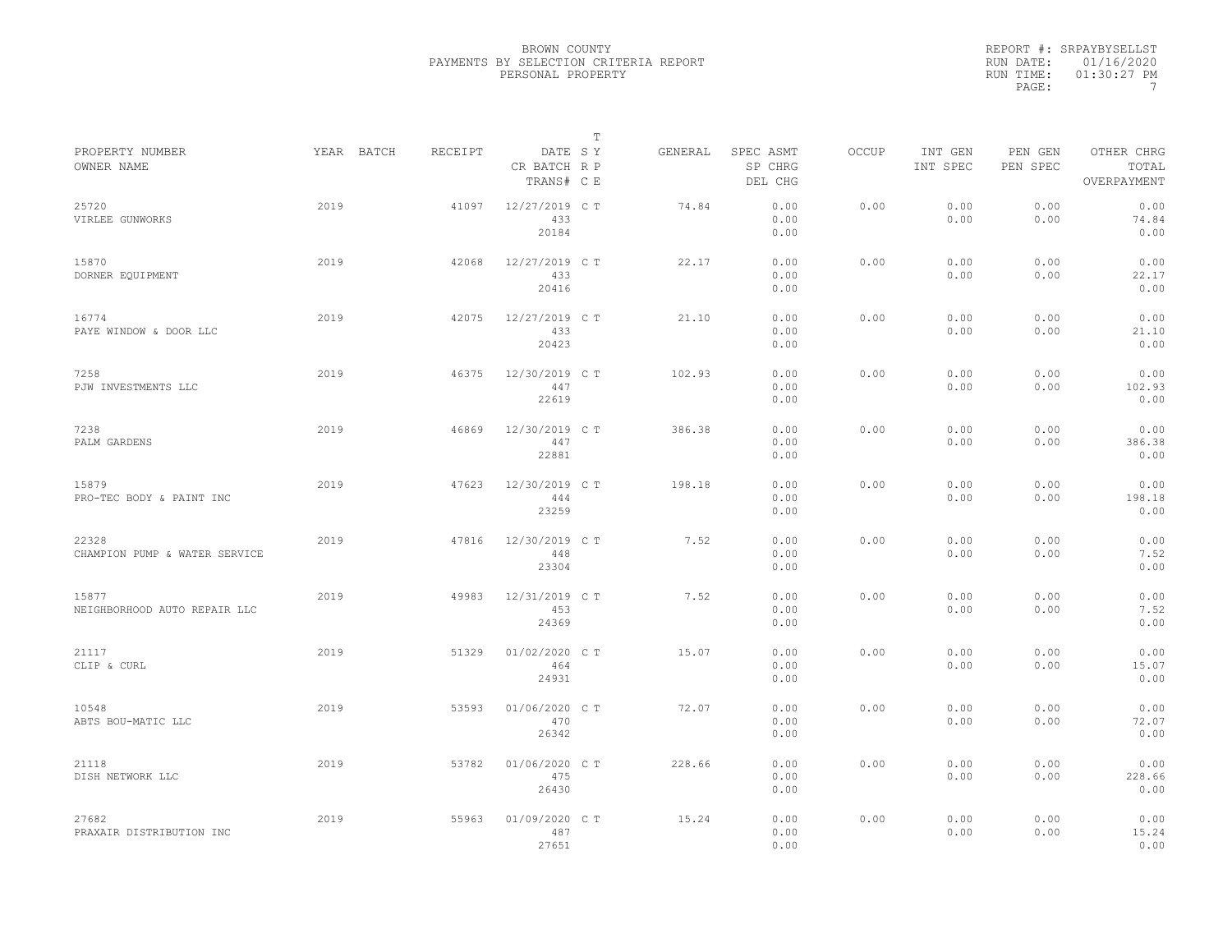REPORT #: SRPAYBYSELLST RUN DATE: 01/16/2020 RUN TIME: 01:30:28 PM PAGE: 8

| PROPERTY NUMBER<br>OWNER NAME | BATCH<br>YEAR | RECEIPT | DATE SY<br>CR BATCH R P<br>TRANS# C E | GENERAL  | SPEC ASMT<br>SP CHRG<br>DEL CHG | OCCUP | INT GEN<br>INT SPEC | PEN<br>GEN<br>PEN SPEC | OTHER CHRG<br>TOTAL<br>OVERPAYMENT |  |
|-------------------------------|---------------|---------|---------------------------------------|----------|---------------------------------|-------|---------------------|------------------------|------------------------------------|--|
| 26498<br>LINK MEDIA OUTDOOR   | 2019          | 58034   | 01/14/2020 C T<br>500<br>28776        | 125.04   | 0.00<br>0.00<br>0.00            | 0.00  | 0.00<br>0.00        | 0.00<br>0.00           | 0.00<br>125.04<br>0.00             |  |
| 10546<br>TIELENS CONSTRUCTION | 2019          | 58167   | 01/14/2020 C T<br>499<br>28883        | 212.39   | 0.00<br>0.00<br>0.00            | 0.00  | 0.00<br>0.00        | 0.00<br>0.00           | 0.00<br>212.39<br>0.00             |  |
|                               |               |         | TOWN OF GREEN BAY TOTAL               | 2,225.04 | 0.00<br>0.00<br>0.00            | 0.00  | 0.00<br>0.00        | 0.00<br>0.00           | 0.00<br>2,225.04<br>0.00           |  |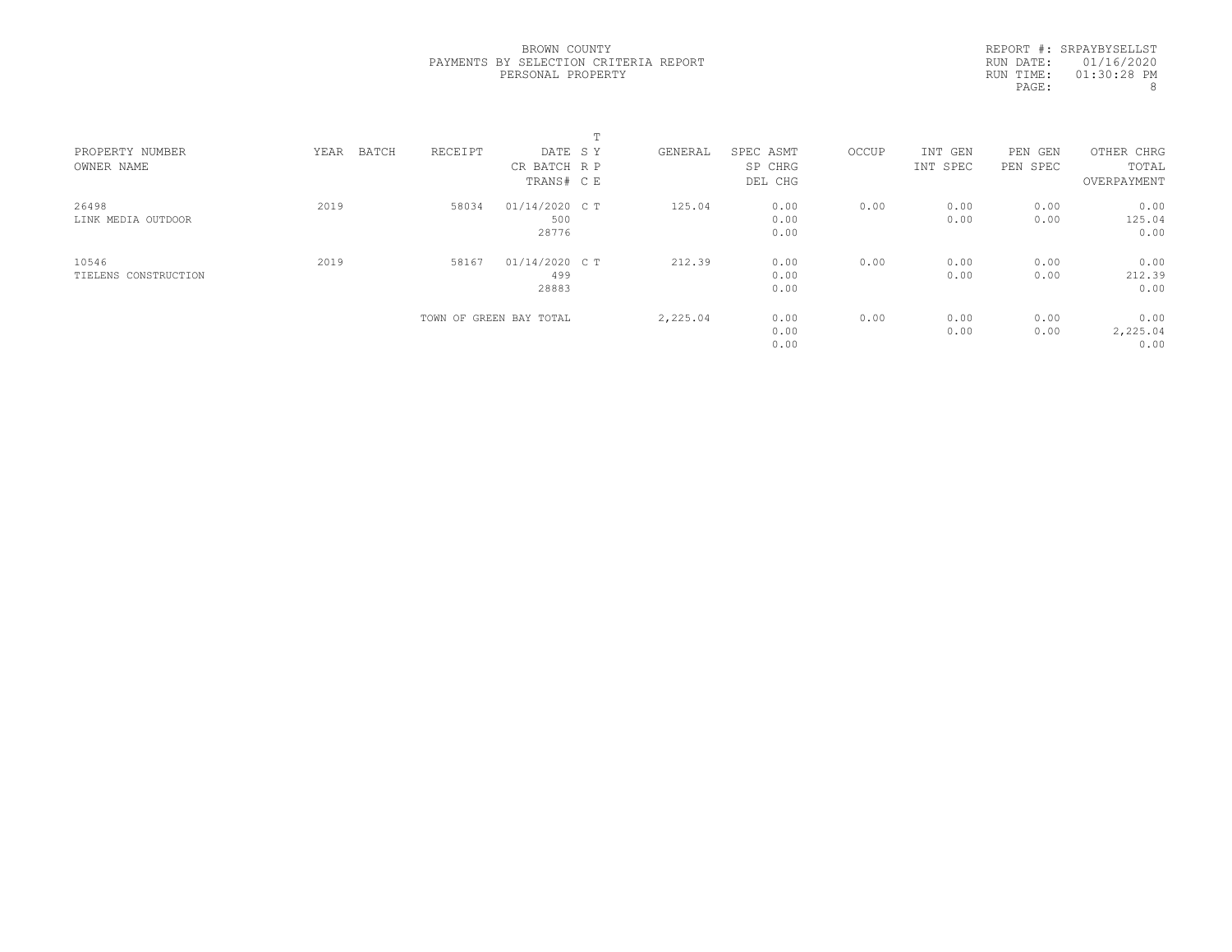|           | REPORT #: SRPAYBYSELLST |
|-----------|-------------------------|
|           | RUN DATE: 01/16/2020    |
| RUN TIME: | $01:30:28$ PM           |
| PAGE:     | q                       |

|                                           |            |         |                                       | T |         |                                 |              |                     |                     |                                    |
|-------------------------------------------|------------|---------|---------------------------------------|---|---------|---------------------------------|--------------|---------------------|---------------------|------------------------------------|
| PROPERTY NUMBER<br>OWNER NAME             | YEAR BATCH | RECEIPT | DATE SY<br>CR BATCH R P<br>TRANS# C E |   | GENERAL | SPEC ASMT<br>SP CHRG<br>DEL CHG | <b>OCCUP</b> | INT GEN<br>INT SPEC | PEN GEN<br>PEN SPEC | OTHER CHRG<br>TOTAL<br>OVERPAYMENT |
| 22459<br>WRIGHTSTOWN ANTIQUE GALLERY      | 2019       | 31107   | 12/20/2019 C T<br>409<br>17192        |   | 18.51   | 0.00<br>0.00<br>0.00            | 0.00         | 0.00<br>0.00        | 0.00<br>0.00        | 0.00<br>18.51<br>0.00              |
| 15568<br>DANE APPLIANCE CENTER            | 2019       | 31713   | 12/20/2019 C T<br>408<br>17546        |   | 8.60    | 0.00<br>0.00<br>0.00            | 0.00         | 0.00<br>0.00        | 0.00<br>0.00        | 0.00<br>8.60<br>0.00               |
| 16131<br>HOLLAND REPAIR & MACHINE         | 2019       | 32465   | 12/23/2019 C T<br>417<br>17681        |   | 2.69    | 0.00<br>0.00<br>0.00            | 0.00         | 0.00<br>0.00        | 0.00<br>0.00        | 0.00<br>2.69<br>0.00               |
| 4470<br>SCHMIDT BUILDINGS & EQUIPMENT INC | 2019       | 37912   | 12/26/2019 C T<br>427<br>19028        |   | 87.71   | 0.00<br>0.00<br>0.00            | 0.00         | 0.00<br>0.00        | 0.00<br>0.00        | 0.00<br>87.71<br>0.00              |
| 21980<br>BEST CRAFT FURNITURE INC         | 2019       | 40429   | 12/27/2019 C T<br>431<br>19921        |   | 183.84  | 0.00<br>0.00<br>0.00            | 0.00         | 0.00<br>0.00        | 0.00<br>0.00        | 0.00<br>183.84<br>0.00             |
| 4468<br>BROOKS OIL CO                     | 2019       | 48776   | 12/31/2019 C T<br>454<br>23555        |   | 3.38    | 0.00<br>0.00<br>0.00            | 0.00         | 0.00<br>0.00        | 0.00<br>0.00        | 0.00<br>3.38<br>0.00               |
| 25661<br>TRIPLE J WINGS & CLAY LLC        | 2019       | 49677   | 12/31/2019 C T<br>455<br>24189        |   | 916.58  | 0.00<br>0.00<br>0.00            | 0.00         | 0.00<br>0.00        | 0.00<br>0.00        | 0.00<br>916.58<br>0.00             |
| 18623<br>HOLZSCHUH, JOEL                  | 2019       | 51826   | 01/02/2020 CT<br>460<br>25272         |   | 33.74   | 0.00<br>0.00<br>0.00            | 0.00         | 0.00<br>0.00        | 0.00<br>0.00        | 0.00<br>33.74<br>0.00              |
| 18625<br>ZEMPLE REPAIR                    | 2019       | 52939   | 01/03/2020 C T<br>467<br>25991        |   | 3.00    | 0.00<br>0.00<br>0.00            | 0.00         | 0.00<br>0.00        | 0.00<br>0.00        | 0.00<br>3.00<br>0.00               |
| 5573<br>WRIGHTSTOWN WOOD PRODUCTS         | 2019       | 53242   | 01/03/2020 C T<br>469<br>26178        |   | 11.69   | 0.00<br>0.00<br>0.00            | 0.00         | 0.00<br>0.00        | 0.00<br>0.00        | 0.00<br>11.69<br>0.00              |
| 21237<br>ROCKY TOP LLC                    | 2019       | 53523   | 01/06/2020 C T<br>470<br>26286        |   | 272.35  | 0.00<br>0.00<br>0.00            | 0.00         | 0.00<br>0.00        | 0.00<br>0.00        | 0.00<br>272.35<br>0.00             |
| 18003<br>DISH NETWORK LLC                 | 2019       | 53791   | 01/06/2020 C T<br>475<br>26437        |   | 90.55   | 0.00<br>0.00<br>0.00            | 0.00         | 0.00<br>0.00        | 0.00<br>0.00        | 0.00<br>90.55<br>0.00              |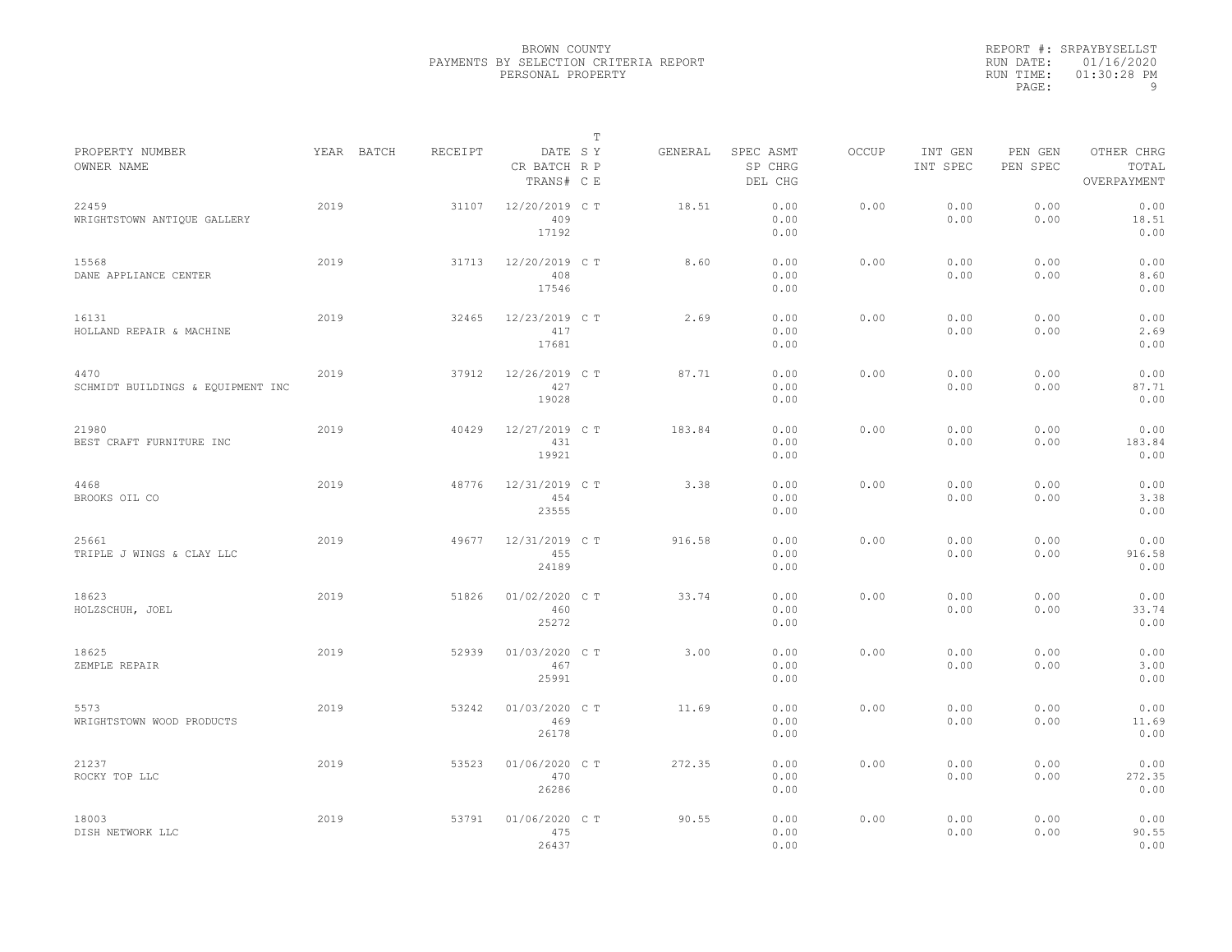|           | REPORT #: SRPAYBYSELLST |
|-----------|-------------------------|
|           | RUN DATE: 01/16/2020    |
| RUN TIME: | $01:30:28$ PM           |
| PAGE:     | 1 N                     |
|           |                         |

|                                |               |         |                                       | m |            |                                 |       |                     |                        |                                    |  |
|--------------------------------|---------------|---------|---------------------------------------|---|------------|---------------------------------|-------|---------------------|------------------------|------------------------------------|--|
| PROPERTY NUMBER<br>OWNER NAME  | BATCH<br>YEAR | RECEIPT | DATE SY<br>CR BATCH R P<br>TRANS# C E |   | GENERAL    | SPEC ASMT<br>SP CHRG<br>DEL CHG | OCCUP | INT GEN<br>INT SPEC | PEN<br>GEN<br>PEN SPEC | OTHER CHRG<br>TOTAL<br>OVERPAYMENT |  |
| 15569<br>HILLTOP FURNITURE INC | 2019          | 54612   | 01/07/2020 C T<br>478<br>26833        |   | 1.69       | 0.00<br>0.00<br>0.00            | 0.00  | 0.00<br>0.00        | 0.00<br>0.00           | 0.00<br>1.69<br>0.00               |  |
| 19727<br>ARLA FOODS INC        | 2019          | 56291   | 01/09/2020 CT<br>487<br>27780         |   | 50,892.54  | 0.00<br>0.00<br>0.00            | 0.00  | 0.00<br>0.00        | 0.00<br>0.00           | 0.00<br>50,892.54<br>0.00          |  |
| 21236<br>NEW IMAGES SALON      | 2019          | 57126   | 01/13/2020 C T<br>495<br>28222        |   | 6.67       | 0.00<br>0.00<br>0.00            | 0.00  | 0.00<br>0.00        | 0.00<br>0.00           | 0.00<br>6.67<br>0.00               |  |
|                                |               |         | TOWN OF HOLLAND TOTAL                 |   | 52, 533.54 | 0.00<br>0.00<br>0.00            | 0.00  | 0.00<br>0.00        | 0.00<br>0.00           | 0.00<br>52, 533.54<br>0.00         |  |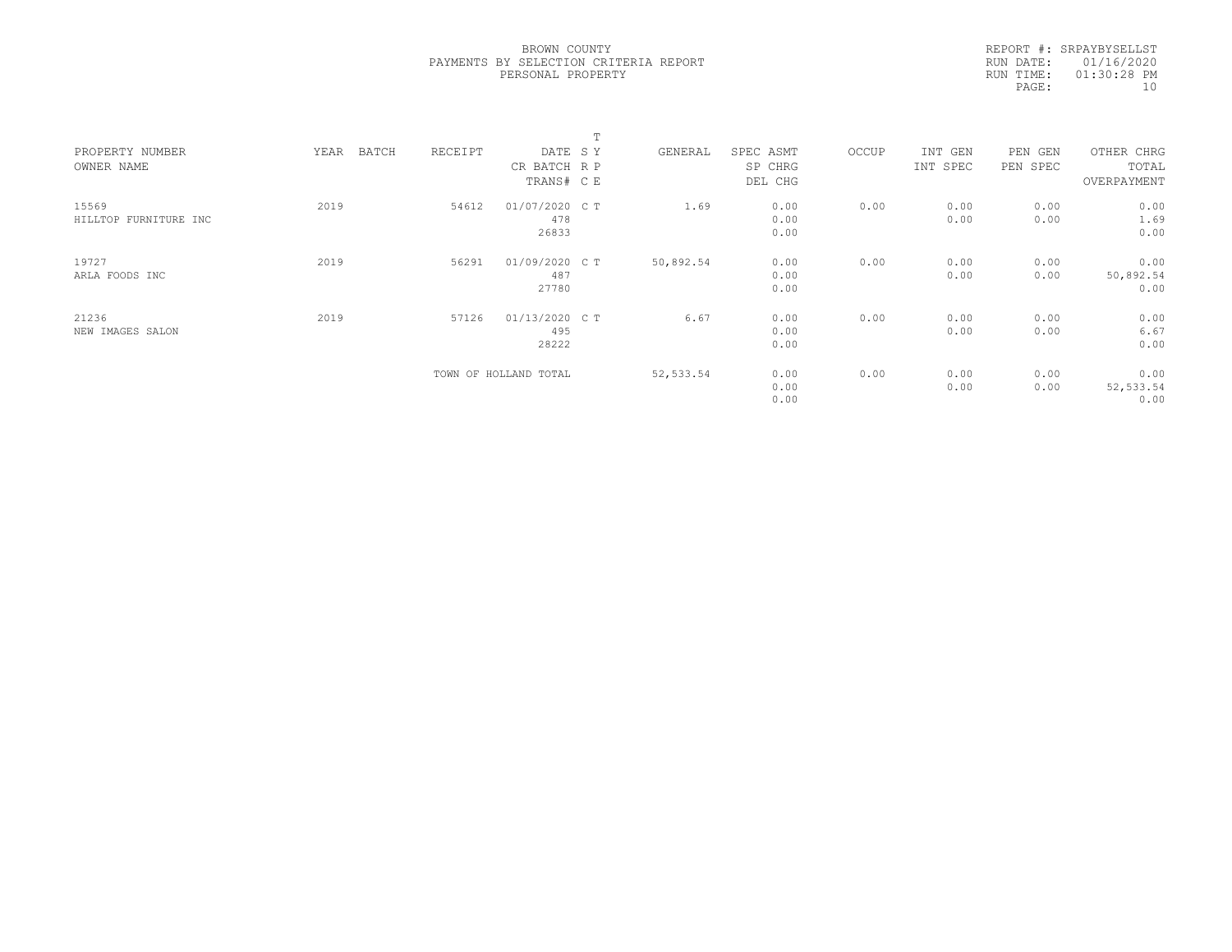|                                        |            |         |                                       | $\mathbb T$ |          |                                 |              |                     |                     |                                    |  |
|----------------------------------------|------------|---------|---------------------------------------|-------------|----------|---------------------------------|--------------|---------------------|---------------------|------------------------------------|--|
| PROPERTY NUMBER<br>OWNER NAME          | YEAR BATCH | RECEIPT | DATE SY<br>CR BATCH R P<br>TRANS# C E |             | GENERAL  | SPEC ASMT<br>SP CHRG<br>DEL CHG | <b>OCCUP</b> | INT GEN<br>INT SPEC | PEN GEN<br>PEN SPEC | OTHER CHRG<br>TOTAL<br>OVERPAYMENT |  |
| 8685<br>HUGUET'S SAWMILL & LUMBER      | 2019       | 27104   | 12/18/2019 C T<br>398<br>14903        |             | 31.01    | 0.00<br>0.00<br>0.00            | 0.00         | 0.00<br>0.00        | 0.00<br>0.00        | 0.00<br>31.01<br>0.00              |  |
| 25591<br>DEKAYSER CONSTRUCTION         | 2019       | 27721   | 12/18/2019 C T<br>396<br>15343        |             | 39.85    | 0.00<br>0.00<br>0.00            | 0.00         | 0.00<br>0.00        | 0.00<br>0.00        | 0.00<br>39.85<br>0.00              |  |
| 5676<br>JEROVETS, TODD                 | 2019       | 28026   | 12/18/2019 C T<br>400<br>15551        |             | 14.76    | 0.00<br>0.00<br>0.00            | 0.00         | 0.00<br>0.00        | 0.00<br>0.00        | 0.00<br>14.76<br>0.00              |  |
| 8680<br>KROPP CONCRETE PRODUCTS        | 2019       | 29193   | 12/19/2019 C T<br>407<br>16145        |             | 95.95    | 0.00<br>0.00<br>0.00            | 0.00         | 0.00<br>0.00        | 0.00<br>0.00        | 0.00<br>95.95<br>0.00              |  |
| 21137<br>D J HOME BUILDERS             | 2019       | 30875   | 12/20/2019 C T<br>412<br>17018        |             | 2.95     | 0.00<br>0.00<br>0.00            | 0.00         | 0.00<br>0.00        | 0.00<br>0.00        | 0.00<br>2.95<br>0.00               |  |
| 11358<br>CONCRETE INDUSTRIES INC       | 2019       | 31408   | 12/20/2019 C T<br>415<br>17399        |             | 2,354.41 | 0.00<br>0.00<br>0.00            | 0.00         | 0.00<br>0.00        | 0.00<br>0.00        | 0.00<br>2,354.41<br>0.00           |  |
| 14512<br>SPRING VIEW LANDSCAPE SERVICE | 2019       | 31419   | 12/20/2019 C T<br>415<br>17411        |             | 398.54   | 0.00<br>0.00<br>0.00            | 0.00         | 0.00<br>0.00        | 0.00<br>0.00        | 0.00<br>398.54<br>0.00             |  |
| 5687<br>JOE MICHIELS                   | 2019       | 34192   | 12/23/2019 C T<br>422<br>18025        |             | 4.43     | 0.00<br>0.00<br>0.00            | 0.00         | 0.00<br>0.00        | 0.00<br>0.00        | 0.00<br>4.43<br>0.00               |  |
| 15402<br>KENNETH DART                  | 2019       | 37268   | 12/26/2019 C T<br>427<br>18566        |             | 90.05    | 0.00<br>0.00<br>0.00            | 0.00         | 0.00<br>0.00        | 0.00<br>0.00        | 0.00<br>90.05<br>0.00              |  |
| 21138<br>MARK DELSART ELECTRIC, INC.   | 2019       | 37335   | 12/26/2019 C T<br>425<br>18617        |             | 2.95     | 0.00<br>0.00<br>0.00            | 0.00         | 0.00<br>0.00        | 0.00<br>0.00        | 0.00<br>2.95<br>0.00               |  |
| 5681<br>VANDEHEI AND VANDEHEI LLC      | 2019       | 37387   | 12/26/2019 C T<br>427<br>18667        |             | 4.05     | 0.00<br>0.00<br>0.00            | 0.00         | 0.00<br>0.00        | 0.00<br>0.00        | 0.00<br>4.05<br>0.00               |  |
| 23034<br>LORITZ PLUMBING INC           | 2019       | 39708   | 12/26/2019 C T<br>429<br>19799        |             | 2.95     | 0.00<br>0.00<br>0.00            | 0.00         | 0.00<br>0.00        | 0.00<br>0.00        | 0.00<br>2.95<br>0.00               |  |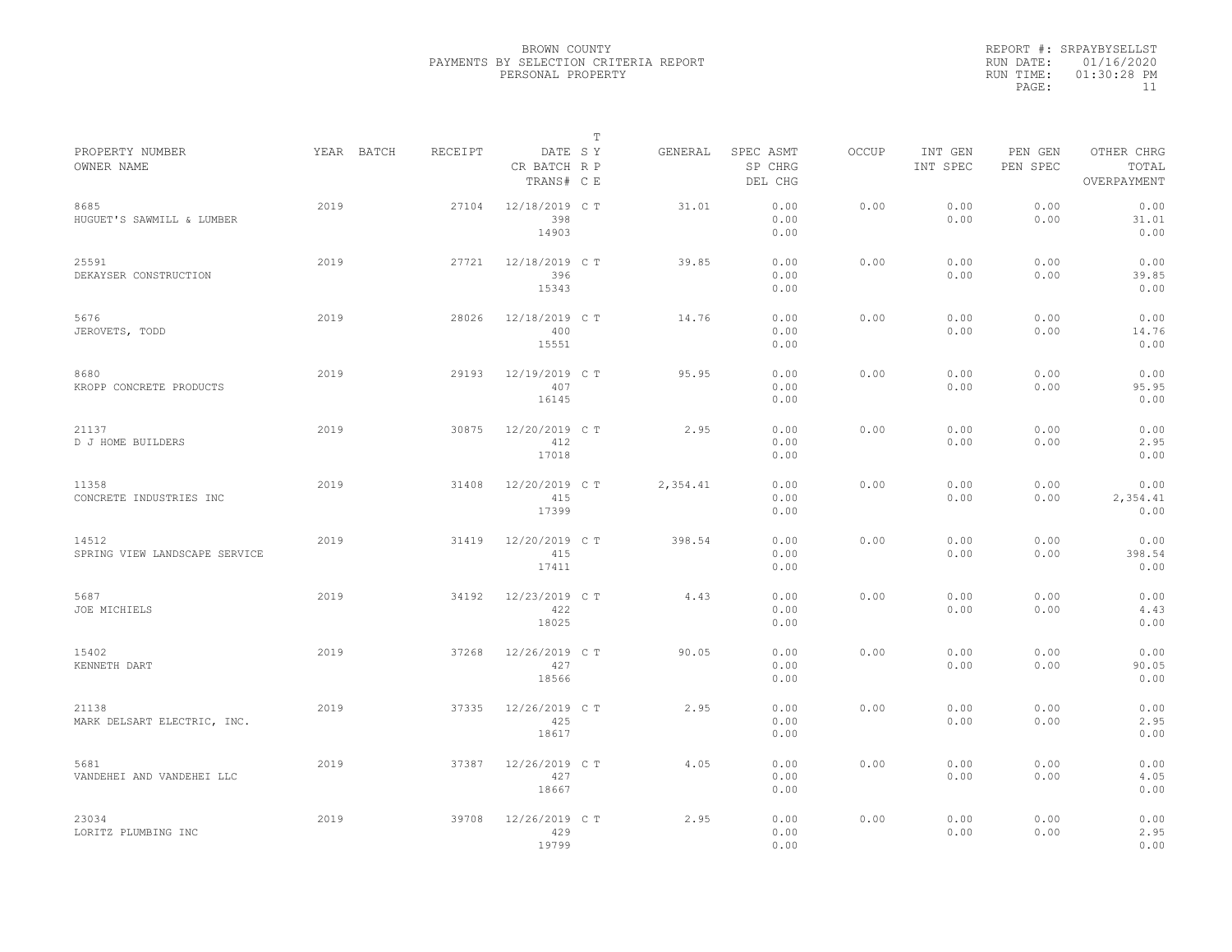|           | REPORT #: SRPAYBYSELLST |
|-----------|-------------------------|
|           | RUN DATE: 01/16/2020    |
| RUN TIME: | $01:30:29$ PM           |
| PAGE:     | 12                      |

| PROPERTY NUMBER                       |      | YEAR BATCH  | RECEIPT          | DATE SY                        | Т | GENERAL  | SPEC ASMT            | OCCUP | INT GEN      | PEN GEN      | OTHER CHRG               |  |
|---------------------------------------|------|-------------|------------------|--------------------------------|---|----------|----------------------|-------|--------------|--------------|--------------------------|--|
| OWNER NAME                            |      |             |                  | CR BATCH R P<br>TRANS# C E     |   |          | SP CHRG<br>DEL CHG   |       | INT SPEC     | PEN SPEC     | TOTAL<br>OVERPAYMENT     |  |
| 8684<br>PHILLIPS, KELLY               | 2019 |             | 40614            | 12/27/2019 C T<br>433<br>20029 |   | 2.95     | 0.00<br>0.00<br>0.00 | 0.00  | 0.00<br>0.00 | 0.00<br>0.00 | 0.00<br>2.95<br>0.00     |  |
| 5692<br>C T W CORP                    | 2019 |             | 41244            | 12/27/2019 C T<br>433<br>20245 |   | 1.47     | 0.00<br>0.00<br>0.00 | 0.00  | 0.00<br>0.00 | 0.00<br>0.00 | 0.00<br>1.47<br>0.00     |  |
| 5690<br>EQUITABLE INSURANCE           | 2019 |             | 42687            | 12/27/2019 C T<br>434<br>20643 |   | 16.25    | 0.00<br>0.00<br>0.00 | 0.00  | 0.00<br>0.00 | 0.00<br>0.00 | 0.00<br>16.25<br>0.00    |  |
| 21143<br>GUILETTES SEAMLESS GUTTERS   |      | 2019 191230 | 2439             | 12/30/2019 C T                 |   | 2.95     | 0.00<br>0.00<br>0.00 | 0.00  | 0.00<br>0.00 | 0.00<br>0.00 | 0.00<br>2.95<br>0.00     |  |
| 18438<br>MICHELS POURED WALLS INC     | 2019 |             | 51262            | 01/02/2020 C T<br>462<br>24879 |   | 72.34    | 0.00<br>0.00<br>0.00 | 0.00  | 0.00<br>0.00 | 0.00<br>0.00 | 0.00<br>72.34<br>0.00    |  |
| 5685<br>DAVISTER BAR & RESTAURANT LLC | 2019 |             | 51654            | 01/02/2020 C T<br>461<br>25145 |   | 63.44    | 0.00<br>0.00<br>0.00 | 0.00  | 0.00<br>0.00 | 0.00<br>0.00 | 0.00<br>63.44<br>0.00    |  |
| 5685<br>DAVISTER BAR & RESTAURANT LLC | 2019 |             | Voids #<br>51654 | 01/02/2020 CV<br>461<br>25415  |   | $-63.44$ | 0.00<br>0.00<br>0.00 | 0.00  | 0.00<br>0.00 | 0.00<br>0.00 | 0.00<br>$-63.44$<br>0.00 |  |
| 5685<br>DAVISTER BAR & RESTAURANT LLC | 2019 |             | 52007            | 01/02/2020 CT<br>461<br>25416  |   | 63.44    | 0.00<br>0.00<br>0.00 | 0.00  | 0.00<br>0.00 | 0.00<br>0.00 | 0.00<br>63.44<br>0.00    |  |
| 5688<br>DANS PUMP SERVICE             | 2019 |             | 52395            | 01/03/2020 CT<br>468<br>25603  |   | 7.38     | 0.00<br>0.00<br>0.00 | 0.00  | 0.00<br>0.00 | 0.00<br>0.00 | 0.00<br>7.38<br>0.00     |  |
| 21141<br>DISH NETWORK LLC             | 2019 |             | 53792            | 01/06/2020 C T<br>475<br>26438 |   | 116.61   | 0.00<br>0.00<br>0.00 | 0.00  | 0.00<br>0.00 | 0.00<br>0.00 | 0.00<br>116.61<br>0.00   |  |
| 13490<br>BURESH ELECTRIC INC          | 2019 |             | 55019            | 01/07/2020 C T<br>477<br>27035 |   | 1.47     | 0.00<br>0.00<br>0.00 | 0.00  | 0.00<br>0.00 | 0.00<br>0.00 | 0.00<br>1.47<br>0.00     |  |
| 15403<br>R & R DRAPERY                | 2019 |             | 57510            | 01/13/2020 C T<br>493<br>28476 |   | 32.47    | 0.00<br>0.00<br>0.00 | 0.00  | 0.00<br>0.00 | 0.00<br>0.00 | 0.00<br>32.47<br>0.00    |  |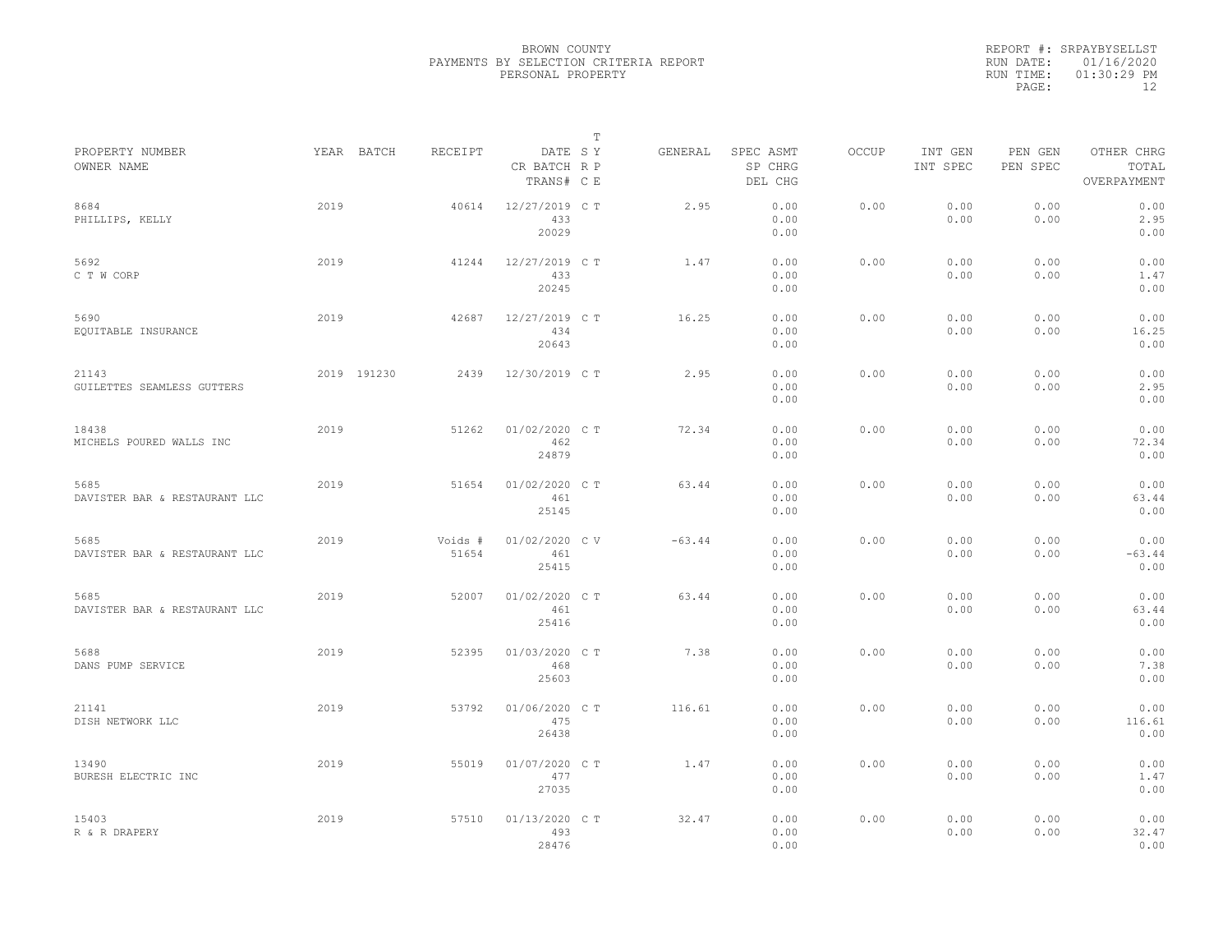REPORT #: SRPAYBYSELLST RUN DATE: 01/16/2020 RUN TIME: 01:30:29 PM PAGE: 13

| PROPERTY NUMBER         | YEAR | BATCH | RECEIPT | DATE SY                | GENERAL  | SPEC ASMT | OCCUP | INT GEN  | PEN GEN  | OTHER CHRG  |  |
|-------------------------|------|-------|---------|------------------------|----------|-----------|-------|----------|----------|-------------|--|
| OWNER NAME              |      |       |         | CR BATCH R P           |          | SP CHRG   |       | INT SPEC | PEN SPEC | TOTAL       |  |
|                         |      |       |         | TRANS# C E             |          | DEL CHG   |       |          |          | OVERPAYMENT |  |
| 11189                   | 2019 |       | 58039   | $01/14/2020$ C T       | 67.90    | 0.00      | 0.00  | 0.00     | 0.00     | 0.00        |  |
| LINK MEDIA HOLDINGS LLC |      |       |         | 500                    |          | 0.00      |       | 0.00     | 0.00     | 67.90       |  |
|                         |      |       |         | 28776                  |          | 0.00      |       |          |          | 0.00        |  |
|                         |      |       |         | TOWN OF HUMBOLDT TOTAL | 3,427.13 | 0.00      | 0.00  | 0.00     | 0.00     | 0.00        |  |
|                         |      |       |         |                        |          | 0.00      |       | 0.00     | 0.00     | 3,427.13    |  |
|                         |      |       |         |                        |          | 0.00      |       |          |          | 0.00        |  |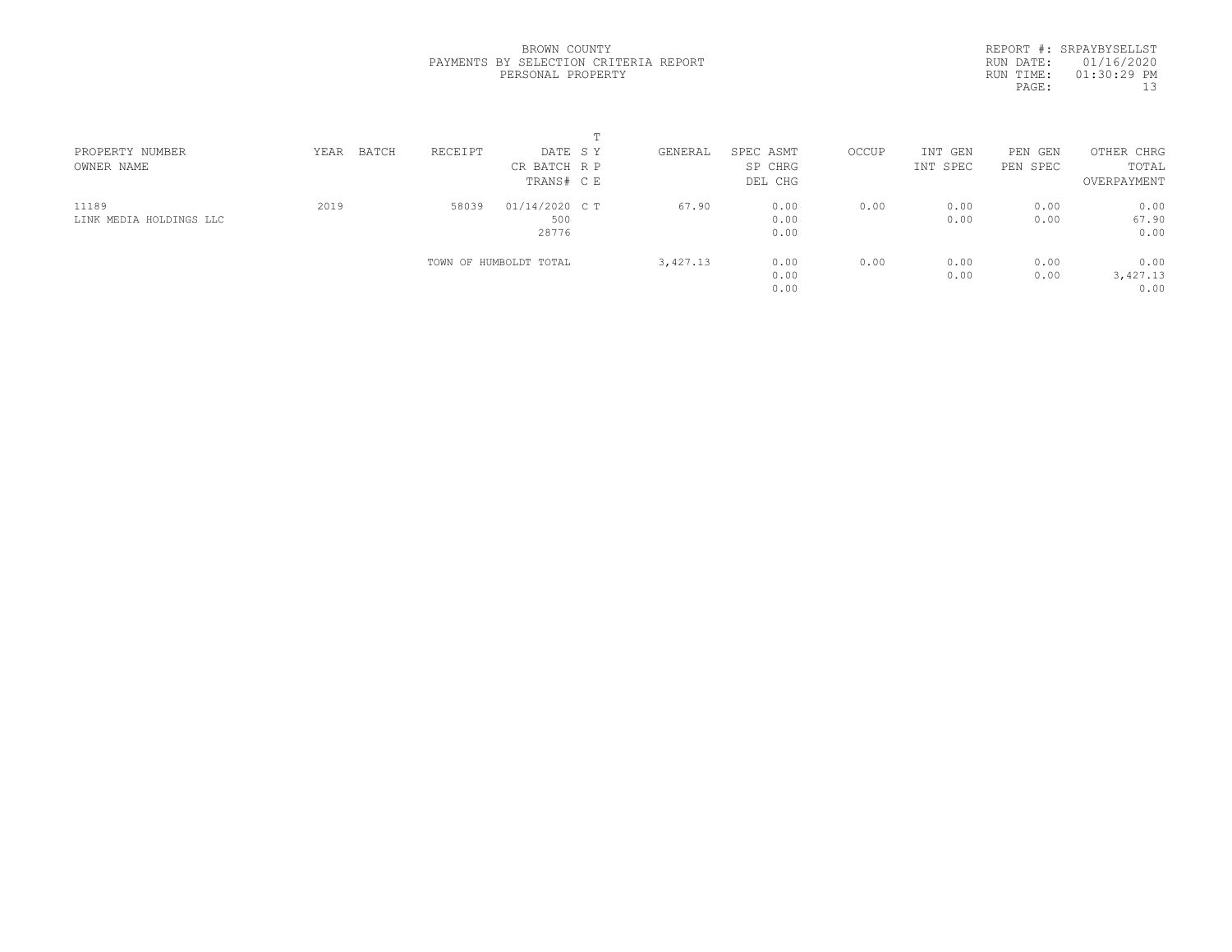|                                         |      |             |         |                                       | T |          |                                 |              |                     |                     |                                    |  |
|-----------------------------------------|------|-------------|---------|---------------------------------------|---|----------|---------------------------------|--------------|---------------------|---------------------|------------------------------------|--|
| PROPERTY NUMBER<br>OWNER NAME           |      | YEAR BATCH  | RECEIPT | DATE SY<br>CR BATCH R P<br>TRANS# C E |   | GENERAL  | SPEC ASMT<br>SP CHRG<br>DEL CHG | <b>OCCUP</b> | INT GEN<br>INT SPEC | PEN GEN<br>PEN SPEC | OTHER CHRG<br>TOTAL<br>OVERPAYMENT |  |
| 17707<br>CREATIVE KIDS                  |      | 2019 191213 | 1539    | 12/13/2019 C T                        |   | 117.37   | 0.00<br>0.00<br>0.00            | 0.00         | 0.00<br>0.00        | 0.00<br>0.00        | 0.00<br>117.37<br>0.00             |  |
| 17700<br>TEAM MOTORSPORTS LLC           | 2019 |             | 24853   | 12/17/2019 C T<br>388<br>13515        |   | 732.53   | 0.00<br>0.00<br>0.00            | 0.00         | 0.00<br>0.00        | 0.00<br>0.00        | 0.00<br>732.53<br>0.00             |  |
| 26393<br>CINCINNATI INSURANCE COMPANY   |      | 2019 191217 | 1712    | 12/17/2019 C T                        |   | 15.15    | 0.00<br>0.00<br>0.00            | 0.00         | 0.00<br>0.00        | 0.00<br>0.00        | 0.00<br>15.15<br>0.00              |  |
| 26396<br>VAN DE HEY REFINED ROOFING LLC | 2019 |             | 25049   | 12/17/2019 C T<br>391<br>13661        |   | 161.11   | 0.00<br>0.00<br>0.00            | 0.00         | 0.00<br>0.00        | 0.00<br>0.00        | 0.00<br>161.11<br>0.00             |  |
| 9941<br>SPECIALTY PAINTS INC            | 2019 |             | 25125   | 12/17/2019 C T<br>387<br>13723        |   | 98.43    | 0.00<br>0.00<br>0.00            | 0.00         | 0.00<br>0.00        | 0.00<br>0.00        | 0.00<br>98.43<br>0.00              |  |
| 27063<br>KAMINSKI DENTAL CENTER SC      | 2019 |             | 27803   | 12/18/2019 C T<br>400<br>15412        |   | 1,881.51 | 0.00<br>0.00<br>0.00            | 0.00         | 0.00<br>0.00        | 0.00<br>0.00        | 0.00<br>1,881.51<br>0.00           |  |
| 24412<br>SPRINKLER COMPANY INC          | 2019 |             | 29382   | 12/19/2019 C T<br>405<br>16243        |   | 20.82    | 0.00<br>0.00<br>0.00            | 0.00         | 0.00<br>0.00        | 0.00<br>0.00        | 0.00<br>20.82<br>0.00              |  |
| 17239<br>MID-STATE SUPPLY INC GREEN BAY | 2019 |             | 30783   | 12/20/2019 C T<br>413<br>16978        |   | 189.28   | 0.00<br>0.00<br>0.00            | 0.00         | 0.00<br>0.00        | 0.00<br>0.00        | 0.00<br>189.28<br>0.00             |  |
| 17718<br>VANRITE & FATHER INC           | 2019 |             | 30790   | 12/20/2019 C T<br>413<br>16985        |   | 45.43    | 0.00<br>0.00<br>0.00            | 0.00         | 0.00<br>0.00        | 0.00<br>0.00        | 0.00<br>45.43<br>0.00              |  |
| 22999<br>1ST CHOICE METAL FINISHING     | 2019 |             | 30959   | 12/20/2019 C T<br>415<br>17072        |   | 106.01   | 0.00<br>0.00<br>0.00            | 0.00         | 0.00<br>0.00        | 0.00<br>0.00        | 0.00<br>106.01<br>0.00             |  |
| 18562<br>S I METALS & SUPPLY            | 2019 |             | 31024   | 12/20/2019 C T<br>415<br>17127        |   | 175.12   | 0.00<br>0.00<br>0.00            | 0.00         | 0.00<br>0.00        | 0.00<br>0.00        | 0.00<br>175.12<br>0.00             |  |
| 27069<br>IMPACT SPORTS ACADEMY LLC      | 2019 |             | 31084   | 12/20/2019 C T<br>410<br>17175        |   | 172.24   | 0.00<br>0.00<br>0.00            | 0.00         | 0.00<br>0.00        | 0.00<br>0.00        | 0.00<br>172.24<br>0.00             |  |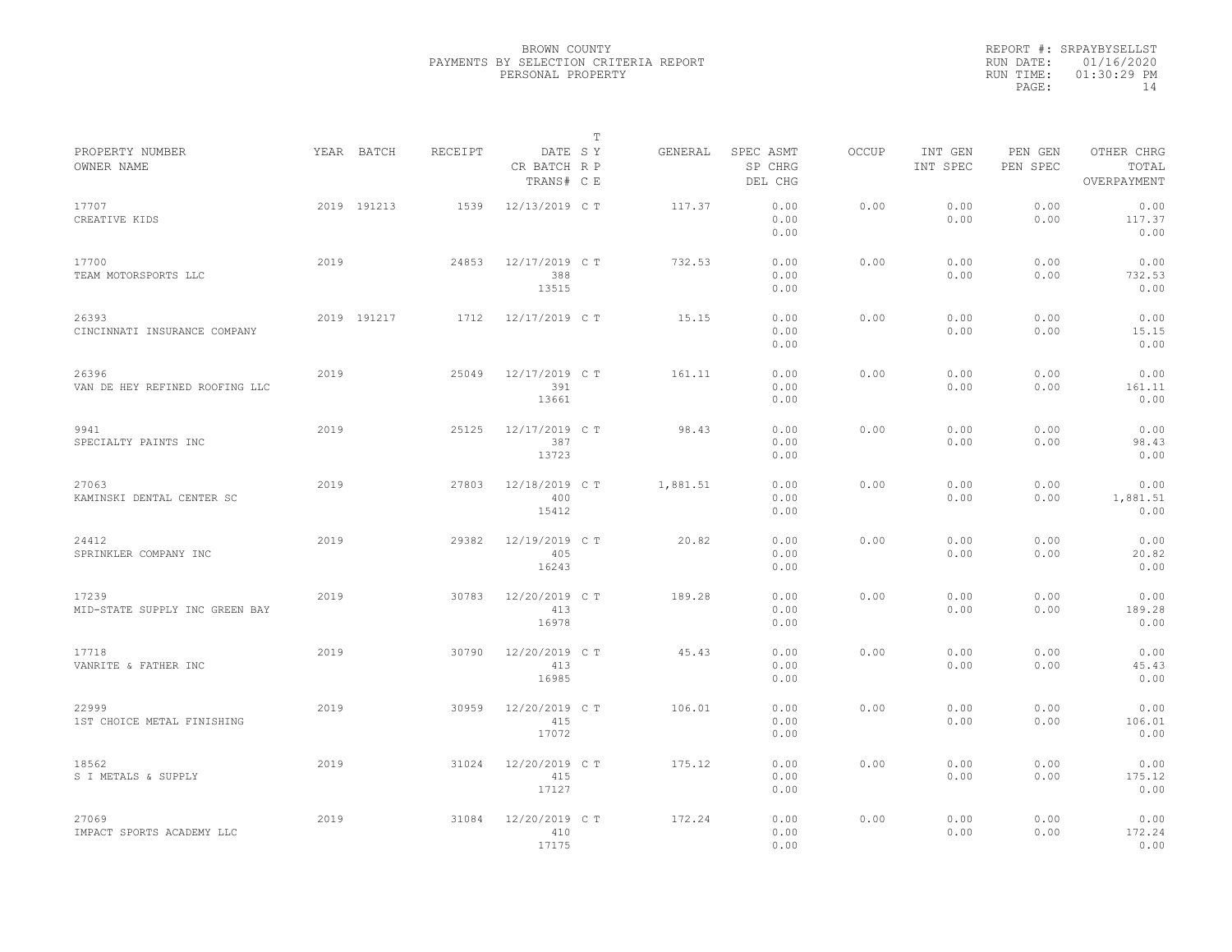|                                       |            |         |                                       | T |           |                                 |              |                     |                     |                                    |  |
|---------------------------------------|------------|---------|---------------------------------------|---|-----------|---------------------------------|--------------|---------------------|---------------------|------------------------------------|--|
| PROPERTY NUMBER<br>OWNER NAME         | YEAR BATCH | RECEIPT | DATE SY<br>CR BATCH R P<br>TRANS# C E |   | GENERAL   | SPEC ASMT<br>SP CHRG<br>DEL CHG | <b>OCCUP</b> | INT GEN<br>INT SPEC | PEN GEN<br>PEN SPEC | OTHER CHRG<br>TOTAL<br>OVERPAYMENT |  |
| 24413<br>US BANK NATIONAL ASSOCIATION | 2019       | 31249   | 12/20/2019 C T<br>408<br>17271        |   | 84.07     | 0.00<br>0.00<br>0.00            | 0.00         | 0.00<br>0.00        | 0.00<br>0.00        | 0.00<br>84.07<br>0.00              |  |
| 25067<br>US BANK NATIONAL ASSOCIATION | 2019       | 31250   | 12/20/2019 C T<br>408<br>17271        |   | 68.15     | 0.00<br>0.00<br>0.00            | 0.00         | 0.00<br>0.00        | 0.00<br>0.00        | 0.00<br>68.15<br>0.00              |  |
| 25622<br>US BANK NATIONAL ASSOCIATION | 2019       | 31251   | 12/20/2019 C T<br>408<br>17271        |   | 162.79    | 0.00<br>0.00<br>0.00            | 0.00         | 0.00<br>0.00        | 0.00<br>0.00        | 0.00<br>162.79<br>0.00             |  |
| 25624<br>US BANK NATIONAL ASSOCIATION | 2019       | 31252   | 12/20/2019 C T<br>408<br>17271        |   | 155.21    | 0.00<br>0.00<br>0.00            | 0.00         | 0.00<br>0.00        | 0.00<br>0.00        | 0.00<br>155.21<br>0.00             |  |
| 25627<br>US BANK NATIONAL ASSOCIATION | 2019       | 31253   | 12/20/2019 C T<br>408<br>17271        |   | 54.90     | 0.00<br>0.00<br>0.00            | 0.00         | 0.00<br>0.00        | 0.00<br>0.00        | 0.00<br>54.90<br>0.00              |  |
| 25628<br>US BANK NATIONAL ASSOCIATION | 2019       | 31254   | 12/20/2019 C T<br>408<br>17271        |   | 113.58    | 0.00<br>0.00<br>0.00            | 0.00         | 0.00<br>0.00        | 0.00<br>0.00        | 0.00<br>113.58<br>0.00             |  |
| 25629<br>US BANK NATIONAL ASSOCIATION | 2019       | 31255   | 12/20/2019 C T<br>408<br>17271        |   | 26.50     | 0.00<br>0.00<br>0.00            | 0.00         | 0.00<br>0.00        | 0.00<br>0.00        | 0.00<br>26.50<br>0.00              |  |
| 26481<br>US BANK NATIONAL ASSOCIATION | 2019       | 31256   | 12/20/2019 C T<br>408<br>17271        |   | 117.37    | 0.00<br>0.00<br>0.00            | 0.00         | 0.00<br>0.00        | 0.00<br>0.00        | 0.00<br>117.37<br>0.00             |  |
| 27080<br>US BANK NATIONAL ASSOCIATION | 2019       | 31257   | 12/20/2019 C T<br>408<br>17271        |   | 56.78     | 0.00<br>0.00<br>0.00            | 0.00         | 0.00<br>0.00        | 0.00<br>0.00        | 0.00<br>56.78<br>0.00              |  |
| 17695<br>MG 415 LLC                   | 2019       | 32298   | 12/23/2019 C T<br>416<br>17612        |   | 2,108.65  | 0.00<br>0.00<br>0.00            | 0.00         | 0.00<br>0.00        | 0.00<br>0.00        | 0.00<br>2,108.65<br>0.00           |  |
| 6<br>FOX VALLEY AUTO AUCTION          | 2019       | 34419   | 12/23/2019 C T<br>416<br>18100        |   | 206.65    | 0.00<br>0.00<br>0.00            | 0.00         | 0.00<br>0.00        | 0.00<br>0.00        | 0.00<br>206.65<br>0.00             |  |
| 18151<br>JONES SIGN COMPANY           | 2019       | 35467   | 12/23/2019 C T<br>422<br>18298        |   | 11,658.09 | 0.00<br>0.00<br>0.00            | 0.00         | 0.00<br>0.00        | 0.00<br>0.00        | 0.00<br>11,658.09<br>0.00          |  |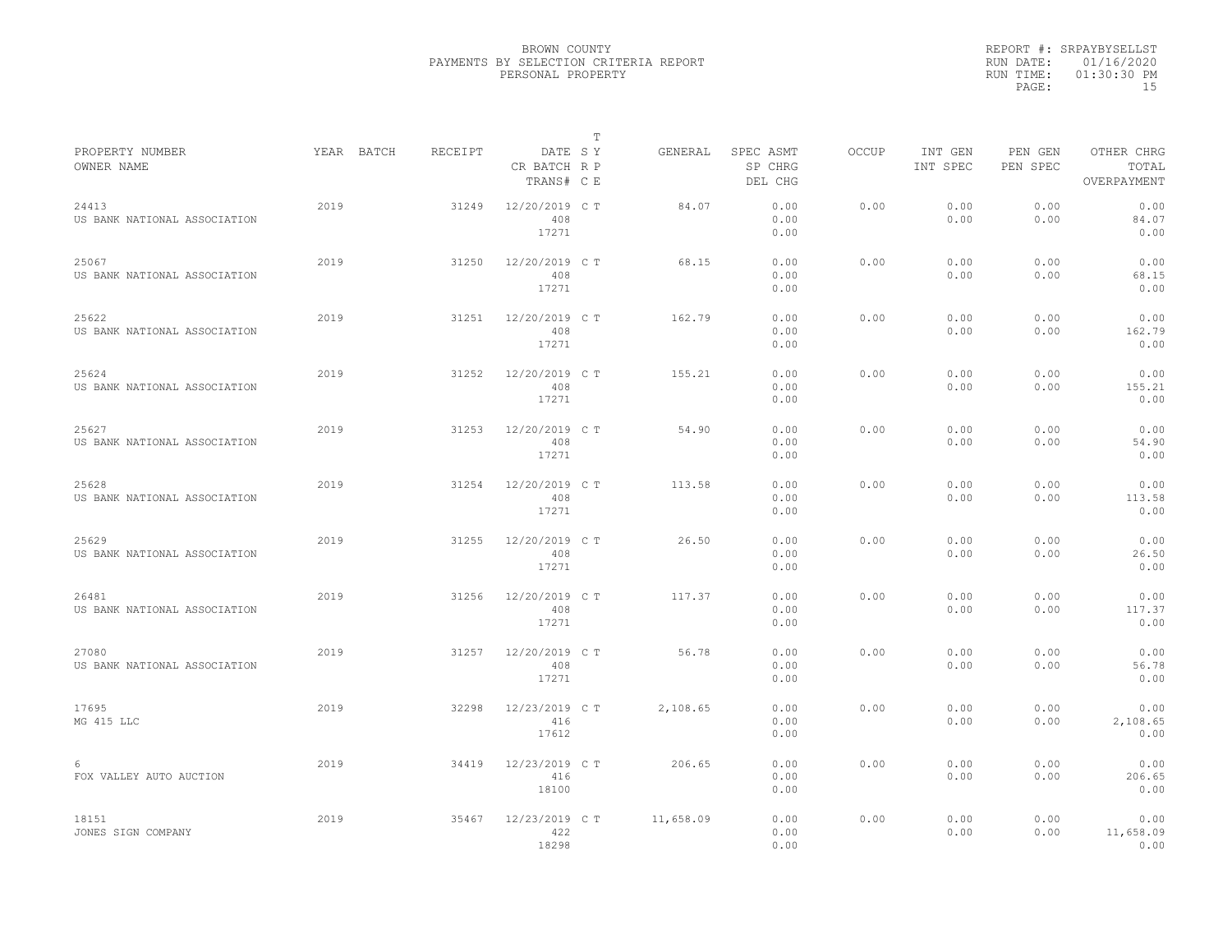| REPORT #: SRPAYBYSELLST |
|-------------------------|
| RUN DATE: 01/16/2020    |
| $01:30:30$ PM           |
| 16                      |
|                         |

|                                         |      |            |         |                                       | Т |          |                                 |       |                     |                     |                                    |  |
|-----------------------------------------|------|------------|---------|---------------------------------------|---|----------|---------------------------------|-------|---------------------|---------------------|------------------------------------|--|
| PROPERTY NUMBER<br>OWNER NAME           |      | YEAR BATCH | RECEIPT | DATE SY<br>CR BATCH R P<br>TRANS# C E |   | GENERAL  | SPEC ASMT<br>SP CHRG<br>DEL CHG | OCCUP | INT GEN<br>INT SPEC | PEN GEN<br>PEN SPEC | OTHER CHRG<br>TOTAL<br>OVERPAYMENT |  |
| 24375<br>A&J MOBILITY                   | 2019 |            | 37254   | 12/26/2019 C T<br>427<br>18555        |   | 213.90   | 0.00<br>0.00<br>0.00            | 0.00  | 0.00<br>0.00        | 0.00<br>0.00        | 0.00<br>213.90<br>0.00             |  |
| 12812<br>PACKERLAND TAPES INC           | 2019 |            | 37406   | 12/26/2019 C T<br>428<br>18687        |   | 32.17    | 0.00<br>0.00<br>0.00            | 0.00  | 0.00<br>0.00        | 0.00<br>0.00        | 0.00<br>32.17<br>0.00              |  |
| 15606<br>FISHER CONCRETE SAWING INC     | 2019 |            | 37880   | 12/26/2019 C T<br>425<br>19002        |   | 83.28    | 0.00<br>0.00<br>0.00            | 0.00  | 0.00<br>0.00        | 0.00<br>0.00        | 0.00<br>83.28<br>0.00              |  |
| 27065<br>PAWNEE LEASING CORPORATION     | 2019 |            | 37959   | 12/26/2019 C T<br>427<br>19051        |   | 204.43   | 0.00<br>0.00<br>0.00            | 0.00  | 0.00<br>0.00        | 0.00<br>0.00        | 0.00<br>204.43<br>0.00             |  |
| 20457<br>LANDSCAPE ARTISANS INC         | 2019 |            | 38209   | 12/26/2019 C T<br>429<br>19241        |   | 15.15    | 0.00<br>0.00<br>0.00            | 0.00  | 0.00<br>0.00        | 0.00<br>0.00        | 0.00<br>15.15<br>0.00              |  |
| 27157<br>STEVE KASSNER CONSTRUCTION INC | 2019 |            | 38438   | 12/26/2019 C T<br>428<br>19382        |   | 37.86    | 0.00<br>0.00<br>0.00            | 0.00  | 0.00<br>0.00        | 0.00<br>0.00        | 0.00<br>37.86<br>0.00              |  |
| 24409<br>T&C PUB & GRILL LLC            | 2019 |            | 38726   | 12/26/2019 C T<br>428<br>19573        |   | 22.71    | 0.00<br>0.00<br>0.00            | 0.00  | 0.00<br>0.00        | 0.00<br>0.00        | 0.00<br>22.71<br>0.00              |  |
| 25077<br>MIDWEST RETIREMENT LLC         | 2019 |            | 38994   | 12/26/2019 C T<br>429<br>19653        |   | 75.72    | 0.00<br>0.00<br>0.00            | 0.00  | 0.00<br>0.00        | 0.00<br>0.00        | 0.00<br>75.72<br>0.00              |  |
| 20450<br>ELITE GROUP (THE)              | 2019 |            | 40747   | 12/27/2019 C T<br>433<br>20095        |   | 976.71   | 0.00<br>0.00<br>0.00            | 0.00  | 0.00<br>0.00        | 0.00<br>0.00        | 0.00<br>976.71<br>0.00             |  |
| 21289<br>CORNERSTONE MORTGAGE LLC       | 2019 |            | 45536   | 12/28/2019 C T<br>440<br>22225        |   | 344.51   | 0.00<br>0.00<br>0.00            | 0.00  | 0.00<br>0.00        | 0.00<br>0.00        | 0.00<br>344.51<br>0.00             |  |
| 6269<br>COMFORT CONTROL SYSTEMS         | 2019 |            | 46806   | 12/30/2019 C T<br>445<br>22839        |   | 83.28    | 0.00<br>0.00<br>0.00            | 0.00  | 0.00<br>0.00        | 0.00<br>0.00        | 0.00<br>83.28<br>0.00              |  |
| 27075<br>KELLER WILLIAMS REALTY         | 2019 |            | 46935   | 12/30/2019 C T<br>445<br>22937        |   | 1,739.53 | 0.00<br>0.00<br>0.00            | 0.00  | 0.00<br>0.00        | 0.00<br>0.00        | 0.00<br>1,739.53<br>0.00           |  |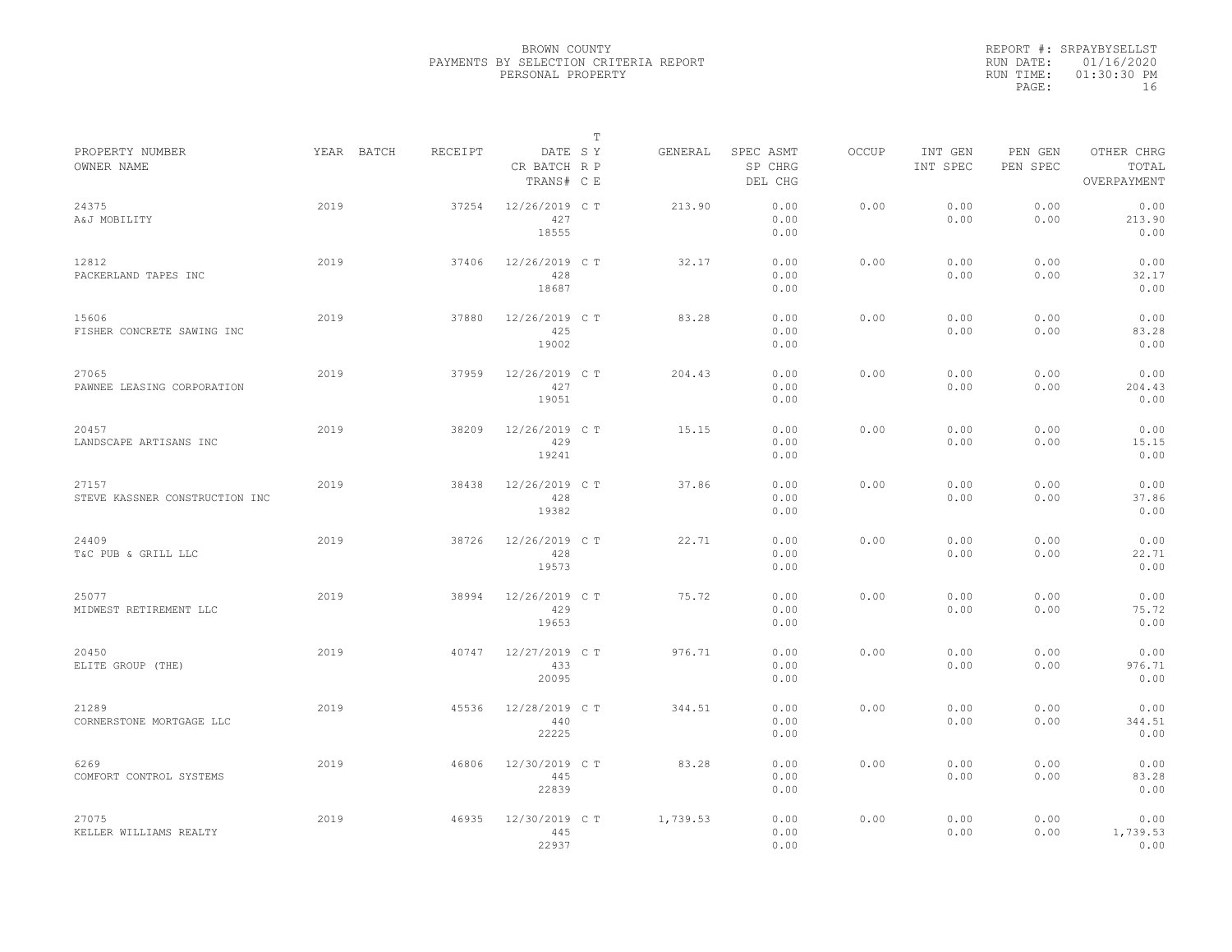|                                                |      |             |         |                                       | T |          |                                 |              |                     |                     |                                    |
|------------------------------------------------|------|-------------|---------|---------------------------------------|---|----------|---------------------------------|--------------|---------------------|---------------------|------------------------------------|
| PROPERTY NUMBER<br>OWNER NAME                  |      | YEAR BATCH  | RECEIPT | DATE SY<br>CR BATCH R P<br>TRANS# C E |   | GENERAL  | SPEC ASMT<br>SP CHRG<br>DEL CHG | <b>OCCUP</b> | INT GEN<br>INT SPEC | PEN GEN<br>PEN SPEC | OTHER CHRG<br>TOTAL<br>OVERPAYMENT |
| 21293<br>VALUE ADDED DISTRIBUTORS LLC          | 2019 |             | 47490   | 12/30/2019 C T<br>447<br>23164        |   | 217.15   | 0.00<br>0.00<br>0.00            | 0.00         | 0.00<br>0.00        | 0.00<br>0.00        | 0.00<br>217.15<br>0.00             |
| 17715<br>OAKS FAMILY CENTER                    | 2019 |             | 48688   | 12/31/2019 C T<br>454<br>23488        |   | 22.71    | 0.00<br>0.00<br>0.00            | 0.00         | 0.00<br>0.00        | 0.00<br>0.00        | 0.00<br>22.71<br>0.00              |
| 25620<br>LEWINCOLE LLC                         | 2019 |             | 48880   | 12/31/2019 C T<br>454<br>23631        |   | 22.71    | 0.00<br>0.00<br>0.00            | 0.00         | 0.00<br>0.00        | 0.00<br>0.00        | 0.00<br>22.71<br>0.00              |
| 4163<br>VALLEY UNIT STEP INC                   | 2019 |             | 49537   | 12/31/2019 C T<br>454<br>24145        |   | 111.67   | 0.00<br>0.00<br>0.00            | 0.00         | 0.00<br>0.00        | 0.00<br>0.00        | 0.00<br>111.67<br>0.00             |
| 11<br>MID-VALLEY GOLF COURSE                   | 2019 |             | 51072   | 01/02/2020 C T<br>463<br>24740        |   | 3,740.66 | 0.00<br>0.00<br>0.00            | 0.00         | 0.00<br>0.00        | 0.00<br>0.00        | 0.00<br>3,740.66<br>0.00           |
| 27079<br>ICEPTION WEBSITES                     | 2019 |             | 51371   | 01/02/2020 C T<br>463<br>24967        |   | 335.03   | 0.00<br>0.00<br>0.00            | 0.00         | 0.00<br>0.00        | 0.00<br>0.00        | 0.00<br>335.03<br>0.00             |
| 23684<br>JIM'S GOLF CARS                       | 2019 |             | 51835   | 01/02/2020 C T<br>463<br>25279        |   | 26.50    | 0.00<br>0.00<br>0.00            | 0.00         | 0.00<br>0.00        | 0.00<br>0.00        | 0.00<br>26.50<br>0.00              |
| 10592<br>BOBCAT PLUS INC                       | 2019 |             | 51954   | 01/02/2020 C T<br>463<br>25373        |   | 34.06    | 0.00<br>0.00<br>0.00            | 0.00         | 0.00<br>0.00        | 0.00<br>0.00        | 0.00<br>34.06<br>0.00              |
| 19667<br>DISH NETWORK LLC                      | 2019 |             | 53793   | 01/06/2020 C T<br>475<br>26439        |   | 94.65    | 0.00<br>0.00<br>0.00            | 0.00         | 0.00<br>0.00        | 0.00<br>0.00        | 0.00<br>94.65<br>0.00              |
| 27071<br>FIRST BANK RICHMOND                   |      | 2019 200106 | 2745    | 01/06/2020 C T                        |   | 429.68   | 0.00<br>0.00<br>0.00            | 0.00         | 0.00<br>0.00        | 0.00<br>0.00        | 0.00<br>429.68<br>0.00             |
| 25066<br>WELLS FARGO VENDOR FINANCIAL SERV LLC | 2019 |             | 54619   | 01/07/2020 C T<br>479<br>26837        |   | 323.68   | 0.00<br>0.00<br>0.00            | 0.00         | 0.00<br>0.00        | 0.00<br>0.00        | 0.00<br>323.68<br>0.00             |
| 26403<br>WELLS FARGO VENDOR FINANCIAL SERV LLC | 2019 |             | 54622   | 01/07/2020 C T<br>479<br>26837        |   | 33.27    | 0.00<br>0.00<br>0.00            | 0.00         | 0.00<br>0.00        | 0.00<br>0.00        | 0.00<br>33.27<br>0.00              |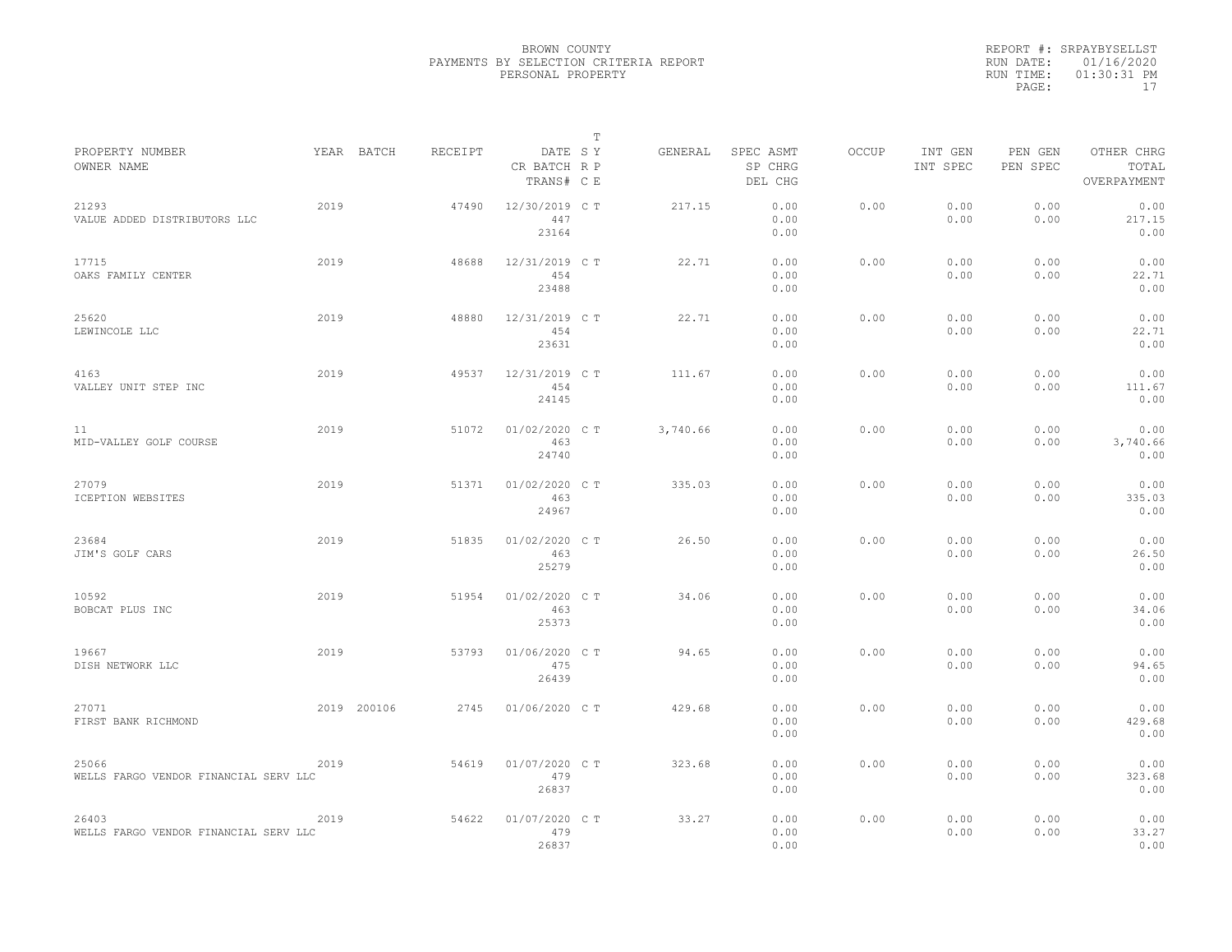|           | REPORT #: SRPAYBYSELLST |
|-----------|-------------------------|
|           | RUN DATE: 01/16/2020    |
| RUN TIME: | $01:30:31$ PM           |
| PAGE:     | 18                      |

|                                        |            |         |                                       | T |          |                                 |              |                     |                     |                                    |
|----------------------------------------|------------|---------|---------------------------------------|---|----------|---------------------------------|--------------|---------------------|---------------------|------------------------------------|
| PROPERTY NUMBER<br>OWNER NAME          | YEAR BATCH | RECEIPT | DATE SY<br>CR BATCH R P<br>TRANS# C E |   | GENERAL  | SPEC ASMT<br>SP CHRG<br>DEL CHG | <b>OCCUP</b> | INT GEN<br>INT SPEC | PEN GEN<br>PEN SPEC | OTHER CHRG<br>TOTAL<br>OVERPAYMENT |
| 23051<br>DE LEERS CONSTRUCTION INC     | 2019       | 55744   | 01/08/2020 C T<br>481<br>27523        |   | 1,006.99 | 0.00<br>0.00<br>0.00            | 0.00         | 0.00<br>0.00        | 0.00<br>0.00        | 0.00<br>1,006.99<br>0.00           |
| 27700<br>PRAXAIR DISTRIBUTION INC      | 2019       | 55965   | 01/09/2020 C T<br>487<br>27651        |   | 11.35    | 0.00<br>0.00<br>0.00            | 0.00         | 0.00<br>0.00        | 0.00<br>0.00        | 0.00<br>11.35<br>0.00              |
| 21885<br>PLANK ROAD PUB & GRILL        | 2019       | 56326   | 01/09/2020 C T<br>486<br>27809        |   | 340.72   | 0.00<br>0.00<br>0.00            | 0.00         | 0.00<br>0.00        | 0.00<br>0.00        | 0.00<br>340.72<br>0.00             |
| 27077<br>MAILFINANCE INC               | 2019       | 56418   | 01/09/2020 C T<br>487<br>27878        |   | 11.35    | 0.00<br>0.00<br>0.00            | 0.00         | 0.00<br>0.00        | 0.00<br>0.00        | 0.00<br>11.35<br>0.00              |
| 12078<br>P D Q MANUFACTURING INC       | 2019       | 56749   | 01/10/2020 C T<br>491<br>28076        |   | 6,683.69 | 0.00<br>0.00<br>0.00            | 0.00         | 0.00<br>0.00        | 0.00<br>0.00        | 0.00<br>6,683.69<br>0.00           |
| 20443<br>BROWN COUNTY CLEC             | 2019       | 57027   | 01/13/2020 C T<br>494<br>28166        |   | 35.96    | 0.00<br>0.00<br>0.00            | 0.00         | 0.00<br>0.00        | 0.00<br>0.00        | 0.00<br>35.96<br>0.00              |
| 23676<br>NEOPOST USA INC               | 2019       | 57049   | 01/13/2020 C T<br>494<br>28177        |   | 3.78     | 0.00<br>0.00<br>0.00            | 0.00         | 0.00<br>0.00        | 0.00<br>0.00        | 0.00<br>3.78<br>0.00               |
| 17712<br>TECH 4                        | 2019       | 57444   | 01/13/2020 C T<br>497<br>28414        |   | 401.03   | 0.00<br>0.00<br>0.00            | 0.00         | 0.00<br>0.00        | 0.00<br>0.00        | 0.00<br>401.03<br>0.00             |
| 26411<br>VOLVO GROUP NORTH AMERICA LLC | 2019       | 57464   | 01/13/2020 C T<br>495<br>28434        |   | 147.64   | 0.00<br>0.00<br>0.00            | 0.00         | 0.00<br>0.00        | 0.00<br>0.00        | 0.00<br>147.64<br>0.00             |
| 21296<br>MACK TRUCKS INC               | 2019       | 57469   | 01/13/2020 C T<br>495<br>28439        |   | 357.75   | 0.00<br>0.00<br>0.00            | 0.00         | 0.00<br>0.00        | 0.00<br>0.00        | 0.00<br>357.75<br>0.00             |
| 25063<br>SCOTT'S SUBS                  | 2019       | 57626   | 01/13/2020 C T<br>493<br>28566        |   | 567.86   | 0.00<br>0.00<br>0.00            | 0.00         | 0.00<br>0.00        | 0.00<br>0.00        | 0.00<br>567.86<br>0.00             |
| 22467<br>JONES SIGN CO                 | 2019       | 57693   | 01/13/2020 C T<br>493<br>28599        |   | 1,491.57 | 0.00<br>0.00<br>0.00            | 0.00         | 0.00<br>0.00        | 0.00<br>0.00        | 0.00<br>1,491.57<br>0.00           |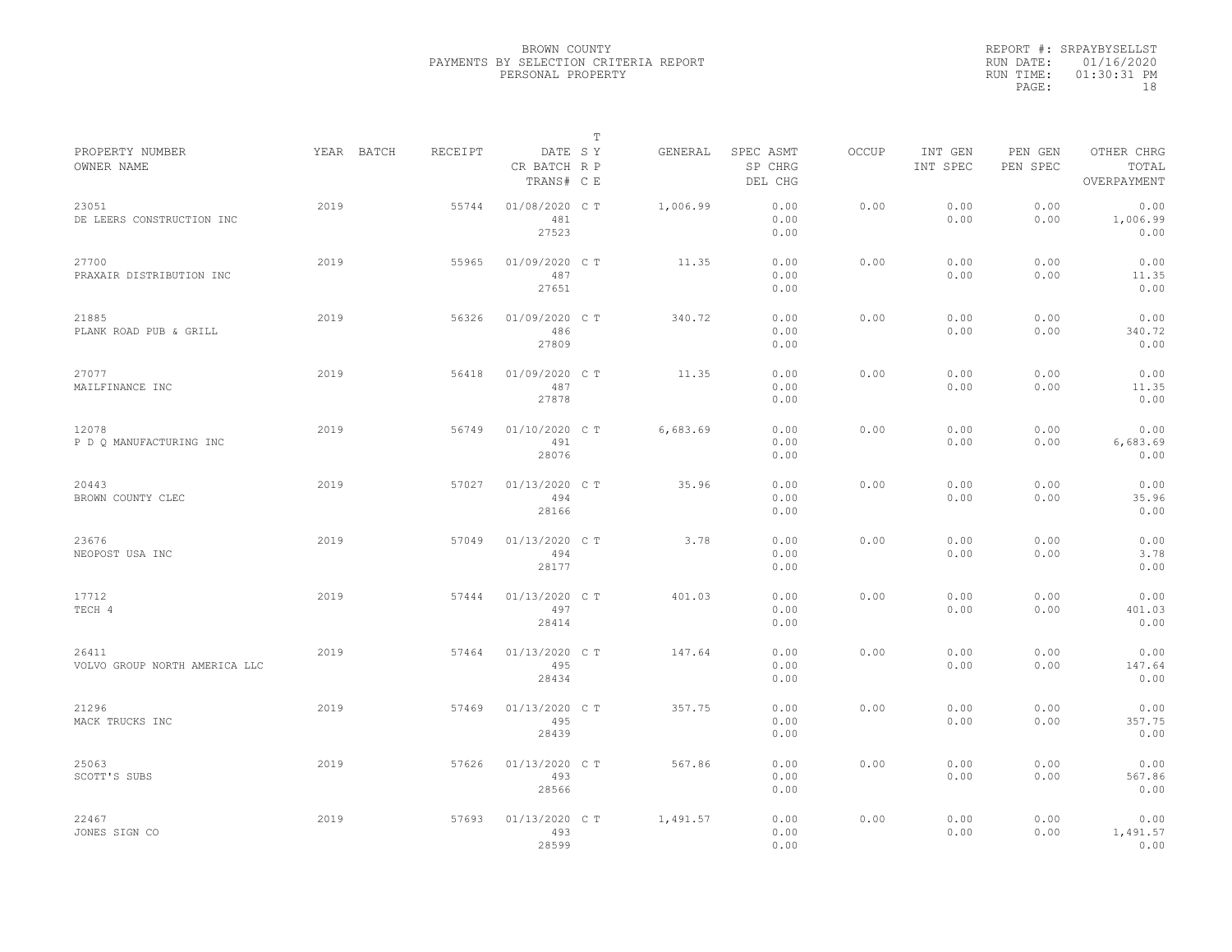|           | REPORT #: SRPAYBYSELLST |
|-----------|-------------------------|
|           | RUN DATE: 01/16/2020    |
| RUN TIME: | $01:30:31$ PM           |
| PAGE:     | 19                      |

|                                   |      |       |         |                        | $\mathbb T$ |            |           |       |          |          |             |  |
|-----------------------------------|------|-------|---------|------------------------|-------------|------------|-----------|-------|----------|----------|-------------|--|
| PROPERTY NUMBER                   | YEAR | BATCH | RECEIPT | DATE SY                |             | GENERAL    | SPEC ASMT | OCCUP | INT GEN  | PEN GEN  | OTHER CHRG  |  |
| OWNER NAME                        |      |       |         | CR BATCH R P           |             |            | SP CHRG   |       | INT SPEC | PEN SPEC | TOTAL       |  |
|                                   |      |       |         | TRANS# C E             |             |            | DEL CHG   |       |          |          | OVERPAYMENT |  |
|                                   |      |       |         |                        |             |            |           |       |          |          |             |  |
| 26408                             | 2019 |       | 57826   | 01/13/2020 C T         |             | 473.21     | 0.00      | 0.00  | 0.00     | 0.00     | 0.00        |  |
| WELLS FARGO FINANCIAL LEASING INC |      |       |         | 497                    |             |            | 0.00      |       | 0.00     | 0.00     | 473.21      |  |
|                                   |      |       |         | 28694                  |             |            | 0.00      |       |          |          | 0.00        |  |
| 23                                | 2019 |       | 58041   | 01/14/2020 CT          |             | 35.03      | 0.00      | 0.00  | 0.00     | 0.00     | 0.00        |  |
| LINK MEDIA OUTDOOR                |      |       |         | 500                    |             |            | 0.00      |       | 0.00     | 0.00     | 35.03       |  |
|                                   |      |       |         | 28776                  |             |            | 0.00      |       |          |          | 0.00        |  |
|                                   |      |       |         |                        |             |            |           |       |          |          |             |  |
| 26484                             | 2019 |       | 58176   | $01/14/2020$ C T       |             | 43.54      | 0.00      | 0.00  | 0.00     | 0.00     | 0.00        |  |
| LEAF CAPITAL FUNDING LLC          |      |       |         | 500                    |             |            | 0.00      |       | 0.00     | 0.00     | 43.54       |  |
|                                   |      |       |         | 28893                  |             |            | 0.00      |       |          |          | 0.00        |  |
|                                   |      |       |         |                        |             |            |           |       |          |          |             |  |
| 21889                             | 2019 |       | 58187   | 01/14/2020 CT          |             | 289.61     | 0.00      | 0.00  | 0.00     | 0.00     | 0.00        |  |
| ROBINSON HEATING & COOLING        |      |       |         | 499                    |             |            | 0.00      |       | 0.00     | 0.00     | 289.61      |  |
|                                   |      |       |         | 28902                  |             |            | 0.00      |       |          |          | 0.00        |  |
|                                   |      |       |         |                        |             |            |           |       |          |          |             |  |
| 14794                             | 2019 |       | 58188   | 01/14/2020 C T         |             | 13,537.71  | 0.00      | 0.00  | 0.00     | 0.00     | 0.00        |  |
| ROBINSON METAL INC                |      |       |         | 499                    |             |            | 0.00      |       | 0.00     | 0.00     | 13,537.71   |  |
|                                   |      |       |         | 28902                  |             |            | 0.00      |       |          |          | 0.00        |  |
|                                   |      |       |         |                        |             |            |           |       |          |          |             |  |
|                                   |      |       |         | TOWN OF LAWRENCE TOTAL |             | 53, 187.55 | 0.00      | 0.00  | 0.00     | 0.00     | 0.00        |  |
|                                   |      |       |         |                        |             |            | 0.00      |       | 0.00     | 0.00     | 53, 187.55  |  |
|                                   |      |       |         |                        |             |            | 0.00      |       |          |          | 0.00        |  |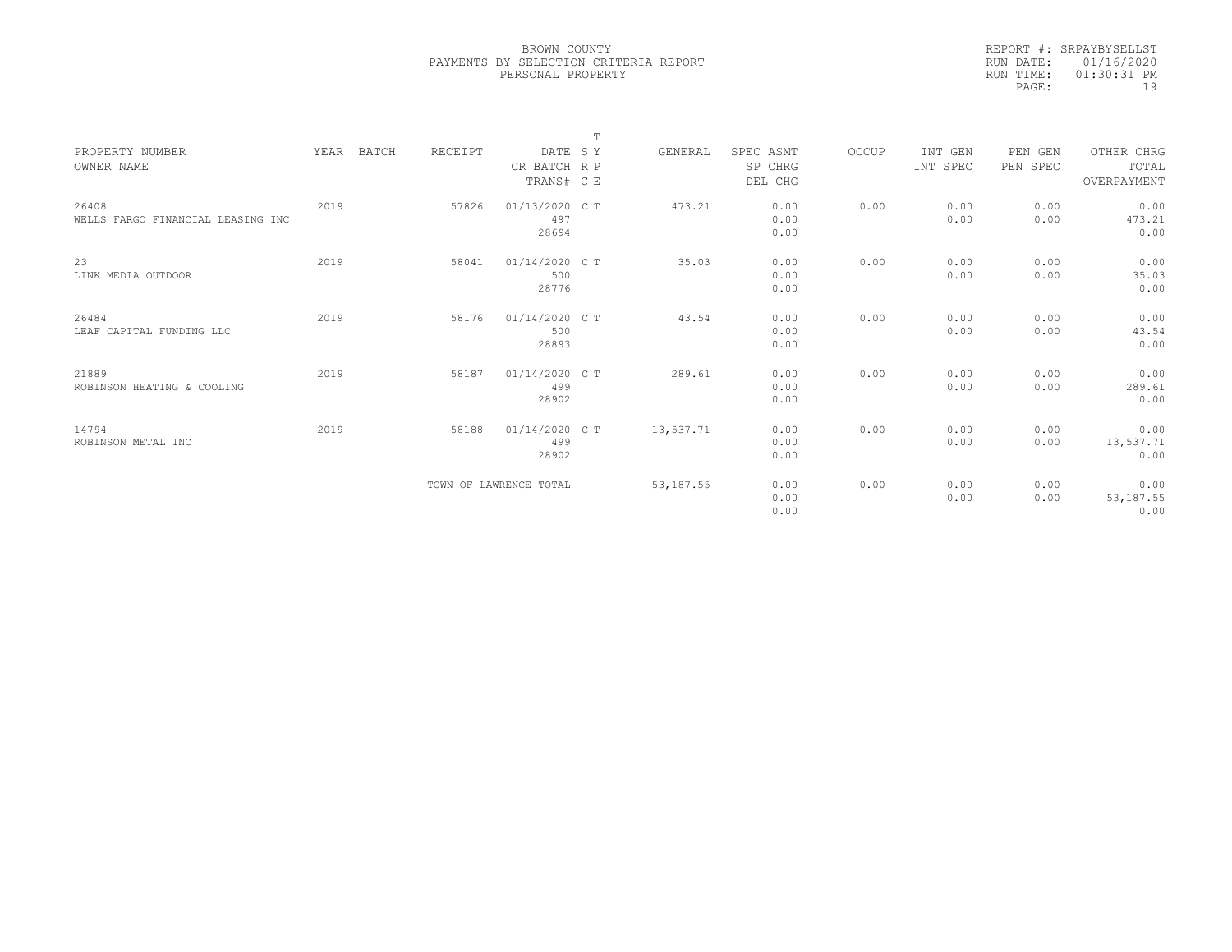|           | REPORT #: SRPAYBYSELLST |
|-----------|-------------------------|
|           | RUN DATE: 01/16/2020    |
| RUN TIME: | $01:30:32$ PM           |
| PAGE:     | 20                      |

| PROPERTY NUMBER                        |      | YEAR BATCH  | RECEIPT | DATE SY                        | т | GENERAL | SPEC ASMT            | OCCUP | INT GEN      | PEN GEN      | OTHER CHRG             |  |
|----------------------------------------|------|-------------|---------|--------------------------------|---|---------|----------------------|-------|--------------|--------------|------------------------|--|
| OWNER NAME                             |      |             |         | CR BATCH R P<br>TRANS# C E     |   |         | SP CHRG<br>DEL CHG   |       | INT SPEC     | PEN SPEC     | TOTAL<br>OVERPAYMENT   |  |
| 19800<br>HARRIS CHIROPRACTIC           | 2019 |             | 21914   | 12/13/2019 C T<br>374<br>12657 |   | 45.73   | 0.00<br>0.00<br>0.00 | 0.00  | 0.00<br>0.00 | 0.00<br>0.00 | 0.00<br>45.73<br>0.00  |  |
| 13609<br>TK DESIGN BUILD INC           |      | 2019 191215 | 1625    | 12/15/2019 C T                 |   | 52.26   | 0.00<br>0.00<br>0.00 | 0.00  | 0.00<br>0.00 | 0.00<br>0.00 | 0.00<br>52.26<br>0.00  |  |
| 15098<br>MGD INDUSTRIAL CORP           | 2019 |             | 25976   | 12/17/2019 C T<br>394<br>14331 |   | 22.87   | 0.00<br>0.00<br>0.00 | 0.00  | 0.00<br>0.00 | 0.00<br>0.00 | 0.00<br>22.87<br>0.00  |  |
| 11252<br>STEVE VAN VONDEREN EXCAVATING | 2019 |             | 27834   | 12/18/2019 C T<br>400<br>15439 |   | 9.79    | 0.00<br>0.00<br>0.00 | 0.00  | 0.00<br>0.00 | 0.00<br>0.00 | 0.00<br>9.79<br>0.00   |  |
| 11246<br>OLM ORTHODONTICS              | 2019 |             | 27893   | 12/18/2019 C T<br>397<br>15482 |   | 287.47  | 0.00<br>0.00<br>0.00 | 0.00  | 0.00<br>0.00 | 0.00<br>0.00 | 0.00<br>287.47<br>0.00 |  |
| 26603<br>CABANA TAN & TRAVEL           | 2019 |             | 27941   | 12/18/2019 C T<br>397<br>15502 |   | 45.73   | 0.00<br>0.00<br>0.00 | 0.00  | 0.00<br>0.00 | 0.00<br>0.00 | 0.00<br>45.73<br>0.00  |  |
| 23081<br>TERRI'S WALL STREET PUB       | 2019 |             | 27977   | 12/18/2019 C T<br>395<br>15518 |   | 69.40   | 0.00<br>0.00<br>0.00 | 0.00  | 0.00<br>0.00 | 0.00<br>0.00 | 0.00<br>69.40<br>0.00  |  |
| 18596<br>FOX VIEW DENTAL               | 2019 |             | 28042   | 12/18/2019 C T<br>398<br>15565 |   | 715.42  | 0.00<br>0.00<br>0.00 | 0.00  | 0.00<br>0.00 | 0.00<br>0.00 | 0.00<br>715.42<br>0.00 |  |
| 4192<br>MOMMAERTS AUTO SALVAGE INC     | 2019 |             | 28046   | 12/18/2019 C T<br>395<br>15568 |   | 19.61   | 0.00<br>0.00<br>0.00 | 0.00  | 0.00<br>0.00 | 0.00<br>0.00 | 0.00<br>19.61<br>0.00  |  |
| 17366<br>SUBWAY                        | 2019 |             | 28198   | 12/18/2019 C T<br>395<br>15692 |   | 192.74  | 0.00<br>0.00<br>0.00 | 0.00  | 0.00<br>0.00 | 0.00<br>0.00 | 0.00<br>192.74<br>0.00 |  |
| 20885<br>REDWOOD INN                   | 2019 |             | 29249   | 12/19/2019 C T<br>405<br>16193 |   | 408.11  | 0.00<br>0.00<br>0.00 | 0.00  | 0.00<br>0.00 | 0.00<br>0.00 | 0.00<br>408.11<br>0.00 |  |
| 10585<br>AMERICAN FAMILY INSURANCE     | 2019 |             | 29392   | 12/19/2019 C T<br>407<br>16253 |   | 29.38   | 0.00<br>0.00<br>0.00 | 0.00  | 0.00<br>0.00 | 0.00<br>0.00 | 0.00<br>29.38<br>0.00  |  |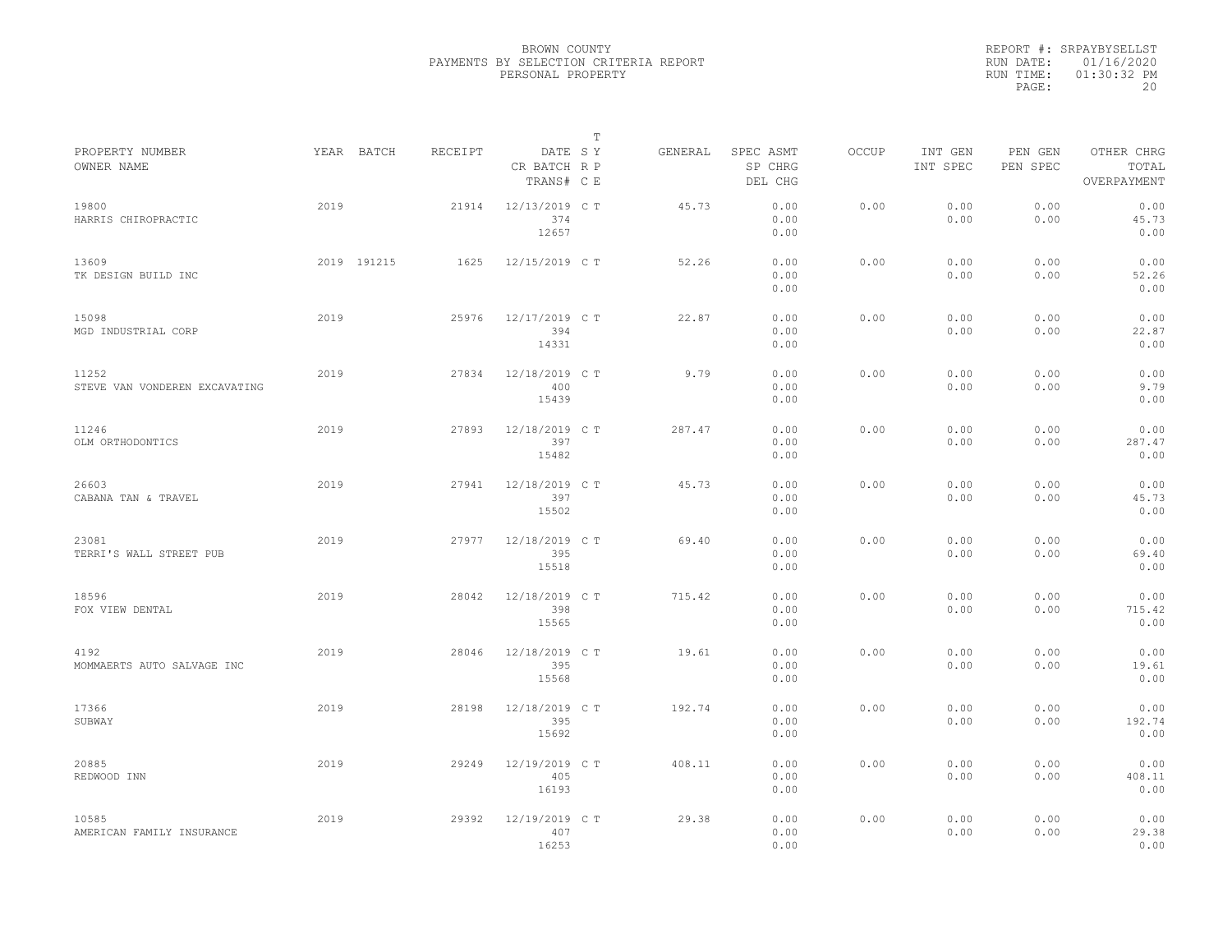|                                               |      |            |         |                                       | $\mathbb T$ |          |                                 |              |                     |                     |                                    |  |
|-----------------------------------------------|------|------------|---------|---------------------------------------|-------------|----------|---------------------------------|--------------|---------------------|---------------------|------------------------------------|--|
| PROPERTY NUMBER<br>OWNER NAME                 |      | YEAR BATCH | RECEIPT | DATE SY<br>CR BATCH R P<br>TRANS# C E |             | GENERAL  | SPEC ASMT<br>SP CHRG<br>DEL CHG | <b>OCCUP</b> | INT GEN<br>INT SPEC | PEN GEN<br>PEN SPEC | OTHER CHRG<br>TOTAL<br>OVERPAYMENT |  |
| 18595<br>STEP AHEAD CHILDCARE CENTER LLC      | 2019 |            | 30725   | 12/20/2019 C T<br>409<br>16923        |             | 287.47   | 0.00<br>0.00<br>0.00            | 0.00         | 0.00<br>0.00        | 0.00<br>0.00        | 0.00<br>287.47<br>0.00             |  |
| 23010<br>BEE HIVE SALON                       | 2019 |            | 30784   | 12/20/2019 C T<br>412<br>16979        |             | 413.25   | 0.00<br>0.00<br>0.00            | 0.00         | 0.00<br>0.00        | 0.00<br>0.00        | 0.00<br>413.25<br>0.00             |  |
| 15100<br>HENDRICKS PAINTING                   | 2019 |            | 31508   | 12/20/2019 C T<br>408<br>17452        |             | 68.61    | 0.00<br>0.00<br>0.00            | 0.00         | 0.00<br>0.00        | 0.00<br>0.00        | 0.00<br>68.61<br>0.00              |  |
| 19976<br>TAX MANAGEMENT SERVICES, INC         | 2019 |            | 32279   | 12/23/2019 C T<br>418<br>17603        |             | 811.78   | 0.00<br>0.00<br>0.00            | 0.00         | 0.00<br>0.00        | 0.00<br>0.00        | 0.00<br>811.78<br>0.00             |  |
| 6291<br>GROUND SOURCE INC                     | 2019 |            | 33694   | 12/23/2019 C T<br>418<br>17917        |             | 42.48    | 0.00<br>0.00<br>0.00            | 0.00         | 0.00<br>0.00        | 0.00<br>0.00        | 0.00<br>42.48<br>0.00              |  |
| 22263<br>US BANK NATIONAL ASSOCIATION         | 2019 |            | 34976   | 12/23/2019 C T<br>422<br>18197        |             | 1,177.66 | 0.00<br>0.00<br>0.00            | 0.00         | 0.00<br>0.00        | 0.00<br>0.00        | 0.00<br>1,177.66<br>0.00           |  |
| 26697<br>COMFORT KEEPERS                      | 2019 |            | 35564   | 12/23/2019 C T<br>416<br>18314        |             | 307.08   | 0.00<br>0.00<br>0.00            | 0.00         | 0.00<br>0.00        | 0.00<br>0.00        | 0.00<br>307.08<br>0.00             |  |
| 7952<br>THOMAS ELECTRIC                       | 2019 |            | 35577   | 12/23/2019 C T<br>422<br>18323        |             | 89.84    | 0.00<br>0.00<br>0.00            | 0.00         | 0.00<br>0.00        | 0.00<br>0.00        | 0.00<br>89.84<br>0.00              |  |
| 20843<br>BRICE MORTGAGE & BUDGETING INC       | 2019 |            | 36212   | 12/23/2019 C T<br>420<br>18414        |             | 62.03    | 0.00<br>0.00<br>0.00            | 0.00         | 0.00<br>0.00        | 0.00<br>0.00        | 0.00<br>62.03<br>0.00              |  |
| 13610<br>CHILDRENS DENTAL CLINIC OF GREEN BAY | 2019 |            | 37269   | 12/26/2019 C T<br>428<br>18567        |             | 637.00   | 0.00<br>0.00<br>0.00            | 0.00         | 0.00<br>0.00        | 0.00<br>0.00        | 0.00<br>637.00<br>0.00             |  |
| 22572<br>MERCY FAMILY PRACTICES               | 2019 |            | 37829   | 12/26/2019 C T<br>428<br>18981        |             | 133.94   | 0.00<br>0.00<br>0.00            | 0.00         | 0.00<br>0.00        | 0.00<br>0.00        | 0.00<br>133.94<br>0.00             |  |
| 23762<br>LEDGEVIEW DENTAL CLINIC              | 2019 |            | 37935   | 12/26/2019 C T<br>426<br>19036        |             | 1,602.33 | 0.00<br>0.00<br>0.00            | 0.00         | 0.00<br>0.00        | 0.00<br>0.00        | 0.00<br>1,602.33<br>0.00           |  |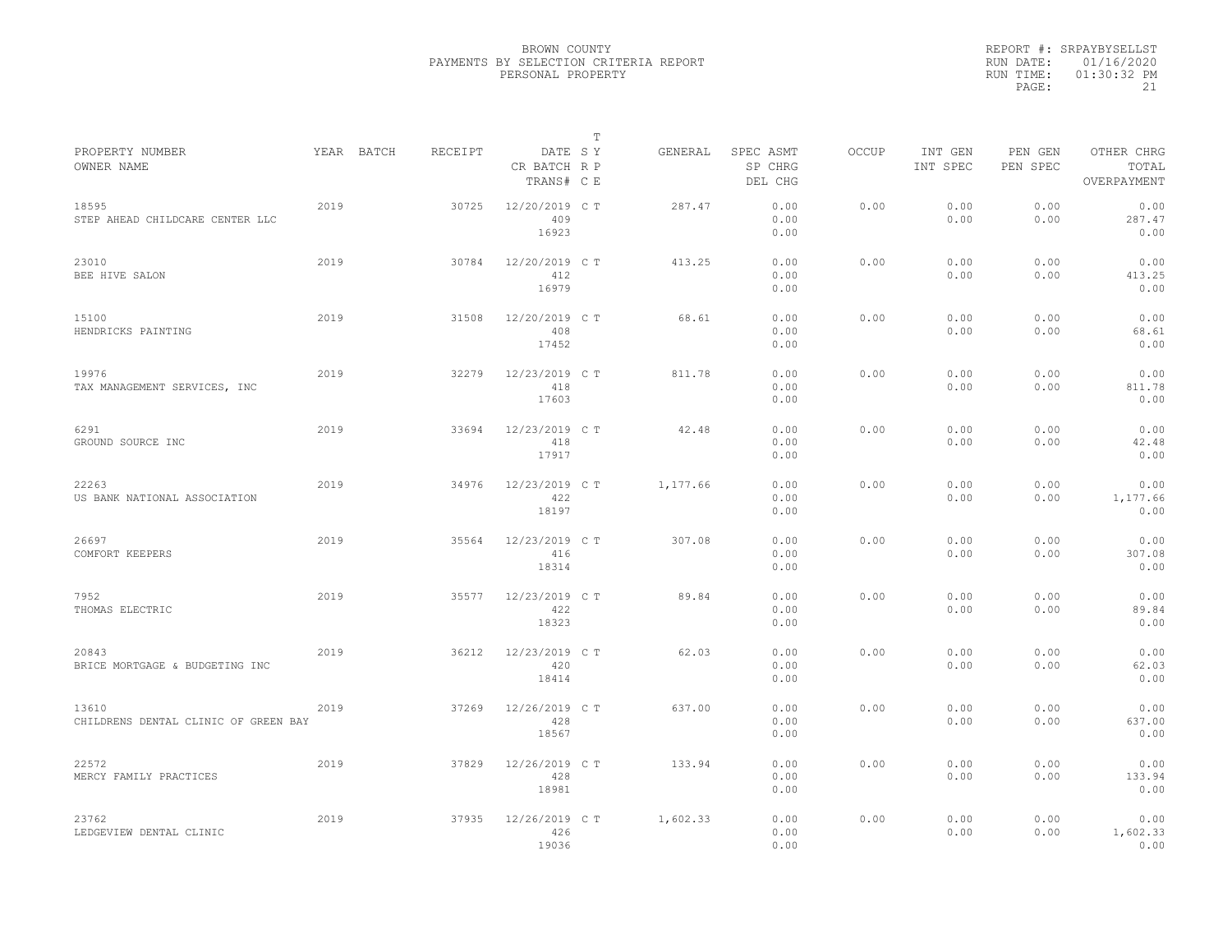|           | REPORT #: SRPAYBYSELLST |
|-----------|-------------------------|
|           | RUN DATE: 01/16/2020    |
| RUN TIME: | $01:30:32$ PM           |
| PAGE:     | フフ                      |

| PROPERTY NUMBER                     | YEAR BATCH | RECEIPT | DATE SY                        | Т | GENERAL | SPEC ASMT            | OCCUP | INT GEN      | PEN GEN      | OTHER CHRG             |  |
|-------------------------------------|------------|---------|--------------------------------|---|---------|----------------------|-------|--------------|--------------|------------------------|--|
| OWNER NAME                          |            |         | CR BATCH R P<br>TRANS# C E     |   |         | SP CHRG<br>DEL CHG   |       | INT SPEC     | PEN SPEC     | TOTAL<br>OVERPAYMENT   |  |
| 27506<br>HEALTHY HORIZONS INC       | 2019       | 38021   | 12/26/2019 C T<br>425<br>19101 |   | 241.74  | 0.00<br>0.00<br>0.00 | 0.00  | 0.00<br>0.00 | 0.00<br>0.00 | 0.00<br>241.74<br>0.00 |  |
| 26503<br>DE PERE FROG LLC           | 2019       | 38123   | 12/26/2019 C T<br>429<br>19172 |   | 480.20  | 0.00<br>0.00<br>0.00 | 0.00  | 0.00<br>0.00 | 0.00<br>0.00 | 0.00<br>480.20<br>0.00 |  |
| 17361<br>LEDGEVIEW LUBE CENTER INC  | 2019       | 38183   | 12/26/2019 C T<br>429<br>19225 |   | 27.77   | 0.00<br>0.00<br>0.00 | 0.00  | 0.00<br>0.00 | 0.00<br>0.00 | 0.00<br>27.77<br>0.00  |  |
| 11243<br>KRUEZEK CONSTRUCTION       | 2019       | 38271   | 12/26/2019 C T<br>429<br>19288 |   | 163.71  | 0.00<br>0.00<br>0.00 | 0.00  | 0.00<br>0.00 | 0.00<br>0.00 | 0.00<br>163.71<br>0.00 |  |
| 22924<br>NIELSON COMMUNICATIONS INC | 2019       | 38295   | 12/26/2019 C T<br>429<br>19299 |   | 44.11   | 0.00<br>0.00<br>0.00 | 0.00  | 0.00<br>0.00 | 0.00<br>0.00 | 0.00<br>44.11<br>0.00  |  |
| 24949<br>COMMUNICATIONS PATHWAYS    | 2019       | 38478   | 12/26/2019 C T<br>429<br>19413 |   | 130.66  | 0.00<br>0.00<br>0.00 | 0.00  | 0.00<br>0.00 | 0.00<br>0.00 | 0.00<br>130.66<br>0.00 |  |
| 24944<br>LEGATO MARKETING           | 2019       | 38514   | 12/26/2019 C T<br>429<br>19437 |   | 292.38  | 0.00<br>0.00<br>0.00 | 0.00  | 0.00<br>0.00 | 0.00<br>0.00 | 0.00<br>292.38<br>0.00 |  |
| 24386<br>BAYLAND TRANSPORT INC      | 2019       | 40404   | 12/27/2019 C T<br>431<br>19899 |   | 55.16   | 0.00<br>0.00<br>0.00 | 0.00  | 0.00<br>0.00 | 0.00<br>0.00 | 0.00<br>55.16<br>0.00  |  |
| 17823<br>ALL THAT DANCE INC         | 2019       | 41551   | 12/27/2019 C T<br>433<br>20361 |   | 191.10  | 0.00<br>0.00<br>0.00 | 0.00  | 0.00<br>0.00 | 0.00<br>0.00 | 0.00<br>191.10<br>0.00 |  |
| 26507<br>21 GUN ROADHOUSE           | 2019       | 43890   | 12/28/2019 C T<br>440<br>20885 |   | 328.32  | 0.00<br>0.00<br>0.00 | 0.00  | 0.00<br>0.00 | 0.00<br>0.00 | 0.00<br>328.32<br>0.00 |  |
| 27502<br>AMTMANN & ASSOCIATES       | 2019       | 44971   | 12/28/2019 C T<br>443<br>21868 |   | 298.91  | 0.00<br>0.00<br>0.00 | 0.00  | 0.00<br>0.00 | 0.00<br>0.00 | 0.00<br>298.91<br>0.00 |  |
| 19525<br>JAKUBOVSKY CHIROPRACTIC    | 2019       | 45671   | 12/30/2019 C T<br>444<br>22306 |   | 132.31  | 0.00<br>0.00<br>0.00 | 0.00  | 0.00<br>0.00 | 0.00<br>0.00 | 0.00<br>132.31<br>0.00 |  |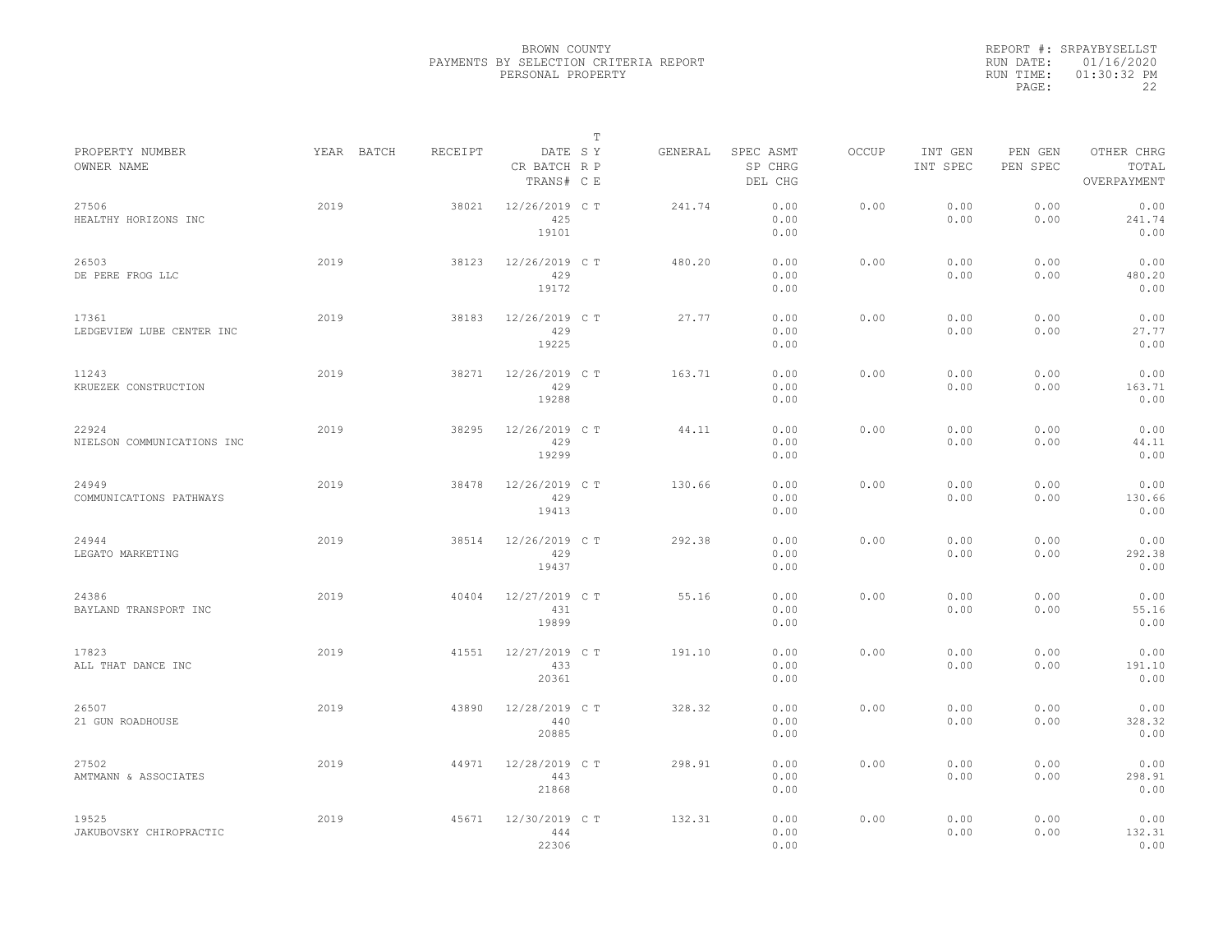|           | REPORT #: SRPAYBYSELLST |
|-----------|-------------------------|
|           | RUN DATE: 01/16/2020    |
| RUN TIME: | $01:30:33$ PM           |
| PAGE:     | 23                      |

|                                          |            |         |                                       | $\mathbb T$ |         |                                 |              |                     |                     |                                    |
|------------------------------------------|------------|---------|---------------------------------------|-------------|---------|---------------------------------|--------------|---------------------|---------------------|------------------------------------|
| PROPERTY NUMBER<br>OWNER NAME            | YEAR BATCH | RECEIPT | DATE SY<br>CR BATCH R P<br>TRANS# C E |             | GENERAL | SPEC ASMT<br>SP CHRG<br>DEL CHG | <b>OCCUP</b> | INT GEN<br>INT SPEC | PEN GEN<br>PEN SPEC | OTHER CHRG<br>TOTAL<br>OVERPAYMENT |
| 13730<br>S & D TREE SERVICES LLC         | 2019       | 45900   | 12/30/2019 C T<br>447<br>22441        |             | 3.27    | 0.00<br>0.00<br>0.00            | 0.00         | 0.00<br>0.00        | 0.00<br>0.00        | 0.00<br>3.27<br>0.00               |
| 12824<br>COUNTRY CARE ANIMAL COMPLEX INC | 2019       | 48851   | 12/31/2019 C T<br>454<br>23609        |             | 695.48  | 0.00<br>0.00<br>0.00            | 0.00         | 0.00<br>0.00        | 0.00<br>0.00        | 0.00<br>695.48<br>0.00             |
| 22965<br>WISE WOMAN WELLNESS LLC         | 2019       | 49458   | 12/31/2019 C T<br>456<br>24089        |             | 292.38  | 0.00<br>0.00<br>0.00            | 0.00         | 0.00<br>0.00        | 0.00<br>0.00        | 0.00<br>292.38<br>0.00             |
| 8735<br>ALL-TIMATE CONSTRUCTION          | 2019       | 49466   | 12/31/2019 C T<br>454<br>24097        |             | 16.33   | 0.00<br>0.00<br>0.00            | 0.00         | 0.00<br>0.00        | 0.00<br>0.00        | 0.00<br>16.33<br>0.00              |
| 26508<br>DATA SALES CO, INC              | 2019       | 49479   | 12/31/2019 C T<br>454<br>24109        |             | 8.17    | 0.00<br>0.00<br>0.00            | 0.00         | 0.00<br>0.00        | 0.00<br>0.00        | 0.00<br>8.17<br>0.00               |
| 11900<br>JOSSART BROS. INC               | 2019       | 51710   | 01/02/2020 C T<br>460<br>25190        |             | 29.38   | 0.00<br>0.00<br>0.00            | 0.00         | 0.00<br>0.00        | 0.00<br>0.00        | 0.00<br>29.38<br>0.00              |
| 4173<br>DE PERE VETERINARY SERVICE       | 2019       | 51888   | 01/02/2020 C T<br>463<br>25321        |             | 143.74  | 0.00<br>0.00<br>0.00            | 0.00         | 0.00<br>0.00        | 0.00<br>0.00        | 0.00<br>143.74<br>0.00             |
| 19501<br>SEACRETS SALON                  | 2019       | 51971   | 01/02/2020 C T<br>461<br>25389        |             | 24.50   | 0.00<br>0.00<br>0.00            | 0.00         | 0.00<br>0.00        | 0.00<br>0.00        | 0.00<br>24.50<br>0.00              |
| 25943<br>HAIR A TAGE                     | 2019       | 52582   | 01/03/2020 C T<br>468<br>25736        |             | 117.61  | 0.00<br>0.00<br>0.00            | 0.00         | 0.00<br>0.00        | 0.00<br>0.00        | 0.00<br>117.61<br>0.00             |
| 4789<br>J & D HEATING & COOLING          | 2019       | 52760   | 01/03/2020 C T<br>469<br>25883        |             | 73.50   | 0.00<br>0.00<br>0.00            | 0.00         | 0.00<br>0.00        | 0.00<br>0.00        | 0.00<br>73.50<br>0.00              |
| 18593<br>UV NAILS                        | 2019       | 53001   | 01/03/2020 C T<br>465<br>26024        |             | 133.94  | 0.00<br>0.00<br>0.00            | 0.00         | 0.00<br>0.00        | 0.00<br>0.00        | 0.00<br>133.94<br>0.00             |
| 4219<br>WILLEMS LANDSCAPE                | 2019       | 53438   | 01/06/2020 CT<br>471<br>26224         |             | 78.39   | 0.00<br>0.00<br>0.00            | 0.00         | 0.00<br>0.00        | 0.00<br>0.00        | 0.00<br>78.39<br>0.00              |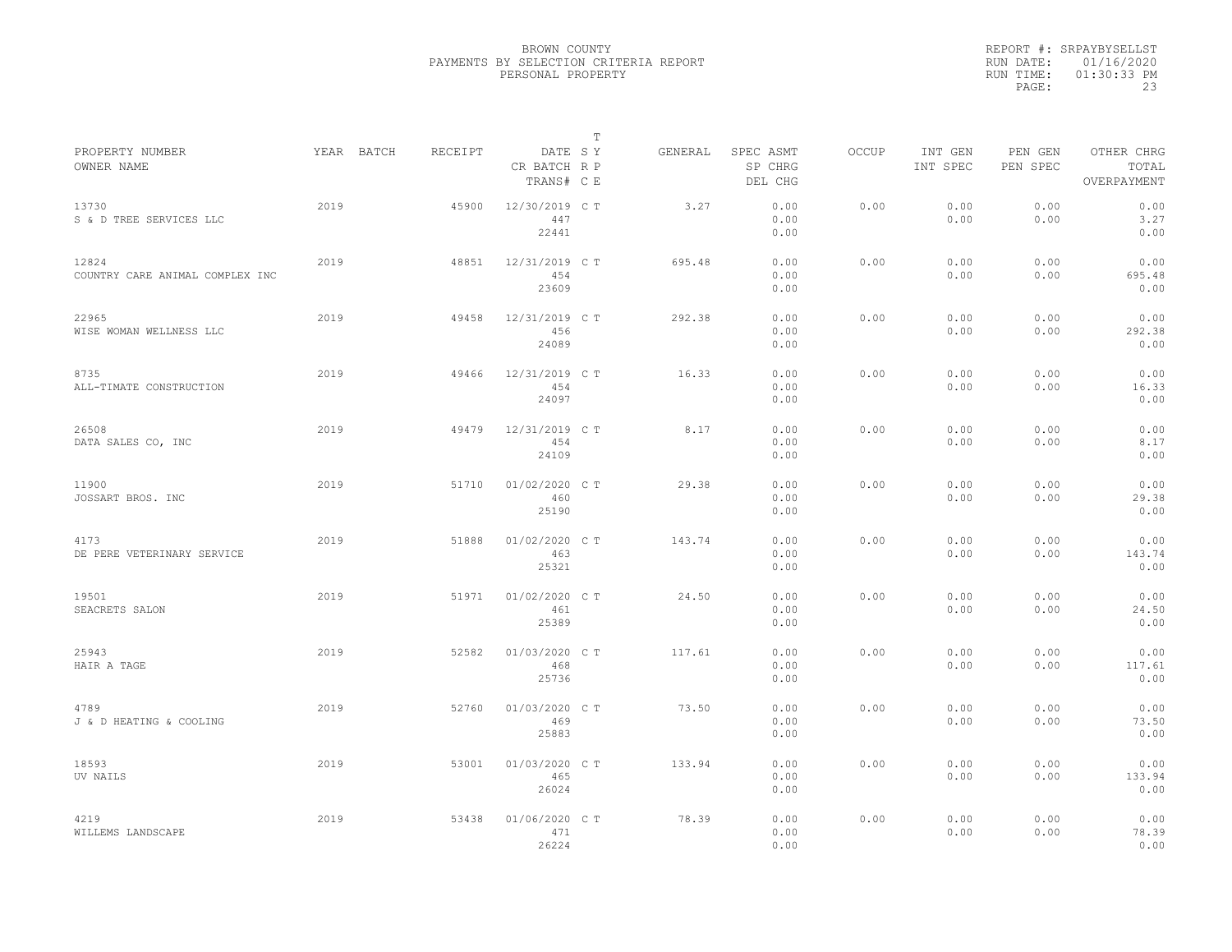|                                           |      |            |         |                                       | $\mathbb{T}$ |         |                                 |              |                     |                     |                                    |
|-------------------------------------------|------|------------|---------|---------------------------------------|--------------|---------|---------------------------------|--------------|---------------------|---------------------|------------------------------------|
| PROPERTY NUMBER<br>OWNER NAME             |      | YEAR BATCH | RECEIPT | DATE SY<br>CR BATCH R P<br>TRANS# C E |              | GENERAL | SPEC ASMT<br>SP CHRG<br>DEL CHG | <b>OCCUP</b> | INT GEN<br>INT SPEC | PEN GEN<br>PEN SPEC | OTHER CHRG<br>TOTAL<br>OVERPAYMENT |
| 17248<br>DISH NETWORK, LLC                | 2019 |            | 53795   | 01/06/2020 C T<br>475<br>26441        |              | 137.21  | 0.00<br>0.00<br>0.00            | 0.00         | 0.00<br>0.00        | 0.00<br>0.00        | 0.00<br>137.21<br>0.00             |
| 11253<br>GREAT LAKES TV SEAL INC          | 2019 |            | 54910   | 01/07/2020 C T<br>478<br>26954        |              | 370.14  | 0.00<br>0.00<br>0.00            | 0.00         | 0.00<br>0.00        | 0.00<br>0.00        | 0.00<br>370.14<br>0.00             |
| 26699<br>EBB & FLOW FLOWERS               | 2019 |            | 55163   | 01/07/2020 C T<br>477<br>27163        |              | 186.20  | 0.00<br>0.00<br>0.00            | 0.00         | 0.00<br>0.00        | 0.00<br>0.00        | 0.00<br>186.20<br>0.00             |
| 24389<br>DOGGIE DAY GROOM & PLAY          | 2019 |            | 56061   | 01/09/2020 C T<br>488<br>27663        |              | 163.35  | 0.00<br>0.00<br>0.00            | 0.00         | 0.00<br>0.00        | 0.00<br>0.00        | 0.00<br>163.35<br>0.00             |
| 24948<br>CARTER TRUCKING & EXCAVATING INC | 2019 |            | 56250   | 01/09/2020 C T<br>488<br>27746        |              | 16.33   | 0.00<br>0.00<br>0.00            | 0.00         | 0.00<br>0.00        | 0.00<br>0.00        | 0.00<br>16.33<br>0.00              |
| 26598<br>DANAILLES DANCE ACADEMY          | 2019 |            | 56258   | 01/09/2020 C T<br>488<br>27754        |              | 174.40  | 0.00<br>0.00<br>0.00            | 0.00         | 0.00<br>0.00        | 0.00<br>0.00        | 0.00<br>174.40<br>0.00             |
| 24364<br>MAILFINANCE INC                  | 2019 |            | 56414   | 01/09/2020 C T<br>487<br>27878        |              | 174.68  | 0.00<br>0.00<br>0.00            | 0.00         | 0.00<br>0.00        | 0.00<br>0.00        | 0.00<br>174.68<br>0.00             |
| 4168<br>BENZSCHAWEL PLUMBING              | 2019 |            | 56684   | 01/10/2020 C T<br>490<br>28020        |              | 259.71  | 0.00<br>0.00<br>0.00            | 0.00         | 0.00<br>0.00        | 0.00<br>0.00        | 0.00<br>259.71<br>0.00             |
| 27202<br>ECLIPSE PRINTING SOLUTIONS       | 2019 |            | 56713   | 01/10/2020 C T<br>490<br>28047        |              | 65.33   | 0.00<br>0.00<br>0.00            | 0.00         | 0.00<br>0.00        | 0.00<br>0.00        | 0.00<br>65.33<br>0.00              |
| 4195<br>NAFCOR                            | 2019 |            | 56781   | 01/10/2020 C T<br>491<br>28104        |              | 34.28   | 0.00<br>0.00<br>0.00            | 0.00         | 0.00<br>0.00        | 0.00<br>0.00        | 0.00<br>34.28<br>0.00              |
| 23659<br>NEOPOST USA INC                  | 2019 |            | 57050   | 01/13/2020 C T<br>494<br>28177        |              | 17.98   | 0.00<br>0.00<br>0.00            | 0.00         | 0.00<br>0.00        | 0.00<br>0.00        | 0.00<br>17.98<br>0.00              |
| 4221<br>WEL COMPANIES, INC                | 2019 |            | 57302   | 01/13/2020 C T<br>493<br>28314        |              | 759.52  | 0.00<br>0.00<br>0.00            | 0.00         | 0.00<br>0.00        | 0.00<br>0.00        | 0.00<br>759.52<br>0.00             |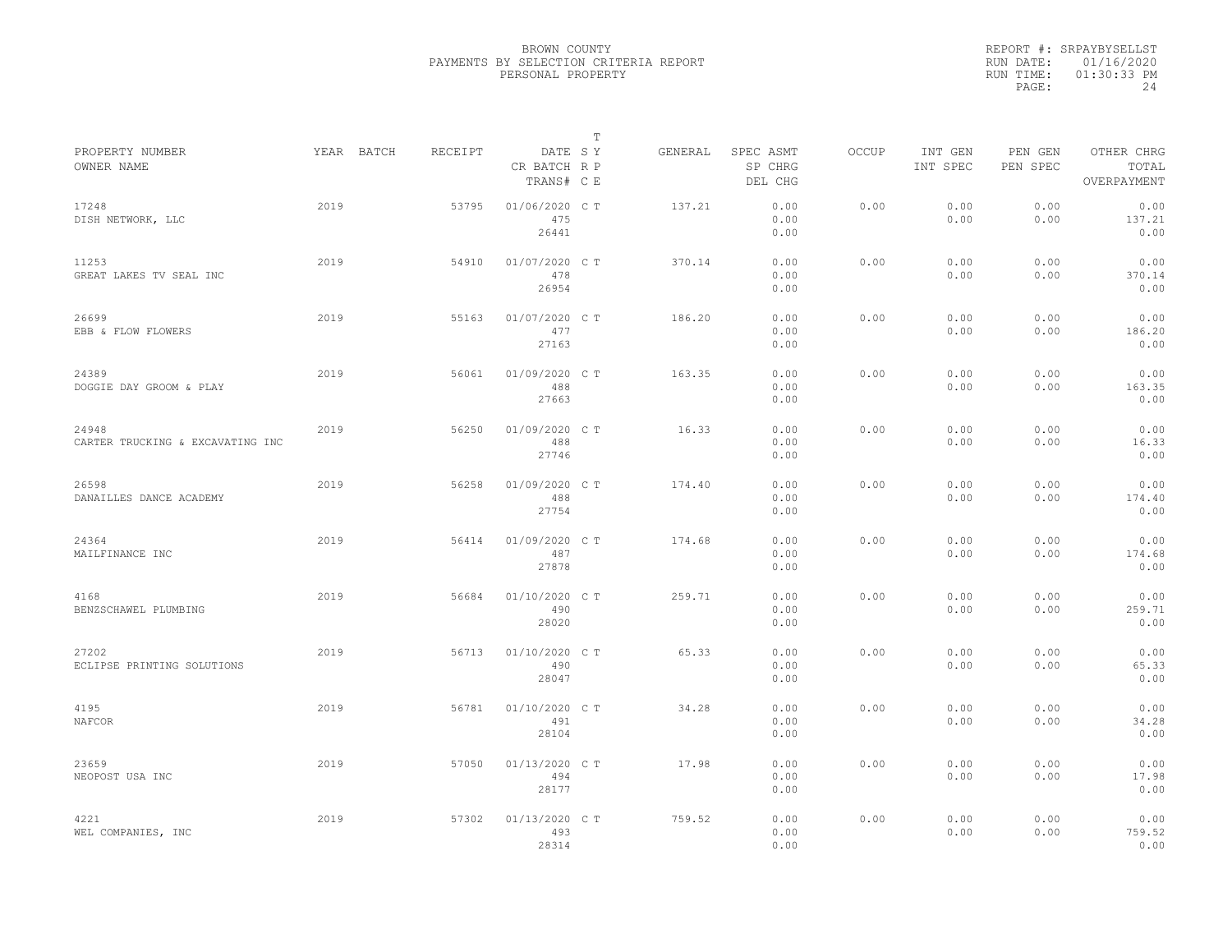|           | REPORT #: SRPAYBYSELLST |
|-----------|-------------------------|
|           | RUN DATE: 01/16/2020    |
| RUN TIME: | $01:30:34$ PM           |
| PAGE:     | 25                      |

|                                            |      |             |         |                                       | $\mathbb T$ |           |                                 |       |                     |                     |                                    |  |
|--------------------------------------------|------|-------------|---------|---------------------------------------|-------------|-----------|---------------------------------|-------|---------------------|---------------------|------------------------------------|--|
| PROPERTY NUMBER<br>OWNER NAME              |      | YEAR BATCH  | RECEIPT | DATE SY<br>CR BATCH R P<br>TRANS# C E |             | GENERAL   | SPEC ASMT<br>SP CHRG<br>DEL CHG | OCCUP | INT GEN<br>INT SPEC | PEN GEN<br>PEN SPEC | OTHER CHRG<br>TOTAL<br>OVERPAYMENT |  |
| 17362<br>KARATE AMERICA                    | 2019 |             | 57463   | 01/13/2020 C T<br>497<br>28433        |             | 26.13     | 0.00<br>0.00<br>0.00            | 0.00  | 0.00<br>0.00        | 0.00<br>0.00        | 0.00<br>26.13<br>0.00              |  |
| 24359<br>CHEF CHENS                        | 2019 |             | 57683   | 01/13/2020 C T<br>493<br>28591        |             | 182.94    | 0.00<br>0.00<br>0.00            | 0.00  | 0.00<br>0.00        | 0.00<br>0.00        | 0.00<br>182.94<br>0.00             |  |
| 27664<br>FARMER BROS CO                    | 2019 |             | 57739   | 01/13/2020 C T<br>495<br>28618        |             | 13.50     | 0.00<br>0.00<br>0.00            | 0.00  | 0.00<br>0.00        | 0.00<br>0.00        | 0.00<br>13.50<br>0.00              |  |
| 23662<br>WELLS FARGO FINANCIAL LEASING INC | 2019 |             | 57825   | 01/13/2020 C T<br>497<br>28693        |             | 463.88    | 0.00<br>0.00<br>0.00            | 0.00  | 0.00<br>0.00        | 0.00<br>0.00        | 0.00<br>463.88<br>0.00             |  |
| 26698<br>IGNITE NUTRITION                  |      | 2019 200114 | 2918    | 01/14/2020 C T                        |             | 49.00     | 0.00<br>0.00<br>0.00            | 0.00  | 0.00<br>0.00        | 0.00<br>0.00        | 0.00<br>49.00<br>0.00              |  |
| 26506<br>LINK MEDIA                        | 2019 |             | 58035   | 01/14/2020 C T<br>500<br>28776        |             | 16.33     | 0.00<br>0.00<br>0.00            | 0.00  | 0.00<br>0.00        | 0.00<br>0.00        | 0.00<br>16.33<br>0.00              |  |
|                                            |      |             |         | TOWN OF LEDGEVIEW TOTAL               |             | 14,645.95 | 0.00<br>0.00<br>0.00            | 0.00  | 0.00<br>0.00        | 0.00<br>0.00        | 0.00<br>14,645.95<br>0.00          |  |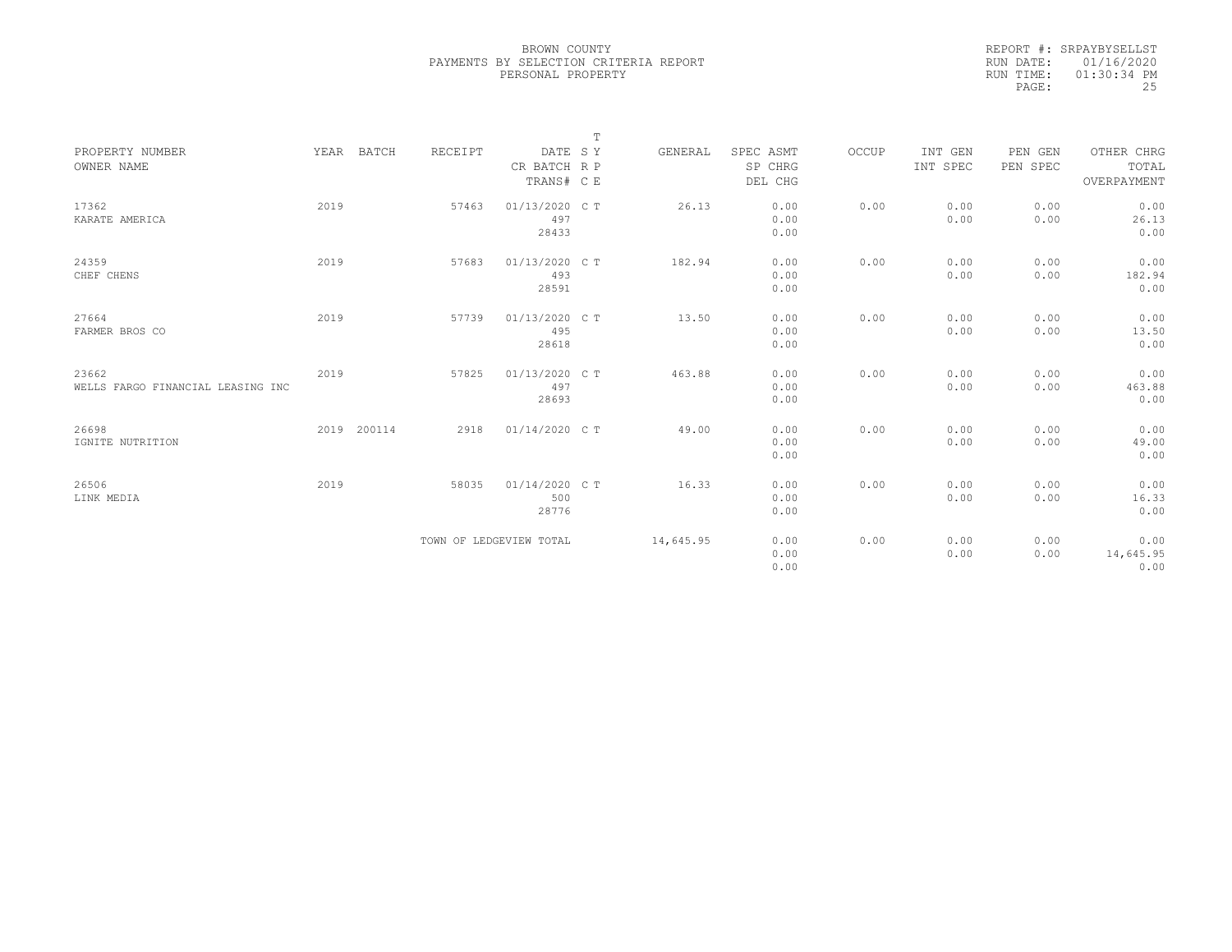|           | REPORT #: SRPAYBYSELLST |
|-----------|-------------------------|
|           | RUN DATE: 01/16/2020    |
| RUN TIME: | $01:30:34$ PM           |
| PAGE:     | 26                      |

|                                            |      |            |         |                                       | $\mathbb T$ |          |                                 |       |                     |                     |                                    |  |
|--------------------------------------------|------|------------|---------|---------------------------------------|-------------|----------|---------------------------------|-------|---------------------|---------------------|------------------------------------|--|
| PROPERTY NUMBER<br>OWNER NAME              |      | YEAR BATCH | RECEIPT | DATE SY<br>CR BATCH R P<br>TRANS# C E |             | GENERAL  | SPEC ASMT<br>SP CHRG<br>DEL CHG | OCCUP | INT GEN<br>INT SPEC | PEN GEN<br>PEN SPEC | OTHER CHRG<br>TOTAL<br>OVERPAYMENT |  |
| 25750<br>JOEL'S ANTIOUES & RECLAIMED DECOR | 2019 |            | 24220   | 12/16/2019 C T<br>386<br>13440        |             | 170.29   | 0.00<br>0.00<br>0.00            | 0.00  | 0.00<br>0.00        | 0.00<br>0.00        | 0.00<br>170.29<br>3,090.23         |  |
| 25277<br>VOLLRATH, THOMAS H                | 2019 |            | 26882   | 12/18/2019 C T<br>397<br>14727        |             | 118.93   | 0.00<br>0.00<br>0.00            | 0.00  | 0.00<br>0.00        | 0.00<br>0.00        | 0.00<br>118.93<br>0.00             |  |
| 22352<br>US BANK NATIONAL ASSOCIATION      | 2019 |            | 31186   | 12/20/2019 C T<br>408<br>17220        |             | 76.84    | 0.00<br>0.00<br>0.00            | 0.00  | 0.00<br>0.00        | 0.00<br>0.00        | 0.00<br>76.84<br>0.00              |  |
| 5603<br>LAACK BROS CHEESE CO INC           | 2019 |            | 42439   | 12/27/2019 C T<br>433<br>20577        |             | 521.18   | 0.00<br>0.00<br>0.00            | 0.00  | 0.00<br>0.00        | 0.00<br>0.00        | 0.00<br>521.18<br>0.00             |  |
| 17785<br>DISH NETWORK LLC                  | 2019 |            | 53796   | 01/06/2020 C T<br>475<br>26442        |             | 130.30   | 0.00<br>0.00<br>0.00            | 0.00  | 0.00<br>0.00        | 0.00<br>0.00        | 0.00<br>130.30<br>0.00             |  |
| 15997<br>COOP, THE                         | 2019 |            | 54054   | 01/06/2020 C T<br>475<br>26627        |             | 28.96    | 0.00<br>0.00<br>0.00            | 0.00  | 0.00<br>0.00        | 0.00<br>0.00        | 0.00<br>28.96<br>0.00              |  |
| 17920<br>THELEN, ANTHONY ET AL             | 2019 |            | 54074   | 01/06/2020 C T<br>475<br>26643        |             | 14.48    | 0.00<br>0.00<br>0.00            | 0.00  | 0.00<br>0.00        | 0.00<br>0.00        | 0.00<br>14.48<br>0.00              |  |
| 14657<br>EVERGREEN, THE                    | 2019 |            | 56658   | 01/10/2020 C T<br>491<br>27996        |             | 104.93   | 0.00<br>0.00<br>0.00            | 0.00  | 0.00<br>0.00        | 0.00<br>0.00        | 0.00<br>104.93<br>0.00             |  |
| 25631<br>PAUL'S TRAILER & RV CENTER INC    | 2019 |            | 56667   | 01/10/2020 C T<br>491<br>28003        |             | 69.97    | 0.00<br>0.00<br>0.00            | 0.00  | 0.00<br>0.00        | 0.00<br>0.00        | 0.00<br>69.97<br>0.00              |  |
|                                            |      |            |         | TOWN OF MORRISON TOTAL                |             | 1,235.88 | 0.00<br>0.00<br>0.00            | 0.00  | 0.00<br>0.00        | 0.00<br>0.00        | 0.00<br>1,235.88<br>3,090.23       |  |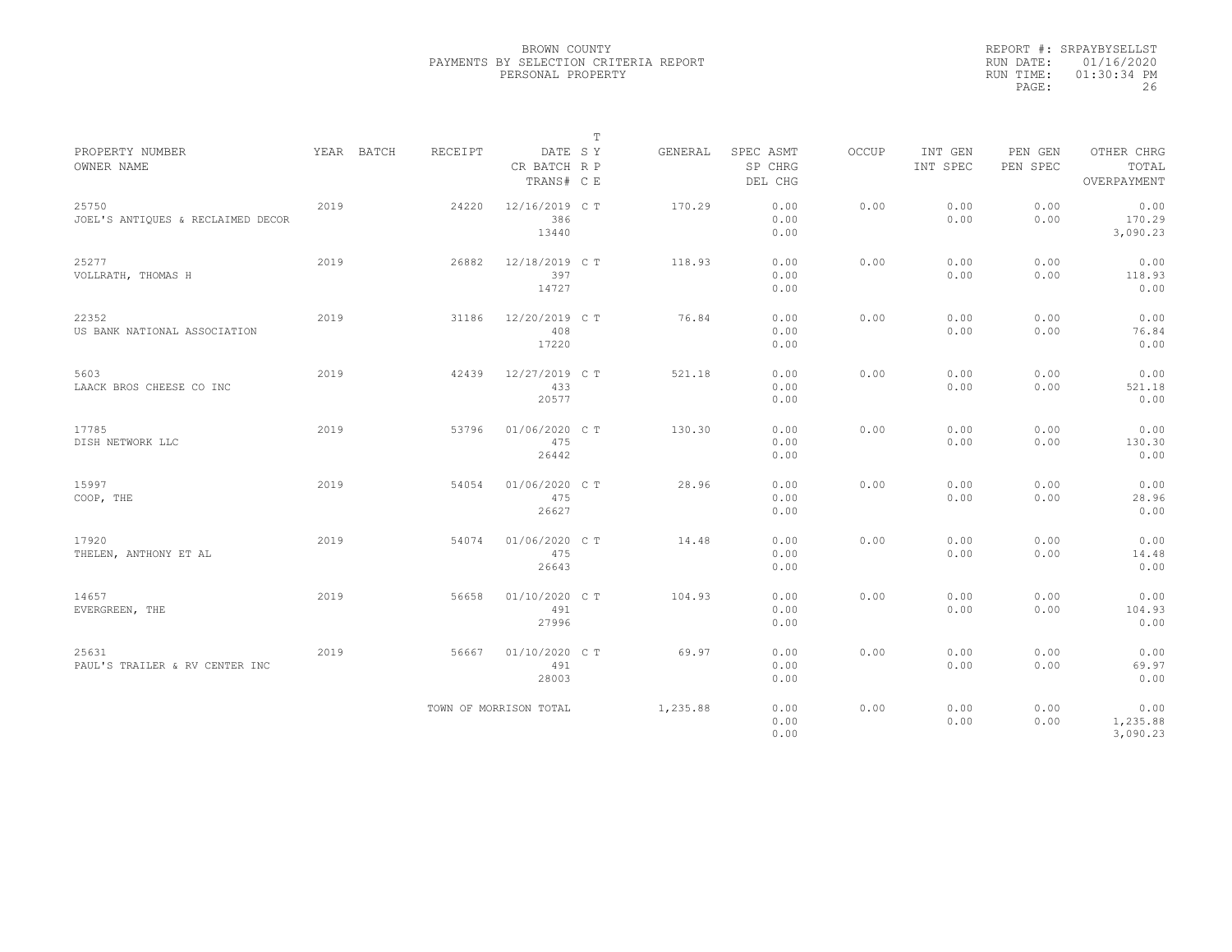|                                                   |      |             |         |                                       | $\mathbb{T}$ |         |                                 |              |                     |                     |                                    |  |
|---------------------------------------------------|------|-------------|---------|---------------------------------------|--------------|---------|---------------------------------|--------------|---------------------|---------------------|------------------------------------|--|
| PROPERTY NUMBER<br>OWNER NAME                     |      | YEAR BATCH  | RECEIPT | DATE SY<br>CR BATCH R P<br>TRANS# C E |              | GENERAL | SPEC ASMT<br>SP CHRG<br>DEL CHG | <b>OCCUP</b> | INT GEN<br>INT SPEC | PEN GEN<br>PEN SPEC | OTHER CHRG<br>TOTAL<br>OVERPAYMENT |  |
| 17690<br>THE MARKET LLC                           | 2019 |             | 21996   | 12/13/2019 C T<br>374<br>12695        |              | 163.71  | 0.00<br>0.00<br>0.00            | 0.00         | 0.00<br>0.00        | 0.00<br>0.00        | 0.00<br>163.71<br>0.00             |  |
| 18419<br>FINNEL LANDSCAPE                         | 2019 |             | 25828   | 12/17/2019 C T<br>394<br>14202        |              | 363.42  | 0.00<br>0.00<br>0.00            | 0.00         | 0.00<br>0.00        | 0.00<br>0.00        | 0.00<br>363.42<br>0.00             |  |
| 24968<br>PETE WALLERIUS                           | 2019 |             | 32426   | 12/23/2019 C T<br>419<br>17655        |              | 19.65   | 0.00<br>0.00<br>0.00            | 0.00         | 0.00<br>0.00        | 0.00<br>0.00        | 0.00<br>19.65<br>0.00              |  |
| 7281<br>NOVAKS SALVAGE                            | 2019 |             | 32536   | 12/23/2019 C T<br>417<br>17736        |              | 204.64  | 0.00<br>0.00<br>0.00            | 0.00         | 0.00<br>0.00        | 0.00<br>0.00        | 0.00<br>204.64<br>0.00             |  |
| 16055<br>S & H HOLDINGS                           | 2019 |             | 33840   | 12/23/2019 C T<br>418<br>17962        |              | 27.83   | 0.00<br>0.00<br>0.00            | 0.00         | 0.00<br>0.00        | 0.00<br>0.00        | 0.00<br>27.83<br>0.00              |  |
| 8955<br>20TH CENTURY                              | 2019 |             | 37239   | 12/26/2019 C T<br>425<br>18540        |              | 88.39   | 0.00<br>0.00<br>0.00            | 0.00         | 0.00<br>0.00        | 0.00<br>0.00        | 0.00<br>88.39<br>0.00              |  |
| 24309<br>DUCK CREEK VINYARD AND WINERY            |      | 2019 191230 | 2413    | 12/30/2019 C T                        |              | 386.36  | 0.00<br>0.00<br>0.00            | 0.00         | 0.00<br>0.00        | 0.00<br>0.00        | 0.00<br>386.36<br>0.00             |  |
| 9774<br>VANDEN PLAS SANIATION                     | 2019 |             | 46903   | 12/30/2019 C T<br>450<br>22909        |              | 1.64    | 0.00<br>0.00<br>0.00            | 0.00         | 0.00<br>0.00        | 0.00<br>0.00        | 0.00<br>1.64<br>0.00               |  |
| 14795<br>BRADLEY GUN SALES                        | 2019 |             | 51127   | 01/02/2020 C T<br>462<br>24778        |              | 52.38   | 0.00<br>0.00<br>0.00            | 0.00         | 0.00<br>0.00        | 0.00<br>0.00        | 0.00<br>52.38<br>0.00              |  |
| 7266<br>CIRCLE TAP BAR                            | 2019 |             | 52234   | 01/03/2020 C T<br>468<br>25485        |              | 3.27    | 0.00<br>0.00<br>0.00            | 0.00         | 0.00<br>0.00        | 0.00<br>0.00        | 0.00<br>3.27<br>0.00               |  |
| 19716<br>DISH NETWORK LLC FKA ECHOSTAR SATELLITE  | 2019 |             | 53798   | 01/06/2020 C T<br>475<br>26444        |              | 104.77  | 0.00<br>0.00<br>0.00            | 0.00         | 0.00<br>0.00        | 0.00<br>0.00        | 0.00<br>104.77<br>0.00             |  |
| 26313<br>WELLS FARGO VENDOR FINANCIAL SERVICE LLC | 2019 |             | 54621   | 01/07/2020 C T<br>479<br>26837        |              | 188.26  | 0.00<br>0.00<br>0.00            | 0.00         | 0.00<br>0.00        | 0.00<br>0.00        | 0.00<br>188.26<br>0.00             |  |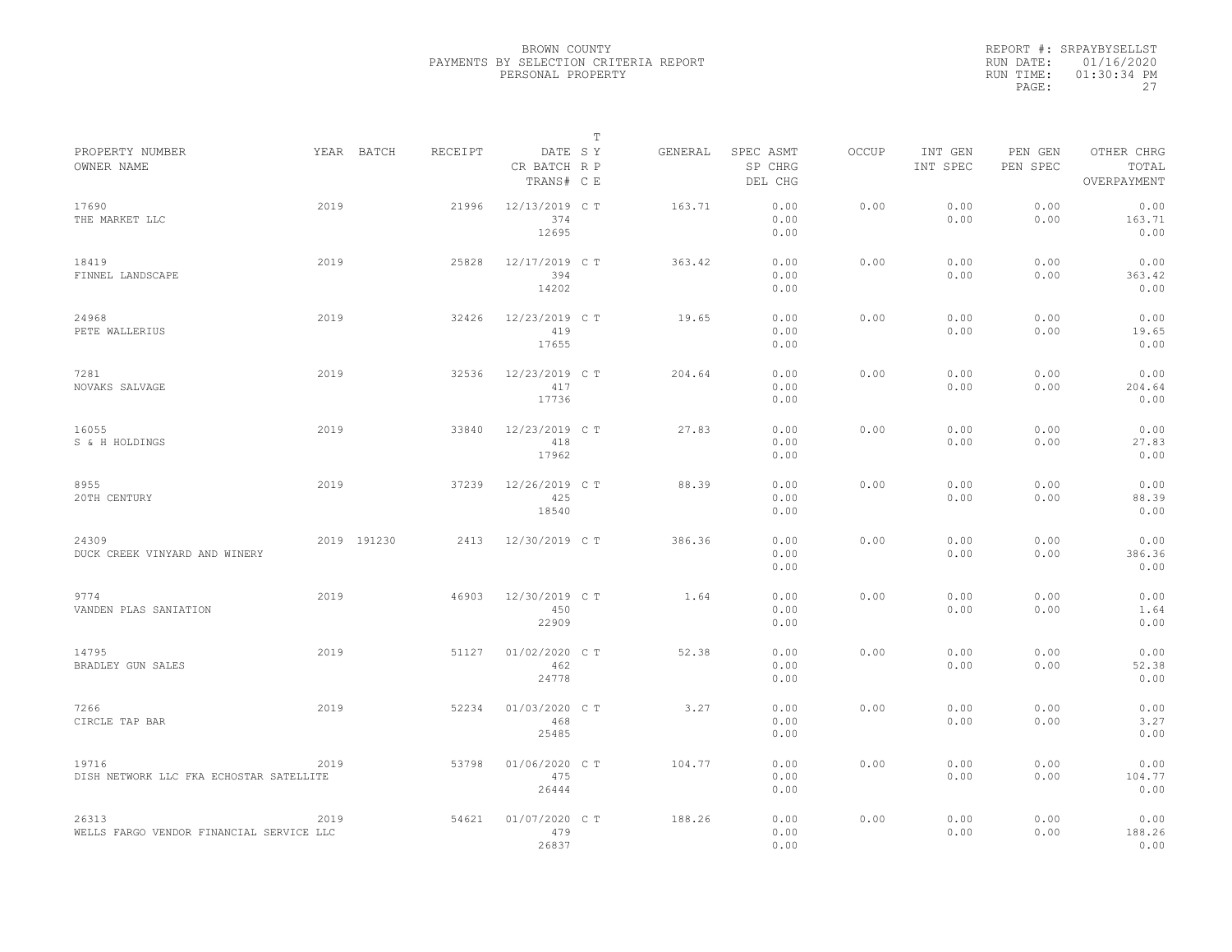|           | REPORT #: SRPAYBYSELLST |
|-----------|-------------------------|
|           | RUN DATE: 01/16/2020    |
| RUN TIME: | $01:30:35$ PM           |
| PAGE:     | 28                      |

|                               |      |                  |                          | m |          |           |       |          |          |             |  |
|-------------------------------|------|------------------|--------------------------|---|----------|-----------|-------|----------|----------|-------------|--|
| PROPERTY NUMBER               | YEAR | RECEIPT<br>BATCH | DATE SY                  |   | GENERAL  | SPEC ASMT | OCCUP | INT GEN  | PEN GEN  | OTHER CHRG  |  |
| OWNER NAME                    |      |                  | CR BATCH R P             |   |          | SP CHRG   |       | INT SPEC | PEN SPEC | TOTAL       |  |
|                               |      |                  | TRANS# C E               |   |          | DEL CHG   |       |          |          | OVERPAYMENT |  |
|                               |      |                  |                          |   |          |           |       |          |          |             |  |
| 7263                          | 2019 | 55069            | 01/07/2020 C T           |   | 47.47    | 0.00      | 0.00  | 0.00     | 0.00     | 0.00        |  |
| BASIL'S II LLC                |      |                  | 478                      |   |          | 0.00      |       | 0.00     | 0.00     | 47.47       |  |
|                               |      |                  | 27080                    |   |          | 0.00      |       |          |          | 0.00        |  |
| 26973                         | 2019 | 55631            | 01/08/2020 CT            |   | 83.49    | 0.00      | 0.00  | 0.00     | 0.00     | 0.00        |  |
| HERMANS HEATING AND COOLING   |      |                  | 483                      |   |          | 0.00      |       | 0.00     | 0.00     | 83.49       |  |
|                               |      |                  |                          |   |          |           |       |          |          | 0.00        |  |
|                               |      |                  | 27435                    |   |          | 0.00      |       |          |          |             |  |
| 25639                         | 2019 | 56368            | 01/09/2020 C T           |   | 16.36    | 0.00      | 0.00  | 0.00     | 0.00     | 0.00        |  |
| C V ELECTRIC                  |      |                  | 487                      |   |          | 0.00      |       | 0.00     | 0.00     | 16.36       |  |
|                               |      |                  | 27843                    |   |          | 0.00      |       |          |          | 0.00        |  |
|                               |      |                  |                          |   |          |           |       |          |          |             |  |
| 21163                         | 2019 | 57533            | 01/13/2020 C T           |   | 581.16   | 0.00      | 0.00  | 0.00     | 0.00     | 0.00        |  |
| FINANCIAL PACIFIC LEASING LLC |      |                  | 494                      |   |          | 0.00      |       | 0.00     | 0.00     | 581.16      |  |
|                               |      |                  | 28499                    |   |          | 0.00      |       |          |          | 0.00        |  |
|                               |      |                  |                          |   |          |           |       |          |          |             |  |
|                               |      |                  | TWN OF NEW DENMARK TOTAL |   | 2,332.80 | 0.00      | 0.00  | 0.00     | 0.00     | 0.00        |  |
|                               |      |                  |                          |   |          | 0.00      |       | 0.00     | 0.00     | 2,332.80    |  |
|                               |      |                  |                          |   |          | 0.00      |       |          |          | 0.00        |  |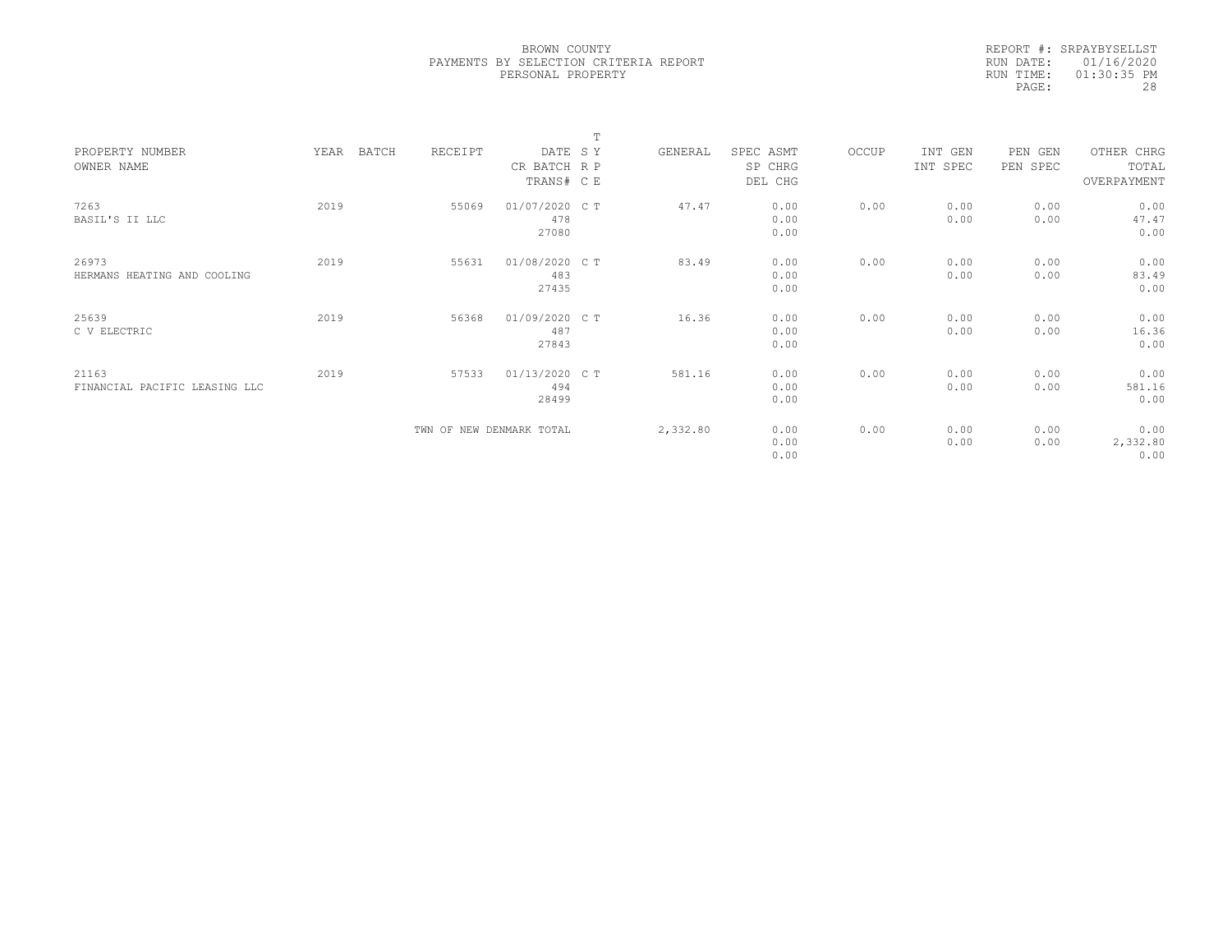|           | REPORT #: SRPAYBYSELLST |
|-----------|-------------------------|
|           | RUN DATE: 01/16/2020    |
| RUN TIME: | $01:30:35$ PM           |
| PAGE:     | 29                      |

|                                       |            |         |                                       | T |         |                                 |              |                     |                     |                                    |
|---------------------------------------|------------|---------|---------------------------------------|---|---------|---------------------------------|--------------|---------------------|---------------------|------------------------------------|
| PROPERTY NUMBER<br>OWNER NAME         | YEAR BATCH | RECEIPT | DATE SY<br>CR BATCH R P<br>TRANS# C E |   | GENERAL | SPEC ASMT<br>SP CHRG<br>DEL CHG | <b>OCCUP</b> | INT GEN<br>INT SPEC | PEN GEN<br>PEN SPEC | OTHER CHRG<br>TOTAL<br>OVERPAYMENT |
| 6396<br>CURREN, PATRICK-HANGER        | 2019       | 24141   | 12/16/2019 C T<br>386<br>13381        |   | 74.20   | 0.00<br>0.00<br>0.00            | 0.00         | 0.00<br>0.00        | 0.00<br>0.00        | 0.00<br>74.20<br>0.00              |
| 6418<br>PULASKI WARE HOUSE INC        | 2019       | 24873   | 12/17/2019 C T<br>392<br>13531        |   | 72.54   | 0.00<br>0.00<br>0.00            | 0.00         | 0.00<br>0.00        | 0.00<br>0.00        | 0.00<br>72.54<br>0.00              |
| 24352<br>PARK DRIVE PROPERTIES        | 2019       | 27774   | 12/18/2019 C T<br>399<br>15384        |   | 13.19   | 0.00<br>0.00<br>0.00            | 0.00         | 0.00<br>0.00        | 0.00<br>0.00        | 0.00<br>13.19<br>0.00              |
| 16768<br>MEACHAMS WHOLESALE NURSERY   | 2019       | 30287   | 12/20/2019 C T<br>410<br>16636        |   | 41.23   | 0.00<br>0.00<br>0.00            | 0.00         | 0.00<br>0.00        | 0.00<br>0.00        | 0.00<br>41.23<br>0.00              |
| 24328<br>US BANK NATIONAL ASSOCIATION | 2019       | 34983   | 12/23/2019 C T<br>422<br>18204        |   | 113.77  | 0.00<br>0.00<br>0.00            | 0.00         | 0.00<br>0.00        | 0.00<br>0.00        | 0.00<br>113.77<br>0.00             |
| 25017<br>DIEDERICK TRUCK REPAIR       | 2019       | 38374   | 12/26/2019 C T<br>428<br>19340        |   | 19.79   | 0.00<br>0.00<br>0.00            | 0.00         | 0.00<br>0.00        | 0.00<br>0.00        | 0.00<br>19.79<br>0.00              |
| 15866<br>HARRISON ASPHALT MAINTENANCE | 2019       | 38456   | 12/26/2019 C T<br>428<br>19393        |   | 1.65    | 0.00<br>0.00<br>0.00            | 0.00         | 0.00<br>0.00        | 0.00<br>0.00        | 0.00<br>1.65<br>0.00               |
| 26006<br>WOODY'S WHEELS               | 2019       | 39181   | 12/26/2019 C T<br>429<br>19711        |   | 14.84   | 0.00<br>0.00<br>0.00            | 0.00         | 0.00<br>0.00        | 0.00<br>0.00        | 0.00<br>14.84<br>0.00              |
| 12493<br>S & L MOTORS INC             | 2019       | 41110   | 12/27/2019 C T<br>433<br>20190        |   | 629.84  | 0.00<br>0.00<br>0.00            | 0.00         | 0.00<br>0.00        | 0.00<br>0.00        | 0.00<br>629.84<br>0.00             |
| 6412<br>VAN DREEL, DALE-HANGER        | 2019       | 42041   | 12/27/2019 C T<br>435<br>20395        |   | 197.86  | 0.00<br>0.00<br>0.00            | 0.00         | 0.00<br>0.00        | 0.00<br>0.00        | 0.00<br>197.86<br>0.00             |
| 26387<br>KOH WOOD FLOORING            | 2019       | 44494   | 12/28/2019 C T<br>442<br>21460        |   | 32.97   | 0.00<br>0.00<br>0.00            | 0.00         | 0.00<br>0.00        | 0.00<br>0.00        | 0.00<br>32.97<br>0.00              |
| 18415<br>CUSTOM KREATIONS INC         | 2019       | 46833   | 12/30/2019 C T<br>447<br>22858        |   | 79.14   | 0.00<br>0.00<br>0.00            | 0.00         | 0.00<br>0.00        | 0.00<br>0.00        | 0.00<br>79.14<br>0.00              |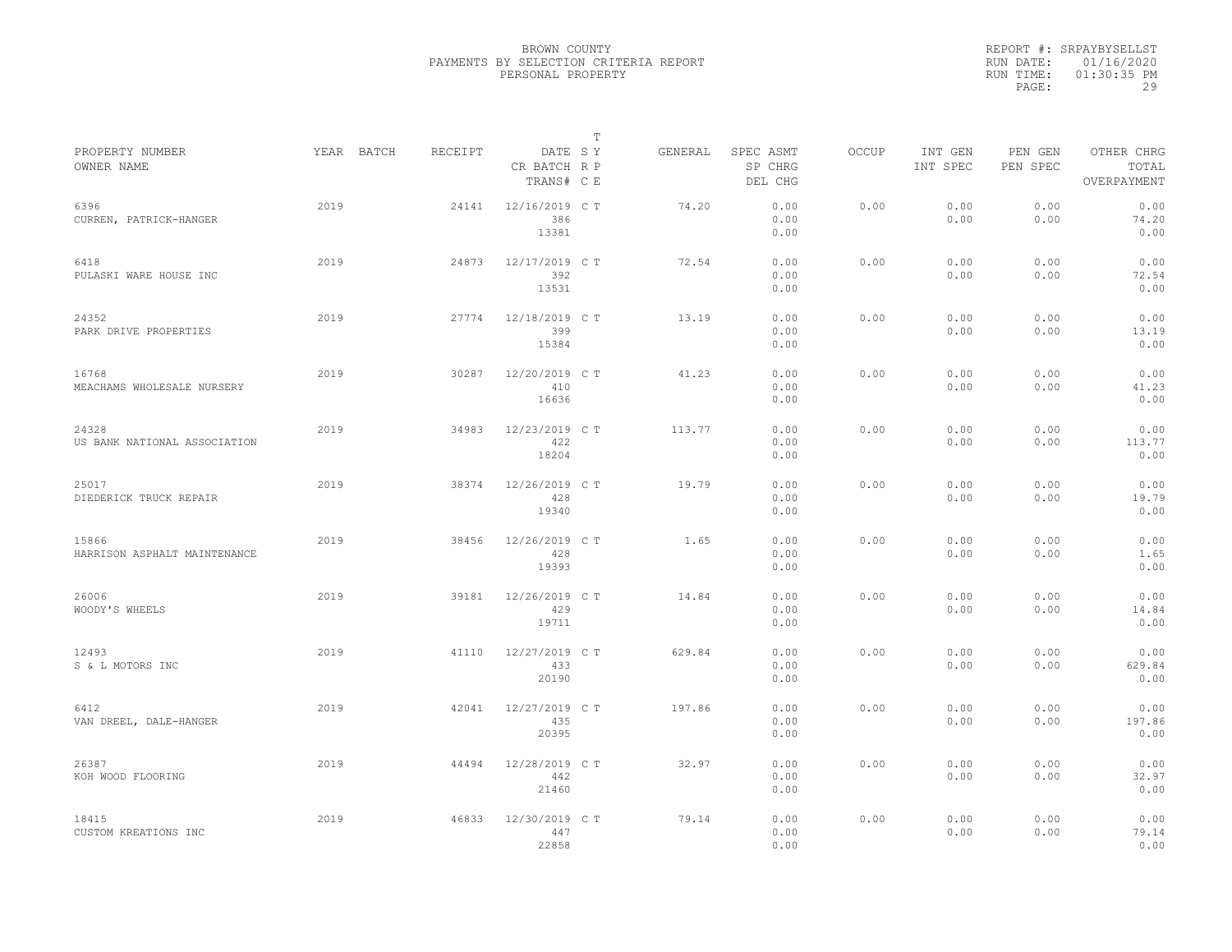|           | REPORT #: SRPAYBYSELLST |
|-----------|-------------------------|
|           | RUN DATE: 01/16/2020    |
| RUN TIME: | $01:30:35$ PM           |
| PAGE:     | 30                      |

|                                            |      |            |         |                                       | $\mathbb T$ |          |                                 |       |                     |                     |                                    |
|--------------------------------------------|------|------------|---------|---------------------------------------|-------------|----------|---------------------------------|-------|---------------------|---------------------|------------------------------------|
| PROPERTY NUMBER<br>OWNER NAME              |      | YEAR BATCH | RECEIPT | DATE SY<br>CR BATCH R P<br>TRANS# C E |             | GENERAL  | SPEC ASMT<br>SP CHRG<br>DEL CHG | OCCUP | INT GEN<br>INT SPEC | PEN GEN<br>PEN SPEC | OTHER CHRG<br>TOTAL<br>OVERPAYMENT |
| 13266<br>GIBSON CHRISTOPHER-HANGER         | 2019 |            | 47066   | 12/30/2019 C T<br>446<br>22997        |             | 65.96    | 0.00<br>0.00<br>0.00            | 0.00  | 0.00<br>0.00        | 0.00<br>0.00        | 0.00<br>65.96<br>0.00              |
| 19748<br>PRINTCO INDUSTRIES LLC            | 2019 |            | 47585   | 12/30/2019 C T<br>447<br>23230        |             | 395.72   | 0.00<br>0.00<br>0.00            | 0.00  | 0.00<br>0.00        | 0.00<br>0.00        | 0.00<br>395.72<br>0.00             |
| 6443<br>CAREW CONCRETE & SUPPLY INC        | 2019 |            | 51166   | 01/02/2020 CT<br>463<br>24808         |             | 154.99   | 0.00<br>0.00<br>0.00            | 0.00  | 0.00<br>0.00        | 0.00<br>0.00        | 0.00<br>154.99<br>0.00             |
| 24329<br>WISCONSIN DOCUMENT IMAGING        | 2019 |            | 51943   | 01/02/2020 C T<br>463<br>25367        |             | 16.48    | 0.00<br>0.00<br>0.00            | 0.00  | 0.00<br>0.00        | 0.00<br>0.00        | 0.00<br>16.48<br>0.00              |
| 21121<br>DISH NETWORK LLC                  | 2019 |            | 53799   | 01/06/2020 C T<br>475<br>26445        |             | 100.58   | 0.00<br>0.00<br>0.00            | 0.00  | 0.00<br>0.00        | 0.00<br>0.00        | 0.00<br>100.58<br>0.00             |
| 24720<br>COMPETITIVE SEWER & WATER         | 2019 |            | 56142   | 01/09/2020 C T<br>488<br>27686        |             | 19.79    | 0.00<br>0.00<br>0.00            | 0.00  | 0.00<br>0.00        | 0.00<br>0.00        | 0.00<br>19.79<br>0.00              |
| 15867<br>PREFINISHED STAINING PRODUCTS INC | 2019 |            | 57274   | 01/13/2020 C T<br>497<br>28299        |             | 1,515.25 | 0.00<br>0.00<br>0.00            | 0.00  | 0.00<br>0.00        | 0.00<br>0.00        | 0.00<br>1,515.25<br>0.00           |
| 6398<br>PITTSFIELD TRAP ASSOC              | 2019 |            | 57625   | 01/13/2020 C T<br>497<br>28565        |             | 296.80   | 0.00<br>0.00<br>0.00            | 0.00  | 0.00<br>0.00        | 0.00<br>0.00        | 0.00<br>296.80<br>0.00             |
| 14200<br>JONES SIGN CO INC                 | 2019 |            | 57695   | 01/13/2020 C T<br>493<br>28599        |             | 154.99   | 0.00<br>0.00<br>0.00            | 0.00  | 0.00<br>0.00        | 0.00<br>0.00        | 0.00<br>154.99<br>0.00             |
| 26179<br>LINK MEDIA                        | 2019 |            | 58037   | 01/14/2020 C T<br>500<br>28776        |             | 107.18   | 0.00<br>0.00<br>0.00            | 0.00  | 0.00<br>0.00        | 0.00<br>0.00        | 0.00<br>107.18<br>0.00             |
|                                            |      |            |         | TOWN OF PITTSFIELD TOTAL              |             | 4,118.76 | 0.00<br>0.00<br>0.00            | 0.00  | 0.00<br>0.00        | 0.00<br>0.00        | 0.00<br>4,118.76<br>0.00           |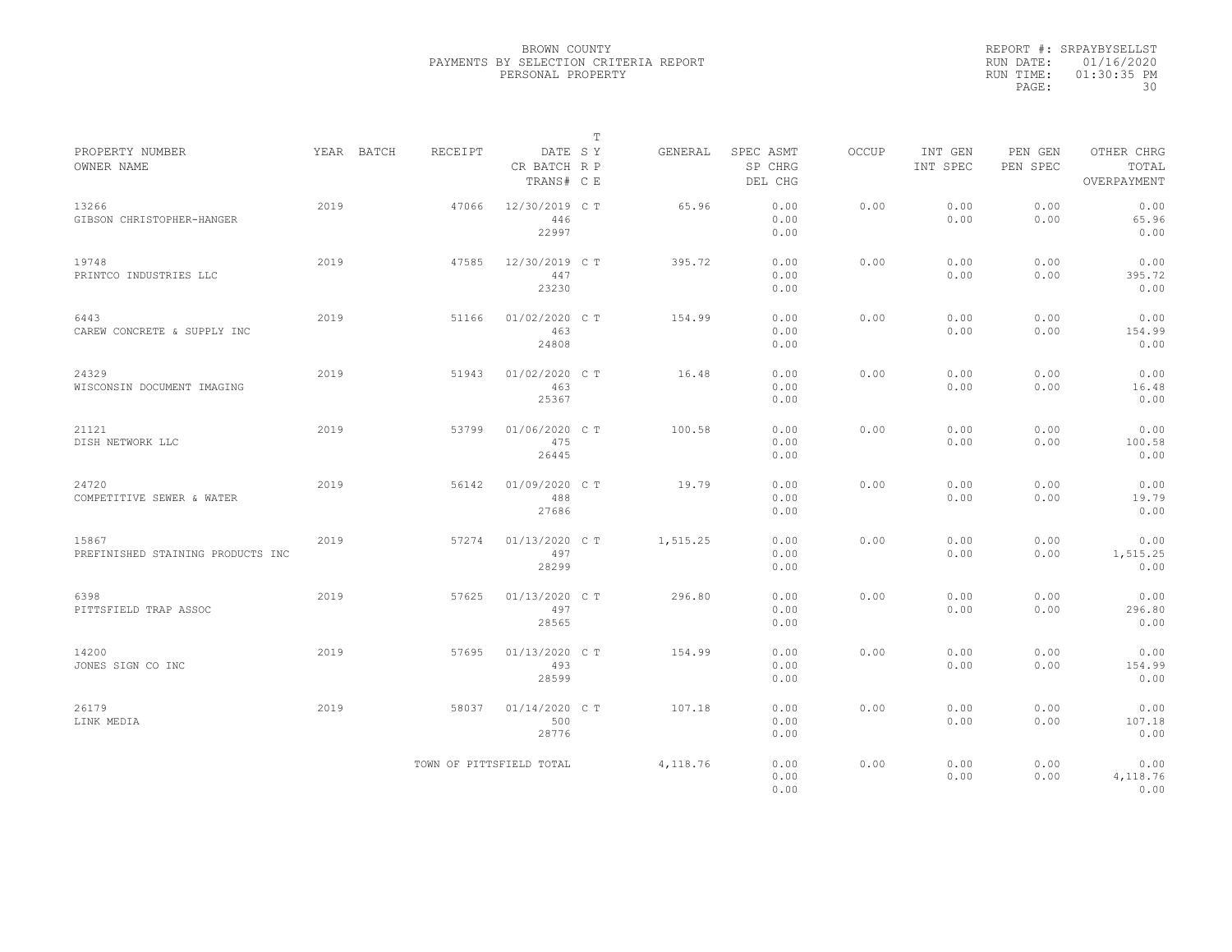|           | REPORT #: SRPAYBYSELLST |
|-----------|-------------------------|
|           | RUN DATE: 01/16/2020    |
| RUN TIME: | 01:30:36 PM             |
| PAGE:     | 31                      |

|                                     |            |         |                                       | т |          |                                 |       |                     |                     |                                    |  |
|-------------------------------------|------------|---------|---------------------------------------|---|----------|---------------------------------|-------|---------------------|---------------------|------------------------------------|--|
| PROPERTY NUMBER<br>OWNER NAME       | YEAR BATCH | RECEIPT | DATE SY<br>CR BATCH R P<br>TRANS# C E |   | GENERAL  | SPEC ASMT<br>SP CHRG<br>DEL CHG | OCCUP | INT GEN<br>INT SPEC | PEN GEN<br>PEN SPEC | OTHER CHRG<br>TOTAL<br>OVERPAYMENT |  |
| 18437<br>FOX SHORE DISPOSAL INC     | 2019       | 25843   | 12/17/2019 C T<br>394<br>14214        |   | 2.99     | 0.00<br>0.00<br>0.00            | 0.00  | 0.00<br>0.00        | 0.00<br>0.00        | 0.00<br>2.99<br>0.00               |  |
| 20337<br>ZEAMER WELDING             | 2019       | 27729   | 12/18/2019 C T<br>397<br>15351        |   | 68.75    | 0.00<br>0.00<br>0.00            | 0.00  | 0.00<br>0.00        | 0.00<br>0.00        | 0.00<br>68.75<br>0.00              |  |
| 6285<br>IEI GENERAL CONTRACTORS INC | 2019       | 31187   | 12/20/2019 C T<br>413<br>17221        |   | 606.79   | 0.00<br>0.00<br>0.00            | 0.00  | 0.00<br>0.00        | 0.00<br>0.00        | 0.00<br>606.79<br>0.00             |  |
| 22484<br>EMPLOYEE BENEFITS CORP     | 2019       | 48887   | 12/31/2019 C T<br>454<br>23637        |   | 10.46    | 0.00<br>0.00<br>0.00            | 0.00  | 0.00<br>0.00        | 0.00<br>0.00        | 0.00<br>10.46<br>0.00              |  |
| 5601<br>CLUB 57 LLC                 | 2019       | 51861   | 01/02/2020 C T<br>463<br>25296        |   | 705.43   | 0.00<br>0.00<br>0.00            | 0.00  | 0.00<br>0.00        | 0.00<br>0.00        | 0.00<br>705.43<br>0.00             |  |
| 15345<br>BEST ENTERPRIZE            | 2019       | 53466   | 01/06/2020 C T<br>471<br>26251        |   | 44.84    | 0.00<br>0.00<br>0.00            | 0.00  | 0.00<br>0.00        | 0.00<br>0.00        | 0.00<br>44.84<br>0.00              |  |
| 21148<br>DISH NETWORK LLC           | 2019       | 53801   | 01/06/2020 C T<br>475<br>26447        |   | 81.71    | 0.00<br>0.00<br>0.00            | 0.00  | 0.00<br>0.00        | 0.00<br>0.00        | 0.00<br>81.71<br>0.00              |  |
| 4387<br>SCRAY CHEESE COMPANY        | 2019       | 55805   | 01/08/2020 CT<br>483<br>27578         |   | 2,709.61 | 0.00<br>0.00<br>0.00            | 0.00  | 0.00<br>0.00        | 0.00<br>0.00        | 0.00<br>2,709.61<br>0.00           |  |
| 24320<br>MAIL FINANCE INC           | 2019       | 56415   | 01/09/2020 C T<br>487<br>27878        |   | 11.95    | 0.00<br>0.00<br>0.00            | 0.00  | 0.00<br>0.00        | 0.00<br>0.00        | 0.00<br>11.95<br>0.00              |  |
| 24321<br>NEOPOST USA INC            | 2019       | 57051   | 01/13/2020 C T<br>494<br>28177        |   | 2.99     | 0.00<br>0.00<br>0.00            | 0.00  | 0.00<br>0.00        | 0.00<br>0.00        | 0.00<br>2.99<br>0.00               |  |
| 4378<br>HILLCREST LUMBER            | 2019       | 57221   | 01/13/2020 C T<br>493<br>28280        |   | 668.06   | 0.00<br>0.00<br>0.00            | 0.00  | 0.00<br>0.00        | 0.00<br>0.00        | 0.00<br>668.06<br>0.00             |  |
| 18439<br>LINK MEDIA HOLDINGS        | 2019       | 58038   | 01/14/2020 C T<br>500<br>28776        |   | 103.13   | 0.00<br>0.00<br>0.00            | 0.00  | 0.00<br>0.00        | 0.00<br>0.00        | 0.00<br>103.13<br>0.00             |  |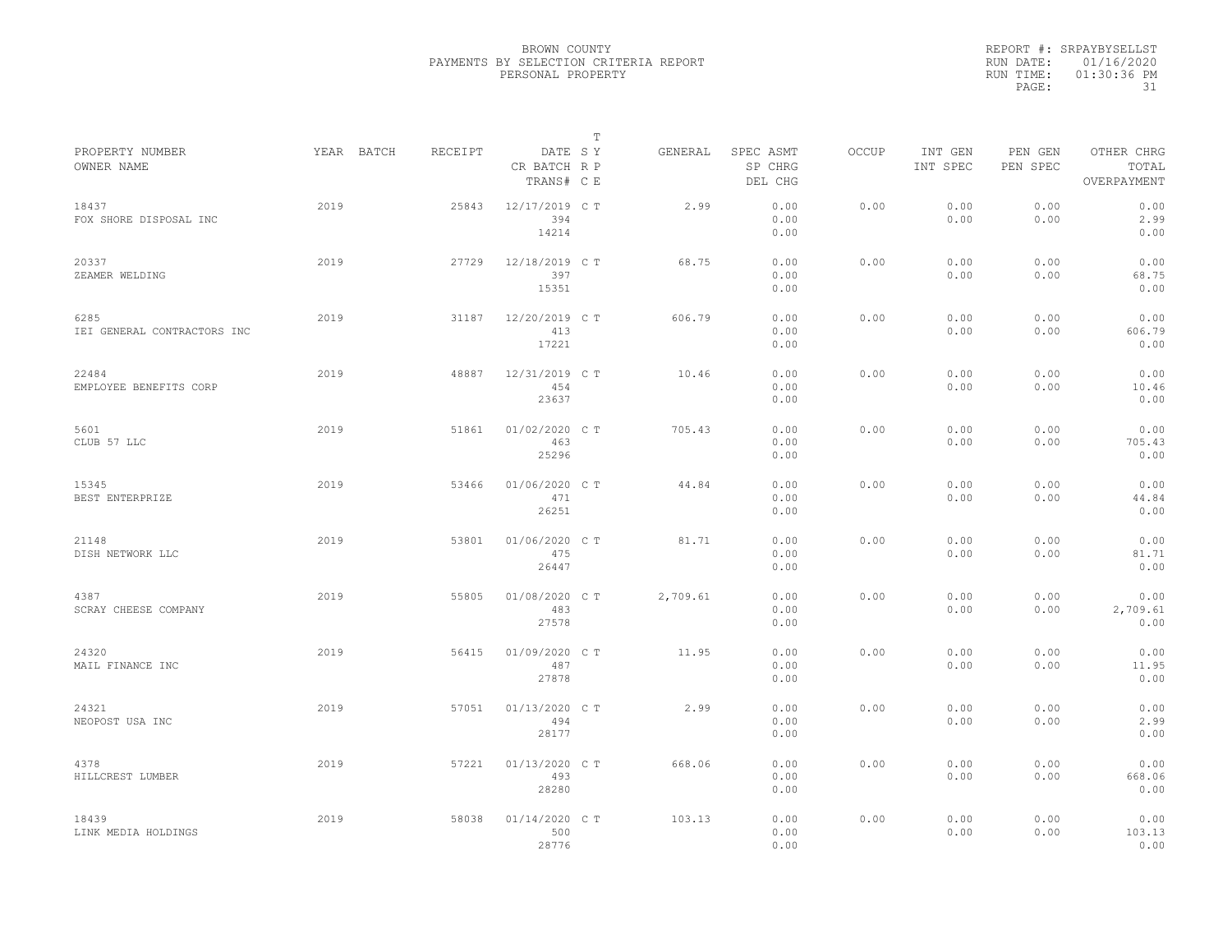|           | REPORT #: SRPAYBYSELLST |
|-----------|-------------------------|
|           | RUN DATE: 01/16/2020    |
| RUN TIME: | $01:30:36$ PM           |
| PAGE:     | 32                      |
|           |                         |

| PROPERTY NUMBER | BATCH<br>YEAR | RECEIPT<br>DATE SY     | GENERAL  | SPEC ASMT | OCCUP | INT GEN     | PEN GEN  | OTHER CHRG          |  |
|-----------------|---------------|------------------------|----------|-----------|-------|-------------|----------|---------------------|--|
| OWNER NAME      |               | CR BATCH R P           |          | SP CHRG   |       | INT<br>SPEC | PEN SPEC | TOTAL               |  |
|                 |               | TRANS# C E             |          | DEL CHG   |       |             |          | OVERPAYMENT<br>0.00 |  |
|                 |               | TOWN OF ROCKLAND TOTAL | 5,016.71 | 0.00      | 0.00  | 0.00        | 0.00     |                     |  |
|                 |               |                        |          | 0.00      |       | 0.00        | 0.00     | 5,016.71            |  |
|                 |               |                        |          | 0.00      |       |             |          | 0.00                |  |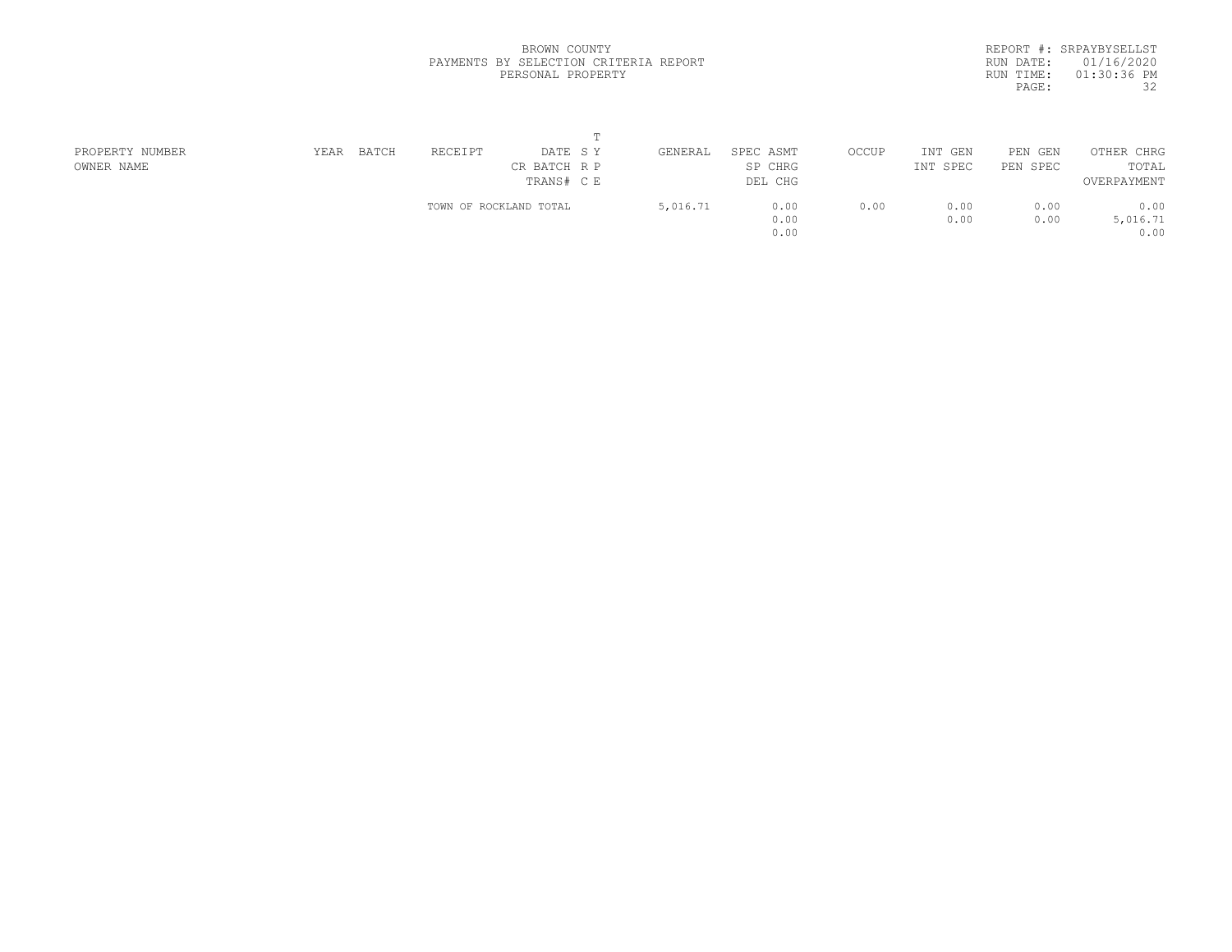|           | REPORT #: SRPAYBYSELLST |
|-----------|-------------------------|
|           | RUN DATE: 01/16/2020    |
| RUN TIME: | 01:30:36 PM             |
| PAGE:     | 33                      |

|                                              |      |             |         |                                       | $\mathbb T$ |          |                                 |              |                     |                     |                                    |
|----------------------------------------------|------|-------------|---------|---------------------------------------|-------------|----------|---------------------------------|--------------|---------------------|---------------------|------------------------------------|
| PROPERTY NUMBER<br>OWNER NAME                |      | YEAR BATCH  | RECEIPT | DATE SY<br>CR BATCH R P<br>TRANS# C E |             | GENERAL  | SPEC ASMT<br>SP CHRG<br>DEL CHG | <b>OCCUP</b> | INT GEN<br>INT SPEC | PEN GEN<br>PEN SPEC | OTHER CHRG<br>TOTAL<br>OVERPAYMENT |
| 14522<br>FINNEL LANDSCAPE                    | 2019 |             | 25827   | 12/17/2019 C T<br>394<br>14202        |             | 160.79   | 0.00<br>0.00<br>0.00            | 0.00         | 0.00<br>0.00        | 0.00<br>0.00        | 0.00<br>160.79<br>0.00             |
| 18448<br>FRANK HEASE                         | 2019 |             | 29317   | 12/19/2019 C T<br>401<br>16227        |             | 3.21     | 0.00<br>0.00<br>0.00            | 0.00         | 0.00<br>0.00        | 0.00<br>0.00        | 0.00<br>3.21<br>0.00               |
| 24323<br>US BANK NATIONAL ASSOCIATION        | 2019 |             | 31210   | 12/20/2019 C T<br>408<br>17243        |             | 172.05   | 0.00<br>0.00<br>0.00            | 0.00         | 0.00<br>0.00        | 0.00<br>0.00        | 0.00<br>172.05<br>0.00             |
| 6324<br>BAYLAND FLOORING LLC                 | 2019 |             | 33818   | 12/23/2019 C T<br>418<br>17953        |             | 80.41    | 0.00<br>0.00<br>0.00            | 0.00         | 0.00<br>0.00        | 0.00<br>0.00        | 0.00<br>80.41<br>0.00              |
| 6330<br>DEGROOT INC                          | 2019 |             | 35455   | 12/23/2019 C T<br>418<br>18288        |             | 33.77    | 0.00<br>0.00<br>0.00            | 0.00         | 0.00<br>0.00        | 0.00<br>0.00        | 0.00<br>33.77<br>0.00              |
| 26977<br>DENNIS JOSKI TRUCKING LLC           | 2019 |             | 35457   | 12/23/2019 C T<br>418<br>18290        |             | 96.49    | 0.00<br>0.00<br>0.00            | 0.00         | 0.00<br>0.00        | 0.00<br>0.00        | 0.00<br>96.49<br>0.00              |
| 21861<br>IMAGE ADVANTAGE LLC                 |      | 2019 191227 | 2206    | 12/27/2019 C T                        |             | 16.07    | 0.00<br>0.00<br>0.00            | 0.00         | 0.00<br>0.00        | 0.00<br>0.00        | 0.00<br>16.07<br>0.00              |
| 18449<br>DOOR INN                            | 2019 |             | 49585   | 12/31/2019 C T<br>454<br>24164        |             | 1,426.31 | 0.00<br>0.00<br>0.00            | 0.00         | 0.00<br>0.00        | 0.00<br>0.00        | 0.00<br>1,426.31<br>0.00           |
| 10512<br>BLACK SHEEP BAR & GRILL             | 2019 |             | 51642   | 01/02/2020 C T<br>461<br>25136        |             | 321.59   | 0.00<br>0.00<br>0.00            | 0.00         | 0.00<br>0.00        | 0.00<br>0.00        | 0.00<br>321.59<br>0.00             |
| 6355<br>SETTLEMENT BAR, THE                  | 2019 |             | 51947   | 01/02/2020 CT<br>461<br>25369         |             | 64.31    | 0.00<br>0.00<br>0.00            | 0.00         | 0.00<br>0.00        | 0.00<br>0.00        | 0.00<br>64.31<br>0.00              |
| 13630<br>OVERBROOK INC                       | 2019 |             | 53015   | 01/03/2020 C T<br>465<br>26037        |             | 11.25    | 0.00<br>0.00<br>0.00            | 0.00         | 0.00<br>0.00        | 0.00<br>0.00        | 0.00<br>11.25<br>0.00              |
| 21149<br>DISH NETWORK LLC-FKA ECHO SATELLITE | 2019 |             | 53609   | 01/06/2020 C T<br>475<br>26354        |             | 201.01   | 0.00<br>0.00<br>0.00            | 0.00         | 0.00<br>0.00        | 0.00<br>0.00        | 0.00<br>201.01<br>0.00             |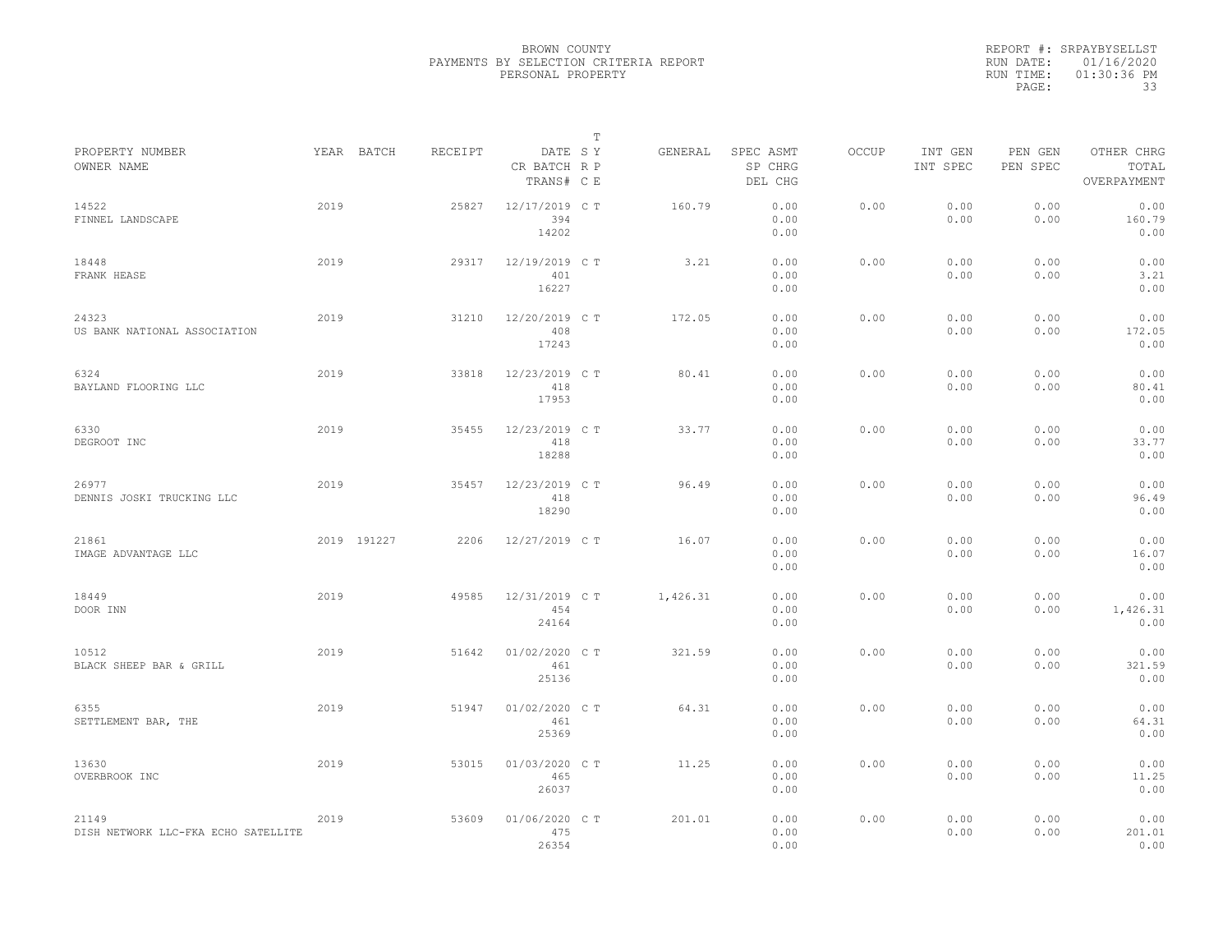|           | REPORT #: SRPAYBYSELLST |
|-----------|-------------------------|
|           | RUN DATE: 01/16/2020    |
| RUN TIME: | $01:30:36$ PM           |
| PAGE:     | 34                      |

|                               |            |         |                         | $\mathbb T$ |          |                      |       |                     |                     |                     |
|-------------------------------|------------|---------|-------------------------|-------------|----------|----------------------|-------|---------------------|---------------------|---------------------|
| PROPERTY NUMBER<br>OWNER NAME | YEAR BATCH | RECEIPT | DATE SY<br>CR BATCH R P |             | GENERAL  | SPEC ASMT<br>SP CHRG | OCCUP | INT GEN<br>INT SPEC | PEN GEN<br>PEN SPEC | OTHER CHRG<br>TOTAL |
|                               |            |         | TRANS# C E              |             |          | DEL CHG              |       |                     |                     | OVERPAYMENT         |
| 6352                          | 2019       | 53762   | 01/06/2020 C T          |             | 578.89   | 0.00                 | 0.00  | 0.00                | 0.00                | 0.00                |
| ROYAL SCOT COUNTRY CLUB       |            |         | 475<br>26413            |             |          | 0.00<br>0.00         |       | 0.00                | 0.00                | 578.89<br>0.00      |
| 24964                         | 2019       | 55844   | 01/08/2020 C T          |             | 22.51    | 0.00                 | 0.00  | 0.00                | 0.00                | 0.00                |
| ROLLIN-ON TRAILER SALES LLC   |            |         | 481<br>27613            |             |          | 0.00<br>0.00         |       | 0.00                | 0.00                | 22.51<br>0.00       |
|                               |            |         |                         |             |          |                      |       |                     |                     |                     |
| 26980                         | 2019       | 55958   | 01/09/2020 C T          |             | 3.21     | 0.00                 | 0.00  | 0.00                | 0.00                | 0.00                |
| PRAXAIR DISTRIBUTION          |            |         | 487                     |             |          | 0.00                 |       | 0.00                | 0.00                | 3.21                |
|                               |            |         | 27651                   |             |          | 0.00                 |       |                     |                     | 0.00                |
| 24324                         | 2019       | 57052   | 01/13/2020 C T          |             | 3.21     | 0.00                 | 0.00  | 0.00                | 0.00                | 0.00                |
| NEOPOST USA INC               |            |         | 494                     |             |          | 0.00                 |       | 0.00                | 0.00                | 3.21                |
|                               |            |         | 28177                   |             |          | 0.00                 |       |                     |                     | 0.00                |
| 14779                         | 2019       | 57113   | 01/13/2020 C T          |             | 839.38   | 0.00                 | 0.00  | 0.00                | 0.00                | 0.00                |
| ENCAP LLC                     |            |         | 493                     |             |          | 0.00                 |       | 0.00                | 0.00                | 839.38              |
|                               |            |         | 28209                   |             |          | 0.00                 |       |                     |                     | 0.00                |
| 22370                         | 2019       | 57690   | 01/13/2020 C T          |             | 27.33    | 0.00                 | 0.00  | 0.00                | 0.00                | 0.00                |
| JONES SIGNS CO                |            |         | 493                     |             |          | 0.00                 |       | 0.00                | 0.00                | 27.33               |
|                               |            |         | 28599                   |             |          | 0.00                 |       |                     |                     | 0.00                |
| 6340                          | 2019       | 58040   | 01/14/2020 C T          |             | 139.90   | 0.00                 | 0.00  | 0.00                | 0.00                | 0.00                |
| LINK MEDIA HOLDINGS LLC       |            |         | 500                     |             |          | 0.00                 |       | 0.00                | 0.00                | 139.90              |
|                               |            |         | 28776                   |             |          | 0.00                 |       |                     |                     | 0.00                |
|                               |            |         | TOWN OF SCOTT TOTAL     |             | 4,201.69 | 0.00                 | 0.00  | 0.00                | 0.00                | 0.00                |
|                               |            |         |                         |             |          | 0.00                 |       | 0.00                | 0.00                | 4,201.69            |
|                               |            |         |                         |             |          | 0.00                 |       |                     |                     | 0.00                |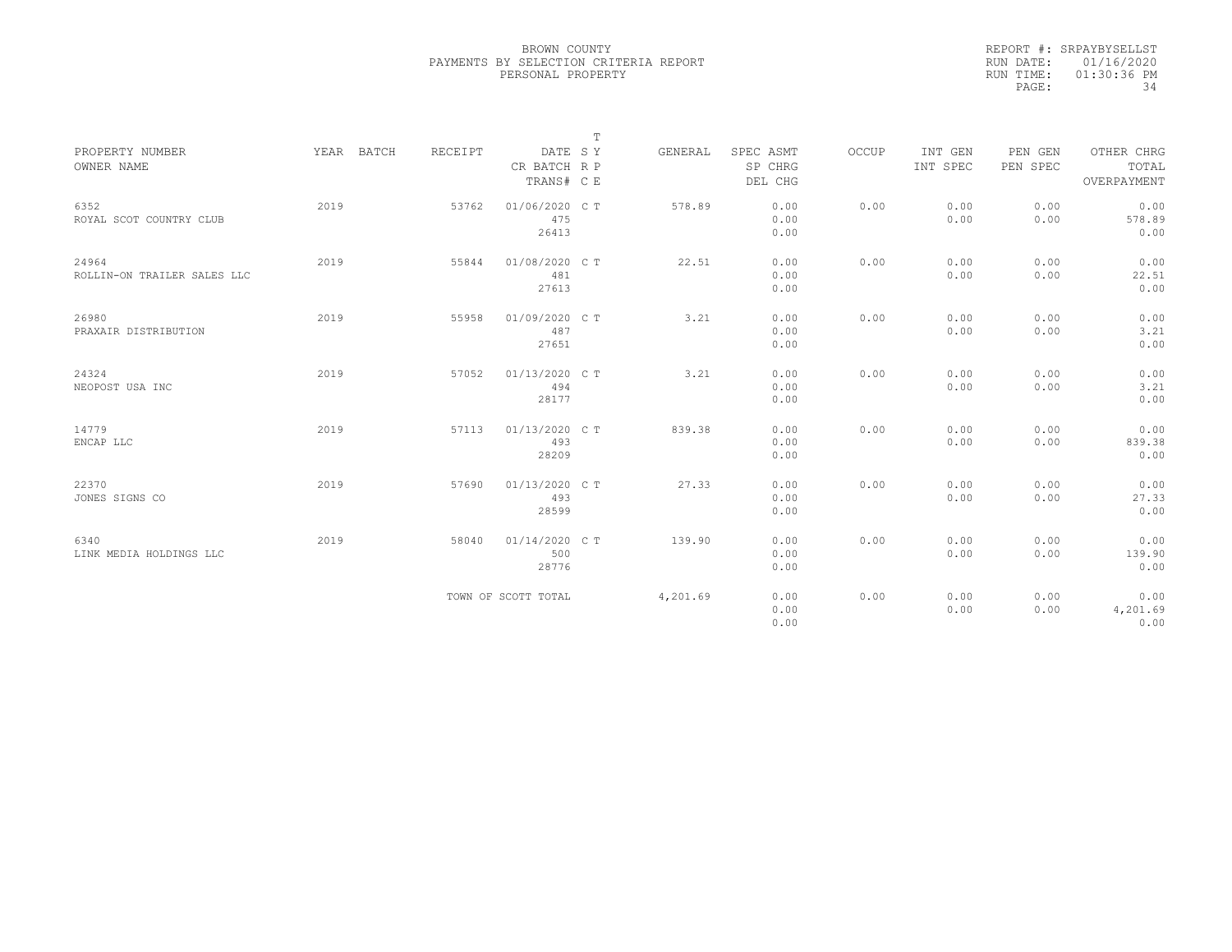|           | REPORT #: SRPAYBYSELLST |
|-----------|-------------------------|
|           | RUN DATE: 01/16/2020    |
| RUN TIME: | $01:30:37$ PM           |
| PAGE:     | 35                      |

|                                                    |      |            |         |                                       | $\mathbb T$ |          |                                 |              |                     |                     |                                    |
|----------------------------------------------------|------|------------|---------|---------------------------------------|-------------|----------|---------------------------------|--------------|---------------------|---------------------|------------------------------------|
| PROPERTY NUMBER<br>OWNER NAME                      |      | YEAR BATCH | RECEIPT | DATE SY<br>CR BATCH R P<br>TRANS# C E |             | GENERAL  | SPEC ASMT<br>SP CHRG<br>DEL CHG | <b>OCCUP</b> | INT GEN<br>INT SPEC | PEN GEN<br>PEN SPEC | OTHER CHRG<br>TOTAL<br>OVERPAYMENT |
| 24451<br>MALLY'S                                   | 2019 |            | 26280   | 12/17/2019 C T<br>392<br>14546        |             | 327.94   | 0.00<br>0.00<br>0.00            | 0.00         | 0.00<br>0.00        | 0.00<br>0.00        | 0.00<br>327.94<br>0.00             |
| 3815<br>FOX VALLEY SEPTIC SERVICE                  | 2019 |            | 29431   | 12/19/2019 C T<br>404<br>16287        |             | 6.90     | 0.00<br>0.00<br>0.00            | 0.00         | 0.00<br>0.00        | 0.00<br>0.00        | 0.00<br>6.90<br>0.00               |
| 19636<br>GREENLEAF LANDSCAPE                       | 2019 |            | 31112   | 12/20/2019 C T<br>408<br>17196        |             | 162.26   | 0.00<br>0.00<br>0.00            | 0.00         | 0.00<br>0.00        | 0.00<br>0.00        | 0.00<br>162.26<br>0.00             |
| 23932<br>SLAMMER                                   | 2019 |            | 31333   | 12/20/2019 C T<br>413<br>17342        |             | 251.11   | 0.00<br>0.00<br>0.00            | 0.00         | 0.00<br>0.00        | 0.00<br>0.00        | 0.00<br>251.11<br>0.00             |
| 25022<br>US BANK NATIONAL ASSOCIATION              | 2019 |            | 34985   | 12/23/2019 C T<br>422<br>18206        |             | 151.78   | 0.00<br>0.00<br>0.00            | 0.00         | 0.00<br>0.00        | 0.00<br>0.00        | 0.00<br>151.78<br>0.00             |
| 3816<br>GREENLEAF WAYSIDE BANK                     | 2019 |            | 37309   | 12/26/2019 C T<br>424<br>18597        |             | 713.98   | 0.00<br>0.00<br>0.00            | 0.00         | 0.00<br>0.00        | 0.00<br>0.00        | 0.00<br>713.98<br>0.00             |
| 17005<br>EAST CENTRAL COIN                         | 2019 |            | 37879   | 12/26/2019 C T<br>425<br>19001        |             | 65.60    | 0.00<br>0.00<br>0.00            | 0.00         | 0.00<br>0.00        | 0.00<br>0.00        | 0.00<br>65.60<br>0.00              |
| 26390<br>ECONOMY SEAMLESS GUTTERS OF WISCONSIN LLC | 2019 |            | 39804   | 12/26/2019 C T<br>426<br>19856        |             | 13.81    | 0.00<br>0.00<br>0.00            | 0.00         | 0.00<br>0.00        | 0.00<br>0.00        | 0.00<br>13.81<br>0.00              |
| 16000<br>DISH NETWORK LLC                          | 2019 |            | 53664   | 01/06/2020 C T<br>475<br>26392        |             | 125.55   | 0.00<br>0.00<br>0.00            | 0.00         | 0.00<br>0.00        | 0.00<br>0.00        | 0.00<br>125.55<br>0.00             |
| 24570<br>FRITSCH EQUIPMENT CORPORATION             | 2019 |            | 53932   | 01/06/2020 CT<br>471<br>26552         |             | 2,164.45 | 0.00<br>0.00<br>0.00            | 0.00         | 0.00<br>0.00        | 0.00<br>0.00        | 0.00<br>2,164.45<br>0.00           |
| 16002<br>COMPLETE AUTO BODY LLC                    | 2019 |            | 54781   | 01/07/2020 C T<br>478<br>26875        |             | 60.42    | 0.00<br>0.00<br>0.00            | 0.00         | 0.00<br>0.00        | 0.00<br>0.00        | 0.00<br>60.42<br>0.00              |
| 21548<br>TOTAL GRAIN                               | 2019 |            | 57307   | 01/13/2020 C T<br>493<br>28319        |             | 15.53    | 0.00<br>0.00<br>0.00            | 0.00         | 0.00<br>0.00        | 0.00<br>0.00        | 0.00<br>15.53<br>0.00              |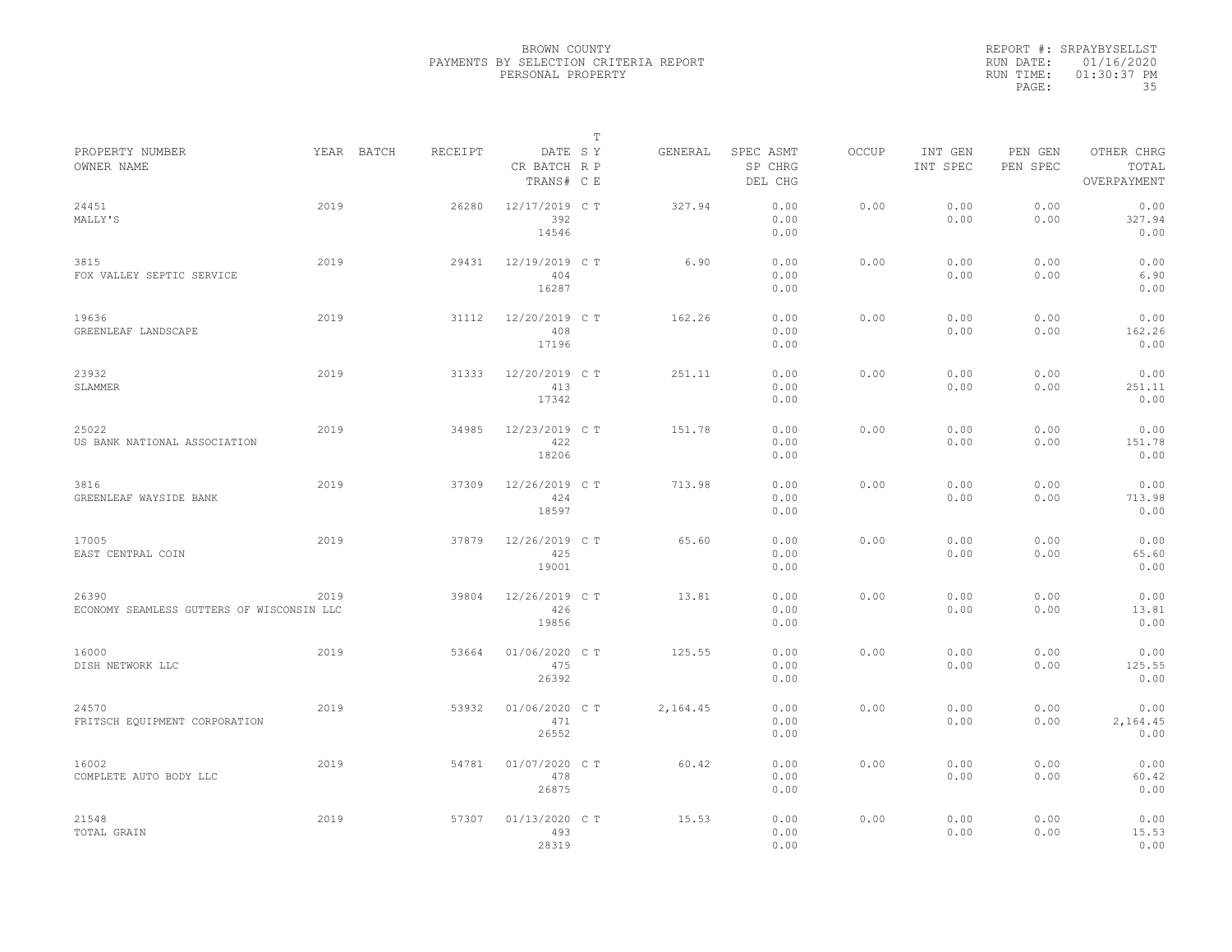REPORT #: SRPAYBYSELLST RUN DATE: 01/16/2020 RUN TIME: 01:30:37 PM PAGE: 36

| PROPERTY NUMBER         | YEAR | BATCH | RECEIPT                   | DATE SY        |  | GENERAL  | SPEC ASMT | OCCUP | INT GEN  | PEN GEN  | OTHER CHRG  |  |
|-------------------------|------|-------|---------------------------|----------------|--|----------|-----------|-------|----------|----------|-------------|--|
| OWNER NAME              |      |       |                           | CR BATCH R P   |  |          | SP CHRG   |       | INT SPEC | PEN SPEC | TOTAL       |  |
|                         |      |       |                           | TRANS# C E     |  |          | DEL CHG   |       |          |          | OVERPAYMENT |  |
| 26388                   | 2019 |       | 57839                     | 01/13/2020 C T |  | 6.90     | 0.00      | 0.00  | 0.00     | 0.00     | 0.00        |  |
| GILSON AUTO BODY & WORK |      |       |                           | 495            |  |          | 0.00      |       | 0.00     | 0.00     | 6.90        |  |
|                         |      |       |                           | 28707          |  |          | 0.00      |       |          |          | 0.00        |  |
|                         |      |       | TOWN OF WRIGHTSTOWN TOTAL |                |  | 4,066.23 | 0.00      | 0.00  | 0.00     | 0.00     | 0.00        |  |
|                         |      |       |                           |                |  |          | 0.00      |       | 0.00     | 0.00     | 4,066.23    |  |
|                         |      |       |                           |                |  |          | 0.00      |       |          |          | 0.00        |  |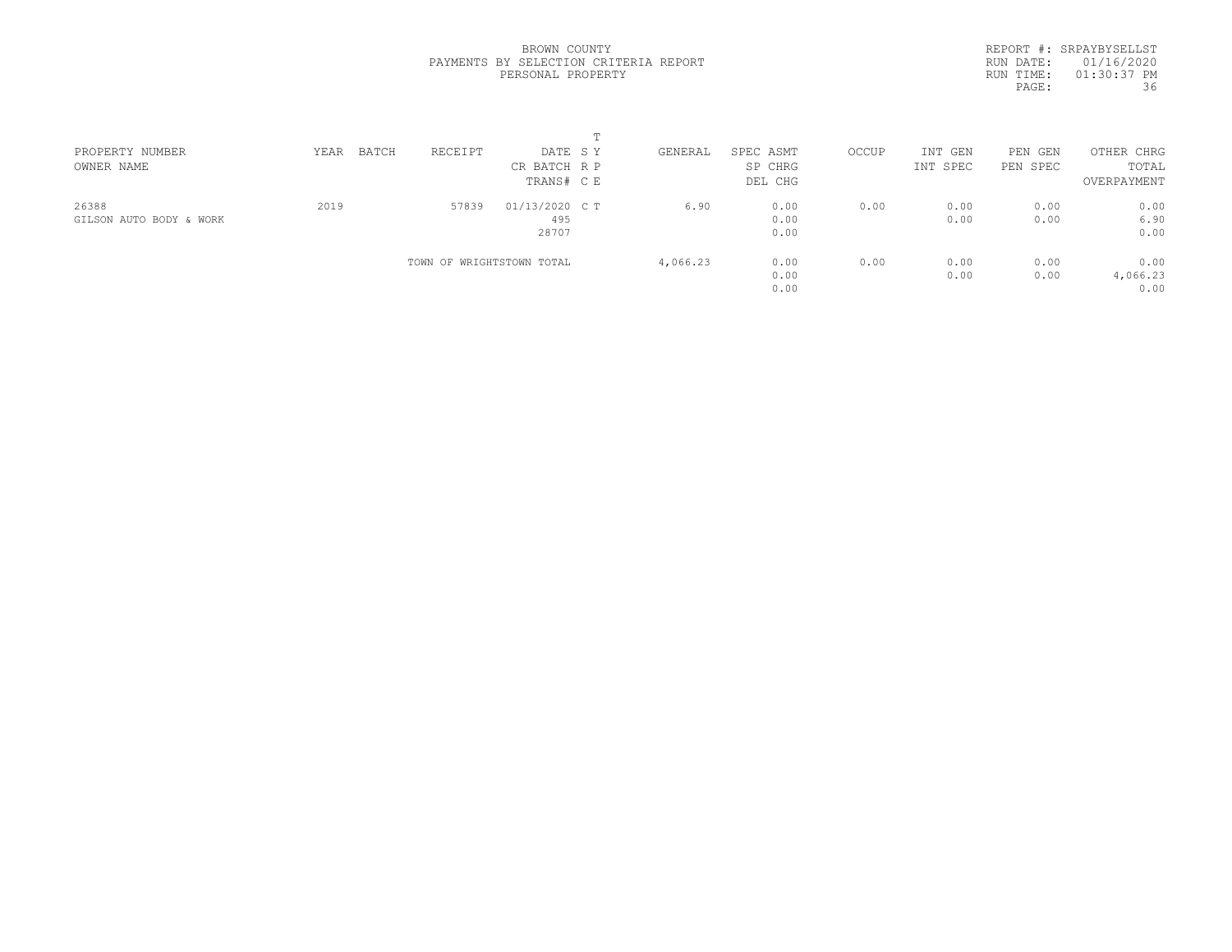|                                                    |      |             |         |                                       | $\mathbb{T}$ |          |                                 |              |                     |                     |                                    |
|----------------------------------------------------|------|-------------|---------|---------------------------------------|--------------|----------|---------------------------------|--------------|---------------------|---------------------|------------------------------------|
| PROPERTY NUMBER<br>OWNER NAME                      |      | YEAR BATCH  | RECEIPT | DATE SY<br>CR BATCH R P<br>TRANS# C E |              | GENERAL  | SPEC ASMT<br>SP CHRG<br>DEL CHG | <b>OCCUP</b> | INT GEN<br>INT SPEC | PEN GEN<br>PEN SPEC | OTHER CHRG<br>TOTAL<br>OVERPAYMENT |
| 11195<br>CLIFTONLARSONALLEN LLP                    |      | 2019 191213 | 1562    | 12/13/2019 C T                        |              | 4,470.39 | 0.00<br>0.00<br>0.00            | 0.00         | 0.00<br>0.00        | 0.00<br>0.00        | 0.00<br>4,470.39<br>0.00           |
| 25703<br>NEW HAIR                                  | 2019 |             | 23162   | 12/16/2019 C T<br>380<br>12853        |              | 108.11   | 0.00<br>0.00<br>0.00            | 0.00         | 0.00<br>0.00        | 0.00<br>0.00        | 0.00<br>108.11<br>0.00             |
| 15001<br>GALLERY, ALLOUEZ RARE COIN                | 2019 |             | 23166   | 12/16/2019 C T<br>381<br>12857        |              | 153.14   | 0.00<br>0.00<br>0.00            | 0.00         | 0.00<br>0.00        | 0.00<br>0.00        | 0.00<br>153.14<br>0.00             |
| 25138<br>PLIA'S KITCHEN                            | 2019 |             | 23282   | 12/16/2019 C T<br>384<br>12895        |              | 83.34    | 0.00<br>0.00<br>0.00            | 0.00         | 0.00<br>0.00        | 0.00<br>0.00        | 0.00<br>83.34<br>0.00              |
| 11121<br>RIVERSIDE ANIMAL HOSPITAL                 | 2019 |             | 24073   | 12/16/2019 C T<br>381<br>13336        |              | 403.12   | 0.00<br>0.00<br>0.00            | 0.00         | 0.00<br>0.00        | 0.00<br>0.00        | 0.00<br>403.12<br>0.00             |
| 26704<br>HOMEOPATHIC CENTERS OF AMERICA            | 2019 |             | 25044   | 12/17/2019 C T<br>392<br>13656        |              | 6.75     | 0.00<br>0.00<br>0.00            | 0.00         | 0.00<br>0.00        | 0.00<br>0.00        | 0.00<br>6.75<br>0.00               |
| 05636<br>BARNARD & ASSOCIATES                      | 2019 |             | 25420   | 12/17/2019 C T<br>390<br>13950        |              | 29.27    | 0.00<br>0.00<br>0.00            | 0.00         | 0.00<br>0.00        | 0.00<br>0.00        | 0.00<br>29.27<br>0.00              |
| 24777<br>BAETEN COUNSELING & CONSULTATION TEAM, SC | 2019 |             | 25846   | 12/17/2019 C T<br>387<br>14217        |              | 114.86   | 0.00<br>0.00<br>0.00            | 0.00         | 0.00<br>0.00        | 0.00<br>0.00        | 0.00<br>114.86<br>0.00             |
| 25951<br>HITZMAN LAW                               | 2019 |             | 26069   | 12/17/2019 C T<br>394<br>14392        |              | 180.17   | 0.00<br>0.00<br>0.00            | 0.00         | 0.00<br>0.00        | 0.00<br>0.00        | 0.00<br>180.17<br>0.00             |
| 17845<br>GREEN BAY ASSOCIATES                      | 2019 |             | 26394   | 12/17/2019 C T<br>392<br>14622        |              | 18.01    | 0.00<br>0.00<br>0.00            | 0.00         | 0.00<br>0.00        | 0.00<br>0.00        | 0.00<br>18.01<br>0.00              |
| 00145<br>NORTHEASTERN WISCONSIN ADV                | 2019 |             | 27068   | 12/18/2019 C T<br>395<br>14866        |              | 83.34    | 0.00<br>0.00<br>0.00            | 0.00         | 0.00<br>0.00        | 0.00<br>0.00        | 0.00<br>83.34<br>0.00              |
| 26701<br>FARMERS INSURANCE                         |      | 2019 191218 | 1777    | 12/18/2019 C T                        |              | 2.25     | 0.00<br>0.00<br>0.00            | 0.00         | 0.00<br>0.00        | 0.00<br>0.00        | 0.00<br>2.25<br>0.00               |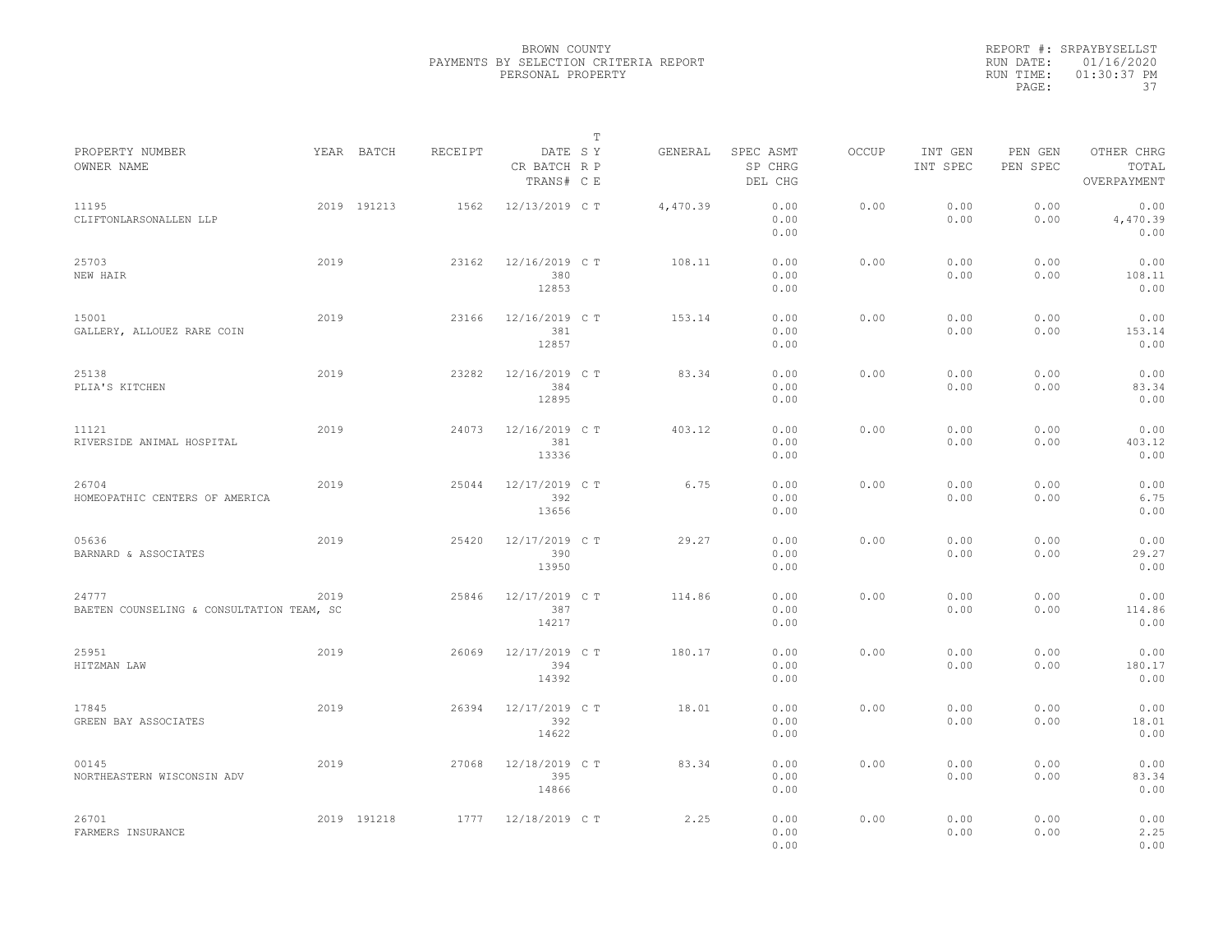|           | REPORT #: SRPAYBYSELLST |
|-----------|-------------------------|
|           | RUN DATE: 01/16/2020    |
| RUN TIME: | $01:30:38$ PM           |
| PAGE:     | 38                      |

|                                           |            |         |                                       | $\mathbb T$ |         |                                 |              |                     |                     |                                    |
|-------------------------------------------|------------|---------|---------------------------------------|-------------|---------|---------------------------------|--------------|---------------------|---------------------|------------------------------------|
| PROPERTY NUMBER<br>OWNER NAME             | YEAR BATCH | RECEIPT | DATE SY<br>CR BATCH R P<br>TRANS# C E |             | GENERAL | SPEC ASMT<br>SP CHRG<br>DEL CHG | <b>OCCUP</b> | INT GEN<br>INT SPEC | PEN GEN<br>PEN SPEC | OTHER CHRG<br>TOTAL<br>OVERPAYMENT |
| 00149<br>OLEJNICZAK, MARK REALTY D        | 2019       | 27611   | 12/18/2019 C T<br>400<br>15267        |             | 948.12  | 0.00<br>0.00<br>0.00            | 0.00         | 0.00<br>0.00        | 0.00<br>0.00        | 0.00<br>948.12<br>0.00             |
| 25133<br>VISION INVESTMENT PLANNING GROUP | 2019       | 27851   | 12/18/2019 C T<br>399<br>15449        |             | 101.34  | 0.00<br>0.00<br>0.00            | 0.00         | 0.00<br>0.00        | 0.00<br>0.00        | 0.00<br>101.34<br>0.00             |
| 07061<br>KAGEN ALLERGY CLINIC             | 2019       | 28628   | 12/19/2019 C T<br>404<br>15741        |             | 15.76   | 0.00<br>0.00<br>0.00            | 0.00         | 0.00<br>0.00        | 0.00<br>0.00        | 0.00<br>15.76<br>0.00              |
| 26707<br>3D BROWS & WELLNESS              | 2019       | 28696   | 12/19/2019 C T<br>404<br>15806        |             | 29.27   | 0.00<br>0.00<br>0.00            | 0.00         | 0.00<br>0.00        | 0.00<br>0.00        | 0.00<br>29.27<br>0.00              |
| 25940<br>PALUBICKI FINANCIAL, JENNIFER    | 2019       | 28747   | 12/19/2019 C T<br>404<br>15850        |             | 58.55   | 0.00<br>0.00<br>0.00            | 0.00         | 0.00<br>0.00        | 0.00<br>0.00        | 0.00<br>58.55<br>0.00              |
| 11199<br>CHALET DESIGN LTD                | 2019       | 28908   | 12/19/2019 C T<br>403<br>15948        |             | 258.99  | 0.00<br>0.00<br>0.00            | 0.00         | 0.00<br>0.00        | 0.00<br>0.00        | 0.00<br>258.99<br>0.00             |
| 00140<br>REALTORS, NELSON-MINAHAN         | 2019       | 29098   | 12/19/2019 C T<br>404<br>16071        |             | 180.17  | 0.00<br>0.00<br>0.00            | 0.00         | 0.00<br>0.00        | 0.00<br>0.00        | 0.00<br>180.17<br>0.00             |
| 22630<br>TITLETOWN SURVEYING              | 2019       | 29184   | 12/19/2019 C T<br>407<br>16141        |             | 36.03   | 0.00<br>0.00<br>0.00            | 0.00         | 0.00<br>0.00        | 0.00<br>0.00        | 0.00<br>36.03<br>0.00              |
| 25139<br>WEILER ACADEMY                   | 2019       | 29455   | 12/19/2019 C T<br>403<br>16302        |             | 842.28  | 0.00<br>0.00<br>0.00            | 0.00         | 0.00<br>0.00        | 0.00<br>0.00        | 0.00<br>842.28<br>0.00             |
| 08620<br>BORLEY, BRUCE INSURANCE          | 2019       | 29560   | 12/19/2019 C T<br>401<br>16382        |             | 4.50    | 0.00<br>0.00<br>0.00            | 0.00         | 0.00<br>0.00        | 0.00<br>0.00        | 0.00<br>4.50<br>0.00               |
| 13429<br>BAY AREA NEPHROLOGY SC           | 2019       | 29565   | 12/19/2019 C T<br>401<br>16387        |             | 137.37  | 0.00<br>0.00<br>0.00            | 0.00         | 0.00<br>0.00        | 0.00<br>0.00        | 0.00<br>137.37<br>0.00             |
| 24521<br>LIN LAW                          | 2019       | 29691   | 12/19/2019 C T<br>405<br>16475        |             | 587.78  | 0.00<br>0.00<br>0.00            | 0.00         | 0.00<br>0.00        | 0.00<br>0.00        | 0.00<br>587.78<br>0.00             |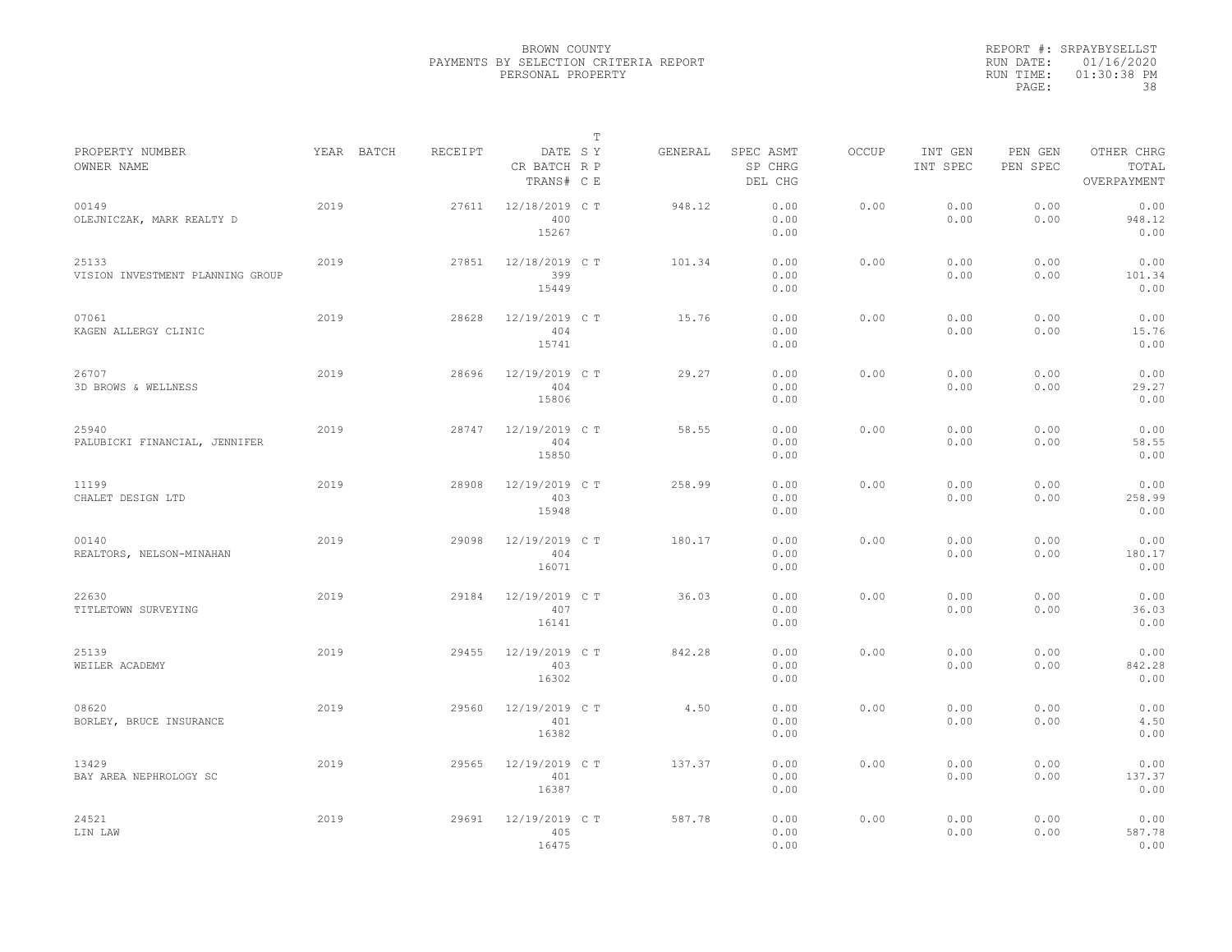|                                             |      |            |         |                                       | $\mathbb T$ |          |                                 |              |                     |                     |                                    |  |
|---------------------------------------------|------|------------|---------|---------------------------------------|-------------|----------|---------------------------------|--------------|---------------------|---------------------|------------------------------------|--|
| PROPERTY NUMBER<br>OWNER NAME               |      | YEAR BATCH | RECEIPT | DATE SY<br>CR BATCH R P<br>TRANS# C E |             | GENERAL  | SPEC ASMT<br>SP CHRG<br>DEL CHG | <b>OCCUP</b> | INT GEN<br>INT SPEC | PEN GEN<br>PEN SPEC | OTHER CHRG<br>TOTAL<br>OVERPAYMENT |  |
| 04836<br>ALLOUEZ DENTAL ASSOC               | 2019 |            | 29807   | 12/19/2019 C T<br>402<br>16549        |             | 49.54    | 0.00<br>0.00<br>0.00            | 0.00         | 0.00<br>0.00        | 0.00<br>0.00        | 0.00<br>49.54<br>0.00              |  |
| 24489<br>BREAKTHROUGH COUNSELING            | 2019 |            | 30211   | 12/20/2019 C T<br>410<br>16574        |             | 81.08    | 0.00<br>0.00<br>0.00            | 0.00         | 0.00<br>0.00        | 0.00<br>0.00        | 0.00<br>81.08<br>0.00              |  |
| 25724<br>RYTHER, JEFFREY DDS-MS SC          | 2019 |            | 30565   | 12/20/2019 C T<br>412<br>16834        |             | 204.95   | 0.00<br>0.00<br>0.00            | 0.00         | 0.00<br>0.00        | 0.00<br>0.00        | 0.00<br>204.95<br>0.00             |  |
| 02692<br>WEBSTER DENTAL ASSOC SC            | 2019 |            | 30651   | 12/20/2019 C T<br>412<br>16907        |             | 2,767.81 | 0.00<br>0.00<br>0.00            | 0.00         | 0.00<br>0.00        | 0.00<br>0.00        | 0.00<br>2,767.81<br>0.00           |  |
| 21251<br>LYONS HEALTH                       | 2019 |            | 32406   | 12/23/2019 C T<br>419<br>17637        |             | 486.45   | 0.00<br>0.00<br>0.00            | 0.00         | 0.00<br>0.00        | 0.00<br>0.00        | 0.00<br>486.45<br>0.00             |  |
| 26489<br>JANSSEN LAW                        | 2019 |            | 33730   | 12/23/2019 C T<br>418<br>17943        |             | 290.51   | 0.00<br>0.00<br>0.00            | 0.00         | 0.00<br>0.00        | 0.00<br>0.00        | 0.00<br>290.51<br>0.00             |  |
| 21921<br>DOMINION TITLE & EXCHANGE SERVICES | 2019 |            | 33819   | 12/23/2019 C T<br>418<br>17954        |             | 220.71   | 0.00<br>0.00<br>0.00            | 0.00         | 0.00<br>0.00        | 0.00<br>0.00        | 0.00<br>220.71<br>0.00             |  |
| 08631<br>ALLOUEZ FAMILY DENTAL CENTER       | 2019 |            | 34429   | 12/23/2019 C T<br>416<br>18109        |             | 522.49   | 0.00<br>0.00<br>0.00            | 0.00         | 0.00<br>0.00        | 0.00<br>0.00        | 0.00<br>522.49<br>0.00             |  |
| 00088<br>US BANK NATIONAL ASSOCIATION       | 2019 |            | 34978   | 12/23/2019 C T<br>422<br>18199        |             | 4,443.37 | 0.00<br>0.00<br>0.00            | 0.00         | 0.00<br>0.00        | 0.00<br>0.00        | 0.00<br>4,443.37<br>0.00           |  |
| 08626<br>GEIMER & ORCUTT LAW, SC            | 2019 |            | 34981   | 12/23/2019 C T<br>416<br>18202        |             | 60.80    | 0.00<br>0.00<br>0.00            | 0.00         | 0.00<br>0.00        | 0.00<br>0.00        | 0.00<br>60.80<br>0.00              |  |
| 24520<br>EYE SPY FINANCIAL FORENSICS INC    | 2019 |            | 34988   | 12/23/2019 C T<br>418<br>18209        |             | 60.80    | 0.00<br>0.00<br>0.00            | 0.00         | 0.00<br>0.00        | 0.00<br>0.00        | 0.00<br>60.80<br>0.00              |  |
| 18083<br>DONARKSI, WILLIAM ATTORNEY AT LAW  | 2019 |            | 35839   | 12/23/2019 C T<br>416<br>18347        |             | 20.27    | 0.00<br>0.00<br>0.00            | 0.00         | 0.00<br>0.00        | 0.00<br>0.00        | 0.00<br>20.27<br>0.00              |  |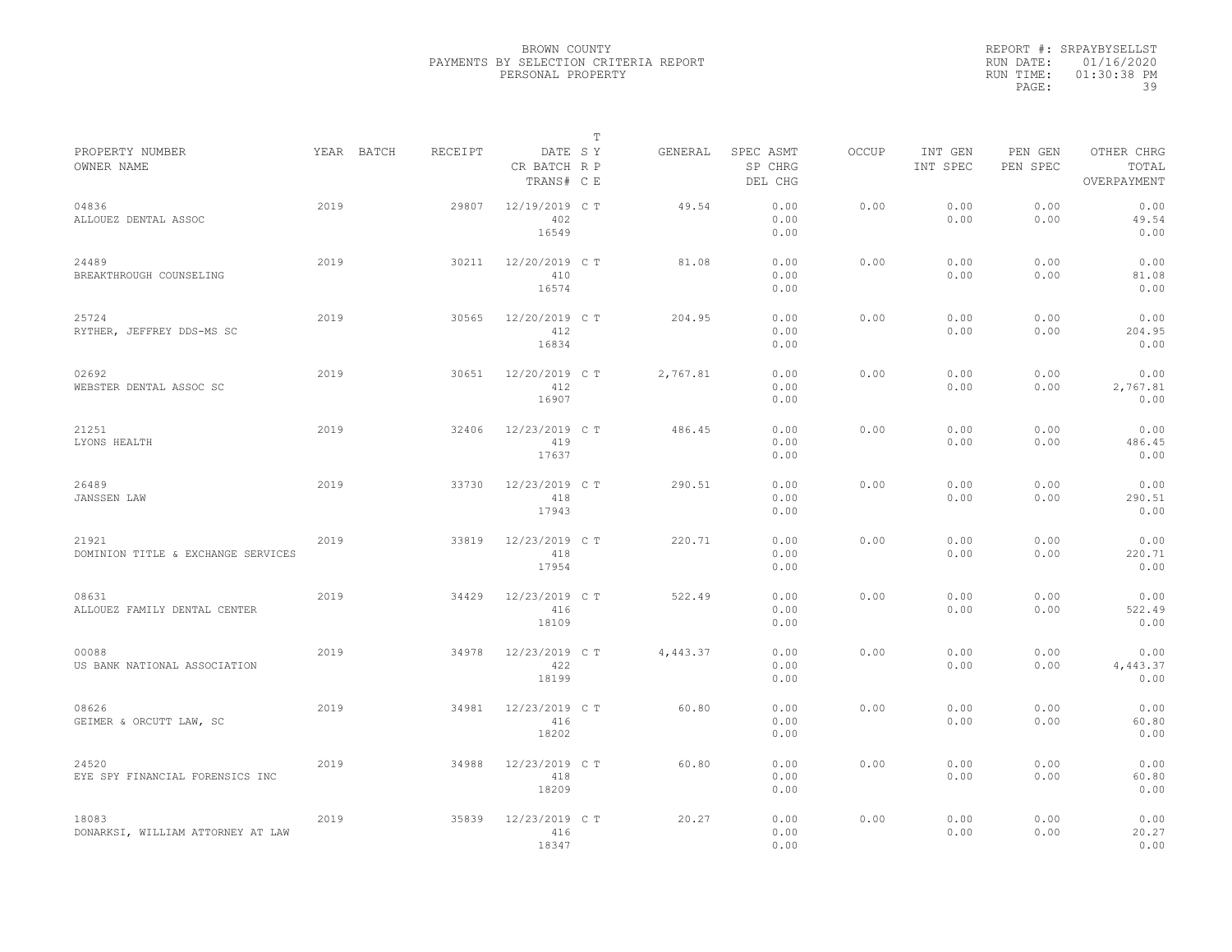|           | REPORT #: SRPAYBYSELLST |
|-----------|-------------------------|
|           | RUN DATE: 01/16/2020    |
| RUN TIME: | $01:30:39$ PM           |
| PAGE:     | 40                      |

|                                             |      |            |         |                                       | Т |          |                                 |       |                     |                     |                                    |  |
|---------------------------------------------|------|------------|---------|---------------------------------------|---|----------|---------------------------------|-------|---------------------|---------------------|------------------------------------|--|
| PROPERTY NUMBER<br>OWNER NAME               |      | YEAR BATCH | RECEIPT | DATE SY<br>CR BATCH R P<br>TRANS# C E |   | GENERAL  | SPEC ASMT<br>SP CHRG<br>DEL CHG | OCCUP | INT GEN<br>INT SPEC | PEN GEN<br>PEN SPEC | OTHER CHRG<br>TOTAL<br>OVERPAYMENT |  |
| 22939<br>WILKE ORTHODONTICS                 | 2019 |            | 36184   | 12/23/2019 C T<br>418<br>18409        |   | 150.89   | 0.00<br>0.00<br>0.00            | 0.00  | 0.00<br>0.00        | 0.00<br>0.00        | 0.00<br>150.89<br>0.00             |  |
| 19632<br>SALON, ALLOUEZ                     | 2019 |            | 37242   | 12/26/2019 C T<br>425<br>18543        |   | 15.76    | 0.00<br>0.00<br>0.00            | 0.00  | 0.00<br>0.00        | 0.00<br>0.00        | 0.00<br>15.76<br>0.00              |  |
| 00104<br>H.S. GROUP INC, THE                | 2019 |            | 37354   | 12/26/2019 C T<br>427<br>18635        |   | 78.83    | 0.00<br>0.00<br>0.00            | 0.00  | 0.00<br>0.00        | 0.00<br>0.00        | 0.00<br>78.83<br>0.00              |  |
| 02670<br>SOMERVILLE INC                     | 2019 |            | 37716   | 12/26/2019 C T<br>428<br>18897        |   | 2,267.84 | 0.00<br>0.00<br>0.00            | 0.00  | 0.00<br>0.00        | 0.00<br>0.00        | 0.00<br>2,267.84<br>0.00           |  |
| 00038<br>ARCHITECTS GROUP LIMITED           | 2019 |            | 37812   | 12/26/2019 C T<br>426<br>18972        |   | 146.38   | 0.00<br>0.00<br>0.00            | 0.00  | 0.00<br>0.00        | 0.00<br>0.00        | 0.00<br>146.38<br>0.00             |  |
| 25709<br>PAWNEE LEASING                     | 2019 |            | 37968   | 12/26/2019 C T<br>427<br>19057        |   | 171.16   | 0.00<br>0.00<br>0.00            | 0.00  | 0.00<br>0.00        | 0.00<br>0.00        | 0.00<br>171.16<br>0.00             |  |
| 25142<br>BAY ENVIRONMENTAL STRATEGIES       | 2019 |            | 37971   | 12/26/2019 C T<br>425<br>19060        |   | 108.11   | 0.00<br>0.00<br>0.00            | 0.00  | 0.00<br>0.00        | 0.00<br>0.00        | 0.00<br>108.11<br>0.00             |  |
| 18747<br>ALLCOX & ASSOCIATES                | 2019 |            | 38256   | 12/26/2019 C T<br>429<br>19279        |   | 38.29    | 0.00<br>0.00<br>0.00            | 0.00  | 0.00<br>0.00        | 0.00<br>0.00        | 0.00<br>38.29<br>0.00              |  |
| 25713<br>GREEN BAY FAMILY DENTISTRY, LLC    | 2019 |            | 38378   | 12/26/2019 C T<br>424<br>19344        |   | 862.56   | 0.00<br>0.00<br>0.00            | 0.00  | 0.00<br>0.00        | 0.00<br>0.00        | 0.00<br>862.56<br>0.00             |  |
| 22481<br>ACCELERATED CARE PLUS LEASING INC. | 2019 |            | 38477   | 12/26/2019 C T<br>429<br>19412        |   | 49.54    | 0.00<br>0.00<br>0.00            | 0.00  | 0.00<br>0.00        | 0.00<br>0.00        | 0.00<br>49.54<br>0.00              |  |
| 18835<br>RENAL LIFE LINK INC                | 2019 |            | 38598   | 12/26/2019 C T<br>429<br>19511        |   | 2,540.34 | 0.00<br>0.00<br>0.00            | 0.00  | 0.00<br>0.00        | 0.00<br>0.00        | 0.00<br>2,540.34<br>0.00           |  |
| 17828<br>CONSULTANTS, FACILITY ENGINEERING  | 2019 |            | 38618   | 12/26/2019 C T<br>429<br>19528        |   | 6.75     | 0.00<br>0.00<br>0.00            | 0.00  | 0.00<br>0.00        | 0.00<br>0.00        | 0.00<br>6.75<br>0.00               |  |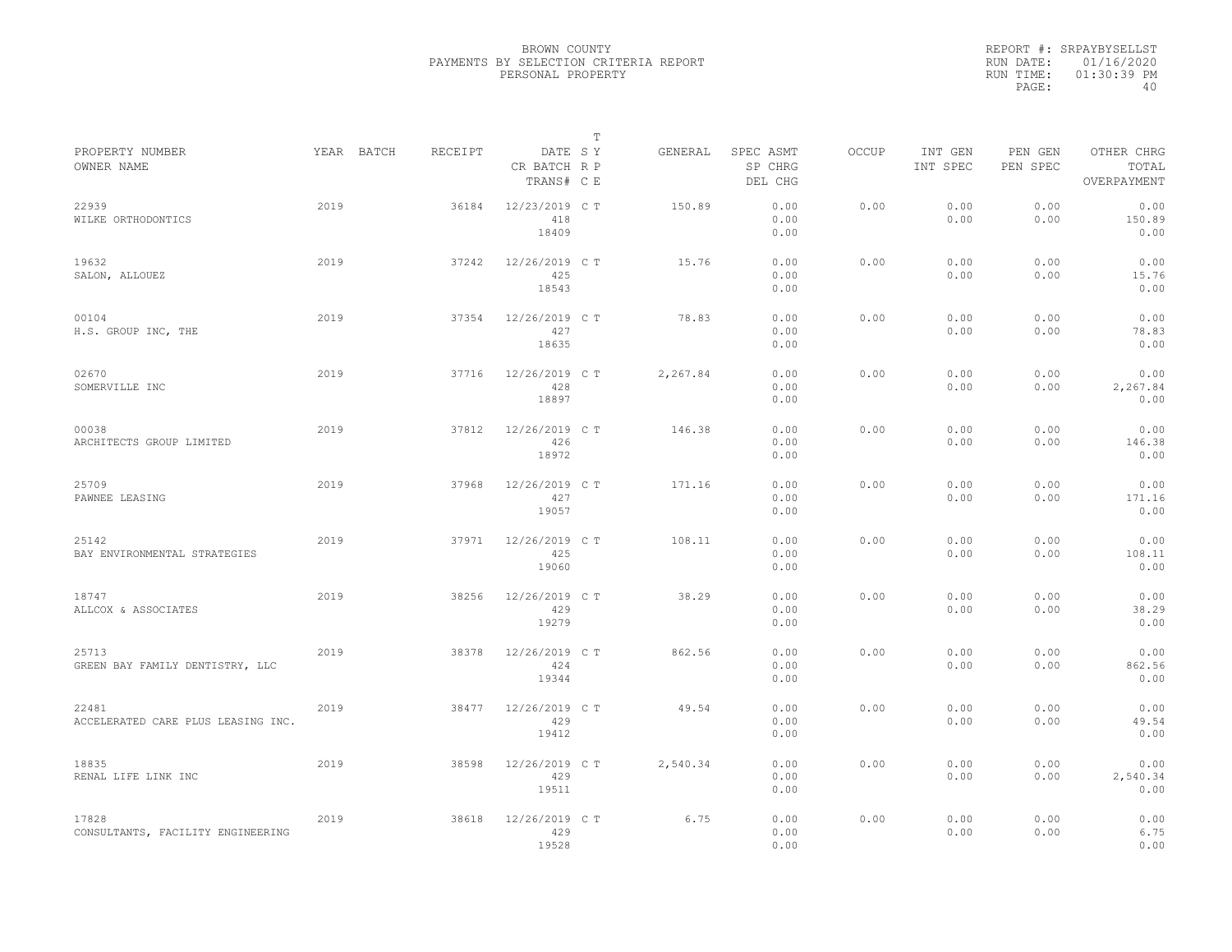|           | REPORT #: SRPAYBYSELLST |
|-----------|-------------------------|
|           | RUN DATE: 01/16/2020    |
| RUN TIME: | 01:30:39 PM             |
| PAGE:     | 41                      |

|                                              |      |             |         |                                       | $\mathbb T$ |         |                                 |              |                     |                     |                                    |
|----------------------------------------------|------|-------------|---------|---------------------------------------|-------------|---------|---------------------------------|--------------|---------------------|---------------------|------------------------------------|
| PROPERTY NUMBER<br>OWNER NAME                |      | YEAR BATCH  | RECEIPT | DATE SY<br>CR BATCH R P<br>TRANS# C E |             | GENERAL | SPEC ASMT<br>SP CHRG<br>DEL CHG | <b>OCCUP</b> | INT GEN<br>INT SPEC | PEN GEN<br>PEN SPEC | OTHER CHRG<br>TOTAL<br>OVERPAYMENT |
| 17035<br>ADVANCED EYECARE CENTER             | 2019 |             | 38711   | 12/26/2019 C T<br>424<br>19559        |             | 776.97  | 0.00<br>0.00<br>0.00            | 0.00         | 0.00<br>0.00        | 0.00<br>0.00        | 0.00<br>776.97<br>0.00             |
| 23102<br>FUNCTION THRU FITNESS               | 2019 |             | 38734   | 12/26/2019 C T<br>427<br>19581        |             | 150.89  | 0.00<br>0.00<br>0.00            | 0.00         | 0.00<br>0.00        | 0.00<br>0.00        | 0.00<br>150.89<br>0.00             |
| 06377<br>HERMANS & ASSOCIATES                | 2019 |             | 38736   | 12/26/2019 C T<br>427<br>19583        |             | 385.10  | 0.00<br>0.00<br>0.00            | 0.00         | 0.00<br>0.00        | 0.00<br>0.00        | 0.00<br>385.10<br>0.00             |
| 25939<br>SUN EQUIPMENT & SUPPLY COMPANY, INC | 2019 |             | 38747   | 12/26/2019 C T<br>429<br>19589        |             | 4.50    | 0.00<br>0.00<br>0.00            | 0.00         | 0.00<br>0.00        | 0.00<br>0.00        | 0.00<br>4.50<br>0.00               |
| 06386<br>FE, SANTE                           | 2019 |             | 39312   | 12/26/2019 C T<br>429<br>19746        |             | 146.38  | 0.00<br>0.00<br>0.00            | 0.00         | 0.00<br>0.00        | 0.00<br>0.00        | 0.00<br>146.38<br>0.00             |
| 19617<br>EXTRAORDINAIRE, HAIR                |      | 2019 191226 | 2155    | 12/26/2019 C T                        |             | 51.79   | 0.00<br>0.00<br>0.00            | 0.00         | 0.00<br>0.00        | 0.00<br>0.00        | 0.00<br>51.79<br>0.00              |
| 11923<br>LOVING CHIROPRACTIC CENTER          | 2019 |             | 40751   | 12/27/2019 C T<br>432<br>20098        |             | 18.01   | 0.00<br>0.00<br>0.00            | 0.00         | 0.00<br>0.00        | 0.00<br>0.00        | 0.00<br>18.01<br>0.00              |
| 27578<br>ASCENTIUM CAPITAL                   | 2019 |             | 42112   | 12/27/2019 C T<br>431<br>20457        |             | 265.75  | 0.00<br>0.00<br>0.00            | 0.00         | 0.00<br>0.00        | 0.00<br>0.00        | 0.00<br>265.75<br>0.00             |
| 00032<br>ALLOUEZ LIQUOR STORE                | 2019 |             | 42321   | 12/27/2019 C T<br>435<br>20534        |             | 40.53   | 0.00<br>0.00<br>0.00            | 0.00         | 0.00<br>0.00        | 0.00<br>0.00        | 0.00<br>40.53<br>0.00              |
| 25711<br>EQUITY DESIGN GROUP                 | 2019 |             | 42324   | 12/27/2019 C T<br>433<br>20537        |             | 4.50    | 0.00<br>0.00<br>0.00            | 0.00         | 0.00<br>0.00        | 0.00<br>0.00        | 0.00<br>4.50<br>0.00               |
| 02653<br>BROTHERS II INC                     | 2019 |             | 42351   | 12/27/2019 C T<br>435<br>20561        |             | 9.01    | 0.00<br>0.00<br>0.00            | 0.00         | 0.00<br>0.00        | 0.00<br>0.00        | 0.00<br>9.01<br>0.00               |
| 00026<br>ALLOUEZ ANIMAL HOSPITAL             | 2019 |             | 42699   | 12/27/2019 C T<br>433<br>20655        |             | 412.13  | 0.00<br>0.00<br>0.00            | 0.00         | 0.00<br>0.00        | 0.00<br>0.00        | 0.00<br>412.13<br>0.00             |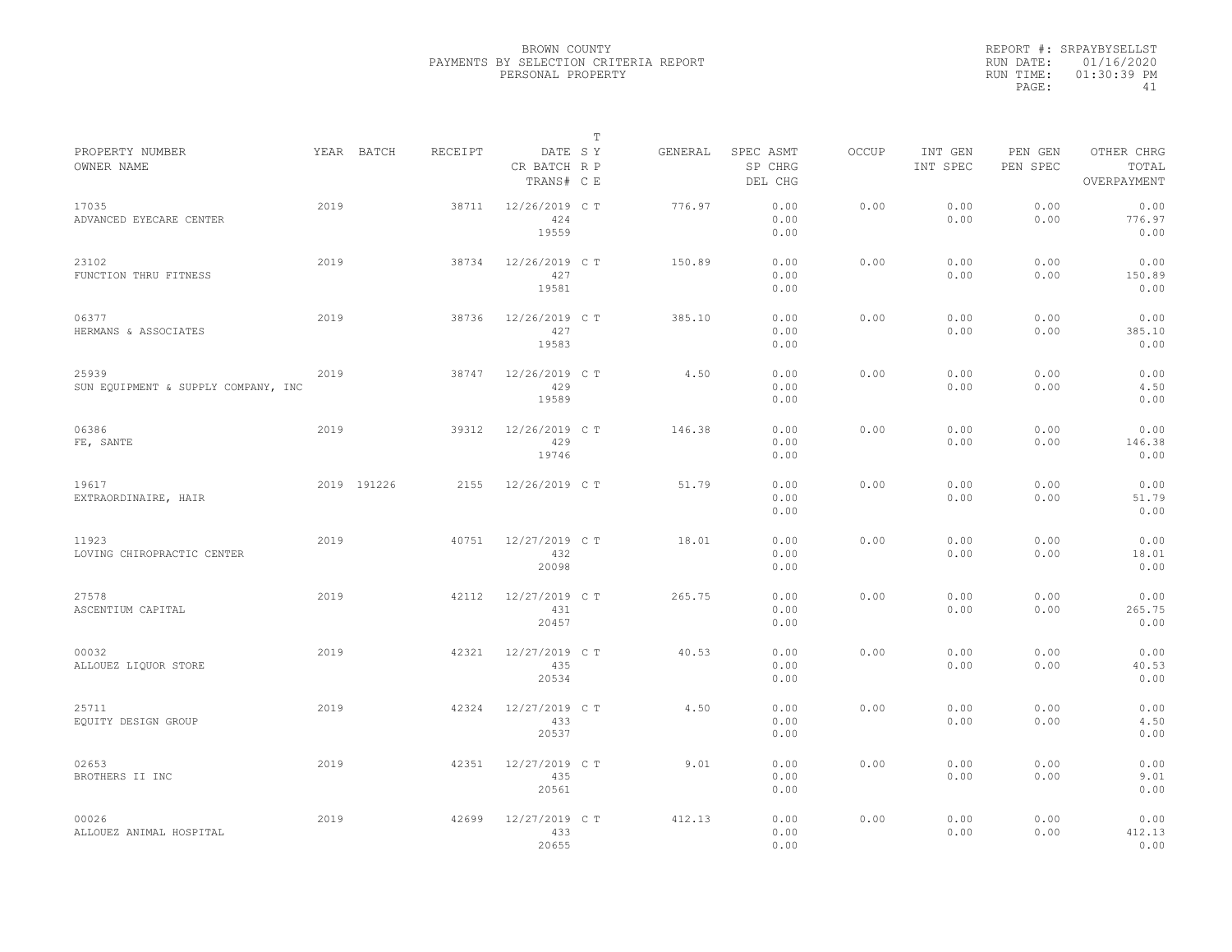|           | REPORT #: SRPAYBYSELLST |
|-----------|-------------------------|
|           | RUN DATE: 01/16/2020    |
| RUN TIME: | $01:30:40$ PM           |
| PAGE:     | ΔΩ                      |

|                                              |      |            |         |                                       | T |          |                                 |              |                     |                     |                                    |
|----------------------------------------------|------|------------|---------|---------------------------------------|---|----------|---------------------------------|--------------|---------------------|---------------------|------------------------------------|
| PROPERTY NUMBER<br>OWNER NAME                |      | YEAR BATCH | RECEIPT | DATE SY<br>CR BATCH R P<br>TRANS# C E |   | GENERAL  | SPEC ASMT<br>SP CHRG<br>DEL CHG | <b>OCCUP</b> | INT GEN<br>INT SPEC | PEN GEN<br>PEN SPEC | OTHER CHRG<br>TOTAL<br>OVERPAYMENT |
| 00060<br>CE BON BEAUTY SALON                 | 2019 |            | 44626   | 12/28/2019 C T<br>442<br>21578        |   | 105.85   | 0.00<br>0.00<br>0.00            | 0.00         | 0.00<br>0.00        | 0.00<br>0.00        | 0.00<br>105.85<br>0.00             |
| 26711<br>ADVANCED PHYSICAL THERAPY           | 2019 |            | 45474   | 12/28/2019 C T<br>440<br>22195        |   | 445.90   | 0.00<br>0.00<br>0.00            | 0.00         | 0.00<br>0.00        | 0.00<br>0.00        | 0.00<br>445.90<br>0.00             |
| 02673<br>ST. MICHAELS PUB                    | 2019 |            | 45652   | 12/30/2019 C T<br>446<br>22298        |   | 304.02   | 0.00<br>0.00<br>0.00            | 0.00         | 0.00<br>0.00        | 0.00<br>0.00        | 0.00<br>304.02<br>0.00             |
| 07957<br>PES ENTERPRISES INC                 | 2019 |            | 46490   | 12/30/2019 C T<br>447<br>22647        |   | 76.57    | 0.00<br>0.00<br>0.00            | 0.00         | 0.00<br>0.00        | 0.00<br>0.00        | 0.00<br>76.57<br>0.00              |
| 08791<br>TRADE WINDS PRODUCTS III            | 2019 |            | 46532   | 12/30/2019 C T<br>445<br>22687        |   | 15.76    | 0.00<br>0.00<br>0.00            | 0.00         | 0.00<br>0.00        | 0.00<br>0.00        | 0.00<br>15.76<br>0.00              |
| 15049<br>SALES, GREAT LAKES COMMERCI         | 2019 |            | 47884   | 12/30/2019 C T<br>450<br>23356        |   | 502.22   | 0.00<br>0.00<br>0.00            | 0.00         | 0.00<br>0.00        | 0.00<br>0.00        | 0.00<br>502.22<br>0.00             |
| 26705<br>ELYSIAN REALTY                      | 2019 |            | 48598   | 12/31/2019 C T<br>451<br>23410        |   | 24.76    | 0.00<br>0.00<br>0.00            | 0.00         | 0.00<br>0.00        | 0.00<br>0.00        | 0.00<br>24.76<br>0.00              |
| 25144<br>ACCESS PROSTHETICS                  | 2019 |            | 48742   | 12/31/2019 C T<br>454<br>23537        |   | 283.77   | 0.00<br>0.00<br>0.00            | 0.00         | 0.00<br>0.00        | 0.00<br>0.00        | 0.00<br>283.77<br>0.00             |
| 17059<br>WISCONSIN MEDICAL CREDIT UNION      | 2019 |            | 49528   | 12/31/2019 C T<br>455<br>24137        |   | 177.91   | 0.00<br>0.00<br>0.00            | 0.00         | 0.00<br>0.00        | 0.00<br>0.00        | 0.00<br>177.91<br>0.00             |
| 20390<br>REHABILITATION, ACTIVE CHIROPRACTIC | 2019 |            | 49851   | 12/31/2019 C T<br>451<br>24309        |   | 749.95   | 0.00<br>0.00<br>0.00            | 0.00         | 0.00<br>0.00        | 0.00<br>0.00        | 0.00<br>749.95<br>0.00             |
| 23945<br>NS OF LIBAL STREET                  | 2019 |            | 50125   | 12/31/2019 C T<br>454<br>24424        |   | 2,105.70 | 0.00<br>0.00<br>0.00            | 0.00         | 0.00<br>0.00        | 0.00<br>0.00        | 0.00<br>2,105.70<br>0.00           |
| 21934<br>SALON, SERENITY                     | 2019 |            | 51226   | 01/02/2020 CT<br>460<br>24849         |   | 27.03    | 0.00<br>0.00<br>0.00            | 0.00         | 0.00<br>0.00        | 0.00<br>0.00        | 0.00<br>27.03<br>0.00              |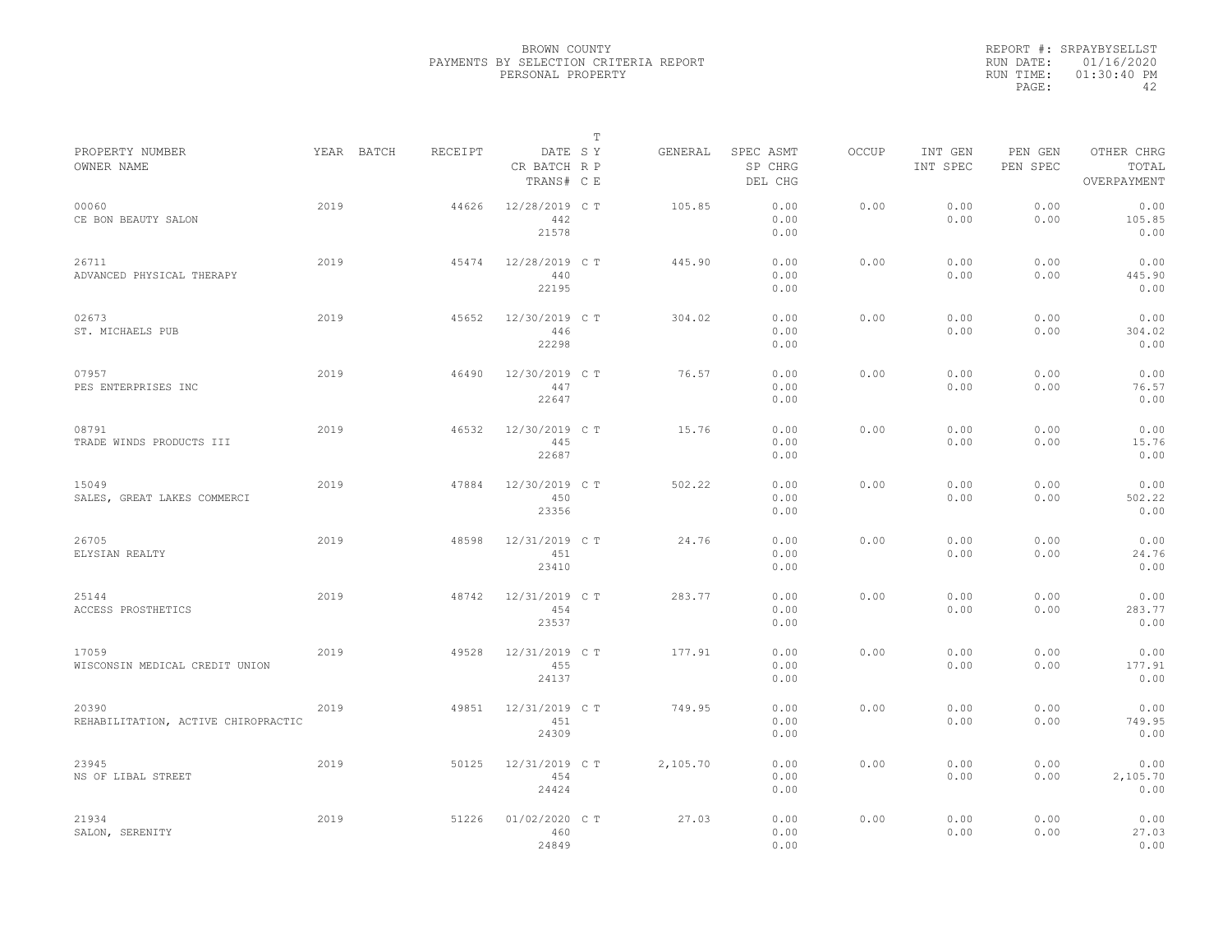|                                                |      |             |         |                                       | $\mathbb T$ |          |                                 |              |                     |                     |                                    |
|------------------------------------------------|------|-------------|---------|---------------------------------------|-------------|----------|---------------------------------|--------------|---------------------|---------------------|------------------------------------|
| PROPERTY NUMBER<br>OWNER NAME                  |      | YEAR BATCH  | RECEIPT | DATE SY<br>CR BATCH R P<br>TRANS# C E |             | GENERAL  | SPEC ASMT<br>SP CHRG<br>DEL CHG | <b>OCCUP</b> | INT GEN<br>INT SPEC | PEN GEN<br>PEN SPEC | OTHER CHRG<br>TOTAL<br>OVERPAYMENT |
| 23951<br>SOVEREIGN FINANCIAL GROUP             | 2019 |             | 51853   | 01/02/2020 C T<br>463<br>25290        |             | 29.27    | 0.00<br>0.00<br>0.00            | 0.00         | 0.00<br>0.00        | 0.00<br>0.00        | 0.00<br>29.27<br>0.00              |
| 19615<br>SHAPEUP FITNESS LLC                   | 2019 |             | 52000   | 01/02/2020 C T<br>461<br>25408        |             | 67.57    | 0.00<br>0.00<br>0.00            | 0.00         | 0.00<br>0.00        | 0.00<br>0.00        | 0.00<br>67.57<br>0.00              |
| 23949<br>NEW DERMATOLOGY GROUP                 |      | 2019 200103 | 2685    | 01/03/2020 C T                        |             | 2,148.49 | 0.00<br>0.00<br>0.00            | 0.00         | 0.00<br>0.00        | 0.00<br>0.00        | 0.00<br>2,148.49<br>0.00           |
| 15010<br>DEYOUNG, JOHN W. CPA                  | 2019 |             | 53428   | 01/06/2020 C T<br>470<br>26223        |             | 11.26    | 0.00<br>0.00<br>0.00            | 0.00         | 0.00<br>0.00        | 0.00<br>0.00        | 0.00<br>11.26<br>0.00              |
| 26709<br>REALTY WORLD GREATER GREEN BAY LTD    | 2019 |             | 53627   | 01/06/2020 C T<br>470<br>26367        |             | 45.04    | 0.00<br>0.00<br>0.00            | 0.00         | 0.00<br>0.00        | 0.00<br>0.00        | 0.00<br>45.04<br>0.00              |
| 21243<br>DISH NETWORK LLC                      | 2019 |             | 53787   | 01/06/2020 C T<br>475<br>26433        |             | 173.40   | 0.00<br>0.00<br>0.00            | 0.00         | 0.00<br>0.00        | 0.00<br>0.00        | 0.00<br>173.40<br>0.00             |
| 15038<br>P & S INVESTMENT                      | 2019 |             | 53945   | 01/06/2020 C T<br>471<br>26566        |             | 637.35   | 0.00<br>0.00<br>0.00            | 0.00         | 0.00<br>0.00        | 0.00<br>0.00        | 0.00<br>637.35<br>0.00             |
| 26491<br>WELLS FARGO VENDOR FINANCIAL SERVICES | 2019 |             | 54624   | 01/07/2020 C T<br>479<br>26837        |             | 292.77   | 0.00<br>0.00<br>0.00            | 0.00         | 0.00<br>0.00        | 0.00<br>0.00        | 0.00<br>292.77<br>0.00             |
| 24524<br>ROXANNE'S RUNWAY                      | 2019 |             | 55095   | 01/07/2020 C T<br>478<br>27106        |             | 58.55    | 0.00<br>0.00<br>0.00            | 0.00         | 0.00<br>0.00        | 0.00<br>0.00        | 0.00<br>58.55<br>0.00              |
| 27719<br>PURE HEALTH SOLUTIONS, INC            | 2019 |             | 55547   | 01/08/2020 C T<br>483<br>27367        |             | 51.79    | 0.00<br>0.00<br>0.00            | 0.00         | 0.00<br>0.00        | 0.00<br>0.00        | 0.00<br>51.79<br>0.00              |
| 23939<br>LOS MAGUEYES                          | 2019 |             | 55633   | 01/08/2020 C T<br>483<br>27437        |             | 279.26   | 0.00<br>0.00<br>0.00            | 0.00         | 0.00<br>0.00        | 0.00<br>0.00        | 0.00<br>279.26<br>0.00             |
| 09735<br>VAN GRUNSVEN, GARY T. CPA             | 2019 |             | 55687   | 01/08/2020 CT<br>483<br>27483         |             | 9.01     | 0.00<br>0.00<br>0.00            | 0.00         | 0.00<br>0.00        | 0.00<br>0.00        | 0.00<br>9.01<br>0.00               |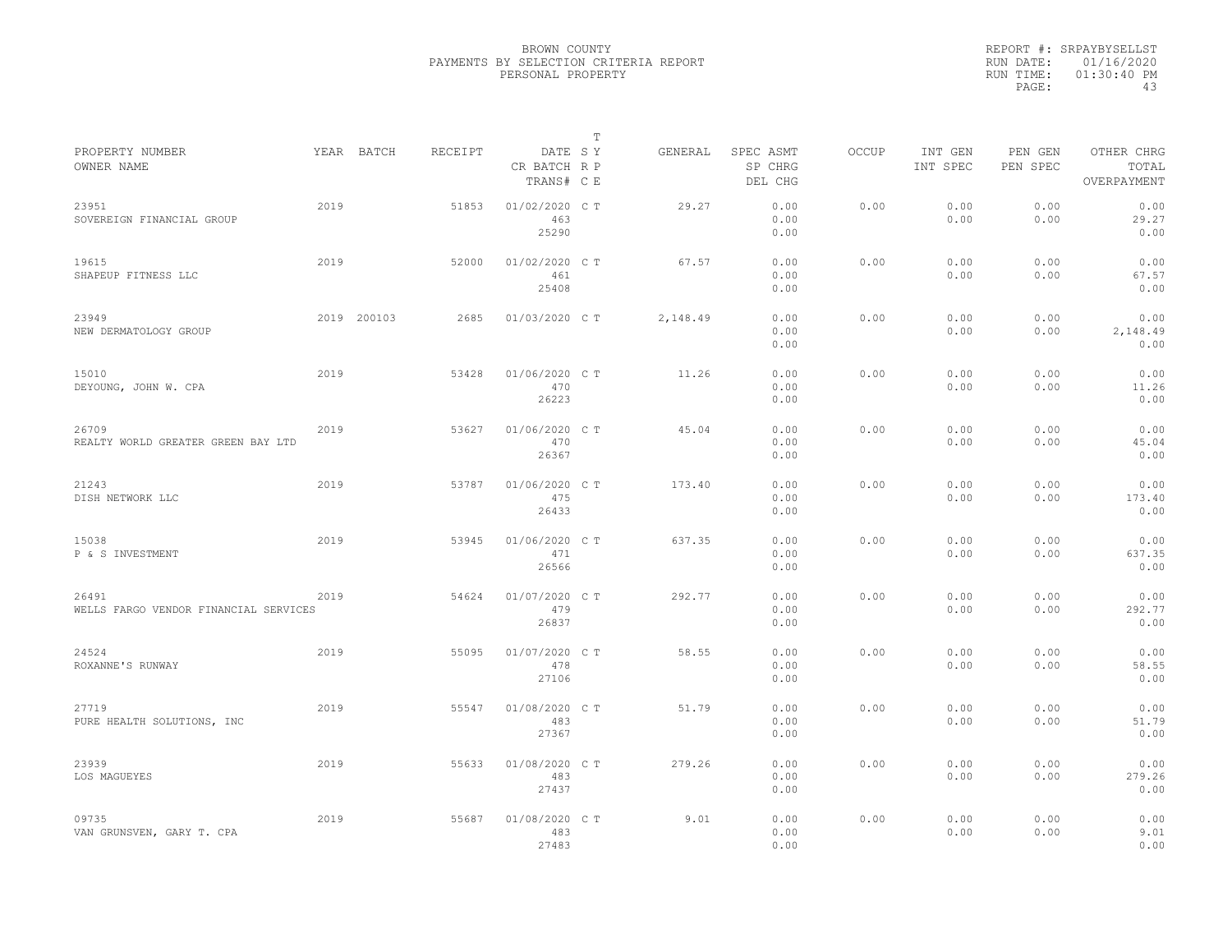|                                            |      |             |         |                                       | $\mathbb T$ |          |                                 |              |                     |                     |                                    |  |
|--------------------------------------------|------|-------------|---------|---------------------------------------|-------------|----------|---------------------------------|--------------|---------------------|---------------------|------------------------------------|--|
| PROPERTY NUMBER<br>OWNER NAME              |      | YEAR BATCH  | RECEIPT | DATE SY<br>CR BATCH R P<br>TRANS# C E |             | GENERAL  | SPEC ASMT<br>SP CHRG<br>DEL CHG | <b>OCCUP</b> | INT GEN<br>INT SPEC | PEN GEN<br>PEN SPEC | OTHER CHRG<br>TOTAL<br>OVERPAYMENT |  |
| 26599<br>VIBE DANCE CENTER                 | 2019 |             | 55736   | 01/08/2020 CT<br>483<br>27516         |             | 590.04   | 0.00<br>0.00<br>0.00            | 0.00         | 0.00<br>0.00        | 0.00<br>0.00        | 0.00<br>590.04<br>0.00             |  |
| 02686<br>SHIRLEY VAN DANCE STUDIO EAST     | 2019 |             | 55822   | 01/08/2020 C T<br>481<br>27594        |             | 38.29    | 0.00<br>0.00<br>0.00            | 0.00         | 0.00<br>0.00        | 0.00<br>0.00        | 0.00<br>38.29<br>0.00              |  |
| 24516<br>WELLS FARGO FINANCIAL LEASING INC | 2019 |             | 55857   | 01/08/2020 C T<br>483<br>27626        |             | 1,301.71 | 0.00<br>0.00<br>0.00            | 0.00         | 0.00<br>0.00        | 0.00<br>0.00        | 0.00<br>1,301.71<br>0.00           |  |
| 25960<br>CLS-WYNDEMERE                     | 2019 |             | 56249   | 01/09/2020 C T<br>488<br>27745        |             | 1,952.56 | 0.00<br>0.00<br>0.00            | 0.00         | 0.00<br>0.00        | 0.00<br>0.00        | 0.00<br>1,952.56<br>0.00           |  |
| 08627<br>HEIN, STEVEN DDS-SC R             | 2019 |             | 56257   | 01/09/2020 C T<br>488<br>27753        |             | 1,873.73 | 0.00<br>0.00<br>0.00            | 0.00         | 0.00<br>0.00        | 0.00<br>0.00        | 0.00<br>1,873.73<br>0.00           |  |
| 04853<br>QUALITY CROWN STUDIO              |      | 2019 200109 | 2813    | 01/09/2020 C T                        |             | 38.29    | 0.00<br>0.00<br>0.00            | 0.00         | 0.00<br>0.00        | 0.00<br>0.00        | 0.00<br>38.29<br>0.00              |  |
| 23941<br>MAILFINANCE INC                   | 2019 |             | 56413   | 01/09/2020 C T<br>487<br>27878        |             | 159.90   | 0.00<br>0.00<br>0.00            | 0.00         | 0.00<br>0.00        | 0.00<br>0.00        | 0.00<br>159.90<br>0.00             |  |
| 25994<br>RUG DOCTOR                        | 2019 |             | 56743   | 01/10/2020 C T<br>490<br>28074        |             | 9.01     | 0.00<br>0.00<br>0.00            | 0.00         | 0.00<br>0.00        | 0.00<br>0.00        | 0.00<br>9.01<br>0.00               |  |
| 17063<br>NEOPOST USA INC                   | 2019 |             | 57043   | 01/13/2020 C T<br>494<br>28177        |             | 20.27    | 0.00<br>0.00<br>0.00            | 0.00         | 0.00<br>0.00        | 0.00<br>0.00        | 0.00<br>20.27<br>0.00              |  |
| 12761<br>JPMORGAN CHASE BANK NA            | 2019 |             | 57055   | 01/13/2020 C T<br>494<br>28178        |             | 2,664.21 | 0.00<br>0.00<br>0.00            | 0.00         | 0.00<br>0.00        | 0.00<br>0.00        | 0.00<br>2,664.21<br>0.00           |  |
| 02662<br>SUPER VALU                        | 2019 |             | 57482   | 01/13/2020 C T<br>493<br>28448        |             | 2,927.71 | 0.00<br>0.00<br>0.00            | 0.00         | 0.00<br>0.00        | 0.00<br>0.00        | 0.00<br>2,927.71<br>0.00           |  |
| 11200<br>FARMERS BROS CO                   | 2019 |             | 57740   | 01/13/2020 C T<br>495<br>28618        |             | 11.26    | 0.00<br>0.00<br>0.00            | 0.00         | 0.00<br>0.00        | 0.00<br>0.00        | 0.00<br>11.26<br>0.00              |  |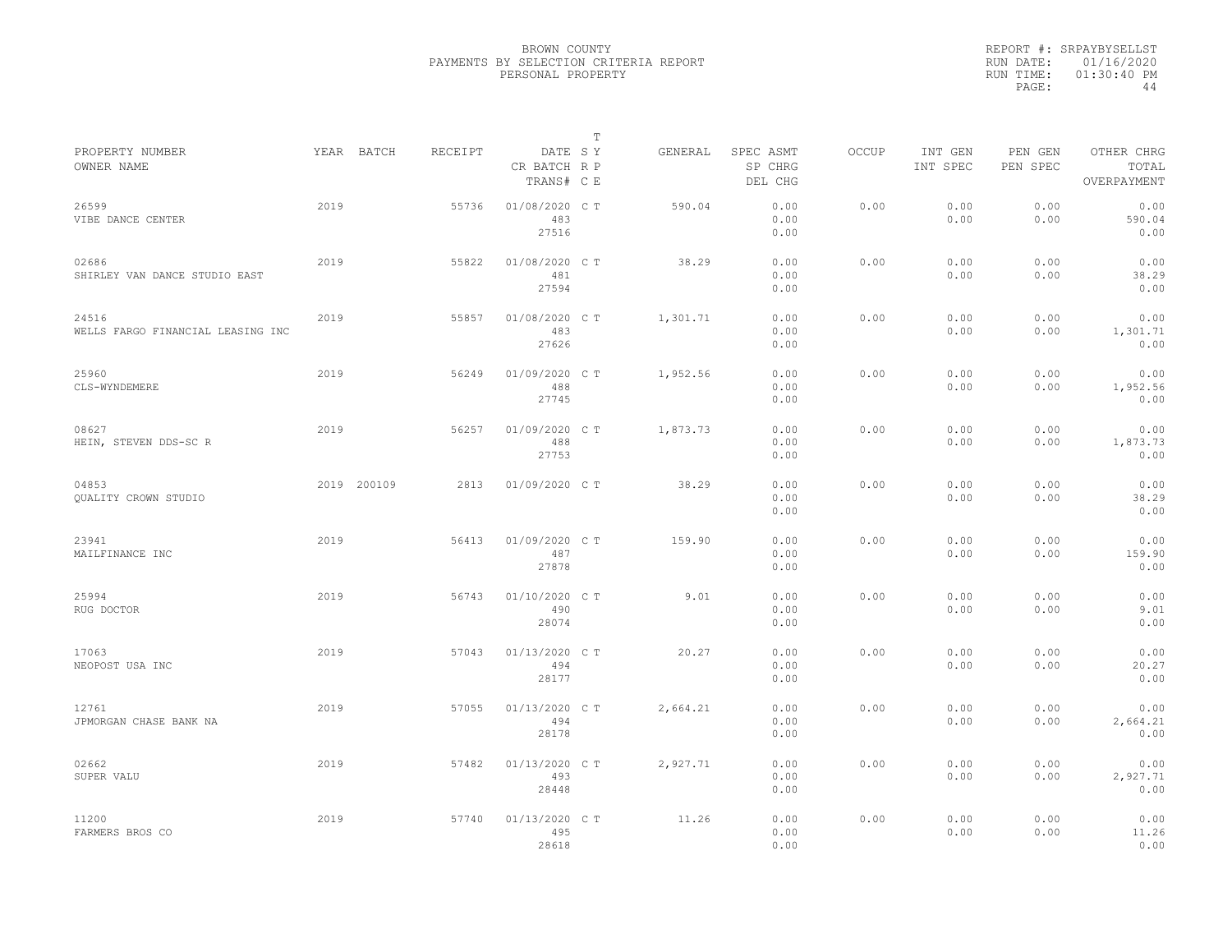|           | REPORT #: SRPAYBYSELLST |
|-----------|-------------------------|
|           | RUN DATE: 01/16/2020    |
| RUN TIME: | $01:30:41$ PM           |
| PAGE:     | 45                      |

|                      |               |                          |                | $\mathbf{r}$ |            |           |       |          |          |             |  |
|----------------------|---------------|--------------------------|----------------|--------------|------------|-----------|-------|----------|----------|-------------|--|
| PROPERTY NUMBER      | YEAR<br>BATCH | RECEIPT                  | DATE SY        |              | GENERAL    | SPEC ASMT | OCCUP | INT GEN  | PEN GEN  | OTHER CHRG  |  |
| OWNER NAME           |               |                          | CR BATCH R P   |              |            | SP CHRG   |       | INT SPEC | PEN SPEC | TOTAL       |  |
|                      |               |                          | TRANS# C E     |              |            | DEL CHG   |       |          |          | OVERPAYMENT |  |
|                      |               |                          |                |              |            |           |       |          |          |             |  |
| 00039                | 2019          | 57766                    | 01/13/2020 C T |              | 1,430.08   | 0.00      | 0.00  | 0.00     | 0.00     | 0.00        |  |
| ASSOCIATED BANC N A  |               |                          | 497            |              |            | 0.00      |       | 0.00     | 0.00     | 1,430.08    |  |
|                      |               |                          | 28637          |              |            | 0.00      |       |          |          | 0.00        |  |
|                      |               |                          |                |              |            |           |       |          |          |             |  |
| 02706                | 2019          | 57854                    | 01/13/2020 C T |              | 702.65     | 0.00      | 0.00  | 0.00     | 0.00     | 0.00        |  |
| NORTH SHORE BANK     |               |                          | 495            |              |            | 0.00      |       | 0.00     | 0.00     | 702.65      |  |
|                      |               |                          | 28720          |              |            | 0.00      |       |          |          | 0.00        |  |
| 24508                | 2019          | 58081                    | 01/14/2020 C T |              | 108.11     | 0.00      | 0.00  | 0.00     | 0.00     | 0.00        |  |
| ULTIMATE CLOSET      |               |                          | 500            |              |            | 0.00      |       | 0.00     | 0.00     | 108.11      |  |
|                      |               |                          | 28808          |              |            | 0.00      |       |          |          | 0.00        |  |
|                      |               |                          |                |              |            |           |       |          |          |             |  |
| 26683                | 2019          | 58175                    | 01/14/2020 C T |              | 99.10      | 0.00      | 0.00  | 0.00     | 0.00     | 0.00        |  |
| LEAF CAPITAL FUNDING |               |                          | 500            |              |            | 0.00      |       | 0.00     | 0.00     | 99.10       |  |
|                      |               |                          | 28892          |              |            | 0.00      |       |          |          | 0.00        |  |
|                      |               |                          |                |              |            |           |       |          |          |             |  |
|                      |               | VILLAGE OF ALLOUEZ TOTAL |                |              | 49, 313.82 | 0.00      | 0.00  | 0.00     | 0.00     | 0.00        |  |
|                      |               |                          |                |              |            | 0.00      |       | 0.00     | 0.00     | 49, 313.82  |  |
|                      |               |                          |                |              |            | 0.00      |       |          |          | 0.00        |  |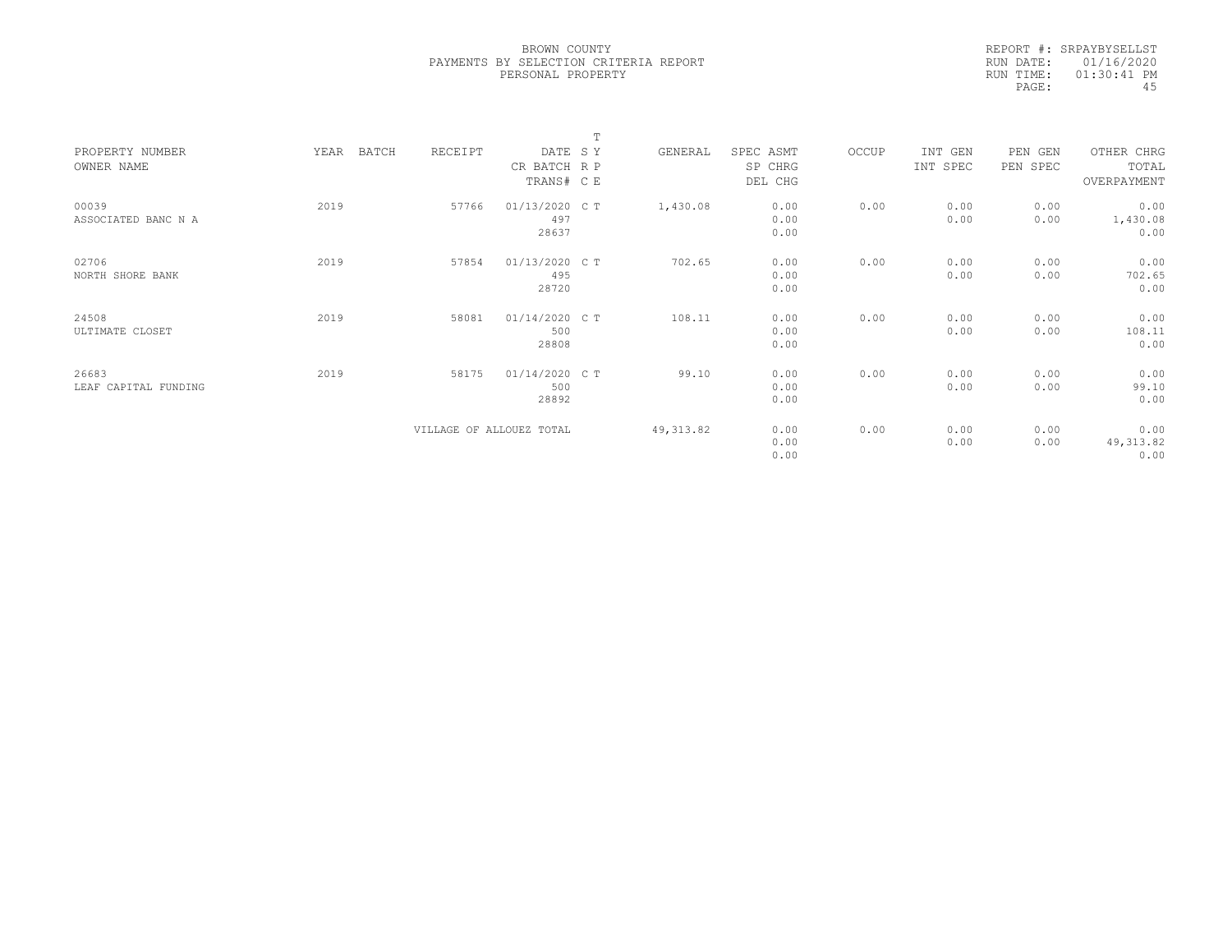|                                        |      |             |         |                                       | $\mathbb{T}$ |          |                                 |              |                     |                     |                                    |  |
|----------------------------------------|------|-------------|---------|---------------------------------------|--------------|----------|---------------------------------|--------------|---------------------|---------------------|------------------------------------|--|
| PROPERTY NUMBER<br>OWNER NAME          |      | YEAR BATCH  | RECEIPT | DATE SY<br>CR BATCH R P<br>TRANS# C E |              | GENERAL  | SPEC ASMT<br>SP CHRG<br>DEL CHG | <b>OCCUP</b> | INT GEN<br>INT SPEC | PEN GEN<br>PEN SPEC | OTHER CHRG<br>TOTAL<br>OVERPAYMENT |  |
| 22619<br>MOE'S SOUTHWEST GRILL         |      | 2019 191212 | 1495    | 12/12/2019 C T                        |              | 796.33   | 0.00<br>0.00<br>0.00            | 0.00         | 0.00<br>0.00        | 0.00<br>0.00        | 0.00<br>796.33<br>0.00             |  |
| 24617<br>SOLA SALONS - 2605 ONEIDA LLC |      | 2019 191213 | 1510    | 12/13/2019 C T                        |              | 822.88   | 0.00<br>0.00<br>0.00            | 0.00         | 0.00<br>0.00        | 0.00<br>0.00        | 0.00<br>822.88<br>0.00             |  |
| 27594<br>SUPERCUTS                     |      | 2019 191213 | 1529    | 12/13/2019 C T                        |              | 30.08    | 0.00<br>0.00<br>0.00            | 0.00         | 0.00<br>0.00        | 0.00<br>0.00        | 0.00<br>30.08<br>0.00              |  |
| 10016<br>BAY BANK                      | 2019 |             | 21857   | 12/13/2019 C T<br>376<br>12634        |              | 3,270.26 | 0.00<br>0.00<br>0.00            | 0.00         | 0.00<br>0.00        | 0.00<br>0.00        | 0.00<br>3,270.26<br>0.00           |  |
| 03330<br>NORTHERN WOODWORK INC         | 2019 |             | 21894   | 12/13/2019 C T<br>374<br>12640        |              | 100.86   | 0.00<br>0.00<br>0.00            | 0.00         | 0.00<br>0.00        | 0.00<br>0.00        | 0.00<br>100.86<br>0.00             |  |
| 03205<br>K & M ENTERPRISES             | 2019 |             | 21895   | 12/13/2019 C T<br>374<br>12640        |              | 7.07     | 0.00<br>0.00<br>0.00            | 0.00         | 0.00<br>0.00        | 0.00<br>0.00        | 0.00<br>7.07<br>0.00               |  |
| 10684<br>KIEFF, WACHHOLZ & SCHWALLIE   | 2019 |             | 21944   | 12/13/2019 C T<br>374<br>12669        |              | 139.80   | 0.00<br>0.00<br>0.00            | 0.00         | 0.00<br>0.00        | 0.00<br>0.00        | 0.00<br>139.80<br>0.00             |  |
| 03204<br>JUBIN, CRAIG                  | 2019 |             | 22283   | 12/13/2019 C T<br>374<br>12774        |              | 525.58   | 0.00<br>0.00<br>0.00            | 0.00         | 0.00<br>0.00        | 0.00<br>0.00        | 0.00<br>525.58<br>0.00             |  |
| 26619<br>FROST GIANT GAMES             |      | 2019 191215 | 1633    | 12/15/2019 C T                        |              | 53.09    | 0.00<br>0.00<br>0.00            | 0.00         | 0.00<br>0.00        | 0.00<br>0.00        | 0.00<br>53.09<br>0.00              |  |
| 16450<br>WISCONSIN OCULOPLASTICS LTD   | 2019 |             | 23540   | 12/16/2019 C T<br>384<br>13037        |              | 313.23   | 0.00<br>0.00<br>0.00            | 0.00         | 0.00<br>0.00        | 0.00<br>0.00        | 0.00<br>313.23<br>0.00             |  |
| 15742<br>AMISH HOME GALLERY            | 2019 |             | 23542   | 12/16/2019 C T<br>384<br>13039        |              | 88.48    | 0.00<br>0.00<br>0.00            | 0.00         | 0.00<br>0.00        | 0.00<br>0.00        | 0.00<br>88.48<br>0.00              |  |
| 12175<br>ONORATO ASSOCIATES LTD        | 2019 |             | 23553   | 12/16/2019 C T<br>384<br>13045        |              | 28.32    | 0.00<br>0.00<br>0.00            | 0.00         | 0.00<br>0.00        | 0.00<br>0.00        | 0.00<br>28.32<br>0.00              |  |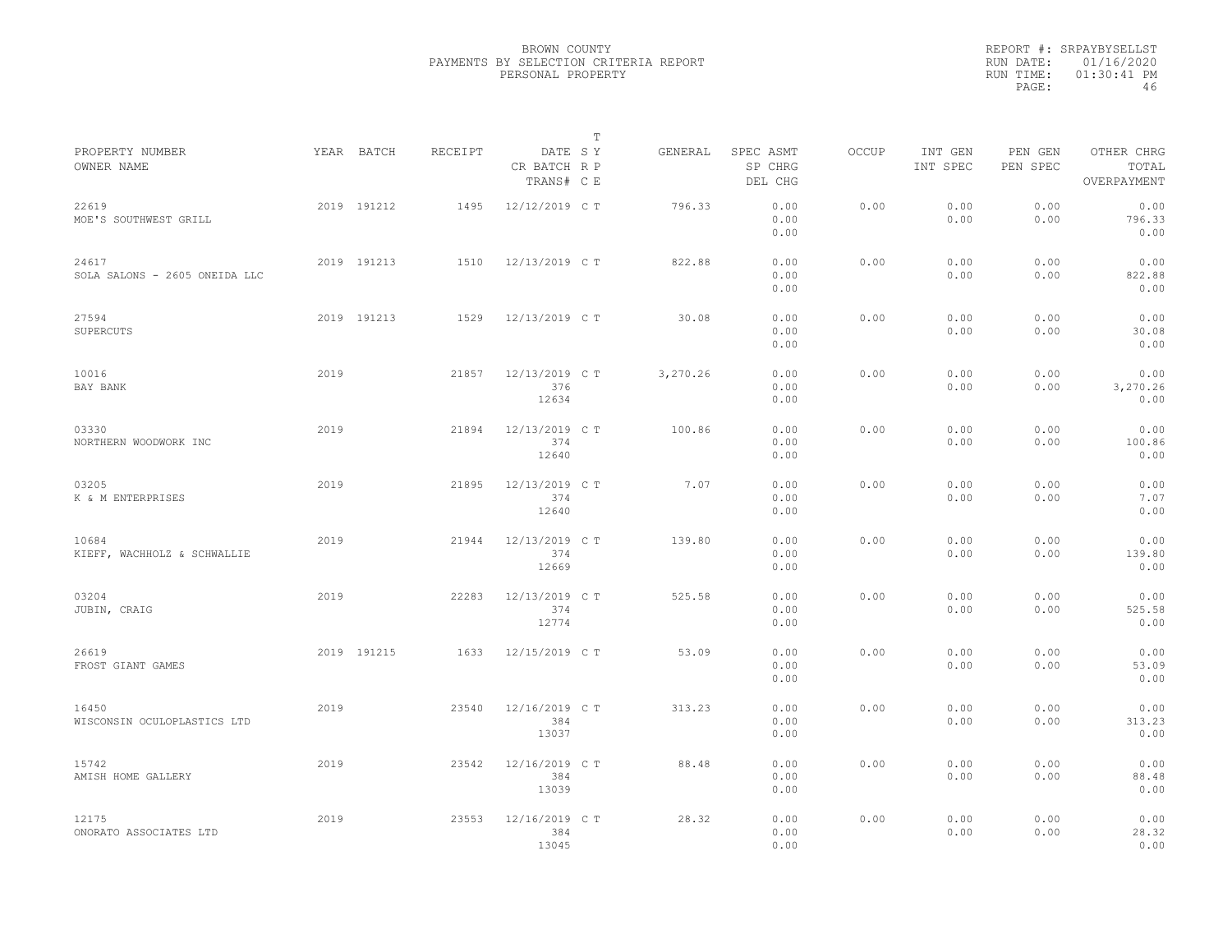|                                             |      |             |         |                                       | $\mathbb T$ |         |                                 |              |                     |                     |                                    |  |
|---------------------------------------------|------|-------------|---------|---------------------------------------|-------------|---------|---------------------------------|--------------|---------------------|---------------------|------------------------------------|--|
| PROPERTY NUMBER<br>OWNER NAME               |      | YEAR BATCH  | RECEIPT | DATE SY<br>CR BATCH R P<br>TRANS# C E |             | GENERAL | SPEC ASMT<br>SP CHRG<br>DEL CHG | <b>OCCUP</b> | INT GEN<br>INT SPEC | PEN GEN<br>PEN SPEC | OTHER CHRG<br>TOTAL<br>OVERPAYMENT |  |
| 09206<br>BARB'S CENTRE FOR DANCE INC        | 2019 |             | 23613   | 12/16/2019 C T<br>384<br>13105        |             | 175.20  | 0.00<br>0.00<br>0.00            | 0.00         | 0.00<br>0.00        | 0.00<br>0.00        | 0.00<br>175.20<br>0.00             |  |
| 22591<br>LAPLANT ARCHITECTURE               | 2019 |             | 23669   | 12/16/2019 C T<br>380<br>13161        |             | 40.70   | 0.00<br>0.00<br>0.00            | 0.00         | 0.00<br>0.00        | 0.00<br>0.00        | 0.00<br>40.70<br>0.00              |  |
| 12885<br>S & K ACCOUNTING & TAX SERVICE INC | 2019 |             | 23836   | 12/16/2019 C T<br>386<br>13249        |             | 254.84  | 0.00<br>0.00<br>0.00            | 0.00         | 0.00<br>0.00        | 0.00<br>0.00        | 0.00<br>254.84<br>0.00             |  |
| 23272<br>SCHLEIS FLOOR COVERING INC         | 2019 |             | 23898   | 12/16/2019 C T<br>386<br>13277        |             | 189.35  | 0.00<br>0.00<br>0.00            | 0.00         | 0.00<br>0.00        | 0.00<br>0.00        | 0.00<br>189.35<br>0.00             |  |
| 26635<br>LAYERED SYSTEMS                    |      | 2019 191216 | 1692    | 12/16/2019 C T                        |             | 168.85  | 0.00<br>0.00<br>0.00            | 0.00         | 0.00<br>0.00        | 0.00<br>0.00        | 0.00<br>168.85<br>0.00             |  |
| 25882<br>BARINGTON CAPITAL MANAGEMENT       | 2019 |             | 24095   | 12/16/2019 C T<br>386<br>13356        |             | 104.40  | 0.00<br>0.00<br>0.00            | 0.00         | 0.00<br>0.00        | 0.00<br>0.00        | 0.00<br>104.40<br>0.00             |  |
| 03611<br>WOOD, HARLAND                      | 2019 |             | 24167   | 12/16/2019 C T<br>380<br>13396        |             | 476.03  | 0.00<br>0.00<br>0.00            | 0.00         | 0.00<br>0.00        | 0.00<br>0.00        | 0.00<br>476.03<br>0.00             |  |
| 06279<br>J-H APPRAISALS LLC                 | 2019 |             | 24198   | 12/16/2019 C T<br>386<br>13422        |             | 78.54   | 0.00<br>0.00<br>0.00            | 0.00         | 0.00<br>0.00        | 0.00<br>0.00        | 0.00<br>78.54<br>0.00              |  |
| 27452<br>AMERIPRISE FINANCIAL               | 2019 |             | 24210   | 12/16/2019 C T<br>380<br>13430        |             | 28.32   | 0.00<br>0.00<br>0.00            | 0.00         | 0.00<br>0.00        | 0.00<br>0.00        | 0.00<br>28.32<br>0.00              |  |
| 13789<br>CAR X AUTO SERVICE                 | 2019 |             | 24212   | 12/16/2019 C T<br>384<br>13432        |             | 38.93   | 0.00<br>0.00<br>0.00            | 0.00         | 0.00<br>0.00        | 0.00<br>0.00        | 0.00<br>38.93<br>0.00              |  |
| 09229<br>COPPENS METAL & ROOFING INC        | 2019 |             | 24218   | 12/16/2019 C T<br>384<br>13438        |             | 316.76  | 0.00<br>0.00<br>0.00            | 0.00         | 0.00<br>0.00        | 0.00<br>0.00        | 0.00<br>316.76<br>0.00             |  |
| 20591<br>DEWITT CHURCH GOODS INC            | 2019 |             | 24219   | 12/16/2019 C T<br>384<br>13439        |             | 60.17   | 0.00<br>0.00<br>0.00            | 0.00         | 0.00<br>0.00        | 0.00<br>0.00        | 0.00<br>60.17<br>0.00              |  |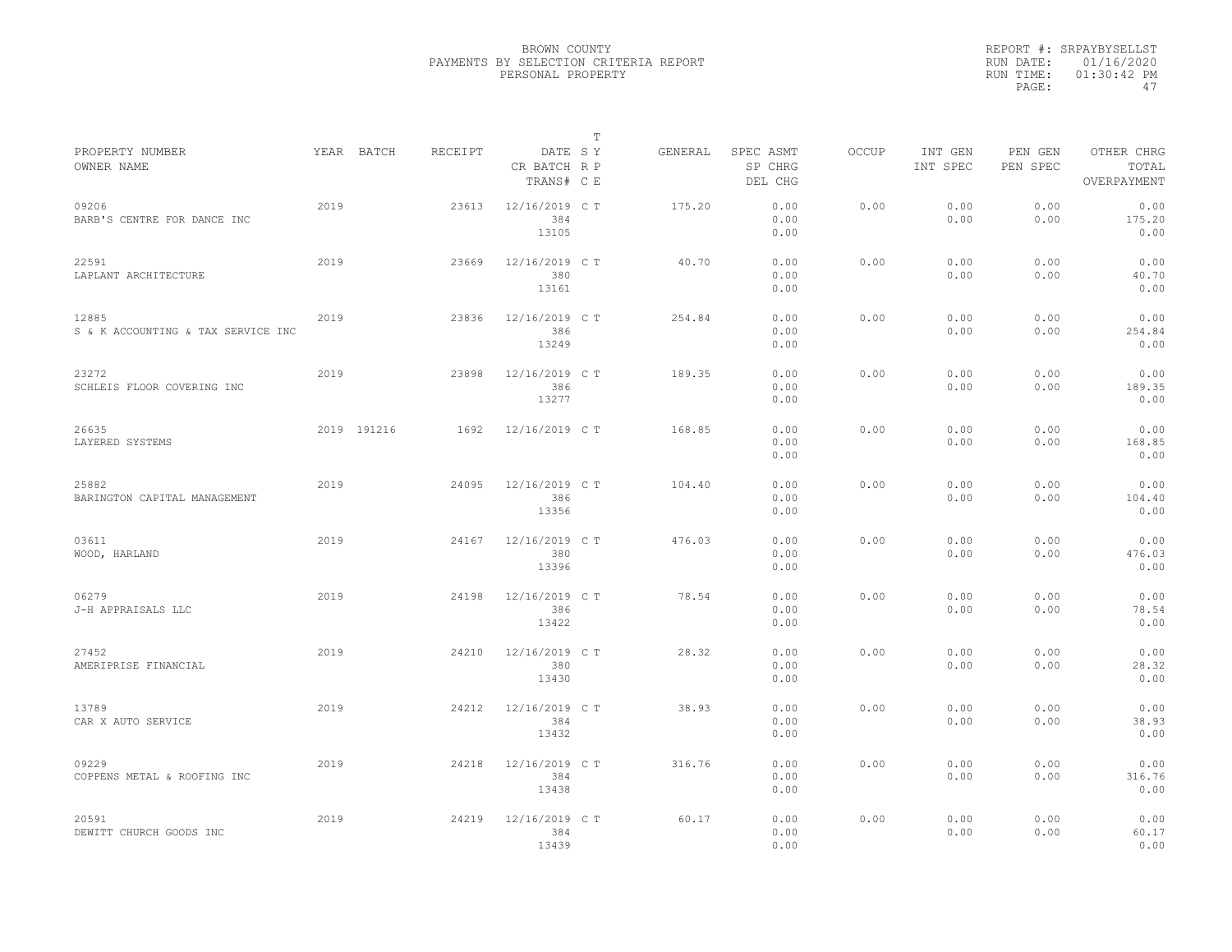|           | REPORT #: SRPAYBYSELLST |
|-----------|-------------------------|
|           | RUN DATE: 01/16/2020    |
| RUN TIME: | $01:30:42$ PM           |
| PAGE:     | 48                      |

|                                                           |      |             |         |                                       | Т |          |                                 |              |                     |                     |                                    |
|-----------------------------------------------------------|------|-------------|---------|---------------------------------------|---|----------|---------------------------------|--------------|---------------------|---------------------|------------------------------------|
| PROPERTY NUMBER<br>OWNER NAME                             |      | YEAR BATCH  | RECEIPT | DATE SY<br>CR BATCH R P<br>TRANS# C E |   | GENERAL  | SPEC ASMT<br>SP CHRG<br>DEL CHG | <b>OCCUP</b> | INT GEN<br>INT SPEC | PEN GEN<br>PEN SPEC | OTHER CHRG<br>TOTAL<br>OVERPAYMENT |
| 18153<br>RECYCLED PLASTICS INDUSTRIES INC                 | 2019 |             | 24241   | 12/16/2019 C T<br>384<br>13452        |   | 973.29   | 0.00<br>0.00<br>0.00            | 0.00         | 0.00<br>0.00        | 0.00<br>0.00        | 0.00<br>973.29<br>0.00             |
| 19838<br>JUST FLOORS                                      | 2019 |             | 24242   | 12/16/2019 C T<br>386<br>13453        |   | 33.62    | 0.00<br>0.00<br>0.00            | 0.00         | 0.00<br>0.00        | 0.00<br>0.00        | 0.00<br>33.62<br>0.00              |
| 23246<br>CUTTING EDGE TECHNOLOGIES LLC                    | 2019 |             | 24864   | 12/17/2019 C T<br>391<br>13526        |   | 127.42   | 0.00<br>0.00<br>0.00            | 0.00         | 0.00<br>0.00        | 0.00<br>0.00        | 0.00<br>127.42<br>0.00             |
| 02941<br>BAY ORAL SURGERY & IMPLANT CENTER LTD            | 2019 |             | 24922   | 12/17/2019 C T<br>391<br>13577        |   | 2,596.03 | 0.00<br>0.00<br>0.00            | 0.00         | 0.00<br>0.00        | 0.00<br>0.00        | 0.00<br>2,596.03<br>0.00           |
| 06146<br>BAY INSURANCE AGENCY INC                         | 2019 |             | 24936   | 12/17/2019 C T<br>392<br>13589        |   | 215.90   | 0.00<br>0.00<br>0.00            | 0.00         | 0.00<br>0.00        | 0.00<br>0.00        | 0.00<br>215.90<br>0.00             |
| 16545<br>SUPERIOR TRANSPORT INC                           | 2019 |             | 24967   | 12/17/2019 C T<br>389<br>13600        |   | 329.16   | 0.00<br>0.00<br>0.00            | 0.00         | 0.00<br>0.00        | 0.00<br>0.00        | 0.00<br>329.16<br>0.00             |
| 03434<br>MURPHY DEVELOPMENT INC                           | 2019 |             | 25097   | 12/17/2019 C T<br>392<br>13701        |   | 258.36   | 0.00<br>0.00<br>0.00            | 0.00         | 0.00<br>0.00        | 0.00<br>0.00        | 0.00<br>258.36<br>0.00             |
| 12926<br>RAINBOW SEAMLESS GUTTERS LLC                     | 2019 |             | 25162   | 12/17/2019 C T<br>389<br>13759        |   | 5.89     | 0.00<br>0.00<br>0.00            | 0.00         | 0.00<br>0.00        | 0.00<br>0.00        | 0.00<br>5.89<br>0.00               |
| 27642<br>H & R BLOCK #46626                               |      | 2019 191217 | 1719    | 12/17/2019 C T                        |   | 286.68   | 0.00<br>0.00<br>0.00            | 0.00         | 0.00<br>0.00        | 0.00<br>0.00        | 0.00<br>286.68<br>0.00             |
| 23302<br>SCHLEIS CARPET OUTLETS INC                       | 2019 |             | 25241   | 12/17/2019 C T<br>392<br>13822        |   | 14.15    | 0.00<br>0.00<br>0.00            | 0.00         | 0.00<br>0.00        | 0.00<br>0.00        | 0.00<br>14.15<br>0.00              |
| 19124<br>BRUNETTE TAX & ACCOUNTING LLC                    | 2019 |             | 25274   | 12/17/2019 C T<br>392<br>13844        |   | 161.04   | 0.00<br>0.00<br>0.00            | 0.00         | 0.00<br>0.00        | 0.00<br>0.00        | 0.00<br>161.04<br>0.00             |
| 17473<br>LIFESTYLE CHIROPRACTIC & WELLNESS CONNECTION LLC | 2019 |             | 25298   | 12/17/2019 C T<br>392<br>13862        |   | 120.33   | 0.00<br>0.00<br>0.00            | 0.00         | 0.00<br>0.00        | 0.00<br>0.00        | 0.00<br>120.33<br>0.00             |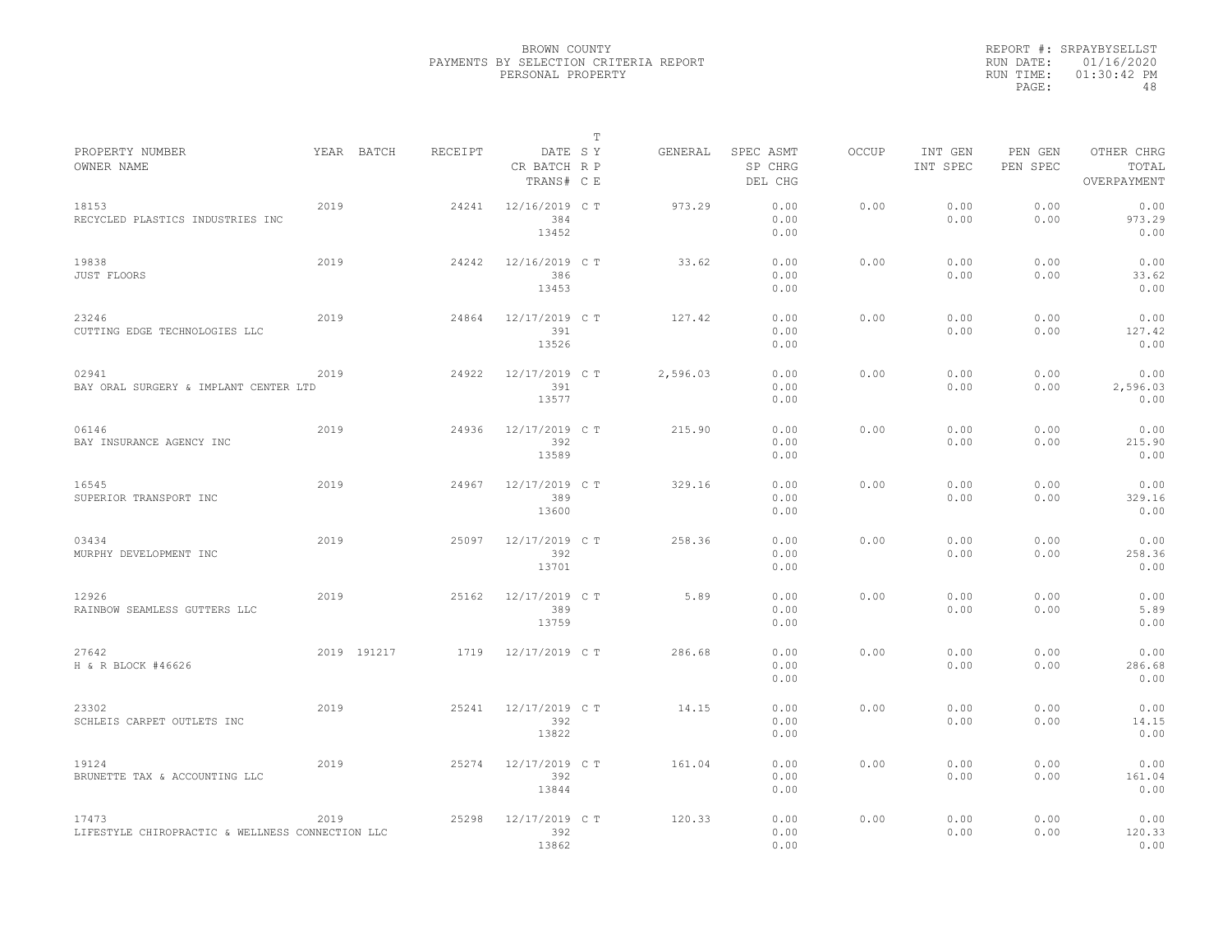|                                        |      |             |         |                                       | $\mathbb{T}$ |          |                                 |              |                     |                     |                                    |
|----------------------------------------|------|-------------|---------|---------------------------------------|--------------|----------|---------------------------------|--------------|---------------------|---------------------|------------------------------------|
| PROPERTY NUMBER<br>OWNER NAME          |      | YEAR BATCH  | RECEIPT | DATE SY<br>CR BATCH R P<br>TRANS# C E |              | GENERAL  | SPEC ASMT<br>SP CHRG<br>DEL CHG | <b>OCCUP</b> | INT GEN<br>INT SPEC | PEN GEN<br>PEN SPEC | OTHER CHRG<br>TOTAL<br>OVERPAYMENT |
| 03386<br>LE DOCQ, MARK & MELISSA       | 2019 |             | 25493   | 12/17/2019 C T<br>387<br>14013        |              | 525.58   | 0.00<br>0.00<br>0.00            | 0.00         | 0.00<br>0.00        | 0.00<br>0.00        | 0.00<br>525.58<br>0.00             |
| 11434<br>TICKET KING                   | 2019 |             | 25504   | 12/17/2019 C T<br>390<br>14023        |              | 26.54    | 0.00<br>0.00<br>0.00            | 0.00         | 0.00<br>0.00        | 0.00<br>0.00        | 0.00<br>26.54<br>0.00              |
| 19737<br>LASER FORM LLC                |      | 2019 191217 | 1725    | 12/17/2019 C T                        |              | 647.68   | 0.00<br>0.00<br>0.00            | 0.00         | 0.00<br>0.00        | 0.00<br>0.00        | 0.00<br>647.68<br>0.00             |
| 12264<br>HIGHLAND RIDGE GOLF CLUB CORP | 2019 |             | 25745   | 12/17/2019 C T<br>394<br>14153        |              | 320.07   | 0.00<br>0.00<br>0.00            | 0.00         | 0.00<br>0.00        | 0.00<br>0.00        | 0.00<br>320.07<br>0.00             |
| 22028<br>RED WING SHOES                | 2019 |             | 25940   | 12/17/2019 C T<br>387<br>14296        |              | 159.27   | 0.00<br>0.00<br>0.00            | 0.00         | 0.00<br>0.00        | 0.00<br>0.00        | 0.00<br>159.27<br>0.00             |
| 23251<br>KADLETZ WEALTH MANAGEMENT LLC | 2019 |             | 25964   | 12/17/2019 C T<br>394<br>14319        |              | 367.18   | 0.00<br>0.00<br>0.00            | 0.00         | 0.00<br>0.00        | 0.00<br>0.00        | 0.00<br>367.18<br>0.00             |
| 25874<br>BRANDER ENGINEERING INC       | 2019 |             | 26046   | 12/17/2019 C T<br>389<br>14374        |              | 1,564.35 | 0.00<br>0.00<br>0.00            | 0.00         | 0.00<br>0.00        | 0.00<br>0.00        | 0.00<br>1,564.35<br>0.00           |
| 16484<br>SERVICE DELIVERY PLUS LLC     | 2019 |             | 26068   | 12/17/2019 C T<br>390<br>14391        |              | 102.64   | 0.00<br>0.00<br>0.00            | 0.00         | 0.00<br>0.00        | 0.00<br>0.00        | 0.00<br>102.64<br>0.00             |
| 11036<br>AUNTIE ANNE'S PRETZELS        | 2019 |             | 26106   | 12/17/2019 C T<br>389<br>14429        |              | 1,309.52 | 0.00<br>0.00<br>0.00            | 0.00         | 0.00<br>0.00        | 0.00<br>0.00        | 0.00<br>1,309.52<br>0.00           |
| 25928<br>NUSOURCE FINANCIAL LLC        |      | 2019 191217 | 1743    | 12/17/2019 C T                        |              | 1.77     | 0.00<br>0.00<br>0.00            | 0.00         | 0.00<br>0.00        | 0.00<br>0.00        | 0.00<br>1.77<br>0.00               |
| 27543<br>EVERY BODY'S YOGA             | 2019 |             | 26293   | 12/17/2019 C T<br>387<br>14559        |              | 7.07     | 0.00<br>0.00<br>0.00            | 0.00         | 0.00<br>0.00        | 0.00<br>0.00        | 0.00<br>7.07<br>0.00               |
| 25206<br>ELFDOG AVIATION LLC           | 2019 |             | 26464   | 12/17/2019 C T<br>389<br>14661        |              | 476.03   | 0.00<br>0.00<br>0.00            | 0.00         | 0.00<br>0.00        | 0.00<br>0.00        | 0.00<br>476.03<br>0.00             |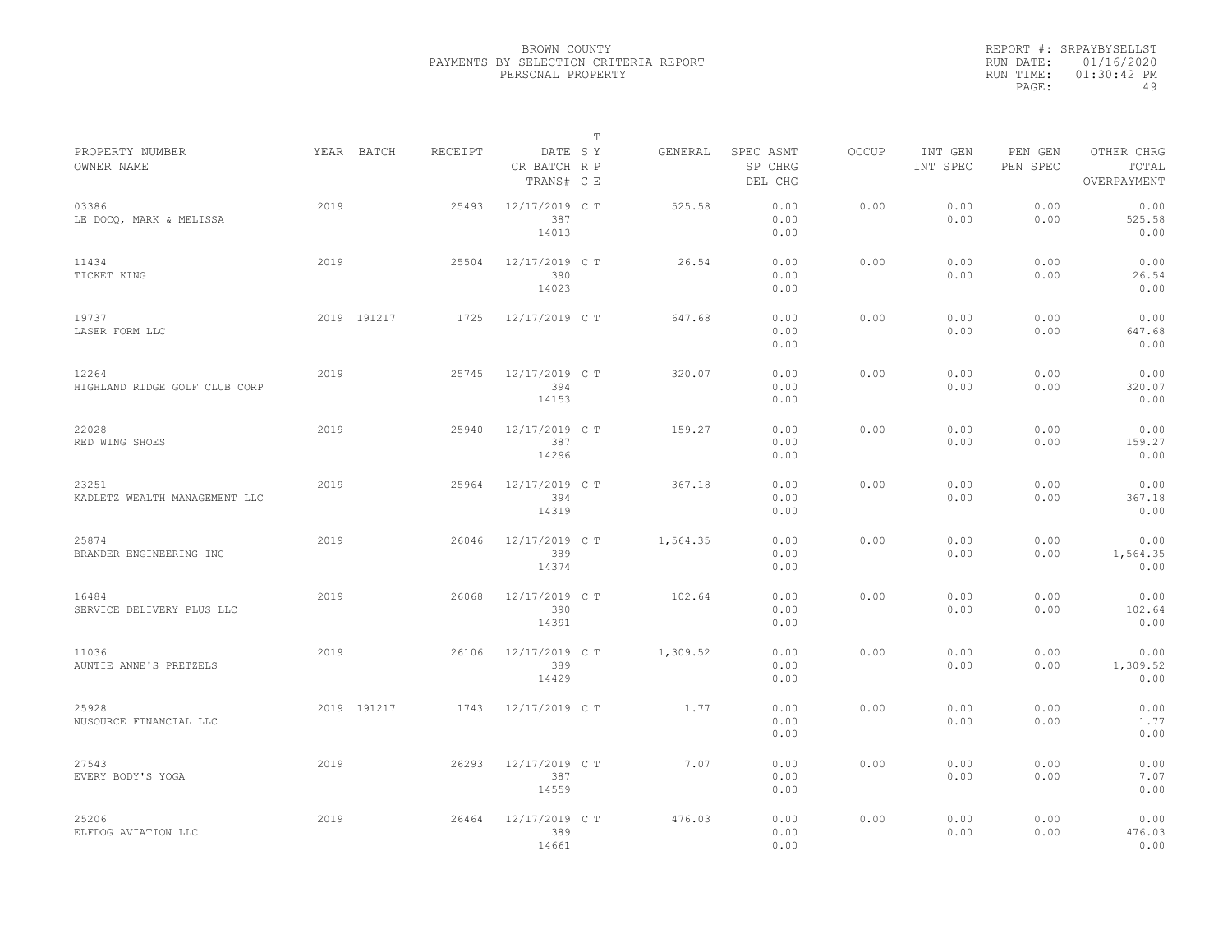|           | REPORT #: SRPAYBYSELLST |
|-----------|-------------------------|
|           | RUN DATE: 01/16/2020    |
| RUN TIME: | $01:30:43$ PM           |
| PAGE:     | 50                      |

|                                                |      |             |         |                                       | Т |          |                                 |       |                     |                     |                                    |  |
|------------------------------------------------|------|-------------|---------|---------------------------------------|---|----------|---------------------------------|-------|---------------------|---------------------|------------------------------------|--|
| PROPERTY NUMBER<br>OWNER NAME                  |      | YEAR BATCH  | RECEIPT | DATE SY<br>CR BATCH R P<br>TRANS# C E |   | GENERAL  | SPEC ASMT<br>SP CHRG<br>DEL CHG | OCCUP | INT GEN<br>INT SPEC | PEN GEN<br>PEN SPEC | OTHER CHRG<br>TOTAL<br>OVERPAYMENT |  |
| 19884<br>AMERIPRISE FINANCIAL                  | 2019 |             | 26851   | 12/18/2019 C T<br>398<br>14700        |   | 10.62    | 0.00<br>0.00<br>0.00            | 0.00  | 0.00<br>0.00        | 0.00<br>0.00        | 0.00<br>10.62<br>0.00              |  |
| 12263<br>D & D LANDSCAPE                       | 2019 |             | 27003   | 12/18/2019 C T<br>395<br>14811        |   | 133.52   | 0.00<br>0.00<br>0.00            | 0.00  | 0.00<br>0.00        | 0.00<br>0.00        | 0.00<br>133.52<br>0.00             |  |
| 23254<br>BAER PERFORMANCE MARKETING            | 2019 |             | 27027   | 12/18/2019 C T<br>398<br>14832        |   | 88.37    | 0.00<br>0.00<br>0.00            | 0.00  | 0.00<br>0.00        | 0.00<br>0.00        | 0.00<br>88.37<br>0.00              |  |
| 17510<br>QUEST CHIROPRACTIC LLC                | 2019 |             | 27173   | 12/18/2019 C T<br>397<br>14962        |   | 15.92    | 0.00<br>0.00<br>0.00            | 0.00  | 0.00<br>0.00        | 0.00<br>0.00        | 0.00<br>15.92<br>0.00              |  |
| 25999<br>CST LINES INC                         | 2019 |             | 27199   | 12/18/2019 C T<br>397<br>14985        |   | 65.47    | 0.00<br>0.00<br>0.00            | 0.00  | 0.00<br>0.00        | 0.00<br>0.00        | 0.00<br>65.47<br>0.00              |  |
| 03415<br>PAUL REILLY CO                        | 2019 |             | 27200   | 12/18/2019 C T<br>397<br>14986        |   | 3.55     | 0.00<br>0.00<br>0.00            | 0.00  | 0.00<br>0.00        | 0.00<br>0.00        | 0.00<br>3.55<br>0.00               |  |
| 24708<br>RELAX INN MASSAGE WELLNESS            | 2019 |             | 27203   | 12/18/2019 C T<br>396<br>14989        |   | 17.70    | 0.00<br>0.00<br>0.00            | 0.00  | 0.00<br>0.00        | 0.00<br>0.00        | 0.00<br>17.70<br>0.00              |  |
| 23181<br>AMERICAN CUSTOM METAL FABRICATING INC | 2019 |             | 27272   | 12/18/2019 C T<br>397<br>15047        |   | 4,781.51 | 0.00<br>0.00<br>0.00            | 0.00  | 0.00<br>0.00        | 0.00<br>0.00        | 0.00<br>4,781.51<br>0.00           |  |
| 03018<br>COLONY SIX HAIR DESIGNERS             |      | 2019 191218 | 1775    | 12/18/2019 C T                        |   | 88.48    | 0.00<br>0.00<br>0.00            | 0.00  | 0.00<br>0.00        | 0.00<br>0.00        | 0.00<br>88.48<br>0.00              |  |
| 14936<br>EVENT USA                             | 2019 |             | 27440   | 12/18/2019 C T<br>397<br>15150        |   | 638.83   | 0.00<br>0.00<br>0.00            | 0.00  | 0.00<br>0.00        | 0.00<br>0.00        | 0.00<br>638.83<br>0.00             |  |
| 09250<br>VANSTRATEN CONSTRUCTION CO INC        | 2019 |             | 27477   | 12/18/2019 C T<br>397<br>15160        |   | 35.39    | 0.00<br>0.00<br>0.00            | 0.00  | 0.00<br>0.00        | 0.00<br>0.00        | 0.00<br>35.39<br>0.00              |  |
| 24881<br>EXPRESS EMPLOYMENT PROFESSIONALS      | 2019 |             | 27479   | 12/18/2019 C T<br>397<br>15162        |   | 468.95   | 0.00<br>0.00<br>0.00            | 0.00  | 0.00<br>0.00        | 0.00<br>0.00        | 0.00<br>468.95<br>0.00             |  |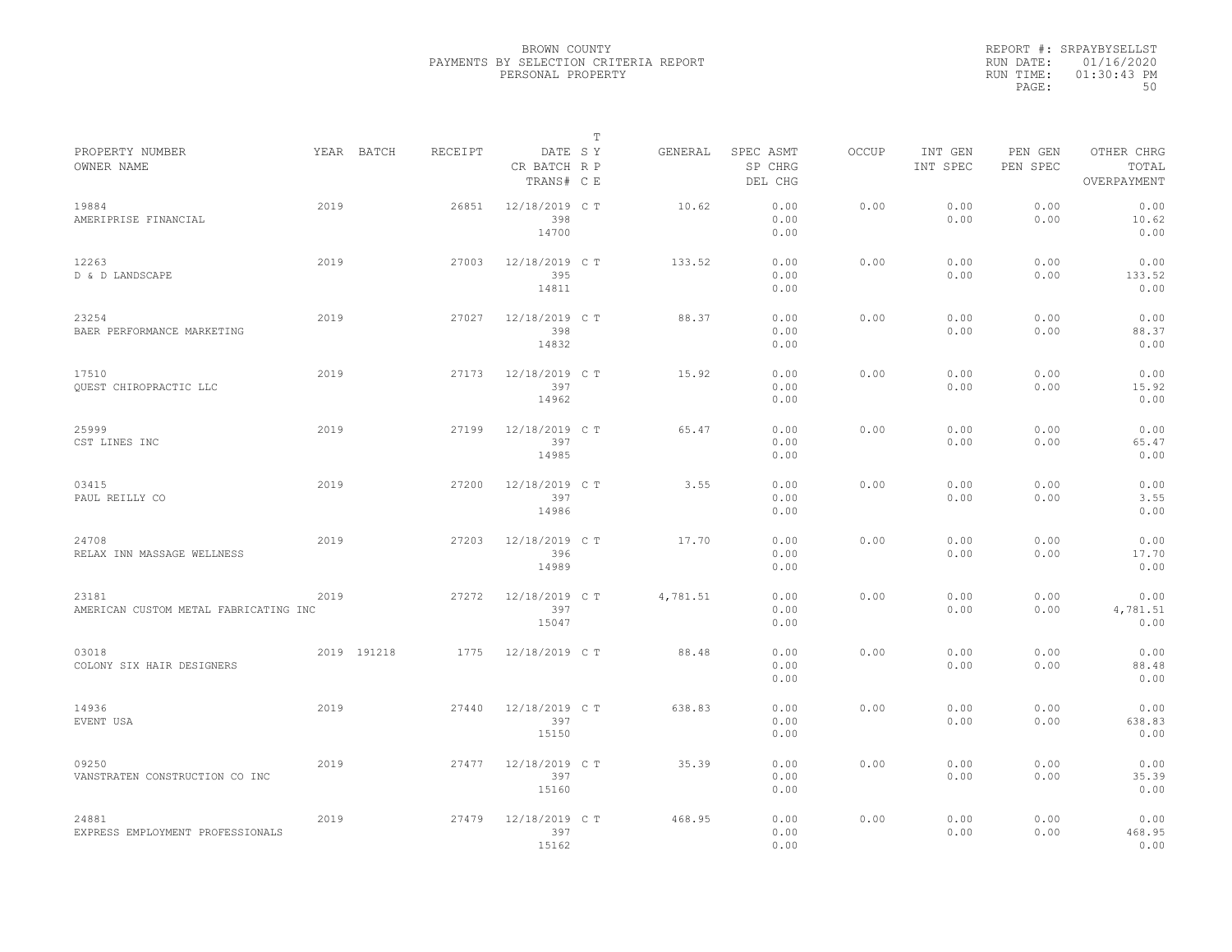|                                         |            |         |                                       | $\mathbb{T}$ |          |                                 |              |                     |                     |                                    |
|-----------------------------------------|------------|---------|---------------------------------------|--------------|----------|---------------------------------|--------------|---------------------|---------------------|------------------------------------|
| PROPERTY NUMBER<br>OWNER NAME           | YEAR BATCH | RECEIPT | DATE SY<br>CR BATCH R P<br>TRANS# C E |              | GENERAL  | SPEC ASMT<br>SP CHRG<br>DEL CHG | <b>OCCUP</b> | INT GEN<br>INT SPEC | PEN GEN<br>PEN SPEC | OTHER CHRG<br>TOTAL<br>OVERPAYMENT |
| 14856<br>CCI INVESTIGATIVE SERVICES     | 2019       | 27481   | 12/18/2019 C T<br>397<br>15164        |              | 14.15    | 0.00<br>0.00<br>0.00            | 0.00         | 0.00<br>0.00        | 0.00<br>0.00        | 0.00<br>14.15<br>0.00              |
| 10028<br>STEIRO APPRAISAL SERVICE INC   | 2019       | 27484   | 12/18/2019 C T<br>397<br>15167        |              | 233.59   | 0.00<br>0.00<br>0.00            | 0.00         | 0.00<br>0.00        | 0.00<br>0.00        | 0.00<br>233.59<br>0.00             |
| 27419<br>SCHIPPER LAW OFFICE LLC        | 2019       | 27536   | 12/18/2019 C T<br>397<br>15209        |              | 19.47    | 0.00<br>0.00<br>0.00            | 0.00         | 0.00<br>0.00        | 0.00<br>0.00        | 0.00<br>19.47<br>0.00              |
| 15851<br>VERHALEN INCORPORATED          | 2019       | 27559   | 12/18/2019 C T<br>400<br>15225        |              | 5,653.94 | 0.00<br>0.00<br>0.00            | 0.00         | 0.00<br>0.00        | 0.00<br>0.00        | 0.00<br>5,653.94<br>0.00           |
| 24799<br>ALLIANCE INSURANCE CENTERS LLC | 2019       | 27614   | 12/18/2019 C T<br>400<br>15270        |              | 447.71   | 0.00<br>0.00<br>0.00            | 0.00         | 0.00<br>0.00        | 0.00<br>0.00        | 0.00<br>447.71<br>0.00             |
| 25875<br>BELIEVE; INKOLOR LLC           | 2019       | 27671   | 12/18/2019 C T<br>396<br>15298        |              | 53.09    | 0.00<br>0.00<br>0.00            | 0.00         | 0.00<br>0.00        | 0.00<br>0.00        | 0.00<br>53.09<br>0.00              |
| 06535<br>MJ TRUCK REPAIR                | 2019       | 27683   | 12/18/2019 C T<br>400<br>15309        |              | 258.36   | 0.00<br>0.00<br>0.00            | 0.00         | 0.00<br>0.00        | 0.00<br>0.00        | 0.00<br>258.36<br>0.00             |
| 12962<br>KOLBE ACCOUNTING & TAX SC      | 2019       | 27713   | 12/18/2019 C T<br>400<br>15337        |              | 277.83   | 0.00<br>0.00<br>0.00            | 0.00         | 0.00<br>0.00        | 0.00<br>0.00        | 0.00<br>277.83<br>0.00             |
| 03112<br>FROISTAD & ASSOCIATES INC      | 2019       | 27725   | 12/18/2019 C T<br>400<br>15347        |              | 65.47    | 0.00<br>0.00<br>0.00            | 0.00         | 0.00<br>0.00        | 0.00<br>0.00        | 0.00<br>65.47<br>0.00              |
| 05210<br>BAY TOWEL INC                  | 2019       | 27736   | 12/18/2019 C T<br>397<br>15356        |              | 1,574.97 | 0.00<br>0.00<br>0.00            | 0.00         | 0.00<br>0.00        | 0.00<br>0.00        | 0.00<br>1,574.97<br>0.00           |
| 09954<br>DETAIL SHOP, THE               | 2019       | 27799   | 12/18/2019 C T<br>400<br>15407        |              | 12.40    | 0.00<br>0.00<br>0.00            | 0.00         | 0.00<br>0.00        | 0.00<br>0.00        | 0.00<br>12.40<br>0.00              |
| 11616<br>PERDUE INSURANCE AGENCY INC    | 2019       | 27912   | 12/18/2019 C T<br>399<br>15500        |              | 37.17    | 0.00<br>0.00<br>0.00            | 0.00         | 0.00<br>0.00        | 0.00<br>0.00        | 0.00<br>37.17<br>0.00              |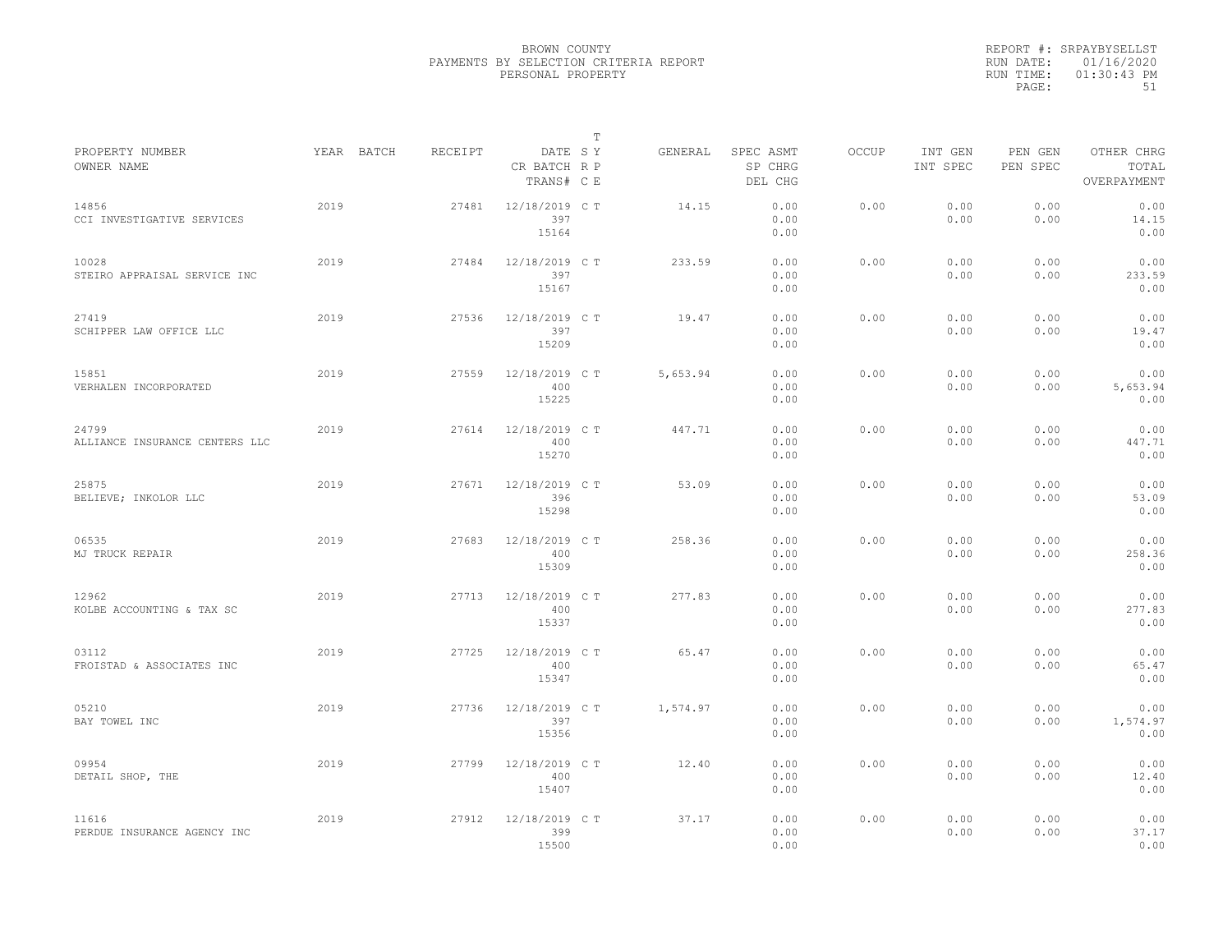|           | REPORT #: SRPAYBYSELLST |
|-----------|-------------------------|
|           | RUN DATE: 01/16/2020    |
| RUN TIME: | $01:30:44$ PM           |
| PAGE:     | 52                      |

|                                           |      |             |         |                                       | T |          |                                 |              |                     |                     |                                    |
|-------------------------------------------|------|-------------|---------|---------------------------------------|---|----------|---------------------------------|--------------|---------------------|---------------------|------------------------------------|
| PROPERTY NUMBER<br>OWNER NAME             |      | YEAR BATCH  | RECEIPT | DATE SY<br>CR BATCH R P<br>TRANS# C E |   | GENERAL  | SPEC ASMT<br>SP CHRG<br>DEL CHG | <b>OCCUP</b> | INT GEN<br>INT SPEC | PEN GEN<br>PEN SPEC | OTHER CHRG<br>TOTAL<br>OVERPAYMENT |
| 27653<br>ONE WI VOLLEYBALL LLC            | 2019 |             | 27985   | 12/18/2019 C T<br>397<br>15526        |   | 382.23   | 0.00<br>0.00<br>0.00            | 0.00         | 0.00<br>0.00        | 0.00<br>0.00        | 0.00<br>382.23<br>0.00             |
| 05177<br>TOTAL INSURANCE SERVICES INC     | 2019 |             | 28029   | 12/18/2019 C T<br>400<br>15554        |   | 51.32    | 0.00<br>0.00<br>0.00            | 0.00         | 0.00<br>0.00        | 0.00<br>0.00        | 0.00<br>51.32<br>0.00              |
| 06547<br>BURTON ANDERSON & ASSOCIATES     |      | 2019 191218 | 1788    | 12/18/2019 C T                        |   | 3.55     | 0.00<br>0.00<br>0.00            | 0.00         | 0.00<br>0.00        | 0.00<br>0.00        | 0.00<br>3.55<br>0.00               |
| 27011<br>ROXANNE KNIGHT PHOTOGRAPHY       | 2019 |             | 28624   | 12/19/2019 C T<br>404<br>15737        |   | 318.09   | 0.00<br>0.00<br>0.00            | 0.00         | 0.00<br>0.00        | 0.00<br>0.00        | 0.00<br>318.09<br>0.00             |
| 19089<br>WATERFORD HEIGHTS APARTMENTS LLC | 2019 |             | 28663   | 12/19/2019 C T<br>404<br>15772        |   | 402.52   | 0.00<br>0.00<br>0.00            | 0.00         | 0.00<br>0.00        | 0.00<br>0.00        | 0.00<br>402.52<br>0.00             |
| 27401<br>PEACE OF MIND HOME CARE LLC      | 2019 |             | 28680   | 12/19/2019 C T<br>401<br>15790        |   | 23.00    | 0.00<br>0.00<br>0.00            | 0.00         | 0.00<br>0.00        | 0.00<br>0.00        | 0.00<br>23.00<br>0.00              |
| 16538<br>MOORE, TERRY                     | 2019 |             | 28681   | 12/19/2019 C T<br>404<br>15791        |   | 476.03   | 0.00<br>0.00<br>0.00            | 0.00         | 0.00<br>0.00        | 0.00<br>0.00        | 0.00<br>476.03<br>0.00             |
| 08168<br>ASHWAUBENON PLUMBING LTD         | 2019 |             | 28730   | 12/19/2019 C T<br>401<br>15834        |   | 19.47    | 0.00<br>0.00<br>0.00            | 0.00         | 0.00<br>0.00        | 0.00<br>0.00        | 0.00<br>19.47<br>0.00              |
| 08118<br>GERBERS LAW SC                   | 2019 |             | 28737   | 12/19/2019 C T<br>401<br>15841        |   | 688.39   | 0.00<br>0.00<br>0.00            | 0.00         | 0.00<br>0.00        | 0.00<br>0.00        | 0.00<br>688.39<br>0.00             |
| 23182<br>AMERICAN METAL FINISHING INC     | 2019 |             | 28773   | 12/19/2019 C T<br>404<br>15876        |   | 1,528.96 | 0.00<br>0.00<br>0.00            | 0.00         | 0.00<br>0.00        | 0.00<br>0.00        | 0.00<br>1,528.96<br>0.00           |
| 22610<br>TILLY'S #150                     |      | 2019 191219 | 1821    | 12/19/2019 C T                        |   | 4,004.65 | 0.00<br>0.00<br>0.00            | 0.00         | 0.00<br>0.00        | 0.00<br>0.00        | 0.00<br>4,004.65<br>0.00           |
| 03072<br>ALL SEASONS                      | 2019 |             | 28982   | 12/19/2019 C T<br>402<br>15992        |   | 3.55     | 0.00<br>0.00<br>0.00            | 0.00         | 0.00<br>0.00        | 0.00<br>0.00        | 0.00<br>3.55<br>0.00               |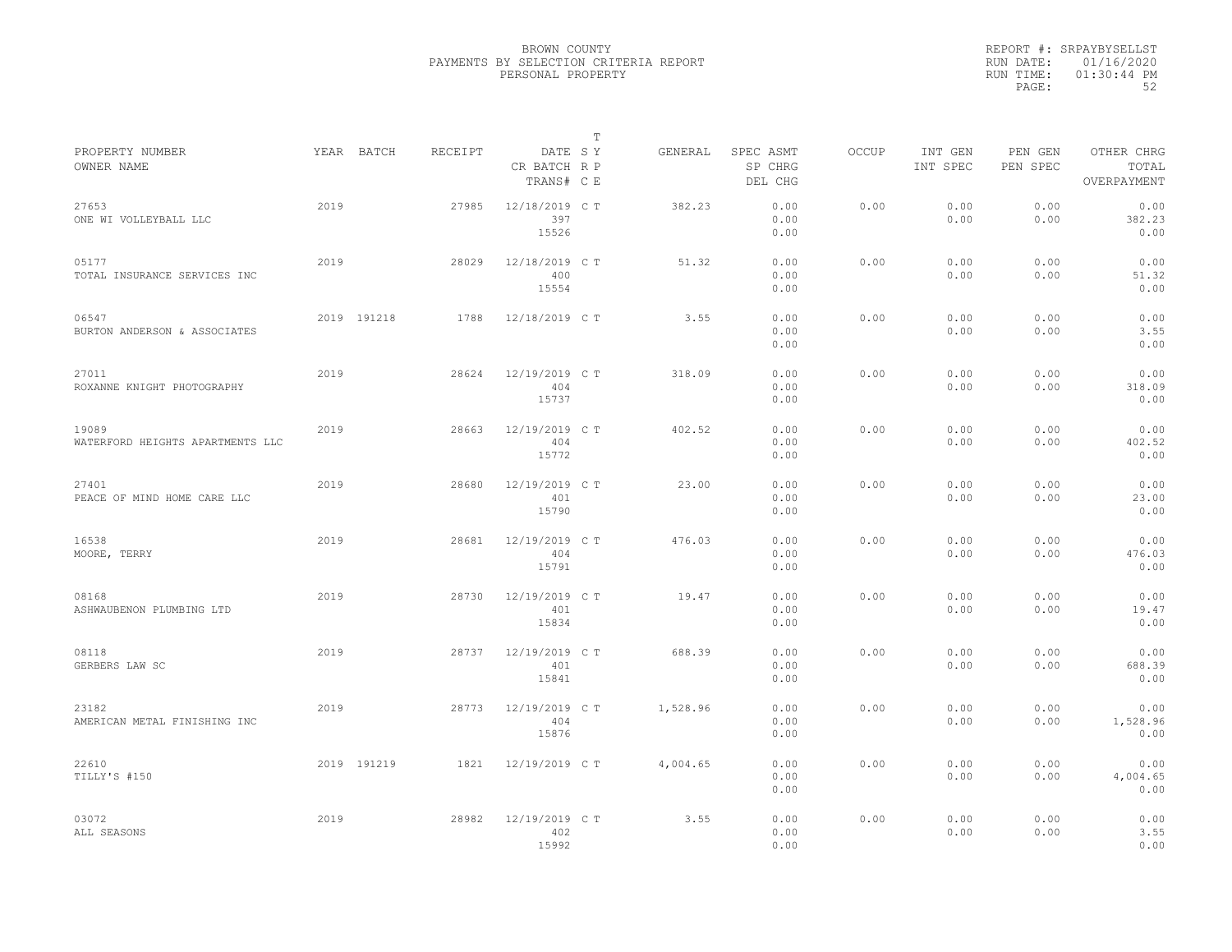|           | REPORT #: SRPAYBYSELLST |
|-----------|-------------------------|
|           | RUN DATE: 01/16/2020    |
| RUN TIME: | $01:30:44$ PM           |
| PAGE:     | 53                      |

|                                          |            |         |                                       | $\mathbb T$ |         |                                 |              |                     |                     |                                    |
|------------------------------------------|------------|---------|---------------------------------------|-------------|---------|---------------------------------|--------------|---------------------|---------------------|------------------------------------|
| PROPERTY NUMBER<br>OWNER NAME            | YEAR BATCH | RECEIPT | DATE SY<br>CR BATCH R P<br>TRANS# C E |             | GENERAL | SPEC ASMT<br>SP CHRG<br>DEL CHG | <b>OCCUP</b> | INT GEN<br>INT SPEC | PEN GEN<br>PEN SPEC | OTHER CHRG<br>TOTAL<br>OVERPAYMENT |
| 26657<br>GUARANTEED RATE INC             | 2019       | 29027   | 12/19/2019 C T<br>406<br>16029        |             | 164.57  | 0.00<br>0.00<br>0.00            | 0.00         | 0.00<br>0.00        | 0.00<br>0.00        | 0.00<br>164.57<br>0.00             |
| 22687<br>NATURE SCAPES                   | 2019       | 29063   | 12/19/2019 C T<br>407<br>16042        |             | 33.62   | 0.00<br>0.00<br>0.00            | 0.00         | 0.00<br>0.00        | 0.00<br>0.00        | 0.00<br>33.62<br>0.00              |
| 17272<br>TIRUNA AMERICA INC              | 2019       | 29095   | 12/19/2019 C T<br>404<br>16068        |             | 661.83  | 0.00<br>0.00<br>0.00            | 0.00         | 0.00<br>0.00        | 0.00<br>0.00        | 0.00<br>661.83<br>0.00             |
| 21584<br>VERKUILEN & ASSOCIATES CPAS INC | 2019       | 29170   | 12/19/2019 C T<br>405<br>16130        |             | 17.70   | 0.00<br>0.00<br>0.00            | 0.00         | 0.00<br>0.00        | 0.00<br>0.00        | 0.00<br>17.70<br>0.00              |
| 13797<br>M-R SALES                       | 2019       | 29179   | 12/19/2019 C T<br>405<br>16136        |             | 37.17   | 0.00<br>0.00<br>0.00            | 0.00         | 0.00<br>0.00        | 0.00<br>0.00        | 0.00<br>37.17<br>0.00              |
| 22590<br>RAWHIDE YOUTH FAMILY COUNSELING | 2019       | 29211   | 12/19/2019 C T<br>405<br>16163        |             | 26.54   | 0.00<br>0.00<br>0.00            | 0.00         | 0.00<br>0.00        | 0.00<br>0.00        | 0.00<br>26.54<br>0.00              |
| 17500<br>BAY ARCHITECTS LLC              | 2019       | 29263   | 12/19/2019 C T<br>407<br>16203        |             | 100.86  | 0.00<br>0.00<br>0.00            | 0.00         | 0.00<br>0.00        | 0.00<br>0.00        | 0.00<br>100.86<br>0.00             |
| 27422<br>ARGUS TECHNICAL SERVICES        | 2019       | 29292   | 12/19/2019 C T<br>405<br>16208        |             | 21.24   | 0.00<br>0.00<br>0.00            | 0.00         | 0.00<br>0.00        | 0.00<br>0.00        | 0.00<br>21.24<br>0.00              |
| 10732<br>GAGNON CLAY PRODUCTS CO         | 2019       | 29308   | 12/19/2019 C T<br>405<br>16221        |             | 720.24  | 0.00<br>0.00<br>0.00            | 0.00         | 0.00<br>0.00        | 0.00<br>0.00        | 0.00<br>720.24<br>0.00             |
| 22574<br>SAGEPOINT FINANCIAL             | 2019       | 29399   | 12/19/2019 C T<br>405<br>16260        |             | 188.50  | 0.00<br>0.00<br>0.00            | 0.00         | 0.00<br>0.00        | 0.00<br>0.00        | 0.00<br>188.50<br>0.00             |
| 10739<br>WISCONSIN COMPRESSED AIR CORP   | 2019       | 29404   | 12/19/2019 C T<br>404<br>16265        |             | 3.55    | 0.00<br>0.00<br>0.00            | 0.00         | 0.00<br>0.00        | 0.00<br>0.00        | 0.00<br>3.55<br>0.00               |
| 12944<br>FLOOR COVERINGS ETC             | 2019       | 29456   | 12/19/2019 C T<br>407<br>16303        |             | 187.58  | 0.00<br>0.00<br>0.00            | 0.00         | 0.00<br>0.00        | 0.00<br>0.00        | 0.00<br>187.58<br>0.00             |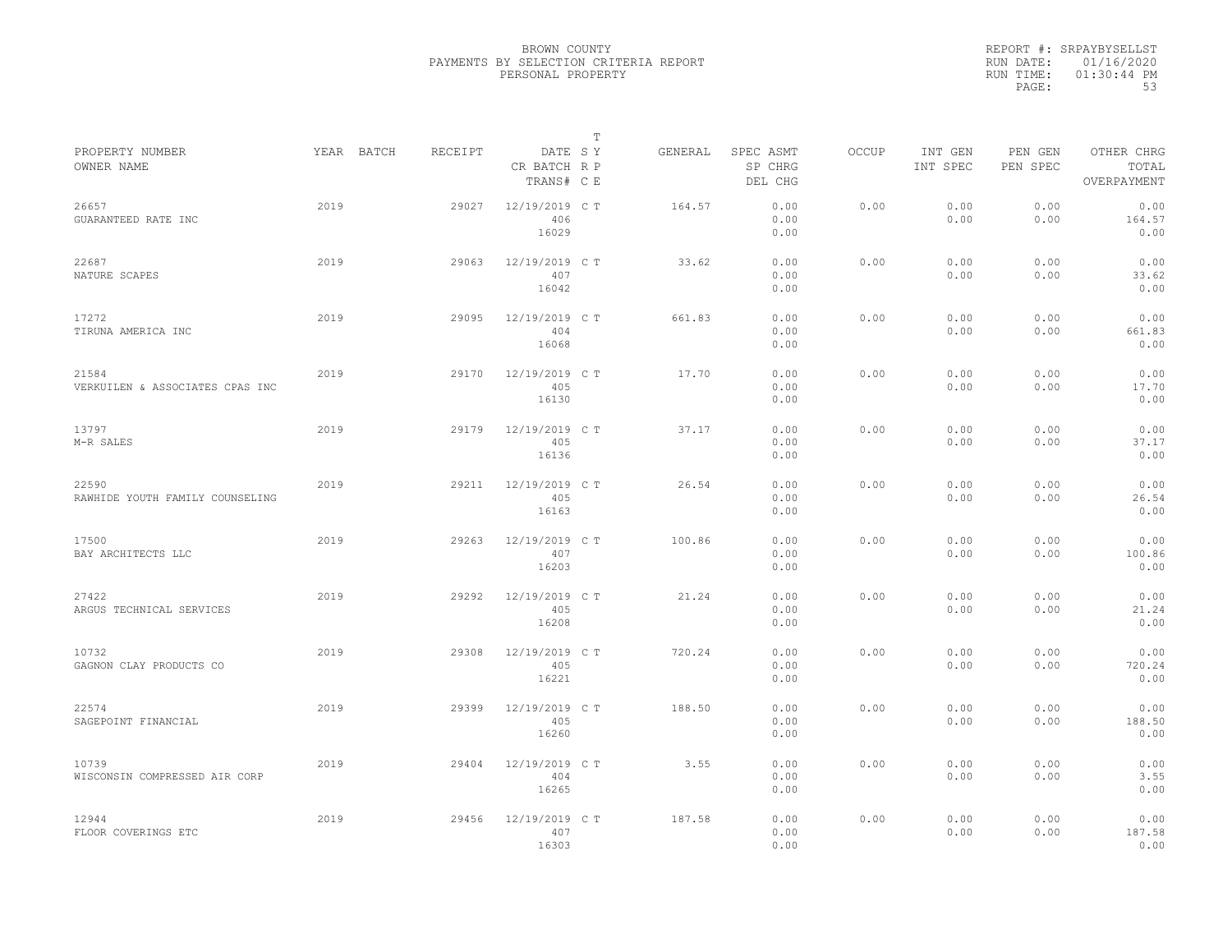|                                   |            |                  |                                       | T |             |                                 |              |                     |                     |                                    |
|-----------------------------------|------------|------------------|---------------------------------------|---|-------------|---------------------------------|--------------|---------------------|---------------------|------------------------------------|
| PROPERTY NUMBER<br>OWNER NAME     | YEAR BATCH | RECEIPT          | DATE SY<br>CR BATCH R P<br>TRANS# C E |   | GENERAL     | SPEC ASMT<br>SP CHRG<br>DEL CHG | <b>OCCUP</b> | INT GEN<br>INT SPEC | PEN GEN<br>PEN SPEC | OTHER CHRG<br>TOTAL<br>OVERPAYMENT |
| 13782<br>D & M JEWELERS           | 2019       | 29466            | 12/19/2019 C T<br>405<br>16312        |   | 198.20      | 0.00<br>0.00<br>0.00            | 0.00         | 0.00<br>0.00        | 0.00<br>0.00        | 0.00<br>198.20<br>0.00             |
| 18296<br>WEBER FINANCIAL SERVICES | 2019       | 29547            | 12/19/2019 C T<br>401<br>16369        |   | 24.78       | 0.00<br>0.00<br>0.00            | 0.00         | 0.00<br>0.00        | 0.00<br>0.00        | 0.00<br>24.78<br>0.00              |
| 24585<br>HARBOR WEALTH            | 2019       | 29597            | 12/19/2019 C T<br>405<br>16419        |   | 546.82      | 0.00<br>0.00<br>0.00            | 0.00         | 0.00<br>0.00        | 0.00<br>0.00        | 0.00<br>546.82<br>0.00             |
| 27581<br>BATH FITTER              | 2019       | 29762            | 12/19/2019 C T<br>402<br>16506        |   | 8.85        | 0.00<br>0.00<br>0.00            | 0.00         | 0.00<br>0.00        | 0.00<br>0.00        | 0.00<br>8.85<br>0.00               |
| 24650<br>ARABELLA SPA & SALON     | 2019       | 29784            | 12/19/2019 C T<br>403<br>16527        |   | 497.25      | 0.00<br>0.00<br>0.00            | 0.00         | 0.00<br>0.00        | 0.00<br>0.00        | 0.00<br>497.25<br>0.00             |
| 03459<br>ECHO RIDGE DENTAL CLINIC | 2019       | 30277            | 12/20/2019 C T<br>412<br>16626        |   | 2,672.14    | 0.00<br>0.00<br>0.00            | 0.00         | 0.00<br>0.00        | 0.00<br>0.00        | 0.00<br>2,672.14<br>0.00           |
| 03459<br>ECHO RIDGE DENTAL CLINIC | 2019       | Voids #<br>30277 | 12/20/2019 C V<br>412<br>16629        |   | $-2,672.14$ | 0.00<br>0.00<br>0.00            | 0.00         | 0.00<br>0.00        | 0.00<br>0.00        | 0.00<br>$-2,672.14$<br>0.00        |
| 03459<br>ECHO RIDGE DENTAL CLINIC | 2019       | 30283            | 12/20/2019 C T<br>412<br>16632        |   | 2,672.14    | 0.00<br>0.00<br>0.00            | 0.00         | 0.00<br>0.00        | 0.00<br>0.00        | 0.00<br>2,672.14<br>0.00           |
| 24687<br>TEAM FINANCIAL GROUP INC | 2019       | 30298            | 12/20/2019 C T<br>409<br>16644        |   | 12.40       | 0.00<br>0.00<br>0.00            | 0.00         | 0.00<br>0.00        | 0.00<br>0.00        | 0.00<br>12.40<br>0.00              |
| 12184<br>ELAND ELECTRIC CORP      | 2019       | 30299            | 12/20/2019 C T<br>409<br>16645        |   | 713.15      | 0.00<br>0.00<br>0.00            | 0.00         | 0.00<br>0.00        | 0.00<br>0.00        | 0.00<br>713.15<br>0.00             |
| 18323<br>EXTREME AUDIO LLC        | 2019       | 30361            | 12/20/2019 C T<br>413<br>16701        |   | 23.00       | 0.00<br>0.00<br>0.00            | 0.00         | 0.00<br>0.00        | 0.00<br>0.00        | 0.00<br>23.00<br>0.00              |
| 27438<br>WISNESKI AUTO SALES      | 2019       | 30376            | 12/20/2019 C T<br>409<br>16711        |   | 81.41       | 0.00<br>0.00<br>0.00            | 0.00         | 0.00<br>0.00        | 0.00<br>0.00        | 0.00<br>81.41<br>0.00              |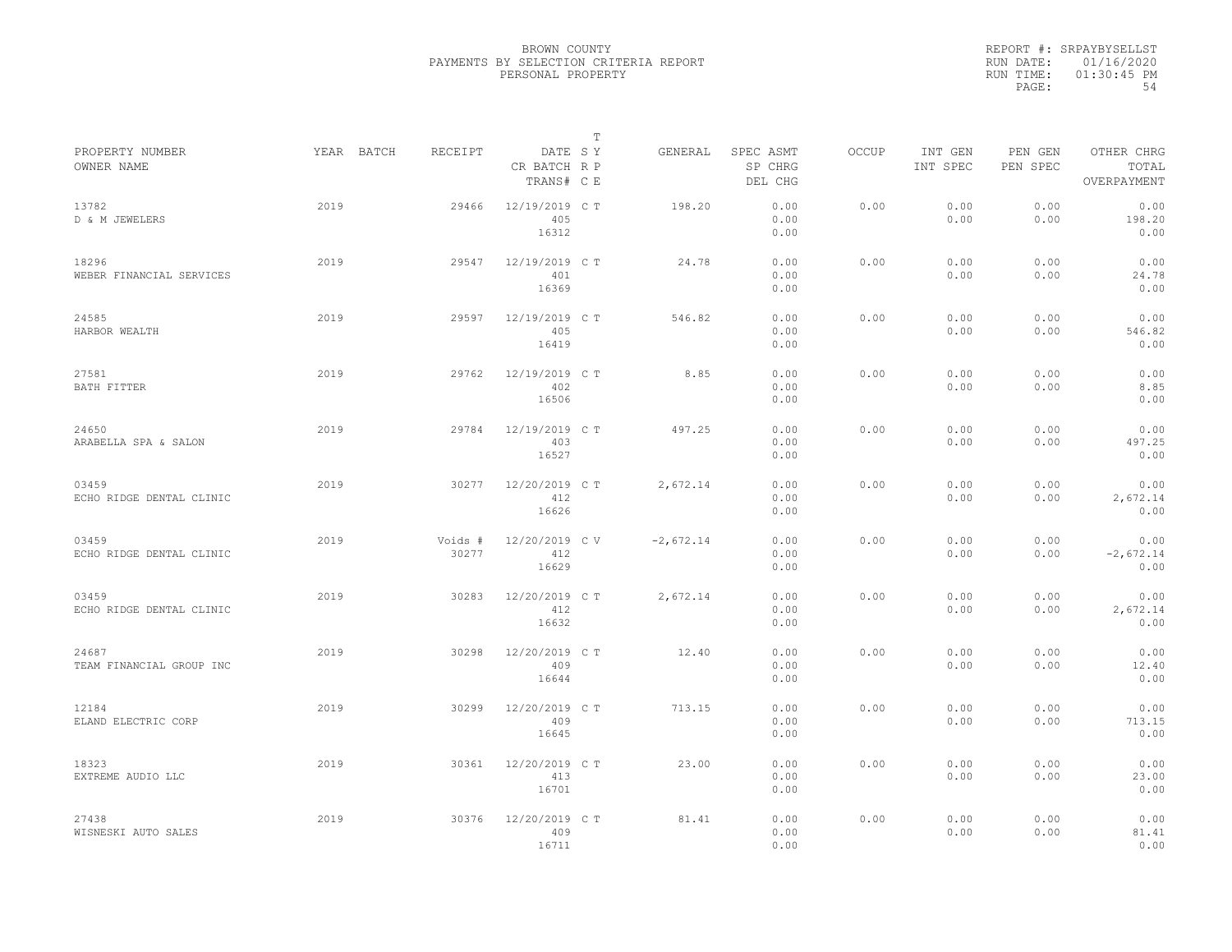|                                                |      |            |         |                                       | $\mathbb{T}$ |          |                                 |              |                     |                     |                                    |
|------------------------------------------------|------|------------|---------|---------------------------------------|--------------|----------|---------------------------------|--------------|---------------------|---------------------|------------------------------------|
| PROPERTY NUMBER<br>OWNER NAME                  |      | YEAR BATCH | RECEIPT | DATE SY<br>CR BATCH R P<br>TRANS# C E |              | GENERAL  | SPEC ASMT<br>SP CHRG<br>DEL CHG | <b>OCCUP</b> | INT GEN<br>INT SPEC | PEN GEN<br>PEN SPEC | OTHER CHRG<br>TOTAL<br>OVERPAYMENT |
| 03405<br>R & D SERVICES INC                    | 2019 |            | 30499   | 12/20/2019 C T<br>411<br>16770        |              | 14.15    | 0.00<br>0.00<br>0.00            | 0.00         | 0.00<br>0.00        | 0.00<br>0.00        | 0.00<br>14.15<br>0.00              |
| 25264<br>NATURE'S BEST FLORAL LLC              | 2019 |            | 30534   | 12/20/2019 C T<br>413<br>16803        |              | 153.96   | 0.00<br>0.00<br>0.00            | 0.00         | 0.00<br>0.00        | 0.00<br>0.00        | 0.00<br>153.96<br>0.00             |
| 15074<br>PLANNING & EVALUATION ASSOCIATES      | 2019 |            | 30598   | 12/20/2019 C T<br>412<br>16865        |              | 12.40    | 0.00<br>0.00<br>0.00            | 0.00         | 0.00<br>0.00        | 0.00<br>0.00        | 0.00<br>12.40<br>0.00              |
| 20103<br>FOTH INFRASTRUCTURE & ENVIRONMENT LLC | 2019 |            | 30765   | 12/20/2019 C T<br>413<br>16959        |              | 1,265.29 | 0.00<br>0.00<br>0.00            | 0.00         | 0.00<br>0.00        | 0.00<br>0.00        | 0.00<br>1,265.29<br>0.00           |
| 23185<br>FOTH PRODUCTION SOLUTIONS LLC         | 2019 |            | 30767   | 12/20/2019 C T<br>413<br>16961        |              | 251.29   | 0.00<br>0.00<br>0.00            | 0.00         | 0.00<br>0.00        | 0.00<br>0.00        | 0.00<br>251.29<br>0.00             |
| 03396<br>PRO FOAMERS INC                       | 2019 |            | 30773   | 12/20/2019 C T<br>413<br>16968        |              | 15.92    | 0.00<br>0.00<br>0.00            | 0.00         | 0.00<br>0.00        | 0.00<br>0.00        | 0.00<br>15.92<br>0.00              |
| 26651<br>PET SUPPLIES PLUS                     | 2019 |            | 30795   | 12/20/2019 C T<br>412<br>16989        |              | 1,107.79 | 0.00<br>0.00<br>0.00            | 0.00         | 0.00<br>0.00        | 0.00<br>0.00        | 0.00<br>1,107.79<br>0.00           |
| 25229<br>SCANHOME LTD                          | 2019 |            | 30797   | 12/20/2019 C T<br>413<br>16991        |              | 125.64   | 0.00<br>0.00<br>0.00            | 0.00         | 0.00<br>0.00        | 0.00<br>0.00        | 0.00<br>125.64<br>0.00             |
| 03134<br>GREEN BAY FLOOR DECOR LTD             | 2019 |            | 30908   | 12/20/2019 C T<br>415<br>17044        |              | 58.40    | 0.00<br>0.00<br>0.00            | 0.00         | 0.00<br>0.00        | 0.00<br>0.00        | 0.00<br>58.40<br>0.00              |
| 14852<br>INSURANCE PLUS INC                    | 2019 |            | 30922   | 12/20/2019 C T<br>409<br>17046        |              | 17.70    | 0.00<br>0.00<br>0.00            | 0.00         | 0.00<br>0.00        | 0.00<br>0.00        | 0.00<br>17.70<br>0.00              |
| 24061<br>DIEDERICH FLOORING LLC                | 2019 |            | 30955   | 12/20/2019 C T<br>415<br>17068        |              | 12.40    | 0.00<br>0.00<br>0.00            | 0.00         | 0.00<br>0.00        | 0.00<br>0.00        | 0.00<br>12.40<br>0.00              |
| 03189<br>VAN'S FIRE & SAFETY, INC              | 2019 |            | 30970   | 12/20/2019 C T<br>415<br>17082        |              | 405.24   | 0.00<br>0.00<br>0.00            | 0.00         | 0.00<br>0.00        | 0.00<br>0.00        | 0.00<br>405.24<br>0.00             |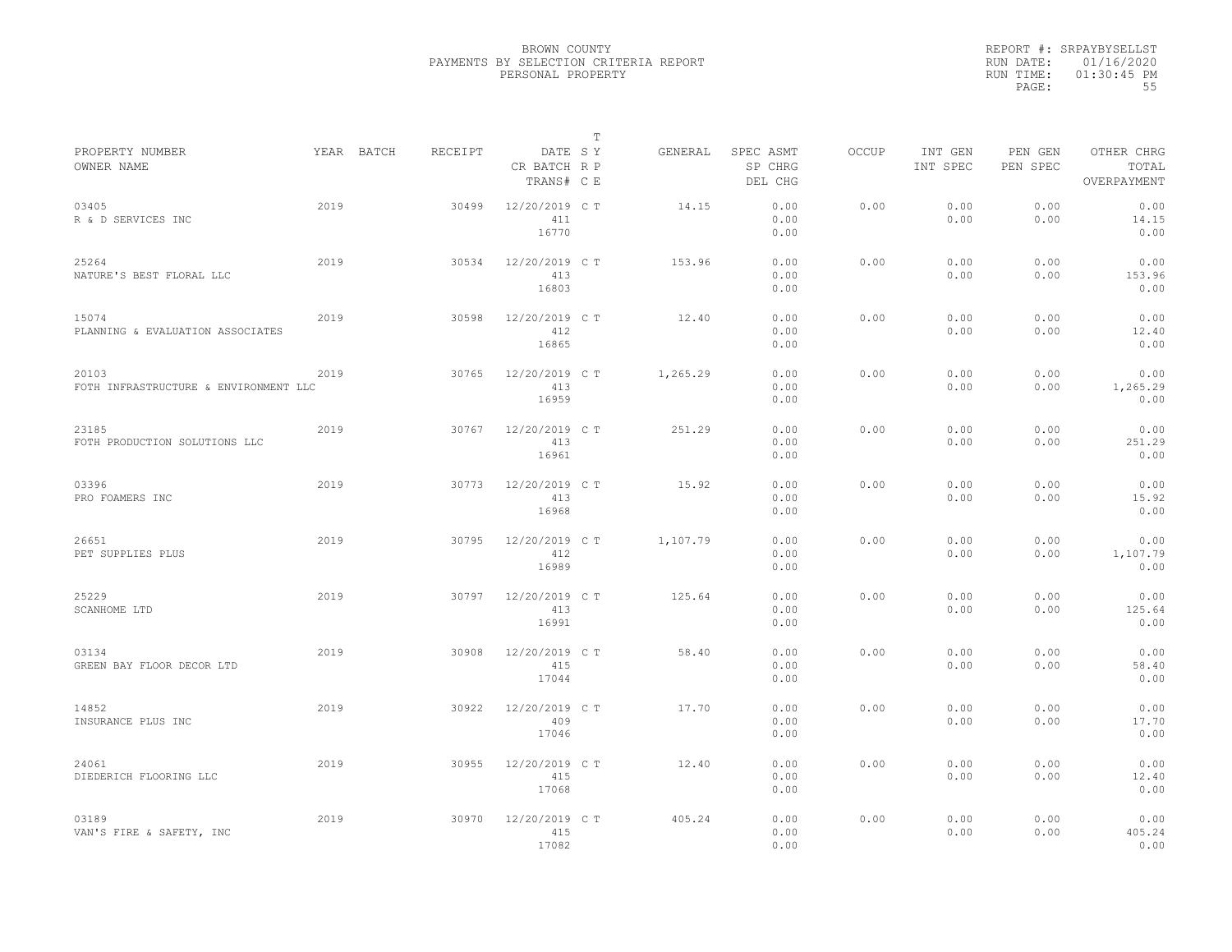|                                       |            |         |                                       | $\mathbb T$ |           |                                 |              |                     |                     |                                    |
|---------------------------------------|------------|---------|---------------------------------------|-------------|-----------|---------------------------------|--------------|---------------------|---------------------|------------------------------------|
| PROPERTY NUMBER<br>OWNER NAME         | YEAR BATCH | RECEIPT | DATE SY<br>CR BATCH R P<br>TRANS# C E |             | GENERAL   | SPEC ASMT<br>SP CHRG<br>DEL CHG | <b>OCCUP</b> | INT GEN<br>INT SPEC | PEN GEN<br>PEN SPEC | OTHER CHRG<br>TOTAL<br>OVERPAYMENT |
| 12928<br>ASHWAUBENON AUTO REPAIR      | 2019       | 30978   | 12/20/2019 C T<br>415<br>17086        |             | 37.17     | 0.00<br>0.00<br>0.00            | 0.00         | 0.00<br>0.00        | 0.00<br>0.00        | 0.00<br>37.17<br>0.00              |
| 04982<br>DAIRY QUEEN GRILL & CHILL    | 2019       | 31043   | 12/20/2019 C T<br>410<br>17139        |             | 1,132.56  | 0.00<br>0.00<br>0.00            | 0.00         | 0.00<br>0.00        | 0.00<br>0.00        | 0.00<br>1,132.56<br>0.00           |
| 22555<br>PLATO'S CLOSET               | 2019       | 31045   | 12/20/2019 C T<br>415<br>17140        |             | 555.67    | 0.00<br>0.00<br>0.00            | 0.00         | 0.00<br>0.00        | 0.00<br>0.00        | 0.00<br>555.67<br>0.00             |
| 21473<br>HARMANN STUDIOS              | 2019       | 31066   | 12/20/2019 C T<br>410<br>17160        |             | 2,843.12  | 0.00<br>0.00<br>0.00            | 0.00         | 0.00<br>0.00        | 0.00<br>0.00        | 0.00<br>2,843.12<br>0.00           |
| 22331<br>AMERIPRISE FINANCIAL         | 2019       | 31205   | 12/20/2019 C T<br>412<br>17238        |             | 47.12     | 0.00<br>0.00<br>0.00            | 0.00         | 0.00<br>0.00        | 0.00<br>0.00        | 0.00<br>47.12<br>0.00              |
| 08200<br>DENTAL DESIGNS BY QUANDT     | 2019       | 31262   | 12/20/2019 C T<br>413<br>17276        |             | 1,182.11  | 0.00<br>0.00<br>0.00            | 0.00         | 0.00<br>0.00        | 0.00<br>0.00        | 0.00<br>1,182.11<br>0.00           |
| 25929<br>SIMON LAW FIRM, S.C.         | 2019       | 31275   | 12/20/2019 C T<br>413<br>17288        |             | 33.62     | 0.00<br>0.00<br>0.00            | 0.00         | 0.00<br>0.00        | 0.00<br>0.00        | 0.00<br>33.62<br>0.00              |
| 22035<br>FINCANTIERI MARINE GROUP LLC | 2019       | 31305   | 12/20/2019 C T<br>413<br>17313        |             | 239.55    | 0.00<br>0.00<br>0.00            | 0.00         | 0.00<br>0.00        | 0.00<br>0.00        | 0.00<br>239.55<br>0.00             |
| 03095<br>US BANK                      | 2019       | 31309   | 12/20/2019 C T<br>408<br>17317        |             | 3, 172.93 | 0.00<br>0.00<br>0.00            | 0.00         | 0.00<br>0.00        | 0.00<br>0.00        | 0.00<br>3,172.93<br>0.00           |
| 22623<br>US BANK NATIONAL ASSOCIATION | 2019       | 31310   | 12/20/2019 C T<br>408<br>17317        |             | 6,400.72  | 0.00<br>0.00<br>0.00            | 0.00         | 0.00<br>0.00        | 0.00<br>0.00        | 0.00<br>6,400.72<br>0.00           |
| 16473<br>KCD FINANCIAL INC            | 2019       | 31362   | 12/20/2019 C T<br>415<br>17369        |             | 17.70     | 0.00<br>0.00<br>0.00            | 0.00         | 0.00<br>0.00        | 0.00<br>0.00        | 0.00<br>17.70<br>0.00              |
| 11615<br>MIDWEST MOULDING & DOOR INC  | 2019       | 31377   | 12/20/2019 C T<br>415<br>17380        |             | 431.79    | 0.00<br>0.00<br>0.00            | 0.00         | 0.00<br>0.00        | 0.00<br>0.00        | 0.00<br>431.79<br>0.00             |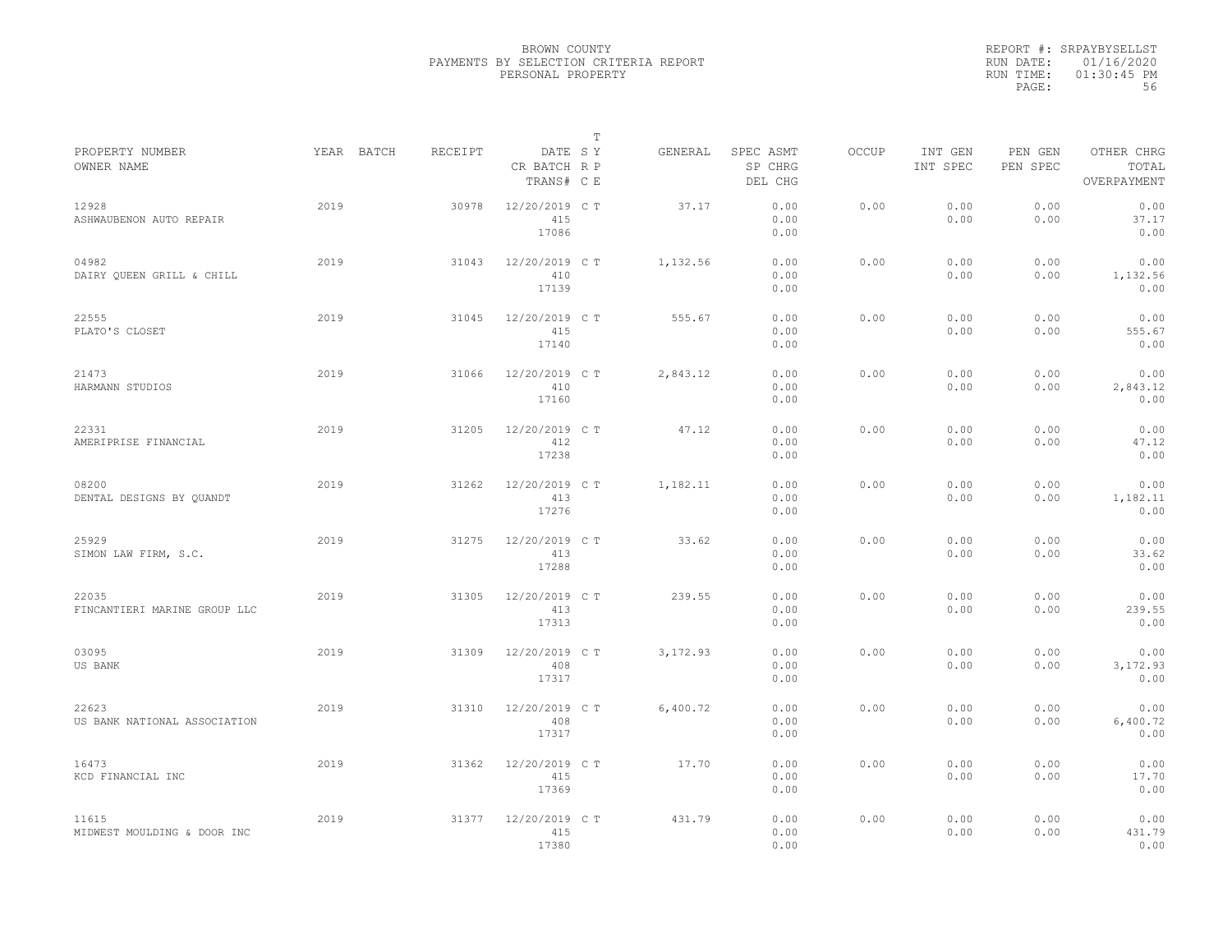|           | REPORT #: SRPAYBYSELLST |
|-----------|-------------------------|
|           | RUN DATE: 01/16/2020    |
| RUN TIME: | $01:30:46$ PM           |
| PAGE:     | 57                      |

|                                              |      |            |         |                                       | $\mathbb T$ |            |                                 |              |                     |                     |                                    |
|----------------------------------------------|------|------------|---------|---------------------------------------|-------------|------------|---------------------------------|--------------|---------------------|---------------------|------------------------------------|
| PROPERTY NUMBER<br>OWNER NAME                |      | YEAR BATCH | RECEIPT | DATE SY<br>CR BATCH R P<br>TRANS# C E |             | GENERAL    | SPEC ASMT<br>SP CHRG<br>DEL CHG | <b>OCCUP</b> | INT GEN<br>INT SPEC | PEN GEN<br>PEN SPEC | OTHER CHRG<br>TOTAL<br>OVERPAYMENT |
| 13853<br>BCI INSURANCE SERVICES              | 2019 |            | 31379   | 12/20/2019 C T<br>409<br>17381        |             | 46.01      | 0.00<br>0.00<br>0.00            | 0.00         | 0.00<br>0.00        | 0.00<br>0.00        | 0.00<br>46.01<br>0.00              |
| 10600<br>ASTRO HYDRAULICS INC                | 2019 |            | 31380   | 12/20/2019 C T<br>415<br>17382        |             | 159.27     | 0.00<br>0.00<br>0.00            | 0.00         | 0.00<br>0.00        | 0.00<br>0.00        | 0.00<br>159.27<br>0.00             |
| 22566<br>MOTION INDUSTRIES INC WI07          | 2019 |            | 31549   | 12/20/2019 C T<br>409<br>17477        |             | 81.41      | 0.00<br>0.00<br>0.00            | 0.00         | 0.00<br>0.00        | 0.00<br>0.00        | 0.00<br>81.41<br>0.00              |
| 24058<br>MONA ROSE WINERY                    | 2019 |            | 32253   | 12/23/2019 C T<br>417<br>17587        |             | 99.11      | 0.00<br>0.00<br>0.00            | 0.00         | 0.00<br>0.00        | 0.00<br>0.00        | 0.00<br>99.11<br>0.00              |
| 27635<br>TAX MANAGEMENT SERVICES INC         | 2019 |            | 32280   | 12/23/2019 C T<br>418<br>17603        |             | 19.47      | 0.00<br>0.00<br>0.00            | 0.00         | 0.00<br>0.00        | 0.00<br>0.00        | 0.00<br>19.47<br>0.00              |
| 25877<br>M2 LOGISTICS                        | 2019 |            | 32293   | 12/23/2019 C T<br>417<br>17608        |             | 3, 194. 17 | 0.00<br>0.00<br>0.00            | 0.00         | 0.00<br>0.00        | 0.00<br>0.00        | 0.00<br>3,194.17<br>0.00           |
| 03402<br><b>OUALITY INSULATORS INC</b>       | 2019 |            | 32391   | 12/23/2019 C T<br>417<br>17625        |             | 332.68     | 0.00<br>0.00<br>0.00            | 0.00         | 0.00<br>0.00        | 0.00<br>0.00        | 0.00<br>332.68<br>0.00             |
| 02905<br>ASBESTOS REMOVAL INC                | 2019 |            | 32395   | 12/23/2019 C T<br>417<br>17629        |             | 1.77       | 0.00<br>0.00<br>0.00            | 0.00         | 0.00<br>0.00        | 0.00<br>0.00        | 0.00<br>1.77<br>0.00               |
| 26757<br>AMERIPRISE FINANCIAL                | 2019 |            | 32403   | 12/23/2019 C T<br>416<br>17634        |             | 116.79     | 0.00<br>0.00<br>0.00            | 0.00         | 0.00<br>0.00        | 0.00<br>0.00        | 0.00<br>116.79<br>0.00             |
| 26658<br>ROXY'S ROCK SHOP                    | 2019 |            | 32448   | 12/23/2019 C T<br>417<br>17670        |             | 5.31       | 0.00<br>0.00<br>0.00            | 0.00         | 0.00<br>0.00        | 0.00<br>0.00        | 0.00<br>5.31<br>0.00               |
| 22082<br>TS NAILS                            | 2019 |            | 32526   | 12/23/2019 C T<br>416<br>17728        |             | 192.89     | 0.00<br>0.00<br>0.00            | 0.00         | 0.00<br>0.00        | 0.00<br>0.00        | 0.00<br>192.89<br>0.00             |
| 07303<br>RAY'S HEATING COOLING & SHEET METAL | 2019 |            | 32996   | 12/23/2019 C T<br>418<br>17825        |             | 8.85       | 0.00<br>0.00<br>0.00            | 0.00         | 0.00<br>0.00        | 0.00<br>0.00        | 0.00<br>8.85<br>0.00               |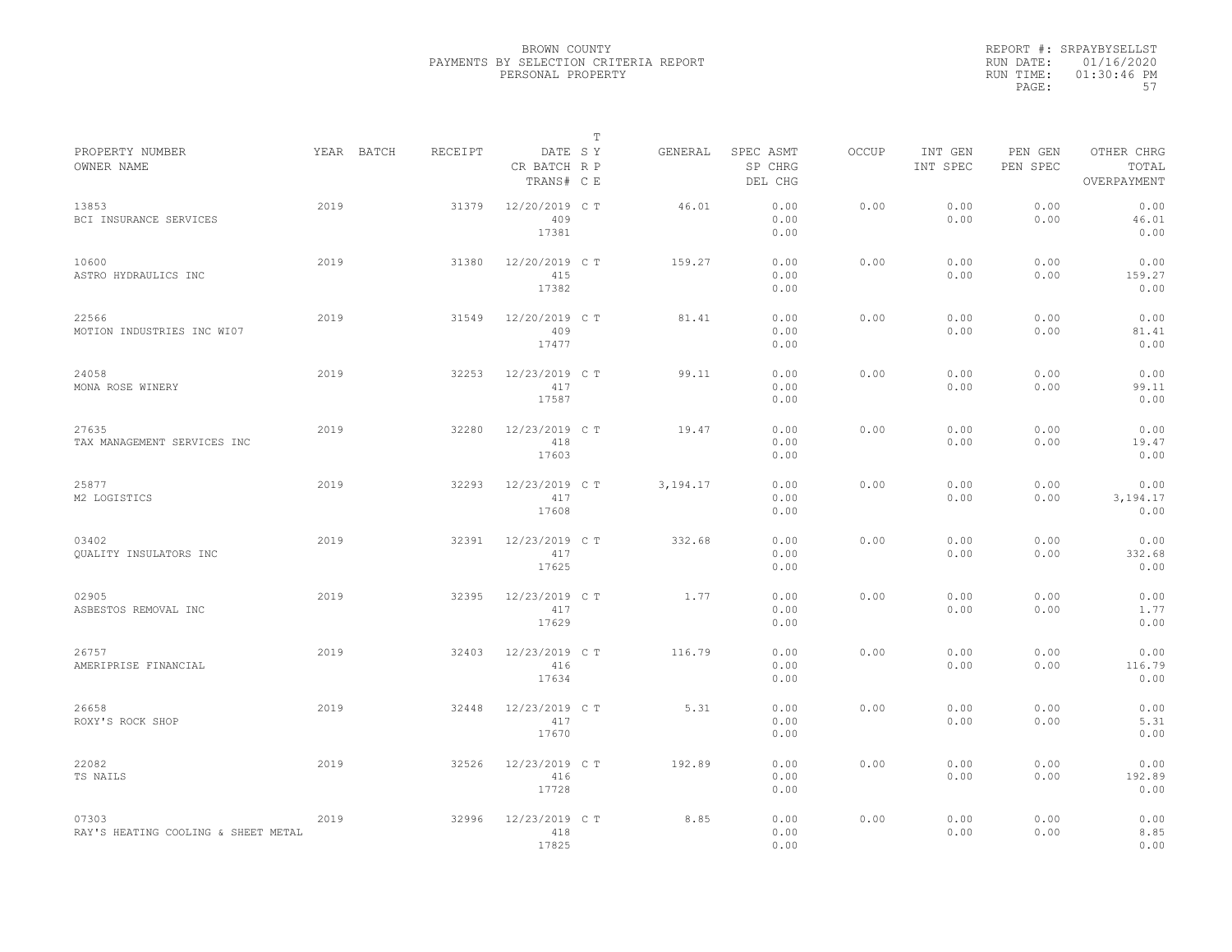|           | REPORT #: SRPAYBYSELLST |
|-----------|-------------------------|
|           | RUN DATE: 01/16/2020    |
| RUN TIME: | $01:30:46$ PM           |
| PAGE:     | 58                      |

|                                               |      |            |         |                                       | T |           |                                 |       |                     |                     |                                    |  |
|-----------------------------------------------|------|------------|---------|---------------------------------------|---|-----------|---------------------------------|-------|---------------------|---------------------|------------------------------------|--|
| PROPERTY NUMBER<br>OWNER NAME                 |      | YEAR BATCH | RECEIPT | DATE SY<br>CR BATCH R P<br>TRANS# C E |   | GENERAL   | SPEC ASMT<br>SP CHRG<br>DEL CHG | OCCUP | INT GEN<br>INT SPEC | PEN GEN<br>PEN SPEC | OTHER CHRG<br>TOTAL<br>OVERPAYMENT |  |
| 27410<br>MI-TECH SERVICES INC                 | 2019 |            | 33509   | 12/23/2019 C T<br>418<br>17889        |   | 5,832.68  | 0.00<br>0.00<br>0.00            | 0.00  | 0.00<br>0.00        | 0.00<br>0.00        | 0.00<br>5,832.68<br>0.00           |  |
| 27428<br>CABINET CONNECTION LLC               | 2019 |            | 33518   | 12/23/2019 C T<br>418<br>17897        |   | 77.86     | 0.00<br>0.00<br>0.00            | 0.00  | 0.00<br>0.00        | 0.00<br>0.00        | 0.00<br>77.86<br>0.00              |  |
| 03130<br>ARBON EQUIPMENT CORP                 | 2019 |            | 33676   | 12/23/2019 C T<br>418<br>17908        |   | 123.87    | 0.00<br>0.00<br>0.00            | 0.00  | 0.00<br>0.00        | 0.00<br>0.00        | 0.00<br>123.87<br>0.00             |  |
| 24631<br>INTEGRATED PAIN SOLUTIONS LLC        | 2019 |            | 33683   | 12/23/2019 C T<br>418<br>17911        |   | 11,810.45 | 0.00<br>0.00<br>0.00            | 0.00  | 0.00<br>0.00        | 0.00<br>0.00        | 0.00<br>11,810.45<br>0.00          |  |
| 24634<br>NUMALE MEDICAL CENTER                | 2019 |            | 33707   | 12/23/2019 C T<br>418<br>17927        |   | 812.26    | 0.00<br>0.00<br>0.00            | 0.00  | 0.00<br>0.00        | 0.00<br>0.00        | 0.00<br>812.26<br>0.00             |  |
| 25873<br>ROLZ SUSHI                           | 2019 |            | 33800   | 12/23/2019 C T<br>416<br>17948        |   | 1,382.07  | 0.00<br>0.00<br>0.00            | 0.00  | 0.00<br>0.00        | 0.00<br>0.00        | 0.00<br>1,382.07<br>0.00           |  |
| 25244<br>CRYOTHERAPY OF WI                    | 2019 |            | 33822   | 12/23/2019 C T<br>418<br>17956        |   | 1,035.23  | 0.00<br>0.00<br>0.00            | 0.00  | 0.00<br>0.00        | 0.00<br>0.00        | 0.00<br>1,035.23<br>0.00           |  |
| 24595<br>DCI HARRISON COIN                    | 2019 |            | 33905   | 12/23/2019 C T<br>418<br>17978        |   | 30.08     | 0.00<br>0.00<br>0.00            | 0.00  | 0.00<br>0.00        | 0.00<br>0.00        | 0.00<br>30.08<br>0.00              |  |
| 03397<br>PROVINCE BUILDERS & REALTY INC       | 2019 |            | 34147   | 12/23/2019 C T<br>422<br>18000        |   | 26.54     | 0.00<br>0.00<br>0.00            | 0.00  | 0.00<br>0.00        | 0.00<br>0.00        | 0.00<br>26.54<br>0.00              |  |
| 10728<br>FOSBER AMERICA INC                   | 2019 |            | 34180   | 12/23/2019 C T<br>422<br>18015        |   | 10,500.94 | 0.00<br>0.00<br>0.00            | 0.00  | 0.00<br>0.00        | 0.00<br>0.00        | 0.00<br>10,500.94<br>0.00          |  |
| 10015<br>MONTOURE, CHARLES E & HANSON, MARK H | 2019 |            | 34187   | 12/23/2019 C T<br>422<br>18021        |   | 631.75    | 0.00<br>0.00<br>0.00            | 0.00  | 0.00<br>0.00        | 0.00<br>0.00        | 0.00<br>631.75<br>0.00             |  |
| 26743<br>COLEMAN ENGINEERING COMPANY          | 2019 |            | 34189   | 12/23/2019 C T<br>422<br>18023        |   | 546.82    | 0.00<br>0.00<br>0.00            | 0.00  | 0.00<br>0.00        | 0.00<br>0.00        | 0.00<br>546.82<br>0.00             |  |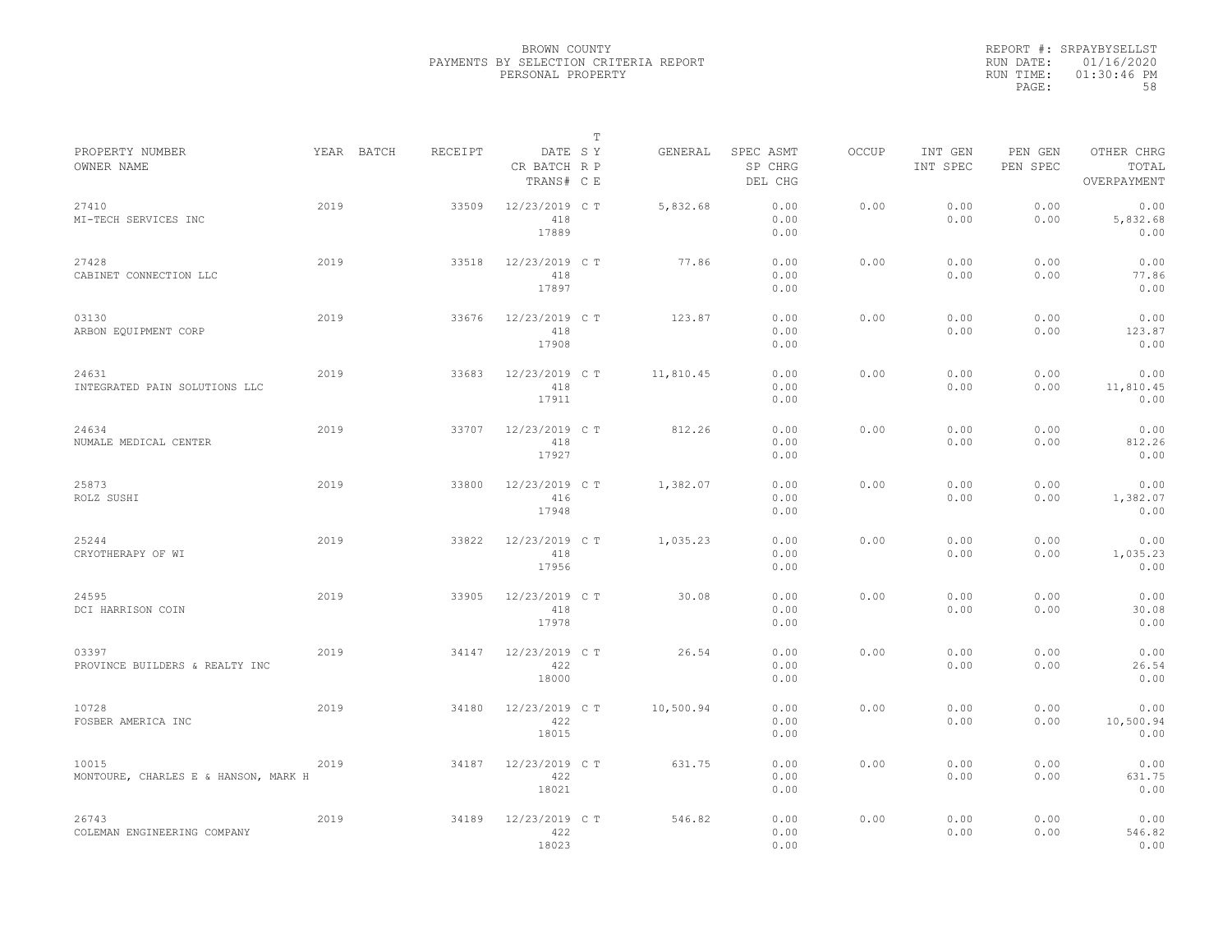|           | REPORT #: SRPAYBYSELLST |
|-----------|-------------------------|
|           | RUN DATE: 01/16/2020    |
| RUN TIME: | $01:30:47$ PM           |
| PAGE:     | 59                      |

|                                                 |      |            |         |                                       | $\mathbb T$ |          |                                 |              |                     |                     |                                    |
|-------------------------------------------------|------|------------|---------|---------------------------------------|-------------|----------|---------------------------------|--------------|---------------------|---------------------|------------------------------------|
| PROPERTY NUMBER<br>OWNER NAME                   |      | YEAR BATCH | RECEIPT | DATE SY<br>CR BATCH R P<br>TRANS# C E |             | GENERAL  | SPEC ASMT<br>SP CHRG<br>DEL CHG | <b>OCCUP</b> | INT GEN<br>INT SPEC | PEN GEN<br>PEN SPEC | OTHER CHRG<br>TOTAL<br>OVERPAYMENT |
| 06149<br>MATTHEWS TIRE INC                      | 2019 |            | 34228   | 12/23/2019 C T<br>422<br>18030        |             | 28.32    | 0.00<br>0.00<br>0.00            | 0.00         | 0.00<br>0.00        | 0.00<br>0.00        | 0.00<br>28.32<br>0.00              |
| 22330<br>QUALITY SANDBLASTING LLC               | 2019 |            | 34331   | 12/23/2019 C T<br>422<br>18036        |             | 63.71    | 0.00<br>0.00<br>0.00            | 0.00         | 0.00<br>0.00        | 0.00<br>0.00        | 0.00<br>63.71<br>0.00              |
| 16523<br>TRADE HOME SHOES                       | 2019 |            | 34334   | 12/23/2019 C T<br>422<br>18039        |             | 527.35   | 0.00<br>0.00<br>0.00            | 0.00         | 0.00<br>0.00        | 0.00<br>0.00        | 0.00<br>527.35<br>0.00             |
| 19995<br>BREAKTHRU BEVERAGE WISCONSIN NORTH LLC | 2019 |            | 34336   | 12/23/2019 C T<br>422<br>18041        |             | 49.54    | 0.00<br>0.00<br>0.00            | 0.00         | 0.00<br>0.00        | 0.00<br>0.00        | 0.00<br>49.54<br>0.00              |
| 26749<br>BARIL ENGINE REBUILDING INC            | 2019 |            | 34358   | 12/23/2019 C T<br>422<br>18060        |             | 17.70    | 0.00<br>0.00<br>0.00            | 0.00         | 0.00<br>0.00        | 0.00<br>0.00        | 0.00<br>17.70<br>0.00              |
| 22582<br>HUPY & ABRAHAM SC                      | 2019 |            | 34427   | 12/23/2019 C T<br>422<br>18107        |             | 51.32    | 0.00<br>0.00<br>0.00            | 0.00         | 0.00<br>0.00        | 0.00<br>0.00        | 0.00<br>51.32<br>0.00              |
| 27680<br>MINORITY ALLIANCE CAPITAL LLC          | 2019 |            | 34437   | 12/23/2019 C T<br>418<br>18115        |             | 125.64   | 0.00<br>0.00<br>0.00            | 0.00         | 0.00<br>0.00        | 0.00<br>0.00        | 0.00<br>125.64<br>0.00             |
| 02953<br>OAK EXPRESS & BEDROOM EXPRESSIONS      | 2019 |            | 34440   | 12/23/2019 C T<br>422<br>18118        |             | 1,144.93 | 0.00<br>0.00<br>0.00            | 0.00         | 0.00<br>0.00        | 0.00<br>0.00        | 0.00<br>1,144.93<br>0.00           |
| 19119<br>DENVER MATTRESS CO                     | 2019 |            | 34441   | 12/23/2019 C T<br>422<br>18118        |             | 1,081.24 | 0.00<br>0.00<br>0.00            | 0.00         | 0.00<br>0.00        | 0.00<br>0.00        | 0.00<br>1,081.24<br>0.00           |
| 25839<br>BLUE PRINT SERVICE CO INC              | 2019 |            | 34444   | 12/23/2019 C T<br>416<br>18121        |             | 23.00    | 0.00<br>0.00<br>0.00            | 0.00         | 0.00<br>0.00        | 0.00<br>0.00        | 0.00<br>23.00<br>0.00              |
| 25305<br>MATTRESS FIRM INC 112009               | 2019 |            | 34445   | 12/23/2019 C T<br>422<br>18122        |             | 529.11   | 0.00<br>0.00<br>0.00            | 0.00         | 0.00<br>0.00        | 0.00<br>0.00        | 0.00<br>529.11<br>0.00             |
| 02996<br>ZEE BEST FOODS, INC                    | 2019 |            | 34458   | 12/23/2019 C T<br>416<br>18134        |             | 31.85    | 0.00<br>0.00<br>0.00            | 0.00         | 0.00<br>0.00        | 0.00<br>0.00        | 0.00<br>31.85<br>0.00              |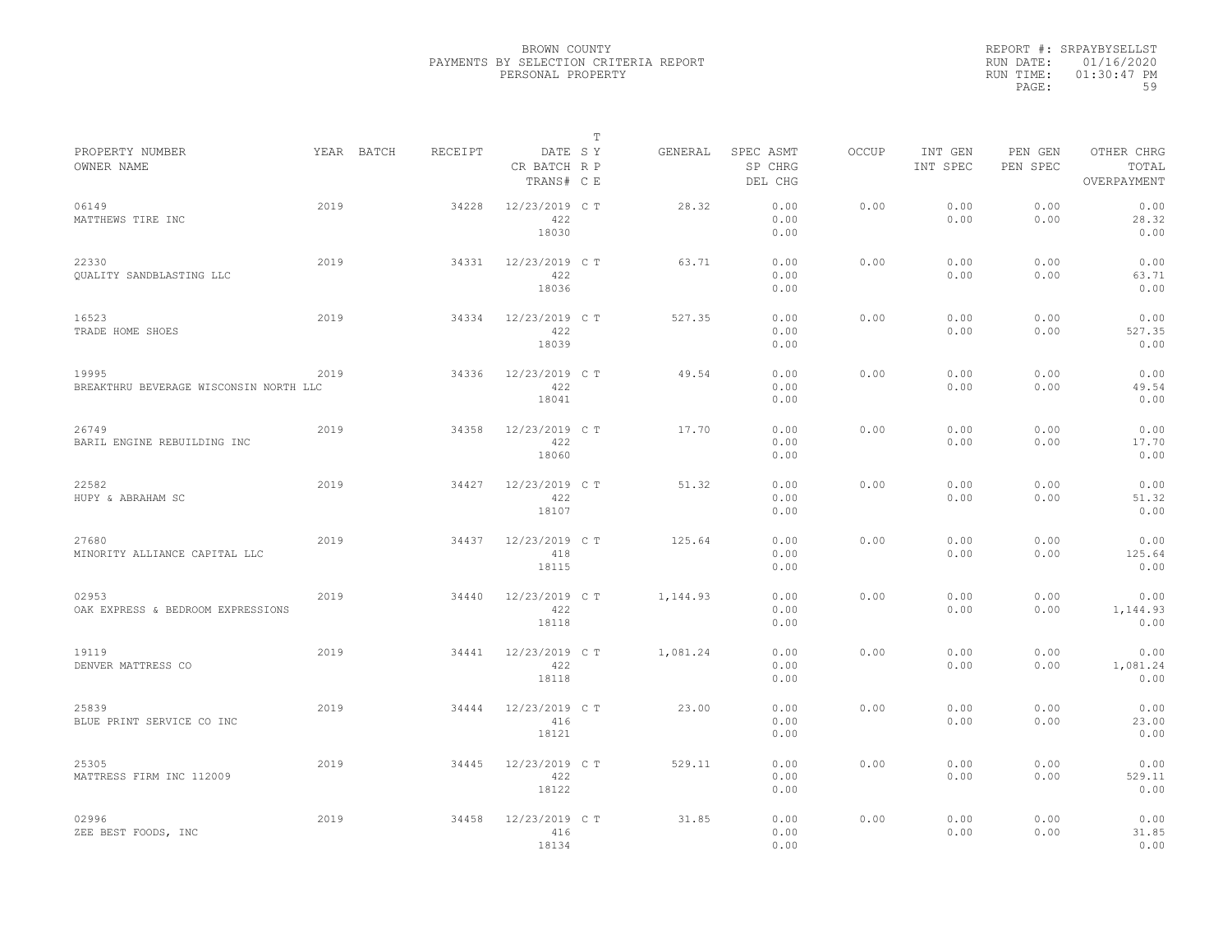|           | REPORT #: SRPAYBYSELLST |
|-----------|-------------------------|
|           | RUN DATE: 01/16/2020    |
| RUN TIME: | $01:30:47$ PM           |
| PAGE:     | 60                      |

|                                                 |      |             |         |                                       | $\mathbb T$ |           |                                 |              |                     |                     |                                    |
|-------------------------------------------------|------|-------------|---------|---------------------------------------|-------------|-----------|---------------------------------|--------------|---------------------|---------------------|------------------------------------|
| PROPERTY NUMBER<br>OWNER NAME                   |      | YEAR BATCH  | RECEIPT | DATE SY<br>CR BATCH R P<br>TRANS# C E |             | GENERAL   | SPEC ASMT<br>SP CHRG<br>DEL CHG | <b>OCCUP</b> | INT GEN<br>INT SPEC | PEN GEN<br>PEN SPEC | OTHER CHRG<br>TOTAL<br>OVERPAYMENT |
| 03349<br>PACKER CITY SOFT WATER LLC             | 2019 |             | 34469   | 12/23/2019 C T<br>416<br>18140        |             | 81.41     | 0.00<br>0.00<br>0.00            | 0.00         | 0.00<br>0.00        | 0.00<br>0.00        | 0.00<br>81.41<br>0.00              |
| 12912<br>LUBENOW COMPANIES INC                  | 2019 |             | 34955   | 12/23/2019 C T<br>418<br>18178        |             | 251.29    | 0.00<br>0.00<br>0.00            | 0.00         | 0.00<br>0.00        | 0.00<br>0.00        | 0.00<br>251.29<br>0.00             |
| 09993<br>CORROSION CONTROL INC                  | 2019 |             | 35355   | 12/23/2019 C T<br>418<br>18234        |             | 56.62     | 0.00<br>0.00<br>0.00            | 0.00         | 0.00<br>0.00        | 0.00<br>0.00        | 0.00<br>56.62<br>0.00              |
| 03316<br>GREATLAND                              | 2019 |             | 35357   | 12/23/2019 C T<br>418<br>18236        |             | 6,597.15  | 0.00<br>0.00<br>0.00            | 0.00         | 0.00<br>0.00        | 0.00<br>0.00        | 0.00<br>6, 597.15<br>0.00          |
| 22569<br>PRO ONE JANITORIAL                     | 2019 |             | 35461   | 12/23/2019 C T<br>418<br>18294        |             | 54.86     | 0.00<br>0.00<br>0.00            | 0.00         | 0.00<br>0.00        | 0.00<br>0.00        | 0.00<br>54.86<br>0.00              |
| 16453<br>MARGARITA'S                            | 2019 |             | 35880   | 12/23/2019 C T<br>418<br>18368        |             | 3,441.92  | 0.00<br>0.00<br>0.00            | 0.00         | 0.00<br>0.00        | 0.00<br>0.00        | 0.00<br>3,441.92<br>0.00           |
| 19857<br>PATHFINDER COUNSELING                  | 2019 |             | 36137   | 12/23/2019 C T<br>418<br>18390        |             | 44.25     | 0.00<br>0.00<br>0.00            | 0.00         | 0.00<br>0.00        | 0.00<br>0.00        | 0.00<br>44.25<br>0.00              |
| 03401<br><b>OUALITY ASSURED OFFICE MACHINES</b> | 2019 |             | 36146   | 12/23/2019 C T<br>420<br>18399        |             | 332.68    | 0.00<br>0.00<br>0.00            | 0.00         | 0.00<br>0.00        | 0.00<br>0.00        | 0.00<br>332.68<br>0.00             |
| 24966<br>LONGHORN HOLDING LLC                   |      | 2019 191223 | 2038    | 12/23/2019 C T                        |             | 10,405.38 | 0.00<br>0.00<br>0.00            | 0.00         | 0.00<br>0.00        | 0.00<br>0.00        | 0.00<br>10,405.38<br>0.00          |
| 03087<br>FARMERS INSURANCE GROUP                | 2019 |             | 37265   | 12/26/2019 C T<br>428<br>18563        |             | 44.25     | 0.00<br>0.00<br>0.00            | 0.00         | 0.00<br>0.00        | 0.00<br>0.00        | 0.00<br>44.25<br>0.00              |
| 05213<br>CARD & COIN/PACKER CITY ANTIQUES       | 2019 |             | 37267   | 12/26/2019 C T<br>428<br>18565        |             | 47.78     | 0.00<br>0.00<br>0.00            | 0.00         | 0.00<br>0.00        | 0.00<br>0.00        | 0.00<br>47.78<br>0.00              |
| 15715<br>HOOPER LAW OFFICE                      | 2019 |             | 37291   | 12/26/2019 C T<br>427<br>18581        |             | 3.55      | 0.00<br>0.00<br>0.00            | 0.00         | 0.00<br>0.00        | 0.00<br>0.00        | 0.00<br>3.55<br>0.00               |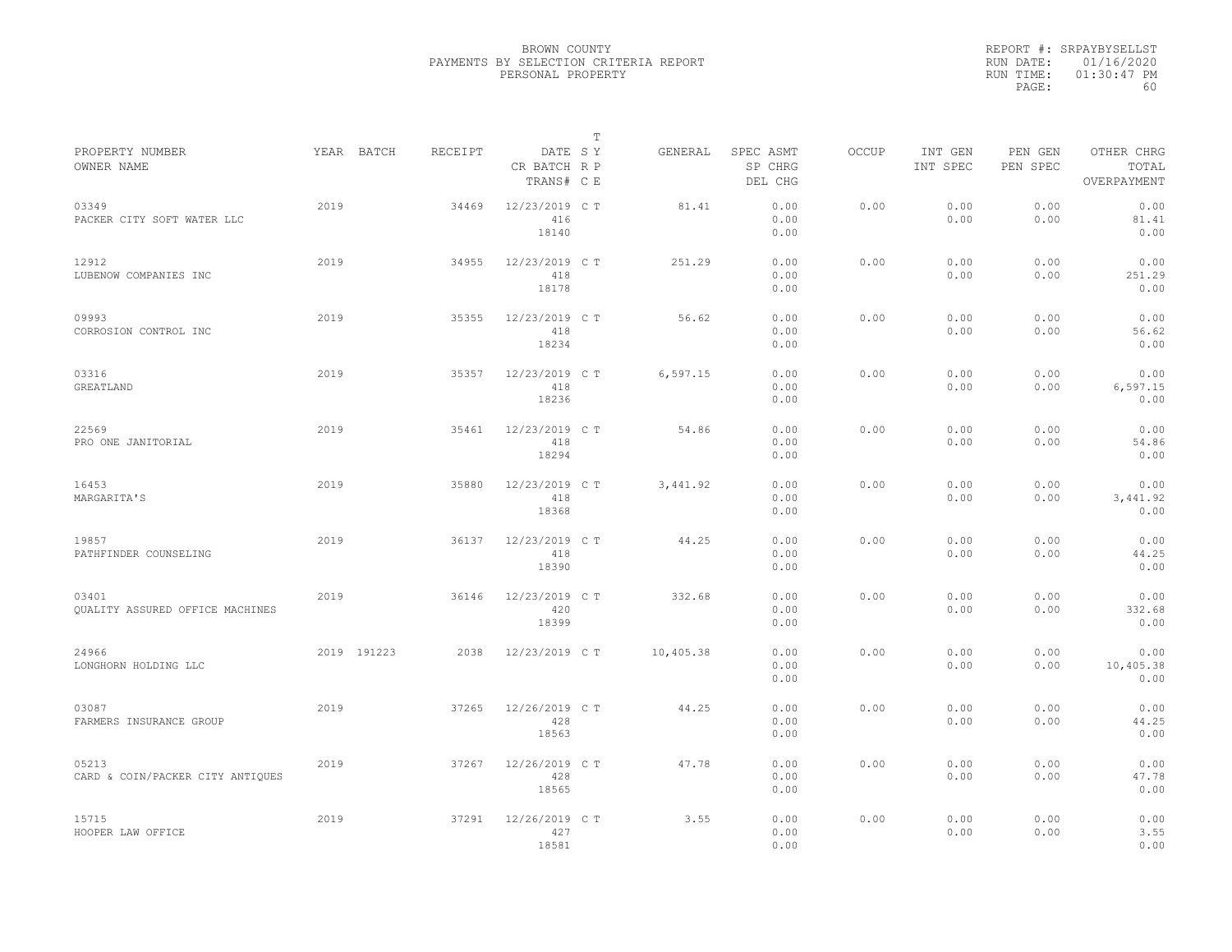|           | REPORT #: SRPAYBYSELLST |
|-----------|-------------------------|
|           | RUN DATE: 01/16/2020    |
| RUN TIME: | $01:30:47$ PM           |
| PAGE:     | 61                      |

|                                               |      |            |         |                                       | T |          |                                 |              |                     |                     |                                    |
|-----------------------------------------------|------|------------|---------|---------------------------------------|---|----------|---------------------------------|--------------|---------------------|---------------------|------------------------------------|
| PROPERTY NUMBER<br>OWNER NAME                 |      | YEAR BATCH | RECEIPT | DATE SY<br>CR BATCH R P<br>TRANS# C E |   | GENERAL  | SPEC ASMT<br>SP CHRG<br>DEL CHG | <b>OCCUP</b> | INT GEN<br>INT SPEC | PEN GEN<br>PEN SPEC | OTHER CHRG<br>TOTAL<br>OVERPAYMENT |
| 14066<br>EXCLUSIVE USE EXPRESS LTD            | 2019 |            | 37305   | 12/26/2019 C T<br>428<br>18596        |   | 90.32    | 0.00<br>0.00<br>0.00            | 0.00         | 0.00<br>0.00        | 0.00<br>0.00        | 0.00<br>90.32<br>0.00              |
| 24308<br>KONAMI GAMING INC                    | 2019 |            | 37311   | 12/26/2019 C T<br>423<br>18599        |   | 1,923.57 | 0.00<br>0.00<br>0.00            | 0.00         | 0.00<br>0.00        | 0.00<br>0.00        | 0.00<br>1,923.57<br>0.00           |
| 03490<br>SPRING GREEN LAWN CARE               | 2019 |            | 37352   | 12/26/2019 C T<br>427<br>18633        |   | 26.54    | 0.00<br>0.00<br>0.00            | 0.00         | 0.00<br>0.00        | 0.00<br>0.00        | 0.00<br>26.54<br>0.00              |
| 26788<br>TOSOH BIOSCIENCE INC                 | 2019 |            | 37374   | 12/26/2019 C T<br>427<br>18655        |   | 47.78    | 0.00<br>0.00<br>0.00            | 0.00         | 0.00<br>0.00        | 0.00<br>0.00        | 0.00<br>47.78<br>0.00              |
| 24582<br>CRYSTAL BAY SEAFOODS                 | 2019 |            | 37391   | 12/26/2019 C T<br>424<br>18672        |   | 46.01    | 0.00<br>0.00<br>0.00            | 0.00         | 0.00<br>0.00        | 0.00<br>0.00        | 0.00<br>46.01<br>0.00              |
| 24594<br>G & O THERMAL SUPPLY CO              | 2019 |            | 37394   | 12/26/2019 C T<br>428<br>18675        |   | 17.70    | 0.00<br>0.00<br>0.00            | 0.00         | 0.00<br>0.00        | 0.00<br>0.00        | 0.00<br>17.70<br>0.00              |
| 26376<br>LOS TRES MAGUEYES MEXICAN RESTAURANT | 2019 |            | 37404   | 12/26/2019 C T<br>428<br>18685        |   | 336.23   | 0.00<br>0.00<br>0.00            | 0.00         | 0.00<br>0.00        | 0.00<br>0.00        | 0.00<br>336.23<br>0.00             |
| 26795<br>WATERSTONE MORTGAGE CORP             | 2019 |            | 37416   | 12/26/2019 C T<br>426<br>18697        |   | 10.62    | 0.00<br>0.00<br>0.00            | 0.00         | 0.00<br>0.00        | 0.00<br>0.00        | 0.00<br>10.62<br>0.00              |
| 24011<br>NEXSTEP FINANCIAL GROUP LLC          | 2019 |            | 37424   | 12/26/2019 C T<br>424<br>18705        |   | 394.66   | 0.00<br>0.00<br>0.00            | 0.00         | 0.00<br>0.00        | 0.00<br>0.00        | 0.00<br>394.66<br>0.00             |
| 26752<br>PAWNEE LEASING CORPORATION           | 2019 |            | 37465   | 12/26/2019 C T<br>428<br>18739        |   | 1,647.51 | 0.00<br>0.00<br>0.00            | 0.00         | 0.00<br>0.00        | 0.00<br>0.00        | 0.00<br>1,647.51<br>0.00           |
| 06267<br>N.E.W. SURGICAL ASSOCIATES, S.C.     | 2019 |            | 37466   | 12/26/2019 C T<br>428<br>18740        |   | 2,898.65 | 0.00<br>0.00<br>0.00            | 0.00         | 0.00<br>0.00        | 0.00<br>0.00        | 0.00<br>2,898.65<br>0.00           |
| 03253<br>LINDQUIST MACHINE CORP               | 2019 |            | 37470   | 12/26/2019 C T<br>428<br>18744        |   | 1,180.32 | 0.00<br>0.00<br>0.00            | 0.00         | 0.00<br>0.00        | 0.00<br>0.00        | 0.00<br>1,180.32<br>0.00           |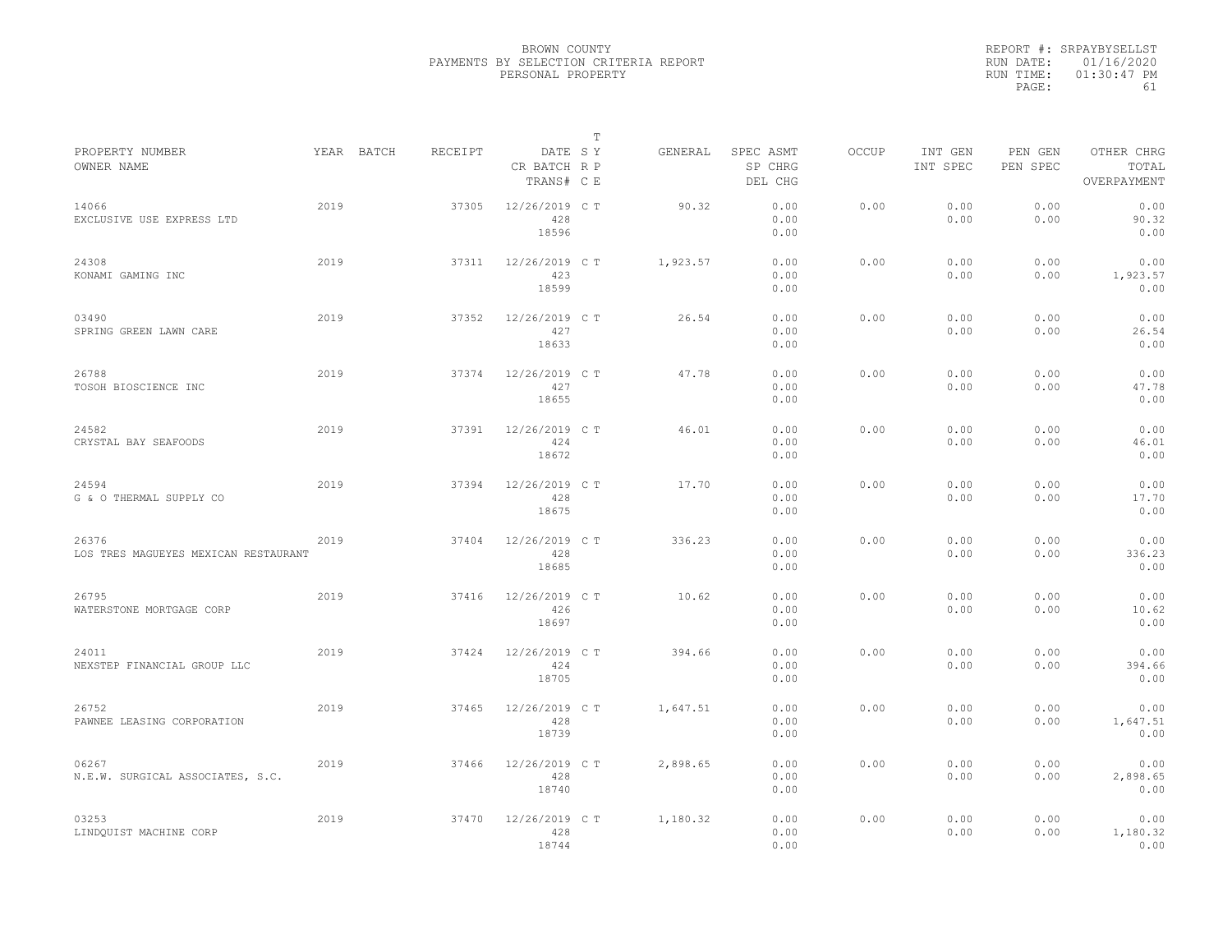|           | REPORT #: SRPAYBYSELLST |
|-----------|-------------------------|
|           | RUN DATE: 01/16/2020    |
| RUN TIME: | $01:30:48$ PM           |
| PAGE:     | 62                      |

|                                            |            |         |                                       | T |          |                                 |              |                     |                     |                                    |
|--------------------------------------------|------------|---------|---------------------------------------|---|----------|---------------------------------|--------------|---------------------|---------------------|------------------------------------|
| PROPERTY NUMBER<br>OWNER NAME              | YEAR BATCH | RECEIPT | DATE SY<br>CR BATCH R P<br>TRANS# C E |   | GENERAL  | SPEC ASMT<br>SP CHRG<br>DEL CHG | <b>OCCUP</b> | INT GEN<br>INT SPEC | PEN GEN<br>PEN SPEC | OTHER CHRG<br>TOTAL<br>OVERPAYMENT |
| 19828<br>NEW HOPE COUNSELING CENTER        | 2019       | 37518   | 12/26/2019 C T<br>429<br>18773        |   | 19.63    | 0.00<br>0.00<br>0.00            | 0.00         | 0.00<br>0.00        | 0.00<br>0.00        | 0.00<br>19.63<br>0.00              |
| 22012<br>NORI JAPAN GREEN BAY LLC          | 2019       | 37617   | 12/26/2019 C T<br>428<br>18828        |   | 622.90   | 0.00<br>0.00<br>0.00            | 0.00         | 0.00<br>0.00        | 0.00<br>0.00        | 0.00<br>622.90<br>0.00             |
| 03487<br>SOAP PRODUCTS COMPANY LLC         | 2019       | 37618   | 12/26/2019 C T<br>427<br>18829        |   | 26.54    | 0.00<br>0.00<br>0.00            | 0.00         | 0.00<br>0.00        | 0.00<br>0.00        | 0.00<br>26.54<br>0.00              |
| 08785<br>OPTIMA MACHINERY CORP             | 2019       | 37622   | 12/26/2019 C T<br>429<br>18831        |   | 5,031.04 | 0.00<br>0.00<br>0.00            | 0.00         | 0.00<br>0.00        | 0.00<br>0.00        | 0.00<br>5,031.04<br>0.00           |
| 10821<br>ROGERS & HOLLANDS JEWELERS #48    | 2019       | 37681   | 12/26/2019 C T<br>428<br>18884        |   | 1,980.20 | 0.00<br>0.00<br>0.00            | 0.00         | 0.00<br>0.00        | 0.00<br>0.00        | 0.00<br>1,980.20<br>0.00           |
| 14845<br>ASHCROFT & OAK JEWELERS #81       | 2019       | 37682   | 12/26/2019 C T<br>428<br>18884        |   | 573.36   | 0.00<br>0.00<br>0.00            | 0.00         | 0.00<br>0.00        | 0.00<br>0.00        | 0.00<br>573.36<br>0.00             |
| 22589<br>LEGACY LAW GROUP LLC              | 2019       | 37696   | 12/26/2019 C T<br>428<br>18891        |   | 5.31     | 0.00<br>0.00<br>0.00            | 0.00         | 0.00<br>0.00        | 0.00<br>0.00        | 0.00<br>5.31<br>0.00               |
| 13817<br>BANK FIRST NATIONAL - ASHWAUBENON | 2019       | 37736   | 12/26/2019 C T<br>428<br>18912        |   | 447.71   | 0.00<br>0.00<br>0.00            | 0.00         | 0.00<br>0.00        | 0.00<br>0.00        | 0.00<br>447.71<br>0.00             |
| 03453<br>SCHNEIDER COMMUNITY CREDIT UNION  | 2019       | 37769   | 12/26/2019 C T<br>429<br>18936        |   | 1,773.16 | 0.00<br>0.00<br>0.00            | 0.00         | 0.00<br>0.00        | 0.00<br>0.00        | 0.00<br>1,773.16<br>0.00           |
| 24019<br>BOLDT COMPANY, THE                | 2019       | 37771   | 12/26/2019 C T<br>429<br>18938        |   | 380.46   | 0.00<br>0.00<br>0.00            | 0.00         | 0.00<br>0.00        | 0.00<br>0.00        | 0.00<br>380.46<br>0.00             |
| 07755<br>GRAEF - USA INC                   | 2019       | 37867   | 12/26/2019 C T<br>425<br>18996        |   | 589.28   | 0.00<br>0.00<br>0.00            | 0.00         | 0.00<br>0.00        | 0.00<br>0.00        | 0.00<br>589.28<br>0.00             |
| 25240<br>FLEXAGON                          | 2019       | 37887   | 12/26/2019 C T<br>425<br>19006        |   | 125.64   | 0.00<br>0.00<br>0.00            | 0.00         | 0.00<br>0.00        | 0.00<br>0.00        | 0.00<br>125.64<br>0.00             |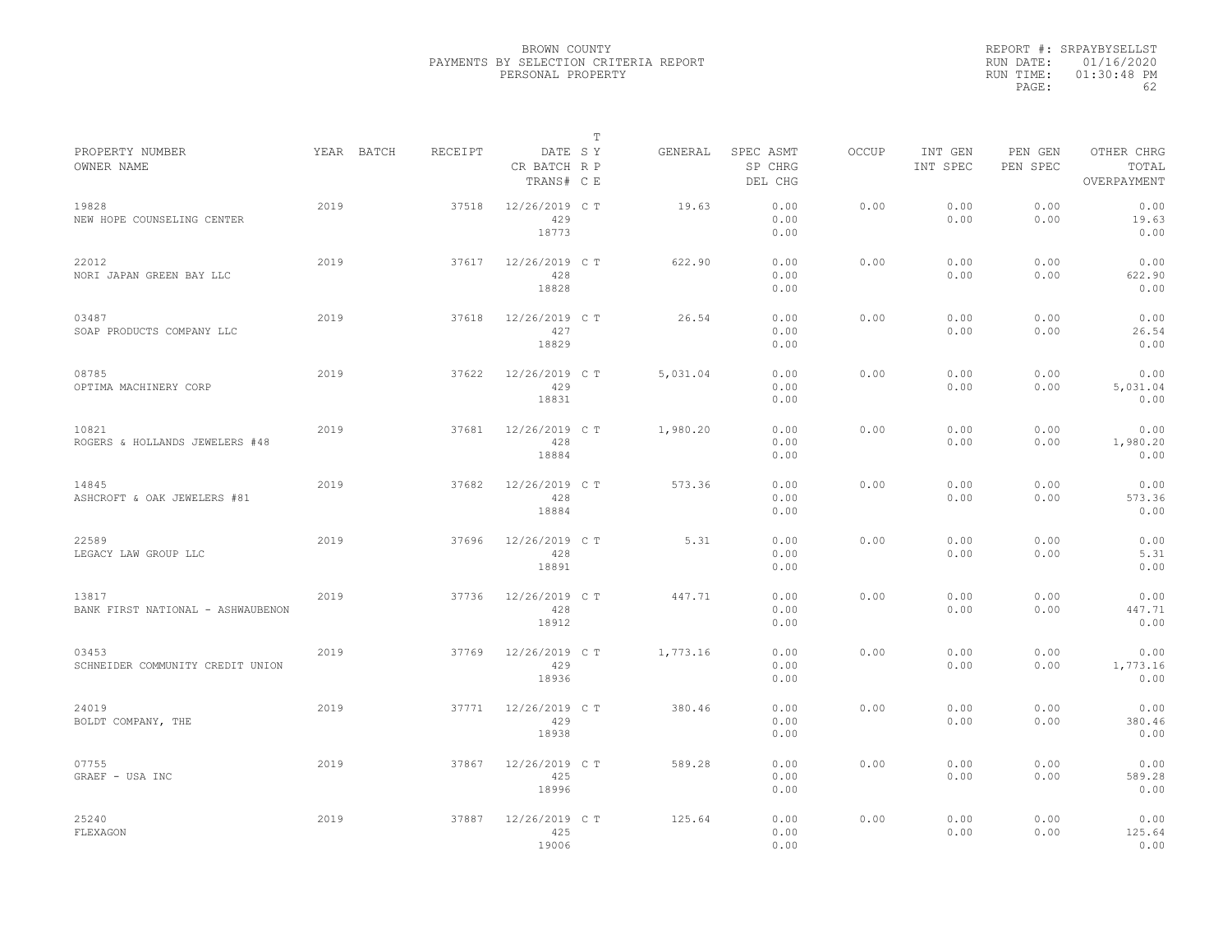|                                            |      |             |         |                                       | $\mathbb T$ |           |                                 |              |                     |                     |                                    |  |
|--------------------------------------------|------|-------------|---------|---------------------------------------|-------------|-----------|---------------------------------|--------------|---------------------|---------------------|------------------------------------|--|
| PROPERTY NUMBER<br>OWNER NAME              |      | YEAR BATCH  | RECEIPT | DATE SY<br>CR BATCH R P<br>TRANS# C E |             | GENERAL   | SPEC ASMT<br>SP CHRG<br>DEL CHG | <b>OCCUP</b> | INT GEN<br>INT SPEC | PEN GEN<br>PEN SPEC | OTHER CHRG<br>TOTAL<br>OVERPAYMENT |  |
| 25313<br>PMI ENTERTAINMENT GROUP INC       | 2019 |             | 37913   | 12/26/2019 C T<br>427<br>19029        |             | 19,556.09 | 0.00<br>0.00<br>0.00            | 0.00         | 0.00<br>0.00        | 0.00<br>0.00        | 0.00<br>19,556.09<br>0.00          |  |
| 25331<br>UNIFI EQUIPMENT FINANCE INC       | 2019 |             | 37980   | 12/26/2019 C T<br>427<br>19069        |             | 63.71     | 0.00<br>0.00<br>0.00            | 0.00         | 0.00<br>0.00        | 0.00<br>0.00        | 0.00<br>63.71<br>0.00              |  |
| 21365<br>VELOCITY MACHINE INC              | 2019 |             | 38012   | 12/26/2019 C T<br>429<br>19095        |             | 2,390.76  | 0.00<br>0.00<br>0.00            | 0.00         | 0.00<br>0.00        | 0.00<br>0.00        | 0.00<br>2,390.76<br>0.00           |  |
| 20619<br>MIKOTA CASKETS LLC                | 2019 |             | 38031   | 12/26/2019 C T<br>425<br>19112        |             | 30.08     | 0.00<br>0.00<br>0.00            | 0.00         | 0.00<br>0.00        | 0.00<br>0.00        | 0.00<br>30.08<br>0.00              |  |
| 25840<br>O'REILLY AUTO PARTS #5097         | 2019 |             | 38034   | 12/26/2019 C T<br>427<br>19115        |             | 1,113.09  | 0.00<br>0.00<br>0.00            | 0.00         | 0.00<br>0.00        | 0.00<br>0.00        | 0.00<br>1,113.09<br>0.00           |  |
| 03190<br>BROWN COUNTY GRAPHICS INC         | 2019 |             | 38039   | 12/26/2019 C T<br>429<br>19120        |             | 53.09     | 0.00<br>0.00<br>0.00            | 0.00         | 0.00<br>0.00        | 0.00<br>0.00        | 0.00<br>53.09<br>0.00              |  |
| 20581<br>KL ENGINERRING INC                | 2019 |             | 38063   | 12/26/2019 C T<br>427<br>19126        |             | 116.79    | 0.00<br>0.00<br>0.00            | 0.00         | 0.00<br>0.00        | 0.00<br>0.00        | 0.00<br>116.79<br>0.00             |  |
| 27442<br>FIRE FITNESS CAMP                 |      | 2019 191226 | 2120    | 12/26/2019 C T                        |             | 118.57    | 0.00<br>0.00<br>0.00            | 0.00         | 0.00<br>0.00        | 0.00<br>0.00        | 0.00<br>118.57<br>0.00             |  |
| 03447<br>SAMMY'S PIZZA OF GREEN BAY, INC   | 2019 |             | 38089   | 12/26/2019 C T<br>426<br>19146        |             | 665.38    | 0.00<br>0.00<br>0.00            | 0.00         | 0.00<br>0.00        | 0.00<br>0.00        | 0.00<br>665.38<br>0.00             |  |
| 13954<br>ONE SOURCE TECHNOLOGIES INC       | 2019 |             | 38163   | 12/26/2019 C T<br>429<br>19212        |             | 134.49    | 0.00<br>0.00<br>0.00            | 0.00         | 0.00<br>0.00        | 0.00<br>0.00        | 0.00<br>134.49<br>0.00             |  |
| 17470<br>JUST PRINTING LLC                 | 2019 |             | 38186   | 12/26/2019 C T<br>429<br>19228        |             | 26.54     | 0.00<br>0.00<br>0.00            | 0.00         | 0.00<br>0.00        | 0.00<br>0.00        | 0.00<br>26.54<br>0.00              |  |
| 03435<br>ANIMAL HOSPITAL OF ASHWAUBENON SC | 2019 |             | 38196   | 12/26/2019 C T<br>429<br>19234        |             | 651.22    | 0.00<br>0.00<br>0.00            | 0.00         | 0.00<br>0.00        | 0.00<br>0.00        | 0.00<br>651.22<br>0.00             |  |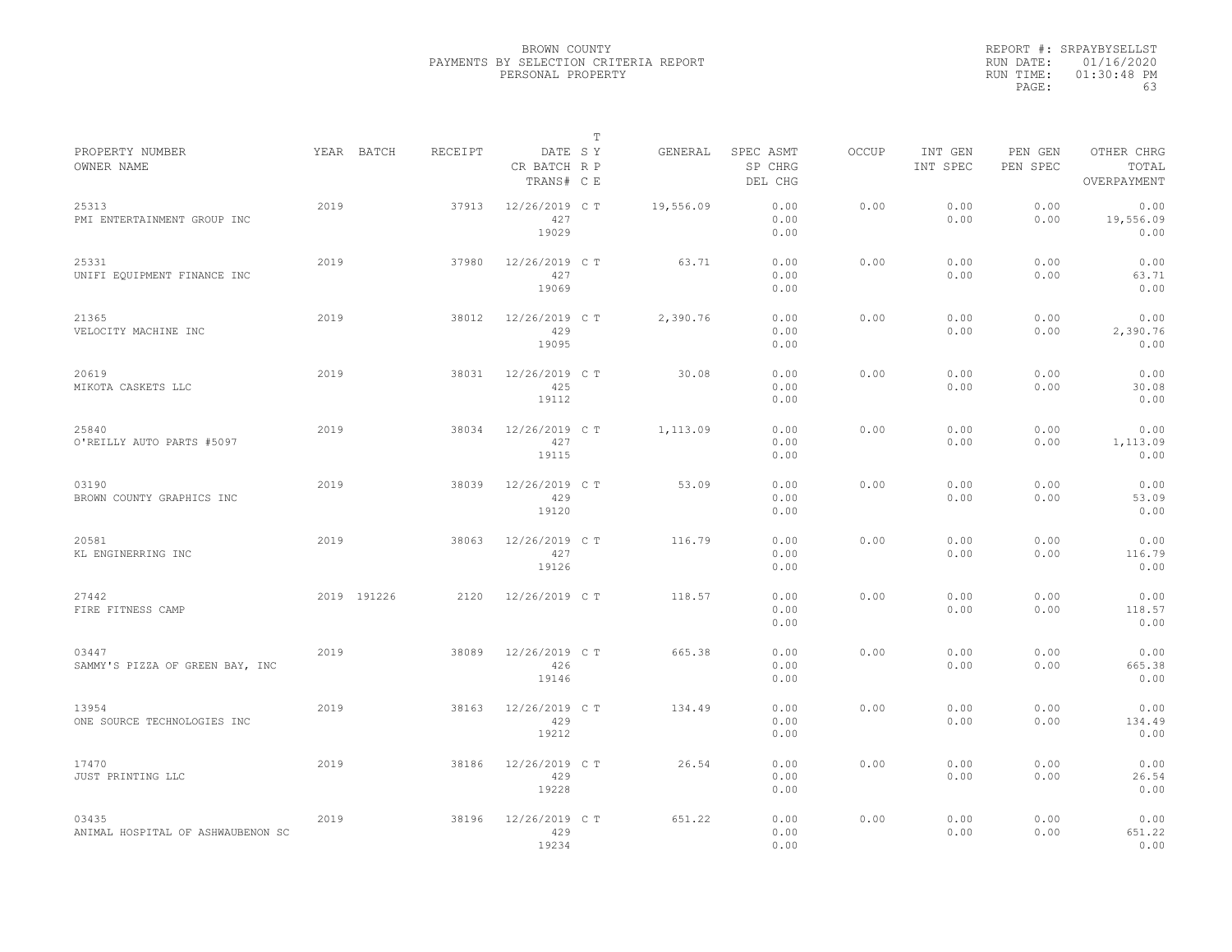|           | REPORT #: SRPAYBYSELLST |
|-----------|-------------------------|
|           | RUN DATE: 01/16/2020    |
| RUN TIME: | $01:30:49$ PM           |
| PAGE:     | 64                      |

|                                         |            |         |                                       | T |          |                                 |              |                     |                     |                                    |
|-----------------------------------------|------------|---------|---------------------------------------|---|----------|---------------------------------|--------------|---------------------|---------------------|------------------------------------|
| PROPERTY NUMBER<br>OWNER NAME           | YEAR BATCH | RECEIPT | DATE SY<br>CR BATCH R P<br>TRANS# C E |   | GENERAL  | SPEC ASMT<br>SP CHRG<br>DEL CHG | <b>OCCUP</b> | INT GEN<br>INT SPEC | PEN GEN<br>PEN SPEC | OTHER CHRG<br>TOTAL<br>OVERPAYMENT |
| 26745<br>NORTHLAND LABS                 | 2019       | 38212   | 12/26/2019 C T<br>429<br>19243        |   | 2,673.90 | 0.00<br>0.00<br>0.00            | 0.00         | 0.00<br>0.00        | 0.00<br>0.00        | 0.00<br>2,673.90<br>0.00           |
| 23300<br>SCHOOL HOUSE SUPPLIES CORP     | 2019       | 38214   | 12/26/2019 C T<br>429<br>19245        |   | 371.61   | 0.00<br>0.00<br>0.00            | 0.00         | 0.00<br>0.00        | 0.00<br>0.00        | 0.00<br>371.61<br>0.00             |
| 22570<br>CROSSFIT GREEN BAY             | 2019       | 38224   | 12/26/2019 C T<br>424<br>19250        |   | 212.35   | 0.00<br>0.00<br>0.00            | 0.00         | 0.00<br>0.00        | 0.00<br>0.00        | 0.00<br>212.35<br>0.00             |
| 23223<br>BLIND SHOP LLC, THE            | 2019       | 38238   | 12/26/2019 C T<br>429<br>19263        |   | 28.32    | 0.00<br>0.00<br>0.00            | 0.00         | 0.00<br>0.00        | 0.00<br>0.00        | 0.00<br>28.32<br>0.00              |
| 12148<br>ASHWAUBENON TAX PROFESSIONALS  | 2019       | 38250   | 12/26/2019 C T<br>427<br>19273        |   | 19.47    | 0.00<br>0.00<br>0.00            | 0.00         | 0.00<br>0.00        | 0.00<br>0.00        | 0.00<br>19.47<br>0.00              |
| 03103<br>FOURINOX INC                   | 2019       | 38265   | 12/26/2019 C T<br>425<br>19282        |   | 525.58   | 0.00<br>0.00<br>0.00            | 0.00         | 0.00<br>0.00        | 0.00<br>0.00        | 0.00<br>525.58<br>0.00             |
| 03302<br>L.P. MOORADIAN CO              | 2019       | 38281   | 12/26/2019 C T<br>429<br>19297        |   | 125.64   | 0.00<br>0.00<br>0.00            | 0.00         | 0.00<br>0.00        | 0.00<br>0.00        | 0.00<br>125.64<br>0.00             |
| 03351<br>NIELSON COMMUNICATIONS INC     | 2019       | 38294   | 12/26/2019 C T<br>429<br>19299        |   | 867.12   | 0.00<br>0.00<br>0.00            | 0.00         | 0.00<br>0.00        | 0.00<br>0.00        | 0.00<br>867.12<br>0.00             |
| 27715<br>WISCONSIN EARLY AUTISM PROJECT | 2019       | 38311   | 12/26/2019 C T<br>429<br>19313        |   | 488.91   | 0.00<br>0.00<br>0.00            | 0.00         | 0.00<br>0.00        | 0.00<br>0.00        | 0.00<br>488.91<br>0.00             |
| 12141<br>WE BIKE ETC LLC                | 2019       | 38312   | 12/26/2019 C T<br>425<br>19314        |   | 15.92    | 0.00<br>0.00<br>0.00            | 0.00         | 0.00<br>0.00        | 0.00<br>0.00        | 0.00<br>15.92<br>0.00              |
| 07384<br>STADIUM VIEW, INC              | 2019       | 38326   | 12/26/2019 C T<br>427<br>19323        |   | 3,925.03 | 0.00<br>0.00<br>0.00            | 0.00         | 0.00<br>0.00        | 0.00<br>0.00        | 0.00<br>3,925.03<br>0.00           |
| 19925<br>DENTAL WELLNESS CENTER         | 2019       | 38376   | 12/26/2019 C T<br>428<br>19342        |   | 2,516.40 | 0.00<br>0.00<br>0.00            | 0.00         | 0.00<br>0.00        | 0.00<br>0.00        | 0.00<br>2,516.40<br>0.00           |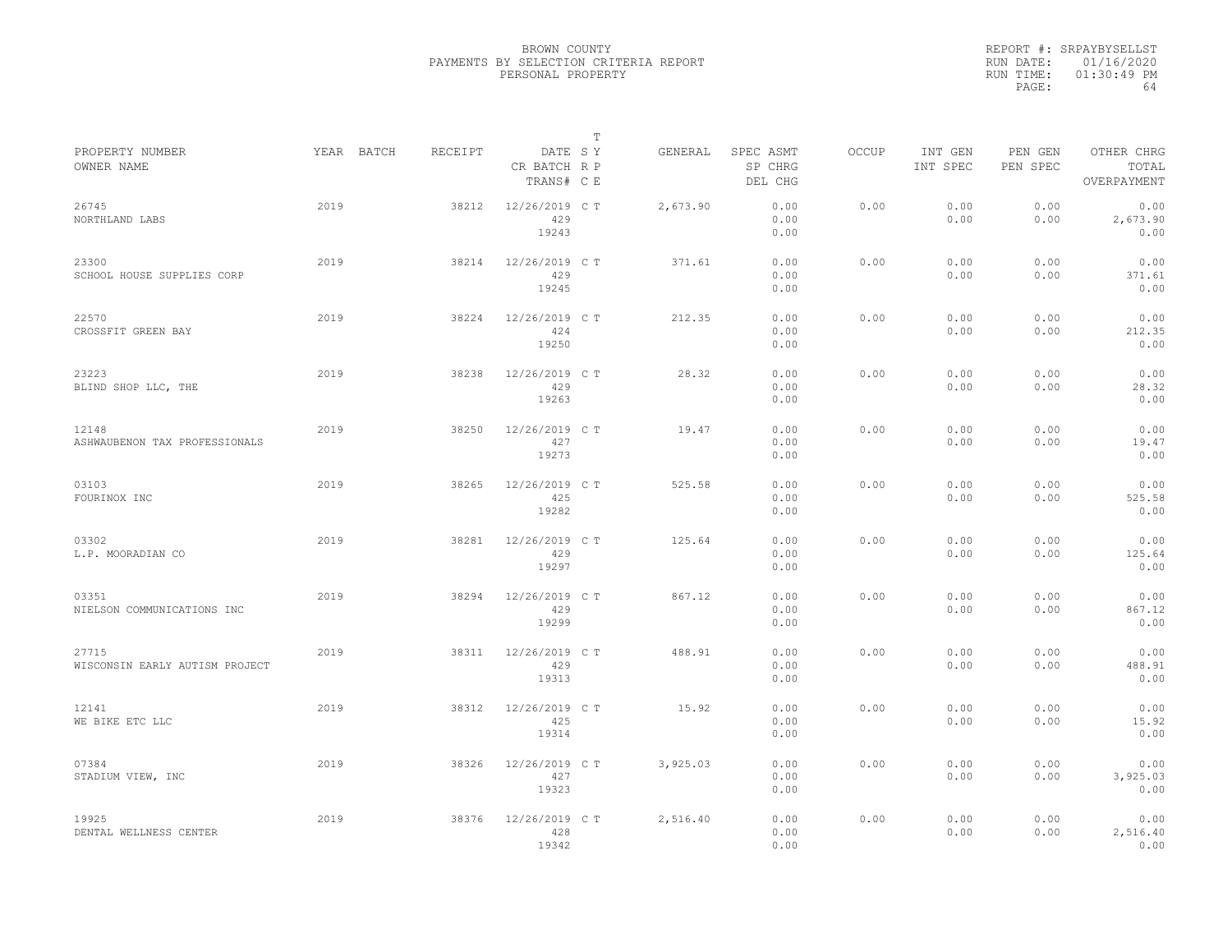|                                             |      |            |         |                                       | $\mathbb{T}$ |           |                                 |              |                     |                     |                                    |
|---------------------------------------------|------|------------|---------|---------------------------------------|--------------|-----------|---------------------------------|--------------|---------------------|---------------------|------------------------------------|
| PROPERTY NUMBER<br>OWNER NAME               |      | YEAR BATCH | RECEIPT | DATE SY<br>CR BATCH R P<br>TRANS# C E |              | GENERAL   | SPEC ASMT<br>SP CHRG<br>DEL CHG | <b>OCCUP</b> | INT GEN<br>INT SPEC | PEN GEN<br>PEN SPEC | OTHER CHRG<br>TOTAL<br>OVERPAYMENT |
| 20631<br>TED STEFANIAK PRODUCTIONS INC      | 2019 |            | 38392   | 12/26/2019 C T<br>427<br>19357        |              | 5.31      | 0.00<br>0.00<br>0.00            | 0.00         | 0.00<br>0.00        | 0.00<br>0.00        | 0.00<br>5.31<br>0.00               |
| 25269<br>GLC INVESTMENTS LLC                | 2019 |            | 38447   | 12/26/2019 C T<br>429<br>19385        |              | 26.54     | 0.00<br>0.00<br>0.00            | 0.00         | 0.00<br>0.00        | 0.00<br>0.00        | 0.00<br>26.54<br>0.00              |
| 03024<br>CONGER INDUSTRIES                  | 2019 |            | 38448   | 12/26/2019 C T<br>429<br>19385        |              | 2,792.46  | 0.00<br>0.00<br>0.00            | 0.00         | 0.00<br>0.00        | 0.00<br>0.00        | 0.00<br>2,792.46<br>0.00           |
| 03156<br>JUBIN, GARY R                      | 2019 |            | 38542   | $12/26/2019$ CT<br>425<br>19455       |              | 476.03    | 0.00<br>0.00<br>0.00            | 0.00         | 0.00<br>0.00        | 0.00<br>0.00        | 0.00<br>476.03<br>0.00             |
| 21986<br>AXIS MACHINE INC                   | 2019 |            | 38609   | 12/26/2019 C T<br>424<br>19522        |              | 153.96    | 0.00<br>0.00<br>0.00            | 0.00         | 0.00<br>0.00        | 0.00<br>0.00        | 0.00<br>153.96<br>0.00             |
| 25833<br>AMERICAN FAMILY INSURANCE          | 2019 |            | 38617   | 12/26/2019 C T<br>427<br>19527        |              | 23.00     | 0.00<br>0.00<br>0.00            | 0.00         | 0.00<br>0.00        | 0.00<br>0.00        | 0.00<br>23.00<br>0.00              |
| 26617<br>FRESH THYME FARMERS MARKET         | 2019 |            | 38709   | 12/26/2019 C T<br>429<br>19557        |              | 10,332.82 | 0.00<br>0.00<br>0.00            | 0.00         | 0.00<br>0.00        | 0.00<br>0.00        | 0.00<br>10,332.82<br>0.00          |
| 20756<br>FORWARD ELECTRICAL CONTRACTORS LLC | 2019 |            | 38714   | 12/26/2019 C T<br>428<br>19562        |              | 1.77      | 0.00<br>0.00<br>0.00            | 0.00         | 0.00<br>0.00        | 0.00<br>0.00        | 0.00<br>1.77<br>0.00               |
| 03116<br>GMACK TV & APPLIANCE INC           | 2019 |            | 38732   | 12/26/2019 C T<br>424<br>19579        |              | 31.85     | 0.00<br>0.00<br>0.00            | 0.00         | 0.00<br>0.00        | 0.00<br>0.00        | 0.00<br>31.85<br>0.00              |
| 11511<br>FRAMEMAKERS                        | 2019 |            | 39019   | 12/26/2019 C T<br>429<br>19670        |              | 54.86     | 0.00<br>0.00<br>0.00            | 0.00         | 0.00<br>0.00        | 0.00<br>0.00        | 0.00<br>54.86<br>0.00              |
| 03030<br>CREATIVE HAIR DESIGNS              | 2019 |            | 39021   | 12/26/2019 C T<br>425<br>19672        |              | 95.56     | 0.00<br>0.00<br>0.00            | 0.00         | 0.00<br>0.00        | 0.00<br>0.00        | 0.00<br>95.56<br>0.00              |
| 06557<br>RESTORATION HOLDINGS INC           | 2019 |            | 39048   | 12/26/2019 C T<br>425<br>19686        |              | 2,164.26  | 0.00<br>0.00<br>0.00            | 0.00         | 0.00<br>0.00        | 0.00<br>0.00        | 0.00<br>2,164.26<br>0.00           |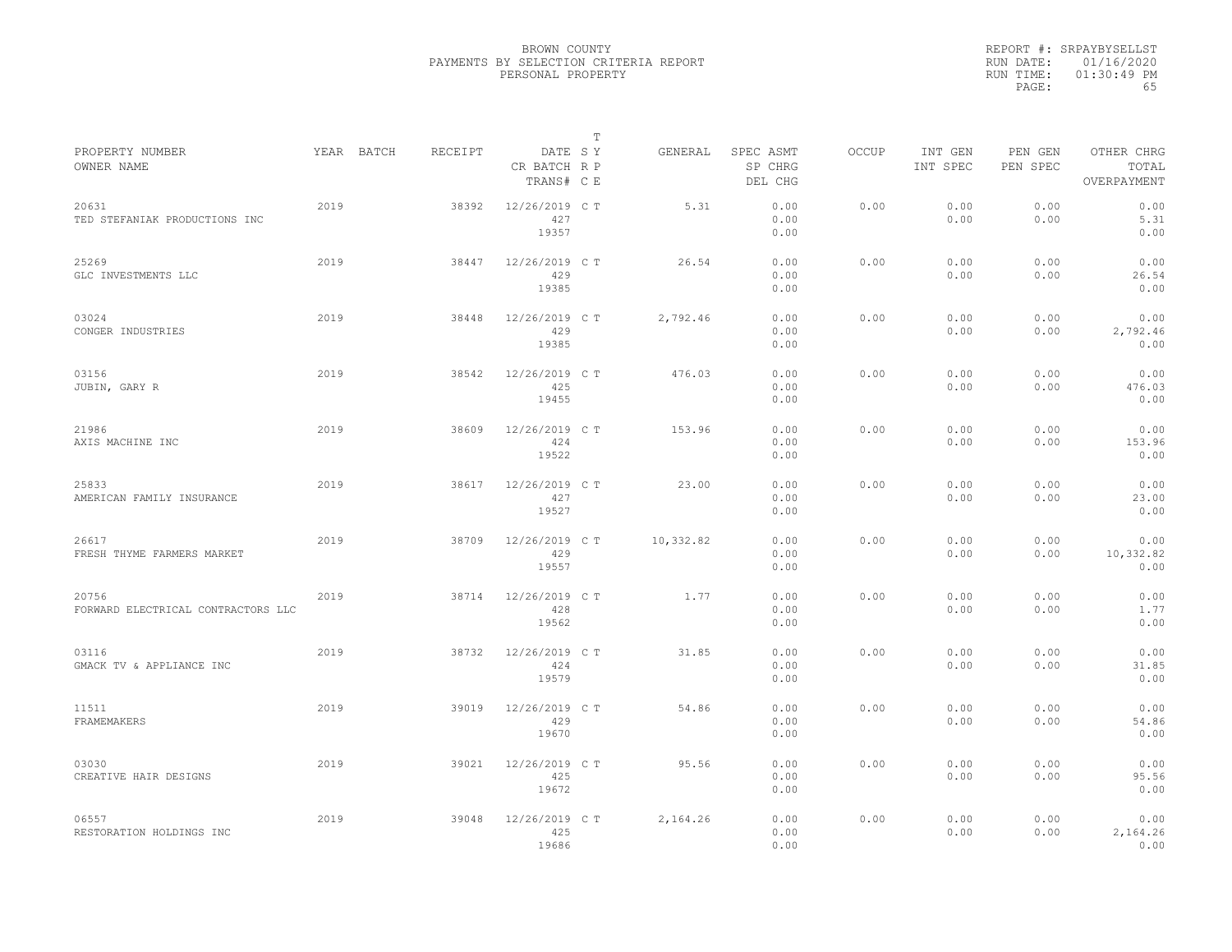|           | REPORT #: SRPAYBYSELLST |
|-----------|-------------------------|
|           | RUN DATE: 01/16/2020    |
| RUN TIME: | $01:30:50$ PM           |
| PAGE:     | 66                      |

| PROPERTY NUMBER                                    | YEAR BATCH | RECEIPT | DATE SY                        | Т | GENERAL  | SPEC ASMT            | OCCUP | INT GEN      | PEN GEN      | OTHER CHRG               |  |
|----------------------------------------------------|------------|---------|--------------------------------|---|----------|----------------------|-------|--------------|--------------|--------------------------|--|
| OWNER NAME                                         |            |         | CR BATCH R P<br>TRANS# C E     |   |          | SP CHRG<br>DEL CHG   |       | INT SPEC     | PEN SPEC     | TOTAL<br>OVERPAYMENT     |  |
| 23256<br>CCS PROPERTY SERVICES                     | 2019       | 39161   | 12/26/2019 C T<br>427<br>19699 |   | 38.93    | 0.00<br>0.00<br>0.00 | 0.00  | 0.00<br>0.00 | 0.00<br>0.00 | 0.00<br>38.93<br>0.00    |  |
| 03144<br>HAFEMAN, KELLY                            | 2019       | 39253   | 12/26/2019 C T<br>429<br>19734 |   | 545.04   | 0.00<br>0.00<br>0.00 | 0.00  | 0.00<br>0.00 | 0.00<br>0.00 | 0.00<br>545.04<br>0.00   |  |
| 24597<br>TOSCOTEC NORTH AMERICAN INC               | 2019       | 40400   | 12/27/2019 C T<br>433<br>19895 |   | 19.63    | 0.00<br>0.00<br>0.00 | 0.00  | 0.00<br>0.00 | 0.00<br>0.00 | 0.00<br>19.63<br>0.00    |  |
| 04572<br>AL'S SERVICE CENTER                       | 2019       | 40414   | 12/27/2019 C T<br>433<br>19907 |   | 7.07     | 0.00<br>0.00<br>0.00 | 0.00  | 0.00<br>0.00 | 0.00<br>0.00 | 0.00<br>7.07<br>0.00     |  |
| 14763<br>HEYRMAN PRINTING LLC                      | 2019       | 40425   | 12/27/2019 C T<br>431<br>19917 |   | 658.29   | 0.00<br>0.00<br>0.00 | 0.00  | 0.00<br>0.00 | 0.00<br>0.00 | 0.00<br>658.29<br>0.00   |  |
| 11471<br>HOME INSTEAD SENIOR CARE                  | 2019       | 40427   | 12/27/2019 C T<br>433<br>19919 |   | 1,125.47 | 0.00<br>0.00<br>0.00 | 0.00  | 0.00<br>0.00 | 0.00<br>0.00 | 0.00<br>1,125.47<br>0.00 |  |
| 20566<br>MODERN EYES LTD                           | 2019       | 40454   | 12/27/2019 C T<br>433<br>19942 |   | 998.06   | 0.00<br>0.00<br>0.00 | 0.00  | 0.00<br>0.00 | 0.00<br>0.00 | 0.00<br>998.06<br>0.00   |  |
| 22096<br>PAULA LARSON LLC                          | 2019       | 40516   | 12/27/2019 C T<br>431<br>19984 |   | 26.54    | 0.00<br>0.00<br>0.00 | 0.00  | 0.00<br>0.00 | 0.00<br>0.00 | 0.00<br>26.54<br>0.00    |  |
| 12941<br>FAY DENTAL CARE LLC                       | 2019       | 40632   | 12/27/2019 C T<br>435<br>20043 |   | 895.43   | 0.00<br>0.00<br>0.00 | 0.00  | 0.00<br>0.00 | 0.00<br>0.00 | 0.00<br>895.43<br>0.00   |  |
| 03225<br>KONOP COMPANIES INC, THE                  | 2019       | 40676   | 12/27/2019 C T<br>433<br>20059 |   | 19.47    | 0.00<br>0.00<br>0.00 | 0.00  | 0.00<br>0.00 | 0.00<br>0.00 | 0.00<br>19.47<br>0.00    |  |
| 08549<br>A-1 TREE SERVICE INC                      | 2019       | 41010   | 12/27/2019 C T<br>435<br>20164 |   | 1.77     | 0.00<br>0.00<br>0.00 | 0.00  | 0.00<br>0.00 | 0.00<br>0.00 | 0.00<br>1.77<br>0.00     |  |
| 24691<br>DIGITAL CINEMA DISTRIBUTION COALITION LLC | 2019       | 41236   | 12/27/2019 C T<br>432<br>20237 |   | 21.24    | 0.00<br>0.00<br>0.00 | 0.00  | 0.00<br>0.00 | 0.00<br>0.00 | 0.00<br>21.24<br>0.00    |  |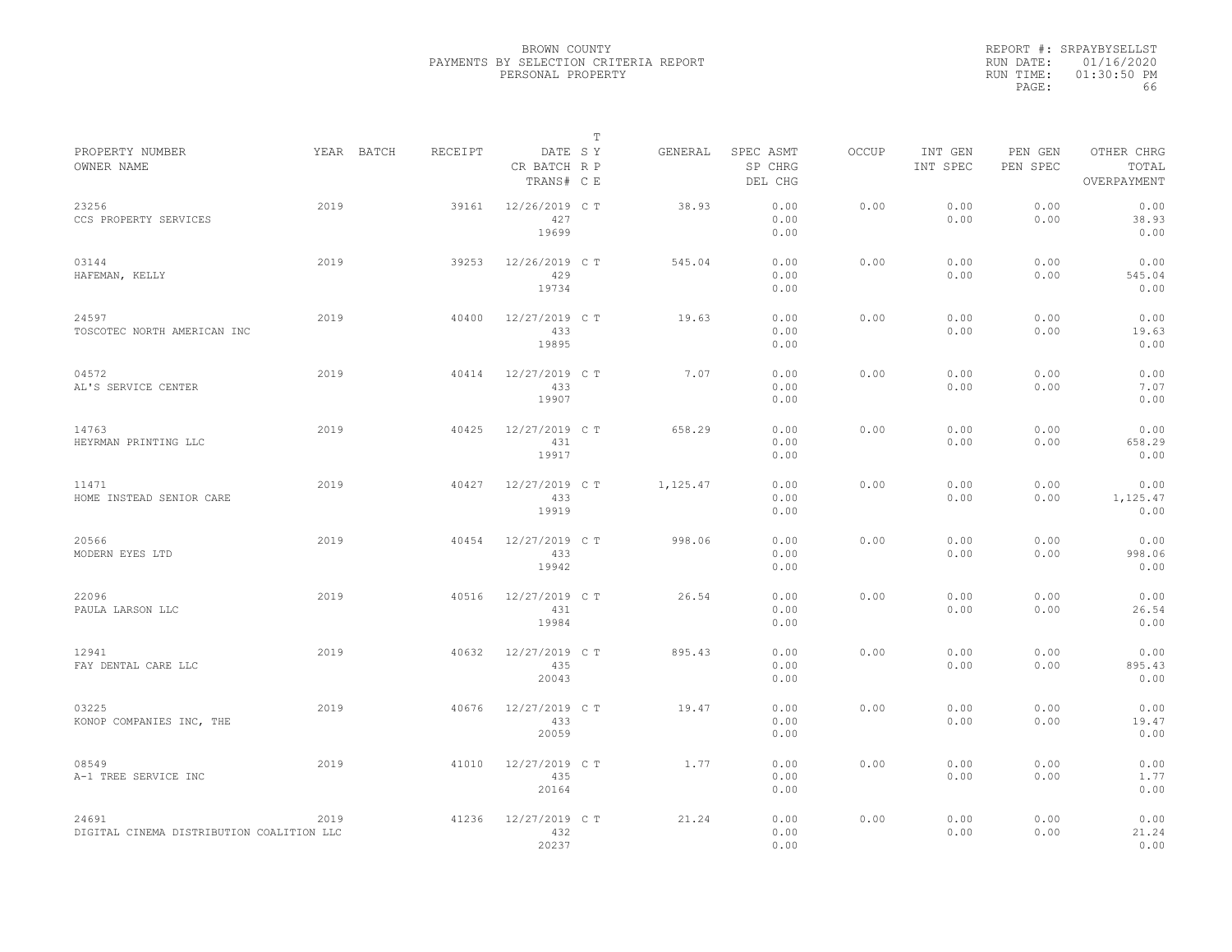|                                      |             |         |                                       | T |          |                                 |              |                     |                     |                                    |
|--------------------------------------|-------------|---------|---------------------------------------|---|----------|---------------------------------|--------------|---------------------|---------------------|------------------------------------|
| PROPERTY NUMBER<br>OWNER NAME        | YEAR BATCH  | RECEIPT | DATE SY<br>CR BATCH R P<br>TRANS# C E |   | GENERAL  | SPEC ASMT<br>SP CHRG<br>DEL CHG | <b>OCCUP</b> | INT GEN<br>INT SPEC | PEN GEN<br>PEN SPEC | OTHER CHRG<br>TOTAL<br>OVERPAYMENT |
| 27584<br>HOBBYTOWN USA               | 2019 191227 | 2211    | 12/27/2019 C T                        |   | 552.12   | 0.00<br>0.00<br>0.00            | 0.00         | 0.00<br>0.00        | 0.00<br>0.00        | 0.00<br>552.12<br>0.00             |
| 24026<br>MAVERICK LEASING, LLC       | 2019        | 42148   | 12/27/2019 C T<br>433<br>20485        |   | 99.11    | 0.00<br>0.00<br>0.00            | 0.00         | 0.00<br>0.00        | 0.00<br>0.00        | 0.00<br>99.11<br>0.00              |
| 10024<br>CRYSTAL COFFEE CO & BEANERY | 2019        | 42646   | 12/27/2019 C T<br>435<br>20621        |   | 42.47    | 0.00<br>0.00<br>0.00            | 0.00         | 0.00<br>0.00        | 0.00<br>0.00        | 0.00<br>42.47<br>0.00              |
| 14860<br>SPLIT ENDZ                  | 2019        | 42655   | 12/27/2019 C T<br>435<br>20628        |   | 516.72   | 0.00<br>0.00<br>0.00            | 0.00         | 0.00<br>0.00        | 0.00<br>0.00        | 0.00<br>516.72<br>0.00             |
| 24936<br>SALON ELAN                  | 2019        | 42925   | 12/27/2019 C T<br>435<br>20727        |   | 362.78   | 0.00<br>0.00<br>0.00            | 0.00         | 0.00<br>0.00        | 0.00<br>0.00        | 0.00<br>362.78<br>0.00             |
| 03143<br>HAIR'S FASHION              | 2019        | 43151   | 12/27/2019 C T<br>433<br>20855        |   | 99.11    | 0.00<br>0.00<br>0.00            | 0.00         | 0.00<br>0.00        | 0.00<br>0.00        | 0.00<br>99.11<br>0.00              |
| 25310<br>NOT BY BEAD ALONE           | 2019        | 44452   | 12/28/2019 C T<br>440<br>21418        |   | 493.72   | 0.00<br>0.00<br>0.00            | 0.00         | 0.00<br>0.00        | 0.00<br>0.00        | 0.00<br>493.72<br>0.00             |
| 12140<br>GAUTHIER, MARY              | 2019        | 44639   | 12/28/2019 C T<br>442<br>21589        |   | 5.31     | 0.00<br>0.00<br>0.00            | 0.00         | 0.00<br>0.00        | 0.00<br>0.00        | 0.00<br>5.31<br>0.00               |
| 17507<br>GNOME GAMES                 | 2019        | 44664   | 12/28/2019 C T<br>443<br>21614        |   | 153.96   | 0.00<br>0.00<br>0.00            | 0.00         | 0.00<br>0.00        | 0.00<br>0.00        | 0.00<br>153.96<br>0.00             |
| 24047<br>MASSAGE ENVY SPA            | 2019        | 44674   | 12/28/2019 C T<br>443<br>21622        |   | 559.20   | 0.00<br>0.00<br>0.00            | 0.00         | 0.00<br>0.00        | 0.00<br>0.00        | 0.00<br>559.20<br>0.00             |
| 26653<br>NURSE NEXT DOOR             | 2019        | 44912   | 12/28/2019 C T<br>440<br>21845        |   | 24.78    | 0.00<br>0.00<br>0.00            | 0.00         | 0.00<br>0.00        | 0.00<br>0.00        | 0.00<br>24.78<br>0.00              |
| 12851<br>GREEN BAY NONWOVENS INC     | 2019        | 45000   | 12/28/2019 C T<br>443<br>21872        |   | 4,293.10 | 0.00<br>0.00<br>0.00            | 0.00         | 0.00<br>0.00        | 0.00<br>0.00        | 0.00<br>4,293.10<br>0.00           |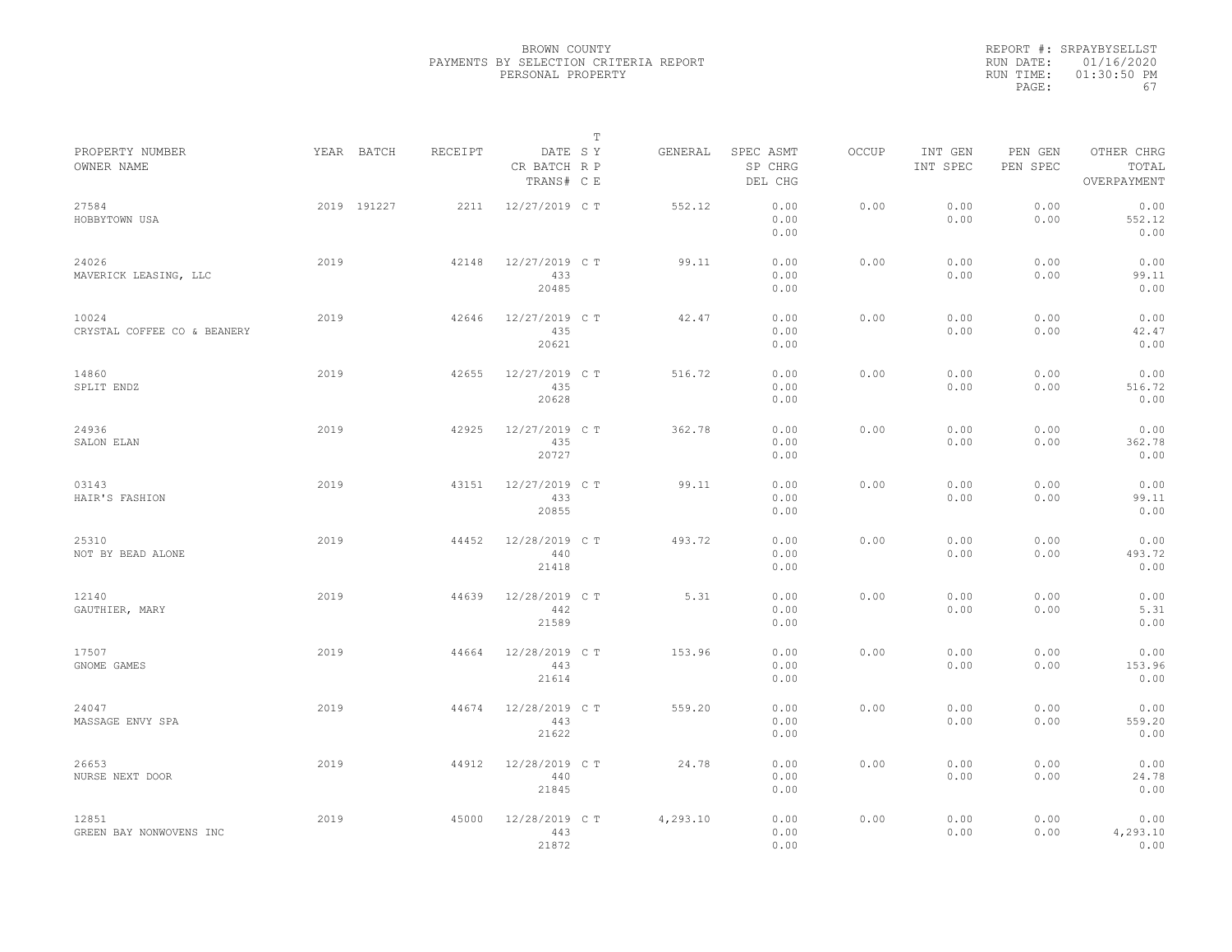|                                          |      |             |         |                                       | T |          |                                 |       |                     |                     |                                    |
|------------------------------------------|------|-------------|---------|---------------------------------------|---|----------|---------------------------------|-------|---------------------|---------------------|------------------------------------|
| PROPERTY NUMBER<br>OWNER NAME            |      | YEAR BATCH  | RECEIPT | DATE SY<br>CR BATCH R P<br>TRANS# C E |   | GENERAL  | SPEC ASMT<br>SP CHRG<br>DEL CHG | OCCUP | INT GEN<br>INT SPEC | PEN GEN<br>PEN SPEC | OTHER CHRG<br>TOTAL<br>OVERPAYMENT |
| 27032<br>NORTHRIGHT FINANCIAL LLC        |      | 2019 191228 | 2275    | 12/28/2019 C T                        |   | 460.10   | 0.00<br>0.00<br>0.00            | 0.00  | 0.00<br>0.00        | 0.00<br>0.00        | 0.00<br>460.10<br>0.00             |
| 27450<br>HOW LANDSCAPING SERVICES        | 2019 |             | 45051   | 12/28/2019 C T<br>441<br>21885        |   | 30.08    | 0.00<br>0.00<br>0.00            | 0.00  | 0.00<br>0.00        | 0.00<br>0.00        | 0.00<br>30.08<br>0.00              |
| 11071<br>FOOT LOCKER #22082              | 2019 |             | 45107   | 12/28/2019 C T<br>443<br>21911        |   | 598.13   | 0.00<br>0.00<br>0.00            | 0.00  | 0.00<br>0.00        | 0.00<br>0.00        | 0.00<br>598.13<br>0.00             |
| 26040<br>DRESS BARN #1322                | 2019 |             | 45113   | 12/28/2019 C T<br>443<br>21917        |   | 3,318.04 | 0.00<br>0.00<br>0.00            | 0.00  | 0.00<br>0.00        | 0.00<br>0.00        | 0.00<br>3,318.04<br>0.00           |
| 03268<br>MAURICES INC #337               | 2019 |             | 45125   | 12/28/2019 C T<br>443<br>21927        |   | 4,657.64 | 0.00<br>0.00<br>0.00            | 0.00  | 0.00<br>0.00        | 0.00<br>0.00        | 0.00<br>4,657.64<br>0.00           |
| 20848<br>LANE BRYANT/CACIQUE #4701 LLC   | 2019 |             | 45149   | 12/28/2019 C T<br>443<br>21941        |   | 1,175.03 | 0.00<br>0.00<br>0.00            | 0.00  | 0.00<br>0.00        | 0.00<br>0.00        | 0.00<br>1,175.03<br>0.00           |
| 25876<br>TATTOOED FOR LIFE               | 2019 |             | 45284   | 12/28/2019 C T<br>441<br>22032        |   | 23.00    | 0.00<br>0.00<br>0.00            | 0.00  | 0.00<br>0.00        | 0.00<br>0.00        | 0.00<br>23.00<br>0.00              |
| 26882<br>AVAYA INC                       | 2019 |             | 45392   | 12/28/2019 C T<br>442<br>22120        |   | 53.09    | 0.00<br>0.00<br>0.00            | 0.00  | 0.00<br>0.00        | 0.00<br>0.00        | 0.00<br>53.09<br>0.00              |
| 19156<br>PATTISON SIGN GROUP INC         | 2019 |             | 45463   | 12/28/2019 C T<br>441<br>22185        |   | 263.67   | 0.00<br>0.00<br>0.00            | 0.00  | 0.00<br>0.00        | 0.00<br>0.00        | 0.00<br>263.67<br>0.00             |
| 26759<br>ENGINEERING CONSULTING SERVICES | 2019 |             | 45475   | 12/28/2019 C T<br>441<br>22196        |   | 210.59   | 0.00<br>0.00<br>0.00            | 0.00  | 0.00<br>0.00        | 0.00<br>0.00        | 0.00<br>210.59<br>0.00             |
| 02934<br>BANKERS LIFE & CASUALTY CO      | 2019 |             | 45777   | 12/30/2019 C T<br>445<br>22370        |   | 394.66   | 0.00<br>0.00<br>0.00            | 0.00  | 0.00<br>0.00        | 0.00<br>0.00        | 0.00<br>394.66<br>0.00             |
| 26627<br>HEEL, THE                       |      | 2019 191230 | 2376    | 12/30/2019 C T                        |   | 647.68   | 0.00<br>0.00<br>0.00            | 0.00  | 0.00<br>0.00        | 0.00<br>0.00        | 0.00<br>647.68<br>0.00             |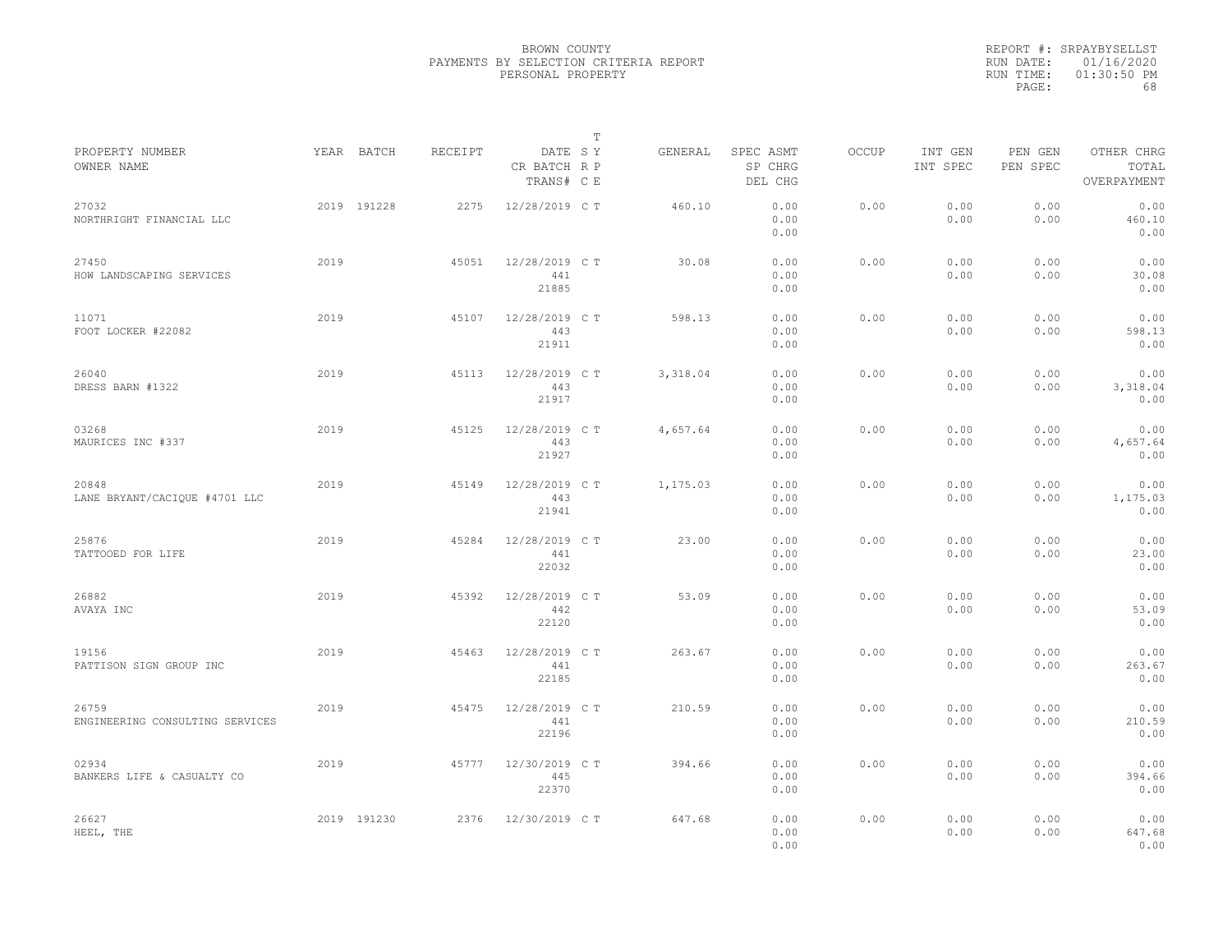|           | REPORT #: SRPAYBYSELLST |
|-----------|-------------------------|
|           | RUN DATE: 01/16/2020    |
| RUN TIME: | $01:30:51$ PM           |
| PAGE:     | 69                      |

|                                                   |      |             |         |                                       | T |           |                                 |              |                     |                     |                                    |
|---------------------------------------------------|------|-------------|---------|---------------------------------------|---|-----------|---------------------------------|--------------|---------------------|---------------------|------------------------------------|
| PROPERTY NUMBER<br>OWNER NAME                     |      | YEAR BATCH  | RECEIPT | DATE SY<br>CR BATCH R P<br>TRANS# C E |   | GENERAL   | SPEC ASMT<br>SP CHRG<br>DEL CHG | <b>OCCUP</b> | INT GEN<br>INT SPEC | PEN GEN<br>PEN SPEC | OTHER CHRG<br>TOTAL<br>OVERPAYMENT |
| 04990<br>E & P PROPERTIES                         | 2019 |             | 46129   | 12/30/2019 C T<br>447<br>22492        |   | 1,321.90  | 0.00<br>0.00<br>0.00            | 0.00         | 0.00<br>0.00        | 0.00<br>0.00        | 0.00<br>1,321.90<br>0.00           |
| 08061<br>INSTY-PRINTS NORTHEAST INC               | 2019 |             | 46220   | 12/30/2019 C T<br>449<br>22529        |   | 92.03     | 0.00<br>0.00<br>0.00            | 0.00         | 0.00<br>0.00        | 0.00<br>0.00        | 0.00<br>92.03<br>0.00              |
| 25235<br>THERAPY OF TOUCH LLC                     | 2019 |             | 46253   | 12/30/2019 C T<br>446<br>22544        |   | 13.75     | 0.00<br>0.00<br>0.00            | 0.00         | 0.00<br>0.00        | 0.00<br>0.00        | 0.00<br>13.75<br>0.00              |
| 22597<br>NORTHEAST WI RETINA ASSOC SC             | 2019 |             | 46538   | 12/30/2019 C T<br>447<br>22694        |   | 1,835.10  | 0.00<br>0.00<br>0.00            | 0.00         | 0.00<br>0.00        | 0.00<br>0.00        | 0.00<br>1,835.10<br>0.00           |
| 04569<br>PROFESSIONAL HEATING & AIR CONDITIONING  | 2019 |             | 46551   | 12/30/2019 C T<br>448<br>22707        |   | 38.93     | 0.00<br>0.00<br>0.00            | 0.00         | 0.00<br>0.00        | 0.00<br>0.00        | 0.00<br>38.93<br>0.00              |
| 27555<br>CAROLYN'S MANE ATTRACTION                | 2019 |             | 46658   | 12/30/2019 C T<br>446<br>22789        |   | 74.32     | 0.00<br>0.00<br>0.00            | 0.00         | 0.00<br>0.00        | 0.00<br>0.00        | 0.00<br>74.32<br>0.00              |
| 18308<br>J C PENNEY CORPORATION INC #2866         | 2019 |             | 46809   | 12/30/2019 C T<br>444<br>22842        |   | 11,860.01 | 0.00<br>0.00<br>0.00            | 0.00         | 0.00<br>0.00        | 0.00<br>0.00        | 0.00<br>11,860.01<br>0.00          |
| 21541<br>STEVENS EQUIPMENT                        | 2019 |             | 46810   | 12/30/2019 C T<br>446<br>22843        |   | 120.33    | 0.00<br>0.00<br>0.00            | 0.00         | 0.00<br>0.00        | 0.00<br>0.00        | 0.00<br>120.33<br>0.00             |
| 25219<br>AUTO SELECT                              | 2019 |             | 46880   | 12/30/2019 C T<br>447<br>22892        |   | 122.11    | 0.00<br>0.00<br>0.00            | 0.00         | 0.00<br>0.00        | 0.00<br>0.00        | 0.00<br>122.11<br>0.00             |
| 19131<br>BARBERSHOP, THE                          |      | 2019 191230 | 2433    | 12/30/2019 C T                        |   | 281.37    | 0.00<br>0.00<br>0.00            | 0.00         | 0.00<br>0.00        | 0.00<br>0.00        | 0.00<br>281.37<br>0.00             |
| 25857<br>PULSAR AMERICA                           | 2019 |             | 46940   | 12/30/2019 C T<br>447<br>22942        |   | 891.90    | 0.00<br>0.00<br>0.00            | 0.00         | 0.00<br>0.00        | 0.00<br>0.00        | 0.00<br>891.90<br>0.00             |
| 27586<br>INDEPENDENT INSTALLATION SPECIALISTS LLC | 2019 |             | 47006   | 12/30/2019 C T<br>445<br>22967        |   | 26.54     | 0.00<br>0.00<br>0.00            | 0.00         | 0.00<br>0.00        | 0.00<br>0.00        | 0.00<br>26.54<br>0.00              |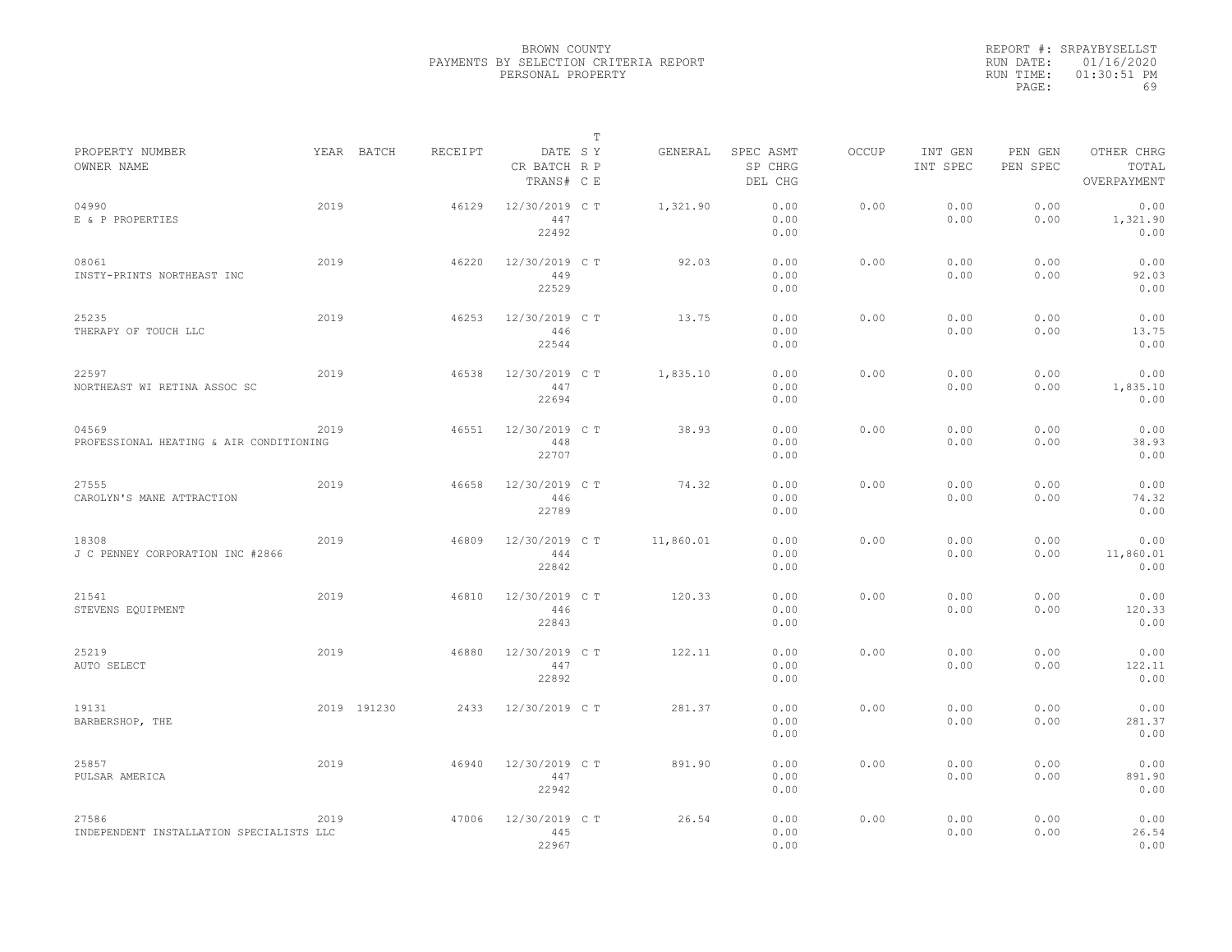|                                           |      |             |                  |                                       | $\mathbb{T}$ |           |                                 |              |                     |                     |                                    |
|-------------------------------------------|------|-------------|------------------|---------------------------------------|--------------|-----------|---------------------------------|--------------|---------------------|---------------------|------------------------------------|
| PROPERTY NUMBER<br>OWNER NAME             |      | YEAR BATCH  | RECEIPT          | DATE SY<br>CR BATCH R P<br>TRANS# C E |              | GENERAL   | SPEC ASMT<br>SP CHRG<br>DEL CHG | <b>OCCUP</b> | INT GEN<br>INT SPEC | PEN GEN<br>PEN SPEC | OTHER CHRG<br>TOTAL<br>OVERPAYMENT |
| 18274<br>REISERS DIAMOND VAULT INC        | 2019 |             | 47051            | 12/30/2019 C T<br>450<br>22987        |              | 155.73    | 0.00<br>0.00<br>0.00            | 0.00         | 0.00<br>0.00        | 0.00<br>0.00        | 0.00<br>155.73<br>0.00             |
| 23218<br>FRANCESCA'S COLLECTIONS          | 2019 |             | 47170            | 12/30/2019 C T<br>447<br>23079        |              | 891.90    | 0.00<br>0.00<br>0.00            | 0.00         | 0.00<br>0.00        | 0.00<br>0.00        | 0.00<br>891.90<br>0.00             |
| 24614<br>INDIGLO MED SPA                  | 2019 |             | 47198            | 12/30/2019 C T<br>447<br>23104        |              | 205.28    | 0.00<br>0.00<br>0.00            | 0.00         | 0.00<br>0.00        | 0.00<br>0.00        | 0.00<br>205.28<br>0.00             |
| 23218<br>FRANCESCA'S COLLECTIONS          | 2019 |             | Voids #<br>47170 | 12/30/2019 CV<br>447<br>23111         |              | $-891.90$ | 0.00<br>0.00<br>0.00            | 0.00         | 0.00<br>0.00        | 0.00<br>0.00        | 0.00<br>$-891.90$<br>0.00          |
| 23218<br>FRANCESCA'S COLLECTIONS          | 2019 |             | 47213            | 12/30/2019 C T<br>449<br>23115        |              | 891.90    | 0.00<br>0.00<br>0.00            | 0.00         | 0.00<br>0.00        | 0.00<br>0.00        | 0.00<br>891.90<br>0.00             |
| 25897<br>BLUE SKY MASSAGE SCHOOL          | 2019 |             | 47223            | 12/30/2019 C T<br>447<br>23125        |              | 63.71     | 0.00<br>0.00<br>0.00            | 0.00         | 0.00<br>0.00        | 0.00<br>0.00        | 0.00<br>63.71<br>0.00              |
| 21360<br>BADGER SHEET METAL WORKS INC     | 2019 |             | 47588            | 12/30/2019 C T<br>444<br>23233        |              | 10,003.99 | 0.00<br>0.00<br>0.00            | 0.00         | 0.00<br>0.00        | 0.00<br>0.00        | 0.00<br>10,003.99<br>0.00          |
| 22547<br>FORTIFI BANK                     | 2019 |             | 47601            | 12/30/2019 C T<br>449<br>23241        |              | 660.07    | 0.00<br>0.00<br>0.00            | 0.00         | 0.00<br>0.00        | 0.00<br>0.00        | 0.00<br>660.07<br>0.00             |
| 23303<br>BESAW & ASSOCIATES REALTY LTD    |      | 2019 191230 | 2456             | 12/30/2019 C T                        |              | 341.53    | 0.00<br>0.00<br>0.00            | 0.00         | 0.00<br>0.00        | 0.00<br>0.00        | 0.00<br>341.53<br>0.00             |
| 22120<br>NICOLET NATIONAL BANK            | 2019 |             | 47912            | 12/30/2019 C T<br>449<br>23368        |              | 1,528.96  | 0.00<br>0.00<br>0.00            | 0.00         | 0.00<br>0.00        | 0.00<br>0.00        | 0.00<br>1,528.96<br>0.00           |
| 23312<br>ECONOMY MOVERS OF GREEN BAY LLC  | 2019 |             | 47915            | 12/30/2019 C T<br>450<br>23371        |              | 21.24     | 0.00<br>0.00<br>0.00            | 0.00         | 0.00<br>0.00        | 0.00<br>0.00        | 0.00<br>21.24<br>0.00              |
| 25278<br>A & J MECHANICAL CONTRACTORS INC | 2019 |             | 48665            | 12/31/2019 C T<br>454<br>23471        |              | 313.23    | 0.00<br>0.00<br>0.00            | 0.00         | 0.00<br>0.00        | 0.00<br>0.00        | 0.00<br>313.23<br>0.00             |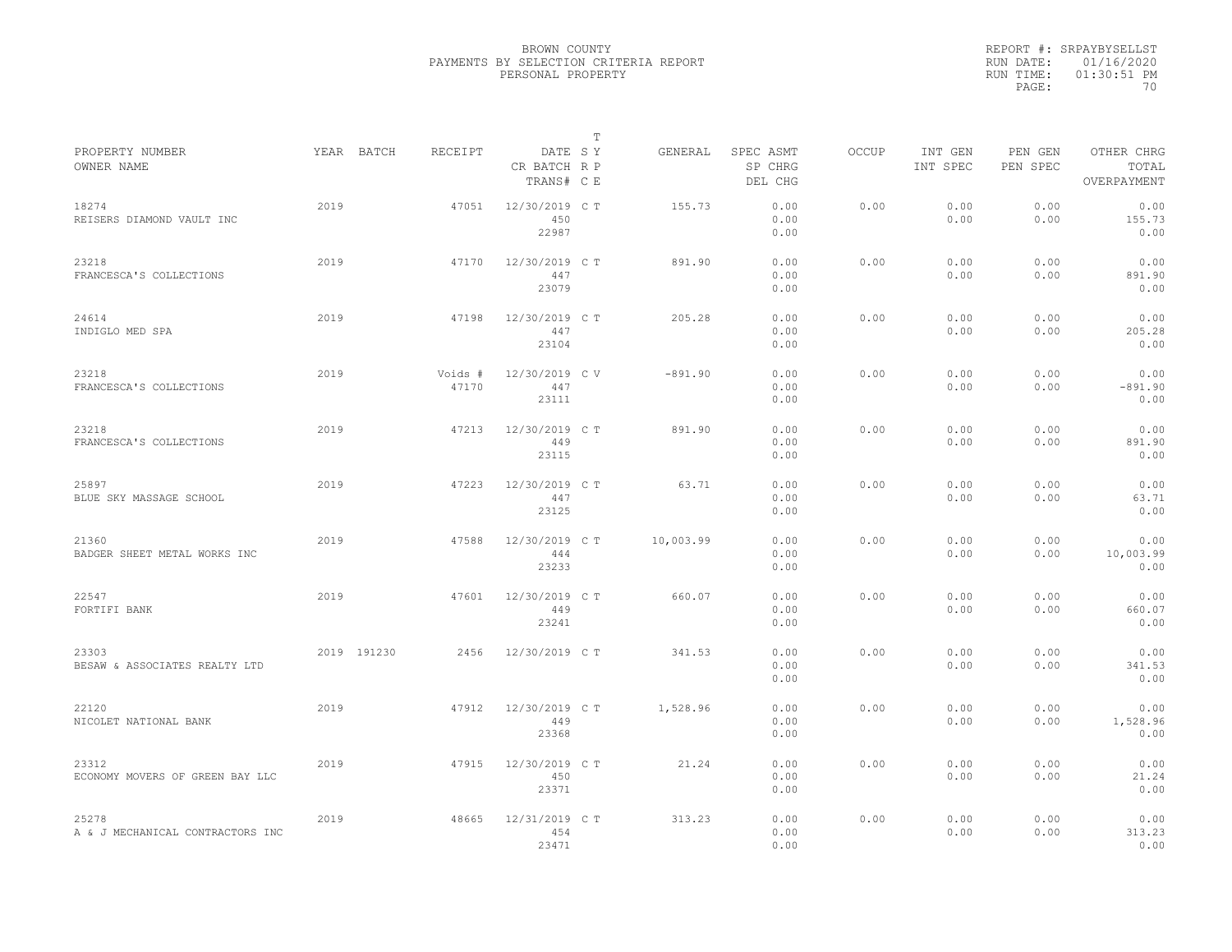|           | REPORT #: SRPAYBYSELLST |
|-----------|-------------------------|
|           | RUN DATE: 01/16/2020    |
| RUN TIME: | $01:30:52$ PM           |
| PAGE:     | 71                      |

|                                            |      |            |         |                                       | т |          |                                 |       |                     |                     |                                    |  |
|--------------------------------------------|------|------------|---------|---------------------------------------|---|----------|---------------------------------|-------|---------------------|---------------------|------------------------------------|--|
| PROPERTY NUMBER<br>OWNER NAME              |      | YEAR BATCH | RECEIPT | DATE SY<br>CR BATCH R P<br>TRANS# C E |   | GENERAL  | SPEC ASMT<br>SP CHRG<br>DEL CHG | OCCUP | INT GEN<br>INT SPEC | PEN GEN<br>PEN SPEC | OTHER CHRG<br>TOTAL<br>OVERPAYMENT |  |
| 27547<br>FOAMFIT TOOLS LLC                 | 2019 |            | 49038   | 12/31/2019 C T<br>455<br>23764        |   | 145.10   | 0.00<br>0.00<br>0.00            | 0.00  | 0.00<br>0.00        | 0.00<br>0.00        | 0.00<br>145.10<br>0.00             |  |
| 11418<br>MILITARY AUTO INC                 | 2019 |            | 49285   | 12/31/2019 C T<br>455<br>23961        |   | 1.77     | 0.00<br>0.00<br>0.00            | 0.00  | 0.00<br>0.00        | 0.00<br>0.00        | 0.00<br>1.77<br>0.00               |  |
| 17560<br>TPS CONSULTING ENGINEERS, LTD     | 2019 |            | 49304   | 12/31/2019 C T<br>453<br>23972        |   | 19.47    | 0.00<br>0.00<br>0.00            | 0.00  | 0.00<br>0.00        | 0.00<br>0.00        | 0.00<br>19.47<br>0.00              |  |
| 26646<br>EXPRESS REALTY                    | 2019 |            | 49401   | 12/31/2019 C T<br>456<br>24037        |   | 8.85     | 0.00<br>0.00<br>0.00            | 0.00  | 0.00<br>0.00        | 0.00<br>0.00        | 0.00<br>8.85<br>0.00               |  |
| 23267<br>AMEDISYS HOME HEALTH SERVICE      | 2019 |            | 49471   | 12/31/2019 C T<br>451<br>24102        |   | 69.01    | 0.00<br>0.00<br>0.00            | 0.00  | 0.00<br>0.00        | 0.00<br>0.00        | 0.00<br>69.01<br>0.00              |  |
| 13751<br>JACKSON POINTE CONVENIENCE        | 2019 |            | 49486   | 12/31/2019 C T<br>454<br>24116        |   | 270.76   | 0.00<br>0.00<br>0.00            | 0.00  | 0.00<br>0.00        | 0.00<br>0.00        | 0.00<br>270.76<br>0.00             |  |
| 17467<br>JIMMY JOHNS GOURMET SANDWICHES    | 2019 |            | 49549   | 12/31/2019 C T<br>454<br>24155        |   | 1,141.40 | 0.00<br>0.00<br>0.00            | 0.00  | 0.00<br>0.00        | 0.00<br>0.00        | 0.00<br>1,141.40<br>0.00           |  |
| 15815<br>PROFESSIONAL BILLING SERVICES INC | 2019 |            | 49653   | 12/31/2019 C T<br>454<br>24179        |   | 773.32   | 0.00<br>0.00<br>0.00            | 0.00  | 0.00<br>0.00        | 0.00<br>0.00        | 0.00<br>773.32<br>0.00             |  |
| 27470<br>CLOSET COMPANY, THE               | 2019 |            | 49695   | 12/31/2019 C T<br>454<br>24207        |   | 56.62    | 0.00<br>0.00<br>0.00            | 0.00  | 0.00<br>0.00        | 0.00<br>0.00        | 0.00<br>56.62<br>0.00              |  |
| 16513<br>HOT TOPIC #436                    | 2019 |            | 49805   | 12/31/2019 C T<br>454<br>24272        |   | 1,088.32 | 0.00<br>0.00<br>0.00            | 0.00  | 0.00<br>0.00        | 0.00<br>0.00        | 0.00<br>1,088.32<br>0.00           |  |
| 12888<br>PRINT PLUS                        | 2019 |            | 49834   | 12/31/2019 C T<br>451<br>24299        |   | 5.31     | 0.00<br>0.00<br>0.00            | 0.00  | 0.00<br>0.00        | 0.00<br>0.00        | 0.00<br>5.31<br>0.00               |  |
| 17490<br>PETSMART INC 1402-00              | 2019 |            | 50007   | 12/31/2019 C T<br>451<br>24386        |   | 2,325.28 | 0.00<br>0.00<br>0.00            | 0.00  | 0.00<br>0.00        | 0.00<br>0.00        | 0.00<br>2,325.28<br>0.00           |  |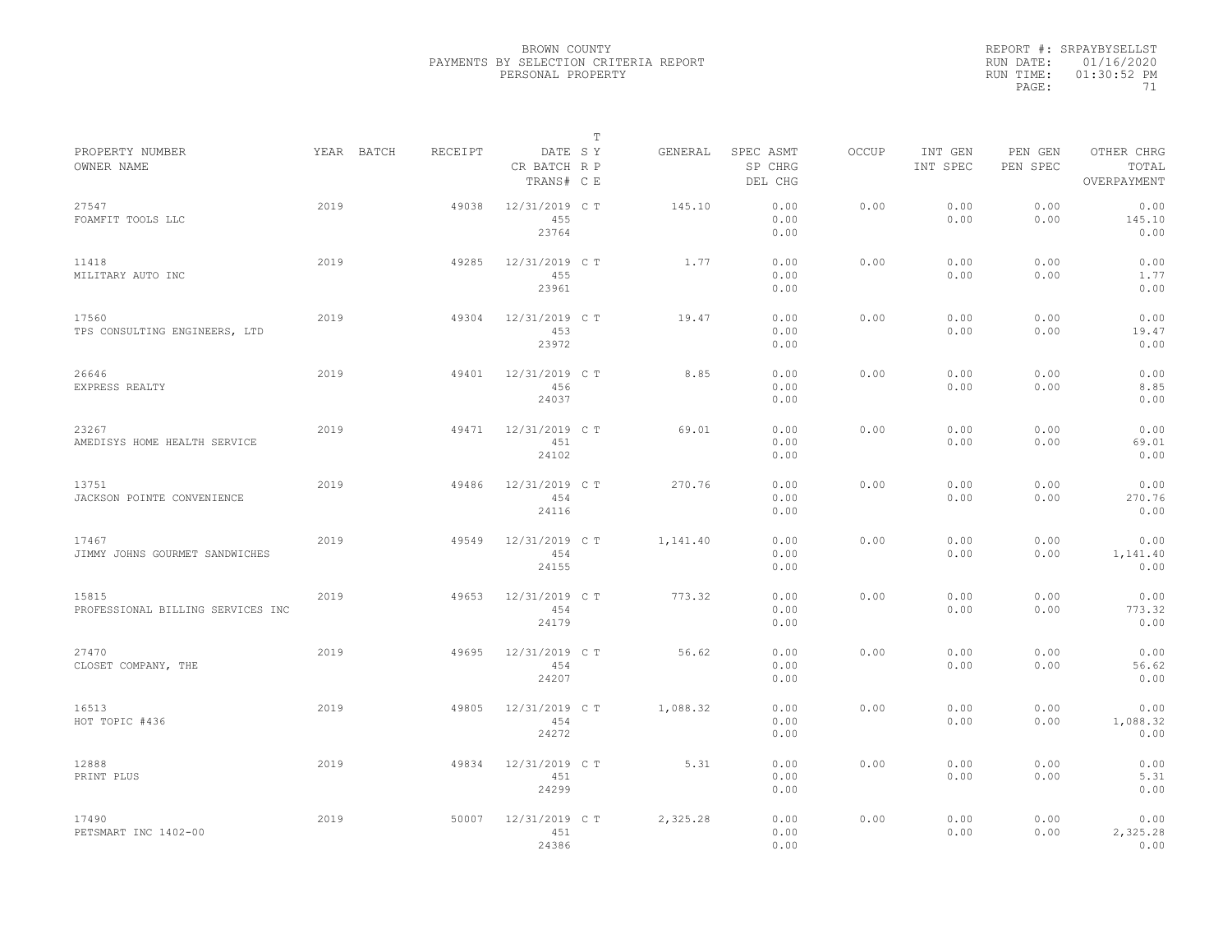|                                              |      |             |         |                                       | $\mathbb T$ |          |                                 |              |                     |                     |                                    |  |
|----------------------------------------------|------|-------------|---------|---------------------------------------|-------------|----------|---------------------------------|--------------|---------------------|---------------------|------------------------------------|--|
| PROPERTY NUMBER<br>OWNER NAME                |      | YEAR BATCH  | RECEIPT | DATE SY<br>CR BATCH R P<br>TRANS# C E |             | GENERAL  | SPEC ASMT<br>SP CHRG<br>DEL CHG | <b>OCCUP</b> | INT GEN<br>INT SPEC | PEN GEN<br>PEN SPEC | OTHER CHRG<br>TOTAL<br>OVERPAYMENT |  |
| 26031<br>BLUE CROSS BLUE SHIELD OF WI INC    | 2019 |             | 50071   | 12/31/2019 C T<br>453<br>24412        |             | 755.64   | 0.00<br>0.00<br>0.00            | 0.00         | 0.00<br>0.00        | 0.00<br>0.00        | 0.00<br>755.64<br>0.00             |  |
| 25246<br>ANTHEM COMPANIES INC, THE           | 2019 |             | 50088   | 12/31/2019 C T<br>453<br>24415        |             | 1,874.03 | 0.00<br>0.00<br>0.00            | 0.00         | 0.00<br>0.00        | 0.00<br>0.00        | 0.00<br>1,874.03<br>0.00           |  |
| 09188<br>NORTHEAST INSURANCE CENTER          |      | 2019 200102 | 2661    | 01/02/2020 C T                        |             | 83.17    | 0.00<br>0.00<br>0.00            | 0.00         | 0.00<br>0.00        | 0.00<br>0.00        | 0.00<br>83.17<br>0.00              |  |
| 20641<br>CATALYST CONSULTING GROUP LLC       | 2019 |             | 50966   | $01/02/2020$ C T<br>463<br>24642      |             | 585.75   | 0.00<br>0.00<br>0.00            | 0.00         | 0.00<br>0.00        | 0.00<br>0.00        | 0.00<br>585.75<br>0.00             |  |
| 12881<br>NATIONAL SALON RESOURCE CENTER      | 2019 |             | 51018   | 01/02/2020 C T<br>463<br>24685        |             | 12.40    | 0.00<br>0.00<br>0.00            | 0.00         | 0.00<br>0.00        | 0.00<br>0.00        | 0.00<br>12.40<br>0.00              |  |
| 16487<br><b>ENVANO</b>                       | 2019 |             | 51053   | 01/02/2020 C T<br>463<br>24722        |             | 1,010.46 | 0.00<br>0.00<br>0.00            | 0.00         | 0.00<br>0.00        | 0.00<br>0.00        | 0.00<br>1,010.46<br>0.00           |  |
| 03332<br>NORTHLAND COLD STORAGE              | 2019 |             | 51060   | 01/02/2020 C T<br>459<br>24728        |             | 341.53   | 0.00<br>0.00<br>0.00            | 0.00         | 0.00<br>0.00        | 0.00<br>0.00        | 0.00<br>341.53<br>0.00             |  |
| 25841<br>GOWEY ABSTRACT & TITLE COMPANY INC  | 2019 |             | 51080   | 01/02/2020 C T<br>463<br>24747        |             | 254.84   | 0.00<br>0.00<br>0.00            | 0.00         | 0.00<br>0.00        | 0.00<br>0.00        | 0.00<br>254.84<br>0.00             |  |
| 17576<br>PLAY IT AGAIN SPORTS INC            | 2019 |             | 51082   | 01/02/2020 C T<br>463<br>24749        |             | 107.96   | 0.00<br>0.00<br>0.00            | 0.00         | 0.00<br>0.00        | 0.00<br>0.00        | 0.00<br>107.96<br>0.00             |  |
| 26758<br>REFRIGERATION SERVICES OF GREEN BAY | 2019 |             | 51090   | 01/02/2020 C T<br>459<br>24755        |             | 116.79   | 0.00<br>0.00<br>0.00            | 0.00         | 0.00<br>0.00        | 0.00<br>0.00        | 0.00<br>116.79<br>0.00             |  |
| 25218<br>MADE YA LOOK                        | 2019 |             | 51092   | 01/02/2020 C T<br>463<br>24757        |             | 1,152.03 | 0.00<br>0.00<br>0.00            | 0.00         | 0.00<br>0.00        | 0.00<br>0.00        | 0.00<br>1,152.03<br>0.00           |  |
| 22579<br>MIDWEST REFRIGERATION MILWAUKEE INC | 2019 |             | 51103   | 01/02/2020 C T<br>463<br>24765        |             | 74.61    | 0.00<br>0.00<br>0.00            | 0.00         | 0.00<br>0.00        | 0.00<br>0.00        | 0.00<br>74.61<br>0.00              |  |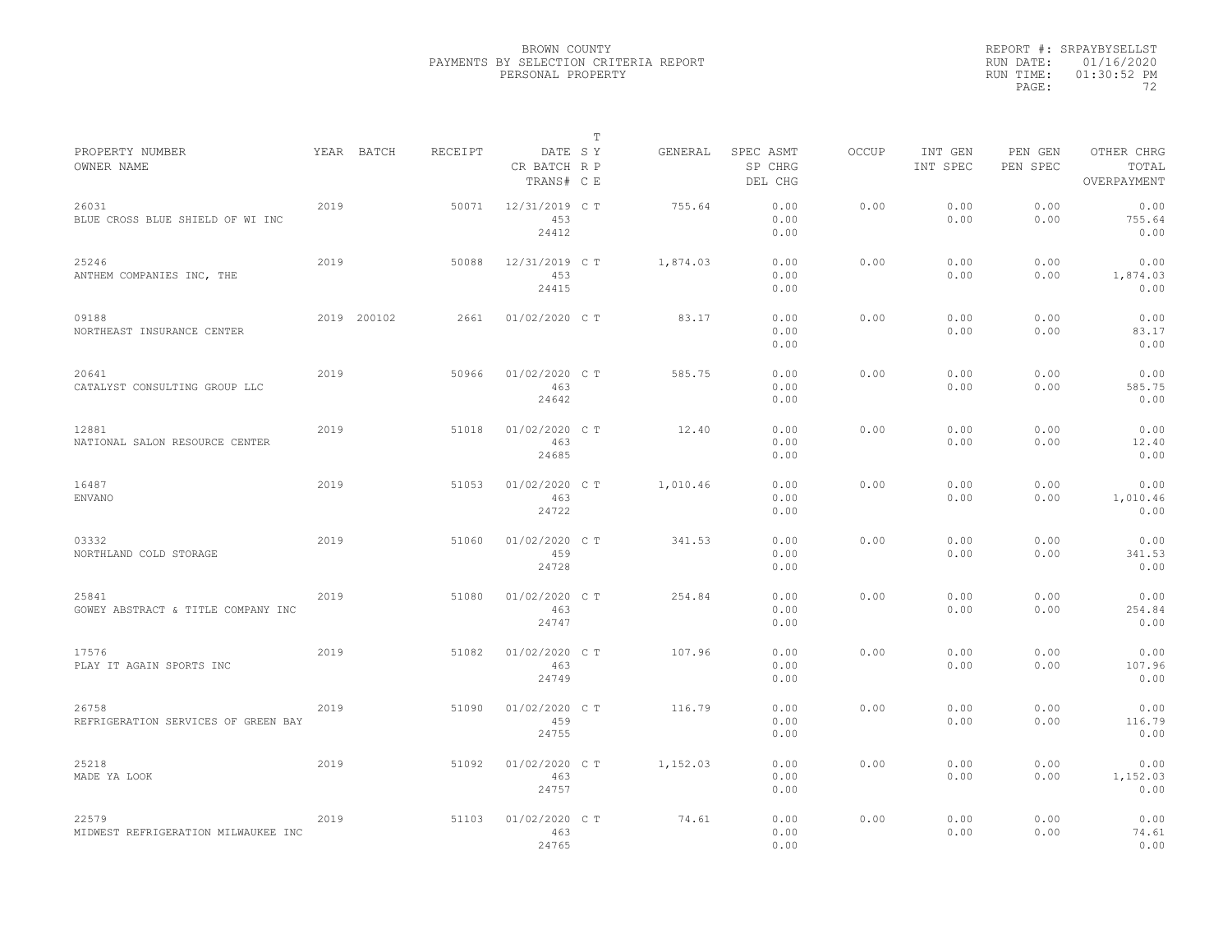|                                           |      |            |         |                                       | $\mathbb{T}$ |          |                                 |              |                     |                     |                                    |
|-------------------------------------------|------|------------|---------|---------------------------------------|--------------|----------|---------------------------------|--------------|---------------------|---------------------|------------------------------------|
| PROPERTY NUMBER<br>OWNER NAME             |      | YEAR BATCH | RECEIPT | DATE SY<br>CR BATCH R P<br>TRANS# C E |              | GENERAL  | SPEC ASMT<br>SP CHRG<br>DEL CHG | <b>OCCUP</b> | INT GEN<br>INT SPEC | PEN GEN<br>PEN SPEC | OTHER CHRG<br>TOTAL<br>OVERPAYMENT |
| 09863<br>VIBRANT IMPRESSIONS INC          | 2019 |            | 51105   | 01/02/2020 C T<br>463<br>24767        |              | 184.58   | 0.00<br>0.00<br>0.00            | 0.00         | 0.00<br>0.00        | 0.00<br>0.00        | 0.00<br>184.58<br>0.00             |
| 25858<br>GREEN BAY AUTO                   | 2019 |            | 51144   | 01/02/2020 C T<br>459<br>24791        |              | 435.32   | 0.00<br>0.00<br>0.00            | 0.00         | 0.00<br>0.00        | 0.00<br>0.00        | 0.00<br>435.32<br>0.00             |
| 20059<br>TOYS FOR TRUCKS                  | 2019 |            | 51152   | 01/02/2020 C T<br>463<br>24799        |              | 276.07   | 0.00<br>0.00<br>0.00            | 0.00         | 0.00<br>0.00        | 0.00<br>0.00        | 0.00<br>276.07<br>0.00             |
| 13768<br>GARY'S SIGN SERVICE              | 2019 |            | 51163   | 01/02/2020 C T<br>462<br>24806        |              | 3.55     | 0.00<br>0.00<br>0.00            | 0.00         | 0.00<br>0.00        | 0.00<br>0.00        | 0.00<br>3.55<br>0.00               |
| 11618<br>BE'S VENDING SERVICE INC         | 2019 |            | 51199   | 01/02/2020 C T<br>463<br>24828        |              | 153.96   | 0.00<br>0.00<br>0.00            | 0.00         | 0.00<br>0.00        | 0.00<br>0.00        | 0.00<br>153.96<br>0.00             |
| 17481<br>MADHOUSE MUSIC                   | 2019 |            | 51203   | 01/02/2020 C T<br>464<br>24832        |              | 33.62    | 0.00<br>0.00<br>0.00            | 0.00         | 0.00<br>0.00        | 0.00<br>0.00        | 0.00<br>33.62<br>0.00              |
| 27405<br>BADGER FLUID POWER LLC           | 2019 |            | 51254   | 01/02/2020 C T<br>462<br>24872        |              | 15.92    | 0.00<br>0.00<br>0.00            | 0.00         | 0.00<br>0.00        | 0.00<br>0.00        | 0.00<br>15.92<br>0.00              |
| 22097<br>KRAWCZYK COUNSELING SERVICES LLC | 2019 |            | 51335   | 01/02/2020 C T<br>460<br>24936        |              | 17.70    | 0.00<br>0.00<br>0.00            | 0.00         | 0.00<br>0.00        | 0.00<br>0.00        | 0.00<br>17.70<br>0.00              |
| 08057<br>ROL-TEC INC                      | 2019 |            | 51344   | 01/02/2020 C T<br>463<br>24944        |              | 1,311.29 | 0.00<br>0.00<br>0.00            | 0.00         | 0.00<br>0.00        | 0.00<br>0.00        | 0.00<br>1,311.29<br>0.00           |
| 24659<br>PHO #1 NOODLE & GRILL            | 2019 |            | 51415   | 01/02/2020 C T<br>463<br>24981        |              | 994.54   | 0.00<br>0.00<br>0.00            | 0.00         | 0.00<br>0.00        | 0.00<br>0.00        | 0.00<br>994.54<br>0.00             |
| 04805<br>AYRES ASSOCIATES INC             | 2019 |            | 51446   | 01/02/2020 C T<br>461<br>25008        |              | 7,600.68 | 0.00<br>0.00<br>0.00            | 0.00         | 0.00<br>0.00        | 0.00<br>0.00        | 0.00<br>7,600.68<br>0.00           |
| 02908<br>ASHWAUBENON CHIROPRACTIC         | 2019 |            | 51589   | 01/02/2020 C T<br>464<br>25100        |              | 65.47    | 0.00<br>0.00<br>0.00            | 0.00         | 0.00<br>0.00        | 0.00<br>0.00        | 0.00<br>65.47<br>0.00              |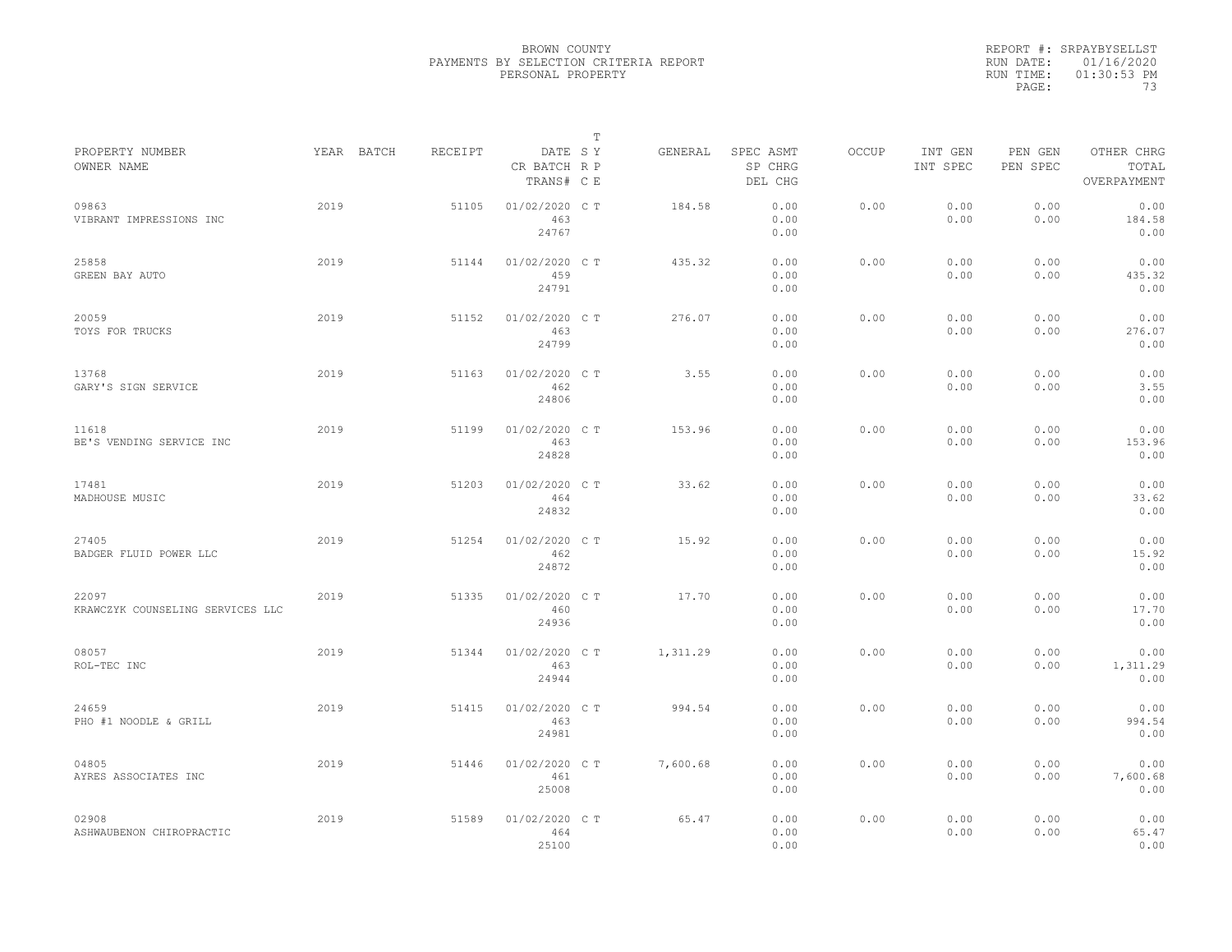|           | REPORT #: SRPAYBYSELLST |
|-----------|-------------------------|
|           | RUN DATE: 01/16/2020    |
| RUN TIME: | $01:30:53$ PM           |
| PAGE:     | 74                      |

|                                        |             |         |                                       | $\mathbb T$ |          |                                 |              |                     |                     |                                    |
|----------------------------------------|-------------|---------|---------------------------------------|-------------|----------|---------------------------------|--------------|---------------------|---------------------|------------------------------------|
| PROPERTY NUMBER<br>OWNER NAME          | YEAR BATCH  | RECEIPT | DATE SY<br>CR BATCH R P<br>TRANS# C E |             | GENERAL  | SPEC ASMT<br>SP CHRG<br>DEL CHG | <b>OCCUP</b> | INT GEN<br>INT SPEC | PEN GEN<br>PEN SPEC | OTHER CHRG<br>TOTAL<br>OVERPAYMENT |
| 24638<br>MUDDY PAWS SALON              | 2019        | 51599   | 01/02/2020 CT<br>464<br>25109         |             | 44.25    | 0.00<br>0.00<br>0.00            | 0.00         | 0.00<br>0.00        | 0.00<br>0.00        | 0.00<br>44.25<br>0.00              |
| 03581<br>VAN'S SUPPLY & EQUIPMENT, INC | 2019        | 51760   | 01/02/2020 C T<br>463<br>25219        |             | 3,801.15 | 0.00<br>0.00<br>0.00            | 0.00         | 0.00<br>0.00        | 0.00<br>0.00        | 0.00<br>3,801.15<br>0.00           |
| 19108<br>QPS EMPLOYMENT GROUP          | 2019        | 51800   | 01/02/2020 C T<br>463<br>25247        |             | 150.42   | 0.00<br>0.00<br>0.00            | 0.00         | 0.00<br>0.00        | 0.00<br>0.00        | 0.00<br>150.42<br>0.00             |
| 15793<br>TWO MEN AND A TRUCK           | 2019        | 51821   | 01/02/2020 C T<br>460<br>25267        |             | 8.85     | 0.00<br>0.00<br>0.00            | 0.00         | 0.00<br>0.00        | 0.00<br>0.00        | 0.00<br>8.85<br>0.00               |
| 15792<br>STATE FARM INSURANCE CO       | 2019        | 51851   | 01/02/2020 C T<br>463<br>25288        |             | 26.54    | 0.00<br>0.00<br>0.00            | 0.00         | 0.00<br>0.00        | 0.00<br>0.00        | 0.00<br>26.54<br>0.00              |
| 10170<br>CHARLEY'S GRILLED SUBS        | 2019        | 51867   | 01/02/2020 CT<br>463<br>25301         |             | 313.23   | 0.00<br>0.00<br>0.00            | 0.00         | 0.00<br>0.00        | 0.00<br>0.00        | 0.00<br>313.23<br>0.00             |
| 25301<br>GREEN BAY GAMBLERS LLC        | 2019        | 51911   | 01/02/2020 C T<br>463<br>25338        |             | 217.67   | 0.00<br>0.00<br>0.00            | 0.00         | 0.00<br>0.00        | 0.00<br>0.00        | 0.00<br>217.67<br>0.00             |
| 24600<br>JACK'S MAINTENANCE SERVICE    | 2019        | 51935   | 01/02/2020 C T<br>460<br>25360        |             | 35.39    | 0.00<br>0.00<br>0.00            | 0.00         | 0.00<br>0.00        | 0.00<br>0.00        | 0.00<br>35.39<br>0.00              |
| 22657<br>WISCONSIN DOCUMENT IMAGING    | 2019        | 51944   | 01/02/2020 CT<br>463<br>25367         |             | 506.11   | 0.00<br>0.00<br>0.00            | 0.00         | 0.00<br>0.00        | 0.00<br>0.00        | 0.00<br>506.11<br>0.00             |
| 22546<br>GOLDER ASSOCIATES INC         | 2019 200102 | 2674    | 01/02/2020 C T                        |             | 835.25   | 0.00<br>0.00<br>0.00            | 0.00         | 0.00<br>0.00        | 0.00<br>0.00        | 0.00<br>835.25<br>0.00             |
| 24609<br>TITLETOWN MMA                 | 2019        | 52005   | 01/02/2020 C T<br>461<br>25413        |             | 145.10   | 0.00<br>0.00<br>0.00            | 0.00         | 0.00<br>0.00        | 0.00<br>0.00        | 0.00<br>145.10<br>0.00             |
| 25892<br>MENN LAW FIRM LTD             | 2019        | 52168   | 01/03/2020 C T<br>468<br>25440        |             | 338.01   | 0.00<br>0.00<br>0.00            | 0.00         | 0.00<br>0.00        | 0.00<br>0.00        | 0.00<br>338.01<br>0.00             |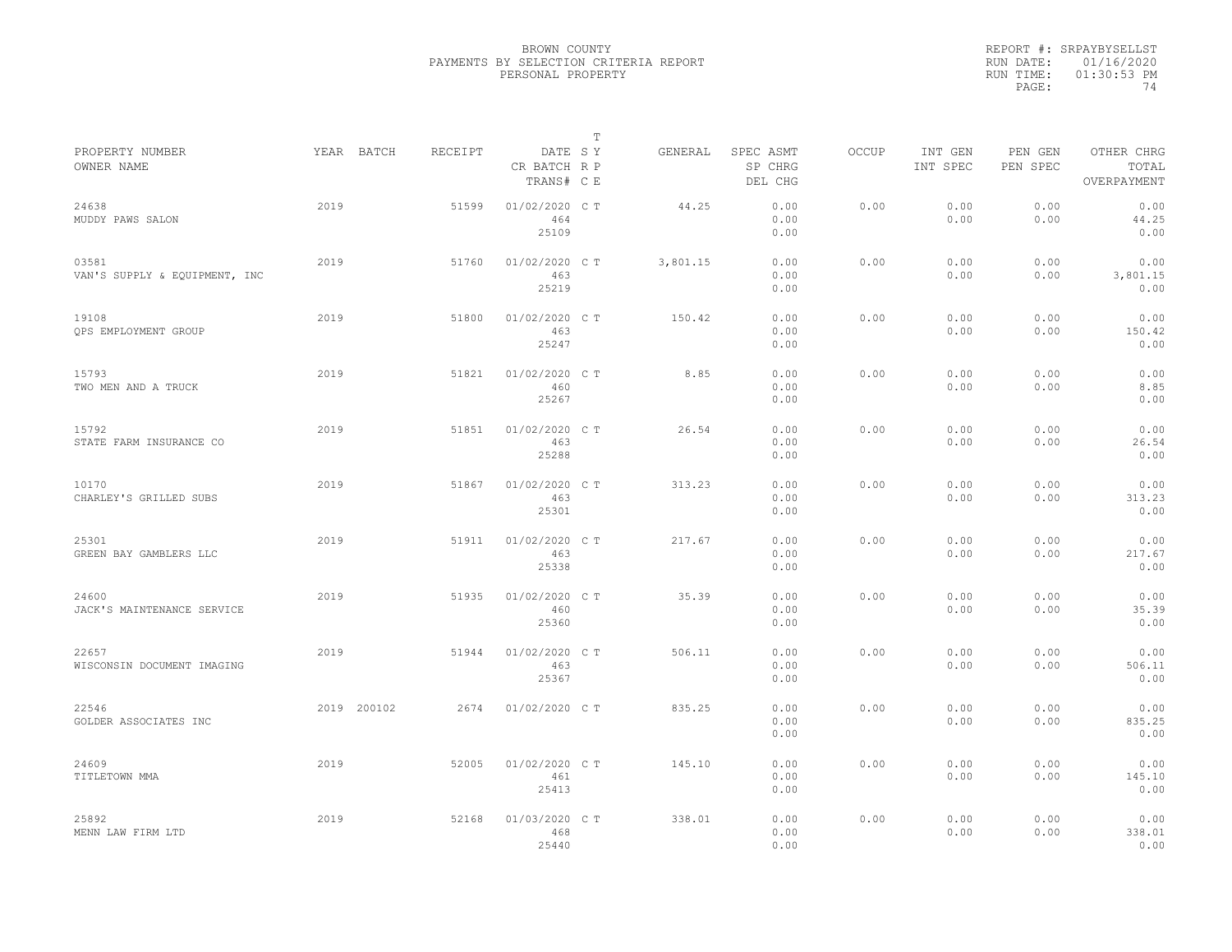|           | REPORT #: SRPAYBYSELLST |
|-----------|-------------------------|
|           | RUN DATE: 01/16/2020    |
| RUN TIME: | $01:30:53$ PM           |
| PAGE:     | 75                      |

|                                                |            |         |                                       | $\mathbb T$ |          |                                 |       |                     |                     |                                    |
|------------------------------------------------|------------|---------|---------------------------------------|-------------|----------|---------------------------------|-------|---------------------|---------------------|------------------------------------|
| PROPERTY NUMBER<br>OWNER NAME                  | YEAR BATCH | RECEIPT | DATE SY<br>CR BATCH R P<br>TRANS# C E |             | GENERAL  | SPEC ASMT<br>SP CHRG<br>DEL CHG | OCCUP | INT GEN<br>INT SPEC | PEN GEN<br>PEN SPEC | OTHER CHRG<br>TOTAL<br>OVERPAYMENT |
| 11376<br>PROMOTIONAL DESIGNS INC               | 2019       | 52209   | 01/03/2020 C T<br>467<br>25463        |             | 867.12   | 0.00<br>0.00<br>0.00            | 0.00  | 0.00<br>0.00        | 0.00<br>0.00        | 0.00<br>867.12<br>0.00             |
| 13852<br>PARINS INSURANCE                      | 2019       | 52214   | 01/03/2020 C T<br>468<br>25468        |             | 12.40    | 0.00<br>0.00<br>0.00            | 0.00  | 0.00<br>0.00        | 0.00<br>0.00        | 0.00<br>12.40<br>0.00              |
| 23970<br>GREEN BAY ANODIZING INC               | 2019       | 52235   | 01/03/2020 CT<br>465<br>25486         |             | 507.88   | 0.00<br>0.00<br>0.00            | 0.00  | 0.00<br>0.00        | 0.00<br>0.00        | 0.00<br>507.88<br>0.00             |
| 14939<br>HARBOR TECHNOLOGIES LLC               | 2019       | 52278   | 01/03/2020 CT<br>465<br>25516         |             | 1.77     | 0.00<br>0.00<br>0.00            | 0.00  | 0.00<br>0.00        | 0.00<br>0.00        | 0.00<br>1.77<br>0.00               |
| 22046<br>KONOP REFRIGERATION INC               | 2019       | 52320   | 01/03/2020 CT<br>465<br>25545         |             | 543.27   | 0.00<br>0.00<br>0.00            | 0.00  | 0.00<br>0.00        | 0.00<br>0.00        | 0.00<br>543.27<br>0.00             |
| 27451<br>HEARTLAND EXPRESS                     | 2019       | 52349   | 01/03/2020 C T<br>466<br>25566        |             | 166.36   | 0.00<br>0.00<br>0.00            | 0.00  | 0.00<br>0.00        | 0.00<br>0.00        | 0.00<br>166.36<br>0.00             |
| 26049<br>VANTAGE FINANCIAL LLC                 | 2019       | 52351   | 01/03/2020 C T<br>466<br>25568        |             | 297.30   | 0.00<br>0.00<br>0.00            | 0.00  | 0.00<br>0.00        | 0.00<br>0.00        | 0.00<br>297.30<br>0.00             |
| 20579<br>MEMMEN MD LTD, JAMES E                | 2019       | 52370   | 01/03/2020 CT<br>465<br>25582         |             | 757.40   | 0.00<br>0.00<br>0.00            | 0.00  | 0.00<br>0.00        | 0.00<br>0.00        | 0.00<br>757.40<br>0.00             |
| 03245<br>LE MIEUX & SON INC                    | 2019       | 52480   | 01/03/2020 C T<br>466<br>25638        |             | 3,813.54 | 0.00<br>0.00<br>0.00            | 0.00  | 0.00<br>0.00        | 0.00<br>0.00        | 0.00<br>3,813.54<br>0.00           |
| 03208<br>KARI'S CLIP & CURL                    | 2019       | 52526   | 01/03/2020 C T<br>467<br>25683        |             | 40.70    | 0.00<br>0.00<br>0.00            | 0.00  | 0.00<br>0.00        | 0.00<br>0.00        | 0.00<br>40.70<br>0.00              |
| 12207<br>JERSEY STORE & MORE, THE              | 2019       | 52739   | 01/03/2020 CT<br>469<br>25866         |             | 307.91   | 0.00<br>0.00<br>0.00            | 0.00  | 0.00<br>0.00        | 0.00<br>0.00        | 0.00<br>307.91<br>0.00             |
| 03155<br>R G HENDRICKS & SONS CONSTRUCTION INC | 2019       | 52775   | 01/03/2020 C T<br>469<br>25896        |             | 53.09    | 0.00<br>0.00<br>0.00            | 0.00  | 0.00<br>0.00        | 0.00<br>0.00        | 0.00<br>53.09<br>0.00              |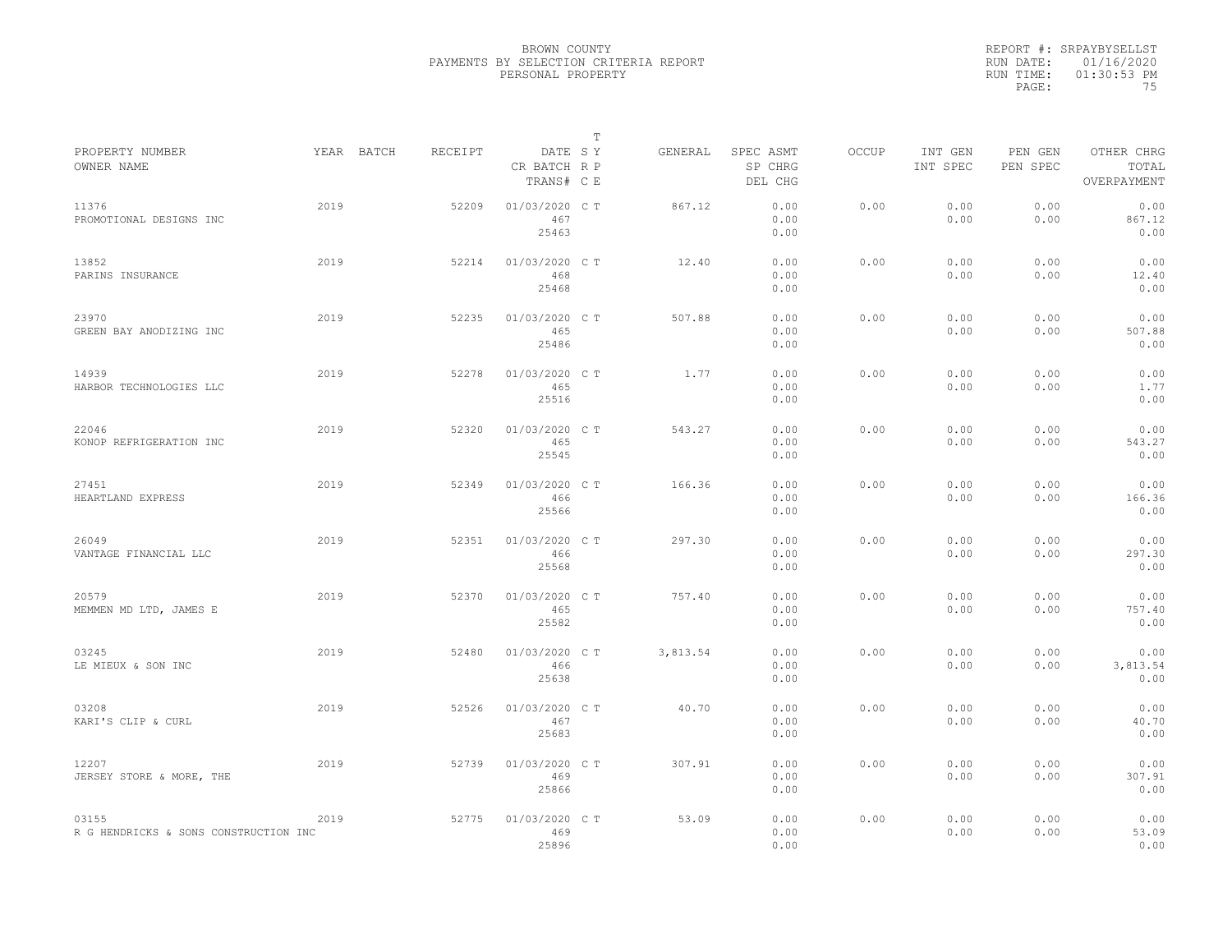|                                                  |      |            |         |                                       | $\mathbb{T}$ |          |                                 |              |                     |                     |                                    |  |
|--------------------------------------------------|------|------------|---------|---------------------------------------|--------------|----------|---------------------------------|--------------|---------------------|---------------------|------------------------------------|--|
| PROPERTY NUMBER<br>OWNER NAME                    |      | YEAR BATCH | RECEIPT | DATE SY<br>CR BATCH R P<br>TRANS# C E |              | GENERAL  | SPEC ASMT<br>SP CHRG<br>DEL CHG | <b>OCCUP</b> | INT GEN<br>INT SPEC | PEN GEN<br>PEN SPEC | OTHER CHRG<br>TOTAL<br>OVERPAYMENT |  |
| 24717<br>AMERIPRISE FINANCIAL                    | 2019 |            | 52779   | 01/03/2020 C T<br>469<br>25900        |              | 35.39    | 0.00<br>0.00<br>0.00            | 0.00         | 0.00<br>0.00        | 0.00<br>0.00        | 0.00<br>35.39<br>0.00              |  |
| 27397<br>SHERMAN COUNSELING                      | 2019 |            | 52832   | 01/03/2020 C T<br>469<br>25928        |              | 491.96   | 0.00<br>0.00<br>0.00            | 0.00         | 0.00<br>0.00        | 0.00<br>0.00        | 0.00<br>491.96<br>0.00             |  |
| 25225<br>PURE BARRE GREEN BAY                    | 2019 |            | 53094   | 01/03/2020 C T<br>465<br>26094        |              | 88.48    | 0.00<br>0.00<br>0.00            | 0.00         | 0.00<br>0.00        | 0.00<br>0.00        | 0.00<br>88.48<br>0.00              |  |
| 18330<br>ORANGE JULIUS                           | 2019 |            | 53170   | 01/03/2020 C T<br>469<br>26129        |              | 651.22   | 0.00<br>0.00<br>0.00            | 0.00         | 0.00<br>0.00        | 0.00<br>0.00        | 0.00<br>651.22<br>0.00             |  |
| 23283<br>REPS FITNESS                            | 2019 |            | 53192   | 01/03/2020 C T<br>469<br>26140        |              | 8.85     | 0.00<br>0.00<br>0.00            | 0.00         | 0.00<br>0.00        | 0.00<br>0.00        | 0.00<br>8.85<br>0.00               |  |
| 26365<br>FAIRFIELD INN - LOF2 GB ONEIDA TRS, LLC | 2019 |            | 53256   | 01/03/2020 C T<br>469<br>26191        |              | 7,467.80 | 0.00<br>0.00<br>0.00            | 0.00         | 0.00<br>0.00        | 0.00<br>0.00        | 0.00<br>7,467.80<br>0.00           |  |
| 26622<br>FOUNDATION CHIROPRACTIC                 | 2019 |            | 53268   | 01/03/2020 C T<br>467<br>26202        |              | 523.80   | 0.00<br>0.00<br>0.00            | 0.00         | 0.00<br>0.00        | 0.00<br>0.00        | 0.00<br>523.80<br>0.00             |  |
| 27441<br>CV WHOLESALE                            | 2019 |            | 53271   | 01/03/2020 C T<br>467<br>26205        |              | 145.10   | 0.00<br>0.00<br>0.00            | 0.00         | 0.00<br>0.00        | 0.00<br>0.00        | 0.00<br>145.10<br>0.00             |  |
| 22023<br>ULTA BEAUTY #418                        | 2019 |            | 53538   | 01/06/2020 C T<br>473<br>26299        |              | 8,350.84 | 0.00<br>0.00<br>0.00            | 0.00         | 0.00<br>0.00        | 0.00<br>0.00        | 0.00<br>8,350.84<br>0.00           |  |
| 21603<br>BOB ROBERTS GROUP LLC                   | 2019 |            | 53581   | 01/06/2020 C T<br>475<br>26331        |              | 58.40    | 0.00<br>0.00<br>0.00            | 0.00         | 0.00<br>0.00        | 0.00<br>0.00        | 0.00<br>58.40<br>0.00              |  |
| 23183<br>LEGACY FLEXO CORP                       | 2019 |            | 53590   | 01/06/2020 C T<br>473<br>26340        |              | 1,422.77 | 0.00<br>0.00<br>0.00            | 0.00         | 0.00<br>0.00        | 0.00<br>0.00        | 0.00<br>1,422.77<br>0.00           |  |
| 22585<br>GAI CONSULTANTS INC                     | 2019 |            | 53594   | 01/06/2020 C T<br>475<br>26343        |              | 256.60   | 0.00<br>0.00<br>0.00            | 0.00         | 0.00<br>0.00        | 0.00<br>0.00        | 0.00<br>256.60<br>0.00             |  |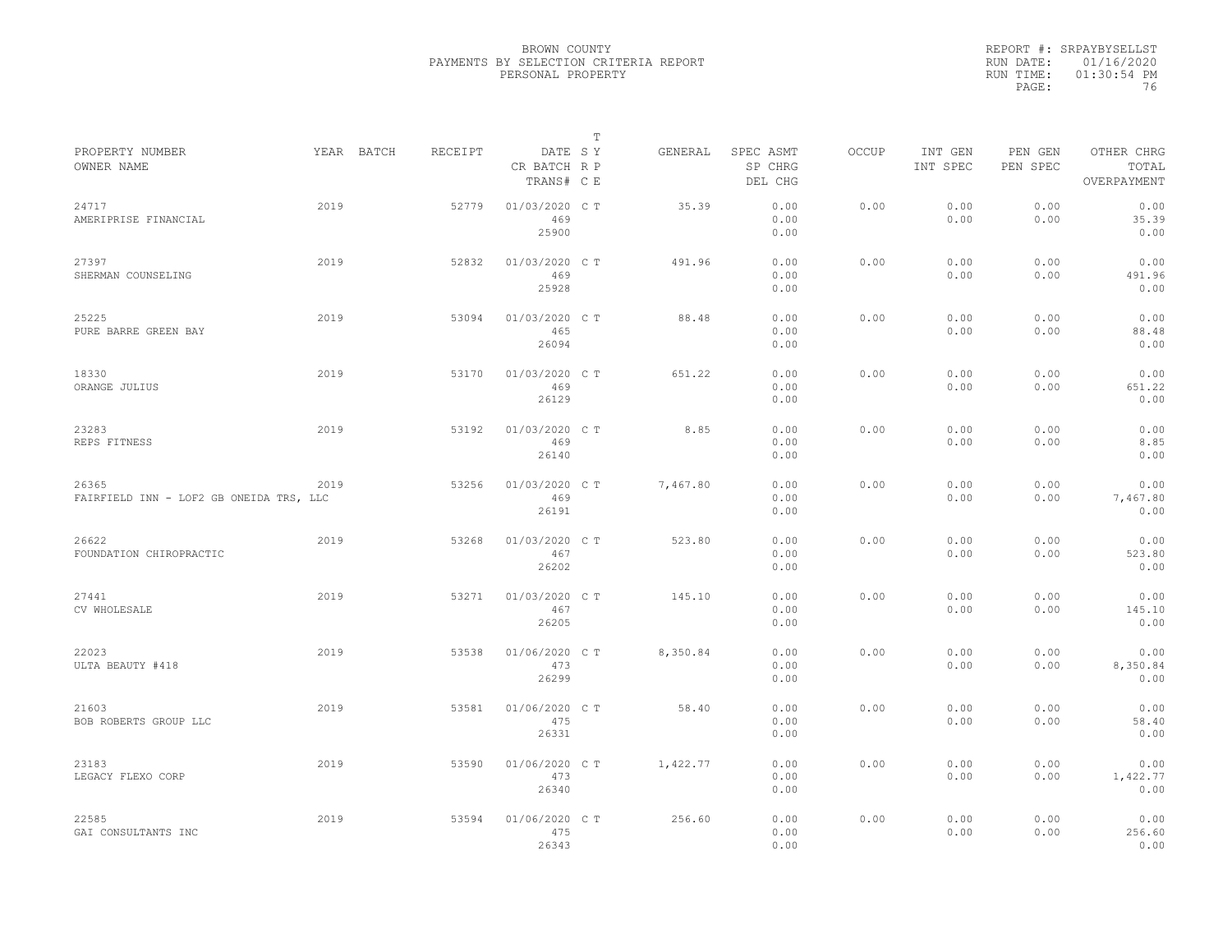|                                             |      |             |         |                                       | $\mathbb{T}$ |          |                                 |              |                     |                     |                                    |  |
|---------------------------------------------|------|-------------|---------|---------------------------------------|--------------|----------|---------------------------------|--------------|---------------------|---------------------|------------------------------------|--|
| PROPERTY NUMBER<br>OWNER NAME               |      | YEAR BATCH  | RECEIPT | DATE SY<br>CR BATCH R P<br>TRANS# C E |              | GENERAL  | SPEC ASMT<br>SP CHRG<br>DEL CHG | <b>OCCUP</b> | INT GEN<br>INT SPEC | PEN GEN<br>PEN SPEC | OTHER CHRG<br>TOTAL<br>OVERPAYMENT |  |
| 05492<br>BOOM92 FIREWORKS INC               | 2019 |             | 53602   | 01/06/2020 C T<br>471<br>26348        |              | 56.62    | 0.00<br>0.00<br>0.00            | 0.00         | 0.00<br>0.00        | 0.00<br>0.00        | 0.00<br>56.62<br>0.00              |  |
| 05840<br>BERNIE'S AUTO & TRUCK REPAIR INC   | 2019 |             | 53606   | 01/06/2020 C T<br>475<br>26352        |              | 24.78    | 0.00<br>0.00<br>0.00            | 0.00         | 0.00<br>0.00        | 0.00<br>0.00        | 0.00<br>24.78<br>0.00              |  |
| 25606<br>DISH NETWORK LLC                   | 2019 |             | 53783   | 01/06/2020 C T<br>475<br>26431        |              | 210.59   | 0.00<br>0.00<br>0.00            | 0.00         | 0.00<br>0.00        | 0.00<br>0.00        | 0.00<br>210.59<br>0.00             |  |
| 09248<br>DUNHAM'S SPORTS                    | 2019 |             | 53893   | 01/06/2020 C T<br>475<br>26520        |              | 1,288.28 | 0.00<br>0.00<br>0.00            | 0.00         | 0.00<br>0.00        | 0.00<br>0.00        | 0.00<br>1,288.28<br>0.00           |  |
| 12915<br>WOW LOGISTICS COMPANY              | 2019 |             | 53900   | 01/06/2020 C T<br>475<br>26525        |              | 1,333.20 | 0.00<br>0.00<br>0.00            | 0.00         | 0.00<br>0.00        | 0.00<br>0.00        | 0.00<br>1,333.20<br>0.00           |  |
| 18309<br>DSW SHOE WAREHOUSE INC #41-29263   |      | 2019 200106 | 2739    | 01/06/2020 C T                        |              | 1,652.83 | 0.00<br>0.00<br>0.00            | 0.00         | 0.00<br>0.00        | 0.00<br>0.00        | 0.00<br>1,652.83<br>0.00           |  |
| 25903<br>NEW DRAGON ACUPRESSURE             | 2019 |             | 54031   | 01/06/2020 C T<br>471<br>26603        |              | 495.49   | 0.00<br>0.00<br>0.00            | 0.00         | 0.00<br>0.00        | 0.00<br>0.00        | 0.00<br>495.49<br>0.00             |  |
| 23222<br>TORRID #5230                       | 2019 |             | 54041   | 01/06/2020 C T<br>471<br>26614        |              | 978.61   | 0.00<br>0.00<br>0.00            | 0.00         | 0.00<br>0.00        | 0.00<br>0.00        | 0.00<br>978.61<br>0.00             |  |
| 22562<br>VOCATIONAL CONSULTING SERVICES LLC | 2019 |             | 54063   | 01/06/2020 C T<br>471<br>26634        |              | 31.85    | 0.00<br>0.00<br>0.00            | 0.00         | 0.00<br>0.00        | 0.00<br>0.00        | 0.00<br>31.85<br>0.00              |  |
| 20317<br>E.J. WELCH COMPANY INC             | 2019 |             | 54081   | 01/06/2020 C T<br>475<br>26649        |              | 56.62    | 0.00<br>0.00<br>0.00            | 0.00         | 0.00<br>0.00        | 0.00<br>0.00        | 0.00<br>56.62<br>0.00              |  |
| 05064<br>ALLIED GEAR & MACHINE CO           | 2019 |             | 54085   | 01/06/2020 C T<br>470<br>26653        |              | 46.01    | 0.00<br>0.00<br>0.00            | 0.00         | 0.00<br>0.00        | 0.00<br>0.00        | 0.00<br>46.01<br>0.00              |  |
| 12956<br>GAP 02915                          | 2019 |             | 54088   | 01/06/2020 C T<br>471<br>26656        |              | 1,486.48 | 0.00<br>0.00<br>0.00            | 0.00         | 0.00<br>0.00        | 0.00<br>0.00        | 0.00<br>1,486.48<br>0.00           |  |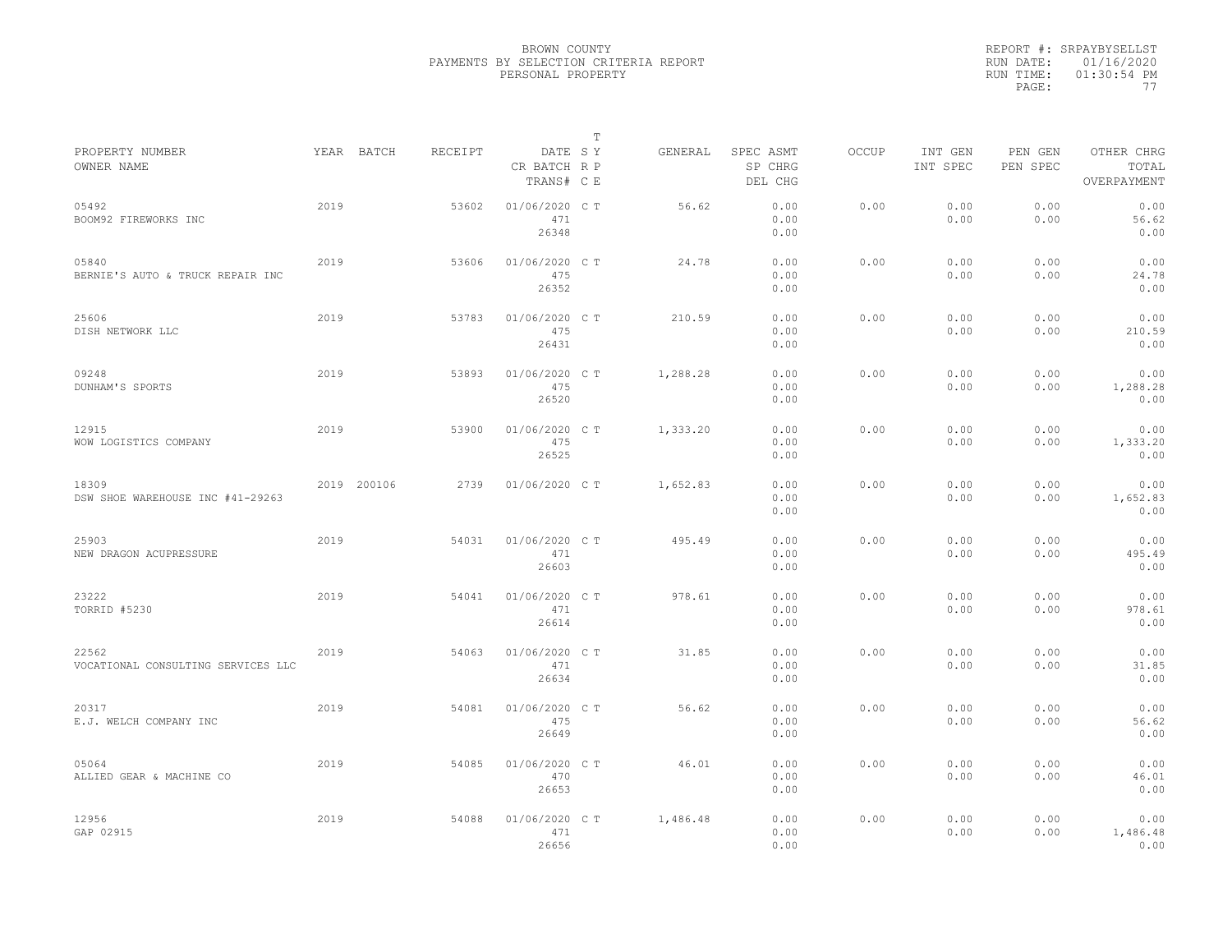|                                                |      |             |         |                                       | T |          |                                 |              |                     |                     |                                    |
|------------------------------------------------|------|-------------|---------|---------------------------------------|---|----------|---------------------------------|--------------|---------------------|---------------------|------------------------------------|
| PROPERTY NUMBER<br>OWNER NAME                  |      | YEAR BATCH  | RECEIPT | DATE SY<br>CR BATCH R P<br>TRANS# C E |   | GENERAL  | SPEC ASMT<br>SP CHRG<br>DEL CHG | <b>OCCUP</b> | INT GEN<br>INT SPEC | PEN GEN<br>PEN SPEC | OTHER CHRG<br>TOTAL<br>OVERPAYMENT |
| 12958<br>OLD NAVY 05189                        | 2019 |             | 54089   | 01/06/2020 C T<br>471<br>26656        |   | 2,686.29 | 0.00<br>0.00<br>0.00            | 0.00         | 0.00<br>0.00        | 0.00<br>0.00        | 0.00<br>2,686.29<br>0.00           |
| 22600<br>KODIAK EXCAVATING INC                 | 2019 |             | 54120   | 01/06/2020 C T<br>475<br>26678        |   | 3.55     | 0.00<br>0.00<br>0.00            | 0.00         | 0.00<br>0.00        | 0.00<br>0.00        | 0.00<br>3.55<br>0.00               |
| 16534<br>VANBOXTEL, THOMAS, A                  |      | 2019 200106 | 2742    | 01/06/2020 C T                        |   | 545.04   | 0.00<br>0.00<br>0.00            | 0.00         | 0.00<br>0.00        | 0.00<br>0.00        | 0.00<br>545.04<br>0.00             |
| 22565<br>SECURE RETIREMENT SOLUTIONS LLC       | 2019 |             | 54213   | 01/06/2020 C T<br>471<br>26757        |   | 339.77   | 0.00<br>0.00<br>0.00            | 0.00         | 0.00<br>0.00        | 0.00<br>0.00        | 0.00<br>339.77<br>0.00             |
| 11142<br>FINISH LINE #236                      |      | 2019 200106 | 2743    | 01/06/2020 C T                        |   | 553.89   | 0.00<br>0.00<br>0.00            | 0.00         | 0.00<br>0.00        | 0.00<br>0.00        | 0.00<br>553.89<br>0.00             |
| 23316<br>HUHOT                                 | 2019 |             | 54494   | 01/06/2020 C T<br>471<br>26830        |   | 1,330.76 | 0.00<br>0.00<br>0.00            | 0.00         | 0.00<br>0.00        | 0.00<br>0.00        | 0.00<br>1,330.76<br>0.00           |
| 26050<br>WELLS FARGO VENDOR FINANCIAL SERV LLC | 2019 |             | 54618   | 01/07/2020 C T<br>479<br>26837        |   | 2,436.77 | 0.00<br>0.00<br>0.00            | 0.00         | 0.00<br>0.00        | 0.00<br>0.00        | 0.00<br>2,436.77<br>0.00           |
| 27461<br>MY ROLLZ                              | 2019 |             | 54674   | 01/07/2020 C T<br>478<br>26857        |   | 729.09   | 0.00<br>0.00<br>0.00            | 0.00         | 0.00<br>0.00        | 0.00<br>0.00        | 0.00<br>729.09<br>0.00             |
| 24000<br>EXQUISITE THREADING SPA INC           | 2019 |             | 54840   | 01/07/2020 C T<br>479<br>26898        |   | 17.70    | 0.00<br>0.00<br>0.00            | 0.00         | 0.00<br>0.00        | 0.00<br>0.00        | 0.00<br>17.70<br>0.00              |
| 11472<br>GIESLER GROUP, THE                    | 2019 |             | 54922   | 01/07/2020 C T<br>478<br>26966        |   | 8.85     | 0.00<br>0.00<br>0.00            | 0.00         | 0.00<br>0.00        | 0.00<br>0.00        | 0.00<br>8.85<br>0.00               |
| 26022<br>AERO OPCO LLC #544                    | 2019 |             | 54930   | 01/07/2020 C T<br>477<br>26973        |   | 803.41   | 0.00<br>0.00<br>0.00            | 0.00         | 0.00<br>0.00        | 0.00<br>0.00        | 0.00<br>803.41<br>0.00             |
| 20145<br>SAFELITE AUTO GLASS #5170             | 2019 |             | 54931   | 01/07/2020 C T<br>477<br>26974        |   | 884.82   | 0.00<br>0.00<br>0.00            | 0.00         | 0.00<br>0.00        | 0.00<br>0.00        | 0.00<br>884.82<br>0.00             |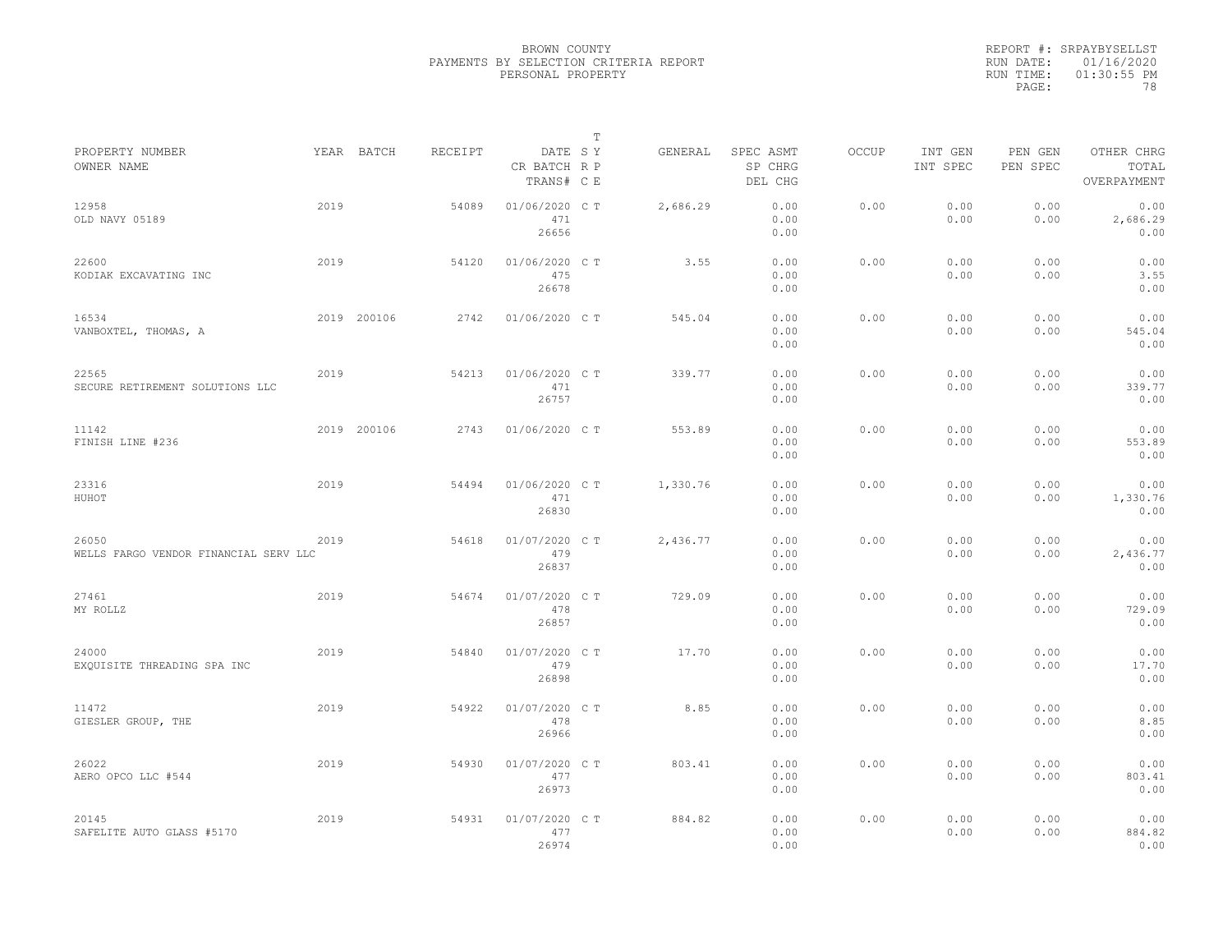|                                                   |      |            |                  |                                       | $\mathbb{T}$ |          |                                 |              |                     |                     |                                    |
|---------------------------------------------------|------|------------|------------------|---------------------------------------|--------------|----------|---------------------------------|--------------|---------------------|---------------------|------------------------------------|
| PROPERTY NUMBER<br>OWNER NAME                     |      | YEAR BATCH | RECEIPT          | DATE SY<br>CR BATCH R P<br>TRANS# C E |              | GENERAL  | SPEC ASMT<br>SP CHRG<br>DEL CHG | <b>OCCUP</b> | INT GEN<br>INT SPEC | PEN GEN<br>PEN SPEC | OTHER CHRG<br>TOTAL<br>OVERPAYMENT |
| 11472<br>GIESLER GROUP, THE                       | 2019 |            | Voids #<br>54922 | 01/07/2020 CV<br>478<br>27028         |              | $-8.85$  | 0.00<br>0.00<br>0.00            | 0.00         | 0.00<br>0.00        | 0.00<br>0.00        | 0.00<br>$-8.85$<br>0.00            |
| 11472<br>GIESLER GROUP, THE                       | 2019 |            | 55014            | 01/07/2020 C T<br>478<br>27030        |              | 8.85     | 0.00<br>0.00<br>0.00            | 0.00         | 0.00<br>0.00        | 0.00<br>0.00        | 0.00<br>8.85<br>0.00               |
| 03578<br>VDH ELECTRIC INC                         | 2019 |            | 55081            | 01/07/2020 C T<br>478<br>27092        |              | 1,868.72 | 0.00<br>0.00<br>0.00            | 0.00         | 0.00<br>0.00        | 0.00<br>0.00        | 0.00<br>1,868.72<br>0.00           |
| 26024<br>GRAPHICS SYSTEMS CORP                    | 2019 |            | 55102            | 01/07/2020 C T<br>479<br>27113        |              | 240.68   | 0.00<br>0.00<br>0.00            | 0.00         | 0.00<br>0.00        | 0.00<br>0.00        | 0.00<br>240.68<br>0.00             |
| 18306<br>JULIE'S SEWING CENTER                    | 2019 |            | 55113            | 01/07/2020 C T<br>479<br>27121        |              | 113.26   | 0.00<br>0.00<br>0.00            | 0.00         | 0.00<br>0.00        | 0.00<br>0.00        | 0.00<br>113.26<br>0.00             |
| 19849<br>STATE FARM                               | 2019 |            | 55189            | 01/07/2020 C T<br>478<br>27190        |              | 61.94    | 0.00<br>0.00<br>0.00            | 0.00         | 0.00<br>0.00        | 0.00<br>0.00        | 0.00<br>61.94<br>0.00              |
| 23271<br>BONDED TRANSPORTATION SOLUTIONS INC      | 2019 |            | 55191            | 01/07/2020 C T<br>478<br>27192        |              | 120.33   | 0.00<br>0.00<br>0.00            | 0.00         | 0.00<br>0.00        | 0.00<br>0.00        | 0.00<br>120.33<br>0.00             |
| 11370<br>EDL PACKAGING ENGINEERS INC              | 2019 |            | 55192            | 01/07/2020 C T<br>478<br>27193        |              | 4,355.04 | 0.00<br>0.00<br>0.00            | 0.00         | 0.00<br>0.00        | 0.00<br>0.00        | 0.00<br>4,355.04<br>0.00           |
| 24059<br>ADOPTION CHOICE INC                      | 2019 |            | 55195            | 01/07/2020 C T<br>478<br>27196        |              | 19.47    | 0.00<br>0.00<br>0.00            | 0.00         | 0.00<br>0.00        | 0.00<br>0.00        | 0.00<br>19.47<br>0.00              |
| 20865<br>STAPLES CONTRACT & COMMERCIAL INC #10421 | 2019 |            | 55239            | 01/07/2020 C T<br>477<br>27222        |              | 364.54   | 0.00<br>0.00<br>0.00            | 0.00         | 0.00<br>0.00        | 0.00<br>0.00        | 0.00<br>364.54<br>0.00             |
| 18385<br>JOSEPH T RYERSON & SON, INC              | 2019 |            | 55454            | 01/08/2020 C T<br>483<br>27304        |              | 495.49   | 0.00<br>0.00<br>0.00            | 0.00         | 0.00<br>0.00        | 0.00<br>0.00        | 0.00<br>495.49<br>0.00             |
| 26611<br>PURE HEALTH SOLUTIONS INC                | 2019 |            | 55545            | 01/08/2020 C T<br>483<br>27367        |              | 518.50   | 0.00<br>0.00<br>0.00            | 0.00         | 0.00<br>0.00        | 0.00<br>0.00        | 0.00<br>518.50<br>0.00             |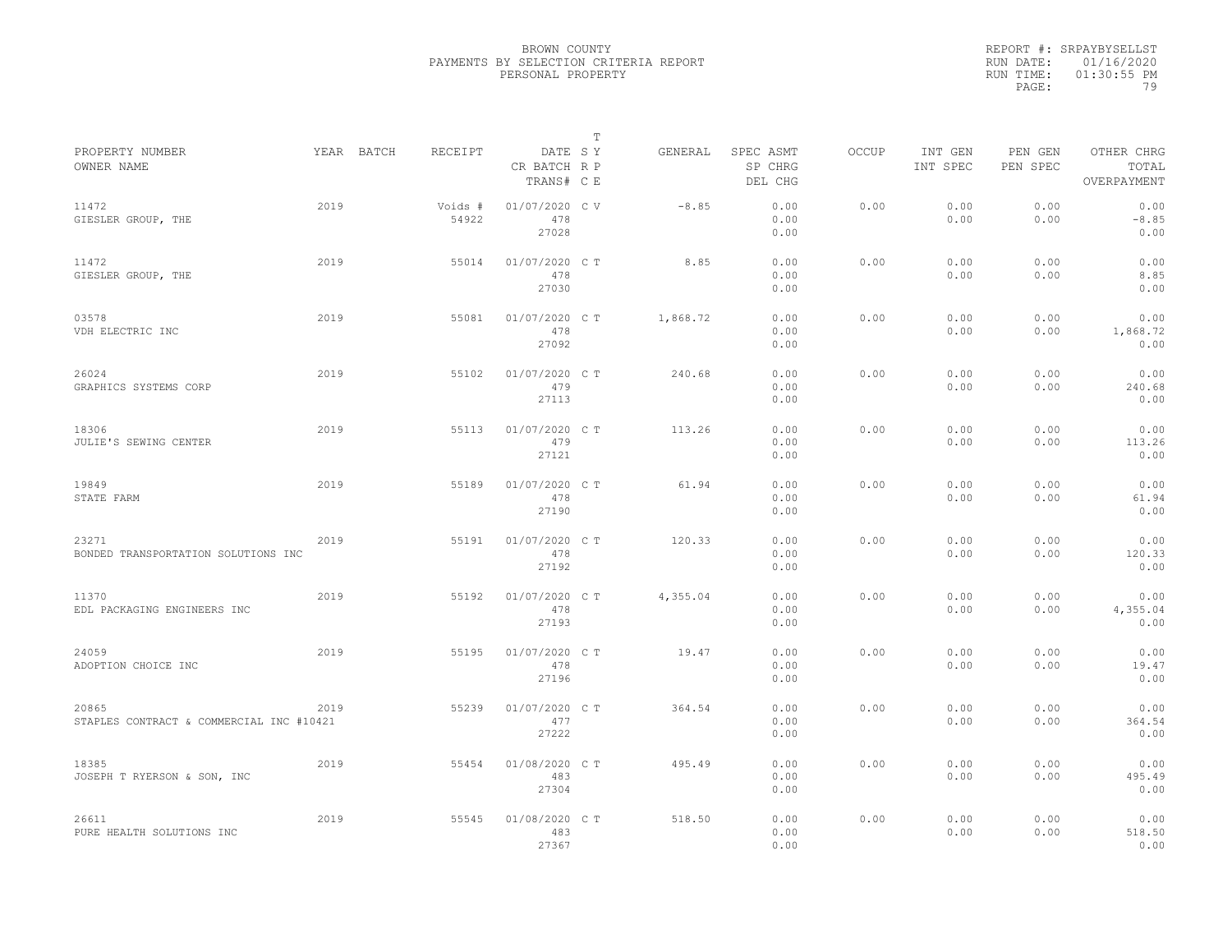|                                            |      |            |         |                                       | $\mathbb T$ |            |                                 |              |                     |                     |                                    |
|--------------------------------------------|------|------------|---------|---------------------------------------|-------------|------------|---------------------------------|--------------|---------------------|---------------------|------------------------------------|
| PROPERTY NUMBER<br>OWNER NAME              |      | YEAR BATCH | RECEIPT | DATE SY<br>CR BATCH R P<br>TRANS# C E |             | GENERAL    | SPEC ASMT<br>SP CHRG<br>DEL CHG | <b>OCCUP</b> | INT GEN<br>INT SPEC | PEN GEN<br>PEN SPEC | OTHER CHRG<br>TOTAL<br>OVERPAYMENT |
| 02907<br>ASHWAUBENON BOWLING LANES INC     | 2019 |            | 55641   | 01/08/2020 C T<br>481<br>27444        |             | 3,652.50   | 0.00<br>0.00<br>0.00            | 0.00         | 0.00<br>0.00        | 0.00<br>0.00        | 0.00<br>3,652.50<br>0.00           |
| 25270<br>RE COMMERCIAL LLC                 | 2019 |            | 55647   | 01/08/2020 C T<br>481<br>27449        |             | 74.32      | 0.00<br>0.00<br>0.00            | 0.00         | 0.00<br>0.00        | 0.00<br>0.00        | 0.00<br>74.32<br>0.00              |
| 22581<br>BAY BATTERY & TOWING              | 2019 |            | 55673   | 01/08/2020 C T<br>481<br>27468        |             | 23.00      | 0.00<br>0.00<br>0.00            | 0.00         | 0.00<br>0.00        | 0.00<br>0.00        | 0.00<br>23.00<br>0.00              |
| 11985<br>KENNY'S URETHANE FOAM CO          | 2019 |            | 55854   | 01/08/2020 C T<br>481<br>27623        |             | 21.24      | 0.00<br>0.00<br>0.00            | 0.00         | 0.00<br>0.00        | 0.00<br>0.00        | 0.00<br>21.24<br>0.00              |
| 11261<br>WELLS FARGO FINANCIAL LEASING INC | 2019 |            | 55855   | 01/08/2020 C T<br>483<br>27624        |             | 4,453.19   | 0.00<br>0.00<br>0.00            | 0.00         | 0.00<br>0.00        | 0.00<br>0.00        | 0.00<br>4,453.19<br>0.00           |
| 25852<br>HEGARD LAW PRACTICE               | 2019 |            | 55876   | 01/08/2020 C T<br>483<br>27645        |             | 5.31       | 0.00<br>0.00<br>0.00            | 0.00         | 0.00<br>0.00        | 0.00<br>0.00        | 0.00<br>5.31<br>0.00               |
| 08203<br>PRAXAIR DISTRIBUTION INC          | 2019 |            | 55957   | 01/09/2020 C T<br>487<br>27651        |             | 2,456.24   | 0.00<br>0.00<br>0.00            | 0.00         | 0.00<br>0.00        | 0.00<br>0.00        | 0.00<br>2,456.24<br>0.00           |
| 27633<br>PRAXAIR DISTRIBUTION INC          | 2019 |            | 55962   | 01/09/2020 C T<br>487<br>27651        |             | 336.23     | 0.00<br>0.00<br>0.00            | 0.00         | 0.00<br>0.00        | 0.00<br>0.00        | 0.00<br>336.23<br>0.00             |
| 24021<br>RON'S AFFORDABLE AUTO CARE        | 2019 |            | 56128   | 01/09/2020 C T<br>488<br>27683        |             | 70.78      | 0.00<br>0.00<br>0.00            | 0.00         | 0.00<br>0.00        | 0.00<br>0.00        | 0.00<br>70.78<br>0.00              |
| 25834<br>LPL FINANCIAL                     | 2019 |            | 56143   | 01/09/2020 C T<br>488<br>27687        |             | 7.07       | 0.00<br>0.00<br>0.00            | 0.00         | 0.00<br>0.00        | 0.00<br>0.00        | 0.00<br>7.07<br>0.00               |
| 03440<br>RYDER TRUCK RENTAL, INC           | 2019 |            | 56153   | 01/09/2020 C T<br>488<br>27693        |             | 421.16     | 0.00<br>0.00<br>0.00            | 0.00         | 0.00<br>0.00        | 0.00<br>0.00        | 0.00<br>421.16<br>0.00             |
| 10603<br>DEAN FOODS OF WISCONSIN LLC       | 2019 |            | 56171   | 01/09/2020 C T<br>488<br>27700        |             | 42, 313.23 | 0.00<br>0.00<br>0.00            | 0.00         | 0.00<br>0.00        | 0.00<br>0.00        | 0.00<br>42, 313.23<br>0.00         |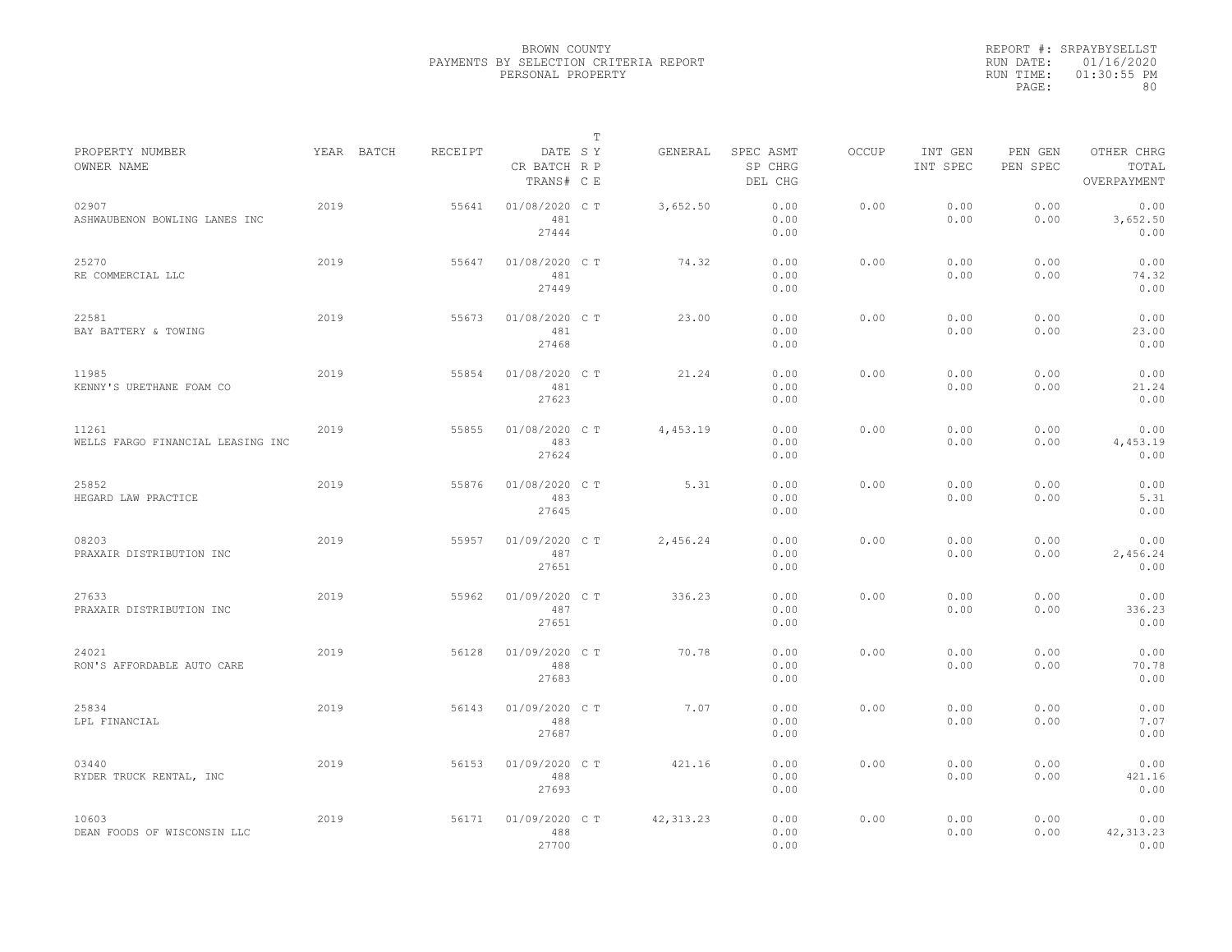|                                            |      |            |         |                                       | T |           |                                 |              |                     |                     |                                    |
|--------------------------------------------|------|------------|---------|---------------------------------------|---|-----------|---------------------------------|--------------|---------------------|---------------------|------------------------------------|
| PROPERTY NUMBER<br>OWNER NAME              |      | YEAR BATCH | RECEIPT | DATE SY<br>CR BATCH R P<br>TRANS# C E |   | GENERAL   | SPEC ASMT<br>SP CHRG<br>DEL CHG | <b>OCCUP</b> | INT GEN<br>INT SPEC | PEN GEN<br>PEN SPEC | OTHER CHRG<br>TOTAL<br>OVERPAYMENT |
| 19919<br>JE JACOBS                         | 2019 |            | 56182   | 01/09/2020 C T<br>486<br>27702        |   | 10,592.97 | 0.00<br>0.00<br>0.00            | 0.00         | 0.00<br>0.00        | 0.00<br>0.00        | 0.00<br>10,592.97<br>0.00          |
| 10268<br>INTEGRYS HOLDINGS INC             | 2019 |            | 56187   | 01/09/2020 C T<br>486<br>27707        |   | 421.16    | 0.00<br>0.00<br>0.00            | 0.00         | 0.00<br>0.00        | 0.00<br>0.00        | 0.00<br>421.16<br>0.00             |
| 25333<br>WEC BUSINESS SERVICES LLC         | 2019 |            | 56189   | 01/09/2020 CT<br>486<br>27709         |   | 16,622.05 | 0.00<br>0.00<br>0.00            | 0.00         | 0.00<br>0.00        | 0.00<br>0.00        | 0.00<br>16,622.05<br>0.00          |
| 22557<br>ONEMAIN FINANCIAL GROUP LLC       | 2019 |            | 56247   | 01/09/2020 C T<br>488<br>27743        |   | 130.96    | 0.00<br>0.00<br>0.00            | 0.00         | 0.00<br>0.00        | 0.00<br>0.00        | 0.00<br>130.96<br>0.00             |
| 26750<br>IGPS LOGISTICS LLC                | 2019 |            | 56251   | 01/09/2020 C T<br>488<br>27747        |   | 138.03    | 0.00<br>0.00<br>0.00            | 0.00         | 0.00<br>0.00        | 0.00<br>0.00        | 0.00<br>138.03<br>0.00             |
| 20577<br>ROEHL LOGISTICS                   | 2019 |            | 56254   | 01/09/2020 C T<br>488<br>27750        |   | 157.50    | 0.00<br>0.00<br>0.00            | 0.00         | 0.00<br>0.00        | 0.00<br>0.00        | 0.00<br>157.50<br>0.00             |
| 23330<br>CHG - MERIDIAN USA CORP           | 2019 |            | 56287   | 01/09/2020 C T<br>486<br>27776        |   | 5, 317.71 | 0.00<br>0.00<br>0.00            | 0.00         | 0.00<br>0.00        | 0.00<br>0.00        | 0.00<br>5, 317.71<br>0.00          |
| 03587<br>VOS ELECTRIC, INC                 | 2019 |            | 56333   | 01/09/2020 CT<br>487<br>27816         |   | 2,972.97  | 0.00<br>0.00<br>0.00            | 0.00         | 0.00<br>0.00        | 0.00<br>0.00        | 0.00<br>2,972.97<br>0.00           |
| 23278<br>WARBER WEALTH MANAGEMENT LLC      | 2019 |            | 56344   | 01/09/2020 C T<br>486<br>27827        |   | 284.91    | 0.00<br>0.00<br>0.00            | 0.00         | 0.00<br>0.00        | 0.00<br>0.00        | 0.00<br>284.91<br>0.00             |
| 26051<br>WOODS EDGE HOMEOWNERS ASSOCIATION | 2019 |            | 56399   | 01/09/2020 C T<br>488<br>27867        |   | 699.00    | 0.00<br>0.00<br>0.00            | 0.00         | 0.00<br>0.00        | 0.00<br>0.00        | 0.00<br>699.00<br>0.00             |
| 17593<br>COLD STONE CREAMERY               | 2019 |            | 56409   | 01/09/2020 C T<br>488<br>27875        |   | 752.08    | 0.00<br>0.00<br>0.00            | 0.00         | 0.00<br>0.00        | 0.00<br>0.00        | 0.00<br>752.08<br>0.00             |
| 21583<br>MAILFINANCE INC                   | 2019 |            | 56419   | 01/09/2020 C T<br>487<br>27878        |   | 1,440.47  | 0.00<br>0.00<br>0.00            | 0.00         | 0.00<br>0.00        | 0.00<br>0.00        | 0.00<br>1,440.47<br>0.00           |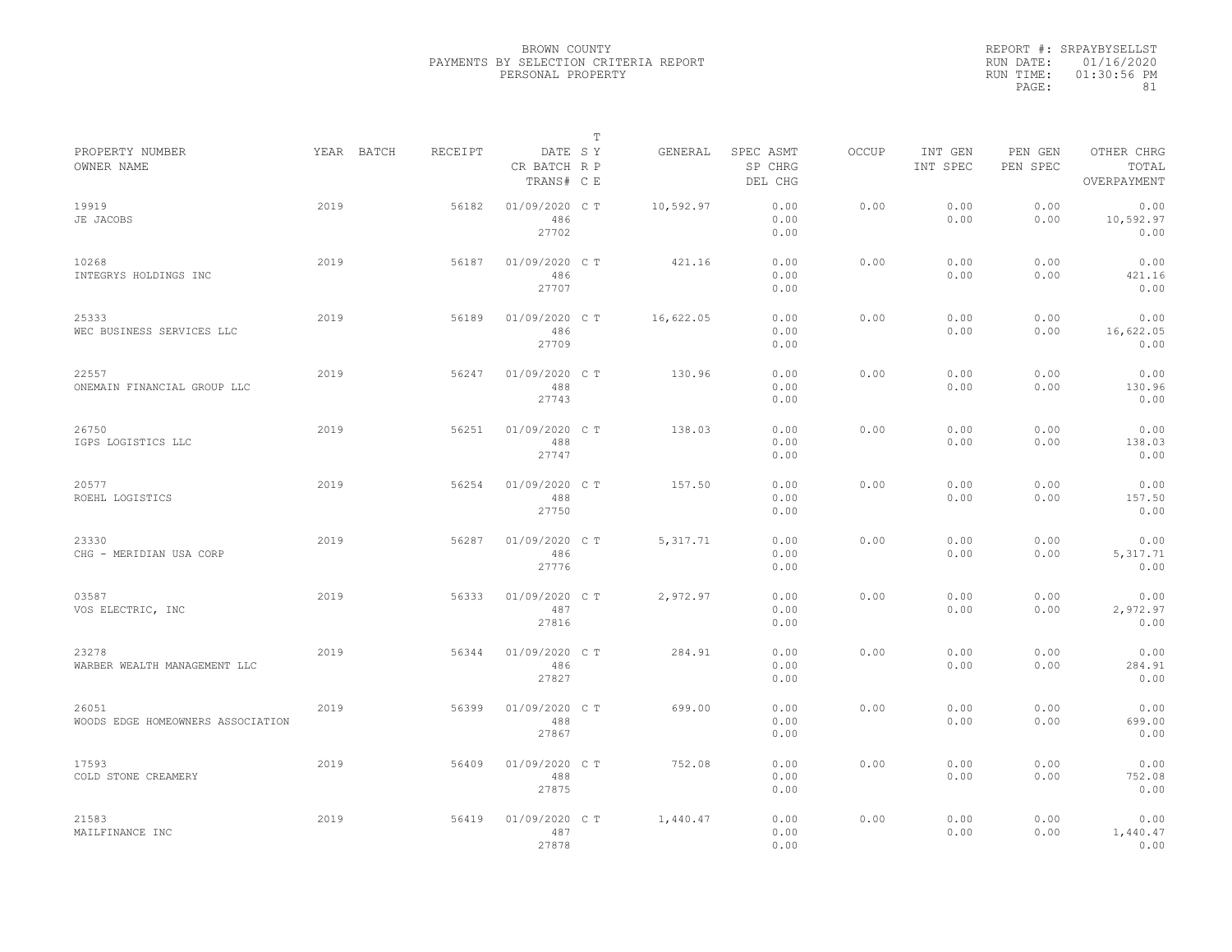|           | REPORT #: SRPAYBYSELLST |
|-----------|-------------------------|
|           | RUN DATE: 01/16/2020    |
| RUN TIME: | $01:30:56$ PM           |
| PAGE:     | 82                      |

|                                    |            |         |                                       | $\mathbb T$ |           |                                 |       |                     |                     |                                    |
|------------------------------------|------------|---------|---------------------------------------|-------------|-----------|---------------------------------|-------|---------------------|---------------------|------------------------------------|
| PROPERTY NUMBER<br>OWNER NAME      | YEAR BATCH | RECEIPT | DATE SY<br>CR BATCH R P<br>TRANS# C E |             | GENERAL   | SPEC ASMT<br>SP CHRG<br>DEL CHG | OCCUP | INT GEN<br>INT SPEC | PEN GEN<br>PEN SPEC | OTHER CHRG<br>TOTAL<br>OVERPAYMENT |
| 24688<br>AMERIPRISE FINANCIAL      | 2019       | 56551   | 01/10/2020 C T<br>490<br>27917        |             | 31.85     | 0.00<br>0.00<br>0.00            | 0.00  | 0.00<br>0.00        | 0.00<br>0.00        | 0.00<br>31.85<br>0.00              |
| 27626<br>ENERGIS HOLDINGS LLC      | 2019       | 56604   | 01/10/2020 C T<br>491<br>27954        |             | 1,912.97  | 0.00<br>0.00<br>0.00            | 0.00  | 0.00<br>0.00        | 0.00<br>0.00        | 0.00<br>1,912.97<br>0.00           |
| 13823<br>AMERIPRISE                | 2019       | 56634   | 01/10/2020 C T<br>491<br>27972        |             | 50,540.27 | 0.00<br>0.00<br>0.00            | 0.00  | 0.00<br>0.00        | 0.00<br>0.00        | 0.00<br>50,540.27<br>0.00          |
| 25258<br>APRICOT LANE              | 2019       | 56638   | 01/10/2020 C T<br>491<br>27977        |             | 1,935.97  | 0.00<br>0.00<br>0.00            | 0.00  | 0.00<br>0.00        | 0.00<br>0.00        | 0.00<br>1,935.97<br>0.00           |
| 11417<br>MCKEEFRY AUTO LLC         | 2019       | 56682   | 01/10/2020 C T<br>490<br>28018        |             | 14.15     | 0.00<br>0.00<br>0.00            | 0.00  | 0.00<br>0.00        | 0.00<br>0.00        | 0.00<br>14.15<br>0.00              |
| 21493<br>MODERN WOODMAN            | 2019       | 56702   | 01/10/2020 C T<br>491<br>28036        |             | 8.85      | 0.00<br>0.00<br>0.00            | 0.00  | 0.00<br>0.00        | 0.00<br>0.00        | 0.00<br>8.85<br>0.00               |
| 25829<br>SURFACE TECHNOLOGIES INC  | 2019       | 56703   | 01/10/2020 C T<br>490<br>28037        |             | 176.97    | 0.00<br>0.00<br>0.00            | 0.00  | 0.00<br>0.00        | 0.00<br>0.00        | 0.00<br>176.97<br>0.00             |
| 27560<br>CAVU AVIATION INC         | 2019       | 56711   | 01/10/2020 C T<br>489<br>28045        |             | 40.70     | 0.00<br>0.00<br>0.00            | 0.00  | 0.00<br>0.00        | 0.00<br>0.00        | 0.00<br>40.70<br>0.00              |
| 18302<br>ACE HARDWARE              | 2019       | 56717   | 01/10/2020 C T<br>490<br>28050        |             | 576.89    | 0.00<br>0.00<br>0.00            | 0.00  | 0.00<br>0.00        | 0.00<br>0.00        | 0.00<br>576.89<br>0.00             |
| 20755<br>RUG DOCTOR, LLC           | 2019       | 56744   | 01/10/2020 C T<br>490<br>28074        |             | 127.42    | 0.00<br>0.00<br>0.00            | 0.00  | 0.00<br>0.00        | 0.00<br>0.00        | 0.00<br>127.42<br>0.00             |
| 25921<br>ACTION TOOL DIE & MOLD    | 2019       | 56796   | 01/10/2020 C T<br>489<br>28112        |             | 26.54     | 0.00<br>0.00<br>0.00            | 0.00  | 0.00<br>0.00        | 0.00<br>0.00        | 0.00<br>26.54<br>0.00              |
| 16471<br>KUNDINGER FLUID POWER INC | 2019       | 56808   | 01/10/2020 C T<br>489<br>28118        |             | 130.96    | 0.00<br>0.00<br>0.00            | 0.00  | 0.00<br>0.00        | 0.00<br>0.00        | 0.00<br>130.96<br>0.00             |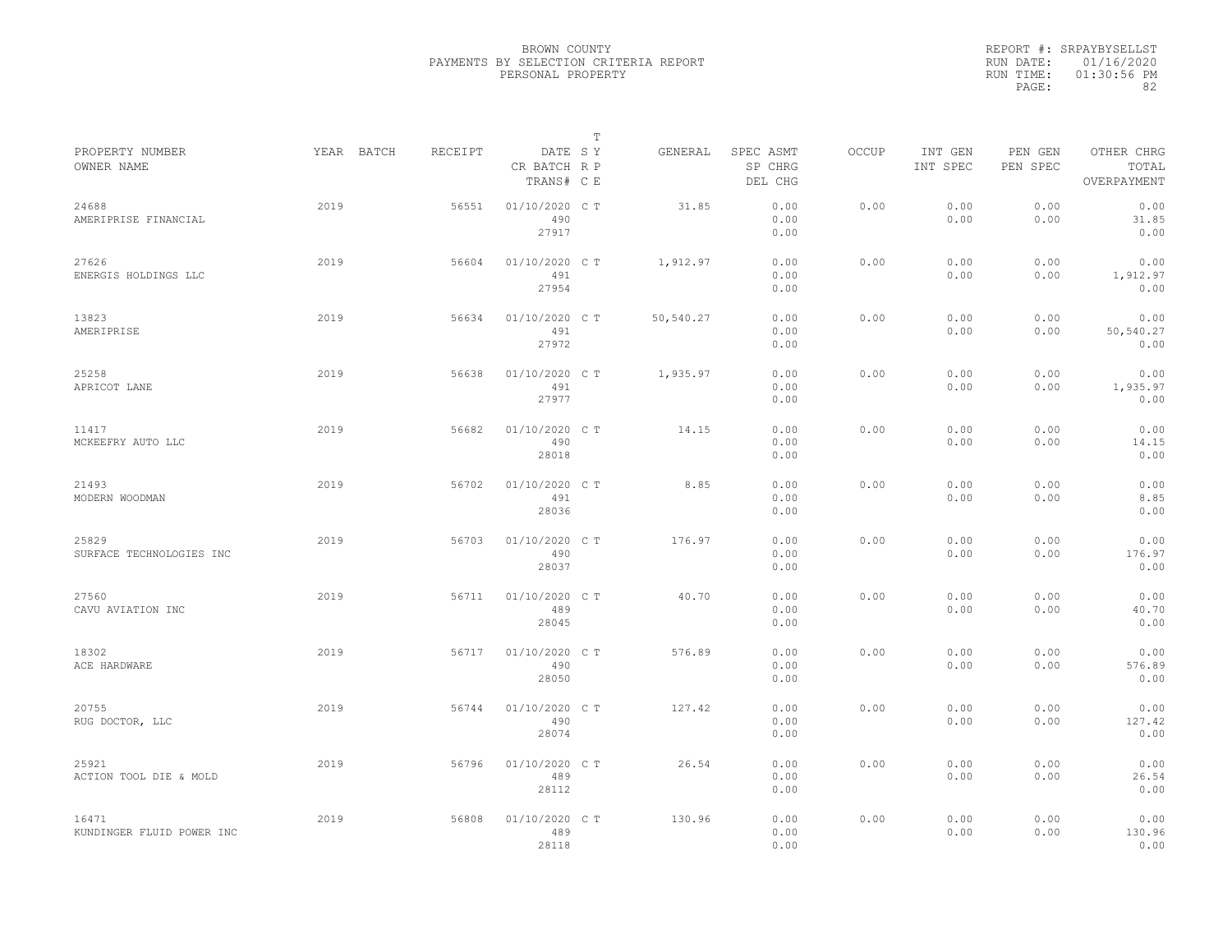|                                          |      |             |         |                                       | $\mathbb T$ |          |                                 |              |                     |                     |                                    |  |
|------------------------------------------|------|-------------|---------|---------------------------------------|-------------|----------|---------------------------------|--------------|---------------------|---------------------|------------------------------------|--|
| PROPERTY NUMBER<br>OWNER NAME            |      | YEAR BATCH  | RECEIPT | DATE SY<br>CR BATCH R P<br>TRANS# C E |             | GENERAL  | SPEC ASMT<br>SP CHRG<br>DEL CHG | <b>OCCUP</b> | INT GEN<br>INT SPEC | PEN GEN<br>PEN SPEC | OTHER CHRG<br>TOTAL<br>OVERPAYMENT |  |
| 23993<br>VAPIN USA WI LLC                | 2019 |             | 56814   | 01/10/2020 C T<br>491<br>28124        |             | 468.95   | 0.00<br>0.00<br>0.00            | 0.00         | 0.00<br>0.00        | 0.00<br>0.00        | 0.00<br>468.95<br>2,575.03         |  |
| 22127<br>GM-DI LEASING CORPORATION       | 2019 |             | 56819   | 01/10/2020 C T<br>489<br>28129        |             | 136.26   | 0.00<br>0.00<br>0.00            | 0.00         | 0.00<br>0.00        | 0.00<br>0.00        | 0.00<br>136.26<br>0.00             |  |
| 25906<br>SPLAT BALL/HATS/PUZZLE LIGHTS   |      | 2019 200111 | 2862    | 01/11/2020 C T                        |             | 38.93    | 0.00<br>0.00<br>0.00            | 0.00         | 0.00<br>0.00        | 0.00<br>0.00        | 0.00<br>38.93<br>0.00              |  |
| 21601<br>NEOPOST USA INC                 | 2019 |             | 57044   | 01/13/2020 C T<br>494<br>28177        |             | 83.17    | 0.00<br>0.00<br>0.00            | 0.00         | 0.00<br>0.00        | 0.00<br>0.00        | 0.00<br>83.17<br>0.00              |  |
| 11039<br>JPMORGAN CHASE BANK, NA         | 2019 |             | 57054   | 01/13/2020 C T<br>494<br>28178        |             | 1,705.93 | 0.00<br>0.00<br>0.00            | 0.00         | 0.00<br>0.00        | 0.00<br>0.00        | 0.00<br>1,705.93<br>0.00           |  |
| 20593<br>EDWARD D JONES & CO LP          |      | 2019 200113 | 2885    | 01/13/2020 C T                        |             | 67.25    | 0.00<br>0.00<br>0.00            | 0.00         | 0.00<br>0.00        | 0.00<br>0.00        | 0.00<br>67.25<br>0.00              |  |
| 03012<br>ZORN COMPRESSOR & EQUIPMENT INC | 2019 |             | 57138   | 01/13/2020 C T<br>493<br>28232        |             | 138.03   | 0.00<br>0.00<br>0.00            | 0.00         | 0.00<br>0.00        | 0.00<br>0.00        | 0.00<br>138.03<br>0.00             |  |
| 27413<br>JERSEY MIKE'S SUBS              | 2019 |             | 57147   | 01/13/2020 C T<br>493<br>28241        |             | 4,052.44 | 0.00<br>0.00<br>0.00            | 0.00         | 0.00<br>0.00        | 0.00<br>0.00        | 0.00<br>4,052.44<br>0.00           |  |
| 12931<br>EXTENDED STAY AIRPORT INC       | 2019 |             | 57151   | 01/13/2020 C T<br>493<br>28245        |             | 1,769.61 | 0.00<br>0.00<br>0.00            | 0.00         | 0.00<br>0.00        | 0.00<br>0.00        | 0.00<br>1,769.61<br>0.00           |  |
| 26422<br>HOTEL J                         | 2019 |             | 57158   | 01/13/2020 C T<br>493<br>28248        |             | 1,946.58 | 0.00<br>0.00<br>0.00            | 0.00         | 0.00<br>0.00        | 0.00<br>0.00        | 0.00<br>1,946.58<br>0.00           |  |
| 12484<br>SECOND NATURE TAXIDERMY         | 2019 |             | 57276   | 01/13/2020 C T<br>497<br>28301        |             | 1.77     | 0.00<br>0.00<br>0.00            | 0.00         | 0.00<br>0.00        | 0.00<br>0.00        | 0.00<br>1.77<br>0.00               |  |
| 11438<br>HERRLING, CLARK LAW FIRM LTD    | 2019 |             | 57336   | 01/13/2020 C T<br>494<br>28347        |             | 100.86   | 0.00<br>0.00<br>0.00            | 0.00         | 0.00<br>0.00        | 0.00<br>0.00        | 0.00<br>100.86<br>0.00             |  |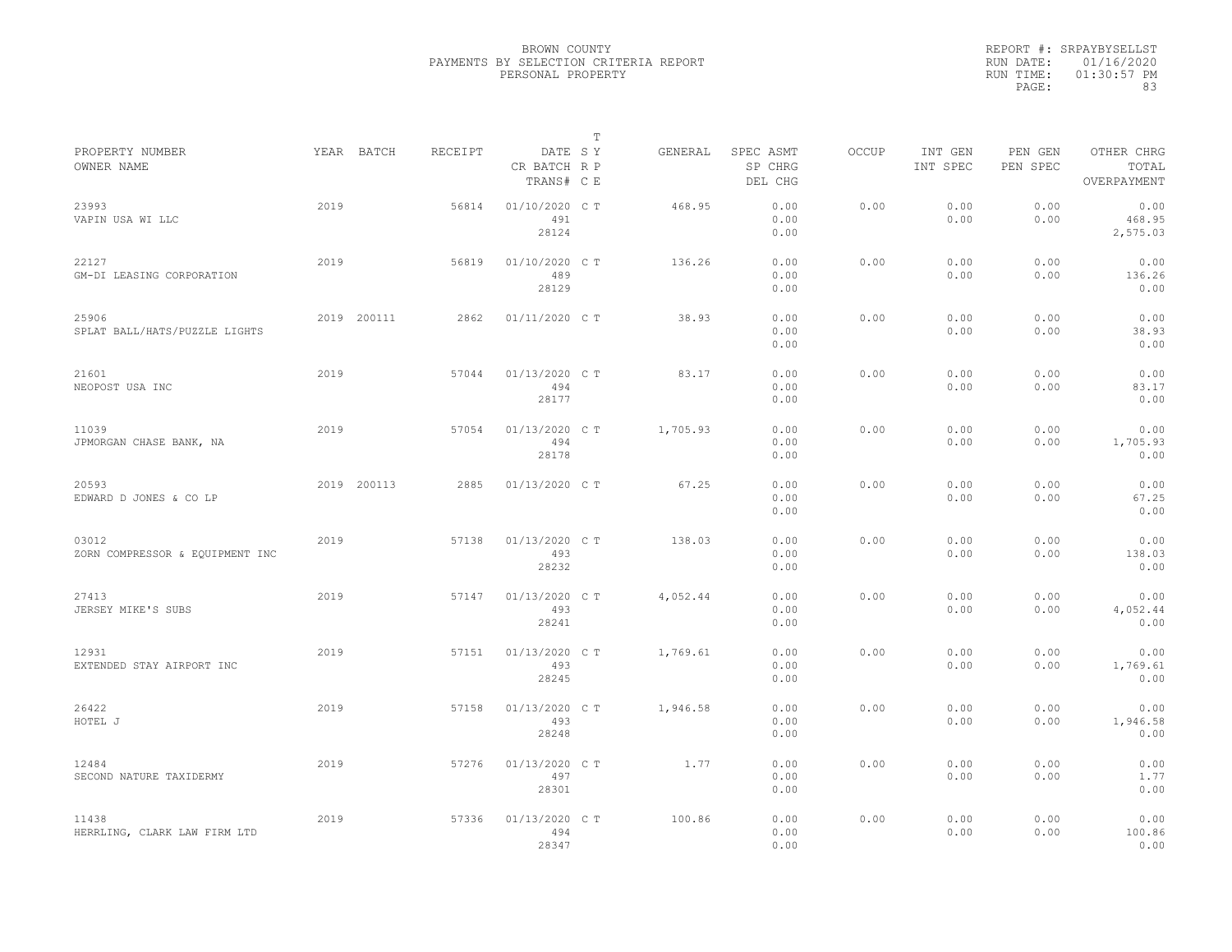|                                                 |      |            |         |                                       | $\mathbb T$ |           |                                 |              |                     |                     |                                    |
|-------------------------------------------------|------|------------|---------|---------------------------------------|-------------|-----------|---------------------------------|--------------|---------------------|---------------------|------------------------------------|
| PROPERTY NUMBER<br>OWNER NAME                   |      | YEAR BATCH | RECEIPT | DATE SY<br>CR BATCH R P<br>TRANS# C E |             | GENERAL   | SPEC ASMT<br>SP CHRG<br>DEL CHG | <b>OCCUP</b> | INT GEN<br>INT SPEC | PEN GEN<br>PEN SPEC | OTHER CHRG<br>TOTAL<br>OVERPAYMENT |
| 24085<br>CURRENCY PROCESSING SOLUTIONS          | 2019 |            | 57345   | 01/13/2020 C T<br>494<br>28353        |             | 23.00     | 0.00<br>0.00<br>0.00            | 0.00         | 0.00<br>0.00        | 0.00<br>0.00        | 0.00<br>23.00<br>0.00              |
| 27676<br>STARZ GYMNASTICS ACADEMY LLC           | 2019 |            | 57351   | 01/13/2020 C T<br>494<br>28359        |             | 330.93    | 0.00<br>0.00<br>0.00            | 0.00         | 0.00<br>0.00        | 0.00<br>0.00        | 0.00<br>330.93<br>0.00             |
| 03121<br>GENERAL NUTRITION CENTER INC #770      | 2019 |            | 57353   | 01/13/2020 C T<br>494<br>28362        |             | 316.76    | 0.00<br>0.00<br>0.00            | 0.00         | 0.00<br>0.00        | 0.00<br>0.00        | 0.00<br>316.76<br>0.00             |
| 21477<br>AMERICAN MORTGAGE & EQUITY CONSULTANTS | 2019 |            | 57356   | 01/13/2020 C T<br>494<br>28364        |             | 46.01     | 0.00<br>0.00<br>0.00            | 0.00         | 0.00<br>0.00        | 0.00<br>0.00        | 0.00<br>46.01<br>0.00              |
| 03074<br>WESCO DISTRIBUTION INC                 | 2019 |            | 57457   | 01/13/2020 C T<br>493<br>28427        |             | 553.89    | 0.00<br>0.00<br>0.00            | 0.00         | 0.00<br>0.00        | 0.00<br>0.00        | 0.00<br>553.89<br>0.00             |
| 21457<br>PATRICK ENGINEERING INC                | 2019 |            | 57468   | 01/13/2020 C T<br>493<br>28438        |             | 113.26    | 0.00<br>0.00<br>0.00            | 0.00         | 0.00<br>0.00        | 0.00<br>0.00        | 0.00<br>113.26<br>0.00             |
| 26360<br>NAVIGEN WEALTH MANAGEMENT              | 2019 |            | 57488   | 01/13/2020 C T<br>497<br>28454        |             | 17.70     | 0.00<br>0.00<br>0.00            | 0.00         | 0.00<br>0.00        | 0.00<br>0.00        | 0.00<br>17.70<br>0.00              |
| 21506<br>ANDRESOURCE LLC                        | 2019 |            | 57491   | 01/13/2020 C T<br>497<br>28457        |             | 26.54     | 0.00<br>0.00<br>0.00            | 0.00         | 0.00<br>0.00        | 0.00<br>0.00        | 0.00<br>26.54<br>0.00              |
| 03150<br>HEADQUARTERS HAIR DESIGN               | 2019 |            | 57493   | 01/13/2020 C T<br>497<br>28459        |             | 100.86    | 0.00<br>0.00<br>0.00            | 0.00         | 0.00<br>0.00        | 0.00<br>0.00        | 0.00<br>100.86<br>0.00             |
| 22043<br>AMERICAN ENGINEERING TESTING INC       | 2019 |            | 57501   | 01/13/2020 C T<br>495<br>28467        |             | 175.20    | 0.00<br>0.00<br>0.00            | 0.00         | 0.00<br>0.00        | 0.00<br>0.00        | 0.00<br>175.20<br>0.00             |
| 05221<br>EXECUTIVE AIR                          | 2019 |            | 57505   | 01/13/2020 C T<br>493<br>28471        |             | 34,005.94 | 0.00<br>0.00<br>0.00            | 0.00         | 0.00<br>0.00        | 0.00<br>0.00        | 0.00<br>34,005.94<br>0.00          |
| 23814<br>FAST SIGNS OF GREEN BAY                | 2019 |            | 57519   | 01/13/2020 C T<br>494<br>28485        |             | 617.60    | 0.00<br>0.00<br>0.00            | 0.00         | 0.00<br>0.00        | 0.00<br>0.00        | 0.00<br>617.60<br>0.00             |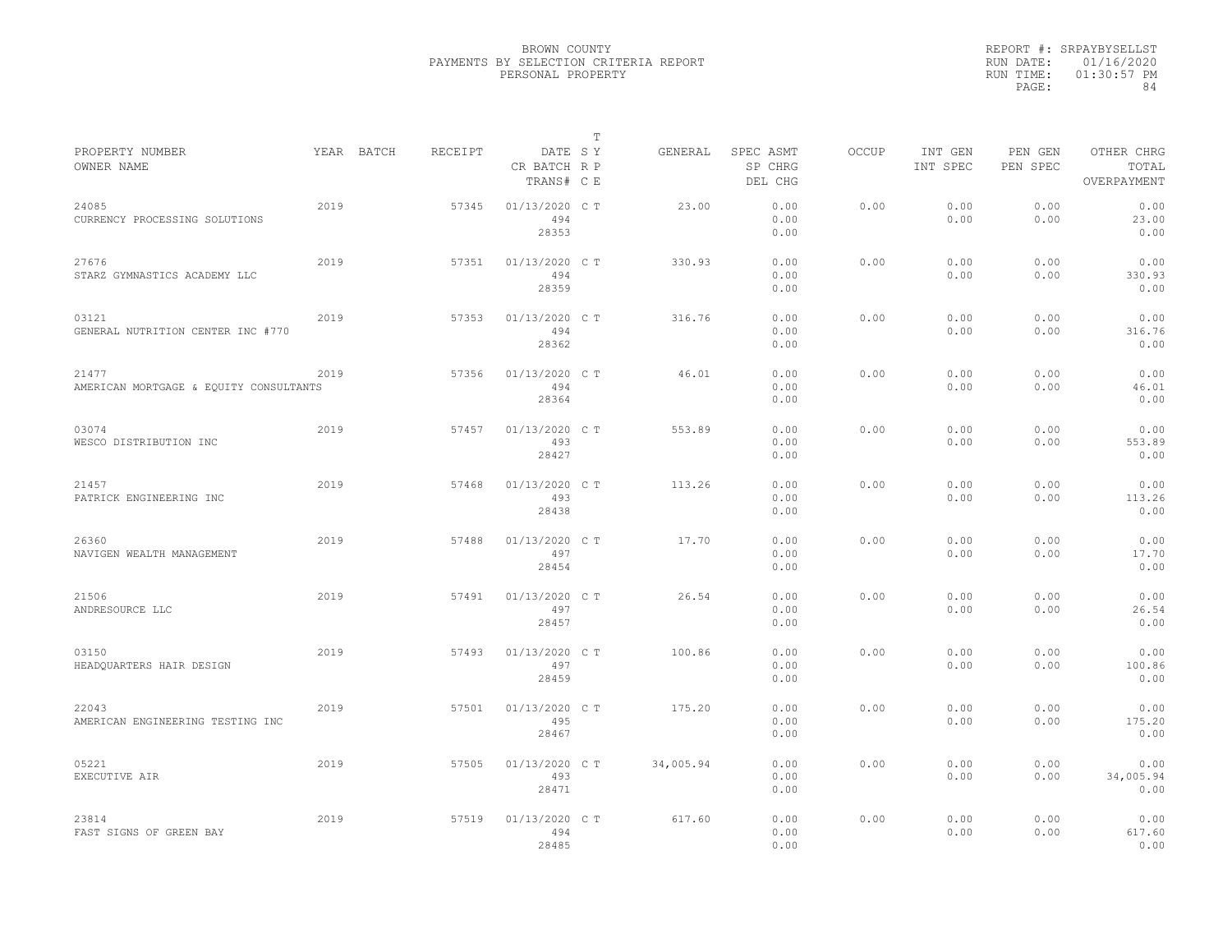|           | REPORT #: SRPAYBYSELLST |
|-----------|-------------------------|
|           | RUN DATE: 01/16/2020    |
| RUN TIME: | $01:30:57$ PM           |
| PAGE:     | 85                      |

|                                         |            |         |                                       | T |          |                                 |              |                     |                     |                                    |
|-----------------------------------------|------------|---------|---------------------------------------|---|----------|---------------------------------|--------------|---------------------|---------------------|------------------------------------|
| PROPERTY NUMBER<br>OWNER NAME           | YEAR BATCH | RECEIPT | DATE SY<br>CR BATCH R P<br>TRANS# C E |   | GENERAL  | SPEC ASMT<br>SP CHRG<br>DEL CHG | <b>OCCUP</b> | INT GEN<br>INT SPEC | PEN GEN<br>PEN SPEC | OTHER CHRG<br>TOTAL<br>OVERPAYMENT |
| 22135<br>NEC FINANCIAL SERVICES LLC     | 2019       | 57520   | 01/13/2020 C T<br>495<br>28486        |   | 97.33    | 0.00<br>0.00<br>0.00            | 0.00         | 0.00<br>0.00        | 0.00<br>0.00        | 0.00<br>97.33<br>0.00              |
| 24680<br>FINANCIAL PACIFIC LEASING      | 2019       | 57530   | 01/13/2020 C T<br>494<br>28496        |   | 704.31   | 0.00<br>0.00<br>0.00            | 0.00         | 0.00<br>0.00        | 0.00<br>0.00        | 0.00<br>704.31<br>0.00             |
| 10601<br>COLORTECH OF WISCONSIN INC     | 2019       | 57531   | 01/13/2020 C T<br>497<br>28497        |   | 1,727.15 | 0.00<br>0.00<br>0.00            | 0.00         | 0.00<br>0.00        | 0.00<br>0.00        | 0.00<br>1,727.15<br>0.00           |
| 27558<br>MBM - MODERN BUSINESS MACHINES | 2019       | 57554   | 01/13/2020 C T<br>497<br>28513        |   | 3.55     | 0.00<br>0.00<br>0.00            | 0.00         | 0.00<br>0.00        | 0.00<br>0.00        | 0.00<br>3.55<br>0.00               |
| 03017<br>COLLINS-SORRENTINO INC         | 2019       | 57562   | 01/13/2020 C T<br>497<br>28519        |   | 9,768.32 | 0.00<br>0.00<br>0.00            | 0.00         | 0.00<br>0.00        | 0.00<br>0.00        | 0.00<br>9,768.32<br>0.00           |
| 02989<br>GILSON REAL ESTATE             | 2019       | 57566   | 01/13/2020 C T<br>495<br>28522        |   | 1.77     | 0.00<br>0.00<br>0.00            | 0.00         | 0.00<br>0.00        | 0.00<br>0.00        | 0.00<br>1.77<br>0.00               |
| 03004<br>CLAIRE'S BOUTIQUE #5301        | 2019       | 57570   | 01/13/2020 C T<br>497<br>28526        |   | 688.39   | 0.00<br>0.00<br>0.00            | 0.00         | 0.00<br>0.00        | 0.00<br>0.00        | 0.00<br>688.39<br>0.00             |
| 16514<br>ICING #3573                    | 2019       | 57571   | 01/13/2020 C T<br>497<br>28526        |   | 353.92   | 0.00<br>0.00<br>0.00            | 0.00         | 0.00<br>0.00        | 0.00<br>0.00        | 0.00<br>353.92<br>0.00             |
| 02945<br>BAY VERTE MACHINERY INC        | 2019       | 57572   | 01/13/2020 C T<br>494<br>28527        |   | 56.62    | 0.00<br>0.00<br>0.00            | 0.00         | 0.00<br>0.00        | 0.00<br>0.00        | 0.00<br>56.62<br>0.00              |
| 26618<br>HOME 2 SUITES BY HILTON        | 2019       | 57574   | 01/13/2020 C T<br>497<br>28529        |   | 4,632.86 | 0.00<br>0.00<br>0.00            | 0.00         | 0.00<br>0.00        | 0.00<br>0.00        | 0.00<br>4,632.86<br>0.00           |
| 23340<br>LINCARE INC                    | 2019       | 57576   | 01/13/2020 C T<br>497<br>28530        |   | 421.16   | 0.00<br>0.00<br>0.00            | 0.00         | 0.00<br>0.00        | 0.00<br>0.00        | 0.00<br>421.16<br>0.00             |
| 22537<br>CLARK, KENNETH                 | 2019       | 57605   | 01/13/2020 C T<br>496<br>28552        |   | 476.03   | 0.00<br>0.00<br>0.00            | 0.00         | 0.00<br>0.00        | 0.00<br>0.00        | 0.00<br>476.03<br>0.00             |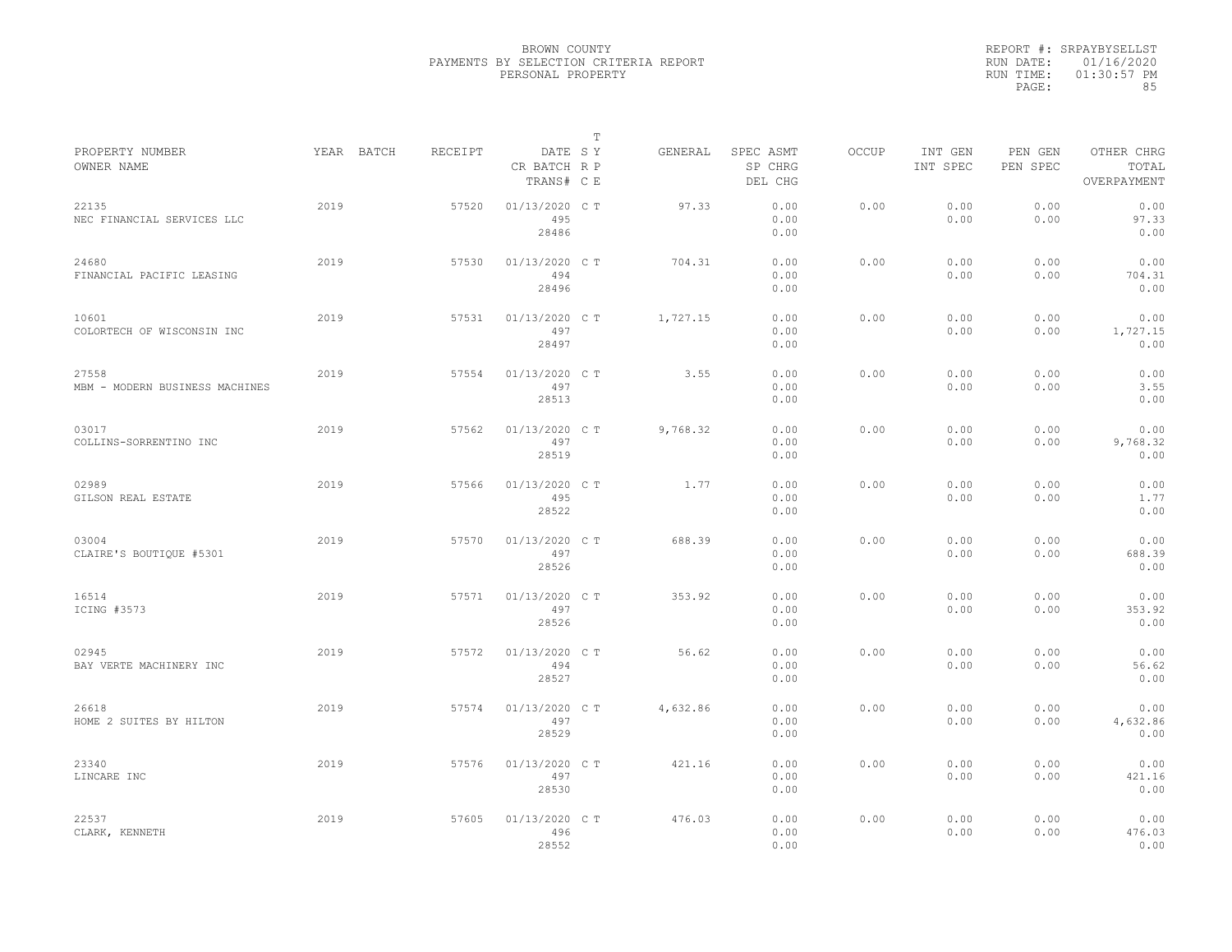|                                                       |            |         |                                       | $\mathbb{T}$ |            |                                 |              |                     |                     |                                    |
|-------------------------------------------------------|------------|---------|---------------------------------------|--------------|------------|---------------------------------|--------------|---------------------|---------------------|------------------------------------|
| PROPERTY NUMBER<br>OWNER NAME                         | YEAR BATCH | RECEIPT | DATE SY<br>CR BATCH R P<br>TRANS# C E |              | GENERAL    | SPEC ASMT<br>SP CHRG<br>DEL CHG | <b>OCCUP</b> | INT GEN<br>INT SPEC | PEN GEN<br>PEN SPEC | OTHER CHRG<br>TOTAL<br>OVERPAYMENT |
| 25842<br>MIMI WORKS INTERIOR DESIGN                   | 2019       | 57631   | 01/13/2020 C T<br>497<br>28571        |              | 51.32      | 0.00<br>0.00<br>0.00            | 0.00         | 0.00<br>0.00        | 0.00<br>0.00        | 0.00<br>51.32<br>0.00              |
| 26992<br>FS SOLUTIONS                                 | 2019       | 57665   | 01/13/2020 C T<br>497<br>28586        |              | 2,711.06   | 0.00<br>0.00<br>0.00            | 0.00         | 0.00<br>0.00        | 0.00<br>0.00        | 0.00<br>2,711.06<br>0.00           |
| 26225<br>SIA OF THE GREAT LAKES LLC/BAYLAND INSURANCE | 2019       | 57687   | 01/13/2020 C T<br>497<br>28596        |              | 514.95     | 0.00<br>0.00<br>0.00            | 0.00         | 0.00<br>0.00        | 0.00<br>0.00        | 0.00<br>514.95<br>0.00             |
| 16891<br>JONES SIGN COMPANY INC                       | 2019       | 57697   | 01/13/2020 C T<br>493<br>28599        |              | 3,093.30   | 0.00<br>0.00<br>0.00            | 0.00         | 0.00<br>0.00        | 0.00<br>0.00        | 0.00<br>3,093.30<br>0.00           |
| 23995<br>SLEEP NUMBER                                 | 2019       | 57703   | 01/13/2020 C T<br>495<br>28602        |              | 1,123.71   | 0.00<br>0.00<br>0.00            | 0.00         | 0.00<br>0.00        | 0.00<br>0.00        | 0.00<br>1,123.71<br>0.00           |
| 27029<br>WARRANTY LOGISTICS                           | 2019       | 57704   | 01/13/2020 C T<br>495<br>28603        |              | 270.76     | 0.00<br>0.00<br>0.00            | 0.00         | 0.00<br>0.00        | 0.00<br>0.00        | 0.00<br>270.76<br>0.00             |
| 26613<br>TUNDRA SMOKE SHOP                            | 2019       | 57708   | 01/13/2020 C T<br>495<br>28607        |              | 1,435.17   | 0.00<br>0.00<br>0.00            | 0.00         | 0.00<br>0.00        | 0.00<br>0.00        | 0.00<br>1,435.17<br>0.00           |
| 22536<br>CHECK ADVANCE #2579                          | 2019       | 57716   | 01/13/2020 C T<br>495<br>28614        |              | 134.49     | 0.00<br>0.00<br>0.00            | 0.00         | 0.00<br>0.00        | 0.00<br>0.00        | 0.00<br>134.49<br>0.00             |
| 14861<br>DICK'S CLOTHING & SPORTING GOODS STORE #380  | 2019       | 57718   | 01/13/2020 C T<br>495<br>28616        |              | 13,098.74  | 0.00<br>0.00<br>0.00            | 0.00         | 0.00<br>0.00        | 0.00<br>0.00        | 0.00<br>13,098.74<br>0.00          |
| 25299<br>FARMER BROS CO                               | 2019       | 57742   | 01/13/2020 C T<br>495<br>28618        |              | 113.26     | 0.00<br>0.00<br>0.00            | 0.00         | 0.00<br>0.00        | 0.00<br>0.00        | 0.00<br>113.26<br>0.00             |
| 10712<br>ASSOCIATED BANK NA                           | 2019       | 57772   | 01/13/2020 C T<br>497<br>28643        |              | 48, 317.75 | 0.00<br>0.00<br>0.00            | 0.00         | 0.00<br>0.00        | 0.00<br>0.00        | 0.00<br>48, 317.75<br>0.00         |
| 27585<br>ASSOCIATED BANK NA                           | 2019       | 57775   | 01/13/2020 C T<br>497<br>28646        |              | 3,229.56   | 0.00<br>0.00<br>0.00            | 0.00         | 0.00<br>0.00        | 0.00<br>0.00        | 0.00<br>3,229.56<br>0.00           |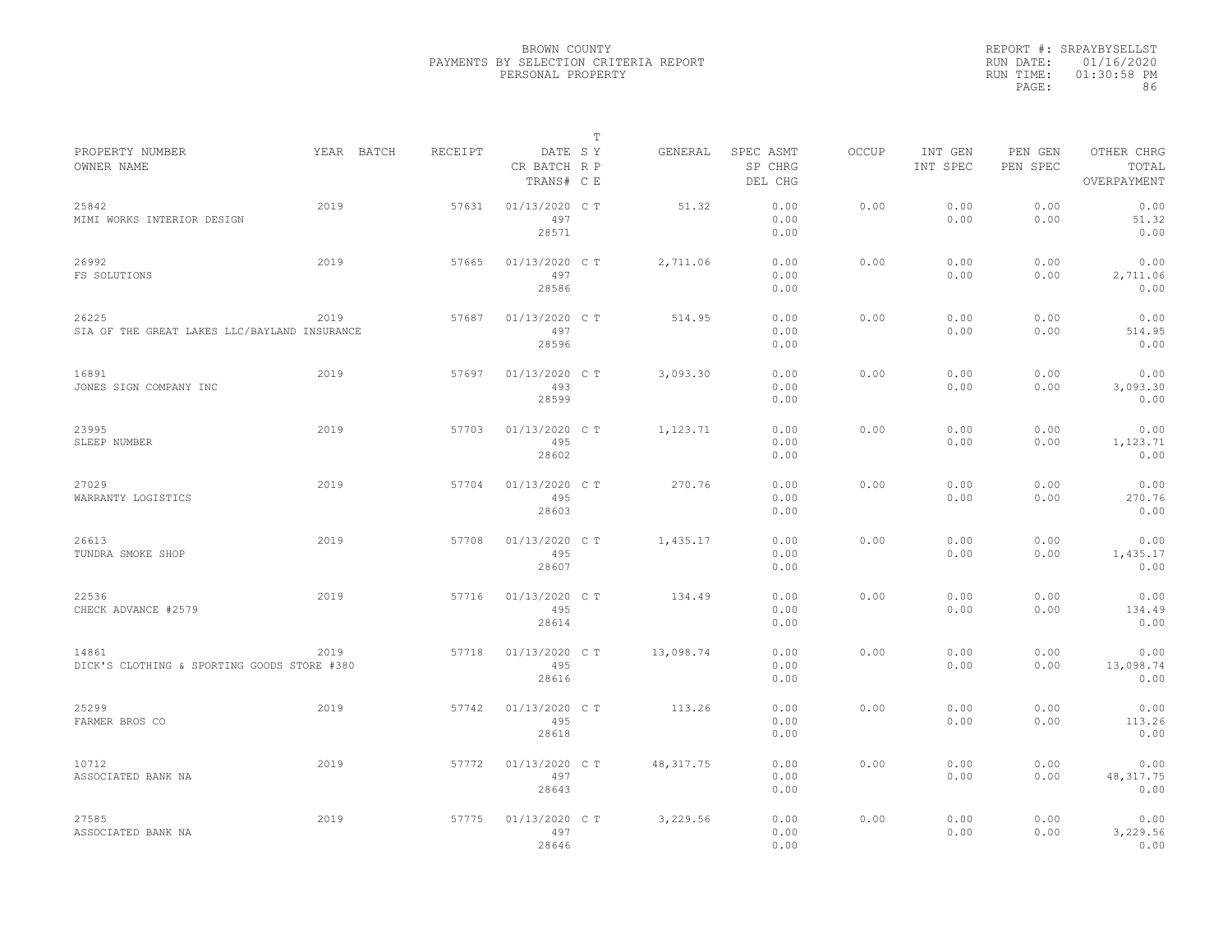|                                           |      |             |         |                                       | $\mathbb T$ |            |                                 |              |                     |                     |                                    |
|-------------------------------------------|------|-------------|---------|---------------------------------------|-------------|------------|---------------------------------|--------------|---------------------|---------------------|------------------------------------|
| PROPERTY NUMBER<br>OWNER NAME             |      | YEAR BATCH  | RECEIPT | DATE SY<br>CR BATCH R P<br>TRANS# C E |             | GENERAL    | SPEC ASMT<br>SP CHRG<br>DEL CHG | <b>OCCUP</b> | INT GEN<br>INT SPEC | PEN GEN<br>PEN SPEC | OTHER CHRG<br>TOTAL<br>OVERPAYMENT |
| 04811<br>FULWILER AIR LLC                 | 2019 |             | 57783   | 01/13/2020 C T<br>495<br>28654        |             | 3,558.72   | 0.00<br>0.00<br>0.00            | 0.00         | 0.00<br>0.00        | 0.00<br>0.00        | 0.00<br>3,558.72<br>0.00           |
| 11375<br>NATIONAL PACKAGING SERVICE CORP  | 2019 |             | 57823   | 01/13/2020 C T<br>495<br>28691        |             | 5, 172.61  | 0.00<br>0.00<br>0.00            | 0.00         | 0.00<br>0.00        | 0.00<br>0.00        | 0.00<br>5,172.61<br>0.00           |
| 26673<br>CARTER'S RETAIL INC              | 2019 |             | 57845   | 01/13/2020 C T<br>495<br>28712        |             | 5,915.85   | 0.00<br>0.00<br>0.00            | 0.00         | 0.00<br>0.00        | 0.00<br>0.00        | 0.00<br>5,915.85<br>0.00           |
| 03509<br>NORTH SHORE BANK FSB             | 2019 |             | 57861   | 01/13/2020 C T<br>495<br>28723        |             | 2,003.21   | 0.00<br>0.00<br>0.00            | 0.00         | 0.00<br>0.00        | 0.00<br>0.00        | 0.00<br>2,003.21<br>0.00           |
| 26671<br>GREEN BAY PACKAGING INC          | 2019 |             | 57899   | 01/13/2020 C T<br>495<br>28749        |             | 118,925.65 | 0.00<br>0.00<br>0.00            | 0.00         | 0.00<br>0.00        | 0.00<br>0.00        | 0.00<br>118,925.65<br>0.00         |
| 03136<br>GREEN BAY PACKAGING INC          | 2019 |             | 57900   | 01/13/2020 C T<br>495<br>28749        |             | 19,658.73  | 0.00<br>0.00<br>0.00            | 0.00         | 0.00<br>0.00        | 0.00<br>0.00        | 0.00<br>19,658.73<br>0.00          |
| 24669<br>GREEN BAY PACKAGING INC          | 2019 |             | 57901   | 01/13/2020 C T<br>495<br>28749        |             | 18,750.91  | 0.00<br>0.00<br>0.00            | 0.00         | 0.00<br>0.00        | 0.00<br>0.00        | 0.00<br>18,750.91<br>0.00          |
| 23992<br>EARTHBOUND TRADING COMPANY       |      | 2019 200114 | 2917    | 01/14/2020 C T                        |             | 1,376.76   | 0.00<br>0.00<br>0.00            | 0.00         | 0.00<br>0.00        | 0.00<br>0.00        | 0.00<br>1,376.76<br>0.00           |
| 18310<br>KIRKLAND'S STORES, INC #472      | 2019 |             | 58016   | 01/14/2020 C T<br>499<br>28757        |             | 539.74     | 0.00<br>0.00<br>0.00            | 0.00         | 0.00<br>0.00        | 0.00<br>0.00        | 0.00<br>539.74<br>0.00             |
| 22029<br>CORNERSTONE CHIROPRACTIC         | 2019 |             | 58025   | 01/14/2020 C T<br>499<br>28767        |             | 7.07       | 0.00<br>0.00<br>0.00            | 0.00         | 0.00<br>0.00        | 0.00<br>0.00        | 0.00<br>7.07<br>0.00               |
| 24636<br>AMERIPRISE FINANCIAL             | 2019 |             | 58053   | 01/14/2020 C T<br>499<br>28783        |             | 35.39      | 0.00<br>0.00<br>0.00            | 0.00         | 0.00<br>0.00        | 0.00<br>0.00        | 0.00<br>35.39<br>0.00              |
| 15840<br>JAMES M KASSNER CONSTRUCTION INC | 2019 |             | 58058   | 01/14/2020 C T<br>499<br>28788        |             | 60.17      | 0.00<br>0.00<br>0.00            | 0.00         | 0.00<br>0.00        | 0.00<br>0.00        | 0.00<br>60.17<br>0.00              |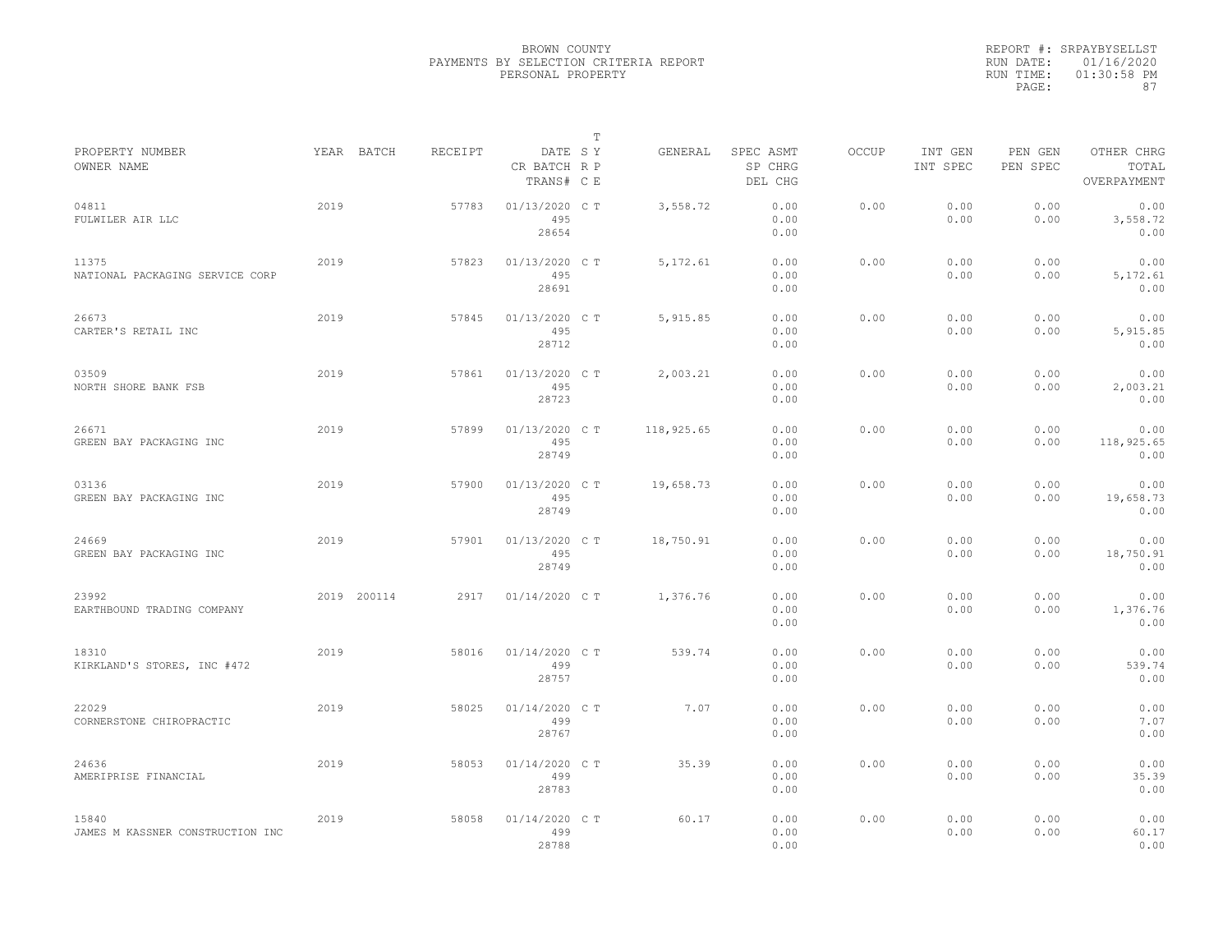|           | REPORT #: SRPAYBYSELLST |
|-----------|-------------------------|
|           | RUN DATE: 01/16/2020    |
| RUN TIME: | $01:30:59$ PM           |
| PAGE:     | 88                      |

|                                                |      |            |                  |                                       | T |            |                                 |              |                     |                     |                                    |
|------------------------------------------------|------|------------|------------------|---------------------------------------|---|------------|---------------------------------|--------------|---------------------|---------------------|------------------------------------|
| PROPERTY NUMBER<br>OWNER NAME                  |      | YEAR BATCH | RECEIPT          | DATE SY<br>CR BATCH R P<br>TRANS# C E |   | GENERAL    | SPEC ASMT<br>SP CHRG<br>DEL CHG | <b>OCCUP</b> | INT GEN<br>INT SPEC | PEN GEN<br>PEN SPEC | OTHER CHRG<br>TOTAL<br>OVERPAYMENT |
| 15840<br>JAMES M KASSNER CONSTRUCTION INC      | 2019 |            | Voids #<br>58058 | 01/14/2020 CV<br>499<br>28789         |   | $-60.17$   | 0.00<br>0.00<br>0.00            | 0.00         | 0.00<br>0.00        | 0.00<br>0.00        | 0.00<br>$-60.17$<br>0.00           |
| 15840<br>JAMES M KASSNER CONSTRUCTION INC      | 2019 |            | 58063            | 01/14/2020 C T<br>499<br>28791        |   | 60.17      | 0.00<br>0.00<br>0.00            | 0.00         | 0.00<br>0.00        | 0.00<br>0.00        | 0.00<br>60.17<br>0.00              |
| 12933<br>MASTER TAILOR                         | 2019 |            | 58073            | 01/14/2020 C T<br>500<br>28800        |   | 26.54      | 0.00<br>0.00<br>0.00            | 0.00         | 0.00<br>0.00        | 0.00<br>0.00        | 0.00<br>26.54<br>0.00              |
| 14871<br>PACKERLAND CHIROPRACTIC INC           | 2019 |            | 58082            | 01/14/2020 C T<br>500<br>28809        |   | 7.07       | 0.00<br>0.00<br>0.00            | 0.00         | 0.00<br>0.00        | 0.00<br>0.00        | 0.00<br>7.07<br>0.00               |
| 25300<br>FIRST AMERICAN COMMERCIAL BANCORP INC | 2019 |            | 58155            | 01/14/2020 C T<br>499<br>28878        |   | 61.94      | 0.00<br>0.00<br>0.00            | 0.00         | 0.00<br>0.00        | 0.00<br>0.00        | 0.00<br>61.94<br>0.00              |
| 25930<br>LEAF CAPITAL FUNDING LLC              | 2019 |            | 58177            | 01/14/2020 C T<br>500<br>28894        |   | 150.42     | 0.00<br>0.00<br>0.00            | 0.00         | 0.00<br>0.00        | 0.00<br>0.00        | 0.00<br>150.42<br>0.00             |
| 21463<br>LONGHORN #5354                        | 2019 |            | 58180            | 01/14/2020 C T<br>500<br>28897        |   | 1,847.49   | 0.00<br>0.00<br>0.00            | 0.00         | 0.00<br>0.00        | 0.00<br>0.00        | 0.00<br>1,847.49<br>0.00           |
| 23324<br>ARISOCRAT TECHNOLOGIES INC            | 2019 |            | 58181            | 01/14/2020 C T<br>500<br>28898        |   | 1,132.56   | 0.00<br>0.00<br>0.00            | 0.00         | 0.00<br>0.00        | 0.00<br>0.00        | 0.00<br>1,132.56<br>0.00           |
| 26043<br>PICK N SAVE                           | 2019 |            | 58196            | 01/14/2020 C T<br>499<br>28904        |   | 12, 311.25 | 0.00<br>0.00<br>0.00            | 0.00         | 0.00<br>0.00        | 0.00<br>0.00        | 0.00<br>12, 311.25<br>0.00         |
| 04986<br>ROUSSEAU (HANGER)                     | 2019 |            | 58202            | 01/14/2020 C T<br>499<br>28908        |   | 707.86     | 0.00<br>0.00<br>0.00            | 0.00         | 0.00<br>0.00        | 0.00<br>0.00        | 0.00<br>707.86<br>0.00             |
| 26346<br>HIGHLAND CAPITAL CORP                 | 2019 |            | 58205            | 01/14/2020 C T<br>499<br>28911        |   | 159.27     | 0.00<br>0.00<br>0.00            | 0.00         | 0.00<br>0.00        | 0.00<br>0.00        | 0.00<br>159.27<br>0.00             |
| 14849<br>JOURNEYS #081262                      | 2019 |            | 58206            | 01/14/2020 C T<br>499<br>28912        |   | 1,293.59   | 0.00<br>0.00<br>0.00            | 0.00         | 0.00<br>0.00        | 0.00<br>0.00        | 0.00<br>1,293.59<br>0.00           |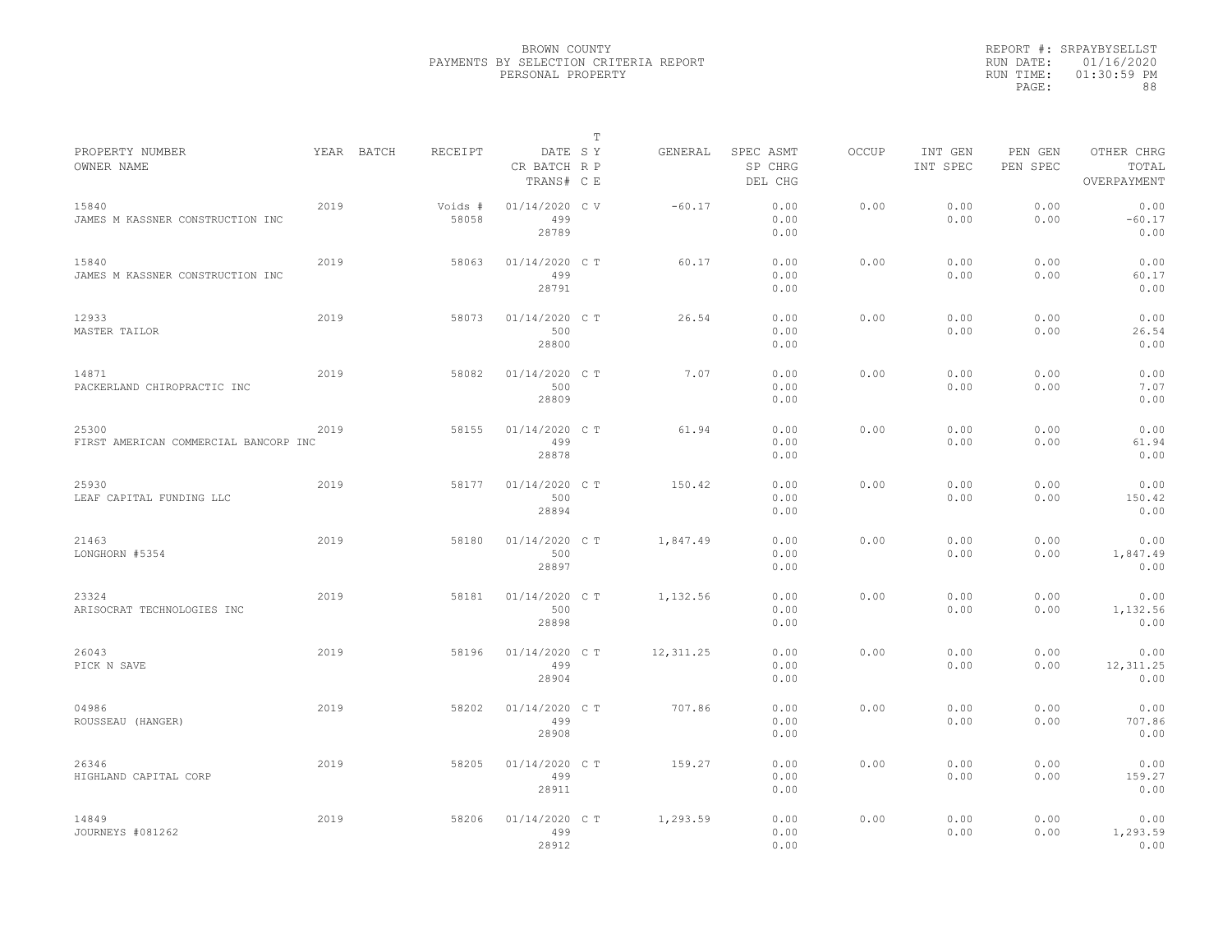|           | REPORT #: SRPAYBYSELLST |
|-----------|-------------------------|
|           | RUN DATE: 01/16/2020    |
| RUN TIME: | $01:30:59$ PM           |
| PAGE:     | 89                      |
|           |                         |

|                                   |      |                              |                                       | m |             |                                 |       |                     |                        |                                    |  |
|-----------------------------------|------|------------------------------|---------------------------------------|---|-------------|---------------------------------|-------|---------------------|------------------------|------------------------------------|--|
| PROPERTY NUMBER<br>OWNER NAME     | YEAR | BATCH<br>RECEIPT             | DATE SY<br>CR BATCH R P<br>TRANS# C E |   | GENERAL     | SPEC ASMT<br>SP CHRG<br>DEL CHG | OCCUP | INT GEN<br>INT SPEC | PEN<br>GEN<br>PEN SPEC | OTHER CHRG<br>TOTAL<br>OVERPAYMENT |  |
| 19735<br>TF FORMING SYSTEMS INC   | 2019 | 58226                        | 01/14/2020 C T<br>499<br>28925        |   | 608.75      | 0.00<br>0.00<br>0.00            | 0.00  | 0.00<br>0.00        | 0.00<br>0.00           | 0.00<br>608.75<br>0.00             |  |
| 19274<br>CJ BANKS #962            | 2019 | 58227                        | 01/14/2020 C T<br>499<br>28926        |   | 1,012.22    | 0.00<br>0.00<br>0.00            | 0.00  | 0.00<br>0.00        | 0.00<br>0.00           | 0.00<br>1,012.22<br>0.00           |  |
| 02961<br>CHRISTOPHER & BANKS #140 | 2019 | 58228                        | 01/14/2020 C T<br>499<br>28927        |   | 967.99      | 0.00<br>0.00<br>0.00            | 0.00  | 0.00<br>0.00        | 0.00<br>0.00           | 0.00<br>967.99<br>0.00             |  |
|                                   |      | VILLAGE OF ASHWAUBENON TOTAL |                                       |   | 825, 373.85 | 0.00<br>0.00<br>0.00            | 0.00  | 0.00<br>0.00        | 0.00<br>0.00           | 0.00<br>825, 373.85<br>2,575.03    |  |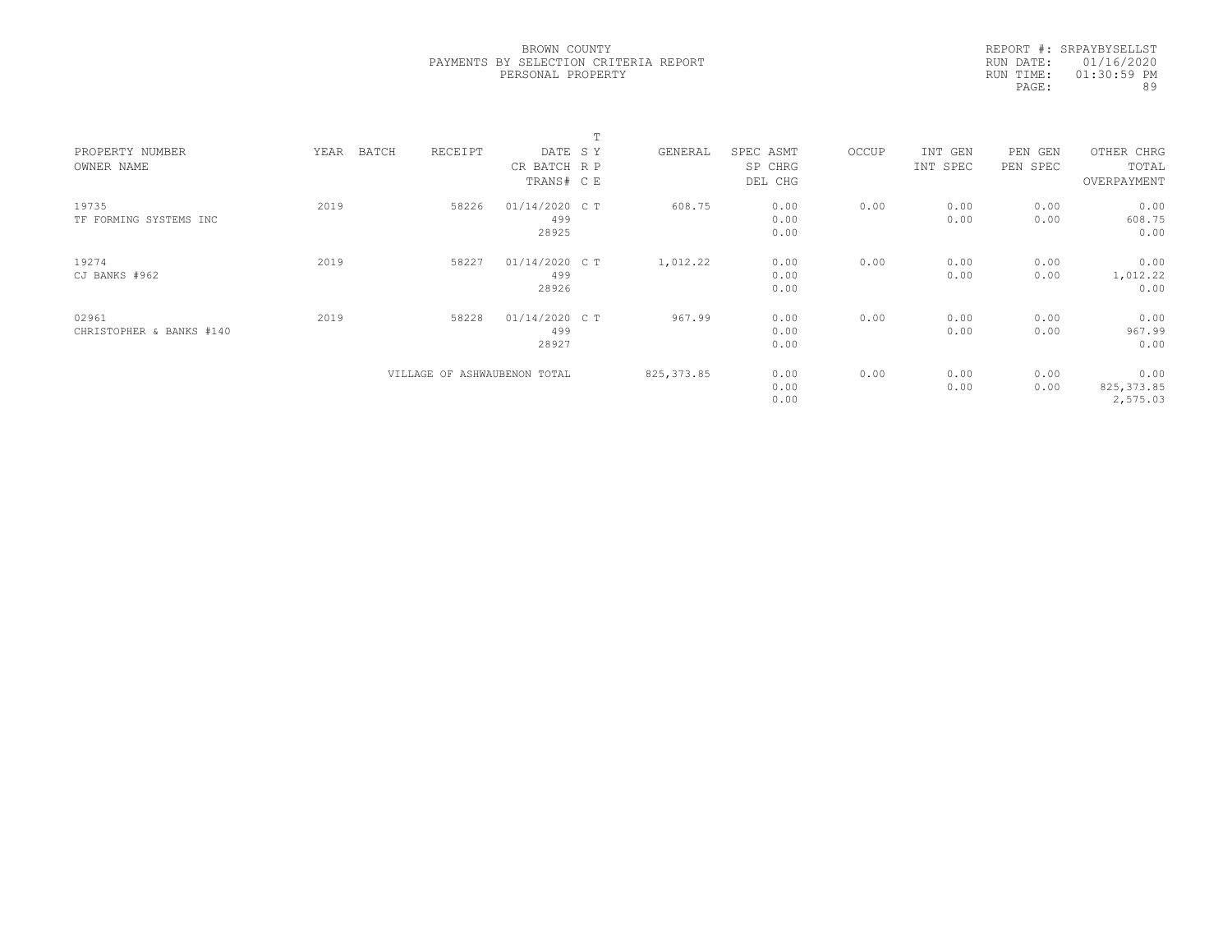|           | REPORT #: SRPAYBYSELLST |
|-----------|-------------------------|
|           | RUN DATE: 01/16/2020    |
| RUN TIME: | $01:30:59$ PM           |
| PAGE:     | 90.                     |
|           |                         |

|                                            |      |             |         |                                       | T |         |                                 |              |                     |                     |                                    |
|--------------------------------------------|------|-------------|---------|---------------------------------------|---|---------|---------------------------------|--------------|---------------------|---------------------|------------------------------------|
| PROPERTY NUMBER<br>OWNER NAME              |      | YEAR BATCH  | RECEIPT | DATE SY<br>CR BATCH R P<br>TRANS# C E |   | GENERAL | SPEC ASMT<br>SP CHRG<br>DEL CHG | <b>OCCUP</b> | INT GEN<br>INT SPEC | PEN GEN<br>PEN SPEC | OTHER CHRG<br>TOTAL<br>OVERPAYMENT |
| 25969<br>SOLA SALON                        |      | 2019 191213 | 1511    | 12/13/2019 C T                        |   | 442.33  | 0.00<br>0.00<br>0.00            | 0.00         | 0.00<br>0.00        | 0.00<br>0.00        | 0.00<br>442.33<br>0.00             |
| 27710<br>VIA MODA GROUP                    |      | 2019 191213 | 1527    | 12/13/2019 C T                        |   | 140.34  | 0.00<br>0.00<br>0.00            | 0.00         | 0.00<br>0.00        | 0.00<br>0.00        | 0.00<br>140.34<br>0.00             |
| 23077<br>VS NAILS & SPA                    | 2019 |             | 21897   | 12/13/2019 C T<br>377<br>12642        |   | 17.76   | 0.00<br>0.00<br>0.00            | 0.00         | 0.00<br>0.00        | 0.00<br>0.00        | 0.00<br>17.76<br>0.00              |
| 19769<br>LAURA MOSSAKOWSKI FINANCIAL       |      | 2019 191213 | 1574    | 12/13/2019 C T                        |   | 62.16   | 0.00<br>0.00<br>0.00            | 0.00         | 0.00<br>0.00        | 0.00<br>0.00        | 0.00<br>62.16<br>0.00              |
| 19772<br>BAY COIN MACHINE                  | 2019 |             | 23152   | 12/16/2019 C T<br>383<br>12842        |   | 140.34  | 0.00<br>0.00<br>0.00            | 0.00         | 0.00<br>0.00        | 0.00<br>0.00        | 0.00<br>140.34<br>0.00             |
| 25986<br>PAGEL COUNSELSING                 | 2019 |             | 23893   | 12/16/2019 C T<br>381<br>13272        |   | 17.76   | 0.00<br>0.00<br>0.00            | 0.00         | 0.00<br>0.00        | 0.00<br>0.00        | 0.00<br>17.76<br>0.00              |
| 08035<br>INSIGHT CREATIVE SERVICES COMPANY | 2019 |             | 24144   | 12/16/2019 C T<br>386<br>13384        |   | 202.51  | 0.00<br>0.00<br>0.00            | 0.00         | 0.00<br>0.00        | 0.00<br>0.00        | 0.00<br>202.51<br>0.00             |
| 24500<br>J&P JENSEN INC                    | 2019 |             | 25069   | 12/17/2019 C T<br>389<br>13678        |   | 14.20   | 0.00<br>0.00<br>0.00            | 0.00         | 0.00<br>0.00        | 0.00<br>0.00        | 0.00<br>14.20<br>0.00              |
| 04953<br>PIONTEK, JAMES                    | 2019 |             | 25082   | 12/17/2019 C T<br>389<br>13688        |   | 67.51   | 0.00<br>0.00<br>0.00            | 0.00         | 0.00<br>0.00        | 0.00<br>0.00        | 0.00<br>67.51<br>0.00              |
| 26721<br>STYLIN & SMILIN SALON             | 2019 |             | 25188   | 12/17/2019 C T<br>388<br>13780        |   | 115.46  | 0.00<br>0.00<br>0.00            | 0.00         | 0.00<br>0.00        | 0.00<br>0.00        | 0.00<br>115.46<br>0.00             |
| 20434<br>KROPP TRUCKING, INC               | 2019 |             | 25715   | 12/17/2019 C T<br>390<br>14127        |   | 5.32    | 0.00<br>0.00<br>0.00            | 0.00         | 0.00<br>0.00        | 0.00<br>0.00        | 0.00<br>5.32<br>0.00               |
| 24481<br>GRANDY AND ASSOCIATES             | 2019 |             | 25751   | 12/17/2019 C T<br>388<br>14158        |   | 15.99   | 0.00<br>0.00<br>0.00            | 0.00         | 0.00<br>0.00        | 0.00<br>0.00        | 0.00<br>15.99<br>0.00              |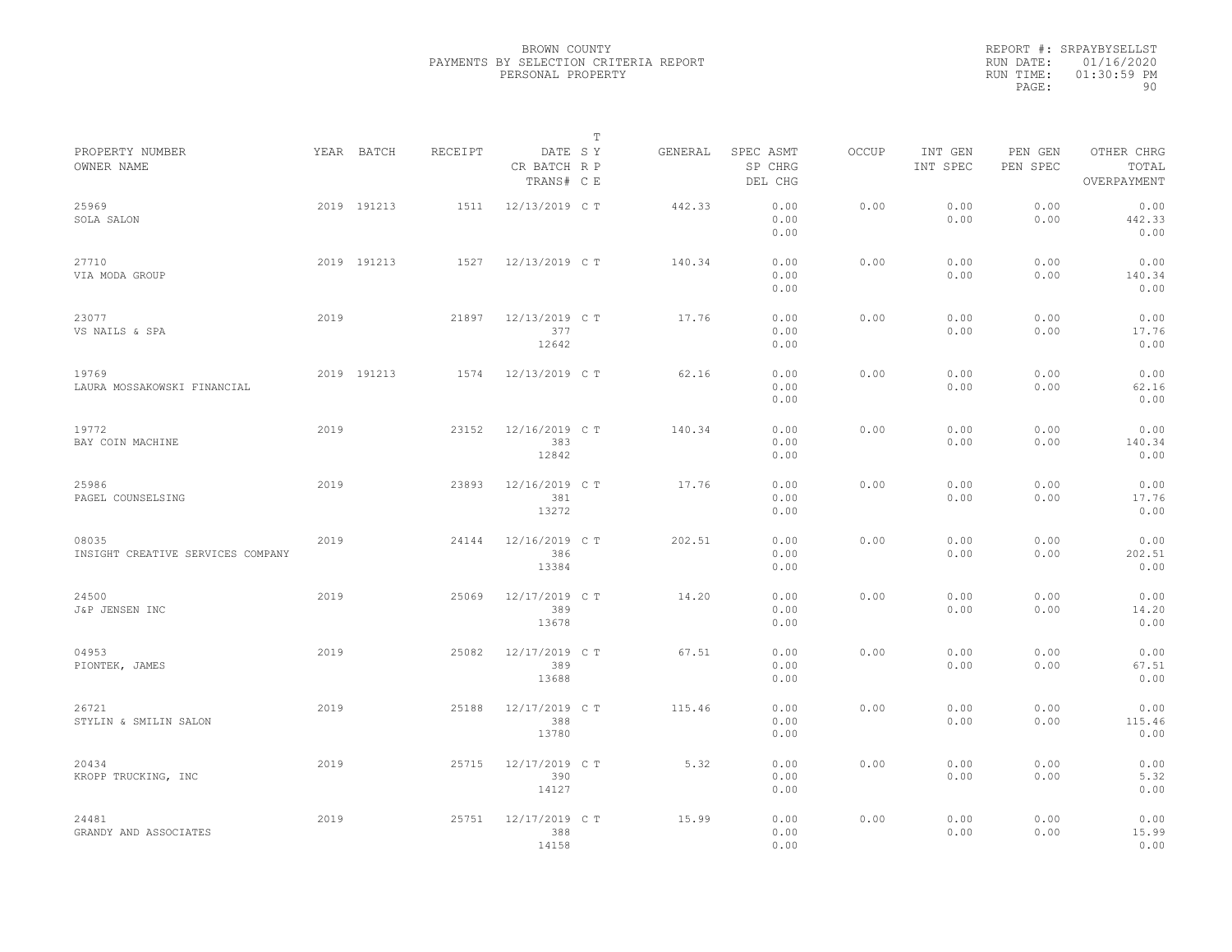|                                        |             |         |                                       | $\mathbb T$ |          |                                 |              |                     |                     |                                    |  |
|----------------------------------------|-------------|---------|---------------------------------------|-------------|----------|---------------------------------|--------------|---------------------|---------------------|------------------------------------|--|
| PROPERTY NUMBER<br>OWNER NAME          | YEAR BATCH  | RECEIPT | DATE SY<br>CR BATCH R P<br>TRANS# C E |             | GENERAL  | SPEC ASMT<br>SP CHRG<br>DEL CHG | <b>OCCUP</b> | INT GEN<br>INT SPEC | PEN GEN<br>PEN SPEC | OTHER CHRG<br>TOTAL<br>OVERPAYMENT |  |
| 04947<br>SA MEYERS & SON AUTO BODY INC | 2019        | 25844   | 12/17/2019 C T<br>389<br>14215        |             | 10.67    | 0.00<br>0.00<br>0.00            | 0.00         | 0.00<br>0.00        | 0.00<br>0.00        | 0.00<br>10.67<br>0.00              |  |
| 17408<br>DIAMOND'S & GOLD              | 2019        | 25994   | 12/17/2019 C T<br>391<br>14346        |             | 472.52   | 0.00<br>0.00<br>0.00            | 0.00         | 0.00<br>0.00        | 0.00<br>0.00        | 0.00<br>472.52<br>0.00             |  |
| 25991<br>CAM LOCK BOX                  | 2019        | 26288   | 12/17/2019 C T<br>391<br>14554        |             | 115.46   | 0.00<br>0.00<br>0.00            | 0.00         | 0.00<br>0.00        | 0.00<br>0.00        | 0.00<br>115.46<br>0.00             |  |
| 25633<br>PANDA HOUSE ONE INC           | 2019        | 26300   | 12/17/2019 C T<br>387<br>14566        |             | 206.07   | 0.00<br>0.00<br>0.00            | 0.00         | 0.00<br>0.00        | 0.00<br>0.00        | 0.00<br>206.07<br>0.00             |  |
| 03638<br>DEGREEF SMALL ENGINE          | 2019        | 26393   | 12/17/2019 C T<br>389<br>14621        |             | 5.32     | 0.00<br>0.00<br>0.00            | 0.00         | 0.00<br>0.00        | 0.00<br>0.00        | 0.00<br>5.32<br>0.00               |  |
| 25696<br>WOODHEAD INSURANCE            | 2019        | 26867   | 12/18/2019 C T<br>397<br>14713        |             | 46.18    | 0.00<br>0.00<br>0.00            | 0.00         | 0.00<br>0.00        | 0.00<br>0.00        | 0.00<br>46.18<br>0.00              |  |
| 05612<br>WEBER BOWLING & TROPHY        | 2019        | 27034   | 12/18/2019 C T<br>399<br>14839        |             | 87.05    | 0.00<br>0.00<br>0.00            | 0.00         | 0.00<br>0.00        | 0.00<br>0.00        | 0.00<br>87.05<br>0.00              |  |
| 08766<br>HERITAGE WOODWORKS, INC       | 2019        | 27473   | 12/18/2019 C T<br>397<br>15156        |             | 220.27   | 0.00<br>0.00<br>0.00            | 0.00         | 0.00<br>0.00        | 0.00<br>0.00        | 0.00<br>220.27<br>0.00             |  |
| 25671<br>CREATIVE DECKS & GAZEBOS      | 2019        | 27697   | 12/18/2019 C T<br>397<br>15321        |             | 99.47    | 0.00<br>0.00<br>0.00            | 0.00         | 0.00<br>0.00        | 0.00<br>0.00        | 0.00<br>99.47<br>0.00              |  |
| 21982<br>OPTICAL, CHERRY               | 2019 191218 | 1784    | 12/18/2019 C T                        |             | 2,598.88 | 0.00<br>0.00<br>0.00            | 0.00         | 0.00<br>0.00        | 0.00<br>0.00        | 0.00<br>2,598.88<br>0.00           |  |
| 21420<br>FONFEREK DECORATIVE STONE     | 2019        | 28047   | 12/18/2019 C T<br>399<br>15569        |             | 19.55    | 0.00<br>0.00<br>0.00            | 0.00         | 0.00<br>0.00        | 0.00<br>0.00        | 0.00<br>19.55<br>0.00              |  |
| 11228<br>HUNTERS EDGE ARCHERY          | 2019        | 28277   | 12/18/2019 C T<br>398<br>15723        |             | 85.28    | 0.00<br>0.00<br>0.00            | 0.00         | 0.00<br>0.00        | 0.00<br>0.00        | 0.00<br>85.28<br>0.00              |  |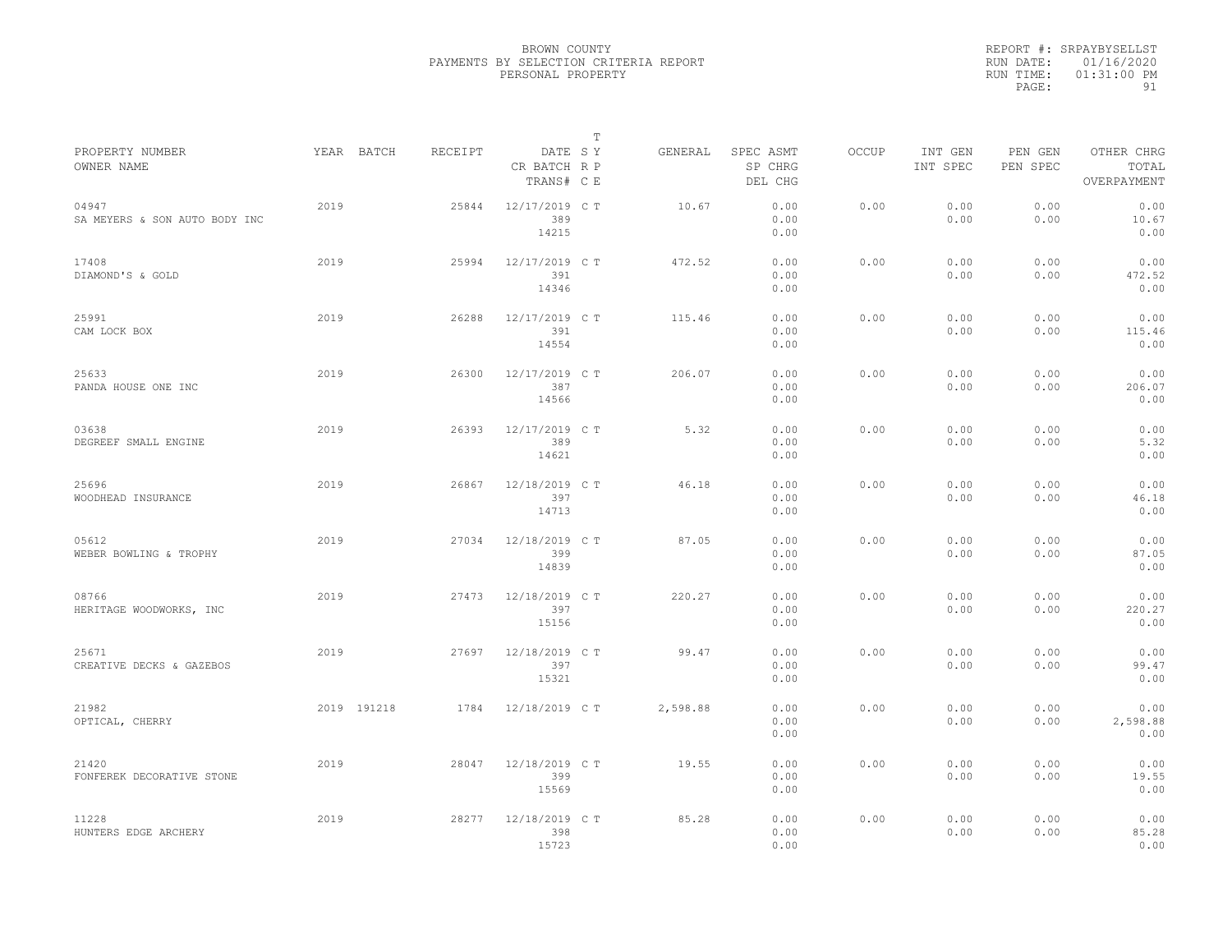|                                           |      |             |         |                                       | T |           |                                 |              |                     |                     |                                    |  |
|-------------------------------------------|------|-------------|---------|---------------------------------------|---|-----------|---------------------------------|--------------|---------------------|---------------------|------------------------------------|--|
| PROPERTY NUMBER<br>OWNER NAME             |      | YEAR BATCH  | RECEIPT | DATE SY<br>CR BATCH R P<br>TRANS# C E |   | GENERAL   | SPEC ASMT<br>SP CHRG<br>DEL CHG | <b>OCCUP</b> | INT GEN<br>INT SPEC | PEN GEN<br>PEN SPEC | OTHER CHRG<br>TOTAL<br>OVERPAYMENT |  |
| 19756<br>RAVINE PUB & GRILL               |      | 2019 191219 | 1832    | 12/19/2019 C T                        |   | 3, 117.59 | 0.00<br>0.00<br>0.00            | 0.00         | 0.00<br>0.00        | 0.00<br>0.00        | 0.00<br>3,117.59<br>0.00           |  |
| 25975<br>FASTTEST LABS                    | 2019 |             | 29309   | 12/19/2019 C T<br>405<br>16222        |   | 28.43     | 0.00<br>0.00<br>0.00            | 0.00         | 0.00<br>0.00        | 0.00<br>0.00        | 0.00<br>28.43<br>0.00              |  |
| 14651<br>BELLEVUE AUTO SERVICES           | 2019 |             | 29415   | 12/19/2019 C T<br>401<br>16275        |   | 7.10      | 0.00<br>0.00<br>0.00            | 0.00         | 0.00<br>0.00        | 0.00<br>0.00        | 0.00<br>7.10<br>0.00               |  |
| 13555<br>LIZER LANDSCAPING                | 2019 |             | 29464   | 12/19/2019 C T<br>407<br>16310        |   | 81.71     | 0.00<br>0.00<br>0.00            | 0.00         | 0.00<br>0.00        | 0.00<br>0.00        | 0.00<br>81.71<br>0.00              |  |
| 14581<br>TINY TONY'S                      | 2019 |             | 29489   | 12/19/2019 C T<br>401<br>16335        |   | 3.56      | 0.00<br>0.00<br>0.00            | 0.00         | 0.00<br>0.00        | 0.00<br>0.00        | 0.00<br>3.56<br>0.00               |  |
| 03720<br>PECARD LEATHER CARE CO INC       | 2019 |             | 29542   | 12/19/2019 C T<br>401<br>16364        |   | 353.51    | 0.00<br>0.00<br>0.00            | 0.00         | 0.00<br>0.00        | 0.00<br>0.00        | 0.00<br>353.51<br>0.00             |  |
| 21561<br>VISUAL IMPACT LIGHTING           | 2019 |             | 30249   | 12/20/2019 C T<br>412<br>16600        |   | 24.86     | 0.00<br>0.00<br>0.00            | 0.00         | 0.00<br>0.00        | 0.00<br>0.00        | 0.00<br>24.86<br>0.00              |  |
| 20648<br>WI DRUG TESTING & CONSORTIUM INC | 2019 |             | 30323   | 12/20/2019 C T<br>413<br>16667        |   | 40.86     | 0.00<br>0.00<br>0.00            | 0.00         | 0.00<br>0.00        | 0.00<br>0.00        | 0.00<br>40.86<br>0.00              |  |
| 23095<br>VP SPECIALTY PRODUCTS            | 2019 |             | 30503   | 12/20/2019 C T<br>412<br>16773        |   | 55.07     | 0.00<br>0.00<br>0.00            | 0.00         | 0.00<br>0.00        | 0.00<br>0.00        | 0.00<br>55.07<br>0.00              |  |
| 24497<br>DEBAUCHE COMMUNICATION CENTER    | 2019 |             | 30511   | 12/20/2019 C T<br>412<br>16779        |   | 897.08    | 0.00<br>0.00<br>0.00            | 0.00         | 0.00<br>0.00        | 0.00<br>0.00        | 0.00<br>897.08<br>0.00             |  |
| 20658<br>JANSSEN DENTAL CLINIC            | 2019 |             | 30605   | 12/20/2019 C T<br>412<br>16872        |   | 1,032.10  | 0.00<br>0.00<br>0.00            | 0.00         | 0.00<br>0.00        | 0.00<br>0.00        | 0.00<br>1,032.10<br>0.00           |  |
| 25675<br>INFORMED CHOICE                  | 2019 |             | 30649   | 12/20/2019 C T<br>412<br>16905        |   | 365.95    | 0.00<br>0.00<br>0.00            | 0.00         | 0.00<br>0.00        | 0.00<br>0.00        | 0.00<br>365.95<br>0.00             |  |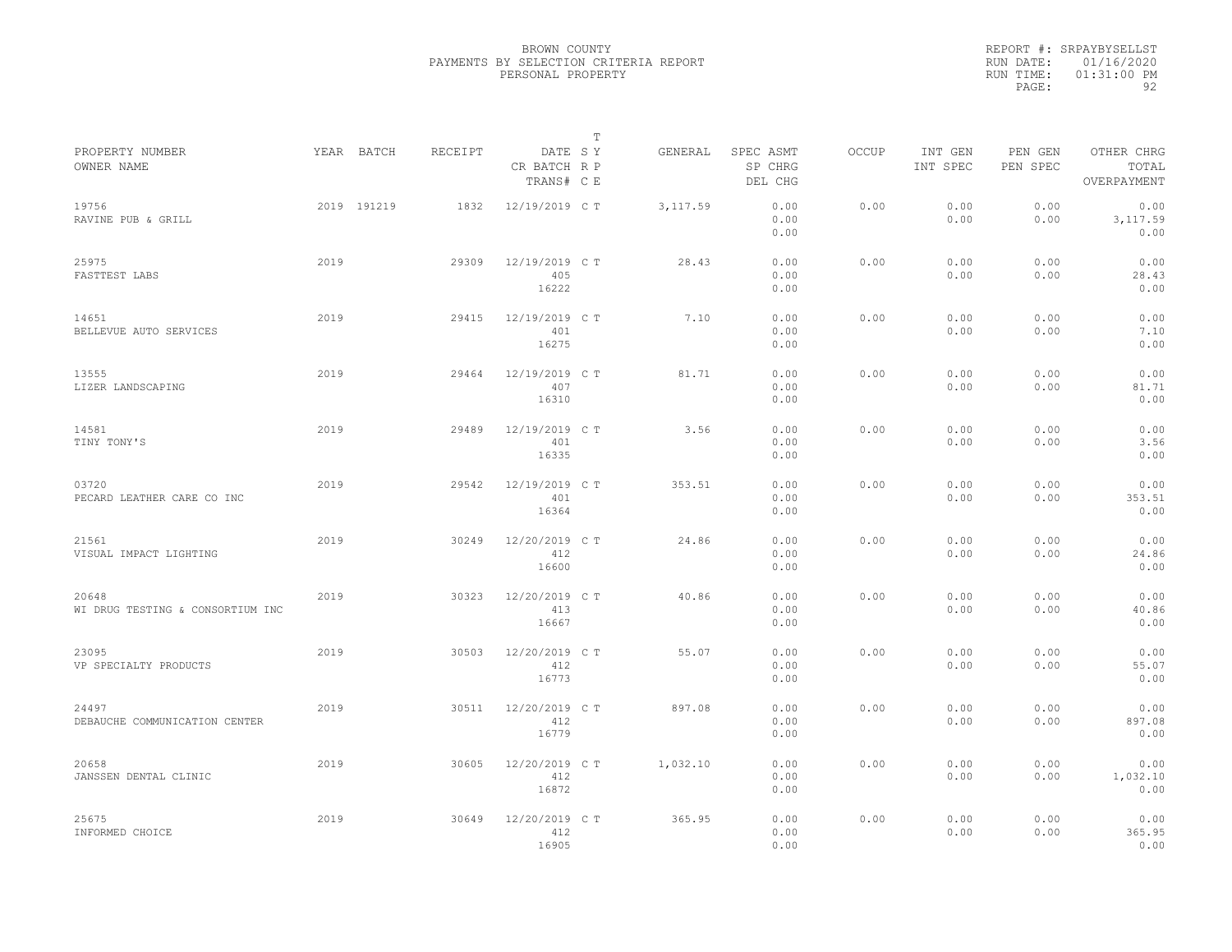|           | REPORT #: SRPAYBYSELLST |
|-----------|-------------------------|
|           | RUN DATE: 01/16/2020    |
| RUN TIME: | $01:31:01$ PM           |
| PAGE:     | 93                      |

|                                           |            |         |                                       | T |          |                                 |              |                     |                     |                                    |
|-------------------------------------------|------------|---------|---------------------------------------|---|----------|---------------------------------|--------------|---------------------|---------------------|------------------------------------|
| PROPERTY NUMBER<br>OWNER NAME             | YEAR BATCH | RECEIPT | DATE SY<br>CR BATCH R P<br>TRANS# C E |   | GENERAL  | SPEC ASMT<br>SP CHRG<br>DEL CHG | <b>OCCUP</b> | INT GEN<br>INT SPEC | PEN GEN<br>PEN SPEC | OTHER CHRG<br>TOTAL<br>OVERPAYMENT |
| 04958<br>BAY EAST ANIMAL HOSPITAL         | 2019       | 30740   | 12/20/2019 C T<br>412<br>16938        |   | 596.87   | 0.00<br>0.00<br>0.00            | 0.00         | 0.00<br>0.00        | 0.00<br>0.00        | 0.00<br>596.87<br>0.00             |
| 18531<br>RIVER PINES OWNER'S ASSCCIATION  | 2019       | 30768   | 12/20/2019 C T<br>413<br>16962        |   | 26.64    | 0.00<br>0.00<br>0.00            | 0.00         | 0.00<br>0.00        | 0.00<br>0.00        | 0.00<br>26.64<br>0.00              |
| 19806<br>PLAE BISTRO                      | 2019       | 30871   | 12/20/2019 C T<br>412<br>17015        |   | 4,002.14 | 0.00<br>0.00<br>0.00            | 0.00         | 0.00<br>0.00        | 0.00<br>0.00        | 0.00<br>4,002.14<br>0.00           |
| 21423<br>SPIELBAUR FIREWORKS              | 2019       | 30933   | 12/20/2019 C T<br>415<br>17051        |   | 149.22   | 0.00<br>0.00<br>0.00            | 0.00         | 0.00<br>0.00        | 0.00<br>0.00        | 0.00<br>149.22<br>0.00             |
| 27133<br>FIRST IMPRESSIONS DENTAL         | 2019       | 31035   | 12/20/2019 C T<br>415<br>17136        |   | 1,717.79 | 0.00<br>0.00<br>0.00            | 0.00         | 0.00<br>0.00        | 0.00<br>0.00        | 0.00<br>1,717.79<br>0.00           |
| 12629<br>ASSOCIATED BANK                  | 2019       | 31064   | 12/20/2019 C T<br>412<br>17158        |   | 508.05   | 0.00<br>0.00<br>0.00            | 0.00         | 0.00<br>0.00        | 0.00<br>0.00        | 0.00<br>508.05<br>0.00             |
| 24486<br>STRATEGIC UNDEWRITING SOLUTION   | 2019       | 31340   | 12/20/2019 C T<br>415<br>17349        |   | 143.04   | 0.00<br>0.00<br>0.00            | 0.00         | 0.00<br>0.00        | 0.00<br>0.00        | 0.00<br>143.04<br>0.00             |
| 11935<br>UNIFORM SHOPPE OF GREEN BAY, INC | 2019       | 31401   | 12/20/2019 C T<br>415<br>17393        |   | 21.31    | 0.00<br>0.00<br>0.00            | 0.00         | 0.00<br>0.00        | 0.00<br>0.00        | 0.00<br>21.31<br>0.00              |
| 14638<br>MR GOLF                          | 2019       | 31723   | 12/20/2019 C T<br>408<br>17555        |   | 255.20   | 0.00<br>0.00<br>0.00            | 0.00         | 0.00<br>0.00        | 0.00<br>0.00        | 0.00<br>255.20<br>0.00             |
| 11945<br>TDA, INC                         | 2019       | 32250   | 12/23/2019 C T<br>416<br>17584        |   | 31.99    | 0.00<br>0.00<br>0.00            | 0.00         | 0.00<br>0.00        | 0.00<br>0.00        | 0.00<br>31.99<br>0.00              |
| 23764<br>LIZER OF WISCONSIN               | 2019       | 32416   | 12/23/2019 C T<br>419<br>17647        |   | 255.81   | 0.00<br>0.00<br>0.00            | 0.00         | 0.00<br>0.00        | 0.00<br>0.00        | 0.00<br>255.81<br>0.00             |
| 12627<br>CV OF WISCONSIN INC              | 2019       | 32455   | 12/23/2019 C T<br>419<br>17677        |   | 365.95   | 0.00<br>0.00<br>0.00            | 0.00         | 0.00<br>0.00        | 0.00<br>0.00        | 0.00<br>365.95<br>0.00             |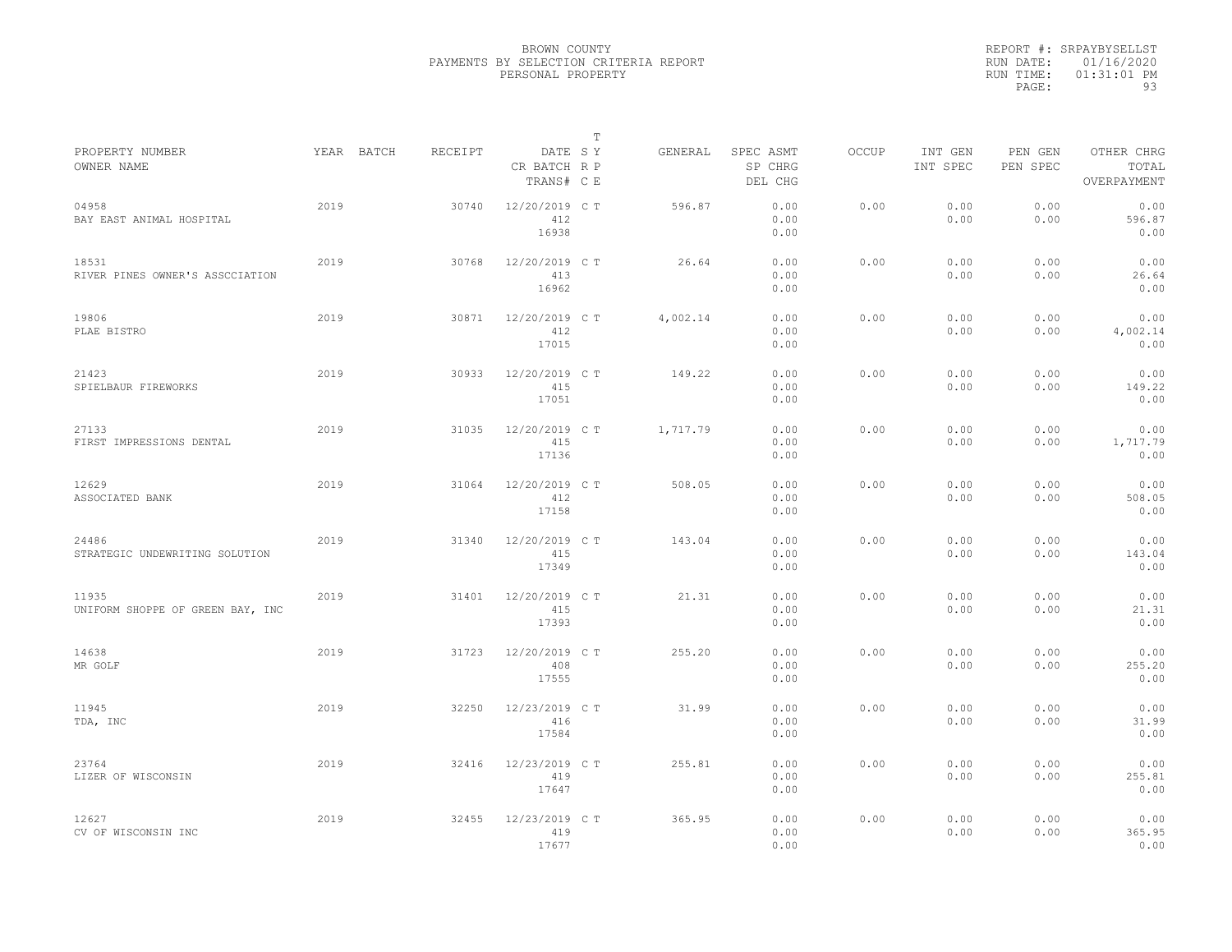|           | REPORT #: SRPAYBYSELLST |
|-----------|-------------------------|
|           | RUN DATE: 01/16/2020    |
| RUN TIME: | $01:31:01$ PM           |
| PAGE:     | 94                      |

|                                        |            |         |                                       | Т |          |                                 |              |                     |                     |                                    |
|----------------------------------------|------------|---------|---------------------------------------|---|----------|---------------------------------|--------------|---------------------|---------------------|------------------------------------|
| PROPERTY NUMBER<br>OWNER NAME          | YEAR BATCH | RECEIPT | DATE SY<br>CR BATCH R P<br>TRANS# C E |   | GENERAL  | SPEC ASMT<br>SP CHRG<br>DEL CHG | <b>OCCUP</b> | INT GEN<br>INT SPEC | PEN GEN<br>PEN SPEC | OTHER CHRG<br>TOTAL<br>OVERPAYMENT |
| 25985<br>PENSION CONSULTANTS COMPANY   | 2019       | 32482   | 12/23/2019 C T<br>416<br>17698        |   | 300.22   | 0.00<br>0.00<br>0.00            | 0.00         | 0.00<br>0.00        | 0.00<br>0.00        | 0.00<br>300.22<br>0.00             |
| 13577<br>JACK SCHROEDER & ASSOCIATES   | 2019       | 34764   | 12/23/2019 C T<br>418<br>18153        |   | 1,035.64 | 0.00<br>0.00<br>0.00            | 0.00         | 0.00<br>0.00        | 0.00<br>0.00        | 0.00<br>1,035.64<br>0.00           |
| 14631<br>AIR OUALITY SPECIALISTS       | 2019       | 34876   | 12/23/2019 C T<br>416<br>18158        |   | 385.49   | 0.00<br>0.00<br>0.00            | 0.00         | 0.00<br>0.00        | 0.00<br>0.00        | 0.00<br>385.49<br>0.00             |
| 12621<br>AMERICAN ADVANTAGE            | 2019       | 34986   | 12/23/2019 C T<br>418<br>18207        |   | 69.29    | 0.00<br>0.00<br>0.00            | 0.00         | 0.00<br>0.00        | 0.00<br>0.00        | 0.00<br>69.29<br>0.00              |
| 03675<br>M J COLLISION CENTER          | 2019       | 35436   | 12/23/2019 C T<br>422<br>18270        |   | 33.75    | 0.00<br>0.00<br>0.00            | 0.00         | 0.00<br>0.00        | 0.00<br>0.00        | 0.00<br>33.75<br>0.00              |
| 21590<br>US BANK NATIONAL ASSOCIATION  | 2019       | 35855   | 12/23/2019 C T<br>416<br>18349        |   | 3,160.22 | 0.00<br>0.00<br>0.00            | 0.00         | 0.00<br>0.00        | 0.00<br>0.00        | 0.00<br>3,160.22<br>0.00           |
| 20358<br>DIGITAL DESIGN SERVICE        | 2019       | 36157   | 12/23/2019 C T<br>418<br>18408        |   | 49.74    | 0.00<br>0.00<br>0.00            | 0.00         | 0.00<br>0.00        | 0.00<br>0.00        | 0.00<br>49.74<br>0.00              |
| 16394<br>H & S                         | 2019       | 37216   | 12/26/2019 C T<br>424<br>18519        |   | 79.93    | 0.00<br>0.00<br>0.00            | 0.00         | 0.00<br>0.00        | 0.00<br>0.00        | 0.00<br>79.93<br>0.00              |
| 14594<br>BRICE MASONRY INC             | 2019       | 37228   | 12/26/2019 C T<br>424<br>18531        |   | 5.32     | 0.00<br>0.00<br>0.00            | 0.00         | 0.00<br>0.00        | 0.00<br>0.00        | 0.00<br>5.32<br>0.00               |
| 25200<br>ALTERNATATIVE REEF            | 2019       | 37233   | 12/26/2019 C T<br>424<br>18536        |   | 104.81   | 0.00<br>0.00<br>0.00            | 0.00         | 0.00<br>0.00        | 0.00<br>0.00        | 0.00<br>104.81<br>0.00             |
| 19576<br>JOHNSON & JONET               | 2019       | 37316   | 12/26/2019 C T<br>428<br>18602        |   | 312.66   | 0.00<br>0.00<br>0.00            | 0.00         | 0.00<br>0.00        | 0.00<br>0.00        | 0.00<br>312.66<br>0.00             |
| 25636<br>EDGE DAIRY FARMER COOPERATIVE | 2019       | 37349   | 12/26/2019 C T<br>427<br>18630        |   | 328.65   | 0.00<br>0.00<br>0.00            | 0.00         | 0.00<br>0.00        | 0.00<br>0.00        | 0.00<br>328.65<br>0.00             |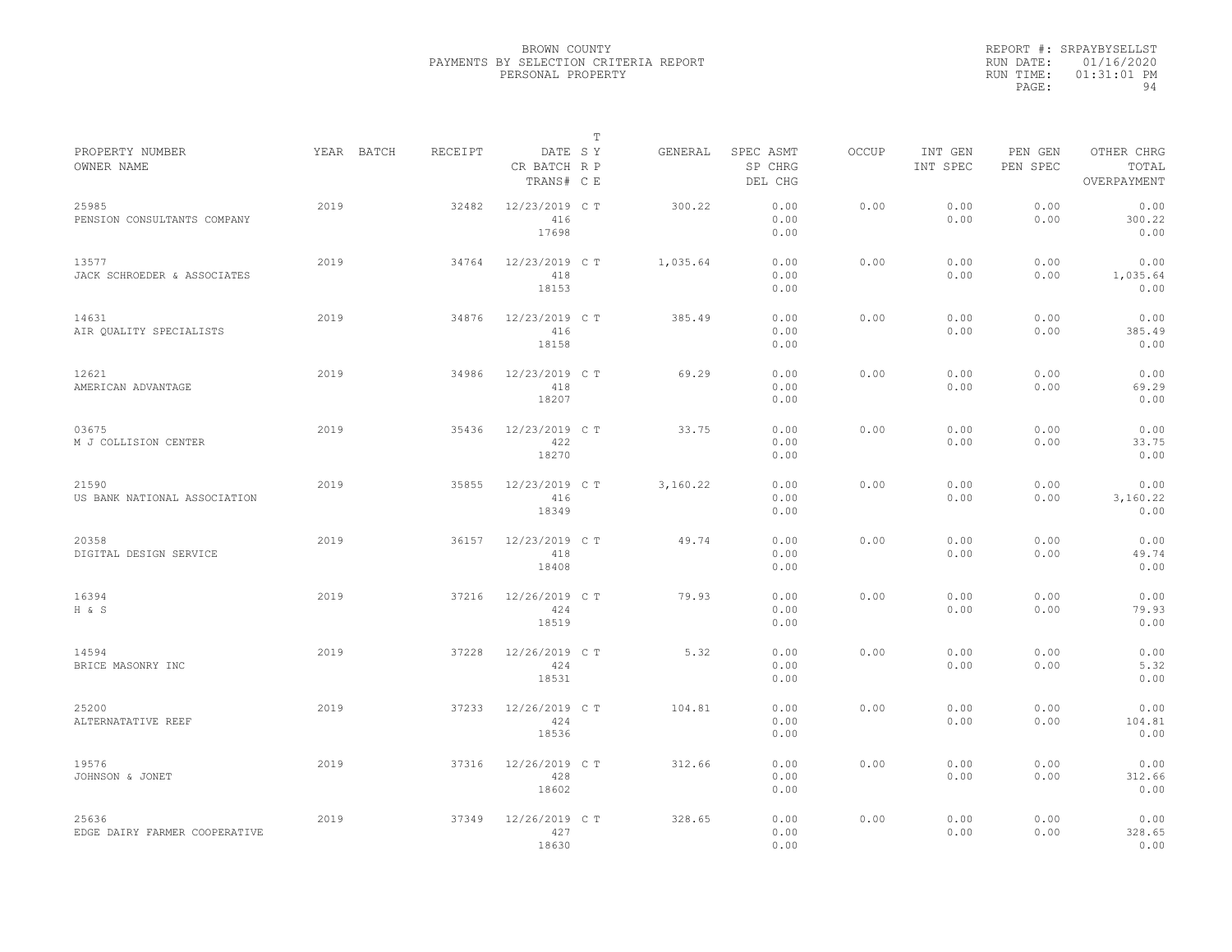|           | REPORT #: SRPAYBYSELLST |
|-----------|-------------------------|
|           | RUN DATE: 01/16/2020    |
| RUN TIME: | $01:31:01$ PM           |
| PAGE:     | 95                      |

|                                   |            |         |                                       | Т |         |                                 |       |                     |                     |                                    |  |
|-----------------------------------|------------|---------|---------------------------------------|---|---------|---------------------------------|-------|---------------------|---------------------|------------------------------------|--|
| PROPERTY NUMBER<br>OWNER NAME     | YEAR BATCH | RECEIPT | DATE SY<br>CR BATCH R P<br>TRANS# C E |   | GENERAL | SPEC ASMT<br>SP CHRG<br>DEL CHG | OCCUP | INT GEN<br>INT SPEC | PEN GEN<br>PEN SPEC | OTHER CHRG<br>TOTAL<br>OVERPAYMENT |  |
| 14527<br>DONNIE MAC'S             | 2019       | 37385   | 12/26/2019 C T<br>427<br>18665        |   | 8.87    | 0.00<br>0.00<br>0.00            | 0.00  | 0.00<br>0.00        | 0.00<br>0.00        | 0.00<br>8.87<br>0.00               |  |
| 25106<br>MASTER TEC AUTO REPAIR   | 2019       | 37507   | 12/26/2019 C T<br>429<br>18762        |   | 124.36  | 0.00<br>0.00<br>0.00            | 0.00  | 0.00<br>0.00        | 0.00<br>0.00        | 0.00<br>124.36<br>0.00             |  |
| 07125<br>BAY AREA CHIROPRACTIC    | 2019       | 37508   | 12/26/2019 C T<br>425<br>18763        |   | 921.96  | 0.00<br>0.00<br>0.00            | 0.00  | 0.00<br>0.00        | 0.00<br>0.00        | 0.00<br>921.96<br>0.00             |  |
| 03689<br>RJ JACQUES INC           | 2019       | 37553   | 12/26/2019 C T<br>427<br>18800        |   | 69.29   | 0.00<br>0.00<br>0.00            | 0.00  | 0.00<br>0.00        | 0.00<br>0.00        | 0.00<br>69.29<br>0.00              |  |
| 14615<br>MIKE'S CYCLE SHOP        | 2019       | 37639   | 12/26/2019 C T<br>429<br>18846        |   | 53.29   | 0.00<br>0.00<br>0.00            | 0.00  | 0.00<br>0.00        | 0.00<br>0.00        | 0.00<br>53.29<br>0.00              |  |
| 21395<br>BANK FIRST NATIONAL      | 2019       | 37733   | 12/26/2019 C T<br>428<br>18909        |   | 710.56  | 0.00<br>0.00<br>0.00            | 0.00  | 0.00<br>0.00        | 0.00<br>0.00        | 0.00<br>710.56<br>0.00             |  |
| 13546<br>CQM INC                  | 2019       | 38086   | 12/26/2019 C T<br>429<br>19143        |   | 58.62   | 0.00<br>0.00<br>0.00            | 0.00  | 0.00<br>0.00        | 0.00<br>0.00        | 0.00<br>58.62<br>0.00              |  |
| 11239<br>OAKVIEW VETERINARY HOSP  | 2019       | 38091   | 12/26/2019 C T<br>429<br>19148        |   | 149.22  | 0.00<br>0.00<br>0.00            | 0.00  | 0.00<br>0.00        | 0.00<br>0.00        | 0.00<br>149.22<br>0.00             |  |
| 17407<br>SALON FORTE              | 2019       | 38157   | 12/26/2019 C T<br>427<br>19206        |   | 282.44  | 0.00<br>0.00<br>0.00            | 0.00  | 0.00<br>0.00        | 0.00<br>0.00        | 0.00<br>282.44<br>0.00             |  |
| 03684<br>PARKVIEW TRAILER CT      | 2019       | 38274   | 12/26/2019 C T<br>429<br>19290        |   | 1.77    | 0.00<br>0.00<br>0.00            | 0.00  | 0.00<br>0.00        | 0.00<br>0.00        | 0.00<br>1.77<br>0.00               |  |
| 03713<br>WESLEY HEATING           | 2019       | 38310   | 12/26/2019 C T<br>429<br>19312        |   | 55.07   | 0.00<br>0.00<br>0.00            | 0.00  | 0.00<br>0.00        | 0.00<br>0.00        | 0.00<br>55.07<br>0.00              |  |
| 21368<br>QUALITY CONTACT LENS INC | 2019       | 38330   | 12/26/2019 C T<br>427<br>19327        |   | 21.31   | 0.00<br>0.00<br>0.00            | 0.00  | 0.00<br>0.00        | 0.00<br>0.00        | 0.00<br>21.31<br>0.00              |  |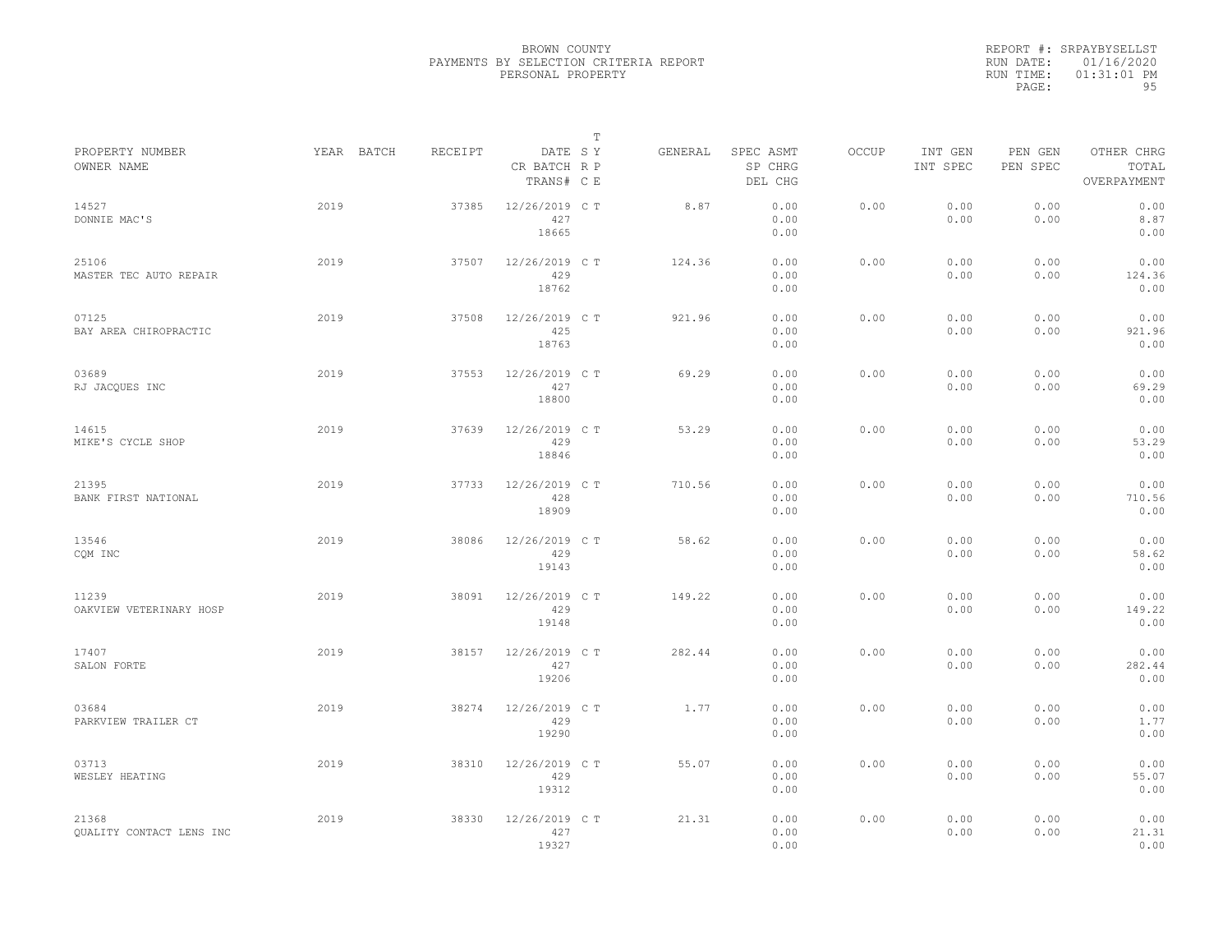|           | REPORT #: SRPAYBYSELLST |
|-----------|-------------------------|
|           | RUN DATE: 01/16/2020    |
| RUN TIME: | $01:31:02$ PM           |
| PAGE:     | 96                      |

|                                                     |      |             |         |                                       | T |          |                                 |              |                     |                     |                                    |
|-----------------------------------------------------|------|-------------|---------|---------------------------------------|---|----------|---------------------------------|--------------|---------------------|---------------------|------------------------------------|
| PROPERTY NUMBER<br>OWNER NAME                       |      | YEAR BATCH  | RECEIPT | DATE SY<br>CR BATCH R P<br>TRANS# C E |   | GENERAL  | SPEC ASMT<br>SP CHRG<br>DEL CHG | <b>OCCUP</b> | INT GEN<br>INT SPEC | PEN GEN<br>PEN SPEC | OTHER CHRG<br>TOTAL<br>OVERPAYMENT |
| 22453<br>ORTHOPEDIC & SPORTS MED SPEC OF GREEN BAY  | 2019 |             | 38462   | 12/26/2019 C T<br>429<br>19398        |   | 5,720.02 | 0.00<br>0.00<br>0.00            | 0.00         | 0.00<br>0.00        | 0.00<br>0.00        | 0.00<br>5,720.02<br>0.00           |
| 26472<br>PEDIATRIC DENTISTRY CLINIC OF GREEN BAY SC | 2019 |             | 38630   | 12/26/2019 C T<br>429<br>19540        |   | 2,414.13 | 0.00<br>0.00<br>0.00            | 0.00         | 0.00<br>0.00        | 0.00<br>0.00        | 0.00<br>2,414.13<br>0.00           |
| 11949<br>SQUEEKY KLEEN                              |      | 2019 191226 | 2141    | 12/26/2019 C T                        |   | 12.44    | 0.00<br>0.00<br>0.00            | 0.00         | 0.00<br>0.00        | 0.00<br>0.00        | 0.00<br>12.44<br>0.00              |
| 21426<br>UP RIGHT SERVICES INC                      | 2019 |             | 38638   | 12/26/2019 C T<br>429<br>19548        |   | 35.53    | 0.00<br>0.00<br>0.00            | 0.00         | 0.00<br>0.00        | 0.00<br>0.00        | 0.00<br>35.53<br>0.00              |
| 21742<br>KONOP COMPANIES                            | 2019 |             | 40677   | 12/27/2019 C T<br>433<br>20059        |   | 1,374.94 | 0.00<br>0.00<br>0.00            | 0.00         | 0.00<br>0.00        | 0.00<br>0.00        | 0.00<br>1,374.94<br>0.00           |
| 23307<br>SPRING NAIL SPA                            | 2019 |             | 40729   | 12/27/2019 C T<br>431<br>20077        |   | 106.59   | 0.00<br>0.00<br>0.00            | 0.00         | 0.00<br>0.00        | 0.00<br>0.00        | 0.00<br>106.59<br>0.00             |
| 19644<br>NOWAK DEVELOPMENT                          | 2019 |             | 42048   | 12/27/2019 C T<br>435<br>20402        |   | 650.22   | 0.00<br>0.00<br>0.00            | 0.00         | 0.00<br>0.00        | 0.00<br>0.00        | 0.00<br>650.22<br>0.00             |
| 08767<br>I G SHOP, THE                              | 2019 |             | 42049   | 12/27/2019 C T<br>435<br>20403        |   | 26.01    | 0.00<br>0.00<br>0.00            | 0.00         | 0.00<br>0.00        | 0.00<br>0.00        | 0.00<br>26.01<br>0.00              |
| 16380<br>SCHNEIDER CHIROPRACTIC                     | 2019 |             | 42317   | 12/27/2019 C T<br>431<br>20530        |   | 88.82    | 0.00<br>0.00<br>0.00            | 0.00         | 0.00<br>0.00        | 0.00<br>0.00        | 0.00<br>88.82<br>0.00              |
| 03632<br>SINKLER HEATING & COOLING INC              | 2019 |             | 42643   | 12/27/2019 C T<br>433<br>20618        |   | 55.07    | 0.00<br>0.00<br>0.00            | 0.00         | 0.00<br>0.00        | 0.00<br>0.00        | 0.00<br>55.07<br>0.00              |
| 25989<br>WET NOSE BISTRO                            | 2019 |             | 44903   | 12/28/2019 C T<br>442<br>21836        |   | 72.84    | 0.00<br>0.00<br>0.00            | 0.00         | 0.00<br>0.00        | 0.00<br>0.00        | 0.00<br>72.84<br>0.00              |
| 24477<br>COINSTAR                                   | 2019 |             | 45385   | 12/28/2019 C T<br>442<br>22113        |   | 332.19   | 0.00<br>0.00<br>0.00            | 0.00         | 0.00<br>0.00        | 0.00<br>0.00        | 0.00<br>332.19<br>0.00             |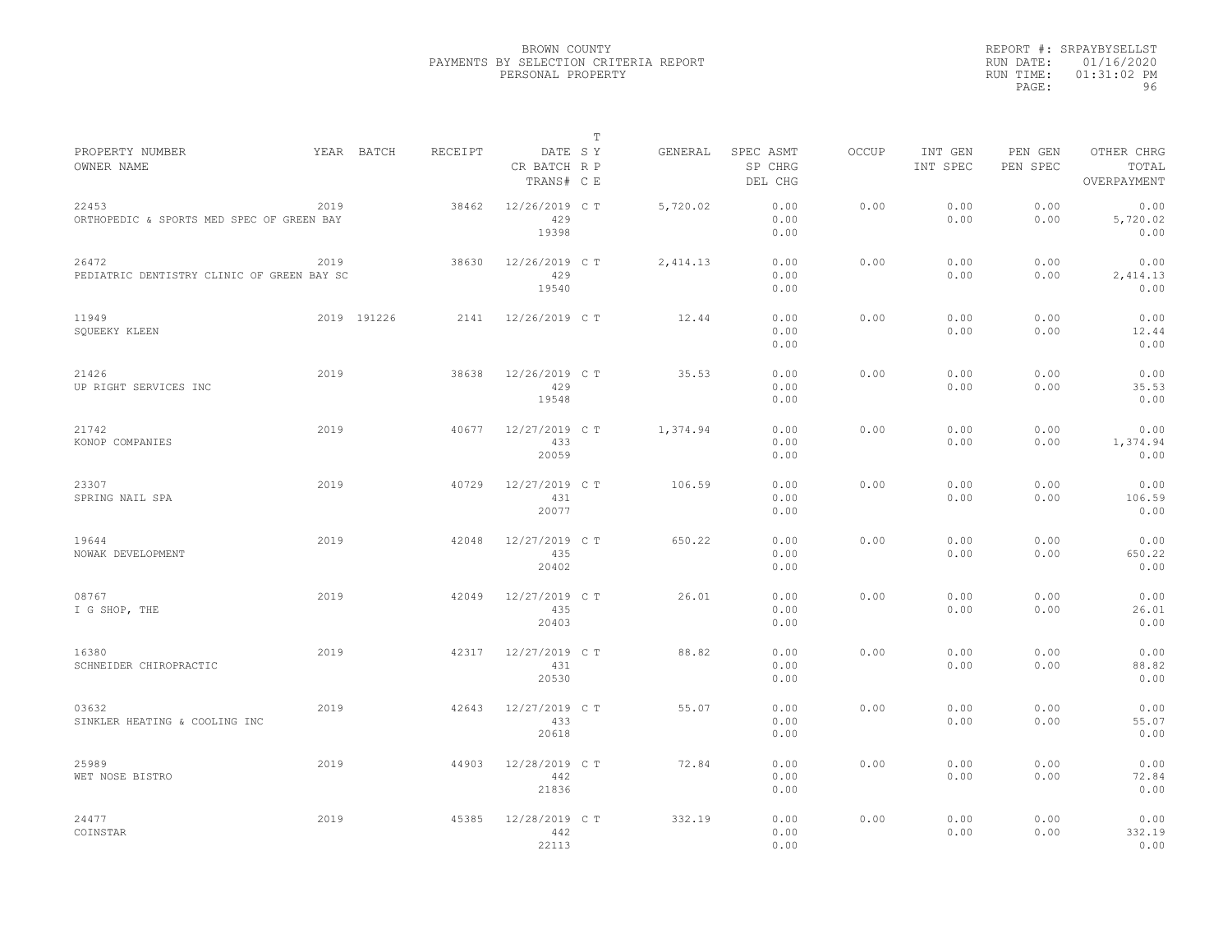|                                                |      |             |         |                                       | $\mathbb{T}$ |          |                                 |              |                     |                     |                                    |
|------------------------------------------------|------|-------------|---------|---------------------------------------|--------------|----------|---------------------------------|--------------|---------------------|---------------------|------------------------------------|
| PROPERTY NUMBER<br>OWNER NAME                  |      | YEAR BATCH  | RECEIPT | DATE SY<br>CR BATCH R P<br>TRANS# C E |              | GENERAL  | SPEC ASMT<br>SP CHRG<br>DEL CHG | <b>OCCUP</b> | INT GEN<br>INT SPEC | PEN GEN<br>PEN SPEC | OTHER CHRG<br>TOTAL<br>OVERPAYMENT |
| 25977<br>FAMILY DENTAL CENTER OF GREEN BAY INC | 2019 |             | 46352   | 12/30/2019 C T<br>446<br>22605        |              | 2,344.86 | 0.00<br>0.00<br>0.00            | 0.00         | 0.00<br>0.00        | 0.00<br>0.00        | 0.00<br>2,344.86<br>0.00           |
| 09819<br>GOAL POST - BELLMOTT                  | 2019 |             | 46520   | 12/30/2019 C T<br>446<br>22676        |              | 163.44   | 0.00<br>0.00<br>0.00            | 0.00         | 0.00<br>0.00        | 0.00<br>0.00        | 0.00<br>163.44<br>0.00             |
| 18504<br>READER'S LOFT, THE                    | 2019 |             | 46548   | 12/30/2019 C T<br>449<br>22704        |              | 39.08    | 0.00<br>0.00<br>0.00            | 0.00         | 0.00<br>0.00        | 0.00<br>0.00        | 0.00<br>39.08<br>0.00              |
| 27204<br>BROWN COUNTY CUSTOMS INC              | 2019 |             | 46854   | 12/30/2019 C T<br>447<br>22871        |              | 55.07    | 0.00<br>0.00<br>0.00            | 0.00         | 0.00<br>0.00        | 0.00<br>0.00        | 0.00<br>55.07<br>0.00              |
| 23186<br>CARNIVORE MEAT CO                     | 2019 |             | 46919   | 12/30/2019 C T<br>447<br>22921        |              | 7,082.52 | 0.00<br>0.00<br>0.00            | 0.00         | 0.00<br>0.00        | 0.00<br>0.00        | 0.00<br>7,082.52<br>0.00           |
| 18495<br>MIXED BASKET, THE                     | 2019 |             | 46930   | 12/30/2019 C T<br>444<br>22932        |              | 3.56     | 0.00<br>0.00<br>0.00            | 0.00         | 0.00<br>0.00        | 0.00<br>0.00        | 0.00<br>3.56<br>0.00               |
| 19758<br>BARBERSHOP, THE                       |      | 2019 191230 | 2434    | 12/30/2019 C T                        |              | 422.79   | 0.00<br>0.00<br>0.00            | 0.00         | 0.00<br>0.00        | 0.00<br>0.00        | 0.00<br>422.79<br>0.00             |
| 23958<br>SCOTTS INDUSTRIAL COATINGS LLC        | 2019 |             | 47008   | 12/30/2019 C T<br>447<br>22968        |              | 273.57   | 0.00<br>0.00<br>0.00            | 0.00         | 0.00<br>0.00        | 0.00<br>0.00        | 0.00<br>273.57<br>0.00             |
| 21403<br>PENSION INC                           | 2019 |             | 47603   | 12/30/2019 C T<br>447<br>23242        |              | 119.01   | 0.00<br>0.00<br>0.00            | 0.00         | 0.00<br>0.00        | 0.00<br>0.00        | 0.00<br>119.01<br>0.00             |
| 22476<br>NICOLET NATIONAL BANK                 | 2019 |             | 47892   | 12/30/2019 C T<br>449<br>23361        |              | 996.56   | 0.00<br>0.00<br>0.00            | 0.00         | 0.00<br>0.00        | 0.00<br>0.00        | 0.00<br>996.56<br>0.00             |
| 22362<br>HOMECARE ADVANTAGE                    |      | 2019 191231 | 2514    | 12/31/2019 C T                        |              | 97.71    | 0.00<br>0.00<br>0.00            | 0.00         | 0.00<br>0.00        | 0.00<br>0.00        | 0.00<br>97.71<br>0.00              |
| 13539<br>FAIR MARKET ASSESSMENTS               | 2019 |             | 48607   | 12/31/2019 C T<br>455<br>23418        |              | 136.78   | 0.00<br>0.00<br>0.00            | 0.00         | 0.00<br>0.00        | 0.00<br>0.00        | 0.00<br>136.78<br>0.00             |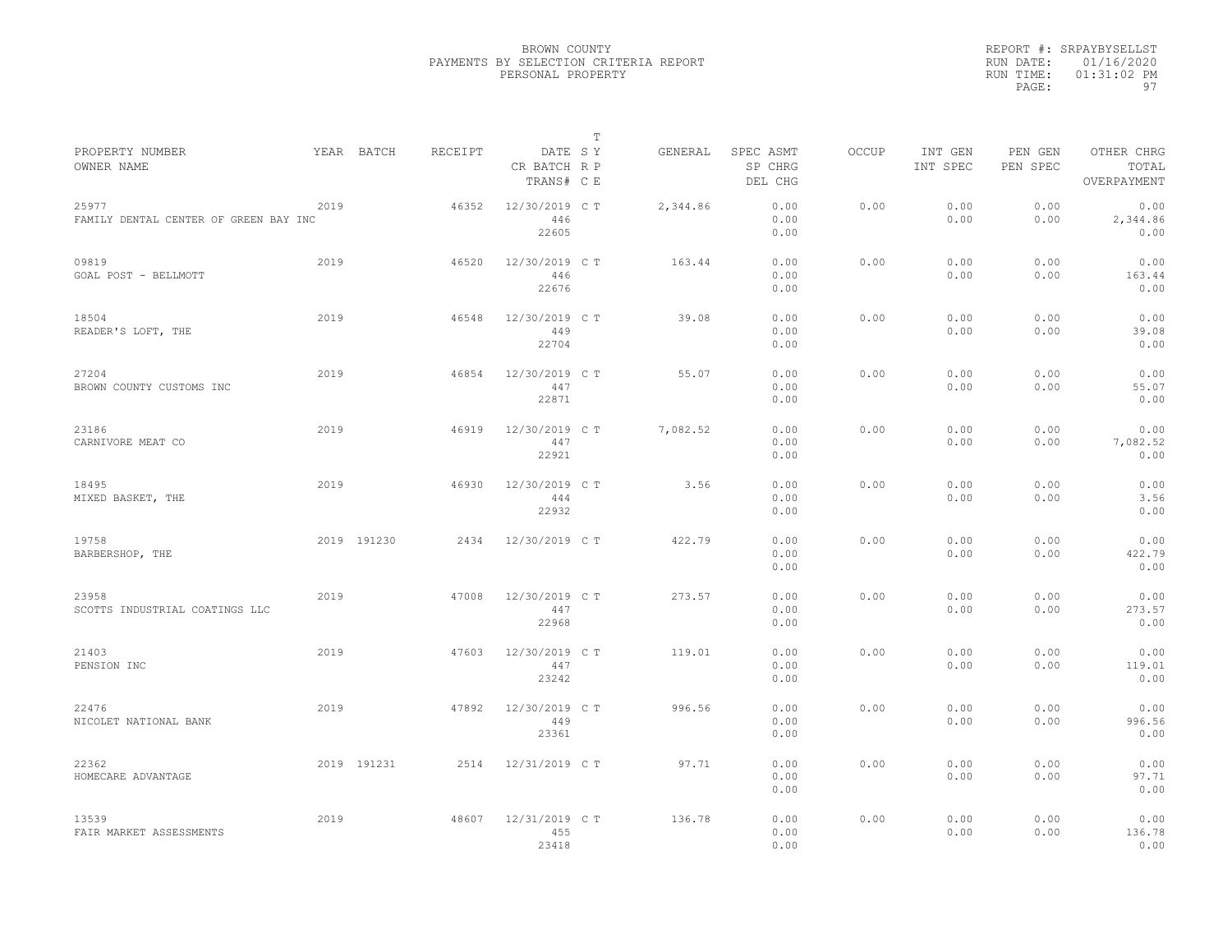|                                               |      |            |         |                                       | $\mathbb{T}$ |           |                                 |              |                     |                     |                                    |  |
|-----------------------------------------------|------|------------|---------|---------------------------------------|--------------|-----------|---------------------------------|--------------|---------------------|---------------------|------------------------------------|--|
| PROPERTY NUMBER<br>OWNER NAME                 |      | YEAR BATCH | RECEIPT | DATE SY<br>CR BATCH R P<br>TRANS# C E |              | GENERAL   | SPEC ASMT<br>SP CHRG<br>DEL CHG | <b>OCCUP</b> | INT GEN<br>INT SPEC | PEN GEN<br>PEN SPEC | OTHER CHRG<br>TOTAL<br>OVERPAYMENT |  |
| 09821<br>JK TRUCK WASH INC                    | 2019 |            | 48863   | 12/31/2019 C T<br>454<br>23618        |              | 72.84     | 0.00<br>0.00<br>0.00            | 0.00         | 0.00<br>0.00        | 0.00<br>0.00        | 0.00<br>72.84<br>0.00              |  |
| 27483<br>CAKES OF ALL SHAPES                  | 2019 |            | 49098   | 12/31/2019 C T<br>451<br>23799        |              | 17.76     | 0.00<br>0.00<br>0.00            | 0.00         | 0.00<br>0.00        | 0.00<br>0.00        | 0.00<br>17.76<br>0.00              |  |
| 19757<br>JIMMY JOHNS                          | 2019 |            | 49550   | 12/31/2019 C T<br>454<br>24156        |              | 1,035.64  | 0.00<br>0.00<br>0.00            | 0.00         | 0.00<br>0.00        | 0.00<br>0.00        | 0.00<br>1,035.64<br>0.00           |  |
| 03653<br>GREEN BAY GLASS , INC.               | 2019 |            | 49700   | 12/31/2019 C T<br>454<br>24211        |              | 30.20     | 0.00<br>0.00<br>0.00            | 0.00         | 0.00<br>0.00        | 0.00<br>0.00        | 0.00<br>30.20<br>0.00              |  |
| 25634<br>PATTISON SIGN GROUP INC              | 2019 |            | 49954   | 12/31/2019 C T<br>454<br>24352        |              | 175.86    | 0.00<br>0.00<br>0.00            | 0.00         | 0.00<br>0.00        | 0.00<br>0.00        | 0.00<br>175.86<br>0.00             |  |
| 03691<br>RITE PLACE                           | 2019 |            | 51186   | 01/02/2020 C T<br>463<br>24818        |              | 1,339.41  | 0.00<br>0.00<br>0.00            | 0.00         | 0.00<br>0.00        | 0.00<br>0.00        | 0.00<br>1,339.41<br>0.00           |  |
| 06250<br>LOU'S ONE STOP                       | 2019 |            | 51353   | 01/02/2020 C T<br>463<br>24953        |              | 2,723.23  | 0.00<br>0.00<br>0.00            | 0.00         | 0.00<br>0.00        | 0.00<br>0.00        | 0.00<br>2,723.23<br>0.00           |  |
| 23596<br>MARTIN SECURITY SYSTEMS              | 2019 |            | 51609   | 01/02/2020 C T<br>461<br>25117        |              | 824.25    | 0.00<br>0.00<br>0.00            | 0.00         | 0.00<br>0.00        | 0.00<br>0.00        | 0.00<br>824.25<br>0.00             |  |
| 22358<br>BELLIN ORTHOPEDIC SURGERY CENTER LLC | 2019 |            | 51783   | 01/02/2020 C T<br>460<br>25236        |              | 14,655.35 | 0.00<br>0.00<br>0.00            | 0.00         | 0.00<br>0.00        | 0.00<br>0.00        | 0.00<br>14,655.35<br>0.00          |  |
| 14625<br>THOMSON, MICHAEL AGENCY              | 2019 |            | 51858   | 01/02/2020 C T<br>462<br>25294        |              | 26.64     | 0.00<br>0.00<br>0.00            | 0.00         | 0.00<br>0.00        | 0.00<br>0.00        | 0.00<br>26.64<br>0.00              |  |
| 25979<br>KEITH PHILLIPS CONSTRUCTION          | 2019 |            | 52213   | 01/03/2020 C T<br>467<br>25467        |              | 85.28     | 0.00<br>0.00<br>0.00            | 0.00         | 0.00<br>0.00        | 0.00<br>0.00        | 0.00<br>85.28<br>0.00              |  |
| 25982<br>TATOO NOUVEAU                        | 2019 |            | 52277   | 01/03/2020 CT<br>467<br>25515         |              | 42.62     | 0.00<br>0.00<br>0.00            | 0.00         | 0.00<br>0.00        | 0.00<br>0.00        | 0.00<br>42.62<br>0.00              |  |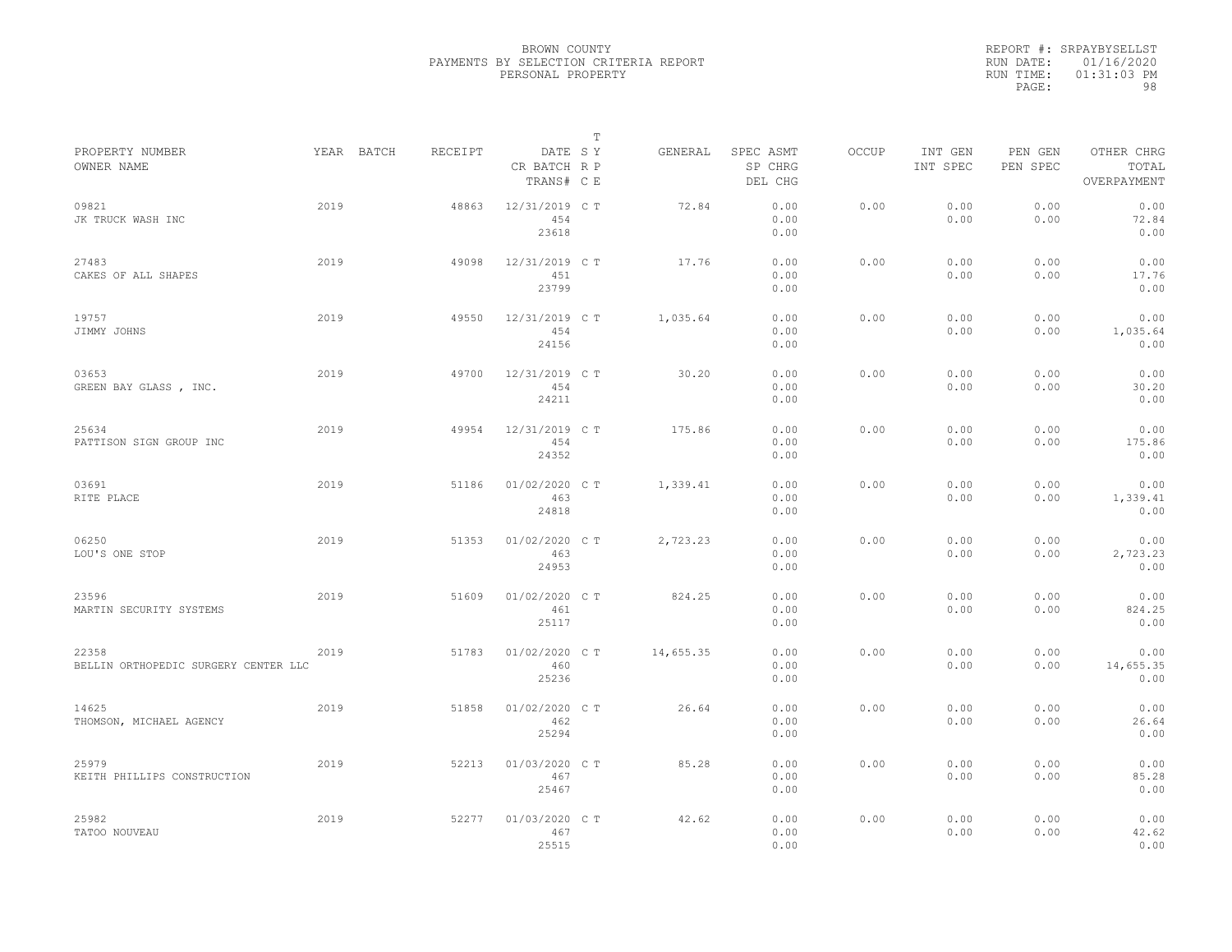|           | REPORT #: SRPAYBYSELLST |
|-----------|-------------------------|
|           | RUN DATE: 01/16/2020    |
| RUN TIME: | $01:31:03$ PM           |
| PAGE:     | 99                      |

|                                           |            |         |                                       | Т |          |                                 |              |                     |                     |                                    |
|-------------------------------------------|------------|---------|---------------------------------------|---|----------|---------------------------------|--------------|---------------------|---------------------|------------------------------------|
| PROPERTY NUMBER<br>OWNER NAME             | YEAR BATCH | RECEIPT | DATE SY<br>CR BATCH R P<br>TRANS# C E |   | GENERAL  | SPEC ASMT<br>SP CHRG<br>DEL CHG | <b>OCCUP</b> | INT GEN<br>INT SPEC | PEN GEN<br>PEN SPEC | OTHER CHRG<br>TOTAL<br>OVERPAYMENT |
| 17394<br>SQUARE ONE RESTORATION INC       | 2019       | 52282   | 01/03/2020 C T<br>467<br>25520        |   | 63.94    | 0.00<br>0.00<br>0.00            | 0.00         | 0.00<br>0.00        | 0.00<br>0.00        | 0.00<br>63.94<br>0.00              |
| 15962<br>PRECISION ARTS DENTAL STUDIO LLC | 2019       | 52598   | 01/03/2020 C T<br>465<br>25752        |   | 8.87     | 0.00<br>0.00<br>0.00            | 0.00         | 0.00<br>0.00        | 0.00<br>0.00        | 0.00<br>8.87<br>0.00               |
| 22573<br>WELSING AUTO                     | 2019       | 52677   | 01/03/2020 C T<br>465<br>25825        |   | 6.50     | 0.00<br>0.00<br>0.00            | 0.00         | 0.00<br>0.00        | 0.00<br>0.00        | 0.00<br>6.50<br>0.00               |
| 15236<br>ZELZER DESIGN                    | 2019       | 53011   | 01/03/2020 C T<br>465<br>26034        |   | 23.10    | 0.00<br>0.00<br>0.00            | 0.00         | 0.00<br>0.00        | 0.00<br>0.00        | 0.00<br>23.10<br>0.00              |
| 22575<br>PACE ANALYTICAL SERVICES         | 2019       | 53076   | 01/03/2020 C T<br>468<br>26078        |   | 6,693.49 | 0.00<br>0.00<br>0.00            | 0.00         | 0.00<br>0.00        | 0.00<br>0.00        | 0.00<br>6,693.49<br>0.00           |
| 25978<br>AMERICAN FREIGHT, INC            | 2019       | 53555   | 01/06/2020 C T<br>471<br>26311        |   | 383.71   | 0.00<br>0.00<br>0.00            | 0.00         | 0.00<br>0.00        | 0.00<br>0.00        | 0.00<br>383.71<br>0.00             |
| 27714<br>IGPS LOGISTICS                   | 2019       | 53580   | 01/06/2020 C T<br>475<br>26330        |   | 40.86    | 0.00<br>0.00<br>0.00            | 0.00         | 0.00<br>0.00        | 0.00<br>0.00        | 0.00<br>40.86<br>0.00              |
| 26747<br>FAMILY INSURANCE CENTER          | 2019       | 53621   | 01/06/2020 C T<br>471<br>26364        |   | 74.60    | 0.00<br>0.00<br>0.00            | 0.00         | 0.00<br>0.00        | 0.00<br>0.00        | 0.00<br>74.60<br>0.00              |
| 15094<br>K. KELLY HEATING & COOLING       | 2019       | 53680   | 01/06/2020 C T<br>475<br>26404        |   | 165.21   | 0.00<br>0.00<br>0.00            | 0.00         | 0.00<br>0.00        | 0.00<br>0.00        | 0.00<br>165.21<br>0.00             |
| 18492<br>JOSEPHINE'S ATTIC                | 2019       | 53774   | 01/06/2020 C T<br>470<br>26422        |   | 14.20    | 0.00<br>0.00<br>0.00            | 0.00         | 0.00<br>0.00        | 0.00<br>0.00        | 0.00<br>14.20<br>0.00              |
| 25964<br>DISCOUNT TIRE                    | 2019       | 53889   | 01/06/2020 C T<br>475<br>26516        |   | 1,538.36 | 0.00<br>0.00<br>0.00            | 0.00         | 0.00<br>0.00        | 0.00<br>0.00        | 0.00<br>1,538.36<br>0.00           |
| 24475<br>MEYER CHIROPRACTORS              | 2019       | 54166   | 01/06/2020 C T<br>471<br>26714        |   | 445.88   | 0.00<br>0.00<br>0.00            | 0.00         | 0.00<br>0.00        | 0.00<br>0.00        | 0.00<br>445.88<br>0.00             |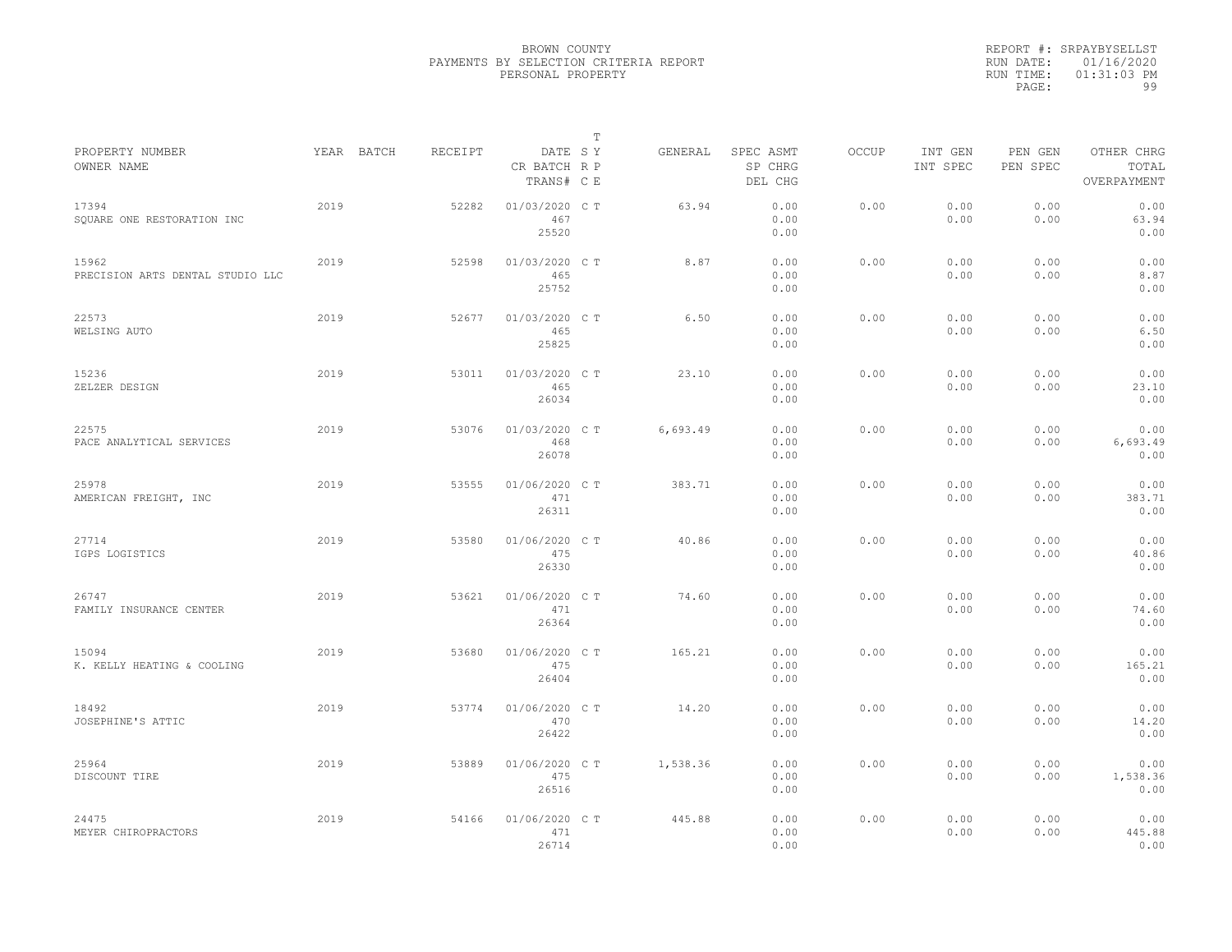|                                        |            |         |                                       | $\mathbb T$ |          |                                 |              |                     |                     |                                    |
|----------------------------------------|------------|---------|---------------------------------------|-------------|----------|---------------------------------|--------------|---------------------|---------------------|------------------------------------|
| PROPERTY NUMBER<br>OWNER NAME          | YEAR BATCH | RECEIPT | DATE SY<br>CR BATCH R P<br>TRANS# C E |             | GENERAL  | SPEC ASMT<br>SP CHRG<br>DEL CHG | <b>OCCUP</b> | INT GEN<br>INT SPEC | PEN GEN<br>PEN SPEC | OTHER CHRG<br>TOTAL<br>OVERPAYMENT |
| 16352<br>LUIGIS                        | 2019       | 54240   | 01/06/2020 C T<br>471<br>26775        |             | 136.78   | 0.00<br>0.00<br>0.00            | 0.00         | 0.00<br>0.00        | 0.00<br>0.00        | 0.00<br>136.78<br>0.00             |
| 27476<br>FOREVER YOUNG CHILDCARE       | 2019       | 54655   | 01/07/2020 C T<br>478<br>26848        |             | 53.29    | 0.00<br>0.00<br>0.00            | 0.00         | 0.00<br>0.00        | 0.00<br>0.00        | 0.00<br>53.29<br>0.00              |
| 11940<br>LARRY'S BELLEVUE GARDEN       | 2019       | 54669   | 01/07/2020 C T<br>478<br>26853        |             | 51.51    | 0.00<br>0.00<br>0.00            | 0.00         | 0.00<br>0.00        | 0.00<br>0.00        | 0.00<br>51.51<br>0.00              |
| 03677<br>MAJESTIC TILE                 | 2019       | 54907   | 01/07/2020 C T<br>477<br>26952        |             | 58.62    | 0.00<br>0.00<br>0.00            | 0.00         | 0.00<br>0.00        | 0.00<br>0.00        | 0.00<br>58.62<br>0.00              |
| 24493<br>CEDAR CORPORATION             | 2019       | 54983   | 01/07/2020 C T<br>478<br>27003        |             | 1,993.13 | 0.00<br>0.00<br>0.00            | 0.00         | 0.00<br>0.00        | 0.00<br>0.00        | 0.00<br>1,993.13<br>0.00           |
| 25101<br>PATIENT PINES ASSISTED LIVING | 2019       | 55009   | 01/07/2020 C T<br>477<br>27024        |             | 111.92   | 0.00<br>0.00<br>0.00            | 0.00         | 0.00<br>0.00        | 0.00<br>0.00        | 0.00<br>111.92<br>0.00             |
| 17087<br>DISH NETWORK LLC              | 2019       | 55013   | 01/07/2020 C T<br>477<br>27029        |             | 234.50   | 0.00<br>0.00<br>0.00            | 0.00         | 0.00<br>0.00        | 0.00<br>0.00        | 0.00<br>234.50<br>0.00             |
| 21441<br>BELLEVUE FAMILY DENTISTRY     | 2019       | 55032   | 01/07/2020 C T<br>477<br>27044        |             | 3,225.96 | 0.00<br>0.00<br>0.00            | 0.00         | 0.00<br>0.00        | 0.00<br>0.00        | 0.00<br>3,225.96<br>0.00           |
| 19766<br>CARPENTER EAR & HEARING       | 2019       | 55096   | 01/07/2020 C T<br>478<br>27107        |             | 10.67    | 0.00<br>0.00<br>0.00            | 0.00         | 0.00<br>0.00        | 0.00<br>0.00        | 0.00<br>10.67<br>0.00              |
| 09837<br>TOWN & COUNTRY PET GROOMING   | 2019       | 55120   | 01/07/2020 C T<br>479<br>27128        |             | 140.34   | 0.00<br>0.00<br>0.00            | 0.00         | 0.00<br>0.00        | 0.00<br>0.00        | 0.00<br>140.34<br>0.00             |
| 18502<br>TUCSON'S                      | 2019       | 55157   | 01/07/2020 C T<br>477<br>27158        |             | 520.49   | 0.00<br>0.00<br>0.00            | 0.00         | 0.00<br>0.00        | 0.00<br>0.00        | 0.00<br>520.49<br>0.00             |
| 23780<br>DATA COM                      | 2019       | 55465   | 01/08/2020 C T<br>483<br>27313        |             | 14.20    | 0.00<br>0.00<br>0.00            | 0.00         | 0.00<br>0.00        | 0.00<br>0.00        | 0.00<br>14.20<br>0.00              |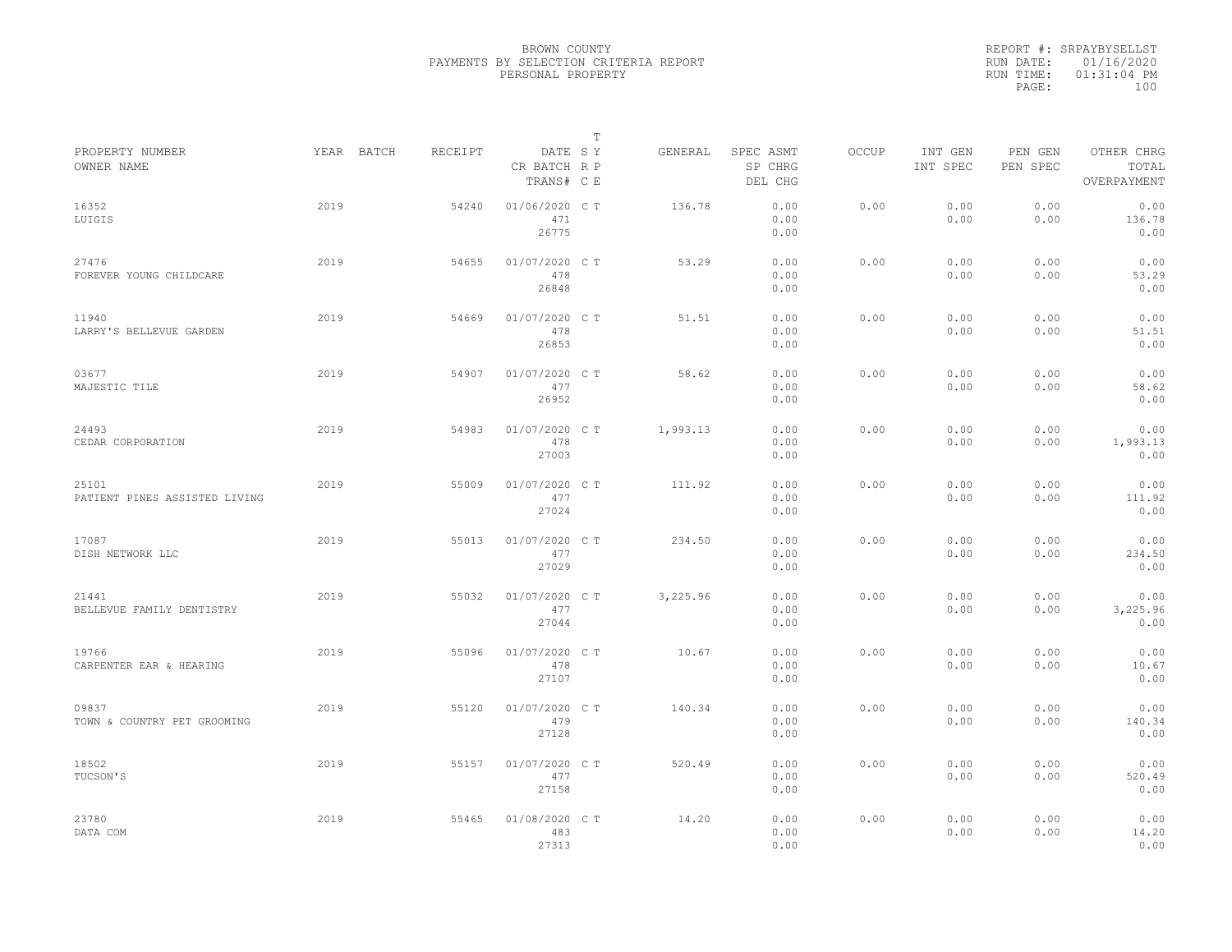|                                                |      |            |         |                                       | Т |          |                                 |              |                     |                     |                                    |
|------------------------------------------------|------|------------|---------|---------------------------------------|---|----------|---------------------------------|--------------|---------------------|---------------------|------------------------------------|
| PROPERTY NUMBER<br>OWNER NAME                  |      | YEAR BATCH | RECEIPT | DATE SY<br>CR BATCH R P<br>TRANS# C E |   | GENERAL  | SPEC ASMT<br>SP CHRG<br>DEL CHG | <b>OCCUP</b> | INT GEN<br>INT SPEC | PEN GEN<br>PEN SPEC | OTHER CHRG<br>TOTAL<br>OVERPAYMENT |
| 18494<br>WISCONSIN GASKET & SUPPLY, LLC        | 2019 |            | 55531   | 01/08/2020 CT<br>483<br>27357         |   | 3.56     | 0.00<br>0.00<br>0.00            | 0.00         | 0.00<br>0.00        | 0.00<br>0.00        | 0.00<br>3.56<br>0.00               |
| 27711<br>PURE HEALTH SOLUTIONS, INC            | 2019 |            | 55546   | 01/08/2020 C T<br>483<br>27367        |   | 37.30    | 0.00<br>0.00<br>0.00            | 0.00         | 0.00<br>0.00        | 0.00<br>0.00        | 0.00<br>37.30<br>0.00              |
| 22631<br>FARMERS INSURANCE                     | 2019 |            | 55659   | 01/08/2020 C T<br>483<br>27459        |   | 10.67    | 0.00<br>0.00<br>0.00            | 0.00         | 0.00<br>0.00        | 0.00<br>0.00        | 0.00<br>10.67<br>0.00              |
| 18488<br>ALL ABOUT HEARING                     | 2019 |            | 55661   | 01/08/2020 C T<br>481<br>27461        |   | 33.75    | 0.00<br>0.00<br>0.00            | 0.00         | 0.00<br>0.00        | 0.00<br>0.00        | 0.00<br>33.75<br>0.00              |
| 03712<br>WERTEL'S TAP                          | 2019 |            | 55664   | 01/08/2020 C T<br>483<br>27462        |   | 72.84    | 0.00<br>0.00<br>0.00            | 0.00         | 0.00<br>0.00        | 0.00<br>0.00        | 0.00<br>72.84<br>0.00              |
| 26727<br>MINDFUL WELLNESS                      | 2019 |            | 55705   | 01/08/2020 C T<br>481<br>27495        |   | 28.43    | 0.00<br>0.00<br>0.00            | 0.00         | 0.00<br>0.00        | 0.00<br>0.00        | 0.00<br>28.43<br>0.00              |
| 26474<br>WELLS FARGO VENDOR FINANCIAL SERVICES | 2019 |            | 55764   | 01/08/2020 C T<br>481<br>27540        |   | 303.78   | 0.00<br>0.00<br>0.00            | 0.00         | 0.00<br>0.00        | 0.00<br>0.00        | 0.00<br>303.78<br>0.00             |
| 25117<br>ABB VIE US                            | 2019 |            | 55766   | 01/08/2020 C T<br>481<br>27542        |   | 10.67    | 0.00<br>0.00<br>0.00            | 0.00         | 0.00<br>0.00        | 0.00<br>0.00        | 0.00<br>10.67<br>0.00              |
| 23750<br>WELLS FARGO FINANCIAL LEASING         | 2019 |            | 55853   | 01/08/2020 C T<br>483<br>27622        |   | 2,797.84 | 0.00<br>0.00<br>0.00            | 0.00         | 0.00<br>0.00        | 0.00<br>0.00        | 0.00<br>2,797.84<br>0.00           |
| 11204<br>PRAXAIR DISTRIBUTION INC              | 2019 |            | 55961   | 01/09/2020 C T<br>487<br>27651        |   | 52.02    | 0.00<br>0.00<br>0.00            | 0.00         | 0.00<br>0.00        | 0.00<br>0.00        | 0.00<br>52.02<br>0.00              |
| 04961<br>BROOKSIDE BEAUTY SHOP                 | 2019 |            | 56118   | 01/09/2020 C T<br>488<br>27673        |   | 8.87     | 0.00<br>0.00<br>0.00            | 0.00         | 0.00<br>0.00        | 0.00<br>0.00        | 0.00<br>8.87<br>0.00               |
| 03643<br>DORAN, BILL COMPANY                   | 2019 |            | 56170   | 01/09/2020 C T<br>488<br>27699        |   | 305.53   | 0.00<br>0.00<br>0.00            | 0.00         | 0.00<br>0.00        | 0.00<br>0.00        | 0.00<br>305.53<br>0.00             |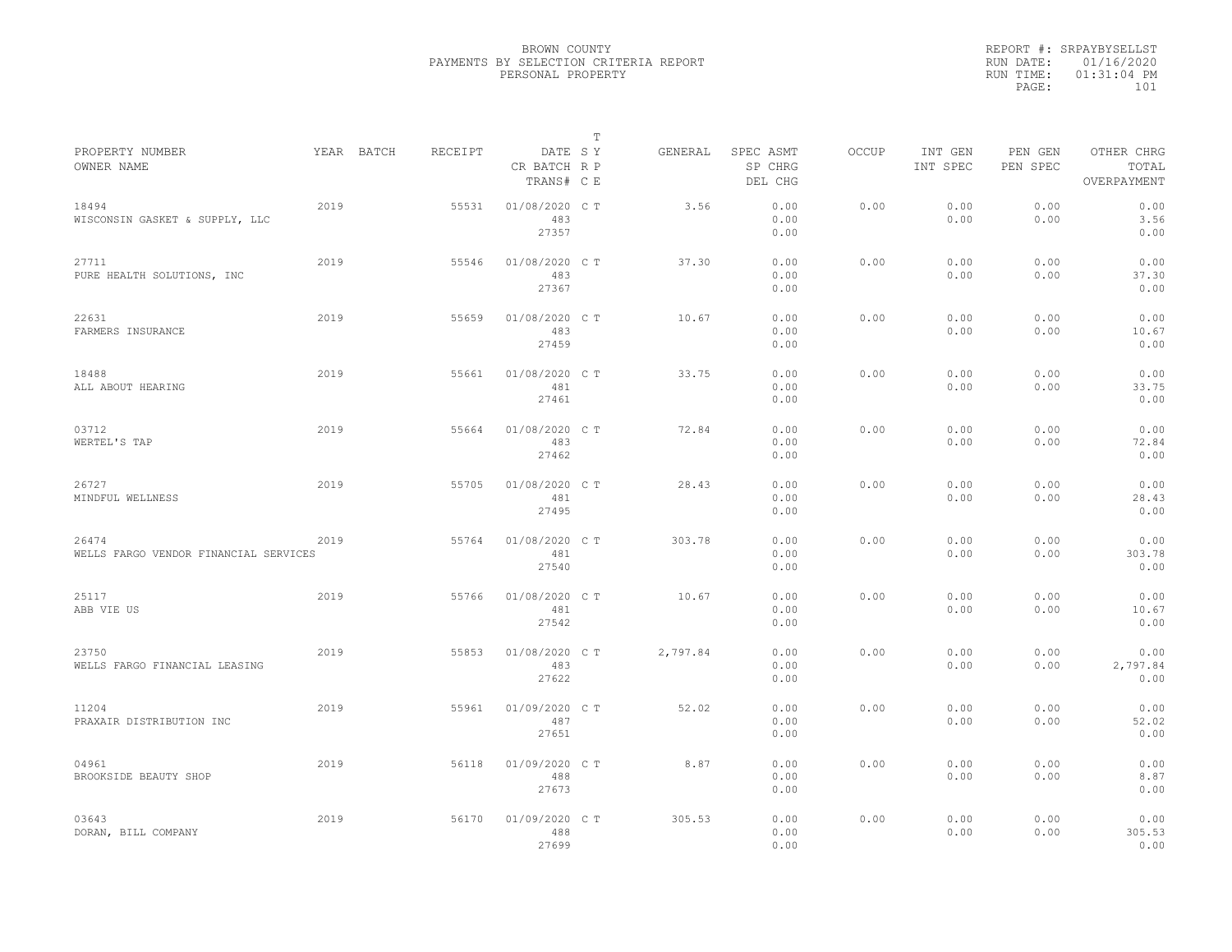|                                   |             |                  |                                       | $\mathbb{T}$ |          |                                 |              |                     |                     |                                    |
|-----------------------------------|-------------|------------------|---------------------------------------|--------------|----------|---------------------------------|--------------|---------------------|---------------------|------------------------------------|
| PROPERTY NUMBER<br>OWNER NAME     | YEAR BATCH  | RECEIPT          | DATE SY<br>CR BATCH R P<br>TRANS# C E |              | GENERAL  | SPEC ASMT<br>SP CHRG<br>DEL CHG | <b>OCCUP</b> | INT GEN<br>INT SPEC | PEN GEN<br>PEN SPEC | OTHER CHRG<br>TOTAL<br>OVERPAYMENT |
| 27964<br>LEARFIELD COMMUNICATIONS | 2019 200109 | 2817             | 01/09/2020 C T                        |              | 21.31    | 0.00<br>0.00<br>0.00            | 0.00         | 0.00<br>0.00        | 0.00<br>0.00        | 0.00<br>21.31<br>0.00              |
| 19760<br>COURAGE MARTIAL ARTS     | 2019        | 56685            | 01/10/2020 C T<br>491<br>28021        |              | 15.99    | 0.00<br>0.00<br>0.00            | 0.00         | 0.00<br>0.00        | 0.00<br>0.00        | 0.00<br>15.99<br>0.00              |
| 25993<br>RUG DOCTOR               | 2019        | 56742            | 01/10/2020 C T<br>490<br>28074        |              | 15.99    | 0.00<br>0.00<br>0.00            | 0.00         | 0.00<br>0.00        | 0.00<br>0.00        | 0.00<br>15.99<br>0.00              |
| 16404<br>TINY TOWN CHILDCARE      | 2019        | 56768            | 01/10/2020 C T<br>489<br>28092        |              | 429.14   | 0.00<br>0.00<br>0.00            | 0.00         | 0.00<br>0.00        | 0.00<br>0.00        | 0.00<br>429.14<br>0.00             |
| 19753<br>INTERIOR MOTIVES         | 2019        | 56778            | 01/10/2020 C T<br>491<br>28102        |              | 19.55    | 0.00<br>0.00<br>0.00            | 0.00         | 0.00<br>0.00        | 0.00<br>0.00        | 0.00<br>19.55<br>0.00              |
| 19753<br>INTERIOR MOTIVES         | 2019        | Voids #<br>56778 | 01/10/2020 CV<br>491<br>28130         |              | $-19.55$ | 0.00<br>0.00<br>0.00            | 0.00         | 0.00<br>0.00        | 0.00<br>0.00        | 0.00<br>$-19.55$<br>0.00           |
| 19753<br>INTERIOR MOTIVES         | 2019        | 56820            | 01/10/2020 C T<br>491<br>28131        |              | 19.55    | 0.00<br>0.00<br>0.00            | 0.00         | 0.00<br>0.00        | 0.00<br>0.00        | 0.00<br>19.55<br>0.00              |
| 19983<br>NEOPOST USA INC          | 2019        | 57045            | 01/13/2020 C T<br>494<br>28177        |              | 28.43    | 0.00<br>0.00<br>0.00            | 0.00         | 0.00<br>0.00        | 0.00<br>0.00        | 0.00<br>28.43<br>0.00              |
| 03718<br>MCC WISCONSIN LLC        | 2019        | 57128            | 01/13/2020 C T<br>493<br>28223        |              | 831.36   | 0.00<br>0.00<br>0.00            | 0.00         | 0.00<br>0.00        | 0.00<br>0.00        | 0.00<br>831.36<br>0.00             |
| 22359<br>EDWARD D JONES & CO L.P. | 2019 200113 | 2889             | 01/13/2020 C T                        |              | 53.29    | 0.00<br>0.00<br>0.00            | 0.00         | 0.00<br>0.00        | 0.00<br>0.00        | 0.00<br>53.29<br>0.00              |
| 15085<br>INTERIM HEALTH CARE      | 2019        | 57333            | 01/13/2020 C T<br>494<br>28344        |              | 35.53    | 0.00<br>0.00<br>0.00            | 0.00         | 0.00<br>0.00        | 0.00<br>0.00        | 0.00<br>35.53<br>0.00              |
| 23321<br>GNC LIVE WELL #2687      | 2019        | 57354            | 01/13/2020 C T<br>494<br>28362        |              | 316.21   | 0.00<br>0.00<br>0.00            | 0.00         | 0.00<br>0.00        | 0.00<br>0.00        | 0.00<br>316.21<br>0.00             |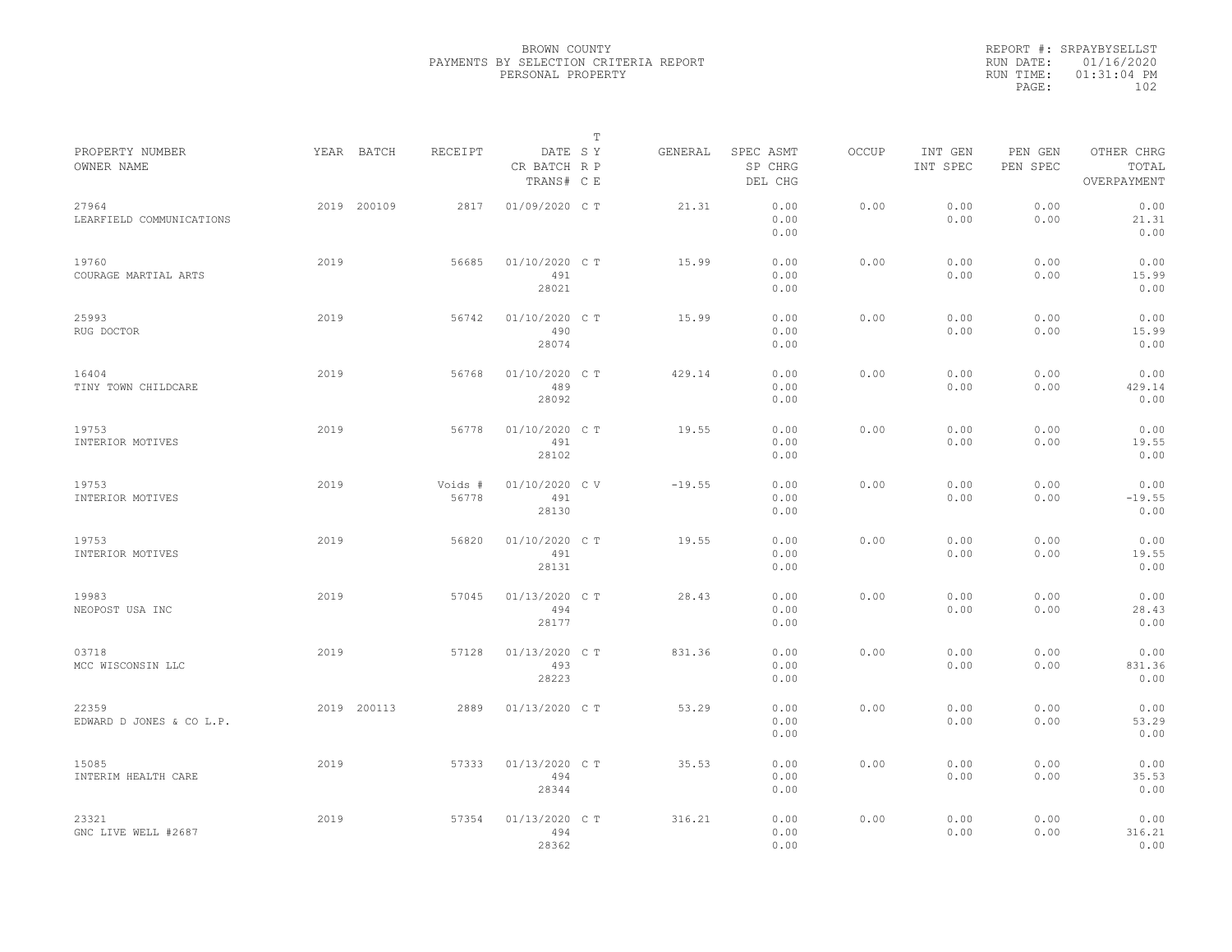|           | REPORT #: SRPAYBYSELLST |  |
|-----------|-------------------------|--|
|           | RUN DATE: 01/16/2020    |  |
| RUN TIME: | $01:31:05$ PM           |  |
| PAGE:     | 103                     |  |
|           |                         |  |

|                                        |            |         |                                       | $\mathbb T$ |          |                                 |              |                     |                     |                                    |  |
|----------------------------------------|------------|---------|---------------------------------------|-------------|----------|---------------------------------|--------------|---------------------|---------------------|------------------------------------|--|
| PROPERTY NUMBER<br>OWNER NAME          | YEAR BATCH | RECEIPT | DATE SY<br>CR BATCH R P<br>TRANS# C E |             | GENERAL  | SPEC ASMT<br>SP CHRG<br>DEL CHG | <b>OCCUP</b> | INT GEN<br>INT SPEC | PEN GEN<br>PEN SPEC | OTHER CHRG<br>TOTAL<br>OVERPAYMENT |  |
| 19804<br><b>RECOVERON</b>              | 2019       | 57361   | 01/13/2020 C T<br>494<br>28368        |             | 129.67   | 0.00<br>0.00<br>0.00            | 0.00         | 0.00<br>0.00        | 0.00<br>0.00        | 0.00<br>129.67<br>0.00             |  |
| 27134<br>BIEBEL'S CATERING & RENTALS   | 2019       | 57385   | 01/13/2020 C T<br>494<br>28378        |             | 270.00   | 0.00<br>0.00<br>0.00            | 0.00         | 0.00<br>0.00        | 0.00<br>0.00        | 0.00<br>270.00<br>0.00             |  |
| 25119<br>COMMUNITY FIRST CREDIT UNION  | 2019       | 57393   | 01/13/2020 C T<br>497<br>28381        |             | 1,881.21 | 0.00<br>0.00<br>0.00            | 0.00         | 0.00<br>0.00        | 0.00<br>0.00        | 0.00<br>1,881.21<br>0.00           |  |
| 19557<br>TOM PHILLIPS CONSTRUCTION INC | 2019       | 57454   | 01/13/2020 C T<br>494<br>28424        |             | 10.67    | 0.00<br>0.00<br>0.00            | 0.00         | 0.00<br>0.00        | 0.00<br>0.00        | 0.00<br>10.67<br>0.00              |  |
| 27129<br>ARCTIC GLACIER USA, INC       | 2019       | 57528   | 01/13/2020 C T<br>495<br>28494        |             | 5.32     | 0.00<br>0.00<br>0.00            | 0.00         | 0.00<br>0.00        | 0.00<br>0.00        | 0.00<br>5.32<br>0.00               |  |
| 27117<br>MODERN BUSINESS MACHINE       | 2019       | 57553   | 01/13/2020 C T<br>497<br>28513        |             | 7.10     | 0.00<br>0.00<br>0.00            | 0.00         | 0.00<br>0.00        | 0.00<br>0.00        | 0.00<br>7.10<br>0.00               |  |
| 16910<br>JONES SIGN CO INC             | 2019       | 57696   | 01/13/2020 C T<br>493<br>28599        |             | 357.06   | 0.00<br>0.00<br>0.00            | 0.00         | 0.00<br>0.00        | 0.00<br>0.00        | 0.00<br>357.06<br>0.00             |  |
| 27125<br>FARMER BROS CO.               | 2019       | 57741   | 01/13/2020 C T<br>495<br>28618        |             | 37.30    | 0.00<br>0.00<br>0.00            | 0.00         | 0.00<br>0.00        | 0.00<br>0.00        | 0.00<br>37.30<br>0.00              |  |
| 26744<br>UNIVERSAL WIRELESS, INC       | 2019       | 57844   | 01/13/2020 C T<br>495<br>28711        |             | 227.38   | 0.00<br>0.00<br>0.00            | 0.00         | 0.00<br>0.00        | 0.00<br>0.00        | 0.00<br>227.38<br>0.00             |  |
| 26485<br>LINK MEDIA OUTDOOR            | 2019       | 58042   | 01/14/2020 C T<br>500<br>28776        |             | 85.28    | 0.00<br>0.00<br>0.00            | 0.00         | 0.00<br>0.00        | 0.00<br>0.00        | 0.00<br>85.28<br>0.00              |  |
| 25698<br>LTC PROPERTIES INC            | 2019       | 58059   | 01/14/2020 C T<br>500<br>28790        |             | 1,090.75 | 0.00<br>0.00<br>0.00            | 0.00         | 0.00<br>0.00        | 0.00<br>0.00        | 0.00<br>1,090.75<br>0.00           |  |
| 17373<br>SL BELLEVUE                   | 2019       | 58060   | 01/14/2020 C T<br>500<br>28790        |             | 125.16   | 0.00<br>0.00<br>0.00            | 0.00         | 0.00<br>0.00        | 0.00<br>0.00        | 0.00<br>125.16<br>0.00             |  |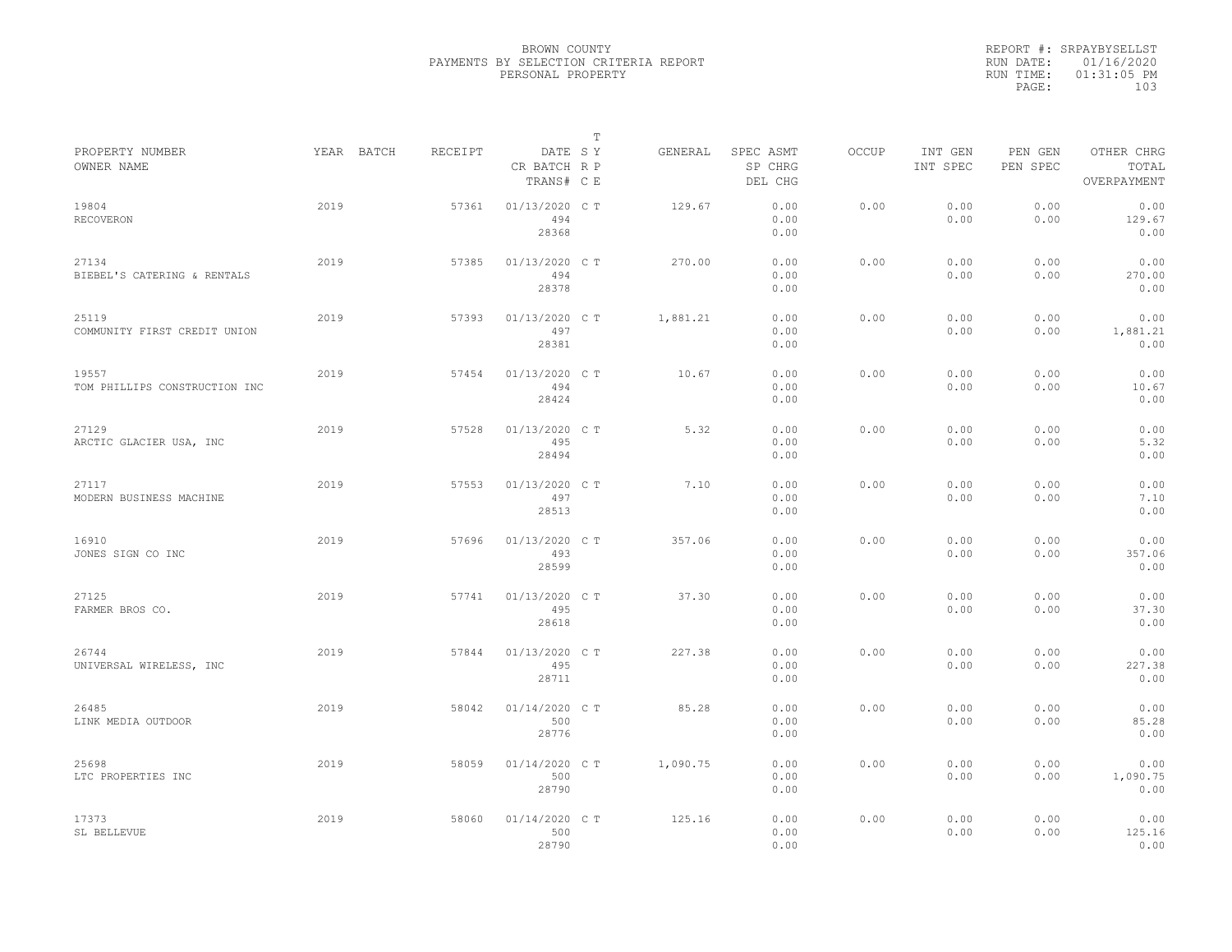REPORT #: SRPAYBYSELLST RUN DATE: 01/16/2020 RUN TIME: 01:31:05 PM PAGE: 104

| PROPERTY NUMBER    | BATCH<br>YEAR | RECEIPT                   | DATE SY        | GENERAL    | SPEC ASMT | OCCUP | INT GEN  | PEN GEN  | OTHER CHRG  |  |
|--------------------|---------------|---------------------------|----------------|------------|-----------|-------|----------|----------|-------------|--|
| OWNER NAME         |               |                           | CR BATCH R P   |            | SP CHRG   |       | INT SPEC | PEN SPEC | TOTAL       |  |
|                    |               |                           | TRANS# C E     |            | DEL CHG   |       |          |          | OVERPAYMENT |  |
| 25990              | 2019          | 58197                     | 01/14/2020 C T | 11,820.19  | 0.00      | 0.00  | 0.00     | 0.00     | 0.00        |  |
| ROUNDY'S WISCONSIN |               |                           | 499            |            | 0.00      |       | 0.00     | 0.00     | 11,820.19   |  |
|                    |               |                           | 28904          |            | 0.00      |       |          |          | 0.00        |  |
|                    |               | VILLAGE OF BELLEVUE TOTAL |                | 108,754.82 | 0.00      | 0.00  | 0.00     | 0.00     | 0.00        |  |
|                    |               |                           |                |            | 0.00      |       | 0.00     | 0.00     | 108,754.82  |  |
|                    |               |                           |                |            | 0.00      |       |          |          | 0.00        |  |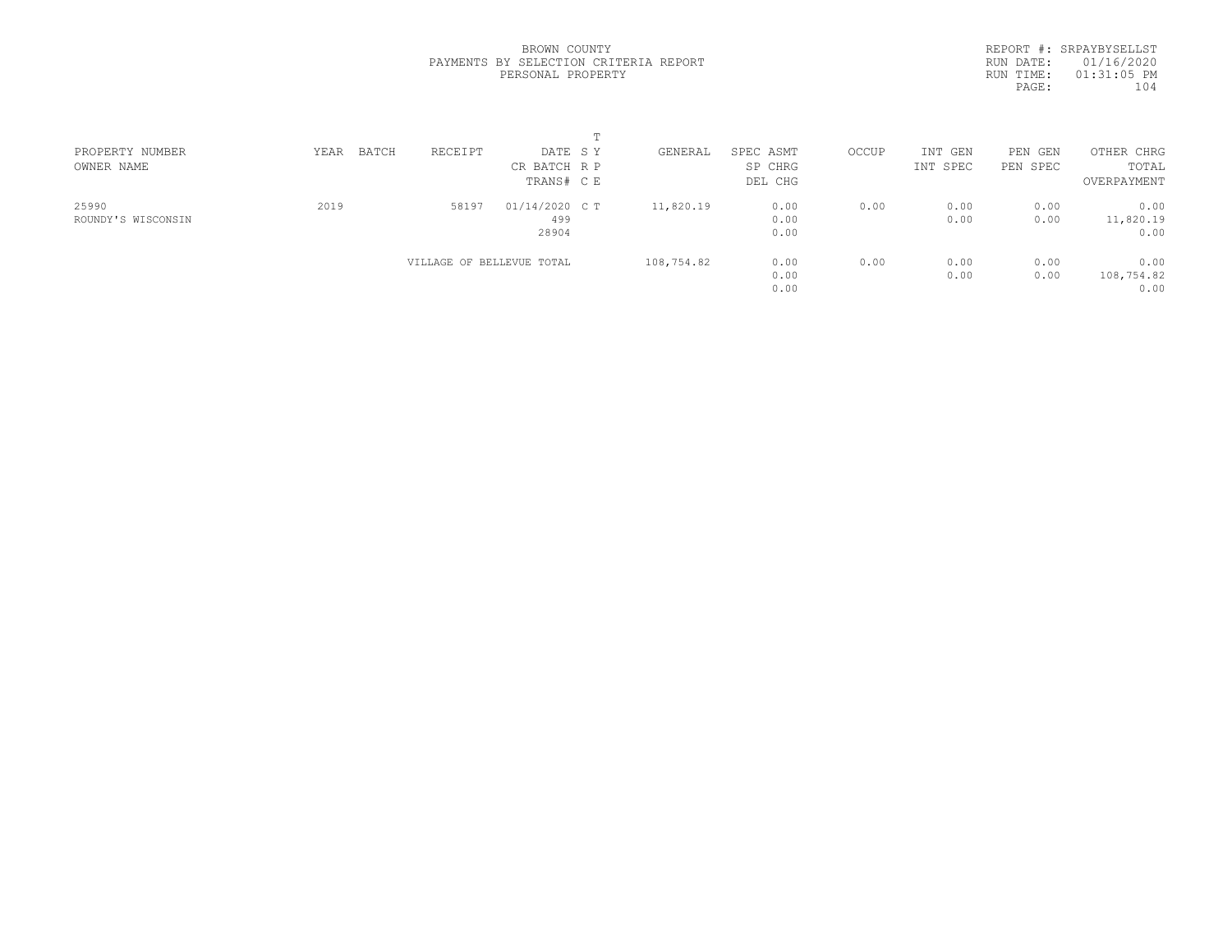|                                                      |             |                |                                       | $\mathbb T$ |         |                                 |              |                     |                     |                                    |  |
|------------------------------------------------------|-------------|----------------|---------------------------------------|-------------|---------|---------------------------------|--------------|---------------------|---------------------|------------------------------------|--|
| PROPERTY NUMBER<br>OWNER NAME                        | YEAR BATCH  | RECEIPT        | DATE SY<br>CR BATCH R P<br>TRANS# C E |             | GENERAL | SPEC ASMT<br>SP CHRG<br>DEL CHG | <b>OCCUP</b> | INT GEN<br>INT SPEC | PEN GEN<br>PEN SPEC | OTHER CHRG<br>TOTAL<br>OVERPAYMENT |  |
| 18566<br>LICKETY SPLITS                              | 2019 116002 | $\mathbf{3}$   | 12/16/2019 MT                         |             | 1.92    | 0.00<br>0.00<br>0.00            | 0.00         | 0.00<br>0.00        | 0.00<br>0.00        | 0.00<br>1.92<br>0.00               |  |
| 17029<br>RAVEN RIDGE APARTMENTS DENMARK              | 2019 116003 | $\overline{4}$ | 12/17/2019 MT                         |             | 838.76  | 0.00<br>0.00<br>0.00            | 0.00         | 0.00<br>0.00        | 0.00<br>0.00        | 0.00<br>838.76<br>0.00             |  |
| 17030<br>ELECTRO SUBS, INC                           | 2019 116003 | 6              | 12/17/2019 MT                         |             | 358.10  | 0.00<br>0.00<br>0.00            | 0.00         | 0.00<br>0.00        | 0.00<br>0.00        | 0.00<br>358.10<br>0.00             |  |
| 23806<br>U.S. BANK NATIONAL ASSOCIATION              | 2019 116003 | $5 -$          | 12/17/2019 MT                         |             | 139.80  | 0.00<br>0.00<br>0.00            | 0.00         | 0.00<br>0.00        | 0.00<br>0.00        | 0.00<br>139.80<br>0.00             |  |
| 03728<br>B J'S BOUTIOUE                              | 2019 116004 | 8              | 12/18/2019 MT                         |             | 24.89   | 0.00<br>0.00<br>0.00            | 0.00         | 0.00<br>0.00        | 0.00<br>0.00        | 0.00<br>24.89<br>0.00              |  |
| 03767<br>SUSTER'S ARCADE, INC                        | 2019 116004 | 7              | 12/18/2019 MT                         |             | 377.25  | 0.00<br>0.00<br>0.00            | 0.00         | 0.00<br>0.00        | 0.00<br>0.00        | 0.00<br>377.25<br>0.00             |  |
| 20187<br>PROFESSIONAL TAX & ACCOUNTING SERVICES, LLC | 2019 116005 | 9              | 12/19/2019 MT                         |             | 32.55   | 0.00<br>0.00<br>0.00            | 0.00         | 0.00<br>0.00        | 0.00<br>0.00        | 0.00<br>32.55<br>0.00              |  |
| 12857<br>TAX ACCOUNTING & SERVICES                   | 2019 116002 | $\overline{1}$ | 12/23/2019 MT                         |             | 9.57    | 0.00<br>0.00<br>0.00            | 0.00         | 0.00<br>0.00        | 0.00<br>0.00        | 0.00<br>9.57<br>0.00               |  |
| 07071<br>KOHNLE CHIROPRACTIC                         | 2019 116008 | 11             | 12/26/2019 MT                         |             | 181.93  | 0.00<br>0.00<br>0.00            | 0.00         | 0.00<br>0.00        | 0.00<br>0.00        | 0.00<br>181.93<br>0.00             |  |
| 14564<br>S & H HOLDINGS, INC                         | 2019 116008 | 12             | 12/26/2019 MT                         |             | 32.55   | 0.00<br>0.00<br>0.00            | 0.00         | 0.00<br>0.00        | 0.00<br>0.00        | 0.00<br>32.55<br>0.00              |  |
| 21204<br>MELOTTE DIST., INC                          | 2019 116008 | 13             | 12/26/2019 MT                         |             | 405.99  | 0.00<br>0.00<br>0.00            | 0.00         | 0.00<br>0.00        | 0.00<br>0.00        | 0.00<br>405.99<br>0.00             |  |
| 21214<br>HARDWARE HANK & SMALL ENGINE REPAIR         | 2019 116008 | 14             | 12/26/2019 MT                         |             | 139.80  | 0.00<br>0.00<br>0.00            | 0.00         | 0.00<br>0.00        | 0.00<br>0.00        | 0.00<br>139.80<br>0.00             |  |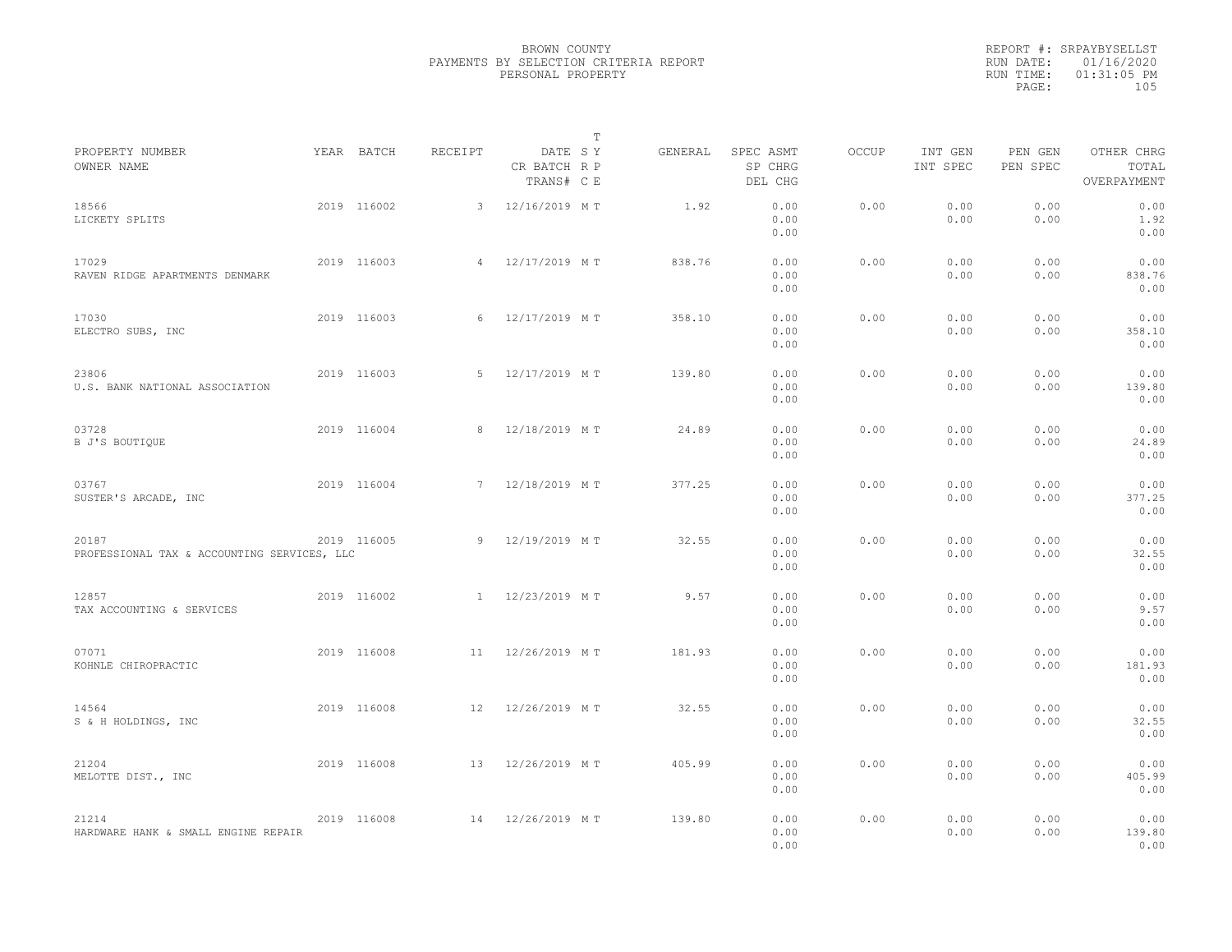|                                                           |             |         | $\mathbb T$                           |          |                                 |              |                     |                     |                                    |  |
|-----------------------------------------------------------|-------------|---------|---------------------------------------|----------|---------------------------------|--------------|---------------------|---------------------|------------------------------------|--|
| PROPERTY NUMBER<br>OWNER NAME                             | YEAR BATCH  | RECEIPT | DATE SY<br>CR BATCH R P<br>TRANS# C E | GENERAL  | SPEC ASMT<br>SP CHRG<br>DEL CHG | <b>OCCUP</b> | INT GEN<br>INT SPEC | PEN GEN<br>PEN SPEC | OTHER CHRG<br>TOTAL<br>OVERPAYMENT |  |
| 24472<br>INSURANCE SERVICE CENTER-DE PERE, LLC            | 2019 116008 | 10      | 12/26/2019 MT                         | 36.40    | 0.00<br>0.00<br>0.00            | 0.00         | 0.00<br>0.00        | 0.00<br>0.00        | 0.00<br>36.40<br>0.00              |  |
| 13588<br>NE WISCONSIN VETERINARY SERVICE                  | 2019 116010 | 16      | 12/27/2019 MT                         | 22.99    | 0.00<br>0.00<br>0.00            | 0.00         | 0.00<br>0.00        | 0.00<br>0.00        | 0.00<br>22.99<br>0.00              |  |
| 21205<br>BAUGNET AUTO REPAIR                              | 2019 116010 | 15      | 12/27/2019 MT                         | 1.92     | 0.00<br>0.00<br>0.00            | 0.00         | 0.00<br>0.00        | 0.00<br>0.00        | 0.00<br>1.92<br>0.00               |  |
| 08662<br>ASSOCIATES INSURANCE AGENCY, LTD                 | 2019 116011 | 17      | 12/30/2019 MT                         | 122.56   | 0.00<br>0.00<br>0.00            | 0.00         | 0.00<br>0.00        | 0.00<br>0.00        | 0.00<br>122.56<br>0.00             |  |
| 22470<br>DENMARK NEWS                                     | 2019 116011 | 18      | 12/30/2019 MT                         | 55.53    | 0.00<br>0.00<br>0.00            | 0.00         | 0.00<br>0.00        | 0.00<br>0.00        | 0.00<br>55.53<br>0.00              |  |
| 20476<br>ROOKIES BAR & GRILL                              | 2019 116012 | 19      | 12/31/2019 MT                         | 206.82   | 0.00<br>0.00<br>0.00            | 0.00         | 0.00<br>0.00        | 0.00<br>0.00        | 0.00<br>206.82<br>0.00             |  |
| 03731<br>DENMARK ANIMAL HOSPITAL                          | 2019 116001 | 1       | 12/11/2019 MT                         | 9.57     | 0.00<br>0.00<br>0.00            | 0.00         | 0.00<br>0.00        | 0.00<br>0.00        | 0.00<br>9.57<br>0.00               |  |
| 23804<br>PATRICK A. KVITEK, CPA ACCOUNTING & TAX SERVICES | 2019 116001 | 2       | 12/11/2019 MT                         | 55.53    | 0.00<br>0.00<br>0.00            | 0.00         | 0.00<br>0.00        | 0.00<br>0.00        | 0.00<br>55.53<br>0.00              |  |
| 26466<br>NIEBLER PROPERTIES, INC                          | 2019 116014 | 21      | 01/02/2020 MT                         | 1,478.39 | 0.00<br>0.00<br>0.00            | 0.00         | 0.00<br>0.00        | 0.00<br>0.00        | 0.00<br>1,478.39<br>0.00           |  |
| 13593<br>IMAGES                                           | 2019 116015 | 22      | 01/06/2020 MT                         | 21.06    | 0.00<br>0.00<br>0.00            | 0.00         | 0.00<br>0.00        | 0.00<br>0.00        | 0.00<br>21.06<br>0.00              |  |
| 16042<br>DISH NETWORK LLC                                 | 2019 116015 | 24      | 01/06/2020 MT                         | 67.03    | 0.00<br>0.00<br>0.00            | 0.00         | 0.00<br>0.00        | 0.00<br>0.00        | 0.00<br>67.03<br>0.00              |  |
| 25093<br>PRO 1 PROPERTY SERVICES                          | 2019 116015 | 23      | 01/06/2020 MT                         | 36.40    | 0.00<br>0.00<br>0.00            | 0.00         | 0.00<br>0.00        | 0.00<br>0.00        | 0.00<br>36.40<br>0.00              |  |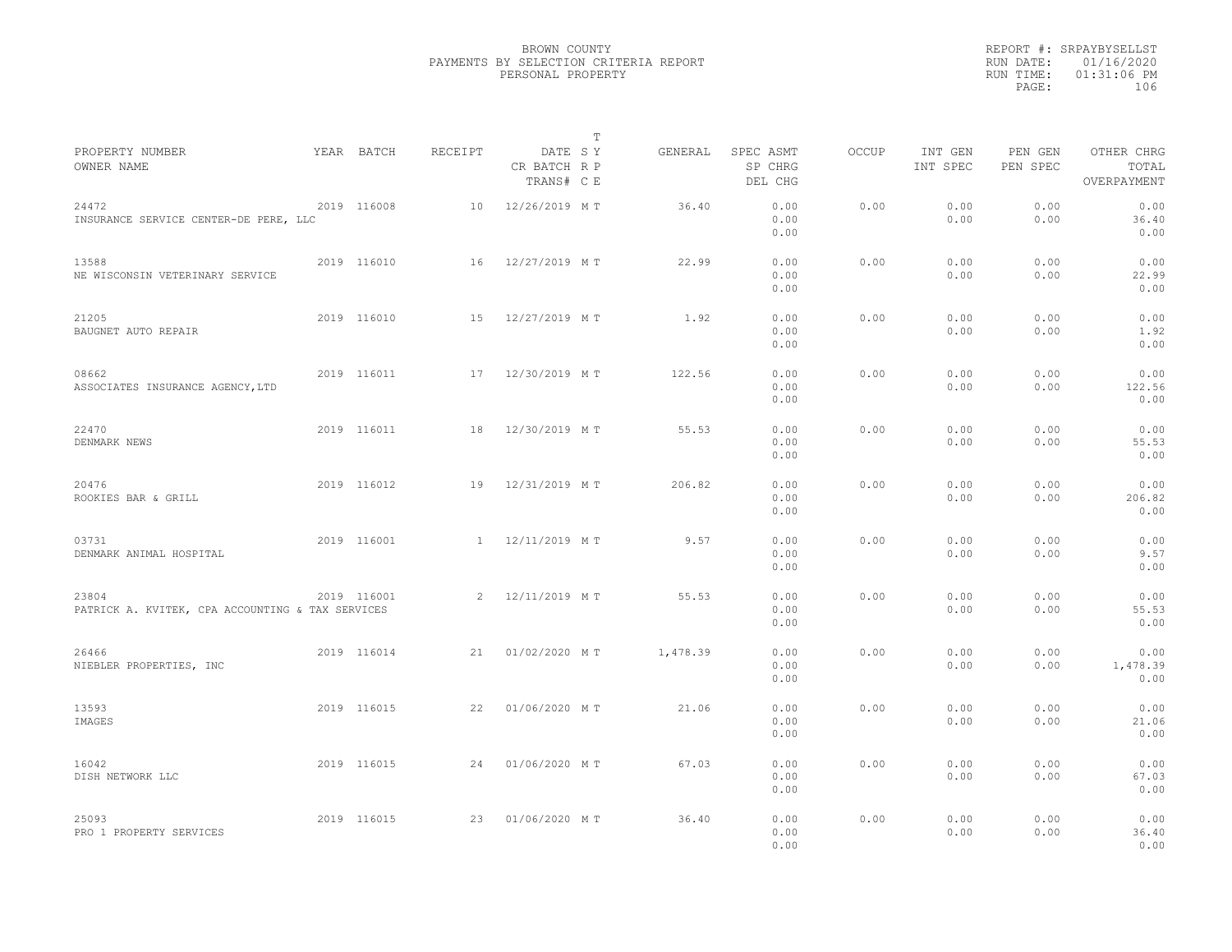REPORT #: SRPAYBYSELLST RUN DATE: 01/16/2020 RUN TIME: 01:31:06 PM PAGE: 107

|                                        |      |             |         |                                       | ÷. |          |                                 |       |                     |                        |                                    |  |
|----------------------------------------|------|-------------|---------|---------------------------------------|----|----------|---------------------------------|-------|---------------------|------------------------|------------------------------------|--|
| PROPERTY NUMBER<br>OWNER NAME          | YEAR | BATCH       | RECEIPT | DATE SY<br>CR BATCH R P<br>TRANS# C E |    | GENERAL  | SPEC ASMT<br>SP CHRG<br>DEL CHG | OCCUP | INT GEN<br>INT SPEC | PEN<br>GEN<br>PEN SPEC | OTHER CHRG<br>TOTAL<br>OVERPAYMENT |  |
| 05567<br>THREE BEARS DAY CARE CENTER   | 2019 | 116016      | 25      | 01/08/2020 MT                         |    | 134.05   | 0.00<br>0.00<br>0.00            | 0.00  | 0.00<br>0.00        | 0.00<br>0.00           | 0.00<br>134.05<br>0.00             |  |
| 07994<br>DENMARK INSURANCE CENTER, LLC |      | 2019 116016 | 26      | 01/08/2020 MT                         |    | 17.24    | 0.00<br>0.00<br>0.00            | 0.00  | 0.00<br>0.00        | 0.00<br>0.00           | 0.00<br>17.24<br>0.00              |  |
|                                        |      |             |         | VILLAGE OF DENMARK TOTAL              |    | 4,808.60 | 0.00<br>0.00<br>0.00            | 0.00  | 0.00<br>0.00        | 0.00<br>0.00           | 0.00<br>4,808.60<br>0.00           |  |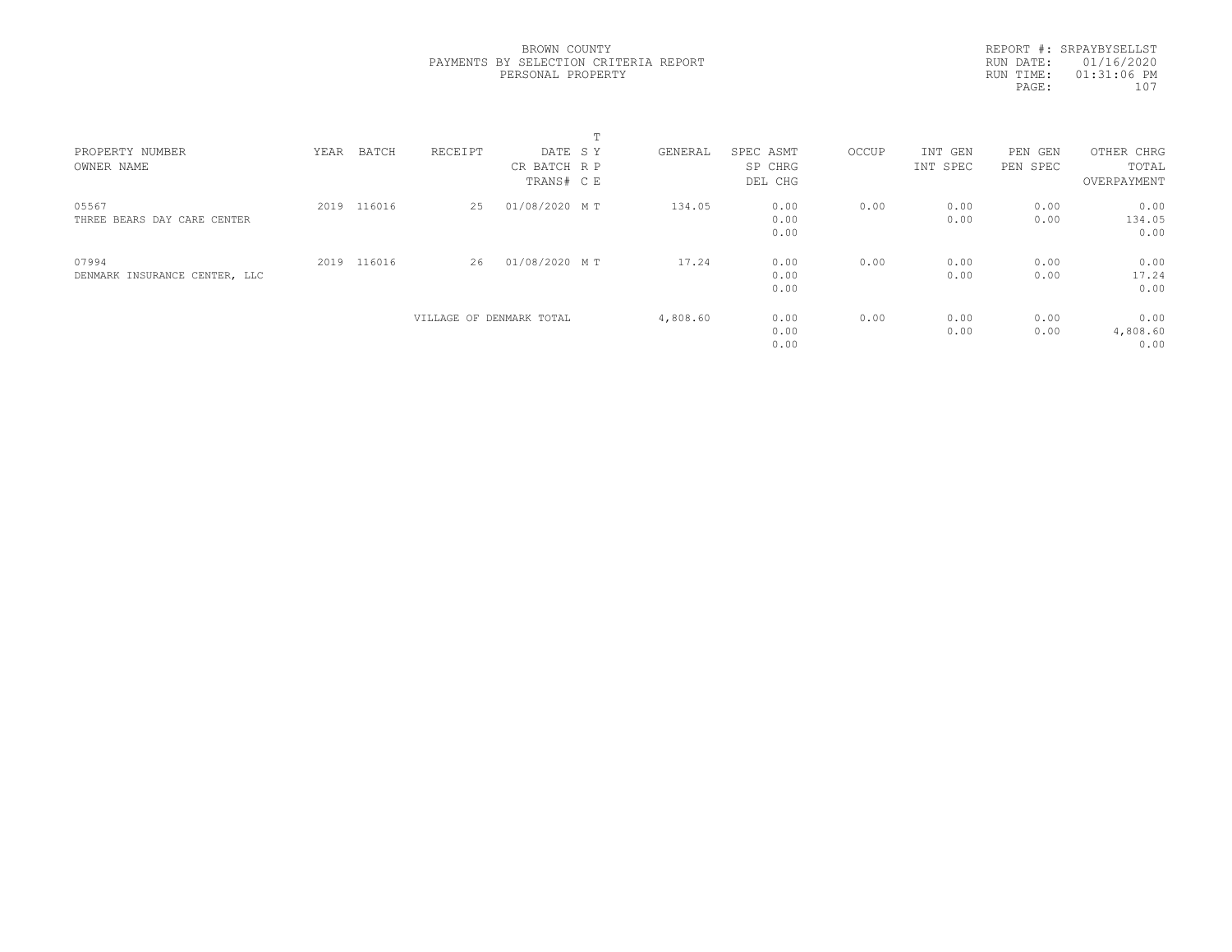|           | REPORT #: SRPAYBYSELLST |
|-----------|-------------------------|
|           | RUN DATE: 01/16/2020    |
| RUN TIME: | 01:31:06 PM             |
| PAGE:     | 108                     |
|           |                         |

|                                              |      |             |         |                                       | $\mathbb{T}$ |          |                                 |              |                     |                     |                                    |
|----------------------------------------------|------|-------------|---------|---------------------------------------|--------------|----------|---------------------------------|--------------|---------------------|---------------------|------------------------------------|
| PROPERTY NUMBER<br>OWNER NAME                |      | YEAR BATCH  | RECEIPT | DATE SY<br>CR BATCH R P<br>TRANS# C E |              | GENERAL  | SPEC ASMT<br>SP CHRG<br>DEL CHG | <b>OCCUP</b> | INT GEN<br>INT SPEC | PEN GEN<br>PEN SPEC | OTHER CHRG<br>TOTAL<br>OVERPAYMENT |
| 24466<br>HERMSEN WEALTH MANAGEMENT LLC       | 2019 |             | 24971   | 12/17/2019 C T<br>389<br>13604        |              | 400.00   | 0.00<br>0.00<br>0.00            | 0.00         | 0.00<br>0.00        | 0.00<br>0.00        | 0.00<br>400.00<br>0.00             |
| 25699<br>ANDERSON BASEMENT REPAIR            | 2019 |             | 25169   | 12/17/2019 C T<br>388<br>13766        |              | 17.28    | 0.00<br>0.00<br>0.00            | 0.00         | 0.00<br>0.00        | 0.00<br>0.00        | 0.00<br>17.28<br>0.00              |
| 11218<br>WRASSE, MARK - HANGAR C-2           |      | 2019 191217 | 1722    | 12/17/2019 C T                        |              | 364.99   | 0.00<br>0.00<br>0.00            | 0.00         | 0.00<br>0.00        | 0.00<br>0.00        | 0.00<br>364.99<br>0.00             |
| 14956<br>KAS INVESTMENTS INC                 | 2019 |             | 27379   | 12/18/2019 C T<br>400<br>15104        |              | 254.23   | 0.00<br>0.00<br>0.00            | 0.00         | 0.00<br>0.00        | 0.00<br>0.00        | 0.00<br>254.23<br>0.00             |
| 4120<br>FLEET & ALICES GAS LIGHT INN         | 2019 |             | 27806   | 12/18/2019 C T<br>399<br>15415        |              | 74.92    | 0.00<br>0.00<br>0.00            | 0.00         | 0.00<br>0.00        | 0.00<br>0.00        | 0.00<br>74.92<br>0.00              |
| 27487<br>SYNERGY SPORTS PERFORMANCE          | 2019 |             | 27913   | 12/18/2019 C T<br>397<br>15501        |              | 509.07   | 0.00<br>0.00<br>0.00            | 0.00         | 0.00<br>0.00        | 0.00<br>0.00        | 0.00<br>509.07<br>0.00             |
| 24469<br>JT ENGINEERING                      | 2019 |             | 28068   | 12/18/2019 C T<br>395<br>15587        |              | 1,189.38 | 0.00<br>0.00<br>0.00            | 0.00         | 0.00<br>0.00        | 0.00<br>0.00        | 0.00<br>1,189.38<br>0.00           |
| 20838<br>BODART ELECTRIC SERVICE INC         | 2019 |             | 28120   | 12/18/2019 C T<br>398<br>15632        |              | 391.89   | 0.00<br>0.00<br>0.00            | 0.00         | 0.00<br>0.00        | 0.00<br>0.00        | 0.00<br>391.89<br>0.00             |
| 20522<br>COMMERCIAL INTERIORS INC            |      | 2019 191219 | 1814    | 12/19/2019 C T                        |              | 159.43   | 0.00<br>0.00<br>0.00            | 0.00         | 0.00<br>0.00        | 0.00<br>0.00        | 0.00<br>159.43<br>0.00             |
| 23625<br>WISCONSIN AERIAL LIFT SERVICE LLC   | 2019 |             | 29340   | 12/19/2019 C T<br>407<br>16231        |              | 113.33   | 0.00<br>0.00<br>0.00            | 0.00         | 0.00<br>0.00        | 0.00<br>0.00        | 0.00<br>113.33<br>0.00             |
| 25149<br>LAKELAND LAWN CARE OF MANITOWOC INC | 2019 |             | 29385   | 12/19/2019 C T<br>405<br>16246        |              | 17.28    | 0.00<br>0.00<br>0.00            | 0.00         | 0.00<br>0.00        | 0.00<br>0.00        | 0.00<br>17.28<br>0.00              |
| 20422<br>HANGAR 4 US-HANGER F7               | 2019 |             | 29481   | 12/19/2019 C T<br>404<br>16327        |              | 691.58   | 0.00<br>0.00<br>0.00            | 0.00         | 0.00<br>0.00        | 0.00<br>0.00        | 0.00<br>691.58<br>0.00             |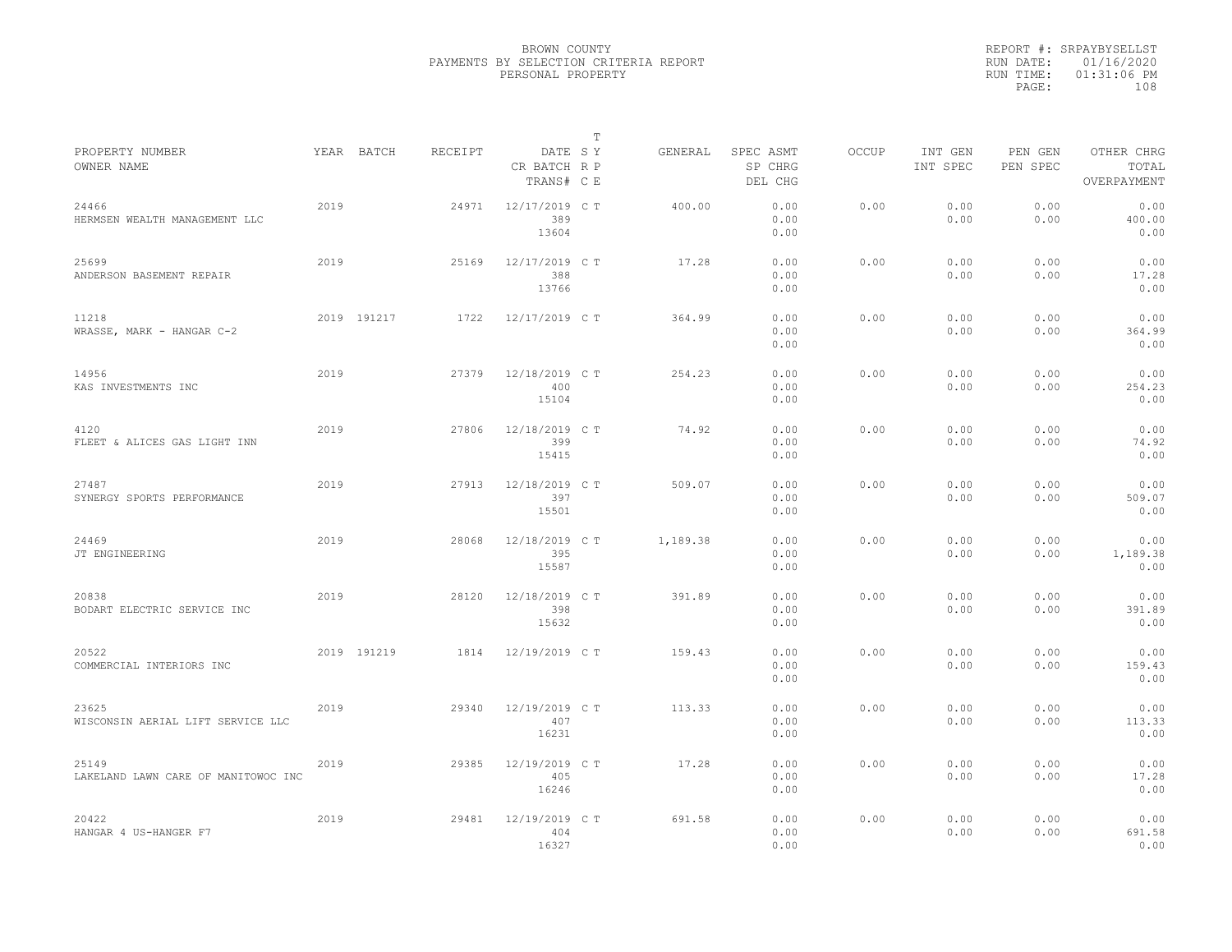|                                          |            |         |                                       | T |          |                                 |              |                     |                     |                                    |
|------------------------------------------|------------|---------|---------------------------------------|---|----------|---------------------------------|--------------|---------------------|---------------------|------------------------------------|
| PROPERTY NUMBER<br>OWNER NAME            | YEAR BATCH | RECEIPT | DATE SY<br>CR BATCH R P<br>TRANS# C E |   | GENERAL  | SPEC ASMT<br>SP CHRG<br>DEL CHG | <b>OCCUP</b> | INT GEN<br>INT SPEC | PEN GEN<br>PEN SPEC | OTHER CHRG<br>TOTAL<br>OVERPAYMENT |
| 26171<br>US BANK NATIONAL ASSOCIATION    | 2019       | 31189   | 12/20/2019 C T<br>408<br>17223        |   | 265.10   | 0.00<br>0.00<br>0.00            | 0.00         | 0.00<br>0.00        | 0.00<br>0.00        | 0.00<br>265.10<br>0.00             |
| 17952<br>CLABOTS, GERALD-HANGAR A2       | 2019       | 31314   | 12/20/2019 C T<br>415<br>17321        |   | 518.67   | 0.00<br>0.00<br>0.00            | 0.00         | 0.00<br>0.00        | 0.00<br>0.00        | 0.00<br>518.67<br>0.00             |
| 6991<br>DR. FRITSCH, JAMES G. HANGAR F12 | 2019       | 31540   | 12/20/2019 C T<br>408<br>17472        |   | 1,056.56 | 0.00<br>0.00<br>0.00            | 0.00         | 0.00<br>0.00        | 0.00<br>0.00        | 0.00<br>1,056.56<br>0.00           |
| 9778<br>RICHARDS HEATING & COOLING       | 2019       | 34229   | 12/23/2019 C T<br>422<br>18031        |   | 40.34    | 0.00<br>0.00<br>0.00            | 0.00         | 0.00<br>0.00        | 0.00<br>0.00        | 0.00<br>40.34<br>0.00              |
| 11355<br>BTG IPI LLC                     | 2019       | 35428   | 12/23/2019 C T<br>418<br>18262        |   | 2,637.58 | 0.00<br>0.00<br>0.00            | 0.00         | 0.00<br>0.00        | 0.00<br>0.00        | 0.00<br>2,637.58<br>0.00           |
| 17431<br>SAFARI STEAK HOUSE              | 2019       | 37156   | $12/26/2019$ CT<br>424<br>18460       |   | 266.67   | 0.00<br>0.00<br>0.00            | 0.00         | 0.00<br>0.00        | 0.00<br>0.00        | 0.00<br>266.67<br>0.00             |
| 26451<br>DRIVEWAY HOOPS LLC              | 2019       | 37360   | 12/26/2019 C T<br>428<br>18641        |   | 443.75   | 0.00<br>0.00<br>0.00            | 0.00         | 0.00<br>0.00        | 0.00<br>0.00        | 0.00<br>443.75<br>0.00             |
| 24467<br>ASTRO SHUTTLE & TRANSPORT       | 2019       | 37473   | 12/26/2019 C T<br>424<br>18747        |   | 13.45    | 0.00<br>0.00<br>0.00            | 0.00         | 0.00<br>0.00        | 0.00<br>0.00        | 0.00<br>13.45<br>0.00              |
| 16916<br>WISCONSIN MILK MARKETING BOARD  | 2019       | 37793   | 12/26/2019 C T<br>425<br>18960        |   | 48.03    | 0.00<br>0.00<br>0.00            | 0.00         | 0.00<br>0.00        | 0.00<br>0.00        | 0.00<br>48.03<br>0.00              |
| 27690<br>PAWNEE LEASING CORPORATION      | 2019       | 37974   | 12/26/2019 C T<br>425<br>19063        |   | 74.67    | 0.00<br>0.00<br>0.00            | 0.00         | 0.00<br>0.00        | 0.00<br>0.00        | 0.00<br>74.67<br>0.00              |
| 24460<br>COLLINS CUSTOM BASEMENTS INC    | 2019       | 38069   | 12/26/2019 C T<br>428<br>19132        |   | 7.11     | 0.00<br>0.00<br>0.00            | 0.00         | 0.00<br>0.00        | 0.00<br>0.00        | 0.00<br>7.11<br>0.00               |
| 4400<br>S & M TOOL, INC                  | 2019       | 38121   | 12/26/2019 C T<br>429<br>19171        |   | 169.05   | 0.00<br>0.00<br>0.00            | 0.00         | 0.00<br>0.00        | 0.00<br>0.00        | 0.00<br>169.05<br>0.00             |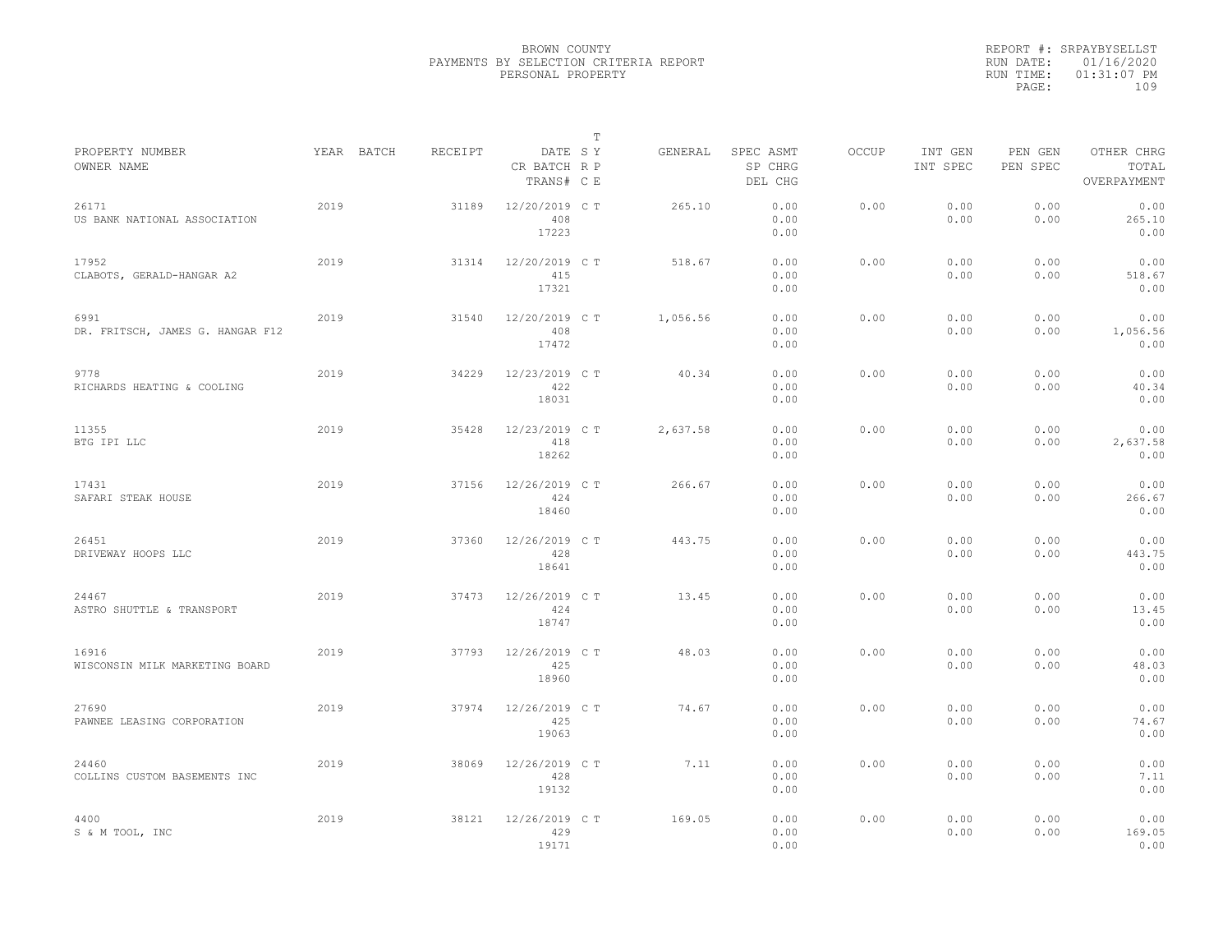|                                              |      |             |         |                                       | T |          |                                 |              |                     |                     |                                    |  |
|----------------------------------------------|------|-------------|---------|---------------------------------------|---|----------|---------------------------------|--------------|---------------------|---------------------|------------------------------------|--|
| PROPERTY NUMBER<br>OWNER NAME                |      | YEAR BATCH  | RECEIPT | DATE SY<br>CR BATCH R P<br>TRANS# C E |   | GENERAL  | SPEC ASMT<br>SP CHRG<br>DEL CHG | <b>OCCUP</b> | INT GEN<br>INT SPEC | PEN GEN<br>PEN SPEC | OTHER CHRG<br>TOTAL<br>OVERPAYMENT |  |
| 7912<br>COUNTRY KIDS, INC                    | 2019 |             | 39725   | 12/26/2019 C T<br>429<br>19807        |   | 21.13    | 0.00<br>0.00<br>0.00            | 0.00         | 0.00<br>0.00        | 0.00<br>0.00        | 0.00<br>21.13<br>0.00              |  |
| 17415<br>WAGG INN PET HOTEL                  | 2019 |             | 42921   | 12/27/2019 C T<br>435<br>20722        |   | 24.97    | 0.00<br>0.00<br>0.00            | 0.00         | 0.00<br>0.00        | 0.00<br>0.00        | 0.00<br>24.97<br>0.00              |  |
| 25701<br>EMERALD BAY RETIREMENT COMMUNITY    | 2019 |             | 44530   | 12/28/2019 C T<br>441<br>21488        |   | 4,176.14 | 0.00<br>0.00<br>0.00            | 0.00         | 0.00<br>0.00        | 0.00<br>0.00        | 0.00<br>4,176.14<br>0.00           |  |
| 27488<br>TROUT CREEK VET                     | 2019 |             | 45261   | 12/28/2019 C T<br>442<br>22012        |   | 1,043.59 | 0.00<br>0.00<br>0.00            | 0.00         | 0.00<br>0.00        | 0.00<br>0.00        | 0.00<br>1,043.59<br>0.00           |  |
| 14680<br>MARK NIELSEN - HANGAR D-1           |      | 2019 191227 | 2262    | 12/27/2019 C T                        |   | 528.28   | 0.00<br>0.00<br>0.00            | 0.00         | 0.00<br>0.00        | 0.00<br>0.00        | 0.00<br>528.28<br>0.00             |  |
| 14678<br>GREAT LAKES AERO LLC - HANGAR D-12  | 2019 |             | 46234   | 12/30/2019 C T<br>448<br>22540        |   | 701.18   | 0.00<br>0.00<br>0.00            | 0.00         | 0.00<br>0.00        | 0.00<br>0.00        | 0.00<br>701.18<br>0.00             |  |
| 6990<br>BAYLAND BUILDINGS INC                | 2019 |             | 46819   | 12/30/2019 C T<br>445<br>22852        |   | 2,590.31 | 0.00<br>0.00<br>0.00            | 0.00         | 0.00<br>0.00        | 0.00<br>0.00        | 0.00<br>2,590.31<br>0.00           |  |
| 26169<br>EDCO FOOD PRODUCTS INC              | 2019 |             | 46842   | 12/30/2019 C T<br>445<br>22864        |   | 40.34    | 0.00<br>0.00<br>0.00            | 0.00         | 0.00<br>0.00        | 0.00<br>0.00        | 0.00<br>40.34<br>0.00              |  |
| 4108<br>BURKEL C J & SONS                    | 2019 |             | 47212   | 12/30/2019 C T<br>450<br>23114        |   | 115.56   | 0.00<br>0.00<br>0.00            | 0.00         | 0.00<br>0.00        | 0.00<br>0.00        | 0.00<br>115.56<br>0.00             |  |
| 10637<br>TRANSPORT REFRIGERATION             | 2019 |             | 48647   | 12/31/2019 C T<br>454<br>23453        |   | 2,126.59 | 0.00<br>0.00<br>0.00            | 0.00         | 0.00<br>0.00        | 0.00<br>0.00        | 0.00<br>2,126.59<br>0.00           |  |
| 17417<br>VAN RITE CONSTRUCTION & RESTORATION | 2019 |             | 48737   | 12/31/2019 C T<br>455<br>23532        |   | 215.16   | 0.00<br>0.00<br>0.00            | 0.00         | 0.00<br>0.00        | 0.00<br>0.00        | 0.00<br>215.16<br>0.00             |  |
| 14681<br>MONDLOCH, STEVE - HANGAR D11        | 2019 |             | 49408   | 12/31/2019 C T<br>455<br>24044        |   | 701.18   | 0.00<br>0.00<br>0.00            | 0.00         | 0.00<br>0.00        | 0.00<br>0.00        | 0.00<br>701.18<br>0.00             |  |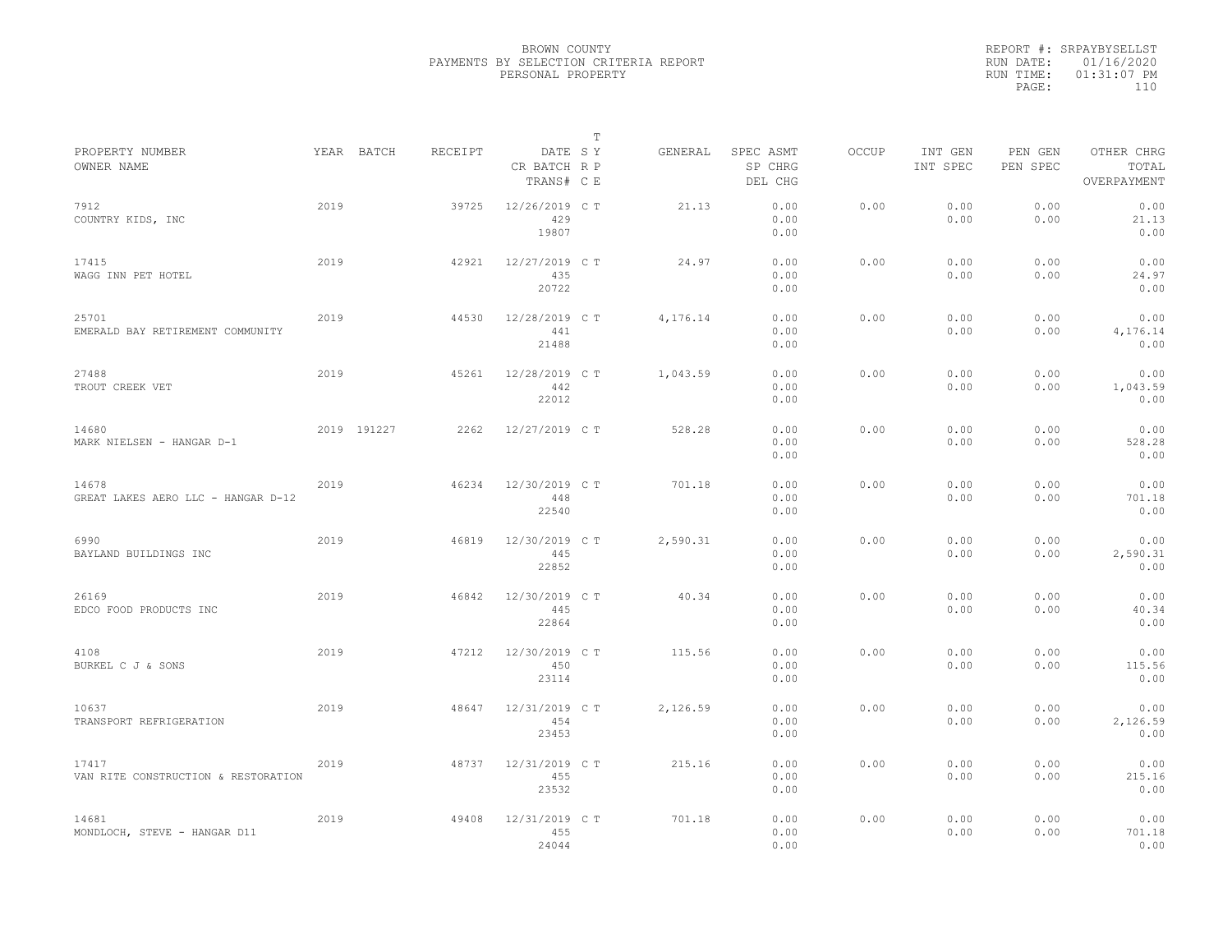|                                                         |      |            |         |                                       | $\mathbb{T}$ |          |                                 |              |                     |                     |                                    |
|---------------------------------------------------------|------|------------|---------|---------------------------------------|--------------|----------|---------------------------------|--------------|---------------------|---------------------|------------------------------------|
| PROPERTY NUMBER<br>OWNER NAME                           |      | YEAR BATCH | RECEIPT | DATE SY<br>CR BATCH R P<br>TRANS# C E |              | GENERAL  | SPEC ASMT<br>SP CHRG<br>DEL CHG | <b>OCCUP</b> | INT GEN<br>INT SPEC | PEN GEN<br>PEN SPEC | OTHER CHRG<br>TOTAL<br>OVERPAYMENT |
| 10599<br>BAYSIDE PRINTING INC                           | 2019 |            | 49438   | 12/31/2019 C T<br>454<br>24070        |              | 219.00   | 0.00<br>0.00<br>0.00            | 0.00         | 0.00<br>0.00        | 0.00<br>0.00        | 0.00<br>219.00<br>0.00             |
| 24574<br>SUMMIT PUMP INC                                | 2019 |            | 51450   | 01/02/2020 C T<br>461<br>25013        |              | 979.73   | 0.00<br>0.00<br>0.00            | 0.00         | 0.00<br>0.00        | 0.00<br>0.00        | 0.00<br>979.73<br>0.00             |
| 13696<br>MOLDING & MILLWORK                             | 2019 |            | 51668   | 01/02/2020 C T<br>463<br>25157        |              | 718.46   | 0.00<br>0.00<br>0.00            | 0.00         | 0.00<br>0.00        | 0.00<br>0.00        | 0.00<br>718.46<br>0.00             |
| 4138<br>JIMS OUTBOARDS                                  | 2019 |            | 51691   | 01/02/2020 C T<br>463<br>25178        |              | 76.84    | 0.00<br>0.00<br>0.00            | 0.00         | 0.00<br>0.00        | 0.00<br>0.00        | 0.00<br>76.84<br>0.00              |
| 25153<br>SHINING STARS PRESCHOOL & CHILDCARE CENTER LLC | 2019 |            | 51722   | 01/02/2020 C T<br>462<br>25199        |              | 680.91   | 0.00<br>0.00<br>0.00            | 0.00         | 0.00<br>0.00        | 0.00<br>0.00        | 0.00<br>680.91<br>0.00             |
| 23753<br>EXECUTIVE MOTOR CARS                           | 2019 |            | 51863   | 01/02/2020 C T<br>462<br>25298        |              | 34.58    | 0.00<br>0.00<br>0.00            | 0.00         | 0.00<br>0.00        | 0.00<br>0.00        | 0.00<br>34.58<br>0.00              |
| 22941<br>WISCONSIN IMAGING LLC                          | 2019 |            | 51942   | 01/02/2020 C T<br>463<br>25367        |              | 600.90   | 0.00<br>0.00<br>0.00            | 0.00         | 0.00<br>0.00        | 0.00<br>0.00        | 0.00<br>600.90<br>0.00             |
| 24462<br>HOMETOWN INSULATION INC                        | 2019 |            | 52368   | 01/03/2020 C T<br>468<br>25580        |              | 1,473.43 | 0.00<br>0.00<br>0.00            | 0.00         | 0.00<br>0.00        | 0.00<br>0.00        | 0.00<br>1,473.43<br>0.00           |
| 20421<br>FABIAN AVIATION - HANGAR C1                    | 2019 |            | 52510   | 01/03/2020 C T<br>465<br>25667        |              | 364.99   | 0.00<br>0.00<br>0.00            | 0.00         | 0.00<br>0.00        | 0.00<br>0.00        | 0.00<br>364.99<br>0.00             |
| 21393<br>RON'S MOBILE RV SERVICE                        | 2019 |            | 52521   | 01/03/2020 C T<br>465<br>25678        |              | 9.61     | 0.00<br>0.00<br>0.00            | 0.00         | 0.00<br>0.00        | 0.00<br>0.00        | 0.00<br>9.61<br>0.00               |
| 17956<br>DISH NETWORK LLC                               | 2019 |            | 53789   | 01/06/2020 C T<br>475<br>26435        |              | 145.78   | 0.00<br>0.00<br>0.00            | 0.00         | 0.00<br>0.00        | 0.00<br>0.00        | 0.00<br>145.78<br>0.00             |
| 25202<br>POWER TRAIN SERVICES LLC                       | 2019 |            | 53867   | 01/06/2020 C T<br>471<br>26493        |              | 514.83   | 0.00<br>0.00<br>0.00            | 0.00         | 0.00<br>0.00        | 0.00<br>0.00        | 0.00<br>514.83<br>0.00             |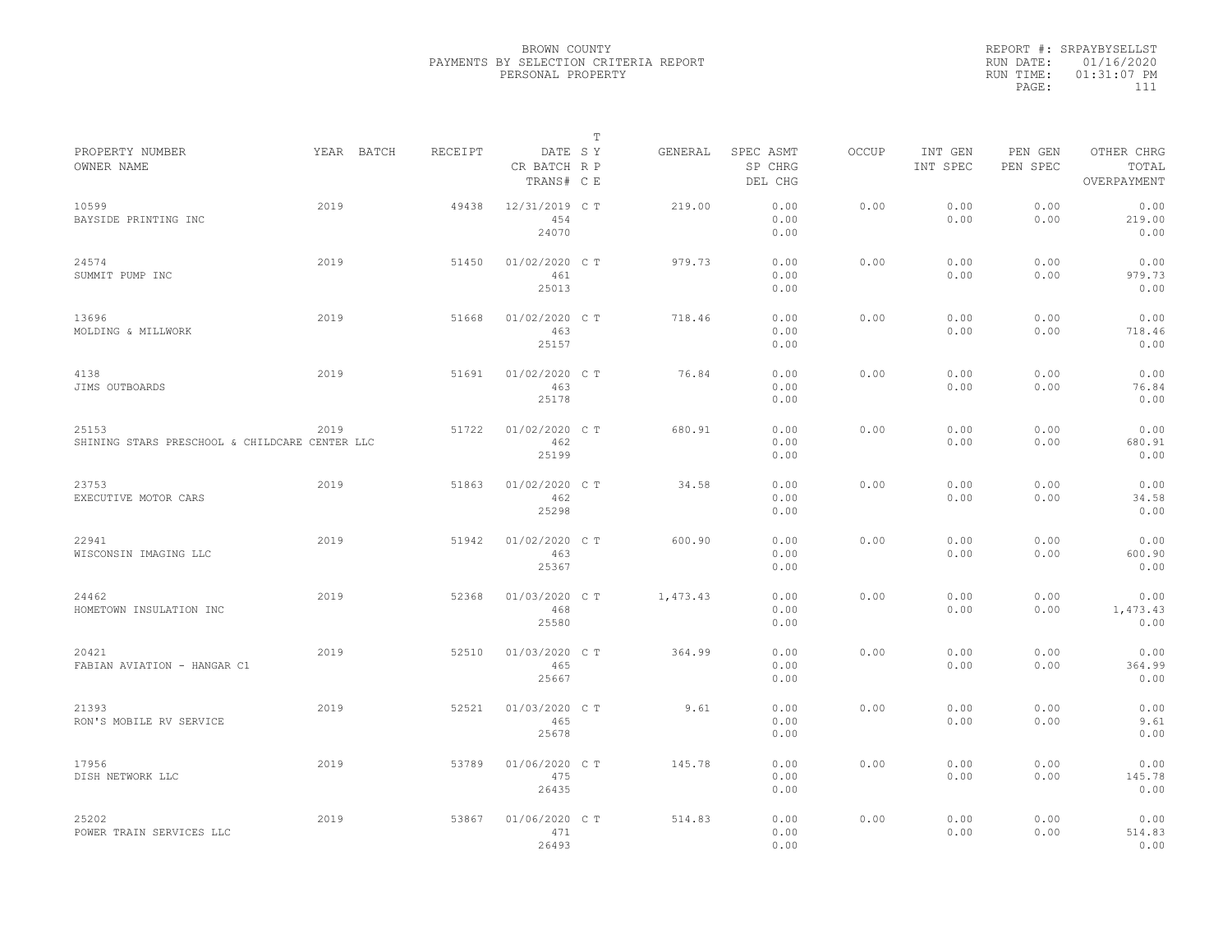|           | REPORT #: SRPAYBYSELLST |
|-----------|-------------------------|
|           | RUN DATE: 01/16/2020    |
| RUN TIME: | $01:31:08$ PM           |
| PAGE:     | 112                     |
|           |                         |

|                                                |      |             |         |                                       | $\mathbb T$ |          |                                 |       |                     |                     |                                    |  |
|------------------------------------------------|------|-------------|---------|---------------------------------------|-------------|----------|---------------------------------|-------|---------------------|---------------------|------------------------------------|--|
| PROPERTY NUMBER<br>OWNER NAME                  |      | YEAR BATCH  | RECEIPT | DATE SY<br>CR BATCH R P<br>TRANS# C E |             | GENERAL  | SPEC ASMT<br>SP CHRG<br>DEL CHG | OCCUP | INT GEN<br>INT SPEC | PEN GEN<br>PEN SPEC | OTHER CHRG<br>TOTAL<br>OVERPAYMENT |  |
| 11220<br>GERHARD/CHEVALIER HANGAR C9           | 2019 |             | 54096   | 01/06/2020 C T<br>471<br>26659        |             | 288.15   | 0.00<br>0.00<br>0.00            | 0.00  | 0.00<br>0.00        | 0.00<br>0.00        | 0.00<br>288.15<br>0.00             |  |
| 11219<br>BRIAN PERKOVICH - HANGAR C-7          |      | 2019 200106 | 2754    | 01/06/2020 C T                        |             | 633.94   | 0.00<br>0.00<br>0.00            | 0.00  | 0.00<br>0.00        | 0.00<br>0.00        | 0.00<br>633.94<br>0.00             |  |
| 26172<br>WELLS FARGO VENDOR FINANCIAL SERV LLC | 2019 |             | 54620   | 01/07/2020 C T<br>479<br>26837        |             | 326.57   | 0.00<br>0.00<br>0.00            | 0.00  | 0.00<br>0.00        | 0.00<br>0.00        | 0.00<br>326.57<br>0.00             |  |
| 10477<br>BAYTHERM INSULATION LLC               | 2019 |             | 55287   | 01/07/2020 CT<br>477<br>27269         |             | 423.12   | 0.00<br>0.00<br>0.00            | 0.00  | 0.00<br>0.00        | 0.00<br>0.00        | 0.00<br>423.12<br>0.00             |  |
| 14682<br>PEP ANDERAS - HANGAR F-10             | 2019 |             | 55863   | 01/08/2020 CT<br>483<br>27631         |             | 1,152.63 | 0.00<br>0.00<br>0.00            | 0.00  | 0.00<br>0.00        | 0.00<br>0.00        | 0.00<br>1,152.63<br>0.00           |  |
| 27684<br>PRAXAIR DISTRIBUTION INC              | 2019 |             | 55964   | 01/09/2020 C T<br>487<br>27651        |             | 65.31    | 0.00<br>0.00<br>0.00            | 0.00  | 0.00<br>0.00        | 0.00<br>0.00        | 0.00<br>65.31<br>0.00              |  |
| 23090<br>SMUCKER FOODSERVICE                   | 2019 |             | 56410   | 01/09/2020 C T<br>488<br>27876        |             | 30.23    | 0.00<br>0.00<br>0.00            | 0.00  | 0.00<br>0.00        | 0.00<br>0.00        | 0.00<br>30.23<br>0.00              |  |
| 22932<br>MAILFINANCE INC                       | 2019 |             | 56412   | 01/09/2020 CT<br>487<br>27878         |             | 33.78    | 0.00<br>0.00<br>0.00            | 0.00  | 0.00<br>0.00        | 0.00<br>0.00        | 0.00<br>33.78<br>0.00              |  |
| 26173<br>VAN VONDEREN CYCLE                    | 2019 |             | 56766   | 01/10/2020 C T<br>489<br>28090        |             | 15.35    | 0.00<br>0.00<br>0.00            | 0.00  | 0.00<br>0.00        | 0.00<br>0.00        | 0.00<br>15.35<br>0.00              |  |
| 25702<br>PACKERLAND ELECTRIC LLC               | 2019 |             | 56770   | 01/10/2020 C T<br>489<br>28094        |             | 24.97    | 0.00<br>0.00<br>0.00            | 0.00  | 0.00<br>0.00        | 0.00<br>0.00        | 0.00<br>24.97<br>0.00              |  |
| 17111<br>NEOPOST USA INC                       | 2019 |             | 57048   | 01/13/2020 C T<br>494<br>28177        |             | 14.22    | 0.00<br>0.00<br>0.00            | 0.00  | 0.00<br>0.00        | 0.00<br>0.00        | 0.00<br>14.22<br>0.00              |  |
| 27486<br>BULLET LINER OF GREEN BAY             | 2019 |             | 57412   | 01/13/2020 C T<br>494<br>28393        |             | 172.89   | 0.00<br>0.00<br>0.00            | 0.00  | 0.00<br>0.00        | 0.00<br>0.00        | 0.00<br>172.89<br>0.00             |  |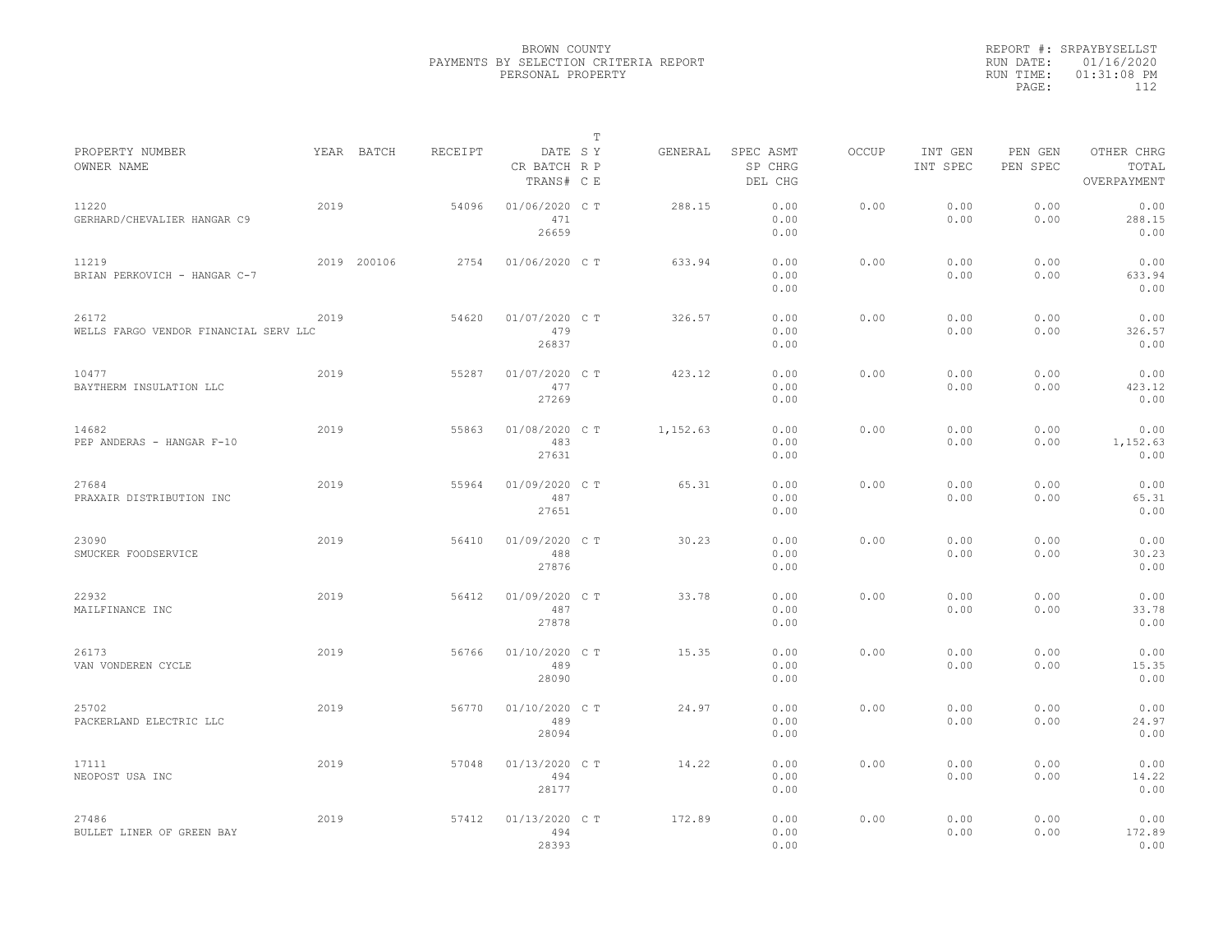REPORT #: SRPAYBYSELLST RUN DATE: 01/16/2020 RUN TIME: 01:31:08 PM PAGE: 113

| PROPERTY NUMBER                   | YEAR | BATCH | RECEIPT | DATE SY                 | GENERAL    | SPEC ASMT | OCCUP | INT GEN  | PEN<br>GEN | OTHER CHRG  |  |
|-----------------------------------|------|-------|---------|-------------------------|------------|-----------|-------|----------|------------|-------------|--|
| OWNER NAME                        |      |       |         | CR BATCH R P            |            | SP CHRG   |       | INT SPEC | PEN SPEC   | TOTAL       |  |
|                                   |      |       |         | TRANS# CE               |            | DEL CHG   |       |          |            | OVERPAYMENT |  |
| 12860                             | 2019 |       | 57832   | 01/13/2020 C T          | 42.27      | 0.00      | 0.00  | 0.00     | 0.00       | 0.00        |  |
| VR ASSORTED TRIM & DOOR LLC       |      |       |         | 495                     |            | 0.00      |       | 0.00     | 0.00       | 42.27       |  |
|                                   |      |       |         | 28700                   |            | 0.00      |       |          |            | 0.00        |  |
| 23624                             | 2019 |       | 57865   | 01/13/2020 C T          | 300.46     | 0.00      | 0.00  | 0.00     | 0.00       | 0.00        |  |
| WELLS FARGO FINANCIAL LEASING INC |      |       |         | 495                     |            | 0.00      |       | 0.00     | 0.00       | 300.46      |  |
|                                   |      |       |         | 28727                   |            | 0.00      |       |          |            | 0.00        |  |
|                                   |      |       |         | VILLAGE OF HOBART TOTAL | 31, 351.74 | 0.00      | 0.00  | 0.00     | 0.00       | 0.00        |  |
|                                   |      |       |         |                         |            | 0.00      |       | 0.00     | 0.00       | 31, 351.74  |  |
|                                   |      |       |         |                         |            | 0.00      |       |          |            | 0.00        |  |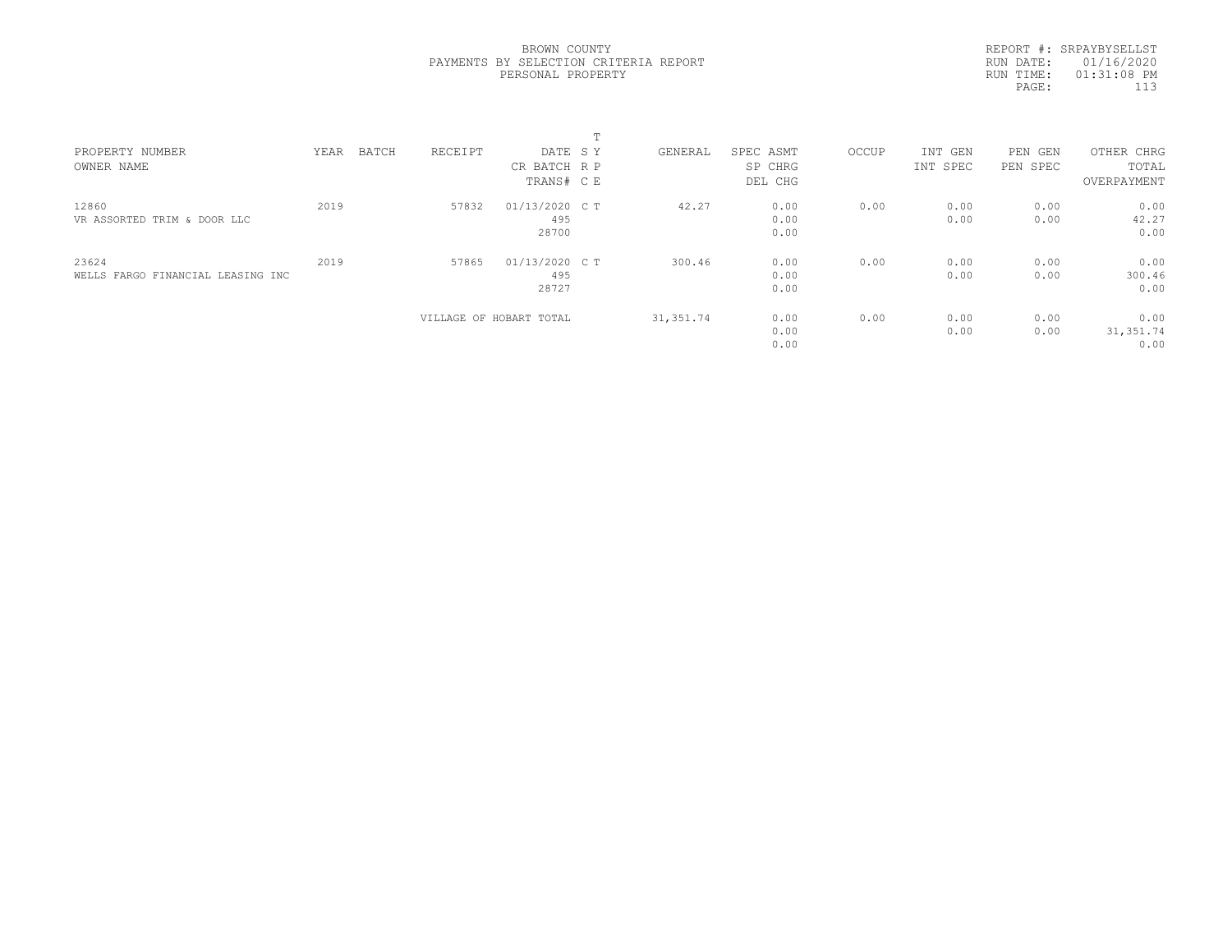|                                            |             |                | $\mathbb{T}$                          |         |                                 |              |                     |                     |                                    |  |
|--------------------------------------------|-------------|----------------|---------------------------------------|---------|---------------------------------|--------------|---------------------|---------------------|------------------------------------|--|
| PROPERTY NUMBER<br>OWNER NAME              | YEAR BATCH  | RECEIPT        | DATE SY<br>CR BATCH R P<br>TRANS# C E | GENERAL | SPEC ASMT<br>SP CHRG<br>DEL CHG | <b>OCCUP</b> | INT GEN<br>INT SPEC | PEN GEN<br>PEN SPEC | OTHER CHRG<br>TOTAL<br>OVERPAYMENT |  |
| 03852<br>BAY LAKES MFG INC                 | 2019 136013 | 5              | 12/16/2019 MT                         | 135.17  | 0.00<br>0.00<br>0.00            | 0.00         | 0.00<br>0.00        | 0.00<br>0.00        | 0.00<br>135.17<br>0.00             |  |
| 03874<br>BAY EXHAUST PARTS INC             | 2019 136013 | $\overline{4}$ | 12/16/2019 MT                         | 89.02   | 0.00<br>0.00<br>0.00            | 0.00         | 0.00<br>0.00        | 0.00<br>0.00        | 0.00<br>89.02<br>0.00              |  |
| 14955<br>BAYLAND EXCAVATING INC            | 2019 136012 | $\mathbf{3}$   | 12/16/2019 MT                         | 32.97   | 0.00<br>0.00<br>0.00            | 0.00         | 0.00<br>0.00        | 0.00<br>0.00        | 0.00<br>32.97<br>0.00              |  |
| 19933<br>ADVANCED HEARING SOLUTIONS        | 2019 136009 |                | 1 12/13/2019 MT                       | 131.87  | 0.00<br>0.00<br>0.00            | 0.00         | 0.00<br>0.00        | 0.00<br>0.00        | 0.00<br>131.87<br>0.00             |  |
| 23618<br>AG EXCAVATING INC                 | 2019 136009 | $\overline{2}$ | 12/13/2019 MT                         | 26.38   | 0.00<br>0.00<br>0.00            | 0.00         | 0.00<br>0.00        | 0.00<br>0.00        | 0.00<br>26.38<br>0.00              |  |
| 24829<br>BADGER GUN SALES                  | 2019 136015 | 6              | 12/16/2019 MT                         | 14.83   | 0.00<br>0.00<br>0.00            | 0.00         | 0.00<br>0.00        | 0.00<br>0.00        | 0.00<br>14.83<br>0.00              |  |
| 26679<br>ART OF HAIR                       | 2019 136020 | 7              | 12/17/2019 MT                         | 321.46  | 0.00<br>0.00<br>0.00            | 0.00         | 0.00<br>0.00        | 0.00<br>0.00        | 0.00<br>321.46<br>0.00             |  |
| 17618<br>ANCHOR HEATING & COOLING          | 2019 136024 | 8              | 12/18/2019 MT                         | 14.83   | 0.00<br>0.00<br>0.00            | 0.00         | 0.00<br>0.00        | 0.00<br>0.00        | 0.00<br>14.83<br>0.00              |  |
| 18215<br>ACCURATE CLAIM INC                | 2019 136024 | 9              | 12/18/2019 MT                         | 77.48   | 0.00<br>0.00<br>0.00            | 0.00         | 0.00<br>0.00        | 0.00<br>0.00        | 0.00<br>77.48<br>0.00              |  |
| 04624<br>TREATS INC                        | 2019 136030 | 10             | 12/19/2019 MT                         | 825.89  | 0.00<br>0.00<br>0.00            | 0.00         | 0.00<br>0.00        | 0.00<br>0.00        | 0.00<br>825.89<br>0.00             |  |
| 05109<br>A-1 ELEVATOR SALES & SERVICE CORP | 2019 136034 | 12             | 12/20/2019 MT                         | 107.16  | 0.00<br>0.00<br>0.00            | 0.00         | 0.00<br>0.00        | 0.00<br>0.00        | 0.00<br>107.16<br>0.00             |  |
| 09348<br>BADGER SCALE INC                  | 2019 136034 | 11             | 12/20/2019 MT                         | 19.77   | 0.00<br>0.00<br>0.00            | 0.00         | 0.00<br>0.00        | 0.00<br>0.00        | 0.00<br>19.77<br>0.00              |  |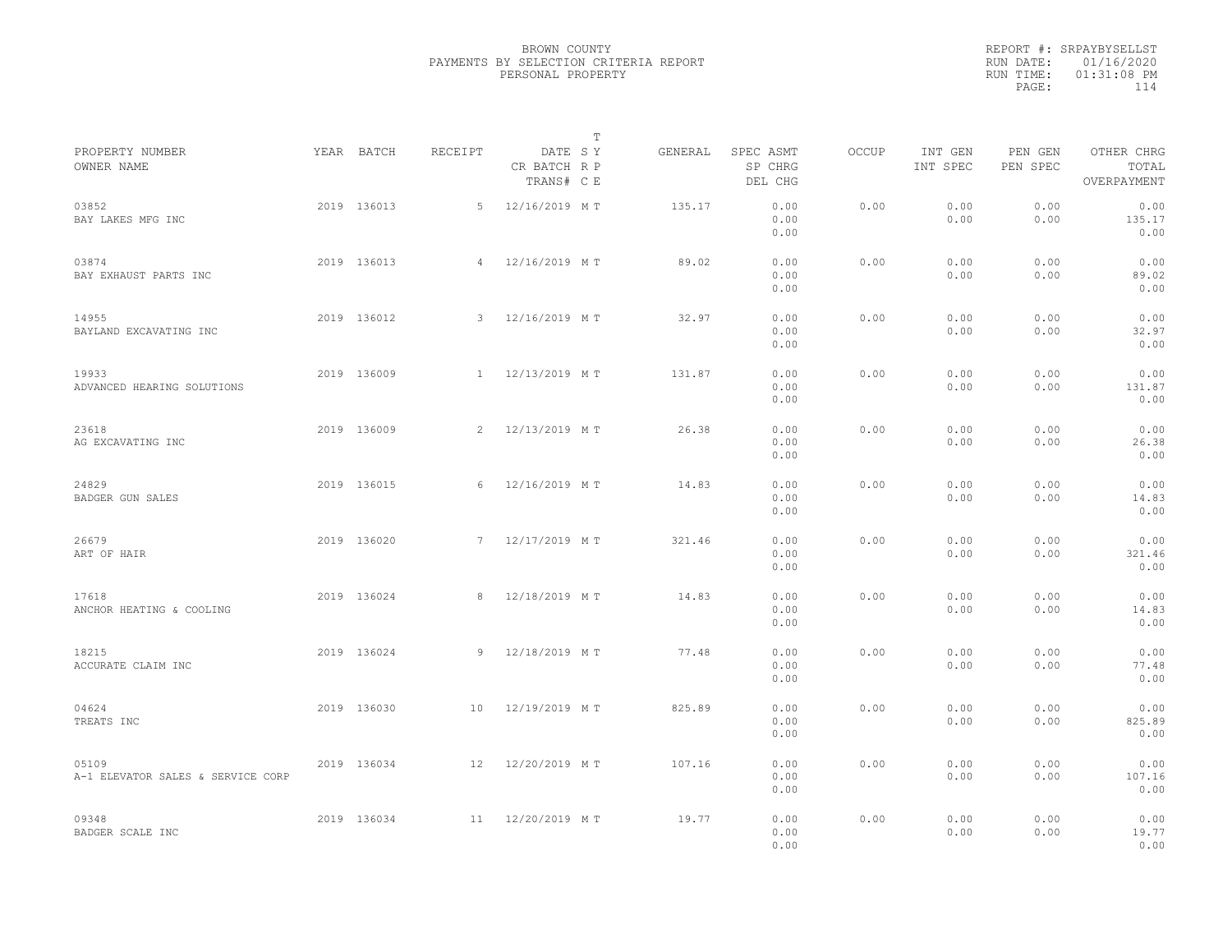|                                               |             |         | $\mathbb{T}$                          |          |                                 |              |                     |                     |                                    |  |
|-----------------------------------------------|-------------|---------|---------------------------------------|----------|---------------------------------|--------------|---------------------|---------------------|------------------------------------|--|
| PROPERTY NUMBER<br>OWNER NAME                 | YEAR BATCH  | RECEIPT | DATE SY<br>CR BATCH R P<br>TRANS# C E | GENERAL  | SPEC ASMT<br>SP CHRG<br>DEL CHG | <b>OCCUP</b> | INT GEN<br>INT SPEC | PEN GEN<br>PEN SPEC | OTHER CHRG<br>TOTAL<br>OVERPAYMENT |  |
| 24394<br>ATLAS PRO AV                         | 2019 136034 | 13      | 12/20/2019 MT                         | 5,383.92 | 0.00<br>0.00<br>0.00            | 0.00         | 0.00<br>0.00        | 0.00<br>0.00        | 0.00<br>5,383.92<br>0.00           |  |
| 03927<br>CB'S TAP                             | 2019 136039 | 15      | 12/23/2019 MT                         | 321.46   | 0.00<br>0.00<br>0.00            | 0.00         | 0.00<br>0.00        | 0.00<br>0.00        | 0.00<br>321.46<br>0.00             |  |
| 14997<br>AMERICAN PAVEMENT SOLUTIONS          | 2019 136039 | 16      | 12/23/2019 MT                         | 306.61   | 0.00<br>0.00<br>0.00            | 0.00         | 0.00<br>0.00        | 0.00<br>0.00        | 0.00<br>306.61<br>0.00             |  |
| 17319<br>STEP AHEAD CHILD CARE CENTER         | 2019 136042 | 18      | 12/23/2019 MT                         | 52.74    | 0.00<br>0.00<br>0.00            | 0.00         | 0.00<br>0.00        | 0.00<br>0.00        | 0.00<br>52.74<br>0.00              |  |
| 19022<br>BAY PROMOTIONS AND EMBROIDERY        | 2019 136042 | 19      | 12/23/2019 MT                         | 135.17   | 0.00<br>0.00<br>0.00            | 0.00         | 0.00<br>0.00        | 0.00<br>0.00        | 0.00<br>135.17<br>0.00             |  |
| 26428<br>1ST CHOICE PRESSURE WASH & DETAILING | 2019 136042 | 17      | 12/23/2019 MT                         | 16.49    | 0.00<br>0.00<br>0.00            | 0.00         | 0.00<br>0.00        | 0.00<br>0.00        | 0.00<br>16.49<br>0.00              |  |
| 23965<br>BACKYARD BOYS WOODWORKING INC        | 2019 136044 | 20      | 12/26/2019 MT                         | 98.90    | 0.00<br>0.00<br>0.00            | 0.00         | 0.00<br>0.00        | 0.00<br>0.00        | 0.00<br>98.90<br>0.00              |  |
| 07408<br>VANDERLEEST DENTAL PRACTICE          | 2019 136045 | 22      | 12/27/2019 MT                         | 657.74   | 0.00<br>0.00<br>0.00            | 0.00         | 0.00<br>0.00        | 0.00<br>0.00        | 0.00<br>657.74<br>0.00             |  |
| 22947<br>MJ ARMS                              | 2019 136045 | 21      | 12/27/2019 MT                         | 6.59     | 0.00<br>0.00<br>0.00            | 0.00         | 0.00<br>0.00        | 0.00<br>0.00        | 0.00<br>6.59<br>0.00               |  |
| 03903<br>FISHBAUGH, KIRK DENTISTRY, LTD       | 2019 136053 | 25      | 12/30/2019 MT                         | 819.30   | 0.00<br>0.00<br>0.00            | 0.00         | 0.00<br>0.00        | 0.00<br>0.00        | 0.00<br>819.30<br>0.00             |  |
| 04020<br>SMT MACHINE & TOOL INC               | 2019 136053 | 29      | 12/30/2019 MT                         | 1,346.81 | 0.00<br>0.00<br>0.00            | 0.00         | 0.00<br>0.00        | 0.00<br>0.00        | 0.00<br>1,346.81<br>0.00           |  |
| 04610<br>OAK FRONT CABINETRY INC              | 2019 136054 | 32      | 12/31/2019 MT                         | 370.91   | 0.00<br>0.00<br>0.00            | 0.00         | 0.00<br>0.00        | 0.00<br>0.00        | 0.00<br>370.91<br>0.00             |  |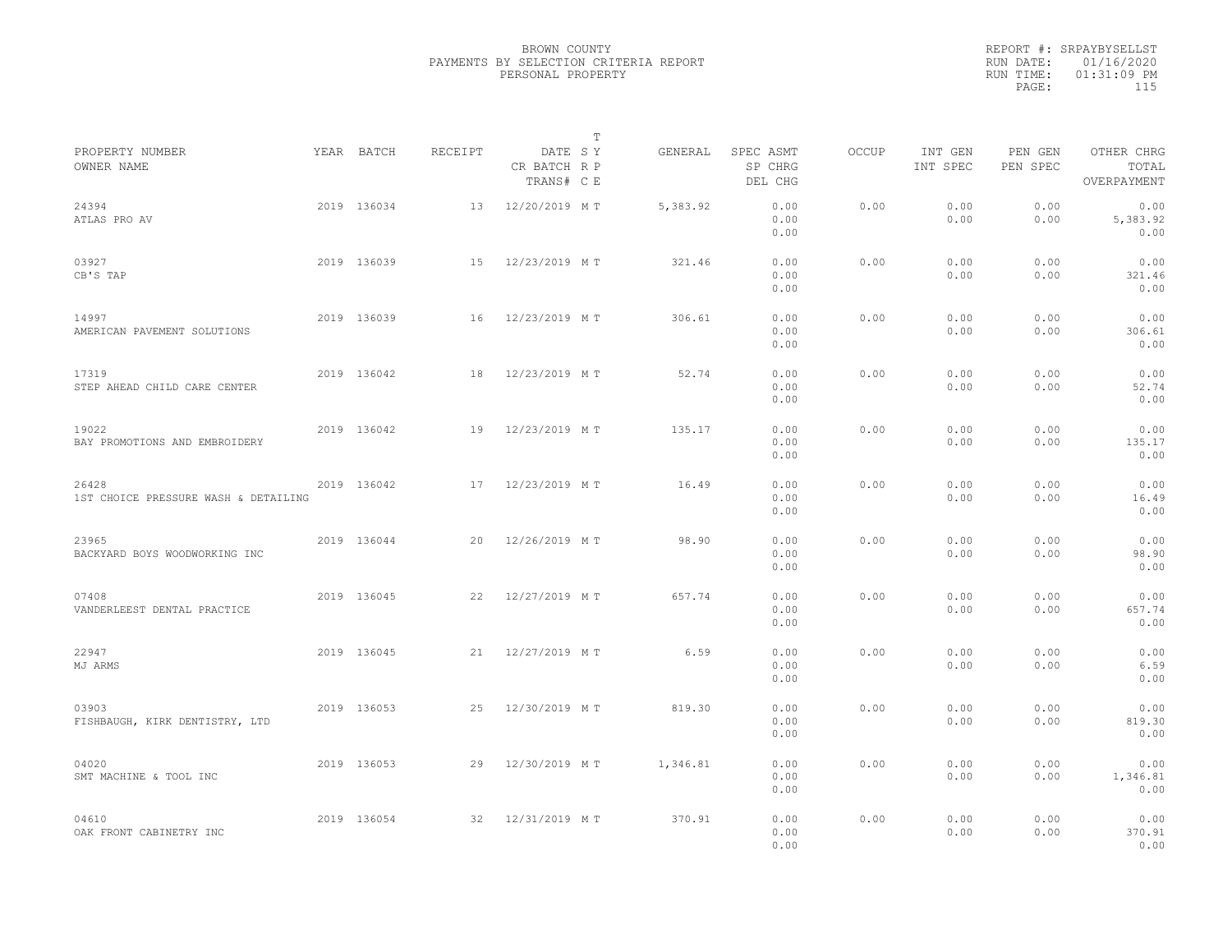|           | REPORT #: SRPAYBYSELLST |  |
|-----------|-------------------------|--|
|           | RUN DATE: 01/16/2020    |  |
| RUN TIME: | $01:31:09$ PM           |  |
| PAGE:     | 116                     |  |
|           |                         |  |

|                                                    |             |         |                                       | Т |          |                                 |       |                     |                     |                                    |  |
|----------------------------------------------------|-------------|---------|---------------------------------------|---|----------|---------------------------------|-------|---------------------|---------------------|------------------------------------|--|
| PROPERTY NUMBER<br>OWNER NAME                      | YEAR BATCH  | RECEIPT | DATE SY<br>CR BATCH R P<br>TRANS# C E |   | GENERAL  | SPEC ASMT<br>SP CHRG<br>DEL CHG | OCCUP | INT GEN<br>INT SPEC | PEN GEN<br>PEN SPEC | OTHER CHRG<br>TOTAL<br>OVERPAYMENT |  |
| 06649<br>BAYLAND VENEER INC                        | 2019 136055 | 35      | 12/31/2019 MT                         |   | 349.47   | 0.00<br>0.00<br>0.00            | 0.00  | 0.00<br>0.00        | 0.00<br>0.00        | 0.00<br>349.47<br>0.00             |  |
| 09380<br>STITCHING BEE                             | 2019 136052 | 23      | 12/30/2019 MT                         |   | 6.59     | 0.00<br>0.00<br>0.00            | 0.00  | 0.00<br>0.00        | 0.00<br>0.00        | 0.00<br>6.59<br>0.00               |  |
| 10009<br>5 POINT FABRICATION LLC                   | 2019 136054 | 31      | 12/31/2019 MT                         |   | 1,691.34 | 0.00<br>0.00<br>0.00            | 0.00  | 0.00<br>0.00        | 0.00<br>0.00        | 0.00<br>1,691.34<br>0.00           |  |
| 10035<br>AUTOFEEDS                                 | 2019 136051 | 27      | 12/30/2019 MT                         |   | 272.00   | 0.00<br>0.00<br>0.00            | 0.00  | 0.00<br>0.00        | 0.00<br>0.00        | 0.00<br>272.00<br>0.00             |  |
| 11410<br>STARTING POINT DAY CARE                   | 2019 136054 | 33      | 12/31/2019 MT                         |   | 552.24   | 0.00<br>0.00<br>0.00            | 0.00  | 0.00<br>0.00        | 0.00<br>0.00        | 0.00<br>552.24<br>0.00             |  |
| 17315<br>A FOUR SEASON TREE CARE                   | 2019 136051 | 30      | 12/30/2019 MT                         |   | 36.26    | 0.00<br>0.00<br>0.00            | 0.00  | 0.00<br>0.00        | 0.00<br>0.00        | 0.00<br>36.26<br>0.00              |  |
| 18366<br>JACOBS BROS FOOTINGS & WATERPROOFING, INC | 2019 136055 | 34      | 12/31/2019 MT                         |   | 36.26    | 0.00<br>0.00<br>0.00            | 0.00  | 0.00<br>0.00        | 0.00<br>0.00        | 0.00<br>36.26<br>0.00              |  |
| 19038<br>AIR FORCE GYMNASTICS ACADEMY              | 2019 136052 | 24      | 12/30/2019 MT                         |   | 601.70   | 0.00<br>0.00<br>0.00            | 0.00  | 0.00<br>0.00        | 0.00<br>0.00        | 0.00<br>601.70<br>0.00             |  |
| 20691<br>ALLSTATE INSURANCE                        | 2019 136053 | 26      | 12/30/2019 MT                         |   | 159.90   | 0.00<br>0.00<br>0.00            | 0.00  | 0.00<br>0.00        | 0.00<br>0.00        | 0.00<br>159.90<br>0.00             |  |
| 24404<br>BCENTERED TRAINING                        | 2019 136053 | 28      | 12/30/2019 MT                         |   | 67.59    | 0.00<br>0.00<br>0.00            | 0.00  | 0.00<br>0.00        | 0.00<br>0.00        | 0.00<br>67.59<br>0.00              |  |
| 03835<br>AMERICAN FAMILY MUTUAL INSURANCE CO.      | 2019 136060 | 38      | 01/06/2020 MT                         |   | 3.29     | 0.00<br>0.00<br>0.00            | 0.00  | 0.00<br>0.00        | 0.00<br>0.00        | 0.00<br>3.29<br>0.00               |  |
| 03918<br>CUSTOM CABINET CO INC                     | 2019 136060 | 41      | 01/06/2020 MT                         |   | 80.77    | 0.00<br>0.00<br>0.00            | 0.00  | 0.00<br>0.00        | 0.00<br>0.00        | 0.00<br>80.77<br>0.00              |  |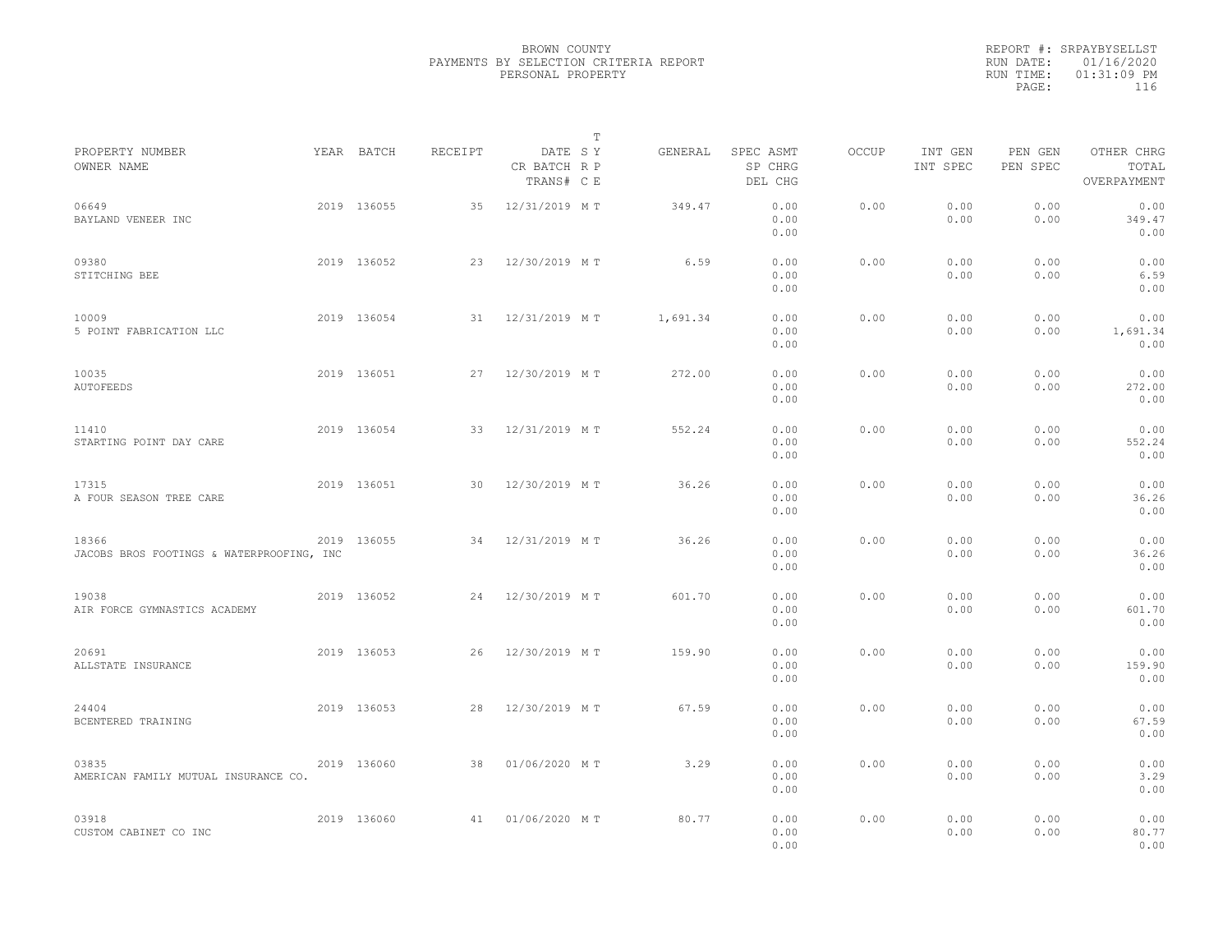|                                               |             |         |                                       | T |          |                                 |              |                     |                     |                                    |  |
|-----------------------------------------------|-------------|---------|---------------------------------------|---|----------|---------------------------------|--------------|---------------------|---------------------|------------------------------------|--|
| PROPERTY NUMBER<br>OWNER NAME                 | YEAR BATCH  | RECEIPT | DATE SY<br>CR BATCH R P<br>TRANS# C E |   | GENERAL  | SPEC ASMT<br>SP CHRG<br>DEL CHG | <b>OCCUP</b> | INT GEN<br>INT SPEC | PEN GEN<br>PEN SPEC | OTHER CHRG<br>TOTAL<br>OVERPAYMENT |  |
| 12733<br>DECKER'S UNCLE SAM FIREWORKS         | 2019 136058 | 36      | 01/03/2020 MT                         |   | 4,297.58 | 0.00<br>0.00<br>0.00            | 0.00         | 0.00<br>0.00        | 0.00<br>0.00        | 0.00<br>4,297.58<br>0.00           |  |
| 20717<br>AMERICAN FAMILY MUTUAL INSURANCE CO. | 2019 136060 | 39      | 01/06/2020 MT                         |   | 3.29     | 0.00<br>0.00<br>0.00            | 0.00         | 0.00<br>0.00        | 0.00<br>0.00        | 0.00<br>3.29<br>0.00               |  |
| 27091<br>ALIGN CLINIC                         | 2019 136060 | 40      | 01/06/2020 MT                         |   | 591.80   | 0.00<br>0.00<br>0.00            | 0.00         | 0.00<br>0.00        | 0.00<br>0.00        | 0.00<br>591.80<br>0.00             |  |
| 27201<br>ACCURATE COMPONENTS LLC              | 2019 136060 | 37      | 01/06/2020 MT                         |   | 562.13   | 0.00<br>0.00<br>0.00            | 0.00         | 0.00<br>0.00        | 0.00<br>0.00        | 0.00<br>562.13<br>0.00             |  |
| 10753<br>BARLEY'S DEERFIELD DINER             | 2019 136063 | 42      | 01/08/2020 MT                         |   | 562.13   | 0.00<br>0.00<br>0.00            | 0.00         | 0.00<br>0.00        | 0.00<br>0.00        | 0.00<br>562.13<br>0.00             |  |
| 15934<br>US BANK NATIONAL ASSOCIATION         | 2019 136063 | 43      | 01/08/2020 MT                         |   | 1,877.62 | 0.00<br>0.00<br>0.00            | 0.00         | 0.00<br>0.00        | 0.00<br>0.00        | 0.00<br>1,877.62<br>0.00           |  |
| 24400<br>BEAM AND BOARD                       | 2019 136063 | 44      | 01/08/2020 MT                         |   | 118.69   | 0.00<br>0.00<br>0.00            | 0.00         | 0.00<br>0.00        | 0.00<br>0.00        | 0.00<br>118.69<br>0.00             |  |
| 22448<br>PREMIER ELECTRICAL SERVICES INC      | 2019 136067 | 45      | 01/10/2020 MT                         |   | 3.29     | 0.00<br>0.00<br>0.00            | 0.00         | 0.00<br>0.00        | 0.00<br>0.00        | 0.00<br>3.29<br>0.00               |  |
| 26677<br>ALICES GREENHOUSE                    | 2019 136067 | 46      | 01/10/2020 MT                         |   | 382.44   | 0.00<br>0.00<br>0.00            | 0.00         | 0.00<br>0.00        | 0.00<br>0.00        | 0.00<br>382.44<br>0.00             |  |
| 05138<br>RON KUHN PLUMBING AND HEATING        | 2019 136068 | 55      | 01/13/2020 MT                         |   | 18.13    | 0.00<br>0.00<br>0.00            | 0.00         | 0.00<br>0.00        | 0.00<br>0.00        | 0.00<br>18.13<br>0.00              |  |
| 06108<br>VARSHA INC EXPRESS PANTRY            | 2019 136068 | 66      | 01/13/2020 MT                         |   | 206.06   | 0.00<br>0.00<br>0.00            | 0.00         | 0.00<br>0.00        | 0.00<br>0.00        | 0.00<br>206.06<br>0.00             |  |
| 08252<br>JOHNSON BANK-75000-HOWARD            | 2019 136068 | 68      | 01/13/2020 MT                         |   | 875.34   | 0.00<br>0.00<br>0.00            | 0.00         | 0.00<br>0.00        | 0.00<br>0.00        | 0.00<br>875.34<br>0.00             |  |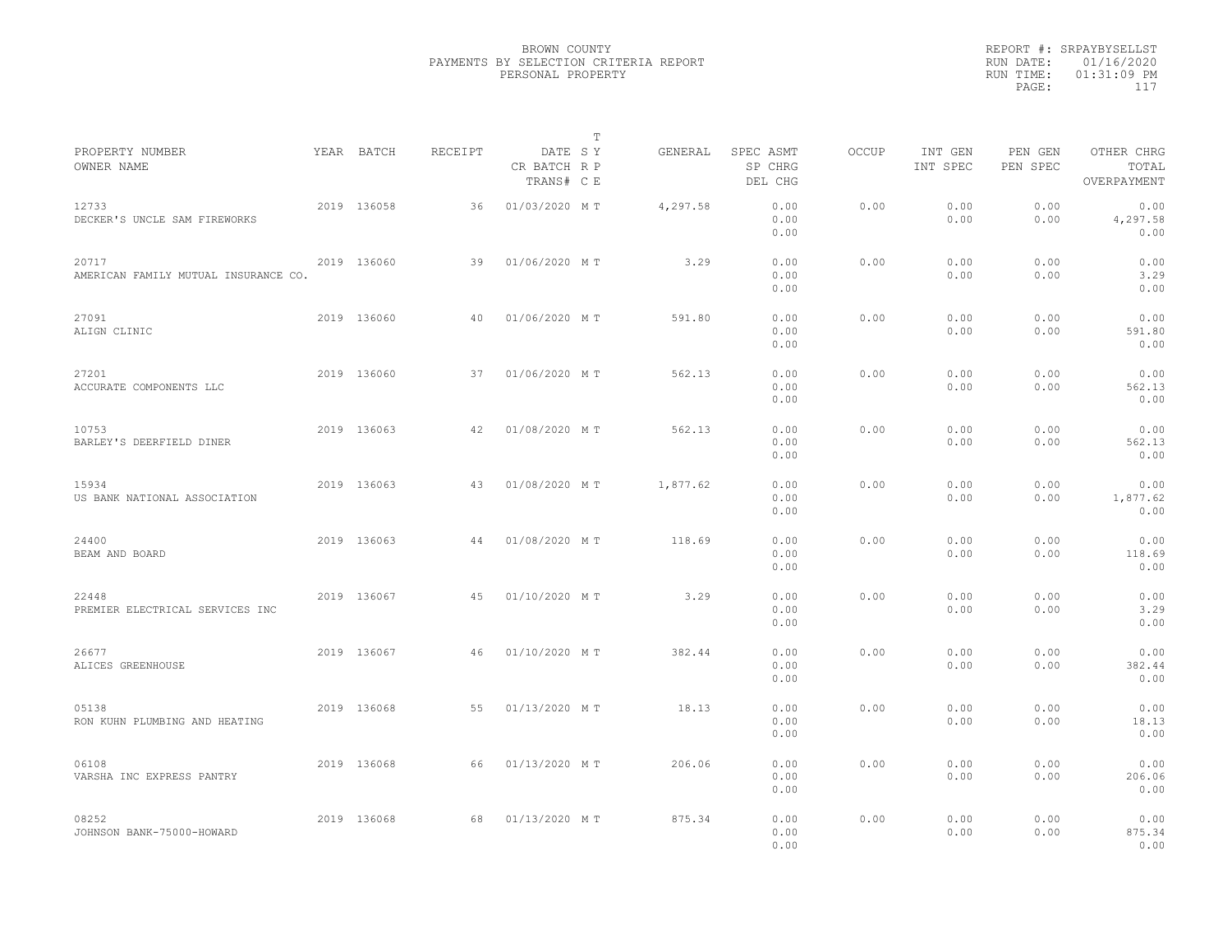|                                            |             |         |                                       | $\mathbb{T}$ |                                 |              |                     |                     |                                    |  |
|--------------------------------------------|-------------|---------|---------------------------------------|--------------|---------------------------------|--------------|---------------------|---------------------|------------------------------------|--|
| PROPERTY NUMBER<br>OWNER NAME              | YEAR BATCH  | RECEIPT | DATE SY<br>CR BATCH R P<br>TRANS# C E | GENERAL      | SPEC ASMT<br>SP CHRG<br>DEL CHG | <b>OCCUP</b> | INT GEN<br>INT SPEC | PEN GEN<br>PEN SPEC | OTHER CHRG<br>TOTAL<br>OVERPAYMENT |  |
| 09377<br>TERRYS ENGINE REBUILDING          | 2019 136068 | 61      | 01/13/2020 MT                         | 1.64         | 0.00<br>0.00<br>0.00            | 0.00         | 0.00<br>0.00        | 0.00<br>0.00        | 0.00<br>1.64<br>0.00               |  |
| 10041<br>KOZLOSKI TOWING SERVICE INC       | 2019 136068 | 67      | 01/13/2020 MT                         | 1.64         | 0.00<br>0.00<br>0.00            | 0.00         | 0.00<br>0.00        | 0.00<br>0.00        | 0.00<br>1.64<br>0.00               |  |
| 14122<br>BUDGET TRUCK RENTAL               | 2019 136068 | 51      | 01/13/2020 MT                         | 3.29         | 0.00<br>0.00<br>0.00            | 0.00         | 0.00<br>0.00        | 0.00<br>0.00        | 0.00<br>3.29<br>0.00               |  |
| 14986<br>TOELLNER, RICHARD P ACCOUNTANT    | 2019 136068 | 54      | 01/13/2020 MT                         | 19.77        | 0.00<br>0.00<br>0.00            | 0.00         | 0.00<br>0.00        | 0.00<br>0.00        | 0.00<br>19.77<br>0.00              |  |
| 14992<br>KABARA, CHRISTINA ATTORNEY        | 2019 136068 | 52      | 01/13/2020 MT                         | 34.61        | 0.00<br>0.00<br>0.00            | 0.00         | 0.00<br>0.00        | 0.00<br>0.00        | 0.00<br>34.61<br>0.00              |  |
| 14998<br>MAU & ASSOCIATES, LLP             | 2019 136068 | 53      | 01/13/2020 MT                         | 351.13       | 0.00<br>0.00<br>0.00            | 0.00         | 0.00<br>0.00        | 0.00<br>0.00        | 0.00<br>351.13<br>0.00             |  |
| 15933<br>LIESCH FINANCIAL, BRIAN           | 2019 136068 | 56      | 01/13/2020 MT                         | 9.89         | 0.00<br>0.00<br>0.00            | 0.00         | 0.00<br>0.00        | 0.00<br>0.00        | 0.00<br>9.89<br>0.00               |  |
| 18200<br>ASSOCIATED BANK, NA               | 2019 136068 | 60      | 01/13/2020 MT                         | 1,791.89     | 0.00<br>0.00<br>0.00            | 0.00         | 0.00<br>0.00        | 0.00<br>0.00        | 0.00<br>1,791.89<br>0.00           |  |
| 19963<br>BRAIN FREEZE ICE CRE SHOP         | 2019 136068 | 48      | 01/13/2020 MT                         | 93.96        | 0.00<br>0.00<br>0.00            | 0.00         | 0.00<br>0.00        | 0.00<br>0.00        | 0.00<br>93.96<br>0.00              |  |
| 20882<br>AMERICAN FAMILY INSURANCE COMPANY | 2019 136068 | 50      | 01/13/2020 MT                         | 34.61        | 0.00<br>0.00<br>0.00            | 0.00         | 0.00<br>0.00        | 0.00<br>0.00        | 0.00<br>34.61<br>0.00              |  |
| 23054<br>COMMUNITY FIRST CREDIT UNION      | 2019 136068 | 57      | 01/13/2020 MT                         | 1,061.62     | 0.00<br>0.00<br>0.00            | 0.00         | 0.00<br>0.00        | 0.00<br>0.00        | 0.00<br>1,061.62<br>0.00           |  |
| 23055<br>GILLIGANS                         | 2019 136068 | 62      | 01/13/2020 MT                         | 229.13       | 0.00<br>0.00<br>0.00            | 0.00         | 0.00<br>0.00        | 0.00<br>0.00        | 0.00<br>229.13<br>0.00             |  |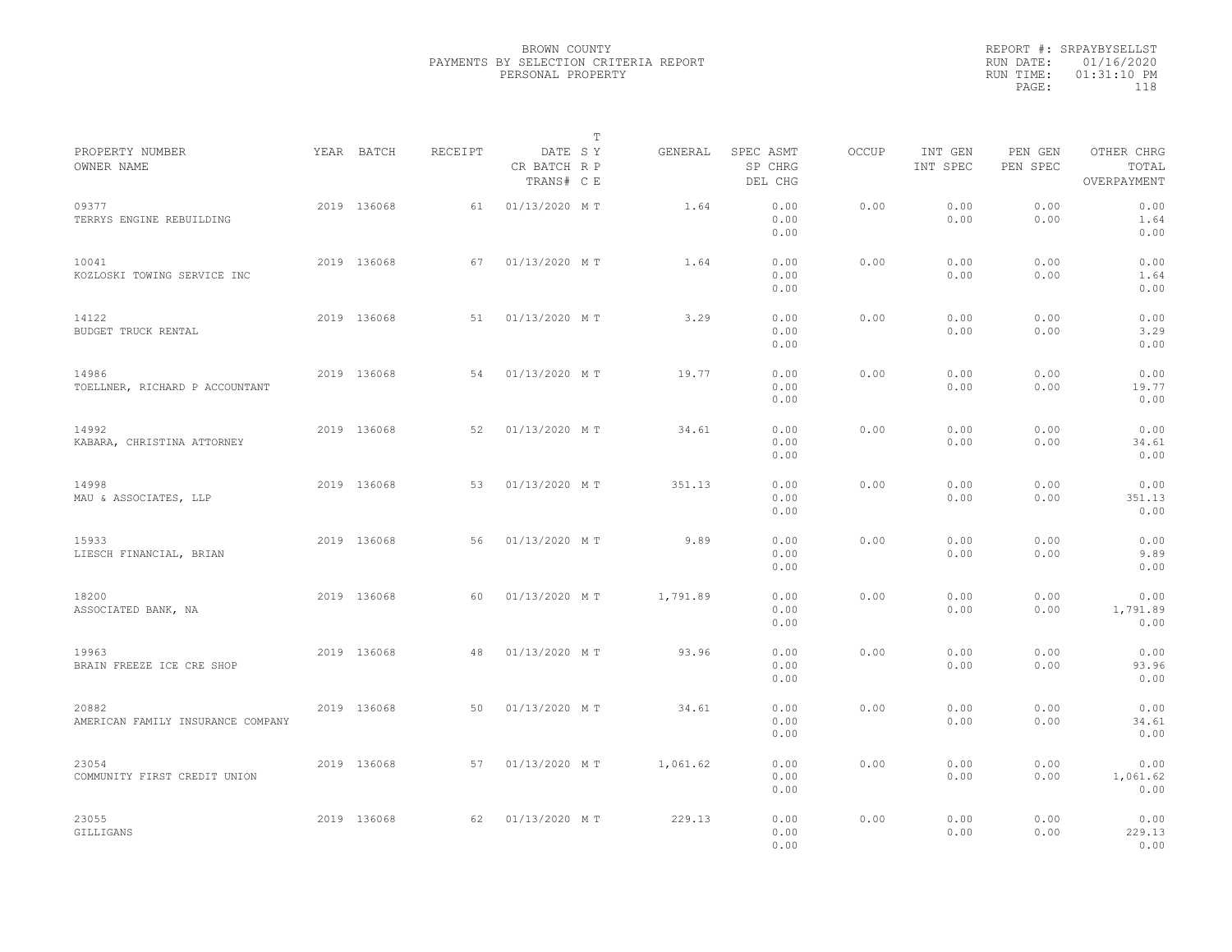| PROPERTY NUMBER<br>OWNER NAME               | YEAR BATCH  | RECEIPT | DATE SY<br>CR BATCH R P<br>TRANS# C E | $\mathbb T$ | GENERAL   | SPEC ASMT<br>SP CHRG<br>DEL CHG | OCCUP | INT GEN<br>INT SPEC | PEN GEN<br>PEN SPEC | OTHER CHRG<br>TOTAL<br>OVERPAYMENT |
|---------------------------------------------|-------------|---------|---------------------------------------|-------------|-----------|---------------------------------|-------|---------------------|---------------------|------------------------------------|
| 24710<br>MEN'S HAIR HOUSE                   | 2019 136068 | 58      | 01/13/2020 MT                         |             | 281.90    | 0.00<br>0.00<br>0.00            | 0.00  | 0.00<br>0.00        | 0.00<br>0.00        | 0.00<br>281.90<br>0.00             |
| 24990<br>VITALITY CHIROPRACTIC              | 2019 136068 | 47      | 01/13/2020 MT                         |             | 46.16     | 0.00<br>0.00<br>0.00            | 0.00  | 0.00<br>0.00        | 0.00<br>0.00        | 0.00<br>46.16<br>0.00              |
| 25738<br>SPT ACQUISTION LLC                 | 2019 136068 | 59      | 01/13/2020 MT                         |             | 42.86     | 0.00<br>0.00<br>0.00            | 0.00  | 0.00<br>0.00        | 0.00<br>0.00        | 0.00<br>42.86<br>0.00              |
| 27023<br>RIVERVIEW PROFESSIONAL LANDSCAPERS | 2019 136068 | 49      | 01/13/2020 MT                         |             | 97.26     | 0.00<br>0.00<br>0.00            | 0.00  | 0.00<br>0.00        | 0.00<br>0.00        | 0.00<br>97.26<br>0.00              |
| 05192<br>S & J ARONSON                      | 2019 136069 | 69      | 01/14/2020 MT                         |             | 1.64      | 0.00<br>0.00<br>0.00            | 0.00  | 0.00<br>0.00        | 0.00<br>0.00        | 0.00<br>1.64<br>0.00               |
| 23964<br>TOSCA SERVICES                     | 2019 136069 | 70      | 01/14/2020 MT                         |             | 3,420.59  | 0.00<br>0.00<br>0.00            | 0.00  | 0.00<br>0.00        | 0.00<br>0.00        | 0.00<br>3,420.59<br>0.00           |
| 24988<br>PANDA HOUSE                        | 2019 136069 |         | 71 01/14/2020 MT                      |             | 187.92    | 0.00<br>0.00<br>0.00            | 0.00  | 0.00<br>0.00        | 0.00<br>0.00        | 0.00<br>187.92<br>0.00             |
| 26439<br>RIVERS BEND                        | 2019 136069 | 72      | 01/14/2020 MT                         |             | 1,635.29  | 0.00<br>0.00<br>0.00            | 0.00  | 0.00<br>0.00        | 0.00<br>0.00        | 0.00<br>1,635.29<br>0.00           |
|                                             |             |         | VILLAGE OF HOWARD TOTAL               |             | 34,016.18 | 0.00<br>0.00<br>0.00            | 0.00  | 0.00<br>0.00        | 0.00<br>0.00        | 0.00<br>34,016.18<br>0.00          |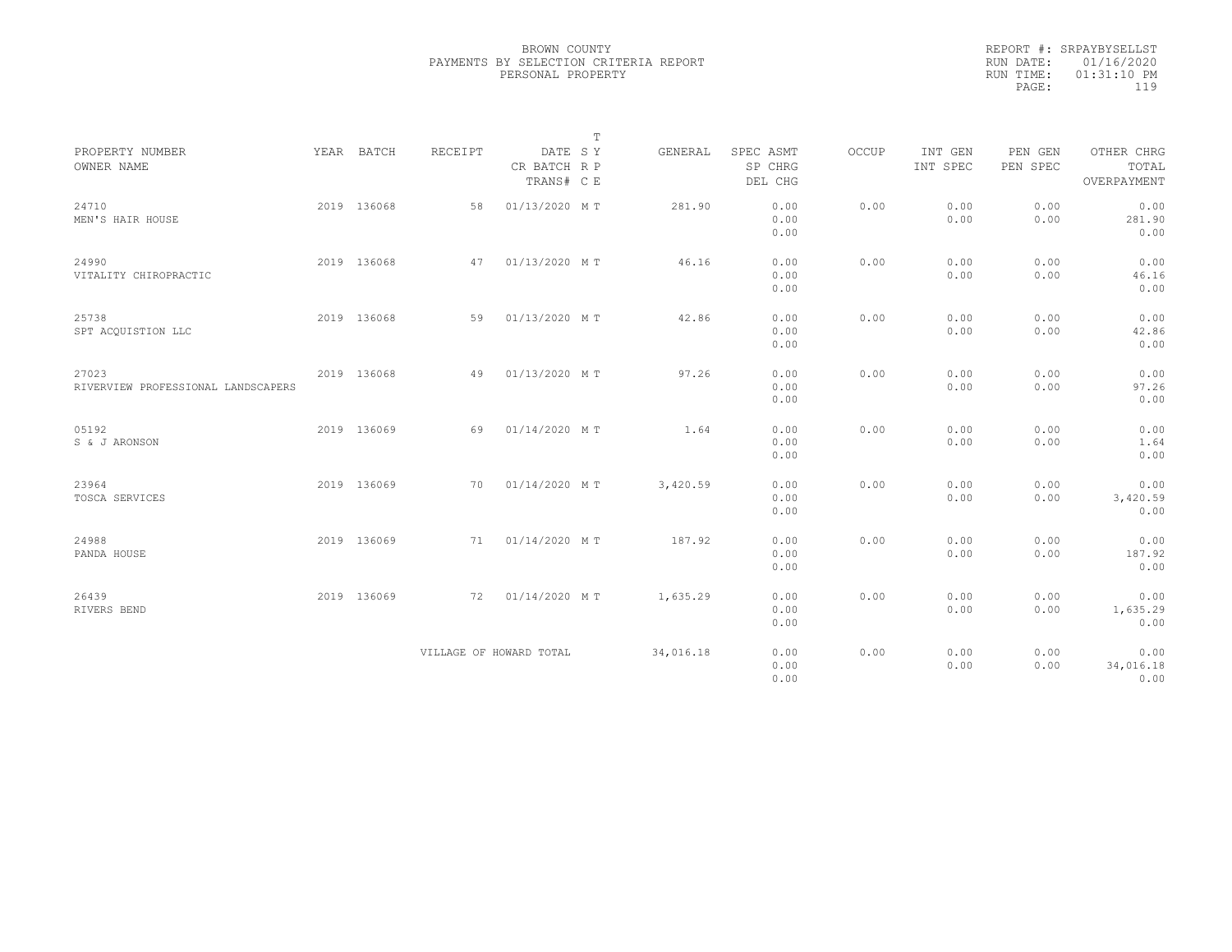|                                                          |             |                  |                                       | T |          |                                 |              |                     |                     |                                    |  |
|----------------------------------------------------------|-------------|------------------|---------------------------------------|---|----------|---------------------------------|--------------|---------------------|---------------------|------------------------------------|--|
| PROPERTY NUMBER<br>OWNER NAME                            | YEAR BATCH  | RECEIPT          | DATE SY<br>CR BATCH R P<br>TRANS# C E |   | GENERAL  | SPEC ASMT<br>SP CHRG<br>DEL CHG | <b>OCCUP</b> | INT GEN<br>INT SPEC | PEN GEN<br>PEN SPEC | OTHER CHRG<br>TOTAL<br>OVERPAYMENT |  |
| 26344<br>TMC HARDWARE INC                                | 2019 191216 | 1684             | 12/16/2019 C T                        |   | 602.12   | 0.00<br>0.00<br>0.00            | 0.00         | 0.00<br>0.00        | 0.00<br>0.00        | 0.00<br>602.12<br>0.00             |  |
| 21538<br>CHINA WOK                                       | 2019        | 25875            | 12/17/2019 C T<br>387<br>14237        |   | 597.53   | 0.00<br>0.00<br>0.00            | 0.00         | 0.00<br>0.00        | 0.00<br>0.00        | 0.00<br>597.53<br>0.00             |  |
| 19553<br>FIGARO'S PIZZA/COUSINS SUBS                     | 2019        | 26060            | 12/17/2019 C T<br>391<br>14388        |   | 73.53    | 0.00<br>0.00<br>0.00            | 0.00         | 0.00<br>0.00        | 0.00<br>0.00        | 0.00<br>73.53<br>0.00              |  |
| 2825<br>OLSON OIL CO                                     | 2019        | 26301            | 12/17/2019 C T<br>389<br>14567        |   | 413.67   | 0.00<br>0.00<br>0.00            | 0.00         | 0.00<br>0.00        | 0.00<br>0.00        | 0.00<br>413.67<br>0.00             |  |
| 11164<br>DENZER, PAM DVM                                 | 2019        | 28700            | 12/19/2019 C T<br>404<br>15810        |   | 22.99    | 0.00<br>0.00<br>0.00            | 0.00         | 0.00<br>0.00        | 0.00<br>0.00        | 0.00<br>22.99<br>0.00              |  |
| 11164<br>DENZER, PAM DVM                                 | 2019        | Voids #<br>28700 | 12/19/2019 C V<br>404<br>15815        |   | $-22.99$ | 0.00<br>0.00<br>0.00            | 0.00         | 0.00<br>0.00        | 0.00<br>0.00        | 0.00<br>$-22.99$<br>0.00           |  |
| 11164<br>DENZER, PAM DVM                                 | 2019        | 28712            | 12/19/2019 C T<br>404<br>15818        |   | 22.99    | 0.00<br>0.00<br>0.00            | 0.00         | 0.00<br>0.00        | 0.00<br>0.00        | 0.00<br>22.99<br>0.00              |  |
| 19554<br>COMMERCIAL LAUNDRY SALES                        | 2019        | 30601            | 12/20/2019 C T<br>412<br>16868        |   | 39.08    | 0.00<br>0.00<br>0.00            | 0.00         | 0.00<br>0.00        | 0.00<br>0.00        | 0.00<br>39.08<br>0.00              |  |
| 4750<br>DAIRY QUEEN                                      | 2019        | 30647            | 12/20/2019 C T<br>410<br>16903        |   | 466.53   | 0.00<br>0.00<br>0.00            | 0.00         | 0.00<br>0.00        | 0.00<br>0.00        | 0.00<br>466.53<br>0.00             |  |
| 12039<br>MERIDIAN                                        | 2019        | 31215            | 12/20/2019 C T<br>415<br>17248        |   | 160.88   | 0.00<br>0.00<br>0.00            | 0.00         | 0.00<br>0.00        | 0.00<br>0.00        | 0.00<br>160.88<br>0.00             |  |
| 2803<br>JERLINGA DDS, GREGORY B                          | 2019        | 31337            | 12/20/2019 C T<br>415<br>17346        |   | 1,781.11 | 0.00<br>0.00<br>0.00            | 0.00         | 0.00<br>0.00        | 0.00<br>0.00        | 0.00<br>1,781.11<br>0.00           |  |
| 18996<br>COUNTRYVIEW PROPERTIES (LEASEHOLD IMPROVEMENTS) | 2019        | 31368            | 12/20/2019 C T<br>415<br>17371        |   | 11.50    | 0.00<br>0.00<br>0.00            | 0.00         | 0.00<br>0.00        | 0.00<br>0.00        | 0.00<br>11.50<br>0.00              |  |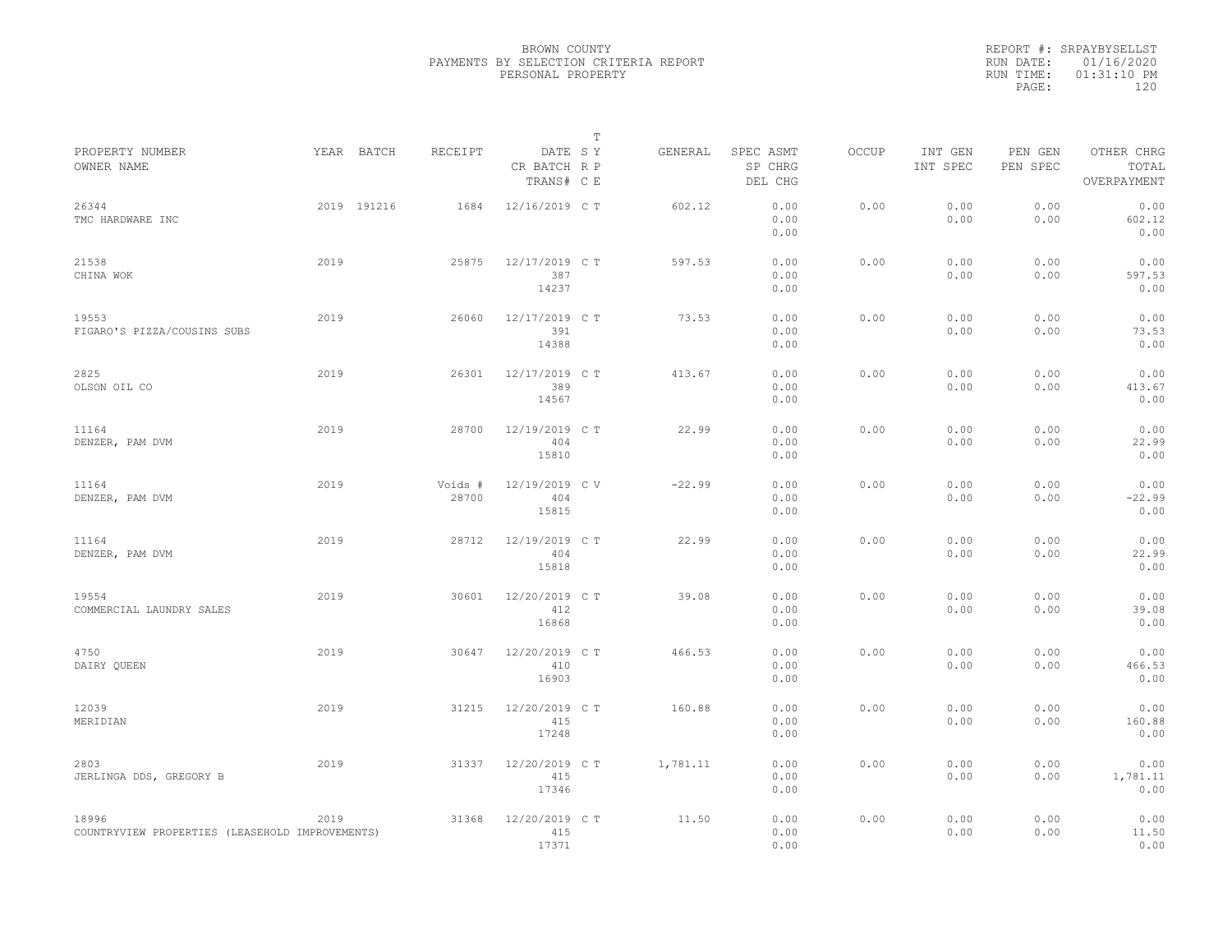|           | REPORT #: SRPAYBYSELLST |
|-----------|-------------------------|
|           | RUN DATE: 01/16/2020    |
| RUN TIME: | $01:31:11$ PM           |
| PAGE:     | 121                     |
|           |                         |

|                                        |            |         |                                       | $\mathbb T$ |         |                                 |              |                     |                     |                                    |  |
|----------------------------------------|------------|---------|---------------------------------------|-------------|---------|---------------------------------|--------------|---------------------|---------------------|------------------------------------|--|
| PROPERTY NUMBER<br>OWNER NAME          | YEAR BATCH | RECEIPT | DATE SY<br>CR BATCH R P<br>TRANS# C E |             | GENERAL | SPEC ASMT<br>SP CHRG<br>DEL CHG | <b>OCCUP</b> | INT GEN<br>INT SPEC | PEN GEN<br>PEN SPEC | OTHER CHRG<br>TOTAL<br>OVERPAYMENT |  |
| 2809<br>KRUMRAI DC, GLORIA             | 2019       | 31375   | 12/20/2019 C T<br>410<br>17378        |             | 22.99   | 0.00<br>0.00<br>0.00            | 0.00         | 0.00<br>0.00        | 0.00<br>0.00        | 0.00<br>22.99<br>0.00              |  |
| 24723<br>US BANK NATIONAL ASSOCIATION  | 2019       | 34987   | 12/23/2019 C T<br>422<br>18208        |             | 328.63  | 0.00<br>0.00<br>0.00            | 0.00         | 0.00<br>0.00        | 0.00<br>0.00        | 0.00<br>328.63<br>0.00             |  |
| 25596<br>LUCKY ONES DAYCARE            | 2019       | 35482   | 12/23/2019 C T<br>417<br>18307        |             | 22.99   | 0.00<br>0.00<br>0.00            | 0.00         | 0.00<br>0.00        | 0.00<br>0.00        | 0.00<br>22.99<br>0.00              |  |
| 9675<br>BRADS SERVICE                  | 2019       | 37560   | 12/26/2019 C T<br>429<br>18803        |             | 32.17   | 0.00<br>0.00<br>0.00            | 0.00         | 0.00<br>0.00        | 0.00<br>0.00        | 0.00<br>32.17<br>0.00              |  |
| 15883<br>AQUA CIR-CLEAN INC            | 2019       | 38171   | 12/26/2019 C T<br>429<br>19216        |             | 151.69  | 0.00<br>0.00<br>0.00            | 0.00         | 0.00<br>0.00        | 0.00<br>0.00        | 0.00<br>151.69<br>0.00             |  |
| 18997<br>PREMIERONE PRODUCTS INC       | 2019       | 38172   | 12/26/2019 C T<br>429<br>19216        |             | 181.56  | 0.00<br>0.00<br>0.00            | 0.00         | 0.00<br>0.00        | 0.00<br>0.00        | 0.00<br>181.56<br>0.00             |  |
| 13334<br>COUNTRY PRIDE REALTY          | 2019       | 38252   | 12/26/2019 C T<br>429<br>19275        |             | 170.07  | 0.00<br>0.00<br>0.00            | 0.00         | 0.00<br>0.00        | 0.00<br>0.00        | 0.00<br>170.07<br>0.00             |  |
| 12565<br>SMURAWA'S COUNTRY BAKERY      | 2019       | 39024   | 12/26/2019 C T<br>429<br>19673        |             | 183.86  | 0.00<br>0.00<br>0.00            | 0.00         | 0.00<br>0.00        | 0.00<br>0.00        | 0.00<br>183.86<br>0.00             |  |
| 15166<br>GASCO HOLDING INC             | 2019       | 40843   | 12/27/2019 C T<br>431<br>20123        |             | 344.72  | 0.00<br>0.00<br>0.00            | 0.00         | 0.00<br>0.00        | 0.00<br>0.00        | 0.00<br>344.72<br>0.00             |  |
| 13691<br>ADVANCE METAL FABRICATING LLC | 2019       | 45172   | 12/28/2019 C T<br>441<br>21955        |             | 4.60    | 0.00<br>0.00<br>0.00            | 0.00         | 0.00<br>0.00        | 0.00<br>0.00        | 0.00<br>4.60<br>0.00               |  |
| 2818<br>KUT & KURL BEAUTY SHOP         | 2019       | 48818   | 12/31/2019 C T<br>451<br>23579        |             | 91.92   | 0.00<br>0.00<br>0.00            | 0.00         | 0.00<br>0.00        | 0.00<br>0.00        | 0.00<br>91.92<br>0.00              |  |
| 12566<br>LEWIS & VAN SICKLE, LLC       | 2019       | 49648   | 12/31/2019 C T<br>455<br>24175        |             | 50.56   | 0.00<br>0.00<br>0.00            | 0.00         | 0.00<br>0.00        | 0.00<br>0.00        | 0.00<br>50.56<br>0.00              |  |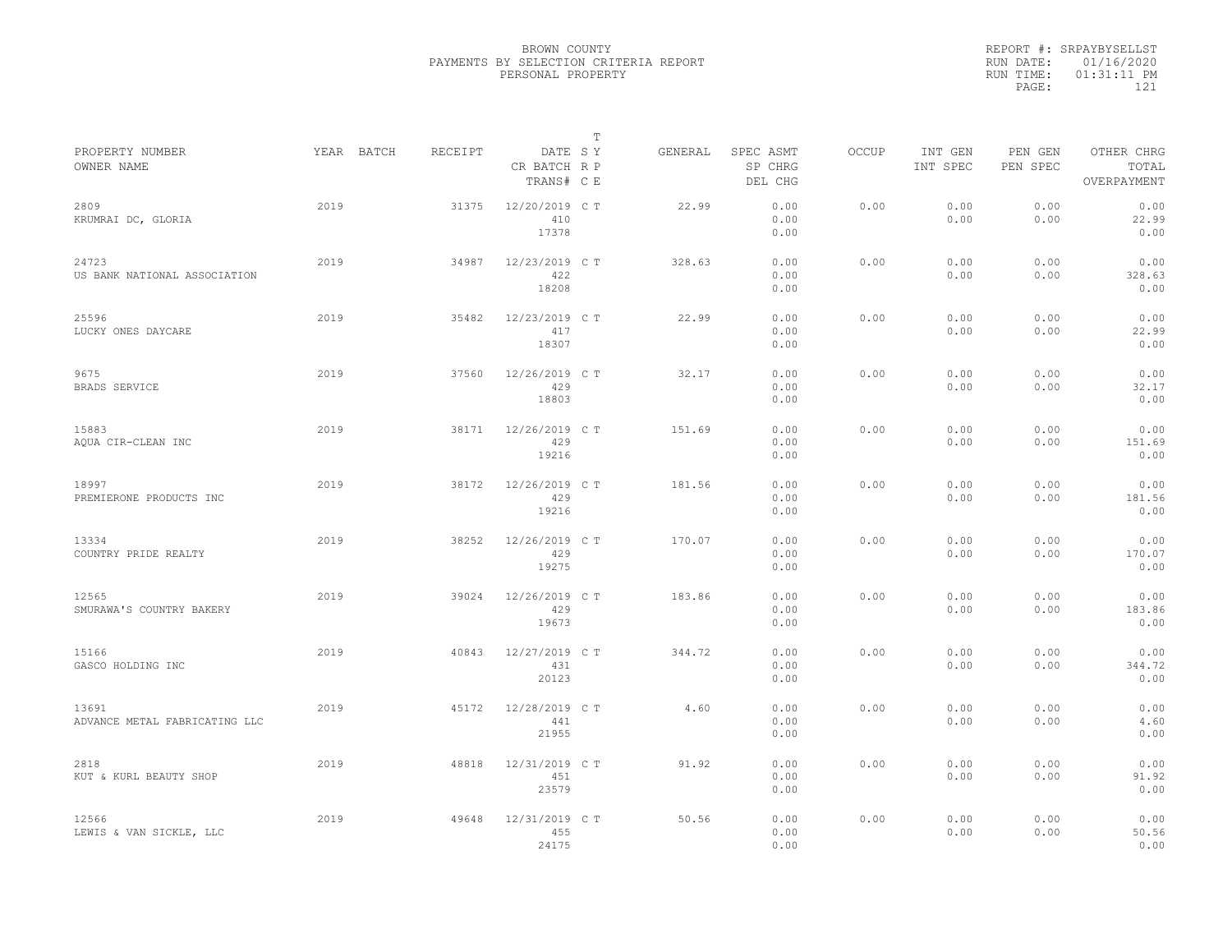|           | REPORT #: SRPAYBYSELLST |
|-----------|-------------------------|
|           | RUN DATE: 01/16/2020    |
| RUN TIME: | $01:31:11$ PM           |
| PAGE:     | 122                     |
|           |                         |

|                                 |             |                 |                                       | T |           |                                 |       |                     |                     |                                    |
|---------------------------------|-------------|-----------------|---------------------------------------|---|-----------|---------------------------------|-------|---------------------|---------------------|------------------------------------|
| PROPERTY NUMBER<br>OWNER NAME   | YEAR BATCH  | RECEIPT         | DATE SY<br>CR BATCH R P<br>TRANS# C E |   | GENERAL   | SPEC ASMT<br>SP CHRG<br>DEL CHG | OCCUP | INT GEN<br>INT SPEC | PEN GEN<br>PEN SPEC | OTHER CHRG<br>TOTAL<br>OVERPAYMENT |
| 5495<br>ZIELINSKI TAVERN        | 2019        | 49792           | 12/31/2019 C T<br>455<br>24259        |   | 82.73     | 0.00<br>0.00<br>0.00            | 0.00  | 0.00<br>0.00        | 0.00<br>0.00        | 0.00<br>82.73<br>0.00              |
| 13331<br>ANGELICA TILE INC      | 2019        | 51601           | 01/02/2020 C T<br>463<br>25110        |   | 6.89      | 0.00<br>0.00<br>0.00            | 0.00  | 0.00<br>0.00        | 0.00<br>0.00        | 0.00<br>6.89<br>0.00               |
| 20003<br>RAIDER TIRE LLC        | 2019        | 51649           | 01/02/2020 C T<br>463<br>25140        |   | 96.52     | 0.00<br>0.00<br>0.00            | 0.00  | 0.00<br>0.00        | 0.00<br>0.00        | 0.00<br>96.52<br>0.00              |
| 26967<br>WISCONSIN IMGAING, LLC | 2019        | 51945           | 01/02/2020 C T<br>463<br>25367        |   | 142.49    | 0.00<br>0.00<br>0.00            | 0.00  | 0.00<br>0.00        | 0.00<br>0.00        | 0.00<br>142.49<br>0.00             |
| 23777<br>PARKER FREEZEDRY       | 2019 200103 | 2689            | 01/03/2020 C T                        |   | 195.35    | 0.00<br>0.00<br>0.00            | 0.00  | 0.00<br>0.00        | 0.00<br>0.00        | 0.00<br>195.35<br>0.00             |
| 2847<br>SUPER RON'S FOOD CENTER | 2019        | 53618           | 01/06/2020 C T<br>471<br>26361        |   | 1,247.92  | 0.00<br>0.00<br>0.00            | 0.00  | 0.00<br>0.00        | 0.00<br>0.00        | 0.00<br>1,247.92<br>0.00           |
| 18670<br>DISH NETWORK LLC       | 2019        | 53800           | 01/06/2020 C T<br>475<br>26446        |   | 158.58    | 0.00<br>0.00<br>0.00            | 0.00  | 0.00<br>0.00        | 0.00<br>0.00        | 0.00<br>158.58<br>0.00             |
| 2849<br>VANDECASTLE SC          | 2019        | 53955           | 01/06/2020 C T<br>475<br>26577        |   | 52.85     | 0.00<br>0.00<br>0.00            | 0.00  | 0.00<br>0.00        | 0.00<br>0.00        | 0.00<br>52.85<br>0.00              |
| 8077<br>N E W ROLL              | 2019        | 55469           | 01/08/2020 CT<br>483<br>27316         |   | 9.19      | 0.00<br>0.00<br>0.00            | 0.00  | 0.00<br>0.00        | 0.00<br>0.00        | 0.00<br>9.19<br>0.00               |
| 26691<br>PLANTS OF DISTINCTION  | 2019        | 55835           | 01/08/2020 C T<br>483<br>27603        |   | 36.77     | 0.00<br>0.00<br>0.00            | 0.00  | 0.00<br>0.00        | 0.00<br>0.00        | 0.00<br>36.77<br>0.00              |
| 26176<br>MAIL FINANCE INC       | 2019        | 56417           | 01/09/2020 C T<br>487<br>27878        |   | 68.95     | 0.00<br>0.00<br>0.00            | 0.00  | 0.00<br>0.00        | 0.00<br>0.00        | 0.00<br>68.95<br>0.00              |
| 23777<br>PARKER FREEZEDRY       | 2019        | Voids #<br>2689 | 01/03/2020 CV                         |   | $-195.35$ | 0.00<br>0.00<br>0.00            | 0.00  | 0.00<br>0.00        | 0.00<br>0.00        | 0.00<br>$-195.35$<br>0.00          |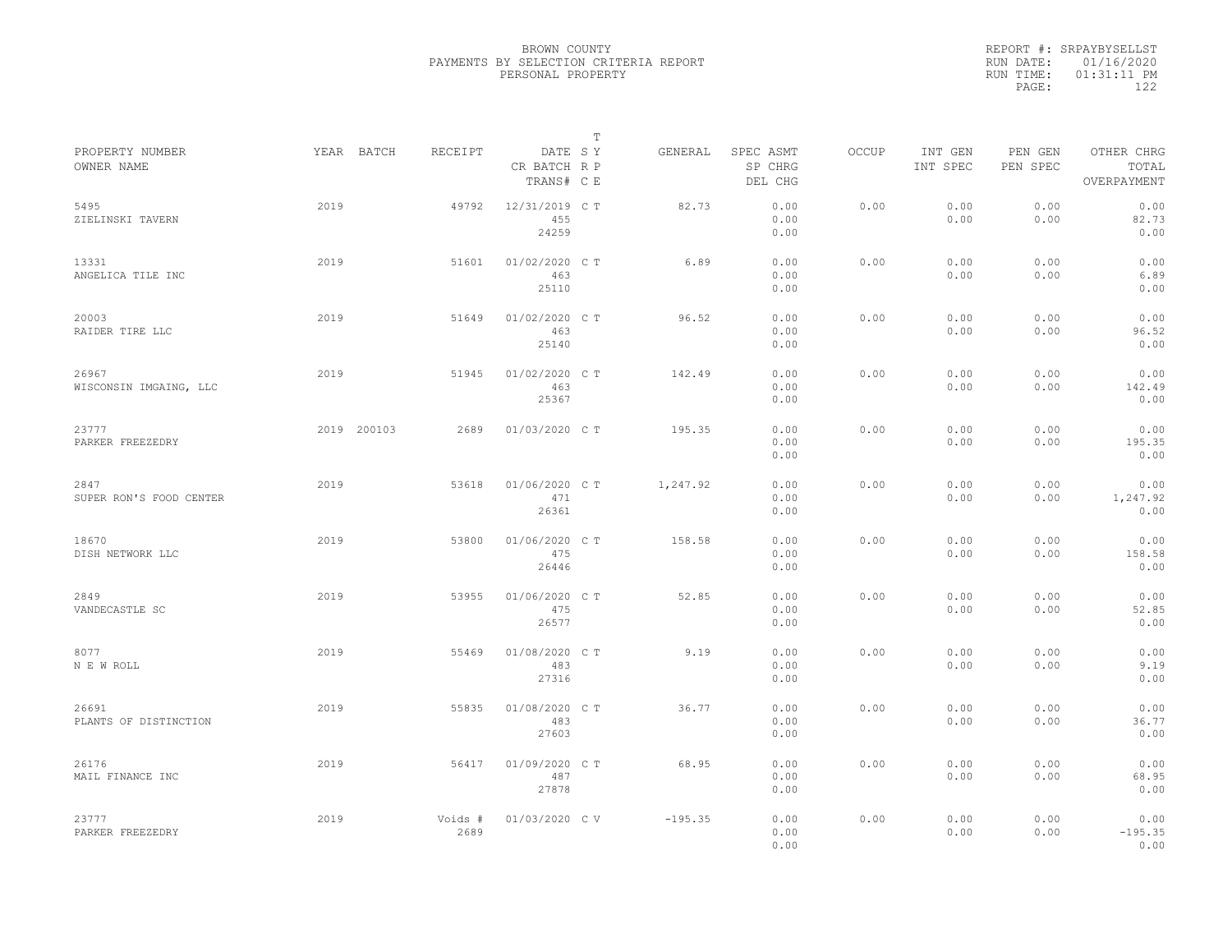|           | REPORT #: SRPAYBYSELLST |  |
|-----------|-------------------------|--|
|           | RUN DATE: 01/16/2020    |  |
| RUN TIME: | $01:31:12$ PM           |  |
| PAGE:     | 123                     |  |
|           |                         |  |

|                           |               |         |                          | $\blacksquare$ |           |           |       |          |          |             |  |
|---------------------------|---------------|---------|--------------------------|----------------|-----------|-----------|-------|----------|----------|-------------|--|
| PROPERTY NUMBER           | BATCH<br>YEAR | RECEIPT | DATE SY                  |                | GENERAL   | SPEC ASMT | OCCUP | INT GEN  | PEN GEN  | OTHER CHRG  |  |
| OWNER NAME                |               |         | CR BATCH R P             |                |           | SP CHRG   |       | INT SPEC | PEN SPEC | TOTAL       |  |
|                           |               |         | TRANS# CE                |                |           | DEL CHG   |       |          |          | OVERPAYMENT |  |
| 15170                     | 2019          | 57692   | 01/13/2020 C T           |                | 583.75    | 0.00      | 0.00  | 0.00     | 0.00     | 0.00        |  |
| JONES SIGN CO             |               |         | 493                      |                |           | 0.00      |       | 0.00     | 0.00     | 583.75      |  |
|                           |               |         | 28599                    |                |           | 0.00      |       |          |          | 0.00        |  |
| 24447                     | 2019          | 57717   | 01/13/2020 C T           |                | 85.03     | 0.00      | 0.00  | 0.00     | 0.00     | 0.00        |  |
| AMERICAN FAMILY INSURANCE |               |         | 497                      |                |           | 0.00      |       | 0.00     | 0.00     | 85.03       |  |
|                           |               |         | 28615                    |                |           | 0.00      |       |          |          | 0.00        |  |
| 2822                      | 2019          | 57862   | 01/13/2020 C T           |                | 1,693.78  | 0.00      | 0.00  | 0.00     | 0.00     | 0.00        |  |
| NORTH SHORE BANK          |               |         | 495                      |                |           | 0.00      |       | 0.00     | 0.00     | 1,693.78    |  |
|                           |               |         | 28724                    |                |           | 0.00      |       |          |          | 0.00        |  |
|                           |               |         | VILLAGE OF PULASKI TOTAL |                | 10,020.15 | 0.00      | 0.00  | 0.00     | 0.00     | 0.00        |  |
|                           |               |         |                          |                |           | 0.00      |       | 0.00     | 0.00     | 10,020.15   |  |
|                           |               |         |                          |                |           | 0.00      |       |          |          | 0.00        |  |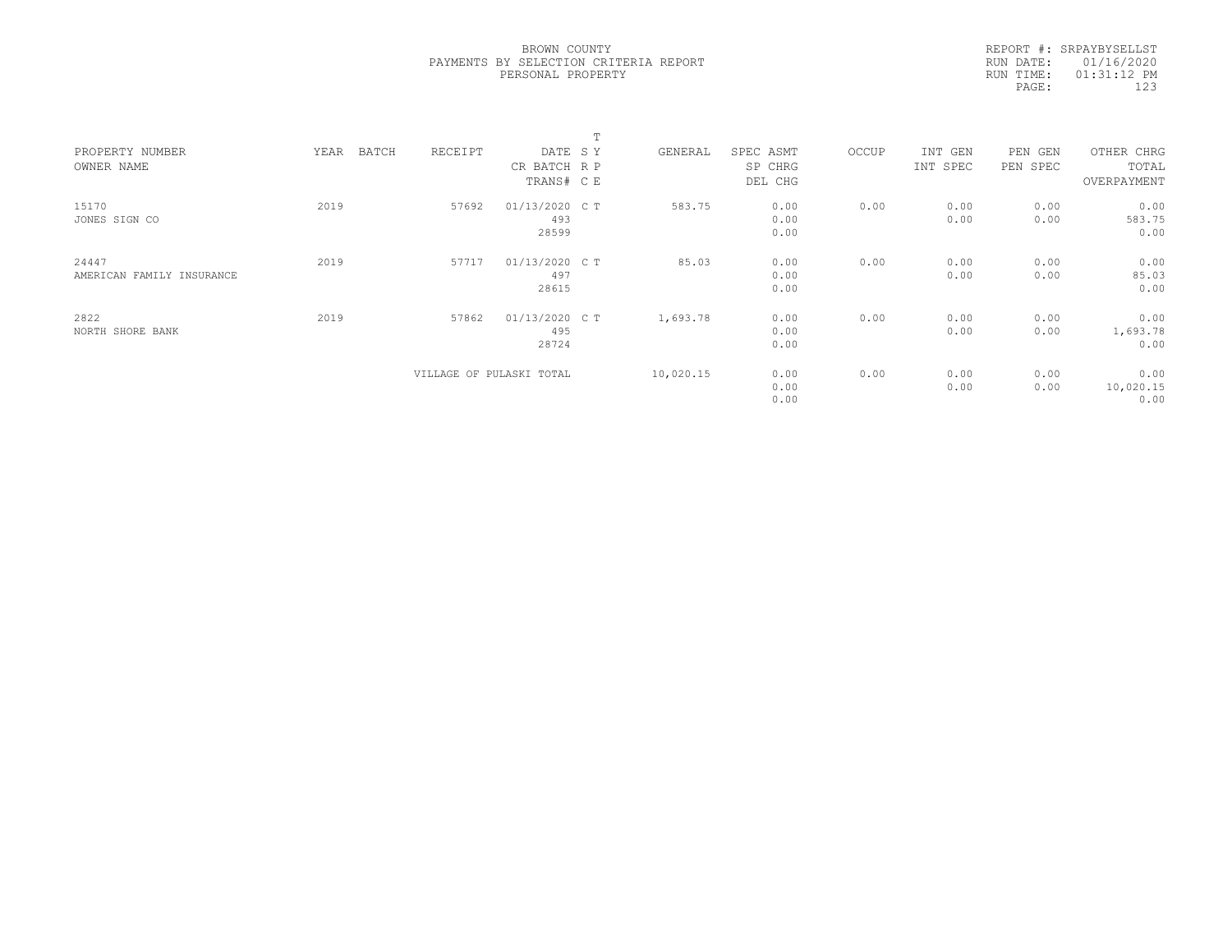|                                               |      |             |         |                                       | $\mathbb T$ |          |                                 |              |                     |                     |                                    |  |
|-----------------------------------------------|------|-------------|---------|---------------------------------------|-------------|----------|---------------------------------|--------------|---------------------|---------------------|------------------------------------|--|
| PROPERTY NUMBER<br>OWNER NAME                 |      | YEAR BATCH  | RECEIPT | DATE SY<br>CR BATCH R P<br>TRANS# C E |             | GENERAL  | SPEC ASMT<br>SP CHRG<br>DEL CHG | <b>OCCUP</b> | INT GEN<br>INT SPEC | PEN GEN<br>PEN SPEC | OTHER CHRG<br>TOTAL<br>OVERPAYMENT |  |
| 8788<br>GENERAL MAINTENANCE & FABRICATING INC | 2019 |             | 24193   | 12/16/2019 C T<br>386<br>13417        |             | 86.01    | 0.00<br>0.00<br>0.00            | 0.00         | 0.00<br>0.00        | 0.00<br>0.00        | 0.00<br>86.01<br>0.00              |  |
| 27692<br>MILL COATINGS, INC                   | 2019 |             | 24194   | 12/16/2019 C T<br>386<br>13418        |             | 68.02    | 0.00<br>0.00<br>0.00            | 0.00         | 0.00<br>0.00        | 0.00<br>0.00        | 0.00<br>68.02<br>0.00              |  |
| 20297<br>AHLBORG TIRE & AUTO                  | 2019 |             | 24897   | 12/17/2019 C T<br>391<br>13554        |             | 60.02    | 0.00<br>0.00<br>0.00            | 0.00         | 0.00<br>0.00        | 0.00<br>0.00        | 0.00<br>60.02<br>0.00              |  |
| 25329<br>CINCINNATI INSURANCE COMPANY         |      | 2019 191217 | 1711    | 12/17/2019 C T                        |             | 16.01    | 0.00<br>0.00<br>0.00            | 0.00         | 0.00<br>0.00        | 0.00<br>0.00        | 0.00<br>16.01<br>0.00              |  |
| 25030<br>PERFORMANCE SCIENCES LLC             | 2019 |             | 25185   | 12/17/2019 C T<br>387<br>13777        |             | 14.01    | 0.00<br>0.00<br>0.00            | 0.00         | 0.00<br>0.00        | 0.00<br>0.00        | 0.00<br>14.01<br>0.00              |  |
| 9945<br>KRUEGER SENTRY GAUGE CO               | 2019 |             | 25253   | 12/17/2019 C T<br>392<br>13835        |             | 1,166.30 | 0.00<br>0.00<br>0.00            | 0.00         | 0.00<br>0.00        | 0.00<br>0.00        | 0.00<br>1,166.30<br>0.00           |  |
| 15264<br>BURKARD MARINE                       | 2019 |             | 25778   | 12/17/2019 C T<br>390<br>14181        |             | 140.04   | 0.00<br>0.00<br>0.00            | 0.00         | 0.00<br>0.00        | 0.00<br>0.00        | 0.00<br>140.04<br>0.00             |  |
| 15265<br>ANIMAL CLINIC OF SUAMICO LLC         | 2019 |             | 25934   | 12/17/2019 C T<br>394<br>14290        |             | 656.18   | 0.00<br>0.00<br>0.00            | 0.00         | 0.00<br>0.00        | 0.00<br>0.00        | 0.00<br>656.18<br>0.00             |  |
| 27516<br>CONQUER NUTRITION                    | 2019 |             | 29426   | 12/19/2019 C T<br>404<br>16282        |             | 70.02    | 0.00<br>0.00<br>0.00            | 0.00         | 0.00<br>0.00        | 0.00<br>0.00        | 0.00<br>70.02<br>0.00              |  |
| 27512<br>LAVIOLETTE GROUP INC                 | 2019 |             | 30300   | 12/20/2019 C T<br>409<br>16646        |             | 2.01     | 0.00<br>0.00<br>0.00            | 0.00         | 0.00<br>0.00        | 0.00<br>0.00        | 0.00<br>2.01<br>0.00               |  |
| 4264<br>SHIPYARD MARINE INC                   | 2019 |             | 30336   | 12/20/2019 C T<br>412<br>16679        |             | 100.03   | 0.00<br>0.00<br>0.00            | 0.00         | 0.00<br>0.00        | 0.00<br>0.00        | 0.00<br>100.03<br>0.00             |  |
| 18473<br>RIVERSIDE ENGINEERING & DESIGN       | 2019 |             | 30788   | 12/20/2019 C T<br>412<br>16983        |             | 34.01    | 0.00<br>0.00<br>0.00            | 0.00         | 0.00<br>0.00        | 0.00<br>0.00        | 0.00<br>34.01<br>0.00              |  |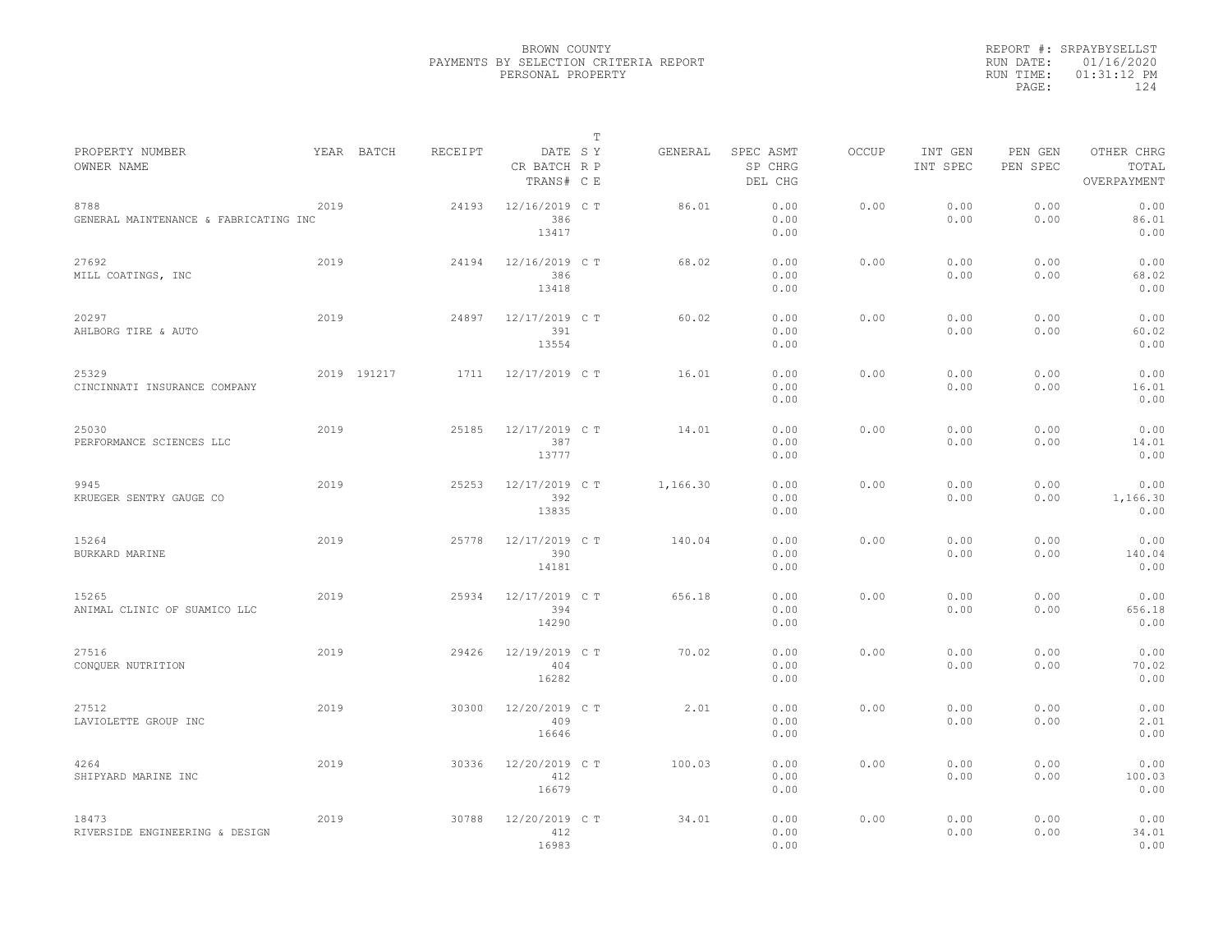|           | REPORT #: SRPAYBYSELLST |
|-----------|-------------------------|
|           | RUN DATE: 01/16/2020    |
| RUN TIME: | $01:31:12$ PM           |
| PAGE:     | 125                     |
|           |                         |

|                                       |            |         |                                       | Т |          |                                 |              |                     |                     |                                    |
|---------------------------------------|------------|---------|---------------------------------------|---|----------|---------------------------------|--------------|---------------------|---------------------|------------------------------------|
| PROPERTY NUMBER<br>OWNER NAME         | YEAR BATCH | RECEIPT | DATE SY<br>CR BATCH R P<br>TRANS# C E |   | GENERAL  | SPEC ASMT<br>SP CHRG<br>DEL CHG | <b>OCCUP</b> | INT GEN<br>INT SPEC | PEN GEN<br>PEN SPEC | OTHER CHRG<br>TOTAL<br>OVERPAYMENT |
| 25276<br>PET SUPPLIES PLUS            | 2019       | 30794   | 12/20/2019 C T<br>412<br>16989        |   | 600.15   | 0.00<br>0.00<br>0.00            | 0.00         | 0.00<br>0.00        | 0.00<br>0.00        | 0.00<br>600.15<br>0.00             |
| 16799<br>BADGER TRUCK & AUTO BODY     | 2019       | 30988   | 12/20/2019 C T<br>409<br>17095        |   | 30.00    | 0.00<br>0.00<br>0.00            | 0.00         | 0.00<br>0.00        | 0.00<br>0.00        | 0.00<br>30.00<br>0.00              |
| 26165<br>FIRST IMPRESSIONS, SC        | 2019       | 31030   | 12/20/2019 C T<br>415<br>17131        |   | 2,342.61 | 0.00<br>0.00<br>0.00            | 0.00         | 0.00<br>0.00        | 0.00<br>0.00        | 0.00<br>2,342.61<br>0.00           |
| 27520<br>LE NAILS                     | 2019       | 31192   | 12/20/2019 C T<br>413<br>17226        |   | 160.05   | 0.00<br>0.00<br>0.00            | 0.00         | 0.00<br>0.00        | 0.00<br>0.00        | 0.00<br>160.05<br>0.00             |
| 15909<br>S & H HOLDINGS INC           | 2019       | 33903   | 12/23/2019 C T<br>418<br>17976        |   | 14.01    | 0.00<br>0.00<br>0.00            | 0.00         | 0.00<br>0.00        | 0.00<br>0.00        | 0.00<br>14.01<br>0.00              |
| 22983<br>US BANK NATIONAL ASSOCIATION | 2019       | 34980   | 12/23/2019 C T<br>422<br>18201        |   | 62.02    | 0.00<br>0.00<br>0.00            | 0.00         | 0.00<br>0.00        | 0.00<br>0.00        | 0.00<br>62.02<br>0.00              |
| 11360<br>GRIFFIN INDUSTRIES CORP      | 2019       | 35042   | 12/23/2019 C T<br>418<br>18228        |   | 1,888.50 | 0.00<br>0.00<br>0.00            | 0.00         | 0.00<br>0.00        | 0.00<br>0.00        | 0.00<br>1,888.50<br>0.00           |
| 27024<br>VERDIGRIS INTERIOR DESIGN    | 2019       | 37397   | 12/26/2019 C T<br>428<br>18678        |   | 160.05   | 0.00<br>0.00<br>0.00            | 0.00         | 0.00<br>0.00        | 0.00<br>0.00        | 0.00<br>160.05<br>0.00             |
| 26430<br>TIME FOR DECOR               | 2019       | 37467   | 12/26/2019 C T<br>424<br>18741        |   | 46.02    | 0.00<br>0.00<br>0.00            | 0.00         | 0.00<br>0.00        | 0.00<br>0.00        | 0.00<br>46.02<br>0.00              |
| 25029<br>OVERHEAD SOLUTIONS INC       | 2019       | 37509   | 12/26/2019 C T<br>428<br>18764        |   | 410.12   | 0.00<br>0.00<br>0.00            | 0.00         | 0.00<br>0.00        | 0.00<br>0.00        | 0.00<br>410.12<br>0.00             |
| 17854<br>VICTORY SIGN LLC             | 2019       | 37970   | 12/26/2019 C T<br>428<br>19059        |   | 10.00    | 0.00<br>0.00<br>0.00            | 0.00         | 0.00<br>0.00        | 0.00<br>0.00        | 0.00<br>10.00<br>0.00              |
| 16797<br>SCENIC VIEW LANDSCAPE        | 2019       | 38282   | 12/26/2019 C T<br>427<br>19298        |   | 426.11   | 0.00<br>0.00<br>0.00            | 0.00         | 0.00<br>0.00        | 0.00<br>0.00        | 0.00<br>426.11<br>0.00             |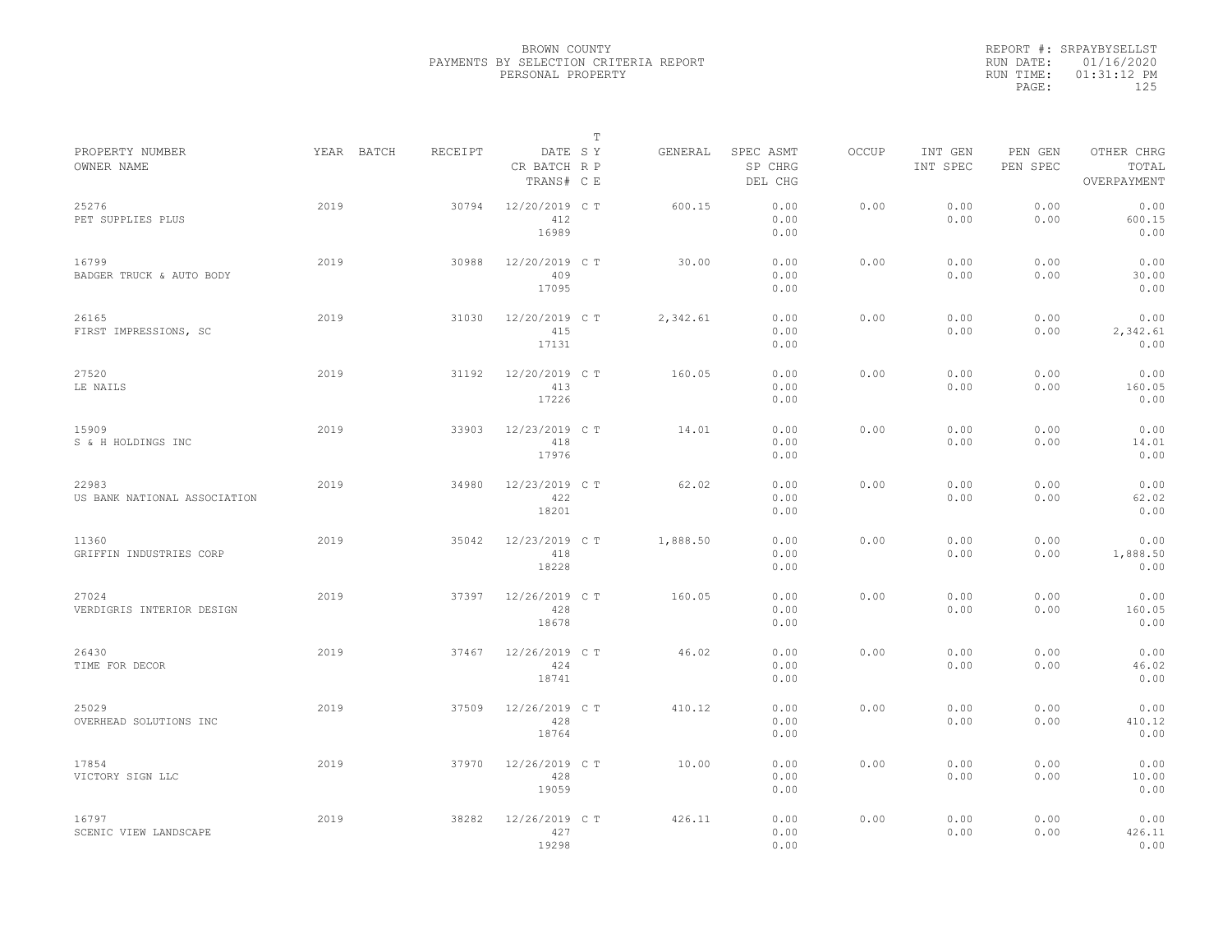|           | REPORT #: SRPAYBYSELLST |
|-----------|-------------------------|
|           | RUN DATE: 01/16/2020    |
| RUN TIME: | $01:31:13$ PM           |
| PAGE:     | 126                     |
|           |                         |

|                                     |            |                  |                                       | T |          |                                 |       |                     |                     |                                    |  |
|-------------------------------------|------------|------------------|---------------------------------------|---|----------|---------------------------------|-------|---------------------|---------------------|------------------------------------|--|
| PROPERTY NUMBER<br>OWNER NAME       | YEAR BATCH | RECEIPT          | DATE SY<br>CR BATCH R P<br>TRANS# C E |   | GENERAL  | SPEC ASMT<br>SP CHRG<br>DEL CHG | OCCUP | INT GEN<br>INT SPEC | PEN GEN<br>PEN SPEC | OTHER CHRG<br>TOTAL<br>OVERPAYMENT |  |
| 20310<br>GUTTER 2310 LLC            | 2019       | 38302            | 12/26/2019 C T<br>429<br>19305        |   | 988.26   | 0.00<br>0.00<br>0.00            | 0.00  | 0.00<br>0.00        | 0.00<br>0.00        | 0.00<br>988.26<br>0.00             |  |
| 16795<br>WERYS GREENHOUSE           | 2019       | 40450            | 12/27/2019 C T<br>433<br>19938        |   | 5.99     | 0.00<br>0.00<br>0.00            | 0.00  | 0.00<br>0.00        | 0.00<br>0.00        | 0.00<br>5.99<br>0.00               |  |
| 26988<br>PARAMOUNT PHYSICAL THERAPY | 2019       | 41565            | 12/27/2019 C T<br>435<br>20374        |   | 20.00    | 0.00<br>0.00<br>0.00            | 0.00  | 0.00<br>0.00        | 0.00<br>0.00        | 0.00<br>20.00<br>0.00              |  |
| 27056<br>ARTWORKS                   | 2019       | 41623            | 12/27/2019 C T<br>435<br>20376        |   | 180.04   | 0.00<br>0.00<br>0.00            | 0.00  | 0.00<br>0.00        | 0.00<br>0.00        | 0.00<br>180.04<br>0.00             |  |
| 25604<br>VICTORY FIREWORKS          | 2019       | 44581            | 12/28/2019 C T<br>443<br>21536        |   | 30.00    | 0.00<br>0.00<br>0.00            | 0.00  | 0.00<br>0.00        | 0.00<br>0.00        | 0.00<br>30.00<br>0.00              |  |
| 25604<br>VICTORY FIREWORKS          | 2019       | Voids #<br>44581 | 12/28/2019 C V<br>443<br>21542        |   | $-30.00$ | 0.00<br>0.00<br>0.00            | 0.00  | 0.00<br>0.00        | 0.00<br>0.00        | 0.00<br>$-30.00$<br>0.00           |  |
| 25604<br>VICTORY FIREWORKS          | 2019       | 44592            | 12/28/2019 C T<br>443<br>21548        |   | 30.00    | 0.00<br>0.00<br>0.00            | 0.00  | 0.00<br>0.00        | 0.00<br>0.00        | 0.00<br>30.00<br>0.00              |  |
| 25321<br>MAURICES INCORPORATED      | 2019       | 45144            | 12/28/2019 C T<br>443<br>21936        |   | 1,126.30 | 0.00<br>0.00<br>0.00            | 0.00  | 0.00<br>0.00        | 0.00<br>0.00        | 0.00<br>1,126.30<br>0.00           |  |
| 5036<br>NELSON SAND & STONE INC     | 2019       | 45275            | 12/28/2019 C T<br>442<br>22023        |   | 58.02    | 0.00<br>0.00<br>0.00            | 0.00  | 0.00<br>0.00        | 0.00<br>0.00        | 0.00<br>58.02<br>0.00              |  |
| 22401<br>LAJAVA                     | 2019       | 46560            | 12/30/2019 C T<br>447<br>22716        |   | 188.04   | 0.00<br>0.00<br>0.00            | 0.00  | 0.00<br>0.00        | 0.00<br>0.00        | 0.00<br>188.04<br>0.00             |  |
| 25609<br><b>CULVERS</b>             | 2019       | 46985            | 12/30/2019 C T<br>447<br>22950        |   | 2,244.59 | 0.00<br>0.00<br>0.00            | 0.00  | 0.00<br>0.00        | 0.00<br>0.00        | 0.00<br>2,244.59<br>0.00           |  |
| 22974<br>FIVE STAR PROPERTY, LLC    | 2019       | 46988            | 12/30/2019 C T<br>445<br>22953        |   | 286.08   | 0.00<br>0.00<br>0.00            | 0.00  | 0.00<br>0.00        | 0.00<br>0.00        | 0.00<br>286.08<br>0.00             |  |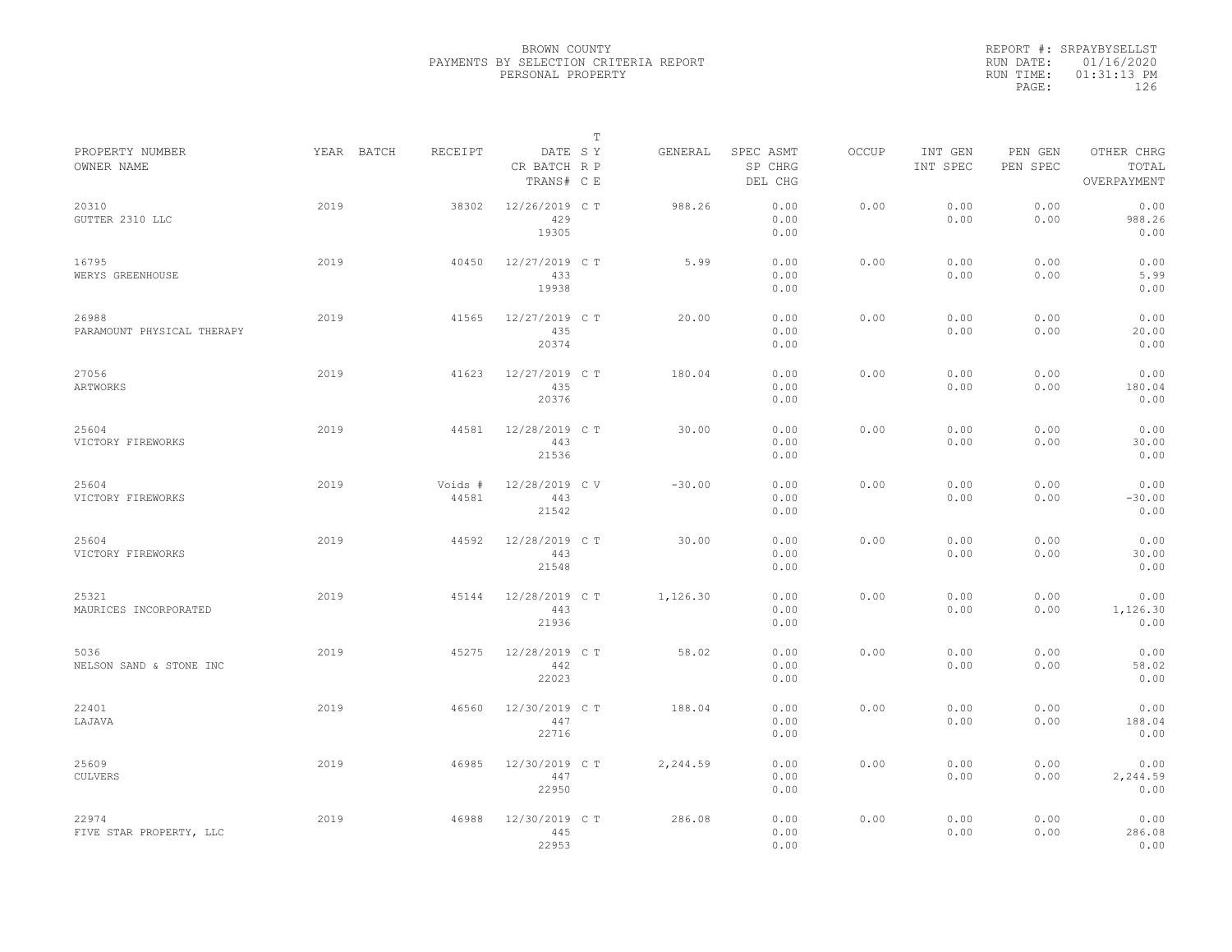|                                                     |      |             |         |                                       | $\mathbb{T}$ |          |                                 |              |                     |                     |                                    |
|-----------------------------------------------------|------|-------------|---------|---------------------------------------|--------------|----------|---------------------------------|--------------|---------------------|---------------------|------------------------------------|
| PROPERTY NUMBER<br>OWNER NAME                       |      | YEAR BATCH  | RECEIPT | DATE SY<br>CR BATCH R P<br>TRANS# C E |              | GENERAL  | SPEC ASMT<br>SP CHRG<br>DEL CHG | <b>OCCUP</b> | INT GEN<br>INT SPEC | PEN GEN<br>PEN SPEC | OTHER CHRG<br>TOTAL<br>OVERPAYMENT |
| 25035<br>BARBER SHOP                                |      | 2019 191230 | 2438    | 12/30/2019 C T                        |              | 394.10   | 0.00<br>0.00<br>0.00            | 0.00         | 0.00<br>0.00        | 0.00<br>0.00        | 0.00<br>394.10<br>0.00             |
| 27523<br>KRAVE NUTRITION                            |      | 2019 191230 | 2458    | 12/30/2019 C T                        |              | 76.02    | 0.00<br>0.00<br>0.00            | 0.00         | 0.00<br>0.00        | 0.00<br>0.00        | 0.00<br>76.02<br>0.00              |
| 26433<br>NICOLET NATIONAL BANK                      | 2019 |             | 47895   | 12/30/2019 C T<br>449<br>23364        |              | 970.26   | 0.00<br>0.00<br>0.00            | 0.00         | 0.00<br>0.00        | 0.00<br>0.00        | 0.00<br>970.26<br>0.00             |
| 16801<br>CHIVES RESTAURANT                          | 2019 |             | 48848   | 12/31/2019 C T<br>454<br>23607        |              | 762.20   | 0.00<br>0.00<br>0.00            | 0.00         | 0.00<br>0.00        | 0.00<br>0.00        | 0.00<br>762.20<br>0.00             |
| 23727<br>RUSTIQUE PIZZERIA & LOUNGE LLC             | 2019 |             | 49058   | 12/31/2019 C T<br>456<br>23784        |              | 754.20   | 0.00<br>0.00<br>0.00            | 0.00         | 0.00<br>0.00        | 0.00<br>0.00        | 0.00<br>754.20<br>0.00             |
| 8589<br>WAGNER RV CENTER                            | 2019 |             | 49382   | 12/31/2019 C T<br>455<br>24018        |              | 84.03    | 0.00<br>0.00<br>0.00            | 0.00         | 0.00<br>0.00        | 0.00<br>0.00        | 0.00<br>84.03<br>0.00              |
| 22977<br>NEW LANDSCAPE & LAWN CARE                  | 2019 |             | 49532   | 12/31/2019 C T<br>454<br>24140        |              | 30.00    | 0.00<br>0.00<br>0.00            | 0.00         | 0.00<br>0.00        | 0.00<br>0.00        | 0.00<br>30.00<br>0.00              |
| 17265<br>BAY AREA GRANITE & MARBLE LLC              | 2019 |             | 51079   | 01/02/2020 C T<br>460<br>24746        |              | 548.15   | 0.00<br>0.00<br>0.00            | 0.00         | 0.00<br>0.00        | 0.00<br>0.00        | 0.00<br>548.15<br>0.00             |
| 4798<br><b>OUALITY WELDING</b>                      | 2019 |             | 51159   | 01/02/2020 C T<br>463<br>24805        |              | 2,318.61 | 0.00<br>0.00<br>0.00            | 0.00         | 0.00<br>0.00        | 0.00<br>0.00        | 0.00<br>2,318.61<br>0.00           |
| 27524<br>SYMES REALTY                               | 2019 |             | 51216   | 01/02/2020 C T<br>460<br>24839        |              | 30.00    | 0.00<br>0.00<br>0.00            | 0.00         | 0.00<br>0.00        | 0.00<br>0.00        | 0.00<br>30.00<br>0.00              |
| 25602<br>MIDWEST EXPANSION LP                       | 2019 |             | 51239   | 01/02/2020 C T<br>459<br>24858        |              | 142.03   | 0.00<br>0.00<br>0.00            | 0.00         | 0.00<br>0.00        | 0.00<br>0.00        | 0.00<br>142.03<br>0.00             |
| 12530<br>SHINING STARS PRESCHOOL & CHILDCARE CENTER | 2019 |             | 51723   | 01/02/2020 C T<br>462<br>25199        |              | 392.11   | 0.00<br>0.00<br>0.00            | 0.00         | 0.00<br>0.00        | 0.00<br>0.00        | 0.00<br>392.11<br>0.00             |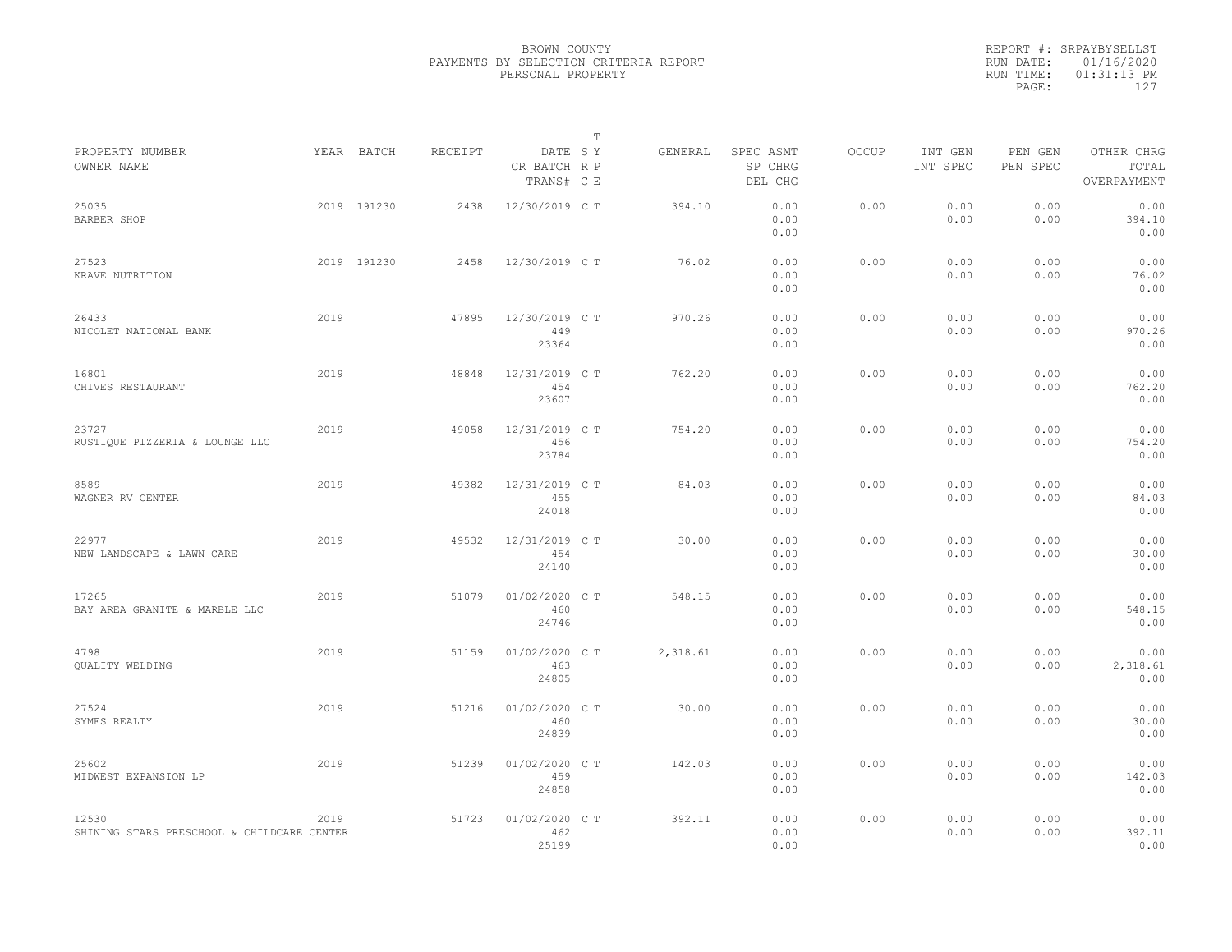|           | REPORT #: SRPAYBYSELLST |
|-----------|-------------------------|
|           | RUN DATE: 01/16/2020    |
| RUN TIME: | $01:31:14$ PM           |
| PAGE:     | 128                     |
|           |                         |

|                                       |            |         |                                       | $\mathbb T$ |                                 |       |                     |                     |                                    |
|---------------------------------------|------------|---------|---------------------------------------|-------------|---------------------------------|-------|---------------------|---------------------|------------------------------------|
| PROPERTY NUMBER<br>OWNER NAME         | YEAR BATCH | RECEIPT | DATE SY<br>CR BATCH R P<br>TRANS# C E | GENERAL     | SPEC ASMT<br>SP CHRG<br>DEL CHG | OCCUP | INT GEN<br>INT SPEC | PEN GEN<br>PEN SPEC | OTHER CHRG<br>TOTAL<br>OVERPAYMENT |
| 20308<br>POWER OF DANCE               | 2019       | 52220   | 01/03/2020 C T<br>467<br>25472        | 166.04      | 0.00<br>0.00<br>0.00            | 0.00  | 0.00<br>0.00        | 0.00<br>0.00        | 0.00<br>166.04<br>0.00             |
| 17859<br>BETH'S BOUTIQUE              | 2019       | 52327   | 01/03/2020 C T<br>467<br>25551        | 90.03       | 0.00<br>0.00<br>0.00            | 0.00  | 0.00<br>0.00        | 0.00<br>0.00        | 0.00<br>90.03<br>0.00              |
| 11180<br>SUAMICO CITGO                | 2019       | 53084   | 01/03/2020 C T<br>467<br>26087        | 1,728.45    | 0.00<br>0.00<br>0.00            | 0.00  | 0.00<br>0.00        | 0.00<br>0.00        | 0.00<br>1,728.45<br>0.00           |
| 21198<br>SAVOYE SALON SPA             | 2019       | 53440   | 01/06/2020 CT<br>471<br>26226         | 106.03      | 0.00<br>0.00<br>0.00            | 0.00  | 0.00<br>0.00        | 0.00<br>0.00        | 0.00<br>106.03<br>0.00             |
| 18998<br>WINONA FOODS INC             | 2019       | 53592   | 01/06/2020 C T<br>475<br>26341        | 32,560.47   | 0.00<br>0.00<br>0.00            | 0.00  | 0.00<br>0.00        | 0.00<br>0.00        | 0.00<br>32,560.47<br>0.00          |
| 15902<br>DISH NETWORK LLC             | 2019       | 53611   | 01/06/2020 CT<br>475<br>26356         | 280.06      | 0.00<br>0.00<br>0.00            | 0.00  | 0.00<br>0.00        | 0.00<br>0.00        | 0.00<br>280.06<br>0.00             |
| 26734<br>PAR TEE GOLF                 | 2019       | 54134   | 01/06/2020 C T<br>475<br>26692        | 296.07      | 0.00<br>0.00<br>0.00            | 0.00  | 0.00<br>0.00        | 0.00<br>0.00        | 0.00<br>296.07<br>0.00             |
| 26456<br>SWEETS & EATS                | 2019       | 54135   | 01/06/2020 C T<br>475<br>26692        | 90.03       | 0.00<br>0.00<br>0.00            | 0.00  | 0.00<br>0.00        | 0.00<br>0.00        | 0.00<br>90.03<br>0.00              |
| 24341<br>POSIE PATCH                  | 2019       | 54137   | 01/06/2020 C T<br>475<br>26694        | 122.04      | 0.00<br>0.00<br>0.00            | 0.00  | 0.00<br>0.00        | 0.00<br>0.00        | 0.00<br>122.04<br>0.00             |
| 19419<br>DESIGN A LA MODE             | 2019       | 55047   | 01/07/2020 CT<br>477<br>27059         | 134.04      | 0.00<br>0.00<br>0.00            | 0.00  | 0.00<br>0.00        | 0.00<br>0.00        | 0.00<br>134.04<br>0.00             |
| 22410<br>TINY TOWN CHILD CARE SUAMICO | 2019       | 55617   | 01/08/2020 CT<br>483<br>27421         | 424.12      | 0.00<br>0.00<br>0.00            | 0.00  | 0.00<br>0.00        | 0.00<br>0.00        | 0.00<br>424.12<br>0.00             |
| 27691<br>PRAXAIR DISTRIBUTION INC     | 2019       | 55960   | 01/09/2020 CT<br>487<br>27651         | 28.01       | 0.00<br>0.00<br>0.00            | 0.00  | 0.00<br>0.00        | 0.00<br>0.00        | 0.00<br>28.01<br>0.00              |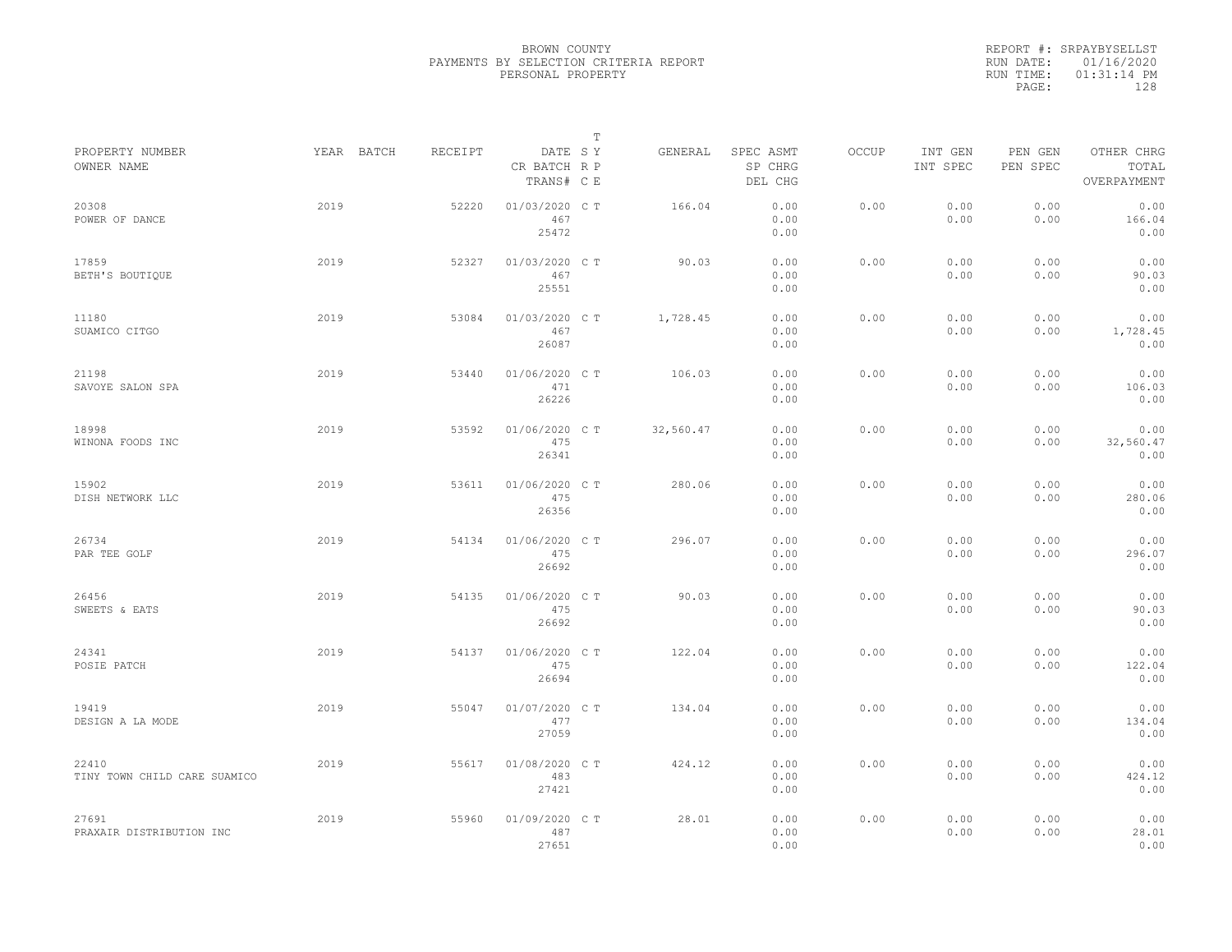|           | REPORT #: SRPAYBYSELLST |  |
|-----------|-------------------------|--|
|           | RUN DATE: 01/16/2020    |  |
| RUN TIME: | $01:31:14$ PM           |  |
| PAGE:     | 129                     |  |
|           |                         |  |

|                                                     |      |            |         |                                       | $\mathbb T$ |           |                                 |              |                     |                     |                                    |  |
|-----------------------------------------------------|------|------------|---------|---------------------------------------|-------------|-----------|---------------------------------|--------------|---------------------|---------------------|------------------------------------|--|
| PROPERTY NUMBER<br>OWNER NAME                       |      | YEAR BATCH | RECEIPT | DATE SY<br>CR BATCH R P<br>TRANS# C E |             | GENERAL   | SPEC ASMT<br>SP CHRG<br>DEL CHG | <b>OCCUP</b> | INT GEN<br>INT SPEC | PEN GEN<br>PEN SPEC | OTHER CHRG<br>TOTAL<br>OVERPAYMENT |  |
| 25026<br>MAILFINANCE INC                            | 2019 |            | 56416   | 01/09/2020 CT<br>487<br>27878         |             | 114.03    | 0.00<br>0.00<br>0.00            | 0.00         | 0.00<br>0.00        | 0.00<br>0.00        | 0.00<br>114.03<br>0.00             |  |
| 25992<br>RUG DOCTOR, LLC                            | 2019 |            | 56747   | 01/10/2020 C T<br>490<br>28074        |             | 5.99      | 0.00<br>0.00<br>0.00            | 0.00         | 0.00<br>0.00        | 0.00<br>0.00        | 0.00<br>5.99<br>0.00               |  |
| 21870<br>NEOPOST USA INC                            | 2019 |            | 57053   | 01/13/2020 C T<br>494<br>28177        |             | 12.00     | 0.00<br>0.00<br>0.00            | 0.00         | 0.00<br>0.00        | 0.00<br>0.00        | 0.00<br>12.00<br>0.00              |  |
| 19412<br>R C EXCAVATING, INC                        | 2019 |            | 57475   | 01/13/2020 C T<br>497<br>28445        |             | 48.01     | 0.00<br>0.00<br>0.00            | 0.00         | 0.00<br>0.00        | 0.00<br>0.00        | 0.00<br>48.01<br>0.00              |  |
| 16782<br>FERRELLGAS, LP                             | 2019 |            | 57664   | 01/13/2020 C T<br>497<br>28585        |             | 3.99      | 0.00<br>0.00<br>0.00            | 0.00         | 0.00<br>0.00        | 0.00<br>0.00        | 0.00<br>3.99<br>0.00               |  |
| 5459<br>JONES SIGN CO                               | 2019 |            | 57694   | 01/13/2020 C T<br>493<br>28599        |             | 1,660.43  | 0.00<br>0.00<br>0.00            | 0.00         | 0.00<br>0.00        | 0.00<br>0.00        | 0.00<br>1,660.43<br>0.00           |  |
| 11361<br>RAY'S WELDING & CUSTOM STEEL FAB OF GB INC | 2019 |            | 57747   | 01/13/2020 C T<br>497<br>28623        |             | 660.17    | 0.00<br>0.00<br>0.00            | 0.00         | 0.00<br>0.00        | 0.00<br>0.00        | 0.00<br>660.17<br>0.00             |  |
| 4265<br>CHAMBERS HILL TAVERN                        | 2019 |            | 57774   | 01/13/2020 C T<br>495<br>28645        |             | 116.03    | 0.00<br>0.00<br>0.00            | 0.00         | 0.00<br>0.00        | 0.00<br>0.00        | 0.00<br>116.03<br>0.00             |  |
| 22391<br>ASSOCIATED BANK                            | 2019 |            | 57776   | 01/13/2020 C T<br>497<br>28647        |             | 662.18    | 0.00<br>0.00<br>0.00            | 0.00         | 0.00<br>0.00        | 0.00<br>0.00        | 0.00<br>662.18<br>0.00             |  |
| 26383<br>NORTH SHORE BANK                           | 2019 |            | 57863   | 01/13/2020 C T<br>495<br>28725        |             | 1,380.36  | 0.00<br>0.00<br>0.00            | 0.00         | 0.00<br>0.00        | 0.00<br>0.00        | 0.00<br>1,380.36<br>0.00           |  |
|                                                     |      |            |         | VILLAGE OF SUAMICO TOTAL              |             | 60,879.91 | 0.00<br>0.00<br>0.00            | 0.00         | 0.00<br>0.00        | 0.00<br>0.00        | 0.00<br>60,879.91<br>0.00          |  |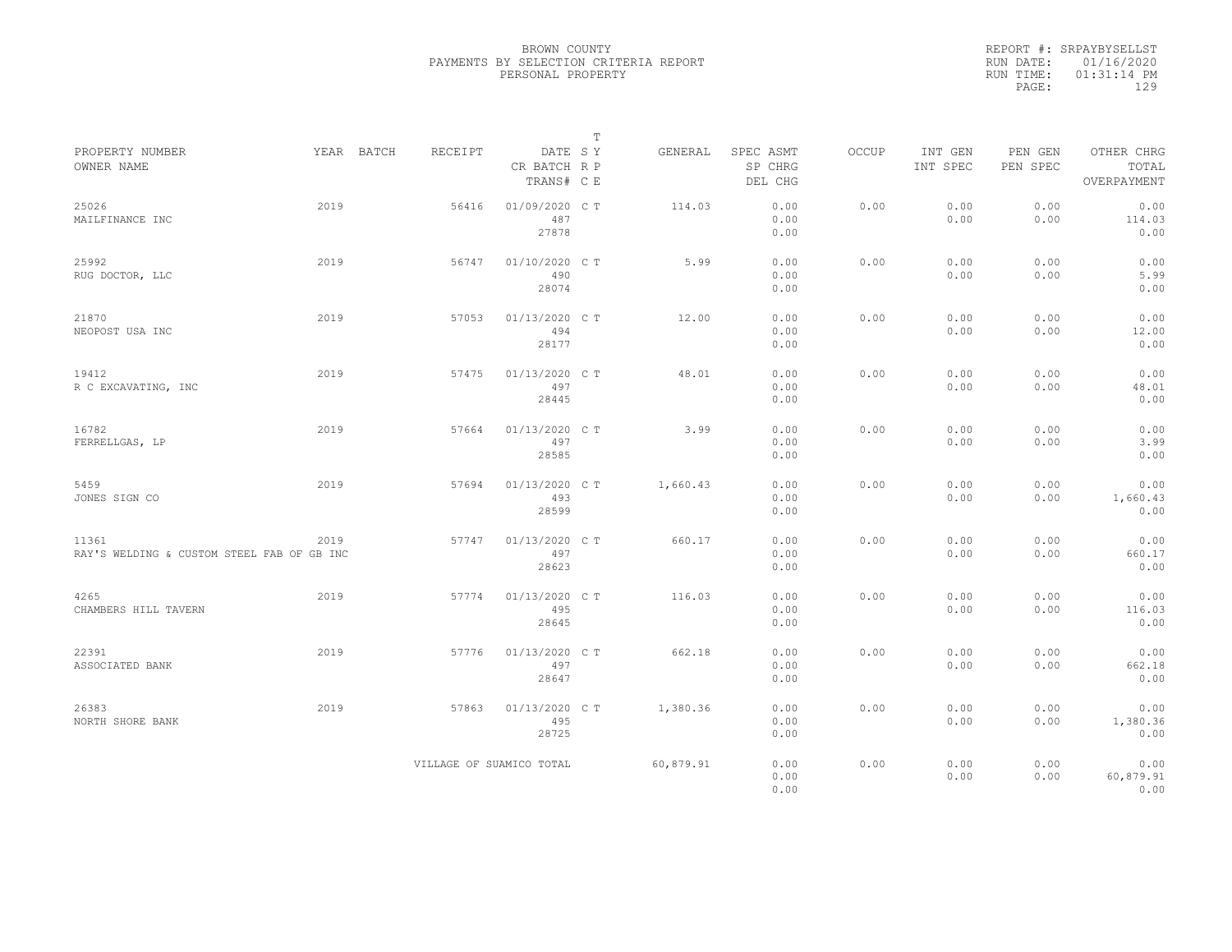|                                             |      |            |         |                                       | $\mathbb{T}$ |          |                                 |              |                     |                     |                                    |
|---------------------------------------------|------|------------|---------|---------------------------------------|--------------|----------|---------------------------------|--------------|---------------------|---------------------|------------------------------------|
| PROPERTY NUMBER<br>OWNER NAME               |      | YEAR BATCH | RECEIPT | DATE SY<br>CR BATCH R P<br>TRANS# C E |              | GENERAL  | SPEC ASMT<br>SP CHRG<br>DEL CHG | <b>OCCUP</b> | INT GEN<br>INT SPEC | PEN GEN<br>PEN SPEC | OTHER CHRG<br>TOTAL<br>OVERPAYMENT |
| 24427<br>SCHOMMER INSURANCE SERVICES, INC   | 2019 |            | 25928   | 12/17/2019 C T<br>394<br>14286        |              | 54.60    | 0.00<br>0.00<br>0.00            | 0.00         | 0.00<br>0.00        | 0.00<br>0.00        | 0.00<br>54.60<br>0.00              |
| 12074<br>WRIGHTSTOWN VETERINARY CLINIC INC  | 2019 |            | 27532   | 12/18/2019 C T<br>397<br>15205        |              | 473.97   | 0.00<br>0.00<br>0.00            | 0.00         | 0.00<br>0.00        | 0.00<br>0.00        | 0.00<br>473.97<br>0.00             |
| 14582<br>BMG RESTAURANTS INC                | 2019 |            | 28197   | 12/18/2019 C T<br>395<br>15691        |              | 131.06   | 0.00<br>0.00<br>0.00            | 0.00         | 0.00<br>0.00        | 0.00<br>0.00        | 0.00<br>131.06<br>0.00             |
| 18088<br>BOSMA CHIROPRACTIC                 | 2019 |            | 28683   | 12/19/2019 C T<br>404<br>15793        |              | 181.29   | 0.00<br>0.00<br>0.00            | 0.00         | 0.00<br>0.00        | 0.00<br>0.00        | 0.00<br>181.29<br>0.00             |
| 13462<br>UNISON CREDIT UNION                | 2019 |            | 30452   | 12/20/2019 C T<br>412<br>16743        |              | 1,410.98 | 0.00<br>0.00<br>0.00            | 0.00         | 0.00<br>0.00        | 0.00<br>0.00        | 0.00<br>1,410.98<br>0.00           |
| 24428<br>DREXEL BUILDING SUPPLY-WRIGHTSTOWN | 2019 |            | 30804   | 12/20/2019 C T<br>412<br>16996        |              | 1,321.41 | 0.00<br>0.00<br>0.00            | 0.00         | 0.00<br>0.00        | 0.00<br>0.00        | 0.00<br>1,321.41<br>0.00           |
| 25011<br>AFFINITY CHEMICAL WISCONSIN LLC    | 2019 |            | 34174   | 12/23/2019 C T<br>422<br>18011        |              | 4,606.42 | 0.00<br>0.00<br>0.00            | 0.00         | 0.00<br>0.00        | 0.00<br>0.00        | 0.00<br>4,606.42<br>0.00           |
| 19981<br>TAX PREP SERVICES LLC              | 2019 |            | 36244   | 12/23/2019 C T<br>419<br>18440        |              | 24.02    | 0.00<br>0.00<br>0.00            | 0.00         | 0.00<br>0.00        | 0.00<br>0.00        | 0.00<br>24.02<br>0.00              |
| 22445<br>HIGH STREET SALON                  | 2019 |            | 37243   | 12/26/2019 C T<br>427<br>18544        |              | 318.90   | 0.00<br>0.00<br>0.00            | 0.00         | 0.00<br>0.00        | 0.00<br>0.00        | 0.00<br>318.90<br>0.00             |
| 17357<br>GREENLEAF WAYSIDE BANK             | 2019 |            | 37308   | 12/26/2019 C T<br>424<br>18597        |              | 561.34   | 0.00<br>0.00<br>0.00            | 0.00         | 0.00<br>0.00        | 0.00<br>0.00        | 0.00<br>561.34<br>0.00             |
| 24718<br>US BANK NATIONAL ASSOCIATION       | 2019 |            | 37396   | 12/26/2019 C T<br>428<br>18677        |              | 290.48   | 0.00<br>0.00<br>0.00            | 0.00         | 0.00<br>0.00        | 0.00<br>0.00        | 0.00<br>290.48<br>0.00             |
| 12075<br>EAST CENTRAL COIN                  | 2019 |            | 37905   | 12/26/2019 C T<br>429<br>19021        |              | 111.39   | 0.00<br>0.00<br>0.00            | 0.00         | 0.00<br>0.00        | 0.00<br>0.00        | 0.00<br>111.39<br>0.00             |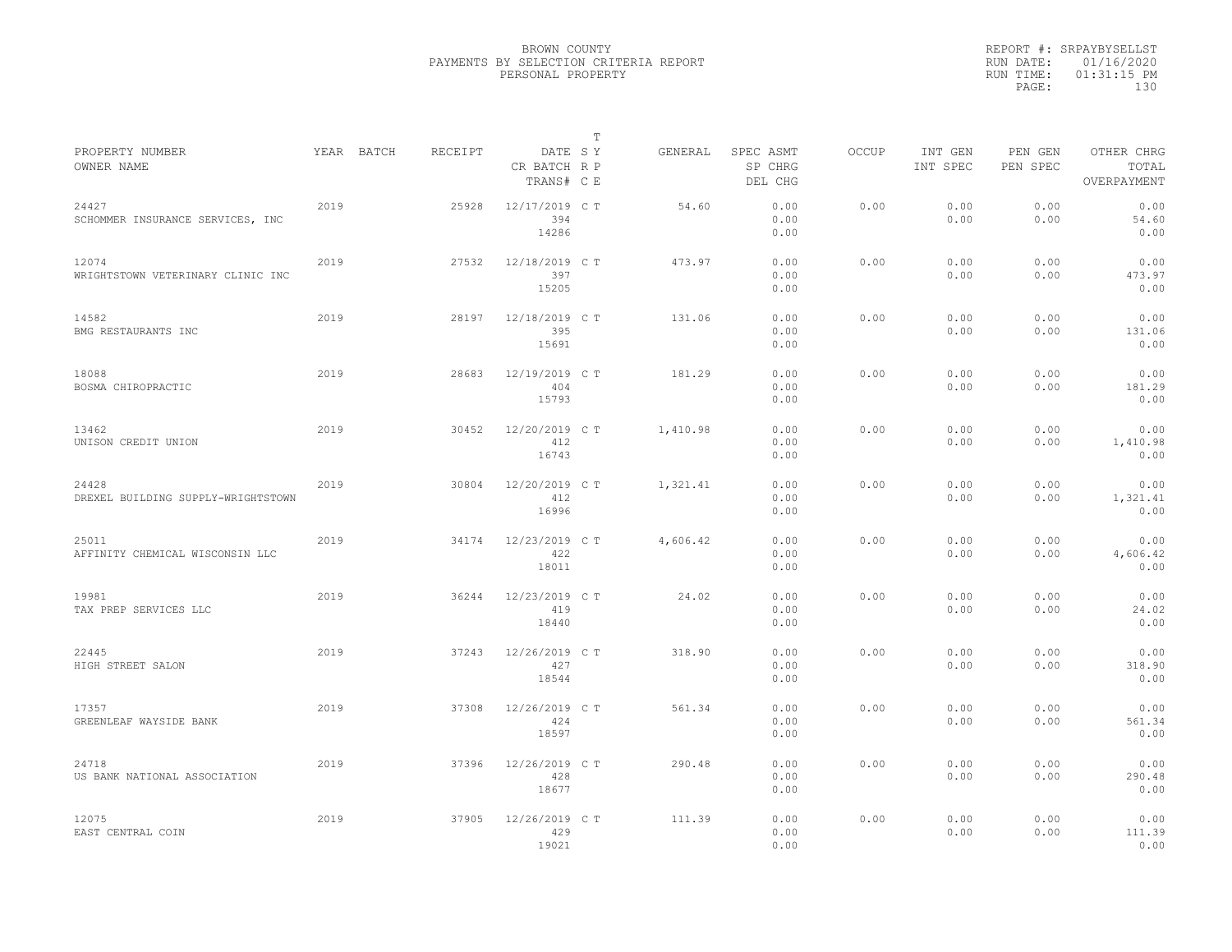|           | REPORT #: SRPAYBYSELLST |
|-----------|-------------------------|
|           | RUN DATE: 01/16/2020    |
| RUN TIME: | $01:31:15$ PM           |
| PAGE:     | 131                     |
|           |                         |

|                                                |      |            |         |                                       | $\mathbb T$ |            |                                 |              |                     |                     |                                    |  |
|------------------------------------------------|------|------------|---------|---------------------------------------|-------------|------------|---------------------------------|--------------|---------------------|---------------------|------------------------------------|--|
| PROPERTY NUMBER<br>OWNER NAME                  |      | YEAR BATCH | RECEIPT | DATE SY<br>CR BATCH R P<br>TRANS# C E |             | GENERAL    | SPEC ASMT<br>SP CHRG<br>DEL CHG | <b>OCCUP</b> | INT GEN<br>INT SPEC | PEN GEN<br>PEN SPEC | OTHER CHRG<br>TOTAL<br>OVERPAYMENT |  |
| 4423<br>WRIGHTSTOWN TAVERN LLC                 | 2019 |            | 39737   | 12/26/2019 C T<br>425<br>19817        |             | 174.73     | 0.00<br>0.00<br>0.00            | 0.00         | 0.00<br>0.00        | 0.00<br>0.00        | 0.00<br>174.73<br>0.00             |  |
| 12845<br>RETROFLEX INC                         | 2019 |            | 47630   | 12/30/2019 C T<br>444<br>23266        |             | 683.64     | 0.00<br>0.00<br>0.00            | 0.00         | 0.00<br>0.00        | 0.00<br>0.00        | 0.00<br>683.64<br>0.00             |  |
| 27158<br>FAIRWAY INDEPENDANT MORTGAGE CORP     | 2019 |            | 51551   | 01/02/2020 C T<br>461<br>25084        |             | 10.91      | 0.00<br>0.00<br>0.00            | 0.00         | 0.00<br>0.00        | 0.00<br>0.00        | 0.00<br>10.91<br>0.00              |  |
| 14488<br>DISH NETWORK LLC                      | 2019 |            | 53675   | 01/06/2020 C T<br>475<br>26399        |             | 6.54       | 0.00<br>0.00<br>0.00            | 0.00         | 0.00<br>0.00        | 0.00<br>0.00        | 0.00<br>6.54<br>0.00               |  |
| 26437<br>WELLS FARGO VENDOR FINANCIAL SERV LLC | 2019 |            | 54623   | 01/07/2020 C T<br>479<br>26837        |             | 2,339.25   | 0.00<br>0.00<br>0.00            | 0.00         | 0.00<br>0.00        | 0.00<br>0.00        | 0.00<br>2,339.25<br>0.00           |  |
| 13465<br>KIDS CARE                             | 2019 |            | 54816   | 01/07/2020 C T<br>478<br>26890        |             | 63.34      | 0.00<br>0.00<br>0.00            | 0.00         | 0.00<br>0.00        | 0.00<br>0.00        | 0.00<br>63.34<br>0.00              |  |
| 23776<br>WRIGHTSTOWN DENTAL                    | 2019 |            | 54844   | 01/07/2020 C T<br>477<br>26901        |             | 2,832.87   | 0.00<br>0.00<br>0.00            | 0.00         | 0.00<br>0.00        | 0.00<br>0.00        | 0.00<br>2,832.87<br>0.00           |  |
| 4462<br>WRIGHTSTOWN MFG CO INC                 | 2019 |            | 55525   | 01/08/2020 C T<br>481<br>27351        |             | 412.82     | 0.00<br>0.00<br>0.00            | 0.00         | 0.00<br>0.00        | 0.00<br>0.00        | 0.00<br>412.82<br>0.00             |  |
| 27670<br>PRAXAIR DISTRIBUTION INC              | 2019 |            | 55959   | 01/09/2020 CT<br>487<br>27651         |             | 8.74       | 0.00<br>0.00<br>0.00            | 0.00         | 0.00<br>0.00        | 0.00<br>0.00        | 0.00<br>8.74<br>0.00               |  |
| 16006<br>ADE AUTOMOTIVE LLC                    | 2019 |            | 56400   | 01/09/2020 C T<br>488<br>27868        |             | 10.91      | 0.00<br>0.00<br>0.00            | 0.00         | 0.00<br>0.00        | 0.00<br>0.00        | 0.00<br>10.91<br>0.00              |  |
| 20521<br>COATING EXCELLENCE INTERNATIONAL LLC  | 2019 |            | 57344   | 01/13/2020 C T<br>494<br>28352        |             | 35, 112.73 | 0.00<br>0.00<br>0.00            | 0.00         | 0.00<br>0.00        | 0.00<br>0.00        | 0.00<br>35, 112.73<br>0.00         |  |
| 10001<br>PRINT PRO INC                         | 2019 |            | 57398   | 01/13/2020 C T<br>494<br>28383        |             | 3,265.34   | 0.00<br>0.00<br>0.00            | 0.00         | 0.00<br>0.00        | 0.00<br>0.00        | 0.00<br>3,265.34<br>0.00           |  |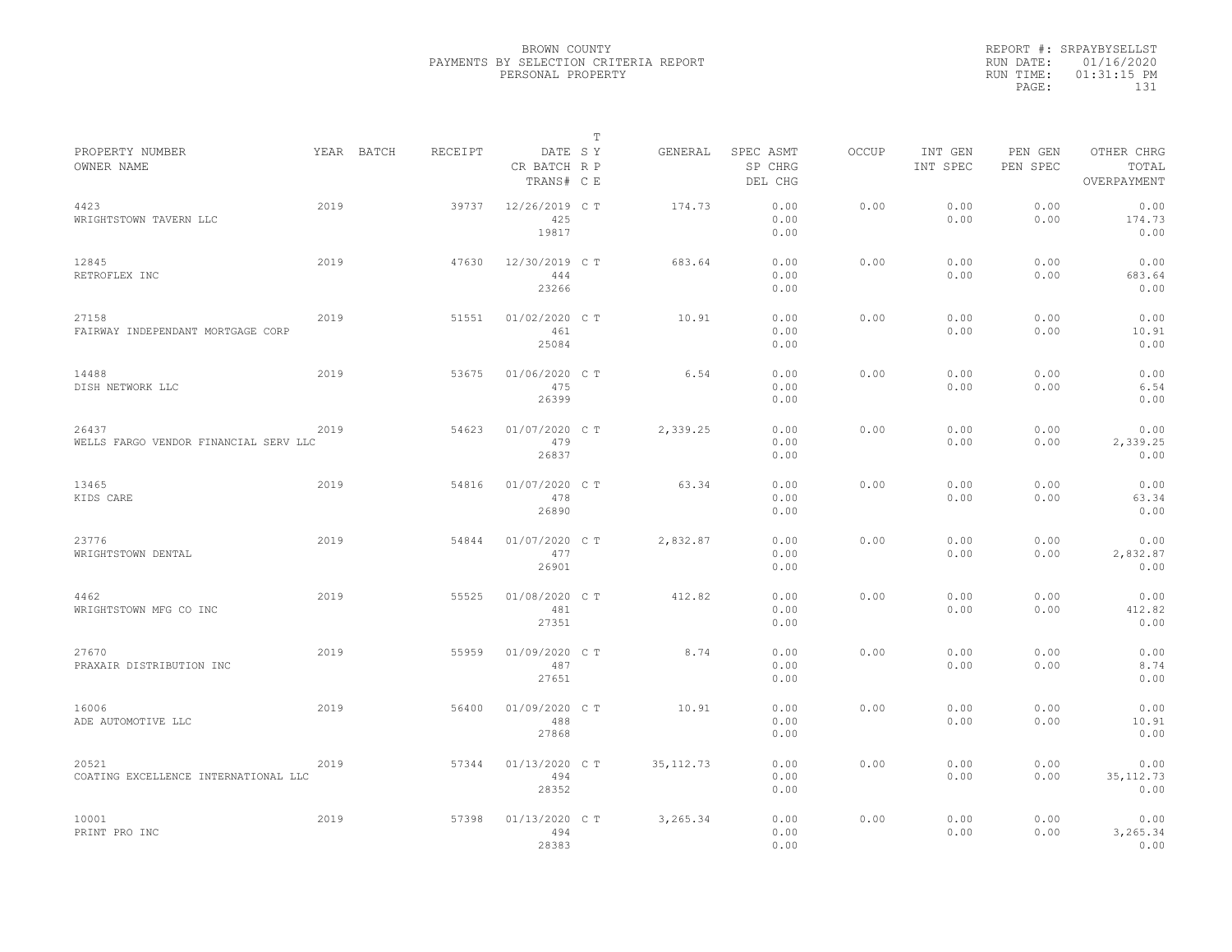REPORT #: SRPAYBYSELLST RUN DATE: 01/16/2020 RUN TIME: 01:31:15 PM PAGE: 132

|                                          |      |       |                              |                | ÷. |            |           |       |          |            |             |  |
|------------------------------------------|------|-------|------------------------------|----------------|----|------------|-----------|-------|----------|------------|-------------|--|
| PROPERTY NUMBER                          | YEAR | BATCH | RECEIPT                      | DATE SY        |    | GENERAL    | SPEC ASMT | OCCUP | INT GEN  | PEN<br>GEN | OTHER CHRG  |  |
| OWNER NAME                               |      |       |                              | CR BATCH R P   |    |            | SP CHRG   |       | INT SPEC | PEN SPEC   | TOTAL       |  |
|                                          |      |       |                              | TRANS# C E     |    |            | DEL CHG   |       |          |            | OVERPAYMENT |  |
| 10000                                    | 2019 |       | 57399                        | 01/13/2020 C T |    | 65.52      | 0.00      | 0.00  | 0.00     | 0.00       | 0.00        |  |
| AB CONVERTING INC                        |      |       |                              | 494            |    |            | 0.00      |       | 0.00     | 0.00       | 65.52       |  |
|                                          |      |       |                              | 28383          |    |            | 0.00      |       |          |            | 0.00        |  |
| 23628                                    | 2019 |       | 58019                        | 01/14/2020 C T |    | 48.05      | 0.00      | 0.00  | 0.00     | 0.00       | 0.00        |  |
| AMERICAN FAMILY MUTUAL INSURANCE COMPANY |      |       |                              | 499            |    |            | 0.00      |       | 0.00     | 0.00       | 48.05       |  |
|                                          |      |       |                              | 28760          |    |            | 0.00      |       |          |            | 0.00        |  |
|                                          |      |       | VILLAGE OF WRIGHTSTOWN TOTAL |                |    | 54, 521.25 | 0.00      | 0.00  | 0.00     | 0.00       | 0.00        |  |
|                                          |      |       |                              |                |    |            | 0.00      |       | 0.00     | 0.00       | 54, 521.25  |  |
|                                          |      |       |                              |                |    |            | 0.00      |       |          |            | 0.00        |  |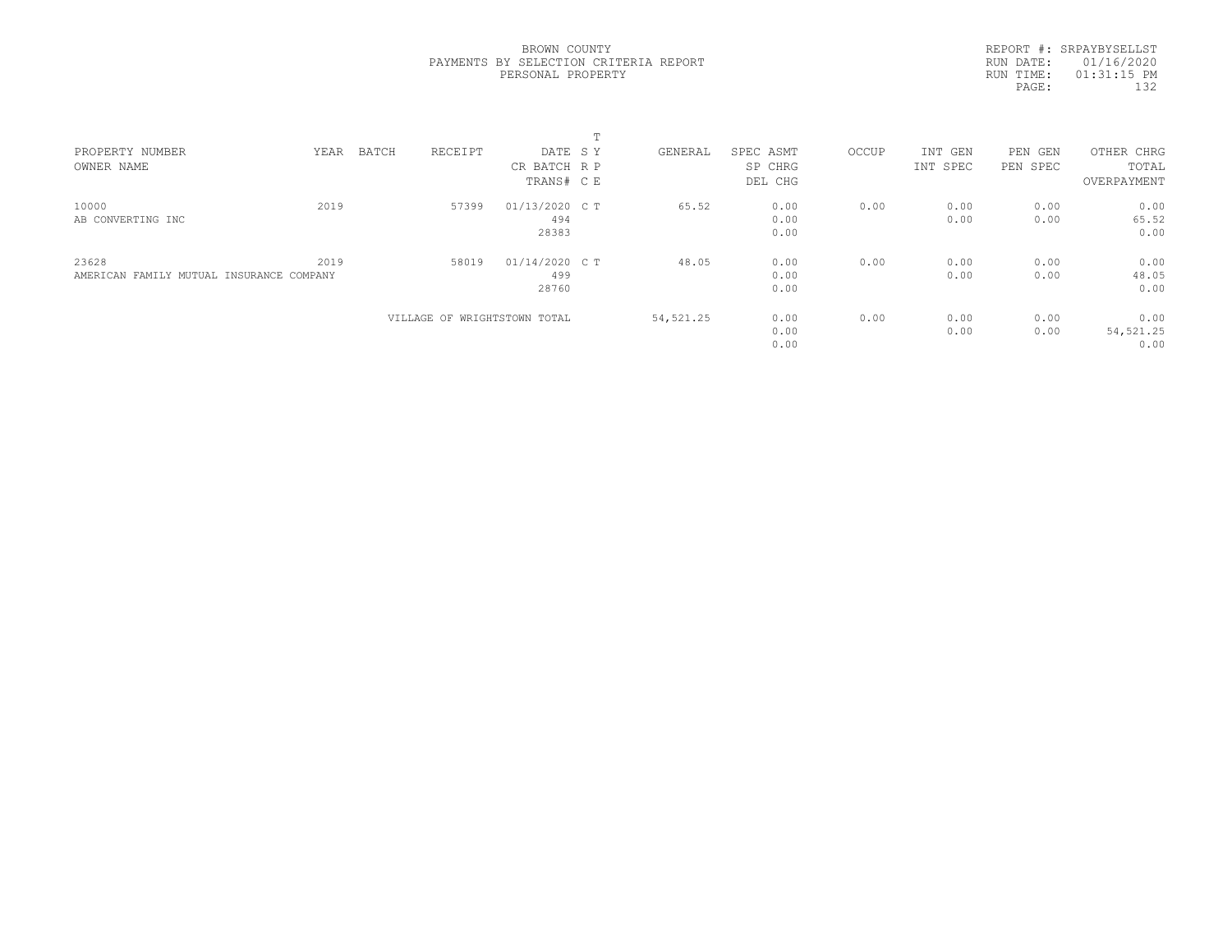|                                                      |      |             |         |                                       | $\mathbb{T}$ |          |                                 |              |                     |                     |                                    |  |
|------------------------------------------------------|------|-------------|---------|---------------------------------------|--------------|----------|---------------------------------|--------------|---------------------|---------------------|------------------------------------|--|
| PROPERTY NUMBER<br>OWNER NAME                        |      | YEAR BATCH  | RECEIPT | DATE SY<br>CR BATCH R P<br>TRANS# C E |              | GENERAL  | SPEC ASMT<br>SP CHRG<br>DEL CHG | <b>OCCUP</b> | INT GEN<br>INT SPEC | PEN GEN<br>PEN SPEC | OTHER CHRG<br>TOTAL<br>OVERPAYMENT |  |
| 25182<br>KOCKEN CHRIOPRACTIC, LLC                    |      | 2019 191212 | 1478    | 12/12/2019 C T                        |              | 454.27   | 0.00<br>0.00<br>0.00            | 0.00         | 0.00<br>0.00        | 0.00<br>0.00        | 0.00<br>454.27<br>0.00             |  |
| 23901<br>NPS INSURANCE AND RETIREMENT SOLUTIONS, LLC |      | 2019 191212 | 1483    | 12/12/2019 C T                        |              | 43.84    | 0.00<br>0.00<br>0.00            | 0.00         | 0.00<br>0.00        | 0.00<br>0.00        | 0.00<br>43.84<br>0.00              |  |
| 08929<br>MULTIPLAN, INC                              |      | 2019 191212 | 1485    | 12/12/2019 C T                        |              | 2,997.12 | 0.00<br>0.00<br>0.00            | 0.00         | 0.00<br>0.00        | 0.00<br>0.00        | 0.00<br>2,997.12<br>0.00           |  |
| 08988<br>DE PERE SMILES SC                           |      | 2019 191212 | 1488    | 12/12/2019 C T                        |              | 5,220.03 | 0.00<br>0.00<br>0.00            | 0.00         | 0.00<br>0.00        | 0.00<br>0.00        | 0.00<br>5,220.03<br>0.00           |  |
| 08805<br>SAKS HOLDINGS, LLC                          | 2019 |             | 22376   | 12/13/2019 C T<br>379<br>12793        |              | 261.83   | 0.00<br>0.00<br>0.00            | 0.00         | 0.00<br>0.00        | 0.00<br>0.00        | 0.00<br>261.83<br>0.00             |  |
| 23885<br>GAME TRADE                                  |      | 2019 191213 | 1576    | 12/13/2019 C T                        |              | 185.29   | 0.00<br>0.00<br>0.00            | 0.00         | 0.00<br>0.00        | 0.00<br>0.00        | 0.00<br>185.29<br>0.00             |  |
| 09886<br>COM VIDEO PRODUCTIONS LLC                   | 2019 |             | 23562   | 12/16/2019 C T<br>384<br>13055        |              | 3.71     | 0.00<br>0.00<br>0.00            | 0.00         | 0.00<br>0.00        | 0.00<br>0.00        | 0.00<br>3.71<br>0.00               |  |
| 26527<br>DJW CONSULTING, LLC                         | 2019 |             | 23589   | 12/16/2019 C T<br>384<br>13082        |              | 7.42     | 0.00<br>0.00<br>0.00            | 0.00         | 0.00<br>0.00        | 0.00<br>0.00        | 0.00<br>7.42<br>0.00               |  |
| 08821<br>DICKENSHIED CRAVILLION INS SERV INC         | 2019 |             | 23607   | 12/16/2019 C T<br>384<br>13097        |              | 113.27   | 0.00<br>0.00<br>0.00            | 0.00         | 0.00<br>0.00        | 0.00<br>0.00        | 0.00<br>113.27<br>0.00             |  |
| 08924<br>DE PERE HARDWARE INC                        | 2019 |             | 23865   | 12/16/2019 C T<br>381<br>13263        |              | 367.68   | 0.00<br>0.00<br>0.00            | 0.00         | 0.00<br>0.00        | 0.00<br>0.00        | 0.00<br>367.68<br>0.00             |  |
| 23832<br>PAINTIN' POTTERY OR BEAD IT!                | 2019 |             | 24196   | 12/16/2019 C T<br>384<br>13420        |              | 111.42   | 0.00<br>0.00<br>0.00            | 0.00         | 0.00<br>0.00        | 0.00<br>0.00        | 0.00<br>111.42<br>0.00             |  |
| 23141<br>AROMATIC, INC                               | 2019 |             | 24204   | 12/16/2019 C T<br>384<br>13426        |              | 9.28     | 0.00<br>0.00<br>0.00            | 0.00         | 0.00<br>0.00        | 0.00<br>0.00        | 0.00<br>9.28<br>0.00               |  |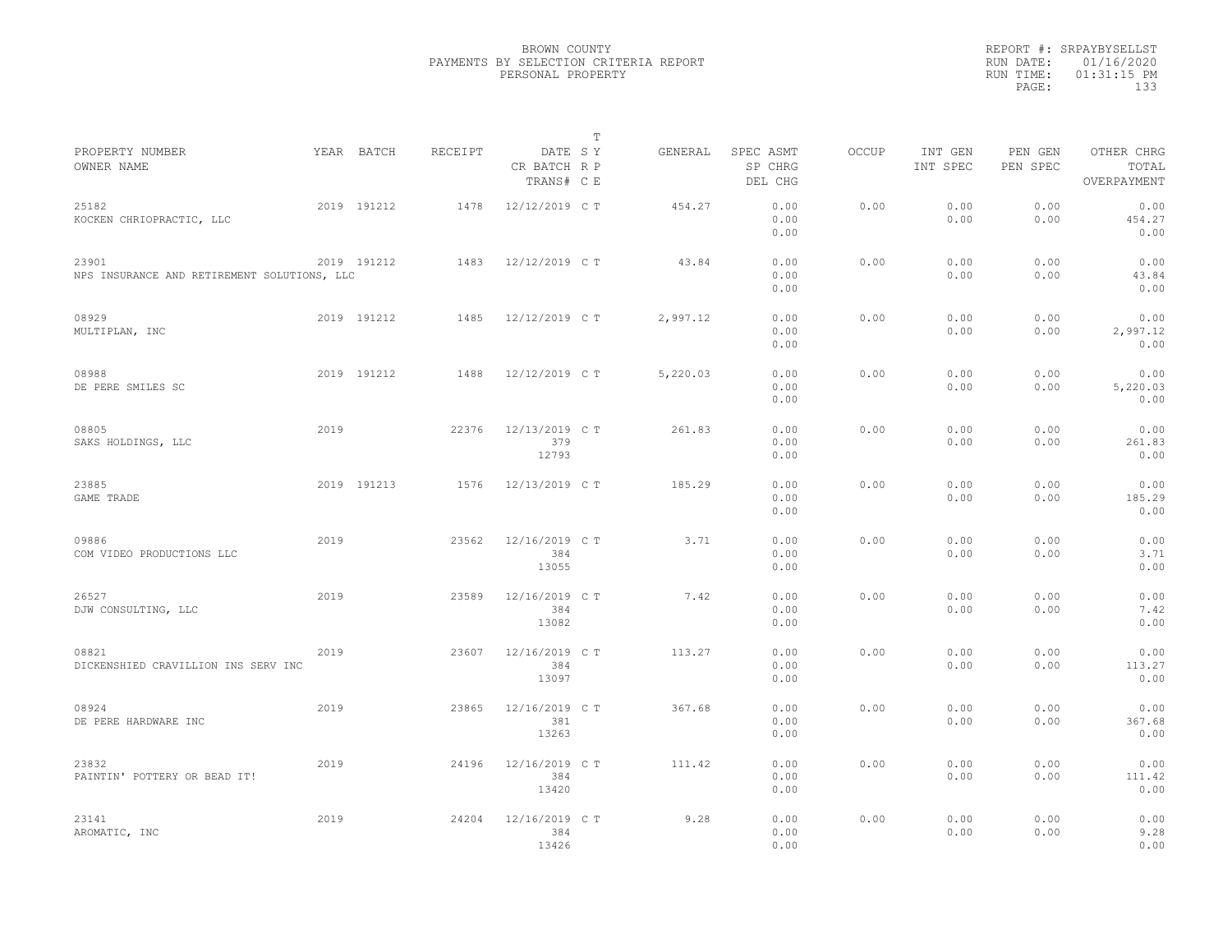|                                               |      |             |         |                                       | $\mathbb T$ |          |                                 |              |                     |                     |                                    |  |
|-----------------------------------------------|------|-------------|---------|---------------------------------------|-------------|----------|---------------------------------|--------------|---------------------|---------------------|------------------------------------|--|
| PROPERTY NUMBER<br>OWNER NAME                 |      | YEAR BATCH  | RECEIPT | DATE SY<br>CR BATCH R P<br>TRANS# C E |             | GENERAL  | SPEC ASMT<br>SP CHRG<br>DEL CHG | <b>OCCUP</b> | INT GEN<br>INT SPEC | PEN GEN<br>PEN SPEC | OTHER CHRG<br>TOTAL<br>OVERPAYMENT |  |
| 08890<br>ROELS, KEIDATZ, FRONSEE & DANEN, LLP | 2019 |             | 24214   | 12/16/2019 C T<br>384<br>13434        |             | 274.82   | 0.00<br>0.00<br>0.00            | 0.00         | 0.00<br>0.00        | 0.00<br>0.00        | 0.00<br>274.82<br>0.00             |  |
| 08888<br>RITCHIE METAL WORKS CORP             | 2019 |             | 24809   | 12/17/2019 C T<br>388<br>13493        |             | 31.57    | 0.00<br>0.00<br>0.00            | 0.00         | 0.00<br>0.00        | 0.00<br>0.00        | 0.00<br>31.57<br>0.00              |  |
| 25776<br>CINCINNATI INSURANCE COMPANY         |      | 2019 191217 | 1714    | 12/17/2019 C T                        |             | 3.71     | 0.00<br>0.00<br>0.00            | 0.00         | 0.00<br>0.00        | 0.00<br>0.00        | 0.00<br>3.71<br>0.00               |  |
| 08934<br>ZOELLER                              | 2019 |             | 25091   | 12/17/2019 C T<br>391<br>13697        |             | 254.40   | 0.00<br>0.00<br>0.00            | 0.00         | 0.00<br>0.00        | 0.00<br>0.00        | 0.00<br>254.40<br>0.00             |  |
| 26536<br>POPKEY'S DE PERE TAX                 | 2019 |             | 25107   | 12/17/2019 C T<br>391<br>13711        |             | 5.57     | 0.00<br>0.00<br>0.00            | 0.00         | 0.00<br>0.00        | 0.00<br>0.00        | 0.00<br>5.57<br>0.00               |  |
| 20484<br>GILLESPIE                            | 2019 |             | 25154   | 12/17/2019 C T<br>389<br>13751        |             | 14.86    | 0.00<br>0.00<br>0.00            | 0.00         | 0.00<br>0.00        | 0.00<br>0.00        | 0.00<br>14.86<br>0.00              |  |
| 35026<br>STAR NAILS AND SPA                   | 2019 |             | 25211   | 12/17/2019 C T<br>387<br>13800        |             | 119.54   | 0.00<br>0.00<br>0.00            | 0.00         | 0.00<br>0.00        | 0.00<br>0.00        | 0.00<br>119.54<br>0.00             |  |
| 23161<br>ANDRE LAW OFFICES, LLC               | 2019 |             | 25293   | 12/17/2019 C T<br>390<br>13857        |             | 23.90    | 0.00<br>0.00<br>0.00            | 0.00         | 0.00<br>0.00        | 0.00<br>0.00        | 0.00<br>23.90<br>0.00              |  |
| 26565<br>FINANCIAL AUTHENTICITY, LLC          | 2019 |             | 25435   | 12/17/2019 C T<br>391<br>13964        |             | 61.76    | 0.00<br>0.00<br>0.00            | 0.00         | 0.00<br>0.00        | 0.00<br>0.00        | 0.00<br>61.76<br>0.00              |  |
| 35010<br>NARDI'S AFFOGATO BAR                 | 2019 |             | 25459   | 12/17/2019 C T<br>387<br>13984        |             | 664.80   | 0.00<br>0.00<br>0.00            | 0.00         | 0.00<br>0.00        | 0.00<br>0.00        | 0.00<br>664.80<br>0.00             |  |
| 11300<br>GREAT HARVEST BREAD                  | 2019 |             | 25480   | 12/17/2019 C T<br>388<br>14000        |             | 729.78   | 0.00<br>0.00<br>0.00            | 0.00         | 0.00<br>0.00        | 0.00<br>0.00        | 0.00<br>729.78<br>0.00             |  |
| 23867<br>PAROUBEK INSURANCE AGENCY INC        | 2019 |             | 26086   | 12/17/2019 C T<br>390<br>14408        |             | 1,047.32 | 0.00<br>0.00<br>0.00            | 0.00         | 0.00<br>0.00        | 0.00<br>0.00        | 0.00<br>1,047.32<br>0.00           |  |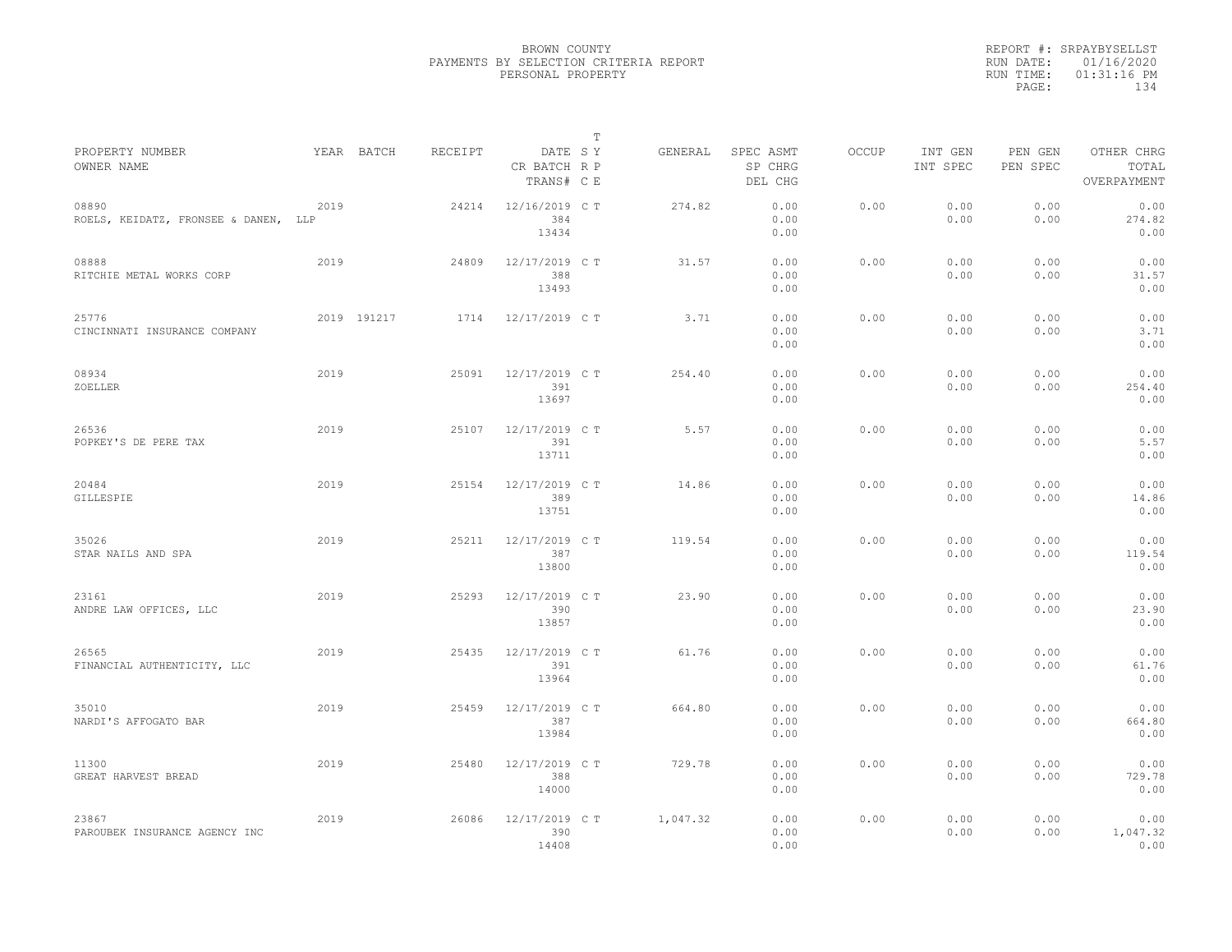|           | REPORT #: SRPAYBYSELLST |  |
|-----------|-------------------------|--|
|           | RUN DATE: 01/16/2020    |  |
| RUN TIME: | $01:31:16$ PM           |  |
| PAGE:     | 135                     |  |
|           |                         |  |

|                                                  |      |            |         |                                       | Т |         |                                 |       |                     |                     |                                    |
|--------------------------------------------------|------|------------|---------|---------------------------------------|---|---------|---------------------------------|-------|---------------------|---------------------|------------------------------------|
| PROPERTY NUMBER<br>OWNER NAME                    |      | YEAR BATCH | RECEIPT | DATE SY<br>CR BATCH R P<br>TRANS# C E |   | GENERAL | SPEC ASMT<br>SP CHRG<br>DEL CHG | OCCUP | INT GEN<br>INT SPEC | PEN GEN<br>PEN SPEC | OTHER CHRG<br>TOTAL<br>OVERPAYMENT |
| 23865<br>FOX RIVER TICKETS                       | 2019 |            | 26096   | 12/17/2019 C T<br>389<br>14419        |   | 31.57   | 0.00<br>0.00<br>0.00            | 0.00  | 0.00<br>0.00        | 0.00<br>0.00        | 0.00<br>31.57<br>0.00              |
| 25784<br>345 MAIN PERSONAL TRAINING FOR WOMEN    | 2019 |            | 26308   | 12/17/2019 C T<br>389<br>14571        |   | 21.91   | 0.00<br>0.00<br>0.00            | 0.00  | 0.00<br>0.00        | 0.00<br>0.00        | 0.00<br>21.91<br>0.00              |
| 26535<br>MISSION FINANCIAL                       | 2019 |            | 26413   | 12/17/2019 C T<br>389<br>14640        |   | 14.86   | 0.00<br>0.00<br>0.00            | 0.00  | 0.00<br>0.00        | 0.00<br>0.00        | 0.00<br>14.86<br>0.00              |
| 35035<br>TITLETOWN PINBALL, LLC                  | 2019 |            | 27181   | 12/18/2019 C T<br>397<br>14970        |   | 146.70  | 0.00<br>0.00<br>0.00            | 0.00  | 0.00<br>0.00        | 0.00<br>0.00        | 0.00<br>146.70<br>0.00             |
| 18111<br>NEW HOOD CLEANING SERVICE INC           | 2019 |            | 27492   | 12/18/2019 C T<br>399<br>15171        |   | 9.28    | 0.00<br>0.00<br>0.00            | 0.00  | 0.00<br>0.00        | 0.00<br>0.00        | 0.00<br>9.28<br>0.00               |
| 23829<br>MICHAELS ENERGY                         | 2019 |            | 27628   | 12/18/2019 C T<br>396<br>15284        |   | 16.71   | 0.00<br>0.00<br>0.00            | 0.00  | 0.00<br>0.00        | 0.00<br>0.00        | 0.00<br>16.71<br>0.00              |
| 26595<br>MACHINE + LLC                           | 2019 |            | 27661   | 12/18/2019 C T<br>397<br>15290        |   | 306.83  | 0.00<br>0.00<br>0.00            | 0.00  | 0.00<br>0.00        | 0.00<br>0.00        | 0.00<br>306.83<br>0.00             |
| 09070<br>JUNTUNEN DENTAL, LLC                    | 2019 |            | 27770   | 12/18/2019 C T<br>399<br>15380        |   | 392.49  | 0.00<br>0.00<br>0.00            | 0.00  | 0.00<br>0.00        | 0.00<br>0.00        | 0.00<br>392.49<br>0.00             |
| 10643<br>JAYMAR SCREEN PRINTERS INC              | 2019 |            | 27888   | 12/18/2019 C T<br>397<br>15477        |   | 174.55  | 0.00<br>0.00<br>0.00            | 0.00  | 0.00<br>0.00        | 0.00<br>0.00        | 0.00<br>174.55<br>0.00             |
| 17220<br>THE CMM GROUP LLC                       | 2019 |            | 27980   | 12/18/2019 C T<br>397<br>15521        |   | 211.19  | 0.00<br>0.00<br>0.00            | 0.00  | 0.00<br>0.00        | 0.00<br>0.00        | 0.00<br>211.19<br>0.00             |
| 11335<br>INSURANCE SERVICE CENTER - DE PERE, LLC | 2019 |            | 27996   | 12/18/2019 C T<br>399<br>15536        |   | 388.52  | 0.00<br>0.00<br>0.00            | 0.00  | 0.00<br>0.00        | 0.00<br>0.00        | 0.00<br>388.52<br>0.00             |
| 08932<br>ZEGERS CLOTHIERS                        | 2019 |            | 28048   | 12/18/2019 C T<br>395<br>15570        |   | 148.55  | 0.00<br>0.00<br>0.00            | 0.00  | 0.00<br>0.00        | 0.00<br>0.00        | 0.00<br>148.55<br>0.00             |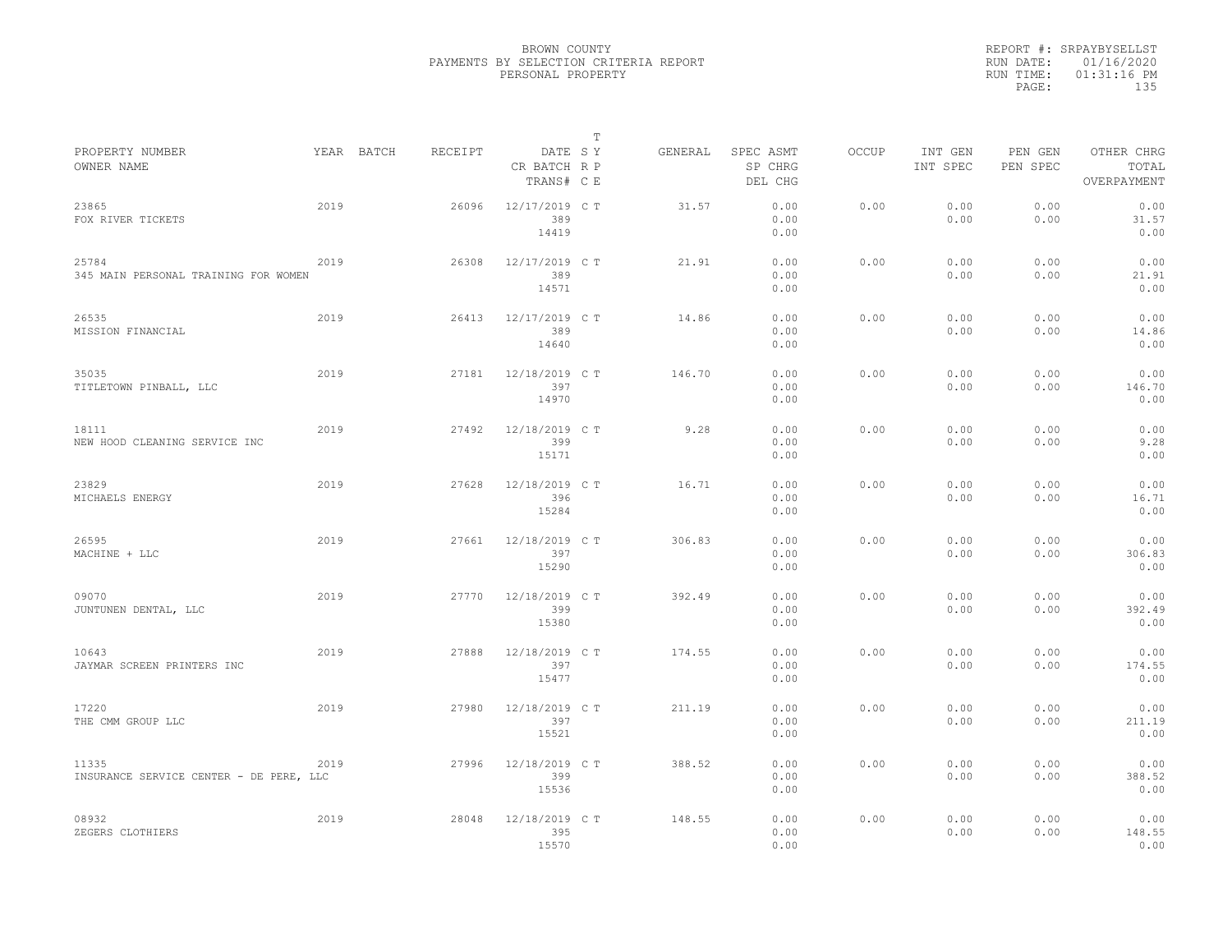|           | REPORT #: SRPAYBYSELLST |
|-----------|-------------------------|
|           | RUN DATE: 01/16/2020    |
| RUN TIME: | $01:31:17$ PM           |
| PAGE:     | 136                     |
|           |                         |

|                                         |            |         |                                       | Т |          |                                 |              |                     |                     |                                    |
|-----------------------------------------|------------|---------|---------------------------------------|---|----------|---------------------------------|--------------|---------------------|---------------------|------------------------------------|
| PROPERTY NUMBER<br>OWNER NAME           | YEAR BATCH | RECEIPT | DATE SY<br>CR BATCH R P<br>TRANS# C E |   | GENERAL  | SPEC ASMT<br>SP CHRG<br>DEL CHG | <b>OCCUP</b> | INT GEN<br>INT SPEC | PEN GEN<br>PEN SPEC | OTHER CHRG<br>TOTAL<br>OVERPAYMENT |
| 08822<br>DAME SALON SPA                 | 2019       | 28086   | 12/18/2019 C T<br>395<br>15603        |   | 24.14    | 0.00<br>0.00<br>0.00            | 0.00         | 0.00<br>0.00        | 0.00<br>0.00        | 0.00<br>24.14<br>0.00              |
| 18738<br>BMG RESTAURANTS, INC           | 2019       | 28193   | 12/18/2019 C T<br>398<br>15687        |   | 39.85    | 0.00<br>0.00<br>0.00            | 0.00         | 0.00<br>0.00        | 0.00<br>0.00        | 0.00<br>39.85<br>0.00              |
| 16210<br>BMG RESTAURANTS INC #13600     | 2019       | 28196   | 12/18/2019 C T<br>398<br>15690        |   | 47.82    | 0.00<br>0.00<br>0.00            | 0.00         | 0.00<br>0.00        | 0.00<br>0.00        | 0.00<br>47.82<br>0.00              |
| 14744<br>THE MAIL HAUS                  | 2019       | 28651   | 12/19/2019 C T<br>404<br>15760        |   | 565.83   | 0.00<br>0.00<br>0.00            | 0.00         | 0.00<br>0.00        | 0.00<br>0.00        | 0.00<br>565.83<br>0.00             |
| 26588<br>ALTERNATIVE ANIMAL BEDDING LLC | 2019       | 29083   | 12/19/2019 C T<br>407<br>16062        |   | 290.89   | 0.00<br>0.00<br>0.00            | 0.00         | 0.00<br>0.00        | 0.00<br>0.00        | 0.00<br>290.89<br>0.00             |
| 26539<br>CLASSIC RENOVATIONS, INC       | 2019       | 29226   | 12/19/2019 C T<br>407<br>16178        |   | 48.28    | 0.00<br>0.00<br>0.00            | 0.00         | 0.00<br>0.00        | 0.00<br>0.00        | 0.00<br>48.28<br>0.00              |
| 24541<br>MATZKE CHIROPRACTIC            | 2019       | 29595   | 12/19/2019 C T<br>405<br>16417        |   | 48.28    | 0.00<br>0.00<br>0.00            | 0.00         | 0.00<br>0.00        | 0.00<br>0.00        | 0.00<br>48.28<br>0.00              |
| 25186<br>UNISON CREDIT UNION            | 2019       | 29625   | 12/19/2019 C T<br>405<br>16435        |   | 1,380.72 | 0.00<br>0.00<br>0.00            | 0.00         | 0.00<br>0.00        | 0.00<br>0.00        | 0.00<br>1,380.72<br>0.00           |
| 09882<br>CROSS ROADS FINANCIAL GROUP    | 2019       | 29733   | 12/19/2019 C T<br>405<br>16488        |   | 243.25   | 0.00<br>0.00<br>0.00            | 0.00         | 0.00<br>0.00        | 0.00<br>0.00        | 0.00<br>243.25<br>0.00             |
| 17202<br>ELEMENT CREATIVE LLC           | 2019       | 29806   | 12/19/2019 C T<br>403<br>16548        |   | 935.91   | 0.00<br>0.00<br>0.00            | 0.00         | 0.00<br>0.00        | 0.00<br>0.00        | 0.00<br>935.91<br>0.00             |
| 35006<br>KRAUSE FINANCIAL SERVICES      | 2019       | 30215   | 12/20/2019 C T<br>409<br>16578        |   | 129.99   | 0.00<br>0.00<br>0.00            | 0.00         | 0.00<br>0.00        | 0.00<br>0.00        | 0.00<br>129.99<br>0.00             |
| 23175<br>GREEN ROOM THEATRE, LLC        | 2019       | 30419   | 12/20/2019 C T<br>410<br>16718        |   | 243.07   | 0.00<br>0.00<br>0.00            | 0.00         | 0.00<br>0.00        | 0.00<br>0.00        | 0.00<br>243.07<br>0.00             |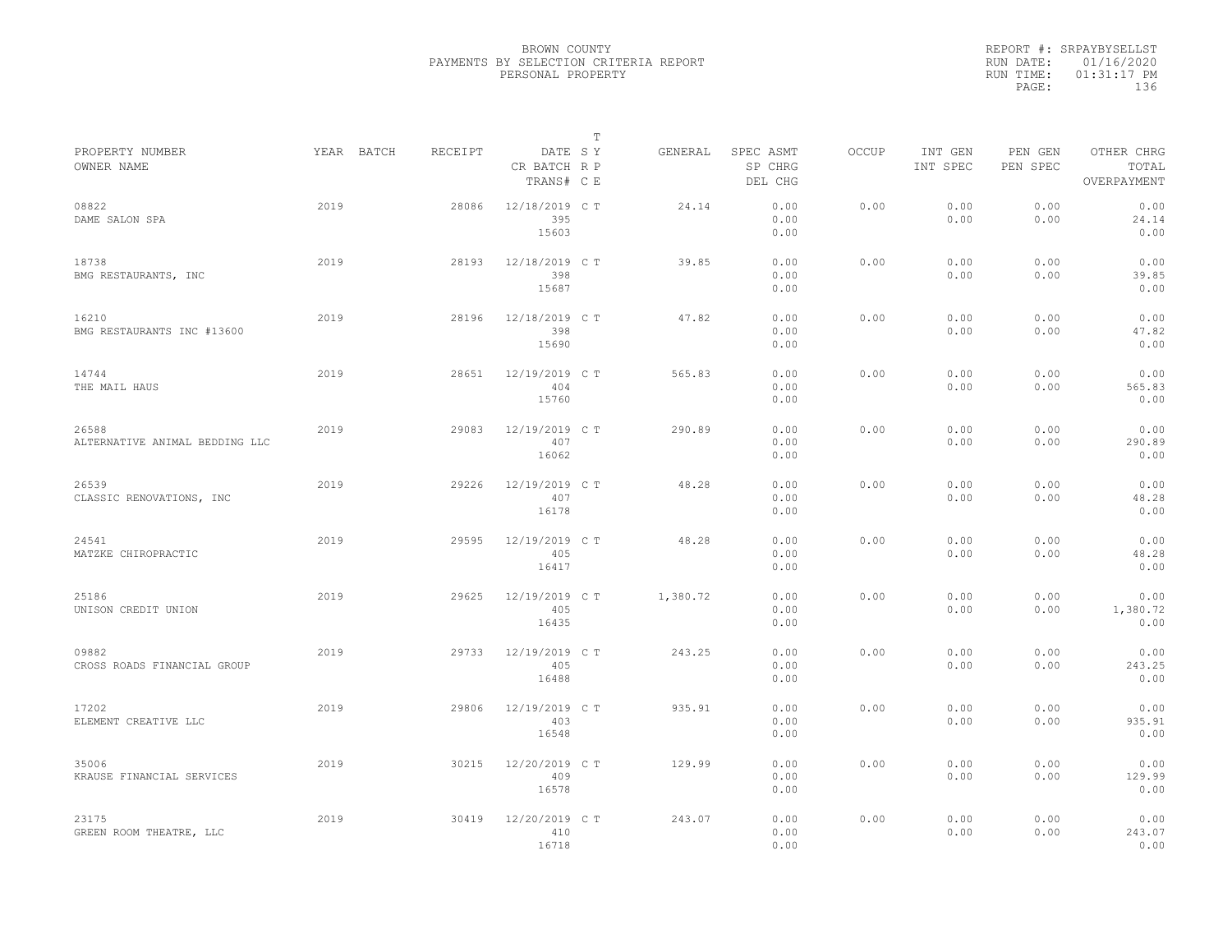|                                                 |      |            |         |                                       | $\mathbb T$ |           |                                 |              |                     |                     |                                    |
|-------------------------------------------------|------|------------|---------|---------------------------------------|-------------|-----------|---------------------------------|--------------|---------------------|---------------------|------------------------------------|
| PROPERTY NUMBER<br>OWNER NAME                   |      | YEAR BATCH | RECEIPT | DATE SY<br>CR BATCH R P<br>TRANS# C E |             | GENERAL   | SPEC ASMT<br>SP CHRG<br>DEL CHG | <b>OCCUP</b> | INT GEN<br>INT SPEC | PEN GEN<br>PEN SPEC | OTHER CHRG<br>TOTAL<br>OVERPAYMENT |
| 08844<br>HOCKERS PLUMBING, INC                  | 2019 |            | 30421   | 12/20/2019 C T<br>412<br>16719        |             | 98.42     | 0.00<br>0.00<br>0.00            | 0.00         | 0.00<br>0.00        | 0.00<br>0.00        | 0.00<br>98.42<br>0.00              |
| 24546<br>FOTH AND VAN DYKE, LLC                 | 2019 |            | 30792   | 12/20/2019 C T<br>415<br>16987        |             | 10,489.87 | 0.00<br>0.00<br>0.00            | 0.00         | 0.00<br>0.00        | 0.00<br>0.00        | 0.00<br>10,489.87<br>0.00          |
| 24548<br>FOTH PRODUCTION SOLUTIONS, LLC         | 2019 |            | 30799   | 12/20/2019 C T<br>413<br>16993        |             | 6,847.80  | 0.00<br>0.00<br>0.00            | 0.00         | 0.00<br>0.00        | 0.00<br>0.00        | 0.00<br>6,847.80<br>0.00           |
| 24547<br>FOTH INFRASTRUCTURE & ENVIRONMENT, LLC | 2019 |            | 30857   | 12/20/2019 C T<br>415<br>17004        |             | 4,789.67  | 0.00<br>0.00<br>0.00            | 0.00         | 0.00<br>0.00        | 0.00<br>0.00        | 0.00<br>4,789.67<br>0.00           |
| 35068<br>G ANDERSON INDUSTRIES LLC              | 2019 |            | 30893   | 12/20/2019 C T<br>415<br>17034        |             | 298.97    | 0.00<br>0.00<br>0.00            | 0.00         | 0.00<br>0.00        | 0.00<br>0.00        | 0.00<br>298.97<br>0.00             |
| 25185<br>IT CONNEXX, INC                        | 2019 |            | 30965   | 12/20/2019 C T<br>415<br>17077        |             | 338.70    | 0.00<br>0.00<br>0.00            | 0.00         | 0.00<br>0.00        | 0.00<br>0.00        | 0.00<br>338.70<br>0.00             |
| 14675<br>ASPHALT SEAL & REPAIR                  | 2019 |            | 30984   | 12/20/2019 C T<br>415<br>17092        |             | 224.69    | 0.00<br>0.00<br>0.00            | 0.00         | 0.00<br>0.00        | 0.00<br>0.00        | 0.00<br>224.69<br>0.00             |
| 18130<br>DAIRY QUEEN                            | 2019 |            | 31044   | 12/20/2019 C T<br>410<br>17139        |             | 1,225.31  | 0.00<br>0.00<br>0.00            | 0.00         | 0.00<br>0.00        | 0.00<br>0.00        | 0.00<br>1,225.31<br>0.00           |
| 16282<br>WEALTH PLAN                            | 2019 |            | 31060   | 12/20/2019 C T<br>410<br>17156        |             | 77.70     | 0.00<br>0.00<br>0.00            | 0.00         | 0.00<br>0.00        | 0.00<br>0.00        | 0.00<br>77.70<br>0.00              |
| 08985<br>FEAKER & SONS, INC                     | 2019 |            | 31096   | 12/20/2019 C T<br>410<br>17182        |             | 19.93     | 0.00<br>0.00<br>0.00            | 0.00         | 0.00<br>0.00        | 0.00<br>0.00        | 0.00<br>19.93<br>0.00              |
| 09018<br>MATYAS LAW OFFICE                      | 2019 |            | 31235   | 12/20/2019 C T<br>412<br>17260        |             | 87.66     | 0.00<br>0.00<br>0.00            | 0.00         | 0.00<br>0.00        | 0.00<br>0.00        | 0.00<br>87.66<br>0.00              |
| 35003<br>SMET CONSTRUCTION SERVICES CORP        | 2019 |            | 31247   | 12/20/2019 C T<br>412<br>17270        |             | 18.57     | 0.00<br>0.00<br>0.00            | 0.00         | 0.00<br>0.00        | 0.00<br>0.00        | 0.00<br>18.57<br>0.00              |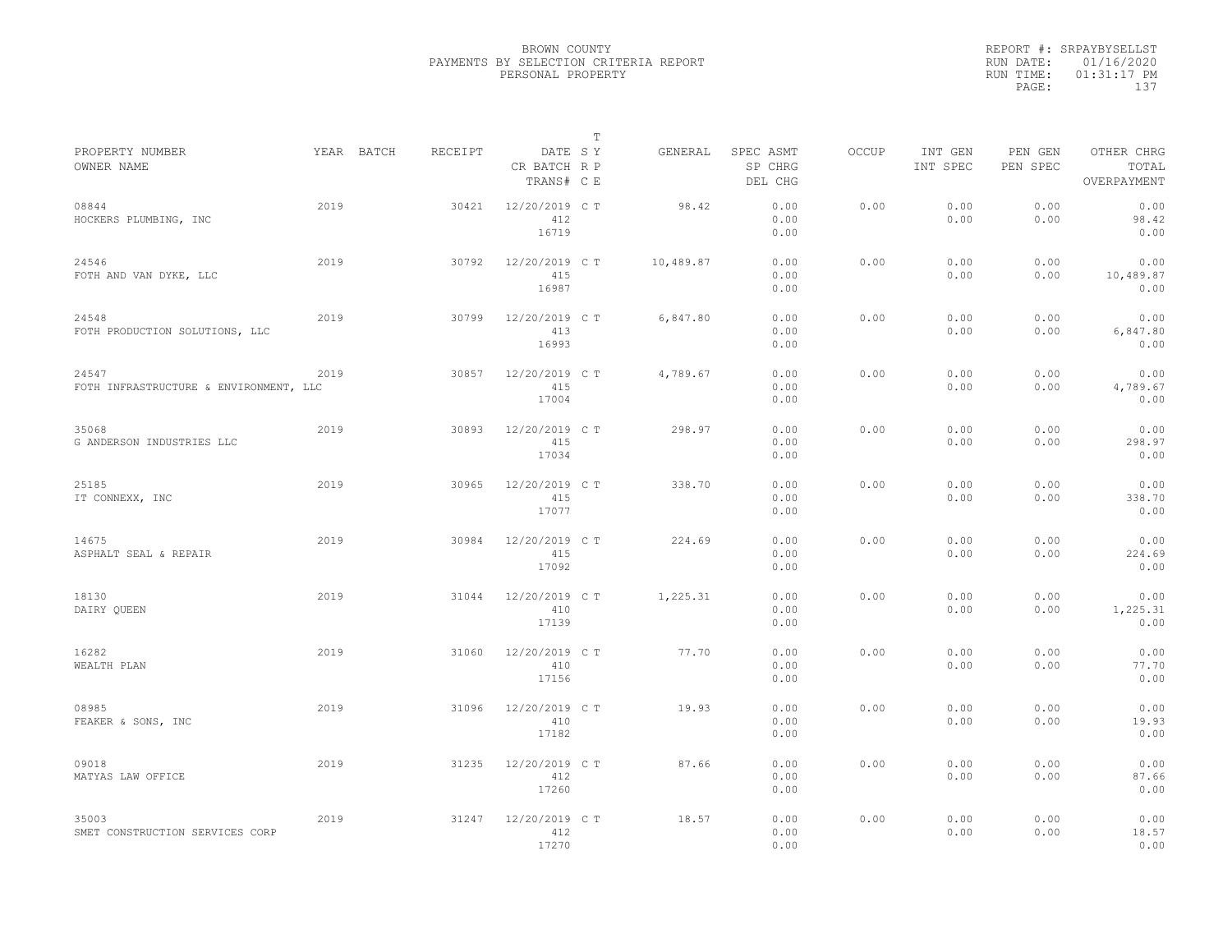|                                               |      |            |         |                                       | $\mathbb T$ |          |                                 |              |                     |                     |                                    |  |
|-----------------------------------------------|------|------------|---------|---------------------------------------|-------------|----------|---------------------------------|--------------|---------------------|---------------------|------------------------------------|--|
| PROPERTY NUMBER<br>OWNER NAME                 |      | YEAR BATCH | RECEIPT | DATE SY<br>CR BATCH R P<br>TRANS# C E |             | GENERAL  | SPEC ASMT<br>SP CHRG<br>DEL CHG | <b>OCCUP</b> | INT GEN<br>INT SPEC | PEN GEN<br>PEN SPEC | OTHER CHRG<br>TOTAL<br>OVERPAYMENT |  |
| 21333<br>TOM HOFFMAN TRUCKING                 | 2019 |            | 31268   | 12/20/2019 C T<br>413<br>17282        |             | 61.76    | 0.00<br>0.00<br>0.00            | 0.00         | 0.00<br>0.00        | 0.00<br>0.00        | 0.00<br>61.76<br>0.00              |  |
| 23146<br>US BANK NATIONAL ASSOCIATION         | 2019 |            | 31277   | 12/20/2019 C T<br>408<br>17290        |             | 999.03   | 0.00<br>0.00<br>0.00            | 0.00         | 0.00<br>0.00        | 0.00<br>0.00        | 0.00<br>999.03<br>0.00             |  |
| 23168<br>US BANK NATIONAL ASSOCIATION         | 2019 |            | 31278   | 12/20/2019 C T<br>408<br>17290        |             | 1,727.39 | 0.00<br>0.00<br>0.00            | 0.00         | 0.00<br>0.00        | 0.00<br>0.00        | 0.00<br>1,727.39<br>0.00           |  |
| 26578<br>US BANK NATIONAL ASSOCIATION         | 2019 |            | 31279   | 12/20/2019 C T<br>408<br>17290        |             | 187.28   | 0.00<br>0.00<br>0.00            | 0.00         | 0.00<br>0.00        | 0.00<br>0.00        | 0.00<br>187.28<br>0.00             |  |
| 24566<br>DMNM, LLC                            | 2019 |            | 31722   | 12/20/2019 C T<br>409<br>17554        |             | 794.97   | 0.00<br>0.00<br>0.00            | 0.00         | 0.00<br>0.00        | 0.00<br>0.00        | 0.00<br>794.97<br>0.00             |  |
| 35041<br>WARRIOR JUNGLE                       | 2019 |            | 32262   | 12/23/2019 C T<br>419<br>17596        |             | 1,000.18 | 0.00<br>0.00<br>0.00            | 0.00         | 0.00<br>0.00        | 0.00<br>0.00        | 0.00<br>1,000.18<br>0.00           |  |
| 08919<br>VAN STRATEN TRUCKING                 | 2019 |            | 32394   | 12/23/2019 C T<br>416<br>17628        |             | 1.86     | 0.00<br>0.00<br>0.00            | 0.00         | 0.00<br>0.00        | 0.00<br>0.00        | 0.00<br>1.86<br>0.00               |  |
| 21306<br>NOVAK'S CHEESE OF WISCONSIN, INC     | 2019 |            | 33685   | 12/23/2019 C T<br>418<br>17913        |             | 365.82   | 0.00<br>0.00<br>0.00            | 0.00         | 0.00<br>0.00        | 0.00<br>0.00        | 0.00<br>365.82<br>0.00             |  |
| 09937<br>LANDSCAPE ASSOCIATES OF DE PERE, INC | 2019 |            | 33994   | 12/23/2019 C T<br>418<br>17993        |             | 23.90    | 0.00<br>0.00<br>0.00            | 0.00         | 0.00<br>0.00        | 0.00<br>0.00        | 0.00<br>23.90<br>0.00              |  |
| 21318<br>VANDEYACHT, ELIZABETH                | 2019 |            | 34426   | 12/23/2019 C T<br>418<br>18106        |             | 81.69    | 0.00<br>0.00<br>0.00            | 0.00         | 0.00<br>0.00        | 0.00<br>0.00        | 0.00<br>81.69<br>0.00              |  |
| 25799<br>KK SEW & VAC III                     | 2019 |            | 34946   | 12/23/2019 C T<br>418<br>18168        |             | 175.32   | 0.00<br>0.00<br>0.00            | 0.00         | 0.00<br>0.00        | 0.00<br>0.00        | 0.00<br>175.32<br>0.00             |  |
| 35020<br>ANSAY AND ASSOCIATES, LLC            | 2019 |            | 34963   | 12/23/2019 C T<br>422<br>18186        |             | 3,323.27 | 0.00<br>0.00<br>0.00            | 0.00         | 0.00<br>0.00        | 0.00<br>0.00        | 0.00<br>3,323.27<br>0.00           |  |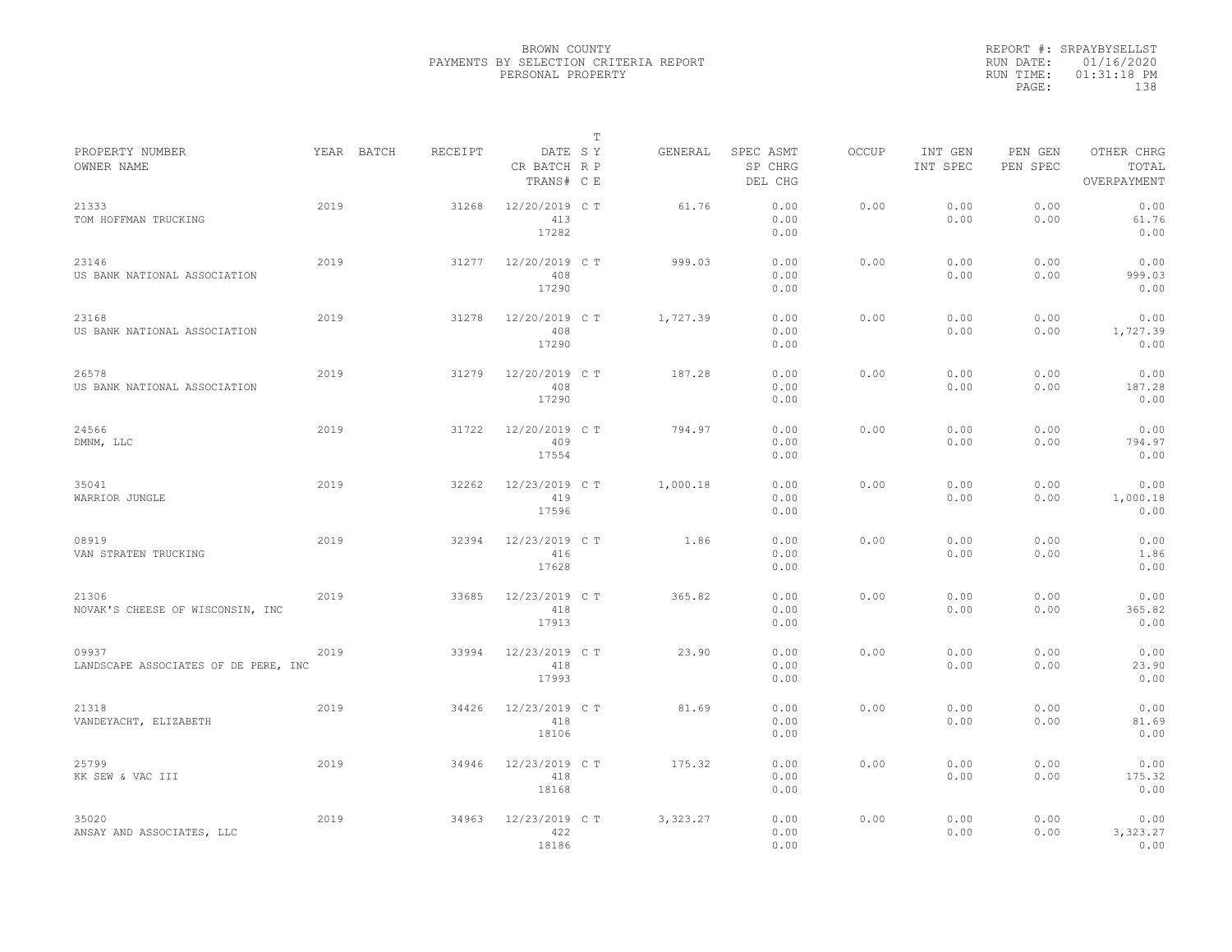|                                                            |      |             |         |                                       | T |           |                                 |              |                     |                     |                                    |
|------------------------------------------------------------|------|-------------|---------|---------------------------------------|---|-----------|---------------------------------|--------------|---------------------|---------------------|------------------------------------|
| PROPERTY NUMBER<br>OWNER NAME                              |      | YEAR BATCH  | RECEIPT | DATE SY<br>CR BATCH R P<br>TRANS# C E |   | GENERAL   | SPEC ASMT<br>SP CHRG<br>DEL CHG | <b>OCCUP</b> | INT GEN<br>INT SPEC | PEN GEN<br>PEN SPEC | OTHER CHRG<br>TOTAL<br>OVERPAYMENT |
| 26512<br>ENHANCED VEHICLE APPLICATIONS, LLC                | 2019 |             | 35468   | 12/23/2019 C T<br>418<br>18299        |   | 1,075.18  | 0.00<br>0.00<br>0.00            | 0.00         | 0.00<br>0.00        | 0.00<br>0.00        | 0.00<br>1,075.18<br>0.00           |
| 35002<br>CYNTRX REAL ESTATE HOLDINGS, LLC                  | 2019 |             | 35469   | 12/23/2019 C T<br>418<br>18299        |   | 1,832.81  | 0.00<br>0.00<br>0.00            | 0.00         | 0.00<br>0.00        | 0.00<br>0.00        | 0.00<br>1,832.81<br>0.00           |
| 9073<br>BADGERLAND PRINTING INC                            | 2019 |             | 35582   | 12/23/2019 C T<br>416<br>18328        |   | 48.28     | 0.00<br>0.00<br>0.00            | 0.00         | 0.00<br>0.00        | 0.00<br>0.00        | 0.00<br>48.28<br>0.00              |
| 26569<br>NORTHWEST COUSELING & GUIDANCE CLINIC, INC        | 2019 |             | 35812   | 12/23/2019 C T<br>422<br>18338        |   | 69.73     | 0.00<br>0.00<br>0.00            | 0.00         | 0.00<br>0.00        | 0.00<br>0.00        | 0.00<br>69.73<br>0.00              |
| 16240<br>VANDRISSE CHIROPRACTIC CENTER, LLC                |      | 2019 191225 | 2068    | 12/25/2019 C T                        |   | 534.80    | 0.00<br>0.00<br>0.00            | 0.00         | 0.00<br>0.00        | 0.00<br>0.00        | 0.00<br>534.80<br>0.00             |
| 23816<br>BRUMMEL ARCHITECTURAL/OUTBACK DESIGN              | 2019 |             | 37191   | $12/26/2019$ CT<br>425<br>18493       |   | 122.56    | 0.00<br>0.00<br>0.00            | 0.00         | 0.00<br>0.00        | 0.00<br>0.00        | 0.00<br>122.56<br>0.00             |
| 35060<br>INFINITY HAIR SALON, LLC                          | 2019 |             | 37217   | 12/26/2019 C T<br>426<br>18520        |   | 249.05    | 0.00<br>0.00<br>0.00            | 0.00         | 0.00<br>0.00        | 0.00<br>0.00        | 0.00<br>249.05<br>0.00             |
| 09910<br>DECLEENE TRUCK REFRIGERATION & TRAILER SALES INC. | 2019 |             | 37317   | 12/26/2019 C T<br>423<br>18603        |   | 984.24    | 0.00<br>0.00<br>0.00            | 0.00         | 0.00<br>0.00        | 0.00<br>0.00        | 0.00<br>984.24<br>0.00             |
| 08880<br>DE PERE EXHAUST                                   | 2019 |             | 37379   | 12/26/2019 C T<br>425<br>18660        |   | 33.42     | 0.00<br>0.00<br>0.00            | 0.00         | 0.00<br>0.00        | 0.00<br>0.00        | 0.00<br>33.42<br>0.00              |
| 25176<br>UNIFI EQUIPMENT FINANCE, INC                      | 2019 |             | 37977   | 12/26/2019 C T<br>427<br>19066        |   | 47.82     | 0.00<br>0.00<br>0.00            | 0.00         | 0.00<br>0.00        | 0.00<br>0.00        | 0.00<br>47.82<br>0.00              |
| 12088<br>CLEANING SYSTEMS INC                              | 2019 |             | 37987   | 12/26/2019 C T<br>425<br>19073        |   | 12,221.25 | 0.00<br>0.00<br>0.00            | 0.00         | 0.00<br>0.00        | 0.00<br>0.00        | 0.00<br>12,221.25<br>0.00          |
| 12587<br>SKB MANAGEMENT INC                                | 2019 |             | 38005   | 12/26/2019 C T<br>429<br>19090        |   | 107.70    | 0.00<br>0.00<br>0.00            | 0.00         | 0.00<br>0.00        | 0.00<br>0.00        | 0.00<br>107.70<br>0.00             |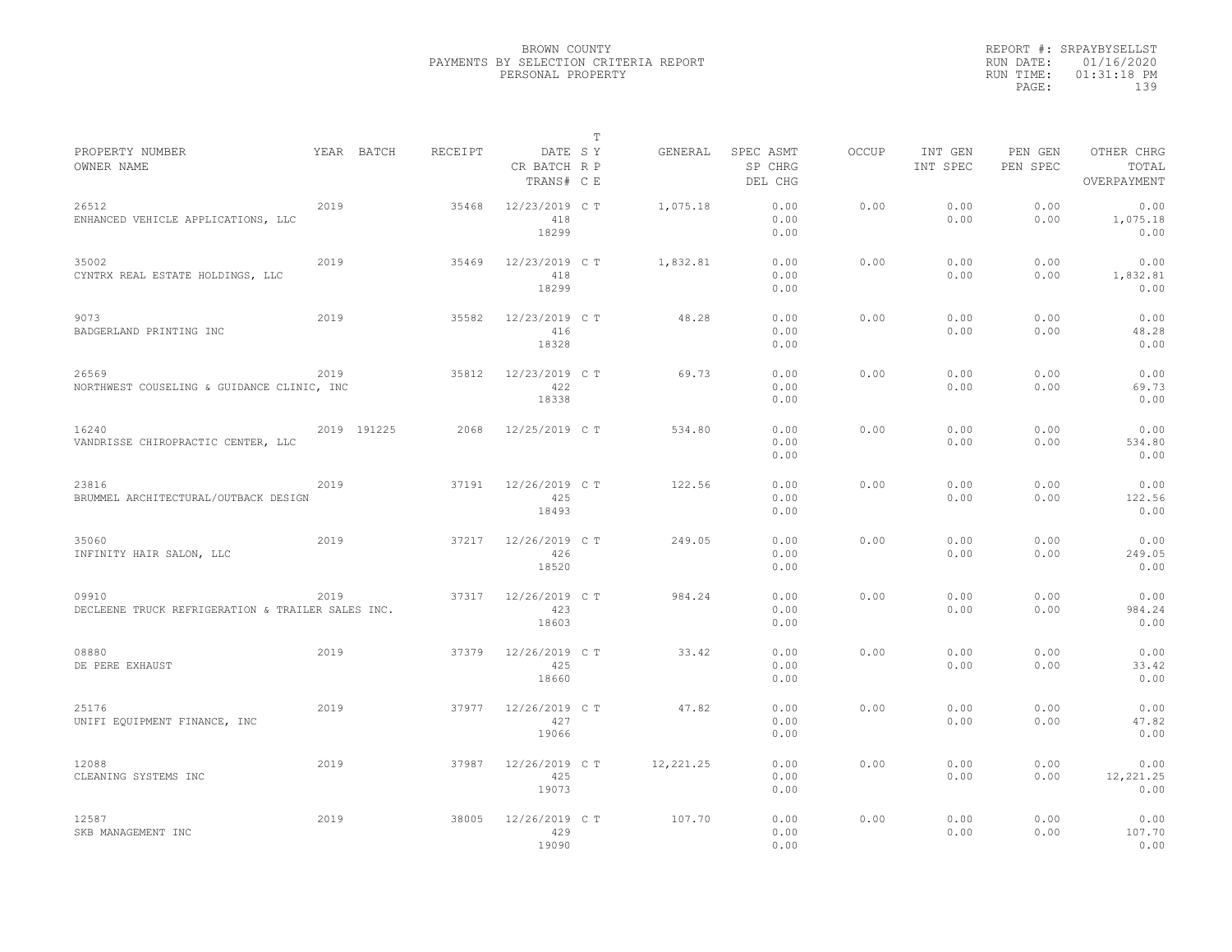|           | REPORT #: SRPAYBYSELLST |  |
|-----------|-------------------------|--|
|           | RUN DATE: 01/16/2020    |  |
| RUN TIME: | $01:31:18$ PM           |  |
| PAGE:     | 140                     |  |
|           |                         |  |

|                                             |      |            |         |                                       | $\mathbb T$ |           |                                 |              |                     |                     |                                    |
|---------------------------------------------|------|------------|---------|---------------------------------------|-------------|-----------|---------------------------------|--------------|---------------------|---------------------|------------------------------------|
| PROPERTY NUMBER<br>OWNER NAME               |      | YEAR BATCH | RECEIPT | DATE SY<br>CR BATCH R P<br>TRANS# C E |             | GENERAL   | SPEC ASMT<br>SP CHRG<br>DEL CHG | <b>OCCUP</b> | INT GEN<br>INT SPEC | PEN GEN<br>PEN SPEC | OTHER CHRG<br>TOTAL<br>OVERPAYMENT |
| 08918<br>DR CYRIL VAN SISTINE JR            | 2019 |            | 38036   | 12/26/2019 C T<br>429<br>19117        |             | 974.90    | 0.00<br>0.00<br>0.00            | 0.00         | 0.00<br>0.00        | 0.00<br>0.00        | 0.00<br>974.90<br>0.00             |
| 26589<br>AMERICAN 3 FAB INC                 | 2019 |            | 38079   | 12/26/2019 C T<br>427<br>19140        |             | 2,633.92  | 0.00<br>0.00<br>0.00            | 0.00         | 0.00<br>0.00        | 0.00<br>0.00        | 0.00<br>2,633.92<br>0.00           |
| 9115<br>MEGTEC SYSTEMS INC                  | 2019 |            | 38106   | 12/26/2019 C T<br>429<br>19161        |             | 19,897.28 | 0.00<br>0.00<br>0.00            | 0.00         | 0.00<br>0.00        | 0.00<br>0.00        | 0.00<br>19,897.28<br>0.00          |
| 09025<br>FOX WORLD TRAVEL, INC              | 2019 |            | 38127   | 12/26/2019 C T<br>429<br>19176        |             | 141.45    | 0.00<br>0.00<br>0.00            | 0.00         | 0.00<br>0.00        | 0.00<br>0.00        | 0.00<br>141.45<br>0.00             |
| 08911<br>TURRIFF PLUMBING                   | 2019 |            | 38158   | 12/26/2019 C T<br>427<br>19207        |             | 11.13     | 0.00<br>0.00<br>0.00            | 0.00         | 0.00<br>0.00        | 0.00<br>0.00        | 0.00<br>11.13<br>0.00              |
| 09056<br>VAN DEN HEUVEL ELECTRIC, INC       | 2019 |            | 38175   | 12/26/2019 C T<br>429<br>19217        |             | 93.65     | 0.00<br>0.00<br>0.00            | 0.00         | 0.00<br>0.00        | 0.00<br>0.00        | 0.00<br>93.65<br>0.00              |
| 23898<br>LANDSCAPE ARTISANS, INC            | 2019 |            | 38210   | 12/26/2019 C T<br>429<br>19241        |             | 149.44    | 0.00<br>0.00<br>0.00            | 0.00         | 0.00<br>0.00        | 0.00<br>0.00        | 0.00<br>149.44<br>0.00             |
| 26528<br>ELEVATE HAIR STUDIO                | 2019 |            | 38230   | 12/26/2019 C T<br>425<br>19256        |             | 5.57      | 0.00<br>0.00<br>0.00            | 0.00         | 0.00<br>0.00        | 0.00<br>0.00        | 0.00<br>5.57<br>0.00               |
| 12090<br>HARPER CORP OF AMERICA             | 2019 |            | 38308   | 12/26/2019 C T<br>429<br>19310        |             | 2,121.89  | 0.00<br>0.00<br>0.00            | 0.00         | 0.00<br>0.00        | 0.00<br>0.00        | 0.00<br>2,121.89<br>0.00           |
| 35049<br>ACCELERATED CARE PLUS LEASING, INC | 2019 |            | 38476   | 12/26/2019 C T<br>429<br>19412        |             | 59.41     | 0.00<br>0.00<br>0.00            | 0.00         | 0.00<br>0.00        | 0.00<br>0.00        | 0.00<br>59.41<br>0.00              |
| 08939<br>AMBROSIUS SALES                    | 2019 |            | 38481   | 12/26/2019 C T<br>424<br>19416        |             | 57.77     | 0.00<br>0.00<br>0.00            | 0.00         | 0.00<br>0.00        | 0.00<br>0.00        | 0.00<br>57.77<br>0.00              |
| 09024<br>REPLAY BAR                         | 2019 |            | 38511   | 12/26/2019 C T<br>427<br>19434        |             | 19.93     | 0.00<br>0.00<br>0.00            | 0.00         | 0.00<br>0.00        | 0.00<br>0.00        | 0.00<br>19.93<br>0.00              |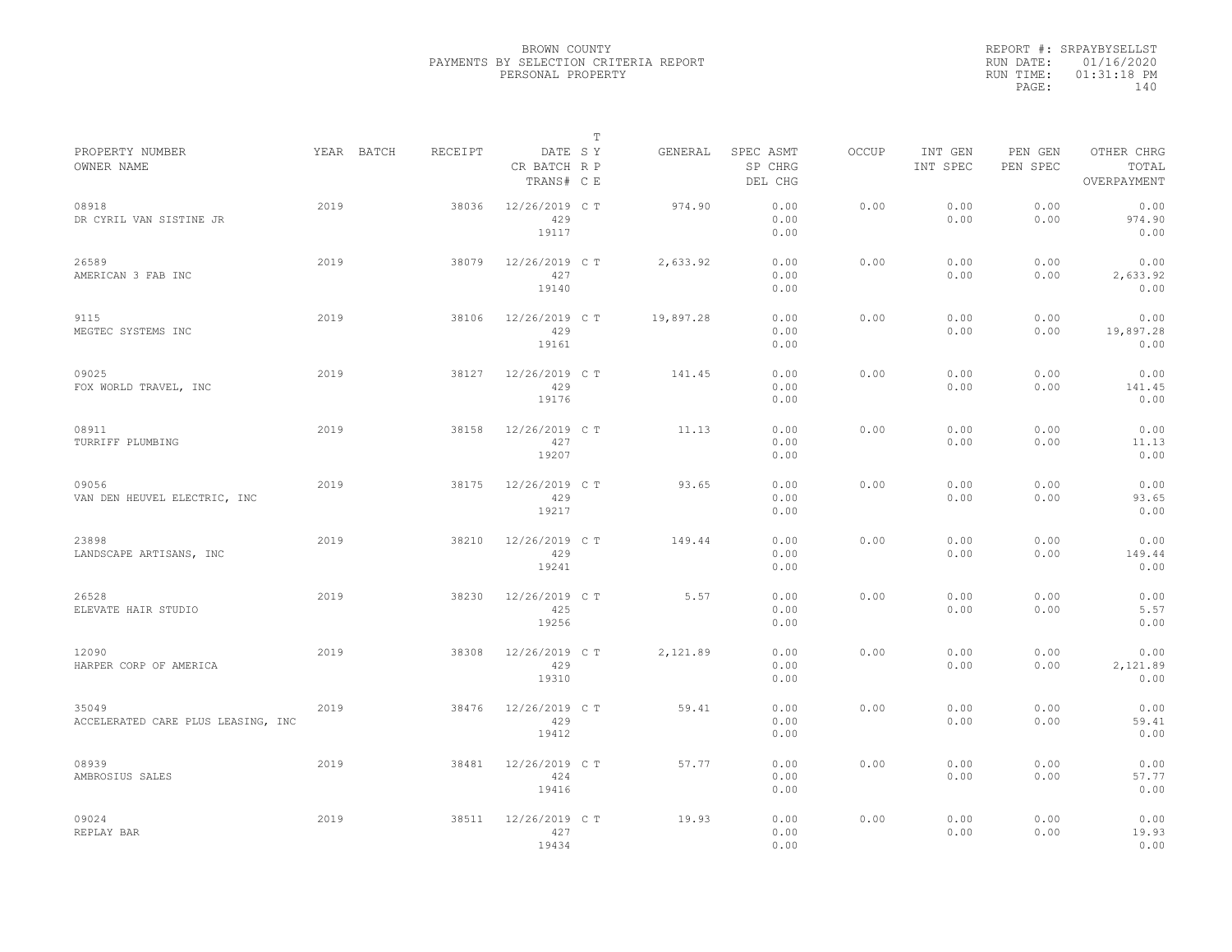|                                                            |      |            |         |                                       | Т |          |                                 |              |                     |                     |                                    |
|------------------------------------------------------------|------|------------|---------|---------------------------------------|---|----------|---------------------------------|--------------|---------------------|---------------------|------------------------------------|
| PROPERTY NUMBER<br>OWNER NAME                              |      | YEAR BATCH | RECEIPT | DATE SY<br>CR BATCH R P<br>TRANS# C E |   | GENERAL  | SPEC ASMT<br>SP CHRG<br>DEL CHG | <b>OCCUP</b> | INT GEN<br>INT SPEC | PEN GEN<br>PEN SPEC | OTHER CHRG<br>TOTAL<br>OVERPAYMENT |
| 23848<br>JOHN C. ALLEN INSURANCE AGENCY, INC               | 2019 |            | 38528   | 12/26/2019 C T<br>429<br>19450        |   | 29.71    | 0.00<br>0.00<br>0.00            | 0.00         | 0.00<br>0.00        | 0.00<br>0.00        | 0.00<br>29.71<br>0.00              |
| 23154<br>SHRAYOM, LLC                                      | 2019 |            | 38640   | 12/26/2019 C T<br>428<br>19549        |   | 161.38   | 0.00<br>0.00<br>0.00            | 0.00         | 0.00<br>0.00        | 0.00<br>0.00        | 0.00<br>161.38<br>0.00             |
| 35034<br>DEAN G RHODES                                     | 2019 |            | 38712   | 12/26/2019 C T<br>429<br>19560        |   | 63.75    | 0.00<br>0.00<br>0.00            | 0.00         | 0.00<br>0.00        | 0.00<br>0.00        | 0.00<br>63.75<br>0.00              |
| 21381<br>ROYAL CUSTOM PLASTICS                             | 2019 |            | 38718   | 12/26/2019 C T<br>429<br>19566        |   | 336.71   | 0.00<br>0.00<br>0.00            | 0.00         | 0.00<br>0.00        | 0.00<br>0.00        | 0.00<br>336.71<br>0.00             |
| 17224<br>BRIAN VAN DE HEY INSURANCE SERVICE, INC           | 2019 |            | 40422   | 12/27/2019 C T<br>432<br>19914        |   | 15.94    | 0.00<br>0.00<br>0.00            | 0.00         | 0.00<br>0.00        | 0.00<br>0.00        | 0.00<br>15.94<br>0.00              |
| 35047<br>PLNR PROPERTIES, LLC                              | 2019 |            | 41013   | 12/27/2019 C T<br>433<br>20166        |   | 181.31   | 0.00<br>0.00<br>0.00            | 0.00         | 0.00<br>0.00        | 0.00<br>0.00        | 0.00<br>181.31<br>0.00             |
| 21320<br>GYRO KABOBS                                       | 2019 |            | 41102   | 12/27/2019 C T<br>433<br>20187        |   | 39.85    | 0.00<br>0.00<br>0.00            | 0.00         | 0.00<br>0.00        | 0.00<br>0.00        | 0.00<br>39.85<br>0.00              |
| 23136<br>JIM CORNELL PLUMBING, LLC                         | 2019 |            | 41448   | 12/27/2019 C T<br>433<br>20307        |   | 63.13    | 0.00<br>0.00<br>0.00            | 0.00         | 0.00<br>0.00        | 0.00<br>0.00        | 0.00<br>63.13<br>0.00              |
| 08962<br>BROTHERS II INC                                   | 2019 |            | 42352   | 12/27/2019 C T<br>435<br>20562        |   | 3.98     | 0.00<br>0.00<br>0.00            | 0.00         | 0.00<br>0.00        | 0.00<br>0.00        | 0.00<br>3.98<br>0.00               |
| 08996<br>HOFFMAN INVESTMENTS, INC/ OLD #7                  | 2019 |            | 43096   | 12/27/2019 C T<br>435<br>20805        |   | 43.84    | 0.00<br>0.00<br>0.00            | 0.00         | 0.00<br>0.00        | 0.00<br>0.00        | 0.00<br>43.84<br>0.00              |
| 24580<br>METAL STORM INC                                   | 2019 |            | 44635   | 12/28/2019 C T<br>443<br>21585        |   | 1,920.64 | 0.00<br>0.00<br>0.00            | 0.00         | 0.00<br>0.00        | 0.00<br>0.00        | 0.00<br>1,920.64<br>0.00           |
| 35021<br>ADVANCED PHYSICAL THERAPY AND SPORTS MEDICINE, SC | 2019 |            | 45476   | 12/28/2019 C T<br>440<br>22197        |   | 55.78    | 0.00<br>0.00<br>0.00            | 0.00         | 0.00<br>0.00        | 0.00<br>0.00        | 0.00<br>55.78<br>0.00              |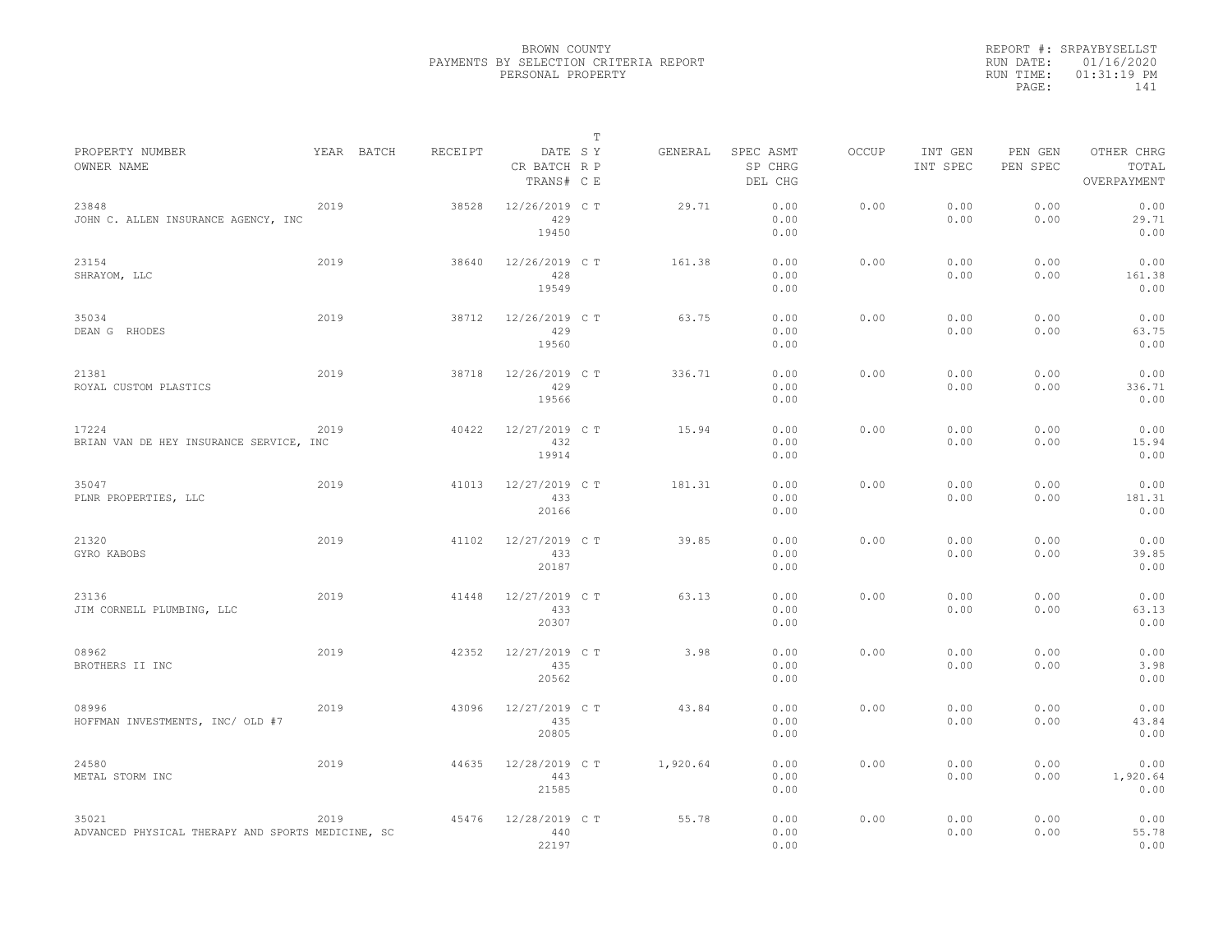|           | REPORT #: SRPAYBYSELLST |  |
|-----------|-------------------------|--|
|           | RUN DATE: 01/16/2020    |  |
| RUN TIME: | $01:31:19$ PM           |  |
| PAGE:     | 142                     |  |
|           |                         |  |

|                                              |      |             |         |                                       | Т |          |                                 |       |                     |                     |                                    |
|----------------------------------------------|------|-------------|---------|---------------------------------------|---|----------|---------------------------------|-------|---------------------|---------------------|------------------------------------|
| PROPERTY NUMBER<br>OWNER NAME                |      | YEAR BATCH  | RECEIPT | DATE SY<br>CR BATCH R P<br>TRANS# C E |   | GENERAL  | SPEC ASMT<br>SP CHRG<br>DEL CHG | OCCUP | INT GEN<br>INT SPEC | PEN GEN<br>PEN SPEC | OTHER CHRG<br>TOTAL<br>OVERPAYMENT |
| 23872<br>VOYAGEUR FINANCIAL GROUP            | 2019 |             | 45482   | 12/28/2019 C T<br>438<br>22202        |   | 9.28     | 0.00<br>0.00<br>0.00            | 0.00  | 0.00<br>0.00        | 0.00<br>0.00        | 0.00<br>9.28<br>0.00               |
| 9927<br>AUTO HOE II INC                      | 2019 |             | 45540   | 12/28/2019 C T<br>438<br>22227        |   | 113.56   | 0.00<br>0.00<br>0.00            | 0.00  | 0.00<br>0.00        | 0.00<br>0.00        | 0.00<br>113.56<br>0.00             |
| 25792<br>SOCIAL THINKERS                     | 2019 |             | 45543   | 12/28/2019 C T<br>440<br>22229        |   | 17.93    | 0.00<br>0.00<br>0.00            | 0.00  | 0.00<br>0.00        | 0.00<br>0.00        | 0.00<br>17.93<br>0.00              |
| 08848<br>INDUSTRIAL PROTECTIVE COATINGS, INC | 2019 |             | 45873   | 12/30/2019 C T<br>449<br>22417        |   | 33.42    | 0.00<br>0.00<br>0.00            | 0.00  | 0.00<br>0.00        | 0.00<br>0.00        | 0.00<br>33.42<br>0.00              |
| 23929<br>DAIRYLAND LABORATORIES, INC         | 2019 |             | 46526   | 12/30/2019 C T<br>445<br>22682        |   | 478.16   | 0.00<br>0.00<br>0.00            | 0.00  | 0.00<br>0.00        | 0.00<br>0.00        | 0.00<br>478.16<br>0.00             |
| 26543<br>SELNER TREE AND SHRUB CARE, LLC     | 2019 |             | 46556   | 12/30/2019 C T<br>447<br>22712        |   | 39.00    | 0.00<br>0.00<br>0.00            | 0.00  | 0.00<br>0.00        | 0.00<br>0.00        | 0.00<br>39.00<br>0.00              |
| 11304<br>KLIKA SHOES                         | 2019 |             | 46590   | 12/30/2019 C T<br>449<br>22731        |   | 98.42    | 0.00<br>0.00<br>0.00            | 0.00  | 0.00<br>0.00        | 0.00<br>0.00        | 0.00<br>98.42<br>0.00              |
| 26579<br>ALLSTATE INSURANCE COMPANY          | 2019 |             | 46675   | 12/30/2019 C T<br>449<br>22795        |   | 95.64    | 0.00<br>0.00<br>0.00            | 0.00  | 0.00<br>0.00        | 0.00<br>0.00        | 0.00<br>95.64<br>0.00              |
| 19752<br>MACHINE TECHNOLOGIES LLC            | 2019 |             | 46873   | 12/30/2019 C T<br>450<br>22885        |   | 285.97   | 0.00<br>0.00<br>0.00            | 0.00  | 0.00<br>0.00        | 0.00<br>0.00        | 0.00<br>285.97<br>0.00             |
| 25801<br>HEAVEN NAILS & SPA                  | 2019 |             | 46895   | 12/30/2019 C T<br>450<br>22903        |   | 219.15   | 0.00<br>0.00<br>0.00            | 0.00  | 0.00<br>0.00        | 0.00<br>0.00        | 0.00<br>219.15<br>0.00             |
| 23921<br>NEON BLUE, INC                      | 2019 |             | 46981   | 12/30/2019 C T<br>447<br>22946        |   | 1,119.72 | 0.00<br>0.00<br>0.00            | 0.00  | 0.00<br>0.00        | 0.00<br>0.00        | 0.00<br>1,119.72<br>0.00           |
| 24558<br>THE BARBERSHOP                      |      | 2019 191230 | 2437    | 12/30/2019 C T                        |   | 75.72    | 0.00<br>0.00<br>0.00            | 0.00  | 0.00<br>0.00        | 0.00<br>0.00        | 0.00<br>75.72<br>0.00              |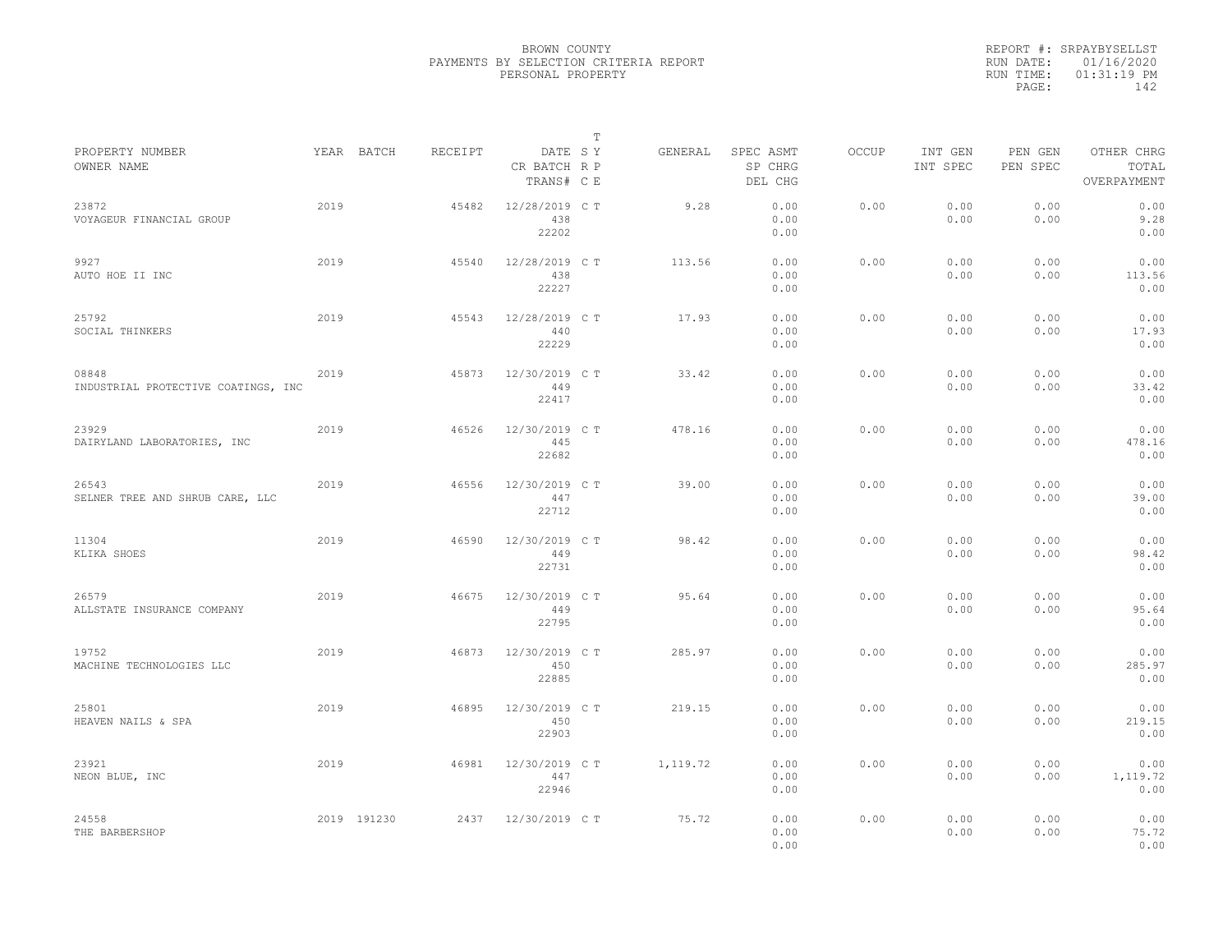|                                          |      |             |         |                                       | $\mathbb{T}$ |          |                                 |              |                     |                     |                                    |  |
|------------------------------------------|------|-------------|---------|---------------------------------------|--------------|----------|---------------------------------|--------------|---------------------|---------------------|------------------------------------|--|
| PROPERTY NUMBER<br>OWNER NAME            |      | YEAR BATCH  | RECEIPT | DATE SY<br>CR BATCH R P<br>TRANS# C E |              | GENERAL  | SPEC ASMT<br>SP CHRG<br>DEL CHG | <b>OCCUP</b> | INT GEN<br>INT SPEC | PEN GEN<br>PEN SPEC | OTHER CHRG<br>TOTAL<br>OVERPAYMENT |  |
| 11578<br>PACK AND SHIP, LLC              | 2019 |             | 47081   | 12/30/2019 C T<br>446<br>23007        |              | 14.86    | 0.00<br>0.00<br>0.00            | 0.00         | 0.00<br>0.00        | 0.00<br>0.00        | 0.00<br>14.86<br>0.00              |  |
| 25774<br>MUERMANN ENGINEERING, LLC       | 2019 |             | 47232   | 12/30/2019 C T<br>447<br>23134        |              | 187.55   | 0.00<br>0.00<br>0.00            | 0.00         | 0.00<br>0.00        | 0.00<br>0.00        | 0.00<br>187.55<br>0.00             |  |
| 25158<br>SIT & STAY PET RESORT           | 2019 |             | 47611   | 12/30/2019 C T<br>447<br>23250        |              | 31.57    | 0.00<br>0.00<br>0.00            | 0.00         | 0.00<br>0.00        | 0.00<br>0.00        | 0.00<br>31.57<br>0.00              |  |
| 26534<br>MEYER BORGMAN JOHNSON           | 2019 |             | 47616   | 12/30/2019 C T<br>447<br>23254        |              | 92.84    | 0.00<br>0.00<br>0.00            | 0.00         | 0.00<br>0.00        | 0.00<br>0.00        | 0.00<br>92.84<br>0.00              |  |
| 18126<br>NICOLET NATIONAL BANK           | 2019 |             | 47916   | 12/30/2019 C T<br>449<br>23372        |              | 1,815.05 | 0.00<br>0.00<br>0.00            | 0.00         | 0.00<br>0.00        | 0.00<br>0.00        | 0.00<br>1,815.05<br>0.00           |  |
| 24581<br>NORTHFIELD CORPORATION          |      | 2019 191230 | 2491    | 12/30/2019 C T                        |              | 206.13   | 0.00<br>0.00<br>0.00            | 0.00         | 0.00<br>0.00        | 0.00<br>0.00        | 0.00<br>206.13<br>0.00             |  |
| 18103<br>NICOLET NATIONAL BANK           | 2019 |             | 48566   | 12/31/2019 C T<br>454<br>23386        |              | 1,606.27 | 0.00<br>0.00<br>0.00            | 0.00         | 0.00<br>0.00        | 0.00<br>0.00        | 0.00<br>1,606.27<br>0.00           |  |
| 11609<br>GREEN BAY HIGHWAY PRODUCTS, LLC | 2019 |             | 48611   | 12/31/2019 C T<br>455<br>23423        |              | 43.84    | 0.00<br>0.00<br>0.00            | 0.00         | 0.00<br>0.00        | 0.00<br>0.00        | 0.00<br>43.84<br>0.00              |  |
| 08917<br>VAN GEMERT MEMORIALS            | 2019 |             | 48621   | 12/31/2019 C T<br>454<br>23432        |              | 11.13    | 0.00<br>0.00<br>0.00            | 0.00         | 0.00<br>0.00        | 0.00<br>0.00        | 0.00<br>11.13<br>0.00              |  |
| 20492<br>TRANSPORT REFRIGERATION         | 2019 |             | 48646   | 12/31/2019 C T<br>454<br>23453        |              | 99.61    | 0.00<br>0.00<br>0.00            | 0.00         | 0.00<br>0.00        | 0.00<br>0.00        | 0.00<br>99.61<br>0.00              |  |
| 23850<br>KUMON MATH & READING CENTER     | 2019 |             | 49102   | 12/31/2019 C T<br>455<br>23802        |              | 1.86     | 0.00<br>0.00<br>0.00            | 0.00         | 0.00<br>0.00        | 0.00<br>0.00        | 0.00<br>1.86<br>0.00               |  |
| 16298<br>BAYSIDE MACHINE CORP            | 2019 |             | 49207   | 12/31/2019 C T<br>451<br>23888        |              | 2,269.33 | 0.00<br>0.00<br>0.00            | 0.00         | 0.00<br>0.00        | 0.00<br>0.00        | 0.00<br>2,269.33<br>0.00           |  |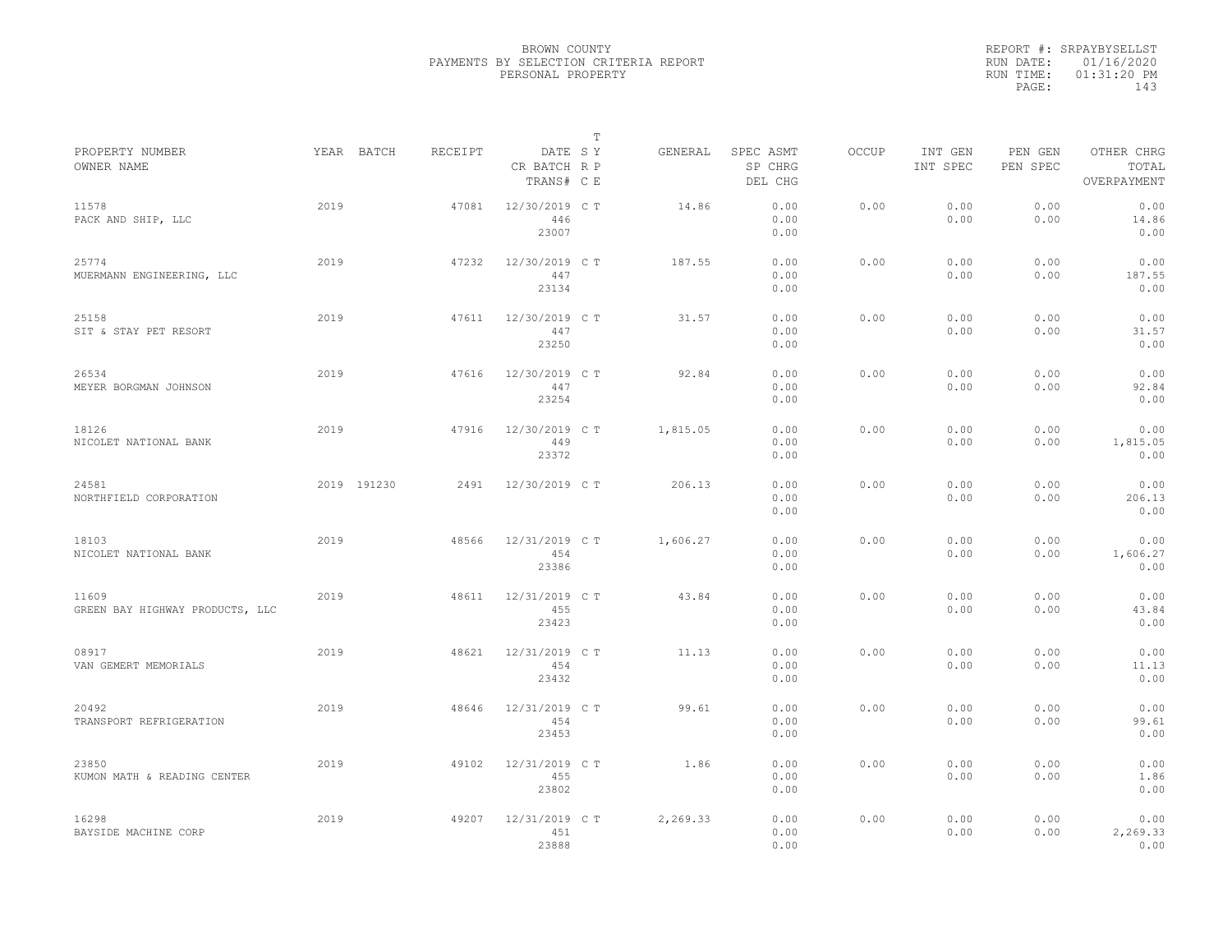|                                                  |      |            |         |                                       | $\mathbb T$ |         |                                 |              |                     |                     |                                    |
|--------------------------------------------------|------|------------|---------|---------------------------------------|-------------|---------|---------------------------------|--------------|---------------------|---------------------|------------------------------------|
| PROPERTY NUMBER<br>OWNER NAME                    |      | YEAR BATCH | RECEIPT | DATE SY<br>CR BATCH R P<br>TRANS# C E |             | GENERAL | SPEC ASMT<br>SP CHRG<br>DEL CHG | <b>OCCUP</b> | INT GEN<br>INT SPEC | PEN GEN<br>PEN SPEC | OTHER CHRG<br>TOTAL<br>OVERPAYMENT |
| 25786<br>ISLAND SUSHI                            | 2019 |            | 49409   | 12/31/2019 C T<br>456<br>24045        |             | 219.15  | 0.00<br>0.00<br>0.00            | 0.00         | 0.00<br>0.00        | 0.00<br>0.00        | 0.00<br>219.15<br>0.00             |
| 25157<br>PEDRETTI POWER YOGA                     | 2019 |            | 49457   | 12/31/2019 C T<br>454<br>24088        |             | 1.86    | 0.00<br>0.00<br>0.00            | 0.00         | 0.00<br>0.00        | 0.00<br>0.00        | 0.00<br>1.86<br>0.00               |
| 25756<br>ALMOND AND IVY, LLC                     | 2019 |            | 49462   | 12/31/2019 C T<br>456<br>24093        |             | 1.86    | 0.00<br>0.00<br>0.00            | 0.00         | 0.00<br>0.00        | 0.00<br>0.00        | 0.00<br>1.86<br>0.00               |
| 23174<br>JIMMY JOHN'S GOURMET SADWICHES          | 2019 |            | 49548   | 12/31/2019 C T<br>454<br>24154        |             | 227.14  | 0.00<br>0.00<br>0.00            | 0.00         | 0.00<br>0.00        | 0.00<br>0.00        | 0.00<br>227.14<br>0.00             |
| 20499<br>MASSACHUSETTS MUTUAL LIFE INSURANCE CO. | 2019 |            | 49702   | 12/31/2019 C T<br>453<br>24213        |             | 944.39  | 0.00<br>0.00<br>0.00            | 0.00         | 0.00<br>0.00        | 0.00<br>0.00        | 0.00<br>944.39<br>0.00             |
| 08912<br>LAMP SHADES UNLIMITED                   | 2019 |            | 51071   | 01/02/2020 C T<br>463<br>24739        |             | 37.15   | 0.00<br>0.00<br>0.00            | 0.00         | 0.00<br>0.00        | 0.00<br>0.00        | 0.00<br>37.15<br>0.00              |
| 24554<br>NON-TYPICAL, INC                        | 2019 |            | 51365   | 01/02/2020 C T<br>463<br>24962        |             | 749.14  | 0.00<br>0.00<br>0.00            | 0.00         | 0.00<br>0.00        | 0.00<br>0.00        | 0.00<br>749.14<br>0.00             |
| 08825<br>JF CONSTRUCTION                         | 2019 |            | 51542   | 01/02/2020 C T<br>461<br>25079        |             | 3.71    | 0.00<br>0.00<br>0.00            | 0.00         | 0.00<br>0.00        | 0.00<br>0.00        | 0.00<br>3.71<br>0.00               |
| 23846<br>HEY, DAISY                              | 2019 |            | 51857   | 01/02/2020 C T<br>463<br>25293        |             | 29.71   | 0.00<br>0.00<br>0.00            | 0.00         | 0.00<br>0.00        | 0.00<br>0.00        | 0.00<br>29.71<br>0.00              |
| 18132<br>COUNTRY WORLD PRODUCTIONS, INC          | 2019 |            | 51862   | 01/02/2020 C T<br>463<br>25297        |             | 169.35  | 0.00<br>0.00<br>0.00            | 0.00         | 0.00<br>0.00        | 0.00<br>0.00        | 0.00<br>169.35<br>0.00             |
| 11597<br>NAPA AUTO PARTS                         | 2019 |            | 52212   | 01/03/2020 C T<br>468<br>25466        |             | 41.85   | 0.00<br>0.00<br>0.00            | 0.00         | 0.00<br>0.00        | 0.00<br>0.00        | 0.00<br>41.85<br>0.00              |
| 23873<br>WILD ROOT, LLC                          | 2019 |            | 52245   | 01/03/2020 CT<br>467<br>25491         |             | 92.84   | 0.00<br>0.00<br>0.00            | 0.00         | 0.00<br>0.00        | 0.00<br>0.00        | 0.00<br>92.84<br>0.00              |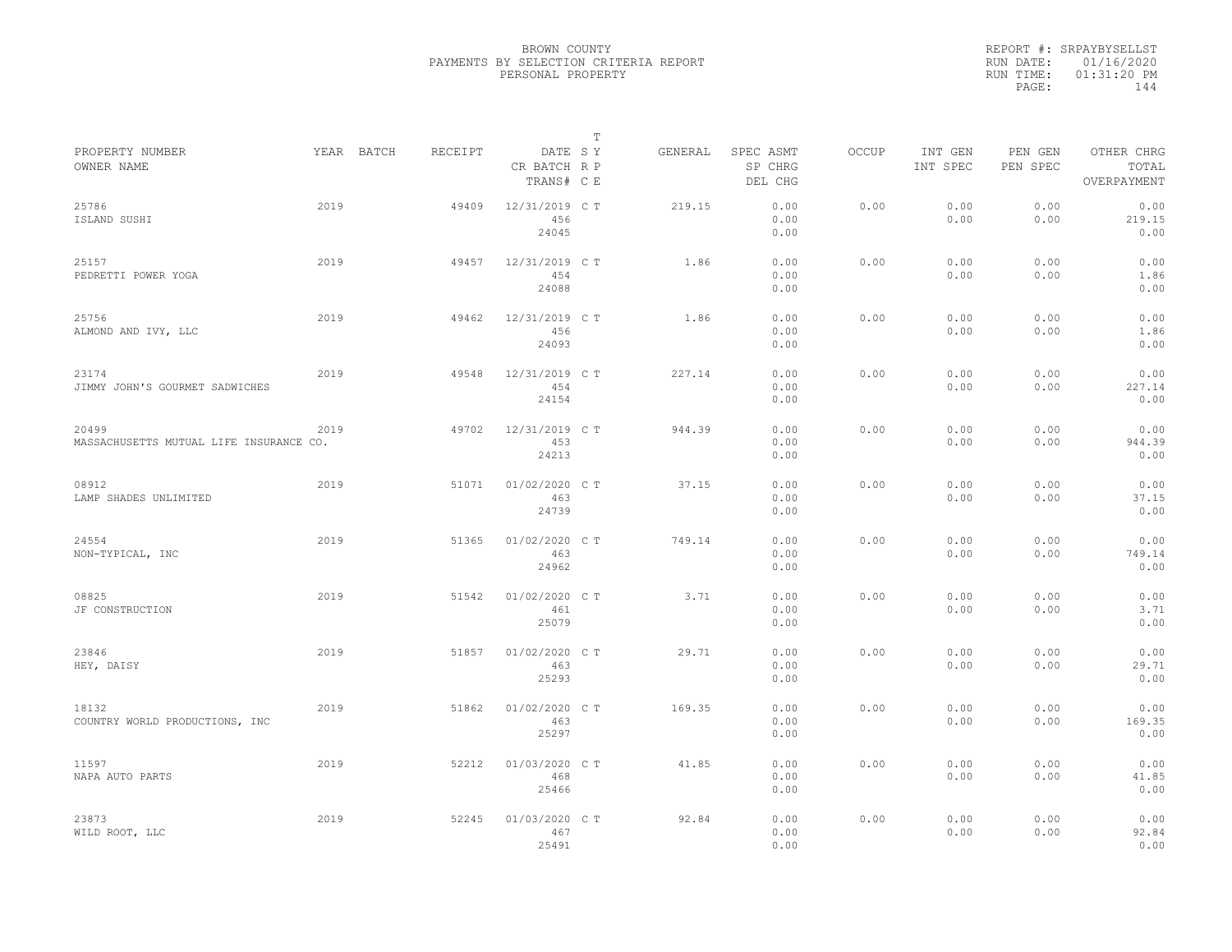|                                          |      |            |         |                                       | $\mathbb{T}$ |          |                                 |              |                     |                     |                                    |  |
|------------------------------------------|------|------------|---------|---------------------------------------|--------------|----------|---------------------------------|--------------|---------------------|---------------------|------------------------------------|--|
| PROPERTY NUMBER<br>OWNER NAME            |      | YEAR BATCH | RECEIPT | DATE SY<br>CR BATCH R P<br>TRANS# C E |              | GENERAL  | SPEC ASMT<br>SP CHRG<br>DEL CHG | <b>OCCUP</b> | INT GEN<br>INT SPEC | PEN GEN<br>PEN SPEC | OTHER CHRG<br>TOTAL<br>OVERPAYMENT |  |
| 23138<br>SCHERE STEEL STRUCTURES, INC    | 2019 |            | 52275   | 01/03/2020 C T<br>465<br>25513        |              | 96.57    | 0.00<br>0.00<br>0.00            | 0.00         | 0.00<br>0.00        | 0.00<br>0.00        | 0.00<br>96.57<br>0.00              |  |
| 25154<br>KIAR, LLC                       | 2019 |            | 52352   | 01/03/2020 C T<br>468<br>25569        |              | 105.84   | 0.00<br>0.00<br>0.00            | 0.00         | 0.00<br>0.00        | 0.00<br>0.00        | 0.00<br>105.84<br>0.00             |  |
| 21329<br>NEXT LEVEL FITNESS              | 2019 |            | 52466   | 01/03/2020 C T<br>468<br>25630        |              | 235.10   | 0.00<br>0.00<br>0.00            | 0.00         | 0.00<br>0.00        | 0.00<br>0.00        | 0.00<br>235.10<br>0.00             |  |
| 08950<br>ANIMAL HOSPITAL- DEPERE         | 2019 |            | 52647   | 01/03/2020 C T<br>467<br>25799        |              | 826.84   | 0.00<br>0.00<br>0.00            | 0.00         | 0.00<br>0.00        | 0.00<br>0.00        | 0.00<br>826.84<br>0.00             |  |
| 11610<br>WILLIAM C HEIN ETAL             | 2019 |            | 52655   | 01/03/2020 C T<br>467<br>25805        |              | 521.99   | 0.00<br>0.00<br>0.00            | 0.00         | 0.00<br>0.00        | 0.00<br>0.00        | 0.00<br>521.99<br>0.00             |  |
| 16206<br>UPS SUPPLY CHAIN SOLUTIONS, INC | 2019 |            | 52730   | 01/03/2020 C T<br>469<br>25858        |              | 25.90    | 0.00<br>0.00<br>0.00            | 0.00         | 0.00<br>0.00        | 0.00<br>0.00        | 0.00<br>25.90<br>0.00              |  |
| 23890<br>C RENIER ARCHITECTS             | 2019 |            | 53126   | 01/03/2020 C T<br>467<br>26117        |              | 45.82    | 0.00<br>0.00<br>0.00            | 0.00         | 0.00<br>0.00        | 0.00<br>0.00        | 0.00<br>45.82<br>0.00              |  |
| 09042<br>SALON WEST, LLC                 | 2019 |            | 53464   | 01/06/2020 C T<br>471<br>26249        |              | 288.89   | 0.00<br>0.00<br>0.00            | 0.00         | 0.00<br>0.00        | 0.00<br>0.00        | 0.00<br>288.89<br>0.00             |  |
| 21343<br>GRAYBAR ELECTRIC CO, INC        | 2019 |            | 53587   | 01/06/2020 C T<br>473<br>26337        |              | 1,338.88 | 0.00<br>0.00<br>0.00            | 0.00         | 0.00<br>0.00        | 0.00<br>0.00        | 0.00<br>1,338.88<br>0.00           |  |
| 15392<br>ENGEBOS HEATING & COOLING INC   | 2019 |            | 53598   | 01/06/2020 C T<br>475<br>26347        |              | 57.77    | 0.00<br>0.00<br>0.00            | 0.00         | 0.00<br>0.00        | 0.00<br>0.00        | 0.00<br>57.77<br>0.00              |  |
| 9928<br>V & A CUSTOM CABINET INC         | 2019 |            | 53771   | 01/06/2020 C T<br>475<br>26420        |              | 25.90    | 0.00<br>0.00<br>0.00            | 0.00         | 0.00<br>0.00        | 0.00<br>0.00        | 0.00<br>25.90<br>0.00              |  |
| 09040<br>ROFFERS CAR WASH                | 2019 |            | 53911   | 01/06/2020 C T<br>470<br>26536        |              | 19.93    | 0.00<br>0.00<br>0.00            | 0.00         | 0.00<br>0.00        | 0.00<br>0.00        | 0.00<br>19.93<br>0.00              |  |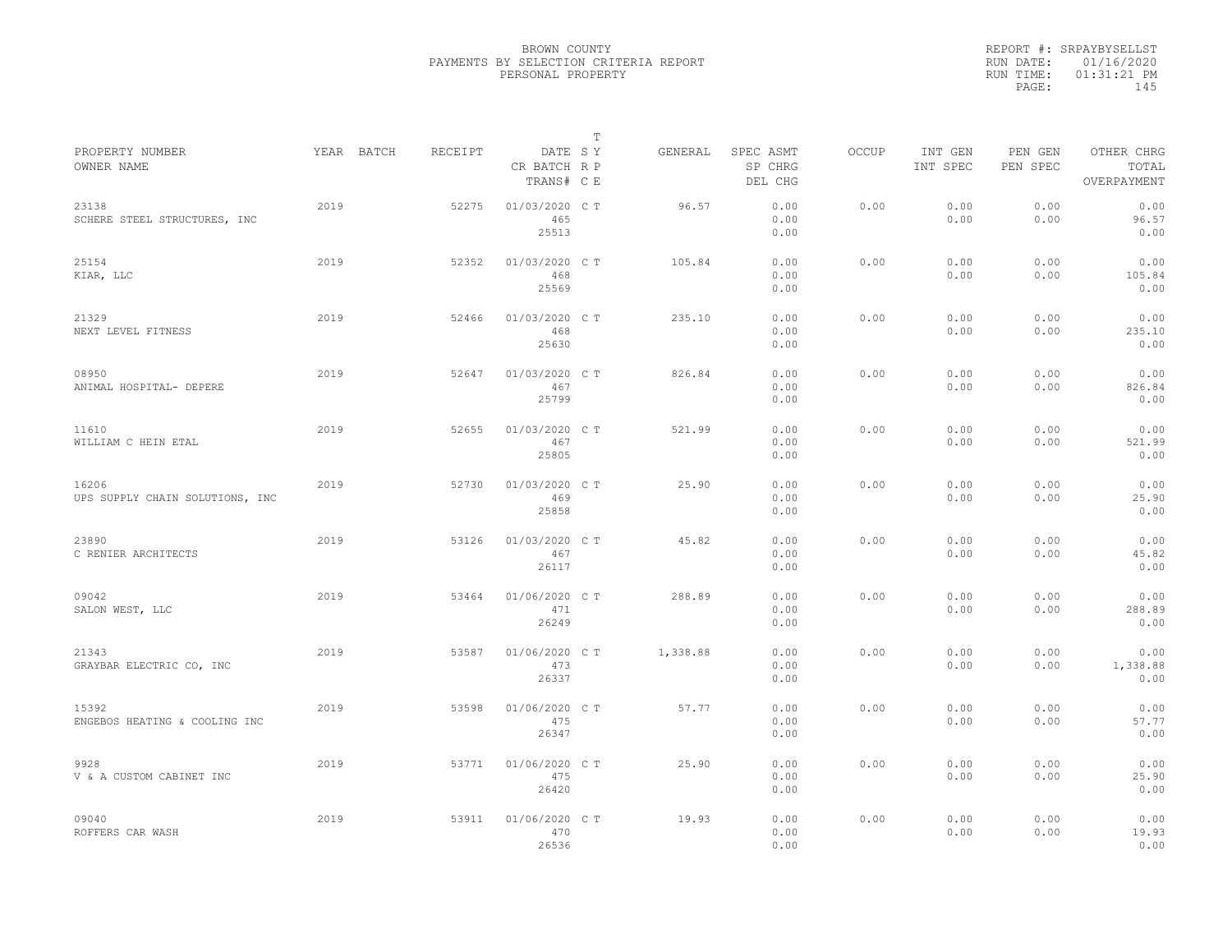|           | REPORT #: SRPAYBYSELLST |
|-----------|-------------------------|
|           | RUN DATE: 01/16/2020    |
| RUN TIME: | $01:31:21$ PM           |
| PAGE:     | 146                     |
|           |                         |

|                                                 |      |            |         |                                       | Т |          |                                 |       |                     |                     |                                    |  |
|-------------------------------------------------|------|------------|---------|---------------------------------------|---|----------|---------------------------------|-------|---------------------|---------------------|------------------------------------|--|
| PROPERTY NUMBER<br>OWNER NAME                   |      | YEAR BATCH | RECEIPT | DATE SY<br>CR BATCH R P<br>TRANS# C E |   | GENERAL  | SPEC ASMT<br>SP CHRG<br>DEL CHG | OCCUP | INT GEN<br>INT SPEC | PEN GEN<br>PEN SPEC | OTHER CHRG<br>TOTAL<br>OVERPAYMENT |  |
| 26564<br>DEN DIVA IV INC                        | 2019 |            | 53918   | 01/06/2020 C T<br>471<br>26542        |   | 187.28   | 0.00<br>0.00<br>0.00            | 0.00  | 0.00<br>0.00        | 0.00<br>0.00        | 0.00<br>187.28<br>0.00             |  |
| 35013<br>THE BIKE HUB                           | 2019 |            | 53931   | 01/06/2020 CT<br>471<br>26551         |   | 129.99   | 0.00<br>0.00<br>0.00            | 0.00  | 0.00<br>0.00        | 0.00<br>0.00        | 0.00<br>129.99<br>0.00             |  |
| 23886<br>BEST VERSION MEDIA                     | 2019 |            | 53947   | 01/06/2020 CT<br>471<br>26568         |   | 673.41   | 0.00<br>0.00<br>0.00            | 0.00  | 0.00<br>0.00        | 0.00<br>0.00        | 0.00<br>673.41<br>0.00             |  |
| 09016<br>FIREHOUSE BAR AND GRILL                | 2019 |            | 54037   | 01/06/2020 C T<br>471<br>26610        |   | 91.66    | 0.00<br>0.00<br>0.00            | 0.00  | 0.00<br>0.00        | 0.00<br>0.00        | 0.00<br>91.66<br>0.00              |  |
| 23827<br>KIM M. JANUS, BS, NCTMB                | 2019 |            | 54043   | 01/06/2020 C T<br>470<br>26616        |   | 26.01    | 0.00<br>0.00<br>0.00            | 0.00  | 0.00<br>0.00        | 0.00<br>0.00        | 0.00<br>26.01<br>0.00              |  |
| 23177<br>STRATEGIC FINANCIAL GROUP              | 2019 |            | 54046   | 01/06/2020 C T<br>471<br>26619        |   | 404.46   | 0.00<br>0.00<br>0.00            | 0.00  | 0.00<br>0.00        | 0.00<br>0.00        | 0.00<br>404.46<br>0.00             |  |
| 13437<br>TAK COMMUNICATIONS WI, LLC             | 2019 |            | 54075   | 01/06/2020 C T<br>471<br>26644        |   | 261.83   | 0.00<br>0.00<br>0.00            | 0.00  | 0.00<br>0.00        | 0.00<br>0.00        | 0.00<br>261.83<br>0.00             |  |
| 35058<br>MEAD AND HUNT, INC                     | 2019 |            | 54163   | 01/06/2020 CT<br>470<br>26711         |   | 4,060.47 | 0.00<br>0.00<br>0.00            | 0.00  | 0.00<br>0.00        | 0.00<br>0.00        | 0.00<br>4,060.47<br>0.00           |  |
| 24539<br>MICHAEL DESTREE, CPA                   | 2019 |            | 54477   | 01/06/2020 CT<br>470<br>26825         |   | 85.43    | 0.00<br>0.00<br>0.00            | 0.00  | 0.00<br>0.00        | 0.00<br>0.00        | 0.00<br>85.43<br>0.00              |  |
| 25771<br>WELLS FARGO VENDOR FINANCIAL SERV, LLC | 2019 |            | 54625   | 01/07/2020 C T<br>479<br>26837        |   | 187.55   | 0.00<br>0.00<br>0.00            | 0.00  | 0.00<br>0.00        | 0.00<br>0.00        | 0.00<br>187.55<br>0.00             |  |
| 17214<br>WELLS FARGO VENDOR FINANCIAL SERV, LLC | 2019 |            | 54626   | 01/07/2020 C T<br>479<br>26837        |   | 510.05   | 0.00<br>0.00<br>0.00            | 0.00  | 0.00<br>0.00        | 0.00<br>0.00        | 0.00<br>510.05<br>0.00             |  |
| 35038<br>WELLS FARGO VENDOR FINANCIAL SERV, LLC | 2019 |            | 54627   | 01/07/2020 C T<br>479<br>26837        |   | 167.36   | 0.00<br>0.00<br>0.00            | 0.00  | 0.00<br>0.00        | 0.00<br>0.00        | 0.00<br>167.36<br>0.00             |  |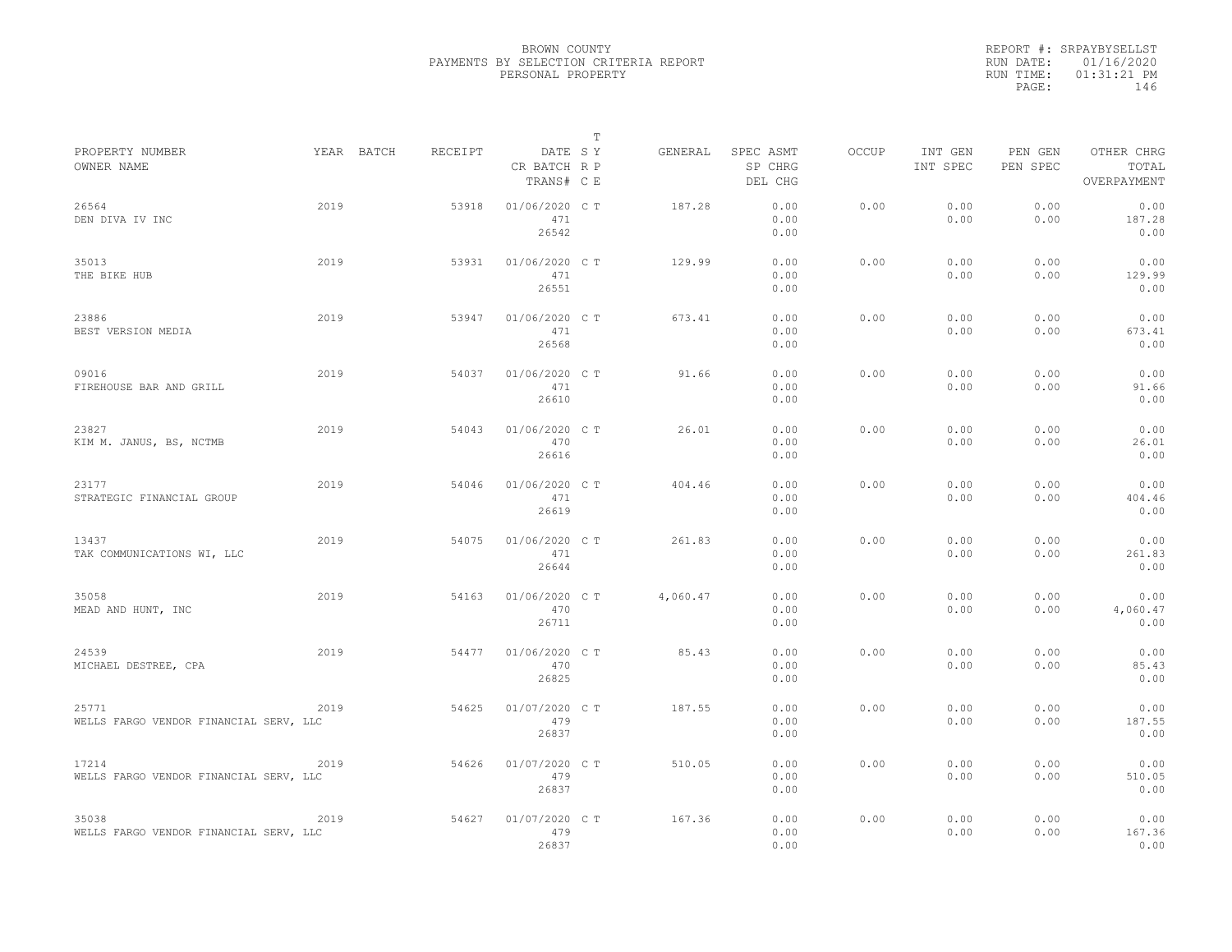|                                               |      |             |         |                                       | $\mathbb{T}$ |           |                                 |       |                     |                     |                                    |
|-----------------------------------------------|------|-------------|---------|---------------------------------------|--------------|-----------|---------------------------------|-------|---------------------|---------------------|------------------------------------|
| PROPERTY NUMBER<br>OWNER NAME                 |      | YEAR BATCH  | RECEIPT | DATE SY<br>CR BATCH R P<br>TRANS# C E |              | GENERAL   | SPEC ASMT<br>SP CHRG<br>DEL CHG | OCCUP | INT GEN<br>INT SPEC | PEN GEN<br>PEN SPEC | OTHER CHRG<br>TOTAL<br>OVERPAYMENT |
| 11308<br>PERFORMA INC                         | 2019 |             | 54879   | 01/07/2020 C T<br>477<br>26929        |              | 557.09    | 0.00<br>0.00<br>0.00            | 0.00  | 0.00<br>0.00        | 0.00<br>0.00        | 0.00<br>557.09<br>0.00             |
| 19749<br>SONOCO US MILLS INC                  | 2019 |             | 54967   | 01/07/2020 C T<br>478<br>26988        |              | 16,478.96 | 0.00<br>0.00<br>0.00            | 0.00  | 0.00<br>0.00        | 0.00<br>0.00        | 0.00<br>16,478.96<br>0.00          |
| 09063<br>PAUL H. WILLEMS SC                   | 2019 |             | 54969   | 01/07/2020 C T<br>479<br>26990        |              | 9.96      | 0.00<br>0.00<br>0.00            | 0.00  | 0.00<br>0.00        | 0.00<br>0.00        | 0.00<br>9.96<br>0.00               |
| 18144<br>DISH NETWORK, LLC                    | 2019 |             | 55016   | 01/07/2020 C T<br>477<br>27032        |              | 360.62    | 0.00<br>0.00<br>0.00            | 0.00  | 0.00<br>0.00        | 0.00<br>0.00        | 0.00<br>360.62<br>0.00             |
| 18737<br>RELYCO INC                           | 2019 |             | 55193   | 01/07/2020 C T<br>478<br>27194        |              | 87.66     | 0.00<br>0.00<br>0.00            | 0.00  | 0.00<br>0.00        | 0.00<br>0.00        | 0.00<br>87.66<br>0.00              |
| 26524<br>CORNERSTONE BENEFITS CONSULTING, INC | 2019 |             | 55271   | 01/07/2020 C T<br>477<br>27253        |              | 168.99    | 0.00<br>0.00<br>0.00            | 0.00  | 0.00<br>0.00        | 0.00<br>0.00        | 0.00<br>168.99<br>0.00             |
| 25762<br>OGAN RESTAURANT                      | 2019 |             | 55282   | 01/07/2020 C T<br>478<br>27264        |              | 122.56    | 0.00<br>0.00<br>0.00            | 0.00  | 0.00<br>0.00        | 0.00<br>0.00        | 0.00<br>122.56<br>0.00             |
| 14717<br>1600 LAWRENCE DRIVE PROPERTIES, LLC  | 2019 |             | 55462   | 01/08/2020 C T<br>482<br>27311        |              | 3,934.94  | 0.00<br>0.00<br>0.00            | 0.00  | 0.00<br>0.00        | 0.00<br>0.00        | 0.00<br>3,934.94<br>0.00           |
| 17216<br>ELAN LIGHTING, INC                   | 2019 |             | 55537   | 01/08/2020 C T<br>483<br>27360        |              | 95.64     | 0.00<br>0.00<br>0.00            | 0.00  | 0.00<br>0.00        | 0.00<br>0.00        | 0.00<br>95.64<br>0.00              |
| 24542<br>ASHIWORKS                            | 2019 |             | 55713   | 01/08/2020 C T<br>481<br>27498        |              | 37.15     | 0.00<br>0.00<br>0.00            | 0.00  | 0.00<br>0.00        | 0.00<br>0.00        | 0.00<br>37.15<br>0.00              |
| 08973<br>CUMMINS, INC                         |      | 2019 200108 | 2797    | 01/08/2020 C T                        |              | 464.22    | 0.00<br>0.00<br>0.00            | 0.00  | 0.00<br>0.00        | 0.00<br>0.00        | 0.00<br>464.22<br>0.00             |
| 08974<br>CUMMINS, INC                         |      | 2019 200108 | 2801    | 01/08/2020 C T                        |              | 2,030.22  | 0.00<br>0.00<br>0.00            | 0.00  | 0.00<br>0.00        | 0.00<br>0.00        | 0.00<br>2,030.22<br>0.00           |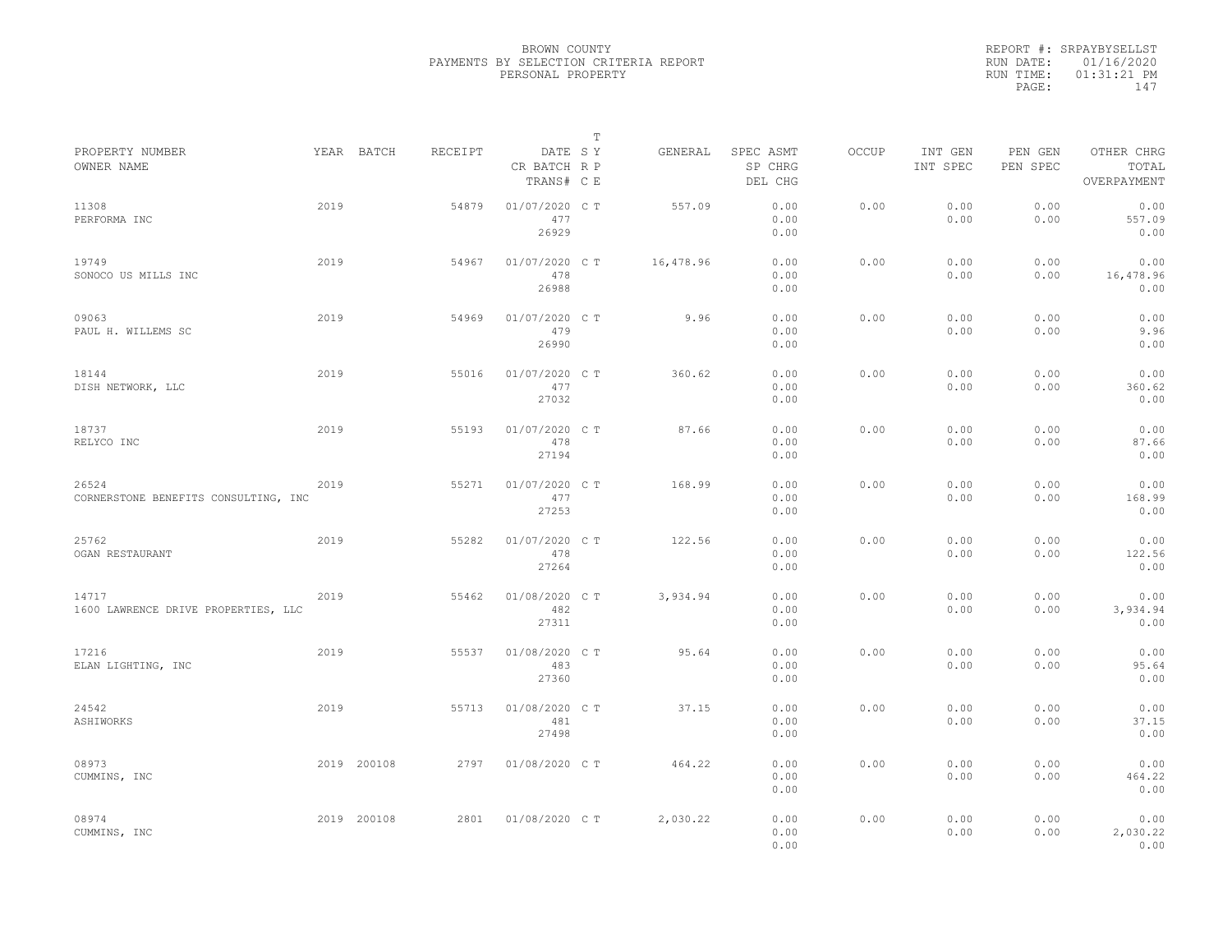|                                                      |      |            |         |                                       | $\mathbb T$ |          |                                 |              |                     |                     |                                    |
|------------------------------------------------------|------|------------|---------|---------------------------------------|-------------|----------|---------------------------------|--------------|---------------------|---------------------|------------------------------------|
| PROPERTY NUMBER<br>OWNER NAME                        |      | YEAR BATCH | RECEIPT | DATE SY<br>CR BATCH R P<br>TRANS# C E |             | GENERAL  | SPEC ASMT<br>SP CHRG<br>DEL CHG | <b>OCCUP</b> | INT GEN<br>INT SPEC | PEN GEN<br>PEN SPEC | OTHER CHRG<br>TOTAL<br>OVERPAYMENT |
| 10634<br>TUNDRA CHIROPRACTIC                         | 2019 |            | 55787   | 01/08/2020 C T<br>481<br>27562        |             | 99.61    | 0.00<br>0.00<br>0.00            | 0.00         | 0.00<br>0.00        | 0.00<br>0.00        | 0.00<br>99.61<br>0.00              |
| 35031<br>PRAXAIR DISTRIBUTION, INC                   | 2019 |            | 55956   | 01/09/2020 C T<br>487<br>27651        |             | 298.86   | 0.00<br>0.00<br>0.00            | 0.00         | 0.00<br>0.00        | 0.00<br>0.00        | 0.00<br>298.86<br>0.00             |
| 35008<br>PRAXAIR DISTRIBUTION, INC                   | 2019 |            | 55966   | 01/09/2020 C T<br>487<br>27651        |             | 66.85    | 0.00<br>0.00<br>0.00            | 0.00         | 0.00<br>0.00        | 0.00<br>0.00        | 0.00<br>66.85<br>0.00              |
| 25765<br>RYANNE CUNNINGHAM, MASSAGE THERAPIST        | 2019 |            | 56212   | 01/09/2020 C T<br>488<br>27720        |             | 13.00    | 0.00<br>0.00<br>0.00            | 0.00         | 0.00<br>0.00        | 0.00<br>0.00        | 0.00<br>13.00<br>0.00              |
| 25760<br>FLOW YOGA STUDIO                            | 2019 |            | 56213   | 01/09/2020 C T<br>488<br>27720        |             | 27.86    | 0.00<br>0.00<br>0.00            | 0.00         | 0.00<br>0.00        | 0.00<br>0.00        | 0.00<br>27.86<br>0.00              |
| 35056<br>PURE HEALTH SOLUTIONS, INC                  | 2019 |            | 56285   | 01/09/2020 C T<br>486<br>27774        |             | 31.88    | 0.00<br>0.00<br>0.00            | 0.00         | 0.00<br>0.00        | 0.00<br>0.00        | 0.00<br>31.88<br>0.00              |
| 09019<br>MC MONAGLE LUMBER, INC                      | 2019 |            | 56541   | 01/10/2020 CT<br>491<br>27909         |             | 109.57   | 0.00<br>0.00<br>0.00            | 0.00         | 0.00<br>0.00        | 0.00<br>0.00        | 0.00<br>109.57<br>0.00             |
| 35022<br>BAY POINT NETWORKS                          | 2019 |            | 56552   | 01/10/2020 C T<br>490<br>27918        |             | 33.87    | 0.00<br>0.00<br>0.00            | 0.00         | 0.00<br>0.00        | 0.00<br>0.00        | 0.00<br>33.87<br>0.00              |
| 24538<br>THE PRO SHOP DEPERE                         | 2019 |            | 56673   | 01/10/2020 C T<br>491<br>28009        |             | 33.42    | 0.00<br>0.00<br>0.00            | 0.00         | 0.00<br>0.00        | 0.00<br>0.00        | 0.00<br>33.42<br>0.00              |
| 23909<br>RUG DOCTOR, LLC                             | 2019 |            | 56745   | 01/10/2020 C T<br>490<br>28074        |             | 99.61    | 0.00<br>0.00<br>0.00            | 0.00         | 0.00<br>0.00        | 0.00<br>0.00        | 0.00<br>99.61<br>0.00              |
| 25779<br>RUG DOCTOR, LLC                             | 2019 |            | 56746   | 01/10/2020 C T<br>490<br>28074        |             | 5.57     | 0.00<br>0.00<br>0.00            | 0.00         | 0.00<br>0.00        | 0.00<br>0.00        | 0.00<br>5.57<br>0.00               |
| 08943<br>FINANCIAL PLANNING AND INFORMATION SERVICES | 2019 |            | 56771   | 01/10/2020 C T<br>489<br>28095        |             | 1,492.29 | 0.00<br>0.00<br>0.00            | 0.00         | 0.00<br>0.00        | 0.00<br>0.00        | 0.00<br>1,492.29<br>0.00           |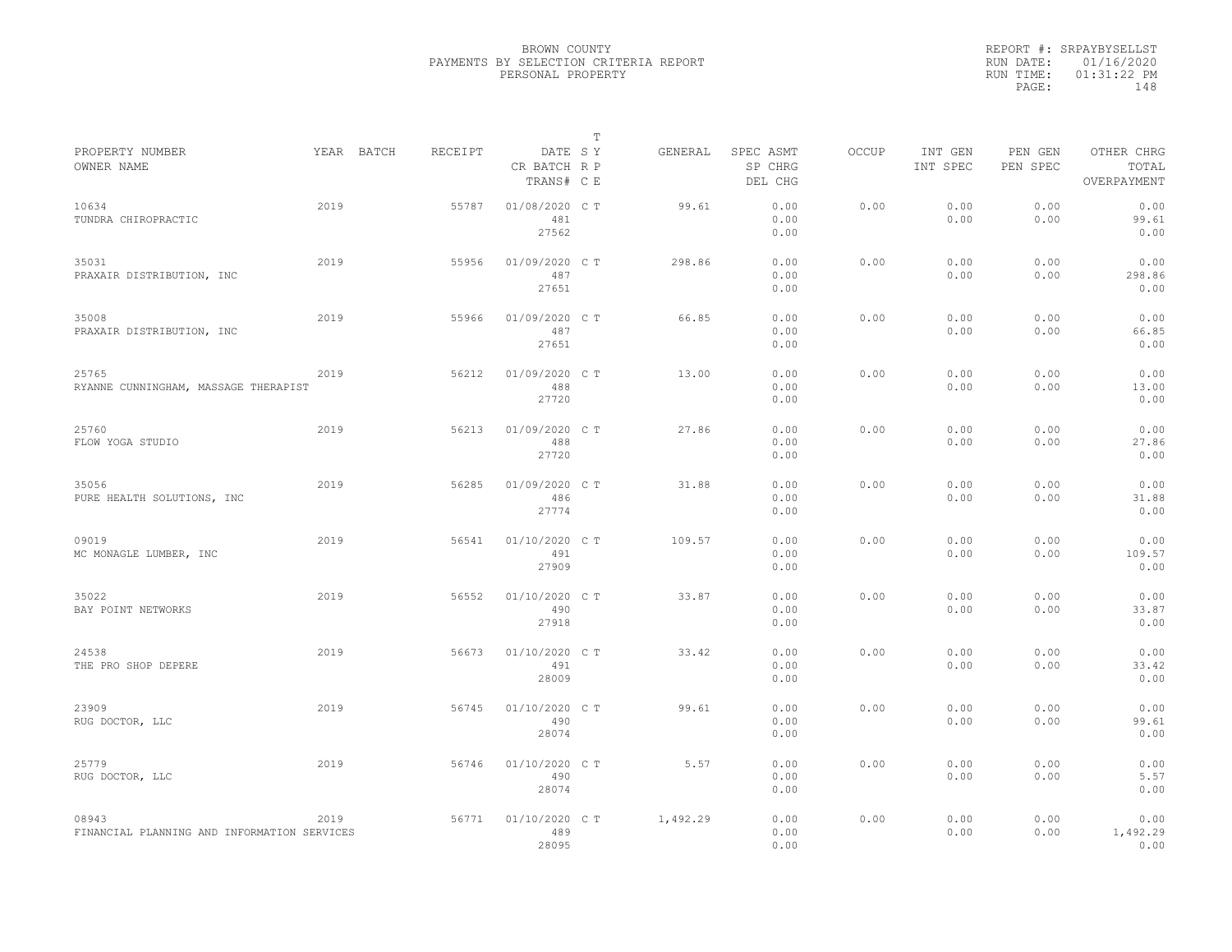|           | REPORT #: SRPAYBYSELLST |  |
|-----------|-------------------------|--|
|           | RUN DATE: 01/16/2020    |  |
| RUN TIME: | $01:31:22$ PM           |  |
| PAGE:     | 149                     |  |
|           |                         |  |

|                                       |            |         |                                       | $\mathbb T$ |           |                                 |              |                     |                     |                                    |
|---------------------------------------|------------|---------|---------------------------------------|-------------|-----------|---------------------------------|--------------|---------------------|---------------------|------------------------------------|
| PROPERTY NUMBER<br>OWNER NAME         | YEAR BATCH | RECEIPT | DATE SY<br>CR BATCH R P<br>TRANS# C E |             | GENERAL   | SPEC ASMT<br>SP CHRG<br>DEL CHG | <b>OCCUP</b> | INT GEN<br>INT SPEC | PEN GEN<br>PEN SPEC | OTHER CHRG<br>TOTAL<br>OVERPAYMENT |
| 09912<br>NEOPOST USA, INC             | 2019       | 57046   | 01/13/2020 C T<br>494<br>28177        |             | 49.81     | 0.00<br>0.00<br>0.00            | 0.00         | 0.00<br>0.00        | 0.00<br>0.00        | 0.00<br>49.81<br>0.00              |
| 18106<br>NEOPOST USA, INC             | 2019       | 57047   | 01/13/2020 C T<br>494<br>28177        |             | 14.86     | 0.00<br>0.00<br>0.00            | 0.00         | 0.00<br>0.00        | 0.00<br>0.00        | 0.00<br>14.86<br>0.00              |
| 11323<br>JPMORGAN CHASE BANK, NA      | 2019       | 57057   | 01/13/2020 C T<br>494<br>28178        |             | 1,805.09  | 0.00<br>0.00<br>0.00            | 0.00         | 0.00<br>0.00        | 0.00<br>0.00        | 0.00<br>1,805.09<br>0.00           |
| 26533<br>MCWILLIAMS TRAINING, LLC     | 2019       | 57099   | 01/13/2020 C T<br>494<br>28196        |             | 74.28     | 0.00<br>0.00<br>0.00            | 0.00         | 0.00<br>0.00        | 0.00<br>0.00        | 0.00<br>74.28<br>0.00              |
| 20523<br>WASHWORLD INC                | 2019       | 57144   | 01/13/2020 C T<br>493<br>28238        |             | 8,864.10  | 0.00<br>0.00<br>0.00            | 0.00         | 0.00<br>0.00        | 0.00<br>0.00        | 0.00<br>8,864.10<br>0.00           |
| 9087<br>FOX RIVER FIBER COMPANY       | 2019       | 57194   | 01/13/2020 C T<br>493<br>28272        |             | 17,859.67 | 0.00<br>0.00<br>0.00            | 0.00         | 0.00<br>0.00        | 0.00<br>0.00        | 0.00<br>17,859.67<br>0.00          |
| 25162<br>WEL COMPANIES, INC           | 2019       | 57301   | 01/13/2020 C T<br>493<br>28314        |             | 20.42     | 0.00<br>0.00<br>0.00            | 0.00         | 0.00<br>0.00        | 0.00<br>0.00        | 0.00<br>20.42<br>0.00              |
| 20513<br>TAMARACK MATERIALS, INC      | 2019       | 57324   | 01/13/2020 C T<br>493<br>28335        |             | 458.26    | 0.00<br>0.00<br>0.00            | 0.00         | 0.00<br>0.00        | 0.00<br>0.00        | 0.00<br>458.26<br>0.00             |
| 08910<br>SCHROEDER PHOTOGRAPHY        | 2019       | 57335   | 01/13/2020 C T<br>494<br>28346        |             | 61.28     | 0.00<br>0.00<br>0.00            | 0.00         | 0.00<br>0.00        | 0.00<br>0.00        | 0.00<br>61.28<br>0.00              |
| 10647<br>SONG INDUSTRIES INC          | 2019       | 57380   | 01/13/2020 C T<br>494<br>28373        |             | 347.24    | 0.00<br>0.00<br>0.00            | 0.00         | 0.00<br>0.00        | 0.00<br>0.00        | 0.00<br>347.24<br>0.00             |
| 21968<br>COMMUNITY FIRST CREDIT UNION | 2019       | 57392   | 01/13/2020 C T<br>497<br>28381        |             | 1,462.41  | 0.00<br>0.00<br>0.00            | 0.00         | 0.00<br>0.00        | 0.00<br>0.00        | 0.00<br>1,462.41<br>0.00           |
| 23819<br><b>BODYWORKS</b>             | 2019       | 57394   | 01/13/2020 C T<br>497<br>28382        |             | 29.71     | 0.00<br>0.00<br>0.00            | 0.00         | 0.00<br>0.00        | 0.00<br>0.00        | 0.00<br>29.71<br>0.00              |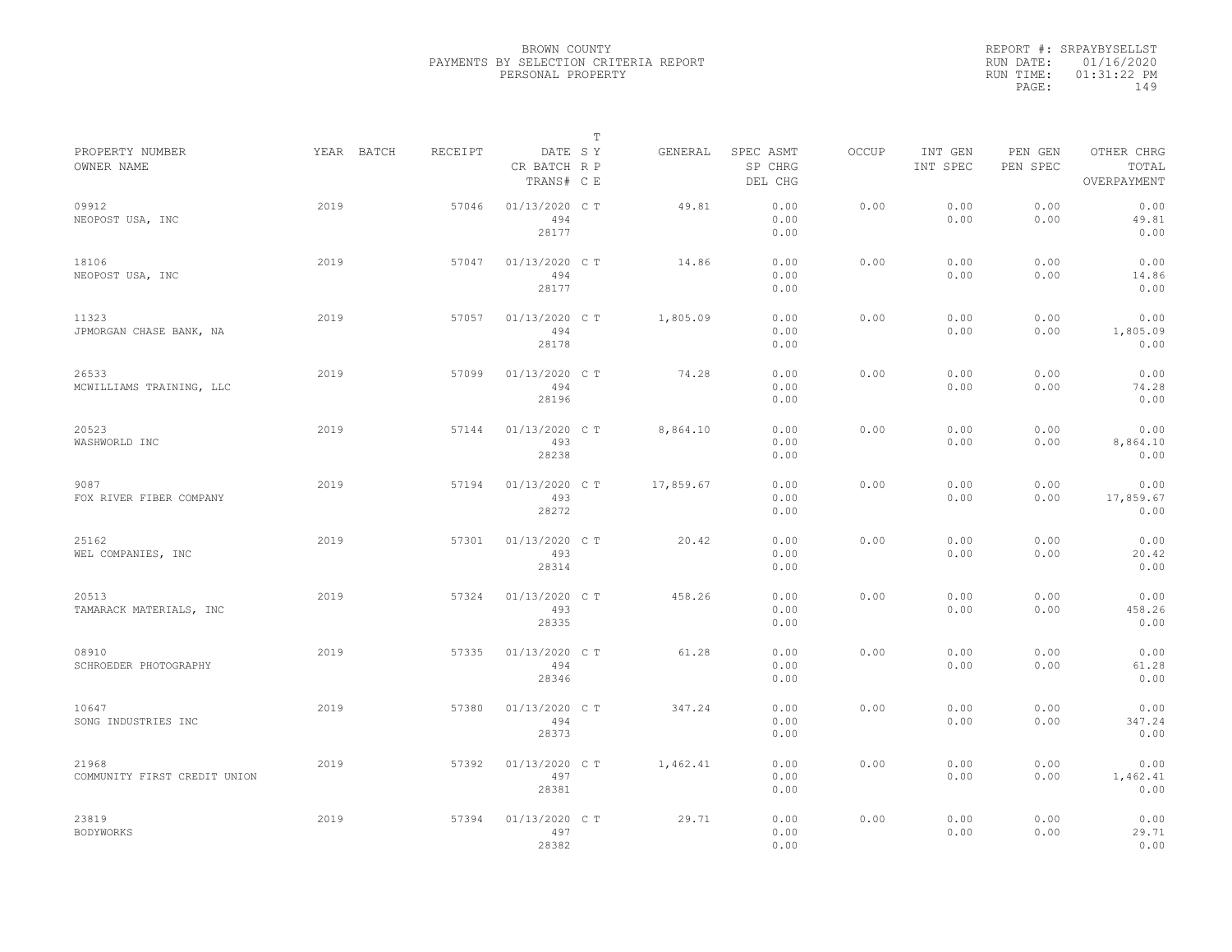|                                             |            |         |                                       | T |          |                                 |              |                     |                     |                                    |
|---------------------------------------------|------------|---------|---------------------------------------|---|----------|---------------------------------|--------------|---------------------|---------------------|------------------------------------|
| PROPERTY NUMBER<br>OWNER NAME               | YEAR BATCH | RECEIPT | DATE SY<br>CR BATCH R P<br>TRANS# C E |   | GENERAL  | SPEC ASMT<br>SP CHRG<br>DEL CHG | <b>OCCUP</b> | INT GEN<br>INT SPEC | PEN GEN<br>PEN SPEC | OTHER CHRG<br>TOTAL<br>OVERPAYMENT |
| 25168<br>RESOURCE ONE REALTY                | 2019       | 57485   | 01/13/2020 C T<br>493<br>28451        |   | 239.08   | 0.00<br>0.00<br>0.00            | 0.00         | 0.00<br>0.00        | 0.00<br>0.00        | 0.00<br>239.08<br>0.00             |
| 12866<br>UNITED SIGN CORPORATION            | 2019       | 57537   | 01/13/2020 C T<br>497<br>28502        |   | 177.33   | 0.00<br>0.00<br>0.00            | 0.00         | 0.00<br>0.00        | 0.00<br>0.00        | 0.00<br>177.33<br>0.00             |
| 15401<br>FOLLETT HIGHER EDUCATION GROUP     | 2019       | 57549   | 01/13/2020 C T<br>493<br>28509        |   | 767.07   | 0.00<br>0.00<br>0.00            | 0.00         | 0.00<br>0.00        | 0.00<br>0.00        | 0.00<br>767.07<br>0.00             |
| 25821<br>D2 INGREDIENTS LP                  | 2019       | 57560   | 01/13/2020 C T<br>493<br>28518        |   | 425.24   | 0.00<br>0.00<br>0.00            | 0.00         | 0.00<br>0.00        | 0.00<br>0.00        | 0.00<br>425.24<br>0.00             |
| 19690<br>ADVANCE AMERICA, CAC OF WI, INC    | 2019       | 57715   | 01/13/2020 C T<br>495<br>28614        |   | 308.82   | 0.00<br>0.00<br>0.00            | 0.00         | 0.00<br>0.00        | 0.00<br>0.00        | 0.00<br>308.82<br>0.00             |
| 08797<br>ASSOCIATED BANK, NA                | 2019       | 57765   | 01/13/2020 C T<br>497<br>28636        |   | 3,582.08 | 0.00<br>0.00<br>0.00            | 0.00         | 0.00<br>0.00        | 0.00<br>0.00        | 0.00<br>3,582.08<br>0.00           |
| 16220<br>ASSOCIATED BANK NA                 | 2019       | 57770   | 01/13/2020 C T<br>497<br>28641        |   | 579.78   | 0.00<br>0.00<br>0.00            | 0.00         | 0.00<br>0.00        | 0.00<br>0.00        | 0.00<br>579.78<br>0.00             |
| 15434<br>ASSOCIATED BANK, NA                | 2019       | 57771   | 01/13/2020 C T<br>497<br>28642        |   | 1,496.28 | 0.00<br>0.00<br>0.00            | 0.00         | 0.00<br>0.00        | 0.00<br>0.00        | 0.00<br>1,496.28<br>0.00           |
| 26577<br>UNIVERSAL WIRELESS, INC            | 2019       | 57843   | 01/13/2020 C T<br>495<br>28711        |   | 268.97   | 0.00<br>0.00<br>0.00            | 0.00         | 0.00<br>0.00        | 0.00<br>0.00        | 0.00<br>268.97<br>0.00             |
| 14721<br>JOHNSON BANK-76000                 | 2019       | 57852   | 01/13/2020 C T<br>495<br>28718        |   | 840.78   | 0.00<br>0.00<br>0.00            | 0.00         | 0.00<br>0.00        | 0.00<br>0.00        | 0.00<br>840.78<br>0.00             |
| 14704<br>WELLS FARGO FINANCIAL LEASING, INC | 2019       | 57866   | 01/13/2020 C T<br>495<br>28728        |   | 4,068.60 | 0.00<br>0.00<br>0.00            | 0.00         | 0.00<br>0.00        | 0.00<br>0.00        | 0.00<br>4,068.60<br>0.00           |
| 18135<br>WELLS FARGO FINANCIAL LEASING, INC | 2019       | 57867   | 01/13/2020 C T<br>495<br>28728        |   | 494.11   | 0.00<br>0.00<br>0.00            | 0.00         | 0.00<br>0.00        | 0.00<br>0.00        | 0.00<br>494.11<br>0.00             |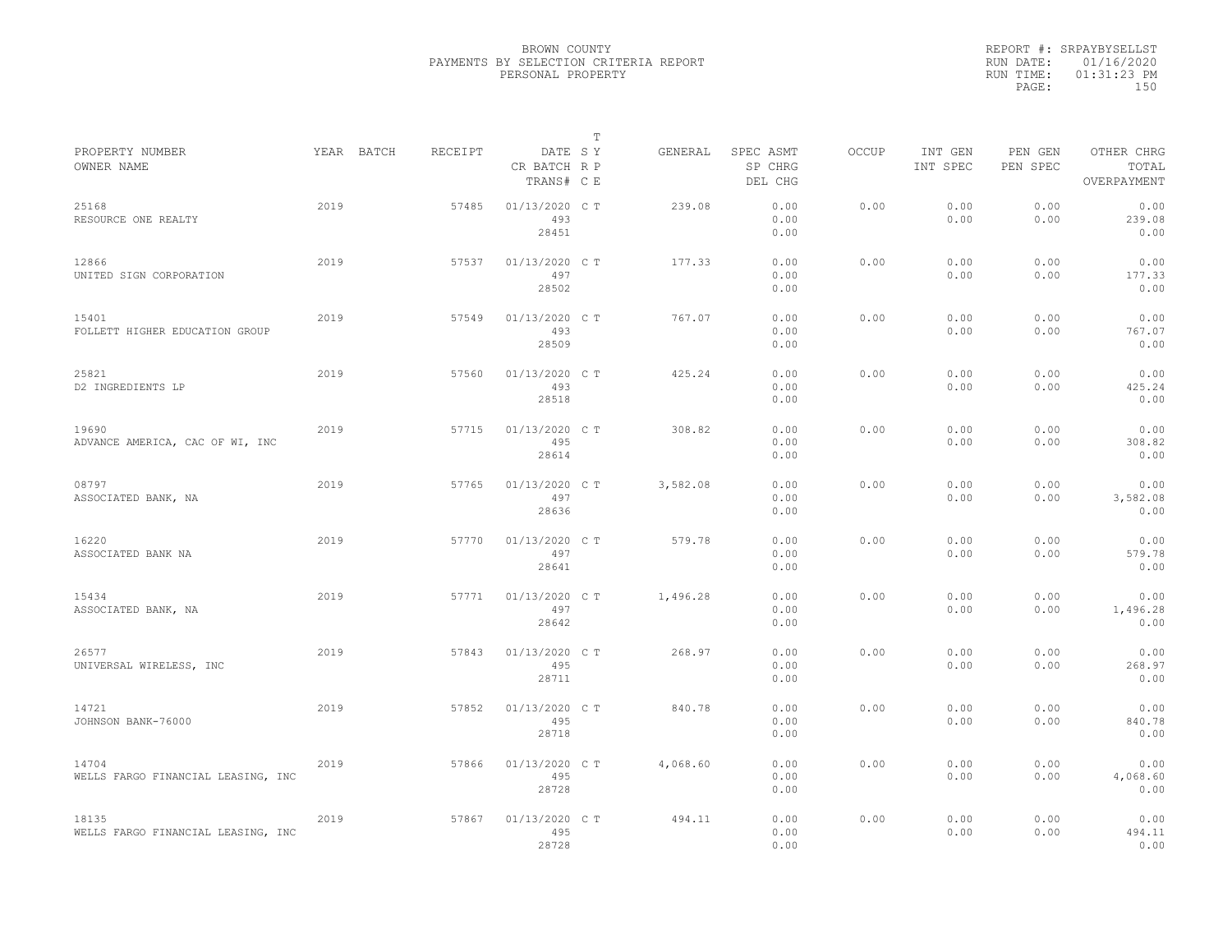|                                               |      |             |         |                                       | $\mathbb T$ |            |                                 |       |                     |                     |                                    |
|-----------------------------------------------|------|-------------|---------|---------------------------------------|-------------|------------|---------------------------------|-------|---------------------|---------------------|------------------------------------|
| PROPERTY NUMBER<br>OWNER NAME                 |      | YEAR BATCH  | RECEIPT | DATE SY<br>CR BATCH R P<br>TRANS# C E |             | GENERAL    | SPEC ASMT<br>SP CHRG<br>DEL CHG | OCCUP | INT GEN<br>INT SPEC | PEN GEN<br>PEN SPEC | OTHER CHRG<br>TOTAL<br>OVERPAYMENT |
| 35017<br>WELLS FARGO FINANCIAL LEASING, INC   | 2019 |             | 57868   | 01/13/2020 C T<br>495<br>28728        |             | 239.08     | 0.00<br>0.00<br>0.00            | 0.00  | 0.00<br>0.00        | 0.00<br>0.00        | 0.00<br>239.08<br>0.00             |
| 9090<br>GREEN BAY PACKAGING INC               | 2019 |             | 57902   | 01/13/2020 C T<br>495<br>28749        |             | 7,407.66   | 0.00<br>0.00<br>0.00            | 0.00  | 0.00<br>0.00        | 0.00<br>0.00        | 0.00<br>7,407.66<br>0.00           |
| 3135<br>GREEN BAY PACKAGING INC               | 2019 |             | 57903   | 01/13/2020 C T<br>495<br>28749        |             | 9,573.37   | 0.00<br>0.00<br>0.00            | 0.00  | 0.00<br>0.00        | 0.00<br>0.00        | 0.00<br>9,573.37<br>0.00           |
| 23904<br>SKIN WELLNESS STUDIO                 |      | 2019 200114 | 2911    | 01/14/2020 C T                        |             | 197.24     | 0.00<br>0.00<br>0.00            | 0.00  | 0.00<br>0.00        | 0.00<br>0.00        | 0.00<br>197.24<br>0.00             |
| 09068<br>HUMANA INSURANCE COMPANY (01002-004) | 2019 |             | 58027   | 01/14/2020 C T<br>500<br>28769        |             | 85,056.60  | 0.00<br>0.00<br>0.00            | 0.00  | 0.00<br>0.00        | 0.00<br>0.00        | 0.00<br>85,056.60<br>0.00          |
| 23863<br>DARBY DENTAL SUPPLY                  | 2019 |             | 58031   | 01/14/2020 C T<br>500<br>28773        |             | 373.24     | 0.00<br>0.00<br>0.00            | 0.00  | 0.00<br>0.00        | 0.00<br>0.00        | 0.00<br>373.24<br>0.00             |
| 15420<br>LINK MEDIA                           | 2019 |             | 58036   | 01/14/2020 C T<br>500<br>28776        |             | 105.59     | 0.00<br>0.00<br>0.00            | 0.00  | 0.00<br>0.00        | 0.00<br>0.00        | 0.00<br>105.59<br>0.00             |
| 26570<br>LEAF CAPITAL FUNDING, LLC            | 2019 |             | 58178   | 01/14/2020 C T<br>500<br>28895        |             | 137.47     | 0.00<br>0.00<br>0.00            | 0.00  | 0.00<br>0.00        | 0.00<br>0.00        | 0.00<br>137.47<br>0.00             |
| 35050<br>FLORIDA'S NATURAL FOOD SERVICE, INC  | 2019 |             | 58201   | 01/14/2020 C T<br>499<br>28907        |             | 40.86      | 0.00<br>0.00<br>0.00            | 0.00  | 0.00<br>0.00        | 0.00<br>0.00        | 0.00<br>40.86<br>0.00              |
| 24563<br>STANTEC CONSULTING SERVICES, INC     | 2019 |             | 58229   | 01/14/2020 C T<br>500<br>28928        |             | 141.45     | 0.00<br>0.00<br>0.00            | 0.00  | 0.00<br>0.00        | 0.00<br>0.00        | 0.00<br>141.45<br>0.00             |
|                                               |      |             |         | CITY OF DE PERE TOTAL                 |             | 294,624.66 | 0.00<br>0.00<br>0.00            | 0.00  | 0.00<br>0.00        | 0.00<br>0.00        | 0.00<br>294,624.66<br>0.00         |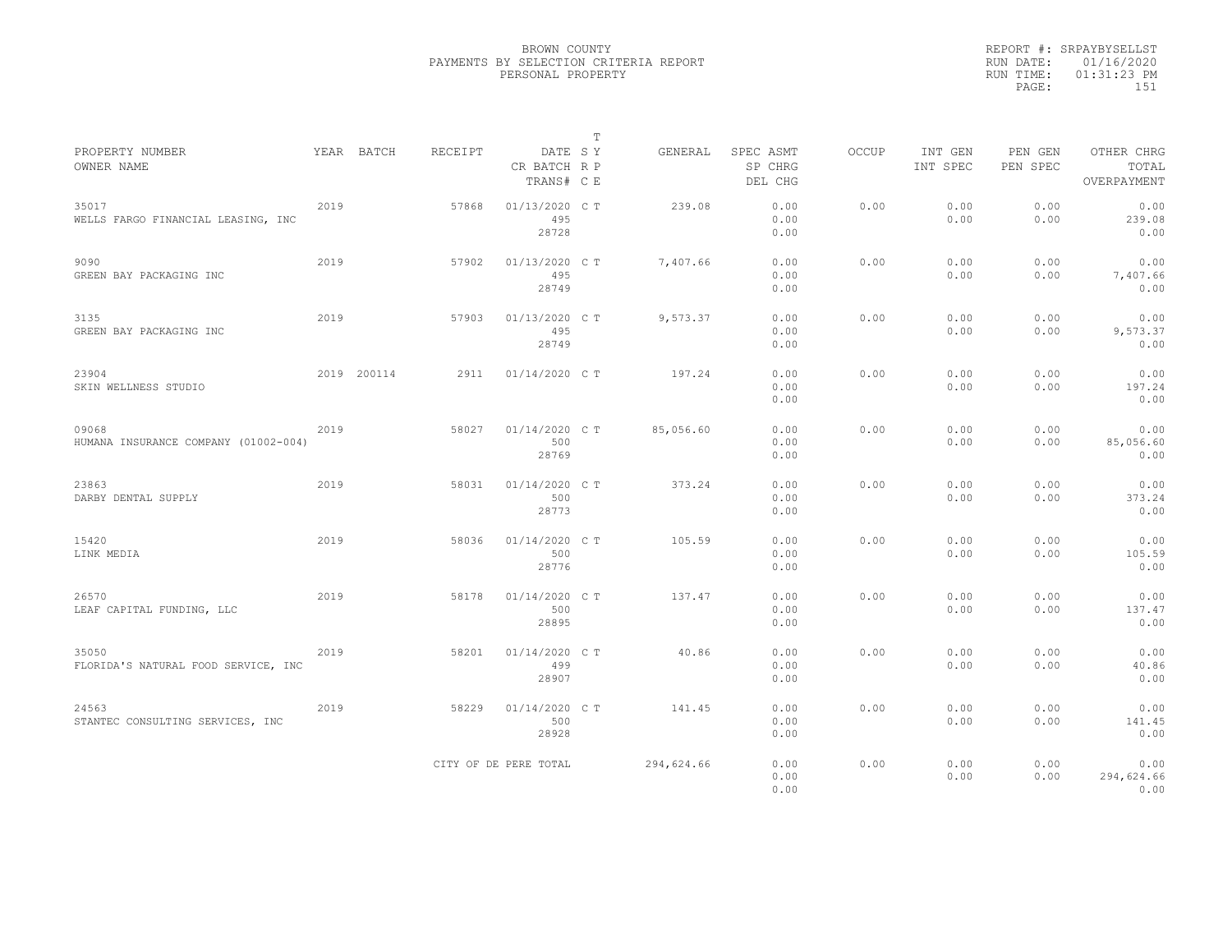|                                        |             |                |                                       | T |          |                                 |              |                     |                     |                                    |  |
|----------------------------------------|-------------|----------------|---------------------------------------|---|----------|---------------------------------|--------------|---------------------|---------------------|------------------------------------|--|
| PROPERTY NUMBER<br>OWNER NAME          | YEAR BATCH  | RECEIPT        | DATE SY<br>CR BATCH R P<br>TRANS# C E |   | GENERAL  | SPEC ASMT<br>SP CHRG<br>DEL CHG | <b>OCCUP</b> | INT GEN<br>INT SPEC | PEN GEN<br>PEN SPEC | OTHER CHRG<br>TOTAL<br>OVERPAYMENT |  |
| 27240<br>ROSS DRESS FOR LESS           | 2019 231001 | 1              | 12/09/2019 MT                         |   | 0.00     | 0.00<br>100.00<br>0.00          | 0.00         | 0.00<br>0.00        | 0.00<br>0.00        | 0.00<br>100.00<br>0.00             |  |
| 1424<br>LABOR TEMPLE ASSOCIATION       | 2019 231007 | $\overline{2}$ | 12/11/2019 MT                         |   | 65.00    | 0.00<br>0.00<br>0.00            | 0.00         | 0.00<br>0.00        | 0.00<br>0.00        | 0.00<br>65.00<br>0.00              |  |
| 26862<br>RHODES-CHARAPATA FUNERAL HOME | 2019 231005 | 3              | 12/11/2019 MT                         |   | 1,885.04 | 0.00<br>0.00<br>0.00            | 0.00         | 0.00<br>0.00        | 0.00<br>0.00        | 0.00<br>1,885.04<br>0.00           |  |
| 10986<br>WIELGUS, DANNEL V. DDS        | 2019 231012 | 8              | 12/13/2019 MT                         |   | 2,089.69 | 0.00<br>0.00<br>0.00            | 0.00         | 0.00<br>0.00        | 0.00<br>0.00        | 0.00<br>2,089.69<br>0.00           |  |
| 19170<br>LONG TERM CARE GUY, THE       | 2019 231014 | 7              | 12/13/2019 MT                         |   | 7.23     | 0.00<br>0.00<br>0.00            | 0.00         | 0.00<br>0.00        | 0.00<br>0.00        | 0.00<br>7.23<br>0.00               |  |
| 22755<br>NEW CREATIONS LLC             | 2019 231014 | -5             | 12/13/2019 MT                         |   | 12.04    | 0.00<br>0.00<br>0.00            | 0.00         | 0.00<br>0.00        | 0.00<br>0.00        | 0.00<br>12.04<br>0.00              |  |
| 2418<br>ULTRA PLATING CORP             | 2019 231014 | 6              | 12/13/2019 MT                         |   | 370.74   | 0.00<br>0.00<br>0.00            | 0.00         | 0.00<br>0.00        | 0.00<br>0.00        | 0.00<br>370.74<br>0.00             |  |
| 26189<br>RENEW PHYSICAL THERAPY INC    | 2019 231009 | $\overline{4}$ | 12/12/2019 MT                         |   | 16.86    | 0.00<br>0.00<br>0.00            | 0.00         | 0.00<br>0.00        | 0.00<br>0.00        | 0.00<br>16.86<br>0.00              |  |
| 27389<br>LAURIE FERGUSON & ASSOCIATES  | 2019 231014 | 9              | 12/13/2019 MT                         |   | 19.26    | 0.00<br>0.00<br>0.00            | 0.00         | 0.00<br>0.00        | 0.00<br>0.00        | 0.00<br>19.26<br>0.00              |  |
| 695<br>D & D GLASS                     | 2019 231014 | 10             | 12/13/2019 MT                         |   | 26.49    | 0.00<br>0.00<br>0.00            | 0.00         | 0.00<br>0.00        | 0.00<br>0.00        | 0.00<br>26.49<br>0.00              |  |
| 7153<br>TEAL'S CROWN & BRIDGE          | 2019 231013 | 11             | 12/12/2019 MT                         |   | 96.29    | 0.00<br>0.00<br>0.00            | 0.00         | 0.00<br>0.00        | 0.00<br>0.00        | 0.00<br>96.29<br>0.00              |  |
| 10116<br>GREEN BAY CHIROPRACTIC        | 2019 231016 | 18             | 12/16/2019 MT                         |   | 2.42     | 0.00<br>0.00<br>0.00            | 0.00         | 0.00<br>0.00        | 0.00<br>0.00        | 0.00<br>2.42<br>0.00               |  |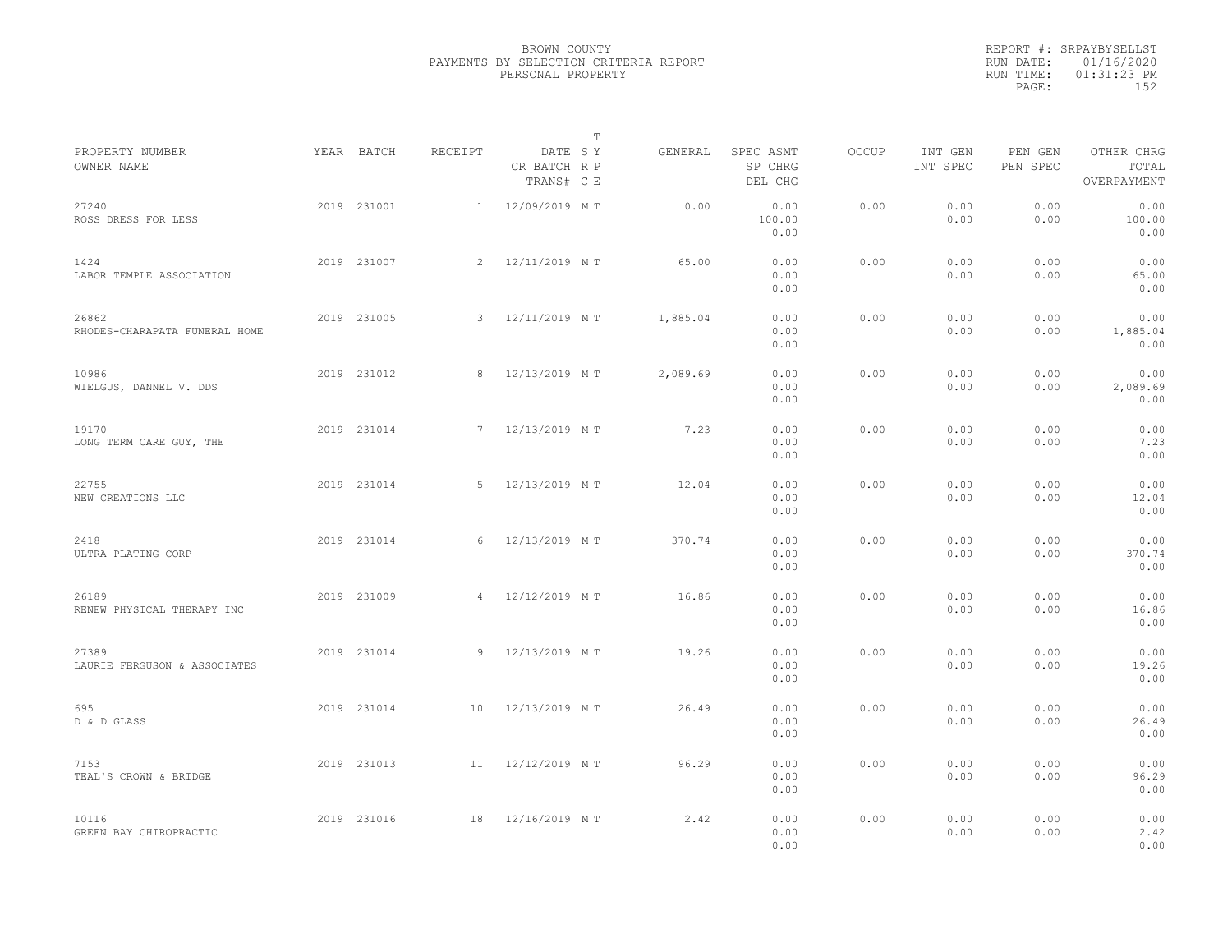|                                       |             |         | $\mathbb{T}$                          |          |                                 |       |                     |                     |                                    |  |
|---------------------------------------|-------------|---------|---------------------------------------|----------|---------------------------------|-------|---------------------|---------------------|------------------------------------|--|
| PROPERTY NUMBER<br>OWNER NAME         | YEAR BATCH  | RECEIPT | DATE SY<br>CR BATCH R P<br>TRANS# C E | GENERAL  | SPEC ASMT<br>SP CHRG<br>DEL CHG | OCCUP | INT GEN<br>INT SPEC | PEN GEN<br>PEN SPEC | OTHER CHRG<br>TOTAL<br>OVERPAYMENT |  |
| 13952<br>INDEPENDENT MOBILITY PLUS    | 2019 231017 | 21      | 12/16/2019 MT                         | 260.01   | 0.00<br>0.00<br>0.00            | 0.00  | 0.00<br>0.00        | 0.00<br>0.00        | 0.00<br>260.01<br>0.00             |  |
| 1472<br>STATE WIDE INSURANCE          | 2019 231017 | 15      | 12/16/2019 MT                         | 36.11    | 0.00<br>0.00<br>0.00            | 0.00  | 0.00<br>0.00        | 0.00<br>0.00        | 0.00<br>36.11<br>0.00              |  |
| 174<br>A ABC DRIVING SCHOOL           | 2019 231016 | 12      | 12/16/2019 MT                         | 24.07    | 0.00<br>0.00<br>0.00            | 0.00  | 0.00<br>0.00        | 0.00<br>0.00        | 0.00<br>24.07<br>0.00              |  |
| 2097<br>SEWING WITH LOVE              | 2019 231015 | 24      | 12/16/2019 MT                         | 4.81     | 0.00<br>0.00<br>0.00            | 0.00  | 0.00<br>0.00        | 0.00<br>0.00        | 0.00<br>4.81<br>0.00               |  |
| 21646<br>BALCH, RICHARD               | 2019 231016 | 17      | 12/16/2019 MT                         | 226.31   | 0.00<br>0.00<br>0.00            | 0.00  | 0.00<br>0.00        | 0.00<br>0.00        | 0.00<br>226.31<br>0.00             |  |
| 23501<br>GIFT ITSELF, THE             | 2019 231016 | 19      | 12/16/2019 MT                         | 204.64   | 0.00<br>0.00<br>0.00            | 0.00  | 0.00<br>0.00        | 0.00<br>0.00        | 0.00<br>204.64<br>0.00             |  |
| 2362<br>TIDY LAUNDRY CLEANERS         | 2019 231017 | 23      | 12/16/2019 MT                         | 9.63     | 0.00<br>0.00<br>0.00            | 0.00  | 0.00<br>0.00        | 0.00<br>0.00        | 0.00<br>9.63<br>0.00               |  |
| 24834<br>RICHARD CRANIUMS             | 2019 231017 | 20      | 12/16/2019 MT                         | 195.01   | 0.00<br>0.00<br>0.00            | 0.00  | 0.00<br>0.00        | 0.00<br>0.00        | 0.00<br>195.01<br>0.00             |  |
| 25348<br>BADGER STATE INSURANCE       | 2019 231015 | 14      | 12/16/2019 MT                         | 43.34    | 0.00<br>0.00<br>0.00            | 0.00  | 0.00<br>0.00        | 0.00<br>0.00        | 0.00<br>43.34<br>0.00              |  |
| 25385<br>GREEN TEA RESTAURANT         | 2019 231017 | 27      | 12/16/2019 MT                         | 1,608.19 | 0.00<br>0.00<br>0.00            | 0.00  | 0.00<br>0.00        | 0.00<br>0.00        | 0.00<br>1,608.19<br>0.00           |  |
| 27238<br>RIVERFIRE MASSAGE THERAPY    | 2019 231017 |         | 37 12/16/2019 MT                      | 45.00    | 0.00<br>0.00<br>0.00            | 0.00  | 0.00<br>0.00        | 0.00<br>0.00        | 0.00<br>45.00<br>0.00              |  |
| 27553<br>ASTER PARK FLORAL STUDIO INC | 2019 231018 | 38      | 12/16/2019 MT                         | 60.18    | 0.00<br>0.00<br>0.00            | 0.00  | 0.00<br>0.00        | 0.00<br>0.00        | 0.00<br>60.18<br>0.00              |  |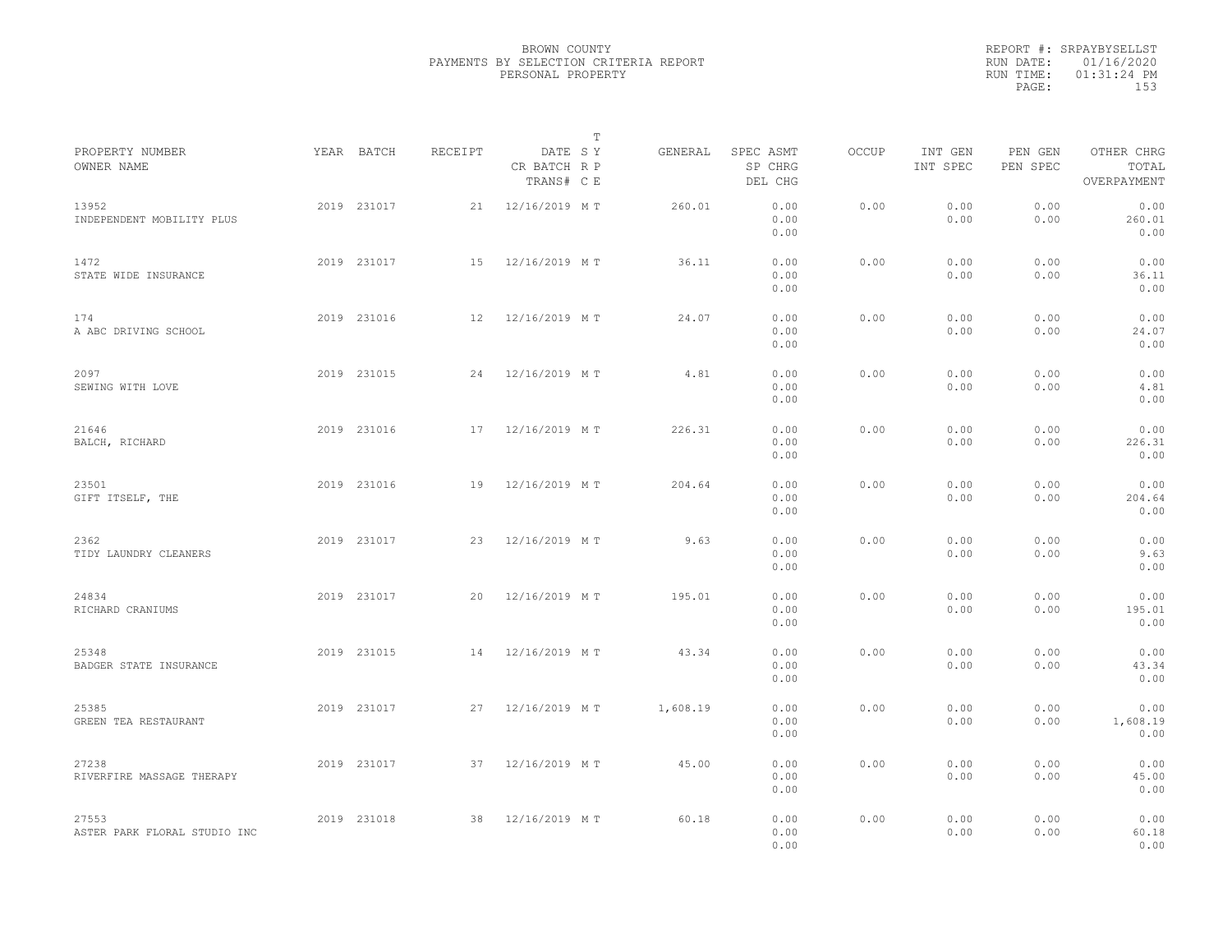|                                       |             |         |                                       | T |          |                                 |              |                     |                     |                                    |  |
|---------------------------------------|-------------|---------|---------------------------------------|---|----------|---------------------------------|--------------|---------------------|---------------------|------------------------------------|--|
| PROPERTY NUMBER<br>OWNER NAME         | YEAR BATCH  | RECEIPT | DATE SY<br>CR BATCH R P<br>TRANS# C E |   | GENERAL  | SPEC ASMT<br>SP CHRG<br>DEL CHG | <b>OCCUP</b> | INT GEN<br>INT SPEC | PEN GEN<br>PEN SPEC | OTHER CHRG<br>TOTAL<br>OVERPAYMENT |  |
| 6764<br>STANDARD HEATING & COOLING    | 2019 231017 | 25      | 12/16/2019 MT                         |   | 16.86    | 0.00<br>0.00<br>0.00            | 0.00         | 0.00<br>0.00        | 0.00<br>0.00        | 0.00<br>16.86<br>0.00              |  |
| 6893<br>CREATIVE BUSINESS SERVICES    | 2019 231015 | 22      | 12/16/2019 MT                         |   | 332.24   | 0.00<br>0.00<br>0.00            | 0.00         | 0.00<br>0.00        | 0.00<br>0.00        | 0.00<br>332.24<br>0.00             |  |
| 7444<br>A ABC DRIVING SCHOOL          | 2019 231016 | 13      | 12/16/2019 MT                         |   | 14.45    | 0.00<br>0.00<br>0.00            | 0.00         | 0.00<br>0.00        | 0.00<br>0.00        | 0.00<br>14.45<br>0.00              |  |
| 10121<br>FAMILY PET FOOD CENTER       | 2019 231022 | 40      | 12/16/2019 MT                         |   | 26.49    | 0.00<br>0.00<br>0.00            | 0.00         | 0.00<br>0.00        | 0.00<br>0.00        | 0.00<br>26.49<br>0.00              |  |
| 11798<br>O'NEIL, JAMES P.             | 2019 231020 | 31      | 12/17/2019 MT                         |   | 2.42     | 0.00<br>0.00<br>0.00            | 0.00         | 0.00<br>0.00        | 0.00<br>0.00        | 0.00<br>2.42<br>0.00               |  |
| 12417<br>DELAIN INSURANCE AGENCY      | 2019 231024 | 63      | 12/17/2019 MT                         |   | 57.78    | 0.00<br>0.00<br>0.00            | 0.00         | 0.00<br>0.00        | 0.00<br>0.00        | 0.00<br>57.78<br>0.00              |  |
| 13896<br>GREEN BAY STAMP SHOP         | 2019 231022 | 33      | 12/16/2019 MT                         |   | 12.04    | 0.00<br>0.00<br>0.00            | 0.00         | 0.00<br>0.00        | 0.00<br>0.00        | 0.00<br>12.04<br>0.00              |  |
| 14293<br>ALL WEATHER INSULATION       | 2019 231023 | 56      | 12/17/2019 MT                         |   | 2.42     | 0.00<br>0.00<br>0.00            | 0.00         | 0.00<br>0.00        | 0.00<br>0.00        | 0.00<br>2.42<br>0.00               |  |
| 14443<br>TRANSITIONS FAMILY HAIR CARE | 2019 231022 | 36      | 12/16/2019 MT                         |   | 62.60    | 0.00<br>0.00<br>0.00            | 0.00         | 0.00<br>0.00        | 0.00<br>0.00        | 0.00<br>62.60<br>0.00              |  |
| 15339<br>BAY COIN MACHINE CO          | 2019 231020 | 26      | 12/17/2019 MT                         |   | 3,339.17 | 0.00<br>0.00<br>0.00            | 0.00         | 0.00<br>0.00        | 0.00<br>0.00        | 0.00<br>3,339.17<br>0.00           |  |
| 15444<br>GAGAN, ROBERT R.             | 2019 231023 | 52      | 12/17/2019 MT                         |   | 24.07    | 0.00<br>0.00<br>0.00            | 0.00         | 0.00<br>0.00        | 0.00<br>0.00        | 0.00<br>24.07<br>0.00              |  |
| 1561<br>MARSHALL, JIM                 | 2019 231022 | 39      | 12/16/2019 MT                         |   | 9.63     | 0.00<br>0.00<br>0.00            | 0.00         | 0.00<br>0.00        | 0.00<br>0.00        | 0.00<br>9.63<br>0.00               |  |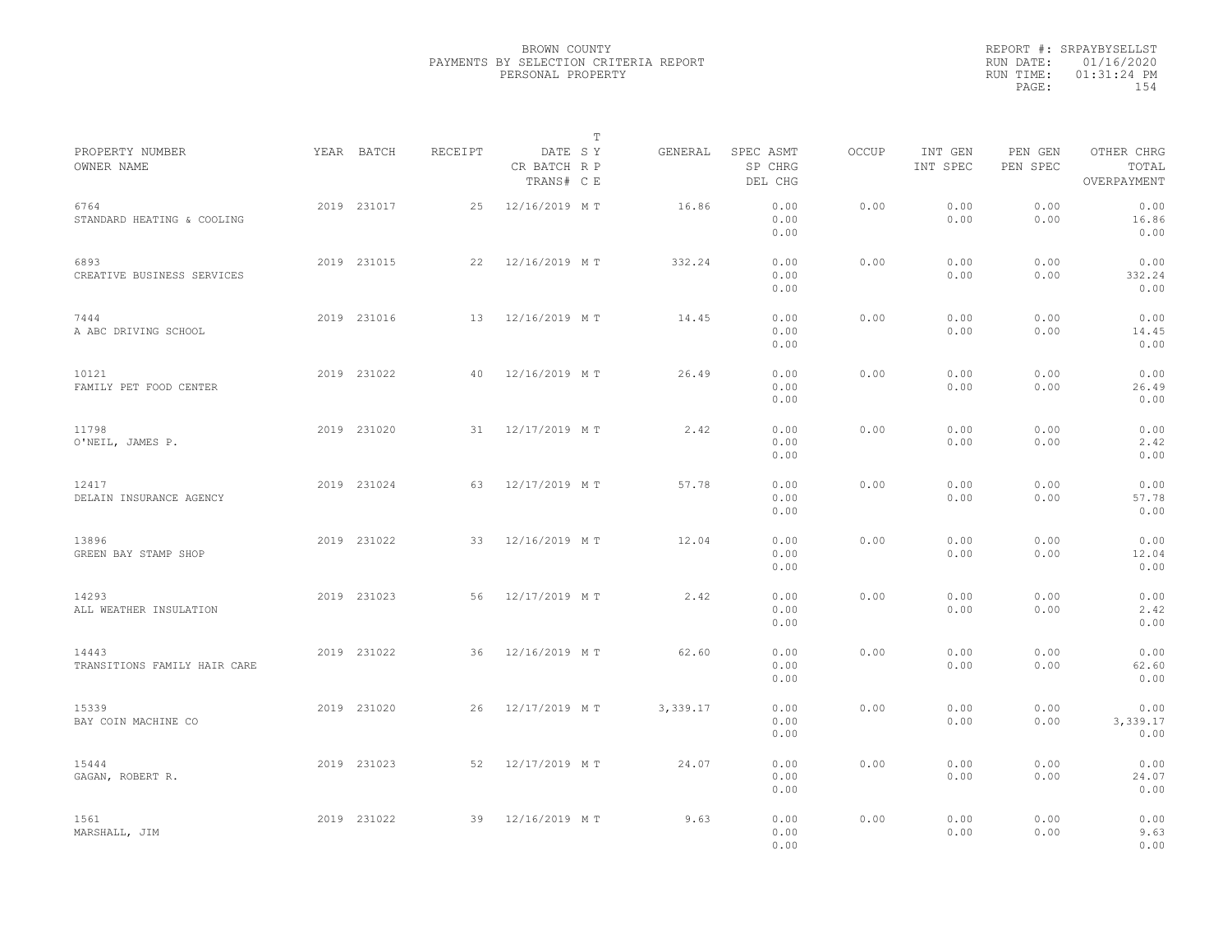|                                               |             |         |                                       | $\mathbb{T}$ |                                 |              |                     |                     |                                    |  |
|-----------------------------------------------|-------------|---------|---------------------------------------|--------------|---------------------------------|--------------|---------------------|---------------------|------------------------------------|--|
| PROPERTY NUMBER<br>OWNER NAME                 | YEAR BATCH  | RECEIPT | DATE SY<br>CR BATCH R P<br>TRANS# C E | GENERAL      | SPEC ASMT<br>SP CHRG<br>DEL CHG | <b>OCCUP</b> | INT GEN<br>INT SPEC | PEN GEN<br>PEN SPEC | OTHER CHRG<br>TOTAL<br>OVERPAYMENT |  |
| 16663<br>PARADOCS EMBRYO TRANSFER             | 2019 231025 | 83      | 12/17/2019 MT                         | 98.70        | 0.00<br>0.00<br>0.00            | 0.00         | 0.00<br>0.00        | 0.00<br>0.00        | 0.00<br>98.70<br>0.00              |  |
| 18033<br>ELITE QUALITY CLEANING               | 2019 231022 | 79      | 12/16/2019 MT                         | 74.63        | 0.00<br>0.00<br>0.00            | 0.00         | 0.00<br>0.00        | 0.00<br>0.00        | 0.00<br>74.63<br>0.00              |  |
| 18662<br>BAY ORAL & MAXILLOFACIAL SURGERY LTD | 2019 231025 | 66      | 12/17/2019 MT                         | 293.72       | 0.00<br>0.00<br>0.00            | 0.00         | 0.00<br>0.00        | 0.00<br>0.00        | 0.00<br>293.72<br>0.00             |  |
| 1997<br>RADIOLOGY CHARTERED                   | 2019 231022 | 73      | 12/16/2019 MT                         | 127.59       | 0.00<br>0.00<br>0.00            | 0.00         | 0.00<br>0.00        | 0.00<br>0.00        | 0.00<br>127.59<br>0.00             |  |
| 20223<br>ARENA STRATEGY GROUP                 | 2019 231025 | 67      | 12/17/2019 MT                         | 4.81         | 0.00<br>0.00<br>0.00            | 0.00         | 0.00<br>0.00        | 0.00<br>0.00        | 0.00<br>4.81<br>0.00               |  |
| 20255<br>LION'S DEN, THE                      | 2019 231023 | 59      | 12/17/2019 MT                         | 156.49       | 0.00<br>0.00<br>0.00            | 0.00         | 0.00<br>0.00        | 0.00<br>0.00        | 0.00<br>156.49<br>0.00             |  |
| 20807<br>US BANK NATIONAL ASSOCIATION         | 2019 231022 | 43      | 12/16/2019 MT                         | 50.56        | 0.00<br>0.00<br>0.00            | 0.00         | 0.00<br>0.00        | 0.00<br>0.00        | 0.00<br>50.56<br>0.00              |  |
| 21682<br>GREEN BAY UPHOLSTERING               | 2019 231023 | 68      | 12/17/2019 MT                         | 19.26        | 0.00<br>0.00<br>0.00            | 0.00         | 0.00<br>0.00        | 0.00<br>0.00        | 0.00<br>19.26<br>0.00              |  |
| 21697<br>OPTIONS TREATMENT PROGRAMS INC       | 2019 231025 | 84      | 12/17/2019 MT                         | 175.75       | 0.00<br>0.00<br>0.00            | 0.00         | 0.00<br>0.00        | 0.00<br>0.00        | 0.00<br>175.75<br>0.00             |  |
| 22247<br>US BANK NATIONAL ASSOCIATION         | 2019 231022 | 44      | 12/16/2019 MT                         | 1,827.27     | 0.00<br>0.00<br>0.00            | 0.00         | 0.00<br>0.00        | 0.00<br>0.00        | 0.00<br>1,827.27<br>0.00           |  |
| 23206<br>VALLEY APPAREL & PROMOTIONS LLC      | 2019 231025 | 69      | 12/17/2019 MT                         | 62.60        | 0.00<br>0.00<br>0.00            | 0.00         | 0.00<br>0.00        | 0.00<br>0.00        | 0.00<br>62.60<br>0.00              |  |
| 23470<br>$U - PUMP$                           | 2019 231022 | 72      | 12/16/2019 MT                         | 36.11        | 0.00<br>0.00<br>0.00            | 0.00         | 0.00<br>0.00        | 0.00<br>0.00        | 0.00<br>36.11<br>0.00              |  |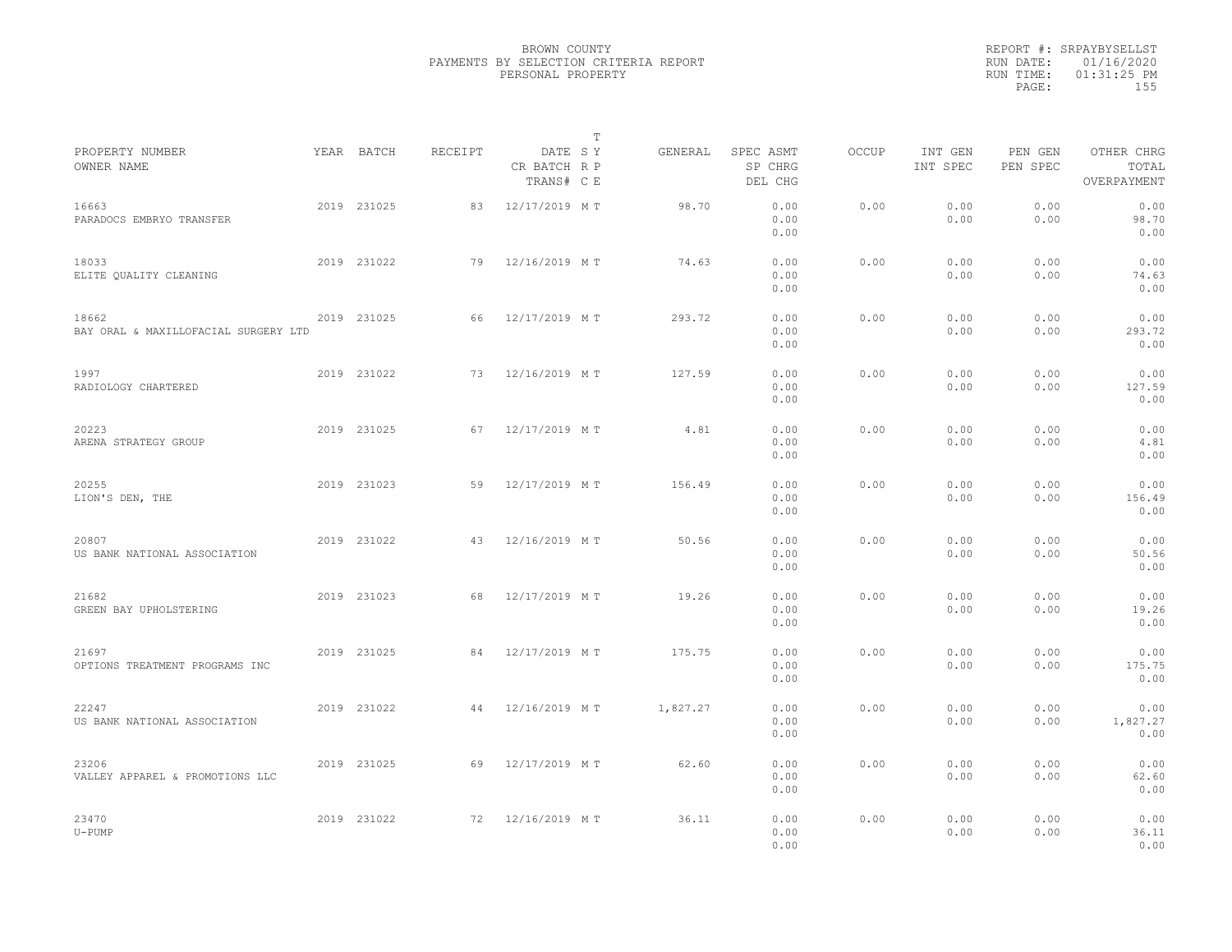|                                            |             |         | $\mathbb{T}$                          |          |                                 |              |                     |                     |                                    |  |
|--------------------------------------------|-------------|---------|---------------------------------------|----------|---------------------------------|--------------|---------------------|---------------------|------------------------------------|--|
| PROPERTY NUMBER<br>OWNER NAME              | YEAR BATCH  | RECEIPT | DATE SY<br>CR BATCH R P<br>TRANS# C E | GENERAL  | SPEC ASMT<br>SP CHRG<br>DEL CHG | <b>OCCUP</b> | INT GEN<br>INT SPEC | PEN GEN<br>PEN SPEC | OTHER CHRG<br>TOTAL<br>OVERPAYMENT |  |
| 23471<br>U SAVE AMERICA LLC                | 2019 231020 | 32      | 12/17/2019 MT                         | 81.86    | 0.00<br>0.00<br>0.00            | 0.00         | 0.00<br>0.00        | 0.00<br>0.00        | 0.00<br>81.86<br>0.00              |  |
| 23490<br>DAYS INN                          | 2019 231025 | 75      | 12/17/2019 MT                         | 3,006.95 | 0.00<br>0.00<br>0.00            | 0.00         | 0.00<br>0.00        | 0.00<br>0.00        | 0.00<br>3,006.95<br>0.00           |  |
| 23491<br>CAPE FINANCIAL GROUP              | 2019 231025 | 65      | 12/17/2019 MT                         | 245.56   | 0.00<br>0.00<br>0.00            | 0.00         | 0.00<br>0.00        | 0.00<br>0.00        | 0.00<br>245.56<br>0.00             |  |
| 24162<br>GODFREY & KAHN                    | 2019 231022 | 53      | 12/16/2019 MT                         | 2,477.29 | 0.00<br>0.00<br>0.00            | 0.00         | 0.00<br>0.00        | 0.00<br>0.00        | 0.00<br>2,477.29<br>0.00           |  |
| 24221<br>US BANK NATIONAL ASSOCIATION      | 2019 231022 | 45      | 12/16/2019 MT                         | 214.26   | 0.00<br>0.00<br>0.00            | 0.00         | 0.00<br>0.00        | 0.00<br>0.00        | 0.00<br>214.26<br>0.00             |  |
| 24222<br>US BANK NATIONAL ASSOCIATION      | 2019 231022 | 46      | 12/16/2019 MT                         | 267.24   | 0.00<br>0.00<br>0.00            | 0.00         | 0.00<br>0.00        | 0.00<br>0.00        | 0.00<br>267.24<br>0.00             |  |
| 24746<br>HANDY BLINDS & HANDY SELF STORAGE | 2019 231022 | 81      | 12/16/2019 MT                         | 26.49    | 0.00<br>0.00<br>0.00            | 0.00         | 0.00<br>0.00        | 0.00<br>0.00        | 0.00<br>26.49<br>0.00              |  |
| 2482<br>ROFFLER FAMILY HAIR CENTER         | 2019 231025 | 90      | 12/17/2019 MT                         | 21.68    | 0.00<br>0.00<br>0.00            | 0.00         | 0.00<br>0.00        | 0.00<br>0.00        | 0.00<br>21.68<br>0.00              |  |
| 24854<br>US BANK NATIONAL ASSOCIATION      | 2019 231022 | 47      | 12/16/2019 MT                         | 69.82    | 0.00<br>0.00<br>0.00            | 0.00         | 0.00<br>0.00        | 0.00<br>0.00        | 0.00<br>69.82<br>0.00              |  |
| 25350<br>BAY BANK                          | 2019 231022 | 29      | 12/16/2019 MT                         | 1,001.51 | 0.00<br>0.00<br>0.00            | 0.00         | 0.00<br>0.00        | 0.00<br>0.00        | 0.00<br>1,001.51<br>0.00           |  |
| 25393<br>HARBOR HEALTH & WELLNESS          | 2019 231020 | 28      | 12/17/2019 MT                         | 38.51    | 0.00<br>0.00<br>0.00            | 0.00         | 0.00<br>0.00        | 0.00<br>0.00        | 0.00<br>38.51<br>0.00              |  |
| 25414<br>KIRCHNER COMPUTER CONSULTANTS     | 2019 231022 | 80      | 12/16/2019 MT                         | 21.68    | 0.00<br>0.00<br>0.00            | 0.00         | 0.00<br>0.00        | 0.00<br>0.00        | 0.00<br>21.68<br>0.00              |  |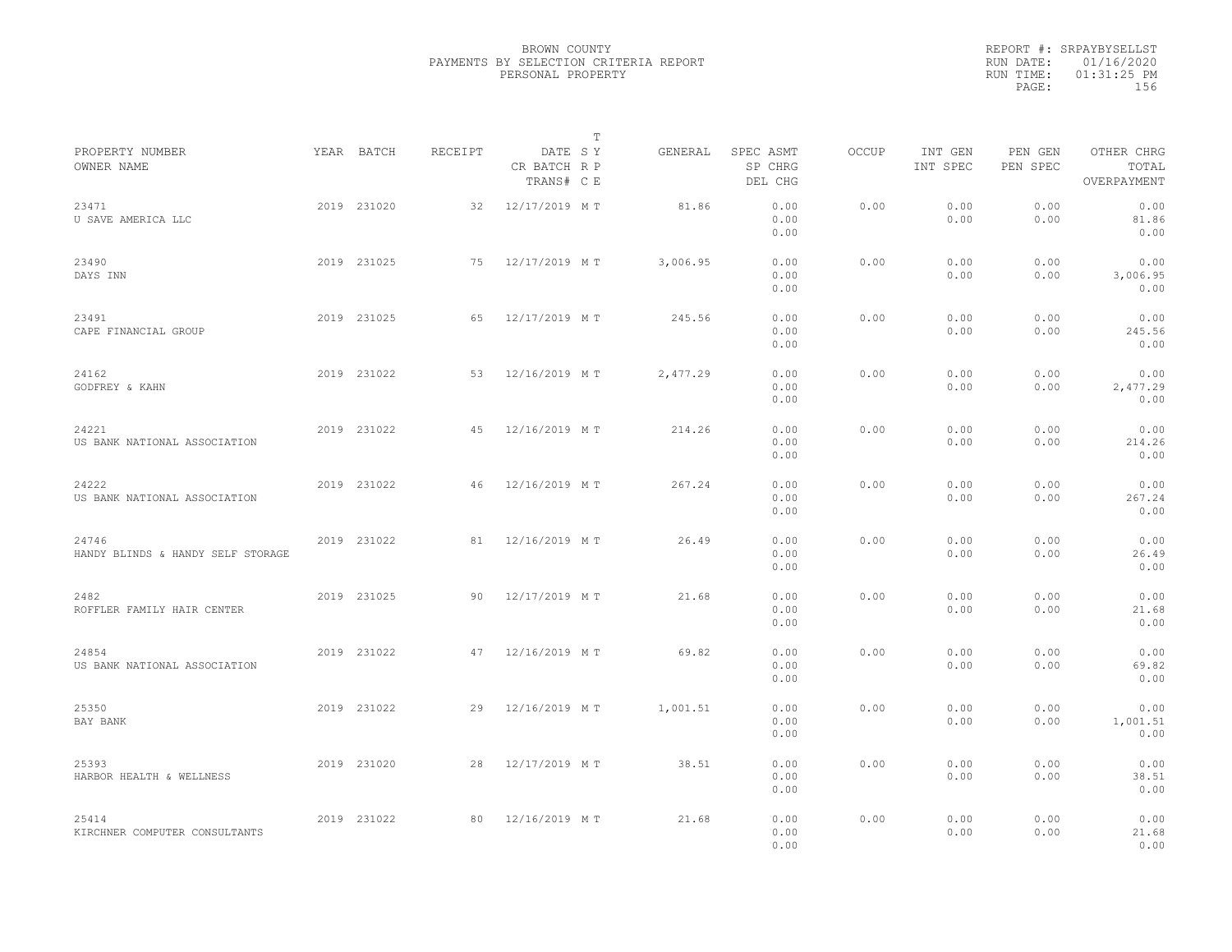|                                         |             |         |                                       | T       |                                 |              |                     |                     |                                    |  |
|-----------------------------------------|-------------|---------|---------------------------------------|---------|---------------------------------|--------------|---------------------|---------------------|------------------------------------|--|
| PROPERTY NUMBER<br>OWNER NAME           | YEAR BATCH  | RECEIPT | DATE SY<br>CR BATCH R P<br>TRANS# C E | GENERAL | SPEC ASMT<br>SP CHRG<br>DEL CHG | <b>OCCUP</b> | INT GEN<br>INT SPEC | PEN GEN<br>PEN SPEC | OTHER CHRG<br>TOTAL<br>OVERPAYMENT |  |
| 26082<br>COCHORAS AUTO SALES LLC        | 2019 231025 | 88      | 12/17/2019 MT                         | 113.15  | 0.00<br>0.00<br>0.00            | 0.00         | 0.00<br>0.00        | 0.00<br>0.00        | 0.00<br>113.15<br>0.00             |  |
| 26097<br>FOCUS CPA INC                  | 2019 231020 | 30      | 12/17/2019 MT                         | 9.63    | 0.00<br>0.00<br>0.00            | 0.00         | 0.00<br>0.00        | 0.00<br>0.00        | 0.00<br>9.63<br>0.00               |  |
| 26207<br>US BANK NATIONAL ASSOCIATION   | 2019 231022 | 48      | 12/16/2019 MT                         | 122.78  | 0.00<br>0.00<br>0.00            | 0.00         | 0.00<br>0.00        | 0.00<br>0.00        | 0.00<br>122.78<br>0.00             |  |
| 26226<br>5 STAR APPRAISAL LLC           | 2019 231025 | 86      | 12/17/2019 MT                         | 2.42    | 0.00<br>0.00<br>0.00            | 0.00         | 0.00<br>0.00        | 0.00<br>0.00        | 0.00<br>2.42<br>0.00               |  |
| 26806<br>CLOSING AND TITLE SERVICES LLC | 2019 231025 | 71      | 12/17/2019 MT                         | 130.01  | 0.00<br>0.00<br>0.00            | 0.00         | 0.00<br>0.00        | 0.00<br>0.00        | 0.00<br>130.01<br>0.00             |  |
| 26874<br>US BANK NATIONAL ASSOCIATION   | 2019 231022 | 49      | 12/16/2019 MT                         | 185.38  | 0.00<br>0.00<br>0.00            | 0.00         | 0.00<br>0.00        | 0.00<br>0.00        | 0.00<br>185.38<br>0.00             |  |
| 27209<br>ACE TEACHING & CONSULTING LLC  | 2019 231022 | 34      | 12/16/2019 MT                         | 79.44   | 0.00<br>0.00<br>0.00            | 0.00         | 0.00<br>0.00        | 0.00<br>0.00        | 0.00<br>79.44<br>0.00              |  |
| 27345<br>ACCENT THRIFT & CONSIGNMENT    | 2019 231022 | 35      | 12/16/2019 MT                         | 14.45   | 0.00<br>0.00<br>0.00            | 0.00         | 0.00<br>0.00        | 0.00<br>0.00        | 0.00<br>14.45<br>0.00              |  |
| 27588<br>MARATHON                       | 2019 231022 | 70      | 12/16/2019 MT                         | 67.41   | 0.00<br>0.00<br>0.00            | 0.00         | 0.00<br>0.00        | 0.00<br>0.00        | 0.00<br>67.41<br>0.00              |  |
| 5249<br>THERMAL TECHNOLOGIES INC        | 2019 231023 | 64      | 12/17/2019 MT                         | 322.60  | 0.00<br>0.00<br>0.00            | 0.00         | 0.00<br>0.00        | 0.00<br>0.00        | 0.00<br>322.60<br>0.00             |  |
| 5944<br>DENTEK DENTAL STUDIO INC        | 2019 231025 | 85      | 12/17/2019 MT                         | 192.60  | 0.00<br>0.00<br>0.00            | 0.00         | 0.00<br>0.00        | 0.00<br>0.00        | 0.00<br>192.60<br>0.00             |  |
| 681<br>CROPSEY'S ON STATE               | 2019 231020 | 42      | 12/17/2019 MT                         | 96.29   | 0.00<br>0.00<br>0.00            | 0.00         | 0.00<br>0.00        | 0.00<br>0.00        | 0.00<br>96.29<br>0.00              |  |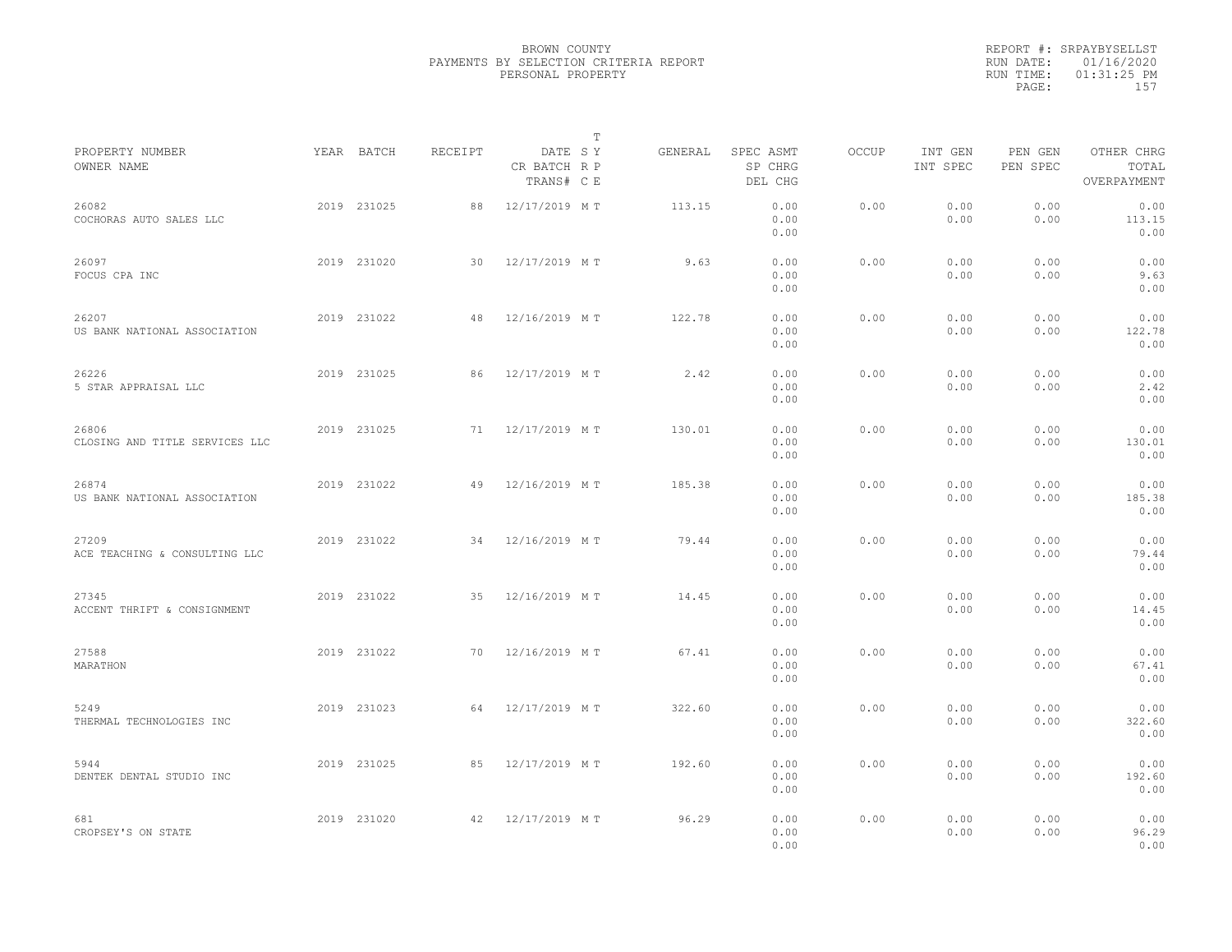|                                               |             |         |                                       | $\mathbb T$ |        |                                 |              |                     |                     |                                    |  |
|-----------------------------------------------|-------------|---------|---------------------------------------|-------------|--------|---------------------------------|--------------|---------------------|---------------------|------------------------------------|--|
| PROPERTY NUMBER<br>OWNER NAME                 | YEAR BATCH  | RECEIPT | DATE SY<br>CR BATCH R P<br>TRANS# C E | GENERAL     |        | SPEC ASMT<br>SP CHRG<br>DEL CHG | <b>OCCUP</b> | INT GEN<br>INT SPEC | PEN GEN<br>PEN SPEC | OTHER CHRG<br>TOTAL<br>OVERPAYMENT |  |
| 6821<br>PETERSON'S WELDING AND MACHINE CO INC | 2019 231022 | 41      | 12/16/2019 MT                         |             | 79.44  | 0.00<br>0.00<br>0.00            | 0.00         | 0.00<br>0.00        | 0.00<br>0.00        | 0.00<br>79.44<br>0.00              |  |
| 7126<br>MATHU'S APPLIANCES & POWER EQUIPMENT  | 2019 231020 | 54      | 12/17/2019 MT                         |             | 103.52 | 0.00<br>0.00<br>0.00            | 0.00         | 0.00<br>0.00        | 0.00<br>0.00        | 0.00<br>103.52<br>0.00             |  |
| 7684<br>US BANK, NA                           | 2019 231022 | 51      | 12/16/2019 MT                         | 3, 423.43   |        | 0.00<br>0.00<br>0.00            | 0.00         | 0.00<br>0.00        | 0.00<br>0.00        | 0.00<br>3,423.43<br>0.00           |  |
| 9689<br>US BANK NATIONAL ASSOCIATION          | 2019 231022 | 50      | 12/16/2019 MT                         | 17,507.19   |        | 0.00<br>0.00<br>0.00            | 0.00         | 0.00<br>0.00        | 0.00<br>0.00        | 0.00<br>17,507.19<br>0.00          |  |
| 13997<br>JANDRAIN BENEFIT PLANS               | 2019 231029 | 92      | 12/17/2019 MT                         |             | 4.81   | 0.00<br>0.00<br>0.00            | 0.00         | 0.00<br>0.00        | 0.00<br>0.00        | 0.00<br>4.81<br>0.00               |  |
| 1776<br>NORTHERN PAPER MILLS CR UN            | 2019 231029 | 95      | 12/17/2019 MT                         |             | 515.20 | 0.00<br>0.00<br>0.00            | 0.00         | 0.00<br>0.00        | 0.00<br>0.00        | 0.00<br>515.20<br>0.00             |  |
| 24925<br>HLR LAW OFFICE SC                    | 2019 231029 | 82      | 12/17/2019 MT                         |             | 200.00 | 0.00<br>0.00<br>0.00            | 0.00         | 0.00<br>0.00        | 0.00<br>0.00        | 0.00<br>200.00<br>0.00             |  |
| 25486<br>DALLAIRE REALTY                      | 2019 231029 | 98      | 12/17/2019 MT                         |             | 320.19 | 0.00<br>0.00<br>0.00            | 0.00         | 0.00<br>0.00        | 0.00<br>0.00        | 0.00<br>320.19<br>0.00             |  |
| 1083<br>GREEN BAY CLOCK REPAIR                | 2019 231026 | 128     | 12/18/2019 MT                         |             | 16.86  | 0.00<br>0.00<br>0.00            | 0.00         | 0.00<br>0.00        | 0.00<br>0.00        | 0.00<br>16.86<br>0.00              |  |
| 10940<br>RABIDEAU'S AUTO MART                 | 2019 231027 | 78      | 12/18/2019 MT                         |             | 455.02 | 0.00<br>0.00<br>0.00            | 0.00         | 0.00<br>0.00        | 0.00<br>0.00        | 0.00<br>455.02<br>0.00             |  |
| 1138<br><b>GUITAR CELLAR</b>                  | 2019 231027 | 91      | 12/18/2019 MT                         |             | 7.23   | 0.00<br>0.00<br>0.00            | 0.00         | 0.00<br>0.00        | 0.00<br>0.00        | 0.00<br>7.23<br>0.00               |  |
| 1154<br>HANAWAYS, ROSS, ETAL S.C.             | 2019 231026 | 62      | 12/18/2019 MT                         |             | 498.34 | 0.00<br>0.00<br>0.00            | 0.00         | 0.00<br>0.00        | 0.00<br>0.00        | 0.00<br>498.34<br>0.00             |  |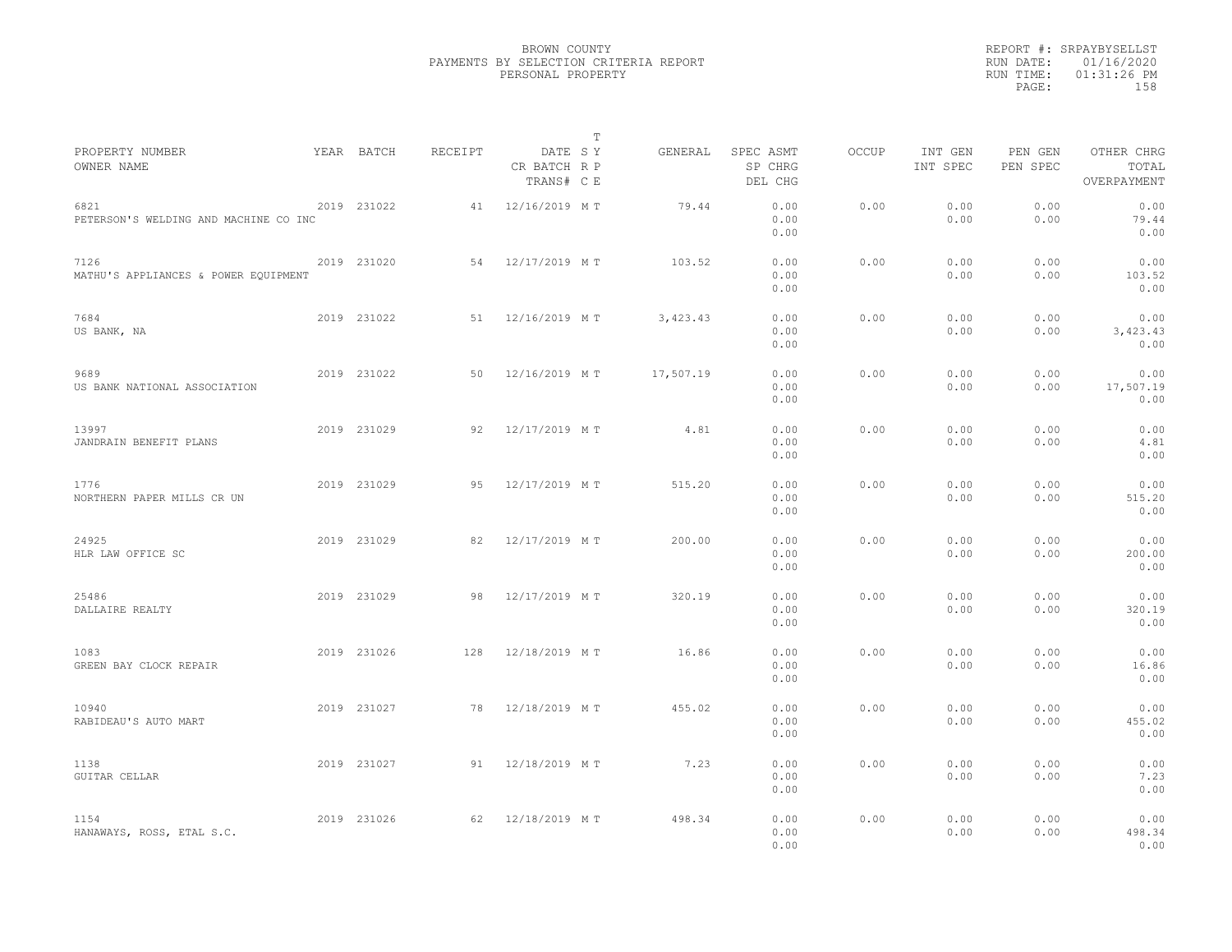|           | REPORT #: SRPAYBYSELLST |  |
|-----------|-------------------------|--|
|           | RUN DATE: 01/16/2020    |  |
| RUN TIME: | $01:31:26$ PM           |  |
| PAGE:     | 159                     |  |
|           |                         |  |

|                                                    |             |         |                                       | Т |          |                                 |       |                     |                     |                                    |  |
|----------------------------------------------------|-------------|---------|---------------------------------------|---|----------|---------------------------------|-------|---------------------|---------------------|------------------------------------|--|
| PROPERTY NUMBER<br>OWNER NAME                      | YEAR BATCH  | RECEIPT | DATE SY<br>CR BATCH R P<br>TRANS# C E |   | GENERAL  | SPEC ASMT<br>SP CHRG<br>DEL CHG | OCCUP | INT GEN<br>INT SPEC | PEN GEN<br>PEN SPEC | OTHER CHRG<br>TOTAL<br>OVERPAYMENT |  |
| 12328<br><b>OUALITY AUTO REPAIR</b>                | 2019 231028 | 143     | 12/17/2019 MT                         |   | 43.34    | 0.00<br>0.00<br>0.00            | 0.00  | 0.00<br>0.00        | 0.00<br>0.00        | 0.00<br>43.34<br>0.00              |  |
| 1310<br>JILL'S BAR                                 | 2019 231027 | 103     | 12/18/2019 MT                         |   | 199.82   | 0.00<br>0.00<br>0.00            | 0.00  | 0.00<br>0.00        | 0.00<br>0.00        | 0.00<br>199.82<br>0.00             |  |
| 1338<br>JOSKI INSURANCE AGENCY                     | 2019 231026 | 116     | 12/18/2019 MT                         |   | 315.37   | 0.00<br>0.00<br>0.00            | 0.00  | 0.00<br>0.00        | 0.00<br>0.00        | 0.00<br>315.37<br>0.00             |  |
| 13459<br>STATE FARM MUTUAL AUTOMOBILE INSURANCE CO | 2019 231026 | 58      | 12/18/2019 MT                         |   | 38.51    | 0.00<br>0.00<br>0.00            | 0.00  | 0.00<br>0.00        | 0.00<br>0.00        | 0.00<br>38.51<br>0.00              |  |
| 13637<br>TACO BURRITO MEXICO                       | 2019 231027 | 120     | 12/18/2019 MT                         |   | 69.82    | 0.00<br>0.00<br>0.00            | 0.00  | 0.00<br>0.00        | 0.00<br>0.00        | 0.00<br>69.82<br>0.00              |  |
| 14026<br>OFFICE FURNITURE OUTLET                   | 2019 231028 | 107     | 12/17/2019 MT                         |   | 14.45    | 0.00<br>0.00<br>0.00            | 0.00  | 0.00<br>0.00        | 0.00<br>0.00        | 0.00<br>14.45<br>0.00              |  |
| 14087<br>WRECK A MEND LLC                          | 2019 231027 | 139     | 12/18/2019 MT                         |   | 2.42     | 0.00<br>0.00<br>0.00            | 0.00  | 0.00<br>0.00        | 0.00<br>0.00        | 0.00<br>2.42<br>0.00               |  |
| 1468<br>LENNY'S TAP                                | 2019 231027 | 126     | 12/18/2019 MT                         |   | 86.67    | 0.00<br>0.00<br>0.00            | 0.00  | 0.00<br>0.00        | 0.00<br>0.00        | 0.00<br>86.67<br>0.00              |  |
| 1479<br>CONWAY, OLEJNICZAK & JERRY SC              | 2019 231026 | 118     | 12/18/2019 MT                         |   | 3,471.58 | 0.00<br>0.00<br>0.00            | 0.00  | 0.00<br>0.00        | 0.00<br>0.00        | 0.00<br>3,471.58<br>0.00           |  |
| 1535<br>MALCORE FUNERAL HOME                       | 2019 231031 | 112     | 12/18/2019 MT                         |   | 305.75   | 0.00<br>0.00<br>0.00            | 0.00  | 0.00<br>0.00        | 0.00<br>0.00        | 0.00<br>305.75<br>0.00             |  |
| 16166<br>LUCKY SEVEN                               | 2019 231026 | 60      | 12/18/2019 MT                         |   | 36.11    | 0.00<br>0.00<br>0.00            | 0.00  | 0.00<br>0.00        | 0.00<br>0.00        | 0.00<br>36.11<br>0.00              |  |
| 16822<br>HYDRAULIC SERVICES INC                    | 2019 231026 | 55      | 12/18/2019 MT                         |   | 43.34    | 0.00<br>0.00<br>0.00            | 0.00  | 0.00<br>0.00        | 0.00<br>0.00        | 0.00<br>43.34<br>0.00              |  |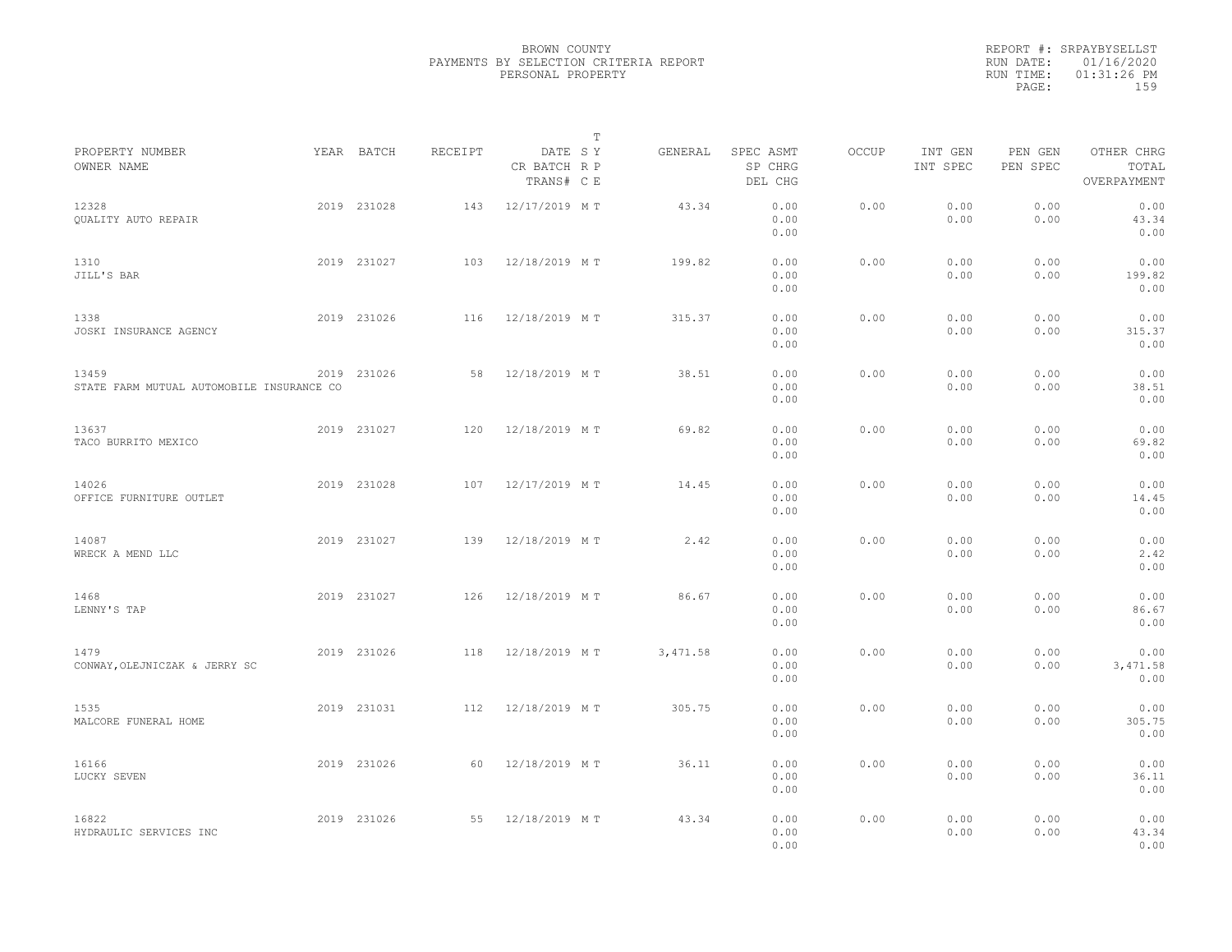|                                                 |             |         | $\mathbb{T}$                          |         |                                 |              |                     |                     |                                    |  |
|-------------------------------------------------|-------------|---------|---------------------------------------|---------|---------------------------------|--------------|---------------------|---------------------|------------------------------------|--|
| PROPERTY NUMBER<br>OWNER NAME                   | YEAR BATCH  | RECEIPT | DATE SY<br>CR BATCH R P<br>TRANS# C E | GENERAL | SPEC ASMT<br>SP CHRG<br>DEL CHG | <b>OCCUP</b> | INT GEN<br>INT SPEC | PEN GEN<br>PEN SPEC | OTHER CHRG<br>TOTAL<br>OVERPAYMENT |  |
| 17131<br>EXECUTIVE MORTGAGE                     | 2019 231032 | 111     | 12/17/2019 MT                         | 341.86  | 0.00<br>0.00<br>0.00            | 0.00         | 0.00<br>0.00        | 0.00<br>0.00        | 0.00<br>341.86<br>0.00             |  |
| 17184<br>J & W TRUCKING                         | 2019 231032 | 99      | 12/17/2019 MT                         | 38.51   | 0.00<br>0.00<br>0.00            | 0.00         | 0.00<br>0.00        | 0.00<br>0.00        | 0.00<br>38.51<br>0.00              |  |
| 1803<br>OAK GROVE ASSOCIATES                    | 2019 231030 | 87      | 12/18/2019 MT                         | 74.63   | 0.00<br>0.00<br>0.00            | 0.00         | 0.00<br>0.00        | 0.00<br>0.00        | 0.00<br>74.63<br>0.00              |  |
| 19246<br>INDUSTRIAL BEARING SERVICE             | 2019 231026 | 129     | 12/18/2019 MT                         | 48.15   | 0.00<br>0.00<br>0.00            | 0.00         | 0.00<br>0.00        | 0.00<br>0.00        | 0.00<br>48.15<br>0.00              |  |
| 19257<br>SHEAR SPORTS                           | 2019 231031 | 123     | 12/18/2019 MT                         | 185.38  | 0.00<br>0.00<br>0.00            | 0.00         | 0.00<br>0.00        | 0.00<br>0.00        | 0.00<br>185.38<br>0.00             |  |
| 19433<br><b>BESSELLI</b>                        | 2019 231035 | 137     | 12/18/2019 MT                         | 380.39  | 0.00<br>0.00<br>0.00            | 0.00         | 0.00<br>0.00        | 0.00<br>0.00        | 0.00<br>380.39<br>0.00             |  |
| 19992<br>PETROLEUM EQUIPMENT SERVICE OF WI, LLC | 2019 231027 | 135     | 12/18/2019 MT                         | 55.37   | 0.00<br>0.00<br>0.00            | 0.00         | 0.00<br>0.00        | 0.00<br>0.00        | 0.00<br>55.37<br>0.00              |  |
| 22869<br>KIM & PAUL'S APPLIANCE                 | 2019 231027 | 74      | 12/18/2019 MT                         | 57.78   | 0.00<br>0.00<br>0.00            | 0.00         | 0.00<br>0.00        | 0.00<br>0.00        | 0.00<br>57.78<br>0.00              |  |
| 23361<br>BAIRD CREEK PRESERVATION FOUNDATION    | 2019 231030 | 113     | 12/18/2019 MT                         | 9.63    | 0.00<br>0.00<br>0.00            | 0.00         | 0.00<br>0.00        | 0.00<br>0.00        | 0.00<br>9.63<br>0.00               |  |
| 23375<br>DAIRY ANALYZER                         | 2019 231030 | 96      | 12/18/2019 MT                         | 12.04   | 0.00<br>0.00<br>0.00            | 0.00         | 0.00<br>0.00        | 0.00<br>0.00        | 0.00<br>12.04<br>0.00              |  |
| 23413<br>LINZMEIER BUSINESS SOLUTIONS           | 2019 231030 | 97      | 12/18/2019 M T                        | 12.04   | 0.00<br>0.00<br>0.00            | 0.00         | 0.00<br>0.00        | 0.00<br>0.00        | 0.00<br>12.04<br>0.00              |  |
| 23434<br>PAGEL & ASSOCIATES INSURANCE           | 2019 231032 | 100     | 12/17/2019 MT                         | 26.49   | 0.00<br>0.00<br>0.00            | 0.00         | 0.00<br>0.00        | 0.00<br>0.00        | 0.00<br>26.49<br>0.00              |  |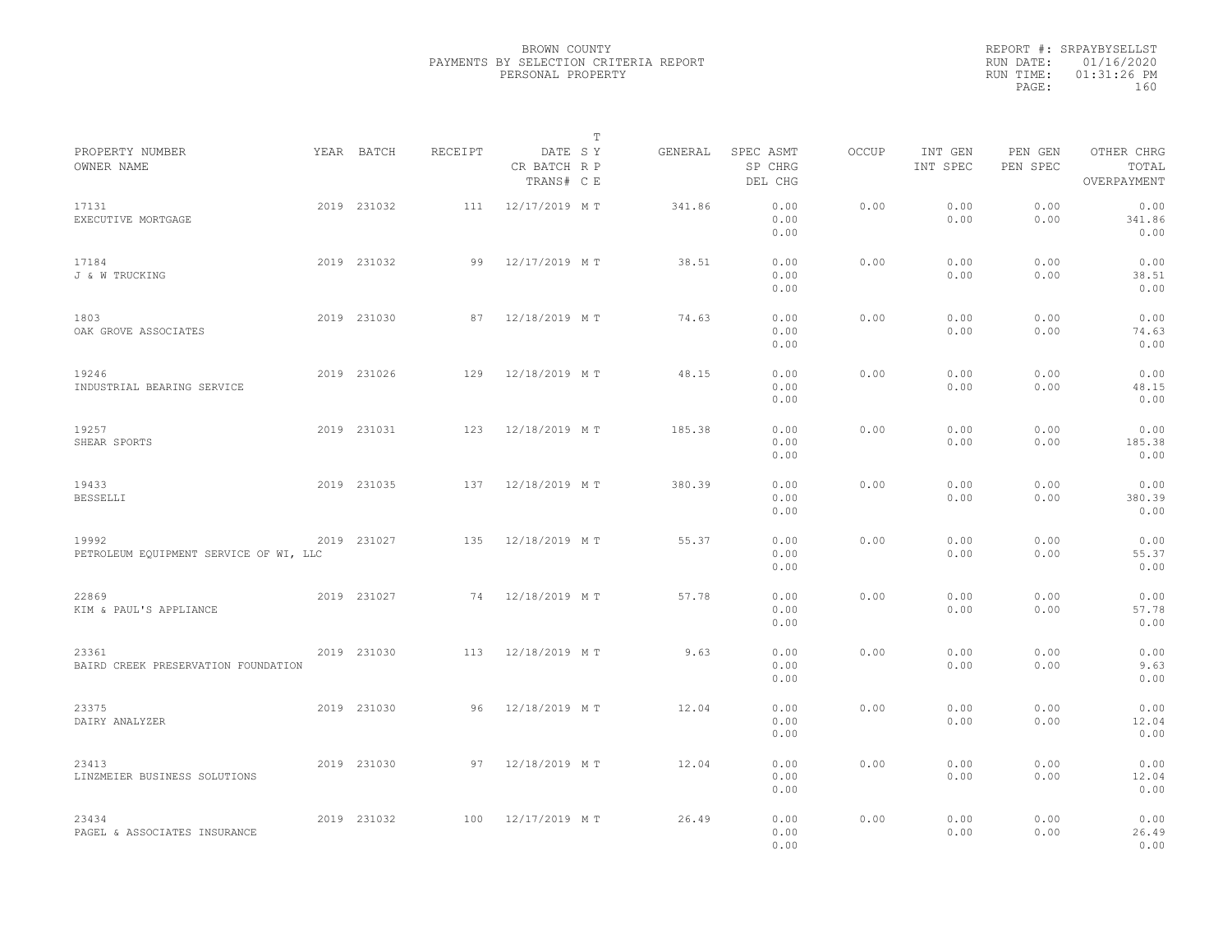|                                                     |             |         | $\mathbb T$                           |         |                                 |       |                     |                     |                                    |  |
|-----------------------------------------------------|-------------|---------|---------------------------------------|---------|---------------------------------|-------|---------------------|---------------------|------------------------------------|--|
| PROPERTY NUMBER<br>OWNER NAME                       | YEAR BATCH  | RECEIPT | DATE SY<br>CR BATCH R P<br>TRANS# C E | GENERAL | SPEC ASMT<br>SP CHRG<br>DEL CHG | OCCUP | INT GEN<br>INT SPEC | PEN GEN<br>PEN SPEC | OTHER CHRG<br>TOTAL<br>OVERPAYMENT |  |
| 23486<br>AUTO CARE CENTER OF GREEN BAY              | 2019 231026 | 61      | 12/18/2019 MT                         | 4.81    | 0.00<br>0.00<br>0.00            | 0.00  | 0.00<br>0.00        | 0.00<br>0.00        | 0.00<br>4.81<br>0.00               |  |
| 2381<br>TOWER MOTEL                                 | 2019 231026 | 108     | 12/18/2019 MT                         | 722.25  | 0.00<br>0.00<br>0.00            | 0.00  | 0.00<br>0.00        | 0.00<br>0.00        | 0.00<br>722.25<br>0.00             |  |
| 24182<br>MARK'S AUTO BODY                           | 2019 231027 | 131     | 12/18/2019 MT                         | 4.81    | 0.00<br>0.00<br>0.00            | 0.00  | 0.00<br>0.00        | 0.00<br>0.00        | 0.00<br>4.81<br>0.00               |  |
| 24251<br>EL MECANICO AUTO REPAIR                    | 2019 231027 | 93      | 12/18/2019 MT                         | 9.63    | 0.00<br>0.00<br>0.00            | 0.00  | 0.00<br>0.00        | 0.00<br>0.00        | 0.00<br>9.63<br>0.00               |  |
| 24781<br>HENNESSY & ROACH PC                        | 2019 231028 | 76      | 12/17/2019 MT                         | 113.15  | 0.00<br>0.00<br>0.00            | 0.00  | 0.00<br>0.00        | 0.00<br>0.00        | 0.00<br>113.15<br>0.00             |  |
| 2529<br>VANDE CASTLE, S.C.                          | 2019 231031 | 117     | 12/18/2019 MT                         | 91.48   | 0.00<br>0.00<br>0.00            | 0.00  | 0.00<br>0.00        | 0.00<br>0.00        | 0.00<br>91.48<br>0.00              |  |
| 25341<br>ADA MOTORWERKS                             | 2019 231027 | 94      | 12/18/2019 MT                         | 4.81    | 0.00<br>0.00<br>0.00            | 0.00  | 0.00<br>0.00        | 0.00<br>0.00        | 0.00<br>4.81<br>0.00               |  |
| 25446<br>STRANG, PATTESON, RENNING, LEWIS & LACY SC | 2019 231026 | 119     | 12/18/2019 MT                         | 192.60  | 0.00<br>0.00<br>0.00            | 0.00  | 0.00<br>0.00        | 0.00<br>0.00        | 0.00<br>192.60<br>0.00             |  |
| 25450<br>SUNRIDGE DENTAL LLC                        | 2019 231026 | 124     | 12/18/2019 MT                         | 801.69  | 0.00<br>0.00<br>0.00            | 0.00  | 0.00<br>0.00        | 0.00<br>0.00        | 0.00<br>801.69<br>0.00             |  |
| 25518<br>MIDWEST HOME HEALTH LLC                    | 2019 231027 | 134     | 12/18/2019 MT                         | 57.78   | 0.00<br>0.00<br>0.00            | 0.00  | 0.00<br>0.00        | 0.00<br>0.00        | 0.00<br>57.78<br>0.00              |  |
| 26269<br>H&P NAIL SPA                               | 2019 231026 | 57      | 12/18/2019 MT                         | 62.60   | 0.00<br>0.00<br>0.00            | 0.00  | 0.00<br>0.00        | 0.00<br>0.00        | 0.00<br>62.60<br>0.00              |  |
| 26803<br>BREHM PETER C                              | 2019 231030 | 110     | 12/18/2019 MT                         | 9.63    | 0.00<br>0.00<br>0.00            | 0.00  | 0.00<br>0.00        | 0.00<br>0.00        | 0.00<br>9.63<br>0.00               |  |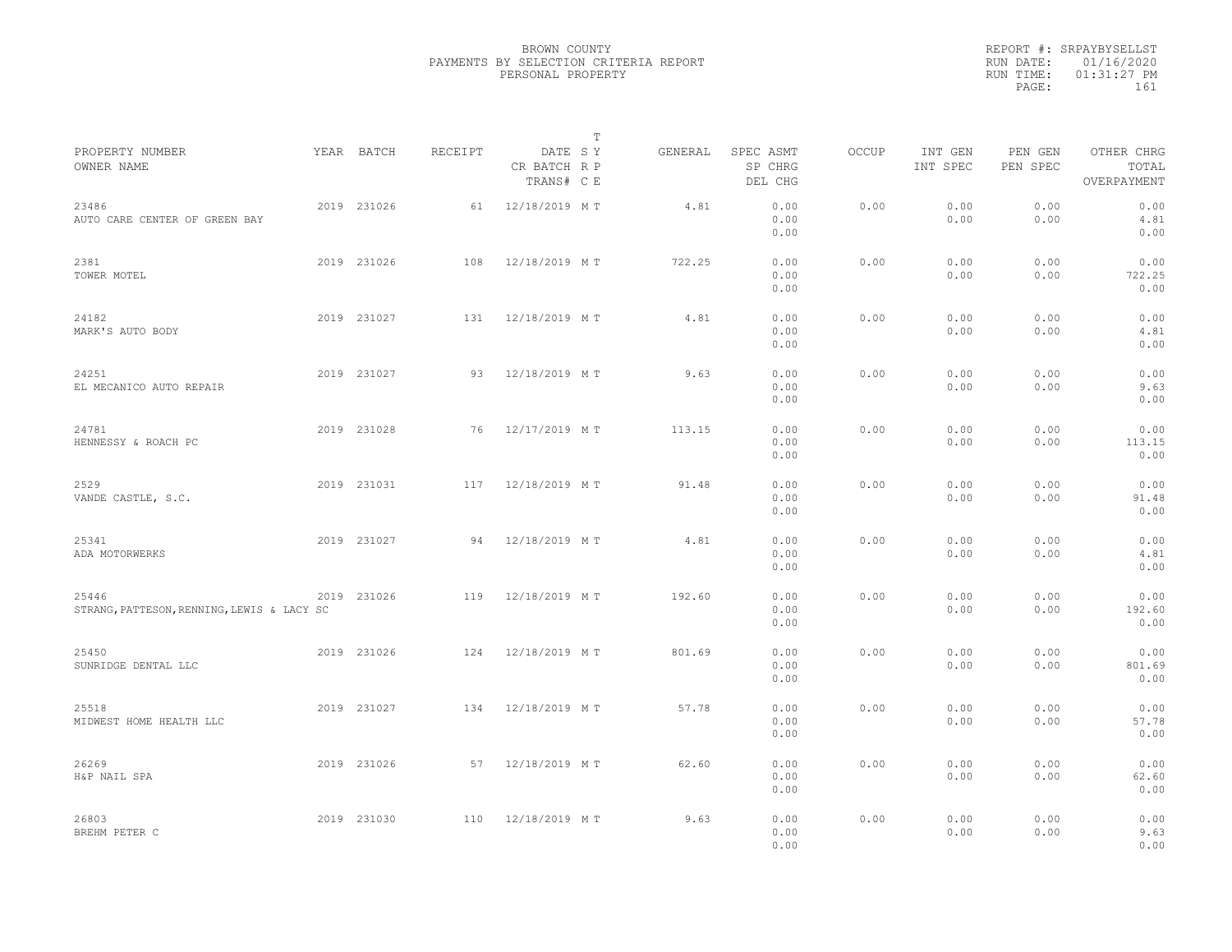|                                         |             |         | $\mathbb{T}$                          |          |                                 |              |                     |                     |                                    |  |
|-----------------------------------------|-------------|---------|---------------------------------------|----------|---------------------------------|--------------|---------------------|---------------------|------------------------------------|--|
| PROPERTY NUMBER<br>OWNER NAME           | YEAR BATCH  | RECEIPT | DATE SY<br>CR BATCH R P<br>TRANS# C E | GENERAL  | SPEC ASMT<br>SP CHRG<br>DEL CHG | <b>OCCUP</b> | INT GEN<br>INT SPEC | PEN GEN<br>PEN SPEC | OTHER CHRG<br>TOTAL<br>OVERPAYMENT |  |
| 26849<br>MUNTZ AUDIO VIDEO LLC          | 2019 231031 | 122     | 12/18/2019 MT                         | 467.06   | 0.00<br>0.00<br>0.00            | 0.00         | 0.00<br>0.00        | 0.00<br>0.00        | 0.00<br>467.06<br>0.00             |  |
| 26854<br>OAK GROVE DENTISTRY LLC        | 2019 231027 | 89      | 12/18/2019 MT                         | 1,121.87 | 0.00<br>0.00<br>0.00            | 0.00         | 0.00<br>0.00        | 0.00<br>0.00        | 0.00<br>1,121.87<br>0.00           |  |
| 26905<br>GREEN BAY PETRO                | 2019 231030 | 106     | 12/18/2019 MT                         | 65.00    | 0.00<br>0.00<br>0.00            | 0.00         | 0.00<br>0.00        | 0.00<br>0.00        | 0.00<br>65.00<br>0.00              |  |
| 27211<br>AFFORDABLE PIANO TUNING REPAIR | 2019 231028 | 127     | 12/17/2019 MT                         | 4.81     | 0.00<br>0.00<br>0.00            | 0.00         | 0.00<br>0.00        | 0.00<br>0.00        | 0.00<br>4.81<br>0.00               |  |
| 27258<br>STANDARD COMPANY               | 2019 231031 | 104     | 12/18/2019 MT                         | 31.30    | 0.00<br>0.00<br>0.00            | 0.00         | 0.00<br>0.00        | 0.00<br>0.00        | 0.00<br>31.30<br>0.00              |  |
| 27279<br>ONLC TRAINING CENTERS          | 2019 231035 | 136     | 12/18/2019 MT                         | 16.86    | 0.00<br>0.00<br>0.00            | 0.00         | 0.00<br>0.00        | 0.00<br>0.00        | 0.00<br>16.86<br>0.00              |  |
| 27370<br>ACCUPRO TECHNOLOGIES INC       | 2019 231028 | 101     | 12/17/2019 MT                         | 43.34    | 0.00<br>0.00<br>0.00            | 0.00         | 0.00<br>0.00        | 0.00<br>0.00        | 0.00<br>43.34<br>0.00              |  |
| 453<br>BIGELOW & COMPANY                | 2019 231035 | 138     | 12/18/2019 MT                         | 98.70    | 0.00<br>0.00<br>0.00            | 0.00         | 0.00<br>0.00        | 0.00<br>0.00        | 0.00<br>98.70<br>0.00              |  |
| 6128<br>MOHR, FREDERICK J.              | 2019 231030 | 109     | 12/18/2019 MT                         | 9.63     | 0.00<br>0.00<br>0.00            | 0.00         | 0.00<br>0.00        | 0.00<br>0.00        | 0.00<br>9.63<br>0.00               |  |
| 7212<br>QUICK SIGNS INC                 | 2019 231026 | 102     | 12/18/2019 MT                         | 14.45    | 0.00<br>0.00<br>0.00            | 0.00         | 0.00<br>0.00        | 0.00<br>0.00        | 0.00<br>14.45<br>0.00              |  |
| 751<br>DENTAL ARTS ASSOC OF G B LTD     | 2019 231031 | 121     | 12/18/2019 MT                         | 2,482.10 | 0.00<br>0.00<br>0.00            | 0.00         | 0.00<br>0.00        | 0.00<br>0.00        | 0.00<br>2,482.10<br>0.00           |  |
| 7701<br>ALLARD, JOLEEN                  | 2019 231030 | 115     | 12/18/2019 MT                         | 2.42     | 0.00<br>0.00<br>0.00            | 0.00         | 0.00<br>0.00        | 0.00<br>0.00        | 0.00<br>2.42<br>0.00               |  |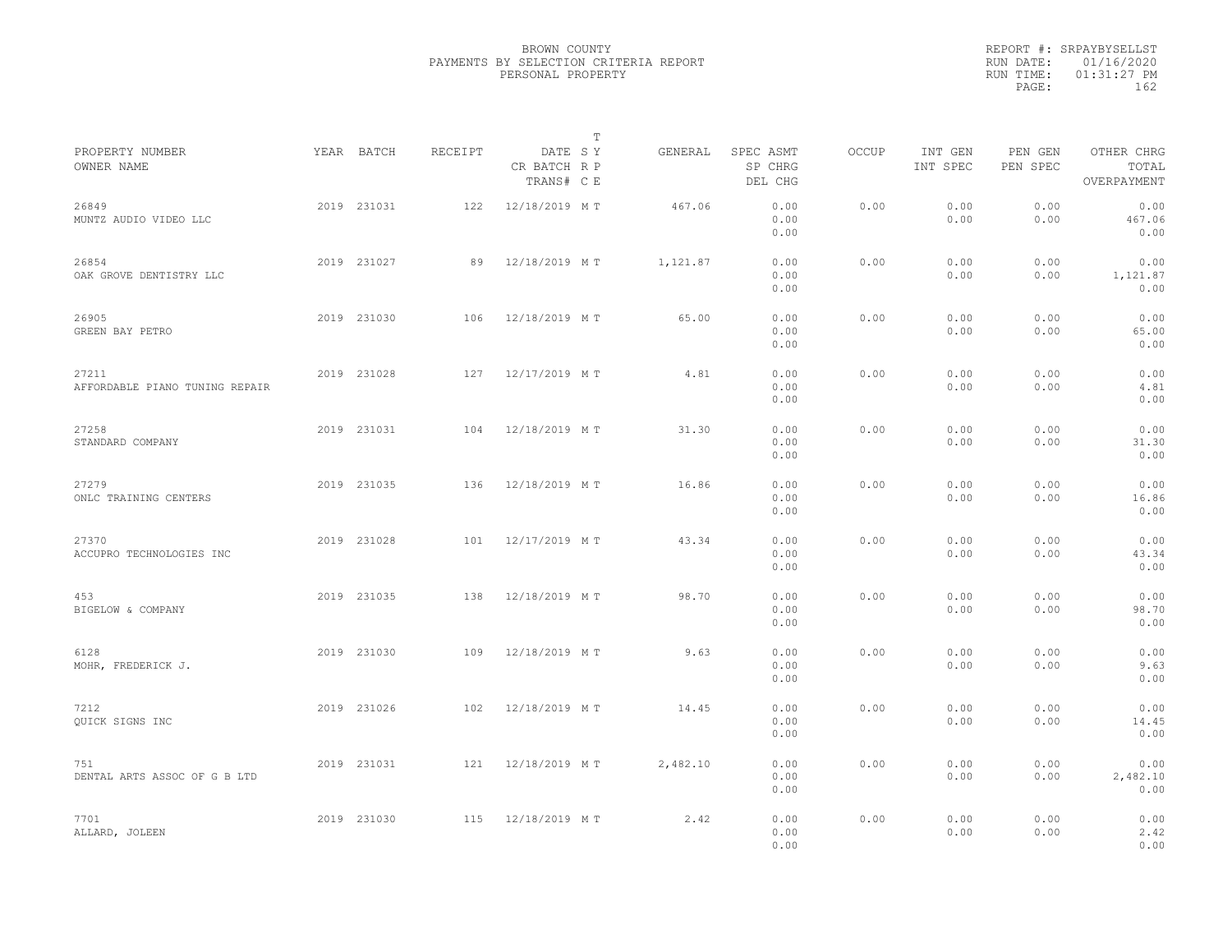|                                             |             |         |                                       | $\mathbb T$ |         |                                 |              |                     |                     |                                    |  |
|---------------------------------------------|-------------|---------|---------------------------------------|-------------|---------|---------------------------------|--------------|---------------------|---------------------|------------------------------------|--|
| PROPERTY NUMBER<br>OWNER NAME               | YEAR BATCH  | RECEIPT | DATE SY<br>CR BATCH R P<br>TRANS# C E |             | GENERAL | SPEC ASMT<br>SP CHRG<br>DEL CHG | <b>OCCUP</b> | INT GEN<br>INT SPEC | PEN GEN<br>PEN SPEC | OTHER CHRG<br>TOTAL<br>OVERPAYMENT |  |
| 842<br>EL FRANZ BARBER SHOP                 | 2019 231028 | 105     | 12/17/2019 MT                         |             | 60.18   | 0.00<br>0.00<br>0.00            | 0.00         | 0.00<br>0.00        | 0.00<br>0.00        | 0.00<br>60.18<br>0.00              |  |
| 9462<br>MONGIN INSURANCE AGENCY             | 2019 231031 | 125     | 12/18/2019 MT                         |             | 96.29   | 0.00<br>0.00<br>0.00            | 0.00         | 0.00<br>0.00        | 0.00<br>0.00        | 0.00<br>96.29<br>0.00              |  |
| 21130<br>EVANS RACE & VAN DREEL             | 2019 231030 | 130     | 12/18/2019 MT                         |             | 67.40   | 0.00<br>0.00<br>0.00            | 0.00         | 0.00<br>0.00        | 0.00<br>0.00        | 0.00<br>67.40<br>0.00              |  |
| 10794<br>BANGKOK GARDEN RESTAURANT          | 2019 231051 | 198     | 12/20/2019 MT                         |             | 322.60  | 0.00<br>0.00<br>0.00            | 0.00         | 0.00<br>0.00        | 0.00<br>0.00        | 0.00<br>322.60<br>0.00             |  |
| 10854<br>CLAIMS DIRECT                      | 2019 231042 | 186     | 12/19/2019 MT                         |             | 2.42    | 0.00<br>0.00<br>0.00            | 0.00         | 0.00<br>0.00        | 0.00<br>0.00        | 0.00<br>2.42<br>0.00               |  |
| 1111<br>GREEN BAY PLASTIC SURGICAL ASSOC SC | 2019 231036 | 149     | 12/19/2019 MT                         |             | 503.17  | 0.00<br>0.00<br>0.00            | 0.00         | 0.00<br>0.00        | 0.00<br>0.00        | 0.00<br>503.17<br>0.00             |  |
| 1120<br>GREEN BAY SURGICAL CENTER           | 2019 231036 | 148     | 12/19/2019 MT                         |             | 105.92  | 0.00<br>0.00<br>0.00            | 0.00         | 0.00<br>0.00        | 0.00<br>0.00        | 0.00<br>105.92<br>0.00             |  |
| 11677<br>BORLEY, ALAN                       | 2019 231041 | 180     | 12/19/2019 MT                         |             | 21.68   | 0.00<br>0.00<br>0.00            | 0.00         | 0.00<br>0.00        | 0.00<br>0.00        | 0.00<br>21.68<br>0.00              |  |
| 12449<br>TACO BURRITO MEXICO                | 2019 231036 | 167     | 12/19/2019 MT                         |             | 161.29  | 0.00<br>0.00<br>0.00            | 0.00         | 0.00<br>0.00        | 0.00<br>0.00        | 0.00<br>161.29<br>0.00             |  |
| 13120<br>KONO KOGS                          | 2019 231048 | 199     | 12/20/2019 MT                         |             | 38.51   | 0.00<br>0.00<br>0.00            | 0.00         | 0.00<br>0.00        | 0.00<br>0.00        | 0.00<br>38.51<br>0.00              |  |
| 15431<br>EYE ASSOCIATES OF GREEN BAY, SC    | 2019 231033 | 150     | 12/18/2019 MT                         |             | 763.17  | 0.00<br>0.00<br>0.00            | 0.00         | 0.00<br>0.00        | 0.00<br>0.00        | 0.00<br>763.17<br>0.00             |  |
| 1568<br>MARTINSON LAW OFFICE                | 2019 231054 | 194     | 12/20/2019 MT                         |             | 534.46  | 0.00<br>0.00<br>0.00            | 0.00         | 0.00<br>0.00        | 0.00<br>0.00        | 0.00<br>534.46<br>0.00             |  |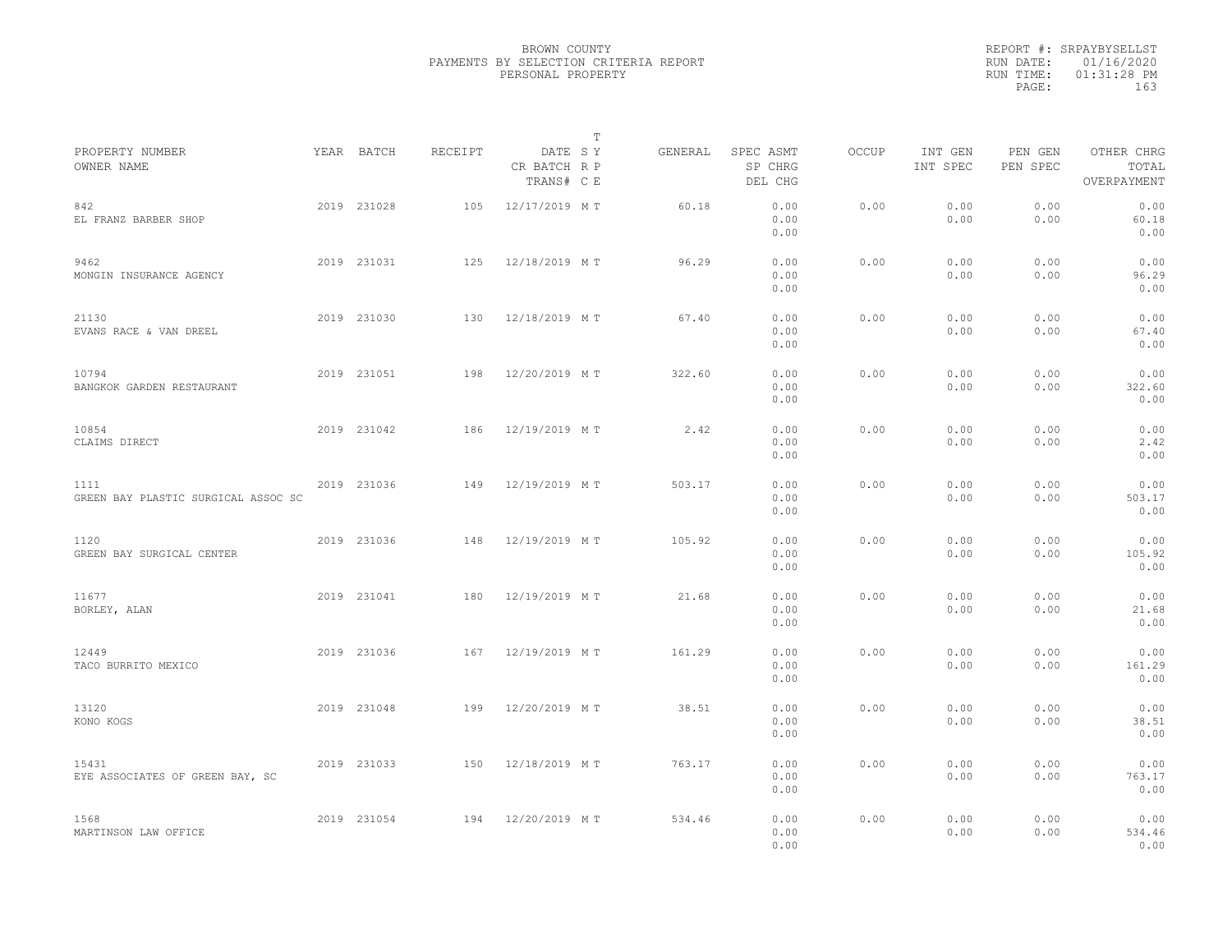|                                       |             |         | $\mathbb{T}$                          |          |                                 |              |                     |                     |                                    |
|---------------------------------------|-------------|---------|---------------------------------------|----------|---------------------------------|--------------|---------------------|---------------------|------------------------------------|
| PROPERTY NUMBER<br>OWNER NAME         | YEAR BATCH  | RECEIPT | DATE SY<br>CR BATCH R P<br>TRANS# C E | GENERAL  | SPEC ASMT<br>SP CHRG<br>DEL CHG | <b>OCCUP</b> | INT GEN<br>INT SPEC | PEN GEN<br>PEN SPEC | OTHER CHRG<br>TOTAL<br>OVERPAYMENT |
| 1572<br>MASON'S RED OWL               | 2019 231042 | 174     | 12/19/2019 MT                         | 455.02   | 0.00<br>0.00<br>0.00            | 0.00         | 0.00<br>0.00        | 0.00<br>0.00        | 0.00<br>455.02<br>0.00             |
| 16054<br>INDUSTRY CHIROPRACTIC        | 2019 231042 | 182     | 12/19/2019 MT                         | 31.30    | 0.00<br>0.00<br>0.00            | 0.00         | 0.00<br>0.00        | 0.00<br>0.00        | 0.00<br>31.30<br>0.00              |
| 1649<br>MILLER, ROBERT J              | 2019 231034 | 142     | 12/19/2019 MT                         | 9.63     | 0.00<br>0.00<br>0.00            | 0.00         | 0.00<br>0.00        | 0.00<br>0.00        | 0.00<br>9.63<br>0.00               |
| 1868<br>EASTRIDGE DENTAL ASSOCIATES   | 2019 231036 | 153     | 12/19/2019 MT                         | 2,029.50 | 0.00<br>0.00<br>0.00            | 0.00         | 0.00<br>0.00        | 0.00<br>0.00        | 0.00<br>2,029.50<br>0.00           |
| 19401<br>ASIAN TASTE SUPERMARKET      | 2019 231042 | 159     | 12/19/2019 MT                         | 977.45   | 0.00<br>165.00<br>0.00          | 0.00         | 0.00<br>0.00        | 0.00<br>0.00        | 0.00<br>1,142.45<br>0.00           |
| 20039<br>PANCAKE PLACE                | 2019 231042 | 185     | 12/19/2019 MT                         | 216.68   | 0.00<br>0.00<br>0.00            | 0.00         | 0.00<br>0.00        | 0.00<br>0.00        | 0.00<br>216.68<br>0.00             |
| 2048<br>RIVIERA LANES                 | 2019 231040 | 165     | 12/19/2019 MT                         | 65.00    | 0.00<br>0.00<br>0.00            | 0.00         | 0.00<br>0.00        | 0.00<br>0.00        | 0.00<br>65.00<br>0.00              |
| 21074<br>MARQUETTE LAW                | 2019 231040 | 156     | 12/19/2019 MT                         | 226.31   | 0.00<br>0.00<br>0.00            | 0.00         | 0.00<br>0.00        | 0.00<br>0.00        | 0.00<br>226.31<br>0.00             |
| 21729<br>VACUUM PUMP & COMPRESSOR INC | 2019 231057 | 211     | 12/23/2019 MT                         | 676.50   | 0.00<br>0.00<br>0.00            | 0.00         | 0.00<br>0.00        | 0.00<br>0.00        | 0.00<br>676.50<br>0.00             |
| 21848<br>ADIEU LLC                    | 2019 231034 | 140     | 12/19/2019 MT                         | 4.81     | 0.00<br>0.00<br>0.00            | 0.00         | 0.00<br>0.00        | 0.00<br>0.00        | 0.00<br>4.81<br>0.00               |
| 22186<br>INTER-AMERICAN SERVICES      | 2019 231033 | 145     | 12/18/2019 MT                         | 4.81     | 0.00<br>0.00<br>0.00            | 0.00         | 0.00<br>0.00        | 0.00<br>0.00        | 0.00<br>4.81<br>0.00               |
| 22291<br>JMM CONSULTING LLC           | 2019 231042 | 157     | 12/19/2019 MT                         | 149.27   | 0.00<br>0.00<br>0.00            | 0.00         | 0.00<br>0.00        | 0.00<br>0.00        | 0.00<br>149.27<br>0.00             |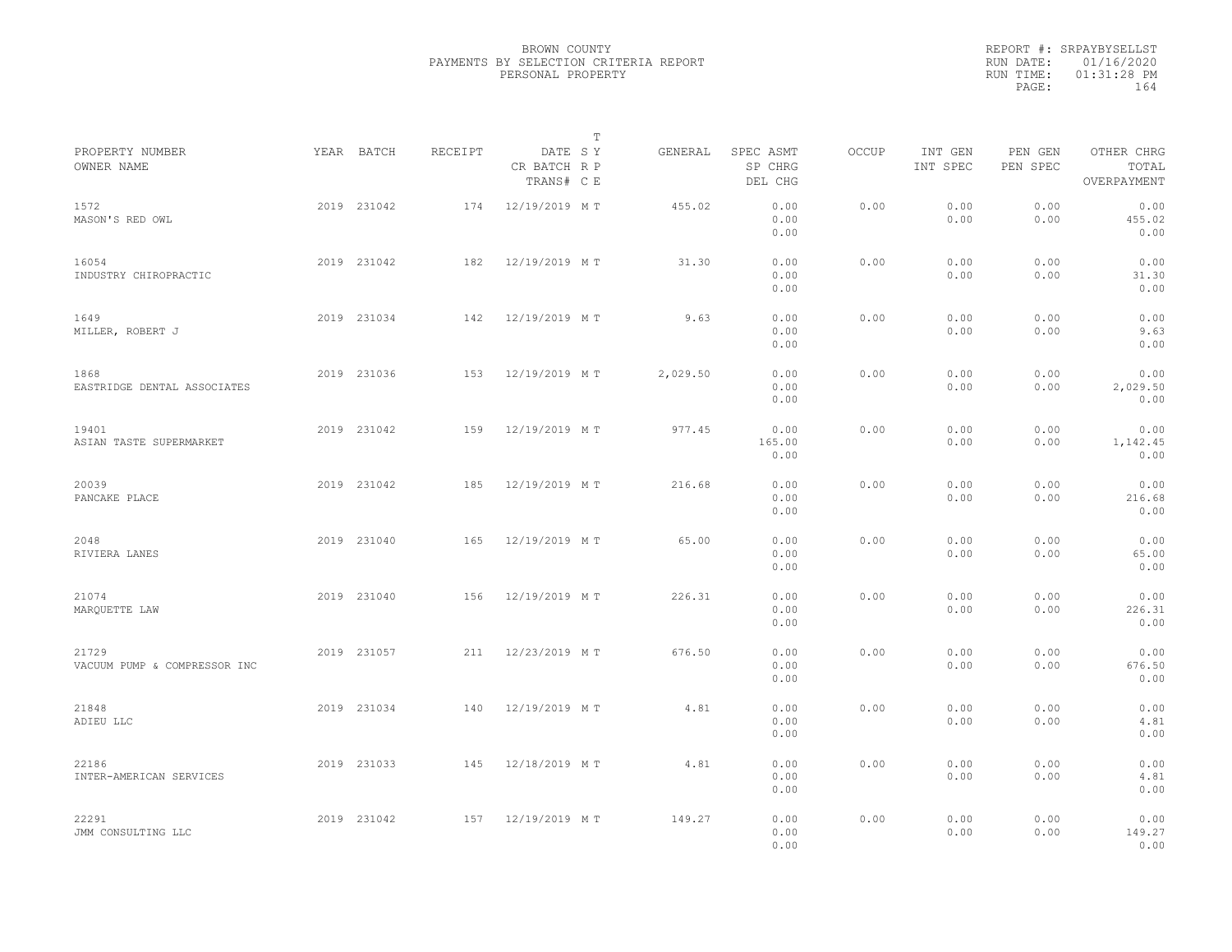|                                                |             |         | $\mathbb{T}$                          |           |                                 |              |                     |                     |                                    |  |
|------------------------------------------------|-------------|---------|---------------------------------------|-----------|---------------------------------|--------------|---------------------|---------------------|------------------------------------|--|
| PROPERTY NUMBER<br>OWNER NAME                  | YEAR BATCH  | RECEIPT | DATE SY<br>CR BATCH R P<br>TRANS# C E | GENERAL   | SPEC ASMT<br>SP CHRG<br>DEL CHG | <b>OCCUP</b> | INT GEN<br>INT SPEC | PEN GEN<br>PEN SPEC | OTHER CHRG<br>TOTAL<br>OVERPAYMENT |  |
| 22759<br>O'REILLY AUTO PARTS (BLDG)            | 2019 231048 | 193     | 12/20/2019 MT                         | 15,032.30 | 0.00<br>0.00<br>0.00            | 0.00         | 0.00<br>0.00        | 0.00<br>0.00        | 0.00<br>15,032.30<br>0.00          |  |
| 22813<br>UMENTUM & KIMPS                       | 2019 231041 | 181     | 12/19/2019 MT                         | 21.68     | 0.00<br>0.00<br>0.00            | 0.00         | 0.00<br>0.00        | 0.00<br>0.00        | 0.00<br>21.68<br>0.00              |  |
| 22915<br>MEDIATION CENTER OF GREATER GREEN BAY | 2019 231036 | 162     | 12/19/2019 MT                         | 170.93    | 0.00<br>0.00<br>0.00            | 0.00         | 0.00<br>0.00        | 0.00<br>0.00        | 0.00<br>170.93<br>0.00             |  |
| 23017<br>TIE THE KNOT BRIDAL BOUTIQUE          | 2019 231034 | 133     | 12/19/2019 MT                         | 26.49     | 0.00<br>0.00<br>0.00            | 0.00         | 0.00<br>0.00        | 0.00<br>0.00        | 0.00<br>26.49<br>0.00              |  |
| 23408<br>KATANA TATTOO                         | 2019 231044 | 170     | 12/20/2019 MT                         | 105.92    | 0.00<br>0.00<br>0.00            | 0.00         | 0.00<br>0.00        | 0.00<br>0.00        | 0.00<br>105.92<br>0.00             |  |
| 24131<br>BROWN COUNTY COMMUNICATIONS           | 2019 231042 | 184     | 12/19/2019 MT                         | 108.34    | 0.00<br>0.00<br>0.00            | 0.00         | 0.00<br>0.00        | 0.00<br>0.00        | 0.00<br>108.34<br>0.00             |  |
| 24288<br>TEAM SELF STORAGE                     | 2019 231051 | 202     | 12/20/2019 MT                         | 158.90    | 0.00<br>0.00<br>0.00            | 0.00         | 0.00<br>0.00        | 0.00<br>0.00        | 0.00<br>158.90<br>0.00             |  |
| 24760<br>DEMEUSE ASSET MANAGEMENT              | 2019 231044 | 171     | 12/20/2019 MT                         | 24.07     | 0.00<br>0.00<br>0.00            | 0.00         | 0.00<br>0.00        | 0.00<br>0.00        | 0.00<br>24.07<br>0.00              |  |
| 24794<br>LUTHER'S WORKSHOP                     | 2019 231034 | 144     | 12/19/2019 MT                         | 31.30     | 0.00<br>0.00<br>0.00            | 0.00         | 0.00<br>0.00        | 0.00<br>0.00        | 0.00<br>31.30<br>0.00              |  |
| 24797<br>WEEKES FOREST PRODUCTS INC            | 2019 231040 | 163     | 12/19/2019 MT                         | 101.11    | 0.00<br>0.00<br>0.00            | 0.00         | 0.00<br>0.00        | 0.00<br>0.00        | 0.00<br>101.11<br>0.00             |  |
| 24808<br>METRO TAX & ACCOUNTING                | 2019 231044 | 189     | 12/20/2019 MT                         | 26.49     | 0.00<br>0.00<br>0.00            | 0.00         | 0.00<br>0.00        | 0.00<br>0.00        | 0.00<br>26.49<br>0.00              |  |
| 24828<br>PLATINUM GROUP, THE LTD               | 2019 231041 | 178     | 12/19/2019 MT                         | 36.11     | 0.00<br>0.00<br>0.00            | 0.00         | 0.00<br>0.00        | 0.00<br>0.00        | 0.00<br>36.11<br>0.00              |  |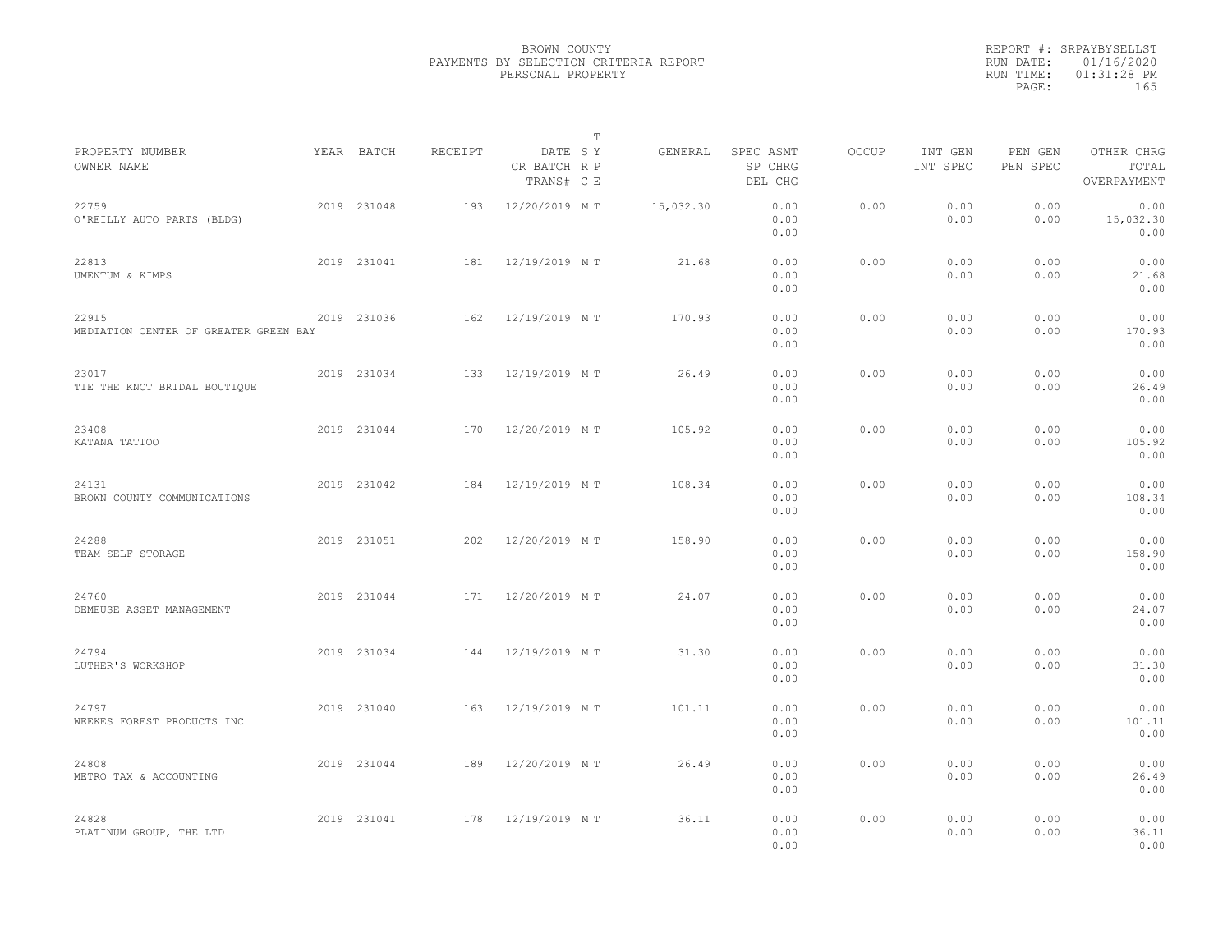|                                            |             |         | $\mathbb{T}$                          |          |                                 |              |                     |                     |                                    |
|--------------------------------------------|-------------|---------|---------------------------------------|----------|---------------------------------|--------------|---------------------|---------------------|------------------------------------|
| PROPERTY NUMBER<br>OWNER NAME              | YEAR BATCH  | RECEIPT | DATE SY<br>CR BATCH R P<br>TRANS# C E | GENERAL  | SPEC ASMT<br>SP CHRG<br>DEL CHG | <b>OCCUP</b> | INT GEN<br>INT SPEC | PEN GEN<br>PEN SPEC | OTHER CHRG<br>TOTAL<br>OVERPAYMENT |
| 24889<br>BLISS STUDIO                      | 2019 231044 | 192     | 12/20/2019 MT                         | 79.44    | 0.00<br>0.00<br>0.00            | 0.00         | 0.00<br>0.00        | 0.00<br>0.00        | 0.00<br>79.44<br>0.00              |
| 25369<br>DIGITAL COMMUNICATIONS CONSULTING | 2019 231036 | 169     | 12/19/2019 MT                         | 204.64   | 0.00<br>0.00<br>0.00            | 0.00         | 0.00<br>0.00        | 0.00<br>0.00        | 0.00<br>204.64<br>0.00             |
| 25399<br>INITIATIVE ONE                    | 2019 231042 | 183     | 12/19/2019 MT                         | 1,846.54 | 0.00<br>0.00<br>0.00            | 0.00         | 0.00<br>0.00        | 0.00<br>0.00        | 0.00<br>1,846.54<br>0.00           |
| 26135<br>LESLI'S BEAUTY SHOP               | 2019 231040 | 158     | 12/19/2019 MT                         | 12.04    | 0.00<br>0.00<br>0.00            | 0.00         | 0.00<br>0.00        | 0.00<br>0.00        | 0.00<br>12.04<br>0.00              |
| 26201<br>STATE FARM INSURANCE              | 2019 231042 | 176     | 12/19/2019 MT                         | 7.23     | 0.00<br>0.00<br>0.00            | 0.00         | 0.00<br>0.00        | 0.00<br>0.00        | 0.00<br>7.23<br>0.00               |
| 2645<br>ZIMONICK BROTHERS PRODUCE INC      | 2019 231041 | 173     | 12/19/2019 MT                         | 16.86    | 0.00<br>0.00<br>0.00            | 0.00         | 0.00<br>0.00        | 0.00<br>0.00        | 0.00<br>16.86<br>0.00              |
| 26916<br>MAIN AUTO SOURCE                  | 2019 231036 | 177     | 12/19/2019 MT                         | 113.15   | 0.00<br>0.00<br>0.00            | 0.00         | 0.00<br>0.00        | 0.00<br>0.00        | 0.00<br>113.15<br>0.00             |
| 27241<br>RUDER WARE LLSC                   | 2019 231040 | 152     | 12/19/2019 MT                         | 166.10   | 0.00<br>0.00<br>0.00            | 0.00         | 0.00<br>0.00        | 0.00<br>0.00        | 0.00<br>166.10<br>0.00             |
| 27269<br>LA KERMES MEXICAN RESTRAUNT       | 2019 231036 | 166     | 12/19/2019 MT                         | 113.15   | 0.00<br>0.00<br>0.00            | 0.00         | 0.00<br>0.00        | 0.00<br>0.00        | 0.00<br>113.15<br>0.00             |
| 27300<br>KELLY BUSINESS ADVISORS LLC       | 2019 231036 | 154     | 12/19/2019 MT                         | 45.74    | 0.00<br>0.00<br>0.00            | 0.00         | 0.00<br>0.00        | 0.00<br>0.00        | 0.00<br>45.74<br>0.00              |
| 27306<br>WISCONSIN FINANCIAL GROUP         | 2019 231054 | 197     | 12/20/2019 MT                         | 113.15   | 0.00<br>0.00<br>0.00            | 0.00         | 0.00<br>0.00        | 0.00<br>0.00        | 0.00<br>113.15<br>0.00             |
| 27329<br>REFLEXOLOGY                       | 2019 231037 | 147     | 12/19/2019 MT                         | 69.82    | 0.00<br>0.00<br>0.00            | 0.00         | 0.00<br>0.00        | 0.00<br>0.00        | 0.00<br>69.82<br>0.00              |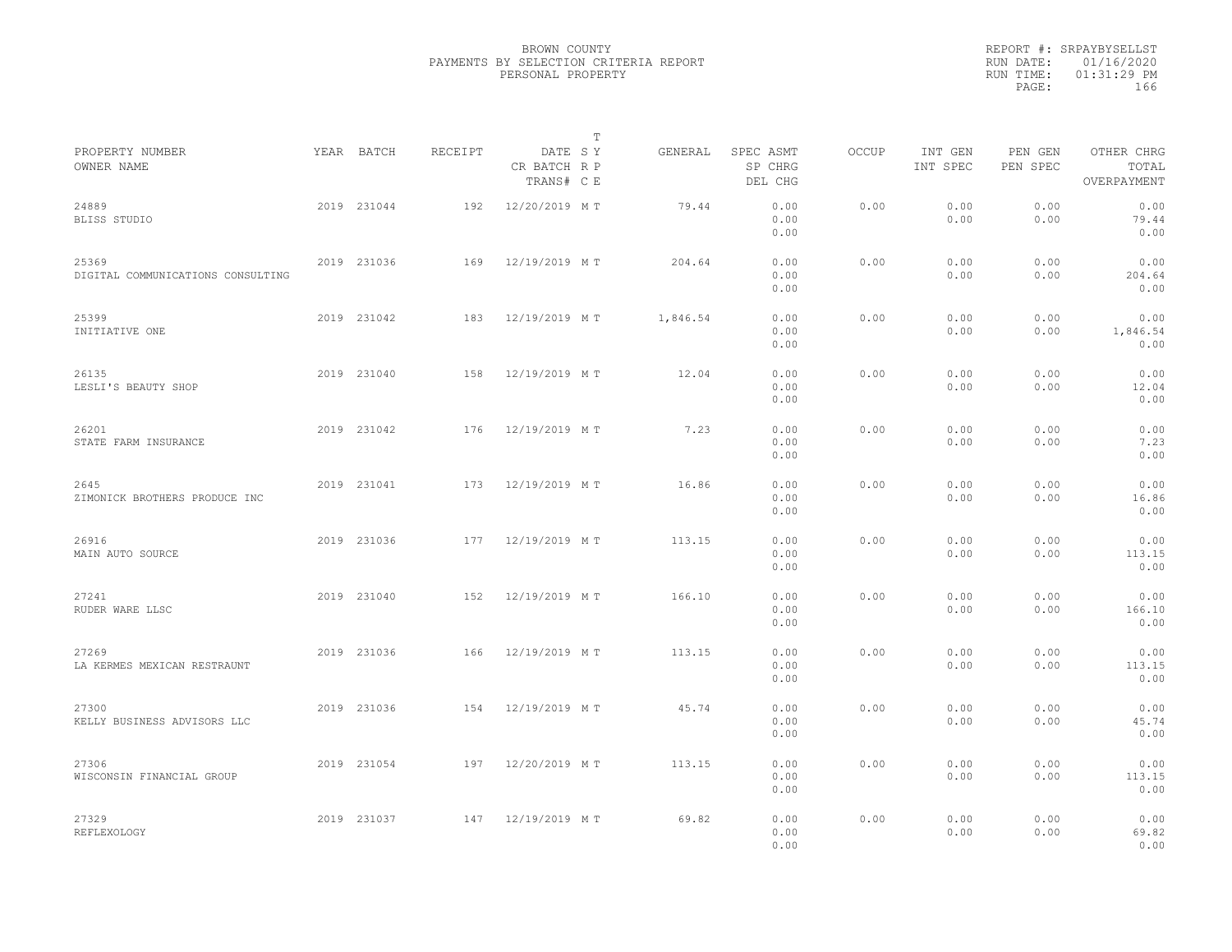|                                                   |             |         |                                       | $\mathbb T$ |         |                                 |              |                     |                     |                                    |  |
|---------------------------------------------------|-------------|---------|---------------------------------------|-------------|---------|---------------------------------|--------------|---------------------|---------------------|------------------------------------|--|
| PROPERTY NUMBER<br>OWNER NAME                     | YEAR BATCH  | RECEIPT | DATE SY<br>CR BATCH R P<br>TRANS# C E |             | GENERAL | SPEC ASMT<br>SP CHRG<br>DEL CHG | <b>OCCUP</b> | INT GEN<br>INT SPEC | PEN GEN<br>PEN SPEC | OTHER CHRG<br>TOTAL<br>OVERPAYMENT |  |
| 27556<br>REISER'S DIAMOND VAULT                   | 2019 231041 | 160     | 12/19/2019 MT                         |             | 219.09  | 0.00<br>0.00<br>0.00            | 0.00         | 0.00<br>0.00        | 0.00<br>0.00        | 0.00<br>219.09<br>0.00             |  |
| 27562<br>GREEN BAY FLOOR RESTORE                  | 2019 231051 | 200     | 12/20/2019 MT                         |             | 67.41   | 0.00<br>0.00<br>0.00            | 0.00         | 0.00<br>0.00        | 0.00<br>0.00        | 0.00<br>67.41<br>0.00              |  |
| 322<br>AVENUE BEAUTY SALON                        | 2019 231040 | 155     | 12/19/2019 MT                         |             | 62.60   | 0.00<br>0.00<br>0.00            | 0.00         | 0.00<br>0.00        | 0.00<br>0.00        | 0.00<br>62.60<br>0.00              |  |
| 455<br>BILL'S FAMILY STYLING                      | 2019 231057 | 201     | 12/23/2019 MT                         |             | 12.04   | 0.00<br>0.00<br>0.00            | 0.00         | 0.00<br>0.00        | 0.00<br>0.00        | 0.00<br>12.04<br>0.00              |  |
| 4864<br>J & B DISTRIBUTORS INC                    | 2019 231036 | 164     | 12/19/2019 MT                         |             | 57.78   | 0.00<br>0.00<br>0.00            | 0.00         | 0.00<br>0.00        | 0.00<br>0.00        | 0.00<br>57.78<br>0.00              |  |
| 5321<br>ZOELLE, MICHAEL D.C., S.C.                | 2019 231036 | 161     | 12/19/2019 MT                         |             | 250.38  | 0.00<br>0.00<br>0.00            | 0.00         | 0.00<br>0.00        | 0.00<br>0.00        | 0.00<br>250.38<br>0.00             |  |
| 7484<br>BAY AREA FOOT CLINIC                      | 2019 231036 | 146     | 12/19/2019 MT                         |             | 693.35  | 0.00<br>0.00<br>0.00            | 0.00         | 0.00<br>0.00        | 0.00<br>0.00        | 0.00<br>693.35<br>0.00             |  |
| 9126<br>DON'S SHOE SERVICE                        | 2019 231036 | 168     | 12/19/2019 MT                         |             | 9.63    | 0.00<br>0.00<br>0.00            | 0.00         | 0.00<br>0.00        | 0.00<br>0.00        | 0.00<br>9.63<br>0.00               |  |
| 9334<br>DOWNTOWN AUTO                             | 2019 231044 | 188     | 12/20/2019 MT                         |             | 12.04   | 0.00<br>0.00<br>0.00            | 0.00         | 0.00<br>0.00        | 0.00<br>0.00        | 0.00<br>12.04<br>0.00              |  |
| 9430<br>BAIERL, PETER INSURANCE & INVESTMENTS INC | 2019 231034 | 141     | 12/19/2019 MT                         |             | 69.82   | 0.00<br>0.00<br>0.00            | 0.00         | 0.00<br>0.00        | 0.00<br>0.00        | 0.00<br>69.82<br>0.00              |  |
| 10080<br>CRYSTAL SHEARS                           | 2019 231045 | 219     | 12/20/2019 MT                         |             | 12.04   | 0.00<br>0.00<br>0.00            | 0.00         | 0.00<br>0.00        | 0.00<br>0.00        | 0.00<br>12.04<br>0.00              |  |
| 10166<br>COLOURBOX BODYPIERCING                   | 2019 231045 | 191     | 12/20/2019 MT                         |             | 794.48  | 0.00<br>0.00<br>0.00            | 0.00         | 0.00<br>0.00        | 0.00<br>0.00        | 0.00<br>794.48<br>0.00             |  |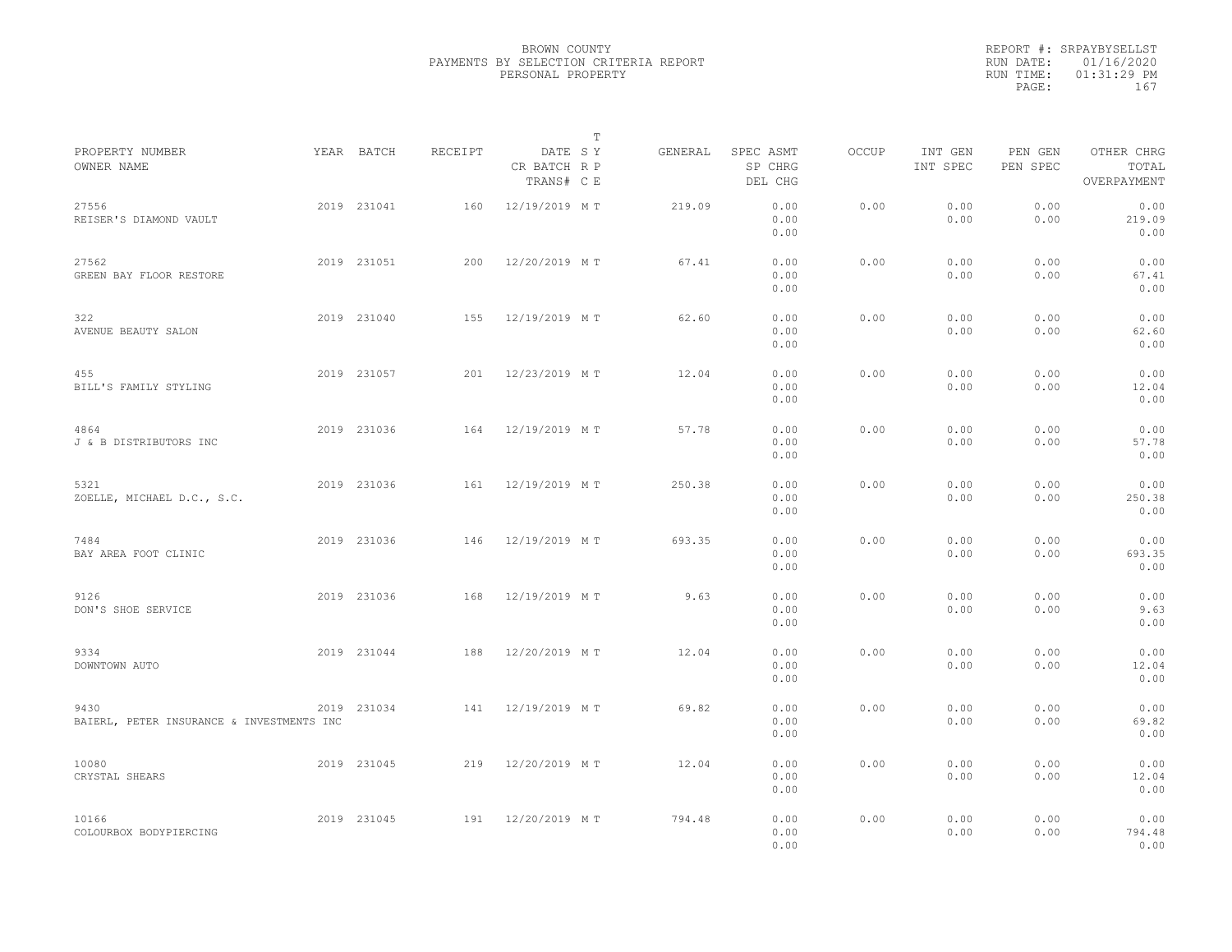|                                                     |             |         |                                       | $\mathbb{T}$ |                                 |       |                     |                     |                                    |  |
|-----------------------------------------------------|-------------|---------|---------------------------------------|--------------|---------------------------------|-------|---------------------|---------------------|------------------------------------|--|
| PROPERTY NUMBER<br>OWNER NAME                       | YEAR BATCH  | RECEIPT | DATE SY<br>CR BATCH R P<br>TRANS# C E | GENERAL      | SPEC ASMT<br>SP CHRG<br>DEL CHG | OCCUP | INT GEN<br>INT SPEC | PEN GEN<br>PEN SPEC | OTHER CHRG<br>TOTAL<br>OVERPAYMENT |  |
| 10234<br>K & L ACCOUNTING                           | 2019 231059 | 209     | 12/23/2019 MT                         | 96.29        | 0.00<br>0.00<br>0.00            | 0.00  | 0.00<br>0.00        | 0.00<br>0.00        | 0.00<br>96.29<br>0.00              |  |
| 10958<br>STINGERS PUB                               | 2019 231045 | 217     | 12/20/2019 MT                         | 72.22        | 0.00<br>0.00<br>0.00            | 0.00  | 0.00<br>0.00        | 0.00<br>0.00        | 0.00<br>72.22<br>0.00              |  |
| 11832<br>SKVARA, MARK                               | 2019 231045 | 216     | 12/20/2019 MT                         | 117.97       | 0.00<br>0.00<br>0.00            | 0.00  | 0.00<br>0.00        | 0.00<br>0.00        | 0.00<br>117.97<br>0.00             |  |
| 13679<br>PRESTIGE CUSTOM CABINETRY AND MILLWORK INC | 2019 231067 | 247     | 12/23/2019 MT                         | 1,008.74     | 0.00<br>0.00<br>0.00            | 0.00  | 0.00<br>0.00        | 0.00<br>0.00        | 0.00<br>1,008.74<br>0.00           |  |
| 13924<br>RHON-DO'S HAIR STUDIO                      | 2019 231067 | 239     | 12/23/2019 MT                         | 12.04        | 0.00<br>0.00<br>0.00            | 0.00  | 0.00<br>0.00        | 0.00<br>0.00        | 0.00<br>12.04<br>0.00              |  |
| 1601<br>MEAT PROCESSORS INC                         | 2019 231045 | 190     | 12/20/2019 MT                         | 62.60        | 0.00<br>0.00<br>0.00            | 0.00  | 0.00<br>0.00        | 0.00<br>0.00        | 0.00<br>62.60<br>0.00              |  |
| 16088<br>HILLIARD LIMITED PARTNERSHIP               | 2019 231045 | 218     | 12/20/2019 MT                         | 57.78        | 0.00<br>0.00<br>0.00            | 0.00  | 0.00<br>0.00        | 0.00<br>0.00        | 0.00<br>57.78<br>0.00              |  |
| 17914<br>UROLOGY ASSOCIATES OF GREEN BAY            | 2019 231045 | 179     | 12/20/2019 MT                         | 1,213.38     | 0.00<br>0.00<br>0.00            | 0.00  | 0.00<br>0.00        | 0.00<br>0.00        | 0.00<br>1,213.38<br>0.00           |  |
| 18028<br>FALLER, CECILE M                           | 2019 231067 | 248     | 12/23/2019 MT                         | 21.68        | 0.00<br>0.00<br>0.00            | 0.00  | 0.00<br>0.00        | 0.00<br>0.00        | 0.00<br>21.68<br>0.00              |  |
| 18753<br>ANDERSON, JON D                            | 2019 231067 | 249     | 12/23/2019 MT                         | 21.68        | 0.00<br>0.00<br>0.00            | 0.00  | 0.00<br>0.00        | 0.00<br>0.00        | 0.00<br>21.68<br>0.00              |  |
| 18863<br>SARDINE CAN, THE                           | 2019 231052 | 195     | 12/20/2019 MT                         | 139.64       | 0.00<br>0.00<br>0.00            | 0.00  | 0.00<br>0.00        | 0.00<br>0.00        | 0.00<br>139.64<br>0.00             |  |
| 19399<br>CREATIVE CAKE SUPPLIES                     | 2019 231058 | 210     | 12/23/2019 MT                         | 317.79       | 0.00<br>0.00<br>0.00            | 0.00  | 0.00<br>0.00        | 0.00<br>0.00        | 0.00<br>317.79<br>0.00             |  |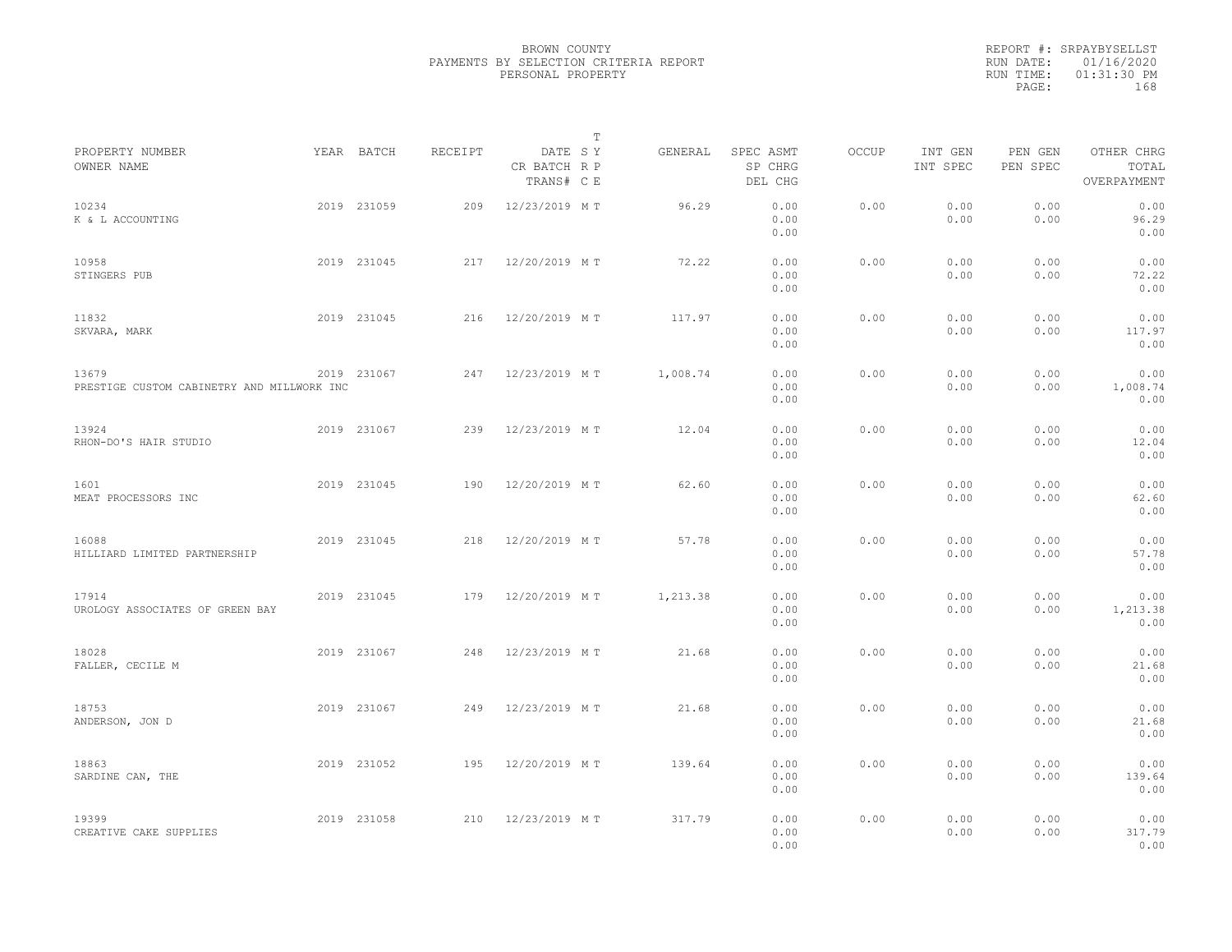|                                              |             |         |                                       | T |          |                                 |              |                     |                     |                                    |  |
|----------------------------------------------|-------------|---------|---------------------------------------|---|----------|---------------------------------|--------------|---------------------|---------------------|------------------------------------|--|
| PROPERTY NUMBER<br>OWNER NAME                | YEAR BATCH  | RECEIPT | DATE SY<br>CR BATCH R P<br>TRANS# C E |   | GENERAL  | SPEC ASMT<br>SP CHRG<br>DEL CHG | <b>OCCUP</b> | INT GEN<br>INT SPEC | PEN GEN<br>PEN SPEC | OTHER CHRG<br>TOTAL<br>OVERPAYMENT |  |
| 2058<br>ROLLIN'S, RAY BARBER SHOP            | 2019 231060 | 223     | 12/23/2019 MT                         |   | 24.07    | 0.00<br>0.00<br>0.00            | 0.00         | 0.00<br>0.00        | 0.00<br>0.00        | 0.00<br>24.07<br>0.00              |  |
| 2072<br>RUMMELE'S JEWELERS INC               | 2019 231067 | 234     | 12/23/2019 MT                         |   | 4,973.85 | 0.00<br>0.00<br>0.00            | 0.00         | 0.00<br>0.00        | 0.00<br>0.00        | 0.00<br>4,973.85<br>0.00           |  |
| 20953<br>LAUGH YOUR WAY AMERICA LLC          | 2019 231052 | 208     | 12/20/2019 MT                         |   | 587.42   | 0.00<br>0.00<br>0.00            | 0.00         | 0.00<br>0.00        | 0.00<br>0.00        | 0.00<br>587.42<br>0.00             |  |
| 21026<br>BELLUE & ASSOCIATES                 | 2019 231045 | 215     | 12/20/2019 MT                         |   | 14.45    | 0.00<br>0.00<br>0.00            | 0.00         | 0.00<br>0.00        | 0.00<br>0.00        | 0.00<br>14.45<br>0.00              |  |
| 21081<br>PERFORMANCE INSULATION OF WISCONSIN | 2019 231052 | 203     | 12/20/2019 MT                         |   | 69.82    | 0.00<br>0.00<br>0.00            | 0.00         | 0.00<br>0.00        | 0.00<br>0.00        | 0.00<br>69.82<br>0.00              |  |
| 22795<br>SMOKIN GLASS                        | 2019 231059 | 204     | 12/23/2019 MT                         |   | 166.10   | 0.00<br>0.00<br>0.00            | 0.00         | 0.00<br>0.00        | 0.00<br>0.00        | 0.00<br>166.10<br>0.00             |  |
| 2490<br>VANDERLOOP SHOES                     | 2019 231045 | 172     | 12/20/2019 MT                         |   | 2.42     | 0.00<br>0.00<br>0.00            | 0.00         | 0.00<br>0.00        | 0.00<br>0.00        | 0.00<br>2.42<br>0.00               |  |
| 25495<br>GANZ, JERRY FINANCIAL               | 2019 231045 | 221     | 12/20/2019 MT                         |   | 52.96    | 0.00<br>0.00<br>0.00            | 0.00         | 0.00<br>0.00        | 0.00<br>0.00        | 0.00<br>52.96<br>0.00              |  |
| 26843<br>MAIN STREET MINI MART               | 2019 231045 | 226     | 12/20/2019 MT                         |   | 637.98   | 0.00<br>0.00<br>0.00            | 0.00         | 0.00<br>0.00        | 0.00<br>0.00        | 0.00<br>637.98<br>0.00             |  |
| 26870<br>SUSHI LOVER                         | 2019 231059 | 207     | 12/23/2019 MT                         |   | 642.79   | 0.00<br>0.00<br>0.00            | 0.00         | 0.00<br>0.00        | 0.00<br>0.00        | 0.00<br>642.79<br>0.00             |  |
| 27274<br>SALON ENVY                          | 2019 231050 | 187     | 12/20/2019 MT                         |   | 2.42     | 0.00<br>0.00<br>0.00            | 0.00         | 0.00<br>0.00        | 0.00<br>0.00        | 0.00<br>2.42<br>0.00               |  |
| 27467<br>SZYMIK AFFORDABLE AUTO LLC          | 2019 231047 | 222     | 12/20/2019 MT                         |   | 161.29   | 0.00<br>0.00<br>0.00            | 0.00         | 0.00<br>0.00        | 0.00<br>0.00        | 0.00<br>161.29<br>0.00             |  |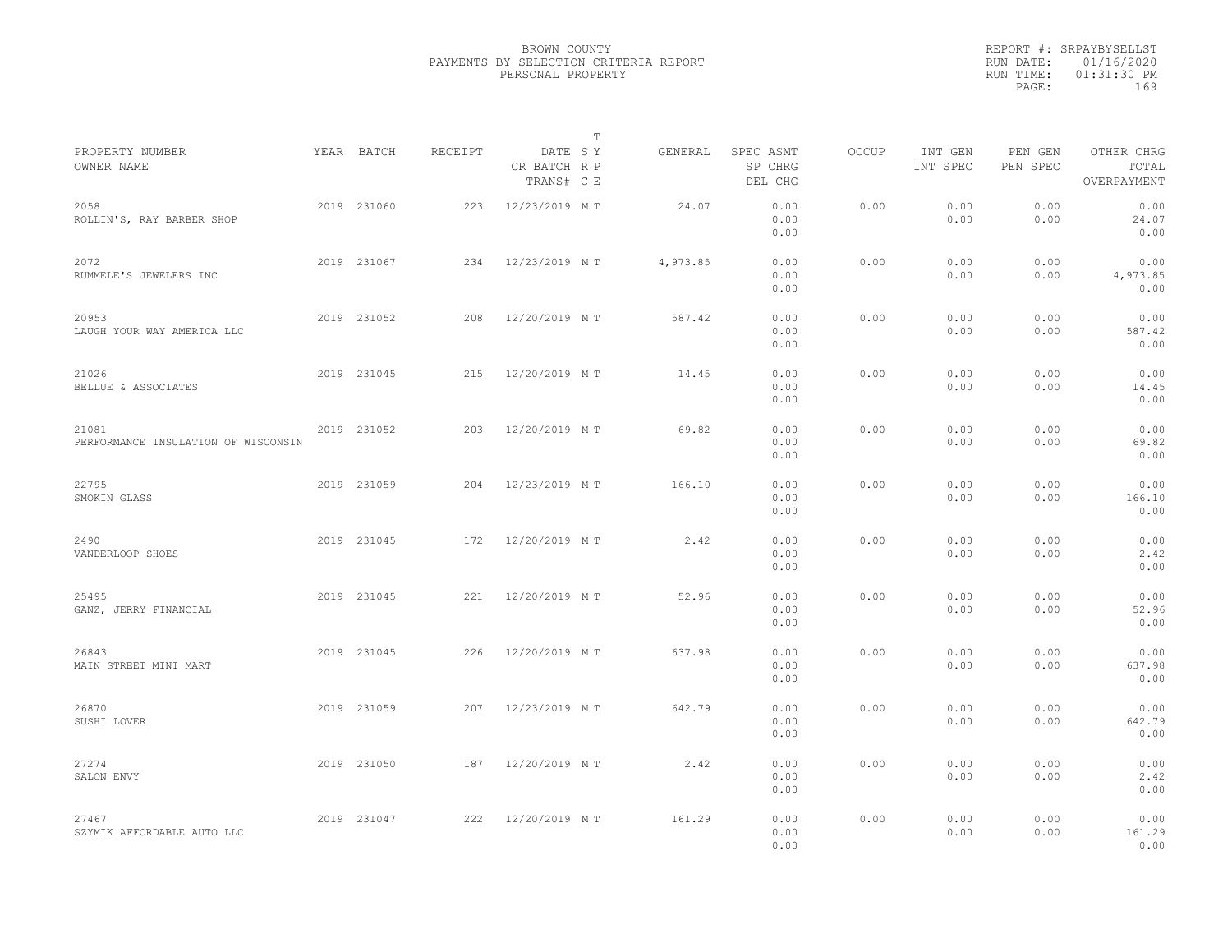|                                          |             |         |                                       | $\mathbb T$ |          |                                 |       |                     |                     |                                    |  |
|------------------------------------------|-------------|---------|---------------------------------------|-------------|----------|---------------------------------|-------|---------------------|---------------------|------------------------------------|--|
| PROPERTY NUMBER<br>OWNER NAME            | YEAR BATCH  | RECEIPT | DATE SY<br>CR BATCH R P<br>TRANS# C E |             | GENERAL  | SPEC ASMT<br>SP CHRG<br>DEL CHG | OCCUP | INT GEN<br>INT SPEC | PEN GEN<br>PEN SPEC | OTHER CHRG<br>TOTAL<br>OVERPAYMENT |  |
| 27550<br>QUALITEMPS INC                  | 2019 231059 | 206     | 12/23/2019 MT                         |             | 2.42     | 0.00<br>0.00<br>0.00            | 0.00  | 0.00<br>0.00        | 0.00<br>0.00        | 0.00<br>2.42<br>0.00               |  |
| 5083<br>STYLE N SMILE                    | 2019 231052 | 205     | 12/20/2019 MT                         |             | 65.00    | 0.00<br>0.00<br>0.00            | 0.00  | 0.00<br>0.00        | 0.00<br>0.00        | 0.00<br>65.00<br>0.00              |  |
| 5550<br>R.E. MANAGEMENT INC              | 2019 231045 | 175     | 12/20/2019 MT                         |             | 180.56   | 0.00<br>0.00<br>0.00            | 0.00  | 0.00<br>0.00        | 0.00<br>0.00        | 0.00<br>180.56<br>0.00             |  |
| 706<br>DALSING, JOSEPH, D.D.S.           | 2019 231060 | 212     | 12/23/2019 MT                         |             | 450.20   | 0.00<br>0.00<br>0.00            | 0.00  | 0.00<br>0.00        | 0.00<br>0.00        | 0.00<br>450.20<br>0.00             |  |
| 7598<br>CONDON, GERALD JR.               | 2019 231045 | 214     | 12/20/2019 MT                         |             | 180.56   | 0.00<br>0.00<br>0.00            | 0.00  | 0.00<br>0.00        | 0.00<br>0.00        | 0.00<br>180.56<br>0.00             |  |
| 7667<br>MELCHIORS TAXIDERMY              | 2019 231052 | 213     | 12/20/2019 MT                         |             | 16.86    | 0.00<br>0.00<br>0.00            | 0.00  | 0.00<br>0.00        | 0.00<br>0.00        | 0.00<br>16.86<br>0.00              |  |
| 810<br>CALEWARTS, DUFFY, GAGAN & ERDMAN  | 2019 231047 | 220     | 12/20/2019 MT                         |             | 156.49   | 0.00<br>0.00<br>0.00            | 0.00  | 0.00<br>0.00        | 0.00<br>0.00        | 0.00<br>156.49<br>0.00             |  |
| 8371<br>ADVANTAGE CHIROPRACTIC CLINIC SC | 2019 231052 | 196     | 12/20/2019 MT                         |             | 486.31   | 0.00<br>0.00<br>0.00            | 0.00  | 0.00<br>0.00        | 0.00<br>0.00        | 0.00<br>486.31<br>0.00             |  |
| 10293<br>NORTHERN SAW SERVICE            | 2019 231074 | 282     | 12/26/2019 MT                         |             | 2.42     | 0.00<br>0.00<br>0.00            | 0.00  | 0.00<br>0.00        | 0.00<br>0.00        | 0.00<br>2.42<br>0.00               |  |
| 1055<br>GRANCARE NURSING CENTER INC      | 2019 231084 | 308     | 12/26/2019 MT                         |             | 2,600.07 | 0.00<br>0.00<br>0.00            | 0.00  | 0.00<br>0.00        | 0.00<br>0.00        | 0.00<br>2,600.07<br>0.00           |  |
| 10598<br>V S MACHINE CO                  | 2019 231077 | 284     | 12/26/2019 MT                         |             | 365.93   | 0.00<br>0.00<br>0.00            | 0.00  | 0.00<br>0.00        | 0.00<br>0.00        | 0.00<br>365.93<br>0.00             |  |
| 1070<br>GREEN BAY ANIMAL HOSPITAL        | 2019 231081 | 319     | 12/26/2019 MT                         |             | 300.94   | 0.00<br>0.00<br>0.00            | 0.00  | 0.00<br>0.00        | 0.00<br>0.00        | 0.00<br>300.94<br>0.00             |  |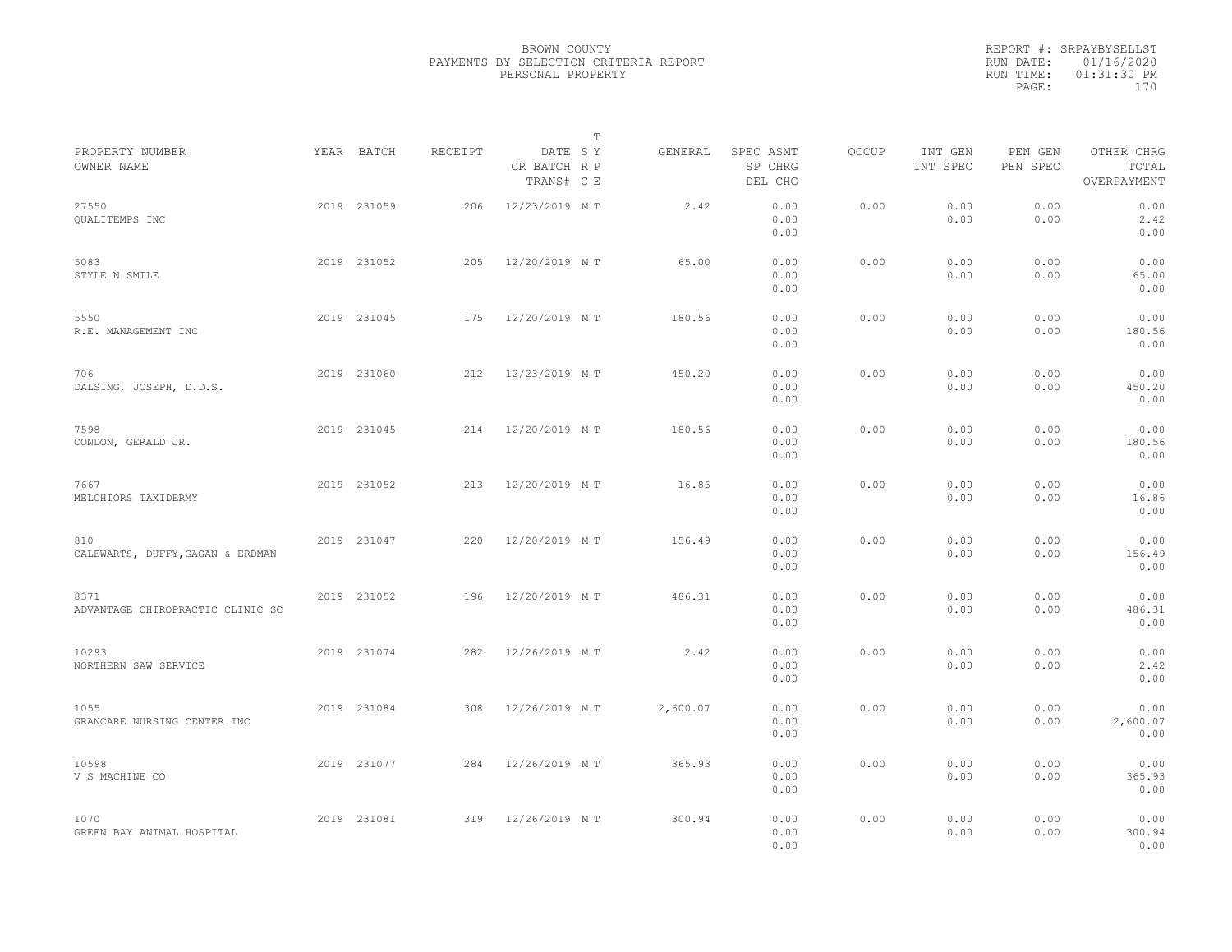|                                             |             |         |                                       | T        |                                 |       |                     |                     |                                    |  |
|---------------------------------------------|-------------|---------|---------------------------------------|----------|---------------------------------|-------|---------------------|---------------------|------------------------------------|--|
| PROPERTY NUMBER<br>OWNER NAME               | YEAR BATCH  | RECEIPT | DATE SY<br>CR BATCH R P<br>TRANS# C E | GENERAL  | SPEC ASMT<br>SP CHRG<br>DEL CHG | OCCUP | INT GEN<br>INT SPEC | PEN GEN<br>PEN SPEC | OTHER CHRG<br>TOTAL<br>OVERPAYMENT |  |
| 1071<br>GREEN BAY AUTO BODY                 | 2019 231062 | 269     | 12/23/2019 MT                         | 33.07    | 0.00<br>0.00<br>0.00            | 0.00  | 0.00<br>0.00        | 0.00<br>0.00        | 0.00<br>33.07<br>0.00              |  |
| 10826<br>ADVANTAGE ELECTRIC                 | 2019 231066 | 240     | 12/23/2019 MT                         | 12.04    | 0.00<br>0.00<br>0.00            | 0.00  | 0.00<br>0.00        | 0.00<br>0.00        | 0.00<br>12.04<br>0.00              |  |
| 1140<br>H & R BLOCK                         | 2019 231076 | 275     | 12/24/2019 MT                         | 471.87   | 0.00<br>0.00<br>0.00            | 0.00  | 0.00<br>0.00        | 0.00<br>0.00        | 0.00<br>471.87<br>0.00             |  |
| 1180<br>HART DESIGN & MFG INC               | 2019 231066 | 262     | 12/23/2019 MT                         | 5,070.15 | 0.00<br>0.00<br>0.00            | 0.00  | 0.00<br>0.00        | 0.00<br>0.00        | 0.00<br>5,070.15<br>0.00           |  |
| 12291<br>BEYOND LIMITS BY DEE               | 2019 231081 | 314     | 12/26/2019 MT                         | 21.68    | 0.00<br>0.00<br>0.00            | 0.00  | 0.00<br>0.00        | 0.00<br>0.00        | 0.00<br>21.68<br>0.00              |  |
| 12332<br>CARS N' MORE                       | 2019 231062 | 233     | 12/23/2019 MT                         | 9.63     | 0.00<br>0.00<br>0.00            | 0.00  | 0.00<br>0.00        | 0.00<br>0.00        | 0.00<br>9.63<br>0.00               |  |
| 13049<br>SCHLOTZSKY'S DELI                  | 2019 231068 | 252     | 12/24/2019 MT                         | 910.03   | 0.00<br>0.00<br>0.00            | 0.00  | 0.00<br>0.00        | 0.00<br>0.00        | 0.00<br>910.03<br>0.00             |  |
| 14266<br>PROFESSIONAL DETAILERS BEST        | 2019 231065 | 224     | 12/23/2019 MT                         | 19.26    | 0.00<br>0.00<br>0.00            | 0.00  | 0.00<br>0.00        | 0.00<br>0.00        | 0.00<br>19.26<br>0.00              |  |
| 15298<br>LAUNCH PHOTOGRAPHY                 | 2019 231069 | 245     | 12/23/2019 MT                         | 1,153.18 | 0.00<br>0.00<br>0.00            | 0.00  | 0.00<br>0.00        | 0.00<br>0.00        | 0.00<br>1,153.18<br>0.00           |  |
| 15538<br>TAMMY'S TODDLERS                   | 2019 231066 | 237     | 12/23/2019 MT                         | 7.23     | 0.00<br>0.00<br>0.00            | 0.00  | 0.00<br>0.00        | 0.00<br>0.00        | 0.00<br>7.23<br>0.00               |  |
| 16688<br>H & R BLOCK                        | 2019 231076 | 273     | 12/24/2019 MT                         | 522.43   | 0.00<br>0.00<br>0.00            | 0.00  | 0.00<br>0.00        | 0.00<br>0.00        | 0.00<br>522.43<br>0.00             |  |
| 1815<br>ORAL HEALTH ASSOCIATES S.C.-GARDNER | 2019 231066 | 236     | 12/23/2019 MT                         | 3,442.69 | 0.00<br>0.00<br>0.00            | 0.00  | 0.00<br>0.00        | 0.00<br>0.00        | 0.00<br>3,442.69<br>0.00           |  |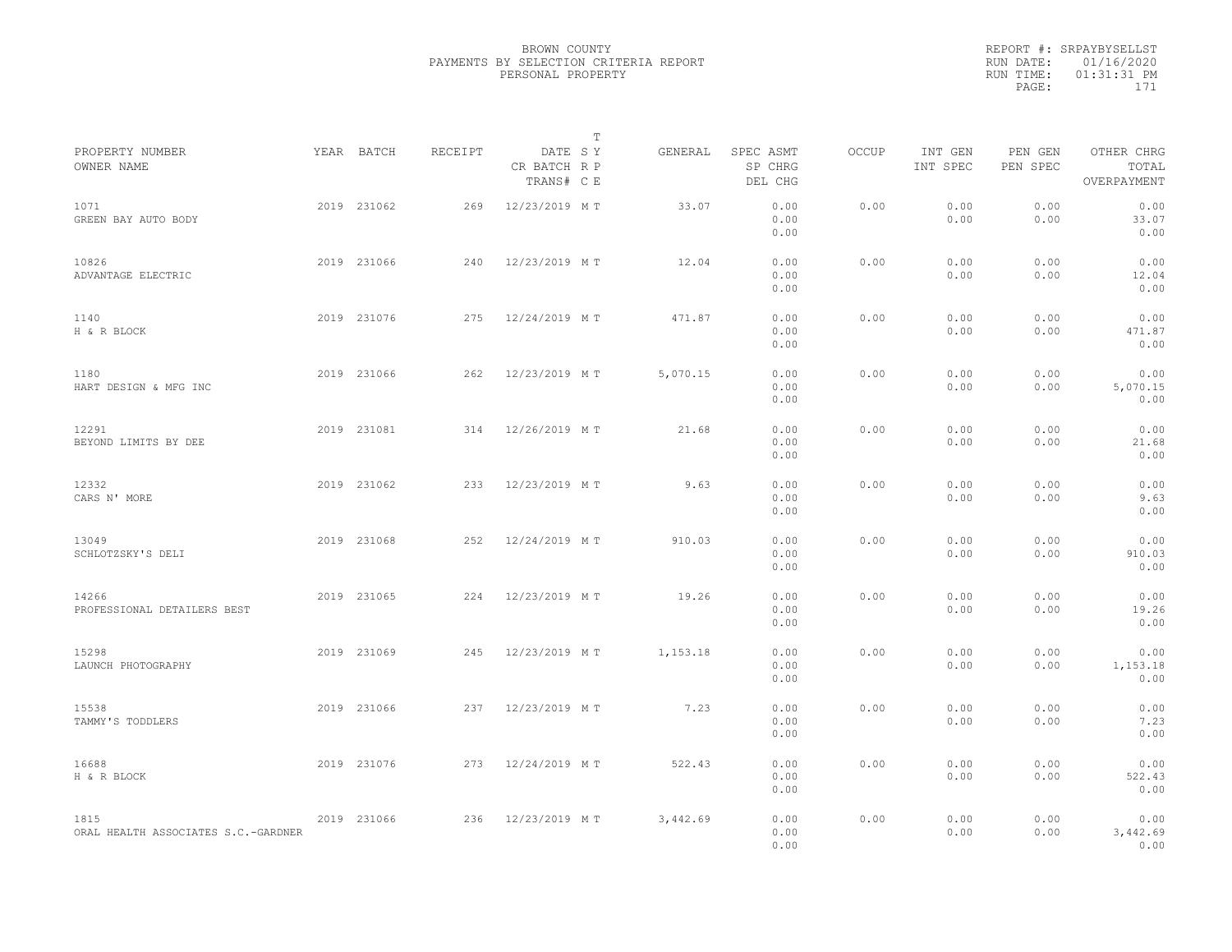|                                                     |             |         |                                       | T       |                                 |              |                     |                     |                                    |
|-----------------------------------------------------|-------------|---------|---------------------------------------|---------|---------------------------------|--------------|---------------------|---------------------|------------------------------------|
| PROPERTY NUMBER<br>OWNER NAME                       | YEAR BATCH  | RECEIPT | DATE SY<br>CR BATCH R P<br>TRANS# C E | GENERAL | SPEC ASMT<br>SP CHRG<br>DEL CHG | <b>OCCUP</b> | INT GEN<br>INT SPEC | PEN GEN<br>PEN SPEC | OTHER CHRG<br>TOTAL<br>OVERPAYMENT |
| 18618<br>A DO 4 U SALON & TANNING                   | 2019 231075 | 297     | 12/26/2019 MT                         | 127.59  | 0.00<br>0.00<br>0.00            | 0.00         | 0.00<br>0.00        | 0.00<br>0.00        | 0.00<br>127.59<br>0.00             |
| 18631<br>PSI SERVICES INC                           | 2019 231081 | 318     | 12/26/2019 MT                         | 7.23    | 0.00<br>0.00<br>0.00            | 0.00         | 0.00<br>0.00        | 0.00<br>0.00        | 0.00<br>7.23<br>0.00               |
| 18701<br>P & N INCORPORATED                         | 2019 231074 | 277     | 12/26/2019 MT                         | 9.63    | 0.00<br>0.00<br>0.00            | 0.00         | 0.00<br>0.00        | 0.00<br>0.00        | 0.00<br>9.63<br>0.00               |
| 19159<br>AMA HEATING & AIR CONDITIONING             | 2019 231075 | 278     | 12/26/2019 MT                         | 72.22   | 0.00<br>0.00<br>0.00            | 0.00         | 0.00<br>0.00        | 0.00<br>0.00        | 0.00<br>72.22<br>0.00              |
| 19319<br>ELECTRONIC FILING CENTER                   | 2019 231081 | 313     | 12/26/2019 MT                         | 36.11   | 0.00<br>0.00<br>0.00            | 0.00         | 0.00<br>0.00        | 0.00<br>0.00        | 0.00<br>36.11<br>0.00              |
| 19436<br>BRIDGE RECORDING STUDIO, THE               | 2019 231062 | 263     | 12/23/2019 MT                         | 77.05   | 0.00<br>0.00<br>0.00            | 0.00         | 0.00<br>0.00        | 0.00<br>0.00        | 0.00<br>77.05<br>0.00              |
| 20032<br>ORTHOPEDIC & SPINE THERAPY OF GREEN BAY SC | 2019 231074 | 287     | 12/26/2019 MT                         | 142.04  | 0.00<br>0.00<br>0.00            | 0.00         | 0.00<br>0.00        | 0.00<br>0.00        | 0.00<br>142.04<br>0.00             |
| 20046<br>LULLOFF, ANDREW, DDS                       | 2019 231066 | 246     | 12/23/2019 MT                         | 226.31  | 0.00<br>0.00<br>0.00            | 0.00         | 0.00<br>0.00        | 0.00<br>0.00        | 0.00<br>226.31<br>0.00             |
| 20645<br>US TECH FORCE                              | 2019 231074 | 288     | 12/26/2019 MT                         | 48.15   | 0.00<br>0.00<br>0.00            | 0.00         | 0.00<br>0.00        | 0.00<br>0.00        | 0.00<br>48.15<br>0.00              |
| 21010<br>A-1 AUTO UPHOLSTERY                        | 2019 231078 | 325     | 12/26/2019 MT                         | 317.79  | 0.00<br>0.00<br>0.00            | 0.00         | 0.00<br>0.00        | 0.00<br>0.00        | 0.00<br>317.79<br>0.00             |
| 2132<br>TOWER CLOCK EYE CENTER                      | 2019 231073 | 293     | 12/26/2019 MT                         | 476.69  | 0.00<br>0.00<br>0.00            | 0.00         | 0.00<br>0.00        | 0.00<br>0.00        | 0.00<br>476.69<br>0.00             |
| 21679<br>GRANCARE GARDENS                           | 2019 231084 | 309     | 12/26/2019 MT                         | 806.50  | 0.00<br>0.00<br>0.00            | 0.00         | 0.00<br>0.00        | 0.00<br>0.00        | 0.00<br>806.50<br>0.00             |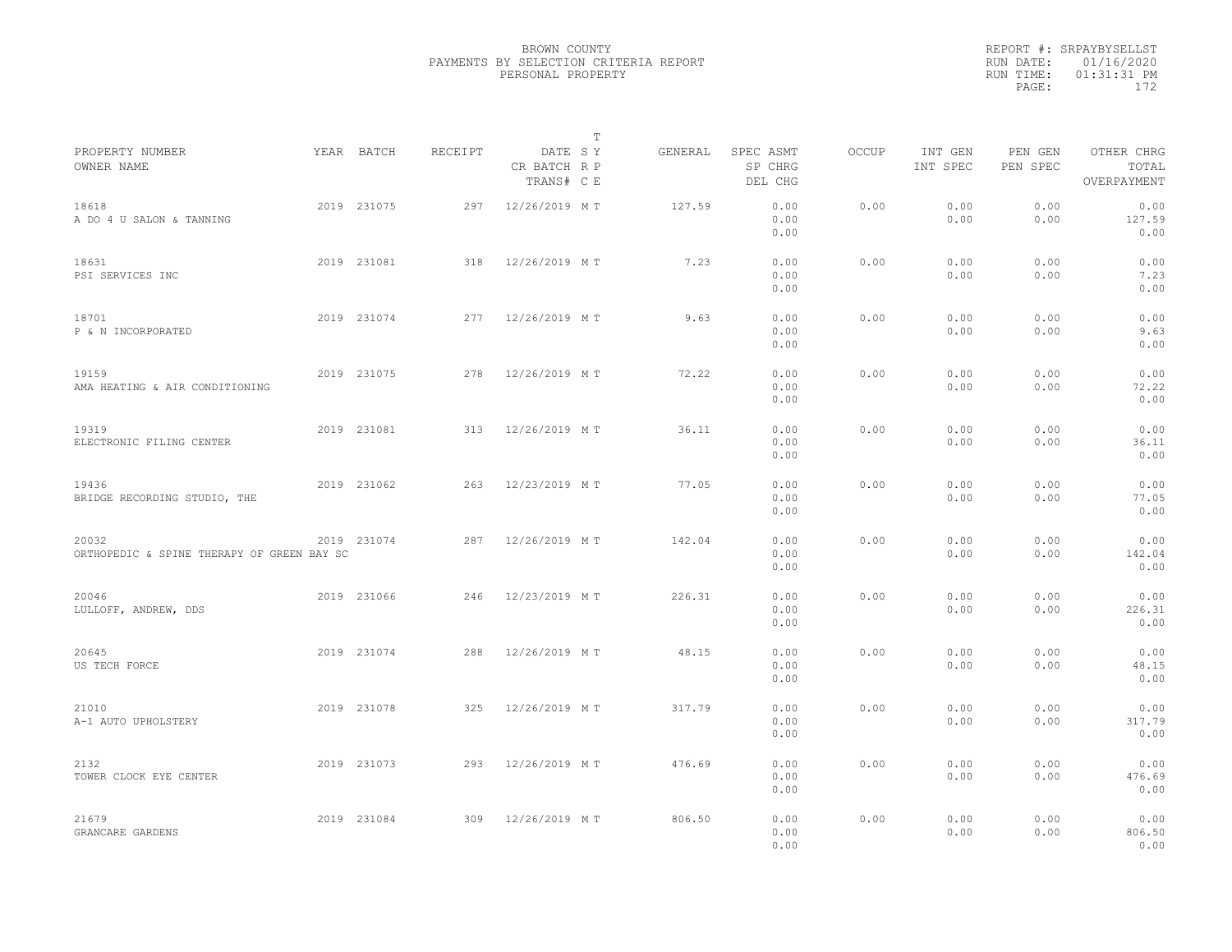|                                                     |             |         |                                       | $\mathbb T$ |          |                                 |              |                     |                     |                                    |  |
|-----------------------------------------------------|-------------|---------|---------------------------------------|-------------|----------|---------------------------------|--------------|---------------------|---------------------|------------------------------------|--|
| PROPERTY NUMBER<br>OWNER NAME                       | YEAR BATCH  | RECEIPT | DATE SY<br>CR BATCH R P<br>TRANS# C E |             | GENERAL  | SPEC ASMT<br>SP CHRG<br>DEL CHG | <b>OCCUP</b> | INT GEN<br>INT SPEC | PEN GEN<br>PEN SPEC | OTHER CHRG<br>TOTAL<br>OVERPAYMENT |  |
| 21995<br>TETRA TECH EC INC                          | 2019 231069 | 244     | 12/23/2019 MT                         |             | 6,866.12 | 0.00<br>0.00<br>0.00            | 0.00         | 0.00<br>0.00        | 0.00<br>0.00        | 0.00<br>6,866.12<br>0.00           |  |
| 22182<br>VYRON CORPORATION                          | 2019 231073 | 272     | 12/26/2019 MT                         |             | 2.42     | 0.00<br>0.00<br>0.00            | 0.00         | 0.00<br>0.00        | 0.00<br>0.00        | 0.00<br>2.42<br>0.00               |  |
| 22185<br>INNOVATIVE COUNSELING INC                  | 2019 231068 | 250     | 12/24/2019 MT                         |             | 134.82   | 0.00<br>0.00<br>0.00            | 0.00         | 0.00<br>0.00        | 0.00<br>0.00        | 0.00<br>134.82<br>0.00             |  |
| 22741<br>JOHNSON INSURANCE SERVICES                 | 2019 231081 | 299     | 12/26/2019 MT                         |             | 14.45    | 0.00<br>0.00<br>0.00            | 0.00         | 0.00<br>0.00        | 0.00<br>0.00        | 0.00<br>14.45<br>0.00              |  |
| 22797<br>SPECTRUM INSURANCE GROUP OF FOX VALLEY LLC | 2019 231063 | 232     | 12/24/2019 MT                         |             | 91.48    | 0.00<br>0.00<br>0.00            | 0.00         | 0.00<br>0.00        | 0.00<br>0.00        | 0.00<br>91.48<br>0.00              |  |
| 22850<br>ELITE AESTHETICS & MICRO SPA               | 2019 231068 | 268     | 12/24/2019 MT                         |             | 1,136.33 | 0.00<br>0.00<br>0.00            | 0.00         | 0.00<br>0.00        | 0.00<br>0.00        | 0.00<br>1,136.33<br>0.00           |  |
| 22896<br>SALON FIFTY FOUR                           | 2019 231078 | 290     | 12/26/2019 MT                         |             | 192.00   | 0.00<br>0.00<br>0.00            | 0.00         | 0.00<br>0.00        | 0.00<br>0.00        | 0.00<br>192.00<br>0.00             |  |
| 23354<br>ACCELERATED CARE PLUS LEASING INC          | 2019 231077 | 289     | 12/26/2019 MT                         |             | 4.81     | 0.00<br>0.00<br>0.00            | 0.00         | 0.00<br>0.00        | 0.00<br>0.00        | 0.00<br>4.81<br>0.00               |  |
| 23466<br>TOWER CLOCK SURGERY CENTER                 | 2019 231078 | 292     | 12/26/2019 MT                         |             | 640.39   | 0.00<br>0.00<br>0.00            | 0.00         | 0.00<br>0.00        | 0.00<br>0.00        | 0.00<br>640.39<br>0.00             |  |
| 23514<br>NAPALESE LOUNGE                            | 2019 231068 | 256     | 12/24/2019 MT                         |             | 430.94   | 0.00<br>0.00<br>0.00            | 0.00         | 0.00<br>0.00        | 0.00<br>0.00        | 0.00<br>430.94<br>0.00             |  |
| 24152<br>GB GAMES                                   | 2019 231086 | 327     | 12/26/2019 MT                         |             | 40.92    | 0.00<br>0.00<br>0.00            | 0.00         | 0.00<br>0.00        | 0.00<br>0.00        | 0.00<br>40.92<br>0.00              |  |
| 24175<br>KARMA GROUP, THE                           | 2019 231066 | 241     | 12/23/2019 MT                         |             | 1,495.04 | 0.00<br>0.00<br>0.00            | 0.00         | 0.00<br>0.00        | 0.00<br>0.00        | 0.00<br>1,495.04<br>0.00           |  |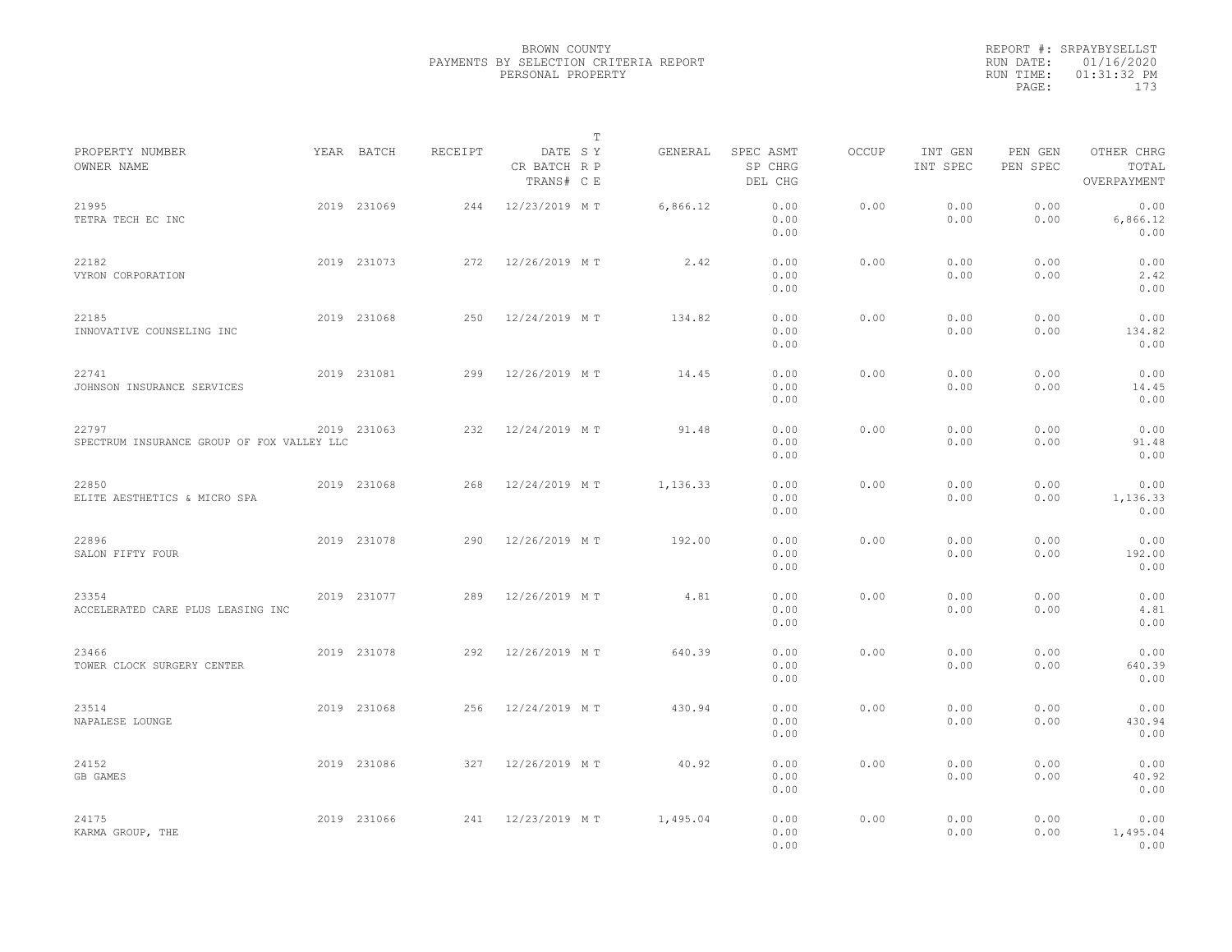|                                           |             |         |                                       | $\mathbb T$ |          |                                 |              |                     |                     |                                    |  |
|-------------------------------------------|-------------|---------|---------------------------------------|-------------|----------|---------------------------------|--------------|---------------------|---------------------|------------------------------------|--|
| PROPERTY NUMBER<br>OWNER NAME             | YEAR BATCH  | RECEIPT | DATE SY<br>CR BATCH R P<br>TRANS# C E |             | GENERAL  | SPEC ASMT<br>SP CHRG<br>DEL CHG | <b>OCCUP</b> | INT GEN<br>INT SPEC | PEN GEN<br>PEN SPEC | OTHER CHRG<br>TOTAL<br>OVERPAYMENT |  |
| 24283<br>SERVICE FIRST STAFFING           | 2019 231071 | 253     | 12/24/2019 MT                         |             | 45.74    | 0.00<br>0.00<br>0.00            | 0.00         | 0.00<br>0.00        | 0.00<br>0.00        | 0.00<br>45.74<br>0.00              |  |
| 24779<br>H & R BLOCK                      | 2019 231076 | 274     | 12/24/2019 MT                         |             | 146.85   | 0.00<br>0.00<br>0.00            | 0.00         | 0.00<br>0.00        | 0.00<br>0.00        | 0.00<br>146.85<br>0.00             |  |
| 24824<br>PERSONNEL CONNECTION             | 2019 231078 | 317     | 12/26/2019 MT                         |             | 137.23   | 0.00<br>0.00<br>0.00            | 0.00         | 0.00<br>0.00        | 0.00<br>0.00        | 0.00<br>137.23<br>0.00             |  |
| 24911<br>JAKE'S PIZZA GREEN BAY           | 2019 231062 | 258     | 12/23/2019 MT                         |             | 130.01   | 0.00<br>0.00<br>0.00            | 0.00         | 0.00<br>0.00        | 0.00<br>0.00        | 0.00<br>130.01<br>0.00             |  |
| 25343<br>AHEAD STAFFING & HUMAN RESOURCES | 2019 231078 | 291     | 12/26/2019 MT                         |             | 132.41   | 0.00<br>0.00<br>0.00            | 0.00         | 0.00<br>0.00        | 0.00<br>0.00        | 0.00<br>132.41<br>0.00             |  |
| 25377<br>FIRST BANK FINANCIAL CENTRE      | 2019 231068 | 261     | 12/24/2019 MT                         |             | 158.90   | 0.00<br>0.00<br>0.00            | 0.00         | 0.00<br>0.00        | 0.00<br>0.00        | 0.00<br>158.90<br>0.00             |  |
| 25482<br>BROKEN SPOKE BIKE STUDIO         | 2019 231068 | 267     | 12/24/2019 MT                         |             | 74.63    | 0.00<br>0.00<br>0.00            | 0.00         | 0.00<br>0.00        | 0.00<br>0.00        | 0.00<br>74.63<br>0.00              |  |
| 25514<br>LOVE YOUR LIFE HYPNOSIS          | 2019 231077 | 285     | 12/26/2019 MT                         |             | 14.45    | 0.00<br>0.00<br>0.00            | 0.00         | 0.00<br>0.00        | 0.00<br>0.00        | 0.00<br>14.45<br>0.00              |  |
| 25592<br>CIOX HEALTH LLC                  | 2019 231066 | 264     | 12/23/2019 MT                         |             | 1,509.49 | 0.00<br>0.00<br>0.00            | 0.00         | 0.00<br>0.00        | 0.00<br>0.00        | 0.00<br>1,509.49<br>0.00           |  |
| 26058<br>ADOLPH LEGAL LLC                 | 2019 231068 | 255     | 12/24/2019 MT                         |             | 89.09    | 0.00<br>0.00<br>0.00            | 0.00         | 0.00<br>0.00        | 0.00<br>0.00        | 0.00<br>89.09<br>0.00              |  |
| 26090<br>DOWNTOWN DISTRICT/OLDE MAIN ST   | 2019 231062 | 228     | 12/23/2019 MT                         |             | 108.34   | 0.00<br>0.00<br>0.00            | 0.00         | 0.00<br>0.00        | 0.00<br>0.00        | 0.00<br>108.34<br>0.00             |  |
| 26120<br>HYPE HAIR LLC                    | 2019 231081 | 311     | 12/26/2019 MT                         |             | 190.19   | 0.00<br>0.00<br>0.00            | 0.00         | 0.00<br>0.00        | 0.00<br>0.00        | 0.00<br>190.19<br>0.00             |  |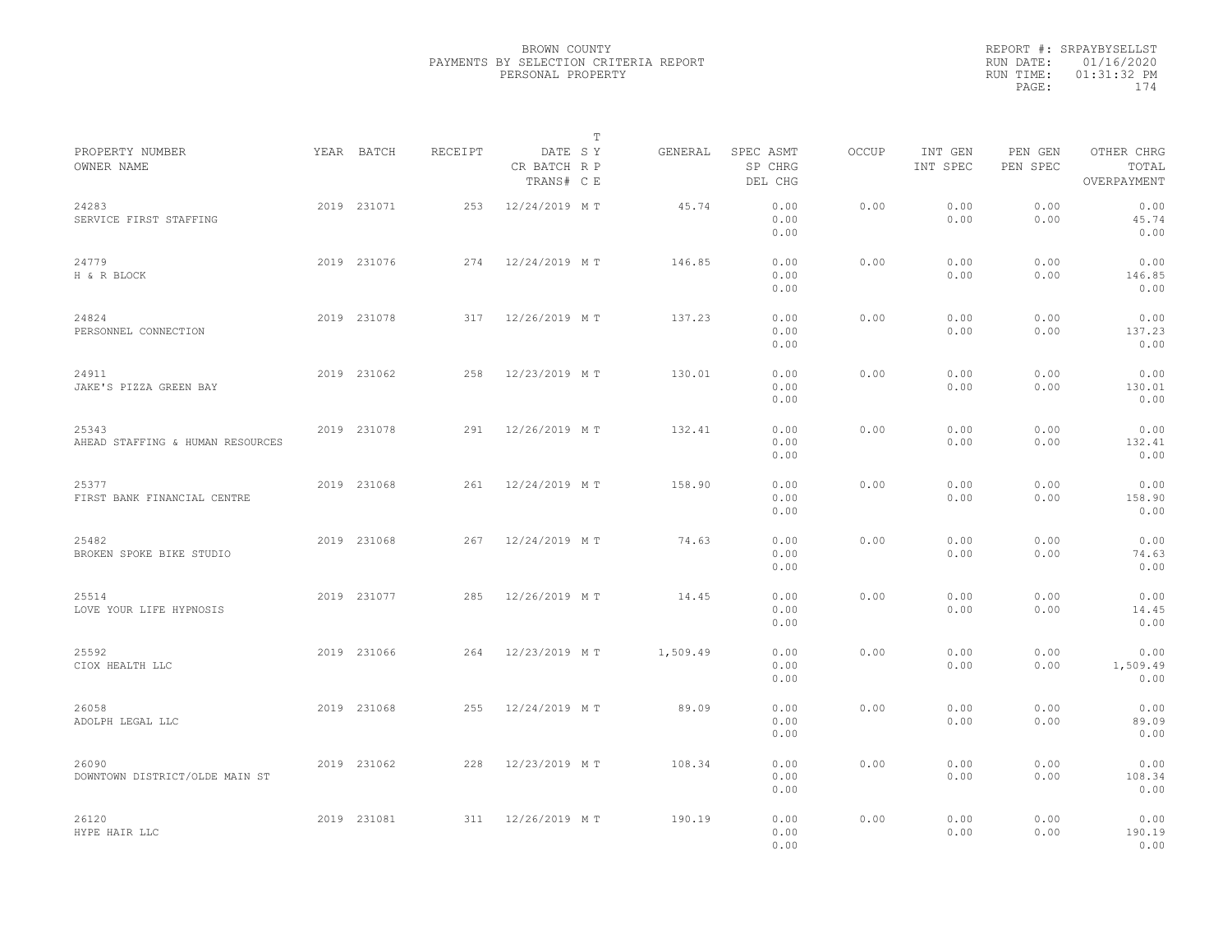|                                                     |             |         |                                       | $\mathbb{T}$ |                                 |       |                     |                     |                                    |
|-----------------------------------------------------|-------------|---------|---------------------------------------|--------------|---------------------------------|-------|---------------------|---------------------|------------------------------------|
| PROPERTY NUMBER<br>OWNER NAME                       | YEAR BATCH  | RECEIPT | DATE SY<br>CR BATCH R P<br>TRANS# C E | GENERAL      | SPEC ASMT<br>SP CHRG<br>DEL CHG | OCCUP | INT GEN<br>INT SPEC | PEN GEN<br>PEN SPEC | OTHER CHRG<br>TOTAL<br>OVERPAYMENT |
| 26195<br>SHIFT VISUALS LLC                          | 2019 231086 | 323     | 12/26/2019 MT                         | 1,160.40     | 0.00<br>0.00<br>0.00            | 0.00  | 0.00<br>0.00        | 0.00<br>0.00        | 0.00<br>1,160.40<br>0.00           |
| 26244<br><b>BRING</b>                               | 2019 231068 | 266     | 12/24/2019 MT                         | 433.34       | 0.00<br>0.00<br>0.00            | 0.00  | 0.00<br>0.00        | 0.00<br>0.00        | 0.00<br>433.34<br>0.00             |
| 26249<br>COVER ALL LLC                              | 2019 231075 | 279     | 12/26/2019 MT                         | 7.23         | 0.00<br>0.00<br>0.00            | 0.00  | 0.00<br>0.00        | 0.00<br>0.00        | 0.00<br>7.23<br>0.00               |
| 2648<br>BROCK WHITE COMPANY LLC                     | 2019 231076 | 281     | 12/24/2019 MT                         | 192.60       | 0.00<br>0.00<br>0.00            | 0.00  | 0.00<br>0.00        | 0.00<br>0.00        | 0.00<br>192.60<br>0.00             |
| 26789<br>ADVANCED AQUARIUM SYSTEMS OF GREEN BAY LLC | 2019 231075 | 295     | 12/26/2019 MT                         | 505.57       | 0.00<br>0.00<br>0.00            | 0.00  | 0.00<br>0.00        | 0.00<br>0.00        | 0.00<br>505.57<br>0.00             |
| 26810<br>DECOR CONSIGNMENT LLC                      | 2019 231084 | 304     | 12/26/2019 MT                         | 149.27       | 0.00<br>0.00<br>0.00            | 0.00  | 0.00<br>0.00        | 0.00<br>0.00        | 0.00<br>149.27<br>0.00             |
| 26857<br>OVERTIME SPORTS GRILL & PUB, THE           | 2019 231074 | 270     | 12/26/2019 MT                         | 322.60       | 0.00<br>0.00<br>0.00            | 0.00  | 0.00<br>0.00        | 0.00<br>0.00        | 0.00<br>322.60<br>0.00             |
| 26903<br>FARMERS INSURANCE                          | 2019 231073 | 271     | 12/26/2019 MT                         | 48.15        | 0.00<br>0.00<br>0.00            | 0.00  | 0.00<br>0.00        | 0.00<br>0.00        | 0.00<br>48.15<br>0.00              |
| 26906<br>GUS TATS                                   | 2019 231076 | 276     | 12/24/2019 MT                         | 137.23       | 0.00<br>0.00<br>0.00            | 0.00  | 0.00<br>0.00        | 0.00<br>0.00        | 0.00<br>137.23<br>0.00             |
| 27250<br>WEDDING DAY DRESS FOR LESS BOUTIQUE        | 2019 231068 | 265     | 12/24/2019 MT                         | 9.63         | 0.00<br>0.00<br>0.00            | 0.00  | 0.00<br>0.00        | 0.00<br>0.00        | 0.00<br>9.63<br>0.00               |
| 27256<br>CHALET DESIGNS BOUTIQUE                    | 2019 231066 | 227     | 12/23/2019 MT                         | 105.92       | 0.00<br>0.00<br>0.00            | 0.00  | 0.00<br>0.00        | 0.00<br>0.00        | 0.00<br>105.92<br>0.00             |
| 27283<br>MILLER TAX ACCOUNTING SERVICES LLC         | 2019 231077 | 283     | 12/26/2019 MT                         | 67.41        | 0.00<br>0.00<br>0.00            | 0.00  | 0.00<br>0.00        | 0.00<br>0.00        | 0.00<br>67.41<br>0.00              |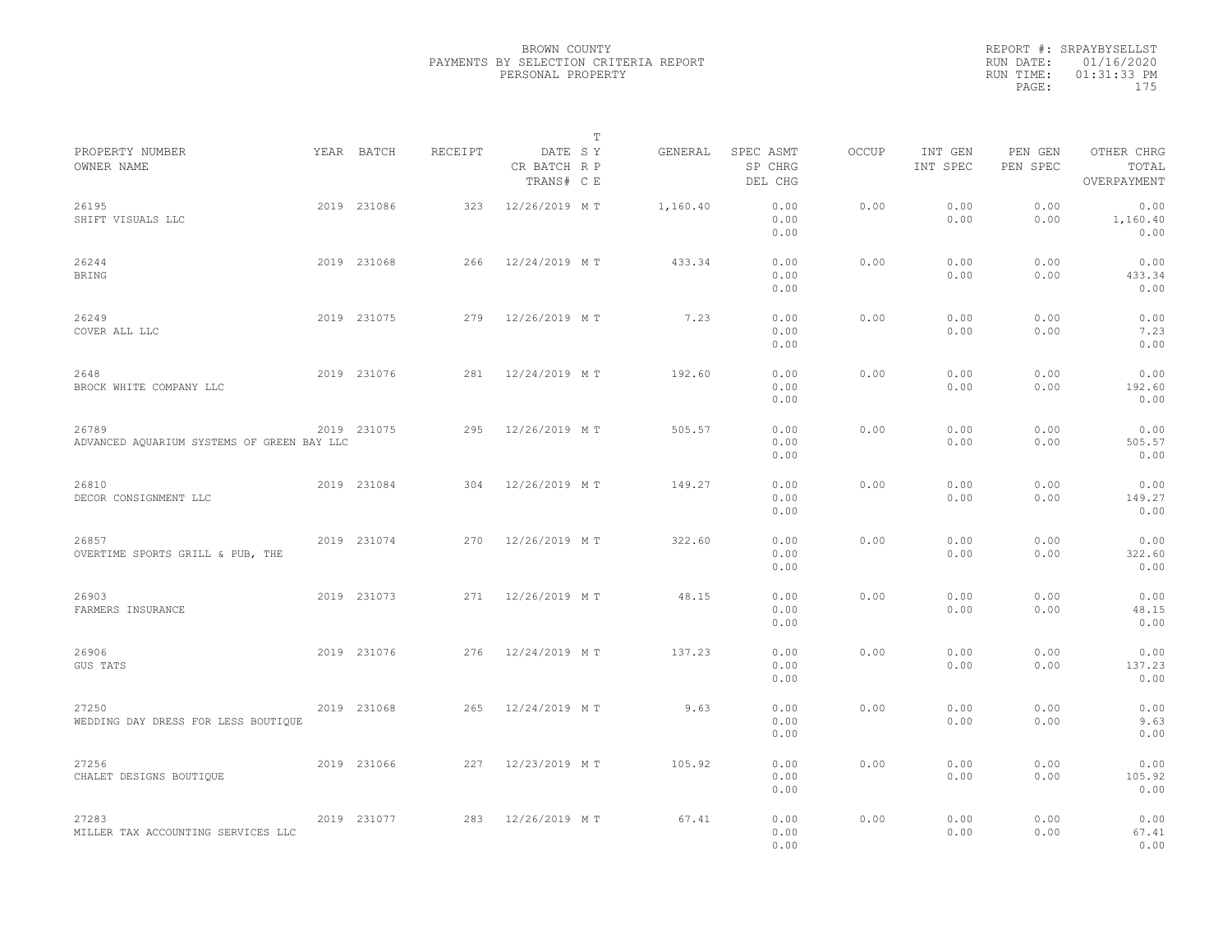|                                                     |             |         | $\mathbb{T}$                          |          |                                 |       |                     |                     |                                    |  |
|-----------------------------------------------------|-------------|---------|---------------------------------------|----------|---------------------------------|-------|---------------------|---------------------|------------------------------------|--|
| PROPERTY NUMBER<br>OWNER NAME                       | YEAR BATCH  | RECEIPT | DATE SY<br>CR BATCH R P<br>TRANS# C E | GENERAL  | SPEC ASMT<br>SP CHRG<br>DEL CHG | OCCUP | INT GEN<br>INT SPEC | PEN GEN<br>PEN SPEC | OTHER CHRG<br>TOTAL<br>OVERPAYMENT |  |
| 27303<br>FARMERS INSURANCE                          | 2019 231069 | 242     | 12/23/2019 MT                         | 7.23     | 0.00<br>0.00<br>0.00            | 0.00  | 0.00<br>0.00        | 0.00<br>0.00        | 0.00<br>7.23<br>0.00               |  |
| 27321<br>920 EVENTS                                 | 2019 231078 | 326     | 12/26/2019 MT                         | 67.41    | 0.00<br>0.00<br>0.00            | 0.00  | 0.00<br>0.00        | 0.00<br>0.00        | 0.00<br>67.41<br>0.00              |  |
| 27343<br>AGI SALES LLC                              | 2019 231078 | 316     | 12/26/2019 MT                         | 4.81     | 0.00<br>0.00<br>0.00            | 0.00  | 0.00<br>0.00        | 0.00<br>0.00        | 0.00<br>4.81<br>0.00               |  |
| 27372<br>HUMAN RESOURCES CONSULTING LLC             | 2019 231066 | 238     | 12/23/2019 MT                         | 67.41    | 0.00<br>0.00<br>0.00            | 0.00  | 0.00<br>0.00        | 0.00<br>0.00        | 0.00<br>67.41<br>0.00              |  |
| 27511<br>NORTHWEST COUNSELING & GUIDANCE CLINIC INC | 2019 231081 | 312     | 12/26/2019 MT                         | 74.63    | 0.00<br>0.00<br>0.00            | 0.00  | 0.00<br>0.00        | 0.00<br>0.00        | 0.00<br>74.63<br>0.00              |  |
| 382<br>BAY DENTAL ASSOCIATES                        | 2019 231068 | 257     | 12/24/2019 MT                         | 1,475.78 | 0.00<br>0.00<br>0.00            | 0.00  | 0.00<br>0.00        | 0.00<br>0.00        | 0.00<br>1,475.78<br>0.00           |  |
| 396<br>BAY REPORTING SERVICE                        | 2019 231077 | 294     | 12/26/2019 MT                         | 173.33   | 0.00<br>0.00<br>0.00            | 0.00  | 0.00<br>0.00        | 0.00<br>0.00        | 0.00<br>173.33<br>0.00             |  |
| 535<br>CALEWARTS, KENNETH                           | 2019 231066 | 231     | 12/23/2019 MT                         | 62.60    | 0.00<br>0.00<br>0.00            | 0.00  | 0.00<br>0.00        | 0.00<br>0.00        | 0.00<br>62.60<br>0.00              |  |
| 5454<br>MANCHESKI VISION CLINIC                     | 2019 231066 | 235     | 12/23/2019 MT                         | 117.97   | 0.00<br>0.00<br>0.00            | 0.00  | 0.00<br>0.00        | 0.00<br>0.00        | 0.00<br>117.97<br>0.00             |  |
| 5464<br>AVADA HEARING CARE CENTERS                  | 2019 231069 | 243     | 12/23/2019 MT                         | 163.71   | 0.00<br>0.00<br>0.00            | 0.00  | 0.00<br>0.00        | 0.00<br>0.00        | 0.00<br>163.71<br>0.00             |  |
| 5881<br>BLAU, ROGER AGENCY, INC                     | 2019 231068 | 260     | 12/24/2019 MT                         | 12.04    | 0.00<br>0.00<br>0.00            | 0.00  | 0.00<br>0.00        | 0.00<br>0.00        | 0.00<br>12.04<br>0.00              |  |
| 5917<br>AMERICAN ANTIQUES & JEWELRY INC             | 2019 231073 | 286     | 12/26/2019 MT                         | 693.35   | 0.00<br>0.00<br>0.00            | 0.00  | 0.00<br>0.00        | 0.00<br>0.00        | 0.00<br>693.35<br>0.00             |  |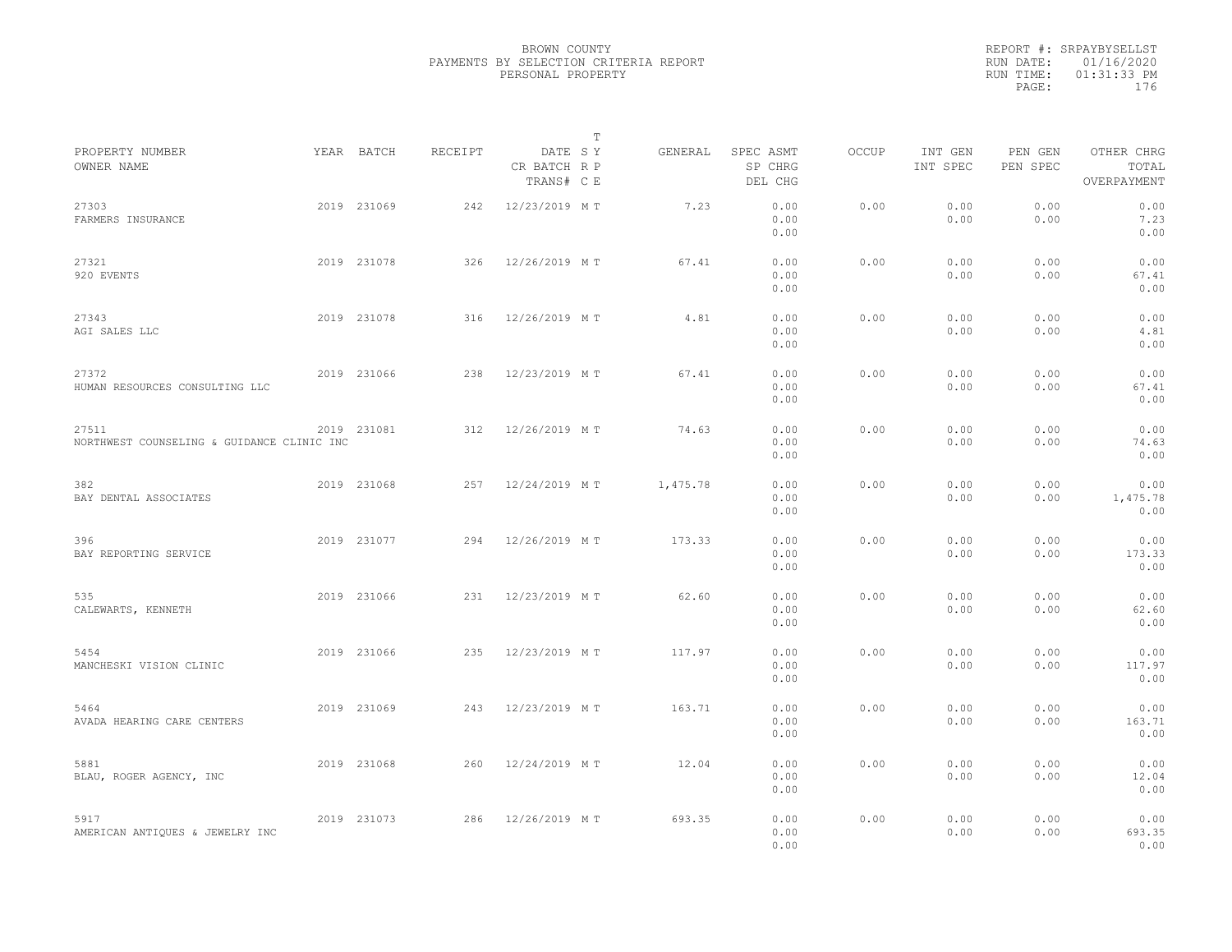|                                           |             |         |                                       | $\mathbb T$ |         |                                 |              |                     |                     |                                    |  |
|-------------------------------------------|-------------|---------|---------------------------------------|-------------|---------|---------------------------------|--------------|---------------------|---------------------|------------------------------------|--|
| PROPERTY NUMBER<br>OWNER NAME             | YEAR BATCH  | RECEIPT | DATE SY<br>CR BATCH R P<br>TRANS# C E |             | GENERAL | SPEC ASMT<br>SP CHRG<br>DEL CHG | <b>OCCUP</b> | INT GEN<br>INT SPEC | PEN GEN<br>PEN SPEC | OTHER CHRG<br>TOTAL<br>OVERPAYMENT |  |
| 7535<br>TAX MANAGEMENT SERVICES           | 2019 231066 | 251     | 12/23/2019 MT                         |             | 931.69  | 0.00<br>0.00<br>0.00            | 0.00         | 0.00<br>0.00        | 0.00<br>0.00        | 0.00<br>931.69<br>0.00             |  |
| 7544<br>ECONOMY INN & RESTAURANT          | 2019 231068 | 259     | 12/24/2019 MT                         |             | 187.78  | 0.00<br>0.00<br>0.00            | 0.00         | 0.00<br>0.00        | 0.00<br>0.00        | 0.00<br>187.78<br>0.00             |  |
| 797<br>COMMERCIAL LAUNDRY SALES INC       | 2019 231065 | 225     | 12/23/2019 MT                         |             | 36.11   | 0.00<br>0.00<br>0.00            | 0.00         | 0.00<br>0.00        | 0.00<br>0.00        | 0.00<br>36.11<br>0.00              |  |
| 821<br>EARL'S AWNING INC                  | 2019 231071 | 254     | 12/24/2019 MT                         |             | 142.04  | 0.00<br>0.00<br>0.00            | 0.00         | 0.00<br>0.00        | 0.00<br>0.00        | 0.00<br>142.04<br>0.00             |  |
| 9492<br>KWATERSKI CONSTRUCTION INC        | 2019 231084 | 322     | 12/26/2019 MT                         |             | 89.09   | 0.00<br>0.00<br>0.00            | 0.00         | 0.00<br>0.00        | 0.00<br>0.00        | 0.00<br>89.09<br>0.00              |  |
| 952<br>FOREMEN HEATING & VENTILATING INC. | 2019 231066 | 230     | 12/23/2019 MT                         |             | 89.09   | 0.00<br>0.00<br>0.00            | 0.00         | 0.00<br>0.00        | 0.00<br>0.00        | 0.00<br>89.09<br>0.00              |  |
| 9697<br>LEONARD & FINCO PUBLIC RELATIONS  | 2019 231075 | 280     | 12/26/2019 MT                         |             | 182.97  | 0.00<br>0.00<br>0.00            | 0.00         | 0.00<br>0.00        | 0.00<br>0.00        | 0.00<br>182.97<br>0.00             |  |
| 997<br>GAUTHIER & SON CONSTRUCTION INC    | 2019 231073 | 296     | 12/26/2019 MT                         |             | 257.61  | 0.00<br>0.00<br>0.00            | 0.00         | 0.00<br>0.00        | 0.00<br>0.00        | 0.00<br>257.61<br>0.00             |  |
| 12459<br>PATRICKUS & JONES, S.C.          | 2019 231090 | 337     | 12/27/2019 MT                         |             | 55.37   | 0.00<br>0.00<br>0.00            | 0.00         | 0.00<br>0.00        | 0.00<br>0.00        | 0.00<br>55.37<br>0.00              |  |
| 13033<br>ONE HOUR MARTINIZING             | 2019 231090 | 346     | 12/27/2019 MT                         |             | 4.81    | 0.00<br>0.00<br>0.00            | 0.00         | 0.00<br>0.00        | 0.00<br>0.00        | 0.00<br>4.81<br>0.00               |  |
| 13154<br>J F K ENVIRONMENTAL ENGINEERING  | 2019 231082 | 356     | 12/26/2019 MT                         |             | 2.42    | 0.00<br>0.00<br>0.00            | 0.00         | 0.00<br>0.00        | 0.00<br>0.00        | 0.00<br>2.42<br>0.00               |  |
| 13910<br>ACCUPUNCTURE HERB CENTER         | 2019 231090 | 334     | 12/27/2019 MT                         |             | 28.89   | 0.00<br>0.00<br>0.00            | 0.00         | 0.00<br>0.00        | 0.00<br>0.00        | 0.00<br>28.89<br>0.00              |  |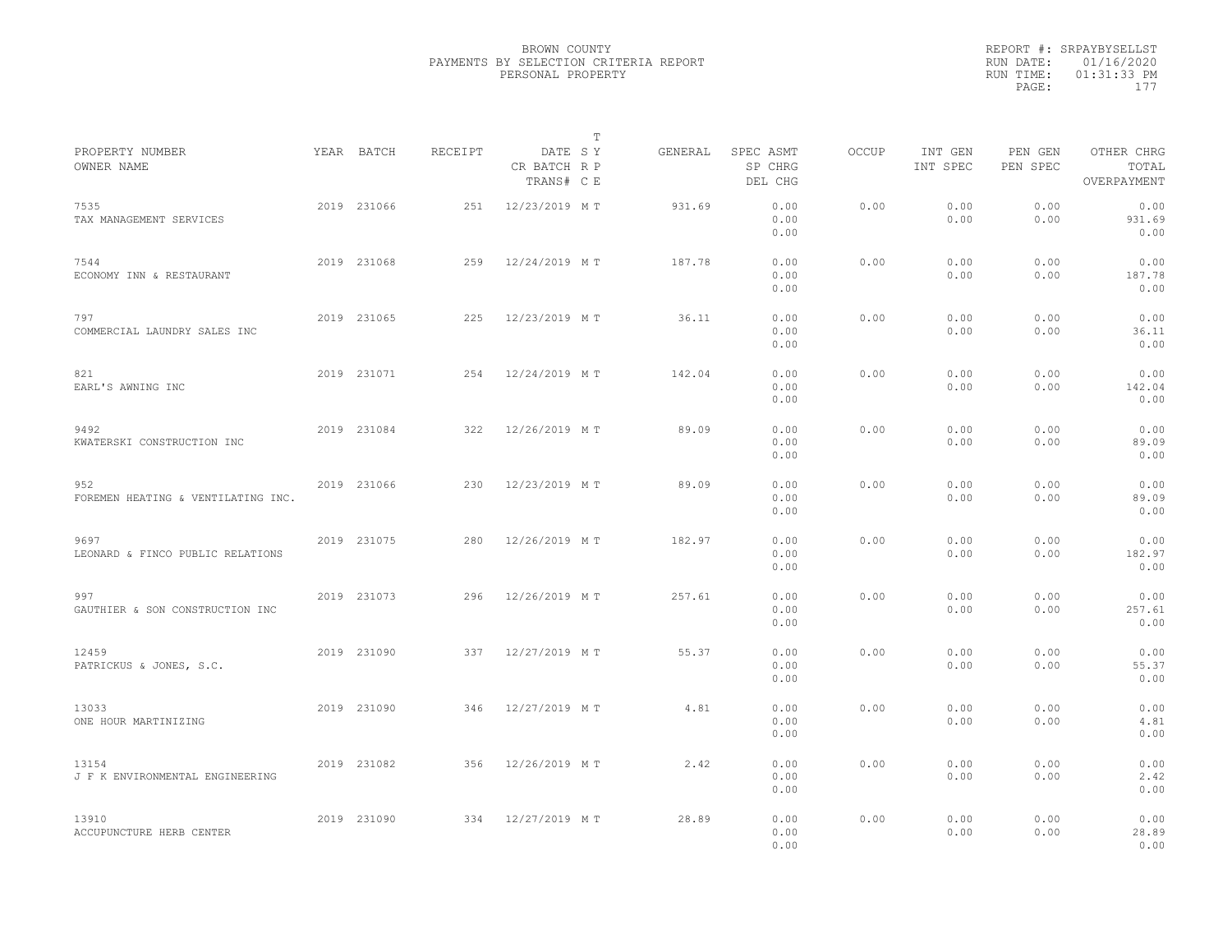|                                      |             |         |                                       | $\mathbb T$ |                                 |              |                     |                     |                                    |  |
|--------------------------------------|-------------|---------|---------------------------------------|-------------|---------------------------------|--------------|---------------------|---------------------|------------------------------------|--|
| PROPERTY NUMBER<br>OWNER NAME        | YEAR BATCH  | RECEIPT | DATE SY<br>CR BATCH R P<br>TRANS# C E | GENERAL     | SPEC ASMT<br>SP CHRG<br>DEL CHG | <b>OCCUP</b> | INT GEN<br>INT SPEC | PEN GEN<br>PEN SPEC | OTHER CHRG<br>TOTAL<br>OVERPAYMENT |  |
| 16311<br>PRIME TIME PRINTING         | 2019 231090 | 354     | 12/27/2019 MT                         | 168.52      | 0.00<br>0.00<br>0.00            | 0.00         | 0.00<br>0.00        | 0.00<br>0.00        | 0.00<br>168.52<br>0.00             |  |
| 16703<br>BATLEY CPA, LLC             | 2019 231090 | 348     | 12/27/2019 MT                         | 404.46      | 0.00<br>0.00<br>0.00            | 0.00         | 0.00<br>0.00        | 0.00<br>0.00        | 0.00<br>404.46<br>0.00             |  |
| 16943<br>COINSTAR ASSET HOLDINGS LLC | 2019 231085 | 332     | 12/26/2019 MT                         | 142.04      | 0.00<br>0.00<br>0.00            | 0.00         | 0.00<br>0.00        | 0.00<br>0.00        | 0.00<br>142.04<br>0.00             |  |
| 17102<br>LOANMAX                     | 2019 231083 | 300     | 12/26/2019 MT                         | 115.55      | 0.00<br>0.00<br>0.00            | 0.00         | 0.00<br>0.00        | 0.00<br>0.00        | 0.00<br>115.55<br>0.00             |  |
| 1814<br>OPTICOM INC                  | 2019 231083 | 339     | 12/26/2019 MT                         | 77.05       | 0.00<br>0.00<br>0.00            | 0.00         | 0.00<br>0.00        | 0.00<br>0.00        | 0.00<br>77.05<br>0.00              |  |
| 2024<br>RENDEZVOUS                   | 2019 231090 | 351     | 12/27/2019 MT                         | 252.79      | 0.00<br>0.00<br>0.00            | 0.00         | 0.00<br>0.00        | 0.00<br>0.00        | 0.00<br>252.79<br>0.00             |  |
| 20644<br>CARL'S MACHINE & SERVICE    | 2019 231090 | 349     | 12/27/2019 MT                         | 2.42        | 0.00<br>0.00<br>0.00            | 0.00         | 0.00<br>0.00        | 0.00<br>0.00        | 0.00<br>2.42<br>0.00               |  |
| 20900<br>LOAN MAX #LM390             | 2019 231083 | 301     | 12/26/2019 MT                         | 120.37      | 0.00<br>0.00<br>0.00            | 0.00         | 0.00<br>0.00        | 0.00<br>0.00        | 0.00<br>120.37<br>0.00             |  |
| 21382<br>ACE MARINE LLC              | 2019 231082 | 338     | 12/26/2019 MT                         | 8,426.18    | 0.00<br>0.00<br>0.00            | 0.00         | 0.00<br>0.00        | 0.00<br>0.00        | 0.00<br>8,426.18<br>0.00           |  |
| 23526<br>SALON CONCEPTS              | 2019 231083 | 324     | 12/26/2019 MT                         | 81.86       | 0.00<br>0.00<br>0.00            | 0.00         | 0.00<br>0.00        | 0.00<br>0.00        | 0.00<br>81.86<br>0.00              |  |
| 24235<br>ALL-TIMATE FLOORING         | 2019 231082 | 306     | 12/26/2019 MT                         | 74.63       | 0.00<br>0.00<br>0.00            | 0.00         | 0.00<br>0.00        | 0.00<br>0.00        | 0.00<br>74.63<br>0.00              |  |
| 25395<br>HELPING HANDS CAREGIVERS    | 2019 231090 | 355     | 12/27/2019 MT                         | 214.26      | 0.00<br>0.00<br>0.00            | 0.00         | 0.00<br>0.00        | 0.00<br>0.00        | 0.00<br>214.26<br>0.00             |  |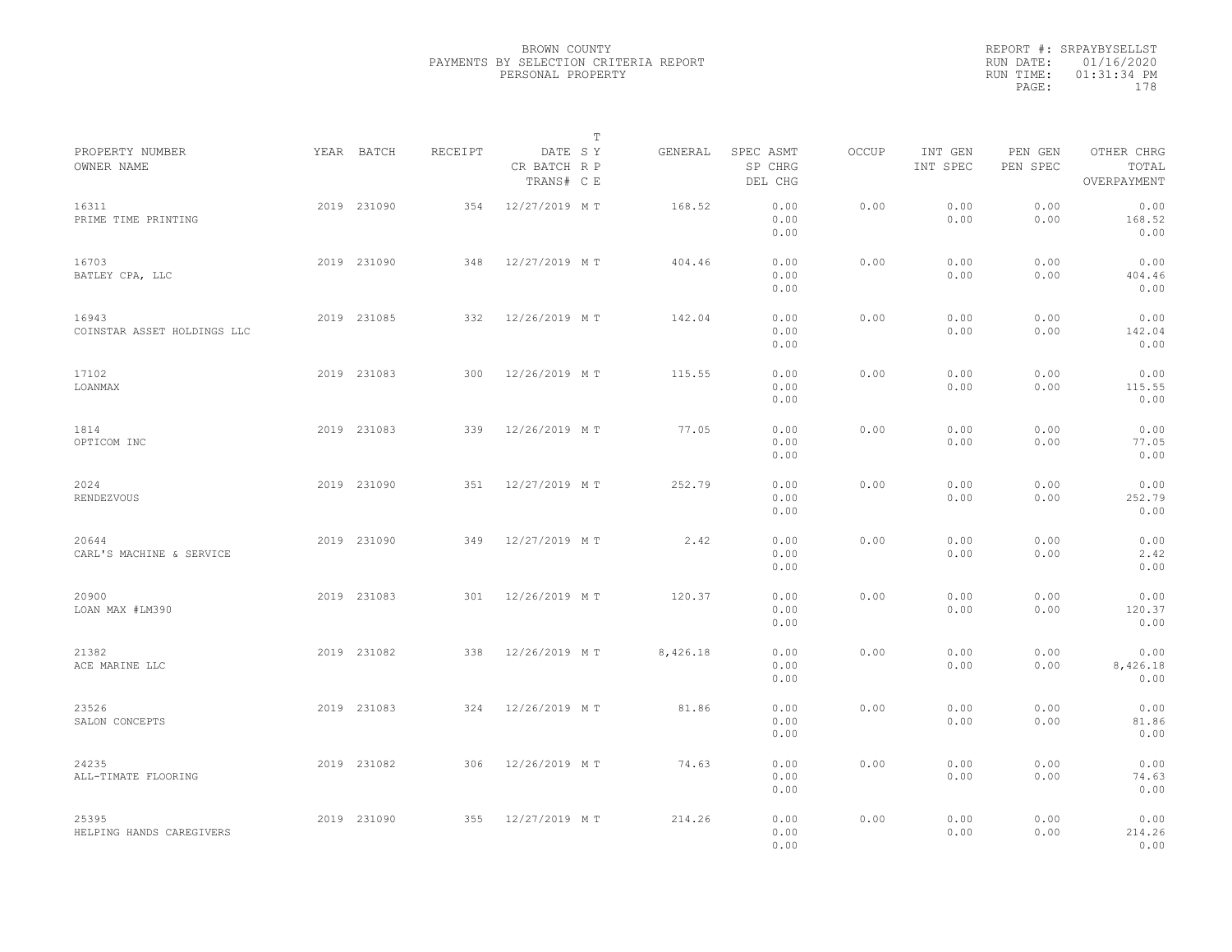|                                        |             |         | $\mathbb T$                           |          |                                 |       |                     |                     |                                    |  |
|----------------------------------------|-------------|---------|---------------------------------------|----------|---------------------------------|-------|---------------------|---------------------|------------------------------------|--|
| PROPERTY NUMBER<br>OWNER NAME          | YEAR BATCH  | RECEIPT | DATE SY<br>CR BATCH R P<br>TRANS# C E | GENERAL  | SPEC ASMT<br>SP CHRG<br>DEL CHG | OCCUP | INT GEN<br>INT SPEC | PEN GEN<br>PEN SPEC | OTHER CHRG<br>TOTAL<br>OVERPAYMENT |  |
| 26102<br>GLAB MAINTENANCE SERVICES LLC | 2019 231083 | 303     | 12/26/2019 MT                         | 12.04    | 0.00<br>0.00<br>0.00            | 0.00  | 0.00<br>0.00        | 0.00<br>0.00        | 0.00<br>12.04<br>0.00              |  |
| 26181<br>ONETOUCHPOINT MIDWEST CORP    | 2019 231085 | 321     | 12/26/2019 MT                         | 31.30    | 0.00<br>0.00<br>0.00            | 0.00  | 0.00<br>0.00        | 0.00<br>0.00        | 0.00<br>31.30<br>0.00              |  |
| 26792<br>AMERICAN NATIONAL BANK        | 2019 231085 | 310     | 12/26/2019 MT                         | 245.56   | 0.00<br>0.00<br>0.00            | 0.00  | 0.00<br>0.00        | 0.00<br>0.00        | 0.00<br>245.56<br>0.00             |  |
| 26801<br>SHELLEY BOEHM-MATTIA LLC      | 2019 231082 | 307     | 12/26/2019 MT                         | 38.51    | 0.00<br>0.00<br>0.00            | 0.00  | 0.00<br>0.00        | 0.00<br>0.00        | 0.00<br>38.51<br>0.00              |  |
| 26920<br>MEADOWS NORTH GB LLC          | 2019 231085 | 320     | 12/26/2019 MT                         | 1,820.05 | 0.00<br>0.00<br>0.00            | 0.00  | 0.00<br>0.00        | 0.00<br>0.00        | 0.00<br>1,820.05<br>0.00           |  |
| 26953<br>STATE FARM INSURANCE          | 2019 231090 | 335     | 12/27/2019 MT                         | 69.82    | 0.00<br>0.00<br>0.00            | 0.00  | 0.00<br>0.00        | 0.00<br>0.00        | 0.00<br>69.82<br>0.00              |  |
| 27220<br>DISTINCTION PHOTO LLC         | 2019 231082 | 305     | 12/26/2019 MT                         | 113.15   | 0.00<br>0.00<br>0.00            | 0.00  | 0.00<br>0.00        | 0.00<br>0.00        | 0.00<br>113.15<br>0.00             |  |
| 27246<br>U BAKE                        | 2019 231090 | 350     | 12/27/2019 MT                         | 1,263.92 | 0.00<br>0.00<br>0.00            | 0.00  | 0.00<br>0.00        | 0.00<br>0.00        | 0.00<br>1,263.92<br>0.00           |  |
| 27320<br>BALLROOM BY JAY               | 2019 231090 | 352     | 12/27/2019 MT                         | 45.74    | 0.00<br>0.00<br>0.00            | 0.00  | 0.00<br>0.00        | 0.00<br>0.00        | 0.00<br>45.74<br>0.00              |  |
| 27332<br>BOOST MOBILE                  | 2019 231097 | 368     | 12/27/2019 MT                         | 12.04    | 0.00<br>0.00<br>0.00            | 0.00  | 0.00<br>0.00        | 0.00<br>0.00        | 0.00<br>12.04<br>0.00              |  |
| 27648<br>COINSTAR ASSET HOLDINGS LLC   | 2019 231085 | 330     | 12/26/2019 MT                         | 98.70    | 0.00<br>0.00<br>0.00            | 0.00  | 0.00<br>0.00        | 0.00<br>0.00        | 0.00<br>98.70<br>0.00              |  |
| 27649<br>COINSTAR ASSET HOLDINGS LLC   | 2019 231085 | 331     | 12/26/2019 MT                         | 33.70    | 0.00<br>0.00<br>0.00            | 0.00  | 0.00<br>0.00        | 0.00<br>0.00        | 0.00<br>33.70<br>0.00              |  |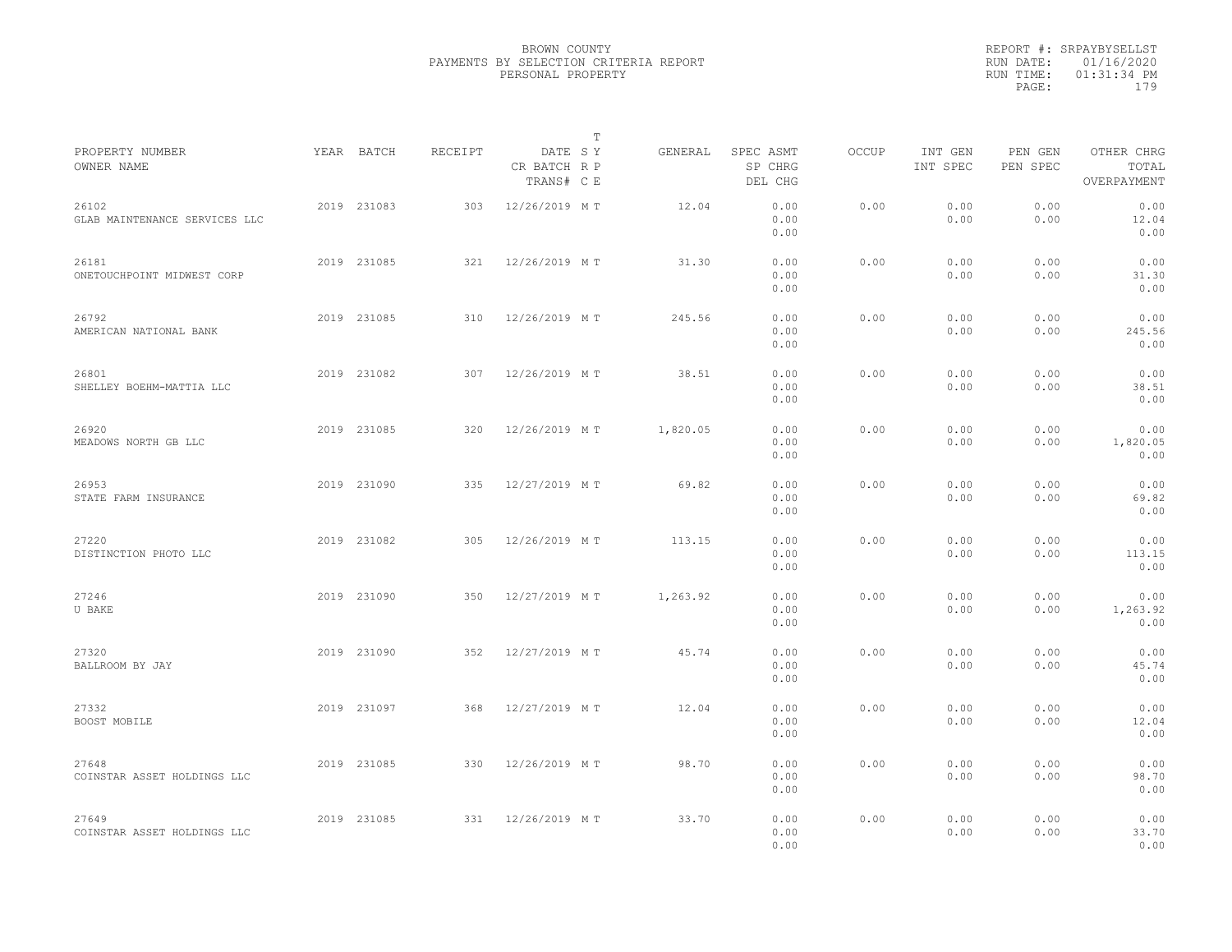|                                                      |             |         |                                       | $\mathbb T$ |         |                                 |              |                     |                     |                                    |  |
|------------------------------------------------------|-------------|---------|---------------------------------------|-------------|---------|---------------------------------|--------------|---------------------|---------------------|------------------------------------|--|
| PROPERTY NUMBER<br>OWNER NAME                        | YEAR BATCH  | RECEIPT | DATE SY<br>CR BATCH R P<br>TRANS# C E |             | GENERAL | SPEC ASMT<br>SP CHRG<br>DEL CHG | <b>OCCUP</b> | INT GEN<br>INT SPEC | PEN GEN<br>PEN SPEC | OTHER CHRG<br>TOTAL<br>OVERPAYMENT |  |
| 284<br>APPRAISERS INC OF GB                          | 2019 231085 | 329     | 12/26/2019 MT                         |             | 31.30   | 0.00<br>0.00<br>0.00            | 0.00         | 0.00<br>0.00        | 0.00<br>0.00        | 0.00<br>31.30<br>0.00              |  |
| 5309<br>STATE FARM INSURANCE                         | 2019 231090 | 347     | 12/27/2019 MT                         |             | 12.04   | 0.00<br>0.00<br>0.00            | 0.00         | 0.00<br>0.00        | 0.00<br>0.00        | 0.00<br>12.04<br>0.00              |  |
| 6768<br>FAMILY NUTRITION CENTER INC                  | 2019 231083 | 315     | 12/26/2019 MT                         |             | 69.82   | 0.00<br>0.00<br>0.00            | 0.00         | 0.00<br>0.00        | 0.00<br>0.00        | 0.00<br>69.82<br>0.00              |  |
| 7495<br>ENGELS COMMERCIAL APPLIANCE                  | 2019 231083 | 302     | 12/26/2019 MT                         |             | 132.41  | 0.00<br>0.00<br>0.00            | 0.00         | 0.00<br>0.00        | 0.00<br>0.00        | 0.00<br>132.41<br>0.00             |  |
| 8204<br>PERFORMANCE CHIROPRACTIC                     | 2019 231082 | 298     | 12/26/2019 MT                         |             | 154.08  | 0.00<br>0.00<br>0.00            | 0.00         | 0.00<br>0.00        | 0.00<br>0.00        | 0.00<br>154.08<br>0.00             |  |
| 10083<br>SHEAR DIMENSIONS                            | 2019 231102 | 442     | 12/31/2019 MT                         |             | 67.41   | 0.00<br>0.00<br>0.00            | 0.00         | 0.00<br>0.00        | 0.00<br>0.00        | 0.00<br>67.41<br>0.00              |  |
| 12750<br>ADVANCED PHYSICAL THERAPY & SPORTS MEDICINE | 2019 231105 | 457     | 12/30/2019 MT                         |             | 4.81    | 0.00<br>0.00<br>0.00            | 0.00         | 0.00<br>0.00        | 0.00<br>0.00        | 0.00<br>4.81<br>0.00               |  |
| 14043<br>HARMONY & HEALTH WELLNESS CENTER            | 2019 231096 | 376     | 12/28/2019 MT                         |             | 67.41   | 0.00<br>0.00<br>0.00            | 0.00         | 0.00<br>0.00        | 0.00<br>0.00        | 0.00<br>67.41<br>0.00              |  |
| 14108<br>FRANTZ, MARY PIANO STUDIO                   | 2019 231093 | 358     | 12/30/2019 MT                         |             | 55.37   | 0.00<br>0.00<br>0.00            | 0.00         | 0.00<br>0.00        | 0.00<br>0.00        | 0.00<br>55.37<br>0.00              |  |
| 1449<br>C-STREET                                     | 2019 231094 | 437     | 12/30/2019 MT                         |             | 52.96   | 0.00<br>0.00<br>0.00            | 0.00         | 0.00<br>0.00        | 0.00<br>0.00        | 0.00<br>52.96<br>0.00              |  |
| 16062<br>BERNIES BARBER SHOP                         | 2019 231095 | 391     | 12/30/2019 MT                         |             | 33.70   | 0.00<br>0.00<br>0.00            | 0.00         | 0.00<br>0.00        | 0.00<br>0.00        | 0.00<br>33.70<br>0.00              |  |
| 1631<br>MEYER JEWELERS INC                           | 2019 231095 | 392     | 12/30/2019 MT                         |             | 399.65  | 0.00<br>0.00<br>0.00            | 0.00         | 0.00<br>0.00        | 0.00<br>0.00        | 0.00<br>399.65<br>0.00             |  |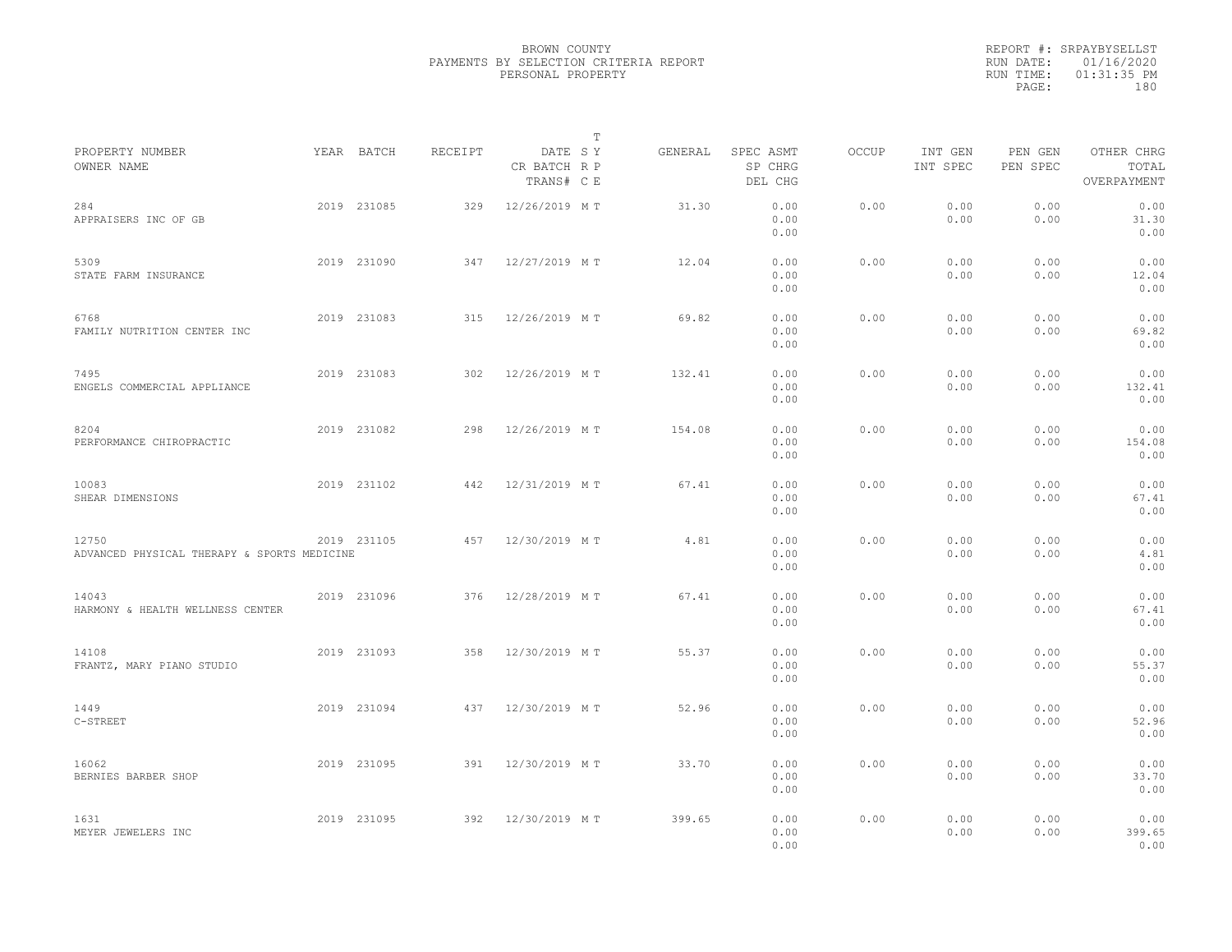|                                                    |             |         | $\mathbb T$                           |          |                                 |              |                     |                     |                                    |  |
|----------------------------------------------------|-------------|---------|---------------------------------------|----------|---------------------------------|--------------|---------------------|---------------------|------------------------------------|--|
| PROPERTY NUMBER<br>OWNER NAME                      | YEAR BATCH  | RECEIPT | DATE SY<br>CR BATCH R P<br>TRANS# C E | GENERAL  | SPEC ASMT<br>SP CHRG<br>DEL CHG | <b>OCCUP</b> | INT GEN<br>INT SPEC | PEN GEN<br>PEN SPEC | OTHER CHRG<br>TOTAL<br>OVERPAYMENT |  |
| 16744<br>PINNACLE CONSULTING GROUP LLC             | 2019 231105 | 451     | 12/30/2019 MT                         | 219.09   | 0.00<br>0.00<br>0.00            | 0.00         | 0.00<br>0.00        | 0.00<br>0.00        | 0.00<br>219.09<br>0.00             |  |
| 17012<br>CUTLASS LLC<br>(APARTMENTS)               | 2019 231105 | 443     | 12/30/2019 MT                         | 303.34   | 0.00<br>0.00<br>0.00            | 0.00         | 0.00<br>0.00        | 0.00<br>0.00        | 0.00<br>303.34<br>0.00             |  |
| 18660<br>JUST ORTHODONTICS                         | 2019 231094 | 357     | 12/30/2019 MT                         | 50.56    | 0.00<br>0.00<br>0.00            | 0.00         | 0.00<br>0.00        | 0.00<br>0.00        | 0.00<br>50.56<br>0.00              |  |
| 18745<br>WISE FOOLS PUB & GRILLE                   | 2019 231092 | 353     | 12/26/2019 MT                         | 19.26    | 0.00<br>0.00<br>0.00            | 0.00         | 0.00<br>0.00        | 0.00<br>0.00        | 0.00<br>19.26<br>0.00              |  |
| 19166<br>HYDRANT PIZZA                             | 2019 231095 | 389     | 12/30/2019 MT                         | 9.63     | 0.00<br>0.00<br>0.00            | 0.00         | 0.00<br>0.00        | 0.00<br>0.00        | 0.00<br>9.63<br>0.00               |  |
| 19245<br>GREAT EXPECTATIONS CANINE BEHAVIOR CENTER | 2019 231089 | 341     | 12/26/2019 MT                         | 62.60    | 0.00<br>0.00<br>0.00            | 0.00         | 0.00<br>0.00        | 0.00<br>0.00        | 0.00<br>62.60<br>0.00              |  |
| 19288<br>TRANSACTION NETWORK SERVICES INC          | 2019 231096 | 365     | 12/28/2019 MT                         | 2.42     | 0.00<br>0.00<br>0.00            | 0.00         | 0.00<br>0.00        | 0.00<br>0.00        | 0.00<br>2.42<br>0.00               |  |
| 20192<br>KASTLE PARK (BLDG)                        | 2019 231096 | 388     | 12/28/2019 MT                         | 1,569.68 | 0.00<br>175.00<br>0.00          | 0.00         | 0.00<br>0.00        | 0.00<br>0.00        | 0.00<br>1,744.68<br>0.00           |  |
| 20642<br>WISCONSIN EQUIPMENT & SYSTEMS INC         | 2019 231094 | 359     | 12/30/2019 MT                         | 48.15    | 0.00<br>0.00<br>0.00            | 0.00         | 0.00<br>0.00        | 0.00<br>0.00        | 0.00<br>48.15<br>0.00              |  |
| 20794<br>REDBOX AUTOMATED RETAIL LLC               | 2019 231095 | 400     | 12/30/2019 MT                         | 77.05    | 0.00<br>0.00<br>0.00            | 0.00         | 0.00<br>0.00        | 0.00<br>0.00        | 0.00<br>77.05<br>0.00              |  |
| 20795<br>REDBOX AUTOMATED RETAIL LLC               | 2019 231095 | 399     | 12/30/2019 MT                         | 108.34   | 0.00<br>0.00<br>0.00            | 0.00         | 0.00<br>0.00        | 0.00<br>0.00        | 0.00<br>108.34<br>0.00             |  |
| 20796<br>REDBOX AUTOMATED RETAIL LLC               | 2019 231095 | 396     | 12/30/2019 MT                         | 77.05    | 0.00<br>0.00<br>0.00            | 0.00         | 0.00<br>0.00        | 0.00<br>0.00        | 0.00<br>77.05<br>0.00              |  |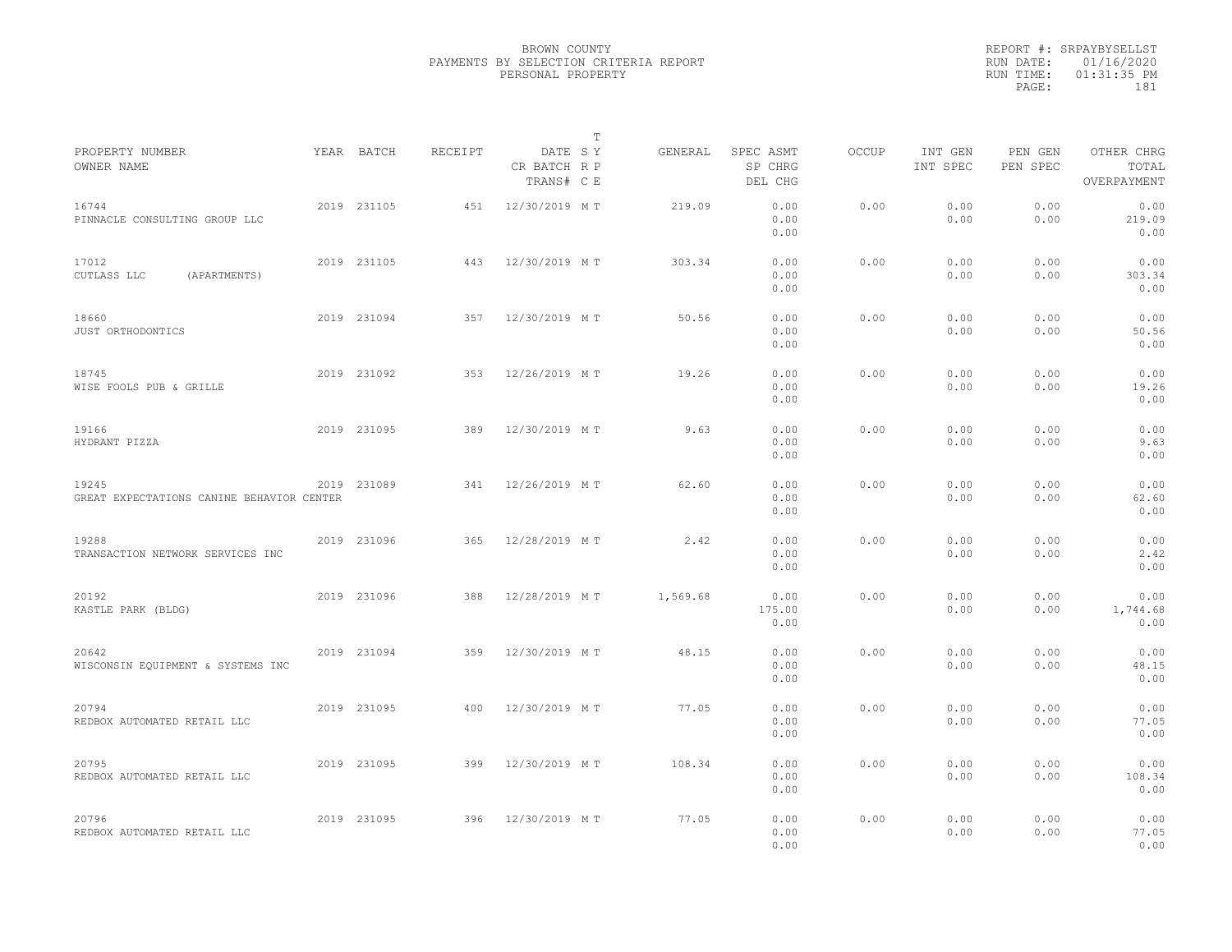|                                      |             |         |                                       | $\mathbb T$ |          |                                 |              |                     |                     |                                    |  |
|--------------------------------------|-------------|---------|---------------------------------------|-------------|----------|---------------------------------|--------------|---------------------|---------------------|------------------------------------|--|
| PROPERTY NUMBER<br>OWNER NAME        | YEAR BATCH  | RECEIPT | DATE SY<br>CR BATCH R P<br>TRANS# C E |             | GENERAL  | SPEC ASMT<br>SP CHRG<br>DEL CHG | <b>OCCUP</b> | INT GEN<br>INT SPEC | PEN GEN<br>PEN SPEC | OTHER CHRG<br>TOTAL<br>OVERPAYMENT |  |
| 20797<br>REDBOX AUTOMATED RETAIL LLC | 2019 231095 | 397     | 12/30/2019 MT                         |             | 113.15   | 0.00<br>0.00<br>0.00            | 0.00         | 0.00<br>0.00        | 0.00<br>0.00        | 0.00<br>113.15<br>0.00             |  |
| 20800<br>REDBOX AUTOMATED RETAIL LLC | 2019 231095 | 402     | 12/30/2019 MT                         |             | 180.56   | 0.00<br>0.00<br>0.00            | 0.00         | 0.00<br>0.00        | 0.00<br>0.00        | 0.00<br>180.56<br>0.00             |  |
| 22168<br>CORNERSTONE MORTGAGE        | 2019 231096 | 363     | 12/28/2019 MT                         |             | 77.05    | 0.00<br>0.00<br>0.00            | 0.00         | 0.00<br>0.00        | 0.00<br>0.00        | 0.00<br>77.05<br>0.00              |  |
| 22284<br>GNOME GAMES                 | 2019 231095 | 384     | 12/30/2019 MT                         |             | 132.41   | 0.00<br>0.00<br>0.00            | 0.00         | 0.00<br>0.00        | 0.00<br>0.00        | 0.00<br>132.41<br>0.00             |  |
| 22338<br>WOOLF DISTRIBUTING COMPANY  | 2019 231105 | 469     | 12/30/2019 MT                         |             | 1,704.49 | 0.00<br>0.00<br>0.00            | 0.00         | 0.00<br>0.00        | 0.00<br>0.00        | 0.00<br>1,704.49<br>0.00           |  |
| 22819<br>WEILER APPRAISALS           | 2019 231095 | 416     | 12/30/2019 MT                         |             | 4.81     | 0.00<br>0.00<br>0.00            | 0.00         | 0.00<br>0.00        | 0.00<br>0.00        | 0.00<br>4.81<br>0.00               |  |
| 22830<br>NORTH COAST PRODUCTIONS LLC | 2019 231096 | 371     | 12/28/2019 MT                         |             | 9.63     | 0.00<br>0.00<br>0.00            | 0.00         | 0.00<br>0.00        | 0.00<br>0.00        | 0.00<br>9.63<br>0.00               |  |
| 22852<br>FAIR MUFFLER & BRAKE SHOP   | 2019 231096 | 445     | 12/28/2019 MT                         |             | 207.04   | 0.00<br>0.00<br>0.00            | 0.00         | 0.00<br>0.00        | 0.00<br>0.00        | 0.00<br>207.04<br>0.00             |  |
| 22903<br>TAQUERIA MALDONADO'S        | 2019 231093 | 373     | 12/30/2019 MT                         |             | 180.56   | 0.00<br>0.00<br>0.00            | 0.00         | 0.00<br>0.00        | 0.00<br>0.00        | 0.00<br>180.56<br>0.00             |  |
| 23198<br>BAY FABRICATION INC         | 2019 231096 | 408     | 12/28/2019 MT                         |             | 755.94   | 0.00<br>0.00<br>0.00            | 0.00         | 0.00<br>0.00        | 0.00<br>0.00        | 0.00<br>755.94<br>0.00             |  |
| 23360<br>AUTO SELECT                 | 2019 231096 | 362     | 12/28/2019 MT                         |             | 144.46   | 0.00<br>0.00<br>0.00            | 0.00         | 0.00<br>0.00        | 0.00<br>0.00        | 0.00<br>144.46<br>0.00             |  |
| 23386<br>FRETS & FRIENDS             | 2019 231092 | 434     | 12/26/2019 MT                         |             | 341.86   | 0.00<br>0.00<br>0.00            | 0.00         | 0.00<br>0.00        | 0.00<br>0.00        | 0.00<br>341.86<br>0.00             |  |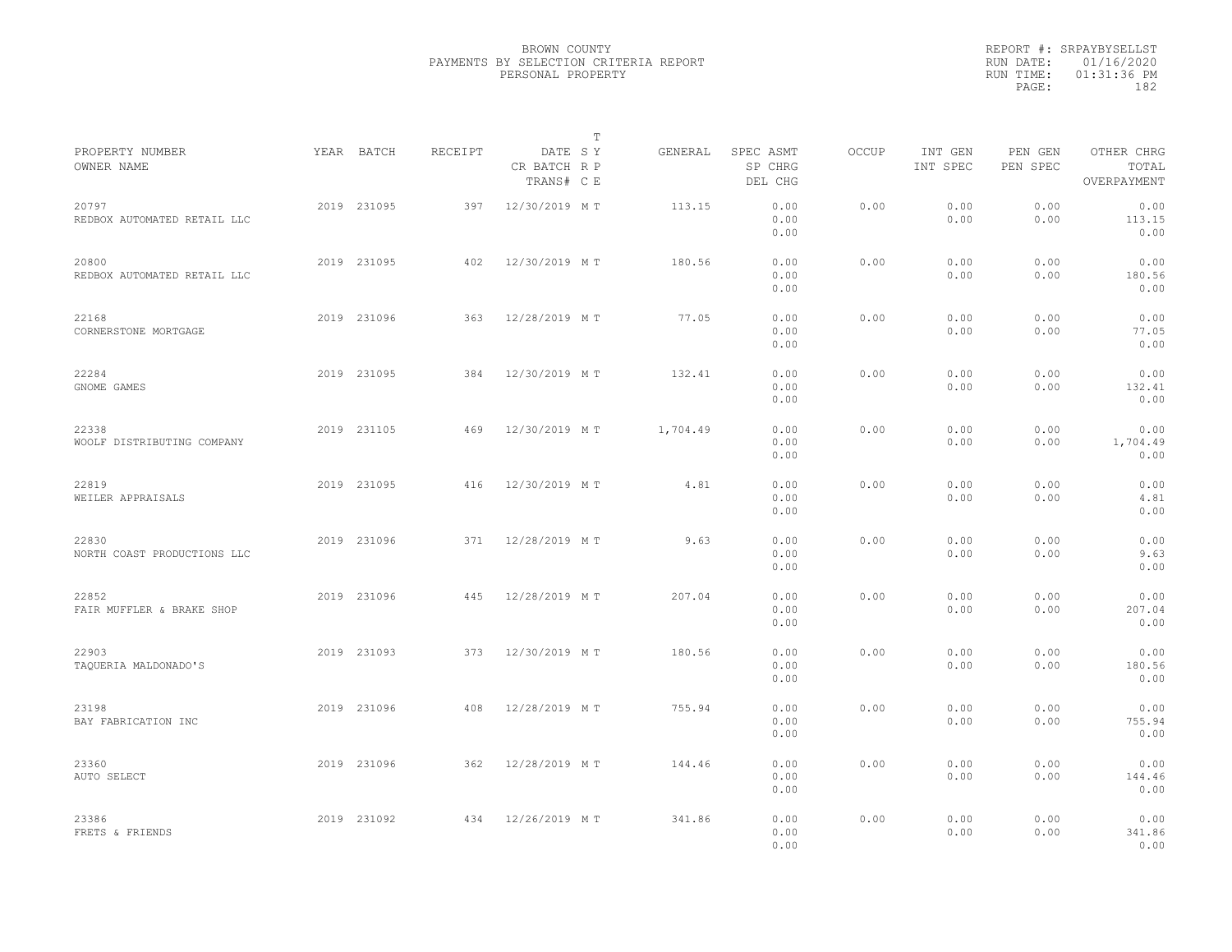|                                                    |             |         |                                       | $\mathbb T$ |                                 |       |                     |                     |                                    |  |
|----------------------------------------------------|-------------|---------|---------------------------------------|-------------|---------------------------------|-------|---------------------|---------------------|------------------------------------|--|
| PROPERTY NUMBER<br>OWNER NAME                      | YEAR BATCH  | RECEIPT | DATE SY<br>CR BATCH R P<br>TRANS# C E | GENERAL     | SPEC ASMT<br>SP CHRG<br>DEL CHG | OCCUP | INT GEN<br>INT SPEC | PEN GEN<br>PEN SPEC | OTHER CHRG<br>TOTAL<br>OVERPAYMENT |  |
| 23387<br>FRETS & FRIENDS                           | 2019 231092 | 435     | 12/26/2019 MT                         | 33.70       | 0.00<br>0.00<br>0.00            | 0.00  | 0.00<br>0.00        | 0.00<br>0.00        | 0.00<br>33.70<br>0.00              |  |
| 23497<br>ESCAPE TO TRANQUILITY                     | 2019 231089 | 342     | 12/26/2019 MT                         | 7.23        | 0.00<br>0.00<br>0.00            | 0.00  | 0.00<br>0.00        | 0.00<br>0.00        | 0.00<br>7.23<br>0.00               |  |
| 24120<br>A BAG LADY                                | 2019 231092 | 405     | 12/26/2019 MT                         | 91.48       | 0.00<br>0.00<br>0.00            | 0.00  | 0.00<br>0.00        | 0.00<br>0.00        | 0.00<br>91.48<br>0.00              |  |
| 24186<br>NAVARINO ANTIQUE MALL                     | 2019 231095 | 418     | 12/30/2019 MT                         | 7.23        | 0.00<br>0.00<br>0.00            | 0.00  | 0.00<br>0.00        | 0.00<br>0.00        | 0.00<br>7.23<br>0.00               |  |
| 24203<br>REDBOX AUTOMATED RETAIL                   | 2019 231095 | 401     | 12/30/2019 MT                         | 57.78       | 0.00<br>0.00<br>0.00            | 0.00  | 0.00<br>0.00        | 0.00<br>0.00        | 0.00<br>57.78<br>0.00              |  |
| 24271<br>NEW LEAF DESIGN CENTER                    | 2019 231096 | 374     | 12/28/2019 MT                         | 2.42        | 0.00<br>0.00<br>0.00            | 0.00  | 0.00<br>0.00        | 0.00<br>0.00        | 0.00<br>2.42<br>0.00               |  |
| 24761<br>DIGITAL CINEMA DISTRIBUTION COALITION LLC | 2019 231096 | 386     | 12/28/2019 MT                         | 28.89       | 0.00<br>0.00<br>0.00            | 0.00  | 0.00<br>0.00        | 0.00<br>0.00        | 0.00<br>28.89<br>0.00              |  |
| 24884<br>ANTIPHON LAW OFFICES                      | 2019 231096 | 364     | 12/28/2019 MT                         | 204.64      | 0.00<br>0.00<br>0.00            | 0.00  | 0.00<br>0.00        | 0.00<br>0.00        | 0.00<br>204.64<br>0.00             |  |
| 24895<br>DAY SPA, THE                              | 2019 231105 | 467     | 12/30/2019 MT                         | 16.86       | 0.00<br>0.00<br>0.00            | 0.00  | 0.00<br>0.00        | 0.00<br>0.00        | 0.00<br>16.86<br>0.00              |  |
| 25472<br>ZUELKE & KARCZ                            | 2019 231092 | 361     | 12/26/2019 MT                         | 370.74      | 0.00<br>0.00<br>0.00            | 0.00  | 0.00<br>0.00        | 0.00<br>0.00        | 0.00<br>370.74<br>0.00             |  |
| 25507<br>KEY ELEMENTS OF HEALTH                    | 2019 231095 | 411     | 12/30/2019 MT                         | 38.51       | 0.00<br>0.00<br>0.00            | 0.00  | 0.00<br>0.00        | 0.00<br>0.00        | 0.00<br>38.51<br>0.00              |  |
| 25547<br>THERAPUTIC RELAXATION                     | 2019 231105 | 459     | 12/30/2019 MT                         | 113.15      | 0.00<br>0.00<br>0.00            | 0.00  | 0.00<br>0.00        | 0.00<br>0.00        | 0.00<br>113.15<br>0.00             |  |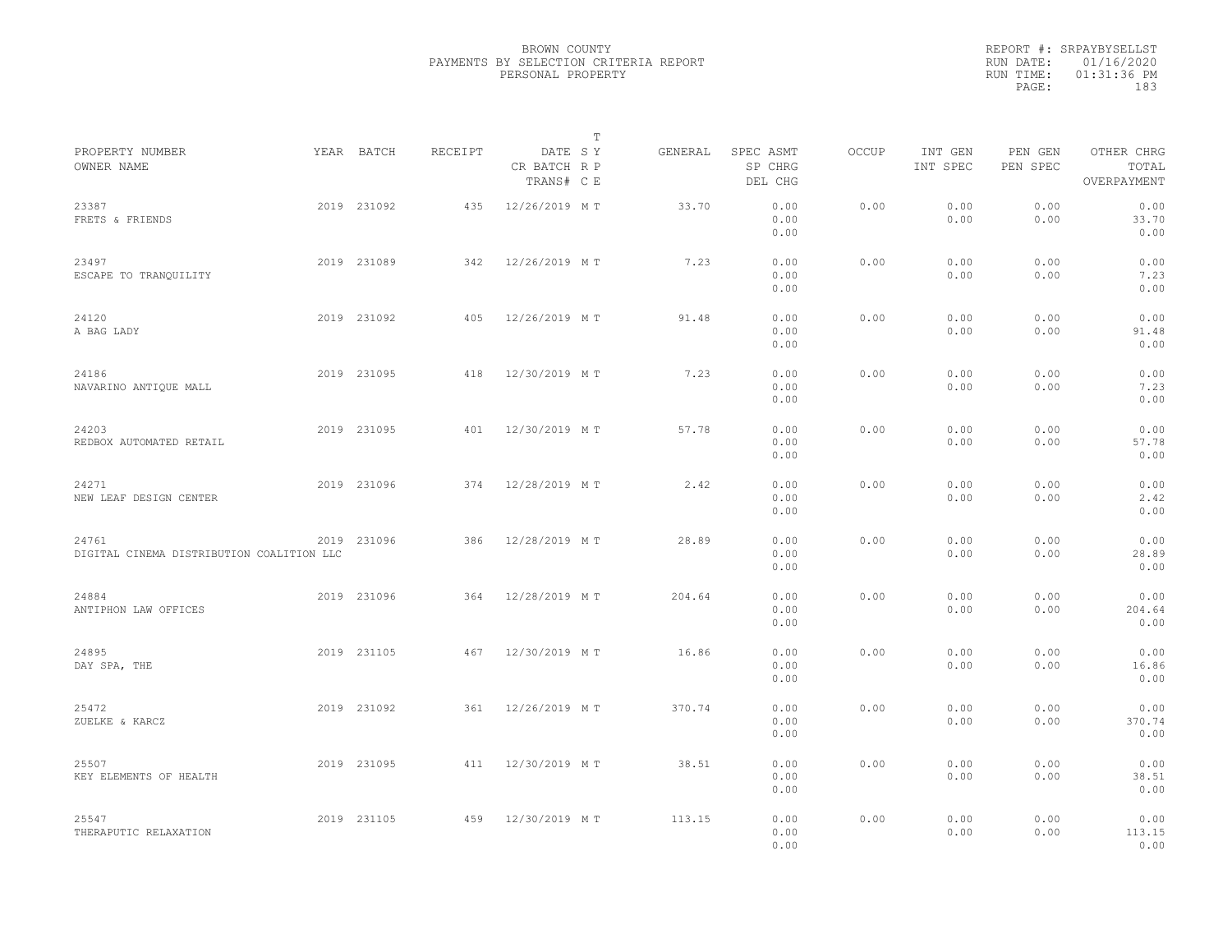|                                                 |             |         |                                       | T        |                                 |              |                     |                     |                                    |  |
|-------------------------------------------------|-------------|---------|---------------------------------------|----------|---------------------------------|--------------|---------------------|---------------------|------------------------------------|--|
| PROPERTY NUMBER<br>OWNER NAME                   | YEAR BATCH  | RECEIPT | DATE SY<br>CR BATCH R P<br>TRANS# C E | GENERAL  | SPEC ASMT<br>SP CHRG<br>DEL CHG | <b>OCCUP</b> | INT GEN<br>INT SPEC | PEN GEN<br>PEN SPEC | OTHER CHRG<br>TOTAL<br>OVERPAYMENT |  |
| 2576<br>WILDWOOD GALLERY                        | 2019 231105 | 462     | 12/30/2019 MT                         | 21.68    | 0.00<br>0.00<br>0.00            | 0.00         | 0.00<br>0.00        | 0.00<br>0.00        | 0.00<br>21.68<br>0.00              |  |
| 26062<br>AGS LLC                                | 2019 231096 | 393     | 12/28/2019 MT                         | 305.75   | 0.00<br>0.00<br>0.00            | 0.00         | 0.00<br>0.00        | 0.00<br>0.00        | 0.00<br>305.75<br>0.00             |  |
| 26064<br>ALORICA INC                            | 2019 231116 | 487     | 12/30/2019 MT                         | 2,402.66 | 0.00<br>0.00<br>0.00            | 0.00         | 0.00<br>0.00        | 0.00<br>0.00        | 0.00<br>2,402.66<br>0.00           |  |
| 26184<br>PERRY'S PRECISION AUTO SERVICE         | 2019 231105 | 456     | 12/30/2019 MT                         | 12.04    | 0.00<br>0.00<br>0.00            | 0.00         | 0.00<br>0.00        | 0.00<br>0.00        | 0.00<br>12.04<br>0.00              |  |
| 26192<br>SAVE A LOT                             | 2019 231095 | 412     | 12/30/2019 MT                         | 1,131.52 | 0.00<br>0.00<br>0.00            | 0.00         | 0.00<br>0.00        | 0.00<br>0.00        | 0.00<br>1,131.52<br>0.00           |  |
| 26241<br>BOARD & BRUSH CREATIVE STUDIO GB LLC   | 2019 231095 | 430     | 12/30/2019 MT                         | 137.23   | 0.00<br>0.00<br>0.00            | 0.00         | 0.00<br>0.00        | 0.00<br>0.00        | 0.00<br>137.23<br>0.00             |  |
| 26861<br>REDBOX AUTOMATED RETAIL LLC            | 2019 231095 | 398     | 12/30/2019 MT                         | 91.48    | 0.00<br>0.00<br>0.00            | 0.00         | 0.00<br>0.00        | 0.00<br>0.00        | 0.00<br>91.48<br>0.00              |  |
| 27294<br>HOSLET CONSULTING/SANDLER TRAINING INC | 2019 231095 | 395     | 12/30/2019 MT                         | 4.81     | 0.00<br>0.00<br>0.00            | 0.00         | 0.00<br>0.00        | 0.00<br>0.00        | 0.00<br>4.81<br>0.00               |  |
| 27349<br>CROSSING THE BRIDGES                   | 2019 231096 | 366     | 12/28/2019 MT                         | 36.11    | 0.00<br>0.00<br>0.00            | 0.00         | 0.00<br>0.00        | 0.00<br>0.00        | 0.00<br>36.11<br>0.00              |  |
| 27385<br>ROSE SPA                               | 2019 231105 | 468     | 12/30/2019 MT                         | 67.41    | 0.00<br>0.00<br>0.00            | 0.00         | 0.00<br>0.00        | 0.00<br>0.00        | 0.00<br>67.41<br>0.00              |  |
| 27569<br>VERDANT COMMERCIAL CAPITAL LLC         | 2019 231095 | 421     | 12/30/2019 MT                         | 67.41    | 0.00<br>0.00<br>0.00            | 0.00         | 0.00<br>0.00        | 0.00<br>0.00        | 0.00<br>67.41<br>0.00              |  |
| 27597<br>CAMERA CORNER CONNECTING POINT         | 2019 231094 | 438     | 12/30/2019 MT                         | 2,335.25 | 0.00<br>0.00<br>0.00            | 0.00         | 0.00<br>0.00        | 0.00<br>0.00        | 0.00<br>2,335.25<br>0.00           |  |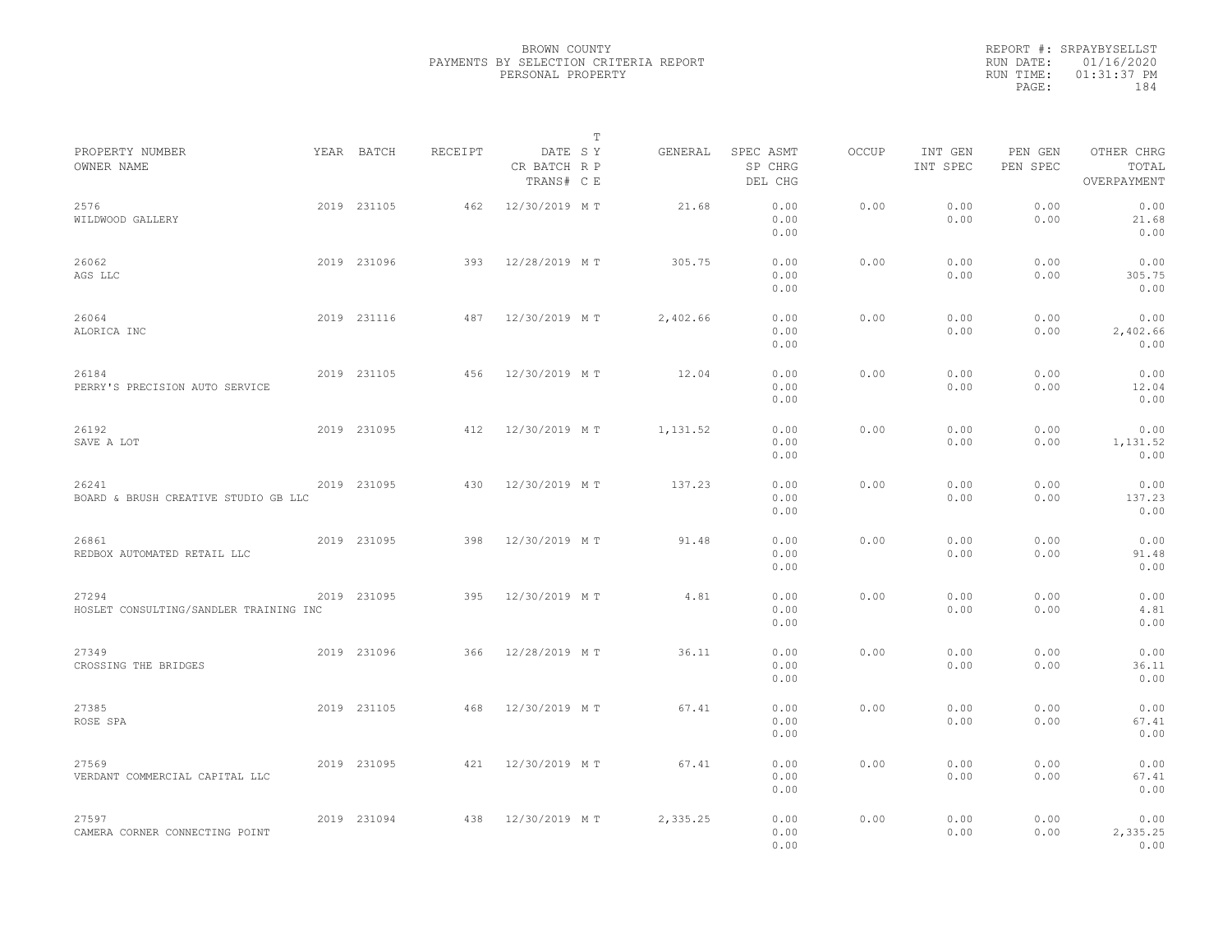|                                      |             |         | $\mathbb{T}$                          |         |                                 |              |                     |                     |                                    |  |
|--------------------------------------|-------------|---------|---------------------------------------|---------|---------------------------------|--------------|---------------------|---------------------|------------------------------------|--|
| PROPERTY NUMBER<br>OWNER NAME        | YEAR BATCH  | RECEIPT | DATE SY<br>CR BATCH R P<br>TRANS# C E | GENERAL | SPEC ASMT<br>SP CHRG<br>DEL CHG | <b>OCCUP</b> | INT GEN<br>INT SPEC | PEN GEN<br>PEN SPEC | OTHER CHRG<br>TOTAL<br>OVERPAYMENT |  |
| 27641<br>BAY BEACH MINI GOLF INC     | 2019 231096 | 387     | 12/28/2019 MT                         | 9.63    | 0.00<br>0.00<br>0.00            | 0.00         | 0.00<br>0.00        | 0.00<br>0.00        | 0.00<br>9.63<br>0.00               |  |
| 341<br>BADGER WHOLESALE COMPANY      | 2019 231095 | 420     | 12/30/2019 MT                         | 753.55  | 0.00<br>0.00<br>0.00            | 0.00         | 0.00<br>0.00        | 0.00<br>0.00        | 0.00<br>753.55<br>0.00             |  |
| 364<br>BARTELT BUSINESS MACHINES     | 2019 231094 | 432     | 12/30/2019 MT                         | 67.41   | 0.00<br>0.00<br>0.00            | 0.00         | 0.00<br>0.00        | 0.00<br>0.00        | 0.00<br>67.41<br>0.00              |  |
| 5936<br>HATS OFF HAIR DESIGN & SALON | 2019 231092 | 333     | 12/26/2019 MT                         | 21.68   | 0.00<br>0.00<br>0.00            | 0.00         | 0.00<br>0.00        | 0.00<br>0.00        | 0.00<br>21.68<br>0.00              |  |
| 5958<br>GIPPERS RESTAURANT           | 2019 231093 | 378     | 12/30/2019 MT                         | 536.88  | 0.00<br>0.00<br>0.00            | 0.00         | 0.00<br>0.00        | 0.00<br>0.00        | 0.00<br>536.88<br>0.00             |  |
| 6726<br>AUTO HAUS ON VELP            | 2019 231116 | 505     | 12/30/2019 MT                         | 146.85  | 0.00<br>0.00<br>0.00            | 0.00         | 0.00<br>0.00        | 0.00<br>0.00        | 0.00<br>146.85<br>0.00             |  |
| 8297<br>DUFFY, TIMOTHY G.            | 2019 231096 | 372     | 12/28/2019 MT                         | 57.78   | 0.00<br>0.00<br>0.00            | 0.00         | 0.00<br>0.00        | 0.00<br>0.00        | 0.00<br>57.78<br>0.00              |  |
| 8357<br>AMERICAN FAMILY INSURANCE    | 2019 231116 | 512     | 12/30/2019 MT                         | 9.63    | 0.00<br>0.00<br>0.00            | 0.00         | 0.00<br>0.00        | 0.00<br>0.00        | 0.00<br>9.63<br>0.00               |  |
| 8477<br>TACO BURRITO MEXICO          | 2019 231092 | 413     | 12/26/2019 MT                         | 4.81    | 0.00<br>0.00<br>0.00            | 0.00         | 0.00<br>0.00        | 0.00<br>0.00        | 0.00<br>4.81<br>0.00               |  |
| 889<br>EYE CARE PROFESSIONALS        | 2019 231096 | 436     | 12/28/2019 MT                         | 233.51  | 0.00<br>0.00<br>0.00            | 0.00         | 0.00<br>0.00        | 0.00<br>0.00        | 0.00<br>233.51<br>0.00             |  |
| 9507<br>CLASSIC MAYTAG H.A.C.        | 2019 231095 | 419     | 12/30/2019 MT                         | 113.15  | 0.00<br>0.00<br>0.00            | 0.00         | 0.00<br>0.00        | 0.00<br>0.00        | 0.00<br>113.15<br>0.00             |  |
| 10189<br>PETERSON, BERK, & CROSS     | 2019 231088 | 375     | 12/27/2019 MT                         | 12.04   | 0.00<br>0.00<br>0.00            | 0.00         | 0.00<br>0.00        | 0.00<br>0.00        | 0.00<br>12.04<br>0.00              |  |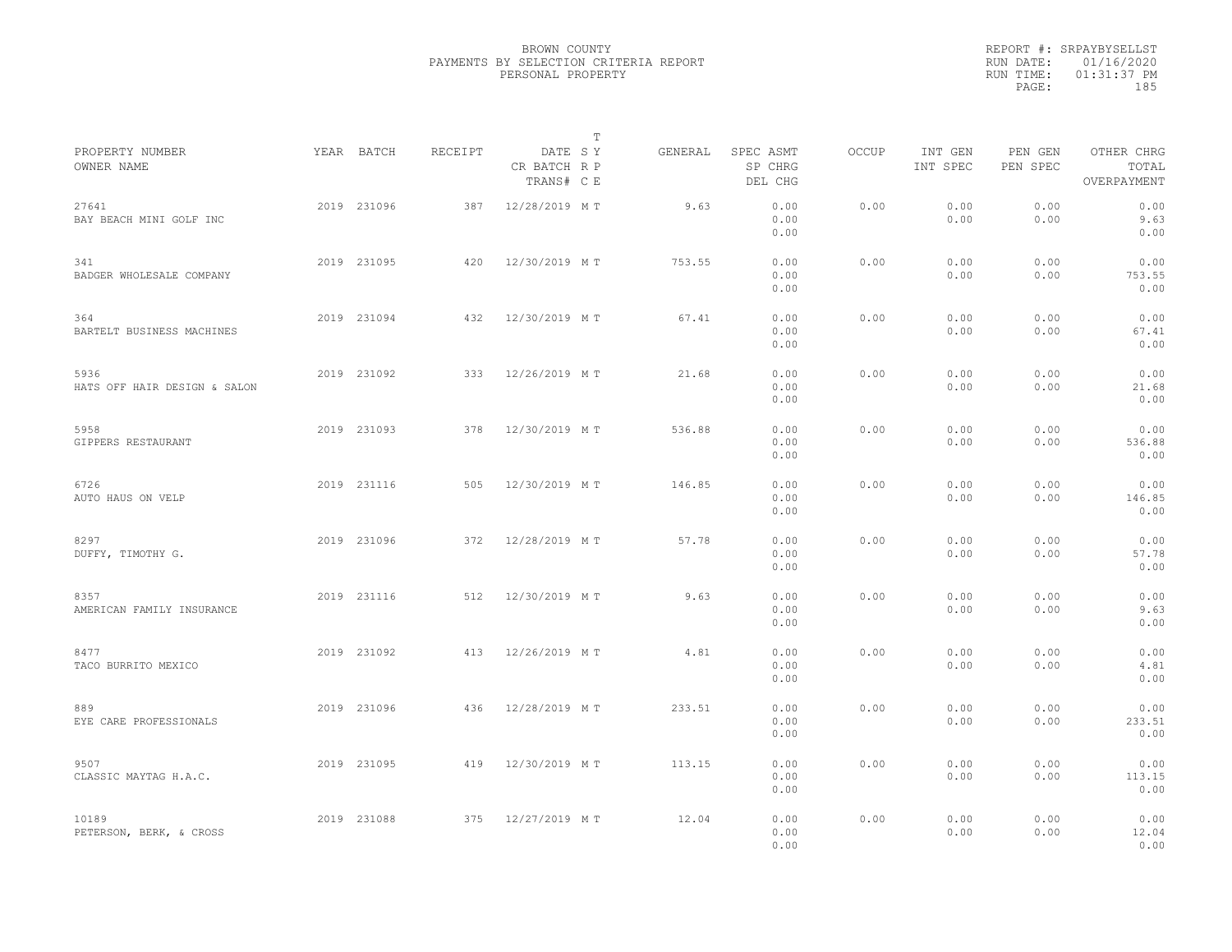|                                               |             |         |                                       | $\mathbb{T}$ |                                 |              |                     |                     |                                    |
|-----------------------------------------------|-------------|---------|---------------------------------------|--------------|---------------------------------|--------------|---------------------|---------------------|------------------------------------|
| PROPERTY NUMBER<br>OWNER NAME                 | YEAR BATCH  | RECEIPT | DATE SY<br>CR BATCH R P<br>TRANS# C E | GENERAL      | SPEC ASMT<br>SP CHRG<br>DEL CHG | <b>OCCUP</b> | INT GEN<br>INT SPEC | PEN GEN<br>PEN SPEC | OTHER CHRG<br>TOTAL<br>OVERPAYMENT |
| 10850<br>CABINET MASTERS PLUS INC             | 2019 231088 | 424     | 12/27/2019 MT                         | 671.69       | 0.00<br>0.00<br>0.00            | 0.00         | 0.00<br>0.00        | 0.00<br>0.00        | 0.00<br>671.69<br>0.00             |
| 10897<br>HOWIE'S HIGHLAND PUB & GRILL         | 2019 231100 | 425     | 12/30/2019 MT                         | 613.90       | 0.00<br>0.00<br>0.00            | 0.00         | 0.00<br>0.00        | 0.00<br>0.00        | 0.00<br>613.90<br>0.00             |
| 13475<br>METZLER ELECTRIC                     | 2019 231088 | 409     | 12/27/2019 MT                         | 117.97       | 0.00<br>0.00<br>0.00            | 0.00         | 0.00<br>0.00        | 0.00<br>0.00        | 0.00<br>117.97<br>0.00             |
| 1573<br>MASSART AUCTIONEERS, INC.             | 2019 231088 | 345     | 12/27/2019 MT                         | 195.01       | 0.00<br>0.00<br>0.00            | 0.00         | 0.00<br>0.00        | 0.00<br>0.00        | 0.00<br>195.01<br>0.00             |
| 1617<br>MELOTTE DISTRIBUTING INC              | 2019 231091 | 360     | 12/27/2019 MT                         | 813.73       | 0.00<br>0.00<br>0.00            | 0.00         | 0.00<br>0.00        | 0.00<br>0.00        | 0.00<br>813.73<br>0.00             |
| 16709<br>UNIVERSITY OF WISCONSIN CREDIT UNION | 2019 231100 | 415     | 12/30/2019 MT                         | 729.47       | 0.00<br>0.00<br>0.00            | 0.00         | 0.00<br>0.00        | 0.00<br>0.00        | 0.00<br>729.47<br>0.00             |
| 16731<br>BARSTOOLS DIRECT                     | 2019 231100 | 385     | 12/30/2019 MT                         | 14.45        | 0.00<br>0.00<br>0.00            | 0.00         | 0.00<br>0.00        | 0.00<br>0.00        | 0.00<br>14.45<br>0.00              |
| 17740<br>HEARING CLINICS OF WISCONSIN INC     | 2019 231088 | 423     | 12/27/2019 MT                         | 2.42         | 0.00<br>0.00<br>0.00            | 0.00         | 0.00<br>0.00        | 0.00<br>0.00        | 0.00<br>2.42<br>0.00               |
| 2023<br>RENCO MACHINE CO INC                  | 2019 231088 | 417     | 12/27/2019 MT                         | 5,724.99     | 0.00<br>0.00<br>0.00            | 0.00         | 0.00<br>0.00        | 0.00<br>0.00        | 0.00<br>5,724.99<br>0.00           |
| 20802<br>S&H HOLDINGS                         | 2019 231088 | 340     | 12/27/2019 MT                         | 3,635.30     | 0.00<br>0.00<br>0.00            | 0.00         | 0.00<br>0.00        | 0.00<br>0.00        | 0.00<br>3,635.30<br>0.00           |
| 21050<br>FOODMASTER LOGISTICS OF WI           | 2019 231088 | 377     | 12/27/2019 MT                         | 4.81         | 0.00<br>0.00<br>0.00            | 0.00         | 0.00<br>0.00        | 0.00<br>0.00        | 0.00<br>4.81<br>0.00               |
| 2189<br>SMITTYS AUTO MART                     | 2019 231100 | 390     | 12/30/2019 MT                         | 74.63        | 0.00<br>0.00<br>0.00            | 0.00         | 0.00<br>0.00        | 0.00<br>0.00        | 0.00<br>74.63<br>0.00              |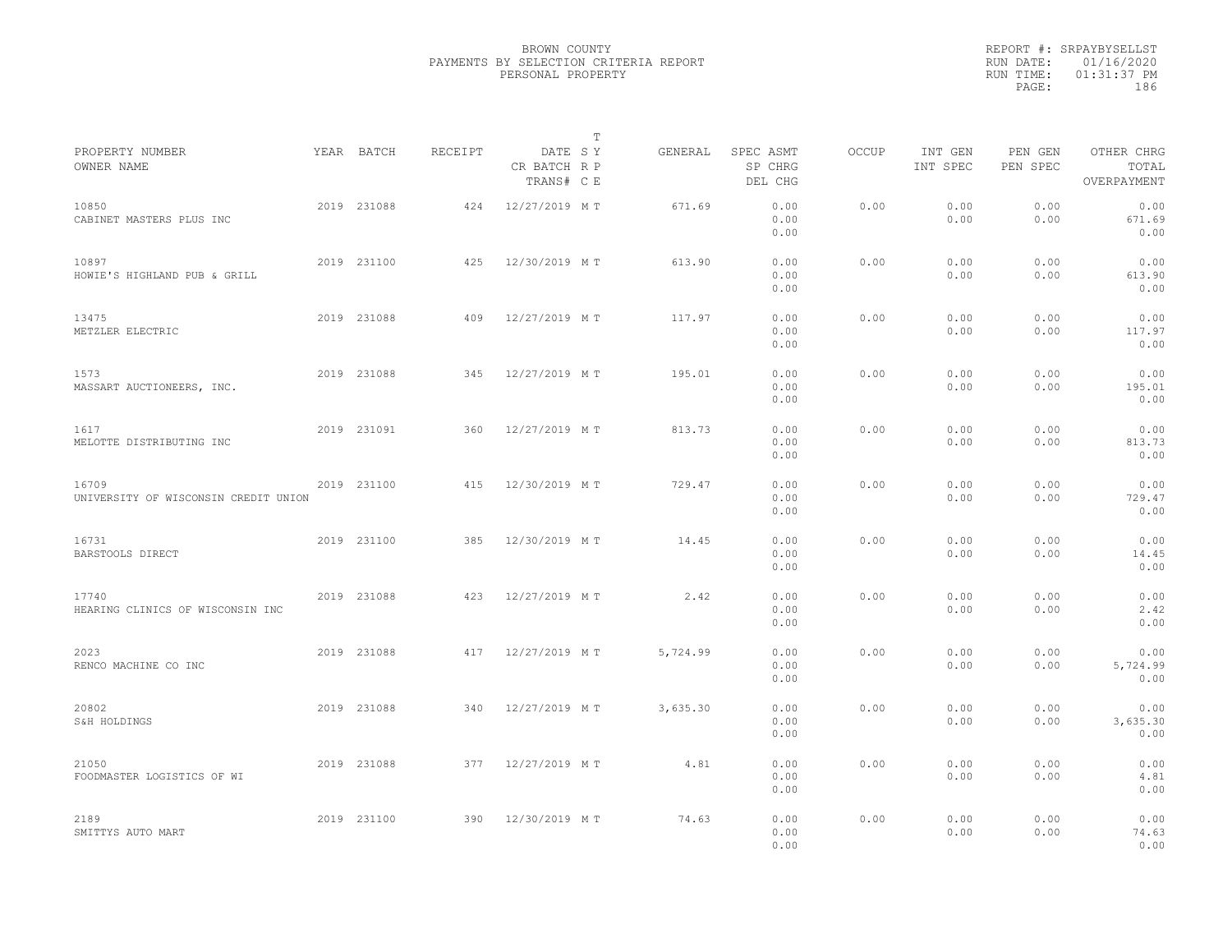|                                          |             |         |                                       | $\mathbb{T}$ |                                 |              |                     |                     |                                    |  |
|------------------------------------------|-------------|---------|---------------------------------------|--------------|---------------------------------|--------------|---------------------|---------------------|------------------------------------|--|
| PROPERTY NUMBER<br>OWNER NAME            | YEAR BATCH  | RECEIPT | DATE SY<br>CR BATCH R P<br>TRANS# C E | GENERAL      | SPEC ASMT<br>SP CHRG<br>DEL CHG | <b>OCCUP</b> | INT GEN<br>INT SPEC | PEN GEN<br>PEN SPEC | OTHER CHRG<br>TOTAL<br>OVERPAYMENT |  |
| 22166<br>CONTEMPORARY HAIR & NAIL        | 2019 231098 | 428     | 12/27/2019 MT                         | 38.51        | 0.00<br>0.00<br>0.00            | 0.00         | 0.00<br>0.00        | 0.00<br>0.00        | 0.00<br>38.51<br>0.00              |  |
| 22173<br>FAST 'N EASY PAWN SHOP          | 2019 231098 | 426     | 12/27/2019 MT                         | 146.85       | 0.00<br>50.00<br>0.00           | 0.00         | 0.00<br>0.00        | 0.00<br>0.00        | 0.00<br>196.85<br>0.00             |  |
| 22688<br>ABUNDANT LIFE COUNSELING CENTER | 2019 231100 | 404     | 12/30/2019 MT                         | 89.09        | 0.00<br>0.00<br>0.00            | 0.00         | 0.00<br>0.00        | 0.00<br>0.00        | 0.00<br>89.09<br>0.00              |  |
| 22757<br>O'REILLY AUTO PARTS             | 2019 231091 | 382     | 12/27/2019 MT                         | 450.20       | 0.00<br>0.00<br>0.00            | 0.00         | 0.00<br>0.00        | 0.00<br>0.00        | 0.00<br>450.20<br>0.00             |  |
| 22758<br>O'REILLY AUTO PARTS #3839       | 2019 231091 | 381     | 12/27/2019 MT                         | 1,410.78     | 0.00<br>75.00<br>0.00           | 0.00         | 0.00<br>0.00        | 0.00<br>0.00        | 0.00<br>1,485.78<br>0.00           |  |
| 23203<br>INKDROP ARTHAUS LLC             | 2019 231088 | 414     | 12/27/2019 MT                         | 33.70        | 0.00<br>0.00<br>0.00            | 0.00         | 0.00<br>0.00        | 0.00<br>0.00        | 0.00<br>33.70<br>0.00              |  |
| 23585<br>GENE'S DEEP ROCK                | 2019 231088 | 410     | 12/27/2019 MT                         | 522.43       | 0.00<br>0.00<br>0.00            | 0.00         | 0.00<br>0.00        | 0.00<br>0.00        | 0.00<br>522.43<br>0.00             |  |
| 23787<br>BLACKSTONE WEST RESTAURANT      | 2019 231088 | 431     | 12/27/2019 MT                         | 65.00        | 0.00<br>0.00<br>0.00            | 0.00         | 0.00<br>0.00        | 0.00<br>0.00        | 0.00<br>65.00<br>0.00              |  |
| 24217<br>TRU CLEAN LAUNDRY CENTER        | 2019 231088 | 336     | 12/27/2019 MT                         | 154.08       | 0.00<br>0.00<br>0.00            | 0.00         | 0.00<br>0.00        | 0.00<br>0.00        | 0.00<br>154.08<br>0.00             |  |
| 25434<br>ON-SITE STUDIOS                 | 2019 231100 | 379     | 12/30/2019 MT                         | 505.57       | 0.00<br>0.00<br>0.00            | 0.00         | 0.00<br>0.00        | 0.00<br>0.00        | 0.00<br>505.57<br>0.00             |  |
| 25457<br>TOSOH BIOSCIENCE INC            | 2019 231098 | 370     | 12/27/2019 MT                         | 197.41       | 0.00<br>0.00<br>0.00            | 0.00         | 0.00<br>0.00        | 0.00<br>0.00        | 0.00<br>197.41<br>0.00             |  |
| 25530<br>QUEST CIVIL ENGINEERS           | 2019 231098 | 369     | 12/27/2019 MT                         | 26.49        | 0.00<br>0.00<br>0.00            | 0.00         | 0.00<br>0.00        | 0.00<br>0.00        | 0.00<br>26.49<br>0.00              |  |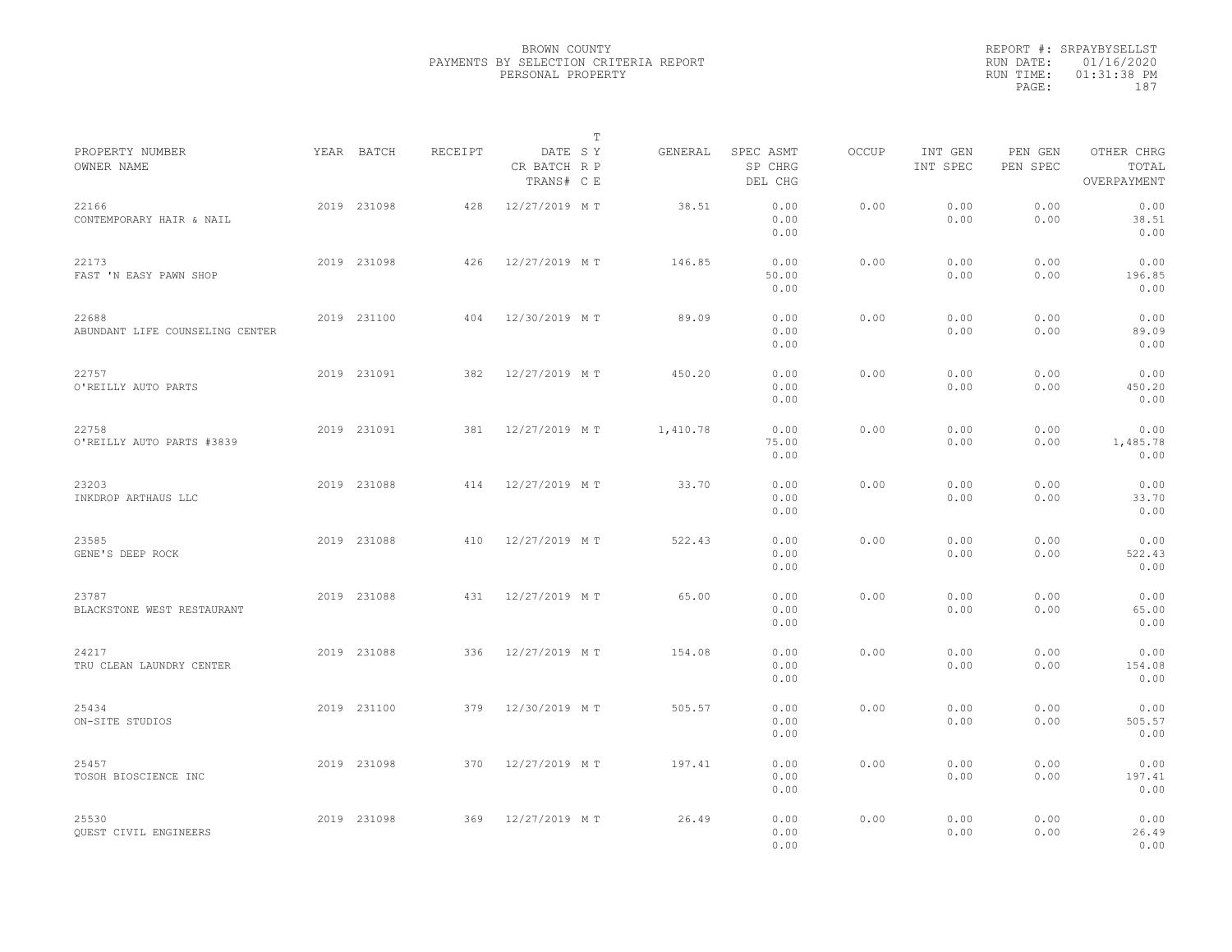|                                             |             |         |                                       | $\mathbb{T}$ |                                 |       |                     |                     |                                    |  |
|---------------------------------------------|-------------|---------|---------------------------------------|--------------|---------------------------------|-------|---------------------|---------------------|------------------------------------|--|
| PROPERTY NUMBER<br>OWNER NAME               | YEAR BATCH  | RECEIPT | DATE SY<br>CR BATCH R P<br>TRANS# C E | GENERAL      | SPEC ASMT<br>SP CHRG<br>DEL CHG | OCCUP | INT GEN<br>INT SPEC | PEN GEN<br>PEN SPEC | OTHER CHRG<br>TOTAL<br>OVERPAYMENT |  |
| 26183<br>PAWNEE LEASING CORP                | 2019 231098 | 403     | 12/27/2019 MT                         | 115.55       | 0.00<br>0.00<br>0.00            | 0.00  | 0.00<br>0.00        | 0.00<br>0.00        | 0.00<br>115.55<br>0.00             |  |
| 26261<br>FOX RIVER TERMINALS LLC            | 2019 231088 | 343     | 12/27/2019 MT                         | 137.23       | 0.00<br>0.00<br>0.00            | 0.00  | 0.00<br>0.00        | 0.00<br>0.00        | 0.00<br>137.23<br>0.00             |  |
| 26879<br>WILLOW COVE DENTAL LLC             | 2019 231088 | 422     | 12/27/2019 MT                         | 2,279.88     | 0.00<br>0.00<br>0.00            | 0.00  | 0.00<br>0.00        | 0.00<br>0.00        | 0.00<br>2,279.88<br>0.00           |  |
| 26929<br>NEW DERMATOLOGY GROUP              | 2019 231088 | 427     | 12/27/2019 MT                         | 3,406.58     | 0.00<br>125.00<br>0.00          | 0.00  | 0.00<br>0.00        | 0.00<br>0.00        | 0.00<br>3,531.58<br>0.00           |  |
| 26955<br>SUNNY'S                            | 2019 231091 | 383     | 12/27/2019 MT                         | 2,043.95     | 0.00<br>0.00<br>0.00            | 0.00  | 0.00<br>0.00        | 0.00<br>0.00        | 0.00<br>2,043.95<br>0.00           |  |
| 27223<br>EXPRESS LAUNDRY CENTER             | 2019 231098 | 429     | 12/27/2019 MT                         | 192.60       | 0.00<br>0.00<br>0.00            | 0.00  | 0.00<br>0.00        | 0.00<br>0.00        | 0.00<br>192.60<br>0.00             |  |
| 27272<br>SALON DENOVO                       | 2019 231100 | 406     | 12/30/2019 MT                         | 9.63         | 0.00<br>0.00<br>0.00            | 0.00  | 0.00<br>0.00        | 0.00<br>0.00        | 0.00<br>9.63<br>0.00               |  |
| 27628<br>CHINA BUFFET                       | 2019 231098 | 367     | 12/27/2019 MT                         | 905.21       | 0.00<br>0.00<br>0.00            | 0.00  | 0.00<br>0.00        | 0.00<br>0.00        | 0.00<br>905.21<br>0.00             |  |
| 399<br>BAY TITLE & ABSTRACT                 | 2019 231100 | 394     | 12/30/2019 MT                         | 772.81       | 0.00<br>0.00<br>0.00            | 0.00  | 0.00<br>0.00        | 0.00<br>0.00        | 0.00<br>772.81<br>0.00             |  |
| 6908<br>WAGNER, ROBERT H., FAMILY DENTISTRY | 2019 231091 | 433     | 12/27/2019 MT                         | 652.43       | 0.00<br>0.00<br>0.00            | 0.00  | 0.00<br>0.00        | 0.00<br>0.00        | 0.00<br>652.43<br>0.00             |  |
| 880<br>EVERSON, WHITNEY ETAL, S.C.          | 2019 231088 | 344     | 12/27/2019 MT                         | 440.57       | 0.00<br>0.00<br>0.00            | 0.00  | 0.00<br>0.00        | 0.00<br>0.00        | 0.00<br>440.57<br>0.00             |  |
| 9502<br>MAYFLOWER RESTAURANT                | 2019 231091 | 380     | 12/27/2019 MT                         | 811.31       | 0.00<br>0.00<br>0.00            | 0.00  | 0.00<br>0.00        | 0.00<br>0.00        | 0.00<br>811.31<br>0.00             |  |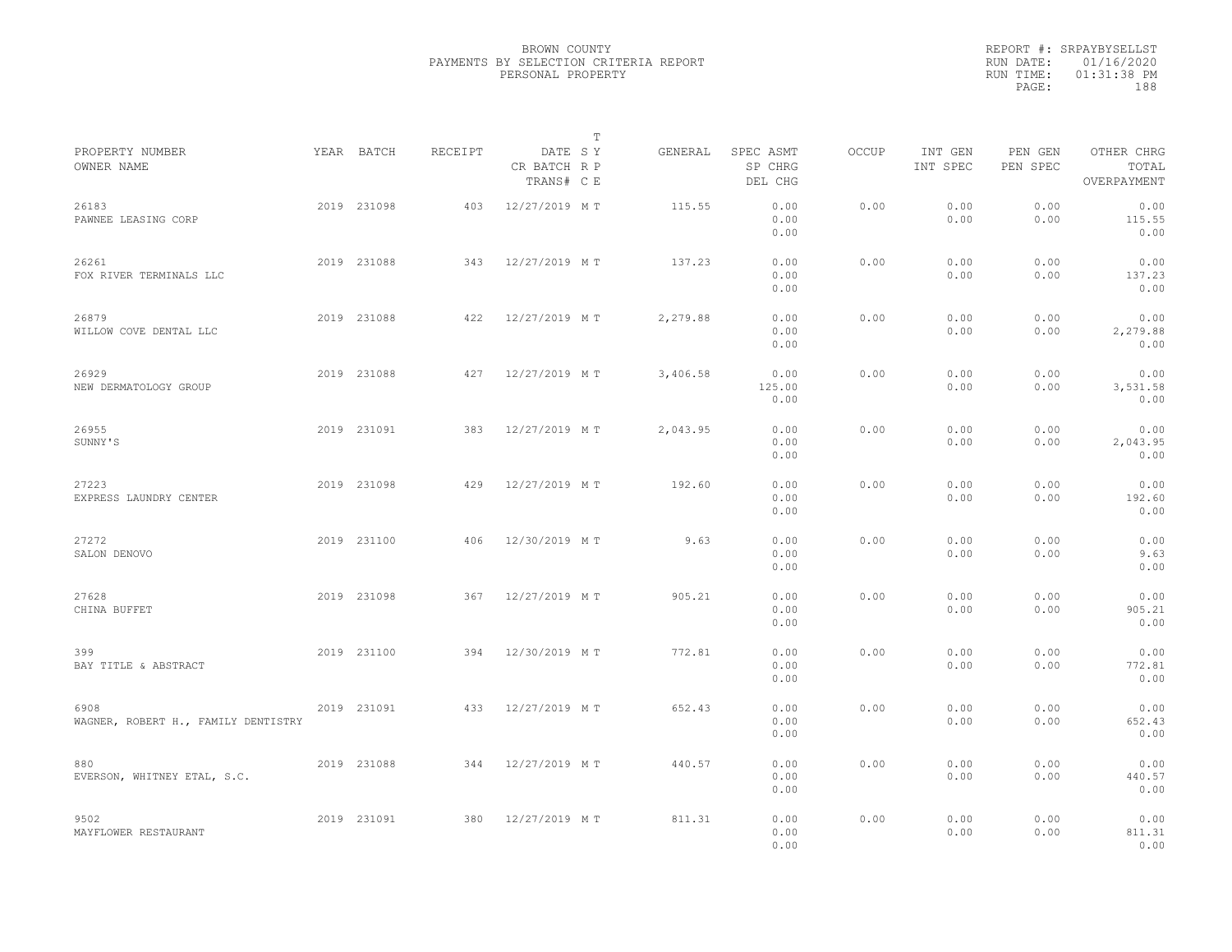|                                            |             |         | $\mathbb{T}$                          |         |                                 |              |                     |                     |                                    |  |
|--------------------------------------------|-------------|---------|---------------------------------------|---------|---------------------------------|--------------|---------------------|---------------------|------------------------------------|--|
| PROPERTY NUMBER<br>OWNER NAME              | YEAR BATCH  | RECEIPT | DATE SY<br>CR BATCH R P<br>TRANS# C E | GENERAL | SPEC ASMT<br>SP CHRG<br>DEL CHG | <b>OCCUP</b> | INT GEN<br>INT SPEC | PEN GEN<br>PEN SPEC | OTHER CHRG<br>TOTAL<br>OVERPAYMENT |  |
| 12819<br>MI TIERRA FOOD MARKET             | 2019 231123 | 534     | 12/31/2019 MT                         | 840.22  | 0.00<br>0.00<br>0.00            | 0.00         | 0.00<br>0.00        | 0.00<br>0.00        | 0.00<br>840.22<br>0.00             |  |
| 13220<br>CHECKS 2 CASH                     | 2019 231110 | 549     | 12/30/2019 MT                         | 132.41  | 0.00<br>0.00<br>0.00            | 0.00         | 0.00<br>0.00        | 0.00<br>0.00        | 0.00<br>132.41<br>0.00             |  |
| 13989<br>PROFESSIONAL GUARDIANSHIPS INC    | 2019 231110 | 560     | 12/30/2019 MT                         | 274.45  | 0.00<br>0.00<br>0.00            | 0.00         | 0.00<br>0.00        | 0.00<br>0.00        | 0.00<br>274.45<br>0.00             |  |
| 14083<br>TIMSAN'S JAPANESE STEAK HOUSE     | 2019 231113 | 477     | 12/31/2019 MT                         | 279.27  | 0.00<br>0.00<br>0.00            | 0.00         | 0.00<br>0.00        | 0.00<br>0.00        | 0.00<br>279.27<br>0.00             |  |
| 1555<br>MARICQUE'S BAR                     | 2019 231109 | 500     | 12/31/2019 MT                         | 953.35  | 0.00<br>0.00<br>0.00            | 0.00         | 0.00<br>0.00        | 0.00<br>0.00        | 0.00<br>953.35<br>0.00             |  |
| 16073<br>SNYDER, ROBERT DDS                | 2019 231121 | 521     | 12/31/2019 MT                         | 416.49  | 0.00<br>0.00<br>0.00            | 0.00         | 0.00<br>0.00        | 0.00<br>0.00        | 0.00<br>416.49<br>0.00             |  |
| 17810<br>CZACHOR, POLACK & BORCHARDT       | 2019 231121 | 515     | 12/31/2019 MT                         | 50.56   | 0.00<br>0.00<br>0.00            | 0.00         | 0.00<br>0.00        | 0.00<br>0.00        | 0.00<br>50.56<br>0.00              |  |
| 18939<br>TITLETOWN DIALYSIS CENTER         | 2019 231109 | 479     | 12/31/2019 MT                         | 825.76  | 0.00<br>0.00<br>0.00            | 0.00         | 0.00<br>0.00        | 0.00<br>0.00        | 0.00<br>825.76<br>0.00             |  |
| 19160<br>BADGER STATE TIRE-2 LLC           | 2019 231106 | 447     | 12/30/2019 MT                         | 113.15  | 0.00<br>0.00<br>0.00            | 0.00         | 0.00<br>0.00        | 0.00<br>0.00        | 0.00<br>113.15<br>0.00             |  |
| 19439<br>MAYTAG CLEAN EXPRESS COIN LAUNDRY | 2019 231109 | 453     | 12/31/2019 MT                         | 818.54  | 0.00<br>0.00<br>0.00            | 0.00         | 0.00<br>0.00        | 0.00<br>0.00        | 0.00<br>818.54<br>0.00             |  |
| 20229<br>CAPTAIN'S WALK WINERY             | 2019 231109 | 507     | 12/31/2019 MT                         | 175.75  | 0.00<br>0.00<br>0.00            | 0.00         | 0.00<br>0.00        | 0.00<br>0.00        | 0.00<br>175.75<br>0.00             |  |
| 20830<br>RASMUSSEN ELECTRIC                | 2019 231108 | 503     | 12/31/2019 MT                         | 245.56  | 0.00<br>0.00<br>0.00            | 0.00         | 0.00<br>0.00        | 0.00<br>0.00        | 0.00<br>245.56<br>0.00             |  |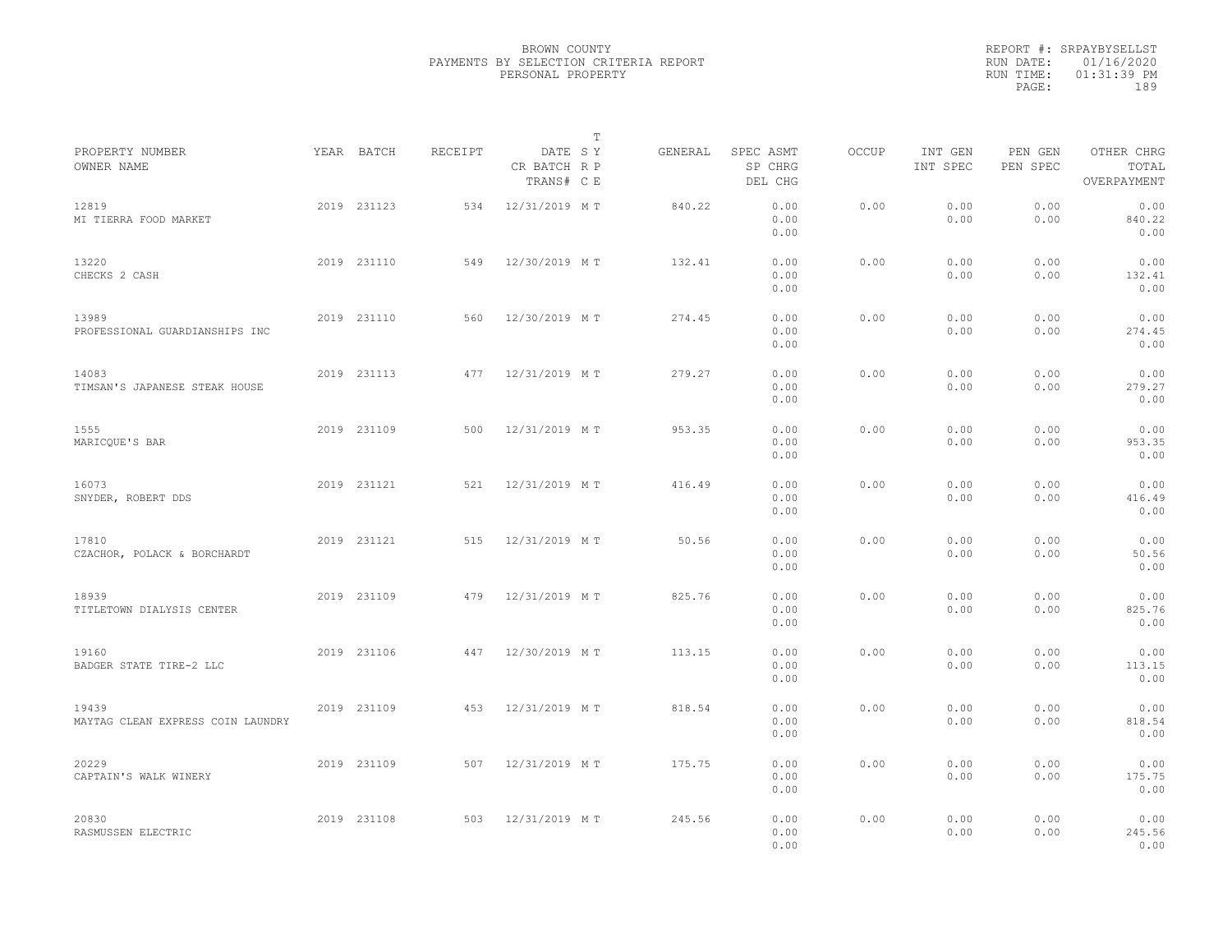|                                       |             |         |                                       | $\mathbb T$ |                                 |              |                     |                     |                                    |  |
|---------------------------------------|-------------|---------|---------------------------------------|-------------|---------------------------------|--------------|---------------------|---------------------|------------------------------------|--|
| PROPERTY NUMBER<br>OWNER NAME         | YEAR BATCH  | RECEIPT | DATE SY<br>CR BATCH R P<br>TRANS# C E | GENERAL     | SPEC ASMT<br>SP CHRG<br>DEL CHG | <b>OCCUP</b> | INT GEN<br>INT SPEC | PEN GEN<br>PEN SPEC | OTHER CHRG<br>TOTAL<br>OVERPAYMENT |  |
| 21078<br>OAKS FAMILY CARE CENTERS     | 2019 231123 | 532     | 12/31/2019 MT                         | 67.41       | 0.00<br>0.00<br>0.00            | 0.00         | 0.00<br>0.00        | 0.00<br>0.00        | 0.00<br>67.41<br>0.00              |  |
| 220<br>AGNES DRAPERIES                | 2019 231108 | 484     | 12/31/2019 MT                         | 19.26       | 0.00<br>0.00<br>0.00            | 0.00         | 0.00<br>0.00        | 0.00<br>0.00        | 0.00<br>19.26<br>0.00              |  |
| 23197<br>BAY ENVIRO TIRE INC          | 2019 231110 | 520     | 12/30/2019 MT                         | 1,627.45    | 0.00<br>0.00<br>0.00            | 0.00         | 0.00<br>0.00        | 0.00<br>0.00        | 0.00<br>1,627.45<br>0.00           |  |
| 23396<br>GREEN BAY DIALYSIS           | 2019 231109 | 480     | 12/31/2019 MT                         | 1,090.59    | 0.00<br>0.00<br>0.00            | 0.00         | 0.00<br>0.00        | 0.00<br>0.00        | 0.00<br>1,090.59<br>0.00           |  |
| 24268<br>MULTICRAFT REALTY            | 2019 231108 | 492     | 12/31/2019 MT                         | 7.23        | 0.00<br>0.00<br>0.00            | 0.00         | 0.00<br>0.00        | 0.00<br>0.00        | 0.00<br>7.23<br>0.00               |  |
| 24765<br>ELITE FOOT & ANKLE CLINIC SC | 2019 231109 | 454     | 12/31/2019 MT                         | 204.64      | 0.00<br>0.00<br>0.00            | 0.00         | 0.00<br>0.00        | 0.00<br>0.00        | 0.00<br>204.64<br>0.00             |  |
| 24790<br>LA JAVA EXPRESS              | 2019 231110 | 519     | 12/30/2019 MT                         | 7.23        | 0.00<br>0.00<br>0.00            | 0.00         | 0.00<br>0.00        | 0.00<br>0.00        | 0.00<br>7.23<br>0.00               |  |
| 24848<br>CORNER COIN LAUNDRY          | 2019 231108 | 482     | 12/31/2019 MT                         | 195.01      | 0.00<br>0.00<br>0.00            | 0.00         | 0.00<br>0.00        | 0.00<br>0.00        | 0.00<br>195.01<br>0.00             |  |
| 24849<br>CORNER COIN LAUNDRY          | 2019 231108 | 483     | 12/31/2019 MT                         | 187.78      | 0.00<br>0.00<br>0.00            | 0.00         | 0.00<br>0.00        | 0.00<br>0.00        | 0.00<br>187.78<br>0.00             |  |
| 25344<br>ALSCO INC                    | 2019 231109 | 449     | 12/31/2019 MT                         | 113.15      | 0.00<br>0.00<br>0.00            | 0.00         | 0.00<br>0.00        | 0.00<br>0.00        | 0.00<br>113.15<br>0.00             |  |
| 25400<br>INLANTA MORTGAGE             | 2019 231109 | 464     | 12/31/2019 MT                         | 182.97      | 0.00<br>0.00<br>0.00            | 0.00         | 0.00<br>0.00        | 0.00<br>0.00        | 0.00<br>182.97<br>0.00             |  |
| 25401<br>INLANTA MORTGAGE             | 2019 231109 | 466     | 12/31/2019 MT                         | 7.23        | 0.00<br>0.00<br>0.00            | 0.00         | 0.00<br>0.00        | 0.00<br>0.00        | 0.00<br>7.23<br>0.00               |  |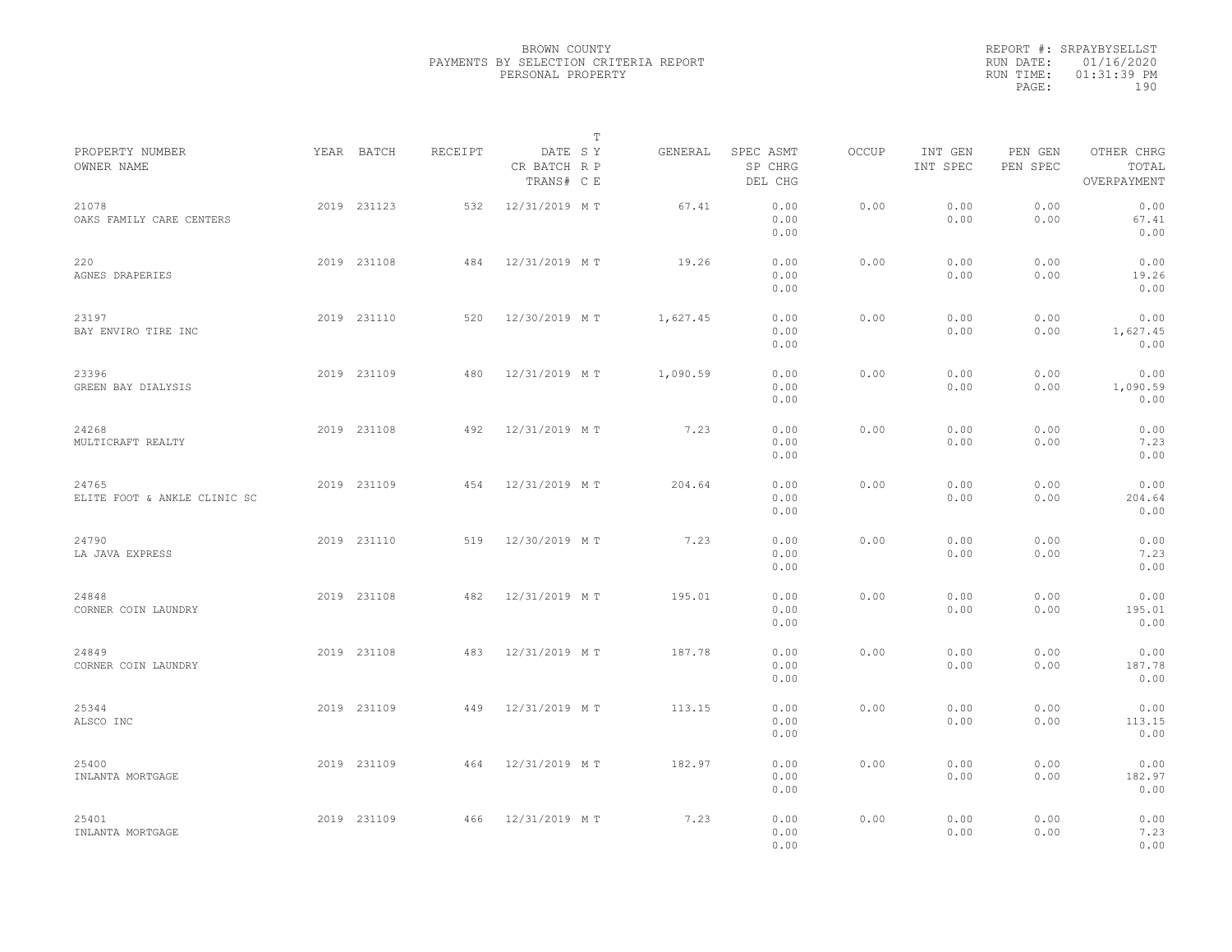|                                             |             |         |                                       | $\mathbb T$ |                                 |              |                     |                     |                                    |  |
|---------------------------------------------|-------------|---------|---------------------------------------|-------------|---------------------------------|--------------|---------------------|---------------------|------------------------------------|--|
| PROPERTY NUMBER<br>OWNER NAME               | YEAR BATCH  | RECEIPT | DATE SY<br>CR BATCH R P<br>TRANS# C E | GENERAL     | SPEC ASMT<br>SP CHRG<br>DEL CHG | <b>OCCUP</b> | INT GEN<br>INT SPEC | PEN GEN<br>PEN SPEC | OTHER CHRG<br>TOTAL<br>OVERPAYMENT |  |
| 25554<br>WISCONSIN HOME SALES               | 2019 231113 | 488     | 12/31/2019 MT                         | 101.11      | 0.00<br>0.00<br>0.00            | 0.00         | 0.00<br>0.00        | 0.00<br>0.00        | 0.00<br>101.11<br>0.00             |  |
| 26114<br>HEARLYS DISCOUNT TOBACCO & LIQUORS | 2019 231109 | 494     | 12/31/2019 MT                         | 69.82       | 0.00<br>0.00<br>0.00            | 0.00         | 0.00<br>0.00        | 0.00<br>0.00        | 0.00<br>69.82<br>0.00              |  |
| 26296<br>NEW INTEGRATED TECHNOLOGY          | 2019 231106 | 448     | 12/30/2019 MT                         | 158.90      | 0.00<br>0.00<br>0.00            | 0.00         | 0.00<br>0.00        | 0.00<br>0.00        | 0.00<br>158.90<br>0.00             |  |
| 26829<br>INLANTA MORTGAGE INC               | 2019 231109 | 465     | 12/31/2019 MT                         | 21.68       | 0.00<br>0.00<br>0.00            | 0.00         | 0.00<br>0.00        | 0.00<br>0.00        | 0.00<br>21.68<br>0.00              |  |
| 26859<br>PL TAX & ACCOUNTING INC            | 2019 231108 | 455     | 12/31/2019 MT                         | 2.42        | 0.00<br>0.00<br>0.00            | 0.00         | 0.00<br>0.00        | 0.00<br>0.00        | 0.00<br>2.42<br>0.00               |  |
| 26952<br>SMYTH, JERRY                       | 2019 231113 | 470     | 12/31/2019 MT                         | 91.48       | 0.00<br>0.00<br>0.00            | 0.00         | 0.00<br>0.00        | 0.00<br>0.00        | 0.00<br>91.48<br>0.00              |  |
| 27227<br>LA JAVA EXPRESS                    | 2019 231110 | 518     | 12/30/2019 MT                         | 98.70       | 0.00<br>0.00<br>0.00            | 0.00         | 0.00<br>0.00        | 0.00<br>0.00        | 0.00<br>98.70<br>0.00              |  |
| 27545<br>DATA SALES CO INC                  | 2019 231109 | 478     | 12/31/2019 MT                         | 9.63        | 0.00<br>0.00<br>0.00            | 0.00         | 0.00<br>0.00        | 0.00<br>0.00        | 0.00<br>9.63<br>0.00               |  |
| 27548<br>CARNIVORE MEAT CO LLC              | 2019 231110 | 504     | 12/30/2019 MT                         | 926.88      | 0.00<br>0.00<br>0.00            | 0.00         | 0.00<br>0.00        | 0.00<br>0.00        | 0.00<br>926.88<br>0.00             |  |
| 346<br>BAIRD, ROBERT W & CO, INC            | 2019 231109 | 450     | 12/31/2019 MT                         | 2,973.23    | 0.00<br>0.00<br>0.00            | 0.00         | 0.00<br>0.00        | 0.00<br>0.00        | 0.00<br>2,973.23<br>0.00           |  |
| 5266<br>BADGER STATE TIRES-2 LLC            | 2019 231106 | 446     | 12/30/2019 MT                         | 91.48       | 0.00<br>0.00<br>0.00            | 0.00         | 0.00<br>0.00        | 0.00<br>0.00        | 0.00<br>91.48<br>0.00              |  |
| 5302<br>ESCAPADES                           | 2019 231113 | 495     | 12/31/2019 MT                         | 308.15      | 0.00<br>0.00<br>0.00            | 0.00         | 0.00<br>0.00        | 0.00<br>0.00        | 0.00<br>308.15<br>0.00             |  |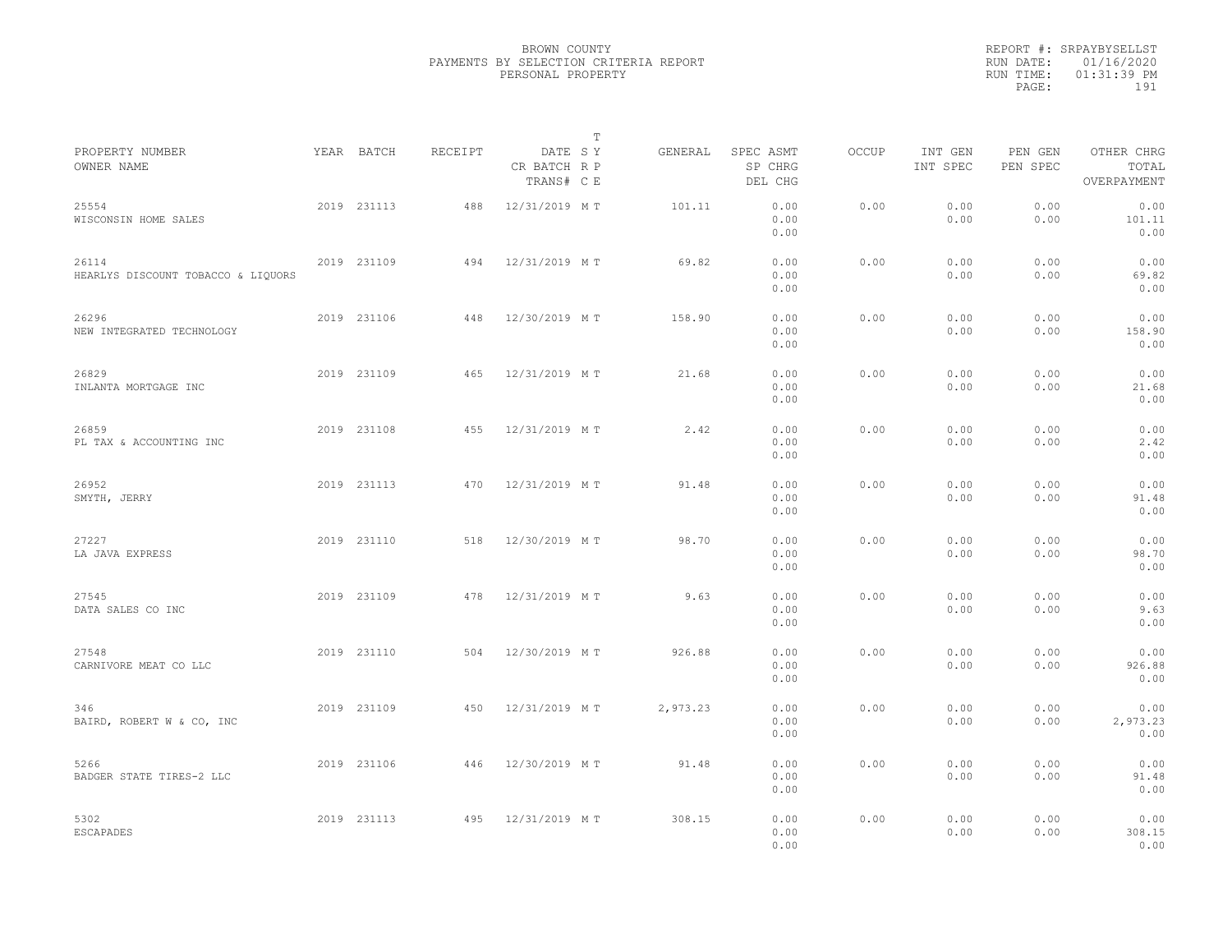|                                            |             |         | $\mathbb T$                           |          |                                 |              |                     |                     |                                    |  |
|--------------------------------------------|-------------|---------|---------------------------------------|----------|---------------------------------|--------------|---------------------|---------------------|------------------------------------|--|
| PROPERTY NUMBER<br>OWNER NAME              | YEAR BATCH  | RECEIPT | DATE SY<br>CR BATCH R P<br>TRANS# C E | GENERAL  | SPEC ASMT<br>SP CHRG<br>DEL CHG | <b>OCCUP</b> | INT GEN<br>INT SPEC | PEN GEN<br>PEN SPEC | OTHER CHRG<br>TOTAL<br>OVERPAYMENT |  |
| 631<br>COMMERCIAL AUTO BODY/DREAMWORKS     | 2019 231109 | 458     | 12/31/2019 MT                         | 57.78    | 0.00<br>0.00<br>0.00            | 0.00         | 0.00<br>0.00        | 0.00<br>0.00        | 0.00<br>57.78<br>0.00              |  |
| 717<br>DAVIES, DR. JILL B., LLC            | 2019 231109 | 463     | 12/31/2019 MT                         | 12.04    | 0.00<br>0.00<br>0.00            | 0.00         | 0.00<br>0.00        | 0.00<br>0.00        | 0.00<br>12.04<br>0.00              |  |
| 7698<br>BEST WATER PURIFICATION SYSTEM     | 2019 231104 | 476     | 12/31/2019 MT                         | 2.42     | 0.00<br>0.00<br>0.00            | 0.00         | 0.00<br>0.00        | 0.00<br>0.00        | 0.00<br>2.42<br>0.00               |  |
| 7791<br>CHERISHED CHILD FAMILY DAY CARE    | 2019 231107 | 444     | 12/31/2019 MT                         | 2.42     | 0.00<br>0.00<br>0.00            | 0.00         | 0.00<br>0.00        | 0.00<br>0.00        | 0.00<br>2.42<br>0.00               |  |
| 7984<br>SILLY GOOSE FAMILY DAY CARE, LLC   | 2019 231121 | 522     | 12/31/2019 MT                         | 2.42     | 0.00<br>0.00<br>0.00            | 0.00         | 0.00<br>0.00        | 0.00<br>0.00        | 0.00<br>2.42<br>0.00               |  |
| 7985<br>SPECIALLY FOR YOUR FAMILY DAY CARE | 2019 231106 | 471     | 12/30/2019 MT                         | 2.42     | 0.00<br>0.00<br>0.00            | 0.00         | 0.00<br>0.00        | 0.00<br>0.00        | 0.00<br>2.42<br>0.00               |  |
| 8759<br>RECYCLED FIBERS OF WISCONSIN INC   | 2019 231110 | 551     | 12/30/2019 MT                         | 1,769.49 | 0.00<br>0.00<br>0.00            | 0.00         | 0.00<br>0.00        | 0.00<br>0.00        | 0.00<br>1,769.49<br>0.00           |  |
| 9163<br>ASTOR HOUSE                        | 2019 231121 | 527     | 12/31/2019 MT                         | 182.97   | 0.00<br>0.00<br>0.00            | 0.00         | 0.00<br>0.00        | 0.00<br>0.00        | 0.00<br>182.97<br>0.00             |  |
| 923<br>FINANCE SYSTEM OF GREEN BAY INC     | 2019 231109 | 460     | 12/31/2019 MT                         | 175.75   | 0.00<br>0.00<br>0.00            | 0.00         | 0.00<br>0.00        | 0.00<br>0.00        | 0.00<br>175.75<br>0.00             |  |
| 9483<br>KASDORF, LEWIS, SWIETLIK, S.C.     | 2019 231109 | 461     | 12/31/2019 MT                         | 185.38   | 0.00<br>0.00<br>0.00            | 0.00         | 0.00<br>0.00        | 0.00<br>0.00        | 0.00<br>185.38<br>0.00             |  |
| 10864<br>DEAN'S BUDGET AUTO                | 2019 231114 | 474     | 12/31/2019 MT                         | 4.81     | 0.00<br>0.00<br>0.00            | 0.00         | 0.00<br>0.00        | 0.00<br>0.00        | 0.00<br>4.81<br>0.00               |  |
| 1092<br>GREEN BAY GEAR WORKS INC           | 2019 231124 | 601     | 12/31/2019 MT                         | 16.86    | 0.00<br>0.00<br>0.00            | 0.00         | 0.00<br>0.00        | 0.00<br>0.00        | 0.00<br>16.86<br>0.00              |  |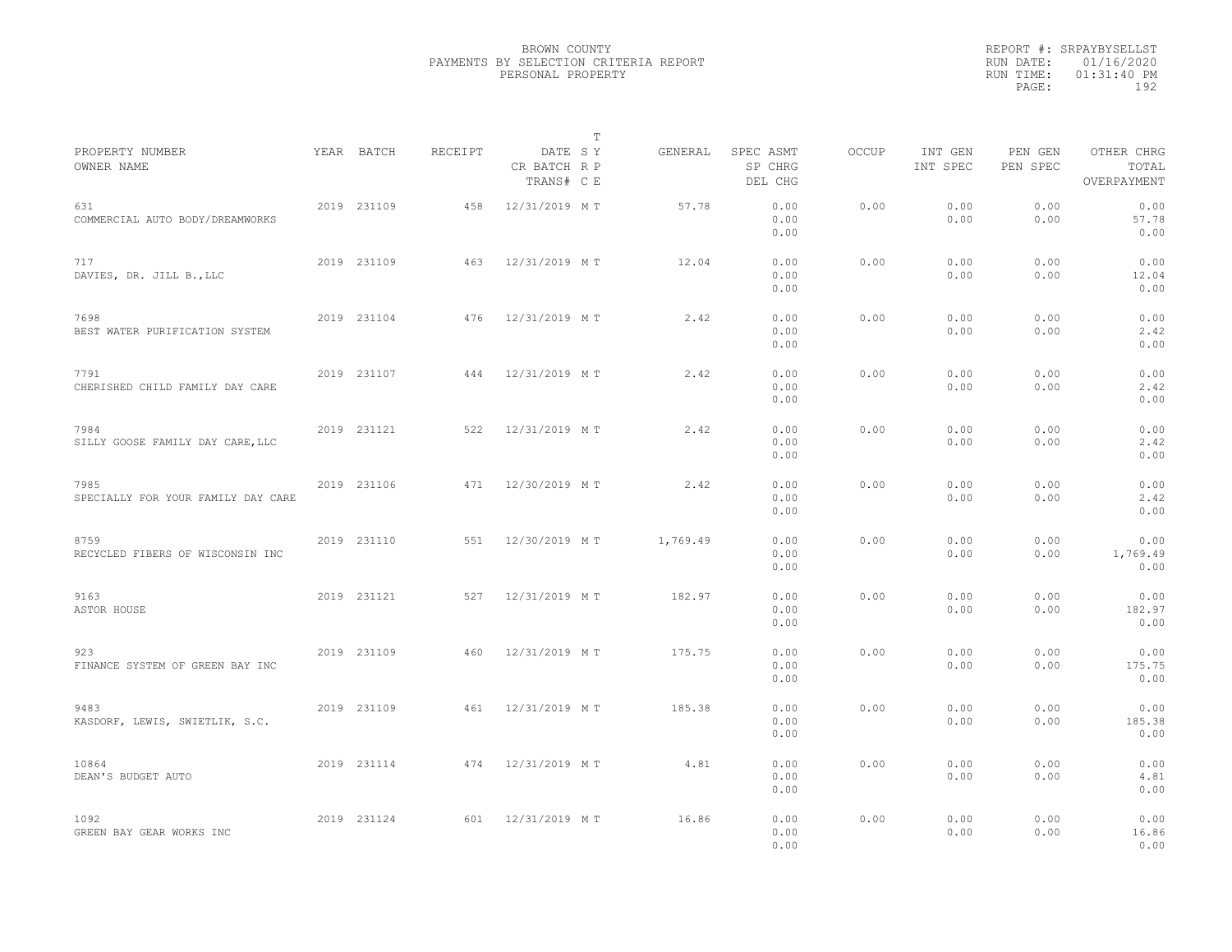|                                       |             |         | $\mathbb{T}$                          |          |                                 |              |                     |                     |                                    |  |
|---------------------------------------|-------------|---------|---------------------------------------|----------|---------------------------------|--------------|---------------------|---------------------|------------------------------------|--|
| PROPERTY NUMBER<br>OWNER NAME         | YEAR BATCH  | RECEIPT | DATE SY<br>CR BATCH R P<br>TRANS# C E | GENERAL  | SPEC ASMT<br>SP CHRG<br>DEL CHG | <b>OCCUP</b> | INT GEN<br>INT SPEC | PEN GEN<br>PEN SPEC | OTHER CHRG<br>TOTAL<br>OVERPAYMENT |  |
| 10966<br>CLOCK PLACE                  | 2019 231141 | 605     | 12/31/2019 MT                         | 19.26    | 0.00<br>0.00<br>0.00            | 0.00         | 0.00<br>0.00        | 0.00<br>0.00        | 0.00<br>19.26<br>0.00              |  |
| 11660<br>ALBERTS & HELING CPA'S LLC   | 2019 231118 | 588     | 12/31/2019 MT                         | 93.90    | 0.00<br>0.00<br>0.00            | 0.00         | 0.00<br>0.00        | 0.00<br>0.00        | 0.00<br>93.90<br>0.00              |  |
| 11698<br>DAVIS & KUELTHAU, SC         | 2019 231128 | 581     | 12/31/2019 MT                         | 1,774.31 | 0.00<br>0.00<br>0.00            | 0.00         | 0.00<br>0.00        | 0.00<br>0.00        | 0.00<br>1,774.31<br>0.00           |  |
| 11766<br>LAKE COMPANIES INC           | 2019 231128 | 542     | 12/31/2019 MT                         | 1,367.45 | 0.00<br>0.00<br>0.00            | 0.00         | 0.00<br>0.00        | 0.00<br>0.00        | 0.00<br>1,367.45<br>0.00           |  |
| 1220<br>CFC OF WISCONSIN INC          | 2019 231120 | 552     | 12/31/2019 MT                         | 52.96    | 0.00<br>0.00<br>0.00            | 0.00         | 0.00<br>0.00        | 0.00<br>0.00        | 0.00<br>52.96<br>0.00              |  |
| 12376<br>BRABAZON LAW OFFICE          | 2019 231125 | 553     | 12/31/2019 MT                         | 1,136.33 | 0.00<br>0.00<br>0.00            | 0.00         | 0.00<br>0.00        | 0.00<br>0.00        | 0.00<br>1,136.33<br>0.00           |  |
| 12395<br>EL TAPATIO PANADERIA         | 2019 231103 | 524     | 12/31/2019 MT                         | 1,952.46 | 0.00<br>0.00<br>0.00            | 0.00         | 0.00<br>0.00        | 0.00<br>0.00        | 0.00<br>1,952.46<br>0.00           |  |
| 12453<br>LIBERTY TITLE & ABSTRACT INC | 2019 231125 | 561     | 12/31/2019 MT                         | 322.60   | 0.00<br>0.00<br>0.00            | 0.00         | 0.00<br>0.00        | 0.00<br>0.00        | 0.00<br>322.60<br>0.00             |  |
| 1301<br>JANDRAIN RELIGIOUS SUPPLY INC | 2019 231118 | 603     | 12/31/2019 MT                         | 175.75   | 0.00<br>0.00<br>0.00            | 0.00         | 0.00<br>0.00        | 0.00<br>0.00        | 0.00<br>175.75<br>0.00             |  |
| 13676<br>EXPI-DOOR SYSTEMS INC        | 2019 231128 | 568     | 12/31/2019 MT                         | 601.87   | 0.00<br>0.00<br>0.00            | 0.00         | 0.00<br>0.00        | 0.00<br>0.00        | 0.00<br>601.87<br>0.00             |  |
| 1373<br>KERSTEN REALTY                | 2019 231120 | 600     | 12/31/2019 MT                         | 7.23     | 0.00<br>0.00<br>0.00            | 0.00         | 0.00<br>0.00        | 0.00<br>0.00        | 0.00<br>7.23<br>0.00               |  |
| 13923<br>A-1 EMERGENCY EXCAVATING     | 2019 231103 | 517     | 12/31/2019 MT                         | 2.42     | 0.00<br>0.00<br>0.00            | 0.00         | 0.00<br>0.00        | 0.00<br>0.00        | 0.00<br>2.42<br>0.00               |  |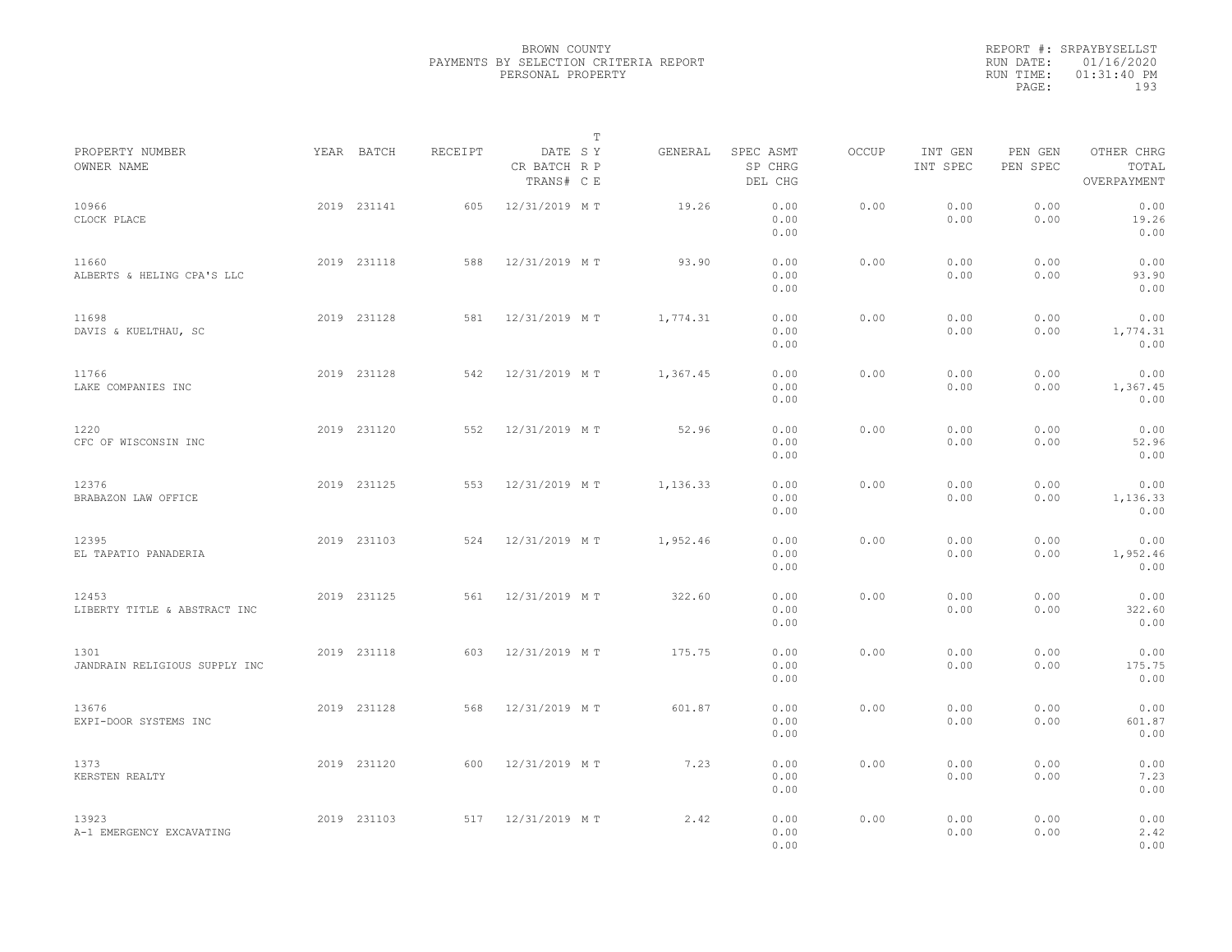|                                      |             |         | $\mathbb{T}$                          |           |                                 |       |                     |                     |                                    |  |
|--------------------------------------|-------------|---------|---------------------------------------|-----------|---------------------------------|-------|---------------------|---------------------|------------------------------------|--|
| PROPERTY NUMBER<br>OWNER NAME        | YEAR BATCH  | RECEIPT | DATE SY<br>CR BATCH R P<br>TRANS# C E | GENERAL   | SPEC ASMT<br>SP CHRG<br>DEL CHG | OCCUP | INT GEN<br>INT SPEC | PEN GEN<br>PEN SPEC | OTHER CHRG<br>TOTAL<br>OVERPAYMENT |  |
| 13957<br>NICOLET NATIONAL BANK       | 2019 231128 | 566     | 12/31/2019 MT                         | 28,807.89 | 0.00<br>0.00<br>0.00            | 0.00  | 0.00<br>0.00        | 0.00<br>0.00        | 0.00<br>28,807.89<br>0.00          |  |
| 14366<br>JAGUAR MARKETING LLC        | 2019 231132 | 593     | 12/31/2019 MT                         | 101.11    | 0.00<br>0.00<br>0.00            | 0.00  | 0.00<br>0.00        | 0.00<br>0.00        | 0.00<br>101.11<br>0.00             |  |
| 15498<br>GOAL SOFTWARE               | 2019 231125 | 557     | 12/31/2019 MT                         | 16.86     | 0.00<br>0.00<br>0.00            | 0.00  | 0.00<br>0.00        | 0.00<br>0.00        | 0.00<br>16.86<br>0.00              |  |
| 15547<br>MANCOSKE, DEBRA             | 2019 231128 | 547     | 12/31/2019 MT                         | 40.92     | 0.00<br>0.00<br>0.00            | 0.00  | 0.00<br>0.00        | 0.00<br>0.00        | 0.00<br>40.92<br>0.00              |  |
| 15548<br>MACKINAW'S GRILL & SPIRITS  | 2019 231128 | 535     | 12/31/2019 MT                         | 4,068.64  | 0.00<br>0.00<br>0.00            | 0.00  | 0.00<br>0.00        | 0.00<br>0.00        | 0.00<br>4,068.64<br>0.00           |  |
| 1565<br>MARTIN, H. J. & SON INC      | 2019 231128 | 585     | 12/31/2019 MT                         | 4,807.73  | 0.00<br>0.00<br>0.00            | 0.00  | 0.00<br>0.00        | 0.00<br>0.00        | 0.00<br>4,807.73<br>0.00           |  |
| 16169<br>PEARLY GATES BAR & GRILL    | 2019 231120 | 577     | 12/31/2019 MT                         | 433.34    | 0.00<br>0.00<br>0.00            | 0.00  | 0.00<br>0.00        | 0.00<br>0.00        | 0.00<br>433.34<br>0.00             |  |
| 1691<br>JERRY MUENSTER SHELL         | 2019 231128 | 545     | 12/31/2019 MT                         | 50.56     | 0.00<br>0.00<br>0.00            | 0.00  | 0.00<br>0.00        | 0.00<br>0.00        | 0.00<br>50.56<br>0.00              |  |
| 17100<br>GT MOBILITY & SERVICES, LLC | 2019 231118 | 586     | 12/31/2019 MT                         | 36.11     | 0.00<br>0.00<br>0.00            | 0.00  | 0.00<br>0.00        | 0.00<br>0.00        | 0.00<br>36.11<br>0.00              |  |
| 17107<br>UPS STORE, THE              | 2019 231128 | 562     | 12/31/2019 MT                         | 522.43    | 0.00<br>0.00<br>0.00            | 0.00  | 0.00<br>0.00        | 0.00<br>0.00        | 0.00<br>522.43<br>0.00             |  |
| 17742<br>LIN'S GARDEN                | 2019 231103 | 511     | 12/31/2019 MT                         | 2.42      | 0.00<br>0.00<br>0.00            | 0.00  | 0.00<br>0.00        | 0.00<br>0.00        | 0.00<br>2.42<br>0.00               |  |
| 17753<br>GREEN BAY PIPE & TV LLC     | 2019 231132 | 596     | 12/31/2019 MT                         | 31.30     | 0.00<br>0.00<br>0.00            | 0.00  | 0.00<br>0.00        | 0.00<br>0.00        | 0.00<br>31.30<br>0.00              |  |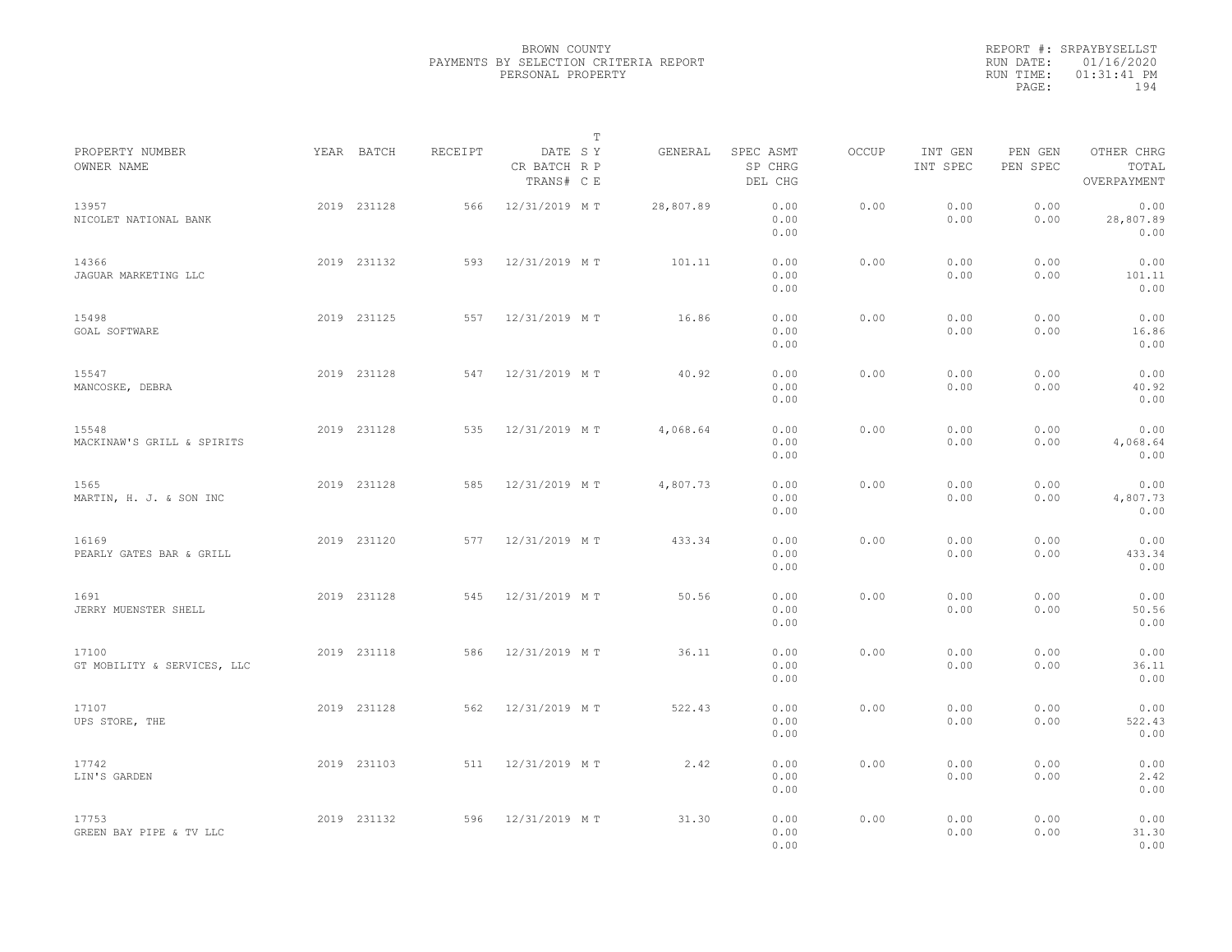|                                                    |             |         | T                                     |          |                                 |              |                     |                     |                                    |  |
|----------------------------------------------------|-------------|---------|---------------------------------------|----------|---------------------------------|--------------|---------------------|---------------------|------------------------------------|--|
| PROPERTY NUMBER<br>OWNER NAME                      | YEAR BATCH  | RECEIPT | DATE SY<br>CR BATCH R P<br>TRANS# C E | GENERAL  | SPEC ASMT<br>SP CHRG<br>DEL CHG | <b>OCCUP</b> | INT GEN<br>INT SPEC | PEN GEN<br>PEN SPEC | OTHER CHRG<br>TOTAL<br>OVERPAYMENT |  |
| 17796<br>CORPORATE & ENDOWMENT SOLUTIONS           | 2019 231128 | 540     | 12/31/2019 MT                         | 163.71   | 0.00<br>0.00<br>0.00            | 0.00         | 0.00<br>0.00        | 0.00<br>0.00        | 0.00<br>163.71<br>0.00             |  |
| 179<br>ATI COLOR                                   | 2019 231120 | 525     | 12/31/2019 MT                         | 117.97   | 0.00<br>0.00<br>0.00            | 0.00         | 0.00<br>0.00        | 0.00<br>0.00        | 0.00<br>117.97<br>0.00             |  |
| 18047<br>LA GUADALUPANA TWO                        | 2019 231103 | 441     | 12/31/2019 MT                         | 267.24   | 0.00<br>0.00<br>0.00            | 0.00         | 0.00<br>0.00        | 0.00<br>0.00        | 0.00<br>267.24<br>0.00             |  |
| 1858<br>PARINS, R J PLUMBING & HEATING CO          | 2019 231114 | 497     | 12/31/2019 MT                         | 26.49    | 0.00<br>0.00<br>0.00            | 0.00         | 0.00<br>0.00        | 0.00<br>0.00        | 0.00<br>26.49<br>0.00              |  |
| 1863<br>PARK WEST PEDICATRIC DENTAL ASSOCIATES LTD | 2019 231111 | 481     | 12/31/2019 MT                         | 4,119.19 | 0.00<br>0.00<br>0.00            | 0.00         | 0.00<br>0.00        | 0.00<br>0.00        | 0.00<br>4,119.19<br>0.00           |  |
| 18870<br>LITTLE STORE, THE                         | 2019 231114 | 528     | 12/31/2019 MT                         | 789.65   | 0.00<br>0.00<br>0.00            | 0.00         | 0.00<br>0.00        | 0.00<br>0.00        | 0.00<br>789.65<br>0.00             |  |
| 19009<br>BADGER SHEET METAL WORKS INC              | 2019 231114 | 526     | 12/31/2019 MT                         | 544.09   | 0.00<br>0.00<br>0.00            | 0.00         | 0.00<br>0.00        | 0.00<br>0.00        | 0.00<br>544.09<br>0.00             |  |
| 19264<br>JIMMY JOHNS GOURMET SANDWICHES            | 2019 231125 | 558     | 12/31/2019 MT                         | 279.27   | 0.00<br>0.00<br>0.00            | 0.00         | 0.00<br>0.00        | 0.00<br>0.00        | 0.00<br>279.27<br>0.00             |  |
| 19426<br>BAY CITY CARDS                            | 2019 231125 | 579     | 12/31/2019 MT                         | 48.15    | 0.00<br>0.00<br>0.00            | 0.00         | 0.00<br>0.00        | 0.00<br>0.00        | 0.00<br>48.15<br>0.00              |  |
| 1974<br>PROKO-WALL FUNERAL HOME                    | 2019 231128 | 536     | 12/31/2019 MT                         | 2,393.03 | 0.00<br>0.00<br>0.00            | 0.00         | 0.00<br>0.00        | 0.00<br>0.00        | 0.00<br>2,393.03<br>0.00           |  |
| 1979<br>PSYCHOLOGICAL CONSULTANTS OF GB            | 2019 231120 | 514     | 12/31/2019 MT                         | 62.60    | 0.00<br>0.00<br>0.00            | 0.00         | 0.00<br>0.00        | 0.00<br>0.00        | 0.00<br>62.60<br>0.00              |  |
| 19996<br><b>CULVERS</b>                            | 2019 231128 | 546     | 12/31/2019 MT                         | 669.27   | 0.00<br>0.00<br>0.00            | 0.00         | 0.00<br>0.00        | 0.00<br>0.00        | 0.00<br>669.27<br>0.00             |  |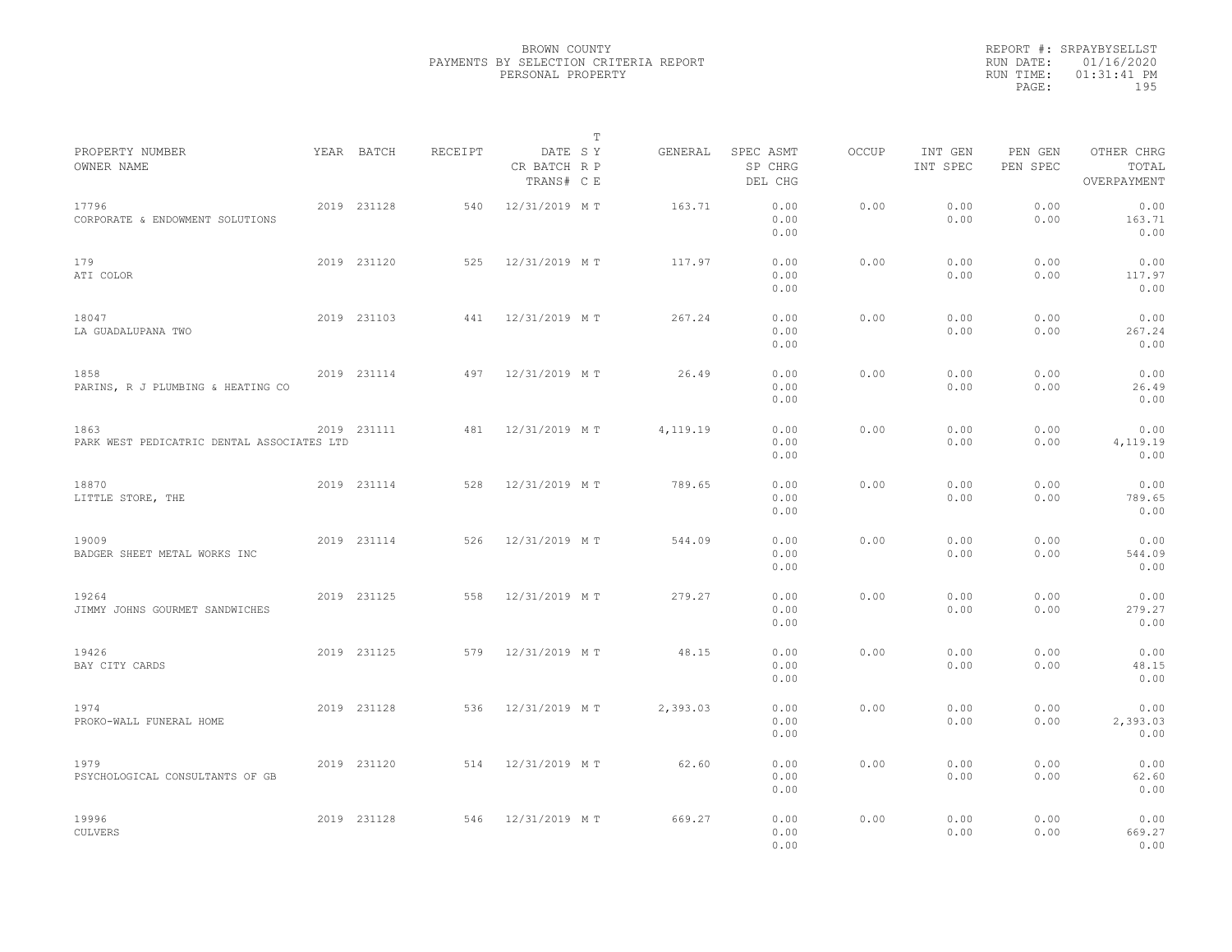|                                                |             |         |                                       | $\mathbb T$ |                                 |              |                     |                     |                                    |  |
|------------------------------------------------|-------------|---------|---------------------------------------|-------------|---------------------------------|--------------|---------------------|---------------------|------------------------------------|--|
| PROPERTY NUMBER<br>OWNER NAME                  | YEAR BATCH  | RECEIPT | DATE SY<br>CR BATCH R P<br>TRANS# C E | GENERAL     | SPEC ASMT<br>SP CHRG<br>DEL CHG | <b>OCCUP</b> | INT GEN<br>INT SPEC | PEN GEN<br>PEN SPEC | OTHER CHRG<br>TOTAL<br>OVERPAYMENT |  |
| 2004<br>RAY'S TIRE GREEN BAY INC               | 2019 231114 | 489     | 12/31/2019 MT                         | 96.29       | 0.00<br>0.00<br>0.00            | 0.00         | 0.00<br>0.00        | 0.00<br>0.00        | 0.00<br>96.29<br>0.00              |  |
| 20532<br>BAY CONVERTING INC                    | 2019 231128 | 569     | 12/31/2019 MT                         | 1,588.93    | 0.00<br>0.00<br>0.00            | 0.00         | 0.00<br>0.00        | 0.00<br>0.00        | 0.00<br>1,588.93<br>0.00           |  |
| 20828<br>STRATEGIC MANAGEMENT                  | 2019 231118 | 602     | 12/31/2019 MT                         | 24.07       | 0.00<br>0.00<br>0.00            | 0.00         | 0.00<br>0.00        | 0.00<br>0.00        | 0.00<br>24.07<br>0.00              |  |
| 21105<br>WEB FITTER                            | 2019 231128 | 576     | 12/31/2019 MT                         | 296.11      | 0.00<br>0.00<br>0.00            | 0.00         | 0.00<br>0.00        | 0.00<br>0.00        | 0.00<br>296.11<br>0.00             |  |
| 2202<br>WANEZEK & JAEKELS SC                   | 2019 231114 | 493     | 12/31/2019 MT                         | 296.11      | 0.00<br>0.00<br>0.00            | 0.00         | 0.00<br>0.00        | 0.00<br>0.00        | 0.00<br>296.11<br>0.00             |  |
| 22192<br>LLOYD'S GUITARS                       | 2019 231114 | 498     | 12/31/2019 MT                         | 4.81        | 0.00<br>0.00<br>0.00            | 0.00         | 0.00<br>0.00        | 0.00<br>0.00        | 0.00<br>4.81<br>0.00               |  |
| 22520<br>SCHWABE NORTH AMERICA                 | 2019 231103 | 563     | 12/31/2019 MT                         | 98,774.04   | 0.00<br>0.00<br>0.00            | 0.00         | 0.00<br>0.00        | 0.00<br>0.00        | 0.00<br>98,774.04<br>0.00          |  |
| 2254<br>STRING INSTRUMENT WORKSHOP             | 2019 231128 | 538     | 12/31/2019 MT                         | 2.42        | 0.00<br>0.00<br>0.00            | 0.00         | 0.00<br>0.00        | 0.00<br>0.00        | 0.00<br>2.42<br>0.00               |  |
| 22731<br>GREEN BAY 9TH STREET WELLNESS CENTER  | 2019 231120 | 572     | 12/31/2019 MT                         | 7.23        | 0.00<br>0.00<br>0.00            | 0.00         | 0.00<br>0.00        | 0.00<br>0.00        | 0.00<br>7.23<br>0.00               |  |
| 2314<br>SKIN ILLUSTRATIONS INC/TATTOOS BY RICK | 2019 231114 | 490     | 12/31/2019 MT                         | 130.01      | 0.00<br>0.00<br>0.00            | 0.00         | 0.00<br>0.00        | 0.00<br>0.00        | 0.00<br>130.01<br>0.00             |  |
| 23200<br>FRONTLINE BUILDING PRODUCTS INC       | 2019 231128 | 570     | 12/31/2019 MT                         | 1,540.79    | 0.00<br>0.00<br>0.00            | 0.00         | 0.00<br>0.00        | 0.00<br>0.00        | 0.00<br>1,540.79<br>0.00           |  |
| 23468<br>TRIANGLE SHELL                        | 2019 231114 | 529     | 12/31/2019 MT                         | 130.01      | 0.00<br>0.00<br>0.00            | 0.00         | 0.00<br>0.00        | 0.00<br>0.00        | 0.00<br>130.01<br>0.00             |  |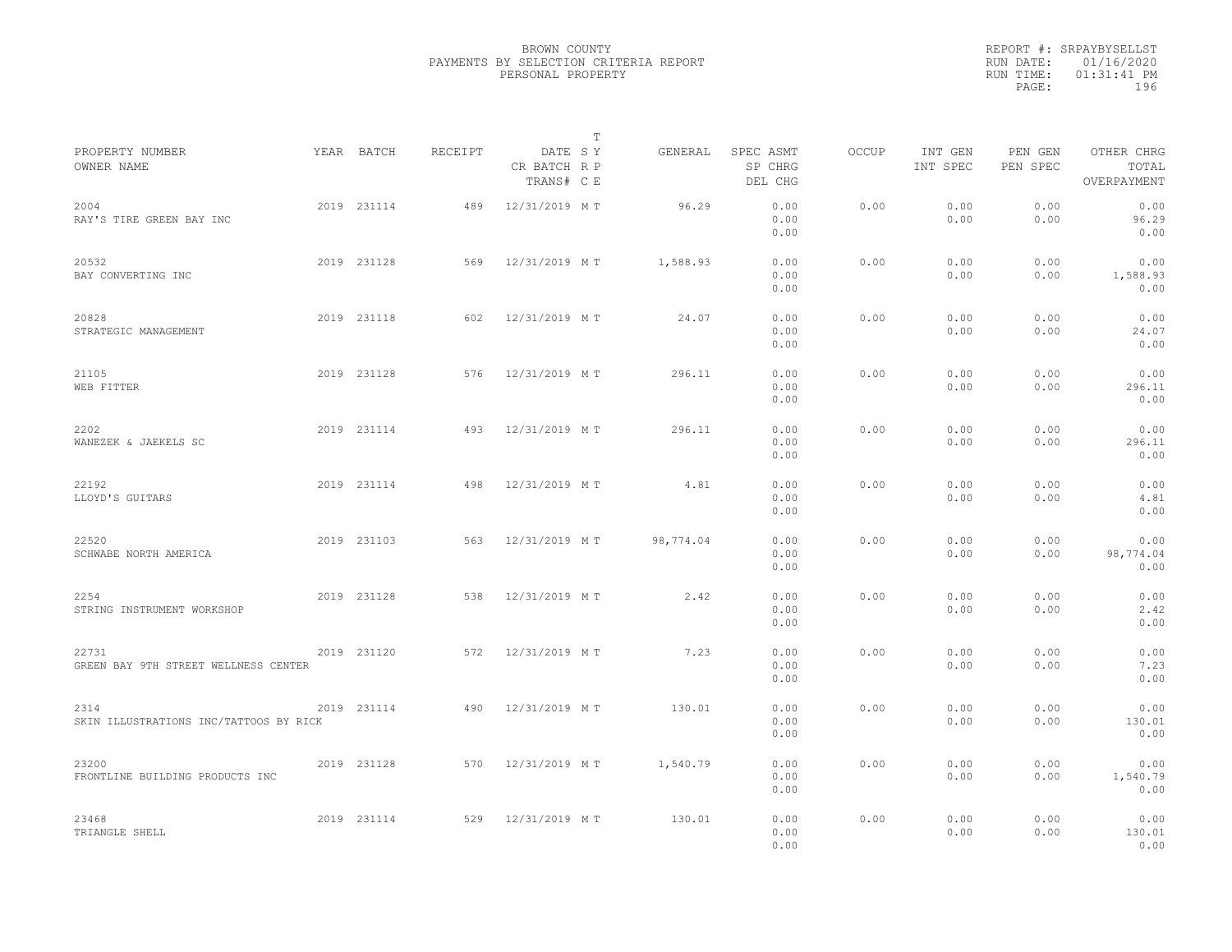|                                             |             |         |                                       | $\mathbb T$ |          |                                 |              |                     |                     |                                    |  |
|---------------------------------------------|-------------|---------|---------------------------------------|-------------|----------|---------------------------------|--------------|---------------------|---------------------|------------------------------------|--|
| PROPERTY NUMBER<br>OWNER NAME               | YEAR BATCH  | RECEIPT | DATE SY<br>CR BATCH R P<br>TRANS# C E |             | GENERAL  | SPEC ASMT<br>SP CHRG<br>DEL CHG | <b>OCCUP</b> | INT GEN<br>INT SPEC | PEN GEN<br>PEN SPEC | OTHER CHRG<br>TOTAL<br>OVERPAYMENT |  |
| 23980<br>SKYLINER FABRICS INC               | 2019 231125 | 582     | 12/31/2019 MT                         |             | 498.34   | 0.00<br>0.00<br>0.00            | 0.00         | 0.00<br>0.00        | 0.00<br>0.00        | 0.00<br>498.34<br>0.00             |  |
| 24243<br>BOOST MOBILE                       | 2019 231114 | 502     | 12/31/2019 MT                         |             | 2.42     | 0.00<br>0.00<br>0.00            | 0.00         | 0.00<br>0.00        | 0.00<br>0.00        | 0.00<br>2.42<br>0.00               |  |
| 24284<br>SKINNY BUDDHA TATTOOS              | 2019 231114 | 506     | 12/31/2019 MT                         |             | 81.86    | 0.00<br>0.00<br>0.00            | 0.00         | 0.00<br>0.00        | 0.00<br>0.00        | 0.00<br>81.86<br>0.00              |  |
| 24767<br>FARMHOUSE, THE                     | 2019 231120 | 573     | 12/31/2019 MT                         |             | 7.23     | 0.00<br>0.00<br>0.00            | 0.00         | 0.00<br>0.00        | 0.00<br>0.00        | 0.00<br>7.23<br>0.00               |  |
| 24804<br>NEVERIA LA PRINCESA MICHIOCANA     | 2019 231103 | 439     | 12/31/2019 MT                         |             | 585.03   | 0.00<br>0.00<br>0.00            | 0.00         | 0.00<br>0.00        | 0.00<br>0.00        | 0.00<br>585.03<br>0.00             |  |
| 24841<br>SIMPLY CREMATION                   | 2019 231125 | 523     | 12/31/2019 MT                         |             | 190.19   | 0.00<br>0.00<br>0.00            | 0.00         | 0.00<br>0.00        | 0.00<br>0.00        | 0.00<br>190.19<br>0.00             |  |
| 24907<br>HABERDASHER, D.W. LIMITED          | 2019 231132 | 594     | 12/31/2019 MT                         |             | 3,507.70 | 0.00<br>0.00<br>0.00            | 0.00         | 0.00<br>0.00        | 0.00<br>0.00        | 0.00<br>3,507.70<br>0.00           |  |
| 24989<br>BLUE GEM TATTOOING & PIERCING, THE | 2019 231128 | 583     | 12/31/2019 MT                         |             | 137.23   | 0.00<br>0.00<br>0.00            | 0.00         | 0.00<br>0.00        | 0.00<br>0.00        | 0.00<br>137.23<br>0.00             |  |
| 25473<br>ZYMO INTERACTIVE LLC               | 2019 231114 | 491     | 12/31/2019 MT                         |             | 96.29    | 0.00<br>0.00<br>0.00            | 0.00         | 0.00<br>0.00        | 0.00<br>0.00        | 0.00<br>96.29<br>0.00              |  |
| 25474<br>HEADWATER WHOLESALE LLC            | 2019 231118 | 591     | 12/31/2019 MT                         |             | 154.08   | 0.00<br>0.00<br>0.00            | 0.00         | 0.00<br>0.00        | 0.00<br>0.00        | 0.00<br>154.08<br>0.00             |  |
| 25476<br>AMERIHOST INN                      | 2019 231128 | 543     | 12/31/2019 MT                         |             | 1,930.80 | 0.00<br>0.00<br>0.00            | 0.00         | 0.00<br>0.00        | 0.00<br>0.00        | 0.00<br>1,930.80<br>0.00           |  |
| 25484<br>CNC ORIENTAL FOOD MARKET           | 2019 231120 | 598     | 12/31/2019 MT                         |             | 21.68    | 0.00<br>130.00<br>0.00          | 0.00         | 0.00<br>0.00        | 0.00<br>0.00        | 0.00<br>151.68<br>0.00             |  |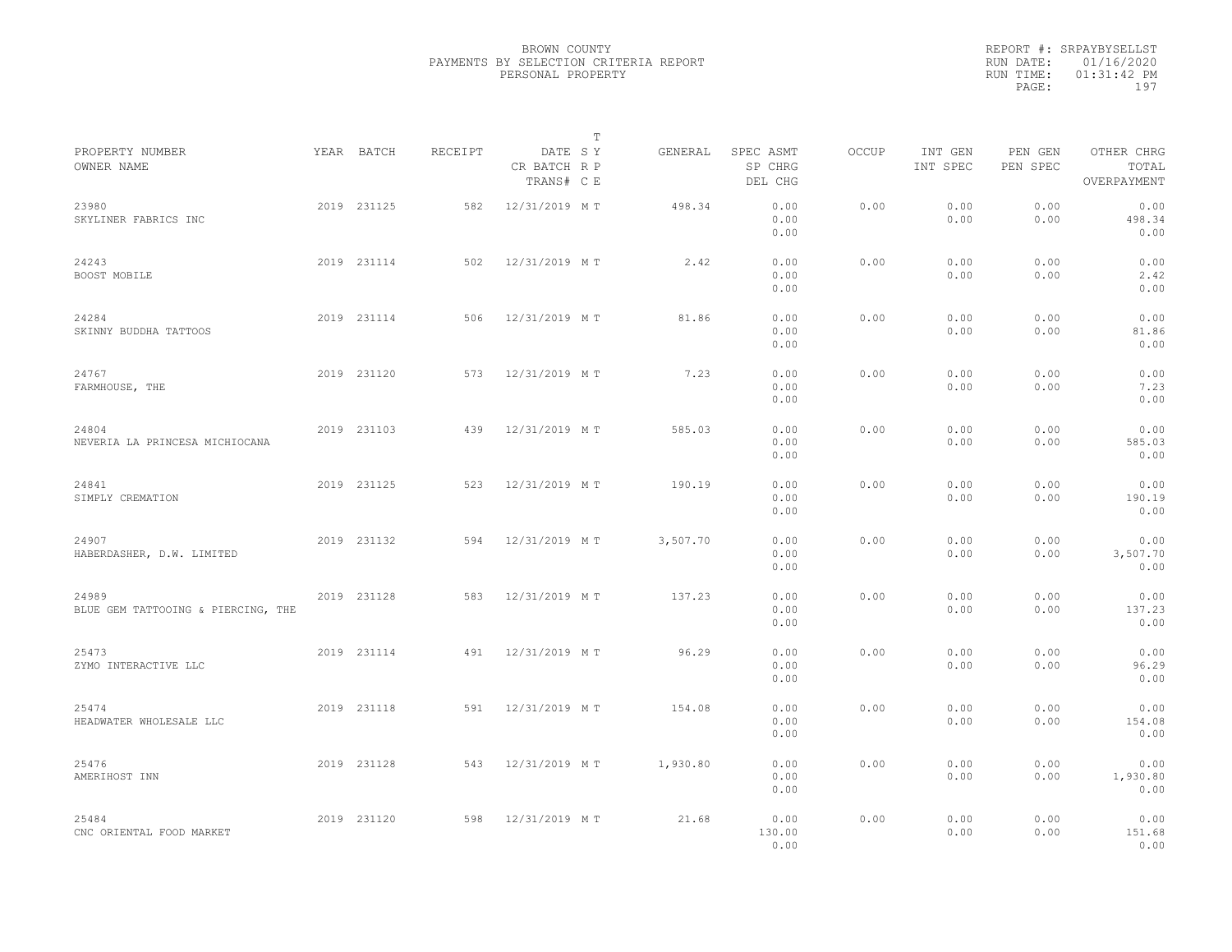|                                            |             |         |                                       | T |           |                                 |              |                     |                     |                                    |  |
|--------------------------------------------|-------------|---------|---------------------------------------|---|-----------|---------------------------------|--------------|---------------------|---------------------|------------------------------------|--|
| PROPERTY NUMBER<br>OWNER NAME              | YEAR BATCH  | RECEIPT | DATE SY<br>CR BATCH R P<br>TRANS# C E |   | GENERAL   | SPEC ASMT<br>SP CHRG<br>DEL CHG | <b>OCCUP</b> | INT GEN<br>INT SPEC | PEN GEN<br>PEN SPEC | OTHER CHRG<br>TOTAL<br>OVERPAYMENT |  |
| 25512<br>LEE'S ALTERATIONS                 | 2019 231120 | 597     | 12/31/2019 MT                         |   | 31.30     | 0.00<br>0.00<br>0.00            | 0.00         | 0.00<br>0.00        | 0.00<br>0.00        | 0.00<br>31.30<br>0.00              |  |
| 25534<br>REMEDY INTELLIGENT STAFFING       | 2019 231112 | 509     | 12/31/2019 MT                         |   | 130.01    | 0.00<br>0.00<br>0.00            | 0.00         | 0.00<br>0.00        | 0.00<br>0.00        | 0.00<br>130.01<br>0.00             |  |
| 26077<br>BESPOKE STUDIO LLC                | 2019 231125 | 556     | 12/31/2019 MT                         |   | 57.78     | 0.00<br>0.00<br>0.00            | 0.00         | 0.00<br>0.00        | 0.00<br>0.00        | 0.00<br>57.78<br>0.00              |  |
| 26150<br>NEVERIA LA PRINCESA MICHIOCANA #2 | 2019 231103 | 440     | 12/31/2019 MT                         |   | 1,177.26  | 0.00<br>0.00<br>0.00            | 0.00         | 0.00<br>0.00        | 0.00<br>0.00        | 0.00<br>1,177.26<br>0.00           |  |
| 26157<br>NICOLET NATIONAL BANK             | 2019 231128 | 564     | 12/31/2019 MT                         |   | 5,965.73  | 0.00<br>0.00<br>0.00            | 0.00         | 0.00<br>0.00        | 0.00<br>0.00        | 0.00<br>5,965.73<br>0.00           |  |
| 26159<br>NICOLET NATIONAL BANK             | 2019 231128 | 565     | 12/31/2019 MT                         |   | 1,523.94  | 0.00<br>0.00<br>0.00            | 0.00         | 0.00<br>0.00        | 0.00<br>0.00        | 0.00<br>1,523.94<br>0.00           |  |
| 2617<br>APPLE STORE, THE                   | 2019 231120 | 516     | 12/31/2019 MT                         |   | 36.11     | 0.00<br>0.00<br>0.00            | 0.00         | 0.00<br>0.00        | 0.00<br>0.00        | 0.00<br>36.11<br>0.00              |  |
| 26224<br>ZABEL MONUMENTS                   | 2019 231132 | 590     | 12/31/2019 MT                         |   | 170.93    | 0.00<br>0.00<br>0.00            | 0.00         | 0.00<br>0.00        | 0.00<br>0.00        | 0.00<br>170.93<br>0.00             |  |
| 26438<br>PARKSIDE ANIMAL CARE CENTER       | 2019 231114 | 485     | 12/31/2019 MT                         |   | 813.73    | 0.00<br>0.00<br>0.00            | 0.00         | 0.00<br>0.00        | 0.00<br>0.00        | 0.00<br>813.73<br>0.00             |  |
| 26826<br>HOMETOWN BANK GREEN BAY           | 2019 231125 | 555     | 12/31/2019 MT                         |   | 187.78    | 0.00<br>0.00<br>0.00            | 0.00         | 0.00<br>0.00        | 0.00<br>0.00        | 0.00<br>187.78<br>0.00             |  |
| 26850<br>NAIL STOP                         | 2019 231132 | 575     | 12/31/2019 MT                         |   | 134.82    | 0.00<br>0.00<br>0.00            | 0.00         | 0.00<br>0.00        | 0.00<br>0.00        | 0.00<br>134.82<br>0.00             |  |
| 26858<br>PETSMART                          | 2019 231103 | 510     | 12/31/2019 MT                         |   | 6, 317.23 | 0.00<br>125.00<br>0.00          | 0.00         | 0.00<br>0.00        | 0.00<br>0.00        | 0.00<br>6,442.23<br>0.00           |  |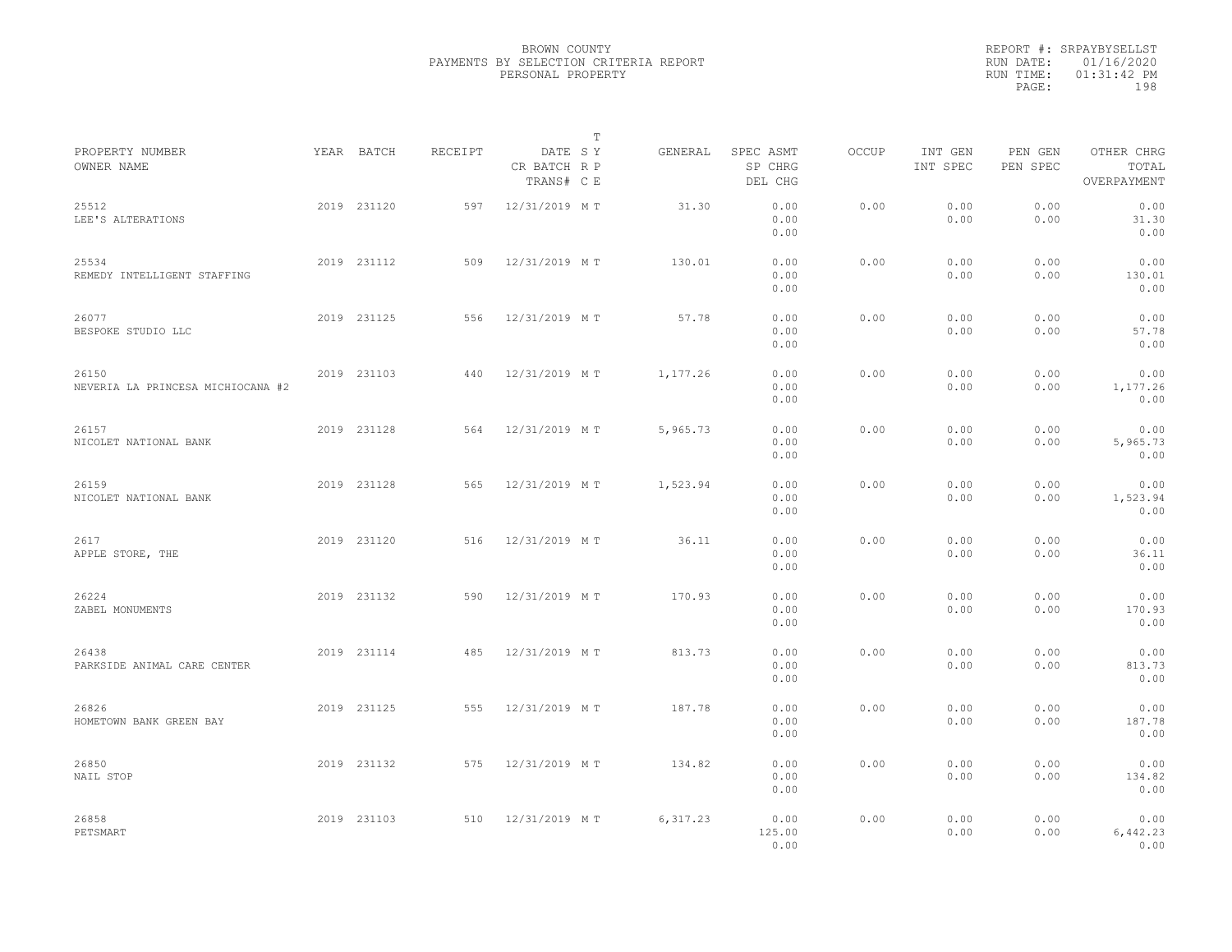|                                      |             |         |                                       | $\mathbb T$ |                                 |              |                     |                     |                                    |  |
|--------------------------------------|-------------|---------|---------------------------------------|-------------|---------------------------------|--------------|---------------------|---------------------|------------------------------------|--|
| PROPERTY NUMBER<br>OWNER NAME        | YEAR BATCH  | RECEIPT | DATE SY<br>CR BATCH R P<br>TRANS# C E | GENERAL     | SPEC ASMT<br>SP CHRG<br>DEL CHG | <b>OCCUP</b> | INT GEN<br>INT SPEC | PEN GEN<br>PEN SPEC | OTHER CHRG<br>TOTAL<br>OVERPAYMENT |  |
| 27234<br>PRECIOUS MEMORIES CHILDCARE | 2019 231132 | 595     | 12/31/2019 MT                         | 180.56      | 0.00<br>0.00<br>0.00            | 0.00         | 0.00<br>0.00        | 0.00<br>0.00        | 0.00<br>180.56<br>0.00             |  |
| 27245<br>SUNRISE ON MAIN             | 2019 231125 | 539     | 12/31/2019 MT                         | 202.22      | 0.00<br>0.00<br>0.00            | 0.00         | 0.00<br>0.00        | 0.00<br>0.00        | 0.00<br>202.22<br>0.00             |  |
| 27265<br>STATE STREET PUB            | 2019 231124 | 559     | 12/31/2019 MT                         | 433.34      | 0.00<br>0.00<br>0.00            | 0.00         | 0.00<br>0.00        | 0.00<br>0.00        | 0.00<br>433.34<br>0.00             |  |
| 27302<br>PROACTIVE GLOBAL LOGISTICS  | 2019 231128 | 533     | 12/31/2019 MT                         | 2.42        | 0.00<br>0.00<br>0.00            | 0.00         | 0.00<br>0.00        | 0.00<br>0.00        | 0.00<br>2.42<br>0.00               |  |
| 27304<br>GENUINE HEARTS LLC          | 2019 231114 | 530     | 12/31/2019 MT                         | 113.15      | 0.00<br>0.00<br>0.00            | 0.00         | 0.00<br>0.00        | 0.00<br>0.00        | 0.00<br>113.15<br>0.00             |  |
| 27308<br>WOODBURY FINANCIAL SERVICES | 2019 231118 | 587     | 12/31/2019 MT                         | 21.68       | 0.00<br>0.00<br>0.00            | 0.00         | 0.00<br>0.00        | 0.00<br>0.00        | 0.00<br>21.68<br>0.00              |  |
| 27539<br>ADVANCED AUTO INC           | 2019 231120 | 584     | 12/31/2019 MT                         | 69.82       | 0.00<br>0.00<br>0.00            | 0.00         | 0.00<br>0.00        | 0.00<br>0.00        | 0.00<br>69.82<br>0.00              |  |
| 285<br>AQUA CENTER OF GREEN BAY INC  | 2019 231111 | 496     | 12/31/2019 MT                         | 199.82      | 0.00<br>0.00<br>0.00            | 0.00         | 0.00<br>0.00        | 0.00<br>0.00        | 0.00<br>199.82<br>0.00             |  |
| 289<br>AUTO CLINIC OF GREEN BAY INC  | 2019 231132 | 578     | 12/31/2019 MT                         | 57.78       | 0.00<br>0.00<br>0.00            | 0.00         | 0.00<br>0.00        | 0.00<br>0.00        | 0.00<br>57.78<br>0.00              |  |
| 324<br>B & B TAX ASSOCIATES INC      | 2019 231125 | 541     | 12/31/2019 MT                         | 74.63       | 0.00<br>0.00<br>0.00            | 0.00         | 0.00<br>0.00        | 0.00<br>0.00        | 0.00<br>74.63<br>0.00              |  |
| 4330<br>BAY INDUSTRIES INC           | 2019 231128 | 567     | 12/31/2019 MT                         | 1,348.19    | 0.00<br>0.00<br>0.00            | 0.00         | 0.00<br>0.00        | 0.00<br>0.00        | 0.00<br>1,348.19<br>0.00           |  |
| 482<br>MIKE'S SERVICE CENTER         | 2019 231132 | 574     | 12/31/2019 MT                         | 98.70       | 0.00<br>0.00<br>0.00            | 0.00         | 0.00<br>0.00        | 0.00<br>0.00        | 0.00<br>98.70<br>0.00              |  |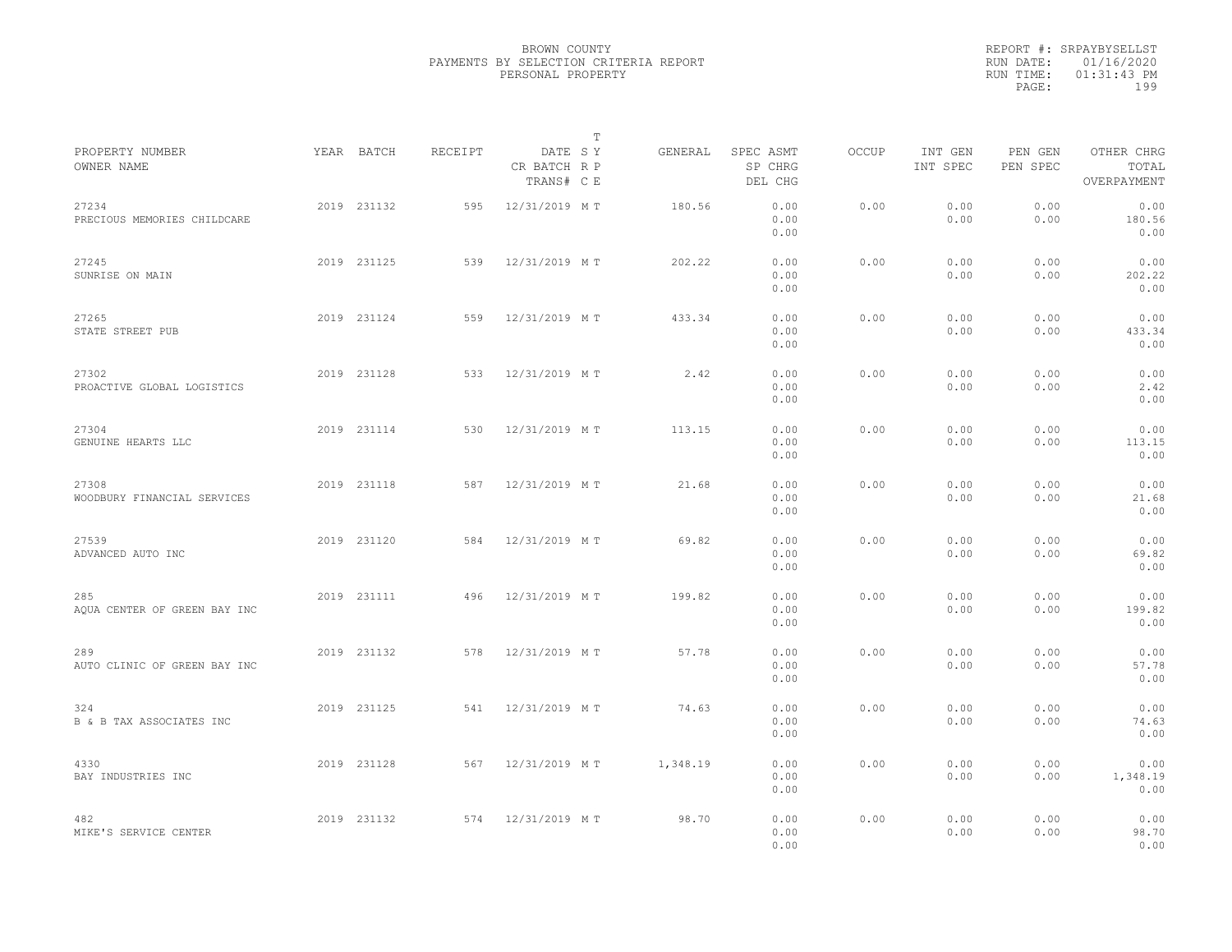|                                         |             |         | $\mathbb T$                           |         |                                 |       |                     |                     |                                    |  |
|-----------------------------------------|-------------|---------|---------------------------------------|---------|---------------------------------|-------|---------------------|---------------------|------------------------------------|--|
| PROPERTY NUMBER<br>OWNER NAME           | YEAR BATCH  | RECEIPT | DATE SY<br>CR BATCH R P<br>TRANS# C E | GENERAL | SPEC ASMT<br>SP CHRG<br>DEL CHG | OCCUP | INT GEN<br>INT SPEC | PEN GEN<br>PEN SPEC | OTHER CHRG<br>TOTAL<br>OVERPAYMENT |  |
| 492<br>BOYCE, RONALD                    | 2019 231118 | 592     | 12/31/2019 MT                         | 12.04   | 0.00<br>0.00<br>0.00            | 0.00  | 0.00<br>0.00        | 0.00<br>0.00        | 0.00<br>12.04<br>0.00              |  |
| 4928<br>LOS BANDITOS WEST               | 2019 231114 | 473     | 12/31/2019 MT                         | 428.53  | 0.00<br>0.00<br>0.00            | 0.00  | 0.00<br>0.00        | 0.00<br>0.00        | 0.00<br>428.53<br>0.00             |  |
| 5576<br>JAUQUET LUMBER CO INC           | 2019 231114 | 475     | 12/31/2019 MT                         | 19.26   | 0.00<br>0.00<br>0.00            | 0.00  | 0.00<br>0.00        | 0.00<br>0.00        | 0.00<br>19.26<br>0.00              |  |
| 583<br>CHILI JOHN'S - WEST              | 2019 231114 | 501     | 12/31/2019 MT                         | 178.15  | 0.00<br>0.00<br>0.00            | 0.00  | 0.00<br>0.00        | 0.00<br>0.00        | 0.00<br>178.15<br>0.00             |  |
| 6040<br>GOLDEN BASKET FAMILY RESTAURANT | 2019 231128 | 580     | 12/31/2019 MT                         | 539.27  | 0.00<br>0.00<br>0.00            | 0.00  | 0.00<br>0.00        | 0.00<br>0.00        | 0.00<br>539.27<br>0.00             |  |
| 6938<br>AIRGAS USA LLC                  | 2019 231114 | 486     | 12/31/2019 MT                         | 842.61  | 0.00<br>0.00<br>0.00            | 0.00  | 0.00<br>0.00        | 0.00<br>0.00        | 0.00<br>842.61<br>0.00             |  |
| 6963<br>FURS OF DISTINCTION             | 2019 231128 | 544     | 12/31/2019 MT                         | 267.24  | 0.00<br>0.00<br>0.00            | 0.00  | 0.00<br>0.00        | 0.00<br>0.00        | 0.00<br>267.24<br>0.00             |  |
| 704<br>DAD'S LIQUOR                     | 2019 231114 | 472     | 12/31/2019 MT                         | 346.68  | 0.00<br>0.00<br>0.00            | 0.00  | 0.00<br>0.00        | 0.00<br>0.00        | 0.00<br>346.68<br>0.00             |  |
| 7663<br>GREEN BAY NURSERY               | 2019 231118 | 599     | 12/31/2019 MT                         | 125.19  | 0.00<br>0.00<br>0.00            | 0.00  | 0.00<br>0.00        | 0.00<br>0.00        | 0.00<br>125.19<br>0.00             |  |
| 7872<br>HOPPE'S HAVEN                   | 2019 231112 | 508     | 12/31/2019 MT                         | 12.04   | 0.00<br>0.00<br>0.00            | 0.00  | 0.00<br>0.00        | 0.00<br>0.00        | 0.00<br>12.04<br>0.00              |  |
| 817<br>MANGER, E C & SON CO             | 2019 231114 | 499     | 12/31/2019 MT                         | 77.05   | 0.00<br>0.00<br>0.00            | 0.00  | 0.00<br>0.00        | 0.00<br>0.00        | 0.00<br>77.05<br>0.00              |  |
| 8283<br>TEAM APPAREL & SPECIALTIES INC  | 2019 231103 | 531     | 12/31/2019 MT                         | 464.64  | 0.00<br>0.00<br>0.00            | 0.00  | 0.00<br>0.00        | 0.00<br>0.00        | 0.00<br>464.64<br>0.00             |  |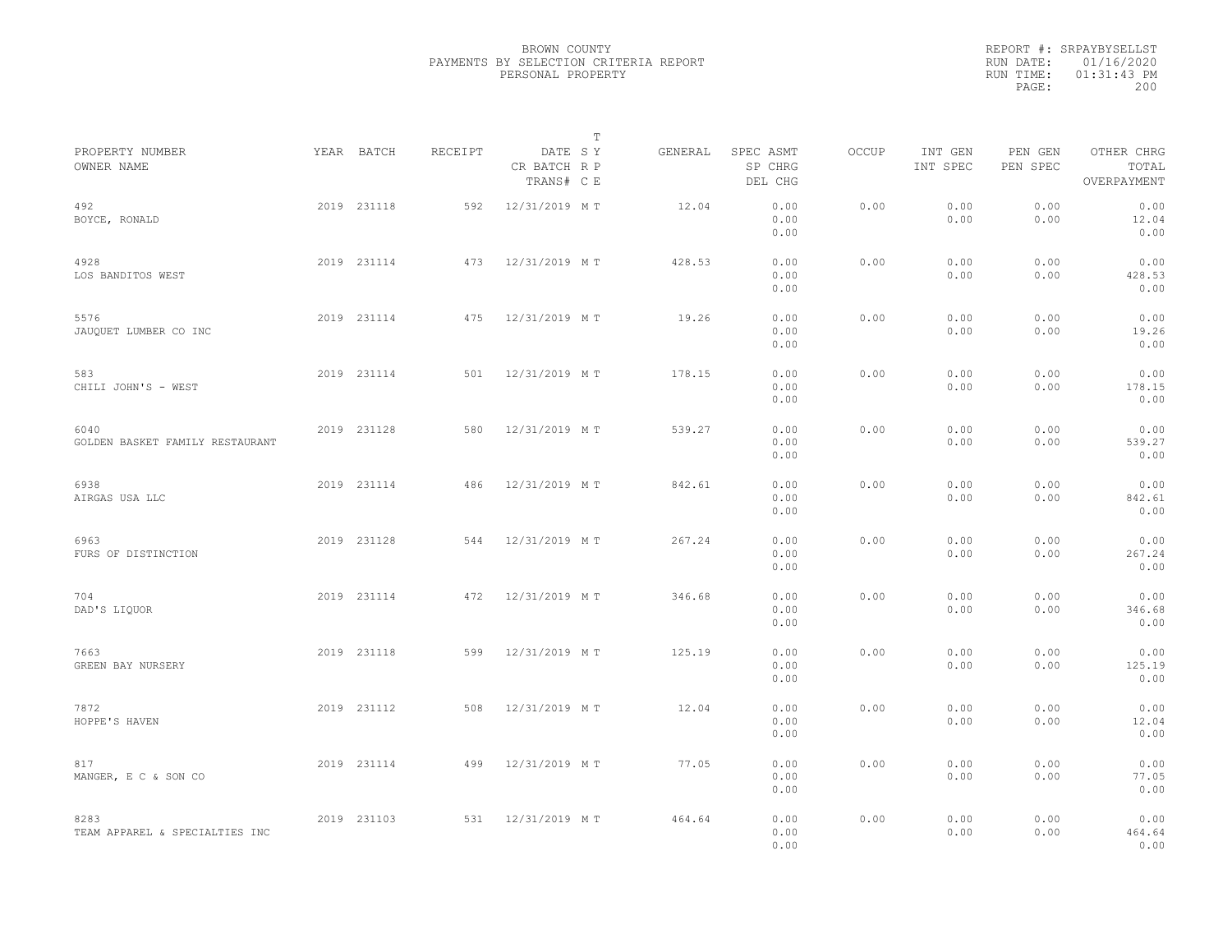|                                                |             |         |                                       | T        |                                 |              |                     |                     |                                    |
|------------------------------------------------|-------------|---------|---------------------------------------|----------|---------------------------------|--------------|---------------------|---------------------|------------------------------------|
| PROPERTY NUMBER<br>OWNER NAME                  | YEAR BATCH  | RECEIPT | DATE SY<br>CR BATCH R P<br>TRANS# C E | GENERAL  | SPEC ASMT<br>SP CHRG<br>DEL CHG | <b>OCCUP</b> | INT GEN<br>INT SPEC | PEN GEN<br>PEN SPEC | OTHER CHRG<br>TOTAL<br>OVERPAYMENT |
| 861<br>ENERGY SHOP                             | 2019 231128 | 554     | 12/31/2019 MT                         | 187.78   | 0.00<br>0.00<br>0.00            | 0.00         | 0.00<br>0.00        | 0.00<br>0.00        | 0.00<br>187.78<br>0.00             |
| 9499<br>EL AZTECA (WEST)                       | 2019 231103 | 537     | 12/31/2019 MT                         | 392.42   | 0.00<br>0.00<br>0.00            | 0.00         | 0.00<br>0.00        | 0.00<br>0.00        | 0.00<br>392.42<br>0.00             |
| 9522<br>TITLETOWN FITNESS                      | 2019 231118 | 513     | 12/31/2019 MT                         | 67.41    | 0.00<br>0.00<br>0.00            | 0.00         | 0.00<br>0.00        | 0.00<br>0.00        | 0.00<br>67.41<br>0.00              |
| 12466<br>COURTHOUSE BAR & GRILL                | 2019 231119 | 548     | 12/31/2019 MT                         | 1,362.64 | 0.00<br>0.00<br>0.00            | 0.00         | 0.00<br>0.00        | 0.00<br>0.00        | 0.00<br>1,362.64<br>0.00           |
| 1377<br>KILEY'S PREBLE MOTORS INC              | 2019 231119 | 550     | 12/31/2019 MT                         | 2,884.17 | 0.00<br>0.00<br>0.00            | 0.00         | 0.00<br>0.00        | 0.00<br>0.00        | 0.00<br>2,884.17<br>0.00           |
| 1308<br>JEFF'S AUTO SERVICE                    | 2019 231138 | 612     | 12/31/2019 MT                         | 4.81     | 0.00<br>0.00<br>0.00            | 0.00         | 0.00<br>0.00        | 0.00<br>0.00        | 0.00<br>4.81<br>0.00               |
| 1810<br>OLSON, KULKOSKI, GALLOWAY & VESELY, SC | 2019 231142 | 606     | 12/31/2019 MT                         | 440.57   | 0.00<br>0.00<br>0.00            | 0.00         | 0.00<br>0.00        | 0.00<br>0.00        | 0.00<br>440.57<br>0.00             |
| 18619<br>MAIN ORIENTAL MARKET                  | 2019 231138 | 610     | 12/31/2019 MT                         | 226.31   | 0.00<br>0.00<br>0.00            | 0.00         | 0.00<br>0.00        | 0.00<br>0.00        | 0.00<br>226.31<br>0.00             |
| 18656<br>HERALY'S BEVERAGES                    | 2019 231131 | 589     | 12/31/2019 MT                         | 195.01   | 0.00<br>0.00<br>0.00            | 0.00         | 0.00<br>0.00        | 0.00<br>0.00        | 0.00<br>195.01<br>0.00             |
| 22783<br>RECKA & ASSOCIATES LLC                | 2019 231131 | 571     | 12/31/2019 MT                         | 14.45    | 0.00<br>0.00<br>0.00            | 0.00         | 0.00<br>0.00        | 0.00<br>0.00        | 0.00<br>14.45<br>0.00              |
| 24274<br>JJS SHOP LLC                          | 2019 231137 | 609     | 01/02/2020 MT                         | 86.67    | 0.00<br>0.00<br>0.00            | 0.00         | 0.00<br>0.00        | 0.00<br>0.00        | 0.00<br>86.67<br>0.00              |
| 24787<br>JOB SITE                              | 2019 231138 | 608     | 12/31/2019 MT                         | 142.04   | 0.00<br>0.00<br>0.00            | 0.00         | 0.00<br>0.00        | 0.00<br>0.00        | 0.00<br>142.04<br>0.00             |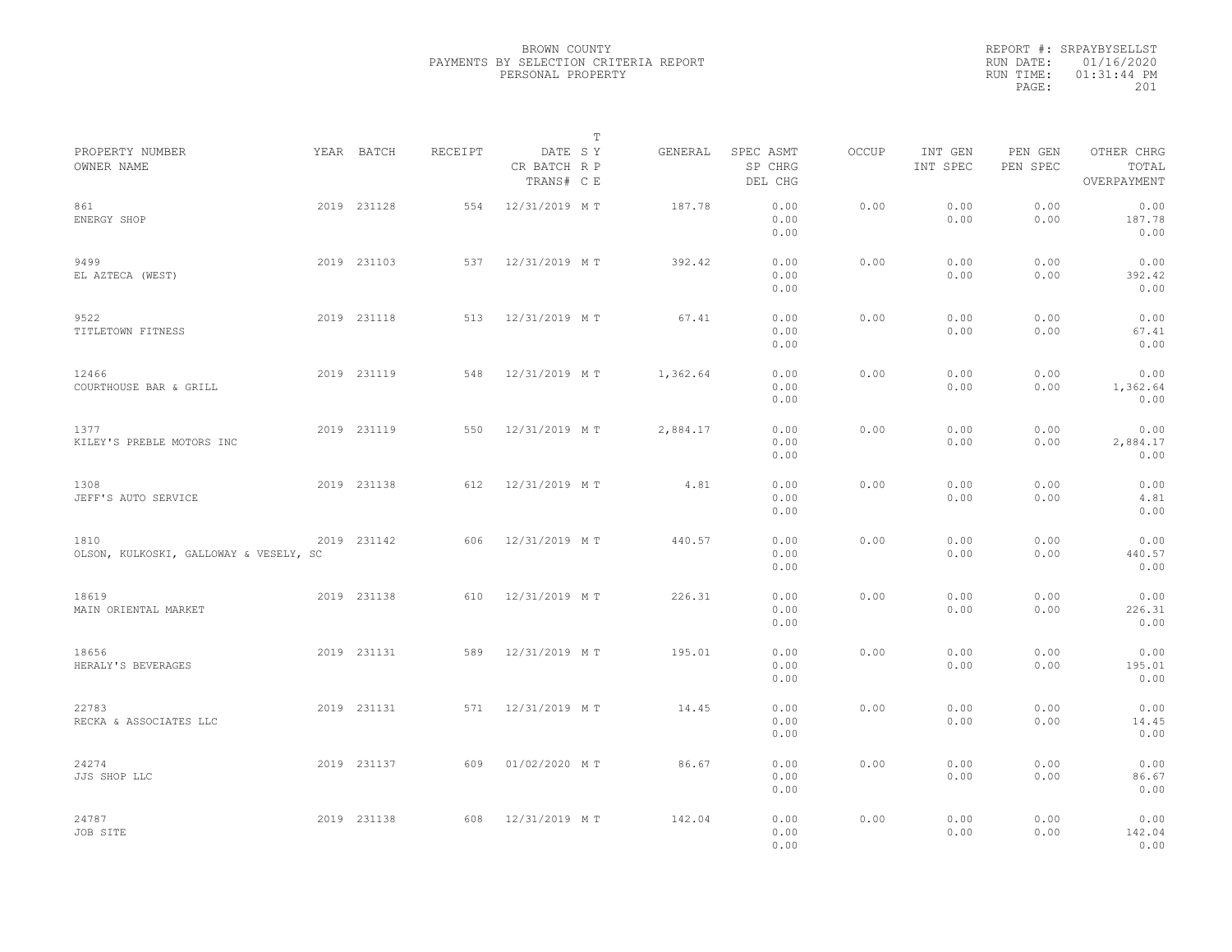|                                                  |             |         | $\mathbb{T}$                          |          |                                 |              |                     |                     |                                    |  |
|--------------------------------------------------|-------------|---------|---------------------------------------|----------|---------------------------------|--------------|---------------------|---------------------|------------------------------------|--|
| PROPERTY NUMBER<br>OWNER NAME                    | YEAR BATCH  | RECEIPT | DATE SY<br>CR BATCH R P<br>TRANS# C E | GENERAL  | SPEC ASMT<br>SP CHRG<br>DEL CHG | <b>OCCUP</b> | INT GEN<br>INT SPEC | PEN GEN<br>PEN SPEC | OTHER CHRG<br>TOTAL<br>OVERPAYMENT |  |
| 26468<br>SALTER'S LTD                            | 2019 231136 | 604     | 01/02/2020 MT                         | 325.01   | 0.00<br>0.00<br>0.00            | 0.00         | 0.00<br>0.00        | 0.00<br>0.00        | 0.00<br>325.01<br>0.00             |  |
| 27257<br>PACKER STADIUM LOUNGE                   | 2019 231138 | 607     | 12/31/2019 MT                         | 1,223.00 | 0.00<br>0.00<br>0.00            | 0.00         | 0.00<br>0.00        | 0.00<br>0.00        | 0.00<br>1,223.00<br>0.00           |  |
| 27348<br>WOLF FINANCIAL SERVICES LLC             | 2019 231138 | 611     | 12/31/2019 MT                         | 339.46   | 0.00<br>0.00<br>0.00            | 0.00         | 0.00<br>0.00        | 0.00<br>0.00        | 0.00<br>339.46<br>0.00             |  |
| 10191<br>HOWE, MARK P.                           | 2019 231147 | 621     | 12/31/2019 MT                         | 9.63     | 0.00<br>0.00<br>0.00            | 0.00         | 0.00<br>0.00        | 0.00<br>0.00        | 0.00<br>9.63<br>0.00               |  |
| 10333<br>FOSCATO, JOHN A.                        | 2019 231146 | 624     | 12/31/2019 MT                         | 113.15   | 0.00<br>0.00<br>0.00            | 0.00         | 0.00<br>0.00        | 0.00<br>0.00        | 0.00<br>113.15<br>0.00             |  |
| 10357<br>GETAWAY, THE                            | 2019 231146 | 633     | 12/31/2019 MT                         | 122.78   | 0.00<br>0.00<br>0.00            | 0.00         | 0.00<br>0.00        | 0.00<br>0.00        | 0.00<br>122.78<br>0.00             |  |
| 10951<br>SIEWERT BROS INVESTMENT CO & ASSOCIATES | 2019 231146 | 634     | 12/31/2019 MT                         | 9.63     | 0.00<br>0.00<br>0.00            | 0.00         | 0.00<br>0.00        | 0.00<br>0.00        | 0.00<br>9.63<br>0.00               |  |
| 13053<br>UNIVERSITY AVENUE MARKET                | 2019 231146 | 623     | 12/31/2019 MT                         | 3,283.79 | 0.00<br>0.00<br>0.00            | 0.00         | 0.00<br>0.00        | 0.00<br>0.00        | 0.00<br>3,283.79<br>0.00           |  |
| 13238<br>WISCONSIN AUTO TITLE LOANS, INC         | 2019 231147 | 619     | 12/31/2019 MT                         | 532.05   | 0.00<br>0.00<br>0.00            | 0.00         | 0.00<br>0.00        | 0.00<br>0.00        | 0.00<br>532.05<br>0.00             |  |
| 14051<br>WISCONSIN AUTO TITLE LOANS INC          | 2019 231147 | 620     | 12/31/2019 MT                         | 358.71   | 0.00<br>0.00<br>0.00            | 0.00         | 0.00<br>0.00        | 0.00<br>0.00        | 0.00<br>358.71<br>0.00             |  |
| 14100<br>SIE TO SIE ENTERPRISES INC              | 2019 231147 | 627     | 12/31/2019 MT                         | 2.42     | 0.00<br>0.00<br>0.00            | 0.00         | 0.00<br>0.00        | 0.00<br>0.00        | 0.00<br>2.42<br>0.00               |  |
| 1419<br>KUEHN PRINTING                           | 2019 231146 | 642     | 12/31/2019 MT                         | 26.49    | 0.00<br>0.00<br>0.00            | 0.00         | 0.00<br>0.00        | 0.00<br>0.00        | 0.00<br>26.49<br>0.00              |  |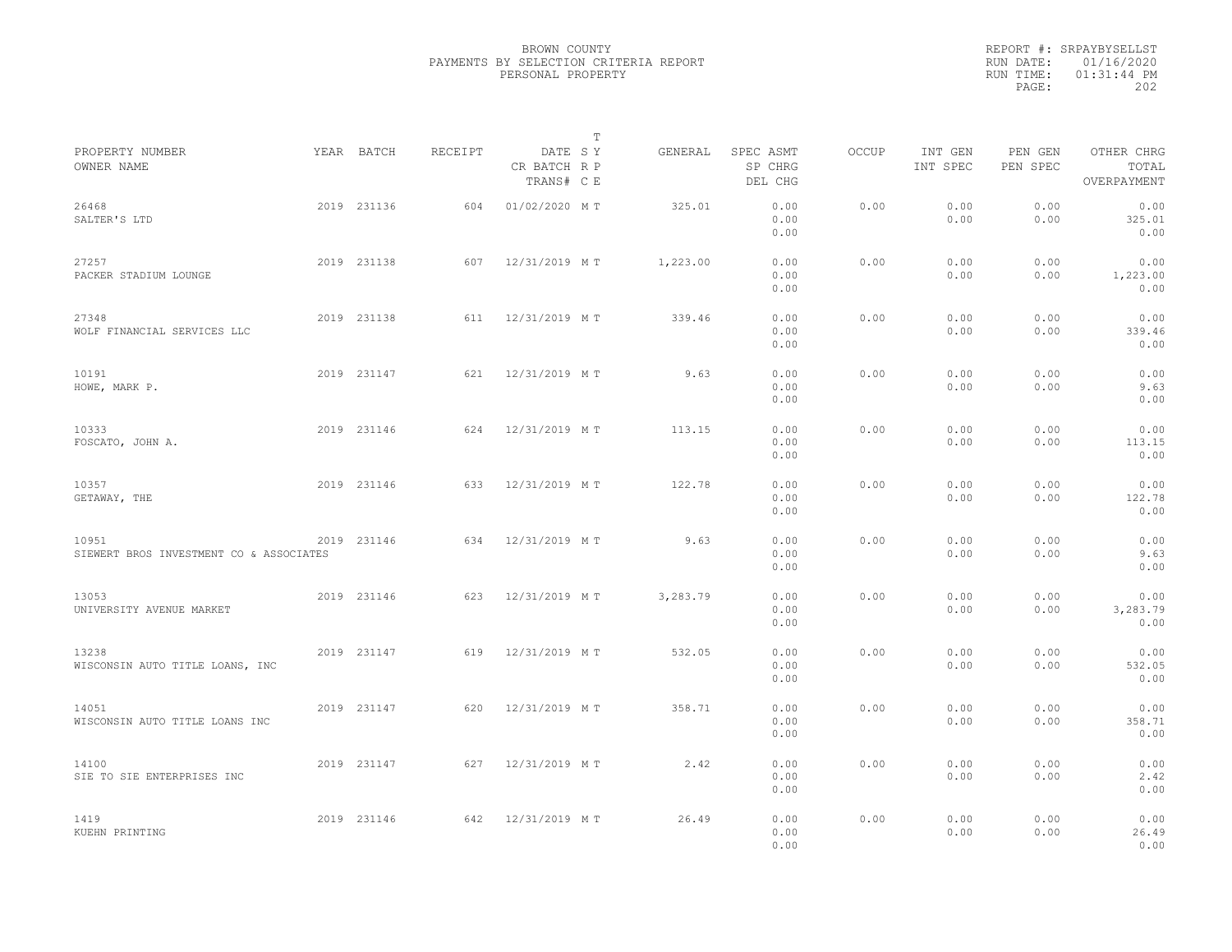|                                            |             |         |                                       | T |           |                                 |       |                     |                     |                                    |  |
|--------------------------------------------|-------------|---------|---------------------------------------|---|-----------|---------------------------------|-------|---------------------|---------------------|------------------------------------|--|
| PROPERTY NUMBER<br>OWNER NAME              | YEAR BATCH  | RECEIPT | DATE SY<br>CR BATCH R P<br>TRANS# C E |   | GENERAL   | SPEC ASMT<br>SP CHRG<br>DEL CHG | OCCUP | INT GEN<br>INT SPEC | PEN GEN<br>PEN SPEC | OTHER CHRG<br>TOTAL<br>OVERPAYMENT |  |
| 16104<br>NEUROLOGY & REHABILITATION CENTER | 2019 231147 | 651     | 12/31/2019 MT                         |   | 115.55    | 0.00<br>0.00<br>0.00            | 0.00  | 0.00<br>0.00        | 0.00<br>0.00        | 0.00<br>115.55<br>0.00             |  |
| 16138<br>LPV ORIENTAL FOOD STORE           | 2019 231145 | 654     | 01/03/2020 MT                         |   | 332.24    | 0.00<br>0.00<br>0.00            | 0.00  | 0.00<br>0.00        | 0.00<br>0.00        | 0.00<br>332.24<br>0.00             |  |
| 1859<br>PARINS LAW FIRM SC                 | 2019 231149 | 650     | 12/31/2019 MT                         |   | 12.04     | 0.00<br>0.00<br>0.00            | 0.00  | 0.00<br>0.00        | 0.00<br>0.00        | 0.00<br>12.04<br>0.00              |  |
| 18868<br>AMERICAN FAMILY INSURANCE         | 2019 231149 | 648     | 12/31/2019 MT                         |   | 31.30     | 0.00<br>0.00<br>0.00            | 0.00  | 0.00<br>0.00        | 0.00<br>0.00        | 0.00<br>31.30<br>0.00              |  |
| 2000<br>RALPH'S OLDE TYME PIANO            | 2019 231146 | 617     | 12/31/2019 MT                         |   | 2.42      | 0.00<br>0.00<br>0.00            | 0.00  | 0.00<br>0.00        | 0.00<br>0.00        | 0.00<br>2.42<br>0.00               |  |
| 20071<br>TUNDRA LODGE RESORT AND WATERPARK | 2019 231145 | 644     | 01/03/2020 MT                         |   | 44,035.19 | 0.00<br>0.00<br>0.00            | 0.00  | 0.00<br>0.00        | 0.00<br>0.00        | 0.00<br>44,035.19<br>0.00          |  |
| 2022<br>RENARD'S COUNTRY ELEGANCE INC      | 2019 231146 | 625     | 12/31/2019 MT                         |   | 587.42    | 0.00<br>0.00<br>0.00            | 0.00  | 0.00<br>0.00        | 0.00<br>0.00        | 0.00<br>587.42<br>0.00             |  |
| 22317<br>WISCONSIN HOME HEALTH CARE        | 2019 231149 | 630     | 12/31/2019 MT                         |   | 544.09    | 0.00<br>0.00<br>0.00            | 0.00  | 0.00<br>0.00        | 0.00<br>0.00        | 0.00<br>544.09<br>0.00             |  |
| 22821<br>WISCONSIN DOCUMENT IMAGING        | 2019 231146 | 636     | 12/31/2019 MT                         |   | 3,565.47  | 0.00<br>0.00<br>0.00            | 0.00  | 0.00<br>0.00        | 0.00<br>0.00        | 0.00<br>3,565.47<br>0.00           |  |
| 23205<br>NEW PLASTICS CORP                 | 2019 231151 | 652     | 12/31/2019 MT                         |   | 1,921.17  | 0.00<br>0.00<br>0.00            | 0.00  | 0.00<br>0.00        | 0.00<br>0.00        | 0.00<br>1,921.17<br>0.00           |  |
| 23365<br><b>BULLDOGS</b>                   | 2019 231146 | 614     | 12/31/2019 MT                         |   | 26.49     | 0.00<br>0.00<br>0.00            | 0.00  | 0.00<br>0.00        | 0.00<br>0.00        | 0.00<br>26.49<br>0.00              |  |
| 2445<br>EAST SIDE CHIROPRACTIC CENTER      | 2019 231149 | 632     | 12/31/2019 MT                         |   | 154.08    | 0.00<br>0.00<br>0.00            | 0.00  | 0.00<br>0.00        | 0.00<br>0.00        | 0.00<br>154.08<br>0.00             |  |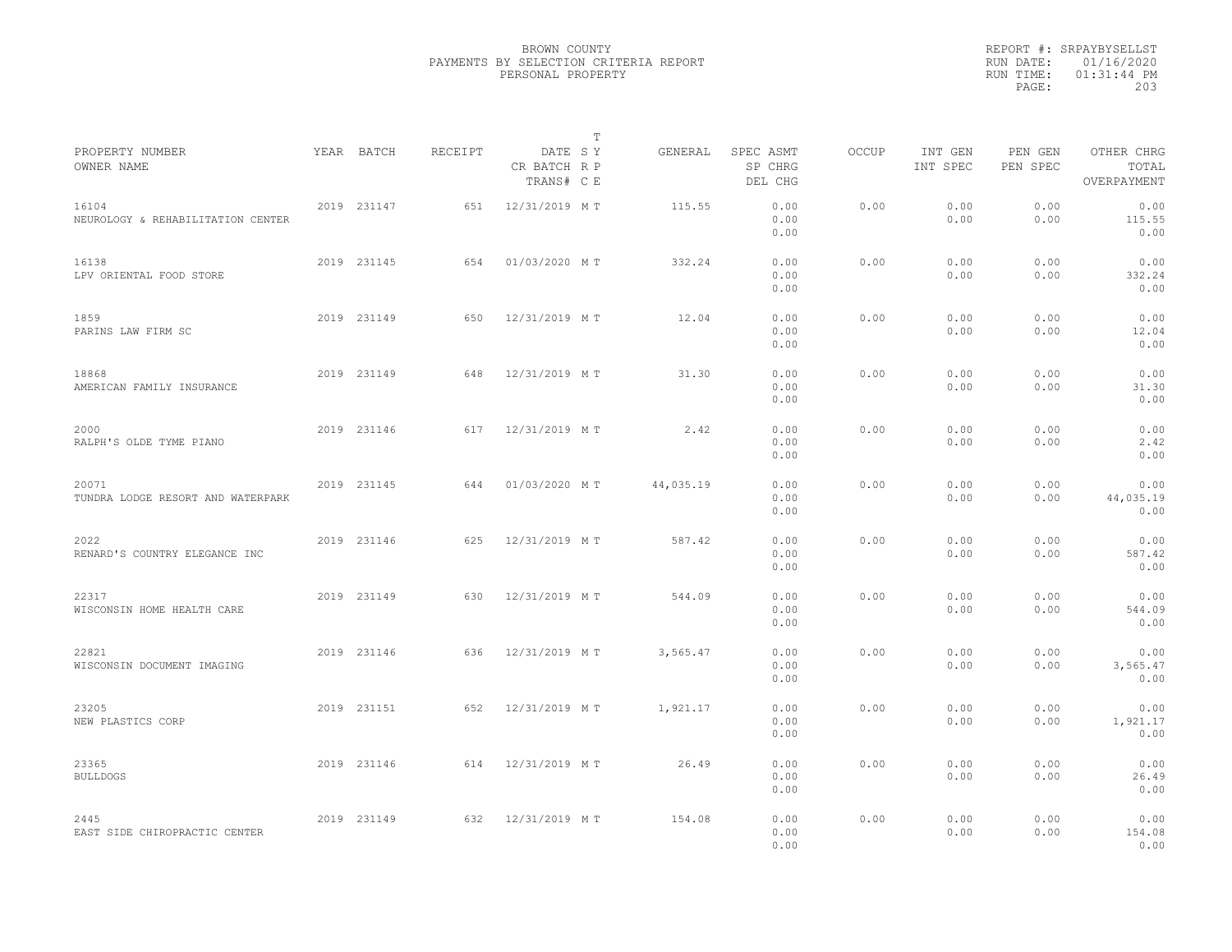|                                               |             |         | $\mathbb{T}$                          |          |                                 |              |                     |                     |                                    |  |
|-----------------------------------------------|-------------|---------|---------------------------------------|----------|---------------------------------|--------------|---------------------|---------------------|------------------------------------|--|
| PROPERTY NUMBER<br>OWNER NAME                 | YEAR BATCH  | RECEIPT | DATE SY<br>CR BATCH R P<br>TRANS# C E | GENERAL  | SPEC ASMT<br>SP CHRG<br>DEL CHG | <b>OCCUP</b> | INT GEN<br>INT SPEC | PEN GEN<br>PEN SPEC | OTHER CHRG<br>TOTAL<br>OVERPAYMENT |  |
| 2489<br>VANDER ZANDEN REAL ESTATE COMPANY     | 2019 231149 | 629     | 12/31/2019 MT                         | 120.37   | 0.00<br>0.00<br>0.00            | 0.00         | 0.00<br>0.00        | 0.00<br>0.00        | 0.00<br>120.37<br>0.00             |  |
| 24933<br>ZU LOU'S CLOTHING BOUTIQUE           | 2019 231149 | 639     | 12/31/2019 MT                         | 296.11   | 0.00<br>0.00<br>0.00            | 0.00         | 0.00<br>0.00        | 0.00<br>0.00        | 0.00<br>296.11<br>0.00             |  |
| 25360<br>CARRINGTON MANOR                     | 2019 231147 | 647     | 12/31/2019 MT                         | 967.81   | 0.00<br>0.00<br>0.00            | 0.00         | 0.00<br>0.00        | 0.00<br>0.00        | 0.00<br>967.81<br>0.00             |  |
| 25367<br>CORNEILLE LAW GROUP                  | 2019 231146 | 626     | 12/31/2019 MT                         | 397.23   | 0.00<br>0.00<br>0.00            | 0.00         | 0.00<br>0.00        | 0.00<br>0.00        | 0.00<br>397.23<br>0.00             |  |
| 25419<br>MARLA VISTA MANOR                    | 2019 231147 | 646     | 12/31/2019 MT                         | 690.95   | 0.00<br>0.00<br>0.00            | 0.00         | 0.00<br>0.00        | 0.00<br>0.00        | 0.00<br>690.95<br>0.00             |  |
| 25423<br>MARLA VISTA MANOR                    | 2019 231147 | 645     | 12/31/2019 MT                         | 1,750.24 | 0.00<br>0.00<br>0.00            | 0.00         | 0.00<br>0.00        | 0.00<br>0.00        | 0.00<br>1,750.24<br>0.00           |  |
| 25550<br>VAN LAANEN PROPERTIES                | 2019 231145 | 616     | 01/03/2020 MT                         | 65.00    | 0.00<br>0.00<br>0.00            | 0.00         | 0.00<br>0.00        | 0.00<br>0.00        | 0.00<br>65.00<br>0.00              |  |
| 25557<br>GLAMOUR NAILS SALON OF GREEN BAY LLC | 2019 231147 | 635     | 12/31/2019 MT                         | 823.35   | 0.00<br>0.00<br>0.00            | 0.00         | 0.00<br>0.00        | 0.00<br>0.00        | 0.00<br>823.35<br>0.00             |  |
| 26096<br>FINANCIAL LIFE CYCLES                | 2019 231149 | 631     | 12/31/2019 MT                         | 125.19   | 0.00<br>0.00<br>0.00            | 0.00         | 0.00<br>0.00        | 0.00<br>0.00        | 0.00<br>125.19<br>0.00             |  |
| 26841<br>LIFE ACADEMY LLC                     | 2019 231146 | 622     | 12/31/2019 MT                         | 31.30    | 0.00<br>0.00<br>0.00            | 0.00         | 0.00<br>0.00        | 0.00<br>0.00        | 0.00<br>31.30<br>0.00              |  |
| 27318<br>ATTIC CORRECTIONAL SERVICES INC      | 2019 231147 | 640     | 12/31/2019 MT                         | 113.15   | 0.00<br>0.00<br>0.00            | 0.00         | 0.00<br>0.00        | 0.00<br>0.00        | 0.00<br>113.15<br>0.00             |  |
| 27368<br>KELLER WILLIAMS REALTY               | 2019 231149 | 649     | 12/31/2019 MT                         | 101.11   | 0.00<br>0.00<br>0.00            | 0.00         | 0.00<br>0.00        | 0.00<br>0.00        | 0.00<br>101.11<br>0.00             |  |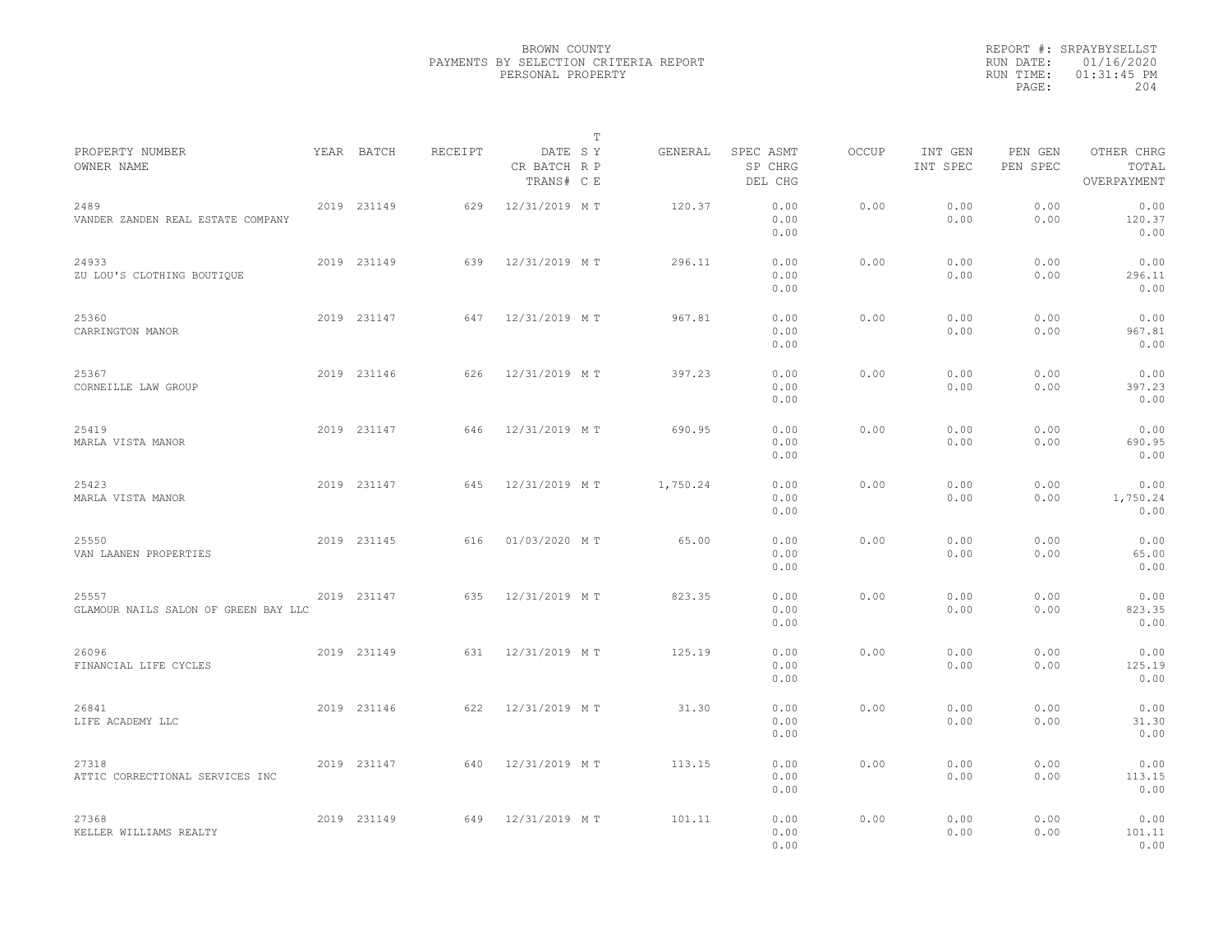|                                             |             |         | T                                     |         |                                 |       |                     |                     |                                    |  |
|---------------------------------------------|-------------|---------|---------------------------------------|---------|---------------------------------|-------|---------------------|---------------------|------------------------------------|--|
| PROPERTY NUMBER<br>OWNER NAME               | YEAR BATCH  | RECEIPT | DATE SY<br>CR BATCH R P<br>TRANS# C E | GENERAL | SPEC ASMT<br>SP CHRG<br>DEL CHG | OCCUP | INT GEN<br>INT SPEC | PEN GEN<br>PEN SPEC | OTHER CHRG<br>TOTAL<br>OVERPAYMENT |  |
| 27378<br>KOPP FINANCIAL                     | 2019 231146 | 615     | 12/31/2019 MT                         | 2.42    | 0.00<br>0.00<br>0.00            | 0.00  | 0.00<br>0.00        | 0.00<br>0.00        | 0.00<br>2.42<br>0.00               |  |
| 4628<br>BAYPORT CHIROPRACTIC                | 2019 231146 | 638     | 12/31/2019 MT                         | 84.27   | 0.00<br>0.00<br>0.00            | 0.00  | 0.00<br>0.00        | 0.00<br>0.00        | 0.00<br>84.27<br>0.00              |  |
| 4726<br>PAAPE'S TV SERVICE                  | 2019 231147 | 613     | 12/31/2019 MT                         | 137.23  | 0.00<br>0.00<br>0.00            | 0.00  | 0.00<br>0.00        | 0.00<br>0.00        | 0.00<br>137.23<br>0.00             |  |
| 502<br>BRIDAL CHURCH & WEDDING CHAPEL, THE  | 2019 231147 | 628     | 12/31/2019 MT                         | 146.85  | 0.00<br>0.00<br>0.00            | 0.00  | 0.00<br>0.00        | 0.00<br>0.00        | 0.00<br>146.85<br>0.00             |  |
| 7198<br>CAREW CONCRETE & SUPPLY CO INC      | 2019 231149 | 643     | 12/31/2019 MT                         | 664.47  | 0.00<br>0.00<br>0.00            | 0.00  | 0.00<br>0.00        | 0.00<br>0.00        | 0.00<br>664.47<br>0.00             |  |
| 7706<br>BAY AREA GARMENTS & SPECIALTIES     | 2019 231146 | 641     | 12/31/2019 MT                         | 4.81    | 0.00<br>0.00<br>0.00            | 0.00  | 0.00<br>0.00        | 0.00<br>0.00        | 0.00<br>4.81<br>0.00               |  |
| 831<br>EAST TOWN PUB                        | 2019 231149 | 637     | 12/31/2019 MT                         | 727.07  | 0.00<br>0.00<br>0.00            | 0.00  | 0.00<br>0.00        | 0.00<br>0.00        | 0.00<br>727.07<br>0.00             |  |
| 10088<br>SERVICE CREDIT UNION               | 2019 231154 | 665     | 01/06/2020 MT                         | 86.67   | 0.00<br>0.00<br>0.00            | 0.00  | 0.00<br>0.00        | 0.00<br>0.00        | 0.00<br>86.67<br>0.00              |  |
| 13116<br>TERRY'S EZ GO                      | 2019 231156 | 682     | 01/06/2020 MT                         | 38.51   | 0.00<br>0.00<br>0.00            | 0.00  | 0.00<br>0.00        | 0.00<br>0.00        | 0.00<br>38.51<br>0.00              |  |
| 13124<br>B & K CUSTOM CLEANING              | 2019 231157 | 675     | 01/06/2020 MT                         | 2.42    | 0.00<br>0.00<br>0.00            | 0.00  | 0.00<br>0.00        | 0.00<br>0.00        | 0.00<br>2.42<br>0.00               |  |
| 13155<br>UP & RUNNING INC                   | 2019 231154 | 678     | 01/06/2020 MT                         | 19.26   | 0.00<br>0.00<br>0.00            | 0.00  | 0.00<br>0.00        | 0.00<br>0.00        | 0.00<br>19.26<br>0.00              |  |
| 1333<br>JONES TRANSFER & WAREHOUSING CO INC | 2019 231153 | 659     | 01/06/2020 MT                         | 67.41   | 0.00<br>0.00<br>0.00            | 0.00  | 0.00<br>0.00        | 0.00<br>0.00        | 0.00<br>67.41<br>0.00              |  |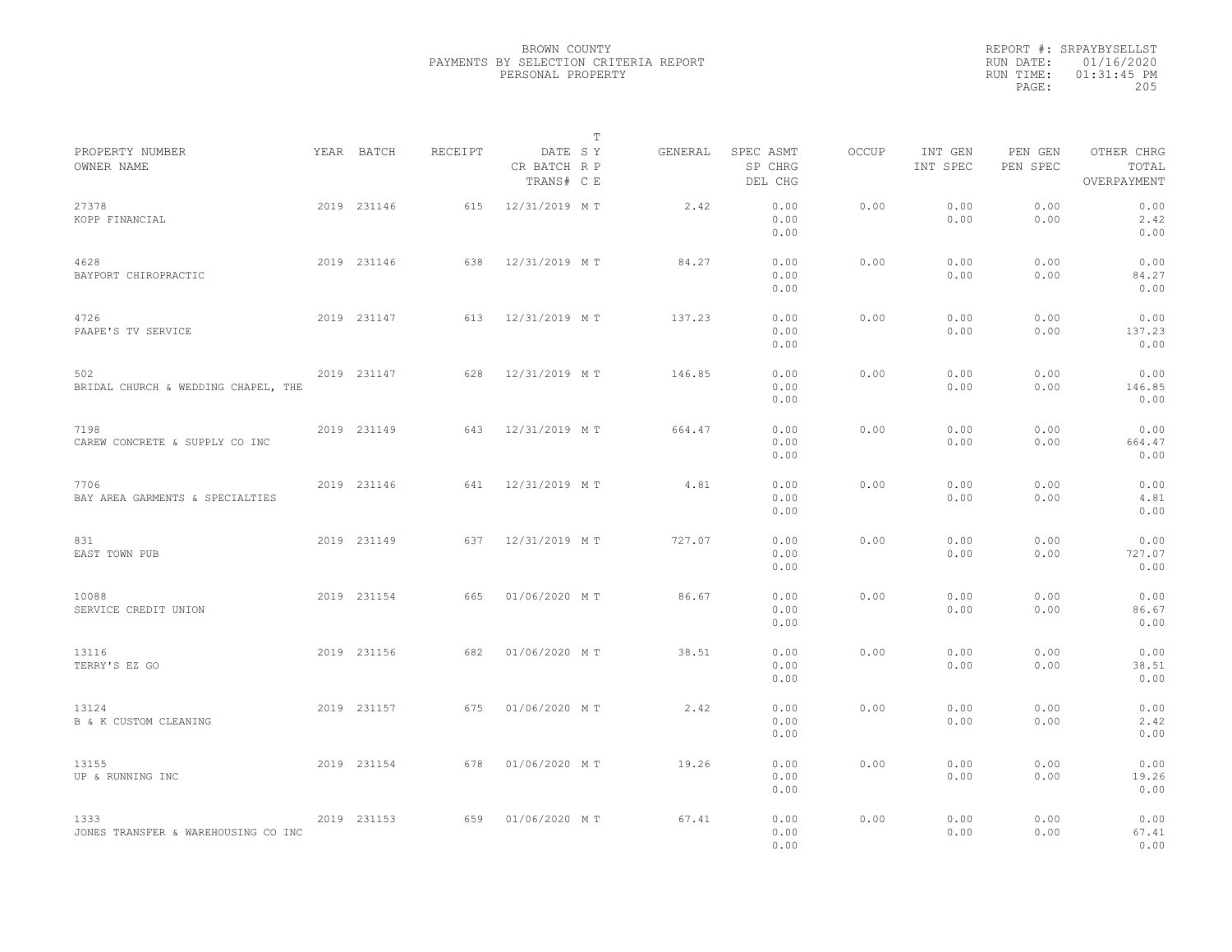|                                              |             |         |                                       | $\mathbb T$ |          |                                 |       |                     |                     |                                    |  |
|----------------------------------------------|-------------|---------|---------------------------------------|-------------|----------|---------------------------------|-------|---------------------|---------------------|------------------------------------|--|
| PROPERTY NUMBER<br>OWNER NAME                | YEAR BATCH  | RECEIPT | DATE SY<br>CR BATCH R P<br>TRANS# C E |             | GENERAL  | SPEC ASMT<br>SP CHRG<br>DEL CHG | OCCUP | INT GEN<br>INT SPEC | PEN GEN<br>PEN SPEC | OTHER CHRG<br>TOTAL<br>OVERPAYMENT |  |
| 13624<br>AMERICAN FAMILY MUTUAL INSURANCE CO | 2019 231153 | 661     | 01/06/2020 MT                         |             | 7.23     | 0.00<br>0.00<br>0.00            | 0.00  | 0.00<br>0.00        | 0.00<br>0.00        | 0.00<br>7.23<br>0.00               |  |
| 13907<br>SUMMITT PLANNING GROUP              | 2019 231157 | 673     | 01/06/2020 MT                         |             | 96.29    | 0.00<br>0.00<br>0.00            | 0.00  | 0.00<br>0.00        | 0.00<br>0.00        | 0.00<br>96.29<br>0.00              |  |
| 14264<br>NAILS BY JULES                      | 2019 231154 | 681     | 01/06/2020 MT                         |             | 4.81     | 0.00<br>0.00<br>0.00            | 0.00  | 0.00<br>0.00        | 0.00<br>0.00        | 0.00<br>4.81<br>0.00               |  |
| 17018<br>DISH NETWORK LLC                    | 2019 231157 | 674     | 01/06/2020 MT                         |             | 1,798.38 | 0.00<br>0.00<br>0.00            | 0.00  | 0.00<br>0.00        | 0.00<br>0.00        | 0.00<br>1,798.38<br>0.00           |  |
| 17280<br>AMERICAN FLEXPACK INC               | 2019 231153 | 684     | 01/06/2020 MT                         |             | 3,329.54 | 0.00<br>0.00<br>0.00            | 0.00  | 0.00<br>0.00        | 0.00<br>0.00        | 0.00<br>3,329.54<br>0.00           |  |
| 17765<br>JULIE'S BOUTIQUE                    | 2019 231156 | 679     | 01/06/2020 MT                         |             | 149.27   | 0.00<br>0.00<br>0.00            | 0.00  | 0.00<br>0.00        | 0.00<br>0.00        | 0.00<br>149.27<br>0.00             |  |
| 18689<br>BROADWAY ENTERPRISES INC            | 2019 231156 | 668     | 01/06/2020 MT                         |             | 527.24   | 0.00<br>0.00<br>0.00            | 0.00  | 0.00<br>0.00        | 0.00<br>0.00        | 0.00<br>527.24<br>0.00             |  |
| 20817<br>AMERICAN FAMILY MUTUAL INSURANCE CO | 2019 231153 | 662     | 01/06/2020 MT                         |             | 2.42     | 0.00<br>0.00<br>0.00            | 0.00  | 0.00<br>0.00        | 0.00<br>0.00        | 0.00<br>2.42<br>0.00               |  |
| 22847<br>DEBT ADVISORS                       | 2019 231153 | 670     | 01/06/2020 MT                         |             | 45.74    | 0.00<br>0.00<br>0.00            | 0.00  | 0.00<br>0.00        | 0.00<br>0.00        | 0.00<br>45.74<br>0.00              |  |
| 22907<br>VIVI NAIL & SPA                     | 2019 231153 | 653     | 01/06/2020 MT                         |             | 226.31   | 0.00<br>0.00<br>0.00            | 0.00  | 0.00<br>0.00        | 0.00<br>0.00        | 0.00<br>226.31<br>0.00             |  |
| 23428<br>NORTHEAST WI DANCE ORGANIZATION     | 2019 231153 | 666     | 01/06/2020 MT                         |             | 264.82   | 0.00<br>0.00<br>0.00            | 0.00  | 0.00<br>0.00        | 0.00<br>0.00        | 0.00<br>264.82<br>0.00             |  |
| 2442<br>UPHILL & UPHILL S.C.                 | 2019 231153 | 685     | 01/06/2020 MT                         |             | 137.23   | 0.00<br>0.00<br>0.00            | 0.00  | 0.00<br>0.00        | 0.00<br>0.00        | 0.00<br>137.23<br>0.00             |  |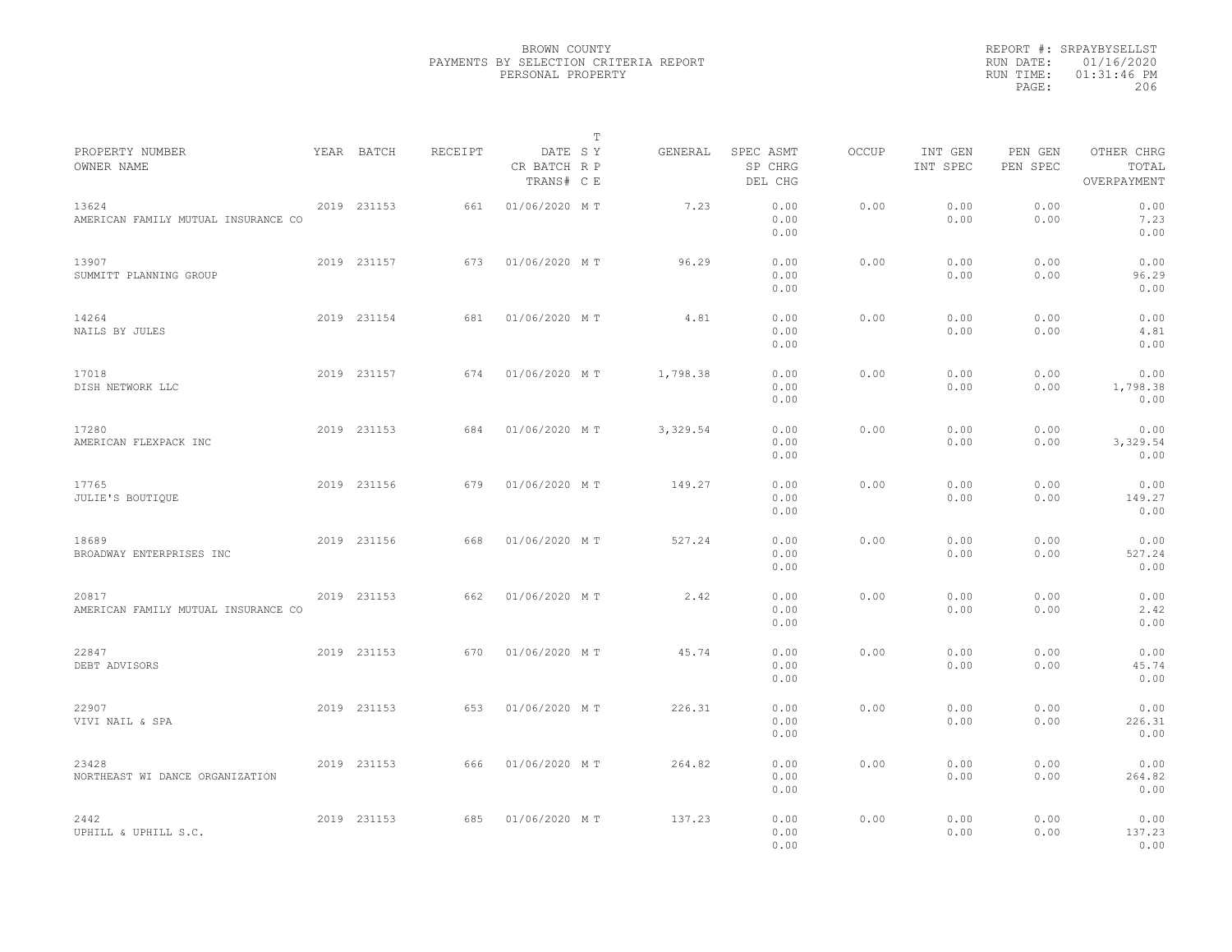|                                                         |             |         |                                       | T |           |                                 |              |                     |                     |                                    |
|---------------------------------------------------------|-------------|---------|---------------------------------------|---|-----------|---------------------------------|--------------|---------------------|---------------------|------------------------------------|
| PROPERTY NUMBER<br>OWNER NAME                           | YEAR BATCH  | RECEIPT | DATE SY<br>CR BATCH R P<br>TRANS# C E |   | GENERAL   | SPEC ASMT<br>SP CHRG<br>DEL CHG | <b>OCCUP</b> | INT GEN<br>INT SPEC | PEN GEN<br>PEN SPEC | OTHER CHRG<br>TOTAL<br>OVERPAYMENT |
| 24737<br>BADGER LIQUOR STORE #2                         | 2019 231154 | 658     | 01/06/2020 MT                         |   | 151.68    | 0.00<br>0.00<br>0.00            | 0.00         | 0.00<br>0.00        | 0.00<br>0.00        | 0.00<br>151.68<br>0.00             |
| 256<br>AMERICAN FAMILY MUTUAL INSURANCE CO              | 2019 231153 | 663     | 01/06/2020 MT                         |   | 4.81      | 0.00<br>0.00<br>0.00            | 0.00         | 0.00<br>0.00        | 0.00<br>0.00        | 0.00<br>4.81<br>0.00               |
| 27346<br>CAR GUARD LLC                                  | 2019 231153 | 680     | 01/06/2020 MT                         |   | 113.15    | 0.00<br>0.00<br>0.00            | 0.00         | 0.00<br>0.00        | 0.00<br>0.00        | 0.00<br>113.15<br>0.00             |
| 27471<br>EUROPHARMA INC                                 | 2019 231156 | 669     | 01/06/2020 MT                         |   | 12,270.91 | 0.00<br>0.00<br>0.00            | 0.00         | 0.00<br>0.00        | 0.00<br>0.00        | 0.00<br>12,270.91<br>0.00          |
| 27572<br>INDEPENDENT CARE HEALTH PLAN                   | 2019 231153 | 667     | 01/06/2020 MT                         |   | 1,639.49  | 0.00<br>0.00<br>0.00            | 0.00         | 0.00<br>0.00        | 0.00<br>0.00        | 0.00<br>1,639.49<br>0.00           |
| 320<br>AUTOMATIC MOTORS                                 | 2019 231156 | 683     | 01/06/2020 MT                         |   | 9.63      | 0.00<br>0.00<br>0.00            | 0.00         | 0.00<br>0.00        | 0.00<br>0.00        | 0.00<br>9.63<br>0.00               |
| 409<br>BB'S BAR                                         | 2019 231154 | 660     | 01/06/2020 MT                         |   | 339.46    | 0.00<br>0.00<br>0.00            | 0.00         | 0.00<br>0.00        | 0.00<br>0.00        | 0.00<br>339.46<br>0.00             |
| 511<br>GENTLE VET ANIMAL HOSPITAL & CAT CARE CLINIC INC | 2019 231154 | 677     | 01/06/2020 MT                         |   | 223.89    | 0.00<br>0.00<br>0.00            | 0.00         | 0.00<br>0.00        | 0.00<br>0.00        | 0.00<br>223.89<br>0.00             |
| 5326<br>ROYAL CLEANERS                                  | 2019 231154 | 655     | 01/06/2020 MT                         |   | 4.81      | 0.00<br>0.00<br>0.00            | 0.00         | 0.00<br>0.00        | 0.00<br>0.00        | 0.00<br>4.81<br>0.00               |
| 5950<br>KORNOWSKI AUTO                                  | 2019 231153 | 657     | 01/06/2020 MT                         |   | 2.42      | 0.00<br>0.00<br>0.00            | 0.00         | 0.00<br>0.00        | 0.00<br>0.00        | 0.00<br>2.42<br>0.00               |
| 618<br>COCK & BULL PUB                                  | 2019 231153 | 671     | 01/06/2020 MT                         |   | 243.15    | 0.00<br>0.00<br>0.00            | 0.00         | 0.00<br>0.00        | 0.00<br>0.00        | 0.00<br>243.15<br>0.00             |
| 6848<br>ROYAL CLEANERS                                  | 2019 231154 | 656     | 01/06/2020 MT                         |   | 2.42      | 0.00<br>0.00<br>0.00            | 0.00         | 0.00<br>0.00        | 0.00<br>0.00        | 0.00<br>2.42<br>0.00               |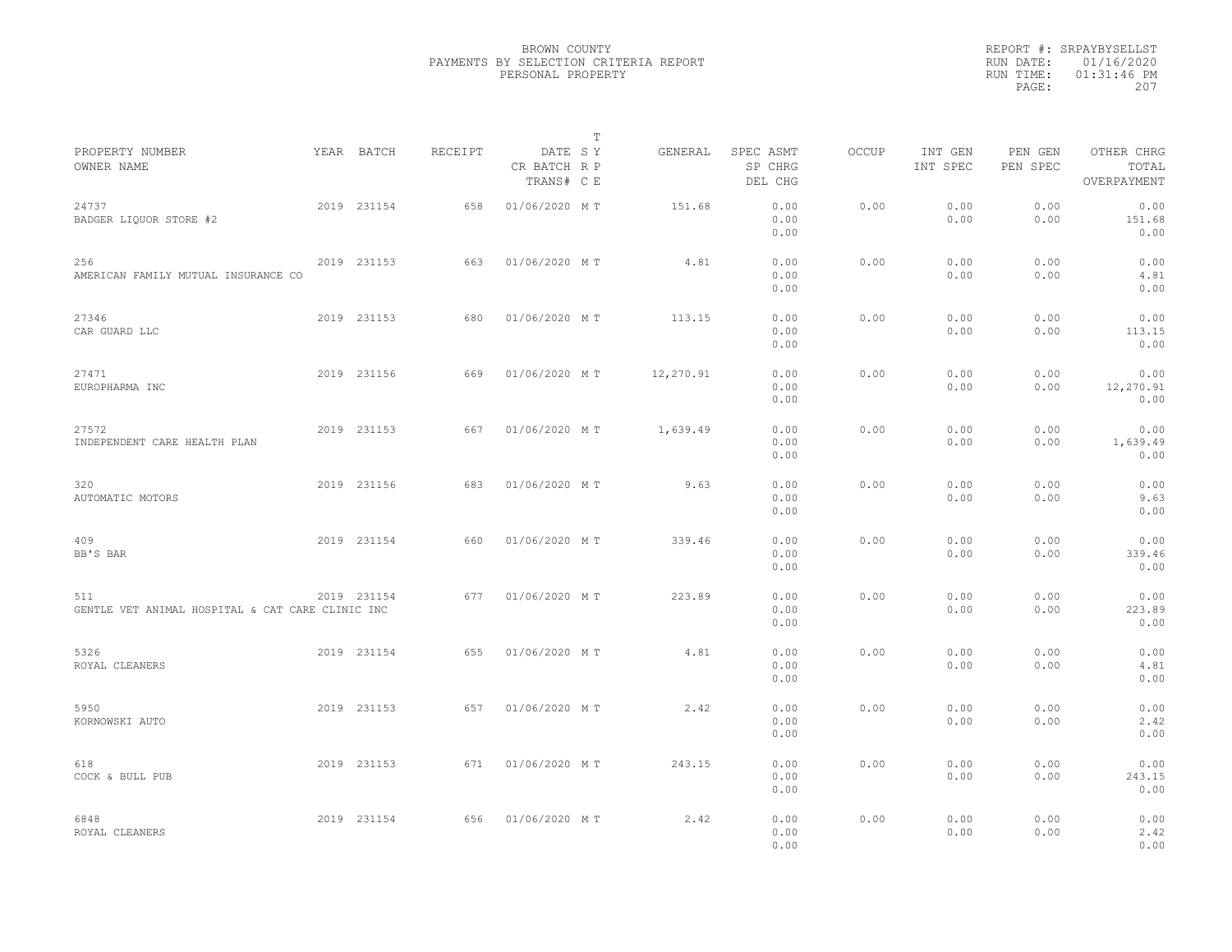|                                                    |             |         |                                       | T |           |                                 |              |                     |                     |                                    |  |
|----------------------------------------------------|-------------|---------|---------------------------------------|---|-----------|---------------------------------|--------------|---------------------|---------------------|------------------------------------|--|
| PROPERTY NUMBER<br>OWNER NAME                      | YEAR BATCH  | RECEIPT | DATE SY<br>CR BATCH R P<br>TRANS# C E |   | GENERAL   | SPEC ASMT<br>SP CHRG<br>DEL CHG | <b>OCCUP</b> | INT GEN<br>INT SPEC | PEN GEN<br>PEN SPEC | OTHER CHRG<br>TOTAL<br>OVERPAYMENT |  |
| 8425<br>ARTWORKS GALLERY/GREEN BAY SCHOOL OF DANCE | 2019 231157 | 672     | 01/06/2020 MT                         |   | 363.52    | 0.00<br>0.00<br>0.00            | 0.00         | 0.00<br>0.00        | 0.00<br>0.00        | 0.00<br>363.52<br>0.00             |  |
| 8541<br>AMERICAN FAMILY MUTUAL INSURANCE CO        | 2019 231153 | 664     | 01/06/2020 MT                         |   | 2.42      | 0.00<br>0.00<br>0.00            | 0.00         | 0.00<br>0.00        | 0.00<br>0.00        | 0.00<br>2.42<br>0.00               |  |
| 9698<br>POWER/MATION DIVISION INC                  | 2019 231157 | 676     | 01/06/2020 MT                         |   | 175.75    | 0.00<br>0.00<br>0.00            | 0.00         | 0.00<br>0.00        | 0.00<br>0.00        | 0.00<br>175.75<br>0.00             |  |
| 10371<br>A. FARAH INVESTMENTS, LLC                 | 2019 231160 | 704     | 01/07/2020 MT                         |   | 122.78    | 0.00<br>0.00<br>0.00            | 0.00         | 0.00<br>0.00        | 0.00<br>0.00        | 0.00<br>122.78<br>0.00             |  |
| 14008<br>KIRSCHLING STUDIOS, INC                   | 2019 231161 | 716     | 01/07/2020 MT                         |   | 21.68     | 0.00<br>0.00<br>0.00            | 0.00         | 0.00<br>0.00        | 0.00<br>0.00        | 0.00<br>21.68<br>0.00              |  |
| 14254<br>CORNERSTONE BUSINESS SERVICES             | 2019 231160 | 698     | 01/07/2020 MT                         |   | 214.26    | 0.00<br>0.00<br>0.00            | 0.00         | 0.00<br>0.00        | 0.00<br>0.00        | 0.00<br>214.26<br>0.00             |  |
| 1440<br>LAPLANT DENTAL LAB INC                     | 2019 231160 | 702     | 01/07/2020 MT                         |   | 72.22     | 0.00<br>0.00<br>0.00            | 0.00         | 0.00<br>0.00        | 0.00<br>0.00        | 0.00<br>72.22<br>0.00              |  |
| 16140<br>WINDOW WORLD INC                          | 2019 231162 | 708     | 01/07/2020 MT                         |   | 62.60     | 0.00<br>0.00<br>0.00            | 0.00         | 0.00<br>0.00        | 0.00<br>0.00        | 0.00<br>62.60<br>0.00              |  |
| 17158<br>BULTMAN LIMOUSINE SERVICE                 | 2019 231162 | 703     | 01/07/2020 MT                         |   | 1,136.33  | 0.00<br>0.00<br>0.00            | 0.00         | 0.00<br>0.00        | 0.00<br>0.00        | 0.00<br>1,136.33<br>0.00           |  |
| 17286<br>GREEN BAY DRESSED BEEF LLC                | 2019 231160 | 714     | 01/07/2020 MT                         |   | 30,652.02 | 0.00<br>0.00<br>0.00            | 0.00         | 0.00<br>0.00        | 0.00<br>0.00        | 0.00<br>30,652.02<br>0.00          |  |
| 17760<br>GAP FINANCIAL SERVICES                    | 2019 231160 | 691     | 01/07/2020 MT                         |   | 12.04     | 0.00<br>0.00<br>0.00            | 0.00         | 0.00<br>0.00        | 0.00<br>0.00        | 0.00<br>12.04<br>0.00              |  |
| 18174<br>GRANITE COMPANY, THE LLC                  | 2019 231160 | 690     | 01/07/2020 MT                         |   | 435.76    | 0.00<br>0.00<br>0.00            | 0.00         | 0.00<br>0.00        | 0.00<br>0.00        | 0.00<br>435.76<br>0.00             |  |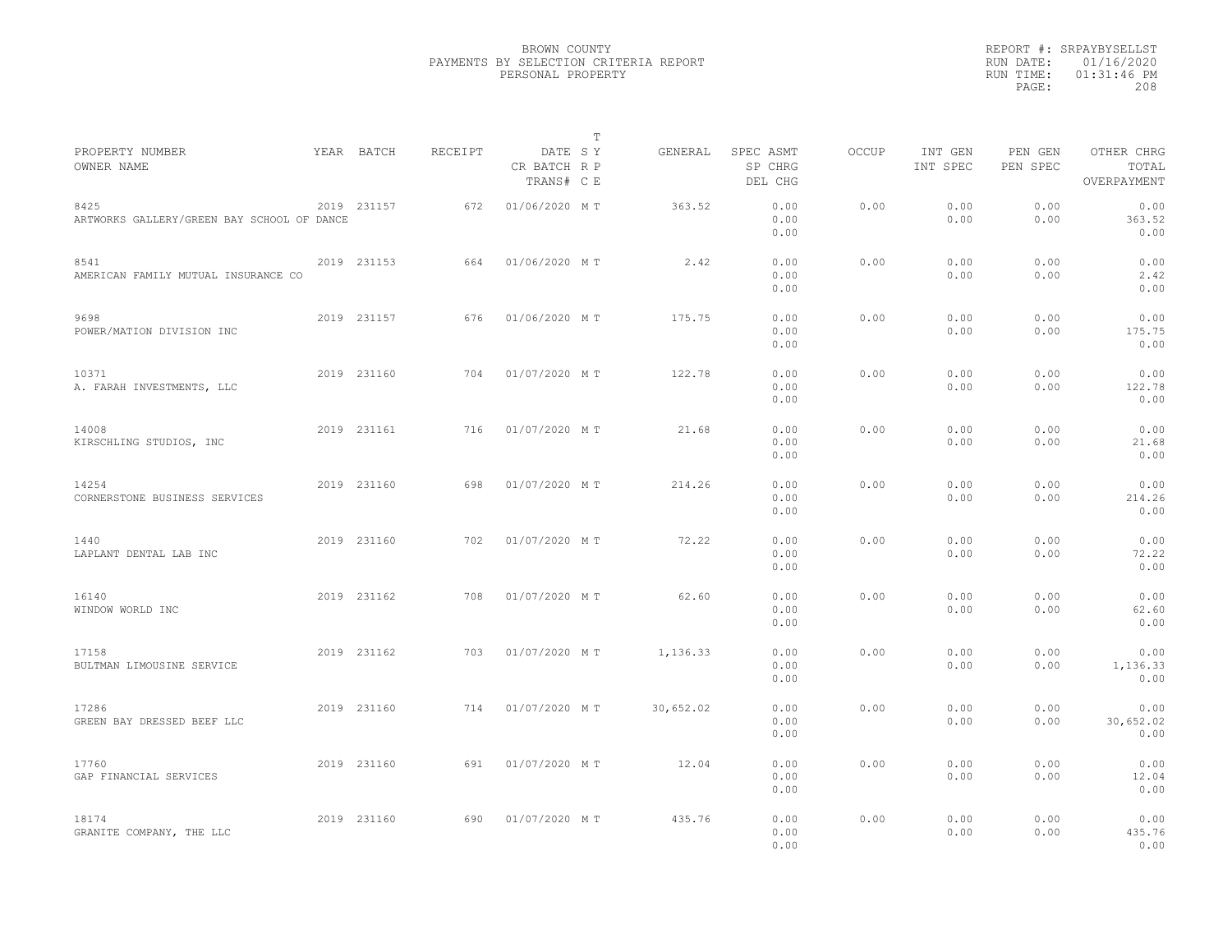|                                          |             |         |                                       | $\mathbb{T}$ |          |                                 |       |                     |                     |                                    |  |
|------------------------------------------|-------------|---------|---------------------------------------|--------------|----------|---------------------------------|-------|---------------------|---------------------|------------------------------------|--|
| PROPERTY NUMBER<br>OWNER NAME            | YEAR BATCH  | RECEIPT | DATE SY<br>CR BATCH R P<br>TRANS# C E |              | GENERAL  | SPEC ASMT<br>SP CHRG<br>DEL CHG | OCCUP | INT GEN<br>INT SPEC | PEN GEN<br>PEN SPEC | OTHER CHRG<br>TOTAL<br>OVERPAYMENT |  |
| 18655<br>HAGER, DEWICK & ZUENGLER        | 2019 231162 | 696     | 01/07/2020 MT                         |              | 1,473.38 | 0.00<br>0.00<br>0.00            | 0.00  | 0.00<br>0.00        | 0.00<br>0.00        | 0.00<br>1,473.38<br>0.00           |  |
| 18818<br>WHITE DOG ROAD HOUSE            | 2019 231162 | 713     | 01/07/2020 MT                         |              | 207.04   | 0.00<br>0.00<br>0.00            | 0.00  | 0.00<br>0.00        | 0.00<br>0.00        | 0.00<br>207.04<br>0.00             |  |
| 18960<br>CATHOLIC FINANCIAL LIFE         | 2019 231162 | 692     | 01/07/2020 MT                         |              | 89.09    | 0.00<br>0.00<br>0.00            | 0.00  | 0.00<br>0.00        | 0.00<br>0.00        | 0.00<br>89.09<br>0.00              |  |
| 21041<br>DIMENSIONAL INSIGHT             | 2019 231160 | 693     | 01/07/2020 MT                         |              | 180.56   | 0.00<br>0.00<br>0.00            | 0.00  | 0.00<br>0.00        | 0.00<br>0.00        | 0.00<br>180.56<br>0.00             |  |
| 22298<br>MAIN SALON, THE                 | 2019 231160 | 710     | 01/07/2020 MT                         |              | 137.23   | 0.00<br>0.00<br>0.00            | 0.00  | 0.00<br>0.00        | 0.00<br>0.00        | 0.00<br>137.23<br>0.00             |  |
| 22908<br>VINTAGE LIQUID EMPORIUM         | 2019 231161 | 711     | 01/07/2020 MT                         |              | 907.62   | 0.00<br>0.00<br>0.00            | 0.00  | 0.00<br>0.00        | 0.00<br>0.00        | 0.00<br>907.62<br>0.00             |  |
| 24195<br>PETERS, ROBERT CONSTRUCTION INC | 2019 231162 | 688     | 01/07/2020 MT                         |              | 89.09    | 0.00<br>0.00<br>0.00            | 0.00  | 0.00<br>0.00        | 0.00<br>0.00        | 0.00<br>89.09<br>0.00              |  |
| 24728<br>A&C AUTO REPAIR                 | 2019 231162 | 687     | 01/07/2020 MT                         |              | 12.04    | 0.00<br>0.00<br>0.00            | 0.00  | 0.00<br>0.00        | 0.00<br>0.00        | 0.00<br>12.04<br>0.00              |  |
| 24793<br>LENNOX INDUSTRIES INC           | 2019 231165 | 717     | 01/08/2020 MT                         |              | 368.35   | 0.00<br>0.00<br>0.00            | 0.00  | 0.00<br>0.00        | 0.00<br>0.00        | 0.00<br>368.35<br>0.00             |  |
| 24822<br>PAWS & CO CLINIC                | 2019 231162 | 697     | 01/07/2020 MT                         |              | 828.18   | 0.00<br>0.00<br>0.00            | 0.00  | 0.00<br>0.00        | 0.00<br>0.00        | 0.00<br>828.18<br>0.00             |  |
| 25352<br>BEEMSTER ELECTRIC SUPPLY INC    | 2019 231160 | 694     | 01/07/2020 MT                         |              | 14.45    | 0.00<br>0.00<br>0.00            | 0.00  | 0.00<br>0.00        | 0.00<br>0.00        | 0.00<br>14.45<br>0.00              |  |
| 25552<br>VINTAGE CANTINA                 | 2019 231161 | 712     | 01/07/2020 MT                         |              | 681.31   | 0.00<br>0.00<br>0.00            | 0.00  | 0.00<br>0.00        | 0.00<br>0.00        | 0.00<br>681.31<br>0.00             |  |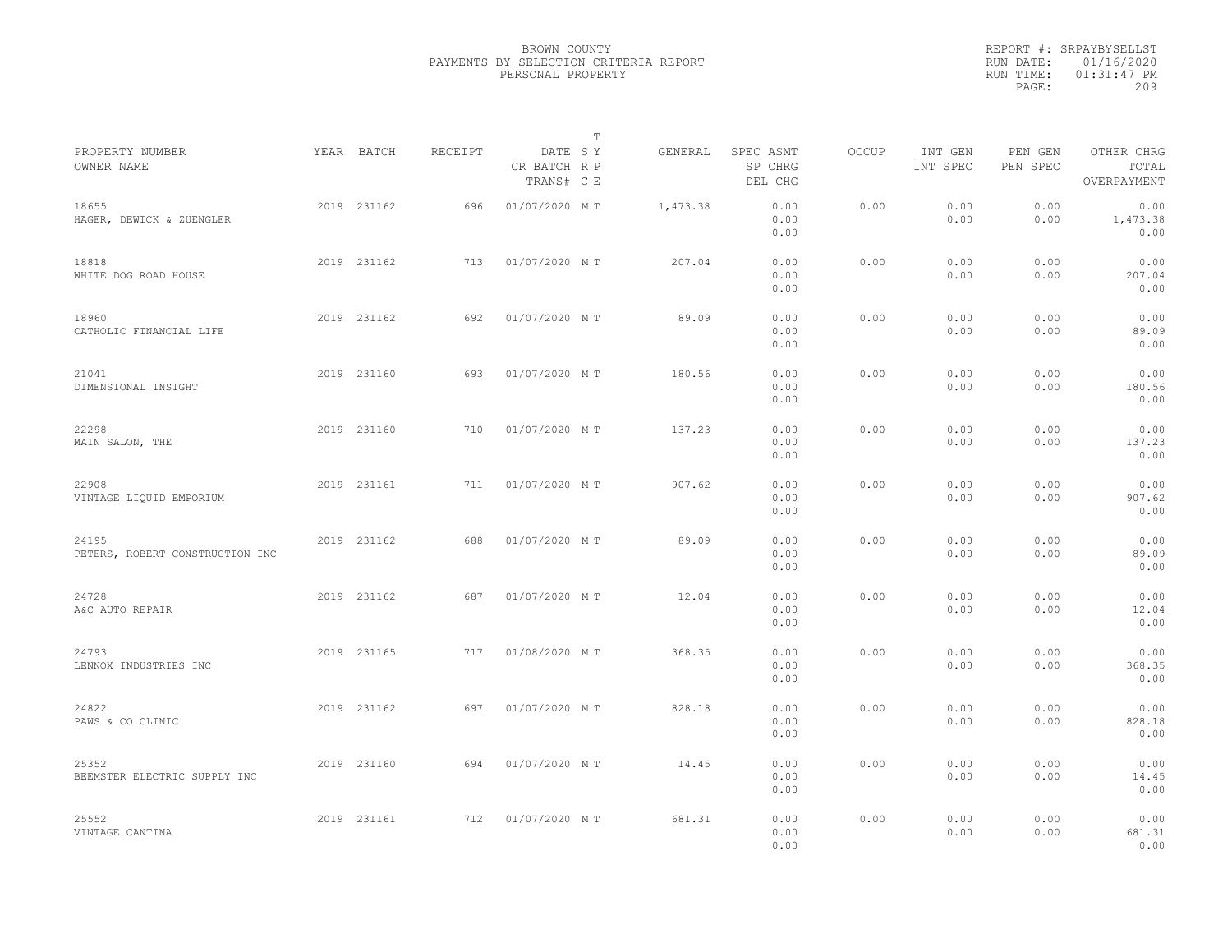|                                                |             |         |                                       | $\mathbb{T}$ |                                 |              |                     |                     |                                    |  |
|------------------------------------------------|-------------|---------|---------------------------------------|--------------|---------------------------------|--------------|---------------------|---------------------|------------------------------------|--|
| PROPERTY NUMBER<br>OWNER NAME                  | YEAR BATCH  | RECEIPT | DATE SY<br>CR BATCH R P<br>TRANS# C E | GENERAL      | SPEC ASMT<br>SP CHRG<br>DEL CHG | <b>OCCUP</b> | INT GEN<br>INT SPEC | PEN GEN<br>PEN SPEC | OTHER CHRG<br>TOTAL<br>OVERPAYMENT |  |
| 26753<br>CORNERBOARD SOLUTIONS INC             | 2019 231160 | 689     | 01/07/2020 MT                         | 2.42         | 0.00<br>0.00<br>0.00            | 0.00         | 0.00<br>0.00        | 0.00<br>0.00        | 0.00<br>2.42<br>0.00               |  |
| 26950<br>SINGHS C STORE 2                      | 2019 231162 | 707     | 01/07/2020 MT                         | 158.90       | 0.00<br>0.00<br>0.00            | 0.00         | 0.00<br>0.00        | 0.00<br>0.00        | 0.00<br>158.90<br>0.00             |  |
| 27290<br>S&C MACHINE LLC                       | 2019 231162 | 705     | 01/07/2020 MT                         | 21.68        | 0.00<br>0.00<br>0.00            | 0.00         | 0.00<br>0.00        | 0.00<br>0.00        | 0.00<br>21.68<br>0.00              |  |
| 27590<br>BOULANGER CONSTRUCTION                | 2019 231160 | 701     | 01/07/2020 MT                         | 4.81         | 0.00<br>0.00<br>0.00            | 0.00         | 0.00<br>0.00        | 0.00<br>0.00        | 0.00<br>4.81<br>0.00               |  |
| 27605<br>KRUEGER WHOLESALE FLORIST INC         | 2019 231161 | 700     | 01/07/2020 MT                         | 144.46       | 0.00<br>0.00<br>0.00            | 0.00         | 0.00<br>0.00        | 0.00<br>0.00        | 0.00<br>144.46<br>0.00             |  |
| 27606<br>KRUEGER WHOLESALE FLORIST INC         | 2019 231161 | 699     | 01/07/2020 MT                         | 409.28       | 0.00<br>0.00<br>0.00            | 0.00         | 0.00<br>0.00        | 0.00<br>0.00        | 0.00<br>409.28<br>0.00             |  |
| 387<br>BAY HEATING SERVICE COMPANY             | 2019 231160 | 715     | 01/07/2020 MT                         | 117.97       | 0.00<br>0.00<br>0.00            | 0.00         | 0.00<br>0.00        | 0.00<br>0.00        | 0.00<br>117.97<br>0.00             |  |
| 429<br>BENZ BARBER SHOP                        | 2019 231161 | 695     | 01/07/2020 MT                         | 21.68        | 0.00<br>0.00<br>0.00            | 0.00         | 0.00<br>0.00        | 0.00<br>0.00        | 0.00<br>21.68<br>0.00              |  |
| 463<br>BLINDAUER SHEET METAL & ROOFING INC     | 2019 231160 | 686     | 01/07/2020 MT                         | 48.15        | 0.00<br>0.00<br>0.00            | 0.00         | 0.00<br>0.00        | 0.00<br>0.00        | 0.00<br>48.15<br>0.00              |  |
| 5924<br>SANDGREN, GILBERT R. & ASSOCIATES S.C. | 2019 231162 | 709     | 01/07/2020 MT                         | 24.07        | 0.00<br>0.00<br>0.00            | 0.00         | 0.00<br>0.00        | 0.00<br>0.00        | 0.00<br>24.07<br>0.00              |  |
| 1081<br>GREATER GREEN BAY CHAMBER              | 2019 231164 | 721     | 01/07/2020 MT                         | 1,037.63     | 0.00<br>0.00<br>0.00            | 0.00         | 0.00<br>0.00        | 0.00<br>0.00        | 0.00<br>1,037.63<br>0.00           |  |
| 1107<br>GREEN BAY PACKAGING INC                | 2019 231169 | 746     | 01/09/2020 MT                         | 151,582.08   | 0.00<br>0.00<br>0.00            | 0.00         | 0.00<br>0.00        | 0.00<br>0.00        | 0.00<br>151,582.08<br>0.00         |  |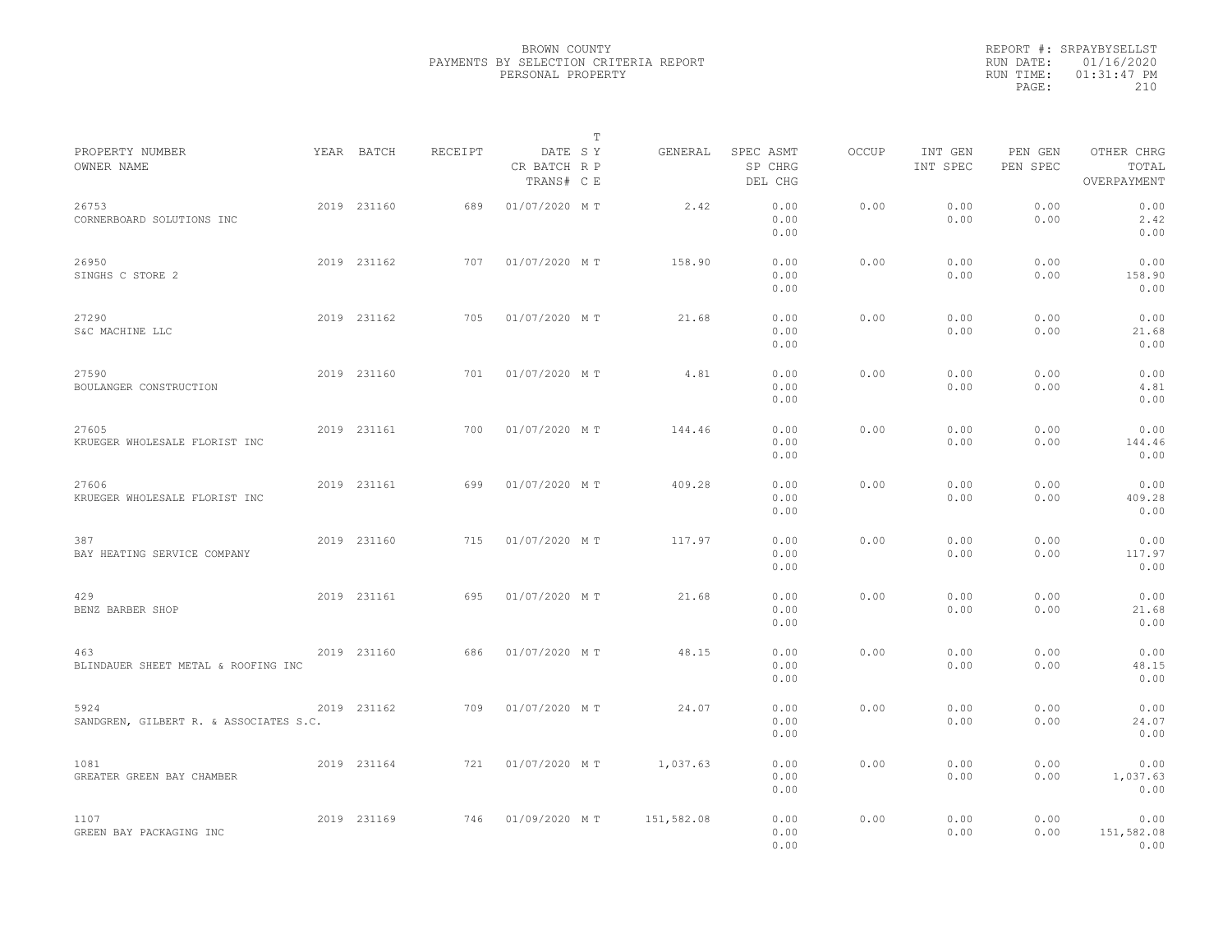|                                           |             |         |                                       | $\mathbb T$ |          |                                 |       |                     |                     |                                    |  |
|-------------------------------------------|-------------|---------|---------------------------------------|-------------|----------|---------------------------------|-------|---------------------|---------------------|------------------------------------|--|
| PROPERTY NUMBER<br>OWNER NAME             | YEAR BATCH  | RECEIPT | DATE SY<br>CR BATCH R P<br>TRANS# C E |             | GENERAL  | SPEC ASMT<br>SP CHRG<br>DEL CHG | OCCUP | INT GEN<br>INT SPEC | PEN GEN<br>PEN SPEC | OTHER CHRG<br>TOTAL<br>OVERPAYMENT |  |
| 12289<br>I-PINK NAIL SPA                  | 2019 231166 | 728     | 01/08/2020 MT                         |             | 341.86   | 0.00<br>0.00<br>0.00            | 0.00  | 0.00<br>0.00        | 0.00<br>0.00        | 0.00<br>341.86<br>0.00             |  |
| 1524<br>MACCO'S FLOOR COVERING CENTER INC | 2019 231164 | 726     | 01/07/2020 MT                         |             | 731.88   | 0.00<br>0.00<br>0.00            | 0.00  | 0.00<br>0.00        | 0.00<br>0.00        | 0.00<br>731.88<br>0.00             |  |
| 16856<br>JW FLOORING                      | 2019 231171 | 747     | 01/09/2020 MT                         |             | 89.09    | 0.00<br>0.00<br>0.00            | 0.00  | 0.00<br>0.00        | 0.00<br>0.00        | 0.00<br>89.09<br>0.00              |  |
| 18743<br>WIESE, TODD HOMESELLING SYSTEMS  | 2019 231164 | 718     | 01/07/2020 MT                         |             | 65.00    | 0.00<br>0.00<br>0.00            | 0.00  | 0.00<br>0.00        | 0.00<br>0.00        | 0.00<br>65.00<br>0.00              |  |
| 20919<br>ROSATI'S PIZZA                   | 2019 231167 | 727     | 01/08/2020 MT                         |             | 789.65   | 0.00<br>0.00<br>0.00            | 0.00  | 0.00<br>0.00        | 0.00<br>0.00        | 0.00<br>789.65<br>0.00             |  |
| 21684<br>HAIR AFFAIR                      | 2019 231167 | 725     | 01/08/2020 MT                         |             | 139.64   | 0.00<br>0.00<br>0.00            | 0.00  | 0.00<br>0.00        | 0.00<br>0.00        | 0.00<br>139.64<br>0.00             |  |
| 22296<br>LOS MAGUEYES                     | 2019 231166 | 730     | 01/08/2020 MT                         |             | 1,023.18 | 0.00<br>0.00<br>0.00            | 0.00  | 0.00<br>0.00        | 0.00<br>0.00        | 0.00<br>1,023.18<br>0.00           |  |
| 2269<br>SUNSPOTS                          | 2019 231166 | 733     | 01/08/2020 MT                         |             | 31.30    | 0.00<br>0.00<br>0.00            | 0.00  | 0.00<br>0.00        | 0.00<br>0.00        | 0.00<br>31.30<br>0.00              |  |
| 22880<br>MANKE, PAUL PHOTOGRAPHY          | 2019 231166 | 731     | 01/08/2020 MT                         |             | 12.04    | 0.00<br>0.00<br>0.00            | 0.00  | 0.00<br>0.00        | 0.00<br>0.00        | 0.00<br>12.04<br>0.00              |  |
| 22970<br>HARDROCK LLC                     | 2019 231164 | 729     | 01/07/2020 MT                         |             | 19.26    | 0.00<br>0.00<br>0.00            | 0.00  | 0.00<br>0.00        | 0.00<br>0.00        | 0.00<br>19.26<br>0.00              |  |
| 24110<br>ABBVIE US LLC                    | 2019 231164 | 739     | 01/07/2020 MT                         |             | 36.11    | 0.00<br>0.00<br>0.00            | 0.00  | 0.00<br>0.00        | 0.00<br>0.00        | 0.00<br>36.11<br>0.00              |  |
| 24140<br>DEMOCRATIC PARTY OF BROWN COUNTY | 2019 231167 | 724     | 01/08/2020 MT                         |             | 28.89    | 0.00<br>0.00<br>0.00            | 0.00  | 0.00<br>0.00        | 0.00<br>0.00        | 0.00<br>28.89<br>0.00              |  |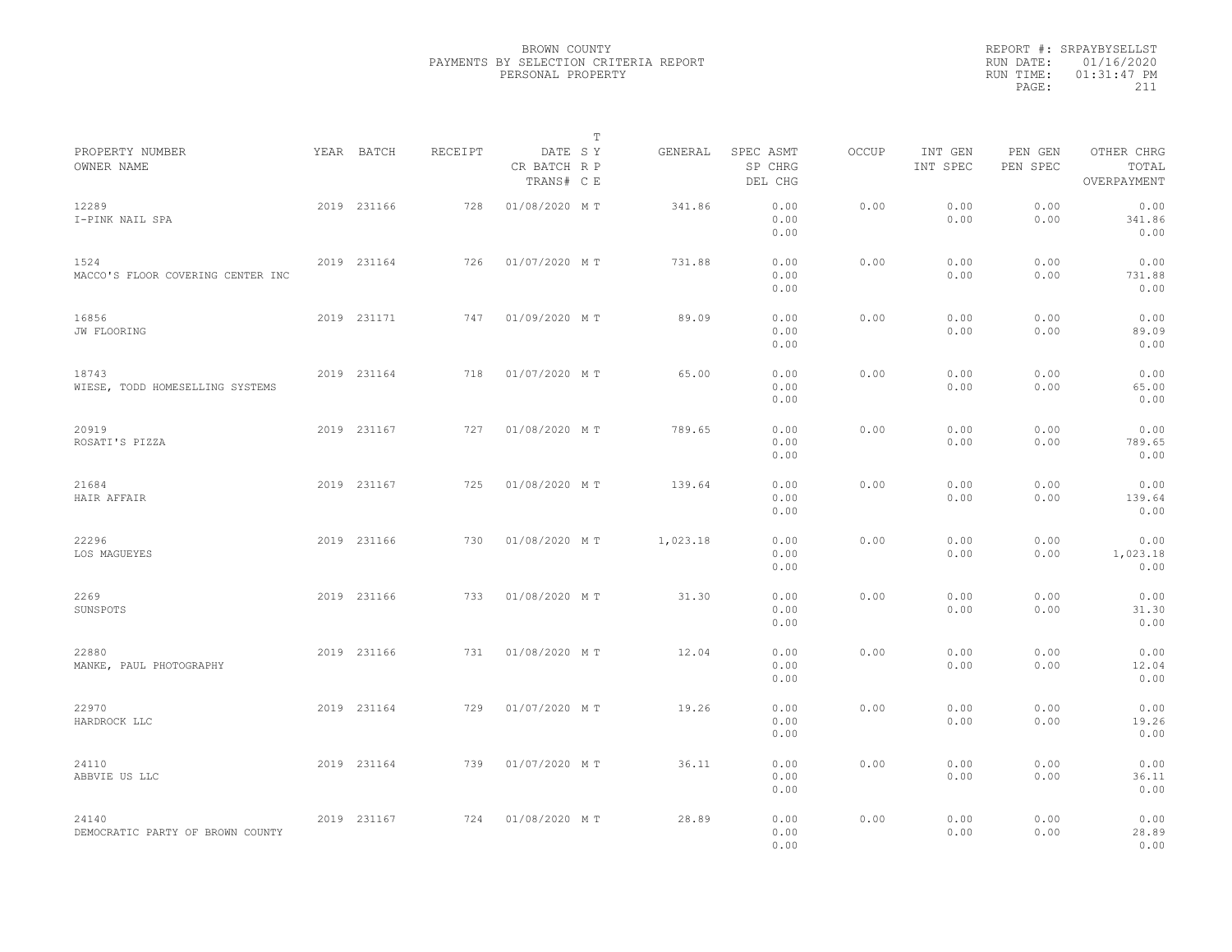|                                          |             |         | $\mathbb T$                           |          |                                 |       |                     |                     |                                    |  |
|------------------------------------------|-------------|---------|---------------------------------------|----------|---------------------------------|-------|---------------------|---------------------|------------------------------------|--|
| PROPERTY NUMBER<br>OWNER NAME            | YEAR BATCH  | RECEIPT | DATE SY<br>CR BATCH R P<br>TRANS# C E | GENERAL  | SPEC ASMT<br>SP CHRG<br>DEL CHG | OCCUP | INT GEN<br>INT SPEC | PEN GEN<br>PEN SPEC | OTHER CHRG<br>TOTAL<br>OVERPAYMENT |  |
| 24153<br>GB TRAIN SHOP                   | 2019 231167 | 743     | 01/08/2020 MT                         | 2.42     | 0.00<br>0.00<br>0.00            | 0.00  | 0.00<br>0.00        | 0.00<br>0.00        | 0.00<br>2.42<br>0.00               |  |
| 24180<br>MACCO FINANCIAL GROUP           | 2019 231166 | 722     | 01/08/2020 MT                         | 132.41   | 0.00<br>0.00<br>0.00            | 0.00  | 0.00<br>0.00        | 0.00<br>0.00        | 0.00<br>132.41<br>0.00             |  |
| 24810<br>OLD SCHOOL CLEANING COMPANY     | 2019 231166 | 742     | 01/08/2020 MT                         | 33.70    | 0.00<br>0.00<br>0.00            | 0.00  | 0.00<br>0.00        | 0.00<br>0.00        | 0.00<br>33.70<br>0.00              |  |
| 24853<br>THRIVENT FINANCIAL              | 2019 231164 | 720     | 01/07/2020 MT                         | 31.30    | 0.00<br>0.00<br>0.00            | 0.00  | 0.00<br>0.00        | 0.00<br>0.00        | 0.00<br>31.30<br>0.00              |  |
| 25420<br>LASER WORKS/ONSITE MAINTENANCE  | 2019 231166 | 723     | 01/08/2020 MT                         | 69.82    | 0.00<br>0.00<br>0.00            | 0.00  | 0.00<br>0.00        | 0.00<br>0.00        | 0.00<br>69.82<br>0.00              |  |
| 25465<br>WEC BUSINESS SERVICES LLC       | 2019 231169 | 744     | 01/09/2020 MT                         | 4,670.51 | 0.00<br>0.00<br>0.00            | 0.00  | 0.00<br>0.00        | 0.00<br>0.00        | 0.00<br>4,670.51<br>0.00           |  |
| 25561<br>INTEGRYS HOLDING INC            | 2019 231169 | 745     | 01/09/2020 MT                         | 40.92    | 0.00<br>0.00<br>0.00            | 0.00  | 0.00<br>0.00        | 0.00<br>0.00        | 0.00<br>40.92<br>0.00              |  |
| 25579<br>TITLETOWN TOBACCO               | 2019 231164 | 732     | 01/07/2020 MT                         | 722.25   | 0.00<br>0.00<br>0.00            | 0.00  | 0.00<br>0.00        | 0.00<br>0.00        | 0.00<br>722.25<br>0.00             |  |
| 26101<br>GDS ASSOCIATES INC              | 2019 231173 | 755     | 01/10/2020 MT                         | 2.42     | 0.00<br>0.00<br>0.00            | 0.00  | 0.00<br>0.00        | 0.00<br>0.00        | 0.00<br>2.42<br>0.00               |  |
| 26276<br>JACKSON'S AUTO CLINIC & WELDING | 2019 231166 | 719     | 01/08/2020 MT                         | 137.23   | 0.00<br>0.00<br>0.00            | 0.00  | 0.00<br>0.00        | 0.00<br>0.00        | 0.00<br>137.23<br>0.00             |  |
| 26802<br>BRAND ADVANTAGE GROUP INC       | 2019 231166 | 741     | 01/08/2020 MT                         | 192.60   | 0.00<br>0.00<br>0.00            | 0.00  | 0.00<br>0.00        | 0.00<br>0.00        | 0.00<br>192.60<br>0.00             |  |
| 26813<br>FITZGERALD & BOMIER LLC         | 2019 231171 | 754     | 01/09/2020 MT                         | 81.86    | 0.00<br>0.00<br>0.00            | 0.00  | 0.00<br>0.00        | 0.00<br>0.00        | 0.00<br>81.86<br>0.00              |  |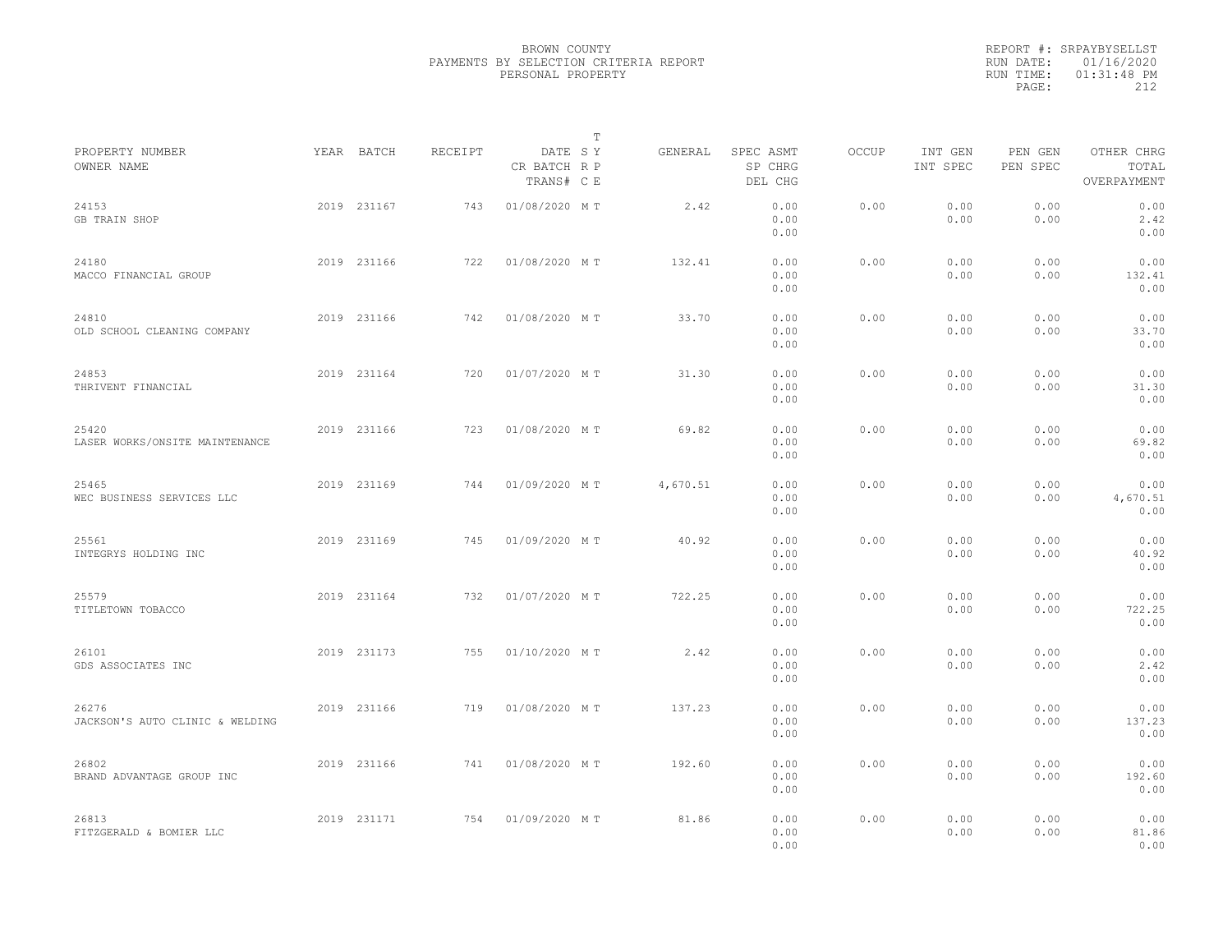|                                                    |             |         |                                       | $\mathbb T$ |       |                                 |              |                     |                     |                                    |  |
|----------------------------------------------------|-------------|---------|---------------------------------------|-------------|-------|---------------------------------|--------------|---------------------|---------------------|------------------------------------|--|
| PROPERTY NUMBER<br>OWNER NAME                      | YEAR BATCH  | RECEIPT | DATE SY<br>CR BATCH R P<br>TRANS# C E | GENERAL     |       | SPEC ASMT<br>SP CHRG<br>DEL CHG | <b>OCCUP</b> | INT GEN<br>INT SPEC | PEN GEN<br>PEN SPEC | OTHER CHRG<br>TOTAL<br>OVERPAYMENT |  |
| 27224<br>FORWARD SERVICE CORPORATION               | 2019 231171 | 753     | 01/09/2020 MT                         | 1,136.33    |       | 0.00<br>0.00<br>0.00            | 0.00         | 0.00<br>0.00        | 0.00<br>0.00        | 0.00<br>1,136.33<br>0.00           |  |
| 27614<br>PURE HEALTH SOLUTIONS INC                 | 2019 231166 | 735     | 01/08/2020 MT                         | 219.09      |       | 0.00<br>0.00<br>0.00            | 0.00         | 0.00<br>0.00        | 0.00<br>0.00        | 0.00<br>219.09<br>0.00             |  |
| 27615<br>PURE HEALTH SOLUTIONS INC                 | 2019 231166 | 734     | 01/08/2020 MT                         |             | 7.23  | 0.00<br>0.00<br>0.00            | 0.00         | 0.00<br>0.00        | 0.00<br>0.00        | 0.00<br>7.23<br>0.00               |  |
| 27616<br>PURE HEALTH SOLUTIONS INC                 | 2019 231166 | 737     | 01/08/2020 MT                         |             | 7.23  | 0.00<br>0.00<br>0.00            | 0.00         | 0.00<br>0.00        | 0.00<br>0.00        | 0.00<br>7.23<br>0.00               |  |
| 27617<br>PURE HEALTH SOLUTIONS INC                 | 2019 231166 | 736     | 01/08/2020 MT                         |             | 19.26 | 0.00<br>0.00<br>0.00            | 0.00         | 0.00<br>0.00        | 0.00<br>0.00        | 0.00<br>19.26<br>0.00              |  |
| 5737<br>ESSCO LAMINATES INC                        | 2019 231171 | 748     | 01/09/2020 MT                         | 115.55      |       | 0.00<br>0.00<br>0.00            | 0.00         | 0.00<br>0.00        | 0.00<br>0.00        | 0.00<br>115.55<br>0.00             |  |
| 612<br><b>BOURBON STREET</b>                       | 2019 231168 | 749     | 01/09/2020 MT                         | 1,066.50    |       | 0.00<br>0.00<br>0.00            | 0.00         | 0.00<br>0.00        | 0.00<br>0.00        | 0.00<br>1,066.50<br>0.00           |  |
| 682<br>CROSBY H D WRECKER SERVICE INC              | 2019 231164 | 740     | 01/07/2020 MT                         |             | 26.49 | 0.00<br>0.00<br>0.00            | 0.00         | 0.00<br>0.00        | 0.00<br>0.00        | 0.00<br>26.49<br>0.00              |  |
| 7172<br>OAK RIDGE PLAZA, INC (BLDG ON LEASED LAND) | 2019 231168 | 751     | 01/09/2020 MT                         | 11,265.80   |       | 0.00<br>0.00<br>0.00            | 0.00         | 0.00<br>0.00        | 0.00<br>0.00        | 0.00<br>11,265.80<br>0.00          |  |
| 7173<br>OAK RIDGE PLAZA, INC (BLDG ON LEASED LAND) | 2019 231168 | 752     | 01/09/2020 MT                         | 4,553.75    |       | 0.00<br>0.00<br>0.00            | 0.00         | 0.00<br>0.00        | 0.00<br>0.00        | 0.00<br>4,553.75<br>0.00           |  |
| 7175<br>OAK RIDGE PLAZA, INC (BLDG ON LEASED LAND) | 2019 231168 | 750     | 01/09/2020 MT                         | 35, 476.61  |       | 0.00<br>0.00<br>0.00            | 0.00         | 0.00<br>0.00        | 0.00<br>0.00        | 0.00<br>35,476.61<br>0.00          |  |
| 9653<br>NATURAL HEALTH CHIROPRACTIC                | 2019 231166 | 738     | 01/08/2020 MT                         |             | 62.60 | 0.00<br>0.00<br>0.00            | 0.00         | 0.00<br>0.00        | 0.00<br>0.00        | 0.00<br>62.60<br>0.00              |  |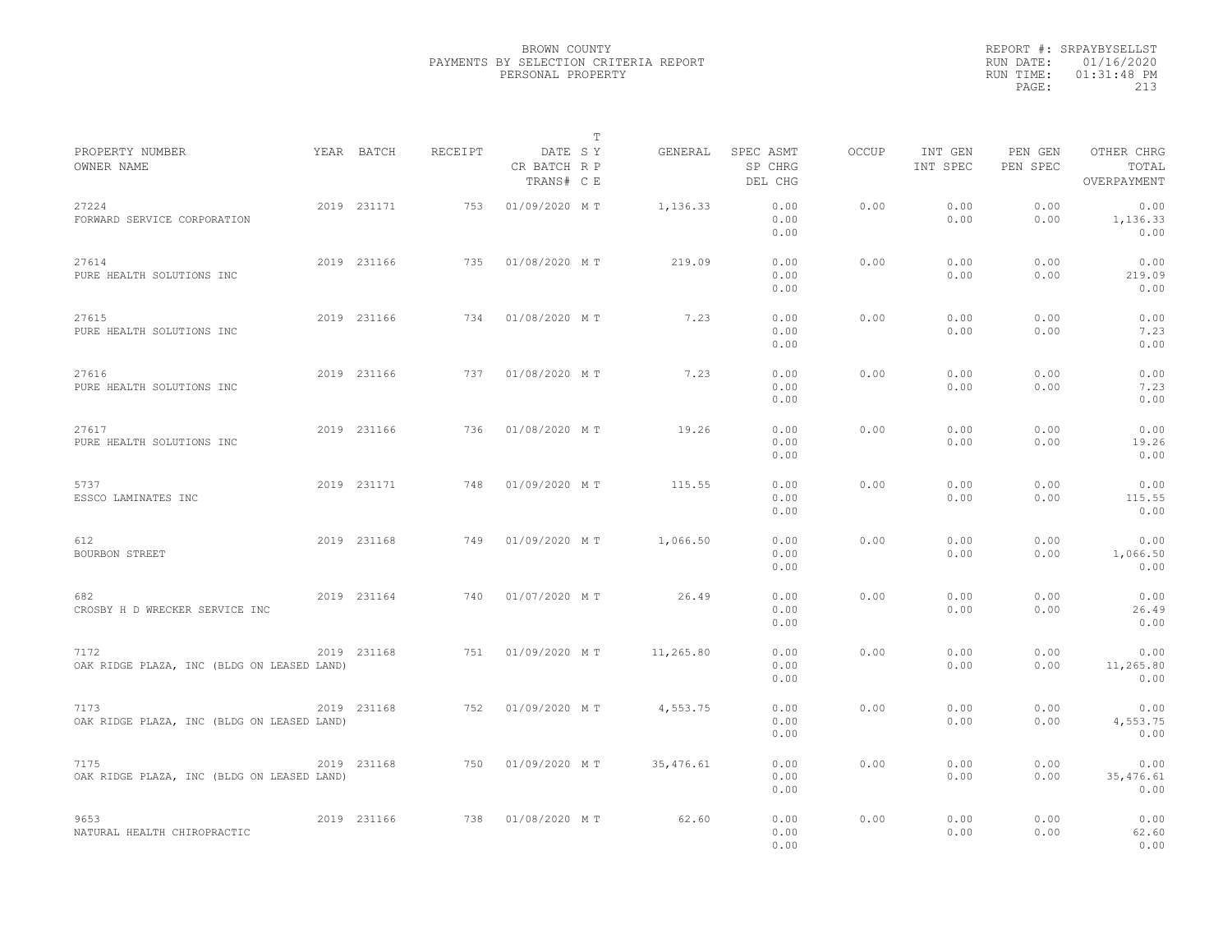|                                            |             |         |                                       | $\mathbb{T}$ |                                 |              |                     |                     |                                    |  |
|--------------------------------------------|-------------|---------|---------------------------------------|--------------|---------------------------------|--------------|---------------------|---------------------|------------------------------------|--|
| PROPERTY NUMBER<br>OWNER NAME              | YEAR BATCH  | RECEIPT | DATE SY<br>CR BATCH R P<br>TRANS# C E | GENERAL      | SPEC ASMT<br>SP CHRG<br>DEL CHG | <b>OCCUP</b> | INT GEN<br>INT SPEC | PEN GEN<br>PEN SPEC | OTHER CHRG<br>TOTAL<br>OVERPAYMENT |  |
| 20269<br>PROPHIT MARKETING                 | 2019 231163 | 706     | 01/07/2020 MT                         | 397.23       | 0.00<br>0.00<br>0.00            | 0.00         | 0.00<br>0.00        | 0.00<br>0.00        | 0.00<br>397.23<br>0.00             |  |
| 1009<br>ONEMAIN FINANCIAL OF WISCONSIN INC | 2019 231178 | 803     | 01/13/2020 MT                         | 219.09       | 0.00<br>0.00<br>0.00            | 0.00         | 0.00<br>0.00        | 0.00<br>0.00        | 0.00<br>219.09<br>0.00             |  |
| 10296<br>NORTHERN ELECTRIC INC             | 2019 231175 | 760     | 01/10/2020 MT                         | 322.60       | 0.00<br>0.00<br>0.00            | 0.00         | 0.00<br>0.00        | 0.00<br>0.00        | 0.00<br>322.60<br>0.00             |  |
| 10874<br>FIRST AMERICAN TITLE GREEN BAY    | 2019 231180 | 793     | 01/13/2020 MT                         | 500.75       | 0.00<br>0.00<br>0.00            | 0.00         | 0.00<br>0.00        | 0.00<br>0.00        | 0.00<br>500.75<br>0.00             |  |
| 11269<br>JP MORGAN CHASE BANK NA           | 2019 231179 | 822     | 01/13/2020 MT                         | 4,865.52     | 0.00<br>0.00<br>0.00            | 0.00         | 0.00<br>0.00        | 0.00<br>0.00        | 0.00<br>4,865.52<br>0.00           |  |
| 12060<br>WALMAN OPTICAL COMPANY            | 2019 231180 | 820     | 01/13/2020 MT                         | 69.82        | 0.00<br>0.00<br>0.00            | 0.00         | 0.00<br>0.00        | 0.00<br>0.00        | 0.00<br>69.82<br>0.00              |  |
| 12296<br>FASTENAL COMPANY                  | 2019 231179 | 801     | 01/13/2020 MT                         | 207.04       | 0.00<br>0.00<br>0.00            | 0.00         | 0.00<br>0.00        | 0.00<br>0.00        | 0.00<br>207.04<br>0.00             |  |
| 12354<br>AUTO ART GALLERY                  | 2019 231174 | 757     | 01/10/2020 MT                         |              | 7.23<br>0.00<br>0.00<br>0.00    | 0.00         | 0.00<br>0.00        | 0.00<br>0.00        | 0.00<br>7.23<br>0.00               |  |
| 12817<br>JP MORGAN CHASE BANK NA           | 2019 231179 | 824     | 01/13/2020 MT                         | 2,592.86     | 0.00<br>0.00<br>0.00            | 0.00         | 0.00<br>0.00        | 0.00<br>0.00        | 0.00<br>2,592.86<br>0.00           |  |
| 13100<br>ABR EMPLOYMENT SERVICES           | 2019 231177 | 792     | 01/13/2020 MT                         | 146.85       | 0.00<br>0.00<br>0.00            | 0.00         | 0.00<br>0.00        | 0.00<br>0.00        | 0.00<br>146.85<br>0.00             |  |
| 13257<br>CATHERINES INC                    | 2019 231174 | 766     | 01/10/2020 MT                         | 936.51       | 0.00<br>0.00<br>0.00            | 0.00         | 0.00<br>0.00        | 0.00<br>0.00        | 0.00<br>936.51<br>0.00             |  |
| 13361<br>BAKE MY DAY                       | 2019 231179 | 819     | 01/13/2020 MT                         | 72.22        | 0.00<br>0.00<br>0.00            | 0.00         | 0.00<br>0.00        | 0.00<br>0.00        | 0.00<br>72.22<br>0.00              |  |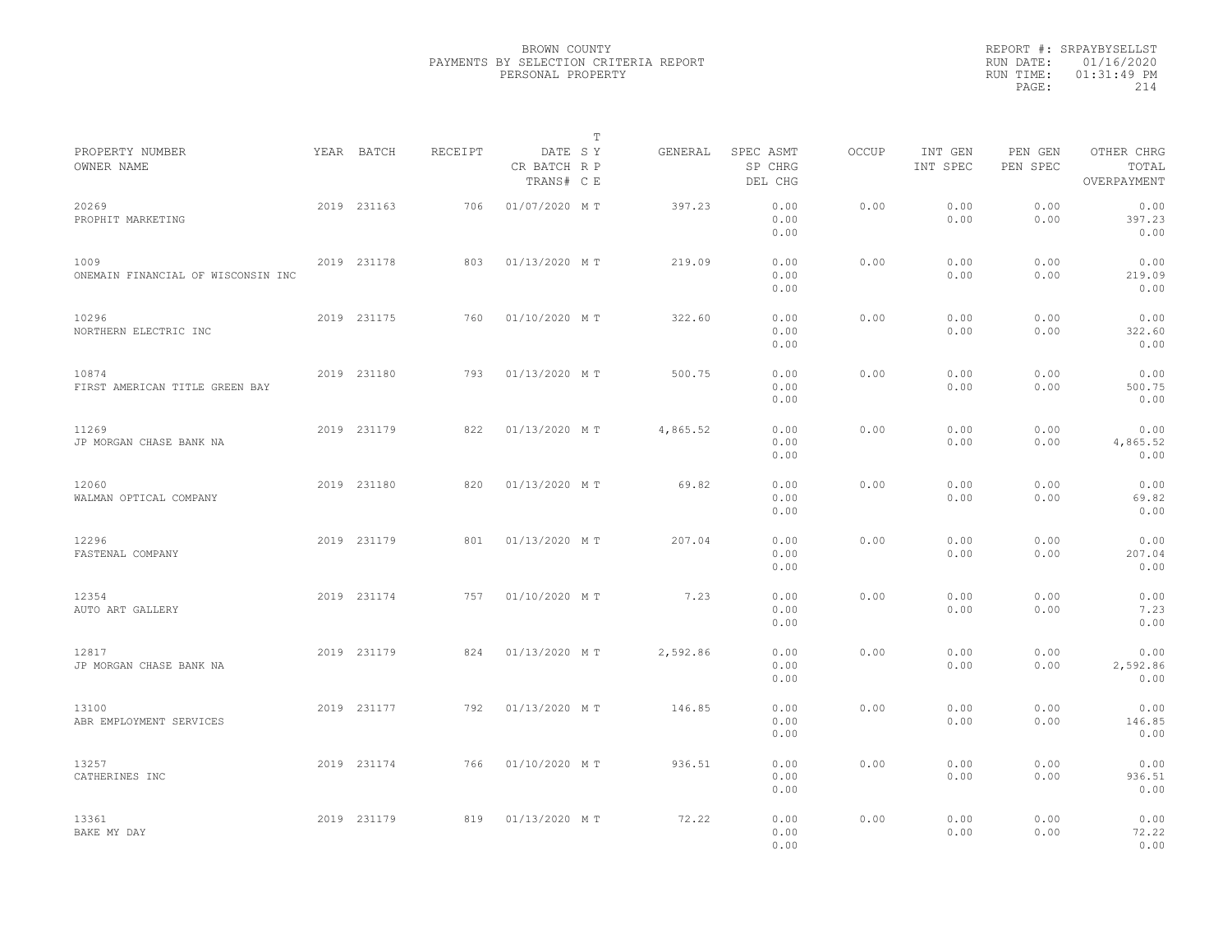|                                               |             |         | $\mathbb{T}$                          |             |                                 |              |                     |                     |                                    |
|-----------------------------------------------|-------------|---------|---------------------------------------|-------------|---------------------------------|--------------|---------------------|---------------------|------------------------------------|
| PROPERTY NUMBER<br>OWNER NAME                 | YEAR BATCH  | RECEIPT | DATE SY<br>CR BATCH R P<br>TRANS# C E | GENERAL     | SPEC ASMT<br>SP CHRG<br>DEL CHG | <b>OCCUP</b> | INT GEN<br>INT SPEC | PEN GEN<br>PEN SPEC | OTHER CHRG<br>TOTAL<br>OVERPAYMENT |
| 13505<br>ASSOCIATED TRUST CO                  | 2019 231177 | 805     | 01/13/2020 MT                         | 19.26       | 0.00<br>0.00<br>0.00            | 0.00         | 0.00<br>0.00        | 0.00<br>0.00        | 0.00<br>19.26<br>0.00              |
| 13509<br>ASSOCIATED BANC NA                   | 2019 231177 | 806     | 01/13/2020 MT                         | 4,624.75    | 0.00<br>0.00<br>0.00            | 0.00         | 0.00<br>0.00        | 0.00<br>0.00        | 0.00<br>4,624.75<br>0.00           |
| 13510<br>ASSOCIATED BANC NA                   | 2019 231177 | 807     | 01/13/2020 MT                         | 19, 173. 16 | 0.00<br>0.00<br>0.00            | 0.00         | 0.00<br>0.00        | 0.00<br>0.00        | 0.00<br>19, 173. 16<br>0.00        |
| 13511<br>ASSOCIATED BANC NA                   | 2019 231177 | 808     | 01/13/2020 MT                         | 2,188.41    | 0.00<br>0.00<br>0.00            | 0.00         | 0.00<br>0.00        | 0.00<br>0.00        | 0.00<br>2,188.41<br>0.00           |
| 13536<br>GNC (GENERAL NUTRUTION CENTER #7370) | 2019 231178 | 800     | 01/13/2020 MT                         | 65.00       | 0.00<br>0.00<br>0.00            | 0.00         | 0.00<br>0.00        | 0.00<br>0.00        | 0.00<br>65.00<br>0.00              |
| 1370<br>ASSOCIATED BANC NA (AUTO)             | 2019 231177 | 809     | 01/13/2020 MT                         | 1,511.90    | 0.00<br>0.00<br>0.00            | 0.00         | 0.00<br>0.00        | 0.00<br>0.00        | 0.00<br>1,511.90<br>0.00           |
| 14191<br>JP MORGAN CHASE BANK NA              | 2019 231179 | 823     | 01/13/2020 MT                         | 175.75      | 0.00<br>0.00<br>0.00            | 0.00         | 0.00<br>0.00        | 0.00<br>0.00        | 0.00<br>175.75<br>0.00             |
| 1429<br>LA FORCE INC                          | 2019 231178 | 814     | 01/13/2020 MT                         | 6,601.30    | 0.00<br>0.00<br>0.00            | 0.00         | 0.00<br>0.00        | 0.00<br>0.00        | 0.00<br>6,601.30<br>0.00           |
| 1502<br>LOOMIS ARMORED US LLC                 | 2019 231179 | 832     | 01/13/2020 MT                         | 1,420.41    | 0.00<br>0.00<br>0.00            | 0.00         | 0.00<br>0.00        | 0.00<br>0.00        | 0.00<br>1,420.41<br>0.00           |
| 15364<br>APRIA HEALTHCARE GROUP, INC.         | 2019 231178 | 789     | 01/13/2020 MT                         | 255.19      | 0.00<br>0.00<br>0.00            | 0.00         | 0.00<br>0.00        | 0.00<br>0.00        | 0.00<br>255.19<br>0.00             |
| 16192<br>EDWARD D JONES & CO LP               | 2019 231181 | 847     | 01/14/2020 MT                         | 84.27       | 0.00<br>0.00<br>0.00            | 0.00         | 0.00<br>0.00        | 0.00<br>0.00        | 0.00<br>84.27<br>0.00              |
| 16550<br>VL ROOFING & SHEET METAL             | 2019 231179 | 829     | 01/13/2020 MT                         | 4.81        | 0.00<br>0.00<br>0.00            | 0.00         | 0.00<br>0.00        | 0.00<br>0.00        | 0.00<br>4.81<br>0.00               |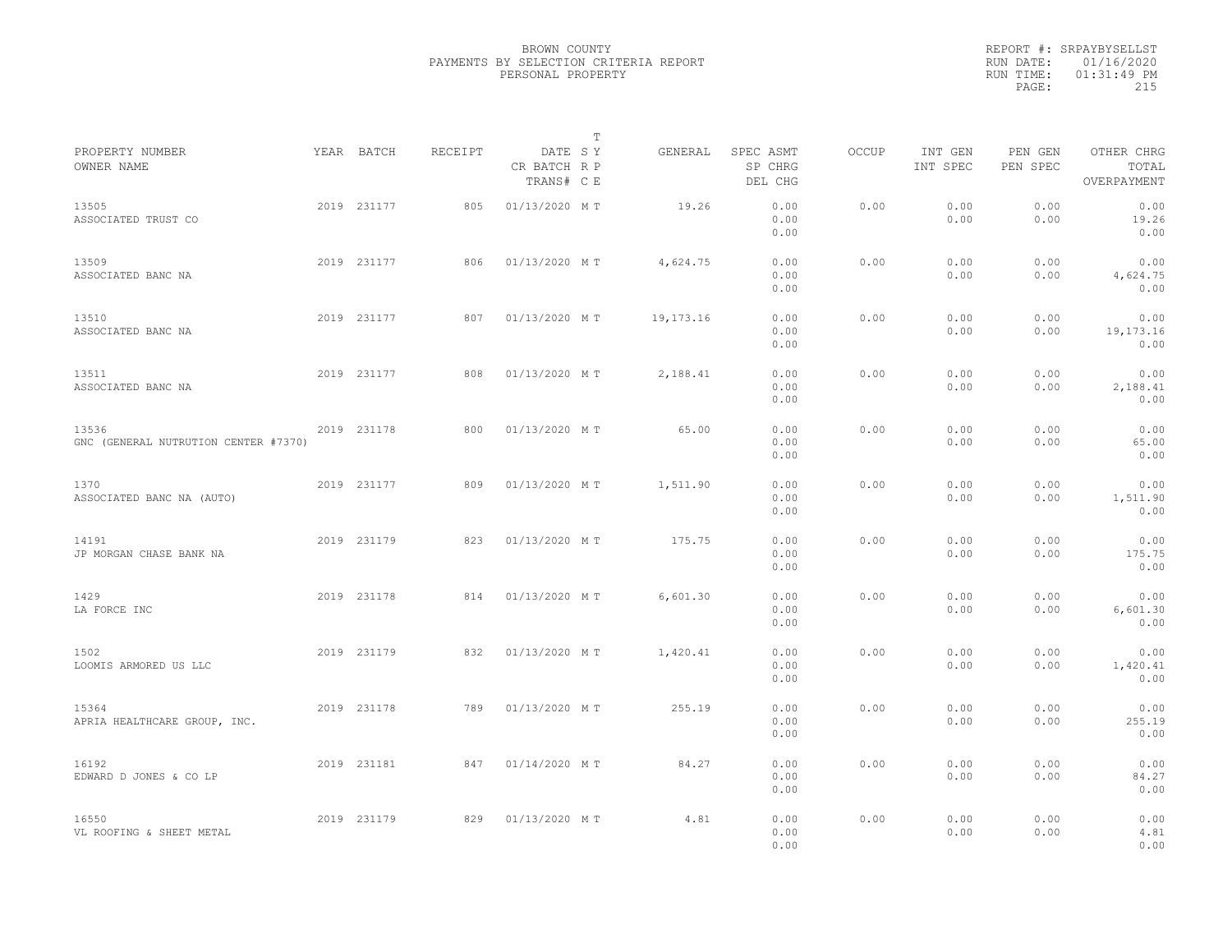|                                               |             |         |                                       | $\mathbb{T}$ |          |                                 |       |                     |                     |                                    |  |
|-----------------------------------------------|-------------|---------|---------------------------------------|--------------|----------|---------------------------------|-------|---------------------|---------------------|------------------------------------|--|
| PROPERTY NUMBER<br>OWNER NAME                 | YEAR BATCH  | RECEIPT | DATE SY<br>CR BATCH R P<br>TRANS# C E |              | GENERAL  | SPEC ASMT<br>SP CHRG<br>DEL CHG | OCCUP | INT GEN<br>INT SPEC | PEN GEN<br>PEN SPEC | OTHER CHRG<br>TOTAL<br>OVERPAYMENT |  |
| 16681<br>MASSART CHIROPRACTIC                 | 2019 231179 | 830     | 01/13/2020 MT                         |              | 755.94   | 0.00<br>0.00<br>0.00            | 0.00  | 0.00<br>0.00        | 0.00<br>0.00        | 0.00<br>755.94<br>0.00             |  |
| 16684<br>SUSIES SALON LLC                     | 2019 231174 | 761     | 01/10/2020 MT                         |              | 110.74   | 0.00<br>0.00<br>0.00            | 0.00  | 0.00<br>0.00        | 0.00<br>0.00        | 0.00<br>110.74<br>0.00             |  |
| 16725<br>GNC (GENERAL NUTRITION CENTER #8838) | 2019 231178 | 799     | 01/13/2020 MT                         |              | 72.22    | 0.00<br>0.00<br>0.00            | 0.00  | 0.00<br>0.00        | 0.00<br>0.00        | 0.00<br>72.22<br>0.00              |  |
| 16739<br>BENEFIT COMPANY OF GREEN BAY, THE    | 2019 231178 | 794     | 01/13/2020 MT                         |              | 52.96    | 0.00<br>0.00<br>0.00            | 0.00  | 0.00<br>0.00        | 0.00<br>0.00        | 0.00<br>52.96<br>0.00              |  |
| 16747<br>EDWARD D JONES & CO LP               | 2019 231181 | 846     | 01/14/2020 MT                         |              | 137.23   | 0.00<br>0.00<br>0.00            | 0.00  | 0.00<br>0.00        | 0.00<br>0.00        | 0.00<br>137.23<br>0.00             |  |
| 1761<br>NORFAB MACHINE INC                    | 2019 231172 | 764     | 01/10/2020 MT                         |              | 223.89   | 0.00<br>0.00<br>0.00            | 0.00  | 0.00<br>0.00        | 0.00<br>0.00        | 0.00<br>223.89<br>0.00             |  |
| 17750<br>DOLLAR GENERAL #06481                | 2019 231177 | 827     | 01/13/2020 MT                         |              | 260.01   | 0.00<br>0.00<br>0.00            | 0.00  | 0.00<br>0.00        | 0.00<br>0.00        | 0.00<br>260.01<br>0.00             |  |
| 17751<br>DOLLAR GENERAL #06563                | 2019 231177 | 826     | 01/13/2020 MT                         |              | 616.31   | 0.00<br>0.00<br>0.00            | 0.00  | 0.00<br>0.00        | 0.00<br>0.00        | 0.00<br>616.31<br>0.00             |  |
| 17763<br>DFI (DOCUFORMS INC)                  | 2019 231177 | 787     | 01/13/2020 MT                         |              | 748.71   | 0.00<br>0.00<br>0.00            | 0.00  | 0.00<br>0.00        | 0.00<br>0.00        | 0.00<br>748.71<br>0.00             |  |
| 17900<br>JOHNSON BANK                         | 2019 231177 | 783     | 01/13/2020 MT                         |              | 7,687.08 | 0.00<br>0.00<br>0.00            | 0.00  | 0.00<br>0.00        | 0.00<br>0.00        | 0.00<br>7,687.08<br>0.00           |  |
| 19659<br>BEYOND REDLINE PERFORMANCE           | 2019 231175 | 769     | 01/10/2020 MT                         |              | 4.81     | 0.00<br>0.00<br>0.00            | 0.00  | 0.00<br>0.00        | 0.00<br>0.00        | 0.00<br>4.81<br>0.00               |  |
| 20062<br>BUCKEYE TERMINALS LLC                | 2019 231178 | 773     | 01/13/2020 MT                         |              | 28.89    | 0.00<br>0.00<br>0.00            | 0.00  | 0.00<br>0.00        | 0.00<br>0.00        | 0.00<br>28.89<br>0.00              |  |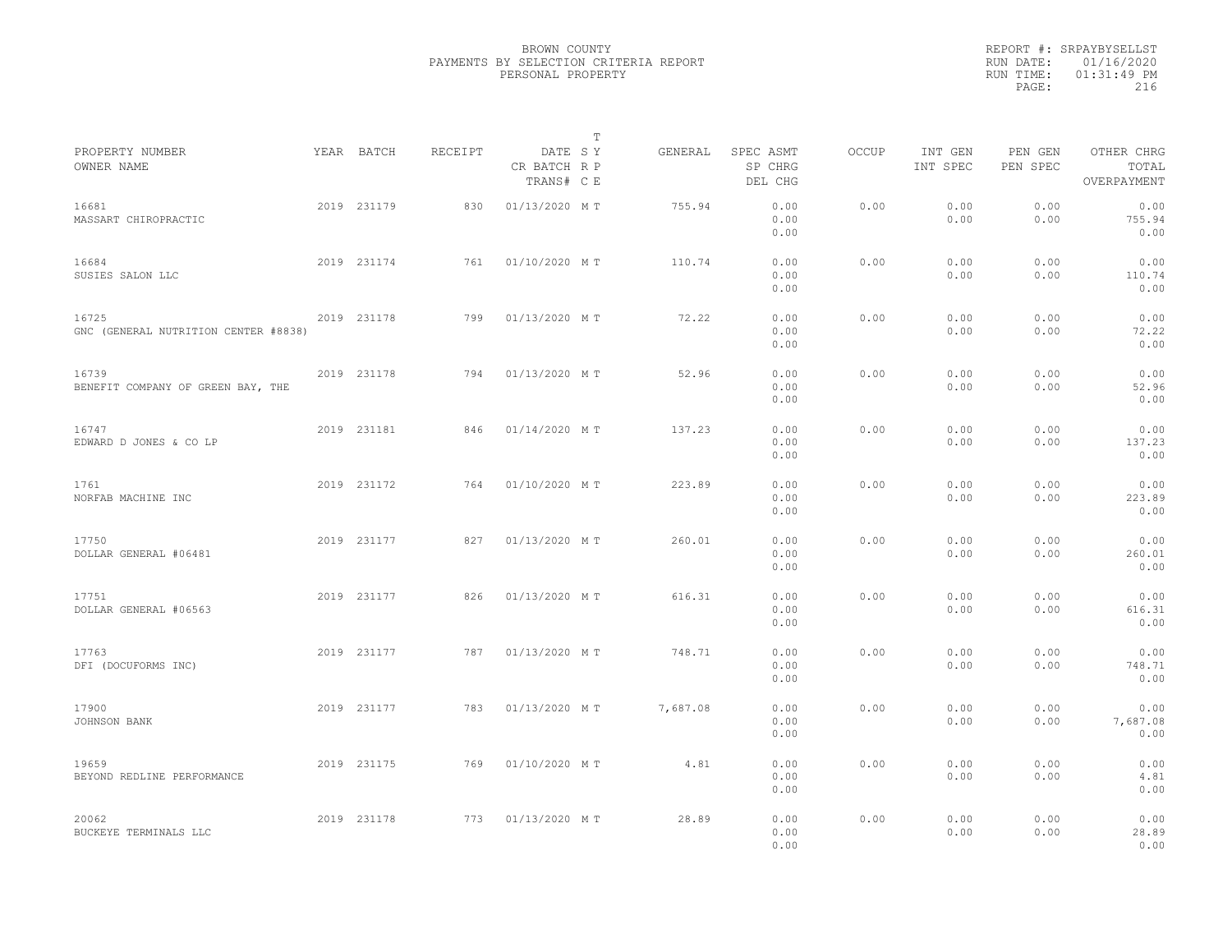|                                          |             |         |                                       | $\mathbb T$ |           |                                 |              |                     |                     |                                    |  |
|------------------------------------------|-------------|---------|---------------------------------------|-------------|-----------|---------------------------------|--------------|---------------------|---------------------|------------------------------------|--|
| PROPERTY NUMBER<br>OWNER NAME            | YEAR BATCH  | RECEIPT | DATE SY<br>CR BATCH R P<br>TRANS# C E |             | GENERAL   | SPEC ASMT<br>SP CHRG<br>DEL CHG | <b>OCCUP</b> | INT GEN<br>INT SPEC | PEN GEN<br>PEN SPEC | OTHER CHRG<br>TOTAL<br>OVERPAYMENT |  |
| 20530<br>AMERICAN FOODS GROUP LLC        | 2019 231177 | 835     | 01/13/2020 MT                         |             | 20,102.44 | 0.00<br>0.00<br>0.00            | 0.00         | 0.00<br>0.00        | 0.00<br>0.00        | 0.00<br>20,102.44<br>0.00          |  |
| 20535<br>NATIONAL PACKAGING SERVICE CORP | 2019 231178 | 831     | 01/13/2020 MT                         |             | 9,304.91  | 0.00<br>0.00<br>0.00            | 0.00         | 0.00<br>0.00        | 0.00<br>0.00        | 0.00<br>9,304.91<br>0.00           |  |
| 20931<br>OWLOGISTICS                     | 2019 231175 | 765     | 01/10/2020 MT                         |             | 2.42      | 0.00<br>0.00<br>0.00            | 0.00         | 0.00<br>0.00        | 0.00<br>0.00        | 0.00<br>2.42<br>0.00               |  |
| 21035<br>GHD SERVICES INC                | 2019 231181 | 849     | 01/14/2020 MT                         |             | 1,930.80  | 0.00<br>0.00<br>0.00            | 0.00         | 0.00<br>0.00        | 0.00<br>0.00        | 0.00<br>1,930.80<br>0.00           |  |
| 21669<br>EDWARD D JONES & CO LP          | 2019 231181 | 845     | 01/14/2020 MT                         |             | 146.85    | 0.00<br>0.00<br>0.00            | 0.00         | 0.00<br>0.00        | 0.00<br>0.00        | 0.00<br>146.85<br>0.00             |  |
| 21914<br>FASTENAL COMPANY                | 2019 231179 | 802     | 01/13/2020 MT                         |             | 19.26     | 0.00<br>0.00<br>0.00            | 0.00         | 0.00<br>0.00        | 0.00<br>0.00        | 0.00<br>19.26<br>0.00              |  |
| 22163<br>BPD ENGINEERING LLC             | 2019 231180 | 797     | 01/13/2020 MT                         |             | 84.27     | 0.00<br>0.00<br>0.00            | 0.00         | 0.00<br>0.00        | 0.00<br>0.00        | 0.00<br>84.27<br>0.00              |  |
| 22170<br>EDWARD D JONES & CO             | 2019 231181 | 848     | 01/14/2020 MT                         |             | 74.63     | 0.00<br>0.00<br>0.00            | 0.00         | 0.00<br>0.00        | 0.00<br>0.00        | 0.00<br>74.63<br>0.00              |  |
| 22283<br>GEI CONSULTANTS                 | 2019 231177 | 775     | 01/13/2020 MT                         |             | 2,821.57  | 0.00<br>0.00<br>0.00            | 0.00         | 0.00<br>0.00        | 0.00<br>0.00        | 0.00<br>2,821.57<br>0.00           |  |
| 22787<br>RUAN TRANSPORT CORP             | 2019 231175 | 770     | 01/10/2020 MT                         |             | 173.33    | 0.00<br>0.00<br>0.00            | 0.00         | 0.00<br>0.00        | 0.00<br>0.00        | 0.00<br>173.33<br>0.00             |  |
| 22851<br>FACTORY MOTOR PARTS             | 2019 231174 | 762     | 01/10/2020 MT                         |             | 621.12    | 0.00<br>0.00<br>0.00            | 0.00         | 0.00<br>0.00        | 0.00<br>0.00        | 0.00<br>621.12<br>0.00             |  |
| 23357<br>ASSOCIATED BANC NA              | 2019 231177 | 810     | 01/13/2020 MT                         |             | 47,254.00 | 0.00<br>0.00<br>0.00            | 0.00         | 0.00<br>0.00        | 0.00<br>0.00        | 0.00<br>47,254.00<br>0.00          |  |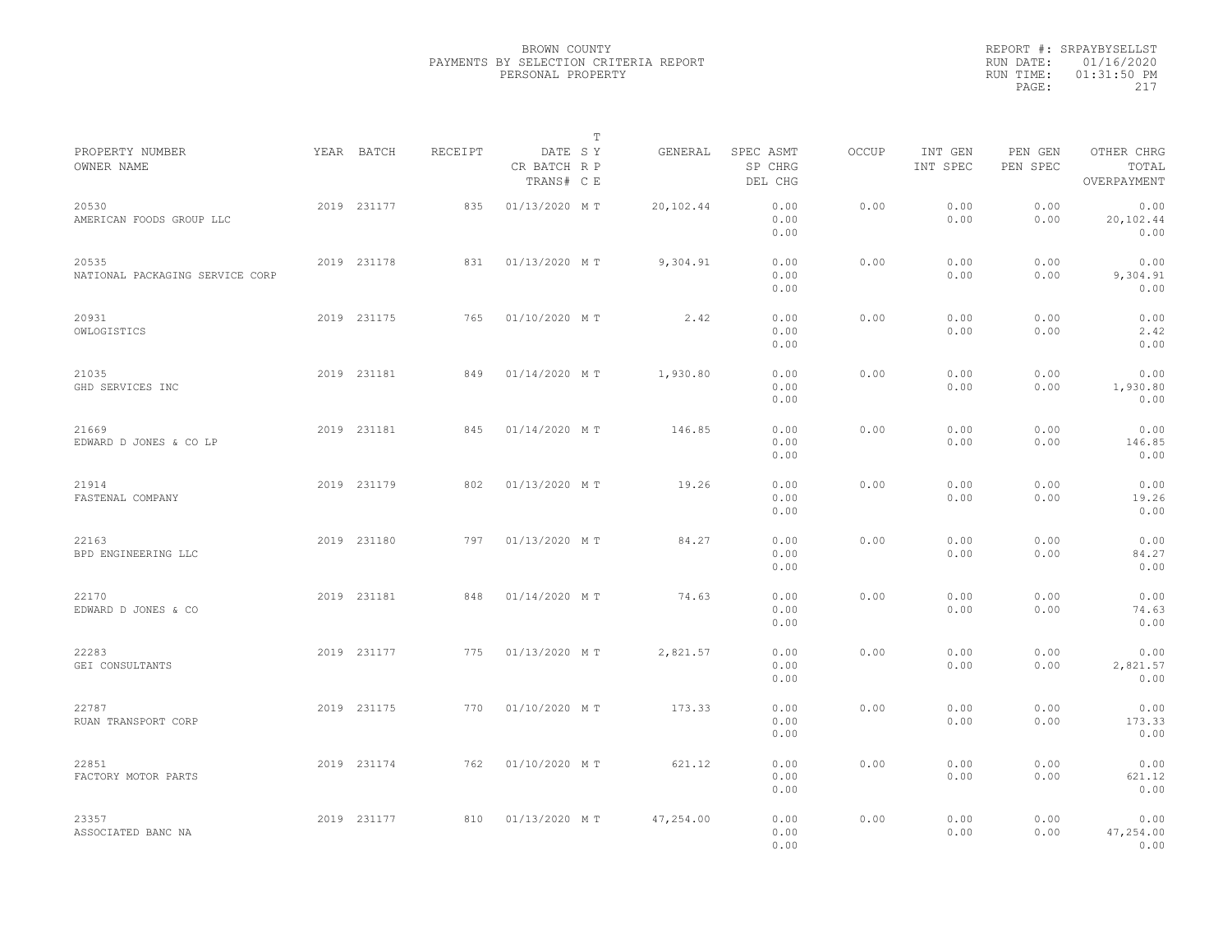|                                         |             |         |                                       | $\mathbb T$ |          |                                 |              |                     |                     |                                    |  |
|-----------------------------------------|-------------|---------|---------------------------------------|-------------|----------|---------------------------------|--------------|---------------------|---------------------|------------------------------------|--|
| PROPERTY NUMBER<br>OWNER NAME           | YEAR BATCH  | RECEIPT | DATE SY<br>CR BATCH R P<br>TRANS# C E |             | GENERAL  | SPEC ASMT<br>SP CHRG<br>DEL CHG | <b>OCCUP</b> | INT GEN<br>INT SPEC | PEN GEN<br>PEN SPEC | OTHER CHRG<br>TOTAL<br>OVERPAYMENT |  |
| 23425<br>NEWCOMER FUNERAL HOME          | 2019 231180 | 821     | 01/13/2020 MT                         |             | 2,210.06 | 0.00<br>0.00<br>0.00            | 0.00         | 0.00<br>0.00        | 0.00<br>0.00        | 0.00<br>2,210.06<br>0.00           |  |
| 23444<br>POINT OF BEGINNING             | 2019 231178 | 833     | 01/13/2020 MT                         |             | 14.45    | 0.00<br>0.00<br>0.00            | 0.00         | 0.00<br>0.00        | 0.00<br>0.00        | 0.00<br>14.45<br>0.00              |  |
| 23519<br>PLACE PERFECT REALTY           | 2019 231177 | 841     | 01/13/2020 MT                         |             | 226.31   | 0.00<br>0.00<br>0.00            | 0.00         | 0.00<br>0.00        | 0.00<br>0.00        | 0.00<br>226.31<br>0.00             |  |
| 23713<br>SHARPLOGIXX                    | 2019 231179 | 778     | 01/13/2020 MT                         |             | 4,323.83 | 0.00<br>0.00<br>0.00            | 0.00         | 0.00<br>0.00        | 0.00<br>0.00        | 0.00<br>4,323.83<br>0.00           |  |
| 24136<br>C.H. ROBINSON                  | 2019 231181 | 850     | 01/14/2020 MT                         |             | 4,518.83 | 0.00<br>0.00<br>0.00            | 0.00         | 0.00<br>0.00        | 0.00<br>0.00        | 0.00<br>4,518.83<br>0.00           |  |
| 24183<br>MARTELL CONSTRUCTION INC       | 2019 231180 | 839     | 01/13/2020 MT                         |             | 529.65   | 0.00<br>0.00<br>0.00            | 0.00         | 0.00<br>0.00        | 0.00<br>0.00        | 0.00<br>529.65<br>0.00             |  |
| 24817<br>PAC-VAN INC                    | 2019 231172 | 771     | 01/10/2020 MT                         |             | 4,942.55 | 0.00<br>0.00<br>0.00            | 0.00         | 0.00<br>0.00        | 0.00<br>0.00        | 0.00<br>4,942.55<br>0.00           |  |
| 24858<br>VAPIN USA WI LLC               | 2019 231175 | 768     | 01/10/2020 MT                         |             | 368.35   | 0.00<br>0.00<br>0.00            | 0.00         | 0.00<br>0.00        | 0.00<br>0.00        | 0.00<br>368.35<br>0.00             |  |
| 24906<br>GREEN BAY COMMUNITY THEATER    | 2019 231179 | 780     | 01/13/2020 MT                         |             | 113.15   | 0.00<br>0.00<br>0.00            | 0.00         | 0.00<br>0.00        | 0.00<br>0.00        | 0.00<br>113.15<br>0.00             |  |
| 25197<br>RYDER INTEGRATED LOGISTICS INC | 2019 231180 | 825     | 01/13/2020 MT                         |             | 416.49   | 0.00<br>0.00<br>0.00            | 0.00         | 0.00<br>0.00        | 0.00<br>0.00        | 0.00<br>416.49<br>0.00             |  |
| 25418<br>LA NAILS                       | 2019 231179 | 785     | 01/13/2020 MT                         |             | 132.41   | 0.00<br>0.00<br>0.00            | 0.00         | 0.00<br>0.00        | 0.00<br>0.00        | 0.00<br>132.41<br>0.00             |  |
| 25500<br>LIGHTHOUSE TITLE INC           | 2019 231178 | 791     | 01/13/2020 MT                         |             | 457.41   | 0.00<br>0.00<br>0.00            | 0.00         | 0.00<br>0.00        | 0.00<br>0.00        | 0.00<br>457.41<br>0.00             |  |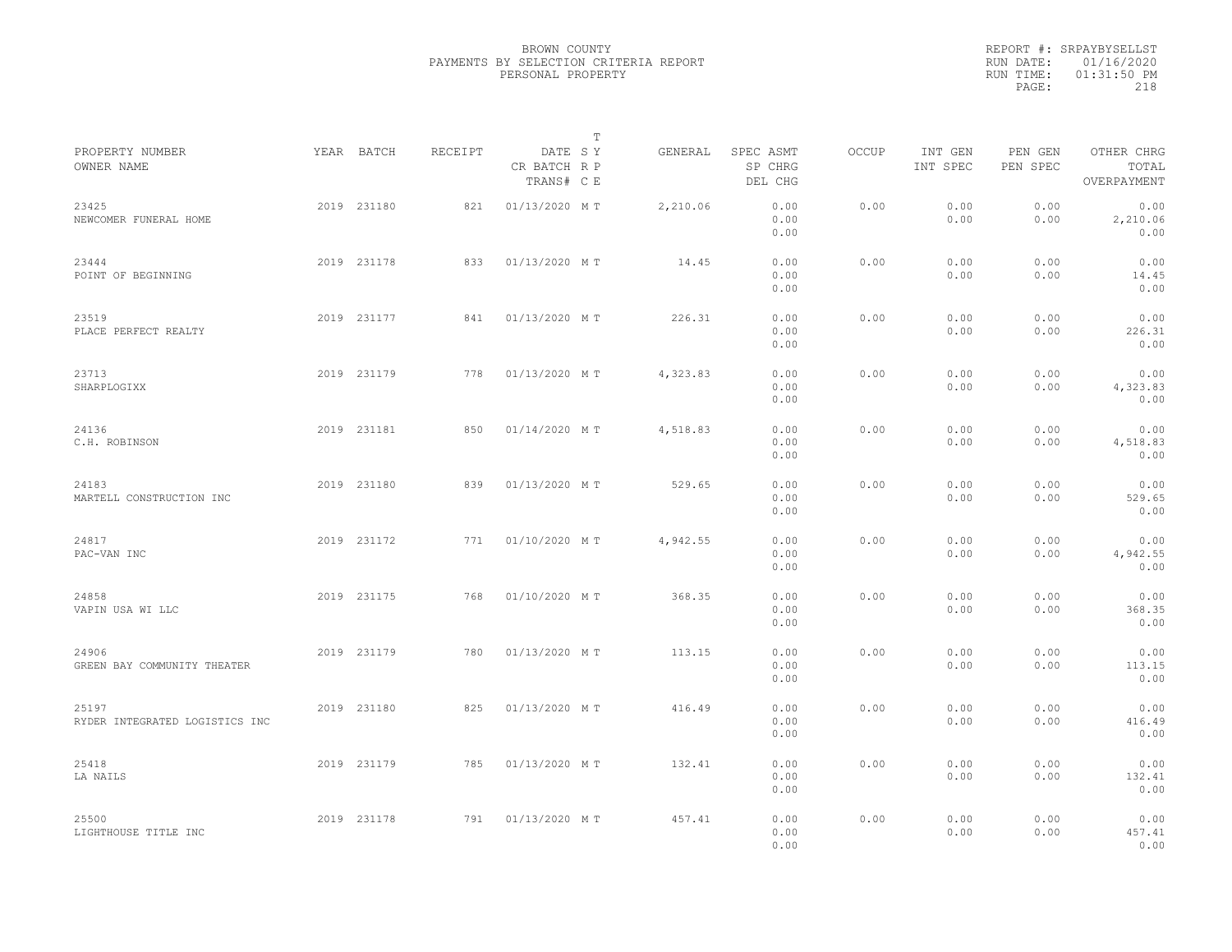|                                                |             |         |                                       | T |           |                                 |              |                     |                     |                                    |
|------------------------------------------------|-------------|---------|---------------------------------------|---|-----------|---------------------------------|--------------|---------------------|---------------------|------------------------------------|
| PROPERTY NUMBER<br>OWNER NAME                  | YEAR BATCH  | RECEIPT | DATE SY<br>CR BATCH R P<br>TRANS# C E |   | GENERAL   | SPEC ASMT<br>SP CHRG<br>DEL CHG | <b>OCCUP</b> | INT GEN<br>INT SPEC | PEN GEN<br>PEN SPEC | OTHER CHRG<br>TOTAL<br>OVERPAYMENT |
| 25732<br>R-TEK COATINGS LLC                    | 2019 231179 | 843     | 01/13/2020 MT                         |   | 695.76    | 0.00<br>0.00<br>0.00            | 0.00         | 0.00<br>0.00        | 0.00<br>0.00        | 0.00<br>695.76<br>0.00             |
| 26196<br>SKORZEWSKI SCHOOL OF BALLET LLC       | 2019 231179 | 777     | 01/13/2020 MT                         |   | 9.63      | 0.00<br>0.00<br>0.00            | 0.00         | 0.00<br>0.00        | 0.00<br>0.00        | 0.00<br>9.63<br>0.00               |
| 26214<br>WELLS FARGO VENDOR FINANCIAL SERV LLC | 2019 231180 | 817     | 01/13/2020 MT                         |   | 4,583.84  | 0.00<br>0.00<br>0.00            | 0.00         | 0.00<br>0.00        | 0.00<br>0.00        | 0.00<br>4,583.84<br>0.00           |
| 26216<br>WELLS FARGO VENDOR FINANCIAL SERV LLC | 2019 231180 | 818     | 01/13/2020 MT                         |   | 455.02    | 0.00<br>0.00<br>0.00            | 0.00         | 0.00<br>0.00        | 0.00<br>0.00        | 0.00<br>455.02<br>0.00             |
| 26217<br>WELLS FARGO VENDOR FINANCIAL SERV LLC | 2019 231180 | 816     | 01/13/2020 MT                         |   | 214.26    | 0.00<br>0.00<br>0.00            | 0.00         | 0.00<br>0.00        | 0.00<br>0.00        | 0.00<br>214.26<br>0.00             |
| 26220<br>WIRCH, JOHN                           | 2019 231174 | 756     | 01/10/2020 MT                         |   | 38.51     | 0.00<br>0.00<br>0.00            | 0.00         | 0.00<br>0.00        | 0.00<br>0.00        | 0.00<br>38.51<br>0.00              |
| 26237<br>BABCOCK LAW LLC                       | 2019 231179 | 828     | 01/13/2020 MT                         |   | 137.23    | 0.00<br>0.00<br>0.00            | 0.00         | 0.00<br>0.00        | 0.00<br>0.00        | 0.00<br>137.23<br>0.00             |
| 26270<br>HILTON INN GREEN BAY                  | 2019 231177 | 786     | 01/13/2020 MT                         |   | 22,716.97 | 0.00<br>0.00<br>0.00            | 0.00         | 0.00<br>0.00        | 0.00<br>0.00        | 0.00<br>22,716.97<br>0.00          |
| 26299<br>PERFORMANCE FIRESTOP INC              | 2019 231172 | 763     | 01/10/2020 MT                         |   | 158.90    | 0.00<br>0.00<br>0.00            | 0.00         | 0.00<br>0.00        | 0.00<br>0.00        | 0.00<br>158.90<br>0.00             |
| 26798<br>BASE COMPANIES LLC                    | 2019 231179 | 779     | 01/13/2020 MT                         |   | 683.72    | 0.00<br>0.00<br>0.00            | 0.00         | 0.00<br>0.00        | 0.00<br>0.00        | 0.00<br>683.72<br>0.00             |
| 26799<br>BAY PRODUCT DEVELOPMENT LLC           | 2019 231180 | 798     | 01/13/2020 MT                         |   | 240.74    | 0.00<br>0.00<br>0.00            | 0.00         | 0.00<br>0.00        | 0.00<br>0.00        | 0.00<br>240.74<br>0.00             |
| 26848<br>MODERN BUSINESS MACHINES              | 2019 231178 | 804     | 01/13/2020 MT                         |   | 134.82    | 0.00<br>0.00<br>0.00            | 0.00         | 0.00<br>0.00        | 0.00<br>0.00        | 0.00<br>134.82<br>0.00             |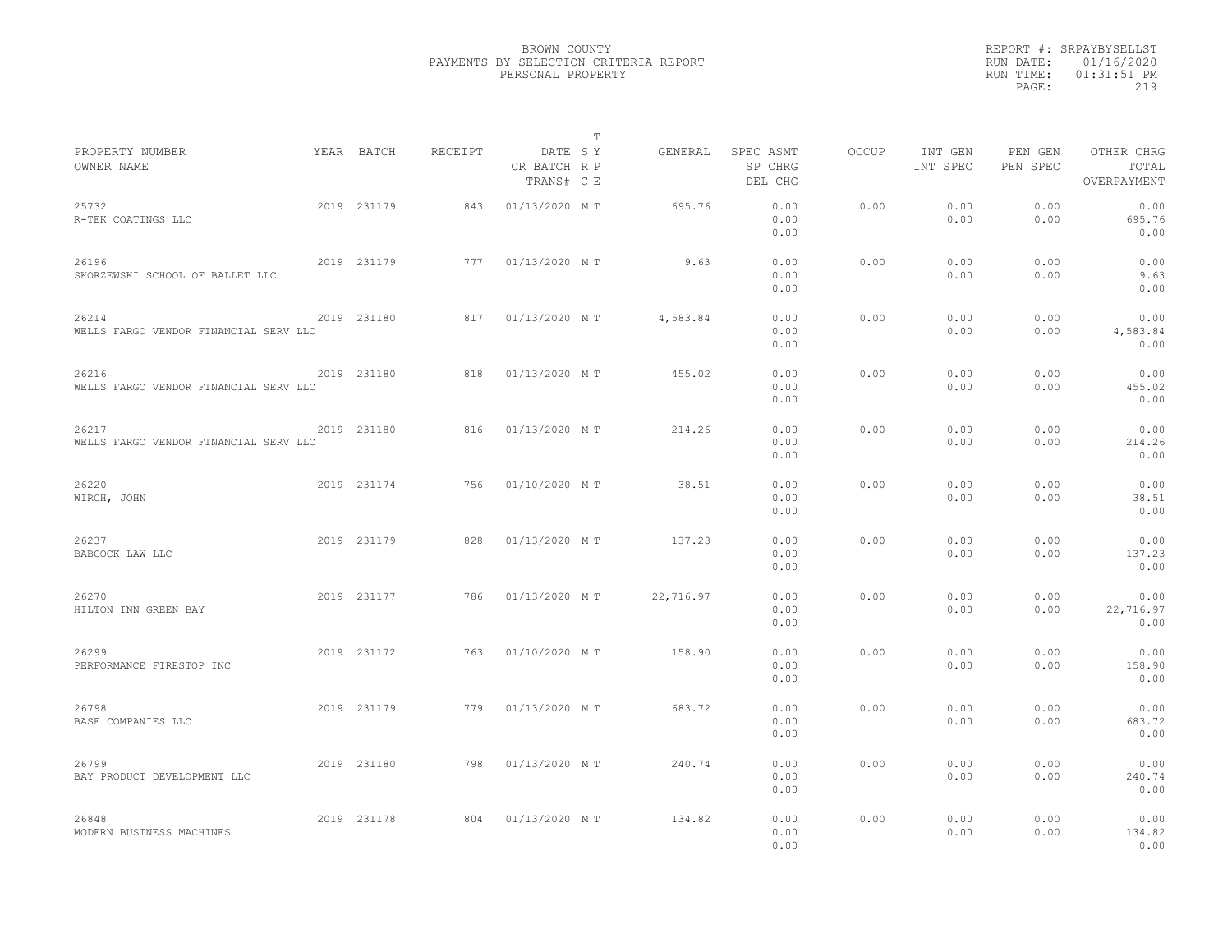|                                             |             |         |                                       | $\mathbb T$ |          |                                 |       |                     |                     |                                    |  |
|---------------------------------------------|-------------|---------|---------------------------------------|-------------|----------|---------------------------------|-------|---------------------|---------------------|------------------------------------|--|
| PROPERTY NUMBER<br>OWNER NAME               | YEAR BATCH  | RECEIPT | DATE SY<br>CR BATCH R P<br>TRANS# C E |             | GENERAL  | SPEC ASMT<br>SP CHRG<br>DEL CHG | OCCUP | INT GEN<br>INT SPEC | PEN GEN<br>PEN SPEC | OTHER CHRG<br>TOTAL<br>OVERPAYMENT |  |
| 26886<br>AMERICAN FOOD GROUPS HEALTH CENTER | 2019 231177 | 837     | 01/13/2020 MT                         |             | 710.21   | 0.00<br>0.00<br>0.00            | 0.00  | 0.00<br>0.00        | 0.00<br>0.00        | 0.00<br>710.21<br>0.00             |  |
| 26908<br>HEDGE CONSULTING                   | 2019 231180 | 842     | 01/13/2020 MT                         |             | 113.15   | 0.00<br>0.00<br>0.00            | 0.00  | 0.00<br>0.00        | 0.00<br>0.00        | 0.00<br>113.15<br>0.00             |  |
| 27213<br>AMERICAN FOOD GROUP LLC            | 2019 231177 | 836     | 01/13/2020 MT                         |             | 8,601.93 | 0.00<br>0.00<br>0.00            | 0.00  | 0.00<br>0.00        | 0.00<br>0.00        | 0.00<br>8,601.93<br>0.00           |  |
| 27263<br>CHERI'S PLACE                      | 2019 231177 | 790     | 01/13/2020 MT                         |             | 36.11    | 0.00<br>0.00<br>0.00            | 0.00  | 0.00<br>0.00        | 0.00<br>0.00        | 0.00<br>36.11<br>0.00              |  |
| 27277<br>SALON DEE                          | 2019 231177 | 815     | 01/13/2020 MT                         |             | 2.42     | 0.00<br>0.00<br>0.00            | 0.00  | 0.00<br>0.00        | 0.00<br>0.00        | 0.00<br>2.42<br>0.00               |  |
| 27313<br>LEND NATION                        | 2019 231177 | 788     | 01/13/2020 MT                         |             | 113.15   | 0.00<br>0.00<br>0.00            | 0.00  | 0.00<br>0.00        | 0.00<br>0.00        | 0.00<br>113.15<br>0.00             |  |
| 27330<br>PLANSKY, DENNIS                    | 2019 231175 | 759     | 01/10/2020 MT                         |             | 26.49    | 0.00<br>0.00<br>0.00            | 0.00  | 0.00<br>0.00        | 0.00<br>0.00        | 0.00<br>26.49<br>0.00              |  |
| 27365<br>MOSAIC ARTS INC                    | 2019 231180 | 813     | 01/13/2020 MT                         |             | 113.15   | 0.00<br>0.00<br>0.00            | 0.00  | 0.00<br>0.00        | 0.00<br>0.00        | 0.00<br>113.15<br>0.00             |  |
| 27554<br>HDR ENGINEERING INC                | 2019 231179 | 795     | 01/13/2020 MT                         |             | 113.15   | 0.00<br>0.00<br>0.00            | 0.00  | 0.00<br>0.00        | 0.00<br>0.00        | 0.00<br>113.15<br>0.00             |  |
| 27557<br>RUG DOCTOR LLC                     | 2019 231172 | 767     | 01/10/2020 MT                         |             | 50.56    | 0.00<br>0.00<br>0.00            | 0.00  | 0.00<br>0.00        | 0.00<br>0.00        | 0.00<br>50.56<br>0.00              |  |
| 427<br>BENO PLUMBING & HEATING INC          | 2019 231172 | 772     | 01/10/2020 MT                         |             | 211.87   | 0.00<br>0.00<br>0.00            | 0.00  | 0.00<br>0.00        | 0.00<br>0.00        | 0.00<br>211.87<br>0.00             |  |
| 439<br>BERNERS - SCHOBER ASSOCIATES INC     | 2019 231179 | 774     | 01/13/2020 MT                         |             | 837.80   | 0.00<br>0.00<br>0.00            | 0.00  | 0.00<br>0.00        | 0.00<br>0.00        | 0.00<br>837.80<br>0.00             |  |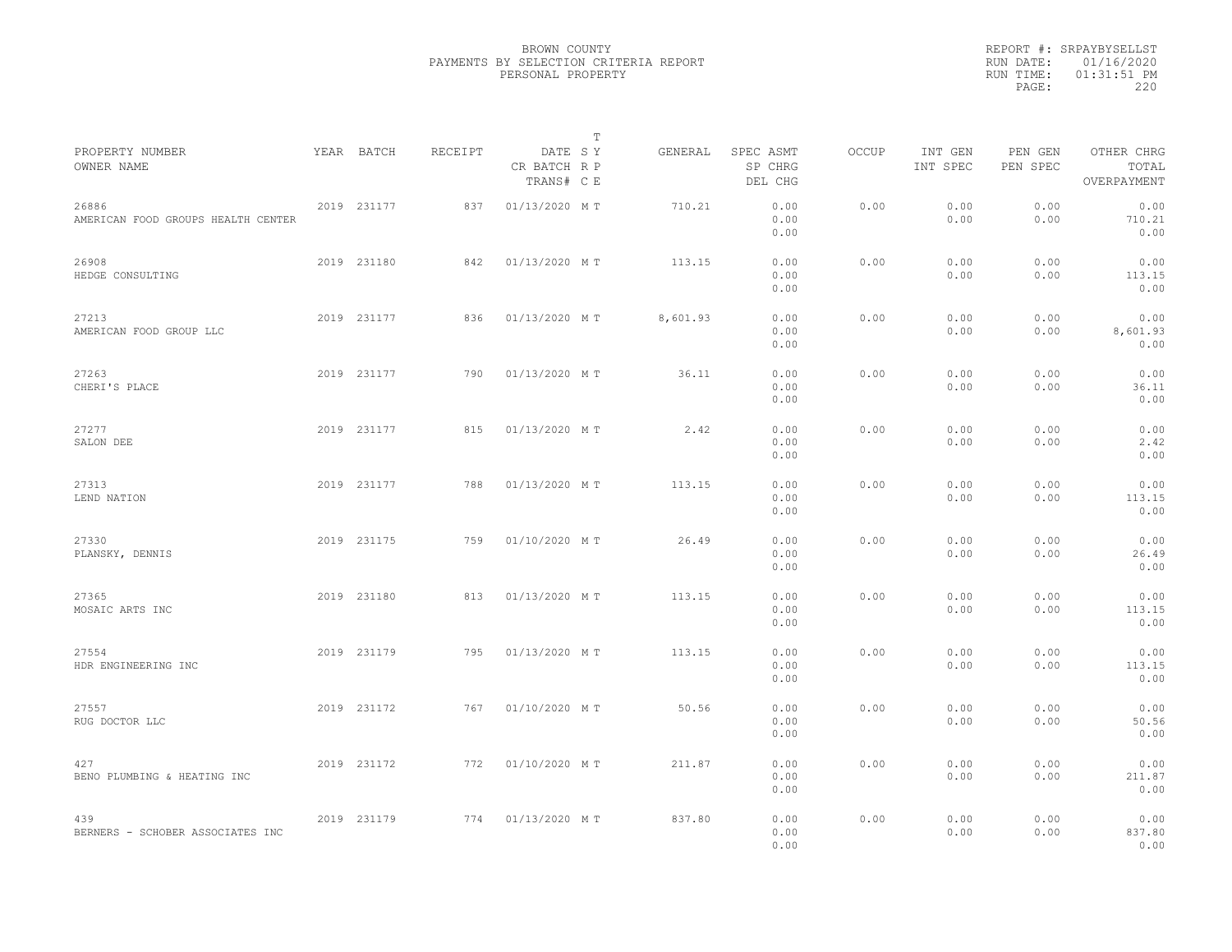|                                             |             |         |                                       | T |          |                                 |              |                     |                     |                                    |  |
|---------------------------------------------|-------------|---------|---------------------------------------|---|----------|---------------------------------|--------------|---------------------|---------------------|------------------------------------|--|
| PROPERTY NUMBER<br>OWNER NAME               | YEAR BATCH  | RECEIPT | DATE SY<br>CR BATCH R P<br>TRANS# C E |   | GENERAL  | SPEC ASMT<br>SP CHRG<br>DEL CHG | <b>OCCUP</b> | INT GEN<br>INT SPEC | PEN GEN<br>PEN SPEC | OTHER CHRG<br>TOTAL<br>OVERPAYMENT |  |
| 4737<br>NORTH SHORE BANK                    | 2019 231177 | 782     | 01/13/2020 MT                         |   | 1,273.56 | 0.00<br>0.00<br>0.00            | 0.00         | 0.00<br>0.00        | 0.00<br>0.00        | 0.00<br>1,273.56<br>0.00           |  |
| 4932<br>BROWN COUNTY HOME BUILDERS ASSC INC | 2019 231180 | 840     | 01/13/2020 MT                         |   | 101.11   | 0.00<br>0.00<br>0.00            | 0.00         | 0.00<br>0.00        | 0.00<br>0.00        | 0.00<br>101.11<br>0.00             |  |
| 498<br>CHRISTOPHER & BANKS                  | 2019 231179 | 776     | 01/13/2020 MT                         |   | 231.12   | 0.00<br>0.00<br>0.00            | 0.00         | 0.00<br>0.00        | 0.00<br>0.00        | 0.00<br>231.12<br>0.00             |  |
| 5298<br>NORTH SHORE BANK                    | 2019 231177 | 781     | 01/13/2020 MT                         |   | 4,172.15 | 0.00<br>0.00<br>0.00            | 0.00         | 0.00<br>0.00        | 0.00<br>0.00        | 0.00<br>4,172.15<br>0.00           |  |
| 536<br>CALWIS CO INC                        | 2019 231179 | 784     | 01/13/2020 MT                         |   | 1,887.46 | 0.00<br>0.00<br>0.00            | 0.00         | 0.00<br>0.00        | 0.00<br>0.00        | 0.00<br>1,887.46<br>0.00           |  |
| 726<br>DEAN DISTRIBUTING INC                | 2019 231172 | 758     | 01/10/2020 MT                         |   | 3,271.76 | 0.00<br>0.00<br>0.00            | 0.00         | 0.00<br>0.00        | 0.00<br>0.00        | 0.00<br>3,271.76<br>0.00           |  |
| 7566<br>HOME TOWN CAFE & CATERING           | 2019 231178 | 834     | 01/13/2020 MT                         |   | 168.52   | 0.00<br>0.00<br>0.00            | 0.00         | 0.00<br>0.00        | 0.00<br>0.00        | 0.00<br>168.52<br>0.00             |  |
| 7615<br>ASSOCIATED BANK NA                  | 2019 231177 | 811     | 01/13/2020 MT                         |   | 4,675.32 | 0.00<br>0.00<br>0.00            | 0.00         | 0.00<br>0.00        | 0.00<br>0.00        | 0.00<br>4,675.32<br>0.00           |  |
| 7676<br>CHEM-DRY AJ CHEM-DRY OF GREEN BAY   | 2019 231179 | 838     | 01/13/2020 MT                         |   | 19.26    | 0.00<br>0.00<br>0.00            | 0.00         | 0.00<br>0.00        | 0.00<br>0.00        | 0.00<br>19.26<br>0.00              |  |
| 802<br>DOUSMAN CLINIC SC                    | 2019 231181 | 851     | 01/14/2020 MT                         |   | 406.86   | 0.00<br>0.00<br>0.00            | 0.00         | 0.00<br>0.00        | 0.00<br>0.00        | 0.00<br>406.86<br>0.00             |  |
| 8429<br>EDWARD D JONES & CO LP              | 2019 231181 | 844     | 01/14/2020 MT                         |   | 55.37    | 0.00<br>0.00<br>0.00            | 0.00         | 0.00<br>0.00        | 0.00<br>0.00        | 0.00<br>55.37<br>0.00              |  |
| 934<br>ASSOCIATED BANC NA                   | 2019 231177 | 812     | 01/13/2020 MT                         |   | 2,949.16 | 0.00<br>0.00<br>0.00            | 0.00         | 0.00<br>0.00        | 0.00<br>0.00        | 0.00<br>2,949.16<br>0.00           |  |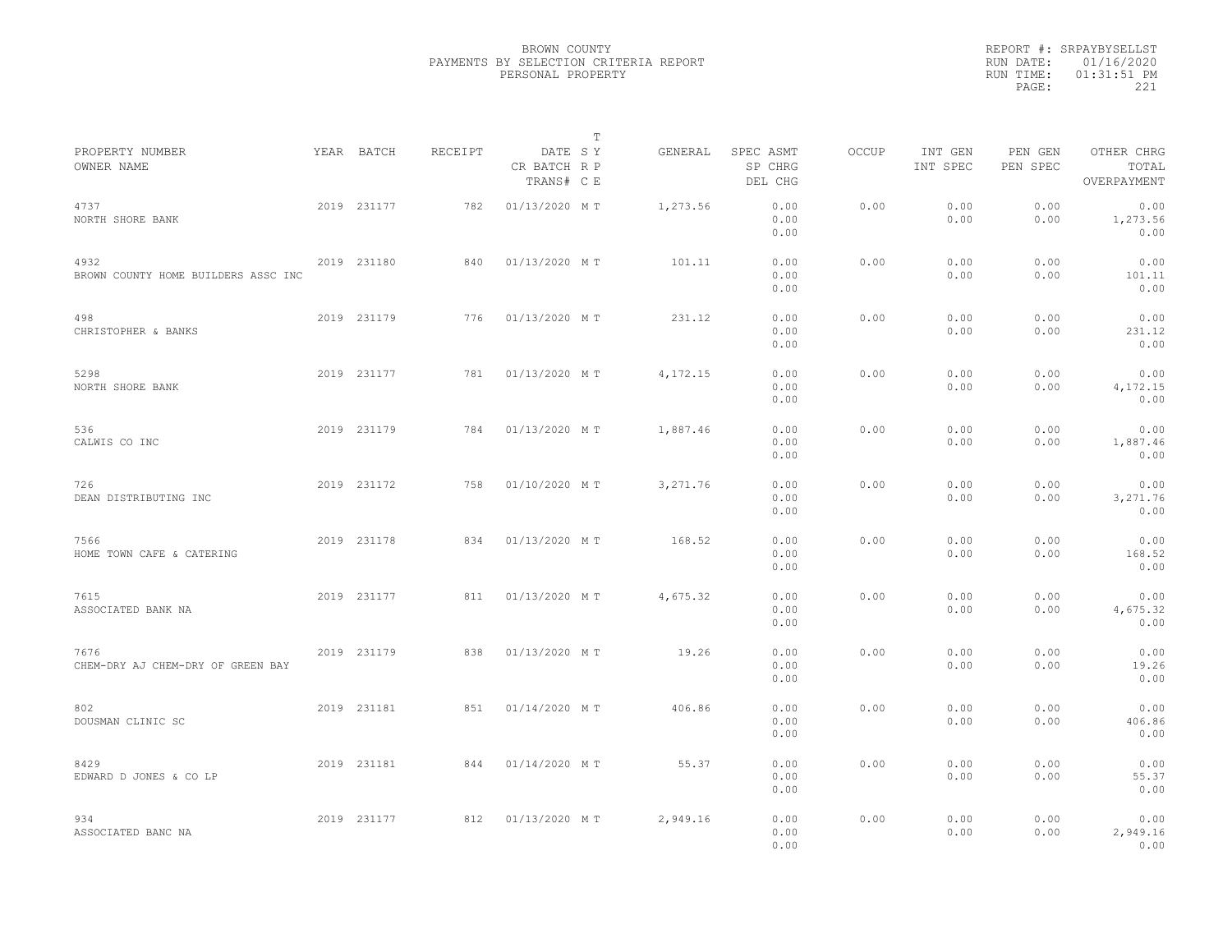|           | REPORT #: SRPAYBYSELLST |  |
|-----------|-------------------------|--|
|           | RUN DATE: 01/16/2020    |  |
| RUN TIME: | $01:31:52$ PM           |  |
| PAGE:     | 222                     |  |
|           |                         |  |

|                             |             |                         |               | T |            |           |       |          |          |             |  |
|-----------------------------|-------------|-------------------------|---------------|---|------------|-----------|-------|----------|----------|-------------|--|
| PROPERTY NUMBER             | YEAR BATCH  | RECEIPT                 | DATE SY       |   | GENERAL    | SPEC ASMT | OCCUP | INT GEN  | PEN GEN  | OTHER CHRG  |  |
| OWNER NAME                  |             |                         | CR BATCH R P  |   |            | SP CHRG   |       | INT SPEC | PEN SPEC | TOTAL       |  |
|                             |             |                         | TRANS# C E    |   |            | DEL CHG   |       |          |          | OVERPAYMENT |  |
|                             |             |                         |               |   |            |           |       |          |          |             |  |
| 9630                        | 2019 231177 | 796                     | 01/13/2020 MT |   | 173.33     | 0.00      | 0.00  | 0.00     | 0.00     | 0.00        |  |
| FERRELLGAS LP (AREA OFFICE) |             |                         |               |   |            | 0.00      |       | 0.00     | 0.00     | 173.33      |  |
|                             |             |                         |               |   |            | 0.00      |       |          |          | 0.00        |  |
|                             |             |                         |               |   |            |           |       |          |          |             |  |
| 22793                       | 2019 231182 | 852                     | 01/14/2020 MT |   | 180.56     | 0.00      | 0.00  | 0.00     | 0.00     | 0.00        |  |
| S-L DISTRIBUTION COMPANY    |             |                         |               |   |            | 0.00      |       | 0.00     | 0.00     | 180.56      |  |
|                             |             |                         |               |   |            | 0.00      |       |          |          | 0.00        |  |
|                             |             |                         |               |   |            |           |       |          |          |             |  |
| 2377                        | 2019 231182 | 853                     | 01/14/2020 MT |   | 13,816.51  | 0.00      | 0.00  | 0.00     | 0.00     | 0.00        |  |
| TOSCA SERVICES LLC          |             |                         |               |   |            | 0.00      |       | 0.00     | 0.00     | 13,816.51   |  |
|                             |             |                         |               |   |            | 0.00      |       |          |          | 0.00        |  |
|                             |             |                         |               |   |            |           |       |          |          |             |  |
| 27540                       | 2019 231183 | 855                     | 01/14/2020 MT |   | 190.19     | 0.00      | 0.00  | 0.00     | 0.00     | 0.00        |  |
| LEAF CAPITAL FUNDING LLC    |             |                         |               |   |            | 0.00      |       | 0.00     | 0.00     | 190.19      |  |
|                             |             |                         |               |   |            | 0.00      |       |          |          | 0.00        |  |
|                             |             |                         |               |   |            |           |       |          |          |             |  |
| 891                         | 2019 231184 | 854                     | 01/14/2020 MT |   | 250.38     | 0.00      | 0.00  | 0.00     | 0.00     | 0.00        |  |
| NEOPOST USA INC             |             |                         |               |   |            | 0.00      |       | 0.00     | 0.00     | 250.38      |  |
|                             |             |                         |               |   |            | 0.00      |       |          |          | 0.00        |  |
|                             |             |                         |               |   |            |           |       |          |          |             |  |
|                             |             | CITY OF GREEN BAY TOTAL |               |   | 982,356.27 | 0.00      | 0.00  | 0.00     | 0.00     | 0.00        |  |
|                             |             |                         |               |   |            | 945.00    |       | 0.00     | 0.00     | 983,301.27  |  |
|                             |             |                         |               |   |            | 0.00      |       |          |          | 0.00        |  |
|                             |             |                         |               |   |            |           |       |          |          |             |  |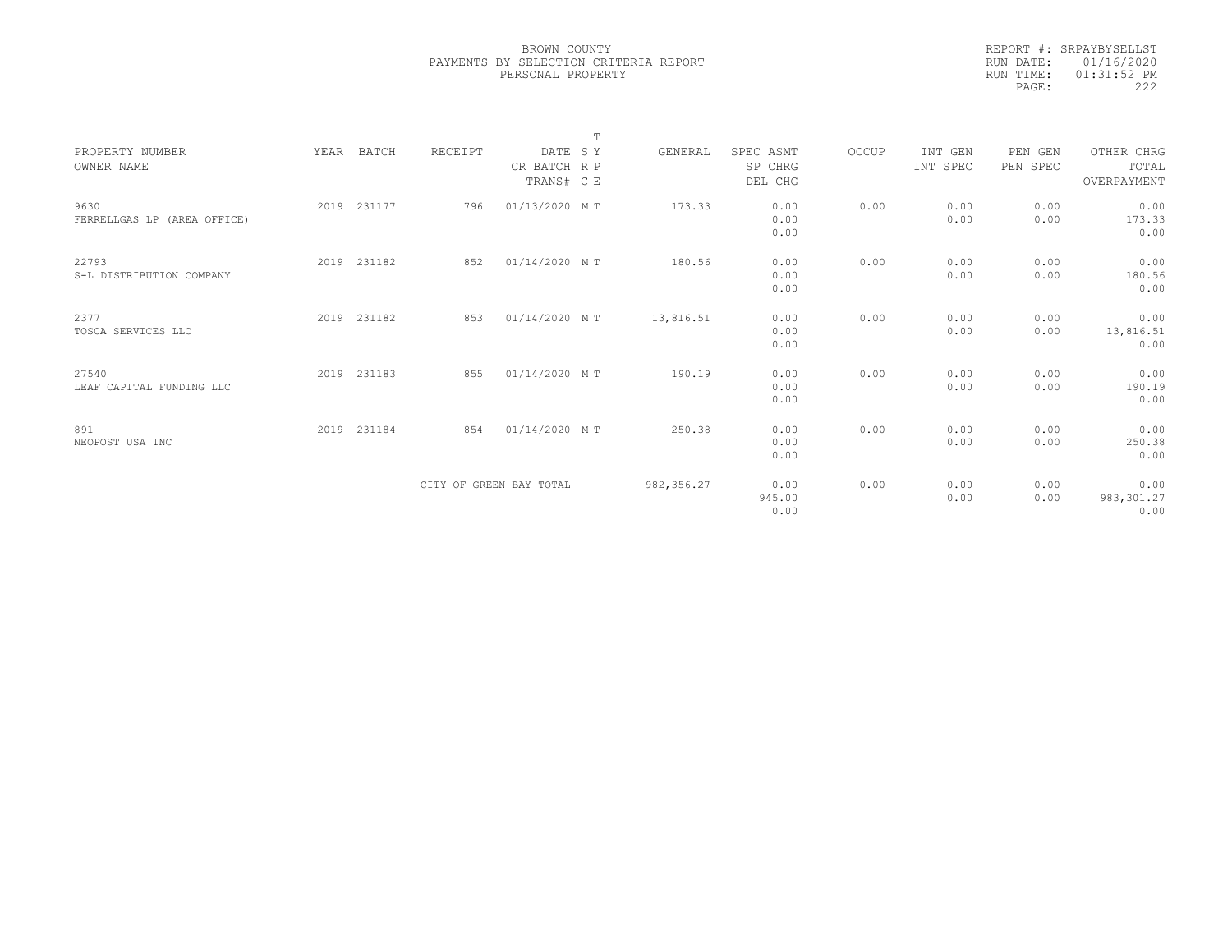|           | REPORT #: SRPAYBYSELLST |
|-----------|-------------------------|
|           | RUN DATE: 01/16/2020    |
| RUN TIME: | $01:31:52$ PM           |
| PAGE:     | 223                     |
|           |                         |

| PROPERTY NUMBER | YEAR | BATCH | RECEIPT | DATE SY      | GENERAL      | SPEC ASMT | OCCUP | INT GEN  | PEN GEN  | OTHER CHRG   |
|-----------------|------|-------|---------|--------------|--------------|-----------|-------|----------|----------|--------------|
| OWNER NAME      |      |       |         | CR BATCH R P |              | SP CHRG   |       | INT SPEC | PEN SPEC | TOTAL        |
|                 |      |       |         | TRANS# C E   |              | DEL CHG   |       |          |          | OVERPAYMENT  |
|                 |      |       |         | GRAND TOTAL  | 2,611,809.25 | 0.00      | 0.00  | 0.00     | 0.00     | 0.00         |
|                 |      |       |         |              |              | 945.00    |       | 0.00     | 0.00     | 2,612,754.25 |
|                 |      |       |         |              |              | 0.00      |       |          |          | 5,665.26     |